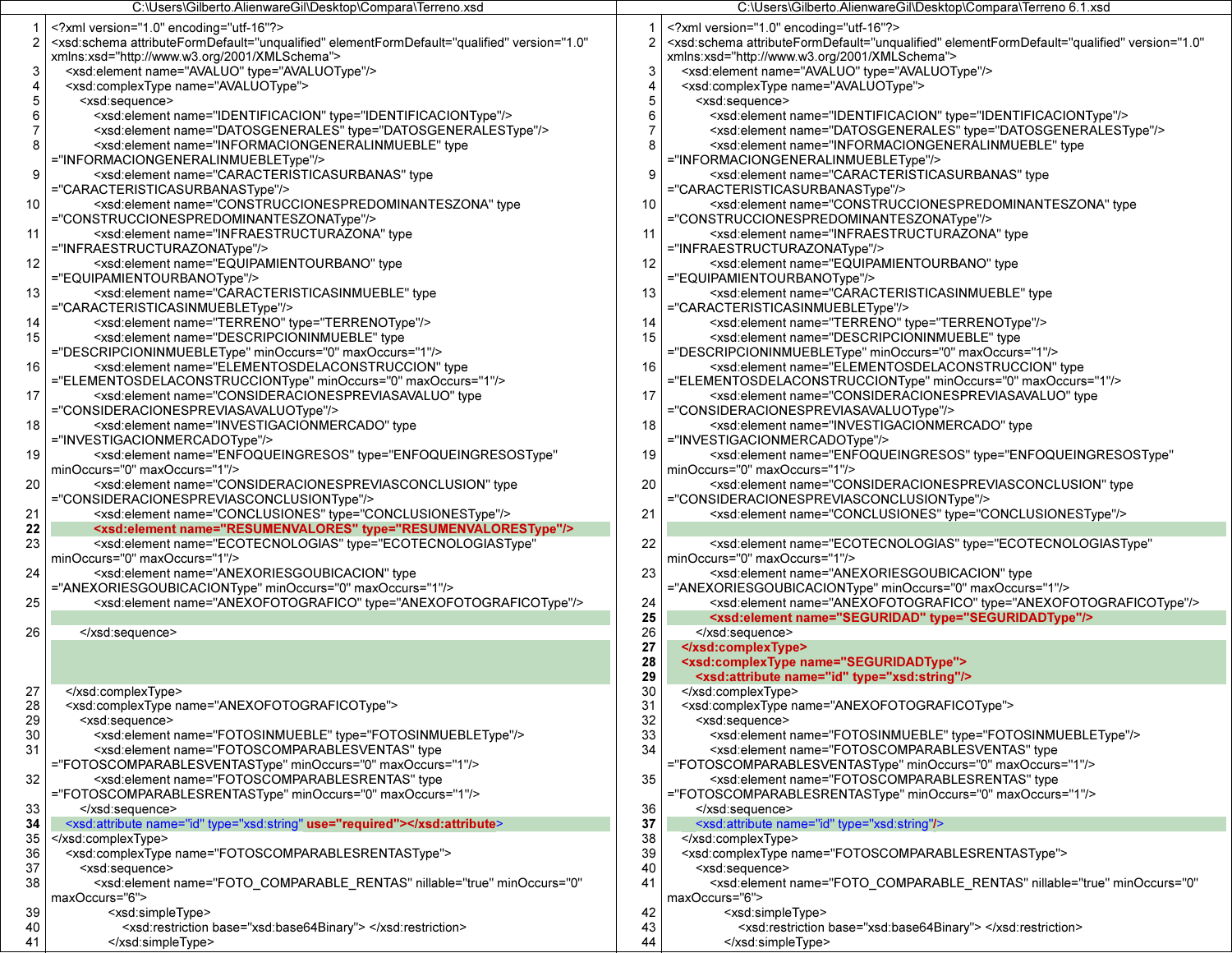|          | C:\Users\Gilberto.AlienwareGil\Desktop\Compara\Terreno.xsd                                                                                                                                                               |          | C:\Users\Gilberto.AlienwareGil\Desktop\Compara\Terreno 6.1.xsd                                      |
|----------|--------------------------------------------------------------------------------------------------------------------------------------------------------------------------------------------------------------------------|----------|-----------------------------------------------------------------------------------------------------|
| 42       |                                                                                                                                                                                                                          | 45       |                                                                                                     |
| 43       |                                                                                                                                                                                                                          | 46       |                                                                                                     |
| 44       |                                                                                                                                                                                                                          | 47       |                                                                                                     |
| 45       |                                                                                                                                                                                                                          | 48       |                                                                                                     |
| 46       | <xsd:complextype name="FOTOSCOMPARABLESVENTASType"></xsd:complextype>                                                                                                                                                    | 49       | <xsd:complextype name="FOTOSCOMPARABLESVENTASType"></xsd:complextype>                               |
| 47       | <xsd:sequence></xsd:sequence>                                                                                                                                                                                            | 50       | <xsd:sequence></xsd:sequence>                                                                       |
| 48       | <xsd:element <="" minoccurs="0" name="FOTO_COMPARABLE_VENTAS" nillable="true" td=""><td>51</td><td><xsd:element <="" minoccurs="0" name="FOTO_COMPARABLE_VENTAS" nillable="true" td=""></xsd:element></td></xsd:element> | 51       | <xsd:element <="" minoccurs="0" name="FOTO_COMPARABLE_VENTAS" nillable="true" td=""></xsd:element>  |
|          | maxOccurs="6">                                                                                                                                                                                                           |          | maxOccurs="6">                                                                                      |
| 49       | <xsd:simpletype></xsd:simpletype>                                                                                                                                                                                        | 52       | <xsd:simpletype></xsd:simpletype>                                                                   |
| 50       | <xsd:restriction base="xsd:base64Binary"> </xsd:restriction>                                                                                                                                                             | 53       | <xsd:restriction base="xsd:base64Binary"> </xsd:restriction>                                        |
| 51       |                                                                                                                                                                                                                          | 54       |                                                                                                     |
| 52       |                                                                                                                                                                                                                          | 55       |                                                                                                     |
| 53       |                                                                                                                                                                                                                          | 56       |                                                                                                     |
| 54       |                                                                                                                                                                                                                          | 57       |                                                                                                     |
| 55       |                                                                                                                                                                                                                          | 58       |                                                                                                     |
| 56       | <xsd:complextype name="FOTOSINMUEBLEType"></xsd:complextype>                                                                                                                                                             | 59       | <xsd:complextype name="FOTOSINMUEBLEType"></xsd:complextype>                                        |
| 57       | <xsd:sequence></xsd:sequence>                                                                                                                                                                                            | 60       | <xsd:sequence></xsd:sequence>                                                                       |
| 58       | <xsd:element name="FOTO_FACHADA_PRINCIPAL" nillable="false"></xsd:element>                                                                                                                                               | 61       | <xsd:element name="FOTO_FACHADA_PRINCIPAL" nillable="false"></xsd:element>                          |
| 59       | <xsd:simpletype></xsd:simpletype>                                                                                                                                                                                        | 62       | <xsd:simpletype></xsd:simpletype>                                                                   |
| 60       | <xsd:restriction base="xsd:base64Binary"> </xsd:restriction>                                                                                                                                                             | 63       | <xsd:restriction base="xsd:base64Binary"> </xsd:restriction>                                        |
| 61       |                                                                                                                                                                                                                          | 64       |                                                                                                     |
| 62       |                                                                                                                                                                                                                          | 65       |                                                                                                     |
| 63       |                                                                                                                                                                                                                          | 66       |                                                                                                     |
| 64       | <xsd:element name="FOTO_FACHADA_POSTERIOR" nillable="false"></xsd:element>                                                                                                                                               | 67       | <xsd:element name="FOTO_FACHADA_POSTERIOR" nillable="false"></xsd:element>                          |
| 65       | <xsd:simpletype></xsd:simpletype>                                                                                                                                                                                        | 68       | <xsd:simpletvpe></xsd:simpletvpe>                                                                   |
| 66       | <xsd:restriction base="xsd:base64Binary"> </xsd:restriction>                                                                                                                                                             | 69       | <xsd:restriction base="xsd:base64Binary"> </xsd:restriction>                                        |
| 67       |                                                                                                                                                                                                                          | 70       |                                                                                                     |
| 68       |                                                                                                                                                                                                                          | 71       |                                                                                                     |
| 69       |                                                                                                                                                                                                                          | 72       |                                                                                                     |
| $70\,$   | <xsd:element name="FOTO_ESTANCIA_COMEDOR" nillable="false"></xsd:element>                                                                                                                                                | 73       | <xsd:element name="FOTO_ESTANCIA_COMEDOR" nillable="false"></xsd:element>                           |
| 71       | <xsd:simpletype></xsd:simpletype>                                                                                                                                                                                        | 74       | <xsd:simpletype></xsd:simpletype>                                                                   |
| 72       | <xsd:restriction base="xsd:base64Binary"> </xsd:restriction>                                                                                                                                                             | 75       | <xsd:restriction base="xsd:base64Binary"> </xsd:restriction>                                        |
| 73       |                                                                                                                                                                                                                          | 76       |                                                                                                     |
| 74       |                                                                                                                                                                                                                          | 77       |                                                                                                     |
| 75       |                                                                                                                                                                                                                          | 78       |                                                                                                     |
| 76       | <xsd:element name="FOTO_COCINA" nillable="false"></xsd:element>                                                                                                                                                          | 79       | <xsd:element name="FOTO_COCINA" nillable="false"></xsd:element>                                     |
| 77       | <xsd:simpletype></xsd:simpletype>                                                                                                                                                                                        | 80       | <xsd:simpletype></xsd:simpletype>                                                                   |
| 78       | <xsd:restriction base="xsd:base64Binary"> </xsd:restriction>                                                                                                                                                             | 81       | <xsd:restriction base="xsd:base64Binary"> </xsd:restriction>                                        |
| 79       |                                                                                                                                                                                                                          | 82       |                                                                                                     |
| 80       |                                                                                                                                                                                                                          | 83       |                                                                                                     |
| 81       |                                                                                                                                                                                                                          | 84       |                                                                                                     |
| 82       | <xsd:element name="FOTO_BAÑO" nillable="false"></xsd:element>                                                                                                                                                            | 85       | <xsd:element name="FOTO_BANIO" nillable="false"></xsd:element>                                      |
| 83       | <xsd:simpletype></xsd:simpletype>                                                                                                                                                                                        | 86       | <xsd:simpletype></xsd:simpletype>                                                                   |
| 84       | <xsd:restriction base="xsd:base64Binary"> </xsd:restriction>                                                                                                                                                             | 87       | <xsd:restriction base="xsd:base64Binary"> </xsd:restriction>                                        |
| 85       |                                                                                                                                                                                                                          | 88       |                                                                                                     |
| 86       |                                                                                                                                                                                                                          | 89       |                                                                                                     |
| 87       |                                                                                                                                                                                                                          | 90       |                                                                                                     |
| 88       | <xsd:element name="FOTO_RECAMARA1" nillable="false"></xsd:element>                                                                                                                                                       | 91       | <xsd:element name="FOTO_RECAMARA1" nillable="false"></xsd:element>                                  |
| 89       | <xsd:simpletype></xsd:simpletype>                                                                                                                                                                                        | 92       | <xsd:simpletype></xsd:simpletype>                                                                   |
| 90       | <xsd:restriction base="xsd:base64Binary"> </xsd:restriction>                                                                                                                                                             | 93       | <xsd:restriction base="xsd:base64Binary"> </xsd:restriction>                                        |
| 91       | $\le$ /xsd:simpleType>                                                                                                                                                                                                   | 94       |                                                                                                     |
| 92       |                                                                                                                                                                                                                          | 95       |                                                                                                     |
| 93<br>94 |                                                                                                                                                                                                                          | 96<br>97 | <xsd:element maxoccurs<="" minoccurs="0" name="FOTO_RECAMARA2" nillable="true" td=""></xsd:element> |
|          | <xsd:element maxoccurs<br="" minoccurs="0" name="FOTO_RECAMARA2" nillable="true"><math>=</math>"1"&gt;</xsd:element>                                                                                                     |          | $=$ "1">                                                                                            |
|          | <xsd:simpletype></xsd:simpletype>                                                                                                                                                                                        | 98       | <xsd:simpletype></xsd:simpletype>                                                                   |
| 95<br>96 | <xsd:restriction base="xsd:base64Binary"> </xsd:restriction>                                                                                                                                                             | 99       | <xsd:restriction base="xsd:base64Binary"> </xsd:restriction>                                        |
| 97       |                                                                                                                                                                                                                          | 100      |                                                                                                     |
| 98       |                                                                                                                                                                                                                          | 101      |                                                                                                     |
| 99       |                                                                                                                                                                                                                          | 102      |                                                                                                     |
| 100      | <xsd:element name="FOTO_ENTORNO" nillable="false"></xsd:element>                                                                                                                                                         | 103      | <xsd:element name="FOTO_ENTORNO" nillable="false"></xsd:element>                                    |
| 101      | <xsd:simpletype></xsd:simpletype>                                                                                                                                                                                        | 104      | <xsd:simpletype></xsd:simpletype>                                                                   |
| 102      | <xsd:restriction base="xsd:base64Binary"> </xsd:restriction>                                                                                                                                                             | 105      | <xsd:restriction base="xsd:base64Binary"> </xsd:restriction>                                        |
|          |                                                                                                                                                                                                                          |          |                                                                                                     |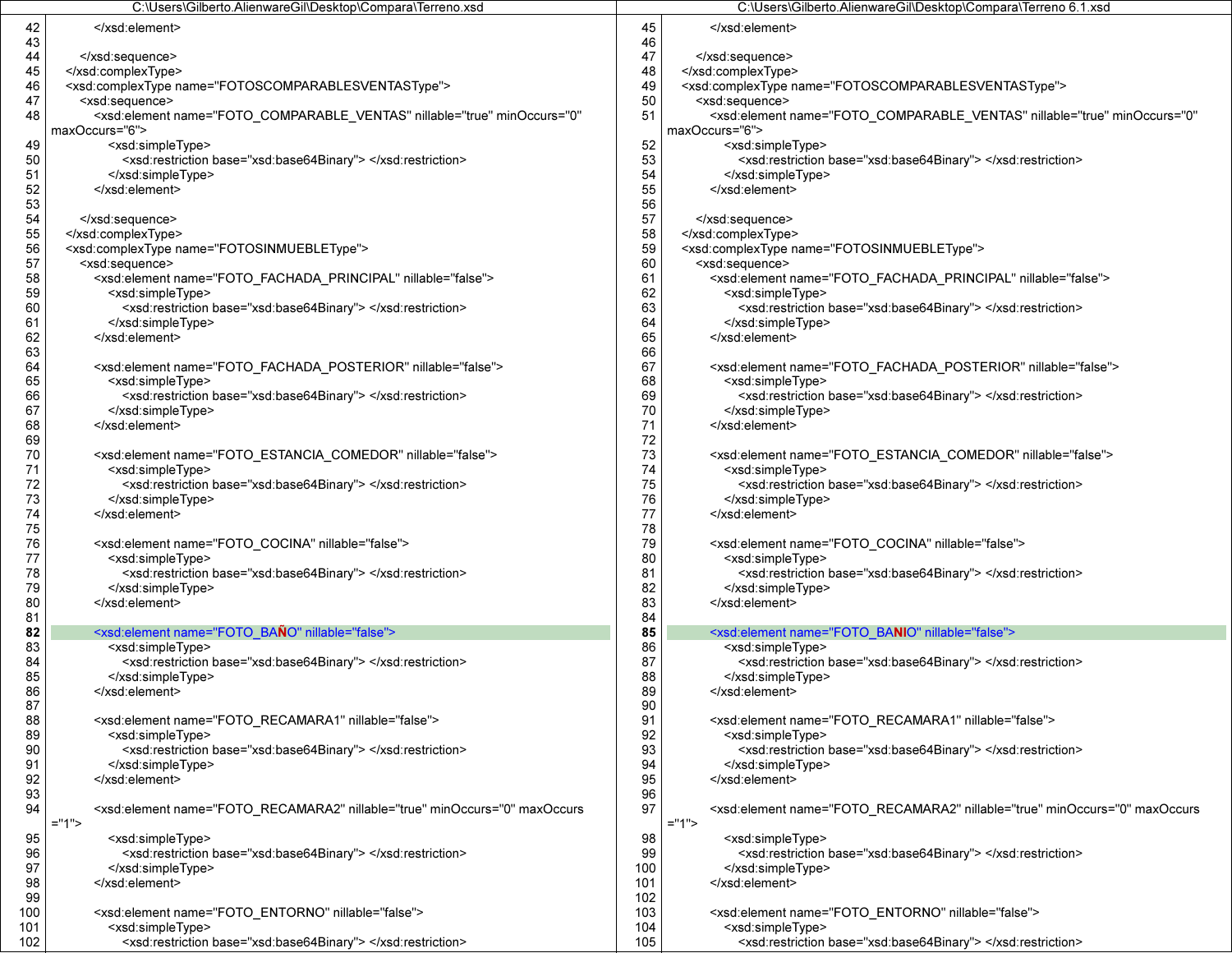|     | C:\Users\Gilberto.AlienwareGil\Desktop\Compara\Terreno.xsd                               |     | C:\Users\Gilberto.AlienwareGil\Desktop\Compara\Terreno 6.1.xsd                                 |
|-----|------------------------------------------------------------------------------------------|-----|------------------------------------------------------------------------------------------------|
| 103 |                                                                                          | 106 |                                                                                                |
| 104 |                                                                                          | 107 |                                                                                                |
|     |                                                                                          | 108 |                                                                                                |
| 105 |                                                                                          |     |                                                                                                |
| 106 | <xsd:element name="FOTO_PROYECTO_ARQUITECTONICO" nillable="false"></xsd:element>         | 109 | <xsd:element name="FOTO_PROYECTO_ARQUITECTONICO" nillable="false"></xsd:element>               |
| 107 | <xsd:simpletype></xsd:simpletype>                                                        | 110 | <xsd:simpletype></xsd:simpletype>                                                              |
| 108 | <xsd:restriction base="xsd:base64Binary"> </xsd:restriction>                             | 111 | <xsd:restriction base="xsd:base64Binary"> </xsd:restriction>                                   |
| 109 |                                                                                          | 112 |                                                                                                |
| 110 |                                                                                          | 113 |                                                                                                |
| 111 |                                                                                          | 114 |                                                                                                |
| 112 | <xsd:element maxoccurs="1" minoccurs="0" name="FOTO_OTRO" nillable="true"></xsd:element> | 115 | <xsd:element maxoccurs<="" minoccurs="0" name="FOTO_OTRO" nillable="true" td=""></xsd:element> |
|     |                                                                                          |     | ="unbounded">                                                                                  |
| 113 | <xsd:simpletype></xsd:simpletype>                                                        | 116 | <xsd:simpletype></xsd:simpletype>                                                              |
| 114 | <xsd:restriction base="xsd:base64Binary"> </xsd:restriction>                             | 117 | <xsd:restriction base="xsd:base64Binary"> </xsd:restriction>                                   |
| 115 | $\le$ /xsd:simpleType>                                                                   | 118 |                                                                                                |
| 116 |                                                                                          | 119 |                                                                                                |
|     |                                                                                          |     |                                                                                                |
| 117 |                                                                                          | 120 |                                                                                                |
| 118 |                                                                                          | 121 |                                                                                                |
| 119 |                                                                                          | 122 |                                                                                                |
| 120 | <xsd:complextype name="ANEXORIESGOUBICACIONType"></xsd:complextype>                      | 123 | <xsd:complextype name="ANEXORIESGOUBICACIONType"></xsd:complextype>                            |
| 121 | <xsd:sequence></xsd:sequence>                                                            | 124 | <xsd:sequence></xsd:sequence>                                                                  |
| 122 | <xsd:element name="CVE_TERRENO_COLINDA" nillable="true"></xsd:element>                   | 125 | <xsd:element name="CVE_TERRENO_COLINDA" nillable="true"></xsd:element>                         |
| 123 | <xsd:simpletype></xsd:simpletype>                                                        | 126 | <xsd:simpletype></xsd:simpletype>                                                              |
| 124 | <xsd:restriction base="xsd:integer"></xsd:restriction>                                   | 127 | <xsd:restriction base="xsd:integer"></xsd:restriction>                                         |
|     |                                                                                          | 128 | <xsd:enumeration value="0"></xsd:enumeration>                                                  |
| 125 | <xsd:enumeration value="1"></xsd:enumeration>                                            | 129 | <xsd:enumeration value="1"></xsd:enumeration>                                                  |
| 126 | <xsd:enumeration value="2"></xsd:enumeration>                                            | 130 | <xsd:enumeration value="2"></xsd:enumeration>                                                  |
|     | <xsd:enumeration value="3"></xsd:enumeration>                                            | 131 |                                                                                                |
| 127 |                                                                                          |     | <xsd:enumeration value="3"></xsd:enumeration>                                                  |
| 128 | <xsd:enumeration value="4"></xsd:enumeration>                                            | 132 | <xsd:enumeration value="4"></xsd:enumeration>                                                  |
| 129 | <xsd:enumeration value="5"></xsd:enumeration>                                            | 133 | <xsd:enumeration value="5"></xsd:enumeration>                                                  |
| 130 | <xsd:enumeration value="6"></xsd:enumeration>                                            | 134 | <xsd:enumeration value="6"></xsd:enumeration>                                                  |
| 131 | <xsd:enumeration value="7"></xsd:enumeration>                                            | 135 | <xsd:enumeration value="7"></xsd:enumeration>                                                  |
| 132 | <xsd:enumeration value="8"></xsd:enumeration>                                            | 136 | <xsd:enumeration value="8"></xsd:enumeration>                                                  |
| 133 | <xsd:enumeration value="9"></xsd:enumeration>                                            | 137 | <xsd:enumeration value="9"></xsd:enumeration>                                                  |
| 134 | <xsd:enumeration value="10"></xsd:enumeration>                                           | 138 | <xsd:enumeration value="10"></xsd:enumeration>                                                 |
| 135 | <xsd:enumeration value="11"></xsd:enumeration>                                           | 139 | <xsd:enumeration value="11"></xsd:enumeration>                                                 |
| 136 |                                                                                          | 140 |                                                                                                |
| 137 |                                                                                          | 141 |                                                                                                |
| 138 |                                                                                          | 142 |                                                                                                |
|     |                                                                                          |     |                                                                                                |
| 139 |                                                                                          | 143 |                                                                                                |
| 140 | <xsd:element name="CVE_TERRENO_UBICADO" nillable="true"></xsd:element>                   | 144 | <xsd:element name="CVE_TERRENO_UBICADO" nillable="true"></xsd:element>                         |
| 141 | <xsd:simpletype></xsd:simpletype>                                                        | 145 | <xsd:simpletype></xsd:simpletype>                                                              |
| 142 | <xsd:restriction base="xsd:integer"></xsd:restriction>                                   | 146 | <xsd:restriction base="xsd:integer"></xsd:restriction>                                         |
|     |                                                                                          | 147 | <xsd:enumeration value="0"></xsd:enumeration>                                                  |
| 143 | <xsd:enumeration value="1"></xsd:enumeration>                                            | 148 | <xsd:enumeration value="1"></xsd:enumeration>                                                  |
| 144 | <xsd:enumeration value="2"></xsd:enumeration>                                            | 149 | <xsd:enumeration value="2"></xsd:enumeration>                                                  |
| 145 | <xsd:enumeration value="3"></xsd:enumeration>                                            | 150 | <xsd:enumeration value="3"></xsd:enumeration>                                                  |
| 146 | <xsd:enumeration value="4"></xsd:enumeration>                                            | 151 | <xsd:enumeration value="4"></xsd:enumeration>                                                  |
| 147 | <xsd:enumeration value="5"></xsd:enumeration>                                            | 152 | <xsd:enumeration value="5"></xsd:enumeration>                                                  |
| 148 | <xsd:enumeration value="6"></xsd:enumeration>                                            | 153 | <xsd:enumeration value="6"></xsd:enumeration>                                                  |
| 149 | <xsd:enumeration value="7"></xsd:enumeration>                                            | 154 | <xsd:enumeration value="7"></xsd:enumeration>                                                  |
| 150 | <xsd:enumeration value="8"></xsd:enumeration>                                            | 155 | <xsd:enumeration value="8"></xsd:enumeration>                                                  |
| 151 | <xsd:enumeration value="9"></xsd:enumeration>                                            | 156 | <xsd:enumeration value="9"></xsd:enumeration>                                                  |
|     |                                                                                          |     |                                                                                                |
| 152 | <xsd:enumeration value="10"></xsd:enumeration>                                           | 157 | <xsd:enumeration value="10"></xsd:enumeration>                                                 |
| 153 |                                                                                          | 158 |                                                                                                |
| 154 |                                                                                          | 159 |                                                                                                |
| 155 |                                                                                          | 160 |                                                                                                |
| 156 |                                                                                          | 161 |                                                                                                |
| 157 | <xsd:element name="CVE_RIESGO_SOCIAL" nillable="true"></xsd:element>                     | 162 | <xsd:element name="CVE_RIESGO_SOCIAL" nillable="true"></xsd:element>                           |
| 158 | <xsd:simpletype></xsd:simpletype>                                                        | 163 | <xsd:simpletype></xsd:simpletype>                                                              |
| 159 | <xsd:restriction base="xsd:integer"></xsd:restriction>                                   | 164 | <xsd:restriction base="xsd:integer"></xsd:restriction>                                         |
|     |                                                                                          | 165 | <xsd:enumeration value="0"></xsd:enumeration>                                                  |
| 160 | <xsd:enumeration value="1"></xsd:enumeration>                                            | 166 | <xsd:enumeration value="1"></xsd:enumeration>                                                  |
| 161 | <xsd:enumeration value="2"></xsd:enumeration>                                            | 167 | <xsd:enumeration value="2"></xsd:enumeration>                                                  |
|     |                                                                                          |     |                                                                                                |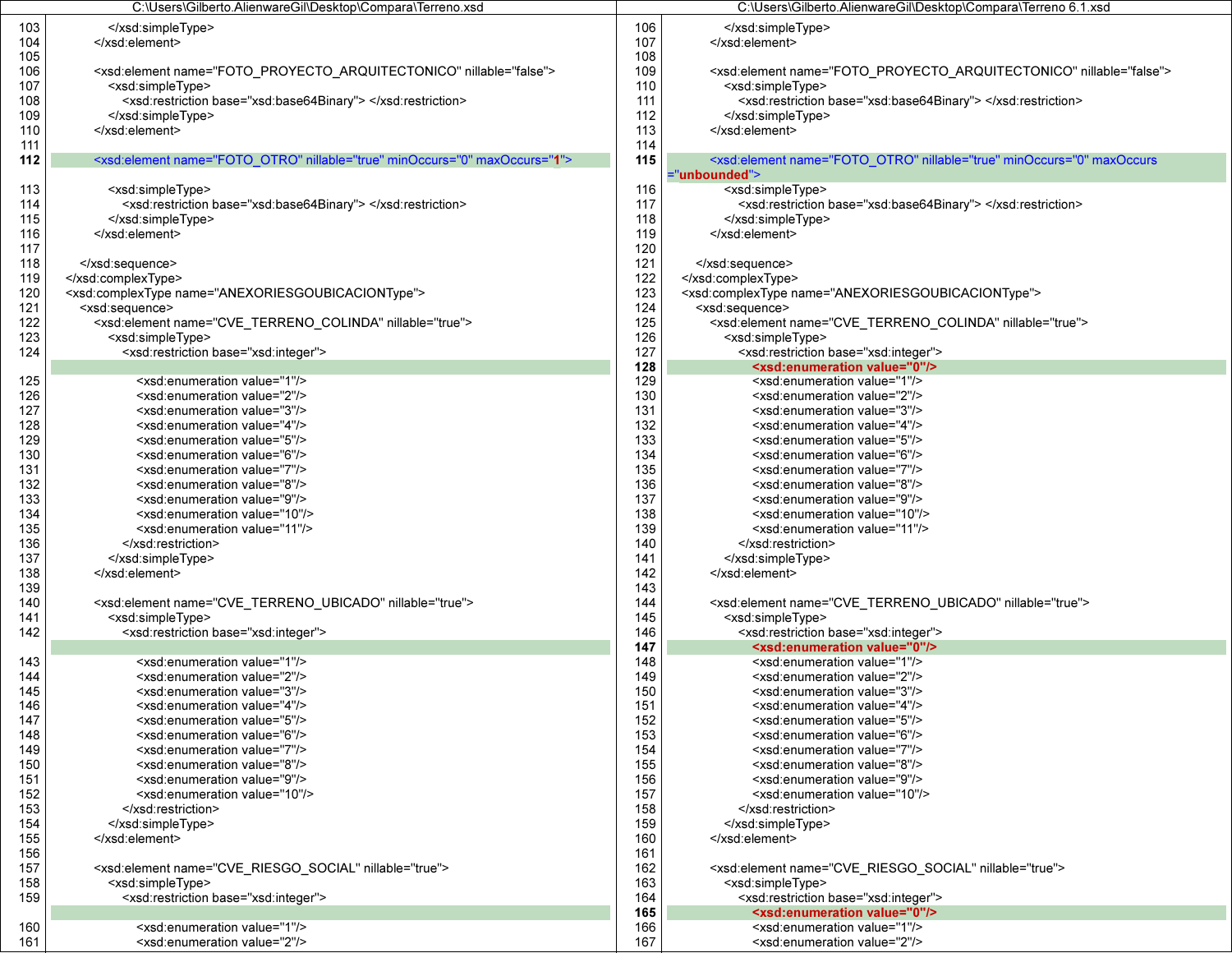|            | C:\Users\Gilberto.AlienwareGil\Desktop\Compara\Terreno.xsd                                                                                                              |            | C:\Users\Gilberto.AlienwareGil\Desktop\Compara\Terre                                                                                                                                                                                                                                                                                |     |                                                                                                                                                                                                                                                                                                                                                                                                                                                                                                         |     |                                                           |
|------------|-------------------------------------------------------------------------------------------------------------------------------------------------------------------------|------------|-------------------------------------------------------------------------------------------------------------------------------------------------------------------------------------------------------------------------------------------------------------------------------------------------------------------------------------|-----|---------------------------------------------------------------------------------------------------------------------------------------------------------------------------------------------------------------------------------------------------------------------------------------------------------------------------------------------------------------------------------------------------------------------------------------------------------------------------------------------------------|-----|-----------------------------------------------------------|
| 162        | <xsd:enumeration value="3"></xsd:enumeration>                                                                                                                           | 168        | <xsd:enumeration value="3"></xsd:enumeration>                                                                                                                                                                                                                                                                                       |     |                                                                                                                                                                                                                                                                                                                                                                                                                                                                                                         |     |                                                           |
| 163        |                                                                                                                                                                         | 169        |                                                                                                                                                                                                                                                                                                                                     |     |                                                                                                                                                                                                                                                                                                                                                                                                                                                                                                         |     |                                                           |
| 164        |                                                                                                                                                                         | 170        |                                                                                                                                                                                                                                                                                                                                     |     |                                                                                                                                                                                                                                                                                                                                                                                                                                                                                                         |     |                                                           |
| 165        |                                                                                                                                                                         | 171        |                                                                                                                                                                                                                                                                                                                                     |     |                                                                                                                                                                                                                                                                                                                                                                                                                                                                                                         |     |                                                           |
| 166        |                                                                                                                                                                         | 172        |                                                                                                                                                                                                                                                                                                                                     |     |                                                                                                                                                                                                                                                                                                                                                                                                                                                                                                         |     |                                                           |
| 167        | <xsd:element name="CVE_RIESGO_COMERCIAL" nillable="true"></xsd:element>                                                                                                 | 173        | <xsd:element name="CVE_RIESGO_COMERCIAL" nillable<="" td=""></xsd:element>                                                                                                                                                                                                                                                          |     |                                                                                                                                                                                                                                                                                                                                                                                                                                                                                                         |     |                                                           |
| 168        |                                                                                                                                                                         | 174        | <xsd:simpletype></xsd:simpletype>                                                                                                                                                                                                                                                                                                   |     |                                                                                                                                                                                                                                                                                                                                                                                                                                                                                                         |     |                                                           |
| 169        | <xsd:simpletype><br/><xsd:restriction base="xsd:integer"></xsd:restriction></xsd:simpletype>                                                                            | 175        | <xsd:restriction base="xsd:integer"></xsd:restriction>                                                                                                                                                                                                                                                                              |     |                                                                                                                                                                                                                                                                                                                                                                                                                                                                                                         |     |                                                           |
|            |                                                                                                                                                                         | 176        | <xsd:enumeration value="0"></xsd:enumeration>                                                                                                                                                                                                                                                                                       |     |                                                                                                                                                                                                                                                                                                                                                                                                                                                                                                         |     |                                                           |
| 170        | <xsd:enumeration value="1"></xsd:enumeration>                                                                                                                           | 177        | <xsd:enumeration value="1"></xsd:enumeration>                                                                                                                                                                                                                                                                                       |     |                                                                                                                                                                                                                                                                                                                                                                                                                                                                                                         |     |                                                           |
| 171        |                                                                                                                                                                         | 178        |                                                                                                                                                                                                                                                                                                                                     |     |                                                                                                                                                                                                                                                                                                                                                                                                                                                                                                         |     |                                                           |
| 172        | <xsd:enumeration value="2"></xsd:enumeration>                                                                                                                           | 179        | <xsd:enumeration value="2"></xsd:enumeration>                                                                                                                                                                                                                                                                                       |     |                                                                                                                                                                                                                                                                                                                                                                                                                                                                                                         |     |                                                           |
|            | <xsd:enumeration value="3"></xsd:enumeration>                                                                                                                           |            | <xsd:enumeration value="3"></xsd:enumeration>                                                                                                                                                                                                                                                                                       |     |                                                                                                                                                                                                                                                                                                                                                                                                                                                                                                         |     |                                                           |
| 173        | <xsd:enumeration value="4"></xsd:enumeration>                                                                                                                           | 180        | <xsd:enumeration value="4"></xsd:enumeration>                                                                                                                                                                                                                                                                                       |     |                                                                                                                                                                                                                                                                                                                                                                                                                                                                                                         |     |                                                           |
| 174        |                                                                                                                                                                         | 181        |                                                                                                                                                                                                                                                                                                                                     |     |                                                                                                                                                                                                                                                                                                                                                                                                                                                                                                         |     |                                                           |
| 175        |                                                                                                                                                                         | 182        |                                                                                                                                                                                                                                                                                                                                     |     |                                                                                                                                                                                                                                                                                                                                                                                                                                                                                                         |     |                                                           |
| 176        |                                                                                                                                                                         | 183        |                                                                                                                                                                                                                                                                                                                                     |     |                                                                                                                                                                                                                                                                                                                                                                                                                                                                                                         |     |                                                           |
| 177        |                                                                                                                                                                         | 184        |                                                                                                                                                                                                                                                                                                                                     |     |                                                                                                                                                                                                                                                                                                                                                                                                                                                                                                         |     |                                                           |
| 178        |                                                                                                                                                                         | 185        |                                                                                                                                                                                                                                                                                                                                     |     |                                                                                                                                                                                                                                                                                                                                                                                                                                                                                                         |     |                                                           |
| 179        | <xsd:attribute name="id" type="xsd:string" use="required"></xsd:attribute>                                                                                              | 186        | <xsd:attribute name="id" type="xsd:string"></xsd:attribute>                                                                                                                                                                                                                                                                         |     |                                                                                                                                                                                                                                                                                                                                                                                                                                                                                                         |     |                                                           |
| 180        |                                                                                                                                                                         | 187        |                                                                                                                                                                                                                                                                                                                                     |     |                                                                                                                                                                                                                                                                                                                                                                                                                                                                                                         |     |                                                           |
| 181        | <xsd:complextype name="ECOTECNOLOGIASType"></xsd:complextype>                                                                                                           | 188        | <xsd:complextype name="ECOTECNOLOGIASType"></xsd:complextype>                                                                                                                                                                                                                                                                       |     |                                                                                                                                                                                                                                                                                                                                                                                                                                                                                                         |     |                                                           |
| 182        | <xsd:sequence></xsd:sequence>                                                                                                                                           | 189        | <xsd:sequence></xsd:sequence>                                                                                                                                                                                                                                                                                                       |     |                                                                                                                                                                                                                                                                                                                                                                                                                                                                                                         |     |                                                           |
| 183        | <xsd:element name="INSTALACIONESESPECIALES" td="" type<=""><th>190</th><td><xsd:element name="INSTALACIONESESPECIALES" td="" type<=""></xsd:element></td></xsd:element> | 190        | <xsd:element name="INSTALACIONESESPECIALES" td="" type<=""></xsd:element>                                                                                                                                                                                                                                                           |     |                                                                                                                                                                                                                                                                                                                                                                                                                                                                                                         |     |                                                           |
|            | ="INSTALACIONESESPECIALESType"/>                                                                                                                                        |            | ="INSTALACIONESESPECIALESType"/>                                                                                                                                                                                                                                                                                                    |     |                                                                                                                                                                                                                                                                                                                                                                                                                                                                                                         |     |                                                           |
| 184        | <xsd:element name="OBRASCOMPLEMENTARIAS" td="" type<=""><th>191</th><td><xsd:element name="OBRASCOMPLEMENTARIAS" td="" type<=""></xsd:element></td></xsd:element>       | 191        | <xsd:element name="OBRASCOMPLEMENTARIAS" td="" type<=""></xsd:element>                                                                                                                                                                                                                                                              |     |                                                                                                                                                                                                                                                                                                                                                                                                                                                                                                         |     |                                                           |
|            | ="OBRASCOMPLEMENTARIASType"/>                                                                                                                                           |            | ="OBRASCOMPLEMENTARIASType"/>                                                                                                                                                                                                                                                                                                       |     |                                                                                                                                                                                                                                                                                                                                                                                                                                                                                                         |     |                                                           |
| 185        |                                                                                                                                                                         | 192        |                                                                                                                                                                                                                                                                                                                                     |     |                                                                                                                                                                                                                                                                                                                                                                                                                                                                                                         |     |                                                           |
| 186        | <xsd:attribute name="id" type="xsd:string" use="required"></xsd:attribute>                                                                                              | 193        | <xsd:attribute name="id" type="xsd:string"></xsd:attribute>                                                                                                                                                                                                                                                                         |     |                                                                                                                                                                                                                                                                                                                                                                                                                                                                                                         |     |                                                           |
| 187        |                                                                                                                                                                         | 194        |                                                                                                                                                                                                                                                                                                                                     |     |                                                                                                                                                                                                                                                                                                                                                                                                                                                                                                         |     |                                                           |
| 188        | <xsd:complextype name="OBRASCOMPLEMENTARIASType"></xsd:complextype>                                                                                                     | 195        | <xsd:complextype name="OBRASCOMPLEMENTARIASType"></xsd:complextype>                                                                                                                                                                                                                                                                 |     |                                                                                                                                                                                                                                                                                                                                                                                                                                                                                                         |     |                                                           |
| 189        | <xsd:sequence></xsd:sequence>                                                                                                                                           | 196        | <xsd:sequence></xsd:sequence>                                                                                                                                                                                                                                                                                                       |     |                                                                                                                                                                                                                                                                                                                                                                                                                                                                                                         |     |                                                           |
| 190        | <xsd:element name="CONJUNTOOC" type="CONJUNTOOCType"></xsd:element>                                                                                                     | 197        | <xsd:element name="CONJUNTOOC" type="VIVIENDAOCType" viviendaoc"=""></xsd:element>                                                                                                                                                                                                                                                  | 198 | <xsd:element name="VIVIENDAOC" type="VIVIENDAOCTy&lt;/td&gt;&lt;/tr&gt;&lt;tr&gt;&lt;td&gt;192&lt;/td&gt;&lt;td&gt;&lt;/xsd:sequence&gt;&lt;/td&gt;&lt;th&gt;199&lt;/th&gt;&lt;td&gt;&lt;/xsd:sequence&gt;&lt;/td&gt;&lt;/tr&gt;&lt;tr&gt;&lt;td&gt;193&lt;/td&gt;&lt;td&gt;&lt;/xsd:complexType&gt;&lt;/td&gt;&lt;th&gt;200&lt;/th&gt;&lt;td&gt;&lt;/xsd:complexType&gt;&lt;/td&gt;&lt;/tr&gt;&lt;tr&gt;&lt;td&gt;194&lt;/td&gt;&lt;td&gt;&lt;xsd:complexType name=" viviendaoctype"=""></xsd:element> | 201 | <xsd:complextype name="VIVIENDAOCType"></xsd:complextype> |
| 195        | <xsd:sequence></xsd:sequence>                                                                                                                                           | 202        | <xsd:sequence></xsd:sequence>                                                                                                                                                                                                                                                                                                       |     |                                                                                                                                                                                                                                                                                                                                                                                                                                                                                                         |     |                                                           |
| 196        | <xsd:element name="CVE_ESTACIONAMIENTO_TECHADO_VIVIENDA" nillable="true"></xsd:element>                                                                                 | 203        | <xsd:element name="CVE_ESTACIONAMIENTO_TECHAI&lt;/td&gt;&lt;/tr&gt;&lt;tr&gt;&lt;td&gt;197&lt;/td&gt;&lt;td&gt;&lt;xsd:simpleType&gt;&lt;/td&gt;&lt;th&gt;204&lt;/th&gt;&lt;td&gt;&lt;xsd:simpleType&gt;&lt;/td&gt;&lt;/tr&gt;&lt;tr&gt;&lt;td&gt;198&lt;/td&gt;&lt;td&gt;&lt;xsd:restriction base=" xsd:integer"=""></xsd:element> | 205 | <xsd:restriction base="xsd:integer"></xsd:restriction>                                                                                                                                                                                                                                                                                                                                                                                                                                                  |     |                                                           |
|            |                                                                                                                                                                         | 206        | <xsd:enumeration value="0"></xsd:enumeration>                                                                                                                                                                                                                                                                                       |     |                                                                                                                                                                                                                                                                                                                                                                                                                                                                                                         |     |                                                           |
| 199        | <xsd:enumeration value="1"></xsd:enumeration>                                                                                                                           | 207        | <xsd:enumeration value="1"></xsd:enumeration>                                                                                                                                                                                                                                                                                       |     |                                                                                                                                                                                                                                                                                                                                                                                                                                                                                                         |     |                                                           |
| 200        | <xsd:enumeration value="2"></xsd:enumeration>                                                                                                                           | 208        | <xsd:enumeration value="2"></xsd:enumeration>                                                                                                                                                                                                                                                                                       |     |                                                                                                                                                                                                                                                                                                                                                                                                                                                                                                         |     |                                                           |
| 201        |                                                                                                                                                                         | 209        |                                                                                                                                                                                                                                                                                                                                     |     |                                                                                                                                                                                                                                                                                                                                                                                                                                                                                                         |     |                                                           |
| 202        |                                                                                                                                                                         | 210        |                                                                                                                                                                                                                                                                                                                                     |     |                                                                                                                                                                                                                                                                                                                                                                                                                                                                                                         |     |                                                           |
| 203        |                                                                                                                                                                         | 211        |                                                                                                                                                                                                                                                                                                                                     |     |                                                                                                                                                                                                                                                                                                                                                                                                                                                                                                         |     |                                                           |
| 204        |                                                                                                                                                                         | 212        |                                                                                                                                                                                                                                                                                                                                     |     |                                                                                                                                                                                                                                                                                                                                                                                                                                                                                                         |     |                                                           |
| 205        | <xsd:element name="CVE_RAMPA_ACCESO_INTERIOR_VIVIENDA" nillable="true"></xsd:element>                                                                                   | 213        | <xsd:element name="CVE_RAMPA_ACCESO_INTERIOR_&lt;/td&gt;&lt;/tr&gt;&lt;tr&gt;&lt;td&gt;206&lt;/td&gt;&lt;td&gt;&lt;xsd:simpleType&gt;&lt;/td&gt;&lt;th&gt;214&lt;/th&gt;&lt;td&gt;&lt;xsd:simpleType&gt;&lt;/td&gt;&lt;/tr&gt;&lt;tr&gt;&lt;td&gt;207&lt;/td&gt;&lt;td&gt;&lt;xsd:restriction base=" xsd:integer"=""></xsd:element> | 215 | <xsd:restriction base="xsd:integer"></xsd:restriction>                                                                                                                                                                                                                                                                                                                                                                                                                                                  |     |                                                           |
|            |                                                                                                                                                                         | 216        | <xsd:enumeration value="0"></xsd:enumeration>                                                                                                                                                                                                                                                                                       |     |                                                                                                                                                                                                                                                                                                                                                                                                                                                                                                         |     |                                                           |
| 208        | <xsd:enumeration value="1"></xsd:enumeration>                                                                                                                           | 217        | <xsd:enumeration value="1"></xsd:enumeration>                                                                                                                                                                                                                                                                                       |     |                                                                                                                                                                                                                                                                                                                                                                                                                                                                                                         |     |                                                           |
| 209        | <xsd:enumeration value="2"></xsd:enumeration>                                                                                                                           | 218        | <xsd:enumeration value="2"></xsd:enumeration>                                                                                                                                                                                                                                                                                       |     |                                                                                                                                                                                                                                                                                                                                                                                                                                                                                                         |     |                                                           |
| 210        |                                                                                                                                                                         | 219        |                                                                                                                                                                                                                                                                                                                                     |     |                                                                                                                                                                                                                                                                                                                                                                                                                                                                                                         |     |                                                           |
| 211        |                                                                                                                                                                         | 220        |                                                                                                                                                                                                                                                                                                                                     |     |                                                                                                                                                                                                                                                                                                                                                                                                                                                                                                         |     |                                                           |
| 212        |                                                                                                                                                                         | 221        |                                                                                                                                                                                                                                                                                                                                     |     |                                                                                                                                                                                                                                                                                                                                                                                                                                                                                                         |     |                                                           |
|            |                                                                                                                                                                         |            |                                                                                                                                                                                                                                                                                                                                     |     |                                                                                                                                                                                                                                                                                                                                                                                                                                                                                                         |     |                                                           |
| 213<br>214 |                                                                                                                                                                         | 222<br>223 |                                                                                                                                                                                                                                                                                                                                     |     |                                                                                                                                                                                                                                                                                                                                                                                                                                                                                                         |     |                                                           |
|            | <xsd:element name="CVE_TEXTURA_ESPECIAL_PISO" nillable="true"><br/><xsd:simpletype></xsd:simpletype></xsd:element>                                                      | 224        | <xsd:element i<="" name="CVE_TEXTURA_ESPECIAL_PISO" td=""></xsd:element>                                                                                                                                                                                                                                                            |     |                                                                                                                                                                                                                                                                                                                                                                                                                                                                                                         |     |                                                           |
| 215        |                                                                                                                                                                         |            | <xsd:simpletype></xsd:simpletype>                                                                                                                                                                                                                                                                                                   |     |                                                                                                                                                                                                                                                                                                                                                                                                                                                                                                         |     |                                                           |
| 216        | <xsd:restriction base="xsd:integer"></xsd:restriction>                                                                                                                  | 225        | <xsd:restriction base="xsd:integer"></xsd:restriction>                                                                                                                                                                                                                                                                              |     |                                                                                                                                                                                                                                                                                                                                                                                                                                                                                                         |     |                                                           |
|            |                                                                                                                                                                         | 226        | <xsd:enumeration value="0"></xsd:enumeration>                                                                                                                                                                                                                                                                                       |     |                                                                                                                                                                                                                                                                                                                                                                                                                                                                                                         |     |                                                           |
| 217        | <xsd:enumeration value="1"></xsd:enumeration>                                                                                                                           | 227        | <xsd:enumeration value="1"></xsd:enumeration>                                                                                                                                                                                                                                                                                       |     |                                                                                                                                                                                                                                                                                                                                                                                                                                                                                                         |     |                                                           |
| 218        | <xsd:enumeration value="2"></xsd:enumeration>                                                                                                                           | 228        | <xsd:enumeration value="2"></xsd:enumeration>                                                                                                                                                                                                                                                                                       |     |                                                                                                                                                                                                                                                                                                                                                                                                                                                                                                         |     |                                                           |

| ompara∖Terreno.xsd                 |            | C:\Users\Gilberto.AlienwareGil\Desktop\Compara\Terreno 6.1.xsd                                           |
|------------------------------------|------------|----------------------------------------------------------------------------------------------------------|
|                                    | 168        | <xsd:enumeration value="3"></xsd:enumeration>                                                            |
|                                    | 169        |                                                                                                          |
|                                    | 170        |                                                                                                          |
|                                    | 171        |                                                                                                          |
|                                    | 172        |                                                                                                          |
| AL" nillable="true">               | 173        | <xsd:element name="CVE_RIESGO_COMERCIAL" nillable="true"></xsd:element>                                  |
|                                    | 174        | <xsd:simpletype></xsd:simpletype>                                                                        |
|                                    | 175        |                                                                                                          |
|                                    | 176        | <xsd:restriction base="xsd:integer"><br/><xsd:enumeration value="0"></xsd:enumeration></xsd:restriction> |
|                                    | 177        | <xsd:enumeration value="1"></xsd:enumeration>                                                            |
|                                    | 178        | <xsd:enumeration value="2"></xsd:enumeration>                                                            |
|                                    | 179        | <xsd:enumeration value="3"></xsd:enumeration>                                                            |
|                                    | 180        | <xsd:enumeration value="4"></xsd:enumeration>                                                            |
|                                    | 181        |                                                                                                          |
|                                    | 182        |                                                                                                          |
|                                    | 183        | <br>                                                                                                     |
|                                    |            |                                                                                                          |
|                                    | 184        |                                                                                                          |
|                                    | 185        |                                                                                                          |
| red">                              | 186        | <xsd:attribute name="id" type="xsd:string"></xsd:attribute>                                              |
|                                    | 187        |                                                                                                          |
|                                    | 188        | <xsd:complextype name="ECOTECNOLOGIASType"></xsd:complextype>                                            |
|                                    | 189        | <xsd:sequence></xsd:sequence>                                                                            |
| <b>\LES"</b> type                  | 190        | <xsd:element name="INSTALACIONESESPECIALES" td="" type<=""></xsd:element>                                |
|                                    |            | ="INSTALACIONESESPECIALESType"/>                                                                         |
| AS" type                           | 191        | <xsd:element name="OBRASCOMPLEMENTARIAS" td="" type<=""></xsd:element>                                   |
|                                    |            | ="OBRASCOMPLEMENTARIASType"/>                                                                            |
|                                    | 192        |                                                                                                          |
| red">                              | 193        | <xsd:attribute name="id" type="xsd:string"></xsd:attribute>                                              |
|                                    | 194        |                                                                                                          |
| IASType">                          | 195        | <xsd:complextype name="OBRASCOMPLEMENTARIASType"></xsd:complextype>                                      |
|                                    | 196        | <xsd:sequence></xsd:sequence>                                                                            |
| NJUNTOOCType"/>                    | 197        | <xsd:element name="CONJUNTOOC" type="CONJUNTOOCType"></xsd:element>                                      |
| NDAOCType"/>                       | 198        | <xsd:element name="VIVIENDAOC" type="VIVIENDAOCType"></xsd:element>                                      |
|                                    | 199        |                                                                                                          |
|                                    | 200        |                                                                                                          |
|                                    | 201        | <xsd:complextype name="VIVIENDAOCType"></xsd:complextype>                                                |
|                                    | 202        | <xsd:sequence></xsd:sequence>                                                                            |
| TECHADO_VIVIENDA" nillable="true"> | 203        | <xsd:element name="CVE_ESTACIONAMIENTO_TECHADO_VIVIENDA" nillable="true"></xsd:element>                  |
|                                    | 204        | <xsd:simpletype></xsd:simpletype>                                                                        |
|                                    | 205        | <xsd:restriction base="xsd:integer"></xsd:restriction>                                                   |
|                                    | 206        | <xsd:enumeration value="0"></xsd:enumeration>                                                            |
|                                    | 207<br>208 | <xsd:enumeration value="1"></xsd:enumeration><br><xsd:enumeration value="2"></xsd:enumeration>           |
|                                    | 209        | $\le$ /xsd:restriction>                                                                                  |
|                                    | 210        |                                                                                                          |
|                                    | 211        | <br>                                                                                                     |
|                                    | 212        |                                                                                                          |
| NTERIOR_VIVIENDA" nillable="true"> | 213        | <xsd:element name="CVE_RAMPA_ACCESO_INTERIOR_VIVIENDA" nillable="true"></xsd:element>                    |
|                                    | 214        | <xsd:simpletype></xsd:simpletype>                                                                        |
|                                    | 215        | <xsd:restriction base="xsd:integer"></xsd:restriction>                                                   |
|                                    | 216        | <xsd:enumeration value="0"></xsd:enumeration>                                                            |
|                                    | 217        | <xsd:enumeration value="1"></xsd:enumeration>                                                            |
|                                    | 218        | <xsd:enumeration value="2"></xsd:enumeration>                                                            |
|                                    | 219        |                                                                                                          |
|                                    | 220        |                                                                                                          |
|                                    | 221        |                                                                                                          |
|                                    | 222        |                                                                                                          |
| L PISO" nillable="true">           | 223        | <xsd:element name="CVE_TEXTURA_ESPECIAL_PISO" nillable="true"></xsd:element>                             |
|                                    | 224        | <xsd:simpletype></xsd:simpletype>                                                                        |
|                                    | 225        | <xsd:restriction base="xsd:integer"></xsd:restriction>                                                   |
|                                    | 226        | <xsd:enumeration value="0"></xsd:enumeration>                                                            |
|                                    | 227        | <xsd:enumeration value="1"></xsd:enumeration>                                                            |
|                                    | 228        | <xsd:enumeration value="2"></xsd:enumeration>                                                            |
|                                    |            |                                                                                                          |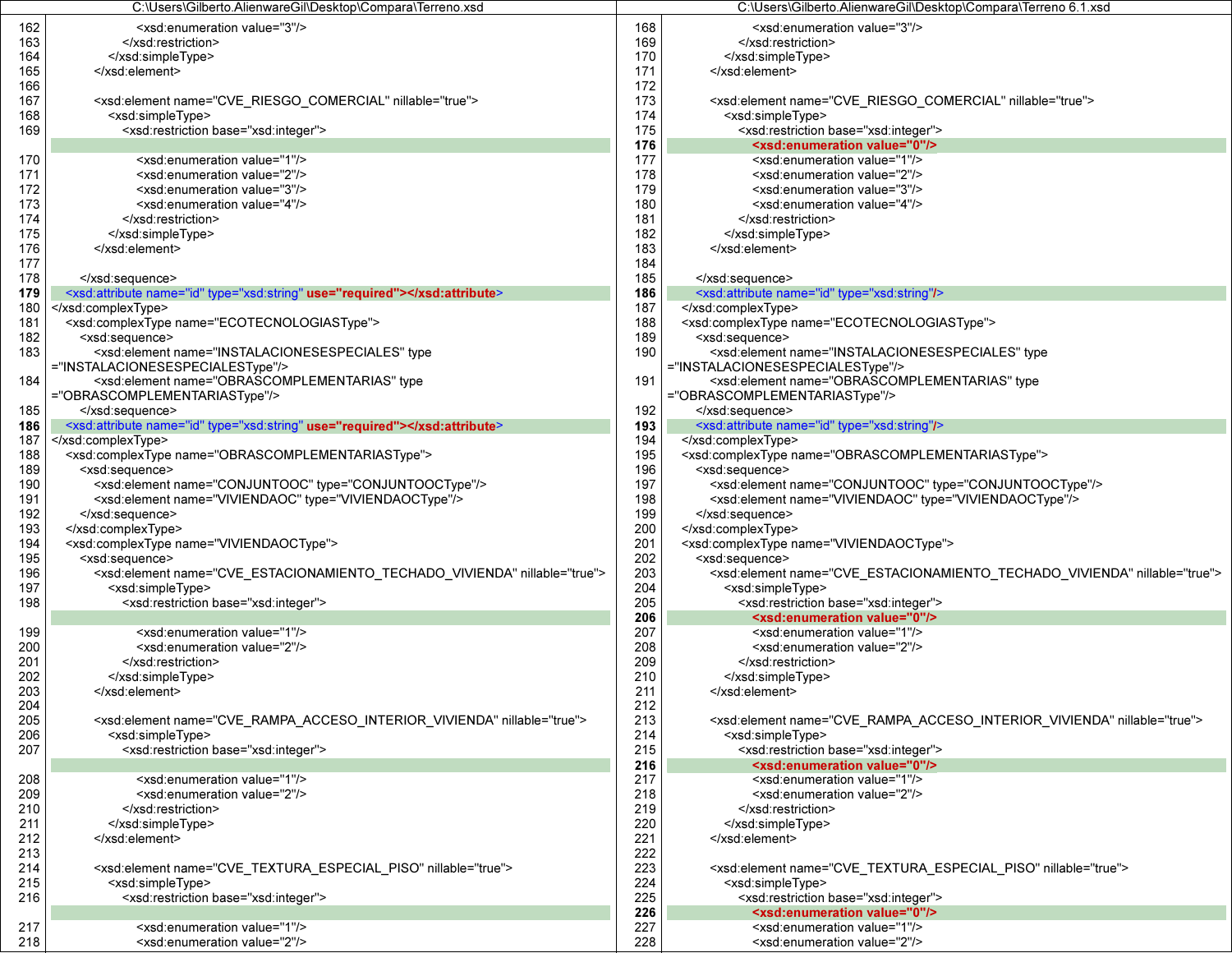|     | C:\Users\Gilberto.AlienwareGil\Desktop\Compara\Terreno.xsd                       |     | C:\Users\Gilberto.AlienwareGil\Desktop\Compara\Terreno 6.1.xsd                   |
|-----|----------------------------------------------------------------------------------|-----|----------------------------------------------------------------------------------|
| 219 |                                                                                  | 229 |                                                                                  |
| 220 |                                                                                  | 230 |                                                                                  |
| 221 |                                                                                  | 231 | $\le$ /xsd:element>                                                              |
| 222 |                                                                                  | 232 |                                                                                  |
| 223 | <xsd:element name="CVE_ACCESORIA" nillable="true"></xsd:element>                 | 233 | <xsd:element name="CVE_ACCESORIA" nillable="true"></xsd:element>                 |
|     |                                                                                  |     |                                                                                  |
| 224 | <xsd:simpletype></xsd:simpletype>                                                | 234 | <xsd:simpletype></xsd:simpletype>                                                |
| 225 | <xsd:restriction base="xsd:integer"></xsd:restriction>                           | 235 | <xsd:restriction base="xsd:integer"></xsd:restriction>                           |
|     |                                                                                  | 236 | <xsd:enumeration value="0"></xsd:enumeration>                                    |
| 226 | <xsd:enumeration value="1"></xsd:enumeration>                                    | 237 | <xsd:enumeration value="1"></xsd:enumeration>                                    |
| 227 | <xsd:enumeration value="2"></xsd:enumeration>                                    | 238 | <xsd:enumeration value="2"></xsd:enumeration>                                    |
| 228 |                                                                                  | 239 |                                                                                  |
| 229 |                                                                                  | 240 |                                                                                  |
| 230 |                                                                                  | 241 |                                                                                  |
| 231 |                                                                                  | 242 |                                                                                  |
| 232 | <xsd:element name="CVE_CISTERNA" nillable="true"></xsd:element>                  | 243 | <xsd:element name="CVE CISTERNA" nillable="true"></xsd:element>                  |
| 233 | <xsd:simpletype></xsd:simpletype>                                                | 244 | <xsd:simpletype></xsd:simpletype>                                                |
| 234 | <xsd:restriction base="xsd:integer"></xsd:restriction>                           | 245 | <xsd:restriction base="xsd:integer"></xsd:restriction>                           |
|     |                                                                                  | 246 | <xsd:enumeration value="0"></xsd:enumeration>                                    |
| 235 | <xsd:enumeration value="1"></xsd:enumeration>                                    | 247 | <xsd:enumeration value="1"></xsd:enumeration>                                    |
| 236 | <xsd:enumeration value="2"></xsd:enumeration>                                    | 248 | <xsd:enumeration value="2"></xsd:enumeration>                                    |
|     |                                                                                  |     |                                                                                  |
| 237 |                                                                                  | 249 |                                                                                  |
| 238 |                                                                                  | 250 |                                                                                  |
| 239 |                                                                                  | 251 |                                                                                  |
| 240 |                                                                                  | 252 |                                                                                  |
| 241 | <xsd:element name="CVE_DUCTOCLIMA" nillable="true"></xsd:element>                | 253 | <xsd:element name="CVE_DUCTOCLIMA" nillable="true"></xsd:element>                |
| 242 | <xsd:simpletype></xsd:simpletype>                                                | 254 | <xsd:simpletype></xsd:simpletype>                                                |
| 243 | <xsd:restriction base="xsd:integer"></xsd:restriction>                           | 255 | <xsd:restriction base="xsd:integer"></xsd:restriction>                           |
|     |                                                                                  | 256 | <xsd:enumeration value="0"></xsd:enumeration>                                    |
| 244 | <xsd:enumeration value="1"></xsd:enumeration>                                    | 257 | <xsd:enumeration value="1"></xsd:enumeration>                                    |
| 245 | <xsd:enumeration value="2"></xsd:enumeration>                                    | 258 | <xsd:enumeration value="2"></xsd:enumeration>                                    |
| 246 |                                                                                  | 259 |                                                                                  |
| 247 |                                                                                  | 260 |                                                                                  |
| 248 |                                                                                  | 261 |                                                                                  |
| 249 |                                                                                  | 262 |                                                                                  |
| 250 | <xsd:element name="CVE_JAULA_TENDIDO" nillable="true"></xsd:element>             | 263 | <xsd:element name="CVE_JAULA_TENDIDO" nillable="true"></xsd:element>             |
| 251 | <xsd:simpletype></xsd:simpletype>                                                | 264 | <xsd:simpletype></xsd:simpletype>                                                |
| 252 |                                                                                  | 265 |                                                                                  |
|     | <xsd:restriction base="xsd:integer"></xsd:restriction>                           |     | <xsd:restriction base="xsd:integer"></xsd:restriction>                           |
|     |                                                                                  | 266 | <xsd:enumeration value="0"></xsd:enumeration>                                    |
| 253 | <xsd:enumeration value="1"></xsd:enumeration>                                    | 267 | <xsd:enumeration value="1"></xsd:enumeration>                                    |
| 254 | <xsd:enumeration value="2"></xsd:enumeration>                                    | 268 | <xsd:enumeration value="2"></xsd:enumeration>                                    |
| 255 |                                                                                  | 269 |                                                                                  |
| 256 |                                                                                  | 270 |                                                                                  |
| 257 |                                                                                  | 271 |                                                                                  |
| 258 |                                                                                  | 272 |                                                                                  |
| 259 | <xsd:element name="CVE_REJAS_PROTECCION_VENTANAS" nillable="true"></xsd:element> | 273 | <xsd:element name="CVE_REJAS_PROTECCION_VENTANAS" nillable="true"></xsd:element> |
| 260 | <xsd:simpletype></xsd:simpletype>                                                | 274 | <xsd:simpletype></xsd:simpletype>                                                |
| 261 | <xsd:restriction base="xsd:integer"></xsd:restriction>                           | 275 | <xsd:restriction base="xsd:integer"></xsd:restriction>                           |
|     |                                                                                  | 276 | <xsd:enumeration value="0"></xsd:enumeration>                                    |
| 262 | <xsd:enumeration value="1"></xsd:enumeration>                                    | 277 | <xsd:enumeration value="1"></xsd:enumeration>                                    |
| 263 | <xsd:enumeration value="2"></xsd:enumeration>                                    | 278 | <xsd:enumeration value="2"></xsd:enumeration>                                    |
| 264 |                                                                                  | 279 |                                                                                  |
| 265 |                                                                                  | 280 |                                                                                  |
| 266 | $\le$ /xsd:element>                                                              | 281 | $\le$ /xsd:element>                                                              |
| 267 |                                                                                  | 282 |                                                                                  |
| 268 | <xsd:element name="CVE_DOBLE_VIDRIOS_VENTANAS" nillable="true"></xsd:element>    | 283 | <xsd:element name="CVE_DOBLE_VIDRIOS_VENTANAS" nillable="true"></xsd:element>    |
| 269 | <xsd:simpletype></xsd:simpletype>                                                | 284 | <xsd:simpletype></xsd:simpletype>                                                |
| 270 | <xsd:restriction base="xsd:integer"></xsd:restriction>                           | 285 | <xsd:restriction base="xsd:integer"></xsd:restriction>                           |
|     |                                                                                  | 286 | <xsd:enumeration value="0"></xsd:enumeration>                                    |
| 271 | <xsd:enumeration value="1"></xsd:enumeration>                                    | 287 | <xsd:enumeration value="1"></xsd:enumeration>                                    |
| 272 | <xsd:enumeration value="2"></xsd:enumeration>                                    | 288 | <xsd:enumeration value="2"></xsd:enumeration>                                    |
| 273 |                                                                                  | 289 |                                                                                  |
| 274 |                                                                                  | 290 |                                                                                  |
| 275 |                                                                                  | 291 |                                                                                  |
|     |                                                                                  |     |                                                                                  |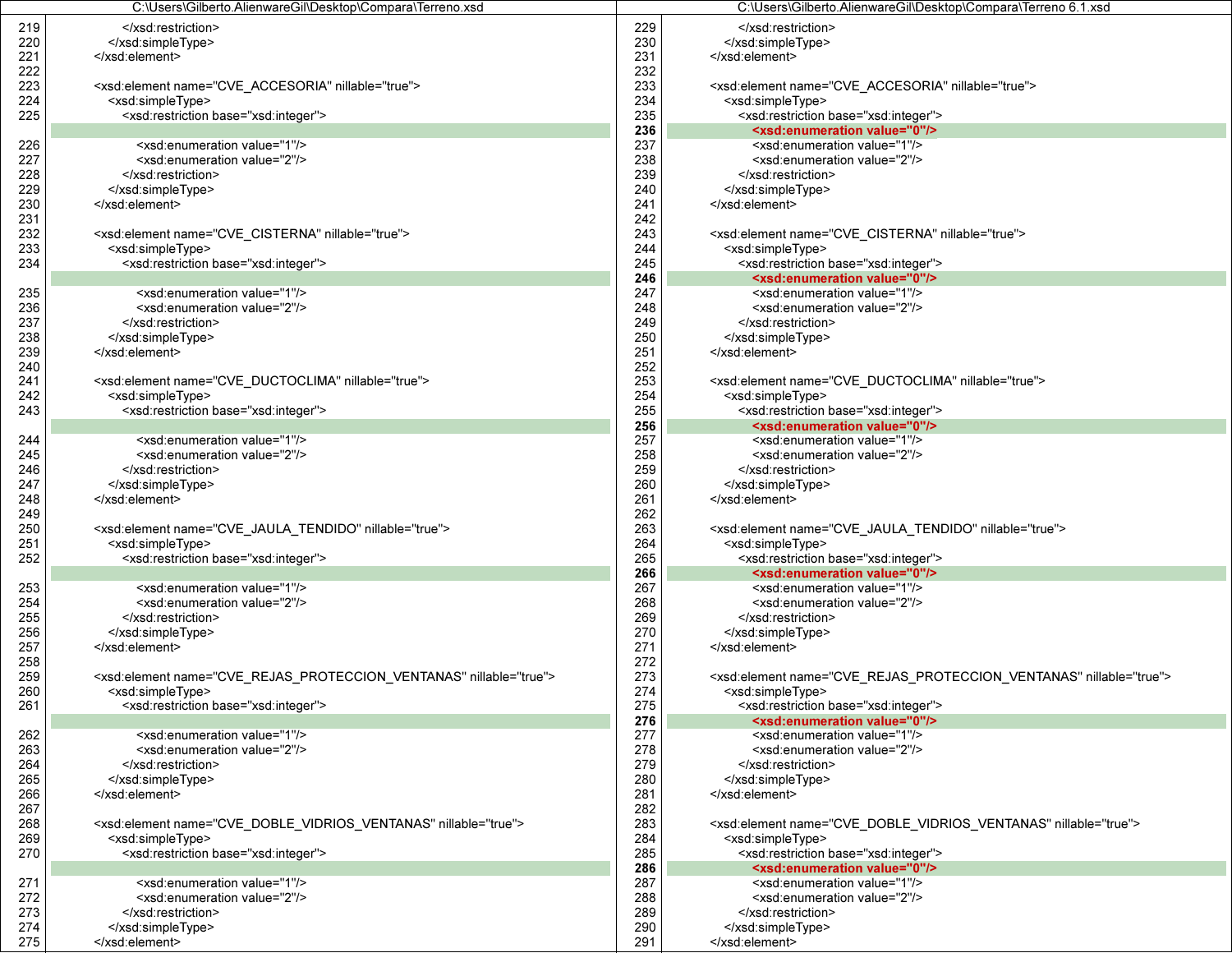|     | C:\Users\Gilberto.AlienwareGil\Desktop\Compara\Terreno.xsd                                                                                                                                            |     | C:\Users\Gilberto.AlienwareGil\Desktop\Compara\Terreno 6.1.xsd                           |
|-----|-------------------------------------------------------------------------------------------------------------------------------------------------------------------------------------------------------|-----|------------------------------------------------------------------------------------------|
| 276 |                                                                                                                                                                                                       | 292 |                                                                                          |
|     |                                                                                                                                                                                                       |     |                                                                                          |
| 277 | <xsd:element name="CVE_VIDRIOS_PELICULA_REFLECTIVA" nillable="true"></xsd:element>                                                                                                                    | 293 | <xsd:element name="CVE_VIDRIOS_PELICULA_REFLECTIVA" nillable="true"></xsd:element>       |
| 278 | <xsd:simpletype></xsd:simpletype>                                                                                                                                                                     | 294 | <xsd:simpletype></xsd:simpletype>                                                        |
| 279 | <xsd:restriction base="xsd:integer"></xsd:restriction>                                                                                                                                                | 295 | <xsd:restriction base="xsd:integer"></xsd:restriction>                                   |
|     |                                                                                                                                                                                                       | 296 | <xsd:enumeration value="0"></xsd:enumeration>                                            |
| 280 | <xsd:enumeration value="1"></xsd:enumeration>                                                                                                                                                         | 297 | <xsd:enumeration value="1"></xsd:enumeration>                                            |
|     | <xsd:enumeration value="2"></xsd:enumeration>                                                                                                                                                         | 298 | <xsd:enumeration value="2"></xsd:enumeration>                                            |
| 281 |                                                                                                                                                                                                       |     |                                                                                          |
| 282 |                                                                                                                                                                                                       | 299 |                                                                                          |
| 283 |                                                                                                                                                                                                       | 300 |                                                                                          |
| 284 |                                                                                                                                                                                                       | 301 |                                                                                          |
| 285 |                                                                                                                                                                                                       | 302 |                                                                                          |
| 286 | <xsd:element name="CVE_VIDRIOS_DOBLES_MARCO_PVC" nillable="true"></xsd:element>                                                                                                                       | 303 | <xsd:element name="CVE_VIDRIOS_DOBLES_MARCO_PVC" nillable="true"></xsd:element>          |
| 287 |                                                                                                                                                                                                       |     |                                                                                          |
|     | <xsd:simpletype></xsd:simpletype>                                                                                                                                                                     | 304 | <xsd:simpletype></xsd:simpletype>                                                        |
| 288 | <xsd:restriction base="xsd:integer"></xsd:restriction>                                                                                                                                                | 305 | <xsd:restriction base="xsd:integer"></xsd:restriction>                                   |
|     |                                                                                                                                                                                                       | 306 | <xsd:enumeration value="0"></xsd:enumeration>                                            |
| 289 | <xsd:enumeration value="1"></xsd:enumeration>                                                                                                                                                         | 307 | <xsd:enumeration value="1"></xsd:enumeration>                                            |
| 290 | <xsd:enumeration value="2"></xsd:enumeration>                                                                                                                                                         | 308 | <xsd:enumeration value="2"></xsd:enumeration>                                            |
| 291 |                                                                                                                                                                                                       | 309 |                                                                                          |
|     |                                                                                                                                                                                                       |     |                                                                                          |
| 292 |                                                                                                                                                                                                       | 310 |                                                                                          |
| 293 |                                                                                                                                                                                                       | 311 |                                                                                          |
| 294 |                                                                                                                                                                                                       | 312 |                                                                                          |
| 295 | <xsd:element <="" name="CVE_VIDRIOS_PELICULA_REFLECTIVA_MARCOS_PVC" td=""><td>313</td><td><xsd:element <="" name="CVE_VIDRIOS_PELICULA_REFLECTIVA_MARCOS_PVC" td=""></xsd:element></td></xsd:element> | 313 | <xsd:element <="" name="CVE_VIDRIOS_PELICULA_REFLECTIVA_MARCOS_PVC" td=""></xsd:element> |
|     | nillable="true">                                                                                                                                                                                      |     | nillable="true">                                                                         |
| 296 | <xsd:simpletype></xsd:simpletype>                                                                                                                                                                     | 314 | <xsd:simpletype></xsd:simpletype>                                                        |
|     |                                                                                                                                                                                                       |     |                                                                                          |
| 297 | <xsd:restriction base="xsd:integer"></xsd:restriction>                                                                                                                                                | 315 | <xsd:restriction base="xsd:integer"></xsd:restriction>                                   |
|     |                                                                                                                                                                                                       | 316 | <xsd:enumeration value="0"></xsd:enumeration>                                            |
| 298 | <xsd:enumeration value="1"></xsd:enumeration>                                                                                                                                                         | 317 | <xsd:enumeration value="1"></xsd:enumeration>                                            |
| 299 | <xsd:enumeration value="2"></xsd:enumeration>                                                                                                                                                         | 318 | <xsd:enumeration value="2"></xsd:enumeration>                                            |
| 300 |                                                                                                                                                                                                       | 319 |                                                                                          |
|     |                                                                                                                                                                                                       | 320 |                                                                                          |
| 301 |                                                                                                                                                                                                       |     |                                                                                          |
| 302 |                                                                                                                                                                                                       | 321 |                                                                                          |
| 303 |                                                                                                                                                                                                       | 322 |                                                                                          |
| 304 | <xsd:element name="CVE_BANIO_DISCAPACITADOS" nillable="true"></xsd:element>                                                                                                                           | 323 | <xsd:element name="CVE_BANIO_DISCAPACITADOS" nillable="true"></xsd:element>              |
| 305 | <xsd:simpletype></xsd:simpletype>                                                                                                                                                                     | 324 | <xsd:simpletype></xsd:simpletype>                                                        |
| 306 | <xsd:restriction base="xsd:integer"></xsd:restriction>                                                                                                                                                | 325 | <xsd:restriction base="xsd:integer"></xsd:restriction>                                   |
|     |                                                                                                                                                                                                       |     |                                                                                          |
|     |                                                                                                                                                                                                       | 326 | <xsd:enumeration value="0"></xsd:enumeration>                                            |
| 307 | <xsd:enumeration value="1"></xsd:enumeration>                                                                                                                                                         | 327 | <xsd:enumeration value="1"></xsd:enumeration>                                            |
| 308 | <xsd:enumeration value="2"></xsd:enumeration>                                                                                                                                                         | 328 | <xsd:enumeration value="2"></xsd:enumeration>                                            |
| 309 |                                                                                                                                                                                                       | 329 |                                                                                          |
| 310 |                                                                                                                                                                                                       | 330 |                                                                                          |
| 311 | $\le$ /xsd:element>                                                                                                                                                                                   | 331 |                                                                                          |
|     |                                                                                                                                                                                                       |     |                                                                                          |
| 312 |                                                                                                                                                                                                       | 332 |                                                                                          |
| 313 | <xsd:element name="CVE_BANIO_DISCAPACITADOS_PLANTA_BAJA" nillable="true"></xsd:element>                                                                                                               | 333 | <xsd:element name="CVE_BANIO_DISCAPACITADOS_PLANTA_BAJA" nillable="true"></xsd:element>  |
| 314 | <xsd:simpletype></xsd:simpletype>                                                                                                                                                                     | 334 | <xsd:simpletype></xsd:simpletype>                                                        |
| 315 | <xsd:restriction base="xsd:integer"></xsd:restriction>                                                                                                                                                | 335 | <xsd:restriction base="xsd:integer"></xsd:restriction>                                   |
|     |                                                                                                                                                                                                       | 336 | <xsd:enumeration value="0"></xsd:enumeration>                                            |
| 316 | <xsd:enumeration value="1"></xsd:enumeration>                                                                                                                                                         | 337 | <xsd:enumeration value="1"></xsd:enumeration>                                            |
|     |                                                                                                                                                                                                       | 338 | <xsd:enumeration value="2"></xsd:enumeration>                                            |
| 317 | <xsd:enumeration value="2"></xsd:enumeration>                                                                                                                                                         |     |                                                                                          |
| 318 |                                                                                                                                                                                                       | 339 |                                                                                          |
| 319 |                                                                                                                                                                                                       | 340 |                                                                                          |
| 320 |                                                                                                                                                                                                       | 341 |                                                                                          |
| 321 |                                                                                                                                                                                                       | 342 |                                                                                          |
| 322 | <xsd:element <="" name="CVE_BANIO_DISCAPACITADOS_REGADERA_SARDINEL" td=""><td>343</td><td><xsd:element <="" name="CVE_BANIO_DISCAPACITADOS_REGADERA_SARDINEL" td=""></xsd:element></td></xsd:element> | 343 | <xsd:element <="" name="CVE_BANIO_DISCAPACITADOS_REGADERA_SARDINEL" td=""></xsd:element> |
|     |                                                                                                                                                                                                       |     |                                                                                          |
|     | nillable="true">                                                                                                                                                                                      |     | nillable="true">                                                                         |
| 323 | <xsd:simpletype></xsd:simpletype>                                                                                                                                                                     | 344 | <xsd:simpletype></xsd:simpletype>                                                        |
| 324 | <xsd:restriction base="xsd:integer"></xsd:restriction>                                                                                                                                                | 345 | <xsd:restriction base="xsd:integer"></xsd:restriction>                                   |
|     |                                                                                                                                                                                                       | 346 | <xsd:enumeration value="0"></xsd:enumeration>                                            |
| 325 | <xsd:enumeration value="1"></xsd:enumeration>                                                                                                                                                         | 347 | <xsd:enumeration value="1"></xsd:enumeration>                                            |
| 326 | <xsd:enumeration value="2"></xsd:enumeration>                                                                                                                                                         | 348 | <xsd:enumeration value="2"></xsd:enumeration>                                            |
|     |                                                                                                                                                                                                       |     |                                                                                          |
| 327 |                                                                                                                                                                                                       | 349 |                                                                                          |
| 328 |                                                                                                                                                                                                       | 350 |                                                                                          |
| 329 |                                                                                                                                                                                                       | 351 |                                                                                          |
| 330 |                                                                                                                                                                                                       | 352 |                                                                                          |
|     |                                                                                                                                                                                                       |     |                                                                                          |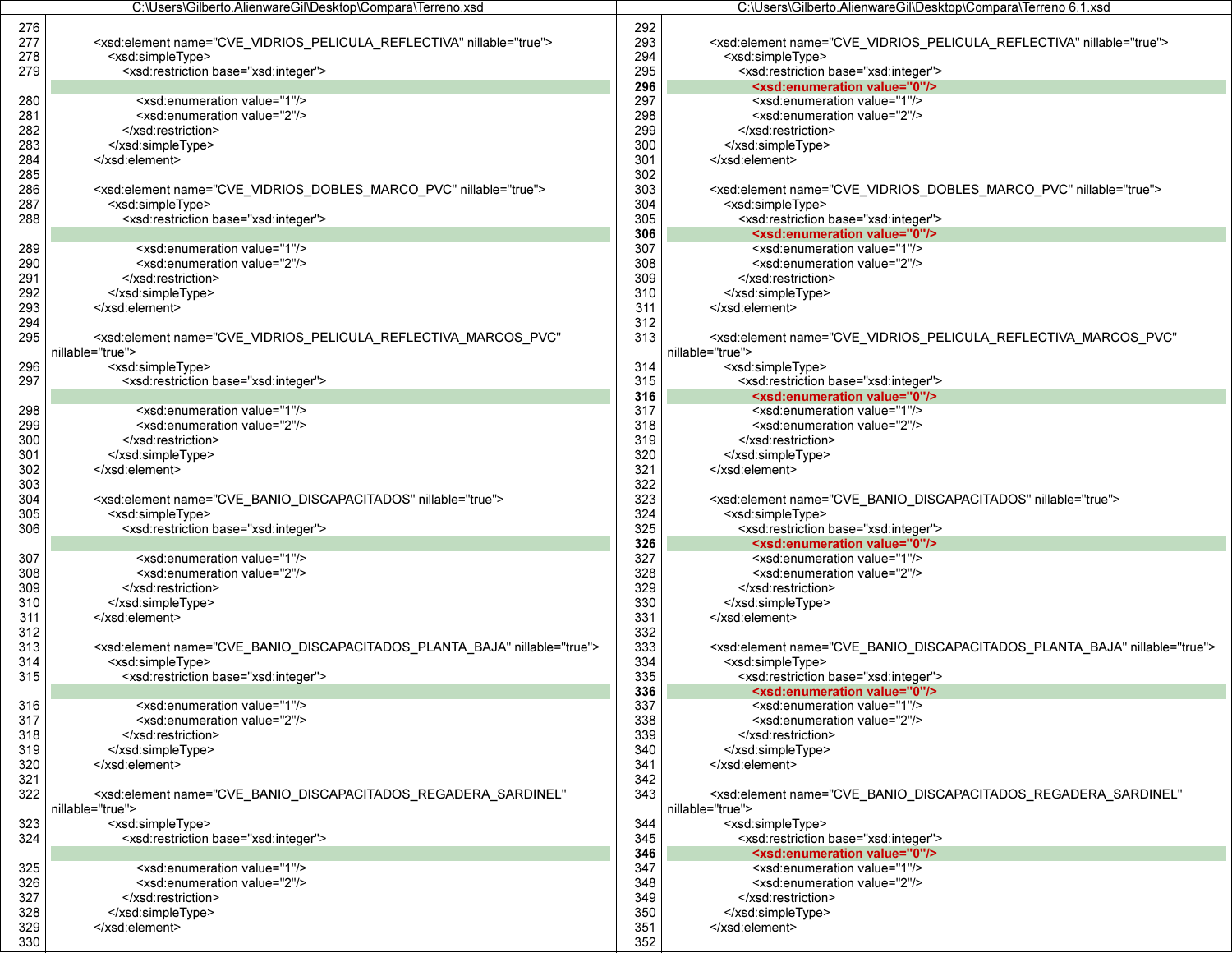|     | C:\Users\Gilberto.AlienwareGil\Desktop\Compara\Terreno.xsd                                                                                                                                                        |     | C:\Users\Gilberto.AlienwareGil\Desktop\Compara\Terreno 6.1.xsd                                           |
|-----|-------------------------------------------------------------------------------------------------------------------------------------------------------------------------------------------------------------------|-----|----------------------------------------------------------------------------------------------------------|
| 331 | <xsd:element <br="" name="CVE_BANIO_DISCAPACITADOS_PISOANTIDERRAPANTE">nillable="true"&gt;</xsd:element>                                                                                                          | 353 | <xsd:element <br="" name="CVE_BANIO_DISCAPACITADOS_PISOANTIDERRAPANTE">nillable="true"&gt;</xsd:element> |
| 332 | <xsd:simpletype></xsd:simpletype>                                                                                                                                                                                 | 354 | <xsd:simpletype></xsd:simpletype>                                                                        |
| 333 | <xsd:restriction base="xsd:integer"></xsd:restriction>                                                                                                                                                            | 355 | <xsd:restriction base="xsd:integer"></xsd:restriction>                                                   |
|     |                                                                                                                                                                                                                   | 356 | <xsd:enumeration value="0"></xsd:enumeration>                                                            |
| 334 | <xsd:enumeration value="1"></xsd:enumeration>                                                                                                                                                                     | 357 | <xsd:enumeration value="1"></xsd:enumeration>                                                            |
| 335 | <xsd:enumeration value="2"></xsd:enumeration>                                                                                                                                                                     | 358 | <xsd:enumeration value="2"></xsd:enumeration>                                                            |
| 336 |                                                                                                                                                                                                                   | 359 |                                                                                                          |
| 337 |                                                                                                                                                                                                                   | 360 |                                                                                                          |
|     |                                                                                                                                                                                                                   | 361 |                                                                                                          |
| 338 |                                                                                                                                                                                                                   | 362 |                                                                                                          |
| 339 |                                                                                                                                                                                                                   |     |                                                                                                          |
| 340 | <xsd:element <="" name="CVE_BANIO_DISCAPACITADOS_CHAROLA_REGADERA" td=""><td>363</td><td><xsd:element <="" name="CVE_BANIO_DISCAPACITADOS_CHAROLA_REGADERA" td=""></xsd:element></td></xsd:element>               | 363 | <xsd:element <="" name="CVE_BANIO_DISCAPACITADOS_CHAROLA_REGADERA" td=""></xsd:element>                  |
|     | nillable="true">                                                                                                                                                                                                  |     | nillable="true">                                                                                         |
| 341 | <xsd:simpletype></xsd:simpletype>                                                                                                                                                                                 | 364 | <xsd:simpletype></xsd:simpletype>                                                                        |
| 342 | <xsd:restriction base="xsd:integer"></xsd:restriction>                                                                                                                                                            | 365 | <xsd:restriction base="xsd:integer"></xsd:restriction>                                                   |
|     |                                                                                                                                                                                                                   | 366 | <xsd:enumeration value="0"></xsd:enumeration>                                                            |
| 343 | <xsd:enumeration value="1"></xsd:enumeration>                                                                                                                                                                     | 367 | <xsd:enumeration value="1"></xsd:enumeration>                                                            |
| 344 | <xsd:enumeration value="2"></xsd:enumeration>                                                                                                                                                                     | 368 | <xsd:enumeration value="2"></xsd:enumeration>                                                            |
| 345 |                                                                                                                                                                                                                   | 369 |                                                                                                          |
| 346 |                                                                                                                                                                                                                   | 370 |                                                                                                          |
| 347 |                                                                                                                                                                                                                   | 371 |                                                                                                          |
| 348 |                                                                                                                                                                                                                   | 372 |                                                                                                          |
| 349 | <xsd:element name<="" td=""><td>373</td><td><xsd:element name<="" td=""></xsd:element></td></xsd:element>                                                                                                         | 373 | <xsd:element name<="" td=""></xsd:element>                                                               |
|     | ="CVE_BANIO_DISCAPACITADOS_PENDIENTE_REJILLA_CAPTACION" nillable="true">                                                                                                                                          |     | ="CVE_BANIO_DISCAPACITADOS_PENDIENTE_REJILLA_CAPTACION" nillable="true">                                 |
| 350 | <xsd:simpletype></xsd:simpletype>                                                                                                                                                                                 | 374 | <xsd:simpletype></xsd:simpletype>                                                                        |
| 351 | <xsd:restriction base="xsd:integer"></xsd:restriction>                                                                                                                                                            | 375 | <xsd:restriction base="xsd:integer"></xsd:restriction>                                                   |
|     |                                                                                                                                                                                                                   | 376 | <xsd:enumeration value="0"></xsd:enumeration>                                                            |
| 352 | <xsd:enumeration value="1"></xsd:enumeration>                                                                                                                                                                     | 377 | <xsd:enumeration value="1"></xsd:enumeration>                                                            |
| 353 | <xsd:enumeration value="2"></xsd:enumeration>                                                                                                                                                                     | 378 | <xsd:enumeration value="2"></xsd:enumeration>                                                            |
| 354 |                                                                                                                                                                                                                   | 379 |                                                                                                          |
| 355 |                                                                                                                                                                                                                   | 380 |                                                                                                          |
| 356 | $\le$ /xsd:element>                                                                                                                                                                                               | 381 |                                                                                                          |
| 357 |                                                                                                                                                                                                                   | 382 |                                                                                                          |
| 358 | <xsd:element name<="" td=""><td>383</td><td><xsd:element name<="" td=""></xsd:element></td></xsd:element>                                                                                                         | 383 | <xsd:element name<="" td=""></xsd:element>                                                               |
|     | ="CVE_BANIO_DISCAPACITADOS_SALIDA_REGADERA_TELEFONO" nillable="true">                                                                                                                                             |     | ="CVE_BANIO_DISCAPACITADOS_SALIDA_REGADERA_TELEFONO" nillable="true">                                    |
| 359 | <xsd:simpletype></xsd:simpletype>                                                                                                                                                                                 | 384 | <xsd:simpletype></xsd:simpletype>                                                                        |
| 360 | <xsd:restriction base="xsd:integer"></xsd:restriction>                                                                                                                                                            | 385 | <xsd:restriction base="xsd:integer"></xsd:restriction>                                                   |
|     |                                                                                                                                                                                                                   | 386 | <xsd:enumeration value="0"></xsd:enumeration>                                                            |
| 361 | <xsd:enumeration value="1"></xsd:enumeration>                                                                                                                                                                     | 387 | <xsd:enumeration value="1"></xsd:enumeration>                                                            |
| 362 | <xsd:enumeration value="2"></xsd:enumeration>                                                                                                                                                                     | 388 | <xsd:enumeration value="2"></xsd:enumeration>                                                            |
| 363 |                                                                                                                                                                                                                   | 389 |                                                                                                          |
| 364 |                                                                                                                                                                                                                   | 390 |                                                                                                          |
| 365 |                                                                                                                                                                                                                   | 391 |                                                                                                          |
| 366 |                                                                                                                                                                                                                   | 392 |                                                                                                          |
| 367 | <xsd:element name="CVE_BANIO_DISCAPACITADOS_ADECUARLAVABO" nillable<="" td=""><td>393</td><td><xsd:element name="CVE_BANIO_DISCAPACITADOS_ADECUARLAVABO" nillable<="" td=""></xsd:element></td></xsd:element>     | 393 | <xsd:element name="CVE_BANIO_DISCAPACITADOS_ADECUARLAVABO" nillable<="" td=""></xsd:element>             |
|     | ="true">                                                                                                                                                                                                          |     | ="true">                                                                                                 |
| 368 | <xsd:simpletype></xsd:simpletype>                                                                                                                                                                                 | 394 | <xsd:simpletype></xsd:simpletype>                                                                        |
| 369 | <xsd:restriction base="xsd:integer"></xsd:restriction>                                                                                                                                                            | 395 | <xsd:restriction base="xsd:integer"></xsd:restriction>                                                   |
|     |                                                                                                                                                                                                                   | 396 | <xsd:enumeration value="0"></xsd:enumeration>                                                            |
| 370 | <xsd:enumeration value="1"></xsd:enumeration>                                                                                                                                                                     | 397 | <xsd:enumeration value="1"></xsd:enumeration>                                                            |
| 371 | <xsd:enumeration value="2"></xsd:enumeration>                                                                                                                                                                     | 398 | <xsd:enumeration value="2"></xsd:enumeration>                                                            |
| 372 |                                                                                                                                                                                                                   | 399 |                                                                                                          |
| 373 |                                                                                                                                                                                                                   | 400 |                                                                                                          |
| 374 |                                                                                                                                                                                                                   | 401 |                                                                                                          |
| 375 |                                                                                                                                                                                                                   | 402 |                                                                                                          |
| 376 | <xsd:element name="CVE_BANIO_DISCAPACITADOS_MANERAL_PALANCA" nillable<="" td=""><td>403</td><td><xsd:element name="CVE_BANIO_DISCAPACITADOS_MANERAL_PALANCA" nillable<="" td=""></xsd:element></td></xsd:element> | 403 | <xsd:element name="CVE_BANIO_DISCAPACITADOS_MANERAL_PALANCA" nillable<="" td=""></xsd:element>           |
|     | ="true">                                                                                                                                                                                                          |     | $="true"$                                                                                                |
| 377 | <xsd:simpletype></xsd:simpletype>                                                                                                                                                                                 | 404 | <xsd:simpletype></xsd:simpletype>                                                                        |
| 378 | <xsd:restriction base="xsd:integer"></xsd:restriction>                                                                                                                                                            | 405 | <xsd:restriction base="xsd:integer"></xsd:restriction>                                                   |
|     |                                                                                                                                                                                                                   | 406 | <xsd:enumeration value="0"></xsd:enumeration>                                                            |
| 379 | <xsd:enumeration value="1"></xsd:enumeration>                                                                                                                                                                     | 407 | <xsd:enumeration value="1"></xsd:enumeration>                                                            |
| 380 | <xsd:enumeration value="2"></xsd:enumeration>                                                                                                                                                                     | 408 | <xsd:enumeration value="2"></xsd:enumeration>                                                            |
| 381 |                                                                                                                                                                                                                   | 409 |                                                                                                          |
|     |                                                                                                                                                                                                                   |     |                                                                                                          |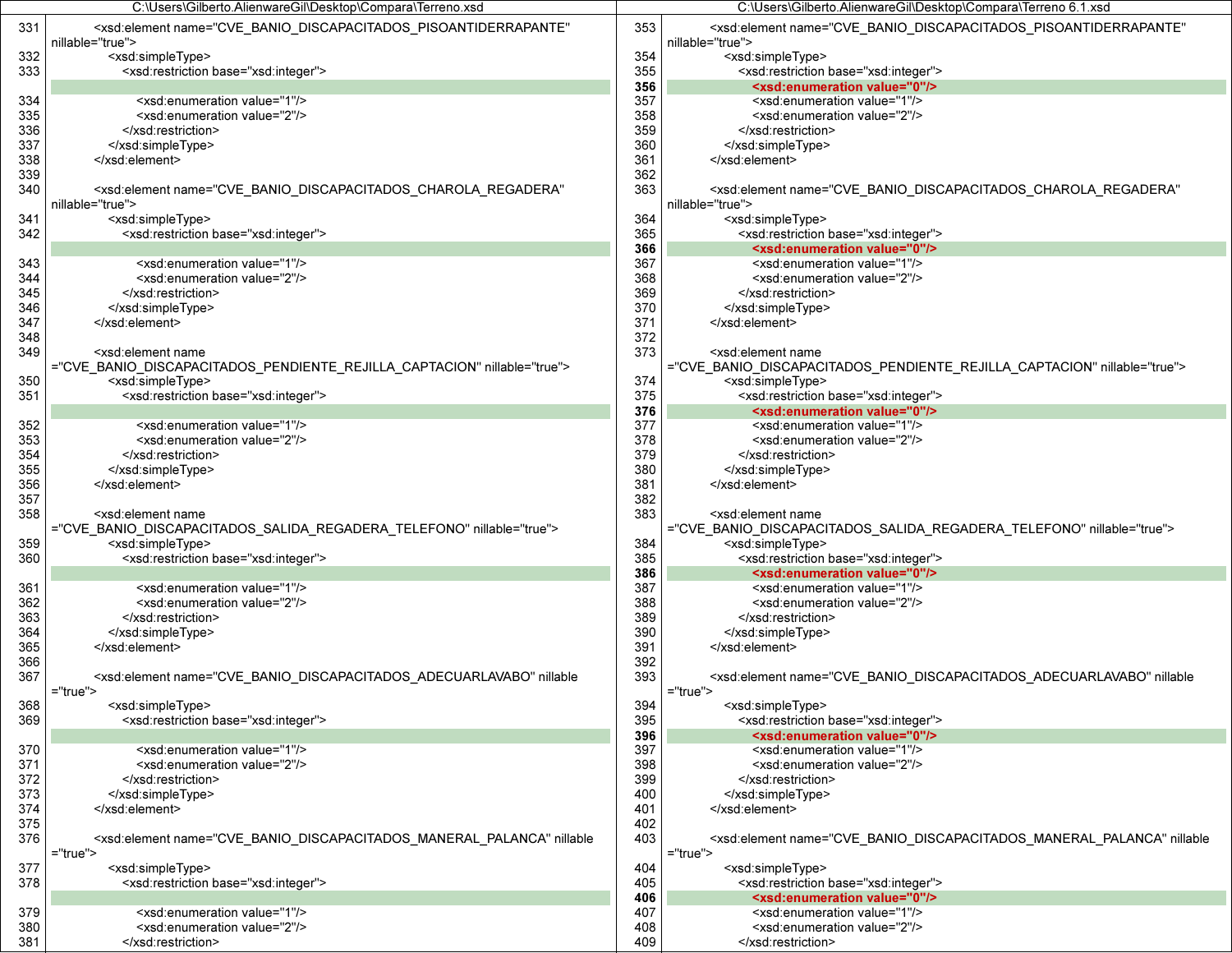|     | C:\Users\Gilberto.AlienwareGil\Desktop\Compara\Terreno.xsd                                                                                                                                                      |     | C:\Users\Gilberto.AlienwareGil\Desktop\Compara\Terreno 6.1.xsd                                |
|-----|-----------------------------------------------------------------------------------------------------------------------------------------------------------------------------------------------------------------|-----|-----------------------------------------------------------------------------------------------|
| 382 |                                                                                                                                                                                                                 | 410 |                                                                                               |
|     |                                                                                                                                                                                                                 |     |                                                                                               |
| 383 |                                                                                                                                                                                                                 | 411 |                                                                                               |
| 384 |                                                                                                                                                                                                                 | 412 |                                                                                               |
| 385 | <xsd:element name="CVE_COCINA_DISCAPACITADOS_ADECUAR_TARJA" nillable<="" td=""><td>413</td><td><xsd:element name="CVE_COCINA_DISCAPACITADOS_ADECUAR_TARJA" nillable<="" td=""></xsd:element></td></xsd:element> | 413 | <xsd:element name="CVE_COCINA_DISCAPACITADOS_ADECUAR_TARJA" nillable<="" td=""></xsd:element> |
|     | ="true">                                                                                                                                                                                                        |     | ="true">                                                                                      |
| 386 | <xsd:simpletype></xsd:simpletype>                                                                                                                                                                               | 414 | <xsd:simpletype></xsd:simpletype>                                                             |
|     |                                                                                                                                                                                                                 |     |                                                                                               |
| 387 | <xsd:restriction base="xsd:integer"></xsd:restriction>                                                                                                                                                          | 415 | <xsd:restriction base="xsd:integer"></xsd:restriction>                                        |
|     |                                                                                                                                                                                                                 | 416 | <xsd:enumeration value="0"></xsd:enumeration>                                                 |
| 388 | <xsd:enumeration value="1"></xsd:enumeration>                                                                                                                                                                   | 417 | <xsd:enumeration value="1"></xsd:enumeration>                                                 |
| 389 | <xsd:enumeration value="2"></xsd:enumeration>                                                                                                                                                                   | 418 | <xsd:enumeration value="2"></xsd:enumeration>                                                 |
|     |                                                                                                                                                                                                                 |     |                                                                                               |
| 390 |                                                                                                                                                                                                                 | 419 |                                                                                               |
| 391 |                                                                                                                                                                                                                 | 420 |                                                                                               |
| 392 |                                                                                                                                                                                                                 | 421 |                                                                                               |
| 393 |                                                                                                                                                                                                                 | 422 |                                                                                               |
| 394 |                                                                                                                                                                                                                 | 423 |                                                                                               |
|     | <xsd:element name="CVE_MARCO_MOVIBLE_DISCAPACITADOS" nillable="true"></xsd:element>                                                                                                                             |     | <xsd:element name="CVE_MARCO_MOVIBLE_DISCAPACITADOS" nillable="true"></xsd:element>           |
| 395 | <xsd:simpletype></xsd:simpletype>                                                                                                                                                                               | 424 | <xsd:simpletype></xsd:simpletype>                                                             |
| 396 | <xsd:restriction base="xsd:integer"></xsd:restriction>                                                                                                                                                          | 425 | <xsd:restriction base="xsd:integer"></xsd:restriction>                                        |
|     |                                                                                                                                                                                                                 | 426 | <xsd:enumeration value="0"></xsd:enumeration>                                                 |
| 397 | <xsd:enumeration value="1"></xsd:enumeration>                                                                                                                                                                   | 427 | <xsd:enumeration value="1"></xsd:enumeration>                                                 |
|     |                                                                                                                                                                                                                 |     |                                                                                               |
| 398 | <xsd:enumeration value="2"></xsd:enumeration>                                                                                                                                                                   | 428 | <xsd:enumeration value="2"></xsd:enumeration>                                                 |
| 399 |                                                                                                                                                                                                                 | 429 |                                                                                               |
| 400 |                                                                                                                                                                                                                 | 430 |                                                                                               |
| 401 |                                                                                                                                                                                                                 | 431 |                                                                                               |
| 402 |                                                                                                                                                                                                                 | 432 |                                                                                               |
|     |                                                                                                                                                                                                                 |     |                                                                                               |
| 403 | <xsd:element <="" name="CVE_BANIO_DISCAPACITADOS_COLOCACIONESPEJO" td=""><td>433</td><td><xsd:element <="" name="CVE_BANIO_DISCAPACITADOS_COLOCACIONESPEJO" td=""></xsd:element></td></xsd:element>             | 433 | <xsd:element <="" name="CVE_BANIO_DISCAPACITADOS_COLOCACIONESPEJO" td=""></xsd:element>       |
|     | nillable="true">                                                                                                                                                                                                |     | nillable="true">                                                                              |
| 404 | <xsd:simpletype></xsd:simpletype>                                                                                                                                                                               | 434 | <xsd:simpletype></xsd:simpletype>                                                             |
| 405 | <xsd:restriction base="xsd:integer"></xsd:restriction>                                                                                                                                                          | 435 | <xsd:restriction base="xsd:integer"></xsd:restriction>                                        |
|     |                                                                                                                                                                                                                 |     |                                                                                               |
|     |                                                                                                                                                                                                                 | 436 | <xsd:enumeration value="0"></xsd:enumeration>                                                 |
| 406 | <xsd:enumeration value="1"></xsd:enumeration>                                                                                                                                                                   | 437 | <xsd:enumeration value="1"></xsd:enumeration>                                                 |
| 407 | <xsd:enumeration value="2"></xsd:enumeration>                                                                                                                                                                   | 438 | <xsd:enumeration value="2"></xsd:enumeration>                                                 |
| 408 |                                                                                                                                                                                                                 | 439 |                                                                                               |
| 409 |                                                                                                                                                                                                                 | 440 |                                                                                               |
|     |                                                                                                                                                                                                                 |     |                                                                                               |
| 410 |                                                                                                                                                                                                                 | 441 |                                                                                               |
| 411 |                                                                                                                                                                                                                 | 442 |                                                                                               |
| 412 | <xsd:element name="CVE_BANIO_DISCAPACITADOS_PASAMANOS" nillable="true"></xsd:element>                                                                                                                           | 443 | <xsd:element name="CVE_BANIO_DISCAPACITADOS_PASAMANOS" nillable="true"></xsd:element>         |
| 413 | <xsd:simpletype></xsd:simpletype>                                                                                                                                                                               | 444 | <xsd:simpletype></xsd:simpletype>                                                             |
| 414 | <xsd:restriction base="xsd:integer"></xsd:restriction>                                                                                                                                                          | 445 | <xsd:restriction base="xsd:integer"></xsd:restriction>                                        |
|     |                                                                                                                                                                                                                 | 446 | <xsd:enumeration value="0"></xsd:enumeration>                                                 |
|     |                                                                                                                                                                                                                 |     |                                                                                               |
| 415 | <xsd:enumeration value="1"></xsd:enumeration>                                                                                                                                                                   | 447 | <xsd:enumeration value="1"></xsd:enumeration>                                                 |
| 416 | <xsd:enumeration value="2"></xsd:enumeration>                                                                                                                                                                   | 448 | <xsd:enumeration value="2"></xsd:enumeration>                                                 |
| 417 |                                                                                                                                                                                                                 | 449 |                                                                                               |
| 418 |                                                                                                                                                                                                                 | 450 |                                                                                               |
| 419 |                                                                                                                                                                                                                 | 451 |                                                                                               |
|     |                                                                                                                                                                                                                 |     |                                                                                               |
| 420 |                                                                                                                                                                                                                 | 452 |                                                                                               |
| 421 | <xsd:element <="" name="CVE_BANIO_DISCAPACITADOS_AREASCIRCULACION" td=""><td>453</td><td><xsd:element <="" name="CVE_BANIO_DISCAPACITADOS_AREASCIRCULACION" td=""></xsd:element></td></xsd:element>             | 453 | <xsd:element <="" name="CVE_BANIO_DISCAPACITADOS_AREASCIRCULACION" td=""></xsd:element>       |
|     | nillable="true">                                                                                                                                                                                                |     | nillable="true">                                                                              |
| 422 | <xsd:simpletype></xsd:simpletype>                                                                                                                                                                               | 454 | <xsd:simpletype></xsd:simpletype>                                                             |
| 423 | <xsd:restriction base="xsd:integer"></xsd:restriction>                                                                                                                                                          | 455 | <xsd:restriction base="xsd:integer"></xsd:restriction>                                        |
|     |                                                                                                                                                                                                                 | 456 | <xsd:enumeration value="0"></xsd:enumeration>                                                 |
|     |                                                                                                                                                                                                                 |     |                                                                                               |
| 424 | <xsd:enumeration value="1"></xsd:enumeration>                                                                                                                                                                   | 457 | <xsd:enumeration value="1"></xsd:enumeration>                                                 |
| 425 | <xsd:enumeration value="2"></xsd:enumeration>                                                                                                                                                                   | 458 | <xsd:enumeration value="2"></xsd:enumeration>                                                 |
| 426 |                                                                                                                                                                                                                 | 459 | $\le$ /xsd:restriction>                                                                       |
| 427 |                                                                                                                                                                                                                 | 460 |                                                                                               |
| 428 |                                                                                                                                                                                                                 | 461 |                                                                                               |
| 429 |                                                                                                                                                                                                                 | 462 |                                                                                               |
|     |                                                                                                                                                                                                                 |     |                                                                                               |
| 430 | <xsd:element name="CVE_PASILLOS" nillable="true"></xsd:element>                                                                                                                                                 | 463 | <xsd:element name="CVE_PASILLOS" nillable="true"></xsd:element>                               |
| 431 | <xsd:simpletype></xsd:simpletype>                                                                                                                                                                               | 464 | <xsd:simpletype></xsd:simpletype>                                                             |
| 432 | <xsd:restriction base="xsd:integer"></xsd:restriction>                                                                                                                                                          | 465 | <xsd:restriction base="xsd:integer"></xsd:restriction>                                        |
|     |                                                                                                                                                                                                                 | 466 | <xsd:enumeration value="0"></xsd:enumeration>                                                 |
| 433 | <xsd:enumeration value="1"></xsd:enumeration>                                                                                                                                                                   | 467 | <xsd:enumeration value="1"></xsd:enumeration>                                                 |
| 434 | <xsd:enumeration value="2"></xsd:enumeration>                                                                                                                                                                   | 468 | <xsd:enumeration value="2"></xsd:enumeration>                                                 |
|     |                                                                                                                                                                                                                 |     |                                                                                               |
| 435 |                                                                                                                                                                                                                 | 469 |                                                                                               |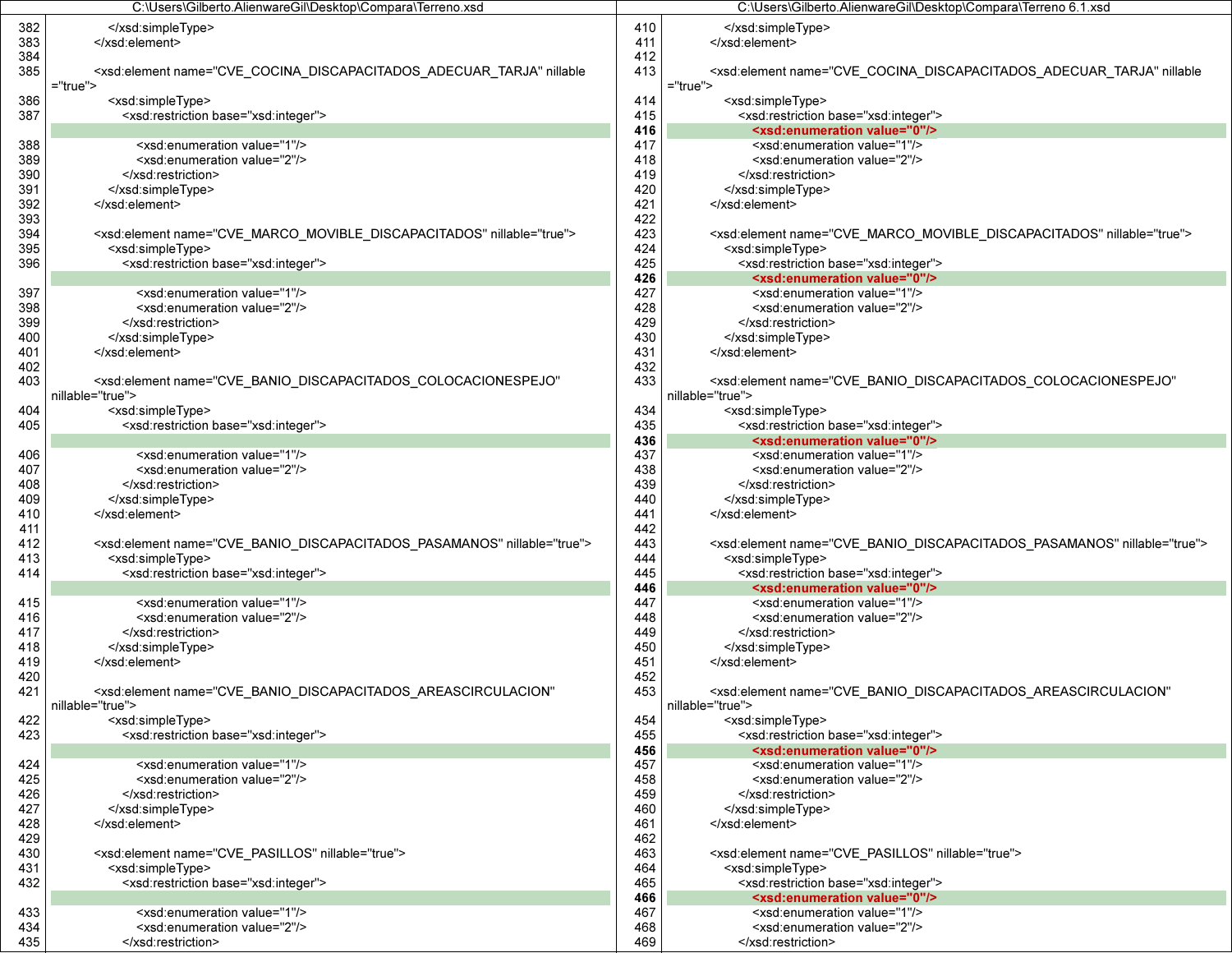|     | C:\Users\Gilberto.AlienwareGil\Desktop\Compara\Terreno.xsd                         |     | C:\Users\Gilberto.AlienwareGil\Desktop\Compara\Terreno 6.1.xsd                     |
|-----|------------------------------------------------------------------------------------|-----|------------------------------------------------------------------------------------|
| 436 |                                                                                    | 470 |                                                                                    |
| 437 |                                                                                    | 471 |                                                                                    |
| 438 |                                                                                    | 472 |                                                                                    |
| 439 | <xsd:element name="CVE_COCINA" nillable="true"></xsd:element>                      | 473 | <xsd:element name="CVE_COCINA" nillable="true"></xsd:element>                      |
|     |                                                                                    | 474 |                                                                                    |
| 440 | <xsd:simpletype></xsd:simpletype>                                                  |     | <xsd:simpletype></xsd:simpletype>                                                  |
| 441 | <xsd:restriction base="xsd:integer"></xsd:restriction>                             | 475 | <xsd:restriction base="xsd:integer"></xsd:restriction>                             |
|     |                                                                                    | 476 | <xsd:enumeration value="0"></xsd:enumeration>                                      |
| 442 | <xsd:enumeration value="1"></xsd:enumeration>                                      | 477 | <xsd:enumeration value="1"></xsd:enumeration>                                      |
| 443 | <xsd:enumeration value="2"></xsd:enumeration>                                      | 478 | <xsd:enumeration value="2"></xsd:enumeration>                                      |
| 444 |                                                                                    | 479 |                                                                                    |
| 445 |                                                                                    | 480 |                                                                                    |
| 446 | $\le$ /xsd:element>                                                                | 481 | $\le$ /xsd:element>                                                                |
| 447 |                                                                                    | 482 |                                                                                    |
| 448 | <xsd:element name="CVE_BANIO" nillable="true"></xsd:element>                       | 483 | <xsd:element name="CVE_BANIO" nillable="true"></xsd:element>                       |
| 449 | <xsd:simpletype></xsd:simpletype>                                                  | 484 | <xsd:simpletype></xsd:simpletype>                                                  |
| 450 | <xsd:restriction base="xsd:integer"></xsd:restriction>                             | 485 | <xsd:restriction base="xsd:integer"></xsd:restriction>                             |
|     |                                                                                    | 486 | <xsd:enumeration value="0"></xsd:enumeration>                                      |
| 451 | <xsd:enumeration value="1"></xsd:enumeration>                                      | 487 | <xsd:enumeration value="1"></xsd:enumeration>                                      |
| 452 | <xsd:enumeration value="2"></xsd:enumeration>                                      | 488 | <xsd:enumeration value="2"></xsd:enumeration>                                      |
| 453 |                                                                                    | 489 |                                                                                    |
| 454 |                                                                                    | 490 |                                                                                    |
|     |                                                                                    |     | $\le$ /xsd:element>                                                                |
| 455 | $\le$ /xsd:element>                                                                | 491 |                                                                                    |
| 456 |                                                                                    | 492 |                                                                                    |
| 457 | <xsd:element name="CVE_RECAMARA" nillable="true"></xsd:element>                    | 493 | <xsd:element name="CVE_RECAMARA" nillable="true"></xsd:element>                    |
| 458 | <xsd:simpletype></xsd:simpletype>                                                  | 494 | <xsd:simpletype></xsd:simpletype>                                                  |
| 459 | <xsd:restriction base="xsd:integer"></xsd:restriction>                             | 495 | <xsd:restriction base="xsd:integer"></xsd:restriction>                             |
|     |                                                                                    | 496 | <xsd:enumeration value="0"></xsd:enumeration>                                      |
| 460 | <xsd:enumeration value="1"></xsd:enumeration>                                      | 497 | <xsd:enumeration value="1"></xsd:enumeration>                                      |
| 461 | <xsd:enumeration value="2"></xsd:enumeration>                                      | 498 | <xsd:enumeration value="2"></xsd:enumeration>                                      |
| 462 |                                                                                    | 499 |                                                                                    |
| 463 |                                                                                    | 500 |                                                                                    |
| 464 |                                                                                    | 501 |                                                                                    |
| 465 |                                                                                    | 502 |                                                                                    |
| 466 | <xsd:element name="CVE_ACCESOS_VIVIENDA_PUERTA" nillable="true"></xsd:element>     | 503 | <xsd:element name="CVE_ACCESOS_VIVIENDA_PUERTA" nillable="true"></xsd:element>     |
| 467 | <xsd:simpletype></xsd:simpletype>                                                  | 504 | <xsd:simpletype></xsd:simpletype>                                                  |
| 468 | <xsd:restriction base="xsd:integer"></xsd:restriction>                             | 505 | <xsd:restriction base="xsd:integer"></xsd:restriction>                             |
|     |                                                                                    | 506 | <xsd:enumeration value="0"></xsd:enumeration>                                      |
| 469 | <xsd:enumeration value="1"></xsd:enumeration>                                      | 507 | <xsd:enumeration value="1"></xsd:enumeration>                                      |
| 470 | <xsd:enumeration value="2"></xsd:enumeration>                                      | 508 | <xsd:enumeration value="2"></xsd:enumeration>                                      |
| 471 |                                                                                    | 509 |                                                                                    |
| 472 |                                                                                    | 510 |                                                                                    |
| 473 | $\le$ /xsd:element>                                                                | 511 |                                                                                    |
| 474 |                                                                                    | 512 |                                                                                    |
| 475 | <xsd:element name="CVE_ACCESOS_ESPACIOS_INTERIORES" nillable="true"></xsd:element> | 513 | <xsd:element name="CVE_ACCESOS_ESPACIOS_INTERIORES" nillable="true"></xsd:element> |
| 476 | <xsd:simpletype></xsd:simpletype>                                                  | 514 | <xsd:simpletype></xsd:simpletype>                                                  |
| 477 | <xsd:restriction base="xsd:integer"></xsd:restriction>                             | 515 | <xsd:restriction base="xsd:integer"></xsd:restriction>                             |
|     |                                                                                    | 516 | <xsd:enumeration value="0"></xsd:enumeration>                                      |
| 478 | <xsd:enumeration value="1"></xsd:enumeration>                                      | 517 | <xsd:enumeration value="1"></xsd:enumeration>                                      |
| 479 | <xsd:enumeration value="2"></xsd:enumeration>                                      | 518 | <xsd:enumeration value="2"></xsd:enumeration>                                      |
| 480 |                                                                                    | 519 |                                                                                    |
| 481 |                                                                                    | 520 |                                                                                    |
| 482 | $\le$ /xsd:element>                                                                | 521 |                                                                                    |
| 483 |                                                                                    | 522 |                                                                                    |
| 484 | <xsd:element name="CVE_HIDROMACETEROS" nillable="true"></xsd:element>              | 523 | <xsd:element name="CVE_HIDROMACETEROS" nillable="true"></xsd:element>              |
| 485 | <xsd:simpletype></xsd:simpletype>                                                  | 524 | <xsd:simpletype></xsd:simpletype>                                                  |
| 486 | <xsd:restriction base="xsd:integer"></xsd:restriction>                             | 525 | <xsd:restriction base="xsd:integer"></xsd:restriction>                             |
|     |                                                                                    | 526 | <xsd:enumeration value="0"></xsd:enumeration>                                      |
| 487 | <xsd:enumeration value="1"></xsd:enumeration>                                      | 527 | <xsd:enumeration value="1"></xsd:enumeration>                                      |
| 488 | <xsd:enumeration value="2"></xsd:enumeration>                                      | 528 | <xsd:enumeration value="2"></xsd:enumeration>                                      |
| 489 |                                                                                    | 529 |                                                                                    |
| 490 |                                                                                    | 530 |                                                                                    |
| 491 |                                                                                    | 531 |                                                                                    |
| 492 |                                                                                    | 532 |                                                                                    |
|     |                                                                                    |     |                                                                                    |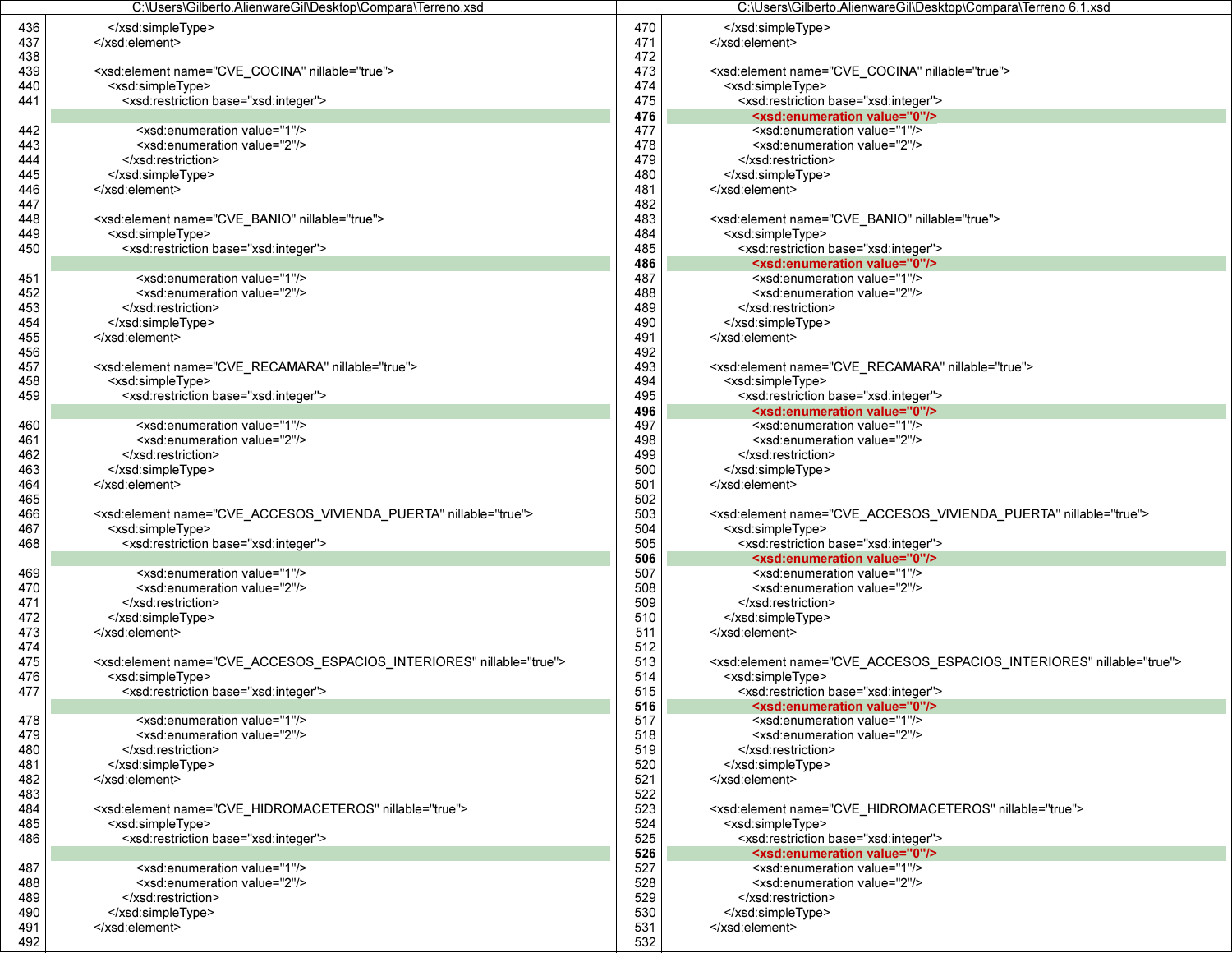|            | C:\Users\Gilberto.AlienwareGil\Desktop\Compara\Terreno.xsd                                                                                                                                                                |            | C:\Users\Gilberto.AlienwareGil\Desktop\Compara\Terreno 6.1.xsd                                              |
|------------|---------------------------------------------------------------------------------------------------------------------------------------------------------------------------------------------------------------------------|------------|-------------------------------------------------------------------------------------------------------------|
| 493<br>494 | <xsd:element name="NUM_HIDROMACETEROS" nillable="true"><br/><xsd:simpletype></xsd:simpletype></xsd:element>                                                                                                               | 533<br>534 | <xsd:element name="NUM_HIDROMACETEROS" nillable="true"><br/><xsd:simpletype></xsd:simpletype></xsd:element> |
| 495        | <xsd:restriction base="xsd:integer"></xsd:restriction>                                                                                                                                                                    | 535        | <xsd:restriction base="xsd:integer"></xsd:restriction>                                                      |
| 496        | <xsd:enumeration value="0"></xsd:enumeration>                                                                                                                                                                             | 536        | <xsd:enumeration value="0"></xsd:enumeration>                                                               |
| 497        | <xsd:enumeration value="1"></xsd:enumeration>                                                                                                                                                                             | 537        | <xsd:enumeration value="1"></xsd:enumeration>                                                               |
|            |                                                                                                                                                                                                                           |            |                                                                                                             |
|            |                                                                                                                                                                                                                           | 538        | <xsd:enumeration value="2"></xsd:enumeration>                                                               |
| 498        |                                                                                                                                                                                                                           | 539        |                                                                                                             |
| 499        |                                                                                                                                                                                                                           | 540        | $\le$ /xsd:simpleType>                                                                                      |
| 500        |                                                                                                                                                                                                                           | 541        |                                                                                                             |
| 501<br>502 | <xsd:element name="OTRO_TIPO_OBRAS_COMPLEMENTARIAS_VIVIENDA" nillable<="" td=""><td>542<br/>543</td><td><xsd:element name="OTRO_TIPO_OBRAS_COMPLEMENTARIAS_VIVIENDA" nillable<="" td=""></xsd:element></td></xsd:element> | 542<br>543 | <xsd:element name="OTRO_TIPO_OBRAS_COMPLEMENTARIAS_VIVIENDA" nillable<="" td=""></xsd:element>              |
|            | ="true">                                                                                                                                                                                                                  |            | ="true">                                                                                                    |
| 503        | <xsd:simpletype></xsd:simpletype>                                                                                                                                                                                         | 544        | <xsd:simpletype></xsd:simpletype>                                                                           |
| 504        | <xsd:restriction base="xsd:string"></xsd:restriction>                                                                                                                                                                     | 545        | <xsd:restriction base="xsd:string"></xsd:restriction>                                                       |
| 505        | <xsd:minlength value="0"></xsd:minlength>                                                                                                                                                                                 | 546        | <xsd:minlength value="0"></xsd:minlength>                                                                   |
| 506        | <xsd:maxlength value="50"></xsd:maxlength>                                                                                                                                                                                | 547        | <xsd:maxlength value="50"></xsd:maxlength>                                                                  |
| 507        | <xsd:whitespace value="collapse"></xsd:whitespace>                                                                                                                                                                        | 548        | <xsd:whitespace value="collapse"></xsd:whitespace>                                                          |
| 508        |                                                                                                                                                                                                                           | 549        |                                                                                                             |
| 509        |                                                                                                                                                                                                                           | 550        |                                                                                                             |
| 510        |                                                                                                                                                                                                                           | 551        |                                                                                                             |
| 511        |                                                                                                                                                                                                                           | 552        |                                                                                                             |
| 512        |                                                                                                                                                                                                                           | 553        |                                                                                                             |
| 513        |                                                                                                                                                                                                                           | 554        |                                                                                                             |
| 514        | <xsd:complextype name="CONJUNTOOCType"></xsd:complextype>                                                                                                                                                                 | 555        | <xsd:complextype name="CONJUNTOOCType"></xsd:complextype>                                                   |
| 515        | <xsd:sequence></xsd:sequence>                                                                                                                                                                                             | 556        | <xsd:sequence></xsd:sequence>                                                                               |
| 516        | <xsd:element name="CVE_CASETA_VIGILANCIA" nillable="true"></xsd:element>                                                                                                                                                  | 557        | <xsd:element name="CVE_CASETA_VIGILANCIA" nillable="true"></xsd:element>                                    |
| 517        | <xsd:simpletype></xsd:simpletype>                                                                                                                                                                                         | 558        | <xsd:simpletype></xsd:simpletype>                                                                           |
| 518        | <xsd:restriction base="xsd:integer"></xsd:restriction>                                                                                                                                                                    | 559        | <xsd:restriction base="xsd:integer"></xsd:restriction>                                                      |
|            |                                                                                                                                                                                                                           | 560        | <xsd:enumeration value="0"></xsd:enumeration>                                                               |
| 519        | <xsd:enumeration value="1"></xsd:enumeration>                                                                                                                                                                             | 561        | <xsd:enumeration value="1"></xsd:enumeration>                                                               |
| 520        | <xsd:enumeration value="2"></xsd:enumeration>                                                                                                                                                                             | 562        | <xsd:enumeration value="2"></xsd:enumeration>                                                               |
| 521        |                                                                                                                                                                                                                           | 563        |                                                                                                             |
| 522        |                                                                                                                                                                                                                           | 564        |                                                                                                             |
| 523        |                                                                                                                                                                                                                           | 565        |                                                                                                             |
| 524        |                                                                                                                                                                                                                           | 566        |                                                                                                             |
| 525        | <xsd:element name="CVE_LOCALES_COMERCIALES" nillable="false"></xsd:element>                                                                                                                                               | 567        | <xsd:element name="CVE_LOCALES_COMERCIALES" nillable="false"></xsd:element>                                 |
| 526        | <xsd:simpletype></xsd:simpletype>                                                                                                                                                                                         | 568        | <xsd:simpletype></xsd:simpletype>                                                                           |
| 527        | <xsd:restriction base="xsd:integer"></xsd:restriction>                                                                                                                                                                    | 569        | <xsd:restriction base="xsd:integer"></xsd:restriction>                                                      |
|            |                                                                                                                                                                                                                           | 570        | <xsd:enumeration value="0"></xsd:enumeration>                                                               |
| 528        | <xsd:enumeration value="1"></xsd:enumeration>                                                                                                                                                                             | 571        | <xsd:enumeration value="1"></xsd:enumeration>                                                               |
| 529        | <xsd:enumeration value="2"></xsd:enumeration>                                                                                                                                                                             | 572        | <xsd:enumeration value="2"></xsd:enumeration>                                                               |
| 530        |                                                                                                                                                                                                                           | 573        |                                                                                                             |
| 531        |                                                                                                                                                                                                                           | 574        |                                                                                                             |
| 532        |                                                                                                                                                                                                                           | 575        |                                                                                                             |
| 533        |                                                                                                                                                                                                                           | 576        |                                                                                                             |
| 534        | <xsd:element name="CVE_BARDA_PERIMETRAL" nillable="true"></xsd:element>                                                                                                                                                   | 577        | <xsd:element name="CVE_BARDA_PERIMETRAL" nillable="true"></xsd:element>                                     |
| 535        | <xsd:simpletype></xsd:simpletype>                                                                                                                                                                                         | 578        | <xsd:simpletype></xsd:simpletype>                                                                           |
| 536        | <xsd:restriction base="xsd:integer"></xsd:restriction>                                                                                                                                                                    | 579        | <xsd:restriction base="xsd:integer"></xsd:restriction>                                                      |
|            |                                                                                                                                                                                                                           | 580        | <xsd:enumeration value="0"></xsd:enumeration>                                                               |
| 537        | <xsd:enumeration value="1"></xsd:enumeration>                                                                                                                                                                             | 581        | <xsd:enumeration value="1"></xsd:enumeration>                                                               |
| 538        | <xsd:enumeration value="2"></xsd:enumeration>                                                                                                                                                                             | 582        | <xsd:enumeration value="2"></xsd:enumeration>                                                               |
| 539        |                                                                                                                                                                                                                           | 583        |                                                                                                             |
| 540        |                                                                                                                                                                                                                           | 584        |                                                                                                             |
|            |                                                                                                                                                                                                                           | 585        |                                                                                                             |
| 541<br>542 |                                                                                                                                                                                                                           | 586        |                                                                                                             |
| 543        | <xsd:element name="CVE_ELEVADOR" nillable="true"></xsd:element>                                                                                                                                                           | 587        | <xsd:element name="CVE ELEVADOR" nillable="true"></xsd:element>                                             |
|            |                                                                                                                                                                                                                           |            |                                                                                                             |
| 544        | <xsd:simpletype></xsd:simpletype>                                                                                                                                                                                         | 588        | <xsd:simpletype></xsd:simpletype>                                                                           |
| 545        | <xsd:restriction base="xsd:integer"></xsd:restriction>                                                                                                                                                                    | 589        | <xsd:restriction base="xsd:integer"></xsd:restriction>                                                      |
|            |                                                                                                                                                                                                                           | 590        | <xsd:enumeration value="0"></xsd:enumeration>                                                               |
| 546        | <xsd:enumeration value="1"></xsd:enumeration>                                                                                                                                                                             | 591        | <xsd:enumeration value="1"></xsd:enumeration>                                                               |
| 547        | <xsd:enumeration value="2"></xsd:enumeration>                                                                                                                                                                             | 592        | <xsd:enumeration value="2"></xsd:enumeration>                                                               |
| 548        |                                                                                                                                                                                                                           | 593        |                                                                                                             |
| 549        |                                                                                                                                                                                                                           | 594        |                                                                                                             |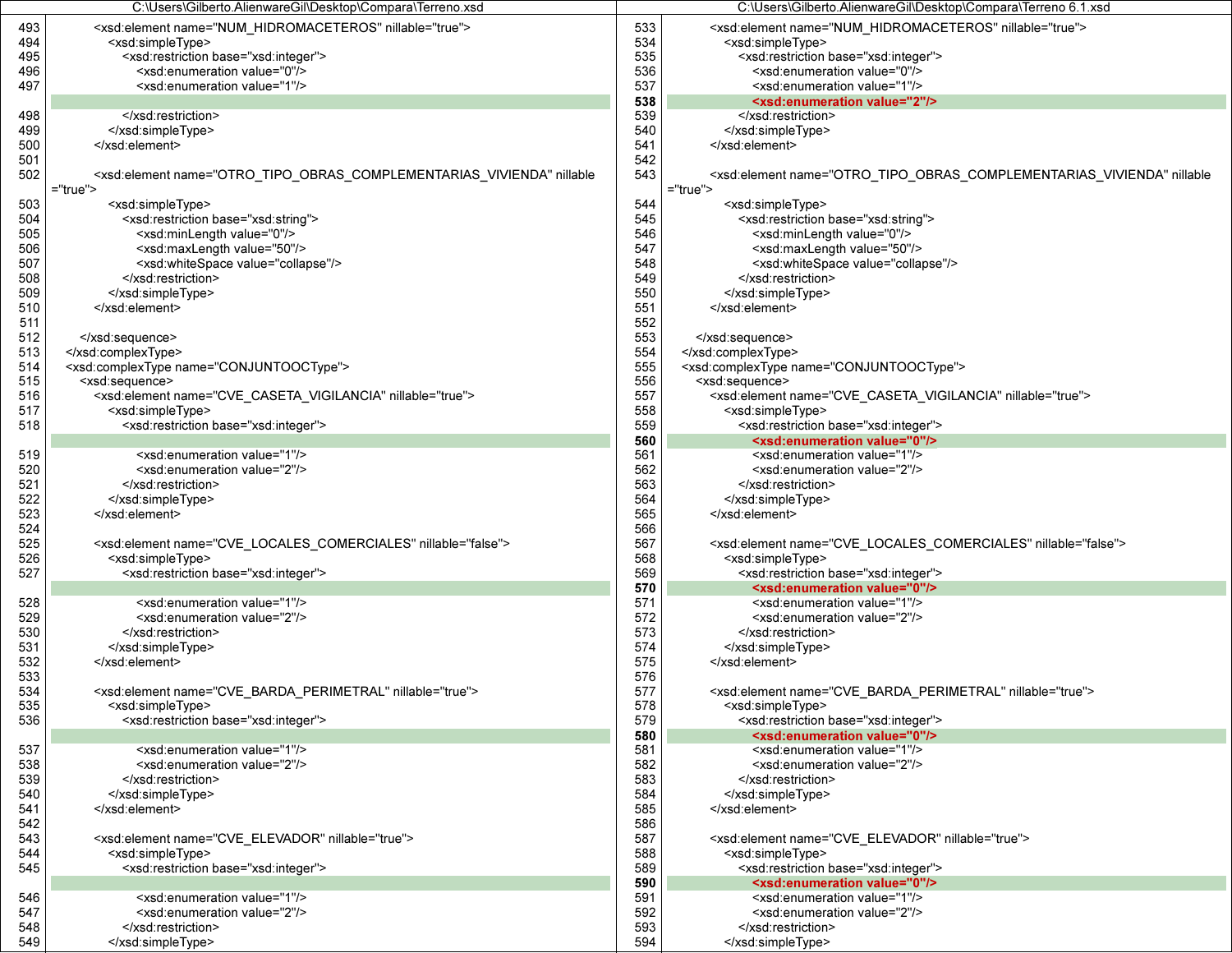|            | C:\Users\Gilberto.AlienwareGil\Desktop\Compara\Terreno.xsd                            |            | C:\Users\Gilberto.AlienwareGil\Desktop\Compara\Terreno 6.1.xsd                        |
|------------|---------------------------------------------------------------------------------------|------------|---------------------------------------------------------------------------------------|
| 550<br>551 |                                                                                       | 595<br>596 | $\le$ /xsd:element>                                                                   |
| 552        | <xsd:element name="CVE_ESTACIONAMIENTO_TECHADO" nillable="true"></xsd:element>        | 597        | <xsd:element name="CVE_ESTACIONAMIENTO_TECHADO" nillable="true"></xsd:element>        |
| 553        | <xsd:simpletype></xsd:simpletype>                                                     | 598        | <xsd:simpletype></xsd:simpletype>                                                     |
| 554        | <xsd:restriction base="xsd:integer"></xsd:restriction>                                | 599        | <xsd:restriction base="xsd:integer"></xsd:restriction>                                |
|            |                                                                                       |            | <xsd:enumeration value="0"></xsd:enumeration>                                         |
|            |                                                                                       | 600        |                                                                                       |
| 555        | <xsd:enumeration value="1"></xsd:enumeration>                                         | 601        | <xsd:enumeration value="1"></xsd:enumeration>                                         |
| 556        | <xsd:enumeration value="2"></xsd:enumeration>                                         | 602        | <xsd:enumeration value="2"></xsd:enumeration>                                         |
| 557        |                                                                                       | 603        |                                                                                       |
| 558        |                                                                                       | 604        |                                                                                       |
| 559        |                                                                                       | 605        |                                                                                       |
| 560        |                                                                                       | 606        |                                                                                       |
| 561        | <xsd:element name="CVE_ESTACIONAMIENTO_VISITAS" nillable="true"></xsd:element>        | 607        | <xsd:element name="CVE_ESTACIONAMIENTO_VISITAS" nillable="true"></xsd:element>        |
| 562        | <xsd:simpletype></xsd:simpletype>                                                     | 608        | <xsd:simpletype></xsd:simpletype>                                                     |
| 563        | <xsd:restriction base="xsd:integer"></xsd:restriction>                                | 609        | <xsd:restriction base="xsd:integer"></xsd:restriction>                                |
|            |                                                                                       | 610        | <xsd:enumeration value="0"></xsd:enumeration>                                         |
| 564        | <xsd:enumeration value="1"></xsd:enumeration>                                         | 611        | <xsd:enumeration value="1"></xsd:enumeration>                                         |
| 565        | <xsd:enumeration value="2"></xsd:enumeration>                                         | 612        | <xsd:enumeration value="2"></xsd:enumeration>                                         |
| 566        |                                                                                       | 613        |                                                                                       |
| 567        |                                                                                       | 614        |                                                                                       |
| 568        |                                                                                       | 615        |                                                                                       |
| 569        |                                                                                       | 616        |                                                                                       |
| 570        | <xsd:element name="CVE_ESTACIONAMIENTO_DISCAPACITADOS" nillable="true"></xsd:element> | 617        | <xsd:element name="CVE_ESTACIONAMIENTO_DISCAPACITADOS" nillable="true"></xsd:element> |
| 571        |                                                                                       |            | <xsd:simpletype></xsd:simpletype>                                                     |
|            | <xsd:simpletype></xsd:simpletype>                                                     | 618        |                                                                                       |
| 572        | <xsd:restriction base="xsd:integer"></xsd:restriction>                                | 619        | <xsd:restriction base="xsd:integer"></xsd:restriction>                                |
|            |                                                                                       | 620        | <xsd:enumeration value="0"></xsd:enumeration>                                         |
| 573        | <xsd:enumeration value="1"></xsd:enumeration>                                         | 621        | <xsd:enumeration value="1"></xsd:enumeration>                                         |
| 574        | <xsd:enumeration value="2"></xsd:enumeration>                                         | 622        | <xsd:enumeration value="2"></xsd:enumeration>                                         |
| 575        |                                                                                       | 623        |                                                                                       |
| 576        |                                                                                       | 624        |                                                                                       |
| 577        |                                                                                       | 625        |                                                                                       |
| 578        |                                                                                       | 626        |                                                                                       |
| 579        | <xsd:element name="CVE_RAMPA_BANQUETA_DISCAPACITADOS" nillable="true"></xsd:element>  | 627        | <xsd:element name="CVE_RAMPA_BANQUETA_DISCAPACITADOS" nillable="true"></xsd:element>  |
| 580        | <xsd:simpletype></xsd:simpletype>                                                     | 628        | <xsd:simpletype></xsd:simpletype>                                                     |
| 581        | <xsd:restriction base="xsd:integer"></xsd:restriction>                                | 629        | <xsd:restriction base="xsd:integer"></xsd:restriction>                                |
|            |                                                                                       | 630        | <xsd:enumeration value="0"></xsd:enumeration>                                         |
| 582        | <xsd:enumeration value="1"></xsd:enumeration>                                         | 631        | <xsd:enumeration value="1"></xsd:enumeration>                                         |
| 583        | <xsd:enumeration value="2"></xsd:enumeration>                                         | 632        | <xsd:enumeration value="2"></xsd:enumeration>                                         |
| 584        |                                                                                       | 633        |                                                                                       |
| 585        |                                                                                       | 634        |                                                                                       |
| 586        |                                                                                       | 635        |                                                                                       |
|            |                                                                                       |            |                                                                                       |
| 587        |                                                                                       | 636        |                                                                                       |
| 588        | <xsd:element name="CVE_JUEGOS_INFANTILES" nillable="true"></xsd:element>              | 637        | <xsd:element name="CVE_JUEGOS_INFANTILES" nillable="true"></xsd:element>              |
| 589        | <xsd:simpletype></xsd:simpletype>                                                     | 638        | <xsd:simpletype></xsd:simpletype>                                                     |
| 590        | <xsd:restriction base="xsd:integer"></xsd:restriction>                                | 639        | <xsd:restriction base="xsd:integer"></xsd:restriction>                                |
|            |                                                                                       | 640        | <xsd:enumeration value="0"></xsd:enumeration>                                         |
| 591        | <xsd:enumeration value="1"></xsd:enumeration>                                         | 641        | <xsd:enumeration value="1"></xsd:enumeration>                                         |
| 592        | <xsd:enumeration value="2"></xsd:enumeration>                                         | 642        | <xsd:enumeration value="2"></xsd:enumeration>                                         |
| 593        |                                                                                       | 643        |                                                                                       |
| 594        |                                                                                       | 644        |                                                                                       |
| 595        |                                                                                       | 645        | $\le$ /xsd:element>                                                                   |
| 596        |                                                                                       | 646        |                                                                                       |
| 597        | <xsd:element name="CVE_CANCHAS_DEPORTIVAS" nillable="false"></xsd:element>            | 647        | <xsd:element name="CVE_CANCHAS_DEPORTIVAS" nillable="false"></xsd:element>            |
| 598        | <xsd:simpletype></xsd:simpletype>                                                     | 648        | <xsd:simpletype></xsd:simpletype>                                                     |
| 599        | <xsd:restriction base="xsd:integer"></xsd:restriction>                                | 649        | <xsd:restriction base="xsd:integer"></xsd:restriction>                                |
|            |                                                                                       | 650        | <xsd:enumeration value="0"></xsd:enumeration>                                         |
| 600        | <xsd:enumeration value="1"></xsd:enumeration>                                         | 651        | <xsd:enumeration value="1"></xsd:enumeration>                                         |
| 601        | <xsd:enumeration value="2"></xsd:enumeration>                                         | 652        | <xsd:enumeration value="2"></xsd:enumeration>                                         |
| 602        |                                                                                       | 653        |                                                                                       |
|            |                                                                                       |            |                                                                                       |
| 603        |                                                                                       | 654        |                                                                                       |
| 604        |                                                                                       | 655        |                                                                                       |
| 605        |                                                                                       | 656        |                                                                                       |
| 606        | <xsd:element name="OTRO_TIPO_OBRAS_COMPLEMENTARIAS" nillable="true"></xsd:element>    | 657        | <xsd:element name="OTRO_TIPO_OBRAS_COMPLEMENTARIAS" nillable="true"></xsd:element>    |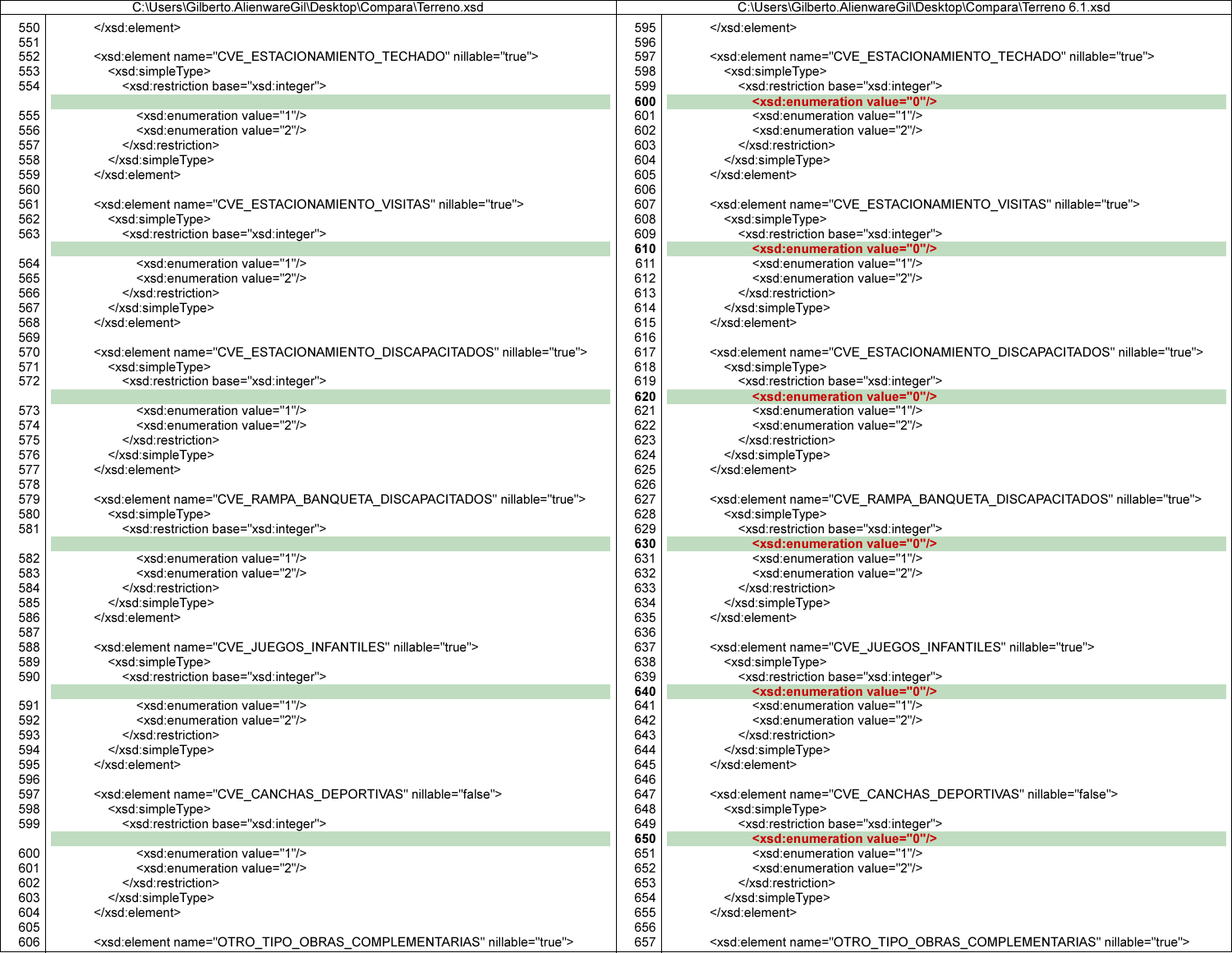|     | C:\Users\Gilberto.AlienwareGil\Desktop\Compara\Terreno.xsd                                                                                                                                            |            | C:\Users\Gilberto.AlienwareGil\Desktop\Compara\Terreno 6.1 xsd                                           |
|-----|-------------------------------------------------------------------------------------------------------------------------------------------------------------------------------------------------------|------------|----------------------------------------------------------------------------------------------------------|
| 607 | <xsd:simpletype></xsd:simpletype>                                                                                                                                                                     | 658        | <xsd:simpletype></xsd:simpletype>                                                                        |
|     |                                                                                                                                                                                                       | 659        |                                                                                                          |
| 608 | <xsd:restriction base="xsd:string"></xsd:restriction>                                                                                                                                                 |            | <xsd:restriction base="xsd:string"></xsd:restriction>                                                    |
| 609 | <xsd:whitespace value="collapse"></xsd:whitespace>                                                                                                                                                    | 660        | <xsd:whitespace value="collapse"></xsd:whitespace>                                                       |
| 610 |                                                                                                                                                                                                       | 661        |                                                                                                          |
| 611 |                                                                                                                                                                                                       | 662        |                                                                                                          |
| 612 |                                                                                                                                                                                                       | 663        |                                                                                                          |
| 613 |                                                                                                                                                                                                       | 664        |                                                                                                          |
|     |                                                                                                                                                                                                       | 665        |                                                                                                          |
| 614 |                                                                                                                                                                                                       |            |                                                                                                          |
| 615 |                                                                                                                                                                                                       | 666        |                                                                                                          |
| 616 | <xsd:complextype name="INSTALACIONESESPECIALESType"></xsd:complextype>                                                                                                                                | 667        | <xsd:complextype name="INSTALACIONESESPECIALESType"></xsd:complextype>                                   |
| 617 | <xsd:sequence></xsd:sequence>                                                                                                                                                                         | 668        | <xsd:sequence></xsd:sequence>                                                                            |
| 618 | <xsd:element name="CONJUNTOIE" type="CONJUNTOIEType"></xsd:element>                                                                                                                                   | 669        | <xsd:element name="CONJUNTOIE" type="CONJUNTOIEType"></xsd:element>                                      |
| 619 | <xsd:element name="VIVIENDAIE" type="VIVIENDAIEType"></xsd:element>                                                                                                                                   | 670        | <xsd:element name="VIVIENDAIE" type="VIVIENDAIEType"></xsd:element>                                      |
| 620 |                                                                                                                                                                                                       | 671        |                                                                                                          |
|     |                                                                                                                                                                                                       | 672        |                                                                                                          |
| 621 |                                                                                                                                                                                                       |            |                                                                                                          |
| 622 | <xsd:complextype name="VIVIENDAIEType"></xsd:complextype>                                                                                                                                             | 673        | <xsd:complextype name="VIVIENDAIEType"></xsd:complextype>                                                |
| 623 | <xsd:sequence></xsd:sequence>                                                                                                                                                                         | 674        | <xsd:sequence></xsd:sequence>                                                                            |
| 624 | <xsd:element name="AHORRADORESAGUA" type="AHORRADORESAGUAType"></xsd:element>                                                                                                                         | 675        | <xsd:element name="AHORRADORESAGUA" type="AHORRADORESAGUAType"></xsd:element>                            |
| 625 | <xsd:element name="AHORRADORESENERGIA" td="" type<=""><td>676</td><td><xsd:element name="AHORRADORESENERGIA" td="" type<=""></xsd:element></td></xsd:element>                                         | 676        | <xsd:element name="AHORRADORESENERGIA" td="" type<=""></xsd:element>                                     |
|     | ="AHORRADORESENERGIAType"/>                                                                                                                                                                           |            | ="AHORRADORESENERGIAType"/>                                                                              |
| 626 | <xsd:element name="OTROS" type="OTROSType"></xsd:element>                                                                                                                                             | 677        | <xsd:element name="OTROS" type="OTROSType"></xsd:element>                                                |
|     |                                                                                                                                                                                                       |            |                                                                                                          |
| 627 |                                                                                                                                                                                                       | 678        |                                                                                                          |
| 628 |                                                                                                                                                                                                       | 679        |                                                                                                          |
| 629 | <xsd:complextype name="OTROSType"></xsd:complextype>                                                                                                                                                  | 680        | <xsd:complextype name="OTROSType"></xsd:complextype>                                                     |
| 630 | <xsd:sequence></xsd:sequence>                                                                                                                                                                         | 681        | <xsd:sequence></xsd:sequence>                                                                            |
| 631 | <xsd:element name="CAT_VOZ_DATOS" nillable="true"></xsd:element>                                                                                                                                      | 682        | <xsd:element name="CAT_VOZ_DATOS" nillable="true"></xsd:element>                                         |
| 632 | <xsd:simpletype></xsd:simpletype>                                                                                                                                                                     | 683        | <xsd:simpletype></xsd:simpletype>                                                                        |
| 633 | <xsd:restriction base="xsd:integer"></xsd:restriction>                                                                                                                                                | 684        | <xsd:restriction base="xsd:integer"></xsd:restriction>                                                   |
|     |                                                                                                                                                                                                       | 685        | <xsd:enumeration value="0"></xsd:enumeration>                                                            |
|     |                                                                                                                                                                                                       |            |                                                                                                          |
| 634 | <xsd:enumeration value="1"></xsd:enumeration>                                                                                                                                                         | 686        | <xsd:enumeration value="1"></xsd:enumeration>                                                            |
| 635 | <xsd:enumeration value="2"></xsd:enumeration>                                                                                                                                                         | 687        | <xsd:enumeration value="2"></xsd:enumeration>                                                            |
| 636 | <xsd:enumeration value="3"></xsd:enumeration>                                                                                                                                                         | 688        | <xsd:enumeration value="3"></xsd:enumeration>                                                            |
| 637 | <xsd:enumeration value="4"></xsd:enumeration>                                                                                                                                                         | 689        | <xsd:enumeration value="4"></xsd:enumeration>                                                            |
| 638 | <xsd:enumeration value="5"></xsd:enumeration>                                                                                                                                                         | 690        | <xsd:enumeration value="5"></xsd:enumeration>                                                            |
| 639 |                                                                                                                                                                                                       | 691        |                                                                                                          |
| 640 |                                                                                                                                                                                                       | 692        |                                                                                                          |
| 641 | $\le$ /xsd:element>                                                                                                                                                                                   | 693        |                                                                                                          |
|     |                                                                                                                                                                                                       | 694        |                                                                                                          |
| 642 |                                                                                                                                                                                                       |            |                                                                                                          |
| 643 | <xsd:element <="" name="CVE_MANTENIMIENTO_CONTRATADO_DESARROLLADOR" td=""><td>695</td><td><xsd:element <="" name="CVE_MANTENIMIENTO_CONTRATADO_DESARROLLADOR" td=""></xsd:element></td></xsd:element> | 695        | <xsd:element <="" name="CVE_MANTENIMIENTO_CONTRATADO_DESARROLLADOR" td=""></xsd:element>                 |
|     | nillable="true">                                                                                                                                                                                      |            | nillable="true">                                                                                         |
| 644 | <xsd:simpletype></xsd:simpletype>                                                                                                                                                                     | 696        | <xsd:simpletype></xsd:simpletype>                                                                        |
| 645 | <xsd:restriction base="xsd:integer"></xsd:restriction>                                                                                                                                                | 697        | <xsd:restriction base="xsd:integer"></xsd:restriction>                                                   |
|     |                                                                                                                                                                                                       | 698        | <xsd:enumeration value="0"></xsd:enumeration>                                                            |
| 646 | <xsd:enumeration value="1"></xsd:enumeration>                                                                                                                                                         | 699        | <xsd:enumeration value="1"></xsd:enumeration>                                                            |
| 647 | <xsd:enumeration value="2"></xsd:enumeration>                                                                                                                                                         | 700        | <xsd:enumeration value="2"></xsd:enumeration>                                                            |
| 648 | $\le$ /xsd:restriction>                                                                                                                                                                               | 701        |                                                                                                          |
|     |                                                                                                                                                                                                       |            |                                                                                                          |
| 649 |                                                                                                                                                                                                       | 702        |                                                                                                          |
| 650 |                                                                                                                                                                                                       | 703        |                                                                                                          |
| 651 |                                                                                                                                                                                                       | 704        |                                                                                                          |
| 652 | <xsd:element name="CVE_SUMINAGUAPURIFICADA" nillable="true"></xsd:element>                                                                                                                            | 705        | <xsd:element name="CVE_SUMINAGUAPURIFICADA" nillable="true"></xsd:element>                               |
| 653 | <xsd:simpletype></xsd:simpletype>                                                                                                                                                                     | 706        | <xsd:simpletype></xsd:simpletype>                                                                        |
| 654 | <xsd:restriction base="xsd:integer"></xsd:restriction>                                                                                                                                                | 707        | <xsd:restriction base="xsd:integer"></xsd:restriction>                                                   |
|     |                                                                                                                                                                                                       | 708        | <xsd:enumeration value="0"></xsd:enumeration>                                                            |
| 655 | <xsd:enumeration value="1"></xsd:enumeration>                                                                                                                                                         | 709        | <xsd:enumeration value="1"></xsd:enumeration>                                                            |
|     |                                                                                                                                                                                                       |            |                                                                                                          |
| 656 | <xsd:enumeration value="2"></xsd:enumeration>                                                                                                                                                         | 710        | <xsd:enumeration value="2"></xsd:enumeration>                                                            |
| 657 |                                                                                                                                                                                                       | 711        |                                                                                                          |
| 658 |                                                                                                                                                                                                       | 712        |                                                                                                          |
| 659 |                                                                                                                                                                                                       | 713        |                                                                                                          |
|     |                                                                                                                                                                                                       |            |                                                                                                          |
|     |                                                                                                                                                                                                       | 714        |                                                                                                          |
| 660 |                                                                                                                                                                                                       |            |                                                                                                          |
| 661 | <xsd:element name="CVE_FILTROS_AGUA_PURIFICADA" nillable="true"></xsd:element>                                                                                                                        | 715        | <xsd:element name="CVE_FILTROS_AGUA_PURIFICADA" nillable="true"></xsd:element>                           |
| 662 | <xsd:simpletype></xsd:simpletype>                                                                                                                                                                     | 716        | <xsd:simpletype></xsd:simpletype>                                                                        |
| 663 | <xsd:restriction base="xsd:integer"></xsd:restriction>                                                                                                                                                | 717<br>718 | <xsd:restriction base="xsd:integer"><br/><xsd:enumeration value="0"></xsd:enumeration></xsd:restriction> |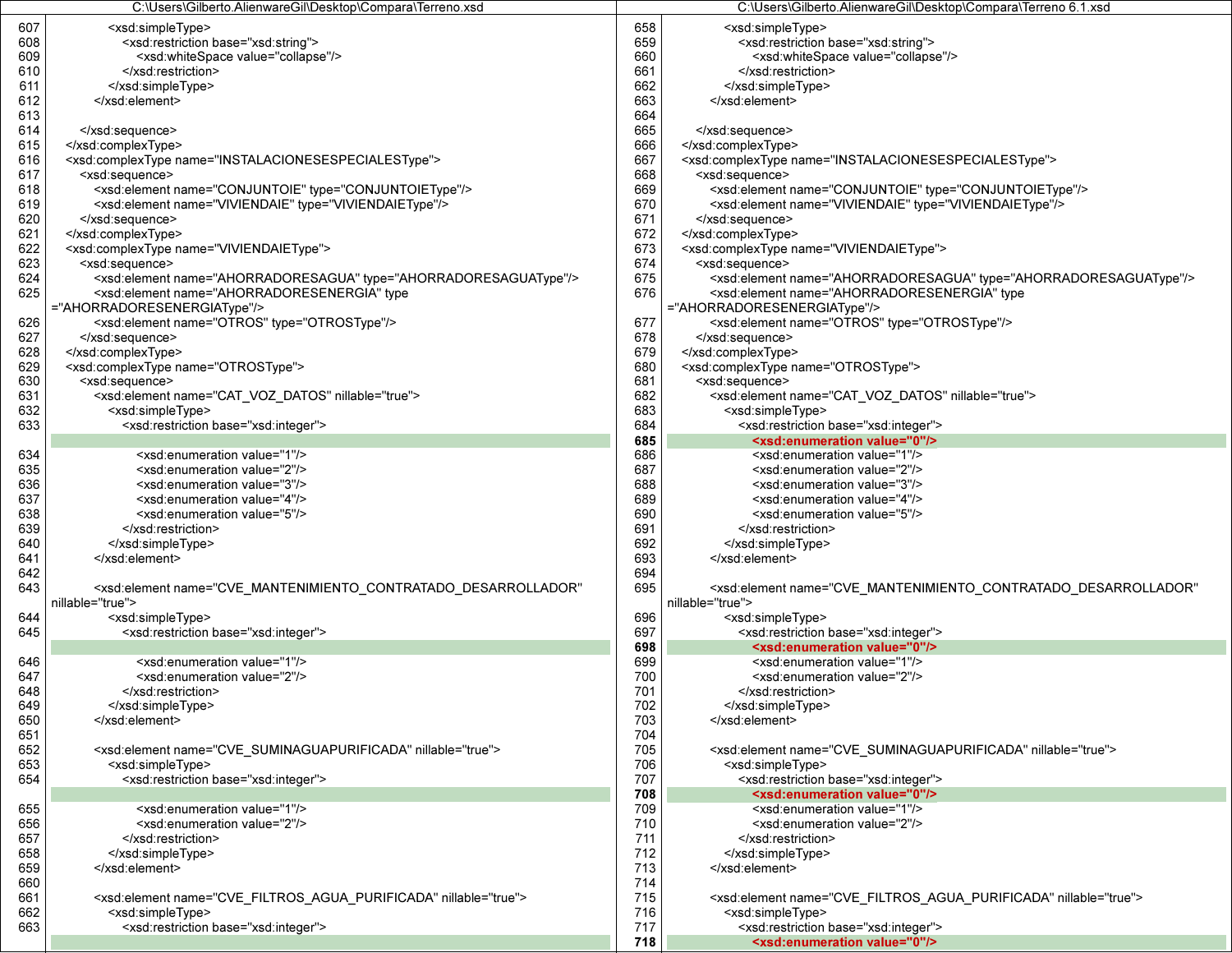|     | C:\Users\Gilberto.AlienwareGil\Desktop\Compara\Terreno.xsd                                                                                                                                                                                                                                                           |     | C:\Users\Gilberto.AlienwareGil\Desktop\Compara\Terreno 6.1.xsd                                                                                                     |  |                  |
|-----|----------------------------------------------------------------------------------------------------------------------------------------------------------------------------------------------------------------------------------------------------------------------------------------------------------------------|-----|--------------------------------------------------------------------------------------------------------------------------------------------------------------------|--|------------------|
| 664 | <xsd:enumeration value="1"></xsd:enumeration>                                                                                                                                                                                                                                                                        | 719 | <xsd:enumeration value="1"></xsd:enumeration>                                                                                                                      |  |                  |
| 665 |                                                                                                                                                                                                                                                                                                                      | 720 |                                                                                                                                                                    |  |                  |
|     | <xsd:enumeration value="2"></xsd:enumeration>                                                                                                                                                                                                                                                                        |     | <xsd:enumeration value="2"></xsd:enumeration>                                                                                                                      |  |                  |
| 666 |                                                                                                                                                                                                                                                                                                                      | 721 |                                                                                                                                                                    |  |                  |
| 667 |                                                                                                                                                                                                                                                                                                                      | 722 |                                                                                                                                                                    |  |                  |
| 668 |                                                                                                                                                                                                                                                                                                                      | 723 |                                                                                                                                                                    |  |                  |
| 669 |                                                                                                                                                                                                                                                                                                                      | 724 |                                                                                                                                                                    |  |                  |
| 670 | <xsd:element name="CVE_DESINFECCION_AGUA_TINACO" nillable="true"></xsd:element>                                                                                                                                                                                                                                      | 725 | <xsd:element name="CVE_DESINFECCION_AGUA_TINACO" nillable="true"></xsd:element>                                                                                    |  |                  |
| 671 | <xsd:simpletype></xsd:simpletype>                                                                                                                                                                                                                                                                                    | 726 | <xsd:simpletype></xsd:simpletype>                                                                                                                                  |  |                  |
| 672 |                                                                                                                                                                                                                                                                                                                      | 727 |                                                                                                                                                                    |  |                  |
|     | <xsd:restriction base="xsd:integer"></xsd:restriction>                                                                                                                                                                                                                                                               |     | <xsd:restriction base="xsd:integer"></xsd:restriction>                                                                                                             |  |                  |
|     |                                                                                                                                                                                                                                                                                                                      | 728 | <xsd:enumeration value="0"></xsd:enumeration>                                                                                                                      |  |                  |
| 673 | <xsd:enumeration value="1"></xsd:enumeration>                                                                                                                                                                                                                                                                        | 729 | <xsd:enumeration value="1"></xsd:enumeration>                                                                                                                      |  |                  |
| 674 | <xsd:enumeration value="2"></xsd:enumeration>                                                                                                                                                                                                                                                                        | 730 | <xsd:enumeration value="2"></xsd:enumeration>                                                                                                                      |  |                  |
| 675 | <xsd:enumeration value="3"></xsd:enumeration>                                                                                                                                                                                                                                                                        | 731 | <xsd:enumeration value="3"></xsd:enumeration>                                                                                                                      |  |                  |
| 676 |                                                                                                                                                                                                                                                                                                                      | 732 |                                                                                                                                                                    |  |                  |
| 677 |                                                                                                                                                                                                                                                                                                                      | 733 |                                                                                                                                                                    |  |                  |
| 678 | $\le$ /xsd:element>                                                                                                                                                                                                                                                                                                  | 734 | $\le$ /xsd:element>                                                                                                                                                |  |                  |
| 679 |                                                                                                                                                                                                                                                                                                                      | 735 |                                                                                                                                                                    |  |                  |
| 680 |                                                                                                                                                                                                                                                                                                                      | 736 |                                                                                                                                                                    |  |                  |
|     | <xsd:element <="" name="CVE_REDUCTOR_SEDIMENTOS_CALCIFICADOS_VIVIENDA" td=""><td></td><td><xsd:element name="CVE_REDUCTOR_SEDIMENTOS_CALCIFICADOS_VIVIENDA'&lt;/td&gt;&lt;/tr&gt;&lt;tr&gt;&lt;td&gt;&lt;/td&gt;&lt;td&gt;nillable=" true"=""></xsd:element></td><td></td><td>nillable="true"&gt;</td></xsd:element> |     | <xsd:element name="CVE_REDUCTOR_SEDIMENTOS_CALCIFICADOS_VIVIENDA'&lt;/td&gt;&lt;/tr&gt;&lt;tr&gt;&lt;td&gt;&lt;/td&gt;&lt;td&gt;nillable=" true"=""></xsd:element> |  | nillable="true"> |
| 681 | <xsd:simpletype></xsd:simpletype>                                                                                                                                                                                                                                                                                    | 737 | <xsd:simpletype></xsd:simpletype>                                                                                                                                  |  |                  |
| 682 | <xsd:restriction base="xsd:integer"></xsd:restriction>                                                                                                                                                                                                                                                               | 738 | <xsd:restriction base="xsd:integer"></xsd:restriction>                                                                                                             |  |                  |
|     |                                                                                                                                                                                                                                                                                                                      | 739 | <xsd:enumeration value="0"></xsd:enumeration>                                                                                                                      |  |                  |
| 683 | <xsd:enumeration value="1"></xsd:enumeration>                                                                                                                                                                                                                                                                        | 740 | <xsd:enumeration value="1"></xsd:enumeration>                                                                                                                      |  |                  |
| 684 | <xsd:enumeration value="2"></xsd:enumeration>                                                                                                                                                                                                                                                                        | 741 | <xsd:enumeration value="2"></xsd:enumeration>                                                                                                                      |  |                  |
| 685 |                                                                                                                                                                                                                                                                                                                      | 742 |                                                                                                                                                                    |  |                  |
| 686 |                                                                                                                                                                                                                                                                                                                      | 743 |                                                                                                                                                                    |  |                  |
|     |                                                                                                                                                                                                                                                                                                                      |     |                                                                                                                                                                    |  |                  |
| 687 |                                                                                                                                                                                                                                                                                                                      | 744 | $\le$ /xsd:element>                                                                                                                                                |  |                  |
| 688 |                                                                                                                                                                                                                                                                                                                      | 745 |                                                                                                                                                                    |  |                  |
| 689 | <xsd:element name="CVE_INTERFON" nillable="true"></xsd:element>                                                                                                                                                                                                                                                      | 746 | <xsd:element name="CVE_INTERFON" nillable="true"></xsd:element>                                                                                                    |  |                  |
| 690 | <xsd:simpletype></xsd:simpletype>                                                                                                                                                                                                                                                                                    | 747 | <xsd:simpletype></xsd:simpletype>                                                                                                                                  |  |                  |
| 691 | <xsd:restriction base="xsd:integer"></xsd:restriction>                                                                                                                                                                                                                                                               | 748 | <xsd:restriction base="xsd:integer"></xsd:restriction>                                                                                                             |  |                  |
|     |                                                                                                                                                                                                                                                                                                                      | 749 | <xsd:enumeration value="0"></xsd:enumeration>                                                                                                                      |  |                  |
| 692 | <xsd:enumeration value="1"></xsd:enumeration>                                                                                                                                                                                                                                                                        | 750 | <xsd:enumeration value="1"></xsd:enumeration>                                                                                                                      |  |                  |
| 693 | <xsd:enumeration value="2"></xsd:enumeration>                                                                                                                                                                                                                                                                        | 751 | <xsd:enumeration value="2"></xsd:enumeration>                                                                                                                      |  |                  |
| 694 |                                                                                                                                                                                                                                                                                                                      | 752 |                                                                                                                                                                    |  |                  |
| 695 |                                                                                                                                                                                                                                                                                                                      | 753 |                                                                                                                                                                    |  |                  |
| 696 | $\le$ /xsd:element>                                                                                                                                                                                                                                                                                                  | 754 | $\le$ /xsd:element>                                                                                                                                                |  |                  |
| 697 |                                                                                                                                                                                                                                                                                                                      | 755 |                                                                                                                                                                    |  |                  |
|     |                                                                                                                                                                                                                                                                                                                      |     |                                                                                                                                                                    |  |                  |
| 698 | <xsd:element name="CVE_DOS_CIRCUITOS_ELECTRICIDAD" nillable="true"></xsd:element>                                                                                                                                                                                                                                    | 756 | <xsd:element name="CVE_DOS_CIRCUITOS_ELECTRICIDAD" nillable="true"></xsd:element>                                                                                  |  |                  |
| 699 | <xsd:simpletype></xsd:simpletype>                                                                                                                                                                                                                                                                                    | 757 | <xsd:simpletype></xsd:simpletype>                                                                                                                                  |  |                  |
| 700 | <xsd:restriction base="xsd:integer"></xsd:restriction>                                                                                                                                                                                                                                                               | 758 | <xsd:restriction base="xsd:integer"></xsd:restriction>                                                                                                             |  |                  |
|     |                                                                                                                                                                                                                                                                                                                      | 759 | <xsd:enumeration value="0"></xsd:enumeration>                                                                                                                      |  |                  |
| 701 | <xsd:enumeration value="1"></xsd:enumeration>                                                                                                                                                                                                                                                                        | 760 | <xsd:enumeration value="1"></xsd:enumeration>                                                                                                                      |  |                  |
| 702 | <xsd:enumeration value="2"></xsd:enumeration>                                                                                                                                                                                                                                                                        | 761 | <xsd:enumeration value="2"></xsd:enumeration>                                                                                                                      |  |                  |
| 703 |                                                                                                                                                                                                                                                                                                                      | 762 |                                                                                                                                                                    |  |                  |
| 704 |                                                                                                                                                                                                                                                                                                                      | 763 |                                                                                                                                                                    |  |                  |
| 705 |                                                                                                                                                                                                                                                                                                                      | 764 |                                                                                                                                                                    |  |                  |
| 706 |                                                                                                                                                                                                                                                                                                                      | 765 |                                                                                                                                                                    |  |                  |
|     | <xsd:element name="CVE_PROTECSOLARVENTANA" nillable="true"></xsd:element>                                                                                                                                                                                                                                            | 766 |                                                                                                                                                                    |  |                  |
| 707 |                                                                                                                                                                                                                                                                                                                      |     | <xsd:element name="CVE_PROTECSOLARVENTANA" nillable="true"></xsd:element>                                                                                          |  |                  |
| 708 | <xsd:simpletype></xsd:simpletype>                                                                                                                                                                                                                                                                                    | 767 | <xsd:simpletype></xsd:simpletype>                                                                                                                                  |  |                  |
| 709 | <xsd:restriction base="xsd:integer"></xsd:restriction>                                                                                                                                                                                                                                                               | 768 | <xsd:restriction base="xsd:integer"></xsd:restriction>                                                                                                             |  |                  |
|     |                                                                                                                                                                                                                                                                                                                      | 769 | <xsd:enumeration value="0"></xsd:enumeration>                                                                                                                      |  |                  |
| 710 | <xsd:enumeration value="1"></xsd:enumeration>                                                                                                                                                                                                                                                                        | 770 | <xsd:enumeration value="1"></xsd:enumeration>                                                                                                                      |  |                  |
| 711 | <xsd:enumeration value="2"></xsd:enumeration>                                                                                                                                                                                                                                                                        | 771 | <xsd:enumeration value="2"></xsd:enumeration>                                                                                                                      |  |                  |
| 712 |                                                                                                                                                                                                                                                                                                                      | 772 |                                                                                                                                                                    |  |                  |
| 713 |                                                                                                                                                                                                                                                                                                                      | 773 |                                                                                                                                                                    |  |                  |
| 714 |                                                                                                                                                                                                                                                                                                                      | 774 |                                                                                                                                                                    |  |                  |
| 715 |                                                                                                                                                                                                                                                                                                                      | 775 |                                                                                                                                                                    |  |                  |
| 716 |                                                                                                                                                                                                                                                                                                                      | 776 |                                                                                                                                                                    |  |                  |
|     | <xsd:element name="CVE_PINTURA_REFLEJANTE_TECHO" nillable="true"></xsd:element>                                                                                                                                                                                                                                      |     | <xsd:element name="CVE_PINTURA_REFLEJANTE_TECHO" nillable="true"></xsd:element>                                                                                    |  |                  |
| 717 | <xsd:simpletype></xsd:simpletype>                                                                                                                                                                                                                                                                                    | 777 | <xsd:simpletype></xsd:simpletype>                                                                                                                                  |  |                  |
| 718 | <xsd:restriction base="xsd:integer"></xsd:restriction>                                                                                                                                                                                                                                                               | 778 | <xsd:restriction base="xsd:integer"></xsd:restriction>                                                                                                             |  |                  |
|     |                                                                                                                                                                                                                                                                                                                      | 779 | <xsd:enumeration value="0"></xsd:enumeration>                                                                                                                      |  |                  |
| 719 | <xsd:enumeration value="1"></xsd:enumeration>                                                                                                                                                                                                                                                                        | 780 | <xsd:enumeration value="1"></xsd:enumeration>                                                                                                                      |  |                  |

| ra\Terreno.xsd             |            | C:\Users\Gilberto.AlienwareGil\Desktop\Compara\Terreno 6.1.xsd                                           |
|----------------------------|------------|----------------------------------------------------------------------------------------------------------|
|                            | 719        | <xsd:enumeration value="1"></xsd:enumeration>                                                            |
|                            | 720        | <xsd:enumeration value="2"></xsd:enumeration>                                                            |
|                            |            |                                                                                                          |
|                            | 721        |                                                                                                          |
|                            | 722        |                                                                                                          |
|                            | 723        |                                                                                                          |
|                            | 724        |                                                                                                          |
| FINACO" nillable="true">   | 725        | <xsd:element name="CVE_DESINFECCION_AGUA_TINACO" nillable="true"></xsd:element>                          |
|                            | 726        | <xsd:simpletype></xsd:simpletype>                                                                        |
|                            | 727        | <xsd:restriction base="xsd:integer"></xsd:restriction>                                                   |
|                            | 728        | <xsd:enumeration value="0"></xsd:enumeration>                                                            |
|                            | 729        | <xsd:enumeration value="1"></xsd:enumeration>                                                            |
|                            | 730        | <xsd:enumeration value="2"></xsd:enumeration>                                                            |
|                            | 731        | <xsd:enumeration value="3"></xsd:enumeration>                                                            |
|                            | 732        |                                                                                                          |
|                            | 733        |                                                                                                          |
|                            | 734        |                                                                                                          |
|                            | 735        |                                                                                                          |
|                            | 736        |                                                                                                          |
| )S_CALCIFICADOS_VIVIENDA'' |            | <xsd:element <="" name="CVE_REDUCTOR_SEDIMENTOS_CALCIFICADOS_VIVIENDA" td=""></xsd:element>              |
|                            |            | nillable="true">                                                                                         |
|                            | 737        | <xsd:simpletype></xsd:simpletype>                                                                        |
|                            | 738        | <xsd:restriction base="xsd:integer"></xsd:restriction>                                                   |
|                            | 739        | <xsd:enumeration value="0"></xsd:enumeration>                                                            |
|                            | 740        | <xsd:enumeration value="1"></xsd:enumeration>                                                            |
|                            | 741        | <xsd:enumeration value="2"></xsd:enumeration>                                                            |
|                            | 742        |                                                                                                          |
|                            | 743        |                                                                                                          |
|                            | 744        |                                                                                                          |
|                            | 745        |                                                                                                          |
|                            |            |                                                                                                          |
| >                          | 746        | <xsd:element name="CVE_INTERFON" nillable="true"></xsd:element>                                          |
|                            | 747        | <xsd:simpletype></xsd:simpletype>                                                                        |
|                            | 748        | <xsd:restriction base="xsd:integer"></xsd:restriction>                                                   |
|                            | 749        | <xsd:enumeration value="0"></xsd:enumeration>                                                            |
|                            | 750        | <xsd:enumeration value="1"></xsd:enumeration>                                                            |
|                            | 751        | <xsd:enumeration value="2"></xsd:enumeration>                                                            |
|                            | 752        |                                                                                                          |
|                            | 753        |                                                                                                          |
|                            | 754        |                                                                                                          |
|                            | 755        |                                                                                                          |
| RICIDAD" nillable="true">  | 756        | <xsd:element name="CVE_DOS_CIRCUITOS_ELECTRICIDAD" nillable="true"></xsd:element>                        |
|                            | 757        | <xsd:simpletype></xsd:simpletype>                                                                        |
|                            | 758        | <xsd:restriction base="xsd:integer"></xsd:restriction>                                                   |
|                            | 759        | <xsd:enumeration value="0"></xsd:enumeration>                                                            |
|                            | 760        | <xsd:enumeration value="1"></xsd:enumeration>                                                            |
|                            | 761        | <xsd:enumeration value="2"></xsd:enumeration>                                                            |
|                            | 762        |                                                                                                          |
|                            | 763        |                                                                                                          |
|                            | 764        |                                                                                                          |
|                            | 765        |                                                                                                          |
| A" nillable="true">        | 766        | <xsd:element name="CVE_PROTECSOLARVENTANA" nillable="true"></xsd:element>                                |
|                            | 767        | <xsd:simpletype></xsd:simpletype>                                                                        |
|                            | 768        |                                                                                                          |
|                            | 769        | <xsd:restriction base="xsd:integer"><br/><xsd:enumeration value="0"></xsd:enumeration></xsd:restriction> |
|                            | 770        | <xsd:enumeration value="1"></xsd:enumeration>                                                            |
|                            | 771        | <xsd:enumeration value="2"></xsd:enumeration>                                                            |
|                            | 772        |                                                                                                          |
|                            | 773        |                                                                                                          |
|                            | 774        |                                                                                                          |
|                            | 775        |                                                                                                          |
| TECHO" nillable="true">    | 776        |                                                                                                          |
|                            |            | <xsd:element name="CVE_PINTURA_REFLEJANTE_TECHO" nillable="true"></xsd:element>                          |
|                            | 777        | <xsd:simpletype></xsd:simpletype>                                                                        |
|                            | 778<br>779 | <xsd:restriction base="xsd:integer"><br/><xsd:enumeration value="0"></xsd:enumeration></xsd:restriction> |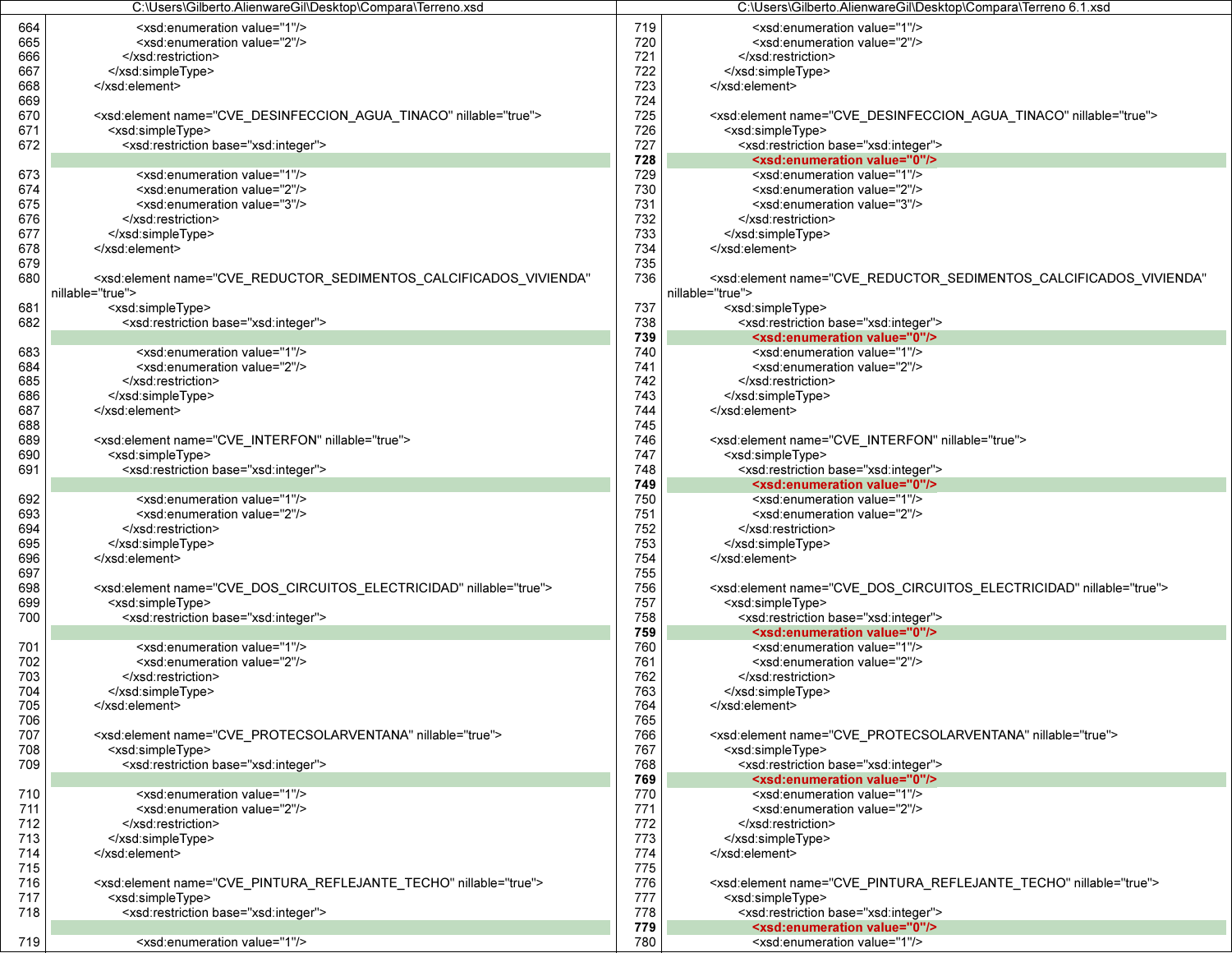|     | C:\Users\Gilberto.AlienwareGil\Desktop\Compara\Terreno.xsd                         |     | C:\Users\Gilberto.AlienwareGil\Desktop\Compara\Terreno 6.1.xsd                     |
|-----|------------------------------------------------------------------------------------|-----|------------------------------------------------------------------------------------|
| 720 | <xsd:enumeration value="2"></xsd:enumeration>                                      | 781 | <xsd:enumeration value="2"></xsd:enumeration>                                      |
| 721 |                                                                                    | 782 |                                                                                    |
| 722 |                                                                                    | 783 |                                                                                    |
| 723 |                                                                                    | 784 |                                                                                    |
|     |                                                                                    |     |                                                                                    |
| 724 |                                                                                    | 785 |                                                                                    |
| 725 | <xsd:element name="CVE_PINTURA_REFLEJANTE_MURO" nillable="true"></xsd:element>     | 786 | <xsd:element name="CVE_PINTURA_REFLEJANTE_MURO" nillable="true"></xsd:element>     |
| 726 | <xsd:simpletype></xsd:simpletype>                                                  | 787 | <xsd:simpletype></xsd:simpletype>                                                  |
| 727 | <xsd:restriction base="xsd:integer"></xsd:restriction>                             | 788 | <xsd:restriction base="xsd:integer"></xsd:restriction>                             |
|     |                                                                                    | 789 | <xsd:enumeration value="0"></xsd:enumeration>                                      |
| 728 | <xsd:enumeration value="1"></xsd:enumeration>                                      | 790 | <xsd:enumeration value="1"></xsd:enumeration>                                      |
| 729 | <xsd:enumeration value="2"></xsd:enumeration>                                      | 791 | <xsd:enumeration value="2"></xsd:enumeration>                                      |
| 730 |                                                                                    | 792 |                                                                                    |
| 731 |                                                                                    | 793 |                                                                                    |
|     |                                                                                    |     |                                                                                    |
| 732 |                                                                                    | 794 |                                                                                    |
| 733 |                                                                                    | 795 |                                                                                    |
| 734 | <xsd:element name="CVE_AISLANTE_TUBERIA" nillable="true"></xsd:element>            | 796 | <xsd:element name="CVE_AISLANTE_TUBERIA" nillable="true"></xsd:element>            |
| 735 | <xsd:simpletype></xsd:simpletype>                                                  | 797 | <xsd:simpletype></xsd:simpletype>                                                  |
| 736 | <xsd:restriction base="xsd:integer"></xsd:restriction>                             | 798 | <xsd:restriction base="xsd:integer"></xsd:restriction>                             |
|     |                                                                                    | 799 | <xsd:enumeration value="0"></xsd:enumeration>                                      |
| 737 | <xsd:enumeration value="1"></xsd:enumeration>                                      | 800 | <xsd:enumeration value="1"></xsd:enumeration>                                      |
| 738 | <xsd:enumeration value="2"></xsd:enumeration>                                      | 801 | <xsd:enumeration value="2"></xsd:enumeration>                                      |
|     |                                                                                    |     |                                                                                    |
| 739 |                                                                                    | 802 |                                                                                    |
| 740 |                                                                                    | 803 |                                                                                    |
| 741 |                                                                                    | 804 |                                                                                    |
| 742 |                                                                                    | 805 |                                                                                    |
| 743 | <xsd:element name="CVE_TUBERIA_TERMICA" nillable="true"></xsd:element>             | 806 | <xsd:element name="CVE_TUBERIA_TERMICA" nillable="true"></xsd:element>             |
| 744 | <xsd:simpletype></xsd:simpletype>                                                  | 807 | <xsd:simpletype></xsd:simpletype>                                                  |
| 745 | <xsd:restriction base="xsd:integer"></xsd:restriction>                             | 808 | <xsd:restriction base="xsd:integer"></xsd:restriction>                             |
|     |                                                                                    | 809 | <xsd:enumeration value="0"></xsd:enumeration>                                      |
|     |                                                                                    |     |                                                                                    |
| 746 | <xsd:enumeration value="1"></xsd:enumeration>                                      | 810 | <xsd:enumeration value="1"></xsd:enumeration>                                      |
| 747 | <xsd:enumeration value="2"></xsd:enumeration>                                      | 811 | <xsd:enumeration value="2"></xsd:enumeration>                                      |
| 748 |                                                                                    | 812 |                                                                                    |
| 749 |                                                                                    | 813 |                                                                                    |
| 750 |                                                                                    | 814 |                                                                                    |
| 751 |                                                                                    | 815 |                                                                                    |
| 752 | <xsd:element name="CVE_PINTURA_FOTOCATALITICA" nillable="true"></xsd:element>      | 816 | <xsd:element name="CVE_PINTURA_FOTOCATALITICA" nillable="true"></xsd:element>      |
| 753 | <xsd:simpletype></xsd:simpletype>                                                  | 817 | <xsd:simpletype></xsd:simpletype>                                                  |
| 754 | <xsd:restriction base="xsd:integer"></xsd:restriction>                             | 818 | <xsd:restriction base="xsd:integer"></xsd:restriction>                             |
|     |                                                                                    |     |                                                                                    |
|     |                                                                                    | 819 | <xsd:enumeration value="0"></xsd:enumeration>                                      |
| 755 | <xsd:enumeration value="1"></xsd:enumeration>                                      | 820 | <xsd:enumeration value="1"></xsd:enumeration>                                      |
| 756 | <xsd:enumeration value="2"></xsd:enumeration>                                      | 821 | <xsd:enumeration value="2"></xsd:enumeration>                                      |
| 757 |                                                                                    | 822 |                                                                                    |
| 758 |                                                                                    | 823 |                                                                                    |
| 759 |                                                                                    | 824 |                                                                                    |
| 760 |                                                                                    | 825 |                                                                                    |
| 761 | <xsd:element name="INSTALACIONESPECIALVIVIENDAOTRO" nillable="true"></xsd:element> | 826 | <xsd:element name="INSTALACIONESPECIALVIVIENDAOTRO" nillable="true"></xsd:element> |
|     | <xsd:simpletype></xsd:simpletype>                                                  | 827 | <xsd:simpletype></xsd:simpletype>                                                  |
| 762 |                                                                                    |     |                                                                                    |
| 763 | <xsd:restriction base="xsd:string"></xsd:restriction>                              | 828 | <xsd:restriction base="xsd:string"></xsd:restriction>                              |
| 764 | <xsd:minlength value="0"></xsd:minlength>                                          | 829 | <xsd:minlength value="0"></xsd:minlength>                                          |
| 765 | <xsd:maxlength value="50"></xsd:maxlength>                                         | 830 | <xsd:maxlength value="50"></xsd:maxlength>                                         |
| 766 | <xsd:whitespace value="collapse"></xsd:whitespace>                                 | 831 | <xsd:whitespace value="collapse"></xsd:whitespace>                                 |
| 767 |                                                                                    | 832 |                                                                                    |
| 768 |                                                                                    | 833 |                                                                                    |
| 769 |                                                                                    | 834 |                                                                                    |
| 770 |                                                                                    | 835 |                                                                                    |
| 771 |                                                                                    | 836 |                                                                                    |
|     |                                                                                    |     |                                                                                    |
| 772 |                                                                                    | 837 |                                                                                    |
| 773 | <xsd:complextype name="AHORRADORESENERGIAType"></xsd:complextype>                  | 838 | <xsd:complextype name="AHORRADORESENERGIAType"></xsd:complextype>                  |
| 774 | <xsd:sequence></xsd:sequence>                                                      | 839 | <xsd:sequence></xsd:sequence>                                                      |
| 775 | <xsd:element name="CVE_CALENTADOR_GAS" nillable="true"></xsd:element>              | 840 | <xsd:element name="CVE_CALENTADOR_GAS" nillable="true"></xsd:element>              |
| 776 | <xsd:simpletype></xsd:simpletype>                                                  | 841 | <xsd:simpletype></xsd:simpletype>                                                  |
| 777 | <xsd:restriction base="xsd:integer"></xsd:restriction>                             | 842 | <xsd:restriction base="xsd:integer"></xsd:restriction>                             |
|     |                                                                                    | 843 | <xsd:enumeration value="0"></xsd:enumeration>                                      |
|     |                                                                                    |     |                                                                                    |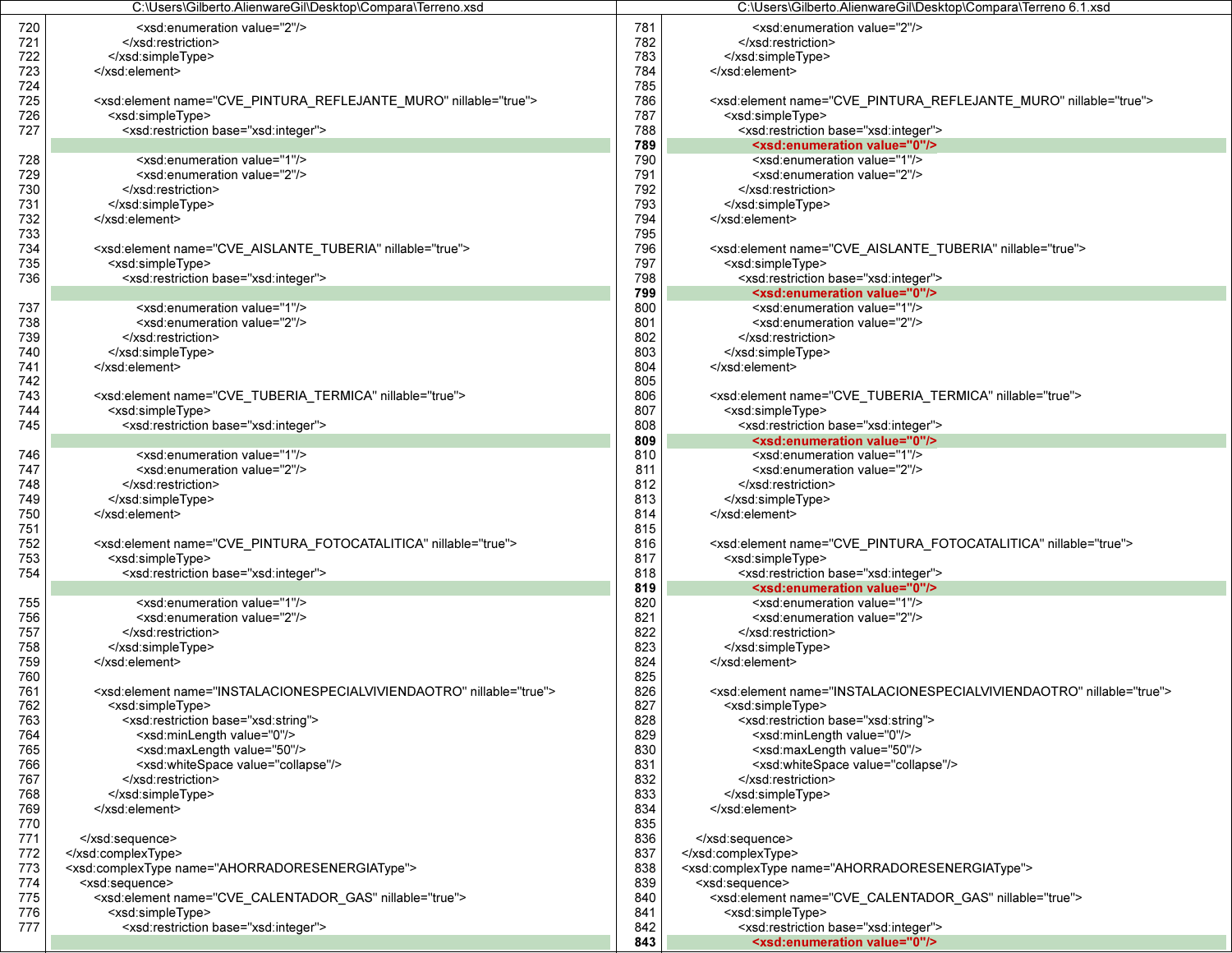|            | C:\Users\Gilberto.AlienwareGil\Desktop\Compara\Terreno.xsd                                                                                                                                                    |            | C:\Users\Gilberto.AlienwareGil\Desktop\Compara\Terreno 6.1.xsd                               |
|------------|---------------------------------------------------------------------------------------------------------------------------------------------------------------------------------------------------------------|------------|----------------------------------------------------------------------------------------------|
| 778        | <xsd:enumeration value="1"></xsd:enumeration>                                                                                                                                                                 | 844        | <xsd:enumeration value="1"></xsd:enumeration>                                                |
|            |                                                                                                                                                                                                               | 845        |                                                                                              |
| 779        | <xsd:enumeration value="2"></xsd:enumeration>                                                                                                                                                                 |            | <xsd:enumeration value="2"></xsd:enumeration>                                                |
| 780        | <xsd:enumeration value="3"></xsd:enumeration>                                                                                                                                                                 | 846        | <xsd:enumeration value="3"></xsd:enumeration>                                                |
| 781        |                                                                                                                                                                                                               | 847        |                                                                                              |
| 782        |                                                                                                                                                                                                               | 848        |                                                                                              |
| 783        |                                                                                                                                                                                                               | 849        |                                                                                              |
| 784        |                                                                                                                                                                                                               | 850        |                                                                                              |
|            |                                                                                                                                                                                                               |            |                                                                                              |
| 785        | <xsd:element name="CVE_CALENTADOR_PASO" nillable="true"></xsd:element>                                                                                                                                        | 851        | <xsd:element name="CVE CALENTADOR PASO" nillable="true"></xsd:element>                       |
| 786        | <xsd:simpletype></xsd:simpletype>                                                                                                                                                                             | 852        | <xsd:simpletype></xsd:simpletype>                                                            |
| 787        | <xsd:restriction base="xsd:integer"></xsd:restriction>                                                                                                                                                        | 853        | <xsd:restriction base="xsd:integer"></xsd:restriction>                                       |
|            |                                                                                                                                                                                                               | 854        | <xsd:enumeration value="0"></xsd:enumeration>                                                |
| 788        | <xsd:enumeration value="1"></xsd:enumeration>                                                                                                                                                                 | 855        | <xsd:enumeration value="1"></xsd:enumeration>                                                |
| 789        | <xsd:enumeration value="2"></xsd:enumeration>                                                                                                                                                                 | 856        | <xsd:enumeration value="2"></xsd:enumeration>                                                |
| 790        |                                                                                                                                                                                                               | 857        |                                                                                              |
|            | <xsd:enumeration value="3"></xsd:enumeration>                                                                                                                                                                 |            | <xsd:enumeration value="3"></xsd:enumeration>                                                |
| 791        |                                                                                                                                                                                                               | 858        |                                                                                              |
| 792        |                                                                                                                                                                                                               | 859        |                                                                                              |
| 793        |                                                                                                                                                                                                               | 860        |                                                                                              |
| 794        |                                                                                                                                                                                                               | 861        |                                                                                              |
| 795        | <xsd:element name="CVE_SENAL_BRAILE_ENCIENDE_APAGA_BOILER" nillable<="" td=""><th>862</th><td><xsd:element name="CVE_SENAL_BRAILE_ENCIENDE_APAGA_BOILER" nillable<="" td=""></xsd:element></td></xsd:element> | 862        | <xsd:element name="CVE_SENAL_BRAILE_ENCIENDE_APAGA_BOILER" nillable<="" td=""></xsd:element> |
|            | ="true">                                                                                                                                                                                                      |            | ="true">                                                                                     |
|            |                                                                                                                                                                                                               |            |                                                                                              |
| 796        | <xsd:simpletype></xsd:simpletype>                                                                                                                                                                             | 863        | <xsd:simpletype></xsd:simpletype>                                                            |
| 797        | <xsd:restriction base="xsd:integer"></xsd:restriction>                                                                                                                                                        | 864        | <xsd:restriction base="xsd:integer"></xsd:restriction>                                       |
|            |                                                                                                                                                                                                               | 865        | <xsd:enumeration value="0"></xsd:enumeration>                                                |
| 798        | <xsd:enumeration value="1"></xsd:enumeration>                                                                                                                                                                 | 866        | <xsd:enumeration value="1"></xsd:enumeration>                                                |
| 799        | <xsd:enumeration value="2"></xsd:enumeration>                                                                                                                                                                 | 867        | <xsd:enumeration value="2"></xsd:enumeration>                                                |
| 800        |                                                                                                                                                                                                               | 868        |                                                                                              |
| 801        |                                                                                                                                                                                                               | 869        |                                                                                              |
| 802        |                                                                                                                                                                                                               | 870        |                                                                                              |
|            |                                                                                                                                                                                                               |            |                                                                                              |
| 803        |                                                                                                                                                                                                               | 871        |                                                                                              |
| 804        | <xsd:element name="CVE_CALENTADOR_SOLAR_TUBOS_EVACUADOS" nillable<="" td=""><th>872</th><td><xsd:element name="CVE_CALENTADOR_SOLAR_TUBOS_EVACUADOS" nillable<="" td=""></xsd:element></td></xsd:element>     | 872        | <xsd:element name="CVE_CALENTADOR_SOLAR_TUBOS_EVACUADOS" nillable<="" td=""></xsd:element>   |
|            | ="true">                                                                                                                                                                                                      |            | ="true">                                                                                     |
| 805        | <xsd:simpletype></xsd:simpletype>                                                                                                                                                                             | 873        | <xsd:simpletype></xsd:simpletype>                                                            |
|            |                                                                                                                                                                                                               |            |                                                                                              |
| 806        |                                                                                                                                                                                                               | 874        | <xsd:restriction base="xsd:integer"></xsd:restriction>                                       |
|            | <xsd:restriction base="xsd:integer"></xsd:restriction>                                                                                                                                                        |            |                                                                                              |
|            |                                                                                                                                                                                                               | 875        | <xsd:enumeration value="0"></xsd:enumeration>                                                |
| 807        | <xsd:enumeration value="1"></xsd:enumeration>                                                                                                                                                                 | 876        | <xsd:enumeration value="1"></xsd:enumeration>                                                |
| 808        | <xsd:enumeration value="2"></xsd:enumeration>                                                                                                                                                                 | 877        | <xsd:enumeration value="2"></xsd:enumeration>                                                |
| 809        | <xsd:enumeration value="3"></xsd:enumeration>                                                                                                                                                                 | 878        | <xsd:enumeration value="3"></xsd:enumeration>                                                |
| 810        |                                                                                                                                                                                                               | 879        |                                                                                              |
| 811        |                                                                                                                                                                                                               | 880        |                                                                                              |
| 812        |                                                                                                                                                                                                               | 881        |                                                                                              |
|            |                                                                                                                                                                                                               |            |                                                                                              |
| 813        |                                                                                                                                                                                                               | 882        |                                                                                              |
| 814        | <xsd:element name="CVE_CALENTADOR_SOLAR" nillable="true"></xsd:element>                                                                                                                                       | 883        | <xsd:element name="CVE_CALENTADOR_SOLAR" nillable="true"></xsd:element>                      |
| 815        | <xsd:simpletype></xsd:simpletype>                                                                                                                                                                             | 884        | <xsd:simpletype></xsd:simpletype>                                                            |
| 816        | <xsd:restriction base="xsd:integer"></xsd:restriction>                                                                                                                                                        | 885        | <xsd:restriction base="xsd:integer"></xsd:restriction>                                       |
|            |                                                                                                                                                                                                               | 886        | <xsd:enumeration value="0"></xsd:enumeration>                                                |
| 817        | <xsd:enumeration value="1"></xsd:enumeration>                                                                                                                                                                 | 887        | <xsd:enumeration value="1"></xsd:enumeration>                                                |
| 818        | <xsd:enumeration value="2"></xsd:enumeration>                                                                                                                                                                 | 888        | <xsd:enumeration value="2"></xsd:enumeration>                                                |
| 819        | <xsd:enumeration value="3"></xsd:enumeration>                                                                                                                                                                 | 889        | <xsd:enumeration value="3"></xsd:enumeration>                                                |
| 820        |                                                                                                                                                                                                               | 890        |                                                                                              |
|            |                                                                                                                                                                                                               |            |                                                                                              |
| 821        |                                                                                                                                                                                                               | 891        |                                                                                              |
| 822        |                                                                                                                                                                                                               | 892        |                                                                                              |
| 823        |                                                                                                                                                                                                               | 893        |                                                                                              |
| 824        | <xsd:element <="" name="CVE_CALENTADOR_SOLAR_TUBOS_RESPALDO_GAS" td=""><th>894</th><td><xsd:element <="" name="CVE_CALENTADOR_SOLAR_TUBOS_RESPALDO_GAS" td=""></xsd:element></td></xsd:element>               | 894        | <xsd:element <="" name="CVE_CALENTADOR_SOLAR_TUBOS_RESPALDO_GAS" td=""></xsd:element>        |
|            | nillable="true">                                                                                                                                                                                              |            | nillable="true">                                                                             |
| 825        | <xsd:simpletype></xsd:simpletype>                                                                                                                                                                             | 895        | <xsd:simpletype></xsd:simpletype>                                                            |
| 826        | <xsd:restriction base="xsd:integer"></xsd:restriction>                                                                                                                                                        | 896        | <xsd:restriction base="xsd:integer"></xsd:restriction>                                       |
|            |                                                                                                                                                                                                               | 897        | <xsd:enumeration value="0"></xsd:enumeration>                                                |
|            | <xsd:enumeration value="1"></xsd:enumeration>                                                                                                                                                                 | 898        | <xsd:enumeration value="1"></xsd:enumeration>                                                |
| 827        |                                                                                                                                                                                                               |            |                                                                                              |
| 828        | <xsd:enumeration value="2"></xsd:enumeration>                                                                                                                                                                 | 899        | <xsd:enumeration value="2"></xsd:enumeration>                                                |
| 829        | <xsd:enumeration value="3"></xsd:enumeration>                                                                                                                                                                 | 900        | <xsd:enumeration value="3"></xsd:enumeration>                                                |
| 830        |                                                                                                                                                                                                               | 901        |                                                                                              |
| 831<br>832 | <br>                                                                                                                                                                                                          | 902<br>903 | <br>                                                                                         |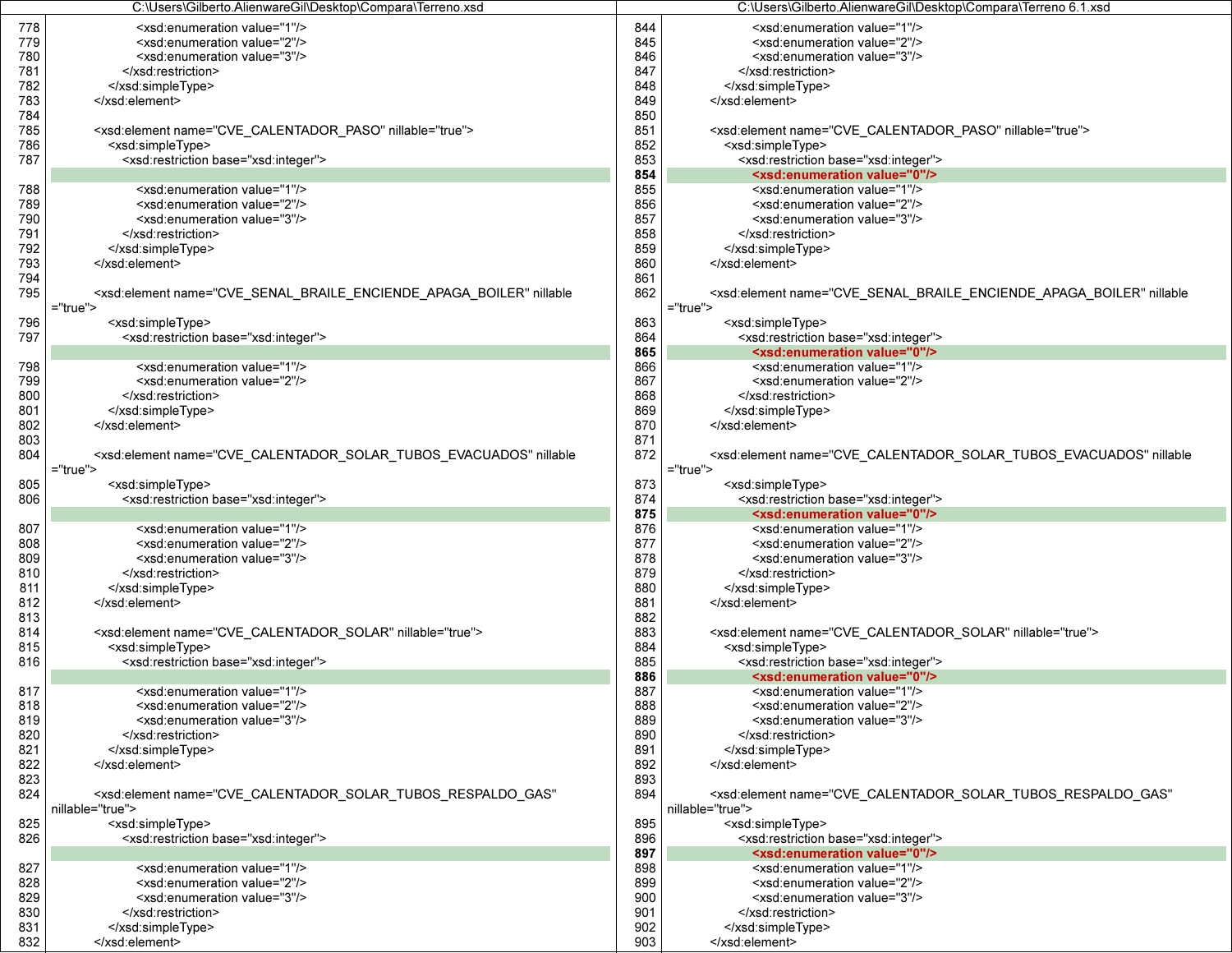|     | C:\Users\Gilberto.AlienwareGil\Desktop\Compara\Terreno.xsd                                                |     | C:\Users\Gilberto.AlienwareGil\Desktop\Compara\Terreno 6.1.xsd                      |
|-----|-----------------------------------------------------------------------------------------------------------|-----|-------------------------------------------------------------------------------------|
| 833 |                                                                                                           | 904 |                                                                                     |
|     |                                                                                                           |     |                                                                                     |
| 834 | <xsd:element name<="" td=""><td>905</td><td><xsd:element name<="" td=""></xsd:element></td></xsd:element> | 905 | <xsd:element name<="" td=""></xsd:element>                                          |
|     | ="CVE_CALENTADOR_SOLAR_PLANO_RESPALDO_GAS_PASO" nillable="true">                                          |     | ="CVE_CALENTADOR_SOLAR_PLANO_RESPALDO_GAS_PASO" nillable="true">                    |
| 835 | <xsd:simpletype></xsd:simpletype>                                                                         | 906 | <xsd:simpletype></xsd:simpletype>                                                   |
| 836 | <xsd:restriction base="xsd:integer"></xsd:restriction>                                                    | 907 | <xsd:restriction base="xsd:integer"></xsd:restriction>                              |
|     |                                                                                                           | 908 | <xsd:enumeration value="0"></xsd:enumeration>                                       |
|     |                                                                                                           |     |                                                                                     |
| 837 | <xsd:enumeration value="1"></xsd:enumeration>                                                             | 909 | <xsd:enumeration value="1"></xsd:enumeration>                                       |
| 838 | <xsd:enumeration value="2"></xsd:enumeration>                                                             | 910 | <xsd:enumeration value="2"></xsd:enumeration>                                       |
| 839 | <xsd:enumeration value="3"></xsd:enumeration>                                                             | 911 | <xsd:enumeration value="3"></xsd:enumeration>                                       |
| 840 |                                                                                                           | 912 |                                                                                     |
|     |                                                                                                           | 913 |                                                                                     |
| 841 |                                                                                                           |     |                                                                                     |
| 842 |                                                                                                           | 914 |                                                                                     |
| 843 |                                                                                                           | 915 |                                                                                     |
| 844 | <xsd:element name<="" td=""><td>916</td><td><xsd:element name<="" td=""></xsd:element></td></xsd:element> | 916 | <xsd:element name<="" td=""></xsd:element>                                          |
|     | ="CVE_CALENTADOR_SOLAR_TUBOS_RESPALDO_ELECTRICO" nillable="true">                                         |     | ="CVE_CALENTADOR_SOLAR_TUBOS_RESPALDO_ELECTRICO" nillable="true">                   |
|     |                                                                                                           |     |                                                                                     |
| 845 | <xsd:simpletype></xsd:simpletype>                                                                         | 917 | <xsd:simpletype></xsd:simpletype>                                                   |
| 846 | <xsd:restriction base="xsd:integer"></xsd:restriction>                                                    | 918 | <xsd:restriction base="xsd:integer"></xsd:restriction>                              |
|     |                                                                                                           | 919 | <xsd:enumeration value="0"></xsd:enumeration>                                       |
| 847 | <xsd:enumeration value="1"></xsd:enumeration>                                                             | 920 | <xsd:enumeration value="1"></xsd:enumeration>                                       |
| 848 | <xsd:enumeration value="2"></xsd:enumeration>                                                             | 921 | <xsd:enumeration value="2"></xsd:enumeration>                                       |
|     |                                                                                                           |     |                                                                                     |
| 849 | <xsd:enumeration value="3"></xsd:enumeration>                                                             | 922 | <xsd:enumeration value="3"></xsd:enumeration>                                       |
| 850 |                                                                                                           | 923 |                                                                                     |
| 851 |                                                                                                           | 924 |                                                                                     |
| 852 |                                                                                                           | 925 |                                                                                     |
|     |                                                                                                           |     |                                                                                     |
| 853 |                                                                                                           | 926 |                                                                                     |
| 854 | <xsd:element name<="" td=""><td>927</td><td><xsd:element name<="" td=""></xsd:element></td></xsd:element> | 927 | <xsd:element name<="" td=""></xsd:element>                                          |
|     | ="CVE_CALENTADOR_SOLAR_PLANO_RESPALDO_ELECTRICO" nillable="true">                                         |     | ="CVE_CALENTADOR_SOLAR_PLANO_RESPALDO_ELECTRICO" nillable="true">                   |
| 855 | <xsd:simpletype></xsd:simpletype>                                                                         | 928 | <xsd:simpletype></xsd:simpletype>                                                   |
|     |                                                                                                           |     |                                                                                     |
| 856 | <xsd:restriction base="xsd:integer"></xsd:restriction>                                                    | 929 | <xsd:restriction base="xsd:integer"></xsd:restriction>                              |
|     |                                                                                                           | 930 | <xsd:enumeration value="0"></xsd:enumeration>                                       |
| 857 | <xsd:enumeration value="1"></xsd:enumeration>                                                             | 931 | <xsd:enumeration value="1"></xsd:enumeration>                                       |
| 858 | <xsd:enumeration value="2"></xsd:enumeration>                                                             | 932 | <xsd:enumeration value="2"></xsd:enumeration>                                       |
|     |                                                                                                           |     |                                                                                     |
| 859 | <xsd:enumeration value="3"></xsd:enumeration>                                                             | 933 | <xsd:enumeration value="3"></xsd:enumeration>                                       |
| 860 |                                                                                                           | 934 |                                                                                     |
| 861 |                                                                                                           | 935 |                                                                                     |
| 862 |                                                                                                           | 936 |                                                                                     |
|     |                                                                                                           |     |                                                                                     |
| 863 |                                                                                                           | 937 |                                                                                     |
| 864 | <xsd:element name="CVE_AIRE_ACONDICIONADO" nillable="true"></xsd:element>                                 | 938 | <xsd:element name="CVE_AIRE_ACONDICIONADO" nillable="true"></xsd:element>           |
| 865 | <xsd:simpletype></xsd:simpletype>                                                                         | 939 | <xsd:simpletype></xsd:simpletype>                                                   |
| 866 | <xsd:restriction base="xsd:integer"></xsd:restriction>                                                    | 940 | <xsd:restriction base="xsd:integer"></xsd:restriction>                              |
|     |                                                                                                           | 941 | <xsd:enumeration value="0"></xsd:enumeration>                                       |
|     |                                                                                                           |     |                                                                                     |
| 867 | <xsd:enumeration value="1"></xsd:enumeration>                                                             | 942 | <xsd:enumeration value="1"></xsd:enumeration>                                       |
| 868 | <xsd:enumeration value="2"></xsd:enumeration>                                                             | 943 | <xsd:enumeration value="2"></xsd:enumeration>                                       |
| 869 |                                                                                                           | 944 |                                                                                     |
| 870 | $\le$ /xsd:simpleType>                                                                                    | 945 |                                                                                     |
| 871 |                                                                                                           | 946 |                                                                                     |
|     |                                                                                                           |     |                                                                                     |
| 872 |                                                                                                           | 947 |                                                                                     |
| 873 | <xsd:element name="CVE_BRAILE_AIRE_ACONDICIONADO" nillable="true"></xsd:element>                          | 948 | <xsd:element name="CVE_BRAILE_AIRE_ACONDICIONADO" nillable="true"></xsd:element>    |
| 874 | <xsd:simpletype></xsd:simpletype>                                                                         | 949 | <xsd:simpletype></xsd:simpletype>                                                   |
| 875 | <xsd:restriction base="xsd:integer"></xsd:restriction>                                                    | 950 | <xsd:restriction base="xsd:integer"></xsd:restriction>                              |
|     |                                                                                                           | 951 | <xsd:enumeration value="0"></xsd:enumeration>                                       |
| 876 | <xsd:enumeration value="1"></xsd:enumeration>                                                             | 952 | <xsd:enumeration value="1"></xsd:enumeration>                                       |
|     |                                                                                                           |     |                                                                                     |
| 877 | <xsd:enumeration value="2"></xsd:enumeration>                                                             | 953 | <xsd:enumeration value="2"></xsd:enumeration>                                       |
| 878 |                                                                                                           | 954 |                                                                                     |
| 879 |                                                                                                           | 955 |                                                                                     |
| 880 |                                                                                                           | 956 |                                                                                     |
|     |                                                                                                           |     |                                                                                     |
| 881 |                                                                                                           | 957 |                                                                                     |
| 882 | <xsd:element name="CVE_UBICACION_AIRE_ACONDICIONADO" nillable="true"></xsd:element>                       | 958 | <xsd:element name="CVE_UBICACION_AIRE_ACONDICIONADO" nillable="true"></xsd:element> |
| 883 | <xsd:simpletype></xsd:simpletype>                                                                         | 959 | <xsd:simpletype></xsd:simpletype>                                                   |
| 884 | <xsd:restriction base="xsd:integer"></xsd:restriction>                                                    | 960 | <xsd:restriction base="xsd:integer"></xsd:restriction>                              |
|     |                                                                                                           |     | <xsd:enumeration value="0"></xsd:enumeration>                                       |
|     |                                                                                                           | 961 |                                                                                     |
| 885 | <xsd:enumeration value="1"></xsd:enumeration>                                                             | 962 | <xsd:enumeration value="1"></xsd:enumeration>                                       |
| 886 | <xsd:enumeration value="2"></xsd:enumeration>                                                             | 963 | <xsd:enumeration value="2"></xsd:enumeration>                                       |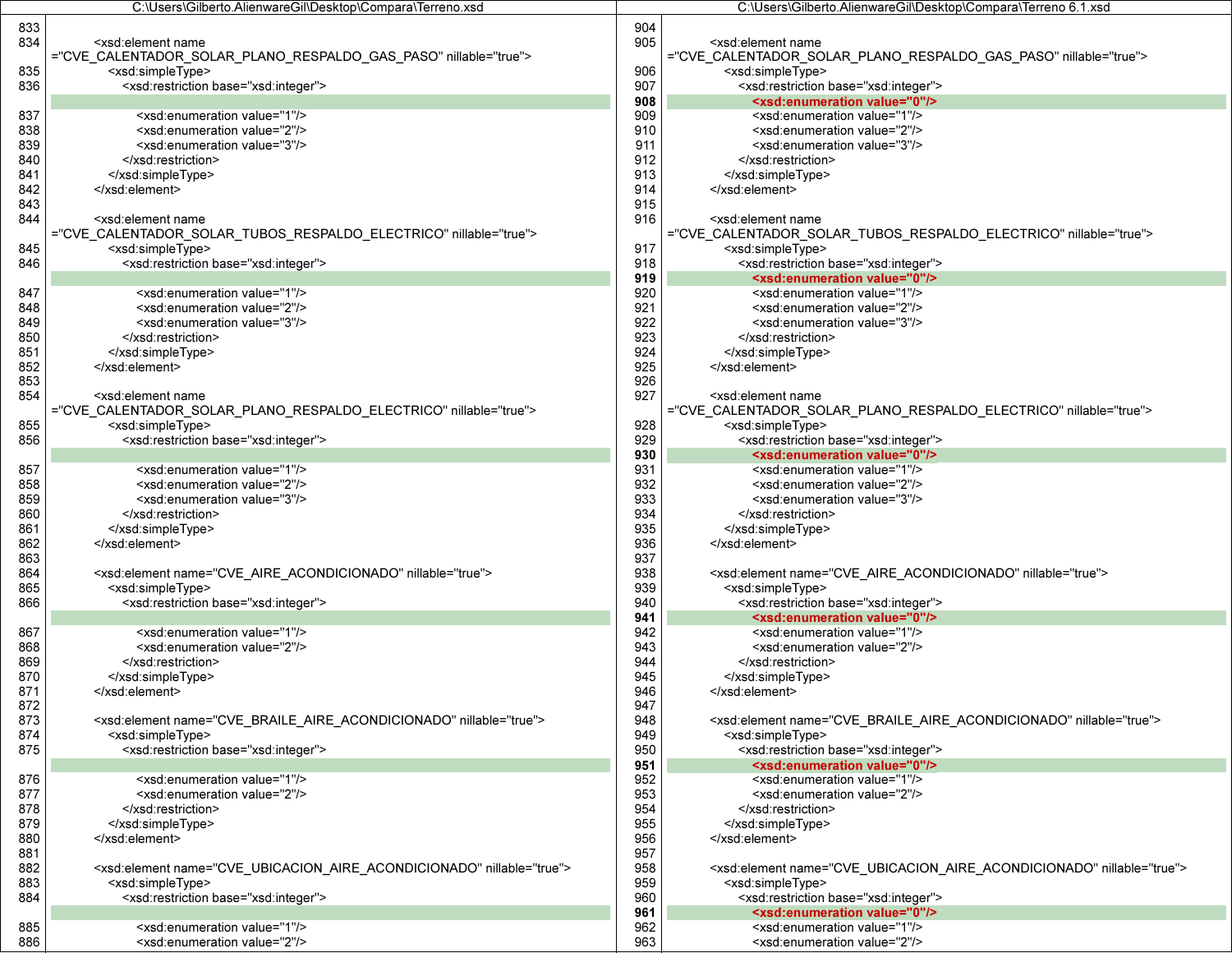|     | C:\Users\Gilberto.AlienwareGil\Desktop\Compara\Terreno.xsd                                                                                                                                                     |      | C:\Users\Gilberto.AlienwareGil\Desktop\Compara\Terreno 6.1.xsd                               |
|-----|----------------------------------------------------------------------------------------------------------------------------------------------------------------------------------------------------------------|------|----------------------------------------------------------------------------------------------|
| 887 | <xsd:enumeration value="3"></xsd:enumeration>                                                                                                                                                                  | 964  | <xsd:enumeration value="3"></xsd:enumeration>                                                |
| 888 |                                                                                                                                                                                                                | 965  |                                                                                              |
|     | <xsd:enumeration value="4"></xsd:enumeration>                                                                                                                                                                  |      | <xsd:enumeration value="4"></xsd:enumeration>                                                |
| 889 | <xsd:enumeration value="5"></xsd:enumeration>                                                                                                                                                                  | 966  | <xsd:enumeration value="5"></xsd:enumeration>                                                |
| 890 | <xsd:enumeration value="6"></xsd:enumeration>                                                                                                                                                                  | 967  | <xsd:enumeration value="6"></xsd:enumeration>                                                |
| 891 | <xsd:enumeration value="7"></xsd:enumeration>                                                                                                                                                                  | 968  | <xsd:enumeration value="7"></xsd:enumeration>                                                |
| 892 | <xsd:enumeration value="8"></xsd:enumeration>                                                                                                                                                                  | 969  | <xsd:enumeration value="8"></xsd:enumeration>                                                |
| 893 |                                                                                                                                                                                                                | 970  |                                                                                              |
| 894 |                                                                                                                                                                                                                | 971  |                                                                                              |
|     |                                                                                                                                                                                                                |      |                                                                                              |
| 895 |                                                                                                                                                                                                                | 972  |                                                                                              |
| 896 |                                                                                                                                                                                                                | 973  |                                                                                              |
| 897 | <xsd:element name="CVE_AISLANTERMICO_TECHO_NOMMX" nillable="true"></xsd:element>                                                                                                                               | 974  | <xsd:element name="CVE_AISLANTERMICO_TECHO_NOMMX" nillable="true"></xsd:element>             |
| 898 | <xsd:simpletype></xsd:simpletype>                                                                                                                                                                              | 975  | <xsd:simpletype></xsd:simpletype>                                                            |
| 899 | <xsd:restriction base="xsd:integer"></xsd:restriction>                                                                                                                                                         | 976  | <xsd:restriction base="xsd:integer"></xsd:restriction>                                       |
|     |                                                                                                                                                                                                                | 977  | <xsd:enumeration value="0"></xsd:enumeration>                                                |
|     |                                                                                                                                                                                                                |      |                                                                                              |
| 900 | <xsd:enumeration value="1"></xsd:enumeration>                                                                                                                                                                  | 978  | <xsd:enumeration value="1"></xsd:enumeration>                                                |
| 901 | <xsd:enumeration value="2"></xsd:enumeration>                                                                                                                                                                  | 979  | <xsd:enumeration value="2"></xsd:enumeration>                                                |
| 902 |                                                                                                                                                                                                                | 980  |                                                                                              |
| 903 |                                                                                                                                                                                                                | 981  |                                                                                              |
| 904 |                                                                                                                                                                                                                | 982  |                                                                                              |
| 905 |                                                                                                                                                                                                                | 983  |                                                                                              |
| 906 | <xsd:element name="CVE_AISLANTERMICO_MURO_NOMMX" nillable="true"></xsd:element>                                                                                                                                | 984  | <xsd:element name="CVE_AISLANTERMICO_MURO_NOMMX" nillable="true"></xsd:element>              |
|     |                                                                                                                                                                                                                |      |                                                                                              |
| 907 | <xsd:simpletype></xsd:simpletype>                                                                                                                                                                              | 985  | <xsd:simpletype></xsd:simpletype>                                                            |
| 908 | <xsd:restriction base="xsd:integer"></xsd:restriction>                                                                                                                                                         | 986  | <xsd:restriction base="xsd:integer"></xsd:restriction>                                       |
|     |                                                                                                                                                                                                                | 987  | <xsd:enumeration value="0"></xsd:enumeration>                                                |
| 909 | <xsd:enumeration value="1"></xsd:enumeration>                                                                                                                                                                  | 988  | <xsd:enumeration value="1"></xsd:enumeration>                                                |
| 910 | <xsd:enumeration value="2"></xsd:enumeration>                                                                                                                                                                  | 989  | <xsd:enumeration value="2"></xsd:enumeration>                                                |
| 911 |                                                                                                                                                                                                                | 990  |                                                                                              |
|     |                                                                                                                                                                                                                |      |                                                                                              |
| 912 |                                                                                                                                                                                                                | 991  |                                                                                              |
| 913 |                                                                                                                                                                                                                | 992  |                                                                                              |
| 914 |                                                                                                                                                                                                                | 993  |                                                                                              |
| 915 | <xsd:element name="CVE_AISLANTERMICO_PUERTA_VENTANA" nillable="true"></xsd:element>                                                                                                                            | 994  | <xsd:element name="CVE_AISLANTERMICO_PUERTA_VENTANA" nillable="true"></xsd:element>          |
| 916 | <xsd:simpletype></xsd:simpletype>                                                                                                                                                                              | 995  | <xsd:simpletype></xsd:simpletype>                                                            |
| 917 | <xsd:restriction base="xsd:integer"></xsd:restriction>                                                                                                                                                         | 996  | <xsd:restriction base="xsd:integer"></xsd:restriction>                                       |
|     |                                                                                                                                                                                                                | 997  | <xsd:enumeration value="0"></xsd:enumeration>                                                |
|     |                                                                                                                                                                                                                |      |                                                                                              |
| 918 | <xsd:enumeration value="1"></xsd:enumeration>                                                                                                                                                                  | 998  | <xsd:enumeration value="1"></xsd:enumeration>                                                |
| 919 | <xsd:enumeration value="2"></xsd:enumeration>                                                                                                                                                                  | 999  | <xsd:enumeration value="2"></xsd:enumeration>                                                |
| 920 | <xsd:enumeration value="3"></xsd:enumeration>                                                                                                                                                                  | 1000 | <xsd:enumeration value="3"></xsd:enumeration>                                                |
| 921 |                                                                                                                                                                                                                | 1001 |                                                                                              |
| 922 |                                                                                                                                                                                                                | 1002 |                                                                                              |
| 923 |                                                                                                                                                                                                                | 1003 |                                                                                              |
| 924 |                                                                                                                                                                                                                | 1004 |                                                                                              |
|     |                                                                                                                                                                                                                |      |                                                                                              |
| 925 | <xsd:element name="CVE_VENTILADOR_SOLAR_CORRIENTE_DIRECTA" nillable<="" td=""><td>1005</td><td><xsd:element name="CVE_VENTILADOR_SOLAR_CORRIENTE_DIRECTA" nillable<="" td=""></xsd:element></td></xsd:element> | 1005 | <xsd:element name="CVE_VENTILADOR_SOLAR_CORRIENTE_DIRECTA" nillable<="" td=""></xsd:element> |
|     | ="true">                                                                                                                                                                                                       |      | ="true">                                                                                     |
| 926 | <xsd:simpletype></xsd:simpletype>                                                                                                                                                                              | 1006 | <xsd:simpletype></xsd:simpletype>                                                            |
| 927 | <xsd:restriction base="xsd:integer"></xsd:restriction>                                                                                                                                                         | 1007 | <xsd:restriction base="xsd:integer"></xsd:restriction>                                       |
|     |                                                                                                                                                                                                                | 1008 | <xsd:enumeration value="0"></xsd:enumeration>                                                |
| 928 | <xsd:enumeration value="1"></xsd:enumeration>                                                                                                                                                                  | 1009 | <xsd:enumeration value="1"></xsd:enumeration>                                                |
| 929 | <xsd:enumeration value="2"></xsd:enumeration>                                                                                                                                                                  | 1010 | <xsd:enumeration value="2"></xsd:enumeration>                                                |
|     |                                                                                                                                                                                                                | 1011 |                                                                                              |
| 930 |                                                                                                                                                                                                                |      |                                                                                              |
| 931 |                                                                                                                                                                                                                | 1012 |                                                                                              |
| 932 |                                                                                                                                                                                                                | 1013 |                                                                                              |
| 933 |                                                                                                                                                                                                                | 1014 |                                                                                              |
| 934 | <xsd:element name="CVE_VENTILADOR_SOLAR_CORRIENTE_ALTERNA" nillable<="" td=""><td>1015</td><td><xsd:element name="CVE_VENTILADOR_SOLAR_CORRIENTE_ALTERNA" nillable<="" td=""></xsd:element></td></xsd:element> | 1015 | <xsd:element name="CVE_VENTILADOR_SOLAR_CORRIENTE_ALTERNA" nillable<="" td=""></xsd:element> |
|     | ="true">                                                                                                                                                                                                       |      | ="true">                                                                                     |
| 935 | <xsd:simpletype></xsd:simpletype>                                                                                                                                                                              | 1016 | <xsd:simpletype></xsd:simpletype>                                                            |
|     |                                                                                                                                                                                                                |      |                                                                                              |
| 936 | <xsd:restriction base="xsd:integer"></xsd:restriction>                                                                                                                                                         | 1017 | <xsd:restriction base="xsd:integer"></xsd:restriction>                                       |
|     |                                                                                                                                                                                                                | 1018 | <xsd:enumeration value="0"></xsd:enumeration>                                                |
| 937 | <xsd:enumeration value="1"></xsd:enumeration>                                                                                                                                                                  | 1019 | <xsd:enumeration value="1"></xsd:enumeration>                                                |
| 938 | <xsd:enumeration value="2"></xsd:enumeration>                                                                                                                                                                  | 1020 | <xsd:enumeration value="2"></xsd:enumeration>                                                |
| 939 |                                                                                                                                                                                                                | 1021 |                                                                                              |
| 940 |                                                                                                                                                                                                                | 1022 |                                                                                              |
| 941 |                                                                                                                                                                                                                | 1023 |                                                                                              |
| 942 |                                                                                                                                                                                                                |      |                                                                                              |
|     |                                                                                                                                                                                                                | 1024 |                                                                                              |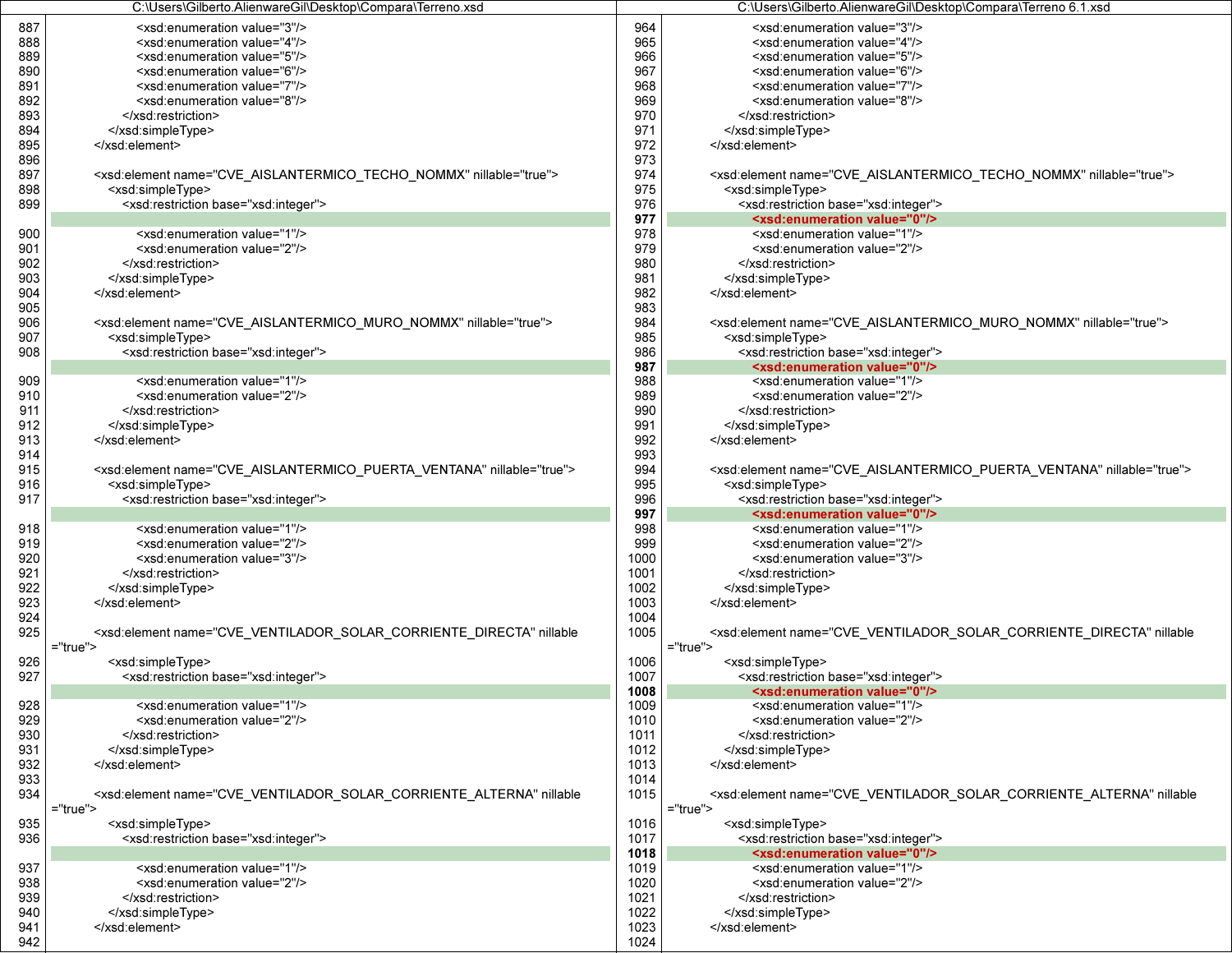|            | C:\Users\Gilberto.AlienwareGil\Desktop\Compara\Terreno.xsd                                                          |              | C:\Users\Gilberto.AlienwareGil\Desktop\Compara\Terreno 6.1.xsd                                           |
|------------|---------------------------------------------------------------------------------------------------------------------|--------------|----------------------------------------------------------------------------------------------------------|
| 943        | <xsd:element name="CVE_VENTILADOR_CUERDA_ALTA_POTENCIA" nillable="true"></xsd:element>                              | 1025         | <xsd:element name="CVE_VENTILADOR_CUERDA_ALTA_POTENCIA" nillable="true"></xsd:element>                   |
| 944        | <xsd:simpletype></xsd:simpletype>                                                                                   | 1026         | <xsd:simpletype></xsd:simpletype>                                                                        |
| 945        | <xsd:restriction base="xsd:integer"></xsd:restriction>                                                              | 1027         | <xsd:restriction base="xsd:integer"></xsd:restriction>                                                   |
|            |                                                                                                                     | 1028         | <xsd:enumeration value="0"></xsd:enumeration>                                                            |
| 946        | <xsd:enumeration value="1"></xsd:enumeration>                                                                       | 1029         | <xsd:enumeration value="1"></xsd:enumeration>                                                            |
| 947        | <xsd:enumeration value="2"></xsd:enumeration>                                                                       | 1030         | <xsd:enumeration value="2"></xsd:enumeration>                                                            |
| 948        | <xsd:enumeration value="3"></xsd:enumeration>                                                                       | 1031         | <xsd:enumeration value="3"></xsd:enumeration>                                                            |
| 949        |                                                                                                                     | 1032         |                                                                                                          |
| 950        |                                                                                                                     | 1033         |                                                                                                          |
| 951        |                                                                                                                     | 1034         |                                                                                                          |
| 952        |                                                                                                                     | 1035         |                                                                                                          |
| 953        | <xsd:element name="CVE_VENTILADOR_CUERDA_BAJA_POTENCIA" nillable="true"></xsd:element>                              | 1036         | <xsd:element name="CVE_VENTILADOR_CUERDA_BAJA_POTENCIA" nillable="true"></xsd:element>                   |
| 954        | <xsd:simpletype></xsd:simpletype>                                                                                   | 1037         | <xsd:simpletype></xsd:simpletype>                                                                        |
| 955        | <xsd:restriction base="xsd:integer"></xsd:restriction>                                                              | 1038         | <xsd:restriction base="xsd:integer"></xsd:restriction>                                                   |
|            |                                                                                                                     | 1039         | <xsd:enumeration value="0"></xsd:enumeration>                                                            |
| 956        | <xsd:enumeration value="1"></xsd:enumeration>                                                                       | 1040         | <xsd:enumeration value="1"></xsd:enumeration>                                                            |
| 957        | <xsd:enumeration value="2"></xsd:enumeration>                                                                       | 1041         | <xsd:enumeration value="2"></xsd:enumeration>                                                            |
| 958        | <xsd:enumeration value="3"></xsd:enumeration>                                                                       | 1042         | <xsd:enumeration value="3"></xsd:enumeration>                                                            |
| 959        |                                                                                                                     | 1043         |                                                                                                          |
| 960        |                                                                                                                     | 1044         |                                                                                                          |
| 961        |                                                                                                                     | 1045         |                                                                                                          |
| 962        |                                                                                                                     | 1046         |                                                                                                          |
| 963        | <xsd:element name="CVE_SIST_ENCENDIDO_DE_LUCES" nillable="true"></xsd:element>                                      | 1047         | <xsd:element name="CVE_SIST_ENCENDIDO_DE_LUCES" nillable="true"></xsd:element>                           |
| 964        | <xsd:simpletype></xsd:simpletype>                                                                                   | 1048         | <xsd:simpletype></xsd:simpletype>                                                                        |
| 965        | <xsd:restriction base="xsd:integer"></xsd:restriction>                                                              | 1049         | <xsd:restriction base="xsd:integer"></xsd:restriction>                                                   |
|            |                                                                                                                     | 1050         | <xsd:enumeration value="0"></xsd:enumeration>                                                            |
| 966        | <xsd:enumeration value="1"></xsd:enumeration>                                                                       | 1051         | <xsd:enumeration value="1"></xsd:enumeration>                                                            |
| 967        | <xsd:enumeration value="2"></xsd:enumeration>                                                                       | 1052         | <xsd:enumeration value="2"></xsd:enumeration>                                                            |
| 968        |                                                                                                                     | 1053         |                                                                                                          |
| 969        |                                                                                                                     | 1054         |                                                                                                          |
| 970        |                                                                                                                     | 1055         |                                                                                                          |
| 971        |                                                                                                                     | 1056         |                                                                                                          |
| 972        | <xsd:element name="CVE_CAPTACION_ENERGIA" nillable="true"></xsd:element>                                            | 1057         | <xsd:element name="CVE_CAPTACION_ENERGIA" nillable="true"></xsd:element>                                 |
| 973        | <xsd:simpletype></xsd:simpletype>                                                                                   | 1058         | <xsd:simpletype></xsd:simpletype>                                                                        |
| 974        | <xsd:restriction base="xsd:integer"></xsd:restriction>                                                              | 1059         | <xsd:restriction base="xsd:integer"></xsd:restriction>                                                   |
|            |                                                                                                                     | 1060         | <xsd:enumeration value="0"></xsd:enumeration>                                                            |
| 975        | <xsd:enumeration value="1"></xsd:enumeration>                                                                       | 1061         | <xsd:enumeration value="1"></xsd:enumeration>                                                            |
| 976        | <xsd:enumeration value="2"></xsd:enumeration>                                                                       | 1062         | <xsd:enumeration value="2"></xsd:enumeration>                                                            |
| 977        |                                                                                                                     | 1063         |                                                                                                          |
| 978        |                                                                                                                     | 1064         |                                                                                                          |
| 979        |                                                                                                                     | 1065         |                                                                                                          |
| 980        |                                                                                                                     | 1066         |                                                                                                          |
| 981        | <xsd:element name="CVE_FOCOS_AHORRADORES" nillable="true"></xsd:element>                                            | 1067         | <xsd:element name="CVE_FOCOS_AHORRADORES" nillable="true"></xsd:element>                                 |
| 982        | <xsd:simpletype></xsd:simpletype>                                                                                   | 1068         | <xsd:simpletype></xsd:simpletype>                                                                        |
| 983        | <xsd:restriction base="xsd:integer"></xsd:restriction>                                                              | 1069         | <xsd:restriction base="xsd:integer"></xsd:restriction>                                                   |
|            |                                                                                                                     | 1070         | <xsd:enumeration value="0"></xsd:enumeration>                                                            |
| 984        | <xsd:enumeration value="1"></xsd:enumeration>                                                                       | 1071         | <xsd:enumeration value="1"></xsd:enumeration>                                                            |
| 985        | <xsd:enumeration value="2"></xsd:enumeration>                                                                       | 1072         | <xsd:enumeration value="2"></xsd:enumeration>                                                            |
| 986        | <xsd:enumeration value="3"></xsd:enumeration>                                                                       | 1073         | <xsd:enumeration value="3"></xsd:enumeration>                                                            |
| 987        |                                                                                                                     | 1074         |                                                                                                          |
| 988        |                                                                                                                     | 1075         |                                                                                                          |
| 989        |                                                                                                                     | 1076         |                                                                                                          |
| 990        |                                                                                                                     | 1077<br>1078 | <xsd:element name="CVE_FOCOS_LED_LUZ_DIRIGIDA" nillable="true"></xsd:element>                            |
| 991<br>992 | <xsd:element name="CVE_FOCOS_LED_LUZ_DIRIGIDA" nillable="true"><br/><xsd:simpletype></xsd:simpletype></xsd:element> | 1079         |                                                                                                          |
| 993        |                                                                                                                     |              | <xsd:simpletype></xsd:simpletype>                                                                        |
|            | <xsd:restriction base="xsd:integer"></xsd:restriction>                                                              | 1080<br>1081 | <xsd:restriction base="xsd:integer"><br/><xsd:enumeration value="0"></xsd:enumeration></xsd:restriction> |
| 994        | <xsd:enumeration value="1"></xsd:enumeration>                                                                       | 1082         | <xsd:enumeration value="1"></xsd:enumeration>                                                            |
| 995        | <xsd:enumeration value="2"></xsd:enumeration>                                                                       | 1083         | <xsd:enumeration value="2"></xsd:enumeration>                                                            |
| 996        | <xsd:enumeration value="3"></xsd:enumeration>                                                                       | 1084         | <xsd:enumeration value="3"></xsd:enumeration>                                                            |
| 997        |                                                                                                                     | 1085         |                                                                                                          |
| 998        |                                                                                                                     | 1086         |                                                                                                          |
| 999        |                                                                                                                     | 1087         |                                                                                                          |
|            |                                                                                                                     |              |                                                                                                          |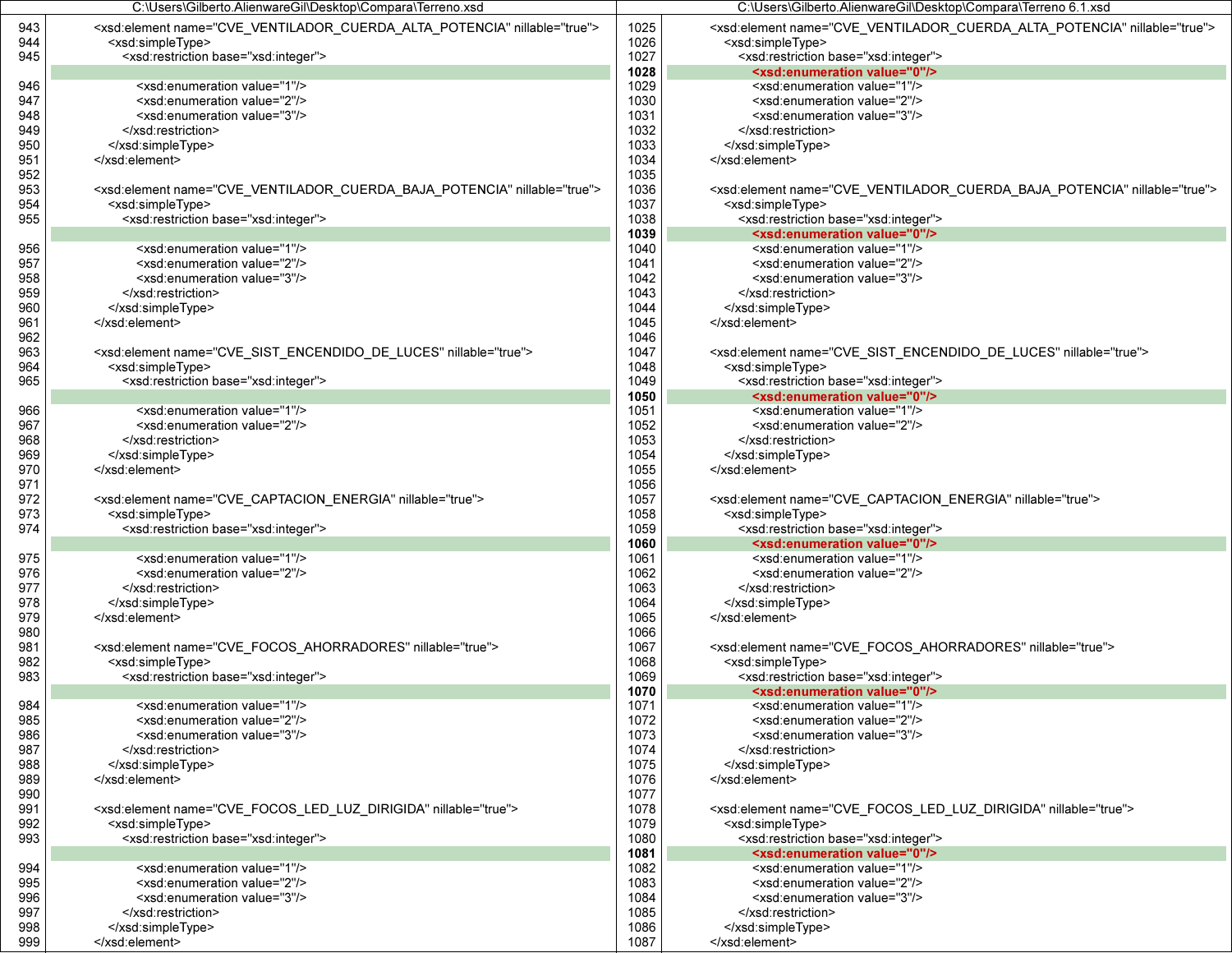|              | C:\Users\Gilberto.AlienwareGil\Desktop\Compara\Terreno.xsd                                     |              | C:\Users\Gilberto.AlienwareGil\Desktop\Compara\Terreno 6.1.xsd                                 |
|--------------|------------------------------------------------------------------------------------------------|--------------|------------------------------------------------------------------------------------------------|
|              |                                                                                                | 1088         |                                                                                                |
| 1000         |                                                                                                |              |                                                                                                |
| 1001         | <xsd:element name="CVE_FOCOS_LED_LUZ_DIFUSA" nillable="true"></xsd:element>                    | 1089         | <xsd:element name="CVE_FOCOS_LED_LUZ_DIFUSA" nillable="true"></xsd:element>                    |
| 1002         | <xsd:simpletvpe></xsd:simpletvpe>                                                              | 1090         | <xsd:simpletype></xsd:simpletype>                                                              |
| 1003         | <xsd:restriction base="xsd:integer"></xsd:restriction>                                         | 1091         | <xsd:restriction base="xsd:integer"></xsd:restriction>                                         |
|              |                                                                                                | 1092         | <xsd:enumeration value="0"></xsd:enumeration>                                                  |
|              |                                                                                                |              |                                                                                                |
| 1004         | <xsd:enumeration value="1"></xsd:enumeration>                                                  | 1093         | <xsd:enumeration value="1"></xsd:enumeration>                                                  |
| 1005         | <xsd:enumeration value="2"></xsd:enumeration>                                                  | 1094         | <xsd:enumeration value="2"></xsd:enumeration>                                                  |
| 1006         | <xsd:enumeration value="3"></xsd:enumeration>                                                  | 1095         | <xsd:enumeration value="3"></xsd:enumeration>                                                  |
|              |                                                                                                | 1096         |                                                                                                |
| 1007         |                                                                                                |              |                                                                                                |
| 1008         |                                                                                                | 1097         |                                                                                                |
| 1009         |                                                                                                | 1098         |                                                                                                |
| 1010         |                                                                                                | 1099         |                                                                                                |
| 1011         | <xsd:element name="CVE_ILUMINACION_NATURAL" nillable="true"></xsd:element>                     | 1100         | <xsd:element name="CVE_ILUMINACION_NATURAL" nillable="true"></xsd:element>                     |
|              |                                                                                                |              |                                                                                                |
| 1012         | <xsd:simpletype></xsd:simpletype>                                                              | 1101         | <xsd:simpletype></xsd:simpletype>                                                              |
| 1013         | <xsd:restriction base="xsd:integer"></xsd:restriction>                                         | 1102         | <xsd:restriction base="xsd:integer"></xsd:restriction>                                         |
|              |                                                                                                | 1103         | <xsd:enumeration value="0"></xsd:enumeration>                                                  |
| 1014         | <xsd:enumeration value="1"></xsd:enumeration>                                                  | 1104         | <xsd:enumeration value="1"></xsd:enumeration>                                                  |
|              |                                                                                                |              |                                                                                                |
| 1015         | <xsd:enumeration value="2"></xsd:enumeration>                                                  | 1105         | <xsd:enumeration value="2"></xsd:enumeration>                                                  |
| 1016         |                                                                                                | 1106         |                                                                                                |
| 1017         |                                                                                                | 1107         |                                                                                                |
|              |                                                                                                | 1108         |                                                                                                |
| 1018         |                                                                                                |              |                                                                                                |
| 1019         |                                                                                                | 1109         |                                                                                                |
| 1020         | <xsd:element name="CVE_ESTABILIZADOR_ESTATICO" nillable="true"></xsd:element>                  | 1110         | <xsd:element name="CVE_ESTABILIZADOR_ESTATICO" nillable="true"></xsd:element>                  |
| 1021         | <xsd:simpletype></xsd:simpletype>                                                              | 1111         | <xsd:simpletype></xsd:simpletype>                                                              |
| 1022         |                                                                                                | 1112         |                                                                                                |
|              | <xsd:restriction base="xsd:integer"></xsd:restriction>                                         |              | <xsd:restriction base="xsd:integer"></xsd:restriction>                                         |
|              |                                                                                                | 1113         | <xsd:enumeration value="0"></xsd:enumeration>                                                  |
| 1023         | <xsd:enumeration value="1"></xsd:enumeration>                                                  | 1114         | <xsd:enumeration value="1"></xsd:enumeration>                                                  |
| 1024         | <xsd:enumeration value="2"></xsd:enumeration>                                                  | 1115         | <xsd:enumeration value="2"></xsd:enumeration>                                                  |
|              |                                                                                                | 1116         |                                                                                                |
| 1025         |                                                                                                |              |                                                                                                |
| 1026         |                                                                                                | 1117         |                                                                                                |
| 1027         |                                                                                                | 1118         |                                                                                                |
| 1028         |                                                                                                | 1119         |                                                                                                |
|              |                                                                                                |              |                                                                                                |
| 1029         | <xsd:element name="CVE_DISPOSITIVO_AHORRADOR_GAS" nillable="true"></xsd:element>               | 1120         | <xsd:element name="CVE_DISPOSITIVO_AHORRADOR_GAS" nillable="true"></xsd:element>               |
| 1030         | <xsd:simpletype></xsd:simpletype>                                                              | 1121         | <xsd:simpletype></xsd:simpletype>                                                              |
| 1031         | <xsd:restriction base="xsd:integer"></xsd:restriction>                                         | 1122         | <xsd:restriction base="xsd:integer"></xsd:restriction>                                         |
|              |                                                                                                | 1123         | <xsd:enumeration value="0"></xsd:enumeration>                                                  |
| 1032         | <xsd:enumeration value="1"></xsd:enumeration>                                                  | 1124         | <xsd:enumeration value="1"></xsd:enumeration>                                                  |
|              |                                                                                                |              |                                                                                                |
| 1033         | <xsd:enumeration value="2"></xsd:enumeration>                                                  | 1125         | <xsd:enumeration value="2"></xsd:enumeration>                                                  |
| 1034         |                                                                                                | 1126         |                                                                                                |
| 1035         |                                                                                                | 1127         |                                                                                                |
| 1036         |                                                                                                | 1128         |                                                                                                |
|              |                                                                                                |              |                                                                                                |
| 1037         |                                                                                                | 1129         |                                                                                                |
| 1038         |                                                                                                | 1130         |                                                                                                |
| 1039         |                                                                                                | 1131         |                                                                                                |
| 1040         | <xsd:complextype name="AHORRADORESAGUAType"></xsd:complextype>                                 | 1132         | <xsd:complextype name="AHORRADORESAGUAType"></xsd:complextype>                                 |
|              |                                                                                                |              |                                                                                                |
| 1041         | <xsd:sequence></xsd:sequence>                                                                  | 1133         | <xsd:sequence></xsd:sequence>                                                                  |
| 1042         | <xsd:element name="CVE_WC_ECONOMIZA_AGUA_SEIS" nillable="true"></xsd:element>                  | 1134         | <xsd:element name="CVE_WC_ECONOMIZA_AGUA_SEIS" nillable="true"></xsd:element>                  |
| 1043         | <xsd:simpletype></xsd:simpletype>                                                              | 1135         | <xsd:simpletype></xsd:simpletype>                                                              |
| 1044         | <xsd:restriction base="xsd:integer"></xsd:restriction>                                         | 1136         | <xsd:restriction base="xsd:integer"></xsd:restriction>                                         |
|              |                                                                                                |              |                                                                                                |
|              |                                                                                                | 1137         | <xsd:enumeration value="0"></xsd:enumeration>                                                  |
| 1045         | <xsd:enumeration value="1"></xsd:enumeration>                                                  | 1138         | <xsd:enumeration value="1"></xsd:enumeration>                                                  |
| 1046         | <xsd:enumeration value="2"></xsd:enumeration>                                                  | 1139         | <xsd:enumeration value="2"></xsd:enumeration>                                                  |
| 1047         | <xsd:enumeration value="3"></xsd:enumeration>                                                  | 1140         | <xsd:enumeration value="3"></xsd:enumeration>                                                  |
|              |                                                                                                |              |                                                                                                |
| 1048         |                                                                                                | 1141         |                                                                                                |
| 1049         |                                                                                                | 1142         |                                                                                                |
| 1050         |                                                                                                | 1143         |                                                                                                |
| 1051         |                                                                                                | 1144         |                                                                                                |
| 1052         | <xsd:element name="CVE_WC_ECONOMIZA_AGUA_CINCO" nillable="true"></xsd:element>                 | 1145         |                                                                                                |
|              |                                                                                                |              | <xsd:element name="CVE_WC_ECONOMIZA_AGUA_CINCO" nillable="true"></xsd:element>                 |
| 1053         | <xsd:simpletype></xsd:simpletype>                                                              | 1146         | <xsd:simpletype></xsd:simpletype>                                                              |
|              | <xsd:restriction base="xsd:integer"></xsd:restriction>                                         | 1147         | <xsd:restriction base="xsd:integer"></xsd:restriction>                                         |
|              |                                                                                                |              |                                                                                                |
| 1054         |                                                                                                |              |                                                                                                |
|              |                                                                                                | 1148         | <xsd:enumeration value="0"></xsd:enumeration>                                                  |
| 1055<br>1056 | <xsd:enumeration value="1"></xsd:enumeration><br><xsd:enumeration value="2"></xsd:enumeration> | 1149<br>1150 | <xsd:enumeration value="1"></xsd:enumeration><br><xsd:enumeration value="2"></xsd:enumeration> |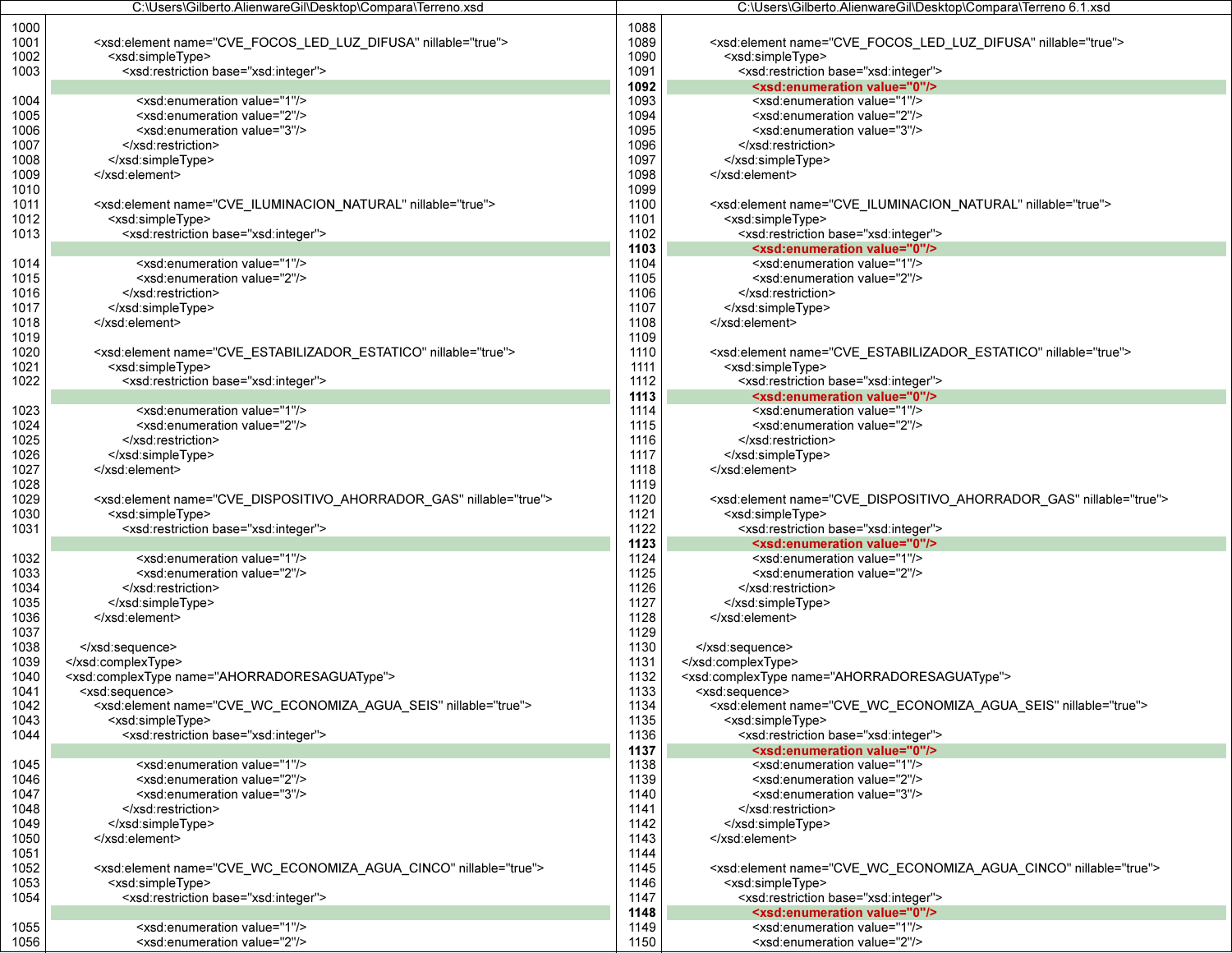|      | C:\Users\Gilberto.AlienwareGil\Desktop\Compara\Terreno.xsd                                                                                                                                                           |      | C:\Users\Gilberto.AlienwareGil\Desktop\Compara\Terreno 6.1.xsd                                                                                                                                                                                                                                                                                                 |      |                                                        |
|------|----------------------------------------------------------------------------------------------------------------------------------------------------------------------------------------------------------------------|------|----------------------------------------------------------------------------------------------------------------------------------------------------------------------------------------------------------------------------------------------------------------------------------------------------------------------------------------------------------------|------|--------------------------------------------------------|
| 1057 | <xsd:enumeration value="3"></xsd:enumeration>                                                                                                                                                                        | 1151 | <xsd:enumeration value="3"></xsd:enumeration>                                                                                                                                                                                                                                                                                                                  |      |                                                        |
| 1058 |                                                                                                                                                                                                                      | 1152 | $\le$ /xsd:restriction>                                                                                                                                                                                                                                                                                                                                        |      |                                                        |
|      |                                                                                                                                                                                                                      | 1153 |                                                                                                                                                                                                                                                                                                                                                                |      |                                                        |
| 1059 |                                                                                                                                                                                                                      |      |                                                                                                                                                                                                                                                                                                                                                                |      |                                                        |
| 1060 | $\le$ /xsd:element>                                                                                                                                                                                                  | 1154 |                                                                                                                                                                                                                                                                                                                                                                |      |                                                        |
| 1061 |                                                                                                                                                                                                                      | 1155 |                                                                                                                                                                                                                                                                                                                                                                |      |                                                        |
| 1062 | <xsd:element name="CVE_ECONOMIZADOR_AGUA_DOBLE_BOTON" nillable="true"></xsd:element>                                                                                                                                 | 1156 | <xsd:element name="CVE_ECONOMIZADOR_AGUA_DOBLE_BOTON" nillable="true'&lt;/td&gt;&lt;/tr&gt;&lt;tr&gt;&lt;td&gt;1063&lt;/td&gt;&lt;td&gt;&lt;xsd:simpleType&gt;&lt;/td&gt;&lt;td&gt;1157&lt;/td&gt;&lt;td&gt;&lt;xsd:simpleType&gt;&lt;/td&gt;&lt;/tr&gt;&lt;tr&gt;&lt;td&gt;1064&lt;/td&gt;&lt;td&gt;&lt;xsd:restriction base=" xsd:integer"=""></xsd:element> | 1158 | <xsd:restriction base="xsd:integer"></xsd:restriction> |
|      |                                                                                                                                                                                                                      | 1159 | <xsd:enumeration value="0"></xsd:enumeration>                                                                                                                                                                                                                                                                                                                  |      |                                                        |
| 1065 | <xsd:enumeration value="1"></xsd:enumeration>                                                                                                                                                                        | 1160 | <xsd:enumeration value="1"></xsd:enumeration>                                                                                                                                                                                                                                                                                                                  |      |                                                        |
| 1066 | <xsd:enumeration value="2"></xsd:enumeration>                                                                                                                                                                        | 1161 | <xsd:enumeration value="2"></xsd:enumeration>                                                                                                                                                                                                                                                                                                                  |      |                                                        |
| 1067 | <xsd:enumeration value="3"></xsd:enumeration>                                                                                                                                                                        | 1162 | <xsd:enumeration value="3"></xsd:enumeration>                                                                                                                                                                                                                                                                                                                  |      |                                                        |
| 1068 |                                                                                                                                                                                                                      | 1163 |                                                                                                                                                                                                                                                                                                                                                                |      |                                                        |
|      |                                                                                                                                                                                                                      |      |                                                                                                                                                                                                                                                                                                                                                                |      |                                                        |
| 1069 |                                                                                                                                                                                                                      | 1164 |                                                                                                                                                                                                                                                                                                                                                                |      |                                                        |
| 1070 |                                                                                                                                                                                                                      | 1165 |                                                                                                                                                                                                                                                                                                                                                                |      |                                                        |
| 1071 |                                                                                                                                                                                                                      | 1166 |                                                                                                                                                                                                                                                                                                                                                                |      |                                                        |
| 1072 | <xsd:element name="CVE_DOBLE_DESCARGA_INODORO_NORMAL" nillable="true"></xsd:element>                                                                                                                                 | 1167 | <xsd:element <="" name="CVE_DOBLE_DESCARGA_INODORO_NORMAL" nillable="true" td=""></xsd:element>                                                                                                                                                                                                                                                                |      |                                                        |
| 1073 | <xsd:simpletype></xsd:simpletype>                                                                                                                                                                                    | 1168 | <xsd:simpletype></xsd:simpletype>                                                                                                                                                                                                                                                                                                                              |      |                                                        |
| 1074 | <xsd:restriction base="xsd:integer"></xsd:restriction>                                                                                                                                                               | 1169 | <xsd:restriction base="xsd:integer"></xsd:restriction>                                                                                                                                                                                                                                                                                                         |      |                                                        |
|      |                                                                                                                                                                                                                      | 1170 | <xsd:enumeration value="0"></xsd:enumeration>                                                                                                                                                                                                                                                                                                                  |      |                                                        |
| 1075 | <xsd:enumeration value="1"></xsd:enumeration>                                                                                                                                                                        | 1171 | <xsd:enumeration value="1"></xsd:enumeration>                                                                                                                                                                                                                                                                                                                  |      |                                                        |
| 1076 | <xsd:enumeration value="2"></xsd:enumeration>                                                                                                                                                                        | 1172 | <xsd:enumeration value="2"></xsd:enumeration>                                                                                                                                                                                                                                                                                                                  |      |                                                        |
|      |                                                                                                                                                                                                                      | 1173 |                                                                                                                                                                                                                                                                                                                                                                |      |                                                        |
| 1077 |                                                                                                                                                                                                                      |      |                                                                                                                                                                                                                                                                                                                                                                |      |                                                        |
| 1078 |                                                                                                                                                                                                                      | 1174 |                                                                                                                                                                                                                                                                                                                                                                |      |                                                        |
| 1079 |                                                                                                                                                                                                                      | 1175 |                                                                                                                                                                                                                                                                                                                                                                |      |                                                        |
| 1080 |                                                                                                                                                                                                                      | 1176 |                                                                                                                                                                                                                                                                                                                                                                |      |                                                        |
| 1081 | <xsd:element name="CVE_LLAVES_AHORRO_AGUA_LAVABOS_BANIO" nillable<="" td=""><td>1177</td><td><xsd:element name="CVE_LLAVES_AHORRO_AGUA_LAVABOS_BANIO" nillable<="" td=""></xsd:element></td></xsd:element>           | 1177 | <xsd:element name="CVE_LLAVES_AHORRO_AGUA_LAVABOS_BANIO" nillable<="" td=""></xsd:element>                                                                                                                                                                                                                                                                     |      |                                                        |
|      | $=$ "true" $>$                                                                                                                                                                                                       |      | ="true">                                                                                                                                                                                                                                                                                                                                                       |      |                                                        |
| 1082 | <xsd:simpletype></xsd:simpletype>                                                                                                                                                                                    | 1178 | <xsd:simpletype></xsd:simpletype>                                                                                                                                                                                                                                                                                                                              |      |                                                        |
| 1083 | <xsd:restriction base="xsd:integer"></xsd:restriction>                                                                                                                                                               | 1179 | <xsd:restriction base="xsd:integer"></xsd:restriction>                                                                                                                                                                                                                                                                                                         |      |                                                        |
|      |                                                                                                                                                                                                                      | 1180 | <xsd:enumeration value="0"></xsd:enumeration>                                                                                                                                                                                                                                                                                                                  |      |                                                        |
| 1084 | <xsd:enumeration value="1"></xsd:enumeration>                                                                                                                                                                        | 1181 | <xsd:enumeration value="1"></xsd:enumeration>                                                                                                                                                                                                                                                                                                                  |      |                                                        |
|      |                                                                                                                                                                                                                      |      |                                                                                                                                                                                                                                                                                                                                                                |      |                                                        |
| 1085 | <xsd:enumeration value="2"></xsd:enumeration>                                                                                                                                                                        | 1182 | <xsd:enumeration value="2"></xsd:enumeration>                                                                                                                                                                                                                                                                                                                  |      |                                                        |
| 1086 | <xsd:enumeration value="3"></xsd:enumeration>                                                                                                                                                                        | 1183 | <xsd:enumeration value="3"></xsd:enumeration>                                                                                                                                                                                                                                                                                                                  |      |                                                        |
| 1087 |                                                                                                                                                                                                                      | 1184 |                                                                                                                                                                                                                                                                                                                                                                |      |                                                        |
| 1088 |                                                                                                                                                                                                                      | 1185 |                                                                                                                                                                                                                                                                                                                                                                |      |                                                        |
| 1089 |                                                                                                                                                                                                                      | 1186 |                                                                                                                                                                                                                                                                                                                                                                |      |                                                        |
| 1090 |                                                                                                                                                                                                                      | 1187 |                                                                                                                                                                                                                                                                                                                                                                |      |                                                        |
| 1091 | <xsd:element name="CVE_REDUCCION_FLUJO_LLAVES_LAVABO" nillable="true"></xsd:element>                                                                                                                                 | 1188 | <xsd:element name="CVE_REDUCCION_FLUJO_LLAVES_LAVABO" nillable="true"></xsd:element>                                                                                                                                                                                                                                                                           |      |                                                        |
| 1092 | <xsd:simpletype></xsd:simpletype>                                                                                                                                                                                    | 1189 | <xsd:simpletype></xsd:simpletype>                                                                                                                                                                                                                                                                                                                              |      |                                                        |
| 1093 | <xsd:restriction base="xsd:integer"></xsd:restriction>                                                                                                                                                               | 1190 | <xsd:restriction base="xsd:integer"></xsd:restriction>                                                                                                                                                                                                                                                                                                         |      |                                                        |
|      |                                                                                                                                                                                                                      | 1191 | <xsd:enumeration value="0"></xsd:enumeration>                                                                                                                                                                                                                                                                                                                  |      |                                                        |
|      |                                                                                                                                                                                                                      |      |                                                                                                                                                                                                                                                                                                                                                                |      |                                                        |
| 1094 | <xsd:enumeration value="1"></xsd:enumeration>                                                                                                                                                                        | 1192 | <xsd:enumeration value="1"></xsd:enumeration>                                                                                                                                                                                                                                                                                                                  |      |                                                        |
| 1095 | <xsd:enumeration value="2"></xsd:enumeration>                                                                                                                                                                        | 1193 | <xsd:enumeration value="2"></xsd:enumeration>                                                                                                                                                                                                                                                                                                                  |      |                                                        |
| 1096 | <xsd:enumeration value="3"></xsd:enumeration>                                                                                                                                                                        | 1194 | <xsd:enumeration value="3"></xsd:enumeration>                                                                                                                                                                                                                                                                                                                  |      |                                                        |
| 1097 |                                                                                                                                                                                                                      | 1195 |                                                                                                                                                                                                                                                                                                                                                                |      |                                                        |
| 1098 |                                                                                                                                                                                                                      | 1196 |                                                                                                                                                                                                                                                                                                                                                                |      |                                                        |
| 1099 |                                                                                                                                                                                                                      | 1197 |                                                                                                                                                                                                                                                                                                                                                                |      |                                                        |
| 1100 |                                                                                                                                                                                                                      | 1198 |                                                                                                                                                                                                                                                                                                                                                                |      |                                                        |
| 1101 | <xsd:element name="CVE_SENAL_BRAILE_AGUA_FRIA_CALIENTE_BANIO" nillable<="" td=""><td>1199</td><td><xsd:element name="CVE SENAL BRAILE AGUA FRIA CALIENTE BANIO" nillable<="" td=""></xsd:element></td></xsd:element> | 1199 | <xsd:element name="CVE SENAL BRAILE AGUA FRIA CALIENTE BANIO" nillable<="" td=""></xsd:element>                                                                                                                                                                                                                                                                |      |                                                        |
|      | ="true">                                                                                                                                                                                                             |      | ="true">                                                                                                                                                                                                                                                                                                                                                       |      |                                                        |
| 1102 | <xsd:simpletype></xsd:simpletype>                                                                                                                                                                                    | 1200 | <xsd:simpletype></xsd:simpletype>                                                                                                                                                                                                                                                                                                                              |      |                                                        |
|      |                                                                                                                                                                                                                      |      |                                                                                                                                                                                                                                                                                                                                                                |      |                                                        |
| 1103 | <xsd:restriction base="xsd:integer"></xsd:restriction>                                                                                                                                                               | 1201 | <xsd:restriction base="xsd:integer"></xsd:restriction>                                                                                                                                                                                                                                                                                                         |      |                                                        |
|      |                                                                                                                                                                                                                      | 1202 | <xsd:enumeration value="0"></xsd:enumeration>                                                                                                                                                                                                                                                                                                                  |      |                                                        |
| 1104 | <xsd:enumeration value="1"></xsd:enumeration>                                                                                                                                                                        | 1203 | <xsd:enumeration value="1"></xsd:enumeration>                                                                                                                                                                                                                                                                                                                  |      |                                                        |
| 1105 | <xsd:enumeration value="2"></xsd:enumeration>                                                                                                                                                                        | 1204 | <xsd:enumeration value="2"></xsd:enumeration>                                                                                                                                                                                                                                                                                                                  |      |                                                        |
| 1106 |                                                                                                                                                                                                                      | 1205 |                                                                                                                                                                                                                                                                                                                                                                |      |                                                        |
| 1107 |                                                                                                                                                                                                                      | 1206 |                                                                                                                                                                                                                                                                                                                                                                |      |                                                        |
| 1108 |                                                                                                                                                                                                                      | 1207 |                                                                                                                                                                                                                                                                                                                                                                |      |                                                        |
| 1109 |                                                                                                                                                                                                                      | 1208 |                                                                                                                                                                                                                                                                                                                                                                |      |                                                        |
| 1110 | <xsd:element name="CVE_REGADERA_AHORRADOR_INTEGRADO" nillable="true"></xsd:element>                                                                                                                                  | 1209 | <xsd:element name="CVE_REGADERA_AHORRADOR_INTEGRADO" nillable="true"></xsd:element>                                                                                                                                                                                                                                                                            |      |                                                        |
| 1111 | <xsd:simpletype></xsd:simpletype>                                                                                                                                                                                    | 1210 | <xsd:simpletype></xsd:simpletype>                                                                                                                                                                                                                                                                                                                              |      |                                                        |
| 1112 |                                                                                                                                                                                                                      | 1211 |                                                                                                                                                                                                                                                                                                                                                                |      |                                                        |
|      | <xsd:restriction base="xsd:integer"></xsd:restriction>                                                                                                                                                               |      | <xsd:restriction base="xsd:integer"></xsd:restriction>                                                                                                                                                                                                                                                                                                         |      |                                                        |

|      |      | C:\Users\Gilberto.AlienwareGil\Desktop\Compara\Terreno 6.1.xsd                                  |
|------|------|-------------------------------------------------------------------------------------------------|
|      | 1151 | <xsd:enumeration value="3"></xsd:enumeration>                                                   |
|      | 1152 |                                                                                                 |
|      | 1153 |                                                                                                 |
|      | 1154 |                                                                                                 |
|      | 1155 |                                                                                                 |
| ue"> | 1156 | <xsd:element name="CVE_ECONOMIZADOR_AGUA_DOBLE_BOTON" nillable="true"></xsd:element>            |
|      | 1157 | <xsd:simpletype></xsd:simpletype>                                                               |
|      | 1158 | <xsd:restriction base="xsd:integer"></xsd:restriction>                                          |
|      | 1159 | <xsd:enumeration value="0"></xsd:enumeration>                                                   |
|      | 1160 | <xsd:enumeration value="1"></xsd:enumeration>                                                   |
|      | 1161 | <xsd:enumeration value="2"></xsd:enumeration>                                                   |
|      | 1162 | <xsd:enumeration value="3"></xsd:enumeration>                                                   |
|      | 1163 |                                                                                                 |
|      | 1164 | $\le$ /xsd:simpleType>                                                                          |
|      | 1165 |                                                                                                 |
|      | 1166 |                                                                                                 |
| ue"> | 1167 | <xsd:element name="CVE_DOBLE_DESCARGA_INODORO_NORMAL" nillable="true"></xsd:element>            |
|      | 1168 | <xsd:simpletype></xsd:simpletype>                                                               |
|      | 1169 | <xsd:restriction base="xsd:integer"></xsd:restriction>                                          |
|      | 1170 | <xsd:enumeration value="0"></xsd:enumeration>                                                   |
|      | 1171 | <xsd:enumeration value="1"></xsd:enumeration>                                                   |
|      | 1172 | <xsd:enumeration value="2"></xsd:enumeration>                                                   |
|      | 1173 |                                                                                                 |
|      | 1174 |                                                                                                 |
|      | 1175 |                                                                                                 |
|      | 1176 |                                                                                                 |
|      | 1177 | <xsd:element name="CVE_LLAVES_AHORRO_AGUA_LAVABOS_BANIO" nillable<="" td=""></xsd:element>      |
|      |      | ="true">                                                                                        |
|      | 1178 | <xsd:simpletype></xsd:simpletype>                                                               |
|      | 1179 | <xsd:restriction base="xsd:integer"></xsd:restriction>                                          |
|      | 1180 | <xsd:enumeration value="0"></xsd:enumeration>                                                   |
|      | 1181 | <xsd:enumeration value="1"></xsd:enumeration>                                                   |
|      | 1182 | <xsd:enumeration value="2"></xsd:enumeration>                                                   |
|      | 1183 | <xsd:enumeration value="3"></xsd:enumeration>                                                   |
|      | 1184 |                                                                                                 |
|      | 1185 |                                                                                                 |
|      | 1186 |                                                                                                 |
|      | 1187 |                                                                                                 |
| >    | 1188 | <xsd:element name="CVE_REDUCCION_FLUJO_LLAVES_LAVABO" nillable="true"></xsd:element>            |
|      | 1189 | <xsd:simpletype></xsd:simpletype>                                                               |
|      | 1190 | <xsd:restriction base="xsd:integer"></xsd:restriction>                                          |
|      | 1191 | <xsd:enumeration value="0"></xsd:enumeration>                                                   |
|      | 1192 | <xsd:enumeration value="1"></xsd:enumeration>                                                   |
|      | 1193 | <xsd:enumeration value="2"></xsd:enumeration>                                                   |
|      | 1194 | <xsd:enumeration value="3"></xsd:enumeration>                                                   |
|      | 1195 |                                                                                                 |
|      | 1196 |                                                                                                 |
|      | 1197 |                                                                                                 |
|      | 1198 |                                                                                                 |
| ble  | 1199 | <xsd:element name="CVE_SENAL_BRAILE_AGUA_FRIA_CALIENTE_BANIO" nillable<="" td=""></xsd:element> |
|      |      | $="true"$                                                                                       |
|      | 1200 | <xsd:simpletype></xsd:simpletype>                                                               |
|      | 1201 | <xsd:restriction base="xsd:integer"></xsd:restriction>                                          |
|      | 1202 | <xsd:enumeration value="0"></xsd:enumeration>                                                   |
|      | 1203 | <xsd:enumeration value="1"></xsd:enumeration>                                                   |
|      | 1204 | <xsd:enumeration value="2"></xsd:enumeration>                                                   |
|      | 1205 |                                                                                                 |
|      | 1206 |                                                                                                 |
|      | 1207 |                                                                                                 |
|      | 1208 |                                                                                                 |
| e">  | 1209 | <xsd:element name="CVE_REGADERA_AHORRADOR_INTEGRADO" nillable="true"></xsd:element>             |
|      | 1210 | <xsd:simpletype></xsd:simpletype>                                                               |
|      | 1211 | <xsd:restriction base="xsd:integer"></xsd:restriction>                                          |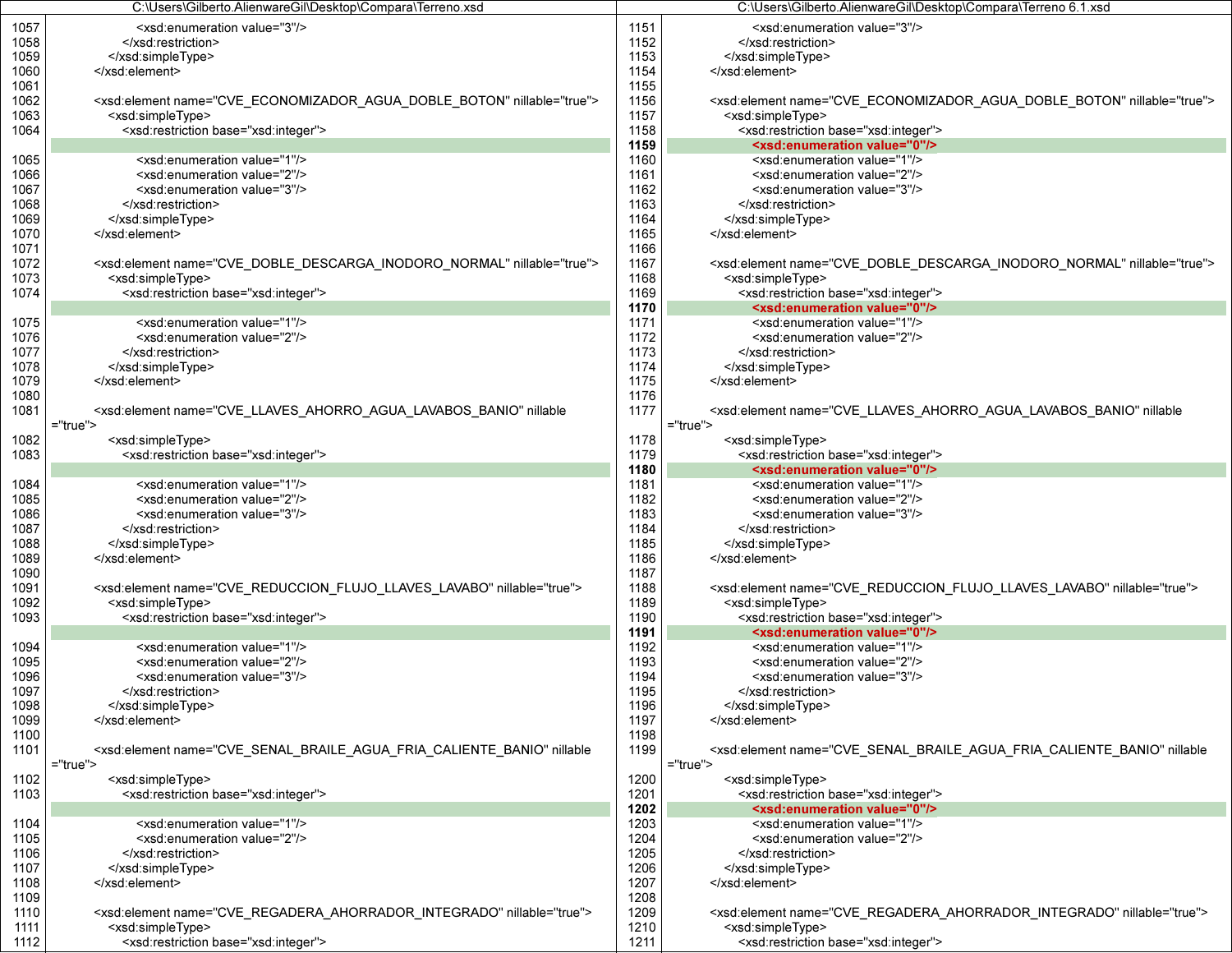|      | C:\Users\Gilberto.AlienwareGil\Desktop\Compara\Terreno.xsd                                                                                                                                             |      | C:\Users\Gilberto.AlienwareGil\Desktop\Compara\Terreno 6.1.xsd                             |
|------|--------------------------------------------------------------------------------------------------------------------------------------------------------------------------------------------------------|------|--------------------------------------------------------------------------------------------|
|      |                                                                                                                                                                                                        | 1212 | <xsd:enumeration value="0"></xsd:enumeration>                                              |
| 1113 | <xsd:enumeration value="1"></xsd:enumeration>                                                                                                                                                          | 1213 | <xsd:enumeration value="1"></xsd:enumeration>                                              |
| 1114 | <xsd:enumeration value="2"></xsd:enumeration>                                                                                                                                                          | 1214 | <xsd:enumeration value="2"></xsd:enumeration>                                              |
| 1115 | <xsd:enumeration value="3"></xsd:enumeration>                                                                                                                                                          | 1215 | <xsd:enumeration value="3"></xsd:enumeration>                                              |
| 1116 |                                                                                                                                                                                                        | 1216 |                                                                                            |
| 1117 |                                                                                                                                                                                                        | 1217 |                                                                                            |
| 1118 |                                                                                                                                                                                                        | 1218 |                                                                                            |
| 1119 |                                                                                                                                                                                                        | 1219 |                                                                                            |
| 1120 |                                                                                                                                                                                                        | 1220 |                                                                                            |
|      | <xsd:element <="" name="CVE_SENAL_BRAILE_AGUA_FRIA_CALIENTE_REGADERA" td=""><td></td><td><xsd:element <="" name="CVE_SENAL_BRAILE_AGUA_FRIA_CALIENTE_REGADERA" td=""></xsd:element></td></xsd:element> |      | <xsd:element <="" name="CVE_SENAL_BRAILE_AGUA_FRIA_CALIENTE_REGADERA" td=""></xsd:element> |
|      | nillable="true">                                                                                                                                                                                       |      | nillable="true">                                                                           |
| 1121 | <xsd:simpletype></xsd:simpletype>                                                                                                                                                                      | 1221 | <xsd:simpletype></xsd:simpletype>                                                          |
| 1122 | <xsd:restriction base="xsd:integer"></xsd:restriction>                                                                                                                                                 | 1222 | <xsd:restriction base="xsd:integer"></xsd:restriction>                                     |
|      |                                                                                                                                                                                                        | 1223 | <xsd:enumeration value="0"></xsd:enumeration>                                              |
| 1123 | <xsd:enumeration value="1"></xsd:enumeration>                                                                                                                                                          | 1224 | <xsd:enumeration value="1"></xsd:enumeration>                                              |
| 1124 | <xsd:enumeration value="2"></xsd:enumeration>                                                                                                                                                          | 1225 | <xsd:enumeration value="2"></xsd:enumeration>                                              |
| 1125 |                                                                                                                                                                                                        | 1226 |                                                                                            |
| 1126 |                                                                                                                                                                                                        | 1227 |                                                                                            |
| 1127 |                                                                                                                                                                                                        | 1228 |                                                                                            |
| 1128 |                                                                                                                                                                                                        | 1229 |                                                                                            |
| 1129 | <xsd:element name="CVE_REGADERA_AHORRA_AGUA" nillable="true"></xsd:element>                                                                                                                            | 1230 | <xsd:element name="CVE_REGADERA_AHORRA_AGUA" nillable="true"></xsd:element>                |
| 1130 | <xsd:simpletype></xsd:simpletype>                                                                                                                                                                      | 1231 | <xsd:simpletype></xsd:simpletype>                                                          |
| 1131 | <xsd:restriction base="xsd:integer"></xsd:restriction>                                                                                                                                                 | 1232 | <xsd:restriction base="xsd:integer"></xsd:restriction>                                     |
|      |                                                                                                                                                                                                        | 1233 | <xsd:enumeration value="0"></xsd:enumeration>                                              |
| 1132 | <xsd:enumeration value="1"></xsd:enumeration>                                                                                                                                                          | 1234 | <xsd:enumeration value="1"></xsd:enumeration>                                              |
|      | <xsd:enumeration value="2"></xsd:enumeration>                                                                                                                                                          | 1235 | <xsd:enumeration value="2"></xsd:enumeration>                                              |
| 1133 |                                                                                                                                                                                                        |      |                                                                                            |
| 1134 | <xsd:enumeration value="3"></xsd:enumeration>                                                                                                                                                          | 1236 | <xsd:enumeration value="3"></xsd:enumeration>                                              |
| 1135 |                                                                                                                                                                                                        | 1237 |                                                                                            |
| 1136 |                                                                                                                                                                                                        | 1238 |                                                                                            |
| 1137 |                                                                                                                                                                                                        | 1239 |                                                                                            |
| 1138 |                                                                                                                                                                                                        | 1240 |                                                                                            |
| 1139 | <xsd:element name="CVE_REGADERA_AHORRA_AGUA_COCINA" nillable="true"></xsd:element>                                                                                                                     | 1241 | <xsd:element name="CVE_REGADERA_AHORRA_AGUA_COCINA" nillable="true"></xsd:element>         |
| 1140 | <xsd:simpletype></xsd:simpletype>                                                                                                                                                                      | 1242 | <xsd:simpletype></xsd:simpletype>                                                          |
| 1141 | <xsd:restriction base="xsd:integer"></xsd:restriction>                                                                                                                                                 | 1243 | <xsd:restriction base="xsd:integer"></xsd:restriction>                                     |
|      |                                                                                                                                                                                                        | 1244 | <xsd:enumeration value="0"></xsd:enumeration>                                              |
| 1142 | <xsd:enumeration value="1"></xsd:enumeration>                                                                                                                                                          | 1245 | <xsd:enumeration value="1"></xsd:enumeration>                                              |
| 1143 | <xsd:enumeration value="2"></xsd:enumeration>                                                                                                                                                          | 1246 | <xsd:enumeration value="2"></xsd:enumeration>                                              |
| 1144 | <xsd:enumeration value="3"></xsd:enumeration>                                                                                                                                                          | 1247 | <xsd:enumeration value="3"></xsd:enumeration>                                              |
| 1145 |                                                                                                                                                                                                        | 1248 |                                                                                            |
| 1146 |                                                                                                                                                                                                        | 1249 |                                                                                            |
|      |                                                                                                                                                                                                        |      |                                                                                            |
| 1147 |                                                                                                                                                                                                        | 1250 |                                                                                            |
| 1148 |                                                                                                                                                                                                        | 1251 |                                                                                            |
| 1149 | <xsd:element name="CVE_REDUCCION_FLUJO_LLAVE_COCINA" nillable="true"></xsd:element>                                                                                                                    | 1252 | <xsd:element name="CVE_REDUCCION_FLUJO_LLAVE_COCINA" nillable="true"></xsd:element>        |
| 1150 | <xsd:simpletype></xsd:simpletype>                                                                                                                                                                      | 1253 | <xsd:simpletype></xsd:simpletype>                                                          |
| 1151 | <xsd:restriction base="xsd:integer"></xsd:restriction>                                                                                                                                                 | 1254 | <xsd:restriction base="xsd:integer"></xsd:restriction>                                     |
|      |                                                                                                                                                                                                        | 1255 | <xsd:enumeration value="0"></xsd:enumeration>                                              |
| 1152 | <xsd:enumeration value="1"></xsd:enumeration>                                                                                                                                                          | 1256 | <xsd:enumeration value="1"></xsd:enumeration>                                              |
| 1153 | <xsd:enumeration value="2"></xsd:enumeration>                                                                                                                                                          | 1257 | <xsd:enumeration value="2"></xsd:enumeration>                                              |
| 1154 |                                                                                                                                                                                                        | 1258 |                                                                                            |
| 1155 |                                                                                                                                                                                                        | 1259 |                                                                                            |
| 1156 |                                                                                                                                                                                                        | 1260 |                                                                                            |
| 1157 |                                                                                                                                                                                                        | 1261 |                                                                                            |
| 1158 | <xsd:element <="" name="CVE_SENAL_BRAILE_AGUA_FRIA_CALIENTE_COCINA" td=""><td>1262</td><td><xsd:element <="" name="CVE_SENAL_BRAILE_AGUA_FRIA_CALIENTE_COCINA" td=""></xsd:element></td></xsd:element> | 1262 | <xsd:element <="" name="CVE_SENAL_BRAILE_AGUA_FRIA_CALIENTE_COCINA" td=""></xsd:element>   |
|      |                                                                                                                                                                                                        |      |                                                                                            |
|      | nillable="true">                                                                                                                                                                                       |      | nillable="true">                                                                           |
| 1159 | <xsd:simpletype></xsd:simpletype>                                                                                                                                                                      | 1263 | <xsd:simpletype></xsd:simpletype>                                                          |
| 1160 | <xsd:restriction base="xsd:integer"></xsd:restriction>                                                                                                                                                 | 1264 | <xsd:restriction base="xsd:integer"></xsd:restriction>                                     |
|      |                                                                                                                                                                                                        | 1265 | <xsd:enumeration value="0"></xsd:enumeration>                                              |
| 1161 | <xsd:enumeration value="1"></xsd:enumeration>                                                                                                                                                          | 1266 | <xsd:enumeration value="1"></xsd:enumeration>                                              |
| 1162 | <xsd:enumeration value="2"></xsd:enumeration>                                                                                                                                                          | 1267 | <xsd:enumeration value="2"></xsd:enumeration>                                              |
| 1163 |                                                                                                                                                                                                        | 1268 |                                                                                            |
| 1164 |                                                                                                                                                                                                        | 1269 |                                                                                            |
| 1165 |                                                                                                                                                                                                        | 1270 |                                                                                            |
| 1166 |                                                                                                                                                                                                        | 1271 |                                                                                            |
| 1167 | <xsd:element name="CVE_VALVULA_REGULA_FLUJO_SUMINISTRO" nillable="true"></xsd:element>                                                                                                                 | 1272 | <xsd:element name="CVE_VALVULA_REGULA_FLUJO_SUMINISTRO" nillable="true"></xsd:element>     |
|      |                                                                                                                                                                                                        |      |                                                                                            |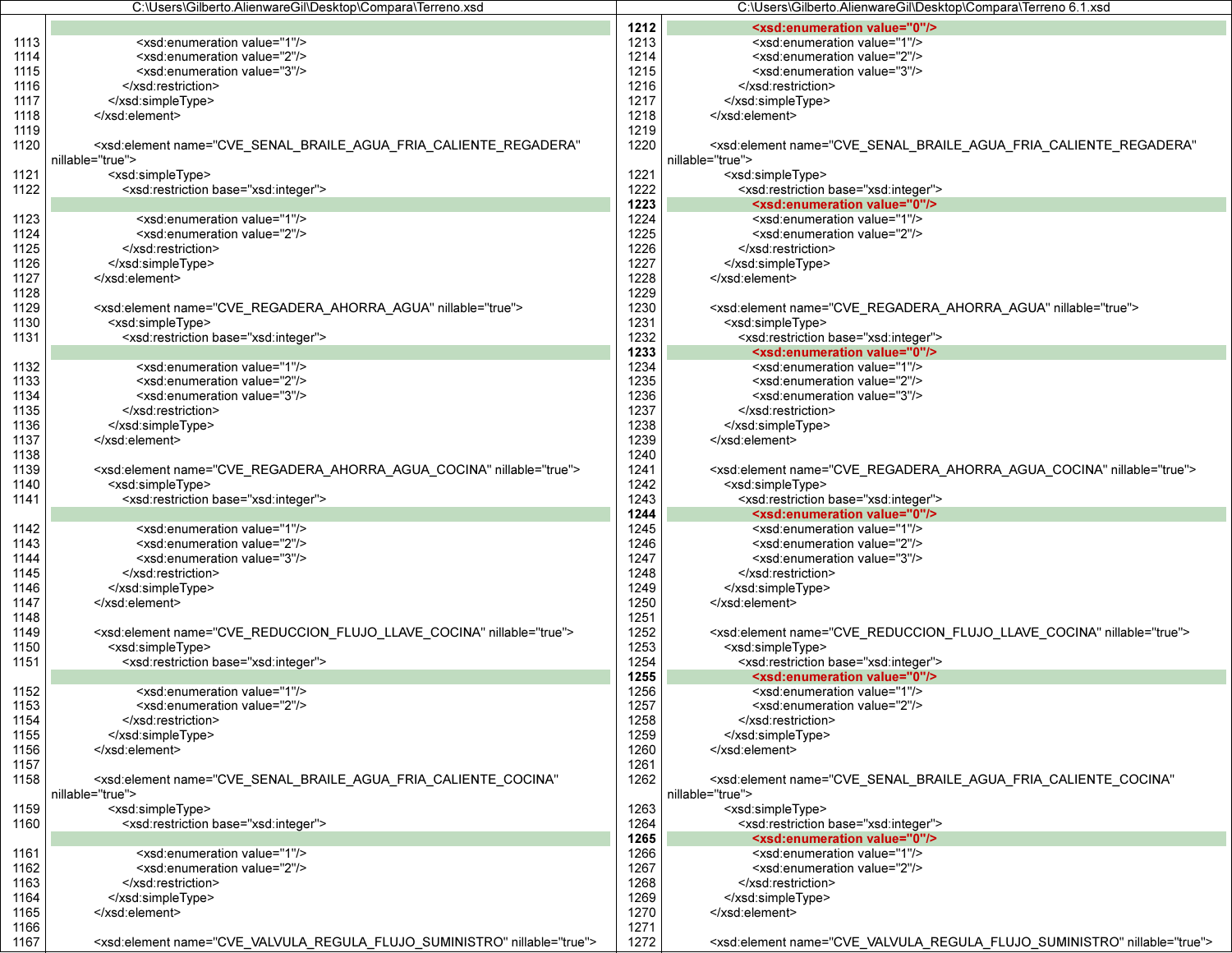|      | C:\Users\Gilberto.AlienwareGil\Desktop\Compara\Terreno.xsd                              |      | C:\Users\Gilberto.AlienwareGil\Desktop\Compara\Terreno 6.1.xsd                          |
|------|-----------------------------------------------------------------------------------------|------|-----------------------------------------------------------------------------------------|
| 1168 | <xsd:simpletype></xsd:simpletype>                                                       | 1273 | <xsd:simpletype></xsd:simpletype>                                                       |
| 1169 | <xsd:restriction base="xsd:integer"></xsd:restriction>                                  | 1274 | <xsd:restriction base="xsd:integer"></xsd:restriction>                                  |
|      |                                                                                         | 1275 | <xsd:enumeration value="0"></xsd:enumeration>                                           |
|      |                                                                                         |      |                                                                                         |
| 1170 | <xsd:enumeration value="1"></xsd:enumeration>                                           | 1276 | <xsd:enumeration value="1"></xsd:enumeration>                                           |
| 1171 | <xsd:enumeration value="2"></xsd:enumeration>                                           | 1277 | <xsd:enumeration value="2"></xsd:enumeration>                                           |
| 1172 |                                                                                         | 1278 |                                                                                         |
| 1173 |                                                                                         | 1279 |                                                                                         |
| 1174 |                                                                                         | 1280 |                                                                                         |
| 1175 |                                                                                         | 1281 |                                                                                         |
|      |                                                                                         |      |                                                                                         |
| 1176 | <xsd:element name="CVE_CAPTACION_AGUA_PLUVIAL_VIVIENDA" nillable="true"></xsd:element>  | 1282 | <xsd:element name="CVE_CAPTACION_AGUA_PLUVIAL_VIVIENDA" nillable="true"></xsd:element>  |
| 1177 | <xsd:simpletype></xsd:simpletype>                                                       | 1283 | <xsd:simpletype></xsd:simpletype>                                                       |
| 1178 | <xsd:restriction base="xsd:integer"></xsd:restriction>                                  | 1284 | <xsd:restriction base="xsd:integer"></xsd:restriction>                                  |
|      |                                                                                         | 1285 | <xsd:enumeration value="0"></xsd:enumeration>                                           |
| 1179 | <xsd:enumeration value="1"></xsd:enumeration>                                           | 1286 | <xsd:enumeration value="1"></xsd:enumeration>                                           |
| 1180 | <xsd:enumeration value="2"></xsd:enumeration>                                           | 1287 | <xsd:enumeration value="2"></xsd:enumeration>                                           |
| 1181 |                                                                                         | 1288 |                                                                                         |
| 1182 |                                                                                         | 1289 |                                                                                         |
| 1183 |                                                                                         | 1290 |                                                                                         |
|      |                                                                                         |      |                                                                                         |
| 1184 |                                                                                         | 1291 |                                                                                         |
| 1185 |                                                                                         | 1292 |                                                                                         |
| 1186 |                                                                                         | 1293 |                                                                                         |
| 1187 | <xsd:complextype name="CONJUNTOIEType"></xsd:complextype>                               | 1294 | <xsd:complextype name="CONJUNTOIEType"></xsd:complextype>                               |
| 1188 | <xsd:sequence></xsd:sequence>                                                           | 1295 | <xsd:sequence></xsd:sequence>                                                           |
| 1189 | <xsd:element name="CVE_DESCARGA_AGUA_RESIDUAL" nillable="true"></xsd:element>           | 1296 | <xsd:element name="CVE_DESCARGA_AGUA_RESIDUAL" nillable="true"></xsd:element>           |
| 1190 | <xsd:simpletype></xsd:simpletype>                                                       | 1297 | <xsd:simpletype></xsd:simpletype>                                                       |
|      |                                                                                         | 1298 |                                                                                         |
| 1191 | <xsd:restriction base="xsd:integer"></xsd:restriction>                                  |      | <xsd:restriction base="xsd:integer"></xsd:restriction>                                  |
|      |                                                                                         | 1299 | <xsd:enumeration value="0"></xsd:enumeration>                                           |
| 1192 | <xsd:enumeration value="1"></xsd:enumeration>                                           | 1300 | <xsd:enumeration value="1"></xsd:enumeration>                                           |
| 1193 | <xsd:enumeration value="2"></xsd:enumeration>                                           | 1301 | <xsd:enumeration value="2"></xsd:enumeration>                                           |
| 1194 |                                                                                         | 1302 |                                                                                         |
| 1195 |                                                                                         | 1303 |                                                                                         |
| 1196 |                                                                                         | 1304 |                                                                                         |
| 1197 |                                                                                         | 1305 |                                                                                         |
| 1198 | <xsd:element name="CVE_TRATAMIENTO_AGUA" nillable="true"></xsd:element>                 | 1306 | <xsd:element name="CVE_TRATAMIENTO_AGUA" nillable="true"></xsd:element>                 |
|      |                                                                                         |      |                                                                                         |
| 1199 | <xsd:simpletype></xsd:simpletype>                                                       | 1307 | <xsd:simpletype></xsd:simpletype>                                                       |
| 1200 | <xsd:restriction base="xsd:integer"></xsd:restriction>                                  | 1308 | <xsd:restriction base="xsd:integer"></xsd:restriction>                                  |
|      |                                                                                         | 1309 | <xsd:enumeration value="0"></xsd:enumeration>                                           |
| 1201 | <xsd:enumeration value="1"></xsd:enumeration>                                           | 1310 | <xsd:enumeration value="1"></xsd:enumeration>                                           |
| 1202 | <xsd:enumeration value="2"></xsd:enumeration>                                           | 1311 | <xsd:enumeration value="2"></xsd:enumeration>                                           |
| 1203 |                                                                                         | 1312 |                                                                                         |
| 1204 |                                                                                         | 1313 |                                                                                         |
| 1205 |                                                                                         | 1314 |                                                                                         |
| 1206 |                                                                                         | 1315 |                                                                                         |
|      |                                                                                         |      |                                                                                         |
| 1207 | <xsd:element name="CVE_SIST_REUSO_AGUA_RESIDUAL_TRATADA" nillable="true"></xsd:element> | 1316 | <xsd:element name="CVE_SIST_REUSO_AGUA_RESIDUAL_TRATADA" nillable="true"></xsd:element> |
| 1208 | <xsd:simpletype></xsd:simpletype>                                                       | 1317 | <xsd:simpletype></xsd:simpletype>                                                       |
| 1209 | <xsd:restriction base="xsd:integer"></xsd:restriction>                                  | 1318 | <xsd:restriction base="xsd:integer"></xsd:restriction>                                  |
|      |                                                                                         | 1319 | <xsd:enumeration value="0"></xsd:enumeration>                                           |
| 1210 | <xsd:enumeration value="1"></xsd:enumeration>                                           | 1320 | <xsd:enumeration value="1"></xsd:enumeration>                                           |
| 1211 | <xsd:enumeration value="2"></xsd:enumeration>                                           | 1321 | <xsd:enumeration value="2"></xsd:enumeration>                                           |
| 1212 |                                                                                         | 1322 |                                                                                         |
| 1213 |                                                                                         | 1323 |                                                                                         |
| 1214 |                                                                                         | 1324 |                                                                                         |
|      |                                                                                         |      |                                                                                         |
| 1215 |                                                                                         | 1325 |                                                                                         |
| 1216 | <xsd:element name="CVE_SIST_TRAT_REUT_AGUAS_JABONOSAS" nillable="true"></xsd:element>   | 1326 | <xsd:element name="CVE_SIST_TRAT_REUT_AGUAS_JABONOSAS" nillable="true"></xsd:element>   |
| 1217 | <xsd:simpletype></xsd:simpletype>                                                       | 1327 | <xsd:simpletype></xsd:simpletype>                                                       |
| 1218 | <xsd:restriction base="xsd:integer"></xsd:restriction>                                  | 1328 | <xsd:restriction base="xsd:integer"></xsd:restriction>                                  |
|      |                                                                                         | 1329 | <xsd:enumeration value="0"></xsd:enumeration>                                           |
| 1219 | <xsd:enumeration value="1"></xsd:enumeration>                                           | 1330 | <xsd:enumeration value="1"></xsd:enumeration>                                           |
| 1220 | <xsd:enumeration value="2"></xsd:enumeration>                                           | 1331 | <xsd:enumeration value="2"></xsd:enumeration>                                           |
| 1221 |                                                                                         | 1332 |                                                                                         |
| 1222 |                                                                                         | 1333 |                                                                                         |
| 1223 |                                                                                         | 1334 |                                                                                         |
|      |                                                                                         |      |                                                                                         |
| 1224 |                                                                                         | 1335 |                                                                                         |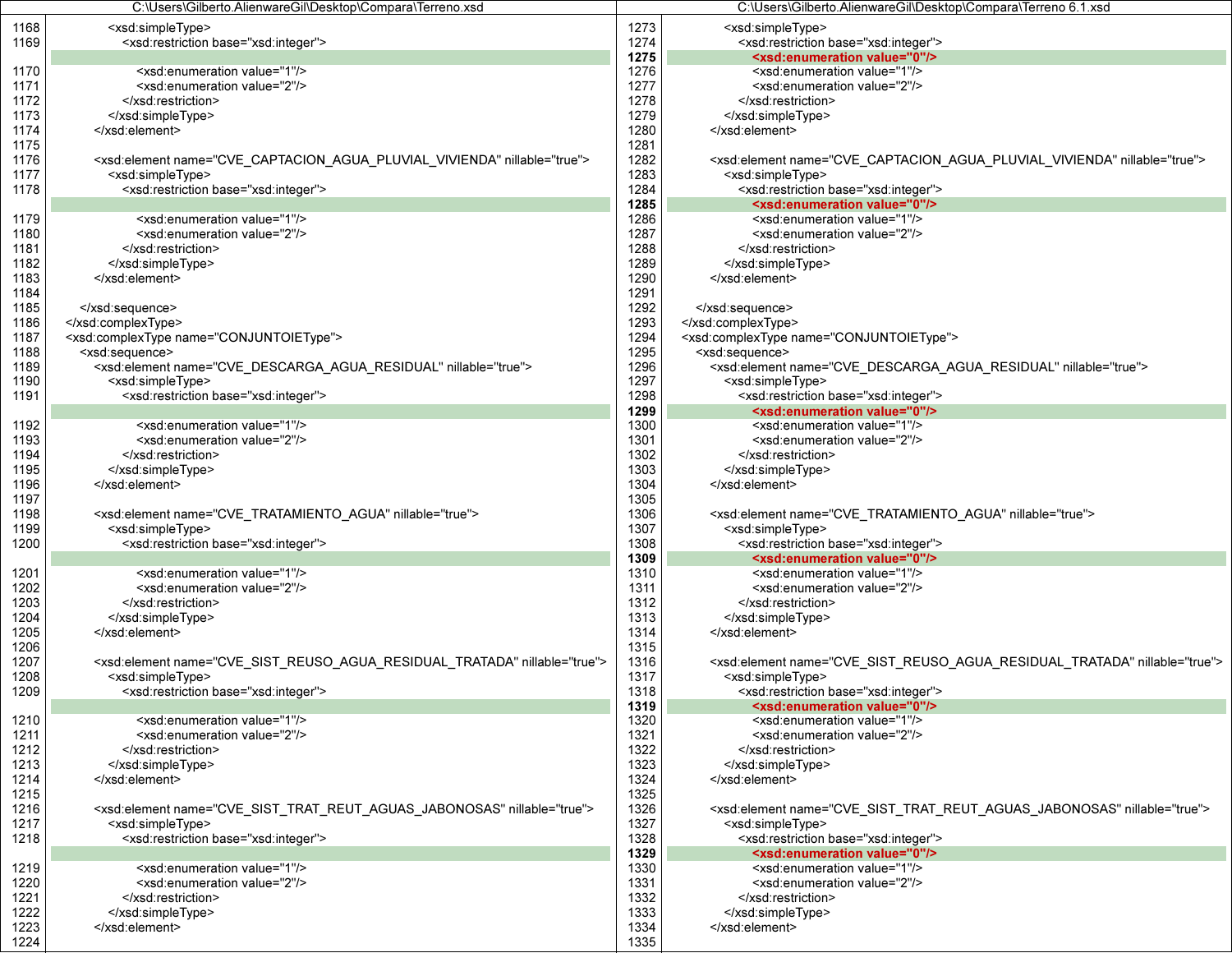|      | C:\Users\Gilberto.AlienwareGil\Desktop\Compara\Terreno.xsd                                                                                                                                                     |      | C:\Users\Gilberto.AlienwareGil\Desktop\Compara\Terreno 6.1.xsd                                   |
|------|----------------------------------------------------------------------------------------------------------------------------------------------------------------------------------------------------------------|------|--------------------------------------------------------------------------------------------------|
| 1225 | <xsd:element name="CVE_DRENAJE_PRETRATADO_AGUAS_NEGRAS" nillable<br="">="true"&gt;</xsd:element>                                                                                                               | 1336 | <xsd:element name="CVE_DRENAJE_PRETRATADO_AGUAS_NEGRAS" nillable<br="">="true"&gt;</xsd:element> |
| 1226 | <xsd:simpletype></xsd:simpletype>                                                                                                                                                                              | 1337 | <xsd:simpletype></xsd:simpletype>                                                                |
| 1227 | <xsd:restriction base="xsd:integer"></xsd:restriction>                                                                                                                                                         | 1338 | <xsd:restriction base="xsd:integer"></xsd:restriction>                                           |
|      |                                                                                                                                                                                                                |      |                                                                                                  |
|      |                                                                                                                                                                                                                | 1339 | <xsd:enumeration value="0"></xsd:enumeration>                                                    |
| 1228 | <xsd:enumeration value="1"></xsd:enumeration>                                                                                                                                                                  | 1340 | <xsd:enumeration value="1"></xsd:enumeration>                                                    |
| 1229 | <xsd:enumeration value="2"></xsd:enumeration>                                                                                                                                                                  | 1341 | <xsd:enumeration value="2"></xsd:enumeration>                                                    |
| 1230 |                                                                                                                                                                                                                | 1342 |                                                                                                  |
| 1231 |                                                                                                                                                                                                                | 1343 |                                                                                                  |
| 1232 |                                                                                                                                                                                                                | 1344 |                                                                                                  |
| 1233 |                                                                                                                                                                                                                | 1345 |                                                                                                  |
| 1234 | <xsd:element name="CVE_CAPTACION_AGUA" nillable="true"></xsd:element>                                                                                                                                          | 1346 | <xsd:element name="CVE_CAPTACION_AGUA" nillable="true"></xsd:element>                            |
|      |                                                                                                                                                                                                                |      |                                                                                                  |
| 1235 | <xsd:simpletype></xsd:simpletype>                                                                                                                                                                              | 1347 | <xsd:simpletype></xsd:simpletype>                                                                |
| 1236 | <xsd:restriction base="xsd:integer"></xsd:restriction>                                                                                                                                                         | 1348 | <xsd:restriction base="xsd:integer"></xsd:restriction>                                           |
|      |                                                                                                                                                                                                                | 1349 | <xsd:enumeration value="0"></xsd:enumeration>                                                    |
| 1237 | <xsd:enumeration value="1"></xsd:enumeration>                                                                                                                                                                  | 1350 | <xsd:enumeration value="1"></xsd:enumeration>                                                    |
| 1238 | <xsd:enumeration value="2"></xsd:enumeration>                                                                                                                                                                  | 1351 | <xsd:enumeration value="2"></xsd:enumeration>                                                    |
| 1239 |                                                                                                                                                                                                                | 1352 |                                                                                                  |
| 1240 |                                                                                                                                                                                                                | 1353 |                                                                                                  |
| 1241 |                                                                                                                                                                                                                | 1354 |                                                                                                  |
|      |                                                                                                                                                                                                                | 1355 |                                                                                                  |
| 1242 |                                                                                                                                                                                                                |      |                                                                                                  |
| 1243 | <xsd:element name="CVE_SEPARACION_BASURA" nillable="true"></xsd:element>                                                                                                                                       | 1356 | <xsd:element name="CVE SEPARACION BASURA" nillable="true"></xsd:element>                         |
| 1244 | <xsd:simpletype></xsd:simpletype>                                                                                                                                                                              | 1357 | <xsd:simpletype></xsd:simpletype>                                                                |
| 1245 | <xsd:restriction base="xsd:integer"></xsd:restriction>                                                                                                                                                         | 1358 | <xsd:restriction base="xsd:integer"></xsd:restriction>                                           |
|      |                                                                                                                                                                                                                | 1359 | <xsd:enumeration value="0"></xsd:enumeration>                                                    |
| 1246 | <xsd:enumeration value="1"></xsd:enumeration>                                                                                                                                                                  | 1360 | <xsd:enumeration value="1"></xsd:enumeration>                                                    |
| 1247 | <xsd:enumeration value="2"></xsd:enumeration>                                                                                                                                                                  | 1361 | <xsd:enumeration value="2"></xsd:enumeration>                                                    |
| 1248 | <xsd:enumeration value="3"></xsd:enumeration>                                                                                                                                                                  | 1362 | <xsd:enumeration value="3"></xsd:enumeration>                                                    |
| 1249 |                                                                                                                                                                                                                | 1363 |                                                                                                  |
| 1250 |                                                                                                                                                                                                                | 1364 |                                                                                                  |
|      |                                                                                                                                                                                                                |      |                                                                                                  |
| 1251 | $\le$ /xsd:element>                                                                                                                                                                                            | 1365 |                                                                                                  |
| 1252 |                                                                                                                                                                                                                | 1366 |                                                                                                  |
| 1253 | <xsd:element name="CVE_CONT_ELAB_COMPOSTA" nillable="true"></xsd:element>                                                                                                                                      | 1367 | <xsd:element name="CVE_CONT_ELAB_COMPOSTA" nillable="true"></xsd:element>                        |
| 1254 | <xsd:simpletype></xsd:simpletype>                                                                                                                                                                              | 1368 | <xsd:simpletype></xsd:simpletype>                                                                |
| 1255 | <xsd:restriction base="xsd:integer"></xsd:restriction>                                                                                                                                                         | 1369 | <xsd:restriction base="xsd:integer"></xsd:restriction>                                           |
|      |                                                                                                                                                                                                                | 1370 | <xsd:enumeration value="0"></xsd:enumeration>                                                    |
| 1256 | <xsd:enumeration value="1"></xsd:enumeration>                                                                                                                                                                  | 1371 | <xsd:enumeration value="1"></xsd:enumeration>                                                    |
| 1257 | <xsd:enumeration value="2"></xsd:enumeration>                                                                                                                                                                  | 1372 | <xsd:enumeration value="2"></xsd:enumeration>                                                    |
| 1258 |                                                                                                                                                                                                                | 1373 |                                                                                                  |
| 1259 |                                                                                                                                                                                                                | 1374 |                                                                                                  |
| 1260 | $\le$ /xsd:element>                                                                                                                                                                                            | 1375 | $\le$ /xsd:element>                                                                              |
|      |                                                                                                                                                                                                                |      |                                                                                                  |
| 1261 |                                                                                                                                                                                                                | 1376 |                                                                                                  |
| 1262 | <xsd:element name="CVE_FOTOALUMBRADOPUBLICO" nillable="true"></xsd:element>                                                                                                                                    | 1377 | <xsd:element name="CVE_FOTOALUMBRADOPUBLICO" nillable="true"></xsd:element>                      |
| 1263 | <xsd:simpletype></xsd:simpletype>                                                                                                                                                                              | 1378 | <xsd:simpletype></xsd:simpletype>                                                                |
| 1264 | <xsd:restriction base="xsd:integer"></xsd:restriction>                                                                                                                                                         | 1379 | <xsd:restriction base="xsd:integer"></xsd:restriction>                                           |
|      |                                                                                                                                                                                                                | 1380 | <xsd:enumeration value="0"></xsd:enumeration>                                                    |
| 1265 | <xsd:enumeration value="1"></xsd:enumeration>                                                                                                                                                                  | 1381 | <xsd:enumeration value="1"></xsd:enumeration>                                                    |
| 1266 | <xsd:enumeration value="2"></xsd:enumeration>                                                                                                                                                                  | 1382 | <xsd:enumeration value="2"></xsd:enumeration>                                                    |
| 1267 |                                                                                                                                                                                                                | 1383 | $\le$ /xsd:restriction>                                                                          |
| 1268 |                                                                                                                                                                                                                | 1384 |                                                                                                  |
| 1269 |                                                                                                                                                                                                                | 1385 |                                                                                                  |
| 1270 |                                                                                                                                                                                                                | 1386 |                                                                                                  |
|      |                                                                                                                                                                                                                |      |                                                                                                  |
| 1271 | <xsd:element name="CVE_CAPTACION_SOLAR_CALENTAMIENTO_AGUA" nillable<="" td=""><td>1387</td><td><xsd:element name="CVE_CAPTACION_SOLAR_CALENTAMIENTO_AGUA" nillable<="" td=""></xsd:element></td></xsd:element> | 1387 | <xsd:element name="CVE_CAPTACION_SOLAR_CALENTAMIENTO_AGUA" nillable<="" td=""></xsd:element>     |
|      | ="true">                                                                                                                                                                                                       |      | $="true"$                                                                                        |
| 1272 | <xsd:simpletype></xsd:simpletype>                                                                                                                                                                              | 1388 | <xsd:simpletype></xsd:simpletype>                                                                |
| 1273 | <xsd:restriction base="xsd:integer"></xsd:restriction>                                                                                                                                                         | 1389 | <xsd:restriction base="xsd:integer"></xsd:restriction>                                           |
|      |                                                                                                                                                                                                                | 1390 | <xsd:enumeration value="0"></xsd:enumeration>                                                    |
| 1274 | <xsd:enumeration value="1"></xsd:enumeration>                                                                                                                                                                  | 1391 | <xsd:enumeration value="1"></xsd:enumeration>                                                    |
| 1275 | <xsd:enumeration value="2"></xsd:enumeration>                                                                                                                                                                  | 1392 | <xsd:enumeration value="2"></xsd:enumeration>                                                    |
| 1276 |                                                                                                                                                                                                                | 1393 |                                                                                                  |
| 1277 |                                                                                                                                                                                                                | 1394 |                                                                                                  |
| 1278 |                                                                                                                                                                                                                | 1395 |                                                                                                  |
|      |                                                                                                                                                                                                                | 1396 |                                                                                                  |
| 1279 |                                                                                                                                                                                                                |      |                                                                                                  |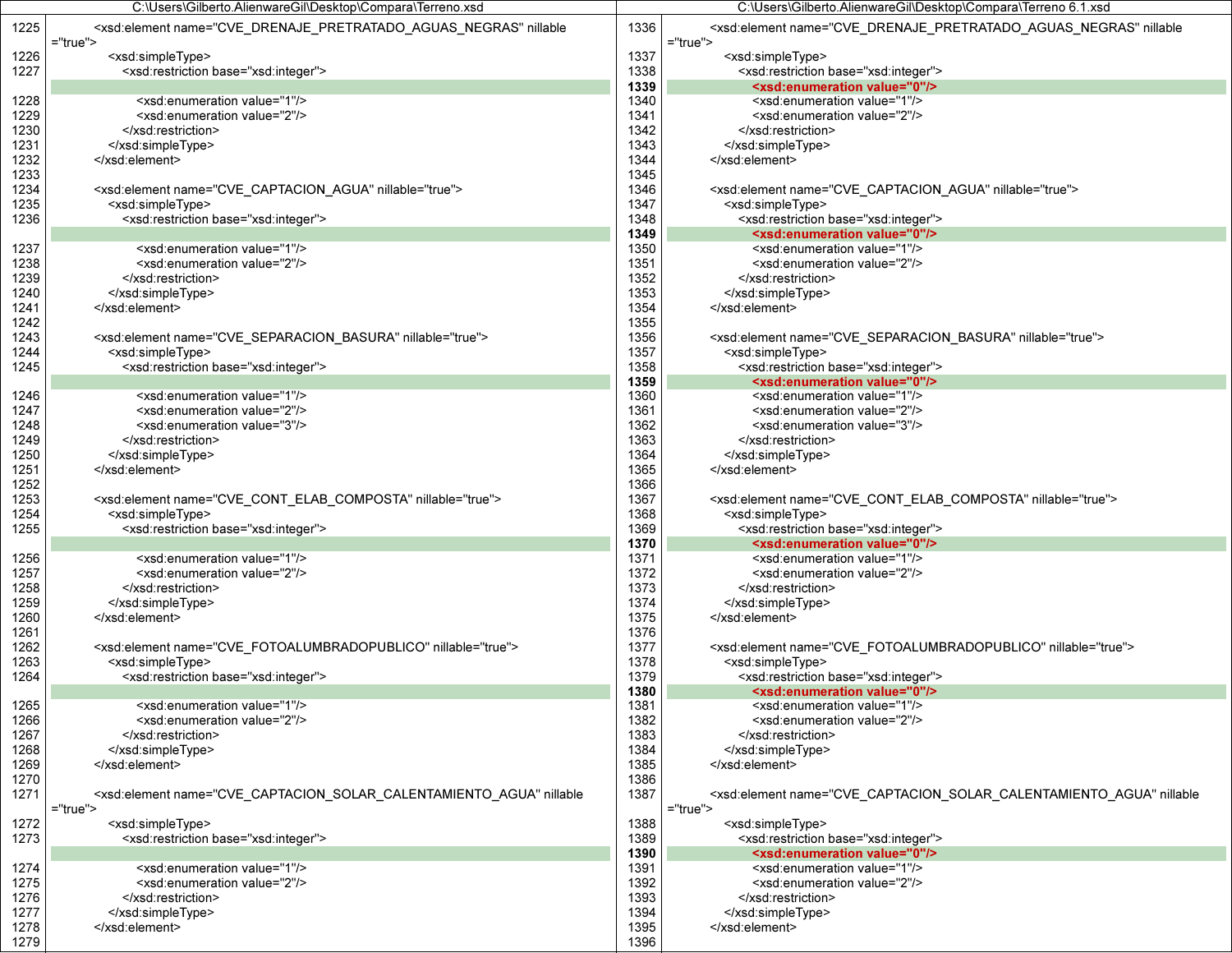|      | C:\Users\Gilberto.AlienwareGil\Desktop\Compara\Terreno.xsd                                                 |      | C:\Users\Gilberto.AlienwareGil\Desktop\Compara\Terreno 6.1.xsd                  |
|------|------------------------------------------------------------------------------------------------------------|------|---------------------------------------------------------------------------------|
| 1280 | <xsd:element name="CVE_AGUA_PURIFICADA" nillable="true"></xsd:element>                                     | 1397 | <xsd:element name="CVE_AGUA_PURIFICADA" nillable="true"></xsd:element>          |
| 1281 | <xsd:simpletype></xsd:simpletype>                                                                          | 1398 | <xsd:simpletype></xsd:simpletype>                                               |
| 1282 | <xsd:restriction base="xsd:integer"></xsd:restriction>                                                     | 1399 | <xsd:restriction base="xsd:integer"></xsd:restriction>                          |
|      |                                                                                                            | 1400 | <xsd:enumeration value="0"></xsd:enumeration>                                   |
| 1283 | <xsd:enumeration value="1"></xsd:enumeration>                                                              | 1401 | <xsd:enumeration value="1"></xsd:enumeration>                                   |
| 1284 | <xsd:enumeration value="2"></xsd:enumeration>                                                              | 1402 | <xsd:enumeration value="2"></xsd:enumeration>                                   |
| 1285 |                                                                                                            | 1403 |                                                                                 |
| 1286 |                                                                                                            | 1404 |                                                                                 |
| 1287 |                                                                                                            | 1405 |                                                                                 |
| 1288 |                                                                                                            | 1406 |                                                                                 |
| 1289 | <xsd:element name="CVE_SENBRAILENUMONOMEDIFICIO" nillable="true"></xsd:element>                            | 1407 | <xsd:element name="CVE_SENBRAILENUMONOMEDIFICIO" nillable="true"></xsd:element> |
| 1290 | <xsd:simpletype></xsd:simpletype>                                                                          | 1408 | <xsd:simpletype></xsd:simpletype>                                               |
| 1291 | <xsd:restriction base="xsd:integer"></xsd:restriction>                                                     | 1409 | <xsd:restriction base="xsd:integer"></xsd:restriction>                          |
|      |                                                                                                            | 1410 | <xsd:enumeration value="0"></xsd:enumeration>                                   |
| 1292 | <xsd:enumeration value="1"></xsd:enumeration>                                                              | 1411 | <xsd:enumeration value="1"></xsd:enumeration>                                   |
| 1293 | <xsd:enumeration value="2"></xsd:enumeration>                                                              | 1412 | <xsd:enumeration value="2"></xsd:enumeration>                                   |
| 1294 |                                                                                                            | 1413 |                                                                                 |
| 1295 |                                                                                                            | 1414 |                                                                                 |
| 1296 |                                                                                                            | 1415 |                                                                                 |
| 1297 |                                                                                                            | 1416 |                                                                                 |
| 1298 | <xsd:element name="CVE_SENBRAILECALLEINTER" nillable="true"></xsd:element>                                 | 1417 | <xsd:element name="CVE_SENBRAILECALLEINTER" nillable="true"></xsd:element>      |
| 1299 | <xsd:simpletype></xsd:simpletype>                                                                          | 1418 | <xsd:simpletype></xsd:simpletype>                                               |
| 1300 | <xsd:restriction base="xsd:integer"></xsd:restriction>                                                     | 1419 | <xsd:restriction base="xsd:integer"></xsd:restriction>                          |
|      |                                                                                                            | 1420 | <xsd:enumeration value="0"></xsd:enumeration>                                   |
| 1301 | <xsd:enumeration value="1"></xsd:enumeration>                                                              | 1421 | <xsd:enumeration value="1"></xsd:enumeration>                                   |
| 1302 | <xsd:enumeration value="2"></xsd:enumeration>                                                              | 1422 | <xsd:enumeration value="2"></xsd:enumeration>                                   |
| 1303 |                                                                                                            | 1423 |                                                                                 |
| 1304 |                                                                                                            | 1424 |                                                                                 |
| 1305 |                                                                                                            | 1425 |                                                                                 |
| 1306 |                                                                                                            | 1426 |                                                                                 |
| 1307 | <xsd:element name="CVE_NUMPISOINCFINBARANDAL" nillable="true"></xsd:element>                               | 1427 | <xsd:element name="CVE_NUMPISOINCFINBARANDAL" nillable="true"></xsd:element>    |
| 1308 | <xsd:simpletype></xsd:simpletype>                                                                          | 1428 | <xsd:simpletype></xsd:simpletype>                                               |
| 1309 | <xsd:restriction base="xsd:integer"></xsd:restriction>                                                     | 1429 | <xsd:restriction base="xsd:integer"></xsd:restriction>                          |
|      |                                                                                                            | 1430 | <xsd:enumeration value="0"></xsd:enumeration>                                   |
| 1310 | <xsd:enumeration value="1"></xsd:enumeration>                                                              | 1431 | <xsd:enumeration value="1"></xsd:enumeration>                                   |
| 1311 | <xsd:enumeration value="2"></xsd:enumeration>                                                              | 1432 | <xsd:enumeration value="2"></xsd:enumeration>                                   |
| 1312 |                                                                                                            | 1433 |                                                                                 |
| 1313 |                                                                                                            | 1434 |                                                                                 |
| 1314 |                                                                                                            | 1435 |                                                                                 |
| 1315 |                                                                                                            | 1436 |                                                                                 |
| 1316 | <xsd:element name="CVE_NUMDEPTOPORPISO" nillable="true"></xsd:element>                                     | 1437 | <xsd:element name="CVE_NUMDEPTOPORPISO" nillable="true"></xsd:element>          |
| 1317 | <xsd:simpletype></xsd:simpletype>                                                                          | 1438 | <xsd:simpletype></xsd:simpletype>                                               |
| 1318 | <xsd:restriction base="xsd:integer"></xsd:restriction>                                                     | 1439 | <xsd:restriction base="xsd:integer"></xsd:restriction>                          |
|      |                                                                                                            | 1440 | <xsd:enumeration value="0"></xsd:enumeration>                                   |
| 1319 | <xsd:enumeration value="1"></xsd:enumeration>                                                              | 1441 | <xsd:enumeration value="1"></xsd:enumeration>                                   |
| 1320 | <xsd:enumeration value="2"></xsd:enumeration>                                                              | 1442 | <xsd:enumeration value="2"></xsd:enumeration>                                   |
| 1321 |                                                                                                            | 1443 |                                                                                 |
| 1322 |                                                                                                            | 1444 |                                                                                 |
| 1323 |                                                                                                            | 1445 |                                                                                 |
| 1324 |                                                                                                            | 1446 |                                                                                 |
| 1325 | <xsd:element name="CVE_BOTONELEVABRAILE" nillable="true"></xsd:element>                                    | 1447 | <xsd:element name="CVE_BOTONELEVABRAILE" nillable="true"></xsd:element>         |
| 1326 | <xsd:simpletype></xsd:simpletype>                                                                          | 1448 | <xsd:simpletype></xsd:simpletype>                                               |
| 1327 | <xsd:restriction base="xsd:integer"></xsd:restriction>                                                     | 1449 | <xsd:restriction base="xsd:integer"></xsd:restriction>                          |
|      |                                                                                                            | 1450 | <xsd:enumeration value="0"></xsd:enumeration>                                   |
| 1328 | <xsd:enumeration value="1"></xsd:enumeration>                                                              | 1451 | <xsd:enumeration value="1"></xsd:enumeration>                                   |
| 1329 | <xsd:enumeration value="2"></xsd:enumeration>                                                              | 1452 | <xsd:enumeration value="2"></xsd:enumeration>                                   |
| 1330 |                                                                                                            | 1453 |                                                                                 |
| 1331 |                                                                                                            | 1454 |                                                                                 |
| 1332 |                                                                                                            | 1455 |                                                                                 |
| 1333 |                                                                                                            | 1456 |                                                                                 |
| 1334 | <xsd:element name<="" td=""><td>1457</td><td><xsd:element name<="" td=""></xsd:element></td></xsd:element> | 1457 | <xsd:element name<="" td=""></xsd:element>                                      |
|      | ="CVE_REDUCTOR_SEDIMENTOS_CALCIFICADOS_CONJUNTO" nillable="true">                                          |      | ="CVE_REDUCTOR_SEDIMENTOS_CALCIFICADOS_CONJUNTO" nillable="true">               |
| 1335 | <xsd:simpletype></xsd:simpletype>                                                                          | 1458 | <xsd:simpletype></xsd:simpletype>                                               |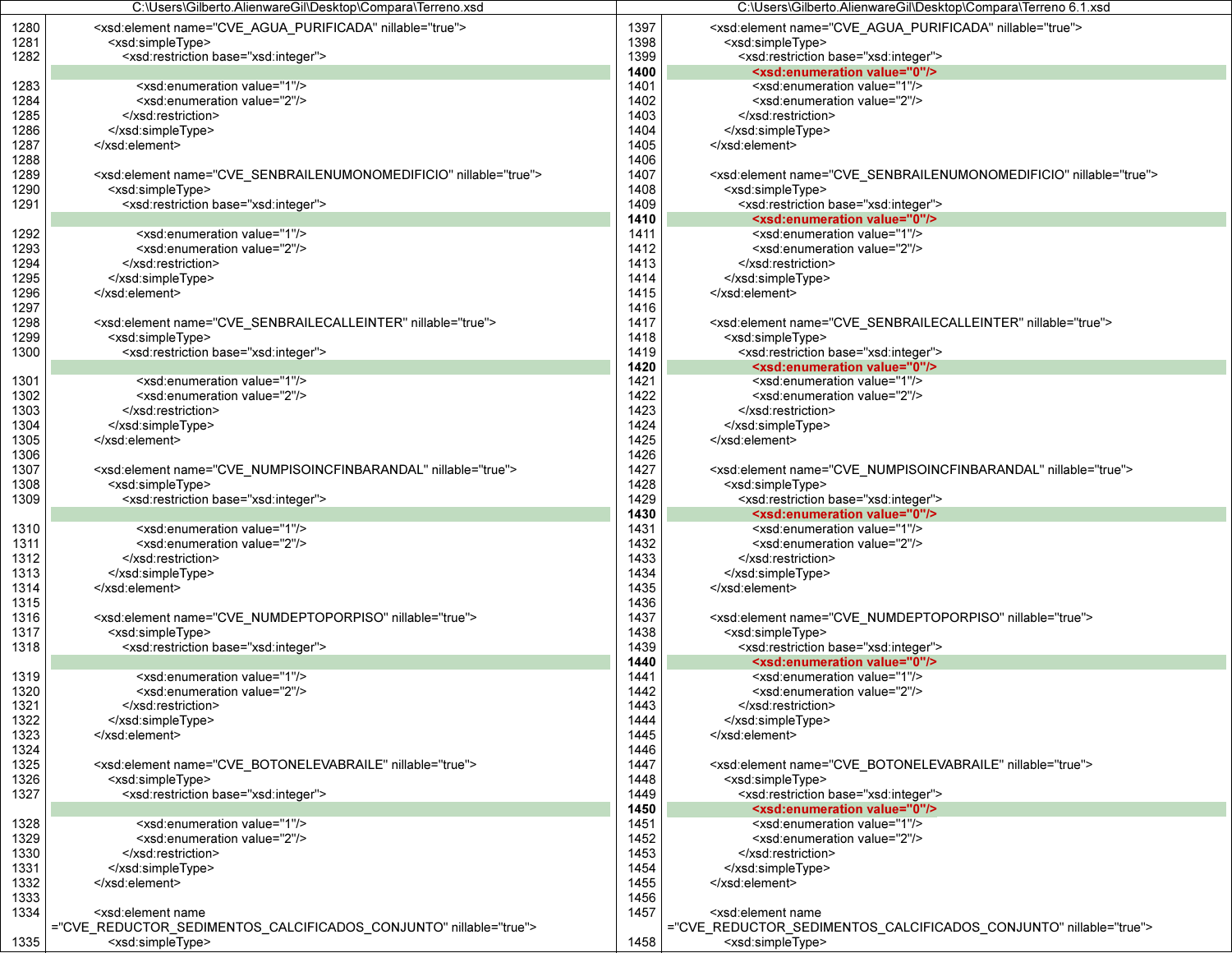| C:\Users\Gilberto.AlienwareGil\Desktop\Compara\Terreno.xsd |                                                                                   | C:\Users\Gilberto.AlienwareGil\Desktop\Compara\Terreno 6.1.xsd |                                                                                     |  |
|------------------------------------------------------------|-----------------------------------------------------------------------------------|----------------------------------------------------------------|-------------------------------------------------------------------------------------|--|
| 1336                                                       | <xsd:restriction base="xsd:integer"></xsd:restriction>                            | 1459                                                           | <xsd:restriction base="xsd:integer"></xsd:restriction>                              |  |
|                                                            |                                                                                   | 1460                                                           | <xsd:enumeration value="0"></xsd:enumeration>                                       |  |
| 1337                                                       | <xsd:enumeration value="1"></xsd:enumeration>                                     | 1461                                                           | <xsd:enumeration value="1"></xsd:enumeration>                                       |  |
| 1338                                                       | <xsd:enumeration value="2"></xsd:enumeration>                                     | 1462                                                           | <xsd:enumeration value="2"></xsd:enumeration>                                       |  |
| 1339                                                       |                                                                                   | 1463                                                           |                                                                                     |  |
|                                                            |                                                                                   |                                                                |                                                                                     |  |
| 1340                                                       |                                                                                   | 1464                                                           |                                                                                     |  |
| 1341                                                       |                                                                                   | 1465                                                           |                                                                                     |  |
| 1342                                                       |                                                                                   | 1466                                                           |                                                                                     |  |
| 1343                                                       | <xsd:element name="CVE_CAMARAS_SEGURIDAD" nillable="true"></xsd:element>          | 1467                                                           | <xsd:element name="CVE CAMARAS SEGURIDAD" nillable="true"></xsd:element>            |  |
| 1344                                                       | <xsd:simpletype></xsd:simpletype>                                                 | 1468                                                           | <xsd:simpletype></xsd:simpletype>                                                   |  |
| 1345                                                       | <xsd:restriction base="xsd:integer"></xsd:restriction>                            | 1469                                                           | <xsd:restriction base="xsd:integer"></xsd:restriction>                              |  |
|                                                            |                                                                                   | 1470                                                           | <xsd:enumeration value="0"></xsd:enumeration>                                       |  |
| 1346                                                       | <xsd:enumeration value="1"></xsd:enumeration>                                     | 1471                                                           | <xsd:enumeration value="1"></xsd:enumeration>                                       |  |
| 1347                                                       | <xsd:enumeration value="2"></xsd:enumeration>                                     | 1472                                                           | <xsd:enumeration value="2"></xsd:enumeration>                                       |  |
| 1348                                                       | <xsd:enumeration value="3"></xsd:enumeration>                                     | 1473                                                           | <xsd:enumeration value="3"></xsd:enumeration>                                       |  |
| 1349                                                       |                                                                                   | 1474                                                           |                                                                                     |  |
| 1350                                                       |                                                                                   | 1475                                                           |                                                                                     |  |
| 1351                                                       |                                                                                   | 1476                                                           |                                                                                     |  |
| 1352                                                       |                                                                                   | 1477                                                           |                                                                                     |  |
| 1353                                                       | <xsd:element name="OTRO_TIPO_INSTALACION_CONJUNTO" nillable="true"></xsd:element> | 1478                                                           | <xsd:element name="OTRO_TIPO_INSTALACION_CONJUNTO" nillable="true"></xsd:element>   |  |
|                                                            |                                                                                   |                                                                |                                                                                     |  |
| 1354                                                       | <xsd:simpletype></xsd:simpletype>                                                 | 1479                                                           | <xsd:simpletype></xsd:simpletype>                                                   |  |
| 1355                                                       | <xsd:restriction base="xsd:string"></xsd:restriction>                             | 1480                                                           | <xsd:restriction base="xsd:string"></xsd:restriction>                               |  |
| 1356                                                       | <xsd:whitespace value="collapse"></xsd:whitespace>                                | 1481                                                           | <xsd:whitespace value="collapse"></xsd:whitespace>                                  |  |
| 1357                                                       |                                                                                   | 1482                                                           |                                                                                     |  |
| 1358                                                       |                                                                                   | 1483                                                           |                                                                                     |  |
| 1359                                                       |                                                                                   | 1484                                                           |                                                                                     |  |
| 1360                                                       |                                                                                   | 1485                                                           |                                                                                     |  |
| 1361                                                       |                                                                                   | 1486                                                           |                                                                                     |  |
| 1362                                                       |                                                                                   | 1487                                                           |                                                                                     |  |
| 1363                                                       | <xsd:complextype name="RESUMENVALORESType"></xsd:complextype>                     | 1488                                                           | <xsd:complextype name="CONCLUSIONESType"></xsd:complextype>                         |  |
| 1364                                                       | <xsd:sequence></xsd:sequence>                                                     | 1489                                                           | <xsd:sequence></xsd:sequence>                                                       |  |
|                                                            |                                                                                   | 1490                                                           | <xsd:element name="VALORREFERIDO" type="VALORREFERIDOType"></xsd:element>           |  |
|                                                            |                                                                                   | 1491                                                           | <xsd:element name="DECLARACIONESYADVERTENCIAS" nillable="false"></xsd:element>      |  |
|                                                            |                                                                                   | 1492                                                           | <xsd:simpletype></xsd:simpletype>                                                   |  |
|                                                            |                                                                                   | 1493                                                           | <xsd:restriction base="xsd:string"></xsd:restriction>                               |  |
|                                                            |                                                                                   | 1494                                                           | <xsd:whitespace value="collapse"></xsd:whitespace>                                  |  |
|                                                            |                                                                                   | 1495                                                           |                                                                                     |  |
|                                                            |                                                                                   | 1496                                                           |                                                                                     |  |
|                                                            |                                                                                   | 1497                                                           |                                                                                     |  |
|                                                            |                                                                                   | 1498                                                           |                                                                                     |  |
|                                                            |                                                                                   | 1499                                                           | <xsd:element name="IMPORTE_TOTAL_ENFOQUE_DE_COSTOS" nillable="false"></xsd:element> |  |
|                                                            |                                                                                   | 1500                                                           | <xsd:simpletype></xsd:simpletype>                                                   |  |
|                                                            |                                                                                   | 1501                                                           | <xsd:restriction base="xsd:decimal"></xsd:restriction>                              |  |
|                                                            |                                                                                   | 1502                                                           | <xsd:fractiondigits value="2"></xsd:fractiondigits>                                 |  |
|                                                            |                                                                                   | 1503                                                           |                                                                                     |  |
|                                                            |                                                                                   | 1504                                                           |                                                                                     |  |
|                                                            |                                                                                   | 1505                                                           |                                                                                     |  |
|                                                            |                                                                                   | 1506                                                           |                                                                                     |  |
| 1365                                                       | <xsd:element name="MONTO_INSTALACIONES_CONJUNTO" nillable="true"></xsd:element>   | 1507                                                           | <xsd:element name="MONTO_INSTALACIONES_CONJUNTO" nillable="true"></xsd:element>     |  |
| 1366                                                       | <xsd:simpletype></xsd:simpletype>                                                 | 1508                                                           | <xsd:simpletype></xsd:simpletype>                                                   |  |
| 1367                                                       | <xsd:restriction base="xsd:decimal"></xsd:restriction>                            | 1509                                                           | <xsd:restriction base="xsd:decimal"></xsd:restriction>                              |  |
| 1368                                                       | <xsd:fractiondigits value="2"></xsd:fractiondigits>                               | 1510                                                           | <xsd:fractiondigits value="2"></xsd:fractiondigits>                                 |  |
| 1369                                                       |                                                                                   | 1511                                                           |                                                                                     |  |
| 1370                                                       |                                                                                   | 1512                                                           |                                                                                     |  |
|                                                            |                                                                                   | 1513                                                           |                                                                                     |  |
| 1371<br>1372                                               |                                                                                   | 1514                                                           |                                                                                     |  |
|                                                            |                                                                                   |                                                                |                                                                                     |  |
| 1373                                                       | <xsd:element name="MONTO_INSTALACIONES_VIVIENDA" nillable="true"></xsd:element>   | 1515                                                           | <xsd:element name="MONTO_INSTALACIONES_VIVIENDA" nillable="true"></xsd:element>     |  |
| 1374                                                       | <xsd:simpletype></xsd:simpletype>                                                 | 1516                                                           | <xsd:simpletype></xsd:simpletype>                                                   |  |
| 1375                                                       | <xsd:restriction base="xsd:decimal"></xsd:restriction>                            | 1517                                                           | <xsd:restriction base="xsd:decimal"></xsd:restriction>                              |  |
| 1376                                                       | <xsd:fractiondigits value="2"></xsd:fractiondigits>                               | 1518                                                           | <xsd:fractiondigits value="2"></xsd:fractiondigits>                                 |  |
| 1377                                                       |                                                                                   | 1519                                                           |                                                                                     |  |
| 1378                                                       |                                                                                   | 1520                                                           |                                                                                     |  |
| 1379                                                       |                                                                                   | 1521                                                           |                                                                                     |  |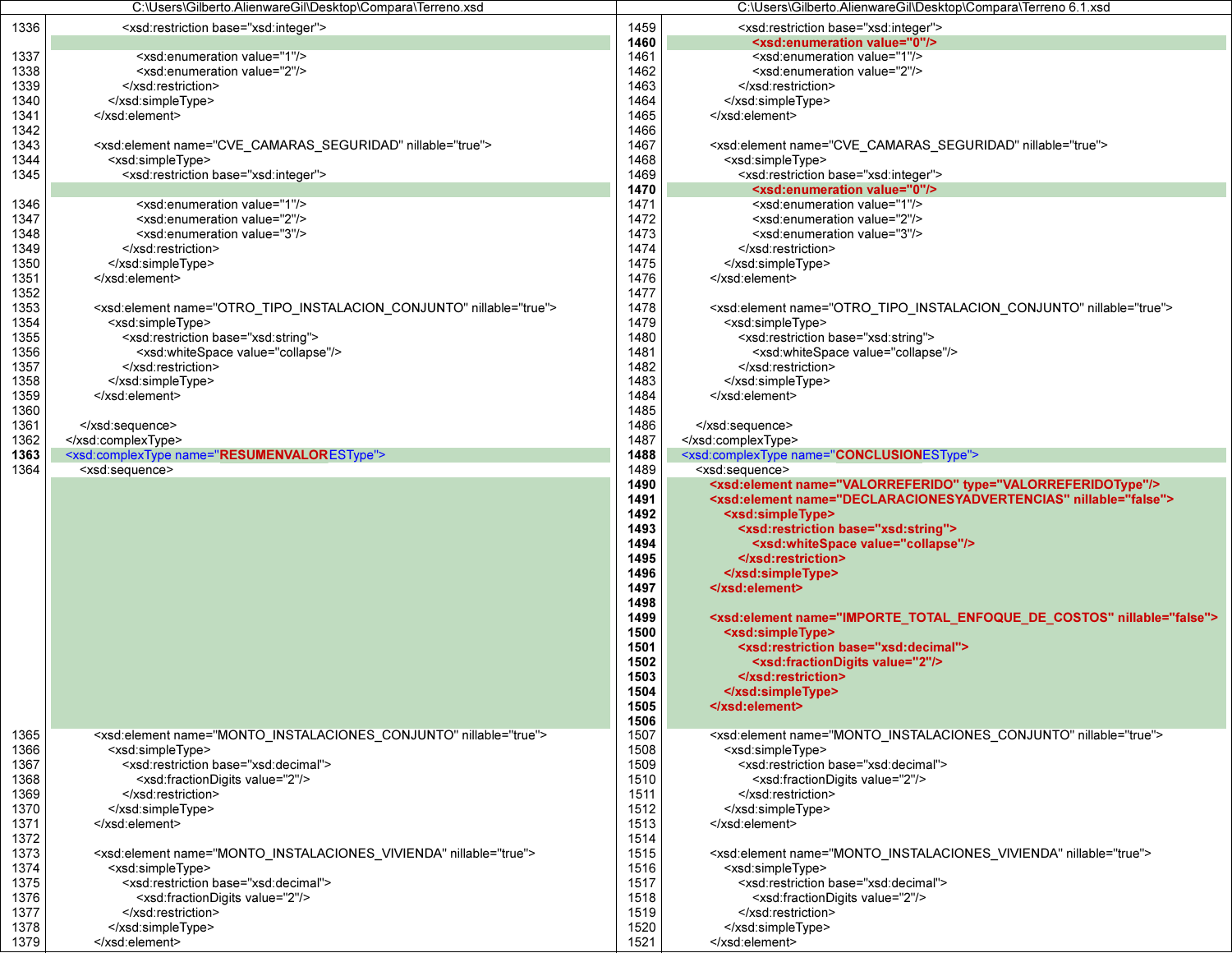| 1522<br>1380<br>1523<br>1381<br><xsd:element name="VALOR_COMPARATIVO_INMUEBLE" nillable="true"><br/><xsd:element name="VALOR_COMPARATIVO_INMUEBLE" nillable="true"><br/>1524<br/>1382<br/><xsd:simpletype><br/><xsd:simpletype><br/>1383<br/><xsd:restriction base="xsd:decimal"><br/>1525<br/><xsd:restriction base="xsd:decimal"><br/>1526<br/>1384<br/><xsd:fractiondigits value="2"></xsd:fractiondigits><br/><xsd:fractiondigits value="2"></xsd:fractiondigits><br/>1527<br/>1385<br/></xsd:restriction><br/></xsd:restriction><br/>1528<br/>1386<br/></xsd:simpletype><br/></xsd:simpletype><br/>1529<br/>1387<br/></xsd:element><br/><math>\le</math>/xsd:element&gt;<br/>1530<br/>1388<br/>1389<br/><xsd:element name="VALOR_COMPARATIVO_INMUEBLE_M2" nillable="true"><br/>1531<br/><xsd:element name="VALOR_COMPARATIVO_INMUEBLE_M2" nillable="true"><br/>1390<br/>1532<br/><xsd:simpletype><br/><xsd:simpletype><br/>1533<br/>1391<br/><xsd:restriction base="xsd:decimal"><br/><xsd:restriction base="xsd:decimal"><br/>1534<br/>1392<br/><xsd:fractiondigits value="2"></xsd:fractiondigits><br/><xsd:fractiondigits value="2"></xsd:fractiondigits><br/>1535<br/>1393<br/></xsd:restriction><br/></xsd:restriction><br/>1536<br/>1394<br/></xsd:simpletype><br/><math>\le</math>/xsd:simpleType&gt;<br/>1537<br/>1395<br/></xsd:simpletype></xsd:element><br/></xsd:element><br/>1538<br/>1396<br/>1539<br/>1397<br/><xsd:element name="VALOR_FISICO_TERRENO" nillable="false"><br/><xsd:element name="VALOR_FISICO_TERRENO" nillable="false"><br/>1398<br/>1540<br/><xsd:simpletype><br/><xsd:simpletype><br/>1399<br/><xsd:restriction base="xsd:decimal"><br/>1541<br/><xsd:restriction base="xsd:decimal"><br/>1542<br/>1400<br/><xsd:fractiondigits value="2"></xsd:fractiondigits><br/><xsd:fractiondigits value="2"></xsd:fractiondigits><br/>1543<br/>1401<br/></xsd:restriction><br/></xsd:restriction><br/>1402<br/>1544<br/></xsd:simpletype><br/></xsd:simpletype><br/>1545<br/>1403<br/></xsd:element><br/></xsd:element><br/>1546<br/>1404<br/><xsd:element name="VALOR_FISICO_TERRENO_M2" nillable="false"><br/>1547<br/><xsd:element name="VALOR_FISICO_TERRENO_M2" nillable="false"><br/>1405<br/>1406<br/>1548<br/><xsd:simpletype><br/><xsd:simpletype><br/><xsd:restriction base="xsd:decimal"><br/>1549<br/><xsd:restriction base="xsd:decimal"><br/>1407<br/>1408<br/>1550<br/><xsd:fractiondigits value="2"></xsd:fractiondigits><br/><xsd:fractiondigits value="2"></xsd:fractiondigits><br/>1409<br/></xsd:restriction><br/>1551<br/></xsd:restriction><br/>1552<br/>1410<br/></xsd:simpletype><br/></xsd:simpletype><br/>1553<br/><math>\le</math>/xsd:element&gt;<br/></xsd:element><br/>1411<br/>1554<br/>1412<br/><xsd:element name="VALOR_FISICO_CONSTRUCCION" nillable="true"><br/>1555<br/>1413<br/><xsd:element name="VALOR_FISICO_CONSTRUCCION" nillable="true"><br/>1556<br/><xsd:simpletype><br/><xsd:simpletype><br/>1414<br/>1557<br/>1415<br/><xsd:restriction base="xsd:decimal"><br/><xsd:restriction base="xsd:decimal"><br/>1558<br/>1416<br/><xsd:fractiondigits value="2"></xsd:fractiondigits><br/><xsd:fractiondigits value="2"></xsd:fractiondigits><br/>1559<br/>1417<br/></xsd:restriction><br/></xsd:restriction><br/>1560<br/>1418<br/></xsd:simpletype><br/></xsd:simpletype><br/>1561<br/></xsd:element><br/></xsd:element><br/>1419<br/>1562<br/>1420<br/><xsd:element name="VALOR_FISICO_CONSTRUCCION_M2" nillable="true"><br/>1563<br/><xsd:element name="VALOR_FISICO_CONSTRUCCION_M2" nillable="true"><br/>1421<br/>1564<br/>1422<br/><xsd:simpletype><br/><xsd:simpletype><br/><xsd:restriction base="xsd:decimal"><br/>1565<br/><xsd:restriction base="xsd:decimal"><br/>1423<br/>1566<br/>1424<br/><xsd:fractiondigits value="2"></xsd:fractiondigits><br/><xsd:fractiondigits value="2"></xsd:fractiondigits><br/>1567<br/>1425<br/></xsd:restriction><br/><math>\le</math>/xsd:restriction&gt;<br/>1426<br/></xsd:restriction></xsd:simpletype><br/>1568<br/></xsd:simpletype><br/>1427<br/>1569<br/></xsd:element><br/></xsd:element><br/>1428<br/>1570<br/>1571<br/>1429<br/><xsd:element name="VALOR_FISICO_INST_ELEMENTOS_COMUNES" nillable="true"><br/><xsd:element name="VALOR_FISICO_INST_ELEMENTOS_COMUNES" nillable="true"><br/>1430<br/>1572<br/><xsd:simpletype><br/><xsd:simpletype><br/>1573<br/><xsd:restriction base="xsd:decimal"><br/>1431<br/><xsd:restriction base="xsd:decimal"><br/>1574<br/>1432<br/><xsd:fractiondigits value="2"></xsd:fractiondigits><br/><xsd:fractiondigits value="2"></xsd:fractiondigits><br/>1433<br/>1575<br/></xsd:restriction><br/></xsd:restriction><br/>1434<br/>1576<br/></xsd:simpletype><br/></xsd:simpletype><br/>1435<br/>1577<br/></xsd:element><br/></xsd:element><br/>1436<br/>1578<br/>1437<br/><xsd:element name="VALOR_RESIDUAL" nillable="true"><br/>1579<br/><xsd:element name="VALOR_RESIDUAL" nillable="true"><br/>1580<br/>1438<br/><xsd:simpletype><br/><xsd:simpletype><br/>1439<br/><xsd:restriction base="xsd:decimal"><br/>1581<br/><xsd:restriction base="xsd:decimal"><br/>1582<br/>1440<br/><xsd:fractiondigits value="2"></xsd:fractiondigits><br/><xsd:fractiondigits value="2"></xsd:fractiondigits><br/>1583<br/>1441<br/></xsd:restriction><br/></xsd:restriction><br/></xsd:simpletype><br/>1584<br/></xsd:simpletype><br/>1442</xsd:element></xsd:element></xsd:element></xsd:element> | C:\Users\Gilberto.AlienwareGil\Desktop\Compara\Terreno.xsd | C:\Users\Gilberto.AlienwareGil\Desktop\Compara\Terreno 6.1.xsd |
|--------------------------------------------------------------------------------------------------------------------------------------------------------------------------------------------------------------------------------------------------------------------------------------------------------------------------------------------------------------------------------------------------------------------------------------------------------------------------------------------------------------------------------------------------------------------------------------------------------------------------------------------------------------------------------------------------------------------------------------------------------------------------------------------------------------------------------------------------------------------------------------------------------------------------------------------------------------------------------------------------------------------------------------------------------------------------------------------------------------------------------------------------------------------------------------------------------------------------------------------------------------------------------------------------------------------------------------------------------------------------------------------------------------------------------------------------------------------------------------------------------------------------------------------------------------------------------------------------------------------------------------------------------------------------------------------------------------------------------------------------------------------------------------------------------------------------------------------------------------------------------------------------------------------------------------------------------------------------------------------------------------------------------------------------------------------------------------------------------------------------------------------------------------------------------------------------------------------------------------------------------------------------------------------------------------------------------------------------------------------------------------------------------------------------------------------------------------------------------------------------------------------------------------------------------------------------------------------------------------------------------------------------------------------------------------------------------------------------------------------------------------------------------------------------------------------------------------------------------------------------------------------------------------------------------------------------------------------------------------------------------------------------------------------------------------------------------------------------------------------------------------------------------------------------------------------------------------------------------------------------------------------------------------------------------------------------------------------------------------------------------------------------------------------------------------------------------------------------------------------------------------------------------------------------------------------------------------------------------------------------------------------------------------------------------------------------------------------------------------------------------------------------------------------------------------------------------------------------------------------------------------------------------------------------------------------------------------------------------------------------------------------------------------------------------------------------------------------------------------------------------------------------------------------------------------------------------------------------------------------------------------------------------------------------------------------------------------------------------------------------------------------------------------------------------------------------------------------------------------------------------------------------------------------------------------------------------------------------------------------------------------------------------------------------------------------------------------------------------------------------------------------------------------------------------------------------------------------------------------------------------------------------------------------------------------------------------------------------------------------------------------------------------------------------------------------------------------------------------------------------------------------------------------------------------------------------------------------------------------------------------------------------------------------------------------------------------------------------------------------------------------------------------------------------------------------------------|------------------------------------------------------------|----------------------------------------------------------------|
|                                                                                                                                                                                                                                                                                                                                                                                                                                                                                                                                                                                                                                                                                                                                                                                                                                                                                                                                                                                                                                                                                                                                                                                                                                                                                                                                                                                                                                                                                                                                                                                                                                                                                                                                                                                                                                                                                                                                                                                                                                                                                                                                                                                                                                                                                                                                                                                                                                                                                                                                                                                                                                                                                                                                                                                                                                                                                                                                                                                                                                                                                                                                                                                                                                                                                                                                                                                                                                                                                                                                                                                                                                                                                                                                                                                                                                                                                                                                                                                                                                                                                                                                                                                                                                                                                                                                                                                                                                                                                                                                                                                                                                                                                                                                                                                                                                                                                                                                                                                                                                                                                                                                                                                                                                                                                                                                                                                                                                                        |                                                            |                                                                |
|                                                                                                                                                                                                                                                                                                                                                                                                                                                                                                                                                                                                                                                                                                                                                                                                                                                                                                                                                                                                                                                                                                                                                                                                                                                                                                                                                                                                                                                                                                                                                                                                                                                                                                                                                                                                                                                                                                                                                                                                                                                                                                                                                                                                                                                                                                                                                                                                                                                                                                                                                                                                                                                                                                                                                                                                                                                                                                                                                                                                                                                                                                                                                                                                                                                                                                                                                                                                                                                                                                                                                                                                                                                                                                                                                                                                                                                                                                                                                                                                                                                                                                                                                                                                                                                                                                                                                                                                                                                                                                                                                                                                                                                                                                                                                                                                                                                                                                                                                                                                                                                                                                                                                                                                                                                                                                                                                                                                                                                        |                                                            |                                                                |
|                                                                                                                                                                                                                                                                                                                                                                                                                                                                                                                                                                                                                                                                                                                                                                                                                                                                                                                                                                                                                                                                                                                                                                                                                                                                                                                                                                                                                                                                                                                                                                                                                                                                                                                                                                                                                                                                                                                                                                                                                                                                                                                                                                                                                                                                                                                                                                                                                                                                                                                                                                                                                                                                                                                                                                                                                                                                                                                                                                                                                                                                                                                                                                                                                                                                                                                                                                                                                                                                                                                                                                                                                                                                                                                                                                                                                                                                                                                                                                                                                                                                                                                                                                                                                                                                                                                                                                                                                                                                                                                                                                                                                                                                                                                                                                                                                                                                                                                                                                                                                                                                                                                                                                                                                                                                                                                                                                                                                                                        |                                                            |                                                                |
|                                                                                                                                                                                                                                                                                                                                                                                                                                                                                                                                                                                                                                                                                                                                                                                                                                                                                                                                                                                                                                                                                                                                                                                                                                                                                                                                                                                                                                                                                                                                                                                                                                                                                                                                                                                                                                                                                                                                                                                                                                                                                                                                                                                                                                                                                                                                                                                                                                                                                                                                                                                                                                                                                                                                                                                                                                                                                                                                                                                                                                                                                                                                                                                                                                                                                                                                                                                                                                                                                                                                                                                                                                                                                                                                                                                                                                                                                                                                                                                                                                                                                                                                                                                                                                                                                                                                                                                                                                                                                                                                                                                                                                                                                                                                                                                                                                                                                                                                                                                                                                                                                                                                                                                                                                                                                                                                                                                                                                                        |                                                            |                                                                |
|                                                                                                                                                                                                                                                                                                                                                                                                                                                                                                                                                                                                                                                                                                                                                                                                                                                                                                                                                                                                                                                                                                                                                                                                                                                                                                                                                                                                                                                                                                                                                                                                                                                                                                                                                                                                                                                                                                                                                                                                                                                                                                                                                                                                                                                                                                                                                                                                                                                                                                                                                                                                                                                                                                                                                                                                                                                                                                                                                                                                                                                                                                                                                                                                                                                                                                                                                                                                                                                                                                                                                                                                                                                                                                                                                                                                                                                                                                                                                                                                                                                                                                                                                                                                                                                                                                                                                                                                                                                                                                                                                                                                                                                                                                                                                                                                                                                                                                                                                                                                                                                                                                                                                                                                                                                                                                                                                                                                                                                        |                                                            |                                                                |
|                                                                                                                                                                                                                                                                                                                                                                                                                                                                                                                                                                                                                                                                                                                                                                                                                                                                                                                                                                                                                                                                                                                                                                                                                                                                                                                                                                                                                                                                                                                                                                                                                                                                                                                                                                                                                                                                                                                                                                                                                                                                                                                                                                                                                                                                                                                                                                                                                                                                                                                                                                                                                                                                                                                                                                                                                                                                                                                                                                                                                                                                                                                                                                                                                                                                                                                                                                                                                                                                                                                                                                                                                                                                                                                                                                                                                                                                                                                                                                                                                                                                                                                                                                                                                                                                                                                                                                                                                                                                                                                                                                                                                                                                                                                                                                                                                                                                                                                                                                                                                                                                                                                                                                                                                                                                                                                                                                                                                                                        |                                                            |                                                                |
|                                                                                                                                                                                                                                                                                                                                                                                                                                                                                                                                                                                                                                                                                                                                                                                                                                                                                                                                                                                                                                                                                                                                                                                                                                                                                                                                                                                                                                                                                                                                                                                                                                                                                                                                                                                                                                                                                                                                                                                                                                                                                                                                                                                                                                                                                                                                                                                                                                                                                                                                                                                                                                                                                                                                                                                                                                                                                                                                                                                                                                                                                                                                                                                                                                                                                                                                                                                                                                                                                                                                                                                                                                                                                                                                                                                                                                                                                                                                                                                                                                                                                                                                                                                                                                                                                                                                                                                                                                                                                                                                                                                                                                                                                                                                                                                                                                                                                                                                                                                                                                                                                                                                                                                                                                                                                                                                                                                                                                                        |                                                            |                                                                |
|                                                                                                                                                                                                                                                                                                                                                                                                                                                                                                                                                                                                                                                                                                                                                                                                                                                                                                                                                                                                                                                                                                                                                                                                                                                                                                                                                                                                                                                                                                                                                                                                                                                                                                                                                                                                                                                                                                                                                                                                                                                                                                                                                                                                                                                                                                                                                                                                                                                                                                                                                                                                                                                                                                                                                                                                                                                                                                                                                                                                                                                                                                                                                                                                                                                                                                                                                                                                                                                                                                                                                                                                                                                                                                                                                                                                                                                                                                                                                                                                                                                                                                                                                                                                                                                                                                                                                                                                                                                                                                                                                                                                                                                                                                                                                                                                                                                                                                                                                                                                                                                                                                                                                                                                                                                                                                                                                                                                                                                        |                                                            |                                                                |
|                                                                                                                                                                                                                                                                                                                                                                                                                                                                                                                                                                                                                                                                                                                                                                                                                                                                                                                                                                                                                                                                                                                                                                                                                                                                                                                                                                                                                                                                                                                                                                                                                                                                                                                                                                                                                                                                                                                                                                                                                                                                                                                                                                                                                                                                                                                                                                                                                                                                                                                                                                                                                                                                                                                                                                                                                                                                                                                                                                                                                                                                                                                                                                                                                                                                                                                                                                                                                                                                                                                                                                                                                                                                                                                                                                                                                                                                                                                                                                                                                                                                                                                                                                                                                                                                                                                                                                                                                                                                                                                                                                                                                                                                                                                                                                                                                                                                                                                                                                                                                                                                                                                                                                                                                                                                                                                                                                                                                                                        |                                                            |                                                                |
|                                                                                                                                                                                                                                                                                                                                                                                                                                                                                                                                                                                                                                                                                                                                                                                                                                                                                                                                                                                                                                                                                                                                                                                                                                                                                                                                                                                                                                                                                                                                                                                                                                                                                                                                                                                                                                                                                                                                                                                                                                                                                                                                                                                                                                                                                                                                                                                                                                                                                                                                                                                                                                                                                                                                                                                                                                                                                                                                                                                                                                                                                                                                                                                                                                                                                                                                                                                                                                                                                                                                                                                                                                                                                                                                                                                                                                                                                                                                                                                                                                                                                                                                                                                                                                                                                                                                                                                                                                                                                                                                                                                                                                                                                                                                                                                                                                                                                                                                                                                                                                                                                                                                                                                                                                                                                                                                                                                                                                                        |                                                            |                                                                |
|                                                                                                                                                                                                                                                                                                                                                                                                                                                                                                                                                                                                                                                                                                                                                                                                                                                                                                                                                                                                                                                                                                                                                                                                                                                                                                                                                                                                                                                                                                                                                                                                                                                                                                                                                                                                                                                                                                                                                                                                                                                                                                                                                                                                                                                                                                                                                                                                                                                                                                                                                                                                                                                                                                                                                                                                                                                                                                                                                                                                                                                                                                                                                                                                                                                                                                                                                                                                                                                                                                                                                                                                                                                                                                                                                                                                                                                                                                                                                                                                                                                                                                                                                                                                                                                                                                                                                                                                                                                                                                                                                                                                                                                                                                                                                                                                                                                                                                                                                                                                                                                                                                                                                                                                                                                                                                                                                                                                                                                        |                                                            |                                                                |
|                                                                                                                                                                                                                                                                                                                                                                                                                                                                                                                                                                                                                                                                                                                                                                                                                                                                                                                                                                                                                                                                                                                                                                                                                                                                                                                                                                                                                                                                                                                                                                                                                                                                                                                                                                                                                                                                                                                                                                                                                                                                                                                                                                                                                                                                                                                                                                                                                                                                                                                                                                                                                                                                                                                                                                                                                                                                                                                                                                                                                                                                                                                                                                                                                                                                                                                                                                                                                                                                                                                                                                                                                                                                                                                                                                                                                                                                                                                                                                                                                                                                                                                                                                                                                                                                                                                                                                                                                                                                                                                                                                                                                                                                                                                                                                                                                                                                                                                                                                                                                                                                                                                                                                                                                                                                                                                                                                                                                                                        |                                                            |                                                                |
|                                                                                                                                                                                                                                                                                                                                                                                                                                                                                                                                                                                                                                                                                                                                                                                                                                                                                                                                                                                                                                                                                                                                                                                                                                                                                                                                                                                                                                                                                                                                                                                                                                                                                                                                                                                                                                                                                                                                                                                                                                                                                                                                                                                                                                                                                                                                                                                                                                                                                                                                                                                                                                                                                                                                                                                                                                                                                                                                                                                                                                                                                                                                                                                                                                                                                                                                                                                                                                                                                                                                                                                                                                                                                                                                                                                                                                                                                                                                                                                                                                                                                                                                                                                                                                                                                                                                                                                                                                                                                                                                                                                                                                                                                                                                                                                                                                                                                                                                                                                                                                                                                                                                                                                                                                                                                                                                                                                                                                                        |                                                            |                                                                |
|                                                                                                                                                                                                                                                                                                                                                                                                                                                                                                                                                                                                                                                                                                                                                                                                                                                                                                                                                                                                                                                                                                                                                                                                                                                                                                                                                                                                                                                                                                                                                                                                                                                                                                                                                                                                                                                                                                                                                                                                                                                                                                                                                                                                                                                                                                                                                                                                                                                                                                                                                                                                                                                                                                                                                                                                                                                                                                                                                                                                                                                                                                                                                                                                                                                                                                                                                                                                                                                                                                                                                                                                                                                                                                                                                                                                                                                                                                                                                                                                                                                                                                                                                                                                                                                                                                                                                                                                                                                                                                                                                                                                                                                                                                                                                                                                                                                                                                                                                                                                                                                                                                                                                                                                                                                                                                                                                                                                                                                        |                                                            |                                                                |
|                                                                                                                                                                                                                                                                                                                                                                                                                                                                                                                                                                                                                                                                                                                                                                                                                                                                                                                                                                                                                                                                                                                                                                                                                                                                                                                                                                                                                                                                                                                                                                                                                                                                                                                                                                                                                                                                                                                                                                                                                                                                                                                                                                                                                                                                                                                                                                                                                                                                                                                                                                                                                                                                                                                                                                                                                                                                                                                                                                                                                                                                                                                                                                                                                                                                                                                                                                                                                                                                                                                                                                                                                                                                                                                                                                                                                                                                                                                                                                                                                                                                                                                                                                                                                                                                                                                                                                                                                                                                                                                                                                                                                                                                                                                                                                                                                                                                                                                                                                                                                                                                                                                                                                                                                                                                                                                                                                                                                                                        |                                                            |                                                                |
|                                                                                                                                                                                                                                                                                                                                                                                                                                                                                                                                                                                                                                                                                                                                                                                                                                                                                                                                                                                                                                                                                                                                                                                                                                                                                                                                                                                                                                                                                                                                                                                                                                                                                                                                                                                                                                                                                                                                                                                                                                                                                                                                                                                                                                                                                                                                                                                                                                                                                                                                                                                                                                                                                                                                                                                                                                                                                                                                                                                                                                                                                                                                                                                                                                                                                                                                                                                                                                                                                                                                                                                                                                                                                                                                                                                                                                                                                                                                                                                                                                                                                                                                                                                                                                                                                                                                                                                                                                                                                                                                                                                                                                                                                                                                                                                                                                                                                                                                                                                                                                                                                                                                                                                                                                                                                                                                                                                                                                                        |                                                            |                                                                |
|                                                                                                                                                                                                                                                                                                                                                                                                                                                                                                                                                                                                                                                                                                                                                                                                                                                                                                                                                                                                                                                                                                                                                                                                                                                                                                                                                                                                                                                                                                                                                                                                                                                                                                                                                                                                                                                                                                                                                                                                                                                                                                                                                                                                                                                                                                                                                                                                                                                                                                                                                                                                                                                                                                                                                                                                                                                                                                                                                                                                                                                                                                                                                                                                                                                                                                                                                                                                                                                                                                                                                                                                                                                                                                                                                                                                                                                                                                                                                                                                                                                                                                                                                                                                                                                                                                                                                                                                                                                                                                                                                                                                                                                                                                                                                                                                                                                                                                                                                                                                                                                                                                                                                                                                                                                                                                                                                                                                                                                        |                                                            |                                                                |
|                                                                                                                                                                                                                                                                                                                                                                                                                                                                                                                                                                                                                                                                                                                                                                                                                                                                                                                                                                                                                                                                                                                                                                                                                                                                                                                                                                                                                                                                                                                                                                                                                                                                                                                                                                                                                                                                                                                                                                                                                                                                                                                                                                                                                                                                                                                                                                                                                                                                                                                                                                                                                                                                                                                                                                                                                                                                                                                                                                                                                                                                                                                                                                                                                                                                                                                                                                                                                                                                                                                                                                                                                                                                                                                                                                                                                                                                                                                                                                                                                                                                                                                                                                                                                                                                                                                                                                                                                                                                                                                                                                                                                                                                                                                                                                                                                                                                                                                                                                                                                                                                                                                                                                                                                                                                                                                                                                                                                                                        |                                                            |                                                                |
|                                                                                                                                                                                                                                                                                                                                                                                                                                                                                                                                                                                                                                                                                                                                                                                                                                                                                                                                                                                                                                                                                                                                                                                                                                                                                                                                                                                                                                                                                                                                                                                                                                                                                                                                                                                                                                                                                                                                                                                                                                                                                                                                                                                                                                                                                                                                                                                                                                                                                                                                                                                                                                                                                                                                                                                                                                                                                                                                                                                                                                                                                                                                                                                                                                                                                                                                                                                                                                                                                                                                                                                                                                                                                                                                                                                                                                                                                                                                                                                                                                                                                                                                                                                                                                                                                                                                                                                                                                                                                                                                                                                                                                                                                                                                                                                                                                                                                                                                                                                                                                                                                                                                                                                                                                                                                                                                                                                                                                                        |                                                            |                                                                |
|                                                                                                                                                                                                                                                                                                                                                                                                                                                                                                                                                                                                                                                                                                                                                                                                                                                                                                                                                                                                                                                                                                                                                                                                                                                                                                                                                                                                                                                                                                                                                                                                                                                                                                                                                                                                                                                                                                                                                                                                                                                                                                                                                                                                                                                                                                                                                                                                                                                                                                                                                                                                                                                                                                                                                                                                                                                                                                                                                                                                                                                                                                                                                                                                                                                                                                                                                                                                                                                                                                                                                                                                                                                                                                                                                                                                                                                                                                                                                                                                                                                                                                                                                                                                                                                                                                                                                                                                                                                                                                                                                                                                                                                                                                                                                                                                                                                                                                                                                                                                                                                                                                                                                                                                                                                                                                                                                                                                                                                        |                                                            |                                                                |
|                                                                                                                                                                                                                                                                                                                                                                                                                                                                                                                                                                                                                                                                                                                                                                                                                                                                                                                                                                                                                                                                                                                                                                                                                                                                                                                                                                                                                                                                                                                                                                                                                                                                                                                                                                                                                                                                                                                                                                                                                                                                                                                                                                                                                                                                                                                                                                                                                                                                                                                                                                                                                                                                                                                                                                                                                                                                                                                                                                                                                                                                                                                                                                                                                                                                                                                                                                                                                                                                                                                                                                                                                                                                                                                                                                                                                                                                                                                                                                                                                                                                                                                                                                                                                                                                                                                                                                                                                                                                                                                                                                                                                                                                                                                                                                                                                                                                                                                                                                                                                                                                                                                                                                                                                                                                                                                                                                                                                                                        |                                                            |                                                                |
|                                                                                                                                                                                                                                                                                                                                                                                                                                                                                                                                                                                                                                                                                                                                                                                                                                                                                                                                                                                                                                                                                                                                                                                                                                                                                                                                                                                                                                                                                                                                                                                                                                                                                                                                                                                                                                                                                                                                                                                                                                                                                                                                                                                                                                                                                                                                                                                                                                                                                                                                                                                                                                                                                                                                                                                                                                                                                                                                                                                                                                                                                                                                                                                                                                                                                                                                                                                                                                                                                                                                                                                                                                                                                                                                                                                                                                                                                                                                                                                                                                                                                                                                                                                                                                                                                                                                                                                                                                                                                                                                                                                                                                                                                                                                                                                                                                                                                                                                                                                                                                                                                                                                                                                                                                                                                                                                                                                                                                                        |                                                            |                                                                |
|                                                                                                                                                                                                                                                                                                                                                                                                                                                                                                                                                                                                                                                                                                                                                                                                                                                                                                                                                                                                                                                                                                                                                                                                                                                                                                                                                                                                                                                                                                                                                                                                                                                                                                                                                                                                                                                                                                                                                                                                                                                                                                                                                                                                                                                                                                                                                                                                                                                                                                                                                                                                                                                                                                                                                                                                                                                                                                                                                                                                                                                                                                                                                                                                                                                                                                                                                                                                                                                                                                                                                                                                                                                                                                                                                                                                                                                                                                                                                                                                                                                                                                                                                                                                                                                                                                                                                                                                                                                                                                                                                                                                                                                                                                                                                                                                                                                                                                                                                                                                                                                                                                                                                                                                                                                                                                                                                                                                                                                        |                                                            |                                                                |
|                                                                                                                                                                                                                                                                                                                                                                                                                                                                                                                                                                                                                                                                                                                                                                                                                                                                                                                                                                                                                                                                                                                                                                                                                                                                                                                                                                                                                                                                                                                                                                                                                                                                                                                                                                                                                                                                                                                                                                                                                                                                                                                                                                                                                                                                                                                                                                                                                                                                                                                                                                                                                                                                                                                                                                                                                                                                                                                                                                                                                                                                                                                                                                                                                                                                                                                                                                                                                                                                                                                                                                                                                                                                                                                                                                                                                                                                                                                                                                                                                                                                                                                                                                                                                                                                                                                                                                                                                                                                                                                                                                                                                                                                                                                                                                                                                                                                                                                                                                                                                                                                                                                                                                                                                                                                                                                                                                                                                                                        |                                                            |                                                                |
|                                                                                                                                                                                                                                                                                                                                                                                                                                                                                                                                                                                                                                                                                                                                                                                                                                                                                                                                                                                                                                                                                                                                                                                                                                                                                                                                                                                                                                                                                                                                                                                                                                                                                                                                                                                                                                                                                                                                                                                                                                                                                                                                                                                                                                                                                                                                                                                                                                                                                                                                                                                                                                                                                                                                                                                                                                                                                                                                                                                                                                                                                                                                                                                                                                                                                                                                                                                                                                                                                                                                                                                                                                                                                                                                                                                                                                                                                                                                                                                                                                                                                                                                                                                                                                                                                                                                                                                                                                                                                                                                                                                                                                                                                                                                                                                                                                                                                                                                                                                                                                                                                                                                                                                                                                                                                                                                                                                                                                                        |                                                            |                                                                |
|                                                                                                                                                                                                                                                                                                                                                                                                                                                                                                                                                                                                                                                                                                                                                                                                                                                                                                                                                                                                                                                                                                                                                                                                                                                                                                                                                                                                                                                                                                                                                                                                                                                                                                                                                                                                                                                                                                                                                                                                                                                                                                                                                                                                                                                                                                                                                                                                                                                                                                                                                                                                                                                                                                                                                                                                                                                                                                                                                                                                                                                                                                                                                                                                                                                                                                                                                                                                                                                                                                                                                                                                                                                                                                                                                                                                                                                                                                                                                                                                                                                                                                                                                                                                                                                                                                                                                                                                                                                                                                                                                                                                                                                                                                                                                                                                                                                                                                                                                                                                                                                                                                                                                                                                                                                                                                                                                                                                                                                        |                                                            |                                                                |
|                                                                                                                                                                                                                                                                                                                                                                                                                                                                                                                                                                                                                                                                                                                                                                                                                                                                                                                                                                                                                                                                                                                                                                                                                                                                                                                                                                                                                                                                                                                                                                                                                                                                                                                                                                                                                                                                                                                                                                                                                                                                                                                                                                                                                                                                                                                                                                                                                                                                                                                                                                                                                                                                                                                                                                                                                                                                                                                                                                                                                                                                                                                                                                                                                                                                                                                                                                                                                                                                                                                                                                                                                                                                                                                                                                                                                                                                                                                                                                                                                                                                                                                                                                                                                                                                                                                                                                                                                                                                                                                                                                                                                                                                                                                                                                                                                                                                                                                                                                                                                                                                                                                                                                                                                                                                                                                                                                                                                                                        |                                                            |                                                                |
|                                                                                                                                                                                                                                                                                                                                                                                                                                                                                                                                                                                                                                                                                                                                                                                                                                                                                                                                                                                                                                                                                                                                                                                                                                                                                                                                                                                                                                                                                                                                                                                                                                                                                                                                                                                                                                                                                                                                                                                                                                                                                                                                                                                                                                                                                                                                                                                                                                                                                                                                                                                                                                                                                                                                                                                                                                                                                                                                                                                                                                                                                                                                                                                                                                                                                                                                                                                                                                                                                                                                                                                                                                                                                                                                                                                                                                                                                                                                                                                                                                                                                                                                                                                                                                                                                                                                                                                                                                                                                                                                                                                                                                                                                                                                                                                                                                                                                                                                                                                                                                                                                                                                                                                                                                                                                                                                                                                                                                                        |                                                            |                                                                |
|                                                                                                                                                                                                                                                                                                                                                                                                                                                                                                                                                                                                                                                                                                                                                                                                                                                                                                                                                                                                                                                                                                                                                                                                                                                                                                                                                                                                                                                                                                                                                                                                                                                                                                                                                                                                                                                                                                                                                                                                                                                                                                                                                                                                                                                                                                                                                                                                                                                                                                                                                                                                                                                                                                                                                                                                                                                                                                                                                                                                                                                                                                                                                                                                                                                                                                                                                                                                                                                                                                                                                                                                                                                                                                                                                                                                                                                                                                                                                                                                                                                                                                                                                                                                                                                                                                                                                                                                                                                                                                                                                                                                                                                                                                                                                                                                                                                                                                                                                                                                                                                                                                                                                                                                                                                                                                                                                                                                                                                        |                                                            |                                                                |
|                                                                                                                                                                                                                                                                                                                                                                                                                                                                                                                                                                                                                                                                                                                                                                                                                                                                                                                                                                                                                                                                                                                                                                                                                                                                                                                                                                                                                                                                                                                                                                                                                                                                                                                                                                                                                                                                                                                                                                                                                                                                                                                                                                                                                                                                                                                                                                                                                                                                                                                                                                                                                                                                                                                                                                                                                                                                                                                                                                                                                                                                                                                                                                                                                                                                                                                                                                                                                                                                                                                                                                                                                                                                                                                                                                                                                                                                                                                                                                                                                                                                                                                                                                                                                                                                                                                                                                                                                                                                                                                                                                                                                                                                                                                                                                                                                                                                                                                                                                                                                                                                                                                                                                                                                                                                                                                                                                                                                                                        |                                                            |                                                                |
|                                                                                                                                                                                                                                                                                                                                                                                                                                                                                                                                                                                                                                                                                                                                                                                                                                                                                                                                                                                                                                                                                                                                                                                                                                                                                                                                                                                                                                                                                                                                                                                                                                                                                                                                                                                                                                                                                                                                                                                                                                                                                                                                                                                                                                                                                                                                                                                                                                                                                                                                                                                                                                                                                                                                                                                                                                                                                                                                                                                                                                                                                                                                                                                                                                                                                                                                                                                                                                                                                                                                                                                                                                                                                                                                                                                                                                                                                                                                                                                                                                                                                                                                                                                                                                                                                                                                                                                                                                                                                                                                                                                                                                                                                                                                                                                                                                                                                                                                                                                                                                                                                                                                                                                                                                                                                                                                                                                                                                                        |                                                            |                                                                |
|                                                                                                                                                                                                                                                                                                                                                                                                                                                                                                                                                                                                                                                                                                                                                                                                                                                                                                                                                                                                                                                                                                                                                                                                                                                                                                                                                                                                                                                                                                                                                                                                                                                                                                                                                                                                                                                                                                                                                                                                                                                                                                                                                                                                                                                                                                                                                                                                                                                                                                                                                                                                                                                                                                                                                                                                                                                                                                                                                                                                                                                                                                                                                                                                                                                                                                                                                                                                                                                                                                                                                                                                                                                                                                                                                                                                                                                                                                                                                                                                                                                                                                                                                                                                                                                                                                                                                                                                                                                                                                                                                                                                                                                                                                                                                                                                                                                                                                                                                                                                                                                                                                                                                                                                                                                                                                                                                                                                                                                        |                                                            |                                                                |
|                                                                                                                                                                                                                                                                                                                                                                                                                                                                                                                                                                                                                                                                                                                                                                                                                                                                                                                                                                                                                                                                                                                                                                                                                                                                                                                                                                                                                                                                                                                                                                                                                                                                                                                                                                                                                                                                                                                                                                                                                                                                                                                                                                                                                                                                                                                                                                                                                                                                                                                                                                                                                                                                                                                                                                                                                                                                                                                                                                                                                                                                                                                                                                                                                                                                                                                                                                                                                                                                                                                                                                                                                                                                                                                                                                                                                                                                                                                                                                                                                                                                                                                                                                                                                                                                                                                                                                                                                                                                                                                                                                                                                                                                                                                                                                                                                                                                                                                                                                                                                                                                                                                                                                                                                                                                                                                                                                                                                                                        |                                                            |                                                                |
|                                                                                                                                                                                                                                                                                                                                                                                                                                                                                                                                                                                                                                                                                                                                                                                                                                                                                                                                                                                                                                                                                                                                                                                                                                                                                                                                                                                                                                                                                                                                                                                                                                                                                                                                                                                                                                                                                                                                                                                                                                                                                                                                                                                                                                                                                                                                                                                                                                                                                                                                                                                                                                                                                                                                                                                                                                                                                                                                                                                                                                                                                                                                                                                                                                                                                                                                                                                                                                                                                                                                                                                                                                                                                                                                                                                                                                                                                                                                                                                                                                                                                                                                                                                                                                                                                                                                                                                                                                                                                                                                                                                                                                                                                                                                                                                                                                                                                                                                                                                                                                                                                                                                                                                                                                                                                                                                                                                                                                                        |                                                            |                                                                |
|                                                                                                                                                                                                                                                                                                                                                                                                                                                                                                                                                                                                                                                                                                                                                                                                                                                                                                                                                                                                                                                                                                                                                                                                                                                                                                                                                                                                                                                                                                                                                                                                                                                                                                                                                                                                                                                                                                                                                                                                                                                                                                                                                                                                                                                                                                                                                                                                                                                                                                                                                                                                                                                                                                                                                                                                                                                                                                                                                                                                                                                                                                                                                                                                                                                                                                                                                                                                                                                                                                                                                                                                                                                                                                                                                                                                                                                                                                                                                                                                                                                                                                                                                                                                                                                                                                                                                                                                                                                                                                                                                                                                                                                                                                                                                                                                                                                                                                                                                                                                                                                                                                                                                                                                                                                                                                                                                                                                                                                        |                                                            |                                                                |
|                                                                                                                                                                                                                                                                                                                                                                                                                                                                                                                                                                                                                                                                                                                                                                                                                                                                                                                                                                                                                                                                                                                                                                                                                                                                                                                                                                                                                                                                                                                                                                                                                                                                                                                                                                                                                                                                                                                                                                                                                                                                                                                                                                                                                                                                                                                                                                                                                                                                                                                                                                                                                                                                                                                                                                                                                                                                                                                                                                                                                                                                                                                                                                                                                                                                                                                                                                                                                                                                                                                                                                                                                                                                                                                                                                                                                                                                                                                                                                                                                                                                                                                                                                                                                                                                                                                                                                                                                                                                                                                                                                                                                                                                                                                                                                                                                                                                                                                                                                                                                                                                                                                                                                                                                                                                                                                                                                                                                                                        |                                                            |                                                                |
|                                                                                                                                                                                                                                                                                                                                                                                                                                                                                                                                                                                                                                                                                                                                                                                                                                                                                                                                                                                                                                                                                                                                                                                                                                                                                                                                                                                                                                                                                                                                                                                                                                                                                                                                                                                                                                                                                                                                                                                                                                                                                                                                                                                                                                                                                                                                                                                                                                                                                                                                                                                                                                                                                                                                                                                                                                                                                                                                                                                                                                                                                                                                                                                                                                                                                                                                                                                                                                                                                                                                                                                                                                                                                                                                                                                                                                                                                                                                                                                                                                                                                                                                                                                                                                                                                                                                                                                                                                                                                                                                                                                                                                                                                                                                                                                                                                                                                                                                                                                                                                                                                                                                                                                                                                                                                                                                                                                                                                                        |                                                            |                                                                |
|                                                                                                                                                                                                                                                                                                                                                                                                                                                                                                                                                                                                                                                                                                                                                                                                                                                                                                                                                                                                                                                                                                                                                                                                                                                                                                                                                                                                                                                                                                                                                                                                                                                                                                                                                                                                                                                                                                                                                                                                                                                                                                                                                                                                                                                                                                                                                                                                                                                                                                                                                                                                                                                                                                                                                                                                                                                                                                                                                                                                                                                                                                                                                                                                                                                                                                                                                                                                                                                                                                                                                                                                                                                                                                                                                                                                                                                                                                                                                                                                                                                                                                                                                                                                                                                                                                                                                                                                                                                                                                                                                                                                                                                                                                                                                                                                                                                                                                                                                                                                                                                                                                                                                                                                                                                                                                                                                                                                                                                        |                                                            |                                                                |
|                                                                                                                                                                                                                                                                                                                                                                                                                                                                                                                                                                                                                                                                                                                                                                                                                                                                                                                                                                                                                                                                                                                                                                                                                                                                                                                                                                                                                                                                                                                                                                                                                                                                                                                                                                                                                                                                                                                                                                                                                                                                                                                                                                                                                                                                                                                                                                                                                                                                                                                                                                                                                                                                                                                                                                                                                                                                                                                                                                                                                                                                                                                                                                                                                                                                                                                                                                                                                                                                                                                                                                                                                                                                                                                                                                                                                                                                                                                                                                                                                                                                                                                                                                                                                                                                                                                                                                                                                                                                                                                                                                                                                                                                                                                                                                                                                                                                                                                                                                                                                                                                                                                                                                                                                                                                                                                                                                                                                                                        |                                                            |                                                                |
|                                                                                                                                                                                                                                                                                                                                                                                                                                                                                                                                                                                                                                                                                                                                                                                                                                                                                                                                                                                                                                                                                                                                                                                                                                                                                                                                                                                                                                                                                                                                                                                                                                                                                                                                                                                                                                                                                                                                                                                                                                                                                                                                                                                                                                                                                                                                                                                                                                                                                                                                                                                                                                                                                                                                                                                                                                                                                                                                                                                                                                                                                                                                                                                                                                                                                                                                                                                                                                                                                                                                                                                                                                                                                                                                                                                                                                                                                                                                                                                                                                                                                                                                                                                                                                                                                                                                                                                                                                                                                                                                                                                                                                                                                                                                                                                                                                                                                                                                                                                                                                                                                                                                                                                                                                                                                                                                                                                                                                                        |                                                            |                                                                |
|                                                                                                                                                                                                                                                                                                                                                                                                                                                                                                                                                                                                                                                                                                                                                                                                                                                                                                                                                                                                                                                                                                                                                                                                                                                                                                                                                                                                                                                                                                                                                                                                                                                                                                                                                                                                                                                                                                                                                                                                                                                                                                                                                                                                                                                                                                                                                                                                                                                                                                                                                                                                                                                                                                                                                                                                                                                                                                                                                                                                                                                                                                                                                                                                                                                                                                                                                                                                                                                                                                                                                                                                                                                                                                                                                                                                                                                                                                                                                                                                                                                                                                                                                                                                                                                                                                                                                                                                                                                                                                                                                                                                                                                                                                                                                                                                                                                                                                                                                                                                                                                                                                                                                                                                                                                                                                                                                                                                                                                        |                                                            |                                                                |
|                                                                                                                                                                                                                                                                                                                                                                                                                                                                                                                                                                                                                                                                                                                                                                                                                                                                                                                                                                                                                                                                                                                                                                                                                                                                                                                                                                                                                                                                                                                                                                                                                                                                                                                                                                                                                                                                                                                                                                                                                                                                                                                                                                                                                                                                                                                                                                                                                                                                                                                                                                                                                                                                                                                                                                                                                                                                                                                                                                                                                                                                                                                                                                                                                                                                                                                                                                                                                                                                                                                                                                                                                                                                                                                                                                                                                                                                                                                                                                                                                                                                                                                                                                                                                                                                                                                                                                                                                                                                                                                                                                                                                                                                                                                                                                                                                                                                                                                                                                                                                                                                                                                                                                                                                                                                                                                                                                                                                                                        |                                                            |                                                                |
|                                                                                                                                                                                                                                                                                                                                                                                                                                                                                                                                                                                                                                                                                                                                                                                                                                                                                                                                                                                                                                                                                                                                                                                                                                                                                                                                                                                                                                                                                                                                                                                                                                                                                                                                                                                                                                                                                                                                                                                                                                                                                                                                                                                                                                                                                                                                                                                                                                                                                                                                                                                                                                                                                                                                                                                                                                                                                                                                                                                                                                                                                                                                                                                                                                                                                                                                                                                                                                                                                                                                                                                                                                                                                                                                                                                                                                                                                                                                                                                                                                                                                                                                                                                                                                                                                                                                                                                                                                                                                                                                                                                                                                                                                                                                                                                                                                                                                                                                                                                                                                                                                                                                                                                                                                                                                                                                                                                                                                                        |                                                            |                                                                |
|                                                                                                                                                                                                                                                                                                                                                                                                                                                                                                                                                                                                                                                                                                                                                                                                                                                                                                                                                                                                                                                                                                                                                                                                                                                                                                                                                                                                                                                                                                                                                                                                                                                                                                                                                                                                                                                                                                                                                                                                                                                                                                                                                                                                                                                                                                                                                                                                                                                                                                                                                                                                                                                                                                                                                                                                                                                                                                                                                                                                                                                                                                                                                                                                                                                                                                                                                                                                                                                                                                                                                                                                                                                                                                                                                                                                                                                                                                                                                                                                                                                                                                                                                                                                                                                                                                                                                                                                                                                                                                                                                                                                                                                                                                                                                                                                                                                                                                                                                                                                                                                                                                                                                                                                                                                                                                                                                                                                                                                        |                                                            |                                                                |
|                                                                                                                                                                                                                                                                                                                                                                                                                                                                                                                                                                                                                                                                                                                                                                                                                                                                                                                                                                                                                                                                                                                                                                                                                                                                                                                                                                                                                                                                                                                                                                                                                                                                                                                                                                                                                                                                                                                                                                                                                                                                                                                                                                                                                                                                                                                                                                                                                                                                                                                                                                                                                                                                                                                                                                                                                                                                                                                                                                                                                                                                                                                                                                                                                                                                                                                                                                                                                                                                                                                                                                                                                                                                                                                                                                                                                                                                                                                                                                                                                                                                                                                                                                                                                                                                                                                                                                                                                                                                                                                                                                                                                                                                                                                                                                                                                                                                                                                                                                                                                                                                                                                                                                                                                                                                                                                                                                                                                                                        |                                                            |                                                                |
|                                                                                                                                                                                                                                                                                                                                                                                                                                                                                                                                                                                                                                                                                                                                                                                                                                                                                                                                                                                                                                                                                                                                                                                                                                                                                                                                                                                                                                                                                                                                                                                                                                                                                                                                                                                                                                                                                                                                                                                                                                                                                                                                                                                                                                                                                                                                                                                                                                                                                                                                                                                                                                                                                                                                                                                                                                                                                                                                                                                                                                                                                                                                                                                                                                                                                                                                                                                                                                                                                                                                                                                                                                                                                                                                                                                                                                                                                                                                                                                                                                                                                                                                                                                                                                                                                                                                                                                                                                                                                                                                                                                                                                                                                                                                                                                                                                                                                                                                                                                                                                                                                                                                                                                                                                                                                                                                                                                                                                                        |                                                            |                                                                |
|                                                                                                                                                                                                                                                                                                                                                                                                                                                                                                                                                                                                                                                                                                                                                                                                                                                                                                                                                                                                                                                                                                                                                                                                                                                                                                                                                                                                                                                                                                                                                                                                                                                                                                                                                                                                                                                                                                                                                                                                                                                                                                                                                                                                                                                                                                                                                                                                                                                                                                                                                                                                                                                                                                                                                                                                                                                                                                                                                                                                                                                                                                                                                                                                                                                                                                                                                                                                                                                                                                                                                                                                                                                                                                                                                                                                                                                                                                                                                                                                                                                                                                                                                                                                                                                                                                                                                                                                                                                                                                                                                                                                                                                                                                                                                                                                                                                                                                                                                                                                                                                                                                                                                                                                                                                                                                                                                                                                                                                        |                                                            |                                                                |
|                                                                                                                                                                                                                                                                                                                                                                                                                                                                                                                                                                                                                                                                                                                                                                                                                                                                                                                                                                                                                                                                                                                                                                                                                                                                                                                                                                                                                                                                                                                                                                                                                                                                                                                                                                                                                                                                                                                                                                                                                                                                                                                                                                                                                                                                                                                                                                                                                                                                                                                                                                                                                                                                                                                                                                                                                                                                                                                                                                                                                                                                                                                                                                                                                                                                                                                                                                                                                                                                                                                                                                                                                                                                                                                                                                                                                                                                                                                                                                                                                                                                                                                                                                                                                                                                                                                                                                                                                                                                                                                                                                                                                                                                                                                                                                                                                                                                                                                                                                                                                                                                                                                                                                                                                                                                                                                                                                                                                                                        |                                                            |                                                                |
|                                                                                                                                                                                                                                                                                                                                                                                                                                                                                                                                                                                                                                                                                                                                                                                                                                                                                                                                                                                                                                                                                                                                                                                                                                                                                                                                                                                                                                                                                                                                                                                                                                                                                                                                                                                                                                                                                                                                                                                                                                                                                                                                                                                                                                                                                                                                                                                                                                                                                                                                                                                                                                                                                                                                                                                                                                                                                                                                                                                                                                                                                                                                                                                                                                                                                                                                                                                                                                                                                                                                                                                                                                                                                                                                                                                                                                                                                                                                                                                                                                                                                                                                                                                                                                                                                                                                                                                                                                                                                                                                                                                                                                                                                                                                                                                                                                                                                                                                                                                                                                                                                                                                                                                                                                                                                                                                                                                                                                                        |                                                            |                                                                |
|                                                                                                                                                                                                                                                                                                                                                                                                                                                                                                                                                                                                                                                                                                                                                                                                                                                                                                                                                                                                                                                                                                                                                                                                                                                                                                                                                                                                                                                                                                                                                                                                                                                                                                                                                                                                                                                                                                                                                                                                                                                                                                                                                                                                                                                                                                                                                                                                                                                                                                                                                                                                                                                                                                                                                                                                                                                                                                                                                                                                                                                                                                                                                                                                                                                                                                                                                                                                                                                                                                                                                                                                                                                                                                                                                                                                                                                                                                                                                                                                                                                                                                                                                                                                                                                                                                                                                                                                                                                                                                                                                                                                                                                                                                                                                                                                                                                                                                                                                                                                                                                                                                                                                                                                                                                                                                                                                                                                                                                        |                                                            |                                                                |
|                                                                                                                                                                                                                                                                                                                                                                                                                                                                                                                                                                                                                                                                                                                                                                                                                                                                                                                                                                                                                                                                                                                                                                                                                                                                                                                                                                                                                                                                                                                                                                                                                                                                                                                                                                                                                                                                                                                                                                                                                                                                                                                                                                                                                                                                                                                                                                                                                                                                                                                                                                                                                                                                                                                                                                                                                                                                                                                                                                                                                                                                                                                                                                                                                                                                                                                                                                                                                                                                                                                                                                                                                                                                                                                                                                                                                                                                                                                                                                                                                                                                                                                                                                                                                                                                                                                                                                                                                                                                                                                                                                                                                                                                                                                                                                                                                                                                                                                                                                                                                                                                                                                                                                                                                                                                                                                                                                                                                                                        |                                                            |                                                                |
|                                                                                                                                                                                                                                                                                                                                                                                                                                                                                                                                                                                                                                                                                                                                                                                                                                                                                                                                                                                                                                                                                                                                                                                                                                                                                                                                                                                                                                                                                                                                                                                                                                                                                                                                                                                                                                                                                                                                                                                                                                                                                                                                                                                                                                                                                                                                                                                                                                                                                                                                                                                                                                                                                                                                                                                                                                                                                                                                                                                                                                                                                                                                                                                                                                                                                                                                                                                                                                                                                                                                                                                                                                                                                                                                                                                                                                                                                                                                                                                                                                                                                                                                                                                                                                                                                                                                                                                                                                                                                                                                                                                                                                                                                                                                                                                                                                                                                                                                                                                                                                                                                                                                                                                                                                                                                                                                                                                                                                                        |                                                            |                                                                |
|                                                                                                                                                                                                                                                                                                                                                                                                                                                                                                                                                                                                                                                                                                                                                                                                                                                                                                                                                                                                                                                                                                                                                                                                                                                                                                                                                                                                                                                                                                                                                                                                                                                                                                                                                                                                                                                                                                                                                                                                                                                                                                                                                                                                                                                                                                                                                                                                                                                                                                                                                                                                                                                                                                                                                                                                                                                                                                                                                                                                                                                                                                                                                                                                                                                                                                                                                                                                                                                                                                                                                                                                                                                                                                                                                                                                                                                                                                                                                                                                                                                                                                                                                                                                                                                                                                                                                                                                                                                                                                                                                                                                                                                                                                                                                                                                                                                                                                                                                                                                                                                                                                                                                                                                                                                                                                                                                                                                                                                        |                                                            |                                                                |
|                                                                                                                                                                                                                                                                                                                                                                                                                                                                                                                                                                                                                                                                                                                                                                                                                                                                                                                                                                                                                                                                                                                                                                                                                                                                                                                                                                                                                                                                                                                                                                                                                                                                                                                                                                                                                                                                                                                                                                                                                                                                                                                                                                                                                                                                                                                                                                                                                                                                                                                                                                                                                                                                                                                                                                                                                                                                                                                                                                                                                                                                                                                                                                                                                                                                                                                                                                                                                                                                                                                                                                                                                                                                                                                                                                                                                                                                                                                                                                                                                                                                                                                                                                                                                                                                                                                                                                                                                                                                                                                                                                                                                                                                                                                                                                                                                                                                                                                                                                                                                                                                                                                                                                                                                                                                                                                                                                                                                                                        |                                                            |                                                                |
|                                                                                                                                                                                                                                                                                                                                                                                                                                                                                                                                                                                                                                                                                                                                                                                                                                                                                                                                                                                                                                                                                                                                                                                                                                                                                                                                                                                                                                                                                                                                                                                                                                                                                                                                                                                                                                                                                                                                                                                                                                                                                                                                                                                                                                                                                                                                                                                                                                                                                                                                                                                                                                                                                                                                                                                                                                                                                                                                                                                                                                                                                                                                                                                                                                                                                                                                                                                                                                                                                                                                                                                                                                                                                                                                                                                                                                                                                                                                                                                                                                                                                                                                                                                                                                                                                                                                                                                                                                                                                                                                                                                                                                                                                                                                                                                                                                                                                                                                                                                                                                                                                                                                                                                                                                                                                                                                                                                                                                                        |                                                            |                                                                |
|                                                                                                                                                                                                                                                                                                                                                                                                                                                                                                                                                                                                                                                                                                                                                                                                                                                                                                                                                                                                                                                                                                                                                                                                                                                                                                                                                                                                                                                                                                                                                                                                                                                                                                                                                                                                                                                                                                                                                                                                                                                                                                                                                                                                                                                                                                                                                                                                                                                                                                                                                                                                                                                                                                                                                                                                                                                                                                                                                                                                                                                                                                                                                                                                                                                                                                                                                                                                                                                                                                                                                                                                                                                                                                                                                                                                                                                                                                                                                                                                                                                                                                                                                                                                                                                                                                                                                                                                                                                                                                                                                                                                                                                                                                                                                                                                                                                                                                                                                                                                                                                                                                                                                                                                                                                                                                                                                                                                                                                        |                                                            |                                                                |
|                                                                                                                                                                                                                                                                                                                                                                                                                                                                                                                                                                                                                                                                                                                                                                                                                                                                                                                                                                                                                                                                                                                                                                                                                                                                                                                                                                                                                                                                                                                                                                                                                                                                                                                                                                                                                                                                                                                                                                                                                                                                                                                                                                                                                                                                                                                                                                                                                                                                                                                                                                                                                                                                                                                                                                                                                                                                                                                                                                                                                                                                                                                                                                                                                                                                                                                                                                                                                                                                                                                                                                                                                                                                                                                                                                                                                                                                                                                                                                                                                                                                                                                                                                                                                                                                                                                                                                                                                                                                                                                                                                                                                                                                                                                                                                                                                                                                                                                                                                                                                                                                                                                                                                                                                                                                                                                                                                                                                                                        |                                                            |                                                                |
|                                                                                                                                                                                                                                                                                                                                                                                                                                                                                                                                                                                                                                                                                                                                                                                                                                                                                                                                                                                                                                                                                                                                                                                                                                                                                                                                                                                                                                                                                                                                                                                                                                                                                                                                                                                                                                                                                                                                                                                                                                                                                                                                                                                                                                                                                                                                                                                                                                                                                                                                                                                                                                                                                                                                                                                                                                                                                                                                                                                                                                                                                                                                                                                                                                                                                                                                                                                                                                                                                                                                                                                                                                                                                                                                                                                                                                                                                                                                                                                                                                                                                                                                                                                                                                                                                                                                                                                                                                                                                                                                                                                                                                                                                                                                                                                                                                                                                                                                                                                                                                                                                                                                                                                                                                                                                                                                                                                                                                                        |                                                            |                                                                |
|                                                                                                                                                                                                                                                                                                                                                                                                                                                                                                                                                                                                                                                                                                                                                                                                                                                                                                                                                                                                                                                                                                                                                                                                                                                                                                                                                                                                                                                                                                                                                                                                                                                                                                                                                                                                                                                                                                                                                                                                                                                                                                                                                                                                                                                                                                                                                                                                                                                                                                                                                                                                                                                                                                                                                                                                                                                                                                                                                                                                                                                                                                                                                                                                                                                                                                                                                                                                                                                                                                                                                                                                                                                                                                                                                                                                                                                                                                                                                                                                                                                                                                                                                                                                                                                                                                                                                                                                                                                                                                                                                                                                                                                                                                                                                                                                                                                                                                                                                                                                                                                                                                                                                                                                                                                                                                                                                                                                                                                        |                                                            |                                                                |
|                                                                                                                                                                                                                                                                                                                                                                                                                                                                                                                                                                                                                                                                                                                                                                                                                                                                                                                                                                                                                                                                                                                                                                                                                                                                                                                                                                                                                                                                                                                                                                                                                                                                                                                                                                                                                                                                                                                                                                                                                                                                                                                                                                                                                                                                                                                                                                                                                                                                                                                                                                                                                                                                                                                                                                                                                                                                                                                                                                                                                                                                                                                                                                                                                                                                                                                                                                                                                                                                                                                                                                                                                                                                                                                                                                                                                                                                                                                                                                                                                                                                                                                                                                                                                                                                                                                                                                                                                                                                                                                                                                                                                                                                                                                                                                                                                                                                                                                                                                                                                                                                                                                                                                                                                                                                                                                                                                                                                                                        |                                                            |                                                                |
|                                                                                                                                                                                                                                                                                                                                                                                                                                                                                                                                                                                                                                                                                                                                                                                                                                                                                                                                                                                                                                                                                                                                                                                                                                                                                                                                                                                                                                                                                                                                                                                                                                                                                                                                                                                                                                                                                                                                                                                                                                                                                                                                                                                                                                                                                                                                                                                                                                                                                                                                                                                                                                                                                                                                                                                                                                                                                                                                                                                                                                                                                                                                                                                                                                                                                                                                                                                                                                                                                                                                                                                                                                                                                                                                                                                                                                                                                                                                                                                                                                                                                                                                                                                                                                                                                                                                                                                                                                                                                                                                                                                                                                                                                                                                                                                                                                                                                                                                                                                                                                                                                                                                                                                                                                                                                                                                                                                                                                                        |                                                            |                                                                |
|                                                                                                                                                                                                                                                                                                                                                                                                                                                                                                                                                                                                                                                                                                                                                                                                                                                                                                                                                                                                                                                                                                                                                                                                                                                                                                                                                                                                                                                                                                                                                                                                                                                                                                                                                                                                                                                                                                                                                                                                                                                                                                                                                                                                                                                                                                                                                                                                                                                                                                                                                                                                                                                                                                                                                                                                                                                                                                                                                                                                                                                                                                                                                                                                                                                                                                                                                                                                                                                                                                                                                                                                                                                                                                                                                                                                                                                                                                                                                                                                                                                                                                                                                                                                                                                                                                                                                                                                                                                                                                                                                                                                                                                                                                                                                                                                                                                                                                                                                                                                                                                                                                                                                                                                                                                                                                                                                                                                                                                        |                                                            |                                                                |
|                                                                                                                                                                                                                                                                                                                                                                                                                                                                                                                                                                                                                                                                                                                                                                                                                                                                                                                                                                                                                                                                                                                                                                                                                                                                                                                                                                                                                                                                                                                                                                                                                                                                                                                                                                                                                                                                                                                                                                                                                                                                                                                                                                                                                                                                                                                                                                                                                                                                                                                                                                                                                                                                                                                                                                                                                                                                                                                                                                                                                                                                                                                                                                                                                                                                                                                                                                                                                                                                                                                                                                                                                                                                                                                                                                                                                                                                                                                                                                                                                                                                                                                                                                                                                                                                                                                                                                                                                                                                                                                                                                                                                                                                                                                                                                                                                                                                                                                                                                                                                                                                                                                                                                                                                                                                                                                                                                                                                                                        |                                                            |                                                                |
|                                                                                                                                                                                                                                                                                                                                                                                                                                                                                                                                                                                                                                                                                                                                                                                                                                                                                                                                                                                                                                                                                                                                                                                                                                                                                                                                                                                                                                                                                                                                                                                                                                                                                                                                                                                                                                                                                                                                                                                                                                                                                                                                                                                                                                                                                                                                                                                                                                                                                                                                                                                                                                                                                                                                                                                                                                                                                                                                                                                                                                                                                                                                                                                                                                                                                                                                                                                                                                                                                                                                                                                                                                                                                                                                                                                                                                                                                                                                                                                                                                                                                                                                                                                                                                                                                                                                                                                                                                                                                                                                                                                                                                                                                                                                                                                                                                                                                                                                                                                                                                                                                                                                                                                                                                                                                                                                                                                                                                                        |                                                            |                                                                |
|                                                                                                                                                                                                                                                                                                                                                                                                                                                                                                                                                                                                                                                                                                                                                                                                                                                                                                                                                                                                                                                                                                                                                                                                                                                                                                                                                                                                                                                                                                                                                                                                                                                                                                                                                                                                                                                                                                                                                                                                                                                                                                                                                                                                                                                                                                                                                                                                                                                                                                                                                                                                                                                                                                                                                                                                                                                                                                                                                                                                                                                                                                                                                                                                                                                                                                                                                                                                                                                                                                                                                                                                                                                                                                                                                                                                                                                                                                                                                                                                                                                                                                                                                                                                                                                                                                                                                                                                                                                                                                                                                                                                                                                                                                                                                                                                                                                                                                                                                                                                                                                                                                                                                                                                                                                                                                                                                                                                                                                        |                                                            |                                                                |
|                                                                                                                                                                                                                                                                                                                                                                                                                                                                                                                                                                                                                                                                                                                                                                                                                                                                                                                                                                                                                                                                                                                                                                                                                                                                                                                                                                                                                                                                                                                                                                                                                                                                                                                                                                                                                                                                                                                                                                                                                                                                                                                                                                                                                                                                                                                                                                                                                                                                                                                                                                                                                                                                                                                                                                                                                                                                                                                                                                                                                                                                                                                                                                                                                                                                                                                                                                                                                                                                                                                                                                                                                                                                                                                                                                                                                                                                                                                                                                                                                                                                                                                                                                                                                                                                                                                                                                                                                                                                                                                                                                                                                                                                                                                                                                                                                                                                                                                                                                                                                                                                                                                                                                                                                                                                                                                                                                                                                                                        |                                                            |                                                                |
|                                                                                                                                                                                                                                                                                                                                                                                                                                                                                                                                                                                                                                                                                                                                                                                                                                                                                                                                                                                                                                                                                                                                                                                                                                                                                                                                                                                                                                                                                                                                                                                                                                                                                                                                                                                                                                                                                                                                                                                                                                                                                                                                                                                                                                                                                                                                                                                                                                                                                                                                                                                                                                                                                                                                                                                                                                                                                                                                                                                                                                                                                                                                                                                                                                                                                                                                                                                                                                                                                                                                                                                                                                                                                                                                                                                                                                                                                                                                                                                                                                                                                                                                                                                                                                                                                                                                                                                                                                                                                                                                                                                                                                                                                                                                                                                                                                                                                                                                                                                                                                                                                                                                                                                                                                                                                                                                                                                                                                                        |                                                            |                                                                |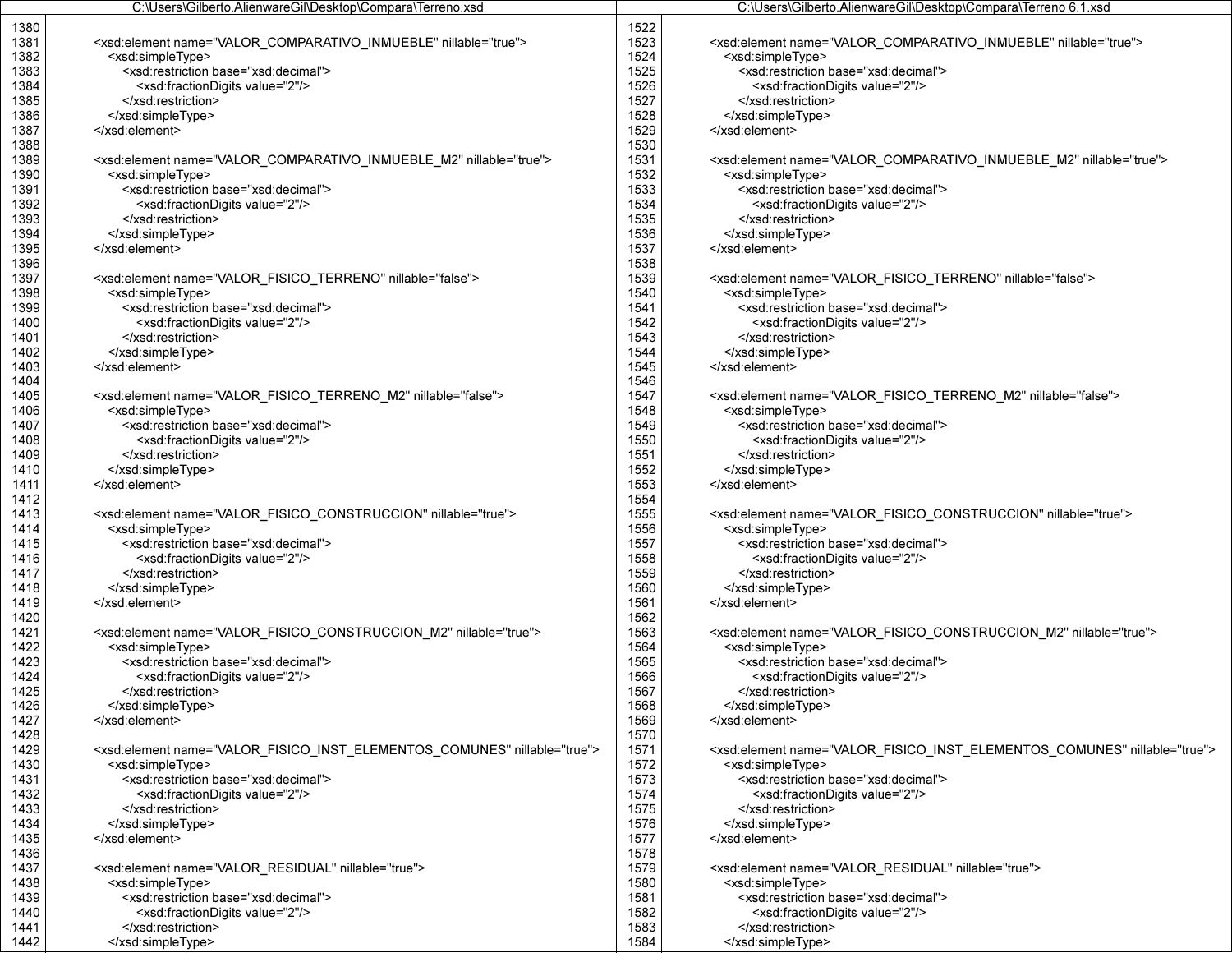|              | C:\Users\Gilberto.AlienwareGil\Desktop\Compara\Terreno.xsd                                              |              | C:\Users\Gilberto.AlienwareGil\Desktop\Compara\Terreno 6.1.xsd                                          |
|--------------|---------------------------------------------------------------------------------------------------------|--------------|---------------------------------------------------------------------------------------------------------|
| 1443         | $\le$ /xsd:element>                                                                                     | 1585         |                                                                                                         |
| 1444         |                                                                                                         | 1586         |                                                                                                         |
| 1445         | <xsd:element name="VALOR_HIPOTETICO" nillable="true"></xsd:element>                                     | 1587         | <xsd:element name="VALOR_HIPOTETICO" nillable="true"></xsd:element>                                     |
| 1446         | <xsd:simpletype></xsd:simpletype>                                                                       | 1588         | <xsd:simpletype></xsd:simpletype>                                                                       |
| 1447         | <xsd:restriction base="xsd:decimal"></xsd:restriction>                                                  | 1589         | <xsd:restriction base="xsd:decimal"></xsd:restriction>                                                  |
| 1448         | <xsd:fractiondigits value="2"></xsd:fractiondigits>                                                     | 1590         | <xsd:fractiondigits value="2"></xsd:fractiondigits>                                                     |
| 1449         |                                                                                                         | 1591         |                                                                                                         |
| 1450         |                                                                                                         | 1592         |                                                                                                         |
| 1451         |                                                                                                         | 1593         |                                                                                                         |
| 1452         |                                                                                                         | 1594         |                                                                                                         |
| 1453         |                                                                                                         | 1595         | <xsd:element name="IMPORTE_VALOR_CONCLUIDO" nillable="false"></xsd:element>                             |
| 1454         |                                                                                                         | 1596         | <xsd:simpletype></xsd:simpletype>                                                                       |
| 1455         | <xsd:complextype name="CONCLUSIONESType"></xsd:complextype>                                             | 1597         | <xsd:restriction base="xsd:decimal"></xsd:restriction>                                                  |
| 1456         | <xsd:sequence></xsd:sequence>                                                                           | 1598         | <xsd:fractiondigits value="2"></xsd:fractiondigits>                                                     |
| 1457         | <xsd:element name="VALORREFERIDO" type="VALORREFERIDOType"></xsd:element>                               | 1599         |                                                                                                         |
|              |                                                                                                         | 1600         |                                                                                                         |
|              |                                                                                                         | 1601         |                                                                                                         |
|              |                                                                                                         | 1602         |                                                                                                         |
| 1458         | <xsd:element name="DECLARACIONESYADVERTENCIAS" nillable="false"></xsd:element>                          | 1603         | <xsd:element name="VALOR CONCLUIDO LETRA" nillable="false"></xsd:element>                               |
| 1459         | <xsd:simpletype></xsd:simpletype>                                                                       | 1604         | <xsd:simpletype></xsd:simpletype>                                                                       |
| 1460         | <xsd:restriction base="xsd:string"></xsd:restriction>                                                   | 1605         | <xsd:restriction base="xsd:string"></xsd:restriction>                                                   |
| 1461         | <xsd:whitespace value="collapse"></xsd:whitespace>                                                      | 1606         | <xsd:whitespace value="collapse"></xsd:whitespace>                                                      |
| 1462         |                                                                                                         | 1607         | $\le$ /xsd:restriction>                                                                                 |
| 1463         |                                                                                                         | 1608         |                                                                                                         |
| 1464         |                                                                                                         | 1609         |                                                                                                         |
| 1465         |                                                                                                         | 1610         |                                                                                                         |
|              |                                                                                                         | 1611         | <xsd:element name="IMPORTE_COBRADO" nillable="false"></xsd:element>                                     |
|              |                                                                                                         | 1612         | <xsd:simpletype></xsd:simpletype>                                                                       |
|              |                                                                                                         | 1613         | <xsd:restriction base="xsd:decimal"></xsd:restriction>                                                  |
|              |                                                                                                         | 1614         | <xsd:fractiondigits value="2"></xsd:fractiondigits>                                                     |
|              |                                                                                                         | 1615         |                                                                                                         |
|              |                                                                                                         | 1616         |                                                                                                         |
|              |                                                                                                         | 1617         |                                                                                                         |
|              |                                                                                                         | 1618         |                                                                                                         |
| 1466         |                                                                                                         | 1619<br>1620 |                                                                                                         |
| 1467<br>1468 | <xsd:attribute name="id" type="xsd:string" use="required"></xsd:attribute><br>                          | 1621         | <xsd:attribute name="id" type="xsd:string"></xsd:attribute><br>                                         |
| 1469         | <xsd:complextype name="VALORREFERIDOType"></xsd:complextype>                                            | 1622         | <xsd:complextype name="VALORREFERIDOType"></xsd:complextype>                                            |
| 1470         | <xsd:sequence></xsd:sequence>                                                                           | 1623         | <xsd:sequence></xsd:sequence>                                                                           |
| 1471         | <xsd:element name="FECHA_VALOR_REFERIDO"></xsd:element>                                                 | 1624         | <xsd:element name="FECHA_VALOR_REFERIDO"></xsd:element>                                                 |
| 1472         | <xsd:simpletype></xsd:simpletype>                                                                       | 1625         | <xsd:simpletype></xsd:simpletype>                                                                       |
| 1473         | <xsd:restriction base="xsd:string"></xsd:restriction>                                                   | 1626         | <xsd:restriction base="xsd:string"></xsd:restriction>                                                   |
| 1474         | <xsd:pattern value="[0-2][0-2][0-9][0-9][-][0-1][0-9][-][0-3][0-9]"></xsd:pattern>                      |              |                                                                                                         |
| 1475         |                                                                                                         |              |                                                                                                         |
| 1476         |                                                                                                         | 1627         | <xsd:pattern value="[0-2][0-2][0-9][0-9][-][0-1][0-9][-][0-3][0-9]"></xsd:pattern>                      |
|              |                                                                                                         | 1628         |                                                                                                         |
|              | <br>                                                                                                    | 1629         | <br>                                                                                                    |
| 1477         |                                                                                                         | 1630<br>1631 |                                                                                                         |
| 1478         |                                                                                                         |              |                                                                                                         |
| 1479         | <xsd:element name="INDICE_ANTIGUO" nillable="true"><br/><xsd:simpletype></xsd:simpletype></xsd:element> | 1632         | <xsd:element name="INDICE_ANTIGUO" nillable="true"><br/><xsd:simpletype></xsd:simpletype></xsd:element> |
| 1480         | <xsd:restriction base="xsd:decimal"> </xsd:restriction>                                                 | 1633<br>1634 | <xsd:restriction base="xsd:decimal"> </xsd:restriction>                                                 |
| 1481         |                                                                                                         |              |                                                                                                         |
| 1482<br>1483 |                                                                                                         | 1635<br>1636 |                                                                                                         |
|              |                                                                                                         | 1637         |                                                                                                         |
| 1484<br>1485 | <xsd:element name="INDICE_ACTUAL" nillable="true"></xsd:element>                                        | 1638         |                                                                                                         |
| 1486         | <xsd:simpletype></xsd:simpletype>                                                                       | 1639         | <xsd:element name="INDICE_ACTUAL" nillable="true"><br/><xsd:simpletype></xsd:simpletype></xsd:element>  |
| 1487         | <xsd:restriction base="xsd:decimal"> </xsd:restriction>                                                 | 1640         | <xsd:restriction base="xsd:decimal"> </xsd:restriction>                                                 |
| 1488         |                                                                                                         | 1641         |                                                                                                         |
| 1489         |                                                                                                         | 1642         |                                                                                                         |
| 1490         |                                                                                                         | 1643         |                                                                                                         |
| 1491         | <xsd:element name="FACTOR_CONVERSION" nillable="true"></xsd:element>                                    | 1644         | <xsd:element name="FACTOR_CONVERSION" nillable="true"></xsd:element>                                    |
| 1492         | <xsd:simpletype></xsd:simpletype>                                                                       | 1645         | <xsd:simpletype></xsd:simpletype>                                                                       |
| 1493<br>1494 | <xsd:restriction base="xsd:decimal"> </xsd:restriction><br>                                             | 1646<br>1647 | <xsd:restriction base="xsd:decimal"> </xsd:restriction><br>                                             |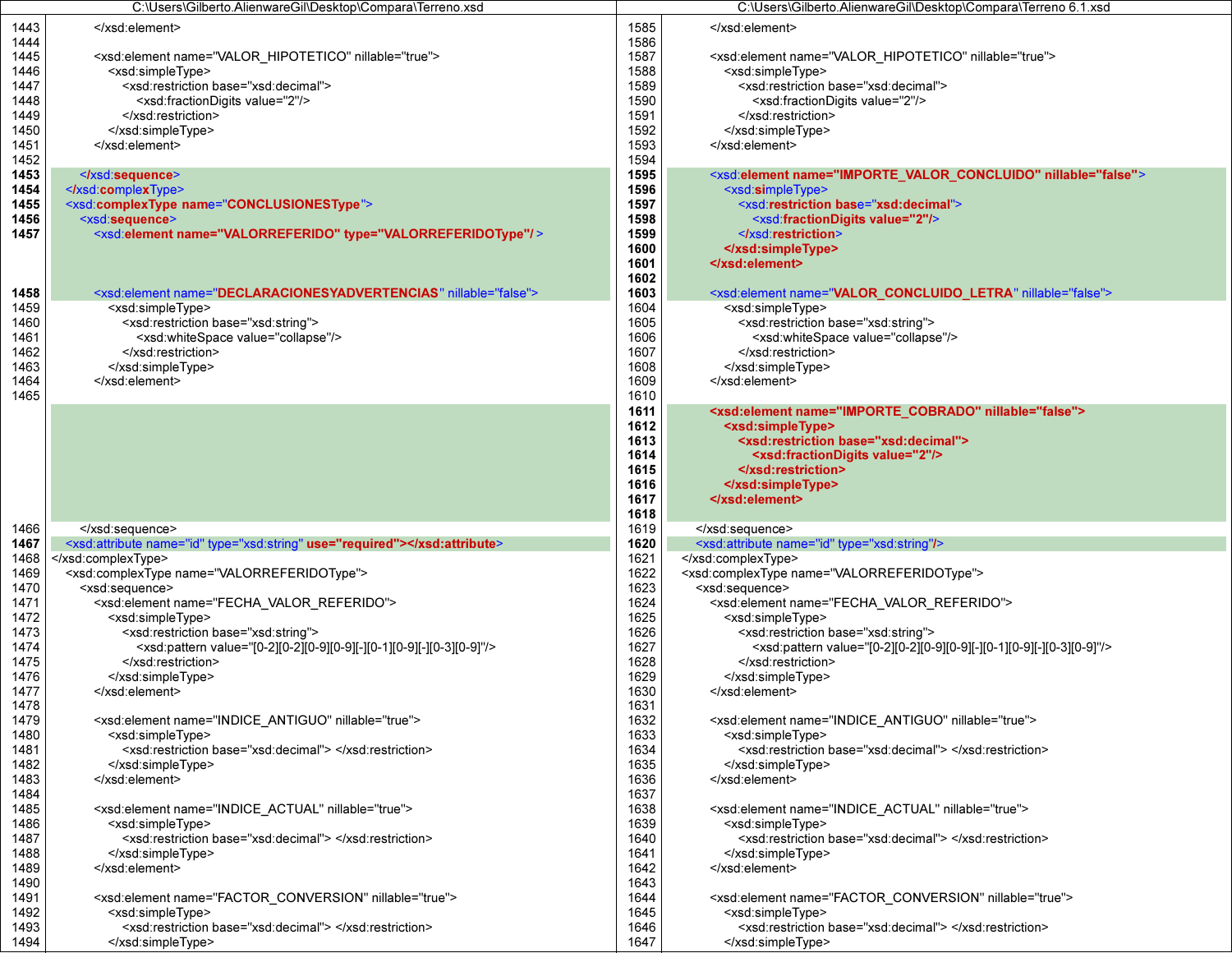|              | C:\Users\Gilberto.AlienwareGil\Desktop\Compara\Terreno.xsd                             |              | C:\Users\Gilberto.AlienwareGil\Desktop\Compara\Terreno 6.1.xsd                         |
|--------------|----------------------------------------------------------------------------------------|--------------|----------------------------------------------------------------------------------------|
| 1495<br>1496 |                                                                                        | 1648<br>1649 |                                                                                        |
| 1497         | <xsd:element name="VALOR_REFERIDO" nillable="true"></xsd:element>                      | 1650         | <xsd:element name="VALOR_REFERIDO" nillable="true"></xsd:element>                      |
| 1498         | <xsd:simpletype></xsd:simpletype>                                                      | 1651         | <xsd:simpletype></xsd:simpletype>                                                      |
| 1499         | <xsd:restriction base="xsd:decimal"></xsd:restriction>                                 | 1652         | <xsd:restriction base="xsd:decimal"></xsd:restriction>                                 |
|              |                                                                                        | 1653         |                                                                                        |
| 1500         | <xsd:fractiondigits value="2"></xsd:fractiondigits>                                    |              | <xsd:fractiondigits value="2"></xsd:fractiondigits>                                    |
| 1501         |                                                                                        | 1654         |                                                                                        |
| 1502         |                                                                                        | 1655         |                                                                                        |
| 1503         |                                                                                        | 1656         |                                                                                        |
| 1504         |                                                                                        | 1657         |                                                                                        |
| 1505         |                                                                                        | 1658         |                                                                                        |
| 1506         |                                                                                        | 1659         |                                                                                        |
| 1507         | <xsd:complextype name="CONSIDERACIONESPREVIASCONCLUSIONType"></xsd:complextype>        | 1660         | <xsd:complextype name="CONSIDERACIONESPREVIASCONCLUSIONType"></xsd:complextype>        |
| 1508         | <xsd:sequence></xsd:sequence>                                                          | 1661         | <xsd:sequence></xsd:sequence>                                                          |
| 1509         | <xsd:element name="CONSIDERACIONES_PREVIAS_CONCLUSION" nillable="false"></xsd:element> | 1662         | <xsd:element name="CONSIDERACIONES_PREVIAS_CONCLUSION" nillable="false"></xsd:element> |
| 1510         | <xsd:simpletype></xsd:simpletype>                                                      | 1663         | <xsd:simpletype></xsd:simpletype>                                                      |
| 1511         | <xsd:restriction base="xsd:string"></xsd:restriction>                                  | 1664         | <xsd:restriction base="xsd:string"></xsd:restriction>                                  |
| 1512         | <xsd:minlength value="0"></xsd:minlength>                                              | 1665         | <xsd:minlength value="0"></xsd:minlength>                                              |
| 1513         | <xsd:maxlength value="2000"></xsd:maxlength>                                           | 1666         | <xsd:maxlength value="2000"></xsd:maxlength>                                           |
| 1514         | <xsd:whitespace value="collapse"></xsd:whitespace>                                     | 1667         | <xsd:whitespace value="collapse"></xsd:whitespace>                                     |
| 1515         |                                                                                        | 1668         |                                                                                        |
|              |                                                                                        | 1669         |                                                                                        |
| 1516         |                                                                                        |              |                                                                                        |
| 1517         | $\le$ /xsd:element>                                                                    | 1670         | $\le$ /xsd:element>                                                                    |
| 1518         |                                                                                        | 1671         |                                                                                        |
| 1519         |                                                                                        | 1672         |                                                                                        |
| 1520         | <xsd:attribute name="id" type="xsd:string" use="required"></xsd:attribute>             | 1673         | <xsd:attribute name="id" type="xsd:string"></xsd:attribute>                            |
| 1521         |                                                                                        | 1674         |                                                                                        |
| 1522         | <xsd:complextype name="ENFOQUEINGRESOSType"></xsd:complextype>                         | 1675         | <xsd:complextype name="ENFOQUEINGRESOSType"></xsd:complextype>                         |
| 1523         | <xsd:sequence></xsd:sequence>                                                          | 1676         | <xsd:sequence></xsd:sequence>                                                          |
| 1524         | <xsd:element name="IM_RENTAS_SUPERFICIE_VENDIBLE" nillable="true"></xsd:element>       | 1677         | <xsd:element name="IM_RENTAS_SUPERFICIE_VENDIBLE" nillable="true"></xsd:element>       |
| 1525         | <xsd:simpletype></xsd:simpletype>                                                      | 1678         | <xsd:simpletype></xsd:simpletype>                                                      |
| 1526         | <xsd:restriction base="xsd:decimal"></xsd:restriction>                                 | 1679         | <xsd:restriction base="xsd:decimal"></xsd:restriction>                                 |
| 1527         | <xsd:fractiondigits value="2"></xsd:fractiondigits>                                    | 1680         | <xsd:fractiondigits value="2"></xsd:fractiondigits>                                    |
| 1528         |                                                                                        | 1681         |                                                                                        |
| 1529         |                                                                                        | 1682         |                                                                                        |
| 1530         | $\le$ /xsd:element>                                                                    | 1683         |                                                                                        |
| 1531         |                                                                                        | 1684         |                                                                                        |
| 1532         | <xsd:element name="IM_RENTAS_UNIDAD_RENTABLE" nillable="true"></xsd:element>           | 1685         | <xsd:element name="IM_RENTAS_UNIDAD_RENTABLE" nillable="true"></xsd:element>           |
|              |                                                                                        | 1686         |                                                                                        |
| 1533         | <xsd:simpletype></xsd:simpletype>                                                      | 1687         | <xsd:simpletype></xsd:simpletype>                                                      |
| 1534         | <xsd:restriction base="xsd:string"></xsd:restriction>                                  |              | <xsd:restriction base="xsd:string"></xsd:restriction>                                  |
| 1535         | <xsd:minlength value="0"></xsd:minlength>                                              | 1688         | <xsd:minlength value="0"></xsd:minlength>                                              |
| 1536         | <xsd:maxlength value="100"></xsd:maxlength>                                            | 1689         | <xsd:maxlength value="100"></xsd:maxlength>                                            |
| 1537         | <xsd:whitespace value="collapse"></xsd:whitespace>                                     | 1690         | <xsd:whitespace value="collapse"></xsd:whitespace>                                     |
| 1538         |                                                                                        | 1691         |                                                                                        |
| 1539         |                                                                                        | 1692         |                                                                                        |
| 1540         |                                                                                        | 1693         |                                                                                        |
| 1541         |                                                                                        | 1694         |                                                                                        |
| 1542         | <xsd:element name="RENTA_BRUTA_MENSUAL" nillable="true"></xsd:element>                 | 1695         | <xsd:element name="RENTA_BRUTA_MENSUAL" nillable="true"></xsd:element>                 |
| 1543         | <xsd:simpletype></xsd:simpletype>                                                      | 1696         | <xsd:simpletype></xsd:simpletype>                                                      |
| 1544         | <xsd:restriction base="xsd:decimal"></xsd:restriction>                                 | 1697         | <xsd:restriction base="xsd:decimal"></xsd:restriction>                                 |
| 1545         | <xsd:fractiondigits value="2"></xsd:fractiondigits>                                    | 1698         | <xsd:fractiondigits value="2"></xsd:fractiondigits>                                    |
| 1546         | $\le$ /xsd:restriction>                                                                | 1699         |                                                                                        |
| 1547         |                                                                                        | 1700         |                                                                                        |
| 1548         |                                                                                        | 1701         |                                                                                        |
| 1549         |                                                                                        | 1702         |                                                                                        |
| 1550         | <xsd:element name="DEDUCCIONES" type="DEDUCCIONESType"></xsd:element>                  | 1703         | <xsd:element name="DEDUCCIONES" type="DEDUCCIONESType"></xsd:element>                  |
| 1551         | <xsd:element name="DEDUCCIONES_MENSUALES" nillable="true"></xsd:element>               | 1704         | <xsd:element name="DEDUCCIONES_MENSUALES" nillable="true"></xsd:element>               |
|              |                                                                                        |              |                                                                                        |
| 1552         | <xsd:simpletype></xsd:simpletype>                                                      | 1705         | <xsd:simpletype></xsd:simpletype>                                                      |
| 1553         | <xsd:restriction base="xsd:decimal"></xsd:restriction>                                 | 1706         | <xsd:restriction base="xsd:decimal"></xsd:restriction>                                 |
| 1554         | <xsd:fractiondigits value="2"></xsd:fractiondigits>                                    | 1707         | <xsd:fractiondigits value="2"></xsd:fractiondigits>                                    |
| 1555         |                                                                                        | 1708         |                                                                                        |
| 1556         |                                                                                        | 1709         |                                                                                        |
| 1557         |                                                                                        | 1710         |                                                                                        |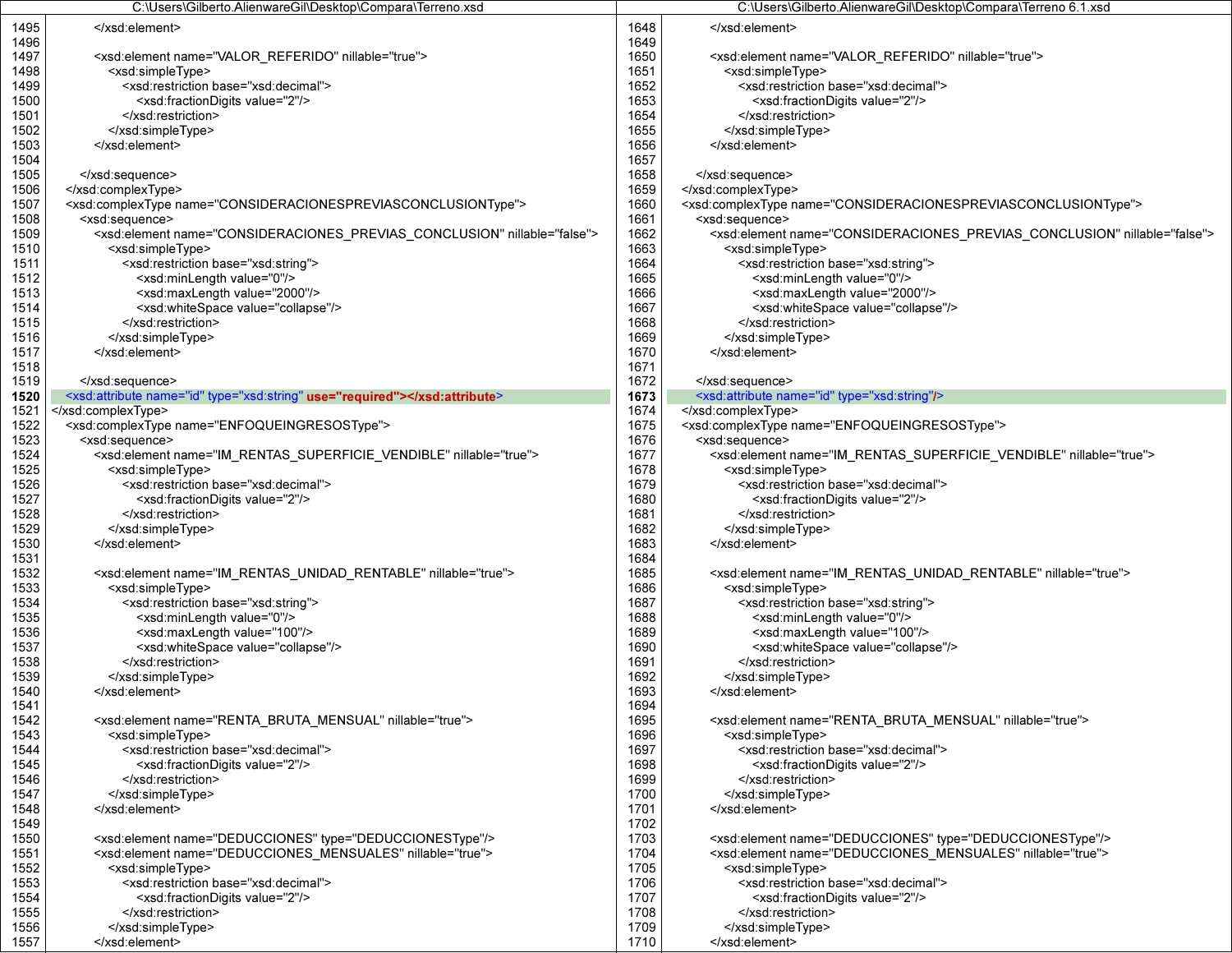|      | C:\Users\Gilberto.AlienwareGil\Desktop\Compara\Terreno.xsd                        |      | C:\Users\Gilberto.AlienwareGil\Desktop\Compara\Terreno 6.1.xsd                    |
|------|-----------------------------------------------------------------------------------|------|-----------------------------------------------------------------------------------|
| 1558 |                                                                                   | 1711 |                                                                                   |
| 1559 | <xsd:element name="PORCENTAJE_DUCCIONES_MENSUALES" nillable="true"></xsd:element> | 1712 | <xsd:element name="PORCENTAJE_DUCCIONES_MENSUALES" nillable="true"></xsd:element> |
| 1560 | <xsd:simpletype></xsd:simpletype>                                                 | 1713 | <xsd:simpletype></xsd:simpletype>                                                 |
| 1561 | <xsd:restriction base="xsd:decimal"></xsd:restriction>                            | 1714 | <xsd:restriction base="xsd:decimal"></xsd:restriction>                            |
|      |                                                                                   |      |                                                                                   |
| 1562 | <xsd:fractiondigits value="2"></xsd:fractiondigits>                               | 1715 | <xsd:fractiondigits value="2"></xsd:fractiondigits>                               |
| 1563 |                                                                                   | 1716 |                                                                                   |
| 1564 |                                                                                   | 1717 |                                                                                   |
| 1565 |                                                                                   | 1718 |                                                                                   |
| 1566 |                                                                                   | 1719 |                                                                                   |
| 1567 | <xsd:element name="PRODUCTO_LIQUIDO_ANUAL" nillable="true"></xsd:element>         | 1720 | <xsd:element name="PRODUCTO_LIQUIDO_ANUAL" nillable="true"></xsd:element>         |
| 1568 | <xsd:simpletype></xsd:simpletype>                                                 | 1721 | <xsd:simpletype></xsd:simpletype>                                                 |
| 1569 | <xsd:restriction base="xsd:decimal"></xsd:restriction>                            | 1722 | <xsd:restriction base="xsd:decimal"></xsd:restriction>                            |
| 1570 | <xsd:fractiondigits value="2"></xsd:fractiondigits>                               | 1723 | <xsd:fractiondigits value="2"></xsd:fractiondigits>                               |
| 1571 |                                                                                   | 1724 |                                                                                   |
| 1572 |                                                                                   | 1725 |                                                                                   |
| 1573 |                                                                                   | 1726 |                                                                                   |
|      |                                                                                   |      |                                                                                   |
| 1574 |                                                                                   | 1727 |                                                                                   |
| 1575 | <xsd:element name="PRODUCTO_LIQUIDO_MENSUAL" nillable="true"></xsd:element>       | 1728 | <xsd:element name="PRODUCTO_LIQUIDO_MENSUAL" nillable="true"></xsd:element>       |
| 1576 | <xsd:simpletype></xsd:simpletype>                                                 | 1729 | <xsd:simpletype></xsd:simpletype>                                                 |
| 1577 | <xsd:restriction base="xsd:decimal"></xsd:restriction>                            | 1730 | <xsd:restriction base="xsd:decimal"></xsd:restriction>                            |
| 1578 | <xsd:fractiondigits value="2"></xsd:fractiondigits>                               | 1731 | <xsd:fractiondigits value="2"></xsd:fractiondigits>                               |
| 1579 |                                                                                   | 1732 |                                                                                   |
| 1580 |                                                                                   | 1733 |                                                                                   |
| 1581 |                                                                                   | 1734 |                                                                                   |
| 1582 |                                                                                   | 1735 |                                                                                   |
| 1583 | <xsd:element name="TASA_CAPITALIZACION_APLICABLE" nillable="true"></xsd:element>  | 1736 | <xsd:element name="TASA_CAPITALIZACION_APLICABLE" nillable="true"></xsd:element>  |
| 1584 | <xsd:simpletype></xsd:simpletype>                                                 | 1737 | <xsd:simpletype></xsd:simpletype>                                                 |
|      |                                                                                   |      |                                                                                   |
| 1585 | <xsd:restriction base="xsd:decimal"></xsd:restriction>                            | 1738 | <xsd:restriction base="xsd:decimal"></xsd:restriction>                            |
| 1586 | <xsd:fractiondigits value="2"></xsd:fractiondigits>                               | 1739 | <xsd:fractiondigits value="2"></xsd:fractiondigits>                               |
| 1587 |                                                                                   | 1740 |                                                                                   |
| 1588 |                                                                                   | 1741 |                                                                                   |
| 1589 |                                                                                   | 1742 | $\le$ /xsd:element>                                                               |
| 1590 |                                                                                   | 1743 |                                                                                   |
| 1591 | <xsd:element name="VIDA_UTIL_REMANENTE" nillable="true"></xsd:element>            | 1744 | <xsd:element name="VIDA_UTIL_REMANENTE" nillable="true"></xsd:element>            |
| 1592 | <xsd:simpletype></xsd:simpletype>                                                 | 1745 | <xsd:simpletype></xsd:simpletype>                                                 |
| 1593 | <xsd:restriction base="xsd:decimal"></xsd:restriction>                            | 1746 | <xsd:restriction base="xsd:decimal"></xsd:restriction>                            |
| 1594 | <xsd:fractiondigits value="2"></xsd:fractiondigits>                               | 1747 | <xsd:fractiondigits value="2"></xsd:fractiondigits>                               |
| 1595 |                                                                                   | 1748 |                                                                                   |
| 1596 |                                                                                   | 1749 |                                                                                   |
|      |                                                                                   |      |                                                                                   |
| 1597 |                                                                                   | 1750 |                                                                                   |
| 1598 |                                                                                   | 1751 |                                                                                   |
| 1599 | <xsd:element name="IMPORTE_ENFOQUE_INGRESOS" nillable="true"></xsd:element>       | 1752 | <xsd:element name="IMPORTE_ENFOQUE_INGRESOS" nillable="true"></xsd:element>       |
| 1600 | <xsd:simpletype></xsd:simpletype>                                                 | 1753 | <xsd:simpletype></xsd:simpletype>                                                 |
| 1601 | <xsd:restriction base="xsd:decimal"></xsd:restriction>                            | 1754 | <xsd:restriction base="xsd:decimal"></xsd:restriction>                            |
| 1602 | <xsd:fractiondigits value="2"></xsd:fractiondigits>                               | 1755 | <xsd:fractiondigits value="2"></xsd:fractiondigits>                               |
| 1603 |                                                                                   | 1756 |                                                                                   |
| 1604 |                                                                                   | 1757 |                                                                                   |
| 1605 |                                                                                   | 1758 |                                                                                   |
| 1606 |                                                                                   | 1759 |                                                                                   |
| 1607 |                                                                                   | 1760 |                                                                                   |
| 1608 | <xsd:attribute name="id" type="xsd:string" use="required"></xsd:attribute>        | 1761 | <xsd:attribute name="id" type="xsd:string"></xsd:attribute>                       |
| 1609 |                                                                                   | 1762 |                                                                                   |
|      |                                                                                   |      |                                                                                   |
| 1610 | <xsd:complextype name="DEDUCCIONESType"></xsd:complextype>                        | 1763 | <xsd:complextype name="DEDUCCIONESType"></xsd:complextype>                        |
| 1611 | <xsd:sequence></xsd:sequence>                                                     | 1764 | <xsd:sequence></xsd:sequence>                                                     |
| 1612 | <xsd:element name="VACIOS" nillable="true"></xsd:element>                         | 1765 | <xsd:element name="VACIOS" nillable="true"></xsd:element>                         |
| 1613 | <xsd:simpletype></xsd:simpletype>                                                 | 1766 | <xsd:simpletype></xsd:simpletype>                                                 |
| 1614 | <xsd:restriction base="xsd:decimal"></xsd:restriction>                            | 1767 | <xsd:restriction base="xsd:decimal"></xsd:restriction>                            |
| 1615 | <xsd:fractiondigits value="2"></xsd:fractiondigits>                               | 1768 | <xsd:fractiondigits value="2"></xsd:fractiondigits>                               |
| 1616 |                                                                                   | 1769 |                                                                                   |
| 1617 |                                                                                   | 1770 |                                                                                   |
| 1618 |                                                                                   | 1771 |                                                                                   |
| 1619 |                                                                                   | 1772 |                                                                                   |
| 1620 | <xsd:element name="PORCENTAJE_DE_VACIOS" nillable="true"></xsd:element>           | 1773 | <xsd:element name="PORCENTAJE_DE_VACIOS" nillable="true"></xsd:element>           |
|      |                                                                                   |      |                                                                                   |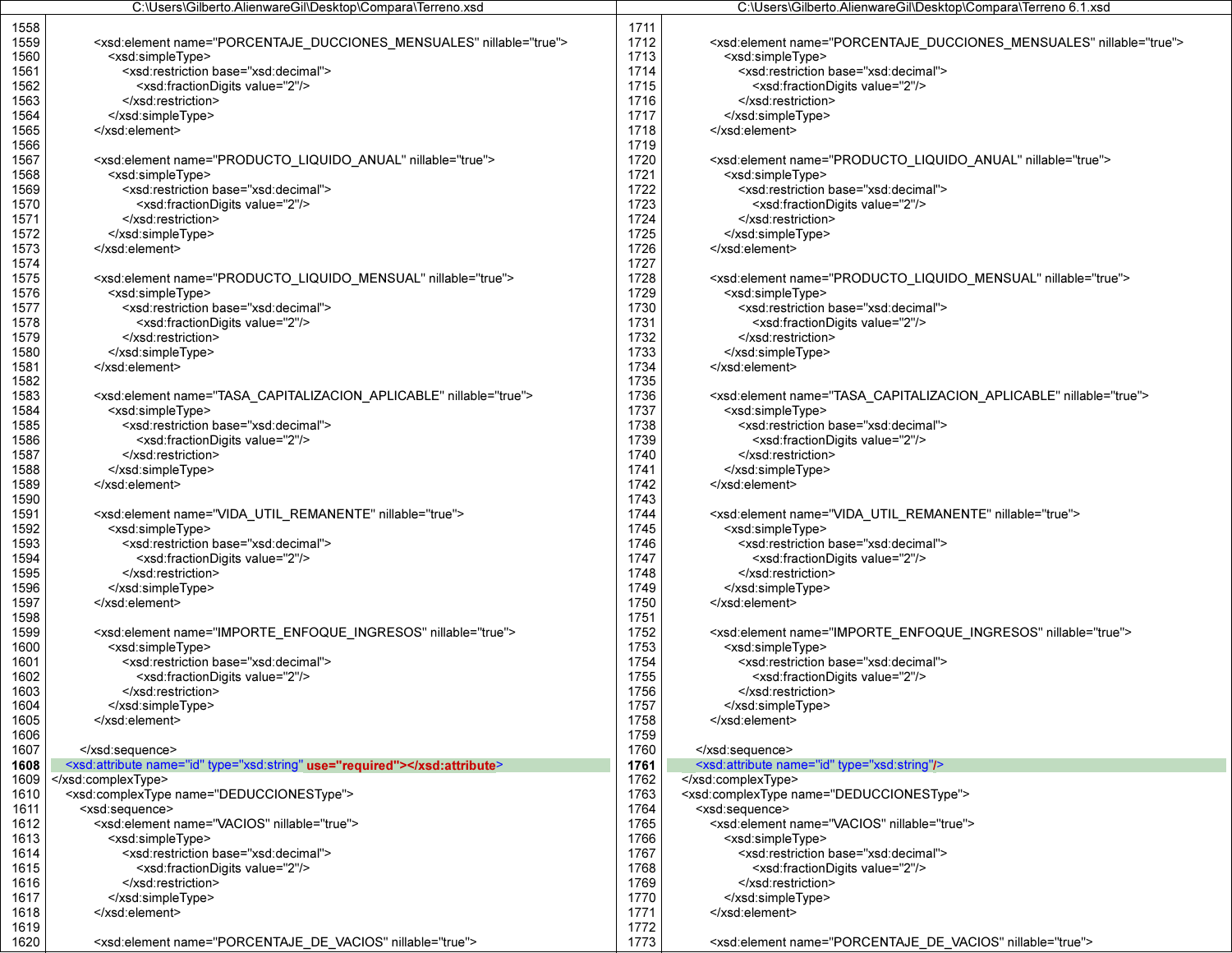|              | C:\Users\Gilberto.AlienwareGil\Desktop\Compara\Terreno.xsd                         |      | C:\Users\Gilberto.AlienwareGil\Desktop\Compara\Terreno 6.1.xsd                     |
|--------------|------------------------------------------------------------------------------------|------|------------------------------------------------------------------------------------|
| 1621         | <xsd:simpletype></xsd:simpletype>                                                  | 1774 | <xsd:simpletype></xsd:simpletype>                                                  |
| 1622         | <xsd:restriction base="xsd:decimal"></xsd:restriction>                             | 1775 | <xsd:restriction base="xsd:decimal"></xsd:restriction>                             |
| 1623         |                                                                                    | 1776 | <xsd:fractiondigits value="2"></xsd:fractiondigits>                                |
|              | <xsd:fractiondigits value="2"></xsd:fractiondigits>                                | 1777 |                                                                                    |
| 1624         |                                                                                    |      |                                                                                    |
| 1625         |                                                                                    | 1778 |                                                                                    |
| 1626         |                                                                                    | 1779 |                                                                                    |
| 1627         |                                                                                    | 1780 |                                                                                    |
| 1628         | <xsd:element name="IMPUESTO_PREDIAL" nillable="true"></xsd:element>                | 1781 | <xsd:element name="IMPUESTO_PREDIAL" nillable="true"></xsd:element>                |
| 1629         | <xsd:simpletype></xsd:simpletype>                                                  | 1782 | <xsd:simpletype></xsd:simpletype>                                                  |
| 1630         | <xsd:restriction base="xsd:decimal"></xsd:restriction>                             | 1783 | <xsd:restriction base="xsd:decimal"></xsd:restriction>                             |
| 1631         | <xsd:fractiondigits value="2"></xsd:fractiondigits>                                | 1784 | <xsd:fractiondigits value="2"></xsd:fractiondigits>                                |
| 1632         |                                                                                    | 1785 |                                                                                    |
| 1633         |                                                                                    | 1786 |                                                                                    |
| 1634         |                                                                                    | 1787 |                                                                                    |
| 1635         |                                                                                    | 1788 |                                                                                    |
| 1636         | <xsd:element name="PORCENTAJE_DEL_IMPUESTOPREDIAL" nillable="true"></xsd:element>  | 1789 | <xsd:element name="PORCENTAJE_DEL_IMPUESTOPREDIAL" nillable="true"></xsd:element>  |
| 1637         | <xsd:simpletype></xsd:simpletype>                                                  | 1790 | <xsd:simpletype></xsd:simpletype>                                                  |
| 1638         | <xsd:restriction base="xsd:decimal"></xsd:restriction>                             | 1791 | <xsd:restriction base="xsd:decimal"></xsd:restriction>                             |
| 1639         | <xsd:fractiondigits value="2"></xsd:fractiondigits>                                | 1792 | <xsd:fractiondigits value="2"></xsd:fractiondigits>                                |
| 1640         |                                                                                    | 1793 |                                                                                    |
|              |                                                                                    | 1794 |                                                                                    |
| 1641         |                                                                                    |      |                                                                                    |
| 1642         | $\le$ /xsd:element>                                                                | 1795 | $\le$ /xsd:element>                                                                |
| 1643         |                                                                                    | 1796 |                                                                                    |
| 1644         | <xsd:element name="SERVICIO_AGUA" nillable="true"></xsd:element>                   | 1797 | <xsd:element name="SERVICIO_AGUA" nillable="true"></xsd:element>                   |
| 1645         | <xsd:simpletype></xsd:simpletype>                                                  | 1798 | <xsd:simpletype></xsd:simpletype>                                                  |
| 1646         | <xsd:restriction base="xsd:decimal"></xsd:restriction>                             | 1799 | <xsd:restriction base="xsd:decimal"></xsd:restriction>                             |
| 1647         | <xsd:fractiondigits value="2"></xsd:fractiondigits>                                | 1800 | <xsd:fractiondigits value="2"></xsd:fractiondigits>                                |
| 1648         |                                                                                    | 1801 |                                                                                    |
| 1649         |                                                                                    | 1802 |                                                                                    |
| 1650         |                                                                                    | 1803 |                                                                                    |
| 1651         |                                                                                    | 1804 |                                                                                    |
| 1652         | <xsd:element name="PORCENTAJE_DE_AGUA" nillable="true"></xsd:element>              | 1805 | <xsd:element name="PORCENTAJE_DE_AGUA" nillable="true"></xsd:element>              |
| 1653         | <xsd:simpletype></xsd:simpletype>                                                  | 1806 | <xsd:simpletype></xsd:simpletype>                                                  |
| 1654         | <xsd:restriction base="xsd:decimal"></xsd:restriction>                             | 1807 | <xsd:restriction base="xsd:decimal"></xsd:restriction>                             |
| 1655         | <xsd:fractiondigits value="2"></xsd:fractiondigits>                                | 1808 | <xsd:fractiondigits value="2"></xsd:fractiondigits>                                |
| 1656         |                                                                                    | 1809 |                                                                                    |
| 1657         |                                                                                    | 1810 |                                                                                    |
| 1658         |                                                                                    | 1811 |                                                                                    |
| 1659         |                                                                                    | 1812 |                                                                                    |
| 1660         | <xsd:element name="CONSERVACION_MANTENIMIENTO" nillable="true"></xsd:element>      | 1813 | <xsd:element name="CONSERVACION_MANTENIMIENTO" nillable="true"></xsd:element>      |
| 1661         | <xsd:simpletype></xsd:simpletype>                                                  | 1814 | <xsd:simpletype></xsd:simpletype>                                                  |
| 1662         | <xsd:restriction base="xsd:decimal"></xsd:restriction>                             | 1815 | <xsd:restriction base="xsd:decimal"></xsd:restriction>                             |
| 1663         | <xsd:fractiondigits value="2"></xsd:fractiondigits>                                | 1816 | <xsd:fractiondigits value="2"></xsd:fractiondigits>                                |
| 1664         |                                                                                    | 1817 |                                                                                    |
| 1665         |                                                                                    | 1818 |                                                                                    |
| 1666         |                                                                                    | 1819 |                                                                                    |
| 1667         |                                                                                    | 1820 |                                                                                    |
| 1668         | <xsd:element name="PORCENTAJE_DE_CONSERVACIONYMANT" nillable="true"></xsd:element> | 1821 | <xsd:element name="PORCENTAJE_DE_CONSERVACIONYMANT" nillable="true"></xsd:element> |
| 1669         | <xsd:simpletype></xsd:simpletype>                                                  | 1822 | <xsd:simpletype></xsd:simpletype>                                                  |
| 1670         | <xsd:restriction base="xsd:decimal"></xsd:restriction>                             | 1823 | <xsd:restriction base="xsd:decimal"></xsd:restriction>                             |
|              |                                                                                    | 1824 |                                                                                    |
| 1671<br>1672 | <xsd:fractiondigits value="2"></xsd:fractiondigits>                                | 1825 | <xsd:fractiondigits value="2"></xsd:fractiondigits>                                |
|              |                                                                                    |      |                                                                                    |
| 1673         |                                                                                    | 1826 |                                                                                    |
| 1674         | $\le$ /xsd:element>                                                                | 1827 |                                                                                    |
| 1675         |                                                                                    | 1828 |                                                                                    |
| 1676         | <xsd:element name="SERVICIO ENERGIA ELECTRICA" nillable="true"></xsd:element>      | 1829 | <xsd:element name="SERVICIO ENERGIA ELECTRICA" nillable="true"></xsd:element>      |
| 1677         | <xsd:simpletype></xsd:simpletype>                                                  | 1830 | <xsd:simpletype></xsd:simpletype>                                                  |
| 1678         | <xsd:restriction base="xsd:decimal"></xsd:restriction>                             | 1831 | <xsd:restriction base="xsd:decimal"></xsd:restriction>                             |
| 1679         | <xsd:fractiondigits value="2"></xsd:fractiondigits>                                | 1832 | <xsd:fractiondigits value="2"></xsd:fractiondigits>                                |
| 1680         |                                                                                    | 1833 |                                                                                    |
| 1681         |                                                                                    | 1834 |                                                                                    |
| 1682         |                                                                                    | 1835 |                                                                                    |
| 1683         |                                                                                    | 1836 |                                                                                    |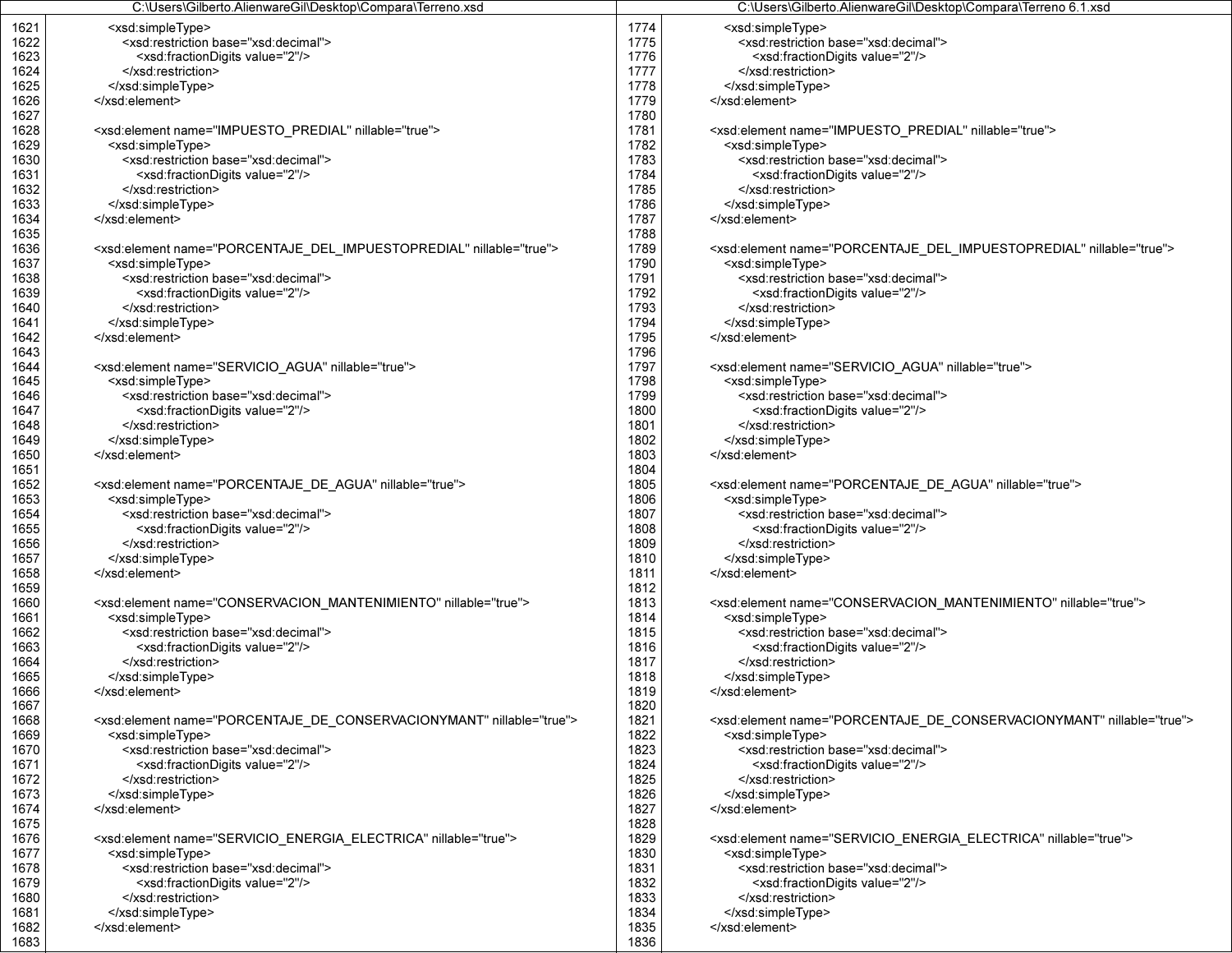|      | C:\Users\Gilberto.AlienwareGil\Desktop\Compara\Terreno.xsd                          |      | C:\Users\Gilberto.AlienwareGil\Desktop\Compara\Terreno 6.1.xsd                      |
|------|-------------------------------------------------------------------------------------|------|-------------------------------------------------------------------------------------|
| 1684 | <xsd:element name="PORCENTAJE_DE_ENERGIA" nillable="true"></xsd:element>            | 1837 | <xsd:element name="PORCENTAJE_DE_ENERGIA" nillable="true"></xsd:element>            |
| 1685 | <xsd:simpletype></xsd:simpletype>                                                   | 1838 | <xsd:simpletype></xsd:simpletype>                                                   |
| 1686 | <xsd:restriction base="xsd:decimal"></xsd:restriction>                              | 1839 | <xsd:restriction base="xsd:decimal"></xsd:restriction>                              |
| 1687 | <xsd:fractiondigits value="2"></xsd:fractiondigits>                                 | 1840 | <xsd:fractiondigits value="2"></xsd:fractiondigits>                                 |
| 1688 |                                                                                     | 1841 |                                                                                     |
| 1689 |                                                                                     | 1842 |                                                                                     |
| 1690 |                                                                                     | 1843 |                                                                                     |
| 1691 |                                                                                     | 1844 |                                                                                     |
| 1692 | <xsd:element name="ADMINISTRACION" nillable="true"></xsd:element>                   | 1845 | <xsd:element name="ADMINISTRACION" nillable="true"></xsd:element>                   |
| 1693 | <xsd:simpletype></xsd:simpletype>                                                   | 1846 | <xsd:simpletype></xsd:simpletype>                                                   |
| 1694 | <xsd:restriction base="xsd:decimal"></xsd:restriction>                              | 1847 | <xsd:restriction base="xsd:decimal"></xsd:restriction>                              |
| 1695 | <xsd:fractiondigits value="2"></xsd:fractiondigits>                                 | 1848 | <xsd:fractiondigits value="2"></xsd:fractiondigits>                                 |
| 1696 |                                                                                     | 1849 |                                                                                     |
| 1697 |                                                                                     | 1850 |                                                                                     |
| 1698 |                                                                                     | 1851 |                                                                                     |
| 1699 |                                                                                     | 1852 |                                                                                     |
| 1700 | <xsd:element name="PORCENTAJE DE ADMINISTRACION" nillable="true"></xsd:element>     | 1853 | <xsd:element name="PORCENTAJE DE ADMINISTRACION" nillable="true"></xsd:element>     |
| 1701 | <xsd:simpletype></xsd:simpletype>                                                   | 1854 | <xsd:simpletype></xsd:simpletype>                                                   |
| 1702 | <xsd:restriction base="xsd:decimal"></xsd:restriction>                              | 1855 | <xsd:restriction base="xsd:decimal"></xsd:restriction>                              |
| 1703 | <xsd:fractiondigits value="2"></xsd:fractiondigits>                                 | 1856 | <xsd:fractiondigits value="2"></xsd:fractiondigits>                                 |
| 1704 |                                                                                     | 1857 |                                                                                     |
| 1705 |                                                                                     | 1858 |                                                                                     |
| 1706 |                                                                                     | 1859 |                                                                                     |
| 1707 |                                                                                     | 1860 |                                                                                     |
| 1708 | <xsd:element name="SEGUROS" nillable="true"></xsd:element>                          | 1861 | <xsd:element name="SEGUROS" nillable="true"></xsd:element>                          |
| 1709 | <xsd:simpletype></xsd:simpletype>                                                   | 1862 | <xsd:simpletype></xsd:simpletype>                                                   |
| 1710 | <xsd:restriction base="xsd:decimal"></xsd:restriction>                              | 1863 | <xsd:restriction base="xsd:decimal"></xsd:restriction>                              |
| 1711 | <xsd:fractiondigits value="2"></xsd:fractiondigits>                                 | 1864 | <xsd:fractiondigits value="2"></xsd:fractiondigits>                                 |
| 1712 |                                                                                     | 1865 |                                                                                     |
| 1713 |                                                                                     | 1866 |                                                                                     |
| 1714 |                                                                                     | 1867 |                                                                                     |
| 1715 |                                                                                     | 1868 |                                                                                     |
| 1716 | <xsd:element name="PORCENTAJE_DE_SEGUROS" nillable="true"></xsd:element>            | 1869 | <xsd:element name="PORCENTAJE_DE_SEGUROS" nillable="true"></xsd:element>            |
| 1717 | <xsd:simpletype></xsd:simpletype>                                                   | 1870 | <xsd:simpletype></xsd:simpletype>                                                   |
| 1718 | <xsd:restriction base="xsd:decimal"></xsd:restriction>                              | 1871 | <xsd:restriction base="xsd:decimal"></xsd:restriction>                              |
| 1719 | <xsd:fractiondigits value="2"></xsd:fractiondigits>                                 | 1872 | <xsd:fractiondigits value="2"></xsd:fractiondigits>                                 |
| 1720 |                                                                                     | 1873 |                                                                                     |
| 1721 |                                                                                     | 1874 |                                                                                     |
| 1722 |                                                                                     | 1875 |                                                                                     |
| 1723 |                                                                                     | 1876 |                                                                                     |
| 1724 | <xsd:element name="DEPRECIACION_FISCAL" nillable="true"></xsd:element>              | 1877 | <xsd:element name="DEPRECIACION_FISCAL" nillable="true"></xsd:element>              |
| 1725 | <xsd:simpletype></xsd:simpletype>                                                   | 1878 | <xsd:simpletype></xsd:simpletype>                                                   |
| 1726 | <xsd:restriction base="xsd:decimal"></xsd:restriction>                              | 1879 | <xsd:restriction base="xsd:decimal"></xsd:restriction>                              |
| 1727 | <xsd:fractiondigits value="2"></xsd:fractiondigits>                                 | 1880 | <xsd:fractiondigits value="2"></xsd:fractiondigits>                                 |
| 1728 |                                                                                     | 1881 |                                                                                     |
| 1729 |                                                                                     | 1882 |                                                                                     |
| 1730 |                                                                                     | 1883 |                                                                                     |
| 1731 |                                                                                     | 1884 |                                                                                     |
| 1732 | <xsd:element name="PORCENTAJE_DE_DEPRECIACIONFISCAL" nillable="true"></xsd:element> | 1885 | <xsd:element name="PORCENTAJE DE DEPRECIACIONFISCAL" nillable="true"></xsd:element> |
| 1733 | <xsd:simpletype></xsd:simpletype>                                                   | 1886 | <xsd:simpletype></xsd:simpletype>                                                   |
| 1734 | <xsd:restriction base="xsd:decimal"></xsd:restriction>                              | 1887 | <xsd:restriction base="xsd:decimal"></xsd:restriction>                              |
| 1735 | <xsd:fractiondigits value="2"></xsd:fractiondigits>                                 | 1888 | <xsd:fractiondigits value="2"></xsd:fractiondigits>                                 |
| 1736 |                                                                                     | 1889 |                                                                                     |
| 1737 |                                                                                     | 1890 |                                                                                     |
| 1738 |                                                                                     | 1891 |                                                                                     |
| 1739 |                                                                                     | 1892 |                                                                                     |
| 1740 | <xsd:element name="OTROS" nillable="true"></xsd:element>                            | 1893 | <xsd:element name="OTROS" nillable="true"></xsd:element>                            |
| 1741 | <xsd:simpletype></xsd:simpletype>                                                   | 1894 | <xsd:simpletype></xsd:simpletype>                                                   |
| 1742 | <xsd:restriction base="xsd:decimal"></xsd:restriction>                              | 1895 | <xsd:restriction base="xsd:decimal"></xsd:restriction>                              |
| 1743 | <xsd:fractiondigits value="2"></xsd:fractiondigits>                                 | 1896 | <xsd:fractiondigits value="2"></xsd:fractiondigits>                                 |
| 1744 |                                                                                     | 1897 |                                                                                     |
| 1745 |                                                                                     | 1898 |                                                                                     |
| 1746 |                                                                                     | 1899 |                                                                                     |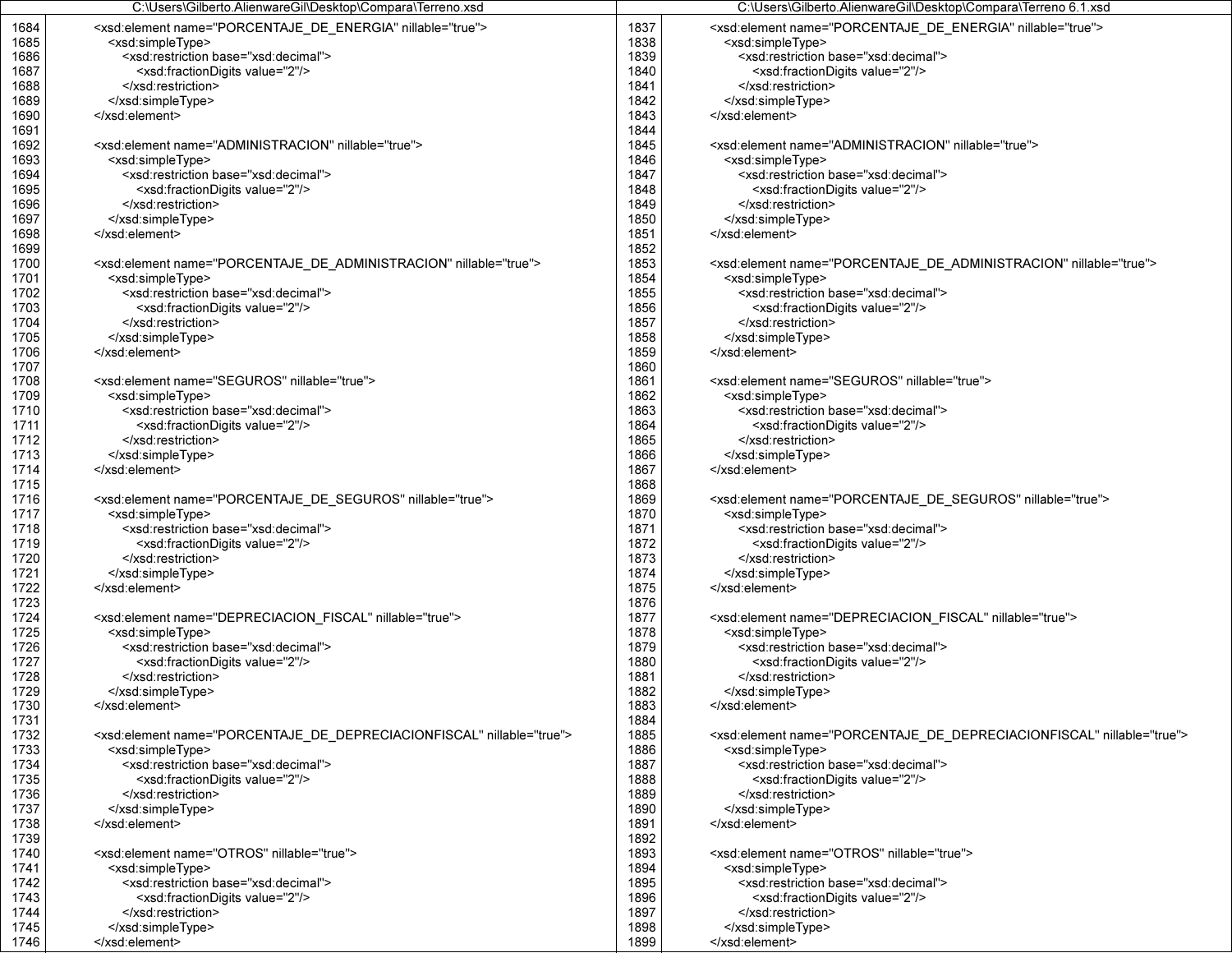|      | C:\Users\Gilberto.AlienwareGil\Desktop\Compara\Terreno.xsd                                                                                                                         |      | C:\Users\Gilberto.AlienwareGil\Desktop\Compara\Terreno 6.1.xsd                          |
|------|------------------------------------------------------------------------------------------------------------------------------------------------------------------------------------|------|-----------------------------------------------------------------------------------------|
| 1747 |                                                                                                                                                                                    | 1900 |                                                                                         |
|      |                                                                                                                                                                                    |      |                                                                                         |
| 1748 | <xsd:element name="PORCENTAJE_DE_OTROS" nillable="true"></xsd:element>                                                                                                             | 1901 | <xsd:element name="PORCENTAJE_DE_OTROS" nillable="true"></xsd:element>                  |
| 1749 | <xsd:simpletype></xsd:simpletype>                                                                                                                                                  | 1902 | <xsd:simpletype></xsd:simpletype>                                                       |
| 1750 | <xsd:restriction base="xsd:decimal"></xsd:restriction>                                                                                                                             | 1903 | <xsd:restriction base="xsd:decimal"></xsd:restriction>                                  |
|      |                                                                                                                                                                                    |      |                                                                                         |
| 1751 | <xsd:fractiondigits value="2"></xsd:fractiondigits>                                                                                                                                | 1904 | <xsd:fractiondigits value="2"></xsd:fractiondigits>                                     |
| 1752 |                                                                                                                                                                                    | 1905 |                                                                                         |
| 1753 |                                                                                                                                                                                    | 1906 |                                                                                         |
| 1754 |                                                                                                                                                                                    | 1907 |                                                                                         |
|      |                                                                                                                                                                                    |      |                                                                                         |
| 1755 |                                                                                                                                                                                    | 1908 |                                                                                         |
| 1756 | <xsd:element name="DEDUCCIONES_FISCALES" nillable="true"></xsd:element>                                                                                                            | 1909 | <xsd:element name="DEDUCCIONES_FISCALES" nillable="true"></xsd:element>                 |
| 1757 | <xsd:simpletype></xsd:simpletype>                                                                                                                                                  | 1910 | <xsd:simpletype></xsd:simpletype>                                                       |
| 1758 | <xsd:restriction base="xsd:decimal"></xsd:restriction>                                                                                                                             | 1911 | <xsd:restriction base="xsd:decimal"></xsd:restriction>                                  |
|      |                                                                                                                                                                                    |      |                                                                                         |
| 1759 | <xsd:fractiondigits value="2"></xsd:fractiondigits>                                                                                                                                | 1912 | <xsd:fractiondigits value="2"></xsd:fractiondigits>                                     |
| 1760 |                                                                                                                                                                                    | 1913 |                                                                                         |
| 1761 |                                                                                                                                                                                    | 1914 |                                                                                         |
| 1762 |                                                                                                                                                                                    | 1915 |                                                                                         |
|      |                                                                                                                                                                                    |      |                                                                                         |
| 1763 |                                                                                                                                                                                    | 1916 |                                                                                         |
| 1764 | <xsd:element name="PORCENTAJE_DE_DEDUCCIONESFISCALES" nillable="true"></xsd:element>                                                                                               | 1917 | <xsd:element name="PORCENTAJE_DE_DEDUCCIONESFISCALES" nillable="true"></xsd:element>    |
| 1765 | <xsd:simpletype></xsd:simpletype>                                                                                                                                                  | 1918 | <xsd:simpletype></xsd:simpletype>                                                       |
| 1766 | <xsd:restriction base="xsd:decimal"></xsd:restriction>                                                                                                                             | 1919 | <xsd:restriction base="xsd:decimal"></xsd:restriction>                                  |
|      |                                                                                                                                                                                    |      |                                                                                         |
| 1767 | <xsd:fractiondigits value="2"></xsd:fractiondigits>                                                                                                                                | 1920 | <xsd:fractiondigits value="2"></xsd:fractiondigits>                                     |
| 1768 |                                                                                                                                                                                    | 1921 |                                                                                         |
| 1769 |                                                                                                                                                                                    | 1922 |                                                                                         |
| 1770 |                                                                                                                                                                                    | 1923 |                                                                                         |
|      |                                                                                                                                                                                    |      |                                                                                         |
| 1771 |                                                                                                                                                                                    | 1924 |                                                                                         |
| 1772 | <xsd:element name="ISR" nillable="true"></xsd:element>                                                                                                                             | 1925 | <xsd:element name="ISR" nillable="true"></xsd:element>                                  |
| 1773 | <xsd:simpletype></xsd:simpletype>                                                                                                                                                  | 1926 | <xsd:simpletype></xsd:simpletype>                                                       |
| 1774 | <xsd:restriction base="xsd:decimal"></xsd:restriction>                                                                                                                             | 1927 | <xsd:restriction base="xsd:decimal"></xsd:restriction>                                  |
|      |                                                                                                                                                                                    |      |                                                                                         |
| 1775 | <xsd:fractiondigits value="2"></xsd:fractiondigits>                                                                                                                                | 1928 | <xsd:fractiondigits value="2"></xsd:fractiondigits>                                     |
| 1776 |                                                                                                                                                                                    | 1929 |                                                                                         |
| 1777 |                                                                                                                                                                                    | 1930 |                                                                                         |
| 1778 |                                                                                                                                                                                    | 1931 |                                                                                         |
|      |                                                                                                                                                                                    |      |                                                                                         |
| 1779 |                                                                                                                                                                                    | 1932 |                                                                                         |
| 1780 | <xsd:element name="PORCENTAJE_DE_ISR" nillable="true"></xsd:element>                                                                                                               | 1933 | <xsd:element name="PORCENTAJE_DE_ISR" nillable="true"></xsd:element>                    |
| 1781 | <xsd:simpletype></xsd:simpletype>                                                                                                                                                  | 1934 | <xsd:simpletype></xsd:simpletype>                                                       |
| 1782 | <xsd:restriction base="xsd:decimal"></xsd:restriction>                                                                                                                             | 1935 | <xsd:restriction base="xsd:decimal"></xsd:restriction>                                  |
|      |                                                                                                                                                                                    |      |                                                                                         |
| 1783 | <xsd:fractiondigits value="2"></xsd:fractiondigits>                                                                                                                                | 1936 | <xsd:fractiondigits value="2"></xsd:fractiondigits>                                     |
| 1784 |                                                                                                                                                                                    | 1937 |                                                                                         |
| 1785 |                                                                                                                                                                                    | 1938 |                                                                                         |
| 1786 |                                                                                                                                                                                    | 1939 |                                                                                         |
|      |                                                                                                                                                                                    |      |                                                                                         |
| 1787 |                                                                                                                                                                                    | 1940 |                                                                                         |
| 1788 |                                                                                                                                                                                    | 1941 |                                                                                         |
| 1789 |                                                                                                                                                                                    | 1942 |                                                                                         |
| 1790 | <xsd:complextype name="INVESTIGACIONMERCADOType"></xsd:complextype>                                                                                                                | 1943 | <xsd:complextype name="INVESTIGACIONMERCADOType"></xsd:complextype>                     |
|      |                                                                                                                                                                                    |      |                                                                                         |
| 1791 | <xsd:sequence></xsd:sequence>                                                                                                                                                      | 1944 | <xsd:sequence></xsd:sequence>                                                           |
| 1792 | <xsd:element name="TERRENOS" type="TERRENOSType"></xsd:element>                                                                                                                    | 1945 | <xsd:element name="TERRENOS" type="TERRENOSType"></xsd:element>                         |
| 1793 | <xsd:element <="" minoccurs="0" name="RESIDUAL" td="" type="RESIDUALType"><td></td><td></td></xsd:element>                                                                         |      |                                                                                         |
|      | maxOccurs="1"/>                                                                                                                                                                    |      |                                                                                         |
|      |                                                                                                                                                                                    |      |                                                                                         |
| 1794 | <xsd:element maxoccurs="1" minoccurs="0" name="VENTAS" type="VENTASType"></xsd:element>                                                                                            | 1946 | <xsd:element maxoccurs="1" minoccurs="0" name="VENTAS" type="VENTASType"></xsd:element> |
| 1795 | <xsd:element maxoccurs="1" minoccurs="0" name="RENTAS" type="RENTASType"></xsd:element>                                                                                            | 1947 | <xsd:element maxoccurs="1" minoccurs="0" name="RENTAS" type="RENTASType"></xsd:element> |
| 1796 |                                                                                                                                                                                    | 1948 |                                                                                         |
| 1797 | <xsd:attribute name="id" type="xsd:string" use="required"></xsd:attribute>                                                                                                         | 1949 | <xsd:attribute name="id" type="xsd:string"></xsd:attribute>                             |
|      |                                                                                                                                                                                    |      |                                                                                         |
| 1798 |                                                                                                                                                                                    | 1950 |                                                                                         |
| 1799 | <xsd:complextype name="RENTASType"></xsd:complextype>                                                                                                                              | 1951 | <xsd:complextype name="RENTASType"></xsd:complextype>                                   |
| 1800 | <xsd:sequence></xsd:sequence>                                                                                                                                                      | 1952 | <xsd:sequence></xsd:sequence>                                                           |
| 1801 | <xsd:element name="INVESTIGACIONRENTAS" td="" type<=""><td>1953</td><td><xsd:element name="INVESTIGACIONRENTAS" td="" type<=""></xsd:element></td></xsd:element>                   | 1953 | <xsd:element name="INVESTIGACIONRENTAS" td="" type<=""></xsd:element>                   |
|      |                                                                                                                                                                                    |      |                                                                                         |
|      | ="INVESTIGACIONRENTASType" minOccurs="4" maxOccurs="6"/>                                                                                                                           |      | ="INVESTIGACIONRENTASType" minOccurs="4" maxOccurs="6"/>                                |
| 1802 | <xsd:element name="CONCLUSIONHOMOLOGACIONRENTAS" td="" type<=""><td>1954</td><td><xsd:element name="CONCLUSIONHOMOLOGACIONRENTAS" td="" type<=""></xsd:element></td></xsd:element> | 1954 | <xsd:element name="CONCLUSIONHOMOLOGACIONRENTAS" td="" type<=""></xsd:element>          |
|      | ="CONCLUSIONHOMOLOGACIONRENTASType"/>                                                                                                                                              |      | ="CONCLUSIONHOMOLOGACIONRENTASType"/>                                                   |
| 1803 |                                                                                                                                                                                    | 1955 |                                                                                         |
|      |                                                                                                                                                                                    |      |                                                                                         |
| 1804 |                                                                                                                                                                                    | 1956 |                                                                                         |
| 1805 | <xsd:complextype name="CONCLUSIONHOMOLOGACIONRENTASType"></xsd:complextype>                                                                                                        | 1957 | <xsd:complextype name="CONCLUSIONHOMOLOGACIONRENTASType"></xsd:complextype>             |
| 1806 | <xsd:sequence></xsd:sequence>                                                                                                                                                      | 1958 | <xsd:sequence></xsd:sequence>                                                           |
|      |                                                                                                                                                                                    |      |                                                                                         |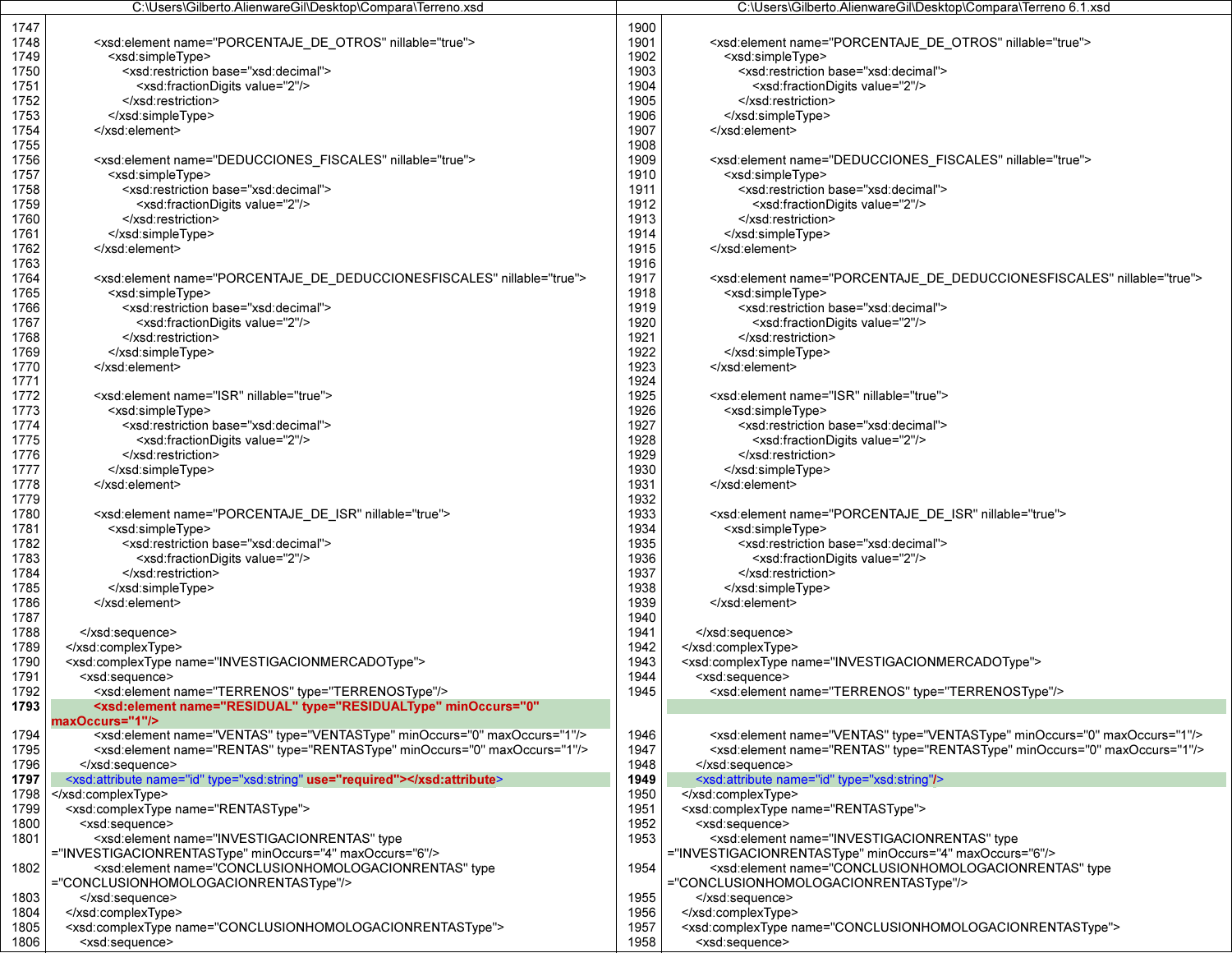|      | C:\Users\Gilberto.AlienwareGil\Desktop\Compara\Terreno.xsd                                                 |      | C:\Users\Gilberto.AlienwareGil\Desktop\Compara\Terreno 6.1.xsd                                             |
|------|------------------------------------------------------------------------------------------------------------|------|------------------------------------------------------------------------------------------------------------|
| 1807 | <xsd:element <br="" name="IM_RENTAS_VALOR_UNITARIO DETIERRAPROMEDIO">nillable="true"&gt;</xsd:element>     | 1959 | <xsd:element <br="" name="IM_RENTAS_VALOR_UNITARIO_TIERRA_PROMEDIO">nillable="true"&gt;</xsd:element>      |
| 1808 | <xsd:simpletype></xsd:simpletype>                                                                          | 1960 | <xsd:simpletype></xsd:simpletype>                                                                          |
| 1809 | <xsd:restriction base="xsd:decimal"></xsd:restriction>                                                     | 1961 | <xsd:restriction base="xsd:decimal"></xsd:restriction>                                                     |
| 1810 | <xsd:fractiondigits value="2"></xsd:fractiondigits>                                                        | 1962 | <xsd:fractiondigits value="2"></xsd:fractiondigits>                                                        |
|      |                                                                                                            | 1963 |                                                                                                            |
| 1811 |                                                                                                            |      |                                                                                                            |
| 1812 |                                                                                                            | 1964 |                                                                                                            |
| 1813 | $\le$ /xsd:element>                                                                                        | 1965 | $\le$ /xsd:element>                                                                                        |
| 1814 |                                                                                                            | 1966 |                                                                                                            |
| 1815 | <xsd:element <br="" name="IM_RENTAS_VALOR_UNITARIO_SIN_HOMOLOGAR_MINIMO">nillable="true"&gt;</xsd:element> | 1967 | <xsd:element <br="" name="IM_RENTAS_VALOR_UNITARIO_SIN_HOMOLOGAR_MINIMO">nillable="true"&gt;</xsd:element> |
| 1816 | <xsd:simpletype></xsd:simpletype>                                                                          | 1968 | <xsd:simpletype></xsd:simpletype>                                                                          |
| 1817 | <xsd:restriction base="xsd:decimal"></xsd:restriction>                                                     | 1969 | <xsd:restriction base="xsd:decimal"></xsd:restriction>                                                     |
| 1818 | <xsd:fractiondigits value="2"></xsd:fractiondigits>                                                        | 1970 | <xsd:fractiondigits value="2"></xsd:fractiondigits>                                                        |
| 1819 |                                                                                                            | 1971 |                                                                                                            |
| 1820 |                                                                                                            | 1972 |                                                                                                            |
|      |                                                                                                            |      |                                                                                                            |
| 1821 |                                                                                                            | 1973 |                                                                                                            |
| 1822 |                                                                                                            | 1974 |                                                                                                            |
| 1823 | <xsd:element <br="" name="IM_RENTAS_VALOR_UNITARIO_SIN_HOMOLOGAR_MAXIMO">nillable="true"&gt;</xsd:element> | 1975 | <xsd:element <br="" name="IM_RENTAS_VALOR_UNITARIO_SIN_HOMOLOGAR_MAXIMO">nillable="true"&gt;</xsd:element> |
| 1824 | <xsd:simpletype></xsd:simpletype>                                                                          | 1976 | <xsd:simpletype></xsd:simpletype>                                                                          |
| 1825 | <xsd:restriction base="xsd:decimal"></xsd:restriction>                                                     | 1977 | <xsd:restriction base="xsd:decimal"></xsd:restriction>                                                     |
| 1826 | <xsd:fractiondigits value="2"></xsd:fractiondigits>                                                        | 1978 | <xsd:fractiondigits value="2"></xsd:fractiondigits>                                                        |
| 1827 |                                                                                                            | 1979 |                                                                                                            |
| 1828 |                                                                                                            | 1980 |                                                                                                            |
| 1829 |                                                                                                            | 1981 |                                                                                                            |
|      |                                                                                                            |      |                                                                                                            |
| 1830 |                                                                                                            | 1982 |                                                                                                            |
| 1831 | <xsd:element <br="" name="IM_RENTAS_VALOR_UNITARIO_HOMOLOGADO_MINIMO">nillable="true"&gt;</xsd:element>    | 1983 | <xsd:element <br="" name="IM_RENTAS_VALOR_UNITARIO_HOMOLOGADO_MINIMO">nillable="true"&gt;</xsd:element>    |
| 1832 | <xsd:simpletype></xsd:simpletype>                                                                          | 1984 | <xsd:simpletype></xsd:simpletype>                                                                          |
| 1833 | <xsd:restriction base="xsd:decimal"></xsd:restriction>                                                     | 1985 | <xsd:restriction base="xsd:decimal"></xsd:restriction>                                                     |
| 1834 | <xsd:fractiondigits value="2"></xsd:fractiondigits>                                                        | 1986 | <xsd:fractiondigits value="2"></xsd:fractiondigits>                                                        |
| 1835 |                                                                                                            | 1987 |                                                                                                            |
| 1836 |                                                                                                            | 1988 |                                                                                                            |
| 1837 |                                                                                                            | 1989 |                                                                                                            |
| 1838 |                                                                                                            | 1990 |                                                                                                            |
| 1839 | <xsd:element <br="" name="IM_RENTAS_VALOR_UNITARIO_HOMOLOGADO_MAXIMO">nillable="true"&gt;</xsd:element>    | 1991 | <xsd:element <br="" name="IM_RENTAS_VALOR_UNITARIO_HOMOLOGADO_MAXIMO">nillable="true"&gt;</xsd:element>    |
|      |                                                                                                            |      |                                                                                                            |
| 1840 | <xsd:simpletype></xsd:simpletype>                                                                          | 1992 | <xsd:simpletype></xsd:simpletype>                                                                          |
| 1841 | <xsd:restriction base="xsd:decimal"></xsd:restriction>                                                     | 1993 | <xsd:restriction base="xsd:decimal"></xsd:restriction>                                                     |
| 1842 | <xsd:fractiondigits value="2"></xsd:fractiondigits>                                                        | 1994 | <xsd:fractiondigits value="2"></xsd:fractiondigits>                                                        |
| 1843 |                                                                                                            | 1995 |                                                                                                            |
| 1844 |                                                                                                            | 1996 |                                                                                                            |
| 1845 |                                                                                                            | 1997 |                                                                                                            |
| 1846 |                                                                                                            | 1998 |                                                                                                            |
| 1847 | <xsd:element name="IM_RENTAS_RENTAUNITARIA_M2" nillable="true"></xsd:element>                              | 1999 | <xsd:element name="IM_RENTAS_RENTAUNITARIA_M2" nillable="true"></xsd:element>                              |
| 1848 | <xsd:simpletype></xsd:simpletype>                                                                          | 2000 | <xsd:simpletype></xsd:simpletype>                                                                          |
| 1849 | <xsd:restriction base="xsd:decimal"></xsd:restriction>                                                     | 2001 | <xsd:restriction base="xsd:decimal"></xsd:restriction>                                                     |
| 1850 | <xsd:fractiondigits value="2"></xsd:fractiondigits>                                                        | 2002 | <xsd:fractiondigits value="2"></xsd:fractiondigits>                                                        |
| 1851 |                                                                                                            | 2003 |                                                                                                            |
| 1852 |                                                                                                            | 2004 |                                                                                                            |
|      |                                                                                                            | 2005 |                                                                                                            |
| 1853 |                                                                                                            |      |                                                                                                            |
| 1854 |                                                                                                            | 2006 |                                                                                                            |
| 1855 |                                                                                                            | 2007 |                                                                                                            |
| 1856 |                                                                                                            | 2008 |                                                                                                            |
| 1857 | <xsd:complextype name="INVESTIGACIONRENTASType"></xsd:complextype>                                         | 2009 | <xsd:complextype name="INVESTIGACIONRENTASType"></xsd:complextype>                                         |
| 1858 | <xsd:sequence></xsd:sequence>                                                                              | 2010 | <xsd:sequence></xsd:sequence>                                                                              |
| 1859 | <xsd:element name="IM_RENTAS_CALLE" nillable="true"></xsd:element>                                         | 2011 | <xsd:element name="IM_RENTAS_CALLE" nillable="true"></xsd:element>                                         |
| 1860 | <xsd:simpletype></xsd:simpletype>                                                                          | 2012 | <xsd:simpletype></xsd:simpletype>                                                                          |
| 1861 | <xsd:restriction base="xsd:string"></xsd:restriction>                                                      | 2013 | <xsd:restriction base="xsd:string"></xsd:restriction>                                                      |
| 1862 | <xsd:minlength value="1"></xsd:minlength>                                                                  | 2014 | <xsd:minlength value="1"></xsd:minlength>                                                                  |
| 1863 | <xsd:maxlength value="100"></xsd:maxlength>                                                                | 2015 | <xsd:maxlength value="100"></xsd:maxlength>                                                                |
| 1864 |                                                                                                            | 2016 |                                                                                                            |
|      | <xsd:whitespace value="collapse"></xsd:whitespace>                                                         |      | <xsd:whitespace value="collapse"></xsd:whitespace>                                                         |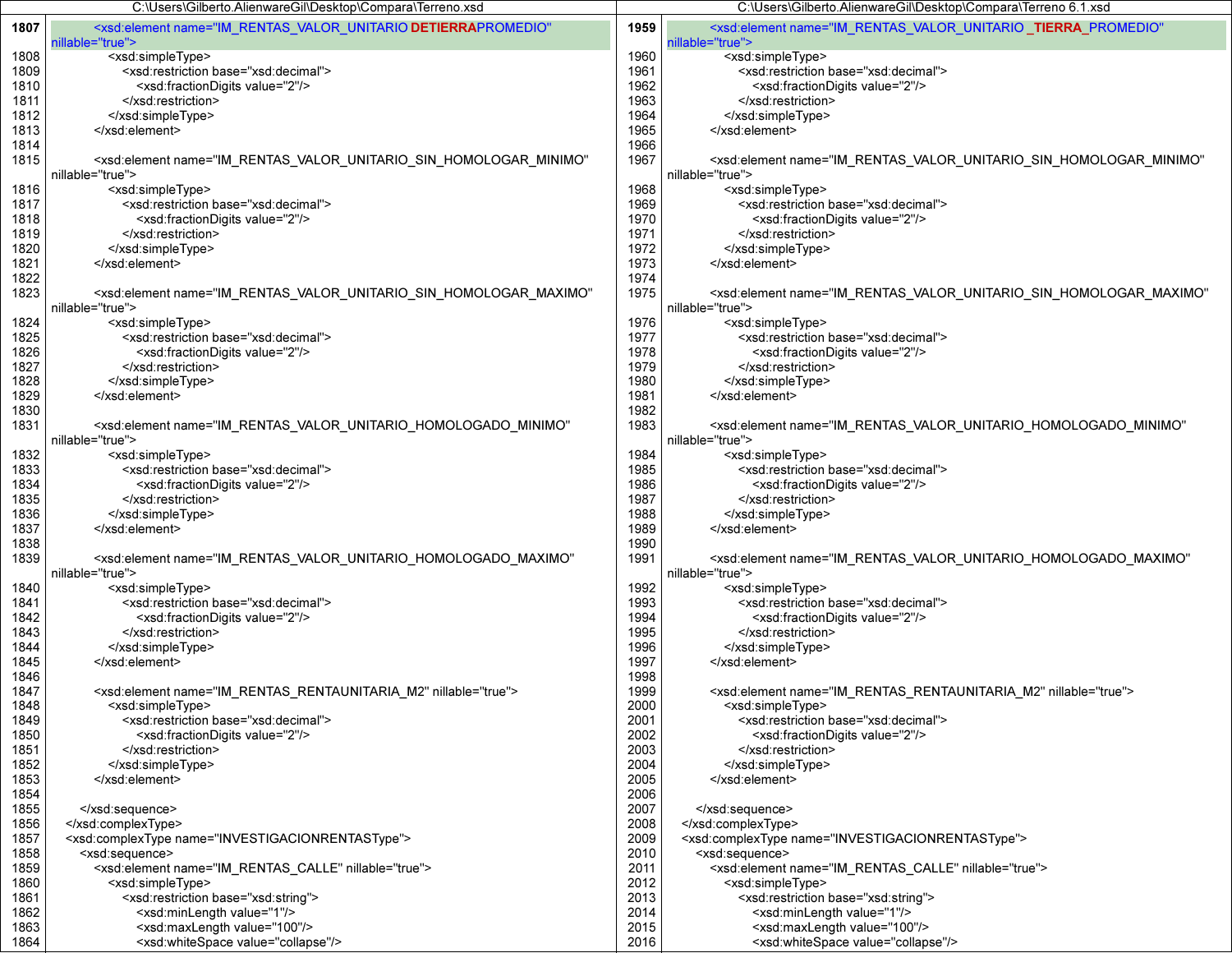|      | C:\Users\Gilberto.AlienwareGil\Desktop\Compara\Terreno.xsd                                                                                                               |      | C:\Users\Gilberto.AlienwareGil\Desktop\Compara\Terreno 6.1.xsd                           |
|------|--------------------------------------------------------------------------------------------------------------------------------------------------------------------------|------|------------------------------------------------------------------------------------------|
| 1865 |                                                                                                                                                                          | 2017 |                                                                                          |
| 1866 |                                                                                                                                                                          | 2018 |                                                                                          |
| 1867 | $\le$ /xsd:element>                                                                                                                                                      | 2019 |                                                                                          |
| 1868 |                                                                                                                                                                          | 2020 |                                                                                          |
| 1869 | <xsd:element name="IM_RENTAS_COLONIA" nillable="true"></xsd:element>                                                                                                     | 2021 | <xsd:element name="IM_RENTAS_COLONIA" nillable="true"></xsd:element>                     |
| 1870 | <xsd:simpletype></xsd:simpletype>                                                                                                                                        | 2022 | <xsd:simpletype></xsd:simpletype>                                                        |
| 1871 | <xsd:restriction base="xsd:string"></xsd:restriction>                                                                                                                    | 2023 | <xsd:restriction base="xsd:string"></xsd:restriction>                                    |
| 1872 | <xsd:minlength value="1"></xsd:minlength>                                                                                                                                | 2024 | <xsd:minlength value="1"></xsd:minlength>                                                |
| 1873 | <xsd:maxlength value="50"></xsd:maxlength>                                                                                                                               | 2025 | <xsd:maxlength value="50"></xsd:maxlength>                                               |
| 1874 | <xsd:whitespace value="collapse"></xsd:whitespace>                                                                                                                       | 2026 | <xsd:whitespace value="collapse"></xsd:whitespace>                                       |
| 1875 |                                                                                                                                                                          | 2027 |                                                                                          |
| 1876 |                                                                                                                                                                          | 2028 |                                                                                          |
| 1877 | $\le$ /xsd:element>                                                                                                                                                      | 2029 | $\le$ /xsd:element>                                                                      |
| 1878 |                                                                                                                                                                          | 2030 |                                                                                          |
| 1879 | <xsd:element name="IM_RENTAS_DELEGACION" nillable="true"></xsd:element>                                                                                                  | 2031 | <xsd:element name="IM_RENTAS_DELEGACION" nillable="true"></xsd:element>                  |
| 1880 | <xsd:simpletype></xsd:simpletype>                                                                                                                                        | 2032 | <xsd:simpletype></xsd:simpletype>                                                        |
| 1881 | <xsd:restriction base="xsd:string"></xsd:restriction>                                                                                                                    | 2033 | <xsd:restriction base="xsd:string"></xsd:restriction>                                    |
| 1882 | <xsd:minlength value="1"></xsd:minlength>                                                                                                                                | 2034 | <xsd:minlength value="1"></xsd:minlength>                                                |
| 1883 | <xsd:maxlength value="50"></xsd:maxlength>                                                                                                                               | 2035 | <xsd:maxlength value="50"></xsd:maxlength>                                               |
| 1884 | <xsd:whitespace value="collapse"></xsd:whitespace>                                                                                                                       | 2036 | <xsd:whitespace value="collapse"></xsd:whitespace>                                       |
| 1885 |                                                                                                                                                                          | 2037 |                                                                                          |
| 1886 |                                                                                                                                                                          | 2038 |                                                                                          |
| 1887 | $\le$ /xsd:element>                                                                                                                                                      | 2039 |                                                                                          |
| 1888 |                                                                                                                                                                          | 2040 |                                                                                          |
| 1889 | <xsd:element name="IM_RENTAS_CODIGO_POSTAL" nillable="true"></xsd:element>                                                                                               | 2041 | <xsd:element name="IM_RENTAS_CODIGO_POSTAL" nillable="true"></xsd:element>               |
| 1890 | <xsd:simpletype></xsd:simpletype>                                                                                                                                        | 2042 | <xsd:simpletype></xsd:simpletype>                                                        |
| 1891 | <xsd:restriction base="xsd:string"></xsd:restriction>                                                                                                                    | 2043 | <xsd:restriction base="xsd:string"></xsd:restriction>                                    |
| 1892 | <xsd:minlength value="1"></xsd:minlength>                                                                                                                                | 2044 | <xsd:minlength value="1"></xsd:minlength>                                                |
| 1893 | <xsd:maxlength value="5"></xsd:maxlength>                                                                                                                                | 2045 | <xsd:maxlength value="5"></xsd:maxlength>                                                |
| 1894 | <xsd:whitespace value="collapse"></xsd:whitespace>                                                                                                                       | 2046 | <xsd:whitespace value="collapse"></xsd:whitespace>                                       |
| 1895 |                                                                                                                                                                          | 2047 |                                                                                          |
| 1896 |                                                                                                                                                                          | 2048 |                                                                                          |
| 1897 | $\le$ /xsd:element>                                                                                                                                                      | 2049 |                                                                                          |
| 1898 |                                                                                                                                                                          | 2050 |                                                                                          |
| 1899 | <xsd:element name="FUENTEINFORMACIONRENTAS" td="" type<=""><td>2051</td><td><xsd:element name="FUENTEINFORMACIONRENTAS" td="" type<=""></xsd:element></td></xsd:element> | 2051 | <xsd:element name="FUENTEINFORMACIONRENTAS" td="" type<=""></xsd:element>                |
|      | ="FUENTEINFORMACIONRENTASType"/>                                                                                                                                         |      | ="FUENTEINFORMACIONRENTASType"/>                                                         |
| 1900 | <xsd:element name="IM_RENTAS_EDAD" nillable="true"></xsd:element>                                                                                                        | 2052 | <xsd:element name="IM_RENTAS_EDAD" nillable="true"></xsd:element>                        |
| 1901 | <xsd:simpletype></xsd:simpletype>                                                                                                                                        | 2053 | <xsd:simpletype></xsd:simpletype>                                                        |
| 1902 | <xsd:restriction base="xsd:integer"> </xsd:restriction>                                                                                                                  | 2054 | <xsd:restriction base="xsd:integer"> </xsd:restriction>                                  |
| 1903 |                                                                                                                                                                          | 2055 |                                                                                          |
| 1904 |                                                                                                                                                                          | 2056 |                                                                                          |
| 1905 |                                                                                                                                                                          | 2057 |                                                                                          |
| 1906 | <xsd:element name="IM_RENTAS_DESCRIPCIONDELCOMPARABLE" nillable="true"></xsd:element>                                                                                    | 2058 | <xsd:element name="IM_RENTAS_DESCRIPCIONDELCOMPARABLE" nillable="true"></xsd:element>    |
| 1907 | <xsd:simpletype></xsd:simpletype>                                                                                                                                        | 2059 | <xsd:simpletype></xsd:simpletype>                                                        |
| 1908 | <xsd:restriction base="xsd:string"></xsd:restriction>                                                                                                                    | 2060 | <xsd:restriction base="xsd:string"></xsd:restriction>                                    |
| 1909 | <xsd:minlength value="0"></xsd:minlength>                                                                                                                                | 2061 | <xsd:minlength value="0"></xsd:minlength>                                                |
| 1910 | <xsd:maxlength value="250"></xsd:maxlength>                                                                                                                              | 2062 | <xsd:maxlength value="250"></xsd:maxlength>                                              |
| 1911 | <xsd:whitespace value="collapse"></xsd:whitespace>                                                                                                                       | 2063 | <xsd:whitespace value="collapse"></xsd:whitespace>                                       |
| 1912 |                                                                                                                                                                          | 2064 |                                                                                          |
| 1913 |                                                                                                                                                                          | 2065 |                                                                                          |
| 1914 |                                                                                                                                                                          | 2066 |                                                                                          |
| 1915 |                                                                                                                                                                          | 2067 |                                                                                          |
| 1916 | <xsd:element name="IM_RENTAS_SUPERFICIEVENDIBLEPORUNIDAD" nillable="true"></xsd:element>                                                                                 | 2068 | <xsd:element name="IM_RENTAS_SUPERFICIEVENDIBLEPORUNIDAD" nillable="true"></xsd:element> |
| 1917 | <xsd:simpletype></xsd:simpletype>                                                                                                                                        | 2069 | <xsd:simpletype></xsd:simpletype>                                                        |
| 1918 | <xsd:restriction base="xsd:decimal"></xsd:restriction>                                                                                                                   | 2070 | <xsd:restriction base="xsd:decimal"></xsd:restriction>                                   |
| 1919 | <xsd:fractiondigits value="2"></xsd:fractiondigits>                                                                                                                      | 2071 | <xsd:fractiondigits value="2"></xsd:fractiondigits>                                      |
| 1920 |                                                                                                                                                                          | 2072 |                                                                                          |
| 1921 |                                                                                                                                                                          | 2073 |                                                                                          |
| 1922 |                                                                                                                                                                          | 2074 |                                                                                          |
| 1923 |                                                                                                                                                                          | 2075 |                                                                                          |
| 1924 | <xsd:element name="IM_RENTAS_UNITARIO" nillable="true"></xsd:element>                                                                                                    | 2076 | <xsd:element name="IM_RENTAS_UNITARIO" nillable="true"></xsd:element>                    |
| 1925 | <xsd:simpletype></xsd:simpletype>                                                                                                                                        | 2077 | <xsd:simpletype></xsd:simpletype>                                                        |
| 1926 | <xsd:restriction base="xsd:decimal"></xsd:restriction>                                                                                                                   | 2078 | <xsd:restriction base="xsd:decimal"></xsd:restriction>                                   |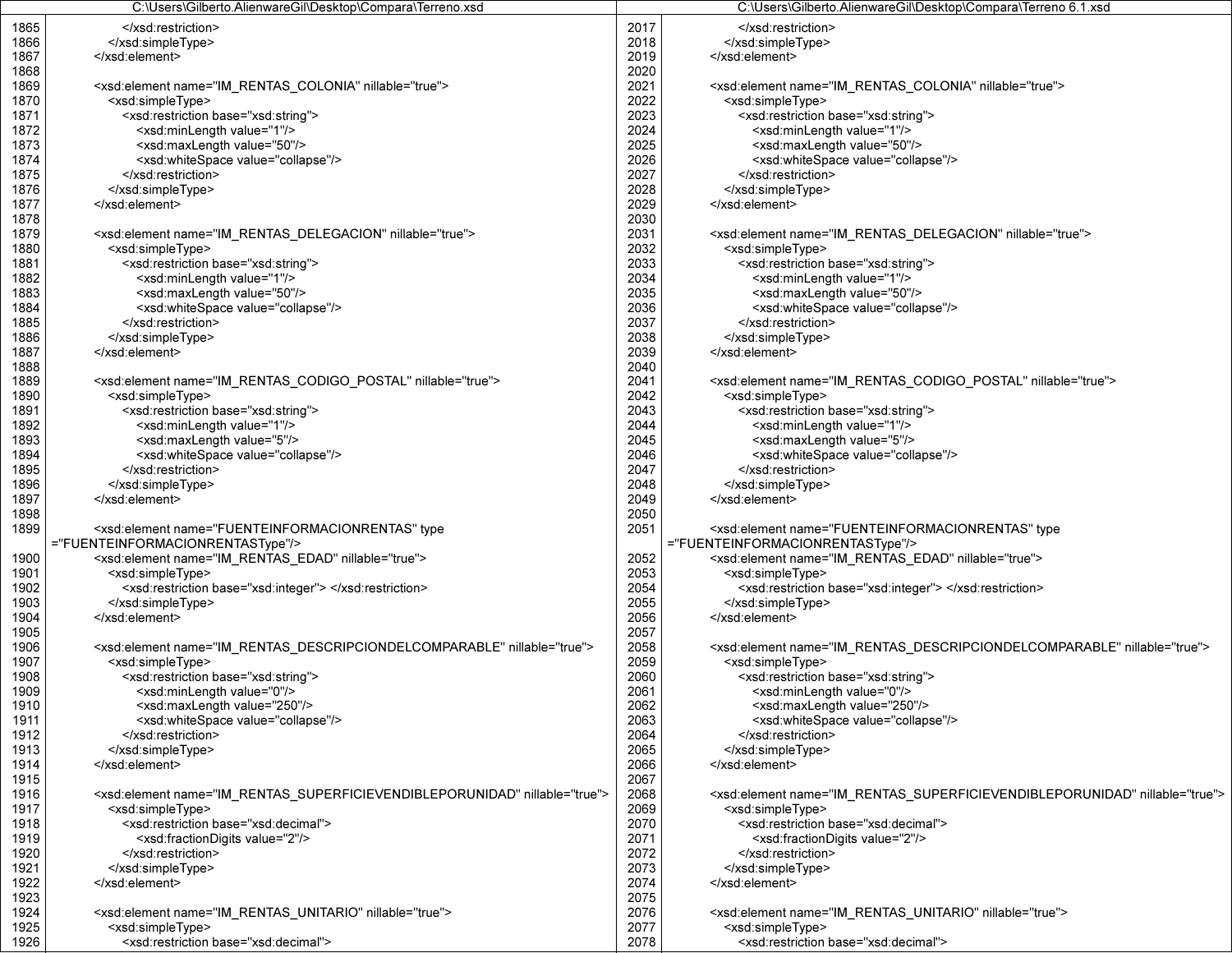| C:\Users\Gilberto.AlienwareGil\Desktop\Compara\Terreno.xsd |                                                                                                                                                                                                            |              | C:\Users\Gilberto.AlienwareGil\Desktop\Compara\Terreno 6.1.xsd                                                          |  |  |
|------------------------------------------------------------|------------------------------------------------------------------------------------------------------------------------------------------------------------------------------------------------------------|--------------|-------------------------------------------------------------------------------------------------------------------------|--|--|
| 1927                                                       | <xsd:fractiondigits value="2"></xsd:fractiondigits>                                                                                                                                                        | 2079         | <xsd:fractiondigits value="2"></xsd:fractiondigits>                                                                     |  |  |
| 1928                                                       |                                                                                                                                                                                                            | 2080         |                                                                                                                         |  |  |
| 1929                                                       |                                                                                                                                                                                                            | 2081         |                                                                                                                         |  |  |
| 1930                                                       | $\le$ /xsd:element>                                                                                                                                                                                        | 2082         |                                                                                                                         |  |  |
| 1931                                                       |                                                                                                                                                                                                            | 2083         |                                                                                                                         |  |  |
| 1932                                                       | <xsd:element name="IM_RENTAS_PRECIOSOLICITADO" nillable="true"></xsd:element>                                                                                                                              | 2084         | <xsd:element name="IM_RENTAS_PRECIOSOLICITADO" nillable="true"></xsd:element>                                           |  |  |
| 1933                                                       | <xsd:simpletype></xsd:simpletype>                                                                                                                                                                          | 2085         | <xsd:simpletype></xsd:simpletype>                                                                                       |  |  |
| 1934                                                       | <xsd:restriction base="xsd:decimal"></xsd:restriction>                                                                                                                                                     | 2086         | <xsd:restriction base="xsd:decimal"></xsd:restriction>                                                                  |  |  |
| 1935                                                       | <xsd:fractiondigits value="2"></xsd:fractiondigits>                                                                                                                                                        | 2087         | <xsd:fractiondigits value="2"></xsd:fractiondigits>                                                                     |  |  |
| 1936                                                       |                                                                                                                                                                                                            | 2088         |                                                                                                                         |  |  |
| 1937                                                       |                                                                                                                                                                                                            | 2089         |                                                                                                                         |  |  |
| 1938                                                       | $\le$ /xsd:element>                                                                                                                                                                                        | 2090         |                                                                                                                         |  |  |
| 1939                                                       |                                                                                                                                                                                                            | 2091         |                                                                                                                         |  |  |
| 1940                                                       | <xsd:element name="IM_RENTAS_FRAPLICAR" nillable="true"></xsd:element>                                                                                                                                     | 2092         | <xsd:element name="IM_RENTAS_FRAPLICAR" nillable="true"></xsd:element>                                                  |  |  |
| 1941                                                       | <xsd:simpletype></xsd:simpletype>                                                                                                                                                                          | 2093         | <xsd:simpletype></xsd:simpletype>                                                                                       |  |  |
| 1942                                                       | <xsd:restriction base="xsd:decimal"></xsd:restriction>                                                                                                                                                     | 2094         | <xsd:restriction base="xsd:decimal"></xsd:restriction>                                                                  |  |  |
| 1943                                                       | <xsd:fractiondigits value="4"></xsd:fractiondigits>                                                                                                                                                        | 2095         | <xsd:fractiondigits value="4"></xsd:fractiondigits>                                                                     |  |  |
| 1944                                                       | $\le$ /xsd:restriction>                                                                                                                                                                                    | 2096         | $\le$ /xsd:restriction>                                                                                                 |  |  |
| 1945                                                       |                                                                                                                                                                                                            | 2097         |                                                                                                                         |  |  |
| 1946                                                       |                                                                                                                                                                                                            | 2098         |                                                                                                                         |  |  |
| 1947                                                       |                                                                                                                                                                                                            | 2099         |                                                                                                                         |  |  |
| 1948<br>1949                                               | <xsd:element name="IM_RENTAS_FACTOR_DENEGOCIACION" nillable="true"><br/><xsd:simpletype></xsd:simpletype></xsd:element>                                                                                    | 2100<br>2101 | <xsd:element name="IM_RENTAS_FACTOR_DENEGOCIACION" nillable="true"><br/><xsd:simpletype></xsd:simpletype></xsd:element> |  |  |
| 1950                                                       | <xsd:restriction base="xsd:decimal"></xsd:restriction>                                                                                                                                                     | 2102         | <xsd:restriction base="xsd:decimal"></xsd:restriction>                                                                  |  |  |
| 1951                                                       | <xsd:fractiondigits value="2"></xsd:fractiondigits>                                                                                                                                                        | 2103         | <xsd:fractiondigits value="2"></xsd:fractiondigits>                                                                     |  |  |
| 1952                                                       |                                                                                                                                                                                                            | 2104         |                                                                                                                         |  |  |
| 1953                                                       |                                                                                                                                                                                                            | 2105         |                                                                                                                         |  |  |
| 1954                                                       | $\le$ /xsd:element>                                                                                                                                                                                        | 2106         |                                                                                                                         |  |  |
| 1955                                                       |                                                                                                                                                                                                            | 2107         |                                                                                                                         |  |  |
| 1956                                                       |                                                                                                                                                                                                            | 2108         |                                                                                                                         |  |  |
| 1957                                                       |                                                                                                                                                                                                            | 2109         |                                                                                                                         |  |  |
| 1958                                                       | <xsd:complextype name="FUENTEINFORMACIONRENTASType"></xsd:complextype>                                                                                                                                     | 2110         | <xsd:complextype name="FUENTEINFORMACIONRENTASType"></xsd:complextype>                                                  |  |  |
| 1959                                                       | <xsd:sequence></xsd:sequence>                                                                                                                                                                              | 2111         | <xsd:sequence></xsd:sequence>                                                                                           |  |  |
| 1960                                                       | <xsd:element name="IM_RENTAS_TELEFONO" nillable="true"></xsd:element>                                                                                                                                      | 2112         | <xsd:element name="IM_RENTAS_TELEFONO" nillable="true"></xsd:element>                                                   |  |  |
| 1961                                                       | <xsd:simpletype></xsd:simpletype>                                                                                                                                                                          | 2113         | <xsd:simpletype></xsd:simpletype>                                                                                       |  |  |
| 1962                                                       | <xsd:restriction base="xsd:string"></xsd:restriction>                                                                                                                                                      | 2114         | <xsd:restriction base="xsd:string"></xsd:restriction>                                                                   |  |  |
| 1963                                                       | <xsd:minlength value="1"></xsd:minlength>                                                                                                                                                                  | 2115         | <xsd:minlength value="1"></xsd:minlength>                                                                               |  |  |
| 1964                                                       | <xsd:maxlength value="20"></xsd:maxlength>                                                                                                                                                                 | 2116         | <xsd:maxlength value="20"></xsd:maxlength>                                                                              |  |  |
| 1965                                                       | <xsd:whitespace value="collapse"></xsd:whitespace>                                                                                                                                                         | 2117         | <xsd:whitespace value="collapse"></xsd:whitespace>                                                                      |  |  |
| 1966                                                       |                                                                                                                                                                                                            | 2118         |                                                                                                                         |  |  |
| 1967                                                       |                                                                                                                                                                                                            | 2119         |                                                                                                                         |  |  |
| 1968                                                       |                                                                                                                                                                                                            | 2120         |                                                                                                                         |  |  |
| 1969                                                       |                                                                                                                                                                                                            | 2121         |                                                                                                                         |  |  |
| 1970                                                       | <xsd:element name="IM_RENTAS_INFORMANTE" nillable="true"></xsd:element>                                                                                                                                    | 2122         | <xsd:element name="IM_RENTAS_INFORMANTE" nillable="true"></xsd:element>                                                 |  |  |
| 1971                                                       | <xsd:simpletype></xsd:simpletype>                                                                                                                                                                          | 2123         | <xsd:simpletype></xsd:simpletype>                                                                                       |  |  |
| 1972                                                       | <xsd:restriction base="xsd:string"></xsd:restriction>                                                                                                                                                      | 2124         | <xsd:restriction base="xsd:string"></xsd:restriction>                                                                   |  |  |
| 1973                                                       | <xsd:minlength value="1"></xsd:minlength>                                                                                                                                                                  | 2125         | <xsd:minlength value="1"></xsd:minlength>                                                                               |  |  |
| 1974                                                       | <xsd:maxlength value="100"></xsd:maxlength>                                                                                                                                                                | 2126         | <xsd:maxlength value="100"></xsd:maxlength>                                                                             |  |  |
| 1975                                                       | <xsd:whitespace value="collapse"></xsd:whitespace>                                                                                                                                                         | 2127         | <xsd:whitespace value="collapse"></xsd:whitespace>                                                                      |  |  |
| 1976<br>1977                                               | <br>                                                                                                                                                                                                       | 2128<br>2129 | <br>                                                                                                                    |  |  |
| 1978                                                       |                                                                                                                                                                                                            | 2130         |                                                                                                                         |  |  |
| 1979                                                       |                                                                                                                                                                                                            | 2131         |                                                                                                                         |  |  |
| 1980                                                       |                                                                                                                                                                                                            | 2132         |                                                                                                                         |  |  |
| 1981                                                       |                                                                                                                                                                                                            | 2133         |                                                                                                                         |  |  |
| 1982                                                       | <xsd:complextype name="VENTASType"></xsd:complextype>                                                                                                                                                      | 2134         | <xsd:complextype name="VENTASType"></xsd:complextype>                                                                   |  |  |
| 1983                                                       | <xsd:sequence></xsd:sequence>                                                                                                                                                                              | 2135         | <xsd:sequence></xsd:sequence>                                                                                           |  |  |
| 1984                                                       | <xsd:element name="INVESTIGACIONVENTAS" td="" type<=""><td>2136</td><td><xsd:element name="INVESTIGACIONVENTAS" td="" type<=""></xsd:element></td></xsd:element>                                           | 2136         | <xsd:element name="INVESTIGACIONVENTAS" td="" type<=""></xsd:element>                                                   |  |  |
|                                                            | ="INVESTIGACIONVENTASType" minOccurs="4" maxOccurs="6"/>                                                                                                                                                   |              | ="INVESTIGACIONVENTASType" minOccurs="4" maxOccurs="6"/>                                                                |  |  |
| 1985                                                       | <xsd:element name="CONCLUSIONHOMOLOGACIONVENTAS" td="" type<=""><td>2137</td><td><xsd:element name="CONCLUSIONHOMOLOGACIONVENTAS" td="" type<=""></xsd:element></td></xsd:element>                         | 2137         | <xsd:element name="CONCLUSIONHOMOLOGACIONVENTAS" td="" type<=""></xsd:element>                                          |  |  |
|                                                            | ="CONCLUSIONHOMOLOGACIONVENTASType"/>                                                                                                                                                                      |              | ="CONCLUSIONHOMOLOGACIONVENTASType"/>                                                                                   |  |  |
| 1986                                                       | <xsd:element <="" name="IM_VENTAS_VALOR_UNITARIO_APLICABLE_AVALUO_M2" td=""><td>2138</td><td><xsd:element <="" name="IM_VENTAS_VALOR_UNITARIO_APLICABLE_AVALUO_M2" td=""></xsd:element></td></xsd:element> | 2138         | <xsd:element <="" name="IM_VENTAS_VALOR_UNITARIO_APLICABLE_AVALUO_M2" td=""></xsd:element>                              |  |  |
|                                                            | nillable="true">                                                                                                                                                                                           |              | nillable="true">                                                                                                        |  |  |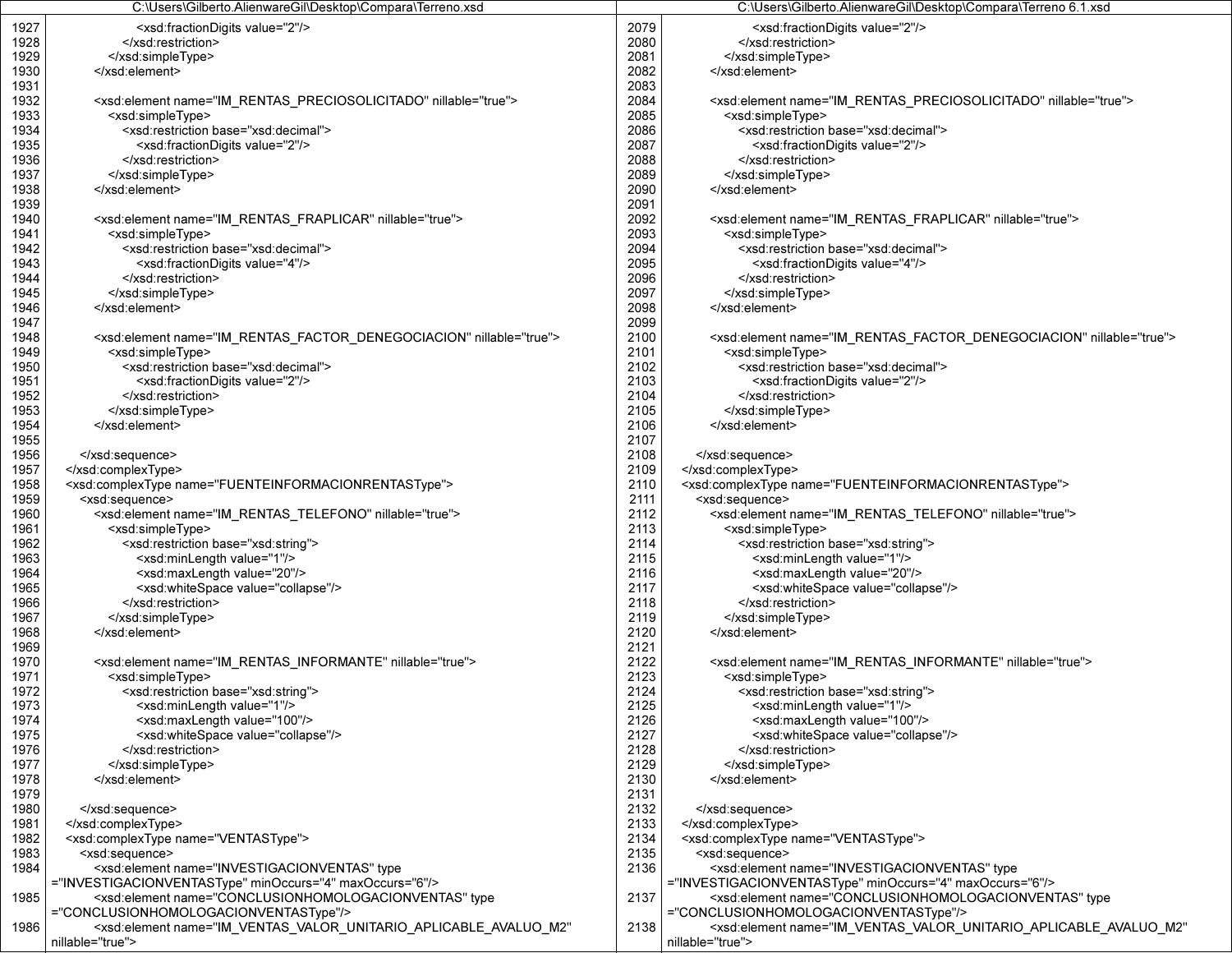|      | C:\Users\Gilberto.AlienwareGil\Desktop\Compara\Terreno.xsd                                   |      | C:\Users\Gilberto.AlienwareGil\Desktop\Compara\Terreno 6.1.xsd                               |
|------|----------------------------------------------------------------------------------------------|------|----------------------------------------------------------------------------------------------|
| 1987 | <xsd:simpletype></xsd:simpletype>                                                            | 2139 | <xsd:simpletype></xsd:simpletype>                                                            |
| 1988 | <xsd:restriction base="xsd:decimal"></xsd:restriction>                                       | 2140 | <xsd:restriction base="xsd:decimal"></xsd:restriction>                                       |
| 1989 | <xsd:fractiondigits value="2"></xsd:fractiondigits>                                          | 2141 | <xsd:fractiondigits value="2"></xsd:fractiondigits>                                          |
| 1990 |                                                                                              | 2142 |                                                                                              |
| 1991 | $\le$ /xsd:simpleType>                                                                       | 2143 |                                                                                              |
| 1992 |                                                                                              | 2144 |                                                                                              |
| 1993 |                                                                                              | 2145 |                                                                                              |
| 1994 | <xsd:element name="IM_VENTAS_VALOR_MERCADO_INMUEBLE" nillable="true"></xsd:element>          | 2146 | <xsd:element name="IM_VENTAS_VALOR_MERCADO_INMUEBLE" nillable="true"></xsd:element>          |
| 1995 | <xsd:simpletype></xsd:simpletype>                                                            | 2147 | <xsd:simpletype></xsd:simpletype>                                                            |
| 1996 | <xsd:restriction base="xsd:decimal"></xsd:restriction>                                       | 2148 | <xsd:restriction base="xsd:decimal"></xsd:restriction>                                       |
| 1997 | <xsd:fractiondigits value="2"></xsd:fractiondigits>                                          | 2149 | <xsd:fractiondigits value="2"></xsd:fractiondigits>                                          |
| 1998 |                                                                                              | 2150 |                                                                                              |
| 1999 |                                                                                              | 2151 |                                                                                              |
| 2000 |                                                                                              | 2152 |                                                                                              |
| 2001 |                                                                                              | 2153 |                                                                                              |
| 2002 | <xsd:element name="IM_VENTAS_SUPERFICIE_VENDIBLE" nillable="true"></xsd:element>             | 2154 | <xsd:element name="IM_VENTAS_SUPERFICIE_VENDIBLE" nillable="true"></xsd:element>             |
| 2003 |                                                                                              | 2155 |                                                                                              |
| 2004 | <xsd:simpletype><br/><xsd:restriction base="xsd:decimal"></xsd:restriction></xsd:simpletype> | 2156 | <xsd:simpletype><br/><xsd:restriction base="xsd:decimal"></xsd:restriction></xsd:simpletype> |
| 2005 | <xsd:fractiondigits value="2"></xsd:fractiondigits>                                          | 2157 |                                                                                              |
|      |                                                                                              |      | <xsd:fractiondigits value="2"></xsd:fractiondigits><br>                                      |
| 2006 |                                                                                              | 2158 |                                                                                              |
| 2007 |                                                                                              | 2159 | <br>                                                                                         |
| 2008 |                                                                                              | 2160 |                                                                                              |
| 2009 |                                                                                              | 2161 |                                                                                              |
| 2010 | <xsd:element name="IM_VENTAS_DIFERENCIAL_FISICO_MERCADO" nillable="true"></xsd:element>      | 2162 | <xsd:element name="IM_VENTAS_DIFERENCIAL_FISICO_MERCADO" nillable="true"></xsd:element>      |
| 2011 | <xsd:simpletype></xsd:simpletype>                                                            | 2163 | <xsd:simpletype></xsd:simpletype>                                                            |
| 2012 | <xsd:restriction base="xsd:decimal"></xsd:restriction>                                       | 2164 | <xsd:restriction base="xsd:decimal"></xsd:restriction>                                       |
| 2013 | <xsd:fractiondigits value="2"></xsd:fractiondigits>                                          | 2165 | <xsd:fractiondigits value="2"></xsd:fractiondigits>                                          |
| 2014 |                                                                                              | 2166 |                                                                                              |
| 2015 |                                                                                              | 2167 |                                                                                              |
| 2016 |                                                                                              | 2168 |                                                                                              |
| 2017 |                                                                                              | 2169 |                                                                                              |
| 2018 |                                                                                              | 2170 |                                                                                              |
| 2019 |                                                                                              | 2171 |                                                                                              |
| 2020 | <xsd:complextype name="CONCLUSIONHOMOLOGACIONVENTASType"></xsd:complextype>                  | 2172 | <xsd:complextype name="CONCLUSIONHOMOLOGACIONVENTASType"></xsd:complextype>                  |
| 2021 | <xsd:sequence></xsd:sequence>                                                                | 2173 | <xsd:sequence></xsd:sequence>                                                                |
| 2022 | <xsd:element name="IM_VENTAS_CONSTRUCCION" nillable="true"></xsd:element>                    | 2174 | <xsd:element name="IM_VENTAS_CONSTRUCCION" nillable="true"></xsd:element>                    |
| 2023 | <xsd:simpletype></xsd:simpletype>                                                            | 2175 | <xsd:simpletype></xsd:simpletype>                                                            |
| 2024 | <xsd:restriction base="xsd:decimal"></xsd:restriction>                                       | 2176 | <xsd:restriction base="xsd:decimal"></xsd:restriction>                                       |
| 2025 | <xsd:fractiondigits value="2"></xsd:fractiondigits>                                          | 2177 | <xsd:fractiondigits value="2"></xsd:fractiondigits>                                          |
| 2026 |                                                                                              | 2178 |                                                                                              |
| 2027 |                                                                                              | 2179 |                                                                                              |
| 2028 |                                                                                              | 2180 | $\le$ /xsd:element>                                                                          |
| 2029 |                                                                                              | 2181 |                                                                                              |
| 2030 | <xsd:element name="IM_VENTAS_TERRENO" nillable="true"></xsd:element>                         | 2182 | <xsd:element name="IM_VENTAS_TERRENO" nillable="true"></xsd:element>                         |
| 2031 | <xsd:simpletype></xsd:simpletype>                                                            | 2183 | <xsd:simpletype></xsd:simpletype>                                                            |
| 2032 | <xsd:restriction base="xsd:decimal"></xsd:restriction>                                       | 2184 | <xsd:restriction base="xsd:decimal"></xsd:restriction>                                       |
| 2033 | <xsd:fractiondigits value="2"></xsd:fractiondigits>                                          | 2185 | <xsd:fractiondigits value="2"></xsd:fractiondigits>                                          |
| 2034 |                                                                                              | 2186 |                                                                                              |
| 2035 |                                                                                              | 2187 |                                                                                              |
| 2036 |                                                                                              | 2188 |                                                                                              |
| 2037 |                                                                                              | 2189 |                                                                                              |
| 2038 | <xsd:element name="IM_VENTAS_AREA_VUT" nillable="true"></xsd:element>                        | 2190 | <xsd:element name="IM_VENTAS_AREA_VUT" nillable="true"></xsd:element>                        |
| 2039 | <xsd:simpletype></xsd:simpletype>                                                            | 2191 | <xsd:simpletvpe></xsd:simpletvpe>                                                            |
| 2040 | <xsd:restriction base="xsd:decimal"></xsd:restriction>                                       | 2192 | <xsd:restriction base="xsd:decimal"></xsd:restriction>                                       |
| 2041 | <xsd:fractiondigits value="2"></xsd:fractiondigits>                                          | 2193 | <xsd:fractiondigits value="2"></xsd:fractiondigits>                                          |
| 2042 |                                                                                              | 2194 |                                                                                              |
| 2043 |                                                                                              | 2195 |                                                                                              |
| 2044 |                                                                                              | 2196 |                                                                                              |
| 2045 |                                                                                              | 2197 |                                                                                              |
| 2046 | <xsd:element name="IM_VENTAS__AREA_VUC" nillable="true"></xsd:element>                       | 2198 | <xsd:element name="IM_VENTAS__AREA_VUC" nillable="true"></xsd:element>                       |
| 2047 | <xsd:simpletype></xsd:simpletype>                                                            | 2199 | <xsd:simpletype></xsd:simpletype>                                                            |
| 2048 | <xsd:restriction base="xsd:decimal"></xsd:restriction>                                       | 2200 | <xsd:restriction base="xsd:decimal"></xsd:restriction>                                       |
| 2049 | <xsd:fractiondigits value="2"></xsd:fractiondigits>                                          | 2201 | <xsd:fractiondigits value="2"></xsd:fractiondigits>                                          |
|      |                                                                                              |      |                                                                                              |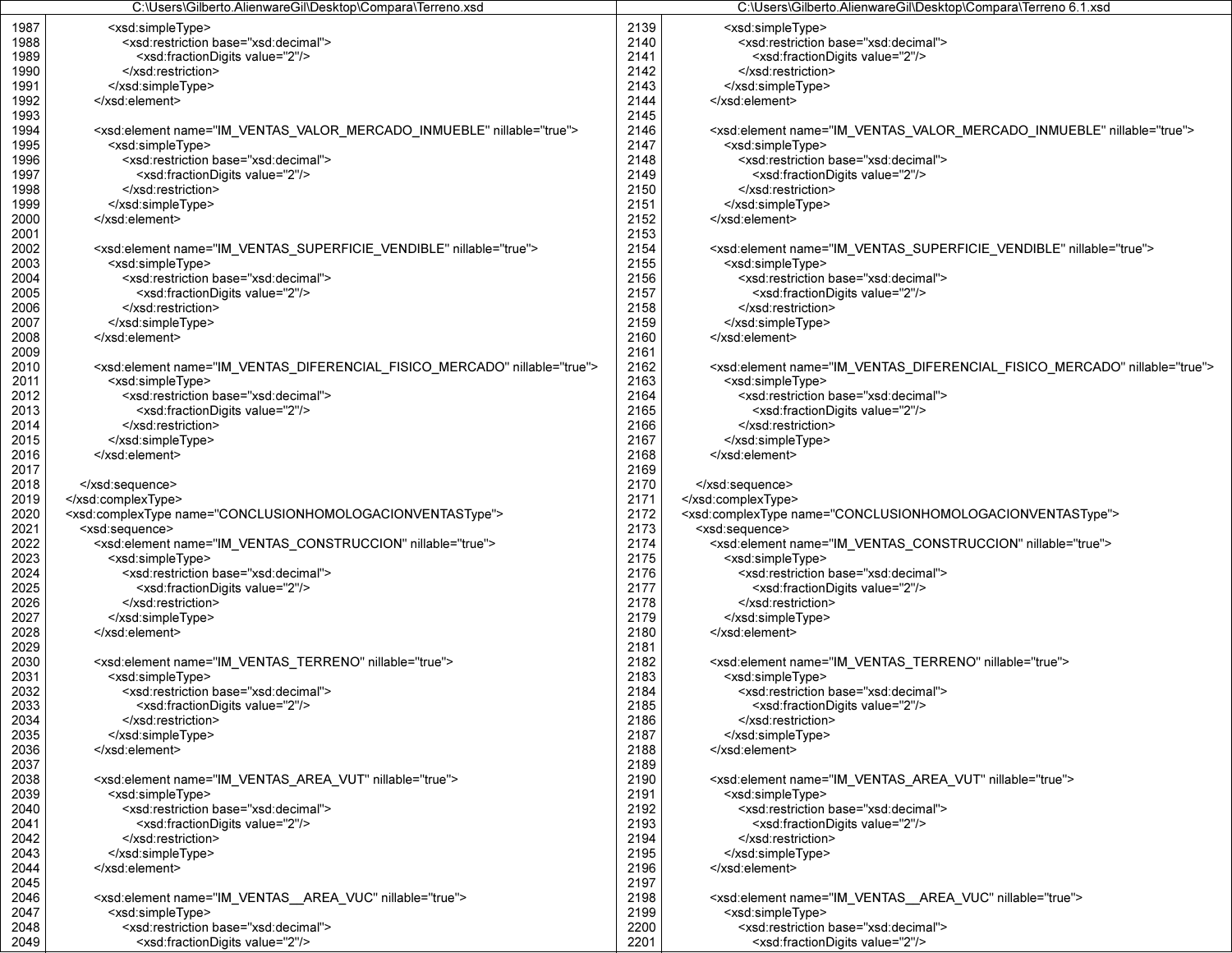|      | C:\Users\Gilberto.AlienwareGil\Desktop\Compara\Terreno.xsd                                                                                                                                                         |      | C:\Users\Gilberto.AlienwareGil\Desktop\Compara\Terreno 6.1.xsd                                 |
|------|--------------------------------------------------------------------------------------------------------------------------------------------------------------------------------------------------------------------|------|------------------------------------------------------------------------------------------------|
| 2050 |                                                                                                                                                                                                                    | 2202 |                                                                                                |
|      |                                                                                                                                                                                                                    |      |                                                                                                |
| 2051 |                                                                                                                                                                                                                    | 2203 |                                                                                                |
| 2052 | $\le$ /xsd:element>                                                                                                                                                                                                | 2204 |                                                                                                |
| 2053 |                                                                                                                                                                                                                    | 2205 |                                                                                                |
| 2054 | <xsd:element name="IM_VENTAS_VALOR_UNITARIO_TIERRA_PROMEDIO" nillable<="" td=""><td>2206</td><td><xsd:element name="IM_VENTAS_VALOR_UNITARIO_TIERRA_PROMEDIO" nillable<="" td=""></xsd:element></td></xsd:element> | 2206 | <xsd:element name="IM_VENTAS_VALOR_UNITARIO_TIERRA_PROMEDIO" nillable<="" td=""></xsd:element> |
|      | $="true"$                                                                                                                                                                                                          |      | ="true">                                                                                       |
| 2055 | <xsd:simpletype></xsd:simpletype>                                                                                                                                                                                  | 2207 | <xsd:simpletype></xsd:simpletype>                                                              |
| 2056 | <xsd:restriction base="xsd:decimal"></xsd:restriction>                                                                                                                                                             | 2208 | <xsd:restriction base="xsd:decimal"></xsd:restriction>                                         |
|      |                                                                                                                                                                                                                    | 2209 |                                                                                                |
| 2057 | <xsd:fractiondigits value="2"></xsd:fractiondigits>                                                                                                                                                                |      | <xsd:fractiondigits value="2"></xsd:fractiondigits>                                            |
| 2058 |                                                                                                                                                                                                                    | 2210 |                                                                                                |
| 2059 |                                                                                                                                                                                                                    | 2211 |                                                                                                |
| 2060 |                                                                                                                                                                                                                    | 2212 |                                                                                                |
| 2061 |                                                                                                                                                                                                                    | 2213 |                                                                                                |
| 2062 | <xsd:element <="" name="IM_VENTAS_VALOR_UNITARIO_SIN_HOMOLOGAR_MINIMO" td=""><td>2214</td><td><xsd:element <="" name="IM_VENTAS_VALOR_UNITARIO_SIN_HOMOLOGAR_MINIMO" td=""></xsd:element></td></xsd:element>       | 2214 | <xsd:element <="" name="IM_VENTAS_VALOR_UNITARIO_SIN_HOMOLOGAR_MINIMO" td=""></xsd:element>    |
|      | nillable="true">                                                                                                                                                                                                   |      | nillable="true">                                                                               |
| 2063 |                                                                                                                                                                                                                    | 2215 | <xsd:simpletype></xsd:simpletype>                                                              |
|      | <xsd:simpletype></xsd:simpletype>                                                                                                                                                                                  |      |                                                                                                |
| 2064 | <xsd:restriction base="xsd:decimal"></xsd:restriction>                                                                                                                                                             | 2216 | <xsd:restriction base="xsd:decimal"></xsd:restriction>                                         |
| 2065 | <xsd:fractiondigits value="2"></xsd:fractiondigits>                                                                                                                                                                | 2217 | <xsd:fractiondigits value="2"></xsd:fractiondigits>                                            |
| 2066 |                                                                                                                                                                                                                    | 2218 |                                                                                                |
| 2067 |                                                                                                                                                                                                                    | 2219 |                                                                                                |
| 2068 |                                                                                                                                                                                                                    | 2220 |                                                                                                |
| 2069 |                                                                                                                                                                                                                    | 2221 |                                                                                                |
| 2070 |                                                                                                                                                                                                                    |      |                                                                                                |
|      | <xsd:element <="" name="IM_VENTAS_VALOR_UNITARIO_SIN_HOMOLOGAR_MAXIMO" td=""><td>2222</td><td><xsd:element <="" name="IM_VENTAS_VALOR_UNITARIO_SIN_HOMOLOGAR_MAXIMO" td=""></xsd:element></td></xsd:element>       | 2222 | <xsd:element <="" name="IM_VENTAS_VALOR_UNITARIO_SIN_HOMOLOGAR_MAXIMO" td=""></xsd:element>    |
|      | nillable="true">                                                                                                                                                                                                   |      | nillable="true">                                                                               |
| 2071 | <xsd:simpletype></xsd:simpletype>                                                                                                                                                                                  | 2223 | <xsd:simpletype></xsd:simpletype>                                                              |
| 2072 | <xsd:restriction base="xsd:decimal"></xsd:restriction>                                                                                                                                                             | 2224 | <xsd:restriction base="xsd:decimal"></xsd:restriction>                                         |
| 2073 | <xsd:fractiondigits value="2"></xsd:fractiondigits>                                                                                                                                                                | 2225 | <xsd:fractiondigits value="2"></xsd:fractiondigits>                                            |
| 2074 |                                                                                                                                                                                                                    | 2226 |                                                                                                |
| 2075 |                                                                                                                                                                                                                    | 2227 |                                                                                                |
| 2076 |                                                                                                                                                                                                                    | 2228 |                                                                                                |
|      |                                                                                                                                                                                                                    | 2229 |                                                                                                |
| 2077 |                                                                                                                                                                                                                    |      |                                                                                                |
| 2078 | <xsd:element <="" name="IM_VENTAS_VALOR_UNITARIO_HOMOLOGADO_MINIMO" td=""><td>2230</td><td><xsd:element <="" name="IM_VENTAS_VALOR_UNITARIO_HOMOLOGADO_MINIMO" td=""></xsd:element></td></xsd:element>             | 2230 | <xsd:element <="" name="IM_VENTAS_VALOR_UNITARIO_HOMOLOGADO_MINIMO" td=""></xsd:element>       |
|      | nillable="true">                                                                                                                                                                                                   |      | nillable="true">                                                                               |
| 2079 | <xsd:simpletype></xsd:simpletype>                                                                                                                                                                                  | 2231 | <xsd:simpletype></xsd:simpletype>                                                              |
| 2080 | <xsd:restriction base="xsd:decimal"></xsd:restriction>                                                                                                                                                             | 2232 | <xsd:restriction base="xsd:decimal"></xsd:restriction>                                         |
| 2081 | <xsd:fractiondigits value="2"></xsd:fractiondigits>                                                                                                                                                                | 2233 | <xsd:fractiondigits value="2"></xsd:fractiondigits>                                            |
| 2082 | $\le$ /xsd:restriction>                                                                                                                                                                                            | 2234 |                                                                                                |
| 2083 |                                                                                                                                                                                                                    | 2235 |                                                                                                |
| 2084 | $\le$ /xsd:element>                                                                                                                                                                                                | 2236 |                                                                                                |
|      |                                                                                                                                                                                                                    | 2237 |                                                                                                |
| 2085 |                                                                                                                                                                                                                    |      |                                                                                                |
| 2086 | <xsd:element <="" name="IM_VENTAS_VALOR_UNITARIO_HOMOLOGADO_MAXIMO" td=""><td>2238</td><td><xsd:element <="" name="IM_VENTAS_VALOR_UNITARIO_HOMOLOGADO_MAXIMO" td=""></xsd:element></td></xsd:element>             | 2238 | <xsd:element <="" name="IM_VENTAS_VALOR_UNITARIO_HOMOLOGADO_MAXIMO" td=""></xsd:element>       |
|      | nillable="true">                                                                                                                                                                                                   |      | nillable="true">                                                                               |
| 2087 | <xsd:simpletype></xsd:simpletype>                                                                                                                                                                                  | 2239 | <xsd:simpletype></xsd:simpletype>                                                              |
| 2088 | <xsd:restriction base="xsd:decimal"></xsd:restriction>                                                                                                                                                             | 2240 | <xsd:restriction base="xsd:decimal"></xsd:restriction>                                         |
| 2089 | <xsd:fractiondigits value="2"></xsd:fractiondigits>                                                                                                                                                                | 2241 | <xsd:fractiondigits value="2"></xsd:fractiondigits>                                            |
| 2090 |                                                                                                                                                                                                                    | 2242 |                                                                                                |
| 2091 |                                                                                                                                                                                                                    | 2243 |                                                                                                |
| 2092 |                                                                                                                                                                                                                    | 2244 |                                                                                                |
|      |                                                                                                                                                                                                                    |      |                                                                                                |
| 2093 |                                                                                                                                                                                                                    | 2245 |                                                                                                |
| 2094 |                                                                                                                                                                                                                    | 2246 |                                                                                                |
| 2095 |                                                                                                                                                                                                                    | 2247 |                                                                                                |
| 2096 | <xsd:complextype name="INVESTIGACIONVENTASType"></xsd:complextype>                                                                                                                                                 | 2248 | <xsd:complextype name="INVESTIGACIONVENTASType"></xsd:complextype>                             |
| 2097 | <xsd:sequence></xsd:sequence>                                                                                                                                                                                      | 2249 | <xsd:sequence></xsd:sequence>                                                                  |
| 2098 | <xsd:element name="IM_VENTAS_CALLE" nillable="true"></xsd:element>                                                                                                                                                 | 2250 | <xsd:element name="IM_VENTAS_CALLE" nillable="true"></xsd:element>                             |
| 2099 | <xsd:simpletype></xsd:simpletype>                                                                                                                                                                                  | 2251 | <xsd:simpletype></xsd:simpletype>                                                              |
| 2100 | <xsd:restriction base="xsd:string"></xsd:restriction>                                                                                                                                                              | 2252 | <xsd:restriction base="xsd:string"></xsd:restriction>                                          |
| 2101 | <xsd:minlength value="1"></xsd:minlength>                                                                                                                                                                          | 2253 | <xsd:minlength value="1"></xsd:minlength>                                                      |
|      |                                                                                                                                                                                                                    |      |                                                                                                |
| 2102 | <xsd:maxlength value="100"></xsd:maxlength>                                                                                                                                                                        | 2254 | <xsd:maxlength value="100"></xsd:maxlength>                                                    |
| 2103 | <xsd:whitespace value="collapse"></xsd:whitespace>                                                                                                                                                                 | 2255 | <xsd:whitespace value="collapse"></xsd:whitespace>                                             |
| 2104 |                                                                                                                                                                                                                    | 2256 |                                                                                                |
| 2105 |                                                                                                                                                                                                                    | 2257 |                                                                                                |
| 2106 |                                                                                                                                                                                                                    | 2258 |                                                                                                |
| 2107 |                                                                                                                                                                                                                    | 2259 |                                                                                                |
|      |                                                                                                                                                                                                                    |      |                                                                                                |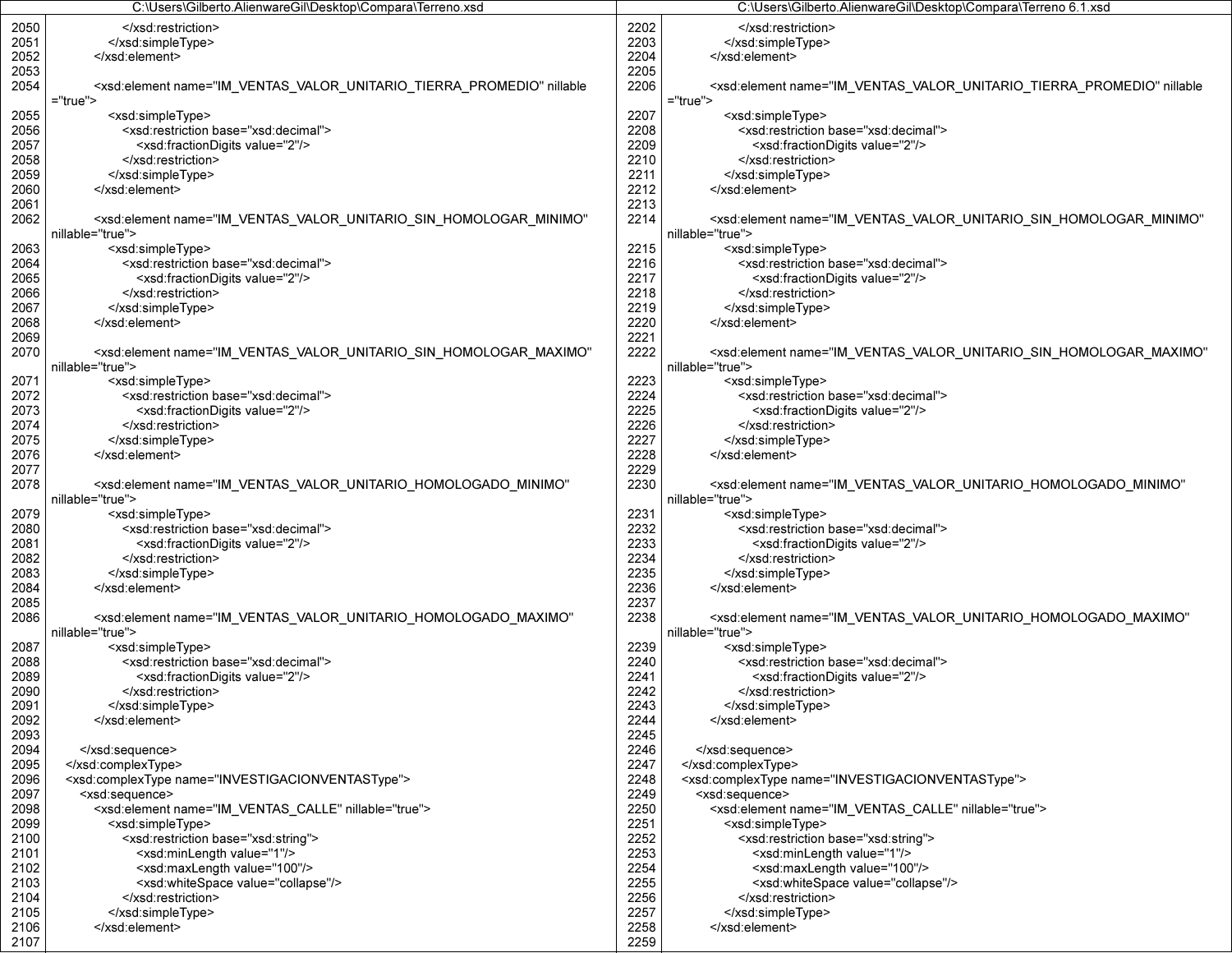| 2260<br>2108<br><xsd:element name="IM_VENTAS_COLONIA" nillable="true"><br/><xsd:element name="IM_VENTAS_COLONIA" nillable="true"><br/>2261<br/>2109<br/><xsd:simpletype><br/><xsd:simpletype><br/>2262<br/>2110<br/><xsd:restriction base="xsd:string"><br/><xsd:restriction base="xsd:string"><br/>2263<br/>2111<br/><xsd:minlength value="1"></xsd:minlength><br/><xsd:minlength value="1"></xsd:minlength><br/>2264<br/>2112<br/><xsd:maxlength value="50"></xsd:maxlength><br/><xsd:maxlength value="50"></xsd:maxlength><br/>2265<br/>2113<br/><xsd:whitespace value="collapse"></xsd:whitespace><br/><xsd:whitespace value="collapse"></xsd:whitespace><br/>2266<br/>2114<br/></xsd:restriction><br/></xsd:restriction><br/>2267<br/>2115<br/></xsd:simpletype><br/></xsd:simpletype><br/>2268<br/>2116<br/></xsd:element><br/></xsd:element><br>2269<br>2117<br>2270<br>2118<br><xsd:element name="IM_VENTAS_DELEGACION" nillable="true"><br/><xsd:element name="IM_VENTAS_DELEGACION" nillable="true"><br/>2271<br/>2119<br/><xsd:simpletype><br/><xsd:simpletype><br/>2272<br/>2120<br/><xsd:restriction base="xsd:string"><br/><xsd:restriction base="xsd:string"><br/>2273<br/>2121<br/><xsd:minlength value="1"></xsd:minlength><br/><xsd:minlength value="1"></xsd:minlength><br/>2274<br/>2122<br/><xsd:maxlength value="50"></xsd:maxlength><br/><xsd:maxlength value="50"></xsd:maxlength><br/>2275<br/>2123<br/><xsd:whitespace value="collapse"></xsd:whitespace><br/><xsd:whitespace value="collapse"></xsd:whitespace><br/>2276<br/>2124<br/></xsd:restriction><br/></xsd:restriction><br/>2125<br/>2277<br/></xsd:simpletype><br/></xsd:simpletype><br/>2278<br/>2126<br/></xsd:element><br/></xsd:element><br>2279<br>2127<br>2280<br>2128<br><xsd:element name="IM_VENTAS_CODIGO_POSTAL" nillable="true"><br/><xsd:element name="IM_VENTAS_CODIGO_POSTAL" nillable="true"><br/>2281<br/>2129<br/><xsd:simpletype><br/><xsd:simpletype><br/>2282<br/>2130<br/><xsd:restriction base="xsd:string"><br/><xsd:restriction base="xsd:string"><br/>2131<br/>2283<br/><xsd:minlength value="1"></xsd:minlength><br/><xsd:minlength value="1"></xsd:minlength><br/>2284<br/>2132<br/><xsd:maxlength value="5"></xsd:maxlength><br/><xsd:maxlength value="5"></xsd:maxlength><br/>2133<br/>2285<br/><xsd:whitespace value="collapse"></xsd:whitespace><br/><xsd:whitespace value="collapse"></xsd:whitespace><br/>2286<br/>2134<br/></xsd:restriction><br/></xsd:restriction><br/>2287<br/>2135<br/></xsd:simpletype><br/></xsd:simpletype><br/>2288<br/>2136<br/></xsd:element><br/></xsd:element><br>2137<br>2289<br>2290<br>2138<br><xsd:element name="FUENTEINFORMACIONVENTAS" type<br=""><xsd:element name="FUENTEINFORMACIONVENTAS" type<br="">="FUENTEINFORMACIONVENTASType"/&gt;<br/>="FUENTEINFORMACIONVENTASType"/&gt;<br/>2291<br/>2139<br/><xsd:element name="IM_VENTAS_EDAD" nillable="true"><br/><xsd:element name="IM_VENTAS_EDAD" nillable="true"><br/>2292<br/>2140<br/><xsd:simpletype><br/><xsd:simpletype><br/>2293<br/>2141<br/><xsd:restriction base="xsd:integer"> </xsd:restriction><br/><xsd:restriction base="xsd:integer"> </xsd:restriction><br/>2294<br/>2142<br/></xsd:simpletype><br/></xsd:simpletype><br/>2295<br/></xsd:element><br/>2143<br/></xsd:element><br/>2296<br/>2144<br/>2297<br/>2145<br/><xsd:element name="IM_VENTAS_CONSERVACION" nillable="true"><br/><xsd:element name="IM_VENTAS_CONSERVACION" nillable="true"><br/>2298<br/>2146<br/><xsd:simpletype><br/><xsd:simpletype><br/>2299<br/>2147<br/><xsd:restriction base="xsd:string"> </xsd:restriction><br/><xsd:restriction base="xsd:string"> </xsd:restriction><br/>2300<br/>2148<br/></xsd:simpletype><br/></xsd:simpletype><br/>2301<br/>2149<br/></xsd:element><br/></xsd:element><br/>2302<br/>2150<br/>2303<br/>2151<br/><xsd:element name="IM_VENTAS_FECHA"><br/><xsd:element name="IM_VENTAS_FECHA"><br/>2304<br/>2152<br/><xsd:simpletype><br/><xsd:simpletype><br/>2153<br/><xsd:restriction base="xsd:string"><br/>2305<br/><xsd:restriction base="xsd:string"><br/>2154<br/>2306<br/><xsd:pattern value="[0-2][0-2][0-9][0-9][-][0-1][0-9][-][0-3][0-9]"></xsd:pattern><br/><xsd:pattern value="[0-2][0-2][0-9][0-9][-][0-1][0-9][-][0-3][0-9]"></xsd:pattern><br/>2155<br/>2307<br/></xsd:restriction><br/></xsd:restriction><br/>2308<br/>2156<br/></xsd:simpletype><br/></xsd:simpletype><br/>2309<br/>2157<br/></xsd:element><br/></xsd:element><br/>2158<br/>2310<br/>2311<br/>2159<br/><xsd:element name="IM_VENTAS_DESCRIPCIONDELCOMPARABLE" nillable="true"><br/><xsd:element name="IM_VENTAS_DESCRIPCIONDELCOMPARABLE" nillable="true"><br/>2312<br/>2160<br/><xsd:simpletype><br/><xsd:simpletype><br/>2313<br/>2161<br/><xsd:restriction base="xsd:string"><br/><xsd:restriction base="xsd:string"><br/>2314<br/>2162<br/><xsd:minlength value="0"></xsd:minlength><br/><xsd:minlength value="0"></xsd:minlength><br/>2163<br/>2315<br/><xsd:maxlength value="250"></xsd:maxlength><br/><xsd:maxlength value="250"></xsd:maxlength><br/>2316<br/>2164<br/><xsd:whitespace value="collapse"></xsd:whitespace><br/><xsd:whitespace value="collapse"></xsd:whitespace><br/>2317<br/>2165<br/></xsd:restriction><br/></xsd:restriction><br/>2166<br/>2318<br/></xsd:simpletype><br/></xsd:simpletype><br/>2319<br/>2167<br/></xsd:element><br/></xsd:element><br/>2320<br/>2168<br/>2321<br/>2169<br/><xsd:element name="IM_VENTAS_SUPERFICIE_TERRENO" nillable="true"><br/><xsd:element name="IM_VENTAS_SUPERFICIE_TERRENO" nillable="true"></xsd:element></xsd:element></xsd:element></xsd:element> | C:\Users\Gilberto.AlienwareGil\Desktop\Compara\Terreno.xsd | C:\Users\Gilberto.AlienwareGil\Desktop\Compara\Terreno 6.1.xsd |
|----------------------------------------------------------------------------------------------------------------------------------------------------------------------------------------------------------------------------------------------------------------------------------------------------------------------------------------------------------------------------------------------------------------------------------------------------------------------------------------------------------------------------------------------------------------------------------------------------------------------------------------------------------------------------------------------------------------------------------------------------------------------------------------------------------------------------------------------------------------------------------------------------------------------------------------------------------------------------------------------------------------------------------------------------------------------------------------------------------------------------------------------------------------------------------------------------------------------------------------------------------------------------------------------------------------------------------------------------------------------------------------------------------------------------------------------------------------------------------------------------------------------------------------------------------------------------------------------------------------------------------------------------------------------------------------------------------------------------------------------------------------------------------------------------------------------------------------------------------------------------------------------------------------------------------------------------------------------------------------------------------------------------------------------------------------------------------------------------------------------------------------------------------------------------------------------------------------------------------------------------------------------------------------------------------------------------------------------------------------------------------------------------------------------------------------------------------------------------------------------------------------------------------------------------------------------------------------------------------------------------------------------------------------------------------------------------------------------------------------------------------------------------------------------------------------------------------------------------------------------------------------------------------------------------------------------------------------------------------------------------------------------------------------------------------------------------------------------------------------------------------------------------------------------------------------------------------------------------------------------------------------------------------------------------------------------------------------------------------------------------------------------------------------------------------------------------------------------------------------------------------------------------------------------------------------------------------------------------------------------------------------------------------------------------------------------------------------------------------------------------------------------------------------------------------------------------------------------------------------------------------------------------------------------------------------------------------------------------------------------------------------------------------------------------------------------------------------------------------------------------------------------------------------------------------------------------------------------------------------------------------------------------------------------------------------------------------------------------------------------------------------------------------------------------------------------------------------------------------------------------------------------------------------------------------------------------------------------------------------------------------------------------------------------------------------------------------------------------------------------------------------------------------------------------------------------------------------------------------------------------------------------------------------------------------------------------------------------------------------------------------------------------------------------------------------------------------------------------------------------------------------------------------------------------------------------------------------------------------------------------------------------------------------------------------------------------------------------------------------------------------------------------------------------------------------------------------------------------------------------------------------------------------------------------------------------------------------------------------------------------------------------|------------------------------------------------------------|----------------------------------------------------------------|
|                                                                                                                                                                                                                                                                                                                                                                                                                                                                                                                                                                                                                                                                                                                                                                                                                                                                                                                                                                                                                                                                                                                                                                                                                                                                                                                                                                                                                                                                                                                                                                                                                                                                                                                                                                                                                                                                                                                                                                                                                                                                                                                                                                                                                                                                                                                                                                                                                                                                                                                                                                                                                                                                                                                                                                                                                                                                                                                                                                                                                                                                                                                                                                                                                                                                                                                                                                                                                                                                                                                                                                                                                                                                                                                                                                                                                                                                                                                                                                                                                                                                                                                                                                                                                                                                                                                                                                                                                                                                                                                                                                                                                                                                                                                                                                                                                                                                                                                                                                                                                                                                                                                                                                                                                                                                                                                                                                                                                                                                                                                                                                                                                                              |                                                            |                                                                |
|                                                                                                                                                                                                                                                                                                                                                                                                                                                                                                                                                                                                                                                                                                                                                                                                                                                                                                                                                                                                                                                                                                                                                                                                                                                                                                                                                                                                                                                                                                                                                                                                                                                                                                                                                                                                                                                                                                                                                                                                                                                                                                                                                                                                                                                                                                                                                                                                                                                                                                                                                                                                                                                                                                                                                                                                                                                                                                                                                                                                                                                                                                                                                                                                                                                                                                                                                                                                                                                                                                                                                                                                                                                                                                                                                                                                                                                                                                                                                                                                                                                                                                                                                                                                                                                                                                                                                                                                                                                                                                                                                                                                                                                                                                                                                                                                                                                                                                                                                                                                                                                                                                                                                                                                                                                                                                                                                                                                                                                                                                                                                                                                                                              |                                                            |                                                                |
|                                                                                                                                                                                                                                                                                                                                                                                                                                                                                                                                                                                                                                                                                                                                                                                                                                                                                                                                                                                                                                                                                                                                                                                                                                                                                                                                                                                                                                                                                                                                                                                                                                                                                                                                                                                                                                                                                                                                                                                                                                                                                                                                                                                                                                                                                                                                                                                                                                                                                                                                                                                                                                                                                                                                                                                                                                                                                                                                                                                                                                                                                                                                                                                                                                                                                                                                                                                                                                                                                                                                                                                                                                                                                                                                                                                                                                                                                                                                                                                                                                                                                                                                                                                                                                                                                                                                                                                                                                                                                                                                                                                                                                                                                                                                                                                                                                                                                                                                                                                                                                                                                                                                                                                                                                                                                                                                                                                                                                                                                                                                                                                                                                              |                                                            |                                                                |
|                                                                                                                                                                                                                                                                                                                                                                                                                                                                                                                                                                                                                                                                                                                                                                                                                                                                                                                                                                                                                                                                                                                                                                                                                                                                                                                                                                                                                                                                                                                                                                                                                                                                                                                                                                                                                                                                                                                                                                                                                                                                                                                                                                                                                                                                                                                                                                                                                                                                                                                                                                                                                                                                                                                                                                                                                                                                                                                                                                                                                                                                                                                                                                                                                                                                                                                                                                                                                                                                                                                                                                                                                                                                                                                                                                                                                                                                                                                                                                                                                                                                                                                                                                                                                                                                                                                                                                                                                                                                                                                                                                                                                                                                                                                                                                                                                                                                                                                                                                                                                                                                                                                                                                                                                                                                                                                                                                                                                                                                                                                                                                                                                                              |                                                            |                                                                |
|                                                                                                                                                                                                                                                                                                                                                                                                                                                                                                                                                                                                                                                                                                                                                                                                                                                                                                                                                                                                                                                                                                                                                                                                                                                                                                                                                                                                                                                                                                                                                                                                                                                                                                                                                                                                                                                                                                                                                                                                                                                                                                                                                                                                                                                                                                                                                                                                                                                                                                                                                                                                                                                                                                                                                                                                                                                                                                                                                                                                                                                                                                                                                                                                                                                                                                                                                                                                                                                                                                                                                                                                                                                                                                                                                                                                                                                                                                                                                                                                                                                                                                                                                                                                                                                                                                                                                                                                                                                                                                                                                                                                                                                                                                                                                                                                                                                                                                                                                                                                                                                                                                                                                                                                                                                                                                                                                                                                                                                                                                                                                                                                                                              |                                                            |                                                                |
|                                                                                                                                                                                                                                                                                                                                                                                                                                                                                                                                                                                                                                                                                                                                                                                                                                                                                                                                                                                                                                                                                                                                                                                                                                                                                                                                                                                                                                                                                                                                                                                                                                                                                                                                                                                                                                                                                                                                                                                                                                                                                                                                                                                                                                                                                                                                                                                                                                                                                                                                                                                                                                                                                                                                                                                                                                                                                                                                                                                                                                                                                                                                                                                                                                                                                                                                                                                                                                                                                                                                                                                                                                                                                                                                                                                                                                                                                                                                                                                                                                                                                                                                                                                                                                                                                                                                                                                                                                                                                                                                                                                                                                                                                                                                                                                                                                                                                                                                                                                                                                                                                                                                                                                                                                                                                                                                                                                                                                                                                                                                                                                                                                              |                                                            |                                                                |
|                                                                                                                                                                                                                                                                                                                                                                                                                                                                                                                                                                                                                                                                                                                                                                                                                                                                                                                                                                                                                                                                                                                                                                                                                                                                                                                                                                                                                                                                                                                                                                                                                                                                                                                                                                                                                                                                                                                                                                                                                                                                                                                                                                                                                                                                                                                                                                                                                                                                                                                                                                                                                                                                                                                                                                                                                                                                                                                                                                                                                                                                                                                                                                                                                                                                                                                                                                                                                                                                                                                                                                                                                                                                                                                                                                                                                                                                                                                                                                                                                                                                                                                                                                                                                                                                                                                                                                                                                                                                                                                                                                                                                                                                                                                                                                                                                                                                                                                                                                                                                                                                                                                                                                                                                                                                                                                                                                                                                                                                                                                                                                                                                                              |                                                            |                                                                |
|                                                                                                                                                                                                                                                                                                                                                                                                                                                                                                                                                                                                                                                                                                                                                                                                                                                                                                                                                                                                                                                                                                                                                                                                                                                                                                                                                                                                                                                                                                                                                                                                                                                                                                                                                                                                                                                                                                                                                                                                                                                                                                                                                                                                                                                                                                                                                                                                                                                                                                                                                                                                                                                                                                                                                                                                                                                                                                                                                                                                                                                                                                                                                                                                                                                                                                                                                                                                                                                                                                                                                                                                                                                                                                                                                                                                                                                                                                                                                                                                                                                                                                                                                                                                                                                                                                                                                                                                                                                                                                                                                                                                                                                                                                                                                                                                                                                                                                                                                                                                                                                                                                                                                                                                                                                                                                                                                                                                                                                                                                                                                                                                                                              |                                                            |                                                                |
|                                                                                                                                                                                                                                                                                                                                                                                                                                                                                                                                                                                                                                                                                                                                                                                                                                                                                                                                                                                                                                                                                                                                                                                                                                                                                                                                                                                                                                                                                                                                                                                                                                                                                                                                                                                                                                                                                                                                                                                                                                                                                                                                                                                                                                                                                                                                                                                                                                                                                                                                                                                                                                                                                                                                                                                                                                                                                                                                                                                                                                                                                                                                                                                                                                                                                                                                                                                                                                                                                                                                                                                                                                                                                                                                                                                                                                                                                                                                                                                                                                                                                                                                                                                                                                                                                                                                                                                                                                                                                                                                                                                                                                                                                                                                                                                                                                                                                                                                                                                                                                                                                                                                                                                                                                                                                                                                                                                                                                                                                                                                                                                                                                              |                                                            |                                                                |
|                                                                                                                                                                                                                                                                                                                                                                                                                                                                                                                                                                                                                                                                                                                                                                                                                                                                                                                                                                                                                                                                                                                                                                                                                                                                                                                                                                                                                                                                                                                                                                                                                                                                                                                                                                                                                                                                                                                                                                                                                                                                                                                                                                                                                                                                                                                                                                                                                                                                                                                                                                                                                                                                                                                                                                                                                                                                                                                                                                                                                                                                                                                                                                                                                                                                                                                                                                                                                                                                                                                                                                                                                                                                                                                                                                                                                                                                                                                                                                                                                                                                                                                                                                                                                                                                                                                                                                                                                                                                                                                                                                                                                                                                                                                                                                                                                                                                                                                                                                                                                                                                                                                                                                                                                                                                                                                                                                                                                                                                                                                                                                                                                                              |                                                            |                                                                |
|                                                                                                                                                                                                                                                                                                                                                                                                                                                                                                                                                                                                                                                                                                                                                                                                                                                                                                                                                                                                                                                                                                                                                                                                                                                                                                                                                                                                                                                                                                                                                                                                                                                                                                                                                                                                                                                                                                                                                                                                                                                                                                                                                                                                                                                                                                                                                                                                                                                                                                                                                                                                                                                                                                                                                                                                                                                                                                                                                                                                                                                                                                                                                                                                                                                                                                                                                                                                                                                                                                                                                                                                                                                                                                                                                                                                                                                                                                                                                                                                                                                                                                                                                                                                                                                                                                                                                                                                                                                                                                                                                                                                                                                                                                                                                                                                                                                                                                                                                                                                                                                                                                                                                                                                                                                                                                                                                                                                                                                                                                                                                                                                                                              |                                                            |                                                                |
|                                                                                                                                                                                                                                                                                                                                                                                                                                                                                                                                                                                                                                                                                                                                                                                                                                                                                                                                                                                                                                                                                                                                                                                                                                                                                                                                                                                                                                                                                                                                                                                                                                                                                                                                                                                                                                                                                                                                                                                                                                                                                                                                                                                                                                                                                                                                                                                                                                                                                                                                                                                                                                                                                                                                                                                                                                                                                                                                                                                                                                                                                                                                                                                                                                                                                                                                                                                                                                                                                                                                                                                                                                                                                                                                                                                                                                                                                                                                                                                                                                                                                                                                                                                                                                                                                                                                                                                                                                                                                                                                                                                                                                                                                                                                                                                                                                                                                                                                                                                                                                                                                                                                                                                                                                                                                                                                                                                                                                                                                                                                                                                                                                              |                                                            |                                                                |
|                                                                                                                                                                                                                                                                                                                                                                                                                                                                                                                                                                                                                                                                                                                                                                                                                                                                                                                                                                                                                                                                                                                                                                                                                                                                                                                                                                                                                                                                                                                                                                                                                                                                                                                                                                                                                                                                                                                                                                                                                                                                                                                                                                                                                                                                                                                                                                                                                                                                                                                                                                                                                                                                                                                                                                                                                                                                                                                                                                                                                                                                                                                                                                                                                                                                                                                                                                                                                                                                                                                                                                                                                                                                                                                                                                                                                                                                                                                                                                                                                                                                                                                                                                                                                                                                                                                                                                                                                                                                                                                                                                                                                                                                                                                                                                                                                                                                                                                                                                                                                                                                                                                                                                                                                                                                                                                                                                                                                                                                                                                                                                                                                                              |                                                            |                                                                |
|                                                                                                                                                                                                                                                                                                                                                                                                                                                                                                                                                                                                                                                                                                                                                                                                                                                                                                                                                                                                                                                                                                                                                                                                                                                                                                                                                                                                                                                                                                                                                                                                                                                                                                                                                                                                                                                                                                                                                                                                                                                                                                                                                                                                                                                                                                                                                                                                                                                                                                                                                                                                                                                                                                                                                                                                                                                                                                                                                                                                                                                                                                                                                                                                                                                                                                                                                                                                                                                                                                                                                                                                                                                                                                                                                                                                                                                                                                                                                                                                                                                                                                                                                                                                                                                                                                                                                                                                                                                                                                                                                                                                                                                                                                                                                                                                                                                                                                                                                                                                                                                                                                                                                                                                                                                                                                                                                                                                                                                                                                                                                                                                                                              |                                                            |                                                                |
|                                                                                                                                                                                                                                                                                                                                                                                                                                                                                                                                                                                                                                                                                                                                                                                                                                                                                                                                                                                                                                                                                                                                                                                                                                                                                                                                                                                                                                                                                                                                                                                                                                                                                                                                                                                                                                                                                                                                                                                                                                                                                                                                                                                                                                                                                                                                                                                                                                                                                                                                                                                                                                                                                                                                                                                                                                                                                                                                                                                                                                                                                                                                                                                                                                                                                                                                                                                                                                                                                                                                                                                                                                                                                                                                                                                                                                                                                                                                                                                                                                                                                                                                                                                                                                                                                                                                                                                                                                                                                                                                                                                                                                                                                                                                                                                                                                                                                                                                                                                                                                                                                                                                                                                                                                                                                                                                                                                                                                                                                                                                                                                                                                              |                                                            |                                                                |
|                                                                                                                                                                                                                                                                                                                                                                                                                                                                                                                                                                                                                                                                                                                                                                                                                                                                                                                                                                                                                                                                                                                                                                                                                                                                                                                                                                                                                                                                                                                                                                                                                                                                                                                                                                                                                                                                                                                                                                                                                                                                                                                                                                                                                                                                                                                                                                                                                                                                                                                                                                                                                                                                                                                                                                                                                                                                                                                                                                                                                                                                                                                                                                                                                                                                                                                                                                                                                                                                                                                                                                                                                                                                                                                                                                                                                                                                                                                                                                                                                                                                                                                                                                                                                                                                                                                                                                                                                                                                                                                                                                                                                                                                                                                                                                                                                                                                                                                                                                                                                                                                                                                                                                                                                                                                                                                                                                                                                                                                                                                                                                                                                                              |                                                            |                                                                |
|                                                                                                                                                                                                                                                                                                                                                                                                                                                                                                                                                                                                                                                                                                                                                                                                                                                                                                                                                                                                                                                                                                                                                                                                                                                                                                                                                                                                                                                                                                                                                                                                                                                                                                                                                                                                                                                                                                                                                                                                                                                                                                                                                                                                                                                                                                                                                                                                                                                                                                                                                                                                                                                                                                                                                                                                                                                                                                                                                                                                                                                                                                                                                                                                                                                                                                                                                                                                                                                                                                                                                                                                                                                                                                                                                                                                                                                                                                                                                                                                                                                                                                                                                                                                                                                                                                                                                                                                                                                                                                                                                                                                                                                                                                                                                                                                                                                                                                                                                                                                                                                                                                                                                                                                                                                                                                                                                                                                                                                                                                                                                                                                                                              |                                                            |                                                                |
|                                                                                                                                                                                                                                                                                                                                                                                                                                                                                                                                                                                                                                                                                                                                                                                                                                                                                                                                                                                                                                                                                                                                                                                                                                                                                                                                                                                                                                                                                                                                                                                                                                                                                                                                                                                                                                                                                                                                                                                                                                                                                                                                                                                                                                                                                                                                                                                                                                                                                                                                                                                                                                                                                                                                                                                                                                                                                                                                                                                                                                                                                                                                                                                                                                                                                                                                                                                                                                                                                                                                                                                                                                                                                                                                                                                                                                                                                                                                                                                                                                                                                                                                                                                                                                                                                                                                                                                                                                                                                                                                                                                                                                                                                                                                                                                                                                                                                                                                                                                                                                                                                                                                                                                                                                                                                                                                                                                                                                                                                                                                                                                                                                              |                                                            |                                                                |
|                                                                                                                                                                                                                                                                                                                                                                                                                                                                                                                                                                                                                                                                                                                                                                                                                                                                                                                                                                                                                                                                                                                                                                                                                                                                                                                                                                                                                                                                                                                                                                                                                                                                                                                                                                                                                                                                                                                                                                                                                                                                                                                                                                                                                                                                                                                                                                                                                                                                                                                                                                                                                                                                                                                                                                                                                                                                                                                                                                                                                                                                                                                                                                                                                                                                                                                                                                                                                                                                                                                                                                                                                                                                                                                                                                                                                                                                                                                                                                                                                                                                                                                                                                                                                                                                                                                                                                                                                                                                                                                                                                                                                                                                                                                                                                                                                                                                                                                                                                                                                                                                                                                                                                                                                                                                                                                                                                                                                                                                                                                                                                                                                                              |                                                            |                                                                |
|                                                                                                                                                                                                                                                                                                                                                                                                                                                                                                                                                                                                                                                                                                                                                                                                                                                                                                                                                                                                                                                                                                                                                                                                                                                                                                                                                                                                                                                                                                                                                                                                                                                                                                                                                                                                                                                                                                                                                                                                                                                                                                                                                                                                                                                                                                                                                                                                                                                                                                                                                                                                                                                                                                                                                                                                                                                                                                                                                                                                                                                                                                                                                                                                                                                                                                                                                                                                                                                                                                                                                                                                                                                                                                                                                                                                                                                                                                                                                                                                                                                                                                                                                                                                                                                                                                                                                                                                                                                                                                                                                                                                                                                                                                                                                                                                                                                                                                                                                                                                                                                                                                                                                                                                                                                                                                                                                                                                                                                                                                                                                                                                                                              |                                                            |                                                                |
|                                                                                                                                                                                                                                                                                                                                                                                                                                                                                                                                                                                                                                                                                                                                                                                                                                                                                                                                                                                                                                                                                                                                                                                                                                                                                                                                                                                                                                                                                                                                                                                                                                                                                                                                                                                                                                                                                                                                                                                                                                                                                                                                                                                                                                                                                                                                                                                                                                                                                                                                                                                                                                                                                                                                                                                                                                                                                                                                                                                                                                                                                                                                                                                                                                                                                                                                                                                                                                                                                                                                                                                                                                                                                                                                                                                                                                                                                                                                                                                                                                                                                                                                                                                                                                                                                                                                                                                                                                                                                                                                                                                                                                                                                                                                                                                                                                                                                                                                                                                                                                                                                                                                                                                                                                                                                                                                                                                                                                                                                                                                                                                                                                              |                                                            |                                                                |
|                                                                                                                                                                                                                                                                                                                                                                                                                                                                                                                                                                                                                                                                                                                                                                                                                                                                                                                                                                                                                                                                                                                                                                                                                                                                                                                                                                                                                                                                                                                                                                                                                                                                                                                                                                                                                                                                                                                                                                                                                                                                                                                                                                                                                                                                                                                                                                                                                                                                                                                                                                                                                                                                                                                                                                                                                                                                                                                                                                                                                                                                                                                                                                                                                                                                                                                                                                                                                                                                                                                                                                                                                                                                                                                                                                                                                                                                                                                                                                                                                                                                                                                                                                                                                                                                                                                                                                                                                                                                                                                                                                                                                                                                                                                                                                                                                                                                                                                                                                                                                                                                                                                                                                                                                                                                                                                                                                                                                                                                                                                                                                                                                                              |                                                            |                                                                |
|                                                                                                                                                                                                                                                                                                                                                                                                                                                                                                                                                                                                                                                                                                                                                                                                                                                                                                                                                                                                                                                                                                                                                                                                                                                                                                                                                                                                                                                                                                                                                                                                                                                                                                                                                                                                                                                                                                                                                                                                                                                                                                                                                                                                                                                                                                                                                                                                                                                                                                                                                                                                                                                                                                                                                                                                                                                                                                                                                                                                                                                                                                                                                                                                                                                                                                                                                                                                                                                                                                                                                                                                                                                                                                                                                                                                                                                                                                                                                                                                                                                                                                                                                                                                                                                                                                                                                                                                                                                                                                                                                                                                                                                                                                                                                                                                                                                                                                                                                                                                                                                                                                                                                                                                                                                                                                                                                                                                                                                                                                                                                                                                                                              |                                                            |                                                                |
|                                                                                                                                                                                                                                                                                                                                                                                                                                                                                                                                                                                                                                                                                                                                                                                                                                                                                                                                                                                                                                                                                                                                                                                                                                                                                                                                                                                                                                                                                                                                                                                                                                                                                                                                                                                                                                                                                                                                                                                                                                                                                                                                                                                                                                                                                                                                                                                                                                                                                                                                                                                                                                                                                                                                                                                                                                                                                                                                                                                                                                                                                                                                                                                                                                                                                                                                                                                                                                                                                                                                                                                                                                                                                                                                                                                                                                                                                                                                                                                                                                                                                                                                                                                                                                                                                                                                                                                                                                                                                                                                                                                                                                                                                                                                                                                                                                                                                                                                                                                                                                                                                                                                                                                                                                                                                                                                                                                                                                                                                                                                                                                                                                              |                                                            |                                                                |
|                                                                                                                                                                                                                                                                                                                                                                                                                                                                                                                                                                                                                                                                                                                                                                                                                                                                                                                                                                                                                                                                                                                                                                                                                                                                                                                                                                                                                                                                                                                                                                                                                                                                                                                                                                                                                                                                                                                                                                                                                                                                                                                                                                                                                                                                                                                                                                                                                                                                                                                                                                                                                                                                                                                                                                                                                                                                                                                                                                                                                                                                                                                                                                                                                                                                                                                                                                                                                                                                                                                                                                                                                                                                                                                                                                                                                                                                                                                                                                                                                                                                                                                                                                                                                                                                                                                                                                                                                                                                                                                                                                                                                                                                                                                                                                                                                                                                                                                                                                                                                                                                                                                                                                                                                                                                                                                                                                                                                                                                                                                                                                                                                                              |                                                            |                                                                |
|                                                                                                                                                                                                                                                                                                                                                                                                                                                                                                                                                                                                                                                                                                                                                                                                                                                                                                                                                                                                                                                                                                                                                                                                                                                                                                                                                                                                                                                                                                                                                                                                                                                                                                                                                                                                                                                                                                                                                                                                                                                                                                                                                                                                                                                                                                                                                                                                                                                                                                                                                                                                                                                                                                                                                                                                                                                                                                                                                                                                                                                                                                                                                                                                                                                                                                                                                                                                                                                                                                                                                                                                                                                                                                                                                                                                                                                                                                                                                                                                                                                                                                                                                                                                                                                                                                                                                                                                                                                                                                                                                                                                                                                                                                                                                                                                                                                                                                                                                                                                                                                                                                                                                                                                                                                                                                                                                                                                                                                                                                                                                                                                                                              |                                                            |                                                                |
|                                                                                                                                                                                                                                                                                                                                                                                                                                                                                                                                                                                                                                                                                                                                                                                                                                                                                                                                                                                                                                                                                                                                                                                                                                                                                                                                                                                                                                                                                                                                                                                                                                                                                                                                                                                                                                                                                                                                                                                                                                                                                                                                                                                                                                                                                                                                                                                                                                                                                                                                                                                                                                                                                                                                                                                                                                                                                                                                                                                                                                                                                                                                                                                                                                                                                                                                                                                                                                                                                                                                                                                                                                                                                                                                                                                                                                                                                                                                                                                                                                                                                                                                                                                                                                                                                                                                                                                                                                                                                                                                                                                                                                                                                                                                                                                                                                                                                                                                                                                                                                                                                                                                                                                                                                                                                                                                                                                                                                                                                                                                                                                                                                              |                                                            |                                                                |
|                                                                                                                                                                                                                                                                                                                                                                                                                                                                                                                                                                                                                                                                                                                                                                                                                                                                                                                                                                                                                                                                                                                                                                                                                                                                                                                                                                                                                                                                                                                                                                                                                                                                                                                                                                                                                                                                                                                                                                                                                                                                                                                                                                                                                                                                                                                                                                                                                                                                                                                                                                                                                                                                                                                                                                                                                                                                                                                                                                                                                                                                                                                                                                                                                                                                                                                                                                                                                                                                                                                                                                                                                                                                                                                                                                                                                                                                                                                                                                                                                                                                                                                                                                                                                                                                                                                                                                                                                                                                                                                                                                                                                                                                                                                                                                                                                                                                                                                                                                                                                                                                                                                                                                                                                                                                                                                                                                                                                                                                                                                                                                                                                                              |                                                            |                                                                |
|                                                                                                                                                                                                                                                                                                                                                                                                                                                                                                                                                                                                                                                                                                                                                                                                                                                                                                                                                                                                                                                                                                                                                                                                                                                                                                                                                                                                                                                                                                                                                                                                                                                                                                                                                                                                                                                                                                                                                                                                                                                                                                                                                                                                                                                                                                                                                                                                                                                                                                                                                                                                                                                                                                                                                                                                                                                                                                                                                                                                                                                                                                                                                                                                                                                                                                                                                                                                                                                                                                                                                                                                                                                                                                                                                                                                                                                                                                                                                                                                                                                                                                                                                                                                                                                                                                                                                                                                                                                                                                                                                                                                                                                                                                                                                                                                                                                                                                                                                                                                                                                                                                                                                                                                                                                                                                                                                                                                                                                                                                                                                                                                                                              |                                                            |                                                                |
|                                                                                                                                                                                                                                                                                                                                                                                                                                                                                                                                                                                                                                                                                                                                                                                                                                                                                                                                                                                                                                                                                                                                                                                                                                                                                                                                                                                                                                                                                                                                                                                                                                                                                                                                                                                                                                                                                                                                                                                                                                                                                                                                                                                                                                                                                                                                                                                                                                                                                                                                                                                                                                                                                                                                                                                                                                                                                                                                                                                                                                                                                                                                                                                                                                                                                                                                                                                                                                                                                                                                                                                                                                                                                                                                                                                                                                                                                                                                                                                                                                                                                                                                                                                                                                                                                                                                                                                                                                                                                                                                                                                                                                                                                                                                                                                                                                                                                                                                                                                                                                                                                                                                                                                                                                                                                                                                                                                                                                                                                                                                                                                                                                              |                                                            |                                                                |
|                                                                                                                                                                                                                                                                                                                                                                                                                                                                                                                                                                                                                                                                                                                                                                                                                                                                                                                                                                                                                                                                                                                                                                                                                                                                                                                                                                                                                                                                                                                                                                                                                                                                                                                                                                                                                                                                                                                                                                                                                                                                                                                                                                                                                                                                                                                                                                                                                                                                                                                                                                                                                                                                                                                                                                                                                                                                                                                                                                                                                                                                                                                                                                                                                                                                                                                                                                                                                                                                                                                                                                                                                                                                                                                                                                                                                                                                                                                                                                                                                                                                                                                                                                                                                                                                                                                                                                                                                                                                                                                                                                                                                                                                                                                                                                                                                                                                                                                                                                                                                                                                                                                                                                                                                                                                                                                                                                                                                                                                                                                                                                                                                                              |                                                            |                                                                |
|                                                                                                                                                                                                                                                                                                                                                                                                                                                                                                                                                                                                                                                                                                                                                                                                                                                                                                                                                                                                                                                                                                                                                                                                                                                                                                                                                                                                                                                                                                                                                                                                                                                                                                                                                                                                                                                                                                                                                                                                                                                                                                                                                                                                                                                                                                                                                                                                                                                                                                                                                                                                                                                                                                                                                                                                                                                                                                                                                                                                                                                                                                                                                                                                                                                                                                                                                                                                                                                                                                                                                                                                                                                                                                                                                                                                                                                                                                                                                                                                                                                                                                                                                                                                                                                                                                                                                                                                                                                                                                                                                                                                                                                                                                                                                                                                                                                                                                                                                                                                                                                                                                                                                                                                                                                                                                                                                                                                                                                                                                                                                                                                                                              |                                                            |                                                                |
|                                                                                                                                                                                                                                                                                                                                                                                                                                                                                                                                                                                                                                                                                                                                                                                                                                                                                                                                                                                                                                                                                                                                                                                                                                                                                                                                                                                                                                                                                                                                                                                                                                                                                                                                                                                                                                                                                                                                                                                                                                                                                                                                                                                                                                                                                                                                                                                                                                                                                                                                                                                                                                                                                                                                                                                                                                                                                                                                                                                                                                                                                                                                                                                                                                                                                                                                                                                                                                                                                                                                                                                                                                                                                                                                                                                                                                                                                                                                                                                                                                                                                                                                                                                                                                                                                                                                                                                                                                                                                                                                                                                                                                                                                                                                                                                                                                                                                                                                                                                                                                                                                                                                                                                                                                                                                                                                                                                                                                                                                                                                                                                                                                              |                                                            |                                                                |
|                                                                                                                                                                                                                                                                                                                                                                                                                                                                                                                                                                                                                                                                                                                                                                                                                                                                                                                                                                                                                                                                                                                                                                                                                                                                                                                                                                                                                                                                                                                                                                                                                                                                                                                                                                                                                                                                                                                                                                                                                                                                                                                                                                                                                                                                                                                                                                                                                                                                                                                                                                                                                                                                                                                                                                                                                                                                                                                                                                                                                                                                                                                                                                                                                                                                                                                                                                                                                                                                                                                                                                                                                                                                                                                                                                                                                                                                                                                                                                                                                                                                                                                                                                                                                                                                                                                                                                                                                                                                                                                                                                                                                                                                                                                                                                                                                                                                                                                                                                                                                                                                                                                                                                                                                                                                                                                                                                                                                                                                                                                                                                                                                                              |                                                            |                                                                |
|                                                                                                                                                                                                                                                                                                                                                                                                                                                                                                                                                                                                                                                                                                                                                                                                                                                                                                                                                                                                                                                                                                                                                                                                                                                                                                                                                                                                                                                                                                                                                                                                                                                                                                                                                                                                                                                                                                                                                                                                                                                                                                                                                                                                                                                                                                                                                                                                                                                                                                                                                                                                                                                                                                                                                                                                                                                                                                                                                                                                                                                                                                                                                                                                                                                                                                                                                                                                                                                                                                                                                                                                                                                                                                                                                                                                                                                                                                                                                                                                                                                                                                                                                                                                                                                                                                                                                                                                                                                                                                                                                                                                                                                                                                                                                                                                                                                                                                                                                                                                                                                                                                                                                                                                                                                                                                                                                                                                                                                                                                                                                                                                                                              |                                                            |                                                                |
|                                                                                                                                                                                                                                                                                                                                                                                                                                                                                                                                                                                                                                                                                                                                                                                                                                                                                                                                                                                                                                                                                                                                                                                                                                                                                                                                                                                                                                                                                                                                                                                                                                                                                                                                                                                                                                                                                                                                                                                                                                                                                                                                                                                                                                                                                                                                                                                                                                                                                                                                                                                                                                                                                                                                                                                                                                                                                                                                                                                                                                                                                                                                                                                                                                                                                                                                                                                                                                                                                                                                                                                                                                                                                                                                                                                                                                                                                                                                                                                                                                                                                                                                                                                                                                                                                                                                                                                                                                                                                                                                                                                                                                                                                                                                                                                                                                                                                                                                                                                                                                                                                                                                                                                                                                                                                                                                                                                                                                                                                                                                                                                                                                              |                                                            |                                                                |
|                                                                                                                                                                                                                                                                                                                                                                                                                                                                                                                                                                                                                                                                                                                                                                                                                                                                                                                                                                                                                                                                                                                                                                                                                                                                                                                                                                                                                                                                                                                                                                                                                                                                                                                                                                                                                                                                                                                                                                                                                                                                                                                                                                                                                                                                                                                                                                                                                                                                                                                                                                                                                                                                                                                                                                                                                                                                                                                                                                                                                                                                                                                                                                                                                                                                                                                                                                                                                                                                                                                                                                                                                                                                                                                                                                                                                                                                                                                                                                                                                                                                                                                                                                                                                                                                                                                                                                                                                                                                                                                                                                                                                                                                                                                                                                                                                                                                                                                                                                                                                                                                                                                                                                                                                                                                                                                                                                                                                                                                                                                                                                                                                                              |                                                            |                                                                |
|                                                                                                                                                                                                                                                                                                                                                                                                                                                                                                                                                                                                                                                                                                                                                                                                                                                                                                                                                                                                                                                                                                                                                                                                                                                                                                                                                                                                                                                                                                                                                                                                                                                                                                                                                                                                                                                                                                                                                                                                                                                                                                                                                                                                                                                                                                                                                                                                                                                                                                                                                                                                                                                                                                                                                                                                                                                                                                                                                                                                                                                                                                                                                                                                                                                                                                                                                                                                                                                                                                                                                                                                                                                                                                                                                                                                                                                                                                                                                                                                                                                                                                                                                                                                                                                                                                                                                                                                                                                                                                                                                                                                                                                                                                                                                                                                                                                                                                                                                                                                                                                                                                                                                                                                                                                                                                                                                                                                                                                                                                                                                                                                                                              |                                                            |                                                                |
|                                                                                                                                                                                                                                                                                                                                                                                                                                                                                                                                                                                                                                                                                                                                                                                                                                                                                                                                                                                                                                                                                                                                                                                                                                                                                                                                                                                                                                                                                                                                                                                                                                                                                                                                                                                                                                                                                                                                                                                                                                                                                                                                                                                                                                                                                                                                                                                                                                                                                                                                                                                                                                                                                                                                                                                                                                                                                                                                                                                                                                                                                                                                                                                                                                                                                                                                                                                                                                                                                                                                                                                                                                                                                                                                                                                                                                                                                                                                                                                                                                                                                                                                                                                                                                                                                                                                                                                                                                                                                                                                                                                                                                                                                                                                                                                                                                                                                                                                                                                                                                                                                                                                                                                                                                                                                                                                                                                                                                                                                                                                                                                                                                              |                                                            |                                                                |
|                                                                                                                                                                                                                                                                                                                                                                                                                                                                                                                                                                                                                                                                                                                                                                                                                                                                                                                                                                                                                                                                                                                                                                                                                                                                                                                                                                                                                                                                                                                                                                                                                                                                                                                                                                                                                                                                                                                                                                                                                                                                                                                                                                                                                                                                                                                                                                                                                                                                                                                                                                                                                                                                                                                                                                                                                                                                                                                                                                                                                                                                                                                                                                                                                                                                                                                                                                                                                                                                                                                                                                                                                                                                                                                                                                                                                                                                                                                                                                                                                                                                                                                                                                                                                                                                                                                                                                                                                                                                                                                                                                                                                                                                                                                                                                                                                                                                                                                                                                                                                                                                                                                                                                                                                                                                                                                                                                                                                                                                                                                                                                                                                                              |                                                            |                                                                |
|                                                                                                                                                                                                                                                                                                                                                                                                                                                                                                                                                                                                                                                                                                                                                                                                                                                                                                                                                                                                                                                                                                                                                                                                                                                                                                                                                                                                                                                                                                                                                                                                                                                                                                                                                                                                                                                                                                                                                                                                                                                                                                                                                                                                                                                                                                                                                                                                                                                                                                                                                                                                                                                                                                                                                                                                                                                                                                                                                                                                                                                                                                                                                                                                                                                                                                                                                                                                                                                                                                                                                                                                                                                                                                                                                                                                                                                                                                                                                                                                                                                                                                                                                                                                                                                                                                                                                                                                                                                                                                                                                                                                                                                                                                                                                                                                                                                                                                                                                                                                                                                                                                                                                                                                                                                                                                                                                                                                                                                                                                                                                                                                                                              |                                                            |                                                                |
|                                                                                                                                                                                                                                                                                                                                                                                                                                                                                                                                                                                                                                                                                                                                                                                                                                                                                                                                                                                                                                                                                                                                                                                                                                                                                                                                                                                                                                                                                                                                                                                                                                                                                                                                                                                                                                                                                                                                                                                                                                                                                                                                                                                                                                                                                                                                                                                                                                                                                                                                                                                                                                                                                                                                                                                                                                                                                                                                                                                                                                                                                                                                                                                                                                                                                                                                                                                                                                                                                                                                                                                                                                                                                                                                                                                                                                                                                                                                                                                                                                                                                                                                                                                                                                                                                                                                                                                                                                                                                                                                                                                                                                                                                                                                                                                                                                                                                                                                                                                                                                                                                                                                                                                                                                                                                                                                                                                                                                                                                                                                                                                                                                              |                                                            |                                                                |
|                                                                                                                                                                                                                                                                                                                                                                                                                                                                                                                                                                                                                                                                                                                                                                                                                                                                                                                                                                                                                                                                                                                                                                                                                                                                                                                                                                                                                                                                                                                                                                                                                                                                                                                                                                                                                                                                                                                                                                                                                                                                                                                                                                                                                                                                                                                                                                                                                                                                                                                                                                                                                                                                                                                                                                                                                                                                                                                                                                                                                                                                                                                                                                                                                                                                                                                                                                                                                                                                                                                                                                                                                                                                                                                                                                                                                                                                                                                                                                                                                                                                                                                                                                                                                                                                                                                                                                                                                                                                                                                                                                                                                                                                                                                                                                                                                                                                                                                                                                                                                                                                                                                                                                                                                                                                                                                                                                                                                                                                                                                                                                                                                                              |                                                            |                                                                |
|                                                                                                                                                                                                                                                                                                                                                                                                                                                                                                                                                                                                                                                                                                                                                                                                                                                                                                                                                                                                                                                                                                                                                                                                                                                                                                                                                                                                                                                                                                                                                                                                                                                                                                                                                                                                                                                                                                                                                                                                                                                                                                                                                                                                                                                                                                                                                                                                                                                                                                                                                                                                                                                                                                                                                                                                                                                                                                                                                                                                                                                                                                                                                                                                                                                                                                                                                                                                                                                                                                                                                                                                                                                                                                                                                                                                                                                                                                                                                                                                                                                                                                                                                                                                                                                                                                                                                                                                                                                                                                                                                                                                                                                                                                                                                                                                                                                                                                                                                                                                                                                                                                                                                                                                                                                                                                                                                                                                                                                                                                                                                                                                                                              |                                                            |                                                                |
|                                                                                                                                                                                                                                                                                                                                                                                                                                                                                                                                                                                                                                                                                                                                                                                                                                                                                                                                                                                                                                                                                                                                                                                                                                                                                                                                                                                                                                                                                                                                                                                                                                                                                                                                                                                                                                                                                                                                                                                                                                                                                                                                                                                                                                                                                                                                                                                                                                                                                                                                                                                                                                                                                                                                                                                                                                                                                                                                                                                                                                                                                                                                                                                                                                                                                                                                                                                                                                                                                                                                                                                                                                                                                                                                                                                                                                                                                                                                                                                                                                                                                                                                                                                                                                                                                                                                                                                                                                                                                                                                                                                                                                                                                                                                                                                                                                                                                                                                                                                                                                                                                                                                                                                                                                                                                                                                                                                                                                                                                                                                                                                                                                              |                                                            |                                                                |
|                                                                                                                                                                                                                                                                                                                                                                                                                                                                                                                                                                                                                                                                                                                                                                                                                                                                                                                                                                                                                                                                                                                                                                                                                                                                                                                                                                                                                                                                                                                                                                                                                                                                                                                                                                                                                                                                                                                                                                                                                                                                                                                                                                                                                                                                                                                                                                                                                                                                                                                                                                                                                                                                                                                                                                                                                                                                                                                                                                                                                                                                                                                                                                                                                                                                                                                                                                                                                                                                                                                                                                                                                                                                                                                                                                                                                                                                                                                                                                                                                                                                                                                                                                                                                                                                                                                                                                                                                                                                                                                                                                                                                                                                                                                                                                                                                                                                                                                                                                                                                                                                                                                                                                                                                                                                                                                                                                                                                                                                                                                                                                                                                                              |                                                            |                                                                |
|                                                                                                                                                                                                                                                                                                                                                                                                                                                                                                                                                                                                                                                                                                                                                                                                                                                                                                                                                                                                                                                                                                                                                                                                                                                                                                                                                                                                                                                                                                                                                                                                                                                                                                                                                                                                                                                                                                                                                                                                                                                                                                                                                                                                                                                                                                                                                                                                                                                                                                                                                                                                                                                                                                                                                                                                                                                                                                                                                                                                                                                                                                                                                                                                                                                                                                                                                                                                                                                                                                                                                                                                                                                                                                                                                                                                                                                                                                                                                                                                                                                                                                                                                                                                                                                                                                                                                                                                                                                                                                                                                                                                                                                                                                                                                                                                                                                                                                                                                                                                                                                                                                                                                                                                                                                                                                                                                                                                                                                                                                                                                                                                                                              |                                                            |                                                                |
|                                                                                                                                                                                                                                                                                                                                                                                                                                                                                                                                                                                                                                                                                                                                                                                                                                                                                                                                                                                                                                                                                                                                                                                                                                                                                                                                                                                                                                                                                                                                                                                                                                                                                                                                                                                                                                                                                                                                                                                                                                                                                                                                                                                                                                                                                                                                                                                                                                                                                                                                                                                                                                                                                                                                                                                                                                                                                                                                                                                                                                                                                                                                                                                                                                                                                                                                                                                                                                                                                                                                                                                                                                                                                                                                                                                                                                                                                                                                                                                                                                                                                                                                                                                                                                                                                                                                                                                                                                                                                                                                                                                                                                                                                                                                                                                                                                                                                                                                                                                                                                                                                                                                                                                                                                                                                                                                                                                                                                                                                                                                                                                                                                              |                                                            |                                                                |
|                                                                                                                                                                                                                                                                                                                                                                                                                                                                                                                                                                                                                                                                                                                                                                                                                                                                                                                                                                                                                                                                                                                                                                                                                                                                                                                                                                                                                                                                                                                                                                                                                                                                                                                                                                                                                                                                                                                                                                                                                                                                                                                                                                                                                                                                                                                                                                                                                                                                                                                                                                                                                                                                                                                                                                                                                                                                                                                                                                                                                                                                                                                                                                                                                                                                                                                                                                                                                                                                                                                                                                                                                                                                                                                                                                                                                                                                                                                                                                                                                                                                                                                                                                                                                                                                                                                                                                                                                                                                                                                                                                                                                                                                                                                                                                                                                                                                                                                                                                                                                                                                                                                                                                                                                                                                                                                                                                                                                                                                                                                                                                                                                                              |                                                            |                                                                |
|                                                                                                                                                                                                                                                                                                                                                                                                                                                                                                                                                                                                                                                                                                                                                                                                                                                                                                                                                                                                                                                                                                                                                                                                                                                                                                                                                                                                                                                                                                                                                                                                                                                                                                                                                                                                                                                                                                                                                                                                                                                                                                                                                                                                                                                                                                                                                                                                                                                                                                                                                                                                                                                                                                                                                                                                                                                                                                                                                                                                                                                                                                                                                                                                                                                                                                                                                                                                                                                                                                                                                                                                                                                                                                                                                                                                                                                                                                                                                                                                                                                                                                                                                                                                                                                                                                                                                                                                                                                                                                                                                                                                                                                                                                                                                                                                                                                                                                                                                                                                                                                                                                                                                                                                                                                                                                                                                                                                                                                                                                                                                                                                                                              |                                                            |                                                                |
|                                                                                                                                                                                                                                                                                                                                                                                                                                                                                                                                                                                                                                                                                                                                                                                                                                                                                                                                                                                                                                                                                                                                                                                                                                                                                                                                                                                                                                                                                                                                                                                                                                                                                                                                                                                                                                                                                                                                                                                                                                                                                                                                                                                                                                                                                                                                                                                                                                                                                                                                                                                                                                                                                                                                                                                                                                                                                                                                                                                                                                                                                                                                                                                                                                                                                                                                                                                                                                                                                                                                                                                                                                                                                                                                                                                                                                                                                                                                                                                                                                                                                                                                                                                                                                                                                                                                                                                                                                                                                                                                                                                                                                                                                                                                                                                                                                                                                                                                                                                                                                                                                                                                                                                                                                                                                                                                                                                                                                                                                                                                                                                                                                              |                                                            |                                                                |
|                                                                                                                                                                                                                                                                                                                                                                                                                                                                                                                                                                                                                                                                                                                                                                                                                                                                                                                                                                                                                                                                                                                                                                                                                                                                                                                                                                                                                                                                                                                                                                                                                                                                                                                                                                                                                                                                                                                                                                                                                                                                                                                                                                                                                                                                                                                                                                                                                                                                                                                                                                                                                                                                                                                                                                                                                                                                                                                                                                                                                                                                                                                                                                                                                                                                                                                                                                                                                                                                                                                                                                                                                                                                                                                                                                                                                                                                                                                                                                                                                                                                                                                                                                                                                                                                                                                                                                                                                                                                                                                                                                                                                                                                                                                                                                                                                                                                                                                                                                                                                                                                                                                                                                                                                                                                                                                                                                                                                                                                                                                                                                                                                                              |                                                            |                                                                |
|                                                                                                                                                                                                                                                                                                                                                                                                                                                                                                                                                                                                                                                                                                                                                                                                                                                                                                                                                                                                                                                                                                                                                                                                                                                                                                                                                                                                                                                                                                                                                                                                                                                                                                                                                                                                                                                                                                                                                                                                                                                                                                                                                                                                                                                                                                                                                                                                                                                                                                                                                                                                                                                                                                                                                                                                                                                                                                                                                                                                                                                                                                                                                                                                                                                                                                                                                                                                                                                                                                                                                                                                                                                                                                                                                                                                                                                                                                                                                                                                                                                                                                                                                                                                                                                                                                                                                                                                                                                                                                                                                                                                                                                                                                                                                                                                                                                                                                                                                                                                                                                                                                                                                                                                                                                                                                                                                                                                                                                                                                                                                                                                                                              |                                                            |                                                                |
|                                                                                                                                                                                                                                                                                                                                                                                                                                                                                                                                                                                                                                                                                                                                                                                                                                                                                                                                                                                                                                                                                                                                                                                                                                                                                                                                                                                                                                                                                                                                                                                                                                                                                                                                                                                                                                                                                                                                                                                                                                                                                                                                                                                                                                                                                                                                                                                                                                                                                                                                                                                                                                                                                                                                                                                                                                                                                                                                                                                                                                                                                                                                                                                                                                                                                                                                                                                                                                                                                                                                                                                                                                                                                                                                                                                                                                                                                                                                                                                                                                                                                                                                                                                                                                                                                                                                                                                                                                                                                                                                                                                                                                                                                                                                                                                                                                                                                                                                                                                                                                                                                                                                                                                                                                                                                                                                                                                                                                                                                                                                                                                                                                              |                                                            |                                                                |
|                                                                                                                                                                                                                                                                                                                                                                                                                                                                                                                                                                                                                                                                                                                                                                                                                                                                                                                                                                                                                                                                                                                                                                                                                                                                                                                                                                                                                                                                                                                                                                                                                                                                                                                                                                                                                                                                                                                                                                                                                                                                                                                                                                                                                                                                                                                                                                                                                                                                                                                                                                                                                                                                                                                                                                                                                                                                                                                                                                                                                                                                                                                                                                                                                                                                                                                                                                                                                                                                                                                                                                                                                                                                                                                                                                                                                                                                                                                                                                                                                                                                                                                                                                                                                                                                                                                                                                                                                                                                                                                                                                                                                                                                                                                                                                                                                                                                                                                                                                                                                                                                                                                                                                                                                                                                                                                                                                                                                                                                                                                                                                                                                                              |                                                            |                                                                |
|                                                                                                                                                                                                                                                                                                                                                                                                                                                                                                                                                                                                                                                                                                                                                                                                                                                                                                                                                                                                                                                                                                                                                                                                                                                                                                                                                                                                                                                                                                                                                                                                                                                                                                                                                                                                                                                                                                                                                                                                                                                                                                                                                                                                                                                                                                                                                                                                                                                                                                                                                                                                                                                                                                                                                                                                                                                                                                                                                                                                                                                                                                                                                                                                                                                                                                                                                                                                                                                                                                                                                                                                                                                                                                                                                                                                                                                                                                                                                                                                                                                                                                                                                                                                                                                                                                                                                                                                                                                                                                                                                                                                                                                                                                                                                                                                                                                                                                                                                                                                                                                                                                                                                                                                                                                                                                                                                                                                                                                                                                                                                                                                                                              |                                                            |                                                                |
|                                                                                                                                                                                                                                                                                                                                                                                                                                                                                                                                                                                                                                                                                                                                                                                                                                                                                                                                                                                                                                                                                                                                                                                                                                                                                                                                                                                                                                                                                                                                                                                                                                                                                                                                                                                                                                                                                                                                                                                                                                                                                                                                                                                                                                                                                                                                                                                                                                                                                                                                                                                                                                                                                                                                                                                                                                                                                                                                                                                                                                                                                                                                                                                                                                                                                                                                                                                                                                                                                                                                                                                                                                                                                                                                                                                                                                                                                                                                                                                                                                                                                                                                                                                                                                                                                                                                                                                                                                                                                                                                                                                                                                                                                                                                                                                                                                                                                                                                                                                                                                                                                                                                                                                                                                                                                                                                                                                                                                                                                                                                                                                                                                              |                                                            |                                                                |
|                                                                                                                                                                                                                                                                                                                                                                                                                                                                                                                                                                                                                                                                                                                                                                                                                                                                                                                                                                                                                                                                                                                                                                                                                                                                                                                                                                                                                                                                                                                                                                                                                                                                                                                                                                                                                                                                                                                                                                                                                                                                                                                                                                                                                                                                                                                                                                                                                                                                                                                                                                                                                                                                                                                                                                                                                                                                                                                                                                                                                                                                                                                                                                                                                                                                                                                                                                                                                                                                                                                                                                                                                                                                                                                                                                                                                                                                                                                                                                                                                                                                                                                                                                                                                                                                                                                                                                                                                                                                                                                                                                                                                                                                                                                                                                                                                                                                                                                                                                                                                                                                                                                                                                                                                                                                                                                                                                                                                                                                                                                                                                                                                                              |                                                            |                                                                |
|                                                                                                                                                                                                                                                                                                                                                                                                                                                                                                                                                                                                                                                                                                                                                                                                                                                                                                                                                                                                                                                                                                                                                                                                                                                                                                                                                                                                                                                                                                                                                                                                                                                                                                                                                                                                                                                                                                                                                                                                                                                                                                                                                                                                                                                                                                                                                                                                                                                                                                                                                                                                                                                                                                                                                                                                                                                                                                                                                                                                                                                                                                                                                                                                                                                                                                                                                                                                                                                                                                                                                                                                                                                                                                                                                                                                                                                                                                                                                                                                                                                                                                                                                                                                                                                                                                                                                                                                                                                                                                                                                                                                                                                                                                                                                                                                                                                                                                                                                                                                                                                                                                                                                                                                                                                                                                                                                                                                                                                                                                                                                                                                                                              |                                                            |                                                                |
|                                                                                                                                                                                                                                                                                                                                                                                                                                                                                                                                                                                                                                                                                                                                                                                                                                                                                                                                                                                                                                                                                                                                                                                                                                                                                                                                                                                                                                                                                                                                                                                                                                                                                                                                                                                                                                                                                                                                                                                                                                                                                                                                                                                                                                                                                                                                                                                                                                                                                                                                                                                                                                                                                                                                                                                                                                                                                                                                                                                                                                                                                                                                                                                                                                                                                                                                                                                                                                                                                                                                                                                                                                                                                                                                                                                                                                                                                                                                                                                                                                                                                                                                                                                                                                                                                                                                                                                                                                                                                                                                                                                                                                                                                                                                                                                                                                                                                                                                                                                                                                                                                                                                                                                                                                                                                                                                                                                                                                                                                                                                                                                                                                              |                                                            |                                                                |
|                                                                                                                                                                                                                                                                                                                                                                                                                                                                                                                                                                                                                                                                                                                                                                                                                                                                                                                                                                                                                                                                                                                                                                                                                                                                                                                                                                                                                                                                                                                                                                                                                                                                                                                                                                                                                                                                                                                                                                                                                                                                                                                                                                                                                                                                                                                                                                                                                                                                                                                                                                                                                                                                                                                                                                                                                                                                                                                                                                                                                                                                                                                                                                                                                                                                                                                                                                                                                                                                                                                                                                                                                                                                                                                                                                                                                                                                                                                                                                                                                                                                                                                                                                                                                                                                                                                                                                                                                                                                                                                                                                                                                                                                                                                                                                                                                                                                                                                                                                                                                                                                                                                                                                                                                                                                                                                                                                                                                                                                                                                                                                                                                                              |                                                            |                                                                |
|                                                                                                                                                                                                                                                                                                                                                                                                                                                                                                                                                                                                                                                                                                                                                                                                                                                                                                                                                                                                                                                                                                                                                                                                                                                                                                                                                                                                                                                                                                                                                                                                                                                                                                                                                                                                                                                                                                                                                                                                                                                                                                                                                                                                                                                                                                                                                                                                                                                                                                                                                                                                                                                                                                                                                                                                                                                                                                                                                                                                                                                                                                                                                                                                                                                                                                                                                                                                                                                                                                                                                                                                                                                                                                                                                                                                                                                                                                                                                                                                                                                                                                                                                                                                                                                                                                                                                                                                                                                                                                                                                                                                                                                                                                                                                                                                                                                                                                                                                                                                                                                                                                                                                                                                                                                                                                                                                                                                                                                                                                                                                                                                                                              |                                                            |                                                                |
|                                                                                                                                                                                                                                                                                                                                                                                                                                                                                                                                                                                                                                                                                                                                                                                                                                                                                                                                                                                                                                                                                                                                                                                                                                                                                                                                                                                                                                                                                                                                                                                                                                                                                                                                                                                                                                                                                                                                                                                                                                                                                                                                                                                                                                                                                                                                                                                                                                                                                                                                                                                                                                                                                                                                                                                                                                                                                                                                                                                                                                                                                                                                                                                                                                                                                                                                                                                                                                                                                                                                                                                                                                                                                                                                                                                                                                                                                                                                                                                                                                                                                                                                                                                                                                                                                                                                                                                                                                                                                                                                                                                                                                                                                                                                                                                                                                                                                                                                                                                                                                                                                                                                                                                                                                                                                                                                                                                                                                                                                                                                                                                                                                              |                                                            |                                                                |
|                                                                                                                                                                                                                                                                                                                                                                                                                                                                                                                                                                                                                                                                                                                                                                                                                                                                                                                                                                                                                                                                                                                                                                                                                                                                                                                                                                                                                                                                                                                                                                                                                                                                                                                                                                                                                                                                                                                                                                                                                                                                                                                                                                                                                                                                                                                                                                                                                                                                                                                                                                                                                                                                                                                                                                                                                                                                                                                                                                                                                                                                                                                                                                                                                                                                                                                                                                                                                                                                                                                                                                                                                                                                                                                                                                                                                                                                                                                                                                                                                                                                                                                                                                                                                                                                                                                                                                                                                                                                                                                                                                                                                                                                                                                                                                                                                                                                                                                                                                                                                                                                                                                                                                                                                                                                                                                                                                                                                                                                                                                                                                                                                                              |                                                            |                                                                |
|                                                                                                                                                                                                                                                                                                                                                                                                                                                                                                                                                                                                                                                                                                                                                                                                                                                                                                                                                                                                                                                                                                                                                                                                                                                                                                                                                                                                                                                                                                                                                                                                                                                                                                                                                                                                                                                                                                                                                                                                                                                                                                                                                                                                                                                                                                                                                                                                                                                                                                                                                                                                                                                                                                                                                                                                                                                                                                                                                                                                                                                                                                                                                                                                                                                                                                                                                                                                                                                                                                                                                                                                                                                                                                                                                                                                                                                                                                                                                                                                                                                                                                                                                                                                                                                                                                                                                                                                                                                                                                                                                                                                                                                                                                                                                                                                                                                                                                                                                                                                                                                                                                                                                                                                                                                                                                                                                                                                                                                                                                                                                                                                                                              |                                                            |                                                                |
|                                                                                                                                                                                                                                                                                                                                                                                                                                                                                                                                                                                                                                                                                                                                                                                                                                                                                                                                                                                                                                                                                                                                                                                                                                                                                                                                                                                                                                                                                                                                                                                                                                                                                                                                                                                                                                                                                                                                                                                                                                                                                                                                                                                                                                                                                                                                                                                                                                                                                                                                                                                                                                                                                                                                                                                                                                                                                                                                                                                                                                                                                                                                                                                                                                                                                                                                                                                                                                                                                                                                                                                                                                                                                                                                                                                                                                                                                                                                                                                                                                                                                                                                                                                                                                                                                                                                                                                                                                                                                                                                                                                                                                                                                                                                                                                                                                                                                                                                                                                                                                                                                                                                                                                                                                                                                                                                                                                                                                                                                                                                                                                                                                              |                                                            |                                                                |
|                                                                                                                                                                                                                                                                                                                                                                                                                                                                                                                                                                                                                                                                                                                                                                                                                                                                                                                                                                                                                                                                                                                                                                                                                                                                                                                                                                                                                                                                                                                                                                                                                                                                                                                                                                                                                                                                                                                                                                                                                                                                                                                                                                                                                                                                                                                                                                                                                                                                                                                                                                                                                                                                                                                                                                                                                                                                                                                                                                                                                                                                                                                                                                                                                                                                                                                                                                                                                                                                                                                                                                                                                                                                                                                                                                                                                                                                                                                                                                                                                                                                                                                                                                                                                                                                                                                                                                                                                                                                                                                                                                                                                                                                                                                                                                                                                                                                                                                                                                                                                                                                                                                                                                                                                                                                                                                                                                                                                                                                                                                                                                                                                                              |                                                            |                                                                |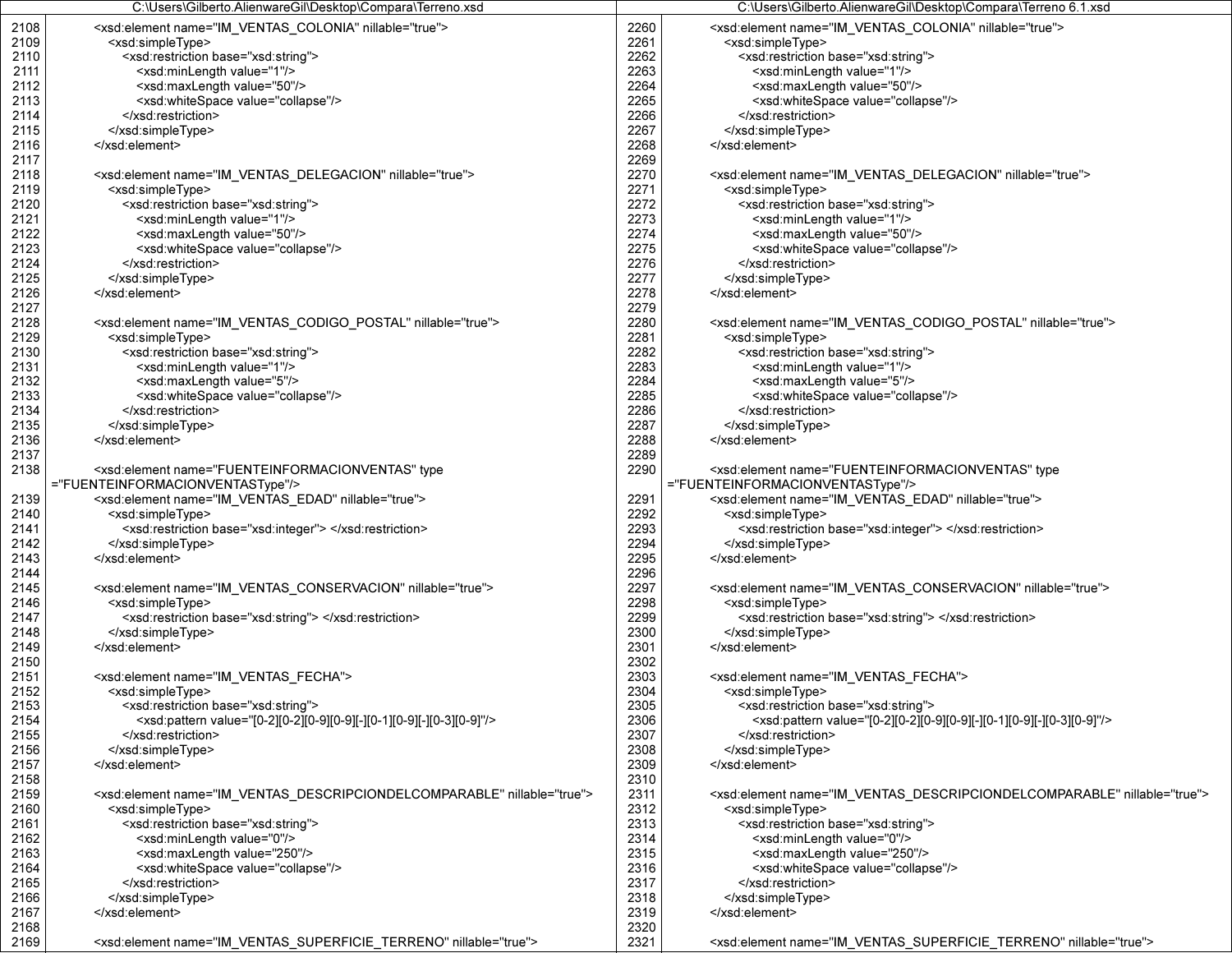| 2170<br>2322<br><xsd:simpletype><br/><xsd:simpletype><br/>2323<br/>2171<br/><xsd:restriction base="xsd:decimal"><br/><xsd:restriction base="xsd:decimal"><br/>2324<br/>2172<br/><xsd:fractiondigits value="2"></xsd:fractiondigits><br/><xsd:fractiondigits value="2"></xsd:fractiondigits><br/>2173<br/>2325<br/></xsd:restriction><br/></xsd:restriction><br/>2326<br/>2174<br/></xsd:simpletype><br/></xsd:simpletype><br>2175<br>2327<br><br><br>2328<br>2176<br>2329<br>2177<br><xsd:element name="IM_VENTAS_CONSTRUCCION" nillable="true"><br/><xsd:element name="IM_VENTAS_CONSTRUCCION" nillable="true"><br/>2330<br/>2178<br/><xsd:simpletype><br/><xsd:simpletype><br/>2331<br/>2179<br/><xsd:restriction base="xsd:decimal"><br/><xsd:restriction base="xsd:decimal"><br/>2332<br/>2180<br/><xsd:fractiondigits value="2"></xsd:fractiondigits><br/><xsd:fractiondigits value="2"></xsd:fractiondigits><br/>2333<br/>2181<br/></xsd:restriction><br/></xsd:restriction><br/>2334<br/>2182<br/></xsd:simpletype><br/></xsd:simpletype><br/>2183<br/>2335<br/></xsd:element><br/></xsd:element><br>2336<br>2184<br>2337<br>2185<br><xsd:element name="IM_VENTAS_PRECIOSOLICITADO" nillable="true"><br/><xsd:element name="IM_VENTAS_PRECIOSOLICITADO" nillable="true"><br/>2338<br/>2186<br/><xsd:simpletype><br/><xsd:simpletype><br/>2187<br/>2339<br/><xsd:restriction base="xsd:decimal"><br/><xsd:restriction base="xsd:decimal"><br/>2188<br/>2340<br/><xsd:fractiondigits value="2"></xsd:fractiondigits><br/><xsd:fractiondigits value="2"></xsd:fractiondigits><br/>2189<br/>2341<br/></xsd:restriction><br/></xsd:restriction><br/>2190<br/>2342<br/></xsd:simpletype><br/></xsd:simpletype><br/>2191<br/>2343<br/><math>\le</math>/xsd:element&gt;<br/></xsd:element><br/>2192<br/>2344<br/>2345<br/>2193<br/><xsd:element name="IM_VENTAS_VUT" nillable="true"><br/><xsd:element name="IM_VENTAS_VUT" nillable="true"><br/>2346<br/>2194<br/><xsd:simpletvpe><br/><xsd:simpletype><br/>2195<br/><xsd:restriction base="xsd:decimal"><br/>2347<br/><xsd:restriction base="xsd:decimal"><br/>2196<br/>2348<br/><xsd:fractiondigits value="2"></xsd:fractiondigits><br/><xsd:fractiondigits value="2"></xsd:fractiondigits><br/>2197<br/>2349<br/></xsd:restriction><br/></xsd:restriction><br/>2198<br/>2350<br/></xsd:simpletype><br/><br/>2199<br/>2351<br/></xsd:simpletvpe></xsd:element><br/></xsd:element><br/>2352<br/>2200<br/>2201<br/>2353<br/><xsd:element name="IM_VENTAS_VUC" nillable="true"><br/><xsd:element name="IM_VENTAS_VUC" nillable="true"><br/>2202<br/>2354<br/><xsd:simpletype><br/><xsd:simpletype><br/>2355<br/>2203<br/><xsd:restriction base="xsd:decimal"><br/><xsd:restriction base="xsd:decimal"><br/>2204<br/>2356<br/><xsd:fractiondigits value="2"></xsd:fractiondigits><br/><xsd:fractiondigits value="2"></xsd:fractiondigits><br/>2357<br/>2205<br/></xsd:restriction><br/></xsd:restriction><br/>2358<br/>2206<br/></xsd:simpletype><br/></xsd:simpletype><br/>2359<br/>2207<br/><math>\le</math>/xsd:element&gt;<br/></xsd:element><br/>2360<br/>2208<br/>2209<br/>2361<br/><xsd:element name="FACTORESVENTAS" type="FACTORESVENTASType"></xsd:element><br/>2210<br/>2362<br/><xsd:element name="IM_VENTAS_FRES" nillable="true"><br/><xsd:element name="IM_VENTAS_FRES" nillable="true"><br/>2211<br/>2363<br/><xsd:simpletype><br/><xsd:simpletype><br/>2364<br/>2212<br/><xsd:restriction base="xsd:decimal"><br/><xsd:restriction base="xsd:decimal"><br/>2365<br/>2213<br/><xsd:fractiondigits value="4"></xsd:fractiondigits><br/><xsd:fractiondigits value="4"></xsd:fractiondigits><br/>2214<br/>2366<br/></xsd:restriction><br/></xsd:restriction><br/>2215<br/>2367<br/></xsd:simpletype><br/></xsd:simpletype><br/>2216<br/></xsd:element><br/>2368<br/></xsd:element><br/>2217<br/>2369<br/>2218<br/>2370<br/><xsd:element name="IM_VENTAS_FNEG" nillable="true"><br/><xsd:element name="IM_VENTAS_FNEG" nillable="true"><br/>2219<br/>2371<br/><xsd:simpletype><br/><xsd:simpletype><br/>2220<br/><xsd:restriction base="xsd:decimal"><br/>2372<br/><xsd:restriction base="xsd:decimal"><br/>2373<br/>2221<br/><xsd:fractiondigits value="2"></xsd:fractiondigits><br/><xsd:fractiondigits value="2"></xsd:fractiondigits><br/>2374<br/>2222<br/></xsd:restriction><br/></xsd:restriction><br/>2223<br/>2375<br/></xsd:simpletype><br/></xsd:simpletype><br/>2224<br/>2376<br/></xsd:element><br/></xsd:element><br/>2225<br/>2377<br/>2226<br/>2378<br/><xsd:element name="IM_VENTAS_VALOR_UNITARIO" nillable="true"><br/>2227<br/>2379<br/><xsd:simpletype><br/><xsd:simpletype><br/>2380<br/>2228<br/><xsd:restriction base="xsd:decimal"><br/><xsd:restriction base="xsd:decimal"></xsd:restriction></xsd:restriction></xsd:simpletype></xsd:simpletype></xsd:element></xsd:element></xsd:element> |      | C:\Users\Gilberto.AlienwareGil\Desktop\Compara\Terreno.xsd |      | C:\Users\Gilberto.AlienwareGil\Desktop\Compara\Terreno 6.1.xsd              |
|---------------------------------------------------------------------------------------------------------------------------------------------------------------------------------------------------------------------------------------------------------------------------------------------------------------------------------------------------------------------------------------------------------------------------------------------------------------------------------------------------------------------------------------------------------------------------------------------------------------------------------------------------------------------------------------------------------------------------------------------------------------------------------------------------------------------------------------------------------------------------------------------------------------------------------------------------------------------------------------------------------------------------------------------------------------------------------------------------------------------------------------------------------------------------------------------------------------------------------------------------------------------------------------------------------------------------------------------------------------------------------------------------------------------------------------------------------------------------------------------------------------------------------------------------------------------------------------------------------------------------------------------------------------------------------------------------------------------------------------------------------------------------------------------------------------------------------------------------------------------------------------------------------------------------------------------------------------------------------------------------------------------------------------------------------------------------------------------------------------------------------------------------------------------------------------------------------------------------------------------------------------------------------------------------------------------------------------------------------------------------------------------------------------------------------------------------------------------------------------------------------------------------------------------------------------------------------------------------------------------------------------------------------------------------------------------------------------------------------------------------------------------------------------------------------------------------------------------------------------------------------------------------------------------------------------------------------------------------------------------------------------------------------------------------------------------------------------------------------------------------------------------------------------------------------------------------------------------------------------------------------------------------------------------------------------------------------------------------------------------------------------------------------------------------------------------------------------------------------------------------------------------------------------------------------------------------------------------------------------------------------------------------------------------------------------------------------------------------------------------------------------------------------------------------------------------------------------------------------------------------------------------------------------------------------------------------------------------------------------------------------------------------------------------------------------------------------------------------------------------------------------------------------------------------------------------------------------------------------------------------------------------------------------------------------------------------------------------------------------------------------------------------------------------------------------------------------------------------------------------------------------------------------------------------------------------------------------------------------------------------------------------------------------------------------------------------------------------------------------------------------------------------------------------------------------------------------------------------------------------------------|------|------------------------------------------------------------|------|-----------------------------------------------------------------------------|
|                                                                                                                                                                                                                                                                                                                                                                                                                                                                                                                                                                                                                                                                                                                                                                                                                                                                                                                                                                                                                                                                                                                                                                                                                                                                                                                                                                                                                                                                                                                                                                                                                                                                                                                                                                                                                                                                                                                                                                                                                                                                                                                                                                                                                                                                                                                                                                                                                                                                                                                                                                                                                                                                                                                                                                                                                                                                                                                                                                                                                                                                                                                                                                                                                                                                                                                                                                                                                                                                                                                                                                                                                                                                                                                                                                                                                                                                                                                                                                                                                                                                                                                                                                                                                                                                                                                                                                                                                                                                                                                                                                                                                                                                                                                                                                                                                                                                                 |      |                                                            |      |                                                                             |
|                                                                                                                                                                                                                                                                                                                                                                                                                                                                                                                                                                                                                                                                                                                                                                                                                                                                                                                                                                                                                                                                                                                                                                                                                                                                                                                                                                                                                                                                                                                                                                                                                                                                                                                                                                                                                                                                                                                                                                                                                                                                                                                                                                                                                                                                                                                                                                                                                                                                                                                                                                                                                                                                                                                                                                                                                                                                                                                                                                                                                                                                                                                                                                                                                                                                                                                                                                                                                                                                                                                                                                                                                                                                                                                                                                                                                                                                                                                                                                                                                                                                                                                                                                                                                                                                                                                                                                                                                                                                                                                                                                                                                                                                                                                                                                                                                                                                                 |      |                                                            |      |                                                                             |
|                                                                                                                                                                                                                                                                                                                                                                                                                                                                                                                                                                                                                                                                                                                                                                                                                                                                                                                                                                                                                                                                                                                                                                                                                                                                                                                                                                                                                                                                                                                                                                                                                                                                                                                                                                                                                                                                                                                                                                                                                                                                                                                                                                                                                                                                                                                                                                                                                                                                                                                                                                                                                                                                                                                                                                                                                                                                                                                                                                                                                                                                                                                                                                                                                                                                                                                                                                                                                                                                                                                                                                                                                                                                                                                                                                                                                                                                                                                                                                                                                                                                                                                                                                                                                                                                                                                                                                                                                                                                                                                                                                                                                                                                                                                                                                                                                                                                                 |      |                                                            |      |                                                                             |
|                                                                                                                                                                                                                                                                                                                                                                                                                                                                                                                                                                                                                                                                                                                                                                                                                                                                                                                                                                                                                                                                                                                                                                                                                                                                                                                                                                                                                                                                                                                                                                                                                                                                                                                                                                                                                                                                                                                                                                                                                                                                                                                                                                                                                                                                                                                                                                                                                                                                                                                                                                                                                                                                                                                                                                                                                                                                                                                                                                                                                                                                                                                                                                                                                                                                                                                                                                                                                                                                                                                                                                                                                                                                                                                                                                                                                                                                                                                                                                                                                                                                                                                                                                                                                                                                                                                                                                                                                                                                                                                                                                                                                                                                                                                                                                                                                                                                                 |      |                                                            |      |                                                                             |
|                                                                                                                                                                                                                                                                                                                                                                                                                                                                                                                                                                                                                                                                                                                                                                                                                                                                                                                                                                                                                                                                                                                                                                                                                                                                                                                                                                                                                                                                                                                                                                                                                                                                                                                                                                                                                                                                                                                                                                                                                                                                                                                                                                                                                                                                                                                                                                                                                                                                                                                                                                                                                                                                                                                                                                                                                                                                                                                                                                                                                                                                                                                                                                                                                                                                                                                                                                                                                                                                                                                                                                                                                                                                                                                                                                                                                                                                                                                                                                                                                                                                                                                                                                                                                                                                                                                                                                                                                                                                                                                                                                                                                                                                                                                                                                                                                                                                                 |      |                                                            |      |                                                                             |
|                                                                                                                                                                                                                                                                                                                                                                                                                                                                                                                                                                                                                                                                                                                                                                                                                                                                                                                                                                                                                                                                                                                                                                                                                                                                                                                                                                                                                                                                                                                                                                                                                                                                                                                                                                                                                                                                                                                                                                                                                                                                                                                                                                                                                                                                                                                                                                                                                                                                                                                                                                                                                                                                                                                                                                                                                                                                                                                                                                                                                                                                                                                                                                                                                                                                                                                                                                                                                                                                                                                                                                                                                                                                                                                                                                                                                                                                                                                                                                                                                                                                                                                                                                                                                                                                                                                                                                                                                                                                                                                                                                                                                                                                                                                                                                                                                                                                                 |      |                                                            |      |                                                                             |
|                                                                                                                                                                                                                                                                                                                                                                                                                                                                                                                                                                                                                                                                                                                                                                                                                                                                                                                                                                                                                                                                                                                                                                                                                                                                                                                                                                                                                                                                                                                                                                                                                                                                                                                                                                                                                                                                                                                                                                                                                                                                                                                                                                                                                                                                                                                                                                                                                                                                                                                                                                                                                                                                                                                                                                                                                                                                                                                                                                                                                                                                                                                                                                                                                                                                                                                                                                                                                                                                                                                                                                                                                                                                                                                                                                                                                                                                                                                                                                                                                                                                                                                                                                                                                                                                                                                                                                                                                                                                                                                                                                                                                                                                                                                                                                                                                                                                                 |      |                                                            |      |                                                                             |
|                                                                                                                                                                                                                                                                                                                                                                                                                                                                                                                                                                                                                                                                                                                                                                                                                                                                                                                                                                                                                                                                                                                                                                                                                                                                                                                                                                                                                                                                                                                                                                                                                                                                                                                                                                                                                                                                                                                                                                                                                                                                                                                                                                                                                                                                                                                                                                                                                                                                                                                                                                                                                                                                                                                                                                                                                                                                                                                                                                                                                                                                                                                                                                                                                                                                                                                                                                                                                                                                                                                                                                                                                                                                                                                                                                                                                                                                                                                                                                                                                                                                                                                                                                                                                                                                                                                                                                                                                                                                                                                                                                                                                                                                                                                                                                                                                                                                                 |      |                                                            |      |                                                                             |
|                                                                                                                                                                                                                                                                                                                                                                                                                                                                                                                                                                                                                                                                                                                                                                                                                                                                                                                                                                                                                                                                                                                                                                                                                                                                                                                                                                                                                                                                                                                                                                                                                                                                                                                                                                                                                                                                                                                                                                                                                                                                                                                                                                                                                                                                                                                                                                                                                                                                                                                                                                                                                                                                                                                                                                                                                                                                                                                                                                                                                                                                                                                                                                                                                                                                                                                                                                                                                                                                                                                                                                                                                                                                                                                                                                                                                                                                                                                                                                                                                                                                                                                                                                                                                                                                                                                                                                                                                                                                                                                                                                                                                                                                                                                                                                                                                                                                                 |      |                                                            |      |                                                                             |
|                                                                                                                                                                                                                                                                                                                                                                                                                                                                                                                                                                                                                                                                                                                                                                                                                                                                                                                                                                                                                                                                                                                                                                                                                                                                                                                                                                                                                                                                                                                                                                                                                                                                                                                                                                                                                                                                                                                                                                                                                                                                                                                                                                                                                                                                                                                                                                                                                                                                                                                                                                                                                                                                                                                                                                                                                                                                                                                                                                                                                                                                                                                                                                                                                                                                                                                                                                                                                                                                                                                                                                                                                                                                                                                                                                                                                                                                                                                                                                                                                                                                                                                                                                                                                                                                                                                                                                                                                                                                                                                                                                                                                                                                                                                                                                                                                                                                                 |      |                                                            |      |                                                                             |
|                                                                                                                                                                                                                                                                                                                                                                                                                                                                                                                                                                                                                                                                                                                                                                                                                                                                                                                                                                                                                                                                                                                                                                                                                                                                                                                                                                                                                                                                                                                                                                                                                                                                                                                                                                                                                                                                                                                                                                                                                                                                                                                                                                                                                                                                                                                                                                                                                                                                                                                                                                                                                                                                                                                                                                                                                                                                                                                                                                                                                                                                                                                                                                                                                                                                                                                                                                                                                                                                                                                                                                                                                                                                                                                                                                                                                                                                                                                                                                                                                                                                                                                                                                                                                                                                                                                                                                                                                                                                                                                                                                                                                                                                                                                                                                                                                                                                                 |      |                                                            |      |                                                                             |
|                                                                                                                                                                                                                                                                                                                                                                                                                                                                                                                                                                                                                                                                                                                                                                                                                                                                                                                                                                                                                                                                                                                                                                                                                                                                                                                                                                                                                                                                                                                                                                                                                                                                                                                                                                                                                                                                                                                                                                                                                                                                                                                                                                                                                                                                                                                                                                                                                                                                                                                                                                                                                                                                                                                                                                                                                                                                                                                                                                                                                                                                                                                                                                                                                                                                                                                                                                                                                                                                                                                                                                                                                                                                                                                                                                                                                                                                                                                                                                                                                                                                                                                                                                                                                                                                                                                                                                                                                                                                                                                                                                                                                                                                                                                                                                                                                                                                                 |      |                                                            |      |                                                                             |
|                                                                                                                                                                                                                                                                                                                                                                                                                                                                                                                                                                                                                                                                                                                                                                                                                                                                                                                                                                                                                                                                                                                                                                                                                                                                                                                                                                                                                                                                                                                                                                                                                                                                                                                                                                                                                                                                                                                                                                                                                                                                                                                                                                                                                                                                                                                                                                                                                                                                                                                                                                                                                                                                                                                                                                                                                                                                                                                                                                                                                                                                                                                                                                                                                                                                                                                                                                                                                                                                                                                                                                                                                                                                                                                                                                                                                                                                                                                                                                                                                                                                                                                                                                                                                                                                                                                                                                                                                                                                                                                                                                                                                                                                                                                                                                                                                                                                                 |      |                                                            |      |                                                                             |
|                                                                                                                                                                                                                                                                                                                                                                                                                                                                                                                                                                                                                                                                                                                                                                                                                                                                                                                                                                                                                                                                                                                                                                                                                                                                                                                                                                                                                                                                                                                                                                                                                                                                                                                                                                                                                                                                                                                                                                                                                                                                                                                                                                                                                                                                                                                                                                                                                                                                                                                                                                                                                                                                                                                                                                                                                                                                                                                                                                                                                                                                                                                                                                                                                                                                                                                                                                                                                                                                                                                                                                                                                                                                                                                                                                                                                                                                                                                                                                                                                                                                                                                                                                                                                                                                                                                                                                                                                                                                                                                                                                                                                                                                                                                                                                                                                                                                                 |      |                                                            |      |                                                                             |
|                                                                                                                                                                                                                                                                                                                                                                                                                                                                                                                                                                                                                                                                                                                                                                                                                                                                                                                                                                                                                                                                                                                                                                                                                                                                                                                                                                                                                                                                                                                                                                                                                                                                                                                                                                                                                                                                                                                                                                                                                                                                                                                                                                                                                                                                                                                                                                                                                                                                                                                                                                                                                                                                                                                                                                                                                                                                                                                                                                                                                                                                                                                                                                                                                                                                                                                                                                                                                                                                                                                                                                                                                                                                                                                                                                                                                                                                                                                                                                                                                                                                                                                                                                                                                                                                                                                                                                                                                                                                                                                                                                                                                                                                                                                                                                                                                                                                                 |      |                                                            |      |                                                                             |
|                                                                                                                                                                                                                                                                                                                                                                                                                                                                                                                                                                                                                                                                                                                                                                                                                                                                                                                                                                                                                                                                                                                                                                                                                                                                                                                                                                                                                                                                                                                                                                                                                                                                                                                                                                                                                                                                                                                                                                                                                                                                                                                                                                                                                                                                                                                                                                                                                                                                                                                                                                                                                                                                                                                                                                                                                                                                                                                                                                                                                                                                                                                                                                                                                                                                                                                                                                                                                                                                                                                                                                                                                                                                                                                                                                                                                                                                                                                                                                                                                                                                                                                                                                                                                                                                                                                                                                                                                                                                                                                                                                                                                                                                                                                                                                                                                                                                                 |      |                                                            |      |                                                                             |
|                                                                                                                                                                                                                                                                                                                                                                                                                                                                                                                                                                                                                                                                                                                                                                                                                                                                                                                                                                                                                                                                                                                                                                                                                                                                                                                                                                                                                                                                                                                                                                                                                                                                                                                                                                                                                                                                                                                                                                                                                                                                                                                                                                                                                                                                                                                                                                                                                                                                                                                                                                                                                                                                                                                                                                                                                                                                                                                                                                                                                                                                                                                                                                                                                                                                                                                                                                                                                                                                                                                                                                                                                                                                                                                                                                                                                                                                                                                                                                                                                                                                                                                                                                                                                                                                                                                                                                                                                                                                                                                                                                                                                                                                                                                                                                                                                                                                                 |      |                                                            |      |                                                                             |
|                                                                                                                                                                                                                                                                                                                                                                                                                                                                                                                                                                                                                                                                                                                                                                                                                                                                                                                                                                                                                                                                                                                                                                                                                                                                                                                                                                                                                                                                                                                                                                                                                                                                                                                                                                                                                                                                                                                                                                                                                                                                                                                                                                                                                                                                                                                                                                                                                                                                                                                                                                                                                                                                                                                                                                                                                                                                                                                                                                                                                                                                                                                                                                                                                                                                                                                                                                                                                                                                                                                                                                                                                                                                                                                                                                                                                                                                                                                                                                                                                                                                                                                                                                                                                                                                                                                                                                                                                                                                                                                                                                                                                                                                                                                                                                                                                                                                                 |      |                                                            |      |                                                                             |
|                                                                                                                                                                                                                                                                                                                                                                                                                                                                                                                                                                                                                                                                                                                                                                                                                                                                                                                                                                                                                                                                                                                                                                                                                                                                                                                                                                                                                                                                                                                                                                                                                                                                                                                                                                                                                                                                                                                                                                                                                                                                                                                                                                                                                                                                                                                                                                                                                                                                                                                                                                                                                                                                                                                                                                                                                                                                                                                                                                                                                                                                                                                                                                                                                                                                                                                                                                                                                                                                                                                                                                                                                                                                                                                                                                                                                                                                                                                                                                                                                                                                                                                                                                                                                                                                                                                                                                                                                                                                                                                                                                                                                                                                                                                                                                                                                                                                                 |      |                                                            |      |                                                                             |
|                                                                                                                                                                                                                                                                                                                                                                                                                                                                                                                                                                                                                                                                                                                                                                                                                                                                                                                                                                                                                                                                                                                                                                                                                                                                                                                                                                                                                                                                                                                                                                                                                                                                                                                                                                                                                                                                                                                                                                                                                                                                                                                                                                                                                                                                                                                                                                                                                                                                                                                                                                                                                                                                                                                                                                                                                                                                                                                                                                                                                                                                                                                                                                                                                                                                                                                                                                                                                                                                                                                                                                                                                                                                                                                                                                                                                                                                                                                                                                                                                                                                                                                                                                                                                                                                                                                                                                                                                                                                                                                                                                                                                                                                                                                                                                                                                                                                                 |      |                                                            |      |                                                                             |
|                                                                                                                                                                                                                                                                                                                                                                                                                                                                                                                                                                                                                                                                                                                                                                                                                                                                                                                                                                                                                                                                                                                                                                                                                                                                                                                                                                                                                                                                                                                                                                                                                                                                                                                                                                                                                                                                                                                                                                                                                                                                                                                                                                                                                                                                                                                                                                                                                                                                                                                                                                                                                                                                                                                                                                                                                                                                                                                                                                                                                                                                                                                                                                                                                                                                                                                                                                                                                                                                                                                                                                                                                                                                                                                                                                                                                                                                                                                                                                                                                                                                                                                                                                                                                                                                                                                                                                                                                                                                                                                                                                                                                                                                                                                                                                                                                                                                                 |      |                                                            |      |                                                                             |
|                                                                                                                                                                                                                                                                                                                                                                                                                                                                                                                                                                                                                                                                                                                                                                                                                                                                                                                                                                                                                                                                                                                                                                                                                                                                                                                                                                                                                                                                                                                                                                                                                                                                                                                                                                                                                                                                                                                                                                                                                                                                                                                                                                                                                                                                                                                                                                                                                                                                                                                                                                                                                                                                                                                                                                                                                                                                                                                                                                                                                                                                                                                                                                                                                                                                                                                                                                                                                                                                                                                                                                                                                                                                                                                                                                                                                                                                                                                                                                                                                                                                                                                                                                                                                                                                                                                                                                                                                                                                                                                                                                                                                                                                                                                                                                                                                                                                                 |      |                                                            |      |                                                                             |
|                                                                                                                                                                                                                                                                                                                                                                                                                                                                                                                                                                                                                                                                                                                                                                                                                                                                                                                                                                                                                                                                                                                                                                                                                                                                                                                                                                                                                                                                                                                                                                                                                                                                                                                                                                                                                                                                                                                                                                                                                                                                                                                                                                                                                                                                                                                                                                                                                                                                                                                                                                                                                                                                                                                                                                                                                                                                                                                                                                                                                                                                                                                                                                                                                                                                                                                                                                                                                                                                                                                                                                                                                                                                                                                                                                                                                                                                                                                                                                                                                                                                                                                                                                                                                                                                                                                                                                                                                                                                                                                                                                                                                                                                                                                                                                                                                                                                                 |      |                                                            |      |                                                                             |
|                                                                                                                                                                                                                                                                                                                                                                                                                                                                                                                                                                                                                                                                                                                                                                                                                                                                                                                                                                                                                                                                                                                                                                                                                                                                                                                                                                                                                                                                                                                                                                                                                                                                                                                                                                                                                                                                                                                                                                                                                                                                                                                                                                                                                                                                                                                                                                                                                                                                                                                                                                                                                                                                                                                                                                                                                                                                                                                                                                                                                                                                                                                                                                                                                                                                                                                                                                                                                                                                                                                                                                                                                                                                                                                                                                                                                                                                                                                                                                                                                                                                                                                                                                                                                                                                                                                                                                                                                                                                                                                                                                                                                                                                                                                                                                                                                                                                                 |      |                                                            |      |                                                                             |
|                                                                                                                                                                                                                                                                                                                                                                                                                                                                                                                                                                                                                                                                                                                                                                                                                                                                                                                                                                                                                                                                                                                                                                                                                                                                                                                                                                                                                                                                                                                                                                                                                                                                                                                                                                                                                                                                                                                                                                                                                                                                                                                                                                                                                                                                                                                                                                                                                                                                                                                                                                                                                                                                                                                                                                                                                                                                                                                                                                                                                                                                                                                                                                                                                                                                                                                                                                                                                                                                                                                                                                                                                                                                                                                                                                                                                                                                                                                                                                                                                                                                                                                                                                                                                                                                                                                                                                                                                                                                                                                                                                                                                                                                                                                                                                                                                                                                                 |      |                                                            |      |                                                                             |
|                                                                                                                                                                                                                                                                                                                                                                                                                                                                                                                                                                                                                                                                                                                                                                                                                                                                                                                                                                                                                                                                                                                                                                                                                                                                                                                                                                                                                                                                                                                                                                                                                                                                                                                                                                                                                                                                                                                                                                                                                                                                                                                                                                                                                                                                                                                                                                                                                                                                                                                                                                                                                                                                                                                                                                                                                                                                                                                                                                                                                                                                                                                                                                                                                                                                                                                                                                                                                                                                                                                                                                                                                                                                                                                                                                                                                                                                                                                                                                                                                                                                                                                                                                                                                                                                                                                                                                                                                                                                                                                                                                                                                                                                                                                                                                                                                                                                                 |      |                                                            |      |                                                                             |
|                                                                                                                                                                                                                                                                                                                                                                                                                                                                                                                                                                                                                                                                                                                                                                                                                                                                                                                                                                                                                                                                                                                                                                                                                                                                                                                                                                                                                                                                                                                                                                                                                                                                                                                                                                                                                                                                                                                                                                                                                                                                                                                                                                                                                                                                                                                                                                                                                                                                                                                                                                                                                                                                                                                                                                                                                                                                                                                                                                                                                                                                                                                                                                                                                                                                                                                                                                                                                                                                                                                                                                                                                                                                                                                                                                                                                                                                                                                                                                                                                                                                                                                                                                                                                                                                                                                                                                                                                                                                                                                                                                                                                                                                                                                                                                                                                                                                                 |      |                                                            |      |                                                                             |
|                                                                                                                                                                                                                                                                                                                                                                                                                                                                                                                                                                                                                                                                                                                                                                                                                                                                                                                                                                                                                                                                                                                                                                                                                                                                                                                                                                                                                                                                                                                                                                                                                                                                                                                                                                                                                                                                                                                                                                                                                                                                                                                                                                                                                                                                                                                                                                                                                                                                                                                                                                                                                                                                                                                                                                                                                                                                                                                                                                                                                                                                                                                                                                                                                                                                                                                                                                                                                                                                                                                                                                                                                                                                                                                                                                                                                                                                                                                                                                                                                                                                                                                                                                                                                                                                                                                                                                                                                                                                                                                                                                                                                                                                                                                                                                                                                                                                                 |      |                                                            |      |                                                                             |
|                                                                                                                                                                                                                                                                                                                                                                                                                                                                                                                                                                                                                                                                                                                                                                                                                                                                                                                                                                                                                                                                                                                                                                                                                                                                                                                                                                                                                                                                                                                                                                                                                                                                                                                                                                                                                                                                                                                                                                                                                                                                                                                                                                                                                                                                                                                                                                                                                                                                                                                                                                                                                                                                                                                                                                                                                                                                                                                                                                                                                                                                                                                                                                                                                                                                                                                                                                                                                                                                                                                                                                                                                                                                                                                                                                                                                                                                                                                                                                                                                                                                                                                                                                                                                                                                                                                                                                                                                                                                                                                                                                                                                                                                                                                                                                                                                                                                                 |      |                                                            |      |                                                                             |
|                                                                                                                                                                                                                                                                                                                                                                                                                                                                                                                                                                                                                                                                                                                                                                                                                                                                                                                                                                                                                                                                                                                                                                                                                                                                                                                                                                                                                                                                                                                                                                                                                                                                                                                                                                                                                                                                                                                                                                                                                                                                                                                                                                                                                                                                                                                                                                                                                                                                                                                                                                                                                                                                                                                                                                                                                                                                                                                                                                                                                                                                                                                                                                                                                                                                                                                                                                                                                                                                                                                                                                                                                                                                                                                                                                                                                                                                                                                                                                                                                                                                                                                                                                                                                                                                                                                                                                                                                                                                                                                                                                                                                                                                                                                                                                                                                                                                                 |      |                                                            |      |                                                                             |
|                                                                                                                                                                                                                                                                                                                                                                                                                                                                                                                                                                                                                                                                                                                                                                                                                                                                                                                                                                                                                                                                                                                                                                                                                                                                                                                                                                                                                                                                                                                                                                                                                                                                                                                                                                                                                                                                                                                                                                                                                                                                                                                                                                                                                                                                                                                                                                                                                                                                                                                                                                                                                                                                                                                                                                                                                                                                                                                                                                                                                                                                                                                                                                                                                                                                                                                                                                                                                                                                                                                                                                                                                                                                                                                                                                                                                                                                                                                                                                                                                                                                                                                                                                                                                                                                                                                                                                                                                                                                                                                                                                                                                                                                                                                                                                                                                                                                                 |      |                                                            |      |                                                                             |
|                                                                                                                                                                                                                                                                                                                                                                                                                                                                                                                                                                                                                                                                                                                                                                                                                                                                                                                                                                                                                                                                                                                                                                                                                                                                                                                                                                                                                                                                                                                                                                                                                                                                                                                                                                                                                                                                                                                                                                                                                                                                                                                                                                                                                                                                                                                                                                                                                                                                                                                                                                                                                                                                                                                                                                                                                                                                                                                                                                                                                                                                                                                                                                                                                                                                                                                                                                                                                                                                                                                                                                                                                                                                                                                                                                                                                                                                                                                                                                                                                                                                                                                                                                                                                                                                                                                                                                                                                                                                                                                                                                                                                                                                                                                                                                                                                                                                                 |      |                                                            |      |                                                                             |
|                                                                                                                                                                                                                                                                                                                                                                                                                                                                                                                                                                                                                                                                                                                                                                                                                                                                                                                                                                                                                                                                                                                                                                                                                                                                                                                                                                                                                                                                                                                                                                                                                                                                                                                                                                                                                                                                                                                                                                                                                                                                                                                                                                                                                                                                                                                                                                                                                                                                                                                                                                                                                                                                                                                                                                                                                                                                                                                                                                                                                                                                                                                                                                                                                                                                                                                                                                                                                                                                                                                                                                                                                                                                                                                                                                                                                                                                                                                                                                                                                                                                                                                                                                                                                                                                                                                                                                                                                                                                                                                                                                                                                                                                                                                                                                                                                                                                                 |      |                                                            |      |                                                                             |
|                                                                                                                                                                                                                                                                                                                                                                                                                                                                                                                                                                                                                                                                                                                                                                                                                                                                                                                                                                                                                                                                                                                                                                                                                                                                                                                                                                                                                                                                                                                                                                                                                                                                                                                                                                                                                                                                                                                                                                                                                                                                                                                                                                                                                                                                                                                                                                                                                                                                                                                                                                                                                                                                                                                                                                                                                                                                                                                                                                                                                                                                                                                                                                                                                                                                                                                                                                                                                                                                                                                                                                                                                                                                                                                                                                                                                                                                                                                                                                                                                                                                                                                                                                                                                                                                                                                                                                                                                                                                                                                                                                                                                                                                                                                                                                                                                                                                                 |      |                                                            |      |                                                                             |
|                                                                                                                                                                                                                                                                                                                                                                                                                                                                                                                                                                                                                                                                                                                                                                                                                                                                                                                                                                                                                                                                                                                                                                                                                                                                                                                                                                                                                                                                                                                                                                                                                                                                                                                                                                                                                                                                                                                                                                                                                                                                                                                                                                                                                                                                                                                                                                                                                                                                                                                                                                                                                                                                                                                                                                                                                                                                                                                                                                                                                                                                                                                                                                                                                                                                                                                                                                                                                                                                                                                                                                                                                                                                                                                                                                                                                                                                                                                                                                                                                                                                                                                                                                                                                                                                                                                                                                                                                                                                                                                                                                                                                                                                                                                                                                                                                                                                                 |      |                                                            |      |                                                                             |
|                                                                                                                                                                                                                                                                                                                                                                                                                                                                                                                                                                                                                                                                                                                                                                                                                                                                                                                                                                                                                                                                                                                                                                                                                                                                                                                                                                                                                                                                                                                                                                                                                                                                                                                                                                                                                                                                                                                                                                                                                                                                                                                                                                                                                                                                                                                                                                                                                                                                                                                                                                                                                                                                                                                                                                                                                                                                                                                                                                                                                                                                                                                                                                                                                                                                                                                                                                                                                                                                                                                                                                                                                                                                                                                                                                                                                                                                                                                                                                                                                                                                                                                                                                                                                                                                                                                                                                                                                                                                                                                                                                                                                                                                                                                                                                                                                                                                                 |      |                                                            |      |                                                                             |
|                                                                                                                                                                                                                                                                                                                                                                                                                                                                                                                                                                                                                                                                                                                                                                                                                                                                                                                                                                                                                                                                                                                                                                                                                                                                                                                                                                                                                                                                                                                                                                                                                                                                                                                                                                                                                                                                                                                                                                                                                                                                                                                                                                                                                                                                                                                                                                                                                                                                                                                                                                                                                                                                                                                                                                                                                                                                                                                                                                                                                                                                                                                                                                                                                                                                                                                                                                                                                                                                                                                                                                                                                                                                                                                                                                                                                                                                                                                                                                                                                                                                                                                                                                                                                                                                                                                                                                                                                                                                                                                                                                                                                                                                                                                                                                                                                                                                                 |      |                                                            |      |                                                                             |
|                                                                                                                                                                                                                                                                                                                                                                                                                                                                                                                                                                                                                                                                                                                                                                                                                                                                                                                                                                                                                                                                                                                                                                                                                                                                                                                                                                                                                                                                                                                                                                                                                                                                                                                                                                                                                                                                                                                                                                                                                                                                                                                                                                                                                                                                                                                                                                                                                                                                                                                                                                                                                                                                                                                                                                                                                                                                                                                                                                                                                                                                                                                                                                                                                                                                                                                                                                                                                                                                                                                                                                                                                                                                                                                                                                                                                                                                                                                                                                                                                                                                                                                                                                                                                                                                                                                                                                                                                                                                                                                                                                                                                                                                                                                                                                                                                                                                                 |      |                                                            |      |                                                                             |
|                                                                                                                                                                                                                                                                                                                                                                                                                                                                                                                                                                                                                                                                                                                                                                                                                                                                                                                                                                                                                                                                                                                                                                                                                                                                                                                                                                                                                                                                                                                                                                                                                                                                                                                                                                                                                                                                                                                                                                                                                                                                                                                                                                                                                                                                                                                                                                                                                                                                                                                                                                                                                                                                                                                                                                                                                                                                                                                                                                                                                                                                                                                                                                                                                                                                                                                                                                                                                                                                                                                                                                                                                                                                                                                                                                                                                                                                                                                                                                                                                                                                                                                                                                                                                                                                                                                                                                                                                                                                                                                                                                                                                                                                                                                                                                                                                                                                                 |      |                                                            |      |                                                                             |
|                                                                                                                                                                                                                                                                                                                                                                                                                                                                                                                                                                                                                                                                                                                                                                                                                                                                                                                                                                                                                                                                                                                                                                                                                                                                                                                                                                                                                                                                                                                                                                                                                                                                                                                                                                                                                                                                                                                                                                                                                                                                                                                                                                                                                                                                                                                                                                                                                                                                                                                                                                                                                                                                                                                                                                                                                                                                                                                                                                                                                                                                                                                                                                                                                                                                                                                                                                                                                                                                                                                                                                                                                                                                                                                                                                                                                                                                                                                                                                                                                                                                                                                                                                                                                                                                                                                                                                                                                                                                                                                                                                                                                                                                                                                                                                                                                                                                                 |      |                                                            |      |                                                                             |
|                                                                                                                                                                                                                                                                                                                                                                                                                                                                                                                                                                                                                                                                                                                                                                                                                                                                                                                                                                                                                                                                                                                                                                                                                                                                                                                                                                                                                                                                                                                                                                                                                                                                                                                                                                                                                                                                                                                                                                                                                                                                                                                                                                                                                                                                                                                                                                                                                                                                                                                                                                                                                                                                                                                                                                                                                                                                                                                                                                                                                                                                                                                                                                                                                                                                                                                                                                                                                                                                                                                                                                                                                                                                                                                                                                                                                                                                                                                                                                                                                                                                                                                                                                                                                                                                                                                                                                                                                                                                                                                                                                                                                                                                                                                                                                                                                                                                                 |      |                                                            |      |                                                                             |
|                                                                                                                                                                                                                                                                                                                                                                                                                                                                                                                                                                                                                                                                                                                                                                                                                                                                                                                                                                                                                                                                                                                                                                                                                                                                                                                                                                                                                                                                                                                                                                                                                                                                                                                                                                                                                                                                                                                                                                                                                                                                                                                                                                                                                                                                                                                                                                                                                                                                                                                                                                                                                                                                                                                                                                                                                                                                                                                                                                                                                                                                                                                                                                                                                                                                                                                                                                                                                                                                                                                                                                                                                                                                                                                                                                                                                                                                                                                                                                                                                                                                                                                                                                                                                                                                                                                                                                                                                                                                                                                                                                                                                                                                                                                                                                                                                                                                                 |      |                                                            |      |                                                                             |
|                                                                                                                                                                                                                                                                                                                                                                                                                                                                                                                                                                                                                                                                                                                                                                                                                                                                                                                                                                                                                                                                                                                                                                                                                                                                                                                                                                                                                                                                                                                                                                                                                                                                                                                                                                                                                                                                                                                                                                                                                                                                                                                                                                                                                                                                                                                                                                                                                                                                                                                                                                                                                                                                                                                                                                                                                                                                                                                                                                                                                                                                                                                                                                                                                                                                                                                                                                                                                                                                                                                                                                                                                                                                                                                                                                                                                                                                                                                                                                                                                                                                                                                                                                                                                                                                                                                                                                                                                                                                                                                                                                                                                                                                                                                                                                                                                                                                                 |      |                                                            |      | <xsd:element name="FACTORESVENTAS" type="FACTORESVENTASType"></xsd:element> |
|                                                                                                                                                                                                                                                                                                                                                                                                                                                                                                                                                                                                                                                                                                                                                                                                                                                                                                                                                                                                                                                                                                                                                                                                                                                                                                                                                                                                                                                                                                                                                                                                                                                                                                                                                                                                                                                                                                                                                                                                                                                                                                                                                                                                                                                                                                                                                                                                                                                                                                                                                                                                                                                                                                                                                                                                                                                                                                                                                                                                                                                                                                                                                                                                                                                                                                                                                                                                                                                                                                                                                                                                                                                                                                                                                                                                                                                                                                                                                                                                                                                                                                                                                                                                                                                                                                                                                                                                                                                                                                                                                                                                                                                                                                                                                                                                                                                                                 |      |                                                            |      |                                                                             |
|                                                                                                                                                                                                                                                                                                                                                                                                                                                                                                                                                                                                                                                                                                                                                                                                                                                                                                                                                                                                                                                                                                                                                                                                                                                                                                                                                                                                                                                                                                                                                                                                                                                                                                                                                                                                                                                                                                                                                                                                                                                                                                                                                                                                                                                                                                                                                                                                                                                                                                                                                                                                                                                                                                                                                                                                                                                                                                                                                                                                                                                                                                                                                                                                                                                                                                                                                                                                                                                                                                                                                                                                                                                                                                                                                                                                                                                                                                                                                                                                                                                                                                                                                                                                                                                                                                                                                                                                                                                                                                                                                                                                                                                                                                                                                                                                                                                                                 |      |                                                            |      |                                                                             |
|                                                                                                                                                                                                                                                                                                                                                                                                                                                                                                                                                                                                                                                                                                                                                                                                                                                                                                                                                                                                                                                                                                                                                                                                                                                                                                                                                                                                                                                                                                                                                                                                                                                                                                                                                                                                                                                                                                                                                                                                                                                                                                                                                                                                                                                                                                                                                                                                                                                                                                                                                                                                                                                                                                                                                                                                                                                                                                                                                                                                                                                                                                                                                                                                                                                                                                                                                                                                                                                                                                                                                                                                                                                                                                                                                                                                                                                                                                                                                                                                                                                                                                                                                                                                                                                                                                                                                                                                                                                                                                                                                                                                                                                                                                                                                                                                                                                                                 |      |                                                            |      |                                                                             |
|                                                                                                                                                                                                                                                                                                                                                                                                                                                                                                                                                                                                                                                                                                                                                                                                                                                                                                                                                                                                                                                                                                                                                                                                                                                                                                                                                                                                                                                                                                                                                                                                                                                                                                                                                                                                                                                                                                                                                                                                                                                                                                                                                                                                                                                                                                                                                                                                                                                                                                                                                                                                                                                                                                                                                                                                                                                                                                                                                                                                                                                                                                                                                                                                                                                                                                                                                                                                                                                                                                                                                                                                                                                                                                                                                                                                                                                                                                                                                                                                                                                                                                                                                                                                                                                                                                                                                                                                                                                                                                                                                                                                                                                                                                                                                                                                                                                                                 |      |                                                            |      |                                                                             |
|                                                                                                                                                                                                                                                                                                                                                                                                                                                                                                                                                                                                                                                                                                                                                                                                                                                                                                                                                                                                                                                                                                                                                                                                                                                                                                                                                                                                                                                                                                                                                                                                                                                                                                                                                                                                                                                                                                                                                                                                                                                                                                                                                                                                                                                                                                                                                                                                                                                                                                                                                                                                                                                                                                                                                                                                                                                                                                                                                                                                                                                                                                                                                                                                                                                                                                                                                                                                                                                                                                                                                                                                                                                                                                                                                                                                                                                                                                                                                                                                                                                                                                                                                                                                                                                                                                                                                                                                                                                                                                                                                                                                                                                                                                                                                                                                                                                                                 |      |                                                            |      |                                                                             |
|                                                                                                                                                                                                                                                                                                                                                                                                                                                                                                                                                                                                                                                                                                                                                                                                                                                                                                                                                                                                                                                                                                                                                                                                                                                                                                                                                                                                                                                                                                                                                                                                                                                                                                                                                                                                                                                                                                                                                                                                                                                                                                                                                                                                                                                                                                                                                                                                                                                                                                                                                                                                                                                                                                                                                                                                                                                                                                                                                                                                                                                                                                                                                                                                                                                                                                                                                                                                                                                                                                                                                                                                                                                                                                                                                                                                                                                                                                                                                                                                                                                                                                                                                                                                                                                                                                                                                                                                                                                                                                                                                                                                                                                                                                                                                                                                                                                                                 |      |                                                            |      |                                                                             |
|                                                                                                                                                                                                                                                                                                                                                                                                                                                                                                                                                                                                                                                                                                                                                                                                                                                                                                                                                                                                                                                                                                                                                                                                                                                                                                                                                                                                                                                                                                                                                                                                                                                                                                                                                                                                                                                                                                                                                                                                                                                                                                                                                                                                                                                                                                                                                                                                                                                                                                                                                                                                                                                                                                                                                                                                                                                                                                                                                                                                                                                                                                                                                                                                                                                                                                                                                                                                                                                                                                                                                                                                                                                                                                                                                                                                                                                                                                                                                                                                                                                                                                                                                                                                                                                                                                                                                                                                                                                                                                                                                                                                                                                                                                                                                                                                                                                                                 |      |                                                            |      |                                                                             |
|                                                                                                                                                                                                                                                                                                                                                                                                                                                                                                                                                                                                                                                                                                                                                                                                                                                                                                                                                                                                                                                                                                                                                                                                                                                                                                                                                                                                                                                                                                                                                                                                                                                                                                                                                                                                                                                                                                                                                                                                                                                                                                                                                                                                                                                                                                                                                                                                                                                                                                                                                                                                                                                                                                                                                                                                                                                                                                                                                                                                                                                                                                                                                                                                                                                                                                                                                                                                                                                                                                                                                                                                                                                                                                                                                                                                                                                                                                                                                                                                                                                                                                                                                                                                                                                                                                                                                                                                                                                                                                                                                                                                                                                                                                                                                                                                                                                                                 |      |                                                            |      |                                                                             |
|                                                                                                                                                                                                                                                                                                                                                                                                                                                                                                                                                                                                                                                                                                                                                                                                                                                                                                                                                                                                                                                                                                                                                                                                                                                                                                                                                                                                                                                                                                                                                                                                                                                                                                                                                                                                                                                                                                                                                                                                                                                                                                                                                                                                                                                                                                                                                                                                                                                                                                                                                                                                                                                                                                                                                                                                                                                                                                                                                                                                                                                                                                                                                                                                                                                                                                                                                                                                                                                                                                                                                                                                                                                                                                                                                                                                                                                                                                                                                                                                                                                                                                                                                                                                                                                                                                                                                                                                                                                                                                                                                                                                                                                                                                                                                                                                                                                                                 |      |                                                            |      |                                                                             |
|                                                                                                                                                                                                                                                                                                                                                                                                                                                                                                                                                                                                                                                                                                                                                                                                                                                                                                                                                                                                                                                                                                                                                                                                                                                                                                                                                                                                                                                                                                                                                                                                                                                                                                                                                                                                                                                                                                                                                                                                                                                                                                                                                                                                                                                                                                                                                                                                                                                                                                                                                                                                                                                                                                                                                                                                                                                                                                                                                                                                                                                                                                                                                                                                                                                                                                                                                                                                                                                                                                                                                                                                                                                                                                                                                                                                                                                                                                                                                                                                                                                                                                                                                                                                                                                                                                                                                                                                                                                                                                                                                                                                                                                                                                                                                                                                                                                                                 |      |                                                            |      |                                                                             |
|                                                                                                                                                                                                                                                                                                                                                                                                                                                                                                                                                                                                                                                                                                                                                                                                                                                                                                                                                                                                                                                                                                                                                                                                                                                                                                                                                                                                                                                                                                                                                                                                                                                                                                                                                                                                                                                                                                                                                                                                                                                                                                                                                                                                                                                                                                                                                                                                                                                                                                                                                                                                                                                                                                                                                                                                                                                                                                                                                                                                                                                                                                                                                                                                                                                                                                                                                                                                                                                                                                                                                                                                                                                                                                                                                                                                                                                                                                                                                                                                                                                                                                                                                                                                                                                                                                                                                                                                                                                                                                                                                                                                                                                                                                                                                                                                                                                                                 |      |                                                            |      |                                                                             |
|                                                                                                                                                                                                                                                                                                                                                                                                                                                                                                                                                                                                                                                                                                                                                                                                                                                                                                                                                                                                                                                                                                                                                                                                                                                                                                                                                                                                                                                                                                                                                                                                                                                                                                                                                                                                                                                                                                                                                                                                                                                                                                                                                                                                                                                                                                                                                                                                                                                                                                                                                                                                                                                                                                                                                                                                                                                                                                                                                                                                                                                                                                                                                                                                                                                                                                                                                                                                                                                                                                                                                                                                                                                                                                                                                                                                                                                                                                                                                                                                                                                                                                                                                                                                                                                                                                                                                                                                                                                                                                                                                                                                                                                                                                                                                                                                                                                                                 |      |                                                            |      |                                                                             |
|                                                                                                                                                                                                                                                                                                                                                                                                                                                                                                                                                                                                                                                                                                                                                                                                                                                                                                                                                                                                                                                                                                                                                                                                                                                                                                                                                                                                                                                                                                                                                                                                                                                                                                                                                                                                                                                                                                                                                                                                                                                                                                                                                                                                                                                                                                                                                                                                                                                                                                                                                                                                                                                                                                                                                                                                                                                                                                                                                                                                                                                                                                                                                                                                                                                                                                                                                                                                                                                                                                                                                                                                                                                                                                                                                                                                                                                                                                                                                                                                                                                                                                                                                                                                                                                                                                                                                                                                                                                                                                                                                                                                                                                                                                                                                                                                                                                                                 |      |                                                            |      |                                                                             |
|                                                                                                                                                                                                                                                                                                                                                                                                                                                                                                                                                                                                                                                                                                                                                                                                                                                                                                                                                                                                                                                                                                                                                                                                                                                                                                                                                                                                                                                                                                                                                                                                                                                                                                                                                                                                                                                                                                                                                                                                                                                                                                                                                                                                                                                                                                                                                                                                                                                                                                                                                                                                                                                                                                                                                                                                                                                                                                                                                                                                                                                                                                                                                                                                                                                                                                                                                                                                                                                                                                                                                                                                                                                                                                                                                                                                                                                                                                                                                                                                                                                                                                                                                                                                                                                                                                                                                                                                                                                                                                                                                                                                                                                                                                                                                                                                                                                                                 |      |                                                            |      |                                                                             |
|                                                                                                                                                                                                                                                                                                                                                                                                                                                                                                                                                                                                                                                                                                                                                                                                                                                                                                                                                                                                                                                                                                                                                                                                                                                                                                                                                                                                                                                                                                                                                                                                                                                                                                                                                                                                                                                                                                                                                                                                                                                                                                                                                                                                                                                                                                                                                                                                                                                                                                                                                                                                                                                                                                                                                                                                                                                                                                                                                                                                                                                                                                                                                                                                                                                                                                                                                                                                                                                                                                                                                                                                                                                                                                                                                                                                                                                                                                                                                                                                                                                                                                                                                                                                                                                                                                                                                                                                                                                                                                                                                                                                                                                                                                                                                                                                                                                                                 |      |                                                            |      |                                                                             |
|                                                                                                                                                                                                                                                                                                                                                                                                                                                                                                                                                                                                                                                                                                                                                                                                                                                                                                                                                                                                                                                                                                                                                                                                                                                                                                                                                                                                                                                                                                                                                                                                                                                                                                                                                                                                                                                                                                                                                                                                                                                                                                                                                                                                                                                                                                                                                                                                                                                                                                                                                                                                                                                                                                                                                                                                                                                                                                                                                                                                                                                                                                                                                                                                                                                                                                                                                                                                                                                                                                                                                                                                                                                                                                                                                                                                                                                                                                                                                                                                                                                                                                                                                                                                                                                                                                                                                                                                                                                                                                                                                                                                                                                                                                                                                                                                                                                                                 |      |                                                            |      |                                                                             |
|                                                                                                                                                                                                                                                                                                                                                                                                                                                                                                                                                                                                                                                                                                                                                                                                                                                                                                                                                                                                                                                                                                                                                                                                                                                                                                                                                                                                                                                                                                                                                                                                                                                                                                                                                                                                                                                                                                                                                                                                                                                                                                                                                                                                                                                                                                                                                                                                                                                                                                                                                                                                                                                                                                                                                                                                                                                                                                                                                                                                                                                                                                                                                                                                                                                                                                                                                                                                                                                                                                                                                                                                                                                                                                                                                                                                                                                                                                                                                                                                                                                                                                                                                                                                                                                                                                                                                                                                                                                                                                                                                                                                                                                                                                                                                                                                                                                                                 |      |                                                            |      |                                                                             |
|                                                                                                                                                                                                                                                                                                                                                                                                                                                                                                                                                                                                                                                                                                                                                                                                                                                                                                                                                                                                                                                                                                                                                                                                                                                                                                                                                                                                                                                                                                                                                                                                                                                                                                                                                                                                                                                                                                                                                                                                                                                                                                                                                                                                                                                                                                                                                                                                                                                                                                                                                                                                                                                                                                                                                                                                                                                                                                                                                                                                                                                                                                                                                                                                                                                                                                                                                                                                                                                                                                                                                                                                                                                                                                                                                                                                                                                                                                                                                                                                                                                                                                                                                                                                                                                                                                                                                                                                                                                                                                                                                                                                                                                                                                                                                                                                                                                                                 |      |                                                            |      | <xsd:element name="IM_VENTAS_VALOR_UNITARIO" nillable="true"></xsd:element> |
|                                                                                                                                                                                                                                                                                                                                                                                                                                                                                                                                                                                                                                                                                                                                                                                                                                                                                                                                                                                                                                                                                                                                                                                                                                                                                                                                                                                                                                                                                                                                                                                                                                                                                                                                                                                                                                                                                                                                                                                                                                                                                                                                                                                                                                                                                                                                                                                                                                                                                                                                                                                                                                                                                                                                                                                                                                                                                                                                                                                                                                                                                                                                                                                                                                                                                                                                                                                                                                                                                                                                                                                                                                                                                                                                                                                                                                                                                                                                                                                                                                                                                                                                                                                                                                                                                                                                                                                                                                                                                                                                                                                                                                                                                                                                                                                                                                                                                 |      |                                                            |      |                                                                             |
|                                                                                                                                                                                                                                                                                                                                                                                                                                                                                                                                                                                                                                                                                                                                                                                                                                                                                                                                                                                                                                                                                                                                                                                                                                                                                                                                                                                                                                                                                                                                                                                                                                                                                                                                                                                                                                                                                                                                                                                                                                                                                                                                                                                                                                                                                                                                                                                                                                                                                                                                                                                                                                                                                                                                                                                                                                                                                                                                                                                                                                                                                                                                                                                                                                                                                                                                                                                                                                                                                                                                                                                                                                                                                                                                                                                                                                                                                                                                                                                                                                                                                                                                                                                                                                                                                                                                                                                                                                                                                                                                                                                                                                                                                                                                                                                                                                                                                 |      |                                                            |      |                                                                             |
|                                                                                                                                                                                                                                                                                                                                                                                                                                                                                                                                                                                                                                                                                                                                                                                                                                                                                                                                                                                                                                                                                                                                                                                                                                                                                                                                                                                                                                                                                                                                                                                                                                                                                                                                                                                                                                                                                                                                                                                                                                                                                                                                                                                                                                                                                                                                                                                                                                                                                                                                                                                                                                                                                                                                                                                                                                                                                                                                                                                                                                                                                                                                                                                                                                                                                                                                                                                                                                                                                                                                                                                                                                                                                                                                                                                                                                                                                                                                                                                                                                                                                                                                                                                                                                                                                                                                                                                                                                                                                                                                                                                                                                                                                                                                                                                                                                                                                 | 2229 | <xsd:fractiondigits value="2"></xsd:fractiondigits>        | 2381 | <xsd:fractiondigits value="2"></xsd:fractiondigits>                         |
| 2230<br>2382<br><br>                                                                                                                                                                                                                                                                                                                                                                                                                                                                                                                                                                                                                                                                                                                                                                                                                                                                                                                                                                                                                                                                                                                                                                                                                                                                                                                                                                                                                                                                                                                                                                                                                                                                                                                                                                                                                                                                                                                                                                                                                                                                                                                                                                                                                                                                                                                                                                                                                                                                                                                                                                                                                                                                                                                                                                                                                                                                                                                                                                                                                                                                                                                                                                                                                                                                                                                                                                                                                                                                                                                                                                                                                                                                                                                                                                                                                                                                                                                                                                                                                                                                                                                                                                                                                                                                                                                                                                                                                                                                                                                                                                                                                                                                                                                                                                                                                                                            |      |                                                            |      |                                                                             |
| 2231<br><br>2383<br>                                                                                                                                                                                                                                                                                                                                                                                                                                                                                                                                                                                                                                                                                                                                                                                                                                                                                                                                                                                                                                                                                                                                                                                                                                                                                                                                                                                                                                                                                                                                                                                                                                                                                                                                                                                                                                                                                                                                                                                                                                                                                                                                                                                                                                                                                                                                                                                                                                                                                                                                                                                                                                                                                                                                                                                                                                                                                                                                                                                                                                                                                                                                                                                                                                                                                                                                                                                                                                                                                                                                                                                                                                                                                                                                                                                                                                                                                                                                                                                                                                                                                                                                                                                                                                                                                                                                                                                                                                                                                                                                                                                                                                                                                                                                                                                                                                                            |      |                                                            |      |                                                                             |
| 2232<br>2384<br>$\le$ /xsd:element><br>                                                                                                                                                                                                                                                                                                                                                                                                                                                                                                                                                                                                                                                                                                                                                                                                                                                                                                                                                                                                                                                                                                                                                                                                                                                                                                                                                                                                                                                                                                                                                                                                                                                                                                                                                                                                                                                                                                                                                                                                                                                                                                                                                                                                                                                                                                                                                                                                                                                                                                                                                                                                                                                                                                                                                                                                                                                                                                                                                                                                                                                                                                                                                                                                                                                                                                                                                                                                                                                                                                                                                                                                                                                                                                                                                                                                                                                                                                                                                                                                                                                                                                                                                                                                                                                                                                                                                                                                                                                                                                                                                                                                                                                                                                                                                                                                                                         |      |                                                            |      |                                                                             |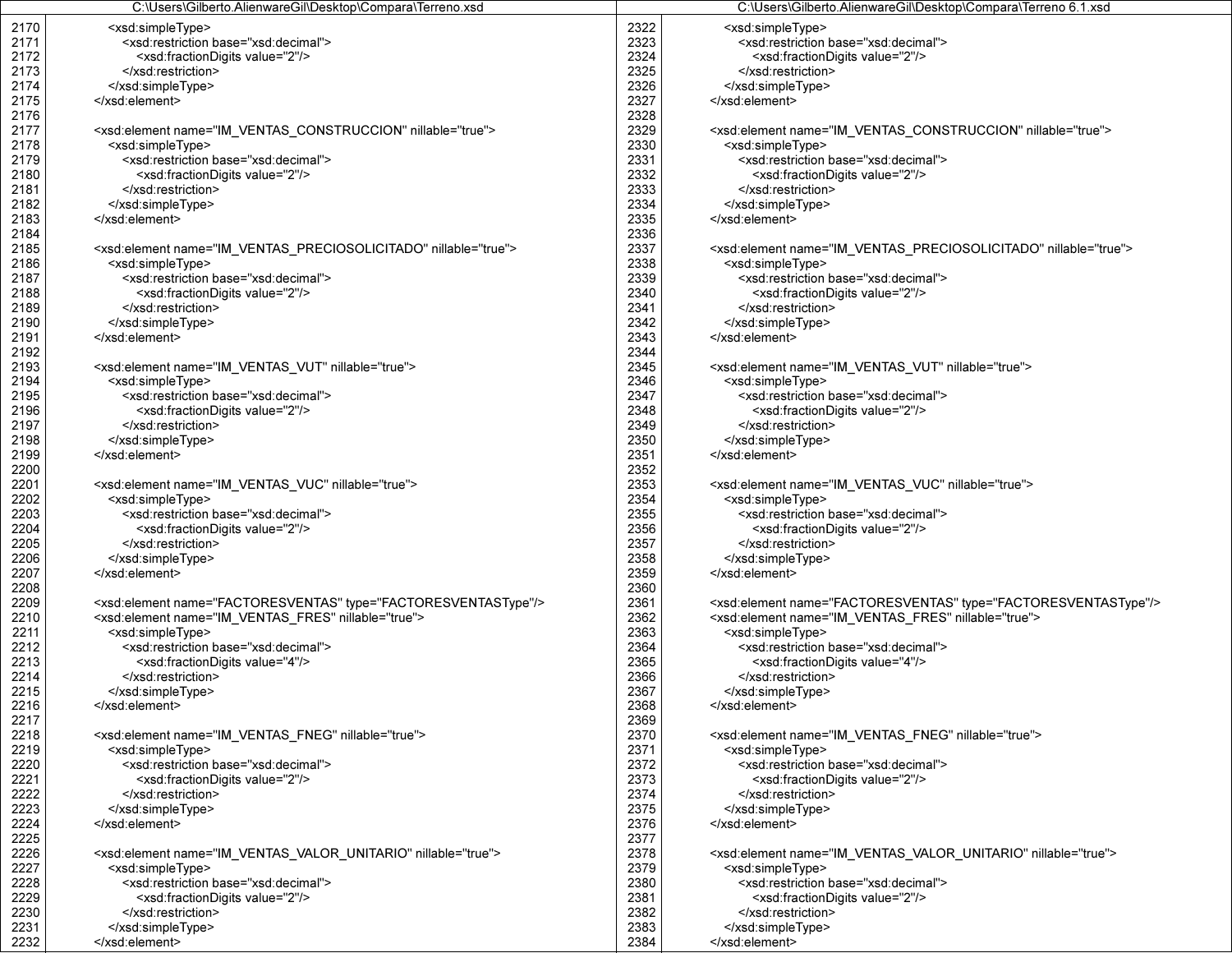|      | C:\Users\Gilberto.AlienwareGil\Desktop\Compara\Terreno.xsd                                                                                                                                             |      | C:\Users\Gilberto.AlienwareGil\Desktop\Compara\Terreno 6.1.xsd                           |
|------|--------------------------------------------------------------------------------------------------------------------------------------------------------------------------------------------------------|------|------------------------------------------------------------------------------------------|
| 2233 |                                                                                                                                                                                                        | 2385 |                                                                                          |
| 2234 | <xsd:element <="" name="IM_VENTAS_VALOR_UNITARIO_TIERRA_HOMOLOGADO" td=""><td>2386</td><td><xsd:element <="" name="IM_VENTAS_VALOR_UNITARIO_TIERRA_HOMOLOGADO" td=""></xsd:element></td></xsd:element> | 2386 | <xsd:element <="" name="IM_VENTAS_VALOR_UNITARIO_TIERRA_HOMOLOGADO" td=""></xsd:element> |
|      | nillable="true">                                                                                                                                                                                       |      | nillable="true">                                                                         |
| 2235 | <xsd:simpletype></xsd:simpletype>                                                                                                                                                                      | 2387 | <xsd:simpletype></xsd:simpletype>                                                        |
| 2236 | <xsd:restriction base="xsd:decimal"></xsd:restriction>                                                                                                                                                 | 2388 | <xsd:restriction base="xsd:decimal"></xsd:restriction>                                   |
| 2237 |                                                                                                                                                                                                        | 2389 |                                                                                          |
|      | <xsd:fractiondigits value="2"></xsd:fractiondigits>                                                                                                                                                    |      | <xsd:fractiondigits value="2"></xsd:fractiondigits>                                      |
| 2238 |                                                                                                                                                                                                        | 2390 |                                                                                          |
| 2239 |                                                                                                                                                                                                        | 2391 |                                                                                          |
| 2240 |                                                                                                                                                                                                        | 2392 |                                                                                          |
| 2241 |                                                                                                                                                                                                        | 2393 |                                                                                          |
| 2242 |                                                                                                                                                                                                        | 2394 |                                                                                          |
| 2243 |                                                                                                                                                                                                        | 2395 |                                                                                          |
| 2244 | <xsd:complextype name="FACTORESVENTASType"></xsd:complextype>                                                                                                                                          | 2396 | <xsd:complextype name="FACTORESVENTASType"></xsd:complextype>                            |
| 2245 | <xsd:sequence></xsd:sequence>                                                                                                                                                                          | 2397 | <xsd:sequence></xsd:sequence>                                                            |
| 2246 | <xsd:element name="IM_VENTAS_FIC" nillable="true"></xsd:element>                                                                                                                                       | 2398 | <xsd:element name="IM_VENTAS_FIC" nillable="true"></xsd:element>                         |
| 2247 | <xsd:simpletype></xsd:simpletype>                                                                                                                                                                      | 2399 | <xsd:simpletype></xsd:simpletype>                                                        |
| 2248 | <xsd:restriction base="xsd:decimal"></xsd:restriction>                                                                                                                                                 | 2400 | <xsd:restriction base="xsd:decimal"></xsd:restriction>                                   |
| 2249 | <xsd:fractiondigits value="2"></xsd:fractiondigits>                                                                                                                                                    | 2401 | <xsd:fractiondigits value="2"></xsd:fractiondigits>                                      |
| 2250 |                                                                                                                                                                                                        | 2402 |                                                                                          |
| 2251 |                                                                                                                                                                                                        | 2403 |                                                                                          |
| 2252 |                                                                                                                                                                                                        | 2404 |                                                                                          |
| 2253 |                                                                                                                                                                                                        | 2405 |                                                                                          |
| 2254 | <xsd:element name="IM_VENTAS_FSU" nillable="true"></xsd:element>                                                                                                                                       | 2406 | <xsd:element name="IM_VENTAS_FSU" nillable="true"></xsd:element>                         |
| 2255 | <xsd:simpletype></xsd:simpletype>                                                                                                                                                                      | 2407 | <xsd:simpletype></xsd:simpletype>                                                        |
|      |                                                                                                                                                                                                        |      |                                                                                          |
| 2256 | <xsd:restriction base="xsd:decimal"></xsd:restriction>                                                                                                                                                 | 2408 | <xsd:restriction base="xsd:decimal"></xsd:restriction>                                   |
| 2257 | <xsd:fractiondigits value="2"></xsd:fractiondigits>                                                                                                                                                    | 2409 | <xsd:fractiondigits value="2"></xsd:fractiondigits>                                      |
| 2258 |                                                                                                                                                                                                        | 2410 |                                                                                          |
| 2259 |                                                                                                                                                                                                        | 2411 |                                                                                          |
| 2260 |                                                                                                                                                                                                        | 2412 |                                                                                          |
| 2261 |                                                                                                                                                                                                        | 2413 |                                                                                          |
| 2262 | <xsd:element name="IM_VENTAS_FZO" nillable="true"></xsd:element>                                                                                                                                       | 2414 | <xsd:element name="IM_VENTAS_FZO" nillable="true"></xsd:element>                         |
| 2263 | <xsd:simpletype></xsd:simpletype>                                                                                                                                                                      | 2415 | <xsd:simpletype></xsd:simpletype>                                                        |
| 2264 | <xsd:restriction base="xsd:decimal"></xsd:restriction>                                                                                                                                                 | 2416 | <xsd:restriction base="xsd:decimal"></xsd:restriction>                                   |
| 2265 | <xsd:fractiondigits value="2"></xsd:fractiondigits>                                                                                                                                                    | 2417 | <xsd:fractiondigits value="2"></xsd:fractiondigits>                                      |
| 2266 |                                                                                                                                                                                                        | 2418 |                                                                                          |
| 2267 |                                                                                                                                                                                                        | 2419 |                                                                                          |
| 2268 |                                                                                                                                                                                                        | 2420 |                                                                                          |
| 2269 |                                                                                                                                                                                                        | 2421 |                                                                                          |
| 2270 | <xsd:element name="IM_VENTAS_FUB" nillable="true"></xsd:element>                                                                                                                                       | 2422 | <xsd:element name="IM_VENTAS_FUB" nillable="true"></xsd:element>                         |
| 2271 | <xsd:simpletype></xsd:simpletype>                                                                                                                                                                      | 2423 | <xsd:simpletype></xsd:simpletype>                                                        |
| 2272 | <xsd:restriction base="xsd:decimal"></xsd:restriction>                                                                                                                                                 | 2424 | <xsd:restriction base="xsd:decimal"></xsd:restriction>                                   |
| 2273 | <xsd:fractiondigits value="2"></xsd:fractiondigits>                                                                                                                                                    | 2425 | <xsd:fractiondigits value="2"></xsd:fractiondigits>                                      |
| 2274 |                                                                                                                                                                                                        | 2426 |                                                                                          |
|      |                                                                                                                                                                                                        | 2427 |                                                                                          |
| 2275 |                                                                                                                                                                                                        |      |                                                                                          |
| 2276 |                                                                                                                                                                                                        | 2428 |                                                                                          |
| 2277 |                                                                                                                                                                                                        | 2429 |                                                                                          |
| 2278 | <xsd:element name="IM_VENTAS_FED" nillable="true"></xsd:element>                                                                                                                                       | 2430 | <xsd:element name="IM_VENTAS_FED" nillable="true"></xsd:element>                         |
| 2279 | <xsd:simpletype></xsd:simpletype>                                                                                                                                                                      | 2431 | <xsd:simpletype></xsd:simpletype>                                                        |
| 2280 | <xsd:restriction base="xsd:decimal"></xsd:restriction>                                                                                                                                                 | 2432 | <xsd:restriction base="xsd:decimal"></xsd:restriction>                                   |
| 2281 | <xsd:fractiondigits value="2"></xsd:fractiondigits>                                                                                                                                                    | 2433 | <xsd:fractiondigits value="2"></xsd:fractiondigits>                                      |
| 2282 |                                                                                                                                                                                                        | 2434 |                                                                                          |
| 2283 |                                                                                                                                                                                                        | 2435 |                                                                                          |
| 2284 |                                                                                                                                                                                                        | 2436 | $\le$ /xsd:element>                                                                      |
| 2285 |                                                                                                                                                                                                        | 2437 |                                                                                          |
| 2286 | <xsd:element name="IM_VENTAS_FCONSERV" nillable="true"></xsd:element>                                                                                                                                  | 2438 | <xsd:element name="IM_VENTAS_FCONSERV" nillable="true"></xsd:element>                    |
| 2287 | <xsd:simpletype></xsd:simpletype>                                                                                                                                                                      | 2439 | <xsd:simpletype></xsd:simpletype>                                                        |
| 2288 | <xsd:restriction base="xsd:decimal"></xsd:restriction>                                                                                                                                                 | 2440 | <xsd:restriction base="xsd:decimal"></xsd:restriction>                                   |
| 2289 | <xsd:fractiondigits value="2"></xsd:fractiondigits>                                                                                                                                                    | 2441 | <xsd:fractiondigits value="2"></xsd:fractiondigits>                                      |
| 2290 |                                                                                                                                                                                                        | 2442 |                                                                                          |
|      |                                                                                                                                                                                                        |      |                                                                                          |
| 2291 |                                                                                                                                                                                                        | 2443 |                                                                                          |
| 2292 |                                                                                                                                                                                                        | 2444 |                                                                                          |
| 2293 |                                                                                                                                                                                                        | 2445 |                                                                                          |
| 2294 |                                                                                                                                                                                                        | 2446 |                                                                                          |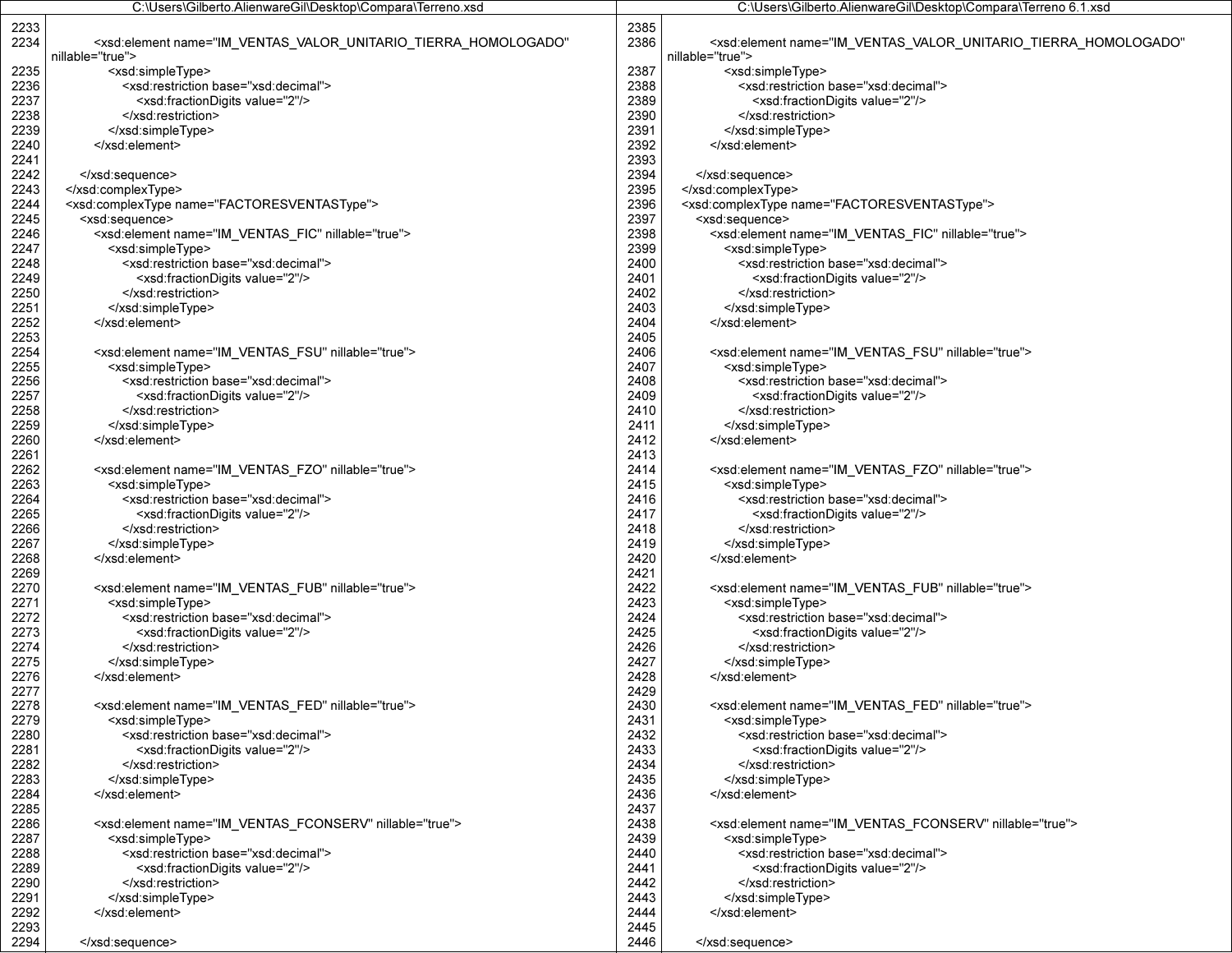|      | C:\Users\Gilberto.AlienwareGil\Desktop\Compara\Terreno.xsd              |      | C:\Users\Gilberto.AlienwareGil\Desktop\Compara\Terreno 6.1.xsd                               |
|------|-------------------------------------------------------------------------|------|----------------------------------------------------------------------------------------------|
| 2295 |                                                                         | 2447 |                                                                                              |
| 2296 |                                                                         |      |                                                                                              |
|      | <xsd:complextype name="FUENTEINFORMACIONVENTASType"></xsd:complextype>  | 2448 | <xsd:complextype name="FUENTEINFORMACIONVENTASType"></xsd:complextype>                       |
| 2297 | <xsd:sequence></xsd:sequence>                                           | 2449 | <xsd:sequence></xsd:sequence>                                                                |
| 2298 | <xsd:element name="IM_VENTAS_TELEFONO" nillable="true"></xsd:element>   | 2450 | <xsd:element name="IM_VENTAS_TELEFONO" nillable="true"></xsd:element>                        |
| 2299 | <xsd:simpletype></xsd:simpletype>                                       | 2451 | <xsd:simpletype></xsd:simpletype>                                                            |
| 2300 | <xsd:restriction base="xsd:string"></xsd:restriction>                   | 2452 | <xsd:restriction base="xsd:string"></xsd:restriction>                                        |
| 2301 | <xsd:minlength value="1"></xsd:minlength>                               | 2453 | <xsd:minlength value="1"></xsd:minlength>                                                    |
|      |                                                                         |      |                                                                                              |
| 2302 | <xsd:maxlength value="20"></xsd:maxlength>                              | 2454 | <xsd:maxlength value="20"></xsd:maxlength>                                                   |
| 2303 | <xsd:whitespace value="collapse"></xsd:whitespace>                      | 2455 | <xsd:whitespace value="collapse"></xsd:whitespace>                                           |
| 2304 |                                                                         | 2456 |                                                                                              |
| 2305 |                                                                         | 2457 |                                                                                              |
| 2306 |                                                                         | 2458 |                                                                                              |
| 2307 |                                                                         | 2459 |                                                                                              |
|      |                                                                         |      |                                                                                              |
| 2308 | <xsd:element name="IM_VENTAS_INFORMANTE" nillable="true"></xsd:element> | 2460 | <xsd:element name="IM_VENTAS_INFORMANTE" nillable="true"></xsd:element>                      |
| 2309 | <xsd:simpletype></xsd:simpletype>                                       | 2461 | <xsd:simpletype></xsd:simpletype>                                                            |
| 2310 | <xsd:restriction base="xsd:string"></xsd:restriction>                   | 2462 | <xsd:restriction base="xsd:string"></xsd:restriction>                                        |
| 2311 | <xsd:minlength value="1"></xsd:minlength>                               | 2463 | <xsd:minlength value="1"></xsd:minlength>                                                    |
| 2312 | <xsd:maxlength value="100"></xsd:maxlength>                             | 2464 | <xsd:maxlength value="100"></xsd:maxlength>                                                  |
| 2313 | <xsd:whitespace value="collapse"></xsd:whitespace>                      | 2465 | <xsd:whitespace value="collapse"></xsd:whitespace>                                           |
|      |                                                                         |      |                                                                                              |
| 2314 |                                                                         | 2466 |                                                                                              |
| 2315 |                                                                         | 2467 |                                                                                              |
| 2316 |                                                                         | 2468 | $\le$ /xsd:element>                                                                          |
| 2317 |                                                                         | 2469 |                                                                                              |
| 2318 |                                                                         | 2470 |                                                                                              |
| 2319 |                                                                         | 2471 |                                                                                              |
|      |                                                                         |      |                                                                                              |
| 2320 | <xsd:complextype name="RESIDUALType"></xsd:complextype>                 | 2472 | <xsd:complextype name="TERRENOSType"></xsd:complextype>                                      |
| 2321 | <xsd:sequence></xsd:sequence>                                           | 2473 | <xsd:sequence></xsd:sequence>                                                                |
|      |                                                                         | 2474 | <xsd:choice></xsd:choice>                                                                    |
|      |                                                                         | 2475 | <xsd:element name="TERRENOSDIRECTOS" th="" type<=""></xsd:element>                           |
|      |                                                                         |      | ="TERRENOSDIRECTOSType"/>                                                                    |
|      |                                                                         | 2476 | <xsd:element name="TERRENOSRESIDUAL" td="" type<=""></xsd:element>                           |
|      |                                                                         |      | ="TERRENOSRESIDUALType"/>                                                                    |
|      |                                                                         |      |                                                                                              |
|      |                                                                         | 2477 |                                                                                              |
|      |                                                                         | 2478 | <xsd:element <="" name="IM_VALOR_UNITARIO_TIERRA_APLICABLE_AVALUO_M2" th=""></xsd:element>   |
|      |                                                                         |      | nillable="false">                                                                            |
|      |                                                                         | 2479 | <xsd:simpletype></xsd:simpletype>                                                            |
|      |                                                                         | 2480 | <xsd:restriction base="xsd:decimal"></xsd:restriction>                                       |
|      |                                                                         | 2481 | <xsd:fractiondigits value="2"></xsd:fractiondigits>                                          |
|      |                                                                         |      |                                                                                              |
|      |                                                                         | 2482 |                                                                                              |
|      |                                                                         | 2483 |                                                                                              |
|      |                                                                         | 2484 |                                                                                              |
|      |                                                                         | 2485 |                                                                                              |
|      |                                                                         | 2486 |                                                                                              |
|      |                                                                         | 2487 |                                                                                              |
|      |                                                                         |      |                                                                                              |
|      |                                                                         | 2488 | <xsd:complextype name="TERRENOSRESIDUALType"></xsd:complextype>                              |
|      |                                                                         | 2489 | <xsd:sequence></xsd:sequence>                                                                |
|      |                                                                         | 2490 | <xsd:element name="IM_TIPODEPRODUCTOINMOBILIARIOPROPUESTO" nillable<="" th=""></xsd:element> |
|      |                                                                         |      | $=$ "true">                                                                                  |
|      |                                                                         | 2491 | <xsd:simpletype></xsd:simpletype>                                                            |
|      |                                                                         | 2492 | <xsd:restriction base="xsd:string"></xsd:restriction>                                        |
|      |                                                                         | 2493 |                                                                                              |
|      |                                                                         |      | <xsd:minlength value="0"></xsd:minlength>                                                    |
|      |                                                                         | 2494 | <xsd:maxlength value="50"></xsd:maxlength>                                                   |
|      |                                                                         | 2495 | <xsd:whitespace value="collapse"></xsd:whitespace>                                           |
|      |                                                                         | 2496 |                                                                                              |
|      |                                                                         | 2497 |                                                                                              |
|      |                                                                         | 2498 |                                                                                              |
|      |                                                                         | 2499 |                                                                                              |
|      |                                                                         | 2500 |                                                                                              |
|      |                                                                         |      | <xsd:element name="IM_NUMERO_UNIDADES_VENDIBLES" nillable="true"></xsd:element>              |
|      |                                                                         | 2501 | <xsd:simpletype></xsd:simpletype>                                                            |
|      |                                                                         | 2502 | <xsd:restriction base="xsd:integer"> </xsd:restriction>                                      |
|      |                                                                         | 2503 |                                                                                              |
|      |                                                                         | 2504 |                                                                                              |
|      |                                                                         | 2505 |                                                                                              |
|      |                                                                         |      |                                                                                              |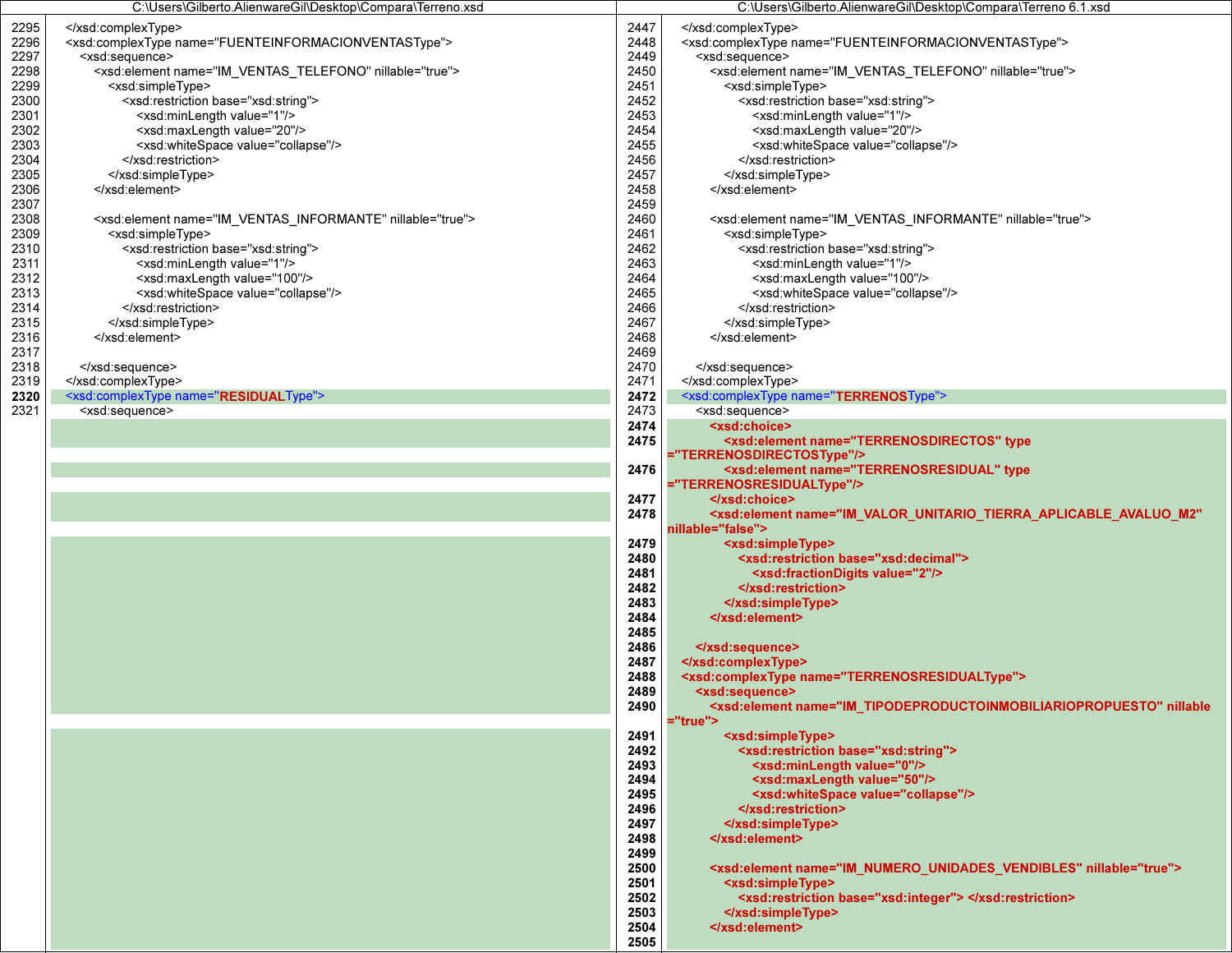|              | C:\Users\Gilberto.AlienwareGil\Desktop\Compara\Terreno.xsd                                                                                                                                                     |              | C:\Users\Gilberto.AlienwareGil\Desktop\Compara\Terreno 6.1.xsd                               |
|--------------|----------------------------------------------------------------------------------------------------------------------------------------------------------------------------------------------------------------|--------------|----------------------------------------------------------------------------------------------|
|              |                                                                                                                                                                                                                | 2506         | <xsd:element name="IM_SUPERFICIE_VENDIBLE_UNIDAD" nillable="true"></xsd:element>             |
|              |                                                                                                                                                                                                                | 2507         | <xsd:simpletype></xsd:simpletype>                                                            |
|              |                                                                                                                                                                                                                | 2508         | <xsd:restriction base="xsd:decimal"></xsd:restriction>                                       |
|              |                                                                                                                                                                                                                | 2509         | <xsd:fractiondigits value="2"></xsd:fractiondigits>                                          |
|              |                                                                                                                                                                                                                |              |                                                                                              |
|              |                                                                                                                                                                                                                | 2510         |                                                                                              |
|              |                                                                                                                                                                                                                | 2511         |                                                                                              |
|              |                                                                                                                                                                                                                | 2512         |                                                                                              |
|              |                                                                                                                                                                                                                | 2513         |                                                                                              |
|              |                                                                                                                                                                                                                | 2514         | <xsd:element name="COMPARABLESRESIDUAL" td="" type<=""></xsd:element>                        |
|              |                                                                                                                                                                                                                |              | ="COMPARABLESRESIDUALType" minOccurs="4" maxOccurs="4"/>                                     |
| 2322         | <xsd:element name="CONCLUSIONHOMOLOGACIONRESIDUAL" td="" type<=""><td>2515</td><td><xsd:element name="CONCLUSIONHOMOLOGACIONRESIDUAL" td="" type<=""></xsd:element></td></xsd:element>                         | 2515         | <xsd:element name="CONCLUSIONHOMOLOGACIONRESIDUAL" td="" type<=""></xsd:element>             |
|              | ="CONCLUSIONHOMOLOGACIONRESIDUALType" minOccurs="0" maxOccurs="1"/>                                                                                                                                            |              | ="CONCLUSIONHOMOLOGACIONRESIDUALType" minOccurs="0" maxOccurs="1"/>                          |
|              |                                                                                                                                                                                                                | 2516         | <xsd:element name="IM_TOTAL_INGRESOS" nillable="true"></xsd:element>                         |
|              |                                                                                                                                                                                                                | 2517         | <xsd:simpletype></xsd:simpletype>                                                            |
|              |                                                                                                                                                                                                                | 2518         | <xsd:restriction base="xsd:decimal"></xsd:restriction>                                       |
|              |                                                                                                                                                                                                                | 2519         | <xsd:fractiondigits value="2"></xsd:fractiondigits>                                          |
|              |                                                                                                                                                                                                                | 2520         |                                                                                              |
|              |                                                                                                                                                                                                                | 2521         |                                                                                              |
|              |                                                                                                                                                                                                                | 2522         |                                                                                              |
|              |                                                                                                                                                                                                                | 2523         |                                                                                              |
|              |                                                                                                                                                                                                                | 2524         | <xsd:element name="IM_TOTAL_EGRESOS" nillable="true"></xsd:element>                          |
|              |                                                                                                                                                                                                                |              |                                                                                              |
|              |                                                                                                                                                                                                                | 2525         | <xsd:simpletype></xsd:simpletype>                                                            |
|              |                                                                                                                                                                                                                | 2526         | <xsd:restriction base="xsd:decimal"></xsd:restriction>                                       |
|              |                                                                                                                                                                                                                | 2527         | <xsd:fractiondigits value="2"></xsd:fractiondigits>                                          |
|              |                                                                                                                                                                                                                | 2528         |                                                                                              |
|              |                                                                                                                                                                                                                | 2529         |                                                                                              |
|              |                                                                                                                                                                                                                | 2530         |                                                                                              |
|              |                                                                                                                                                                                                                | 2531         |                                                                                              |
|              |                                                                                                                                                                                                                | 2532         | <xsd:element name="IM_UTILIDAD_PROPUESTA" nillable="true"></xsd:element>                     |
|              |                                                                                                                                                                                                                | 2533         | <xsd:simpletvpe></xsd:simpletvpe>                                                            |
|              |                                                                                                                                                                                                                | 2534         | <xsd:restriction base="xsd:decimal"></xsd:restriction>                                       |
|              |                                                                                                                                                                                                                | 2535         | <xsd:fractiondigits value="2"></xsd:fractiondigits>                                          |
|              |                                                                                                                                                                                                                | 2536         |                                                                                              |
|              |                                                                                                                                                                                                                | 2537         |                                                                                              |
|              |                                                                                                                                                                                                                | 2538         |                                                                                              |
|              |                                                                                                                                                                                                                | 2539         |                                                                                              |
|              |                                                                                                                                                                                                                | 2540         | <xsd:element name="IM_VALOR_UNITARIO_TIERRA_RESIDUAL" nillable="true"></xsd:element>         |
|              |                                                                                                                                                                                                                | 2541         | <xsd:simpletype></xsd:simpletype>                                                            |
|              |                                                                                                                                                                                                                | 2542         | <xsd:restriction base="xsd:decimal"></xsd:restriction>                                       |
|              |                                                                                                                                                                                                                | 2543         | <xsd:fractiondigits value="2"></xsd:fractiondigits>                                          |
|              |                                                                                                                                                                                                                | 2544         |                                                                                              |
|              |                                                                                                                                                                                                                |              |                                                                                              |
|              |                                                                                                                                                                                                                | 2545         |                                                                                              |
|              |                                                                                                                                                                                                                | 2546<br>2547 |                                                                                              |
|              |                                                                                                                                                                                                                |              |                                                                                              |
| 2323<br>2324 | <br>                                                                                                                                                                                                           | 2548<br>2549 |                                                                                              |
|              |                                                                                                                                                                                                                |              |                                                                                              |
| 2325         | <xsd:complextype name="CONCLUSIONHOMOLOGACIONRESIDUALType"></xsd:complextype>                                                                                                                                  | 2550         | <xsd:complextype name="CONCLUSIONHOMOLOGACIONRESIDUALType"></xsd:complextype>                |
| 2326         | <xsd:sequence></xsd:sequence>                                                                                                                                                                                  | 2551         | <xsd:sequence></xsd:sequence>                                                                |
| 2327         | <xsd:element name="IM_VALOR_UNITARIO_TIERRA_PROMEDIO" nillable="true"></xsd:element>                                                                                                                           | 2552         | <xsd:element name="IM_VALOR_UNITARIO_TIERRA_PROMEDIO" nillable="true"></xsd:element>         |
| 2328         | <xsd:simpletype></xsd:simpletype>                                                                                                                                                                              | 2553         | <xsd:simpletype></xsd:simpletype>                                                            |
| 2329         | <xsd:restriction base="xsd:decimal"></xsd:restriction>                                                                                                                                                         | 2554         | <xsd:restriction base="xsd:decimal"></xsd:restriction>                                       |
| 2330         | <xsd:fractiondigits value="2"></xsd:fractiondigits>                                                                                                                                                            | 2555         | <xsd:fractiondigits value="2"></xsd:fractiondigits>                                          |
| 2331         |                                                                                                                                                                                                                | 2556         |                                                                                              |
| 2332         |                                                                                                                                                                                                                | 2557         |                                                                                              |
| 2333         |                                                                                                                                                                                                                | 2558         |                                                                                              |
| 2334         |                                                                                                                                                                                                                | 2559         |                                                                                              |
| 2335         | <xsd:element name="IM_VALOR_UNITARIO_SIN_HOMOLOGAR_MINIMO" nillable<="" td=""><td>2560</td><td><xsd:element name="IM_VALOR_UNITARIO_SIN_HOMOLOGAR_MINIMO" nillable<="" td=""></xsd:element></td></xsd:element> | 2560         | <xsd:element name="IM_VALOR_UNITARIO_SIN_HOMOLOGAR_MINIMO" nillable<="" td=""></xsd:element> |
|              | ="true">                                                                                                                                                                                                       |              | $=$ "true" $>$                                                                               |
| 2336         | <xsd:simpletype></xsd:simpletype>                                                                                                                                                                              | 2561         | <xsd:simpletype></xsd:simpletype>                                                            |
| 2337         | <xsd:restriction base="xsd:decimal"></xsd:restriction>                                                                                                                                                         | 2562         | <xsd:restriction base="xsd:decimal"></xsd:restriction>                                       |
| 2338         | <xsd:fractiondigits value="2"></xsd:fractiondigits>                                                                                                                                                            | 2563         | <xsd:fractiondigits value="2"></xsd:fractiondigits>                                          |
| 2339         |                                                                                                                                                                                                                | 2564         |                                                                                              |
| 2340         |                                                                                                                                                                                                                | 2565         |                                                                                              |
|              |                                                                                                                                                                                                                |              |                                                                                              |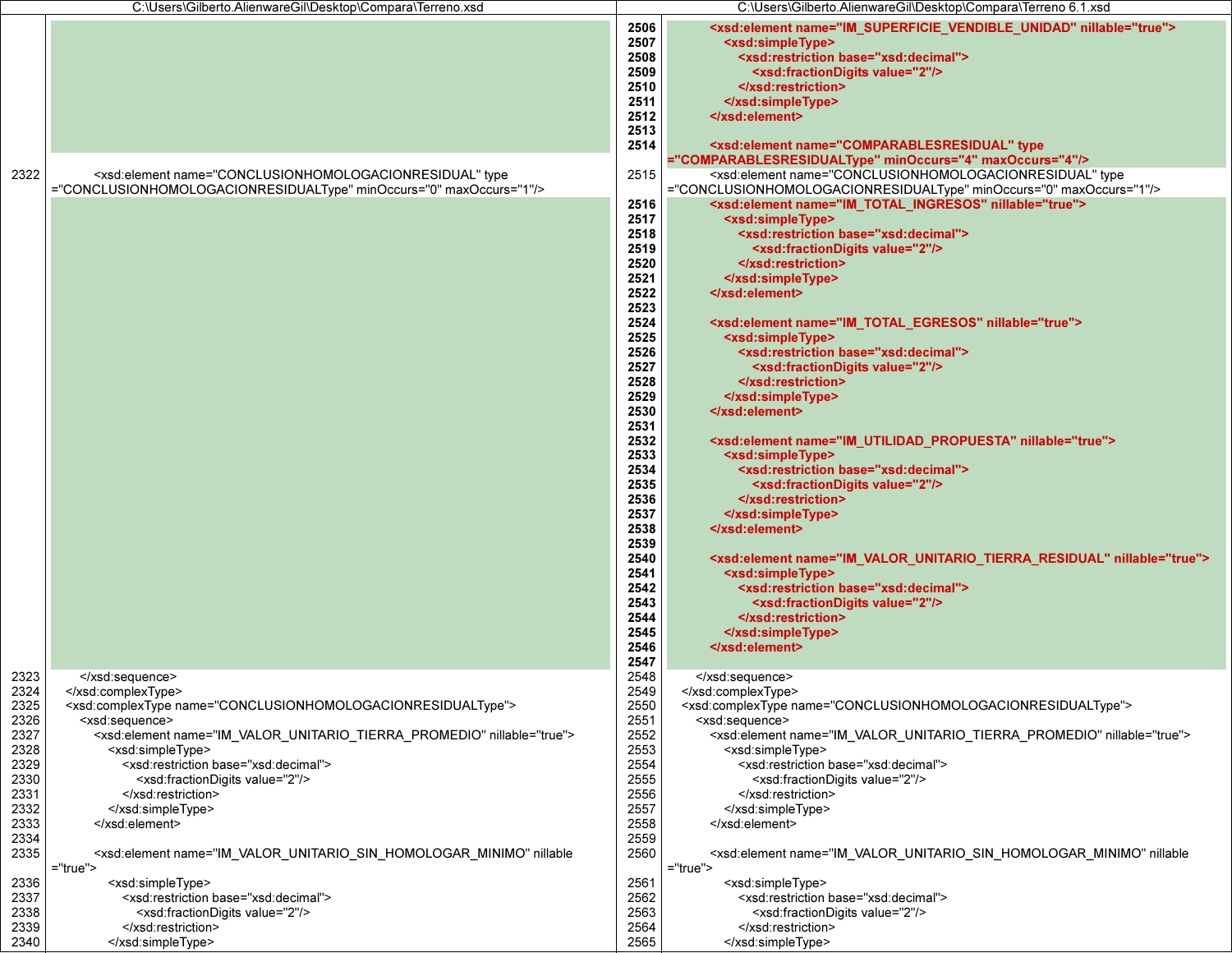|      | C:\Users\Gilberto.AlienwareGil\Desktop\Compara\Terreno.xsd                                                                                                                                                     |      | C:\Users\Gilberto.AlienwareGil\Desktop\Compara\Terreno 6.1.xsd                               |
|------|----------------------------------------------------------------------------------------------------------------------------------------------------------------------------------------------------------------|------|----------------------------------------------------------------------------------------------|
| 2341 |                                                                                                                                                                                                                | 2566 | $\le$ /xsd:element>                                                                          |
| 2342 |                                                                                                                                                                                                                | 2567 |                                                                                              |
| 2343 | <xsd:element name="IM_VALOR_UNITARIO_SIN_HOMOLOGAR_MAXIMO" nillable<="" td=""><th>2568</th><td><xsd:element name="IM_VALOR_UNITARIO_SIN_HOMOLOGAR_MAXIMO" nillable<="" td=""></xsd:element></td></xsd:element> | 2568 | <xsd:element name="IM_VALOR_UNITARIO_SIN_HOMOLOGAR_MAXIMO" nillable<="" td=""></xsd:element> |
|      | ="true">                                                                                                                                                                                                       |      | ="true">                                                                                     |
| 2344 | <xsd:simpletype></xsd:simpletype>                                                                                                                                                                              | 2569 | <xsd:simpletype></xsd:simpletype>                                                            |
| 2345 | <xsd:restriction base="xsd:decimal"></xsd:restriction>                                                                                                                                                         | 2570 | <xsd:restriction base="xsd:decimal"></xsd:restriction>                                       |
| 2346 | <xsd:fractiondigits value="2"></xsd:fractiondigits>                                                                                                                                                            | 2571 | <xsd:fractiondigits value="2"></xsd:fractiondigits>                                          |
| 2347 |                                                                                                                                                                                                                | 2572 |                                                                                              |
| 2348 |                                                                                                                                                                                                                | 2573 |                                                                                              |
| 2349 |                                                                                                                                                                                                                | 2574 |                                                                                              |
| 2350 |                                                                                                                                                                                                                | 2575 |                                                                                              |
| 2351 | <xsd:element name="IM_VALOR_UNITARIO_HOMOLOGADO_MINIMO" nillable="true"></xsd:element>                                                                                                                         | 2576 | <xsd:element name="IM_VALOR_UNITARIO_HOMOLOGADO_MINIMO" nillable="true"></xsd:element>       |
| 2352 | <xsd:simpletype></xsd:simpletype>                                                                                                                                                                              | 2577 | <xsd:simpletype></xsd:simpletype>                                                            |
| 2353 | <xsd:restriction base="xsd:decimal"></xsd:restriction>                                                                                                                                                         | 2578 | <xsd:restriction base="xsd:decimal"></xsd:restriction>                                       |
| 2354 | <xsd:fractiondigits value="2"></xsd:fractiondigits>                                                                                                                                                            | 2579 | <xsd:fractiondigits value="2"></xsd:fractiondigits>                                          |
| 2355 |                                                                                                                                                                                                                | 2580 |                                                                                              |
| 2356 |                                                                                                                                                                                                                | 2581 |                                                                                              |
| 2357 |                                                                                                                                                                                                                | 2582 |                                                                                              |
| 2358 |                                                                                                                                                                                                                | 2583 |                                                                                              |
| 2359 | <xsd:element name="IM_VALOR_UNITARIO_HOMOLOGADO_MAXIMO" nillable="true"></xsd:element>                                                                                                                         | 2584 | <xsd:element name="IM_VALOR_UNITARIO_HOMOLOGADO_MAXIMO" nillable="true"></xsd:element>       |
| 2360 | <xsd:simpletype></xsd:simpletype>                                                                                                                                                                              | 2585 | <xsd:simpletype></xsd:simpletype>                                                            |
| 2361 | <xsd:restriction base="xsd:decimal"></xsd:restriction>                                                                                                                                                         | 2586 | <xsd:restriction base="xsd:decimal"></xsd:restriction>                                       |
| 2362 | <xsd:fractiondigits value="2"></xsd:fractiondigits>                                                                                                                                                            | 2587 | <xsd:fractiondigits value="2"></xsd:fractiondigits>                                          |
| 2363 |                                                                                                                                                                                                                | 2588 |                                                                                              |
| 2364 |                                                                                                                                                                                                                | 2589 |                                                                                              |
| 2365 |                                                                                                                                                                                                                | 2590 |                                                                                              |
| 2366 |                                                                                                                                                                                                                | 2591 |                                                                                              |
| 2367 | <xsd:element name="IM_VALOR_UNITARIO_APLICABLE_RESIDUAL" nillable="true"></xsd:element>                                                                                                                        | 2592 | <xsd:element name="IM_VALOR_UNITARIO_APLICABLE_RESIDUAL" nillable="true"></xsd:element>      |
| 2368 | <xsd:simpletype></xsd:simpletype>                                                                                                                                                                              | 2593 | <xsd:simpletype></xsd:simpletype>                                                            |
| 2369 | <xsd:restriction base="xsd:decimal"></xsd:restriction>                                                                                                                                                         | 2594 | <xsd:restriction base="xsd:decimal"></xsd:restriction>                                       |
| 2370 | <xsd:fractiondigits value="2"></xsd:fractiondigits>                                                                                                                                                            | 2595 | <xsd:fractiondigits value="2"></xsd:fractiondigits>                                          |
| 2371 |                                                                                                                                                                                                                | 2596 |                                                                                              |
| 2372 |                                                                                                                                                                                                                | 2597 |                                                                                              |
| 2373 |                                                                                                                                                                                                                | 2598 |                                                                                              |
| 2374 |                                                                                                                                                                                                                | 2599 |                                                                                              |
| 2375 |                                                                                                                                                                                                                | 2600 |                                                                                              |
| 2376 |                                                                                                                                                                                                                | 2601 |                                                                                              |
| 2377 | <xsd:complextype name="TERRENOSType"></xsd:complextype>                                                                                                                                                        | 2602 | <xsd:complextype name="COMPARABLESRESIDUALType"></xsd:complextype>                           |
| 2378 | <xsd:sequence></xsd:sequence>                                                                                                                                                                                  | 2603 | <xsd:sequence></xsd:sequence>                                                                |
| 2379 | <xsd:element <="" name="TERRENOSDIRECTOS" th="" type="TERRENOSDIRECTOSType"><th></th><th></th></xsd:element>                                                                                                   |      |                                                                                              |
|      | minOccurs="4" maxOccurs="4"/>                                                                                                                                                                                  |      |                                                                                              |
| 2380 | <xsd:element name="CONCLUSIONHOMOLOGACIONTERRENOS" td="" type<=""><th></th><td></td></xsd:element>                                                                                                             |      |                                                                                              |
|      | ="CONCLUSIONHOMOLOGACIONTERRENOSType"/>                                                                                                                                                                        |      |                                                                                              |
| 2381 | <xsd:element <="" name="TERRENOSRESIDUAL" th="" type="TERRENOSRESIDUALType"><th></th><th></th></xsd:element>                                                                                                   |      |                                                                                              |
|      | minOccurs="0" maxOccurs="4"/>                                                                                                                                                                                  |      |                                                                                              |
| 2382 |                                                                                                                                                                                                                |      |                                                                                              |
| 2383 |                                                                                                                                                                                                                |      |                                                                                              |
| 2384 | <xsd:complextype name="TERRENOSRESIDUALType"></xsd:complextype>                                                                                                                                                |      |                                                                                              |
| 2385 | <xsd:sequence></xsd:sequence>                                                                                                                                                                                  |      |                                                                                              |
| 2386 | <xsd:element name="IM_TIPODEPRODUCTOINMOBILIARIOPROPUESTO" nillable<="" th=""><th></th><th></th></xsd:element>                                                                                                 |      |                                                                                              |
|      | ="true">                                                                                                                                                                                                       |      |                                                                                              |
| 2387 | <xsd:simpletype></xsd:simpletype>                                                                                                                                                                              |      |                                                                                              |
| 2388 | <xsd:restriction base="xsd:string"></xsd:restriction>                                                                                                                                                          |      |                                                                                              |
| 2389 | <xsd:minlength value="0"></xsd:minlength>                                                                                                                                                                      |      |                                                                                              |
| 2390 | <xsd:maxlength value="50"></xsd:maxlength>                                                                                                                                                                     |      |                                                                                              |
| 2391 | <xsd:whitespace value="collapse"></xsd:whitespace>                                                                                                                                                             |      |                                                                                              |
| 2392 |                                                                                                                                                                                                                |      |                                                                                              |
| 2393 |                                                                                                                                                                                                                |      |                                                                                              |
| 2394 |                                                                                                                                                                                                                |      |                                                                                              |
| 2395 |                                                                                                                                                                                                                |      |                                                                                              |
| 2396 | <xsd:element name="IM_NUMERO_UNIDADES_VENDIBLES" nillable="true"></xsd:element>                                                                                                                                |      |                                                                                              |
| 2397 | <xsd:simpletype></xsd:simpletype>                                                                                                                                                                              |      |                                                                                              |
| 2398 | <xsd:restriction base="xsd:integer"> </xsd:restriction>                                                                                                                                                        |      |                                                                                              |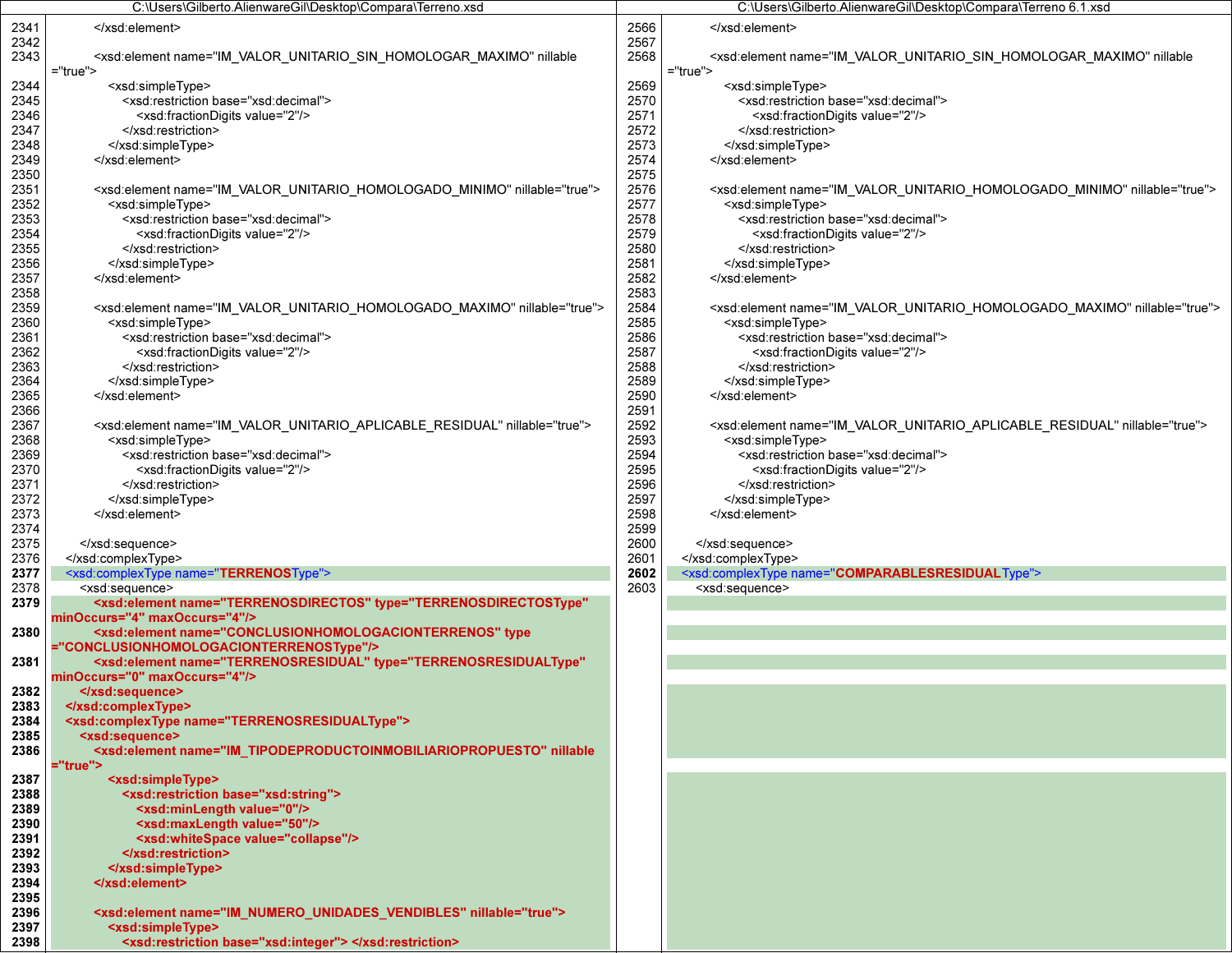|              | C:\Users\Gilberto.AlienwareGil\Desktop\Compara\Terreno.xsd                           |              | C:\Users\Gilberto.AlienwareGil\Desktop\Compara\Terreno 6.1.xsd                       |
|--------------|--------------------------------------------------------------------------------------|--------------|--------------------------------------------------------------------------------------|
| 2399         |                                                                                      |              |                                                                                      |
| 2400         |                                                                                      |              |                                                                                      |
| 2401         |                                                                                      |              |                                                                                      |
| 2402         | <xsd:element name="IM_SUPERFICIE_VENDIBLE_UNIDAD" nillable="true"></xsd:element>     |              |                                                                                      |
| 2403         | <xsd:simpletype></xsd:simpletype>                                                    |              |                                                                                      |
| 2404         | <xsd:restriction base="xsd:decimal"></xsd:restriction>                               |              |                                                                                      |
| 2405         | <xsd:fractiondigits value="2"></xsd:fractiondigits>                                  |              |                                                                                      |
| 2406         | $\le$ /xsd:restriction>                                                              |              |                                                                                      |
| 2407         |                                                                                      |              |                                                                                      |
| 2408         |                                                                                      |              |                                                                                      |
| 2409         |                                                                                      |              |                                                                                      |
| 2410         | <xsd:element name="IM_CALLE_COMPARABLES" nillable="true"></xsd:element>              | 2604         | <xsd:element name="IM_CALLE_COMPARABLES" nillable="true"></xsd:element>              |
| 2411         | <xsd:simpletype></xsd:simpletype>                                                    | 2605         | <xsd:simpletype></xsd:simpletype>                                                    |
| 2412         | <xsd:restriction base="xsd:string"></xsd:restriction>                                | 2606         | <xsd:restriction base="xsd:string"></xsd:restriction>                                |
| 2413         | <xsd:minlength value="1"></xsd:minlength>                                            | 2607         | <xsd:minlength value="1"></xsd:minlength>                                            |
| 2414         | <xsd:maxlength value="100"></xsd:maxlength>                                          | 2608         | <xsd:maxlength value="100"></xsd:maxlength>                                          |
| 2415         | <xsd:whitespace value="collapse"></xsd:whitespace>                                   | 2609         | <xsd:whitespace value="collapse"></xsd:whitespace>                                   |
| 2416         |                                                                                      | 2610         |                                                                                      |
| 2417         |                                                                                      | 2611         |                                                                                      |
| 2418         |                                                                                      | 2612         |                                                                                      |
| 2419         |                                                                                      | 2613         |                                                                                      |
| 2420         | <xsd:element name="IM_COLONIA_COMPARABLES" nillable="true"></xsd:element>            | 2614         | <xsd:element name="IM_COLONIA_COMPARABLES" nillable="true"></xsd:element>            |
| 2421         | <xsd:simpletype></xsd:simpletype>                                                    | 2615         | <xsd:simpletype></xsd:simpletype>                                                    |
| 2422         | <xsd:restriction base="xsd:string"></xsd:restriction>                                | 2616         | <xsd:restriction base="xsd:string"></xsd:restriction>                                |
| 2423         | <xsd:minlength value="1"></xsd:minlength>                                            | 2617         | <xsd:minlength value="1"></xsd:minlength>                                            |
| 2424         | <xsd:maxlength value="50"></xsd:maxlength>                                           | 2618         | <xsd:maxlength value="50"></xsd:maxlength>                                           |
| 2425         | <xsd:whitespace value="collapse"></xsd:whitespace>                                   | 2619         | <xsd:whitespace value="collapse"></xsd:whitespace>                                   |
| 2426         |                                                                                      | 2620         |                                                                                      |
| 2427         |                                                                                      | 2621         |                                                                                      |
| 2428         |                                                                                      | 2622         |                                                                                      |
| 2429         |                                                                                      | 2623         |                                                                                      |
| 2430         | <xsd:element name="IM_DELEGACION_COMPARABLES" nillable="true"></xsd:element>         | 2624         | <xsd:element name="IM_DELEGACION_COMPARABLES" nillable="true"></xsd:element>         |
| 2431         | <xsd:simpletype></xsd:simpletype>                                                    | 2625         | <xsd:simpletype></xsd:simpletype>                                                    |
| 2432         | <xsd:restriction base="xsd:string"></xsd:restriction>                                | 2626         | <xsd:restriction base="xsd:string"></xsd:restriction>                                |
| 2433         | <xsd:minlength value="1"></xsd:minlength>                                            | 2627         | <xsd:minlength value="1"></xsd:minlength>                                            |
| 2434<br>2435 | <xsd:maxlength value="50"></xsd:maxlength>                                           | 2628<br>2629 | <xsd:maxlength value="50"></xsd:maxlength>                                           |
| 2436         | <xsd:whitespace value="collapse"></xsd:whitespace><br>                               | 2630         | <xsd:whitespace value="collapse"></xsd:whitespace><br>                               |
| 2437         |                                                                                      | 2631         |                                                                                      |
| 2438         |                                                                                      | 2632         |                                                                                      |
| 2439         |                                                                                      | 2633         |                                                                                      |
| 2440         | <xsd:element name="IM_CODIGO_POSTAL_COMPARABLES" nillable="true"></xsd:element>      | 2634         | <xsd:element name="IM CODIGO POSTAL COMPARABLES" nillable="true"></xsd:element>      |
| 2441         | <xsd:simpletype></xsd:simpletype>                                                    | 2635         | <xsd:simpletype></xsd:simpletype>                                                    |
| 2442         | <xsd:restriction base="xsd:string"></xsd:restriction>                                | 2636         | <xsd:restriction base="xsd:string"></xsd:restriction>                                |
| 2443         | <xsd:minlength value="1"></xsd:minlength>                                            | 2637         | <xsd:minlength value="1"></xsd:minlength>                                            |
| 2444         | <xsd:maxlength value="5"></xsd:maxlength>                                            | 2638         | <xsd:maxlength value="5"></xsd:maxlength>                                            |
| 2445         | <xsd:whitespace value="collapse"></xsd:whitespace>                                   | 2639         | <xsd:whitespace value="collapse"></xsd:whitespace>                                   |
| 2446         |                                                                                      | 2640         |                                                                                      |
| 2447         |                                                                                      | 2641         |                                                                                      |
| 2448         |                                                                                      | 2642         | $\le$ /xsd:element>                                                                  |
| 2449         |                                                                                      | 2643         |                                                                                      |
| 2450         | <xsd:element name="FUENTEINFORMACION" type="FUENTEINFORMACIONType"></xsd:element>    | 2644         | <xsd:element name="FUENTEINFORMACION" type="FUENTEINFORMACIONType"></xsd:element>    |
| 2451         | <xsd:element name="IM_DESCRIPCION_PREDIO_COMPARABLES" nillable="true"></xsd:element> | 2645         | <xsd:element name="IM_DESCRIPCION_PREDIO_COMPARABLES" nillable="true"></xsd:element> |
| 2452         | <xsd:simpletype></xsd:simpletype>                                                    | 2646         | <xsd:simpletype></xsd:simpletype>                                                    |
| 2453         | <xsd:restriction base="xsd:string"></xsd:restriction>                                | 2647         | <xsd:restriction base="xsd:string"></xsd:restriction>                                |
| 2454         | <xsd:minlength value="0"></xsd:minlength>                                            | 2648         | <xsd:minlength value="0"></xsd:minlength>                                            |
| 2455         | <xsd:maxlength value="250"></xsd:maxlength>                                          | 2649         | <xsd:maxlength value="250"></xsd:maxlength>                                          |
| 2456         | <xsd:whitespace value="collapse"></xsd:whitespace>                                   | 2650         | <xsd:whitespace value="collapse"></xsd:whitespace>                                   |
| 2457         |                                                                                      | 2651         |                                                                                      |
| 2458         |                                                                                      | 2652         |                                                                                      |
| 2459         |                                                                                      | 2653         |                                                                                      |
| 2460         |                                                                                      | 2654         |                                                                                      |
| 2461         | <xsd:element name="IM_SUPERFICIE_VENDIBLE" nillable="true"></xsd:element>            | 2655         | <xsd:element name="IM_SUPERFICIE_VENDIBLE" nillable="true"></xsd:element>            |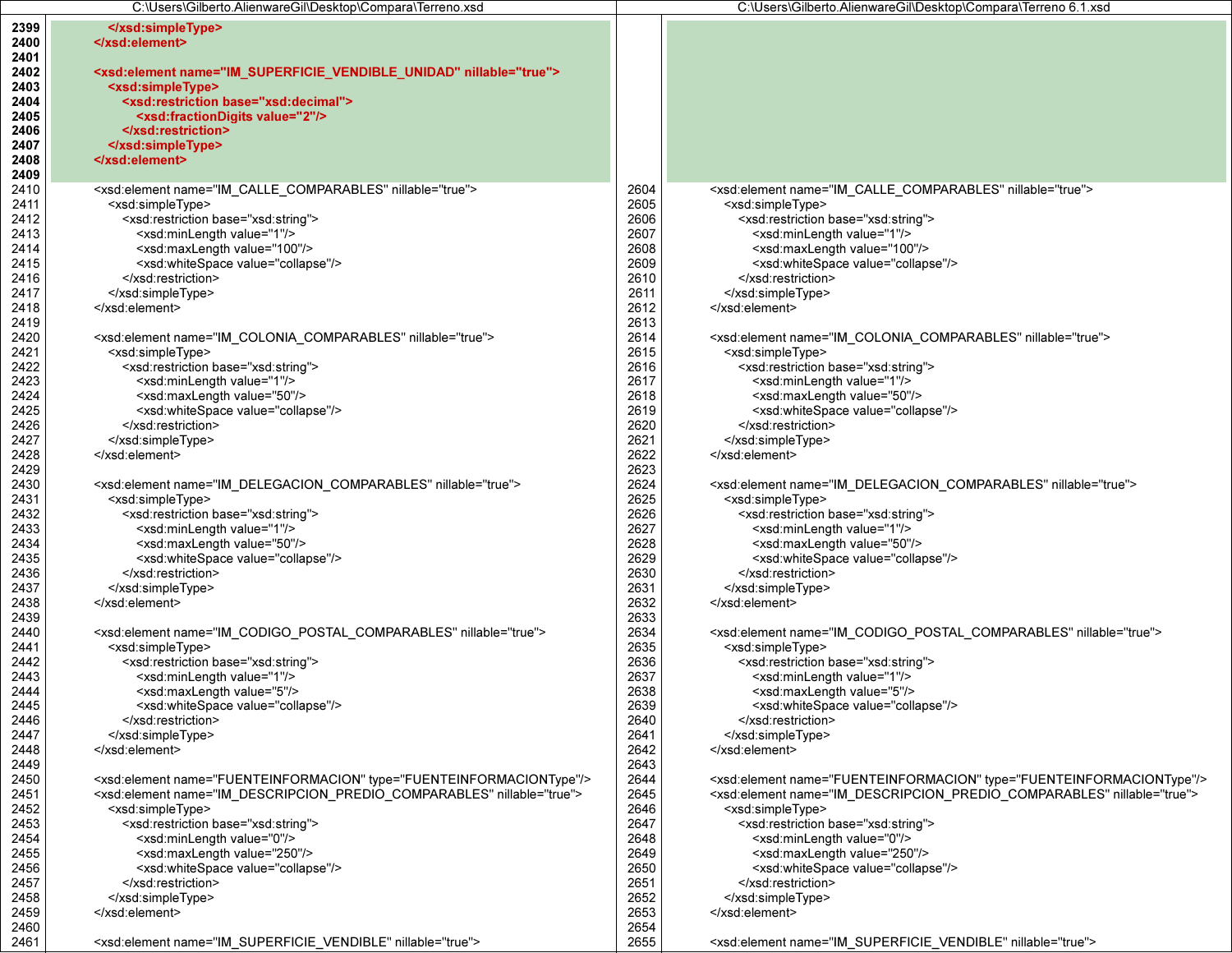|              | C:\Users\Gilberto.AlienwareGil\Desktop\Compara\Terreno.xsd                                                                                                                                                   |              | C:\Users\Gilberto.AlienwareGil\Desktop\Compara\Terreno 6.1.xsd                              |
|--------------|--------------------------------------------------------------------------------------------------------------------------------------------------------------------------------------------------------------|--------------|---------------------------------------------------------------------------------------------|
| 2462         | <xsd:simpletype></xsd:simpletype>                                                                                                                                                                            | 2656         | <xsd:simpletype></xsd:simpletype>                                                           |
| 2463         | <xsd:restriction base="xsd:decimal"></xsd:restriction>                                                                                                                                                       | 2657         | <xsd:restriction base="xsd:decimal"></xsd:restriction>                                      |
| 2464         | <xsd:fractiondigits value="2"></xsd:fractiondigits>                                                                                                                                                          | 2658         |                                                                                             |
|              |                                                                                                                                                                                                              | 2659         | <xsd:fractiondigits value="2"></xsd:fractiondigits>                                         |
| 2465         |                                                                                                                                                                                                              |              |                                                                                             |
| 2466         |                                                                                                                                                                                                              | 2660         |                                                                                             |
| 2467         |                                                                                                                                                                                                              | 2661         |                                                                                             |
| 2468         |                                                                                                                                                                                                              | 2662         |                                                                                             |
| 2469         | <xsd:element name="IM_FECHA_COMPARABLES"></xsd:element>                                                                                                                                                      | 2663         | <xsd:element name="IM_FECHA_COMPARABLES"></xsd:element>                                     |
| 2470         | <xsd:simpletype></xsd:simpletype>                                                                                                                                                                            | 2664         | <xsd:simpletype></xsd:simpletype>                                                           |
| 2471         | <xsd:restriction base="xsd:string"></xsd:restriction>                                                                                                                                                        | 2665         | <xsd:restriction base="xsd:string"></xsd:restriction>                                       |
| 2472         | <xsd:pattern value="[0-2][0-2][0-9][0-9][-][0-1][0-9][-][0-3][0-9]"></xsd:pattern>                                                                                                                           | 2666         | <xsd:pattern value="[0-2][0-2][0-9][0-9][-][0-1][0-9][-][0-3][0-9]"></xsd:pattern>          |
| 2473         |                                                                                                                                                                                                              | 2667         |                                                                                             |
| 2474         |                                                                                                                                                                                                              | 2668         |                                                                                             |
| 2475         |                                                                                                                                                                                                              | 2669         |                                                                                             |
| 2476         |                                                                                                                                                                                                              | 2670         |                                                                                             |
| 2477         | <xsd:element name="IM_PRECIO_SOLICITADO_COMPARABLES" nillable="true"></xsd:element>                                                                                                                          | 2671         | <xsd:element name="IM_PRECIO_SOLICITADO_COMPARABLES" nillable="true"></xsd:element>         |
| 2478         | <xsd:simpletype></xsd:simpletype>                                                                                                                                                                            | 2672         | <xsd:simpletype></xsd:simpletype>                                                           |
| 2479         | <xsd:restriction base="xsd:decimal"></xsd:restriction>                                                                                                                                                       | 2673         | <xsd:restriction base="xsd:decimal"></xsd:restriction>                                      |
| 2480         | <xsd:fractiondigits value="2"></xsd:fractiondigits>                                                                                                                                                          | 2674         | <xsd:fractiondigits value="2"></xsd:fractiondigits>                                         |
| 2481         |                                                                                                                                                                                                              | 2675         |                                                                                             |
| 2482         |                                                                                                                                                                                                              | 2676         |                                                                                             |
|              |                                                                                                                                                                                                              |              |                                                                                             |
| 2483         |                                                                                                                                                                                                              | 2677         |                                                                                             |
| 2484         |                                                                                                                                                                                                              | 2678         |                                                                                             |
| 2485         | <xsd:element name="IM_FACTOR_DENEGOCIACION" nillable="true"></xsd:element>                                                                                                                                   | 2679         | <xsd:element name="IM_FACTOR_DENEGOCIACION" nillable="true"></xsd:element>                  |
| 2486         | <xsd:simpletype></xsd:simpletype>                                                                                                                                                                            | 2680         | <xsd:simpletype></xsd:simpletype>                                                           |
| 2487         | <xsd:restriction base="xsd:decimal"></xsd:restriction>                                                                                                                                                       | 2681         | <xsd:restriction base="xsd:decimal"></xsd:restriction>                                      |
| 2488         | <xsd:fractiondigits value="2"></xsd:fractiondigits>                                                                                                                                                          | 2682         | <xsd:fractiondigits value="2"></xsd:fractiondigits>                                         |
| 2489         |                                                                                                                                                                                                              | 2683         |                                                                                             |
| 2490         |                                                                                                                                                                                                              | 2684         |                                                                                             |
| 2491         |                                                                                                                                                                                                              | 2685         |                                                                                             |
| 2492         |                                                                                                                                                                                                              | 2686         |                                                                                             |
|              |                                                                                                                                                                                                              |              |                                                                                             |
| 2493         | <xsd:element name="IM_VALOR_UNITARIO_DETIERRAHOMOLOGADO_" nillable<="" td=""><td>2687</td><td><xsd:element name="IM_VALOR_UNITARIO_DETIERRAHOMOLOGADO_" nillable<="" td=""></xsd:element></td></xsd:element> | 2687         | <xsd:element name="IM_VALOR_UNITARIO_DETIERRAHOMOLOGADO_" nillable<="" td=""></xsd:element> |
|              | $=$ "true" $>$                                                                                                                                                                                               |              | ="true">                                                                                    |
| 2494         | <xsd:simpletype></xsd:simpletype>                                                                                                                                                                            | 2688         | <xsd:simpletype></xsd:simpletype>                                                           |
| 2495         | <xsd:restriction base="xsd:decimal"></xsd:restriction>                                                                                                                                                       | 2689         | <xsd:restriction base="xsd:decimal"></xsd:restriction>                                      |
| 2496         | <xsd:fractiondigits value="2"></xsd:fractiondigits>                                                                                                                                                          | 2690         | <xsd:fractiondigits value="2"></xsd:fractiondigits>                                         |
| 2497         | $\le$ /xsd:restriction>                                                                                                                                                                                      | 2691         |                                                                                             |
| 2498         |                                                                                                                                                                                                              | 2692         |                                                                                             |
| 2499         |                                                                                                                                                                                                              | 2693         |                                                                                             |
|              |                                                                                                                                                                                                              | 2694         |                                                                                             |
| 2500<br>2501 |                                                                                                                                                                                                              | 2695         |                                                                                             |
|              |                                                                                                                                                                                                              | 2696         |                                                                                             |
| 2502         |                                                                                                                                                                                                              |              |                                                                                             |
| 2503<br>2504 | <xsd:complextype name="FUENTEINFORMACIONType"></xsd:complextype>                                                                                                                                             | 2697<br>2698 | <xsd:complextype name="FUENTEINFORMACIONType"></xsd:complextype>                            |
|              | <xsd:sequence></xsd:sequence>                                                                                                                                                                                | 2699         | <xsd:sequence></xsd:sequence>                                                               |
| 2505         | <xsd:element name="IM_TELEFONO_COMPARABLES" nillable="true"></xsd:element>                                                                                                                                   |              | <xsd:element name="IM_TELEFONO_COMPARABLES" nillable="true"></xsd:element>                  |
| 2506         | <xsd:simpletype></xsd:simpletype>                                                                                                                                                                            | 2700         | <xsd:simpletype></xsd:simpletype>                                                           |
| 2507         | <xsd:restriction base="xsd:string"></xsd:restriction>                                                                                                                                                        | 2701         | <xsd:restriction base="xsd:string"></xsd:restriction>                                       |
| 2508         | <xsd:minlength value="1"></xsd:minlength>                                                                                                                                                                    | 2702         | <xsd:minlength value="1"></xsd:minlength>                                                   |
| 2509         | <xsd:maxlength value="20"></xsd:maxlength>                                                                                                                                                                   | 2703         | <xsd:maxlength value="20"></xsd:maxlength>                                                  |
| 2510         | <xsd:whitespace value="collapse"></xsd:whitespace>                                                                                                                                                           | 2704         | <xsd:whitespace value="collapse"></xsd:whitespace>                                          |
| 2511         |                                                                                                                                                                                                              | 2705         |                                                                                             |
| 2512         |                                                                                                                                                                                                              | 2706         |                                                                                             |
| 2513         | $\le$ /xsd:element>                                                                                                                                                                                          | 2707         | $\le$ /xsd:element>                                                                         |
| 2514         |                                                                                                                                                                                                              | 2708         |                                                                                             |
| 2515         | <xsd:element name="IM_INFORMANTE_COMPARABLES" nillable="true"></xsd:element>                                                                                                                                 | 2709         | <xsd:element name="IM_INFORMANTE_COMPARABLES" nillable="true"></xsd:element>                |
| 2516         | <xsd:simpletype></xsd:simpletype>                                                                                                                                                                            | 2710         | <xsd:simpletype></xsd:simpletype>                                                           |
| 2517         | <xsd:restriction base="xsd:string"></xsd:restriction>                                                                                                                                                        | 2711         | <xsd:restriction base="xsd:string"></xsd:restriction>                                       |
| 2518         | <xsd:minlength value="1"></xsd:minlength>                                                                                                                                                                    | 2712         | <xsd:minlength value="1"></xsd:minlength>                                                   |
| 2519         | <xsd:maxlength value="100"></xsd:maxlength>                                                                                                                                                                  | 2713         | <xsd:maxlength value="100"></xsd:maxlength>                                                 |
| 2520         | <xsd:whitespace value="collapse"></xsd:whitespace>                                                                                                                                                           | 2714         | <xsd:whitespace value="collapse"></xsd:whitespace>                                          |
| 2521         |                                                                                                                                                                                                              | 2715         |                                                                                             |
| 2522<br>2523 | <br>$\le$ /xsd:element>                                                                                                                                                                                      | 2716<br>2717 | <br>$\le$ /xsd:element>                                                                     |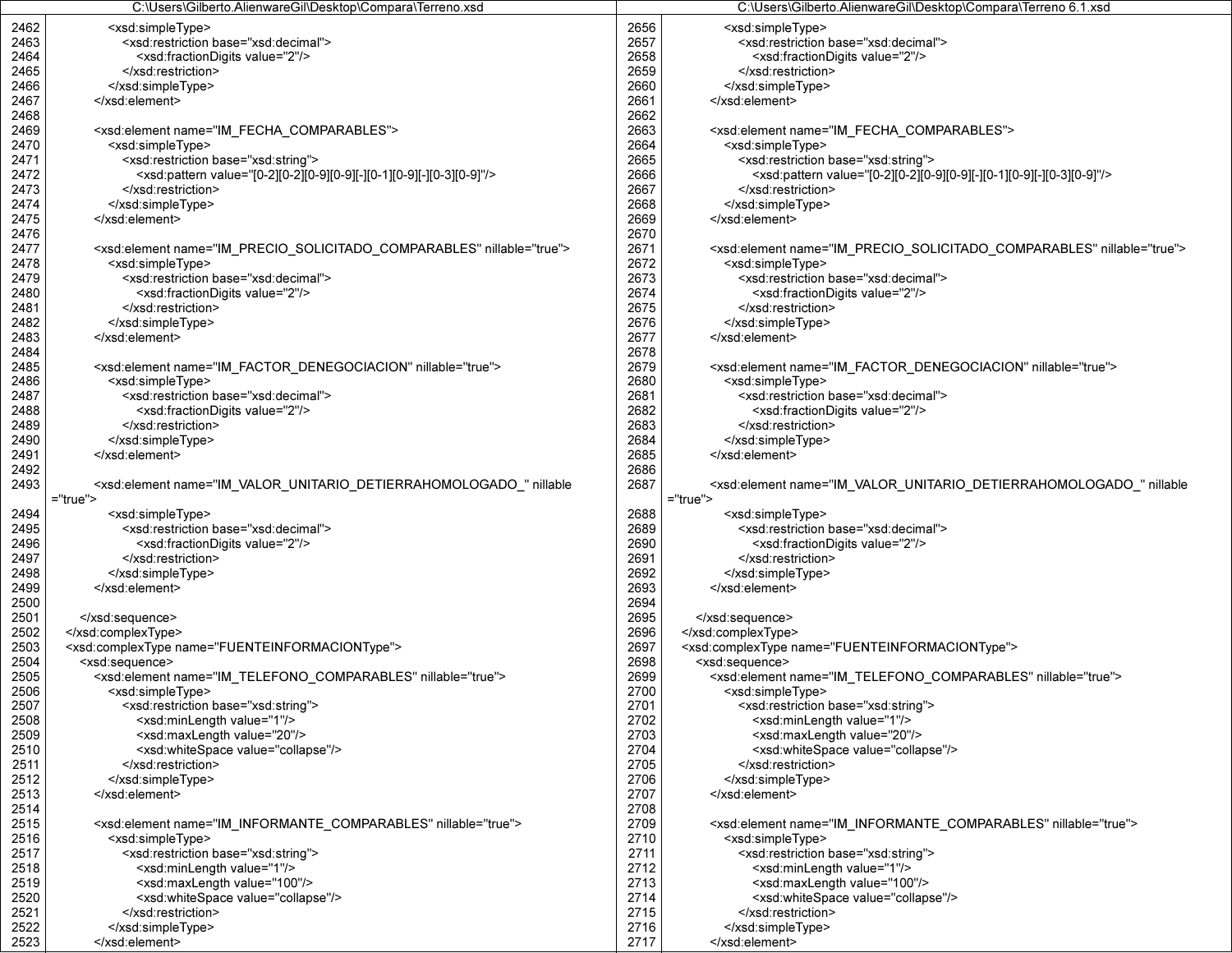|      | C:\Users\Gilberto.AlienwareGil\Desktop\Compara\Terreno.xsd                                                                                                                                               |              | C:\Users\Gilberto.AlienwareGil\Desktop\Compara\Terreno 6.1.xsd                            |
|------|----------------------------------------------------------------------------------------------------------------------------------------------------------------------------------------------------------|--------------|-------------------------------------------------------------------------------------------|
| 2524 |                                                                                                                                                                                                          | 2718         |                                                                                           |
| 2525 |                                                                                                                                                                                                          | 2719         |                                                                                           |
| 2526 |                                                                                                                                                                                                          | 2720         |                                                                                           |
|      |                                                                                                                                                                                                          | 2721         | <xsd:complextype name="TERRENOSDIRECTOSType"></xsd:complextype>                           |
|      |                                                                                                                                                                                                          | 2722         | <xsd:sequence></xsd:sequence>                                                             |
|      |                                                                                                                                                                                                          | 2723         | <xsd:element name="COMPARABLESDIRECTOS" td="" type<=""></xsd:element>                     |
|      |                                                                                                                                                                                                          |              | ="COMPARABLESDIRECTOSType" minOccurs="4" maxOccurs="4"/>                                  |
|      |                                                                                                                                                                                                          | 2724         | <xsd:element name="CONCLUSIONHOMOLOGACIONTERRENOS" td="" type<=""></xsd:element>          |
|      |                                                                                                                                                                                                          |              | ="CONCLUSIONHOMOLOGACIONTERRENOSType"/>                                                   |
|      |                                                                                                                                                                                                          |              |                                                                                           |
|      |                                                                                                                                                                                                          | 2725<br>2726 |                                                                                           |
|      |                                                                                                                                                                                                          |              |                                                                                           |
| 2527 | <xsd:complextype name="CONCLUSIONHOMOLOGACIONTERRENOSType"></xsd:complextype>                                                                                                                            | 2727         | <xsd:complextype name="CONCLUSIONHOMOLOGACIONTERRENOSType"></xsd:complextype>             |
| 2528 | <xsd:sequence></xsd:sequence>                                                                                                                                                                            | 2728         | <xsd:sequence></xsd:sequence>                                                             |
| 2529 | <xsd:element name="IM_VALOR_UNITARIO_PROMEDIO" nillable="false"></xsd:element>                                                                                                                           | 2729         | <xsd:element name="IM_VALOR_UNITARIO_PROMEDIO" nillable="false"></xsd:element>            |
| 2530 | <xsd:simpletype></xsd:simpletype>                                                                                                                                                                        | 2730         | <xsd:simpletype></xsd:simpletype>                                                         |
| 2531 | <xsd:restriction base="xsd:decimal"> </xsd:restriction>                                                                                                                                                  | 2731         | <xsd:restriction base="xsd:decimal"> </xsd:restriction>                                   |
| 2532 |                                                                                                                                                                                                          | 2732         |                                                                                           |
| 2533 |                                                                                                                                                                                                          | 2733         |                                                                                           |
| 2534 |                                                                                                                                                                                                          | 2734         |                                                                                           |
| 2535 | <xsd:element name<="" td=""><td>2735</td><td><xsd:element name<="" td=""></xsd:element></td></xsd:element>                                                                                               | 2735         | <xsd:element name<="" td=""></xsd:element>                                                |
|      | ="IM_VALOR_UNITARIO_SIN_HOMOLOGAR_MINIMO_TERRENO" nillable="false">                                                                                                                                      |              | ="IM_VALOR_UNITARIO_SIN_HOMOLOGAR_MINIMO_TERRENO" nillable="false">                       |
| 2536 | <xsd:simpletype></xsd:simpletype>                                                                                                                                                                        | 2736         | <xsd:simpletype></xsd:simpletype>                                                         |
| 2537 | <xsd:restriction base="xsd:decimal"></xsd:restriction>                                                                                                                                                   | 2737         | <xsd:restriction base="xsd:decimal"></xsd:restriction>                                    |
| 2538 | <xsd:fractiondigits value="2"></xsd:fractiondigits>                                                                                                                                                      | 2738         | <xsd:fractiondigits value="2"></xsd:fractiondigits>                                       |
| 2539 |                                                                                                                                                                                                          | 2739         |                                                                                           |
| 2540 |                                                                                                                                                                                                          | 2740         |                                                                                           |
| 2541 |                                                                                                                                                                                                          | 2741         |                                                                                           |
| 2542 |                                                                                                                                                                                                          | 2742         |                                                                                           |
| 2543 | <xsd:element name<="" td=""><td>2743</td><td><xsd:element name<="" td=""></xsd:element></td></xsd:element>                                                                                               | 2743         | <xsd:element name<="" td=""></xsd:element>                                                |
|      | ="IM_VALOR_UNITARIO_SIN_HOMOLOGAR_MAXIMO_TERRENO" nillable="false">                                                                                                                                      |              | ="IM_VALOR_UNITARIO_SIN_HOMOLOGAR_MAXIMO_TERRENO" nillable="false">                       |
| 2544 | <xsd:simpletype></xsd:simpletype>                                                                                                                                                                        | 2744         | <xsd:simpletype></xsd:simpletype>                                                         |
| 2545 | <xsd:restriction base="xsd:decimal"></xsd:restriction>                                                                                                                                                   | 2745         | <xsd:restriction base="xsd:decimal"></xsd:restriction>                                    |
| 2546 | <xsd:fractiondigits value="2"></xsd:fractiondigits>                                                                                                                                                      | 2746         | <xsd:fractiondigits value="2"></xsd:fractiondigits>                                       |
| 2547 |                                                                                                                                                                                                          | 2747         |                                                                                           |
| 2548 |                                                                                                                                                                                                          | 2748         |                                                                                           |
| 2549 |                                                                                                                                                                                                          | 2749         |                                                                                           |
| 2550 |                                                                                                                                                                                                          | 2750         |                                                                                           |
| 2551 | <xsd:element <="" name="IM_VALOR_UNITARIO_HOMOLOGADO_MINIMO_TERRENO" td=""><td>2751</td><td><xsd:element <="" name="IM_VALOR_UNITARIO_HOMOLOGADO_MINIMO_TERRENO" td=""></xsd:element></td></xsd:element> | 2751         | <xsd:element <="" name="IM_VALOR_UNITARIO_HOMOLOGADO_MINIMO_TERRENO" td=""></xsd:element> |
|      | nillable="false">                                                                                                                                                                                        |              | nillable="false">                                                                         |
| 2552 | <xsd:simpletype></xsd:simpletype>                                                                                                                                                                        | 2752         | <xsd:simpletype></xsd:simpletype>                                                         |
| 2553 | <xsd:restriction base="xsd:decimal"></xsd:restriction>                                                                                                                                                   | 2753         | <xsd:restriction base="xsd:decimal"></xsd:restriction>                                    |
| 2554 | <xsd:fractiondigits value="2"></xsd:fractiondigits>                                                                                                                                                      | 2754         | <xsd:fractiondigits value="2"></xsd:fractiondigits>                                       |
| 2555 |                                                                                                                                                                                                          | 2755         |                                                                                           |
| 2556 |                                                                                                                                                                                                          | 2756         |                                                                                           |
| 2557 |                                                                                                                                                                                                          | 2757         |                                                                                           |
| 2558 |                                                                                                                                                                                                          | 2758         |                                                                                           |
| 2559 | <xsd:element <="" name="IM_VALOR_UNITARIO_HOMOLOGADO_MAXIMO_TERRENO" td=""><td>2759</td><td><xsd:element <="" name="IM_VALOR_UNITARIO_HOMOLOGADO_MAXIMO_TERRENO" td=""></xsd:element></td></xsd:element> | 2759         | <xsd:element <="" name="IM_VALOR_UNITARIO_HOMOLOGADO_MAXIMO_TERRENO" td=""></xsd:element> |
|      | nillable="false">                                                                                                                                                                                        |              | nillable="false">                                                                         |
|      | <xsd:simpletype></xsd:simpletype>                                                                                                                                                                        | 2760         | <xsd:simpletype></xsd:simpletype>                                                         |
| 2560 | <xsd:restriction base="xsd:decimal"></xsd:restriction>                                                                                                                                                   |              | <xsd:restriction base="xsd:decimal"></xsd:restriction>                                    |
| 2561 |                                                                                                                                                                                                          | 2761         |                                                                                           |
| 2562 | <xsd:fractiondigits value="2"></xsd:fractiondigits>                                                                                                                                                      | 2762         | <xsd:fractiondigits value="2"></xsd:fractiondigits>                                       |
| 2563 |                                                                                                                                                                                                          | 2763         |                                                                                           |
| 2564 |                                                                                                                                                                                                          | 2764         |                                                                                           |
| 2565 |                                                                                                                                                                                                          | 2765         |                                                                                           |
| 2566 |                                                                                                                                                                                                          | 2766         |                                                                                           |
| 2567 |                                                                                                                                                                                                          | 2767         |                                                                                           |
| 2568 |                                                                                                                                                                                                          | 2768         |                                                                                           |
| 2569 | <xsd:complextype name="TERRENOSDIRECTOSType"></xsd:complextype>                                                                                                                                          | 2769         | <xsd:complextype name="COMPARABLESDIRECTOSType"></xsd:complextype>                        |
| 2570 | <xsd:sequence></xsd:sequence>                                                                                                                                                                            | 2770         | <xsd:sequence></xsd:sequence>                                                             |
| 2571 | <xsd:element name="IM_CALLE_TERRENO" nillable="false"></xsd:element>                                                                                                                                     | 2771         | <xsd:element name="IM_CALLE_TERRENO" nillable="false"></xsd:element>                      |
| 2572 | <xsd:simpletype></xsd:simpletype>                                                                                                                                                                        | 2772         | <xsd:simpletype></xsd:simpletype>                                                         |
| 2573 | <xsd:restriction base="xsd:string"></xsd:restriction>                                                                                                                                                    | 2773         | <xsd:restriction base="xsd:string"></xsd:restriction>                                     |
| 2574 | <xsd:minlength value="1"></xsd:minlength>                                                                                                                                                                | 2774         | <xsd:minlength value="1"></xsd:minlength>                                                 |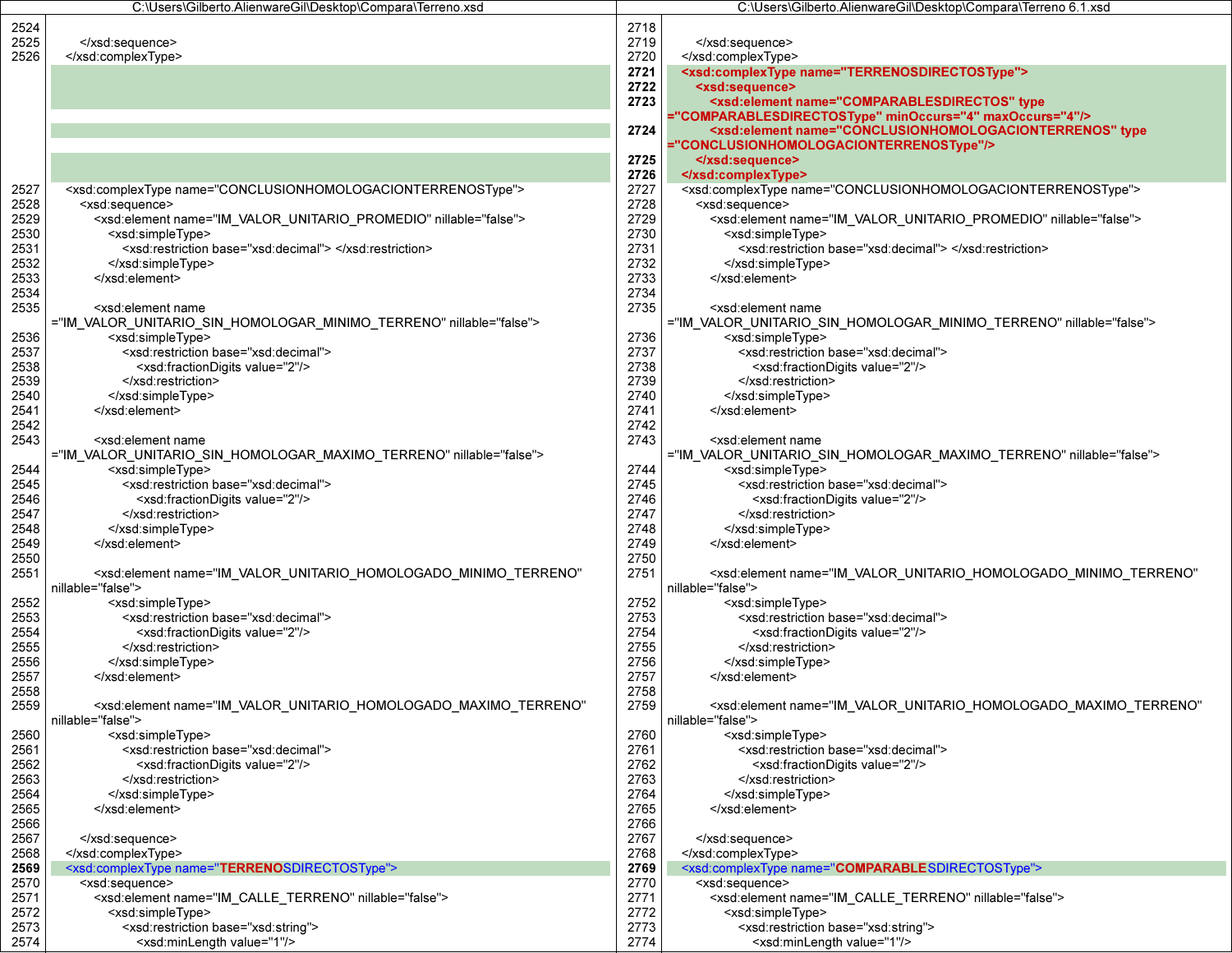|      | C:\Users\Gilberto.AlienwareGil\Desktop\Compara\Terreno.xsd                                                                                                                   |      | C:\Users\Gilberto.AlienwareGil\Desktop\Compara\Terreno 6.1.xsd                      |
|------|------------------------------------------------------------------------------------------------------------------------------------------------------------------------------|------|-------------------------------------------------------------------------------------|
| 2575 | <xsd:maxlength value="100"></xsd:maxlength>                                                                                                                                  | 2775 | <xsd:maxlength value="100"></xsd:maxlength>                                         |
| 2576 | <xsd:whitespace value="collapse"></xsd:whitespace>                                                                                                                           | 2776 | <xsd:whitespace value="collapse"></xsd:whitespace>                                  |
|      |                                                                                                                                                                              |      |                                                                                     |
| 2577 |                                                                                                                                                                              | 2777 |                                                                                     |
| 2578 |                                                                                                                                                                              | 2778 |                                                                                     |
| 2579 |                                                                                                                                                                              | 2779 |                                                                                     |
| 2580 |                                                                                                                                                                              | 2780 |                                                                                     |
| 2581 | <xsd:element name="IM_COLONIA_TERRENO" nillable="false"></xsd:element>                                                                                                       | 2781 | <xsd:element name="IM_COLONIA_TERRENO" nillable="false"></xsd:element>              |
| 2582 |                                                                                                                                                                              | 2782 |                                                                                     |
|      | <xsd:simpletype></xsd:simpletype>                                                                                                                                            |      | <xsd:simpletype></xsd:simpletype>                                                   |
| 2583 | <xsd:restriction base="xsd:string"></xsd:restriction>                                                                                                                        | 2783 | <xsd:restriction base="xsd:string"></xsd:restriction>                               |
| 2584 | <xsd:minlength value="1"></xsd:minlength>                                                                                                                                    | 2784 | <xsd:minlength value="1"></xsd:minlength>                                           |
| 2585 | <xsd:maxlength value="100"></xsd:maxlength>                                                                                                                                  | 2785 | <xsd:maxlength value="100"></xsd:maxlength>                                         |
| 2586 | <xsd:whitespace value="collapse"></xsd:whitespace>                                                                                                                           | 2786 | <xsd:whitespace value="collapse"></xsd:whitespace>                                  |
| 2587 |                                                                                                                                                                              | 2787 |                                                                                     |
|      |                                                                                                                                                                              | 2788 |                                                                                     |
| 2588 |                                                                                                                                                                              |      |                                                                                     |
| 2589 |                                                                                                                                                                              | 2789 |                                                                                     |
| 2590 |                                                                                                                                                                              | 2790 |                                                                                     |
| 2591 | <xsd:element name="IM_DELEGACION_TERRENO" nillable="false"></xsd:element>                                                                                                    | 2791 | <xsd:element name="IM_DELEGACION_TERRENO" nillable="false"></xsd:element>           |
| 2592 | <xsd:simpletype></xsd:simpletype>                                                                                                                                            | 2792 | <xsd:simpletype></xsd:simpletype>                                                   |
| 2593 | <xsd:restriction base="xsd:string"></xsd:restriction>                                                                                                                        | 2793 | <xsd:restriction base="xsd:string"></xsd:restriction>                               |
| 2594 | <xsd:minlength value="1"></xsd:minlength>                                                                                                                                    | 2794 | <xsd:minlength value="1"></xsd:minlength>                                           |
|      |                                                                                                                                                                              |      |                                                                                     |
| 2595 | <xsd:maxlength value="50"></xsd:maxlength>                                                                                                                                   | 2795 | <xsd:maxlength value="50"></xsd:maxlength>                                          |
| 2596 | <xsd:whitespace value="collapse"></xsd:whitespace>                                                                                                                           | 2796 | <xsd:whitespace value="collapse"></xsd:whitespace>                                  |
| 2597 |                                                                                                                                                                              | 2797 |                                                                                     |
| 2598 |                                                                                                                                                                              | 2798 |                                                                                     |
| 2599 |                                                                                                                                                                              | 2799 |                                                                                     |
|      |                                                                                                                                                                              | 2800 |                                                                                     |
| 2600 |                                                                                                                                                                              |      |                                                                                     |
| 2601 | <xsd:element name="IM_CODIGO_POSTAL_TERRENO" nillable="false"></xsd:element>                                                                                                 | 2801 | <xsd:element name="IM_CODIGO_POSTAL_TERRENO" nillable="false"></xsd:element>        |
| 2602 | <xsd:simpletype></xsd:simpletype>                                                                                                                                            | 2802 | <xsd:simpletype></xsd:simpletype>                                                   |
| 2603 | <xsd:restriction base="xsd:string"></xsd:restriction>                                                                                                                        | 2803 | <xsd:restriction base="xsd:string"></xsd:restriction>                               |
| 2604 | <xsd:minlength value="1"></xsd:minlength>                                                                                                                                    | 2804 | <xsd:minlength value="1"></xsd:minlength>                                           |
| 2605 | <xsd:maxlength value="5"></xsd:maxlength>                                                                                                                                    | 2805 | <xsd:maxlength value="5"></xsd:maxlength>                                           |
|      |                                                                                                                                                                              |      |                                                                                     |
| 2606 | <xsd:whitespace value="collapse"></xsd:whitespace>                                                                                                                           | 2806 | <xsd:whitespace value="collapse"></xsd:whitespace>                                  |
| 2607 |                                                                                                                                                                              | 2807 |                                                                                     |
| 2608 |                                                                                                                                                                              | 2808 |                                                                                     |
| 2609 |                                                                                                                                                                              | 2809 |                                                                                     |
| 2610 |                                                                                                                                                                              | 2810 |                                                                                     |
| 2611 | <xsd:element name="FUENTEINFORMACIONTERRENOS" td="" type<=""><td>2811</td><td><xsd:element name="FUENTEINFORMACIONTERRENOS" td="" type<=""></xsd:element></td></xsd:element> | 2811 | <xsd:element name="FUENTEINFORMACIONTERRENOS" td="" type<=""></xsd:element>         |
|      | ="FUENTEINFORMACIONTERRENOSType"/>                                                                                                                                           |      | ="FUENTEINFORMACIONTERRENOSType"/>                                                  |
|      |                                                                                                                                                                              |      |                                                                                     |
| 2612 | <xsd:element name="IM_DESCRIPCIONDELPREDIO_TERRENO" nillable="false"></xsd:element>                                                                                          | 2812 | <xsd:element name="IM_DESCRIPCIONDELPREDIO_TERRENO" nillable="false"></xsd:element> |
| 2613 | <xsd:simpletype></xsd:simpletype>                                                                                                                                            | 2813 | <xsd:simpletype></xsd:simpletype>                                                   |
| 2614 | <xsd:restriction base="xsd:string"></xsd:restriction>                                                                                                                        | 2814 | <xsd:restriction base="xsd:string"></xsd:restriction>                               |
| 2615 | <xsd:minlength value="0"></xsd:minlength>                                                                                                                                    | 2815 | <xsd:minlength value="0"></xsd:minlength>                                           |
| 2616 | <xsd:maxlength value="250"></xsd:maxlength>                                                                                                                                  | 2816 | <xsd:maxlength value="250"></xsd:maxlength>                                         |
| 2617 | <xsd:whitespace value="collapse"></xsd:whitespace>                                                                                                                           | 2817 | <xsd:whitespace value="collapse"></xsd:whitespace>                                  |
|      |                                                                                                                                                                              |      |                                                                                     |
| 2618 |                                                                                                                                                                              | 2818 |                                                                                     |
| 2619 |                                                                                                                                                                              | 2819 |                                                                                     |
| 2620 |                                                                                                                                                                              | 2820 |                                                                                     |
| 2621 |                                                                                                                                                                              | 2821 |                                                                                     |
| 2622 | <xsd:element name="IM_CUS_TERRENO" nillable="false"></xsd:element>                                                                                                           | 2822 | <xsd:element name="IM_CUS_TERRENO" nillable="false"></xsd:element>                  |
| 2623 | <xsd:simpletype></xsd:simpletype>                                                                                                                                            | 2823 | <xsd:simpletype></xsd:simpletype>                                                   |
|      | <xsd:restriction base="xsd:decimal"></xsd:restriction>                                                                                                                       | 2824 |                                                                                     |
| 2624 |                                                                                                                                                                              |      | <xsd:restriction base="xsd:decimal"></xsd:restriction>                              |
| 2625 | <xsd:fractiondigits value="2"></xsd:fractiondigits>                                                                                                                          | 2825 | <xsd:fractiondigits value="2"></xsd:fractiondigits>                                 |
| 2626 |                                                                                                                                                                              | 2826 |                                                                                     |
| 2627 |                                                                                                                                                                              | 2827 |                                                                                     |
| 2628 |                                                                                                                                                                              | 2828 |                                                                                     |
| 2629 |                                                                                                                                                                              | 2829 |                                                                                     |
|      |                                                                                                                                                                              |      |                                                                                     |
| 2630 | <xsd:element name="IM_SUPERFICIE_TERRENO" nillable="false"></xsd:element>                                                                                                    | 2830 | <xsd:element name="IM_SUPERFICIE_TERRENO" nillable="false"></xsd:element>           |
| 2631 | <xsd:simpletype></xsd:simpletype>                                                                                                                                            | 2831 | <xsd:simpletype></xsd:simpletype>                                                   |
| 2632 | <xsd:restriction base="xsd:decimal"></xsd:restriction>                                                                                                                       | 2832 | <xsd:restriction base="xsd:decimal"></xsd:restriction>                              |
| 2633 | <xsd:fractiondigits value="2"></xsd:fractiondigits>                                                                                                                          | 2833 | <xsd:fractiondigits value="2"></xsd:fractiondigits>                                 |
| 2634 |                                                                                                                                                                              | 2834 |                                                                                     |
| 2635 |                                                                                                                                                                              | 2835 |                                                                                     |
| 2636 | $\le$ /xsd:element>                                                                                                                                                          | 2836 | $\le$ /xsd:element>                                                                 |
|      |                                                                                                                                                                              |      |                                                                                     |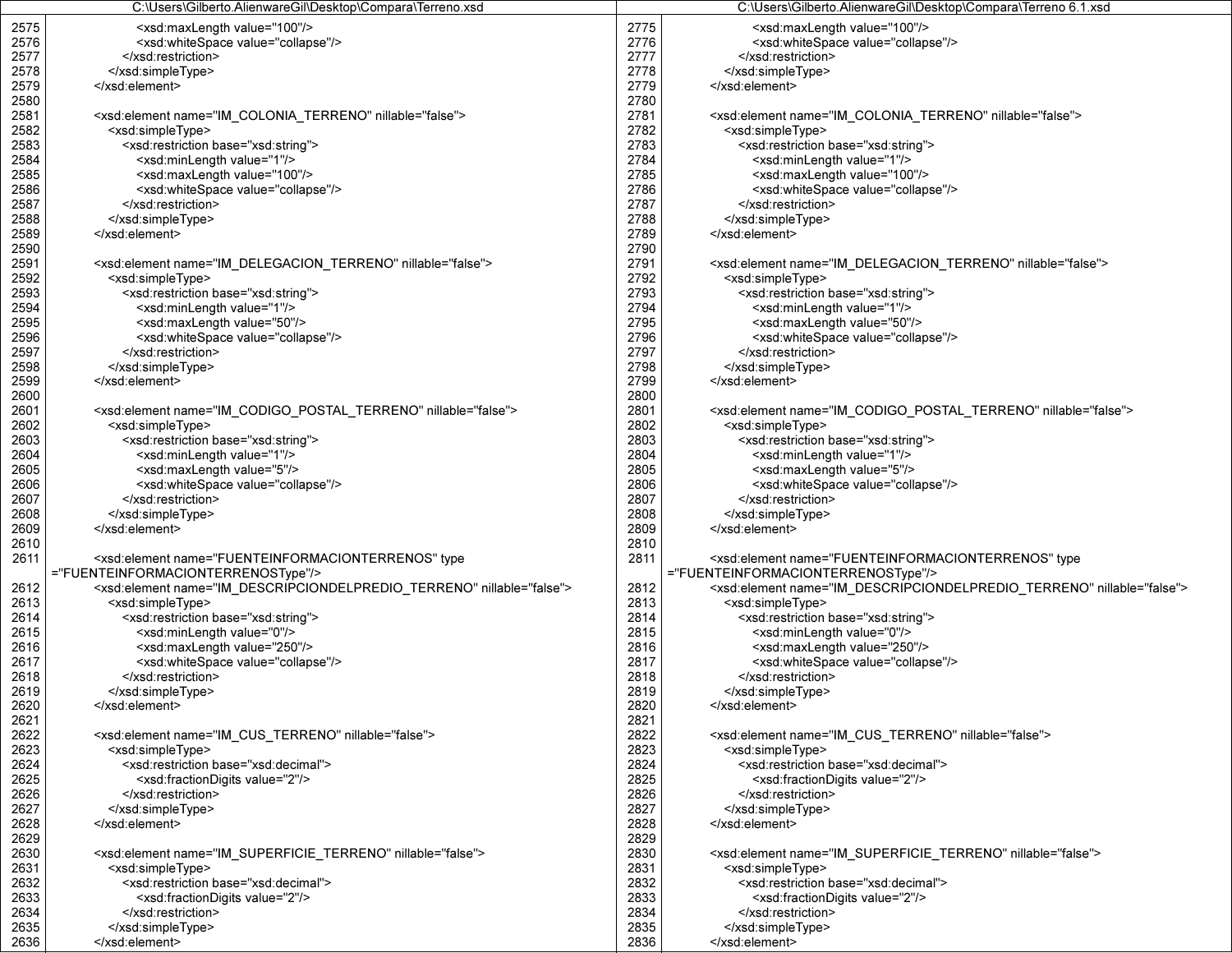| 2837<br>2637<br>2638<br><xsd:element name="IM_PRECIOSOLICITADO_TERRENO" nillable="false"><br/>2838<br/><xsd:element name="IM_PRECIOSOLICITADO_TERRENO" nillable="false"><br/>2839<br/>2639<br/><xsd:simpletype><br/><xsd:simpletype><br/>2840<br/><xsd:restriction base="xsd:decimal"><br/>2640<br/><xsd:restriction base="xsd:decimal"><br/>2641<br/>2841<br/><xsd:fractiondigits value="2"></xsd:fractiondigits><br/><xsd:fractiondigits value="2"></xsd:fractiondigits><br/>2642<br/>2842<br/></xsd:restriction><br/></xsd:restriction><br/>2643<br/>2843<br/></xsd:simpletype><br/></xsd:simpletype><br/>2644<br/>2844<br/></xsd:element><br/><math>\le</math>/xsd:element&gt;<br/>2645<br/>2845<br/>2846<br/>2646<br/><xsd:element name="IM_FECHA_TERRENO"><br/><xsd:element name="IM_FECHA_TERRENO"><br/>2647<br/>2847<br/><xsd:simpletype><br/><xsd:simpletype><br/>2648<br/>2848<br/><xsd:restriction base="xsd:string"><br/><xsd:restriction base="xsd:string"><br/>2649<br/>2849<br/><xsd:pattern value="[0-2][0-2][0-9][0-9][-][0-1][0-9][-][0-3][0-9]"></xsd:pattern><br/><xsd:pattern value="[0-2][0-2][0-9][0-9][-][0-1][0-9][-][0-3][0-9]"></xsd:pattern><br/>2650<br/>2850<br/></xsd:restriction><br/></xsd:restriction><br/>2651<br/>2851<br/></xsd:simpletype><br/></xsd:simpletype><br/>2652<br/>2852<br/></xsd:element><br/></xsd:element><br/>2653<br/>2853<br/>2654<br/>2854<br/><xsd:element name="IM_B" nillable="true"><br/><xsd:element name="IM_B" nillable="true"><br/>2655<br/>2855<br/><xsd:simpletype><br/><xsd:simpletype><br/>2656<br/>2856<br/><xsd:restriction base="xsd:decimal"><br/><xsd:restriction base="xsd:decimal"><br/>2657<br/>2857<br/><xsd:fractiondigits value="2"></xsd:fractiondigits><br/><xsd:fractiondigits value="2"></xsd:fractiondigits><br/>2658<br/>2858<br/></xsd:restriction><br/></xsd:restriction><br/>2659<br/>2859<br/></xsd:simpletype><br/></xsd:simpletype><br/>2660<br/>2860<br/></xsd:element><br/></xsd:element><br/>2661<br/>2861<br/>2662<br/>2862<br/><xsd:element name="IM_PAGOS" nillable="true"><br/><xsd:element name="IM_PAGOS" nillable="true"><br/>2663<br/>2863<br/><xsd:simpletype><br/><xsd:simpletype><br/>2864<br/>2664<br/><xsd:restriction base="xsd:decimal"><br/><xsd:restriction base="xsd:decimal"><br/>2665<br/>2865<br/><xsd:fractiondigits value="2"></xsd:fractiondigits><br/><xsd:fractiondigits value="2"></xsd:fractiondigits><br/>2666<br/>2866<br/></xsd:restriction><br/></xsd:restriction><br/>2667<br/>2867<br/></xsd:simpletype><br/></xsd:simpletype><br/>2668<br/>2868<br/></xsd:element><br/><math>\le</math>/xsd:element&gt;<br/>2669<br/>2869<br/>2670<br/>2870<br/><xsd:element name="IM_DEMERITO" nillable="true"><br/><xsd:element name="IM_DEMERITO" nillable="true"><br/>2671<br/>2871<br/><xsd:simpletype><br/><xsd:simpletype><br/>2672<br/>2872<br/><xsd:restriction base="xsd:decimal"><br/><xsd:restriction base="xsd:decimal"><br/>2673<br/>2873<br/><xsd:fractiondigits value="2"></xsd:fractiondigits><br/><xsd:fractiondigits value="2"></xsd:fractiondigits><br/>2874<br/>2674<br/></xsd:restriction><br/></xsd:restriction><br/>2675<br/>2875<br/></xsd:simpletype><br/></xsd:simpletype><br/>2676<br/>2876<br/></xsd:element><br/></xsd:element><br/>2877<br/>2677<br/>2678<br/>2878<br/><xsd:element name="FACTORESTERRENOS" type="FACTORESTERRENOSType"></xsd:element><br/><xsd:element name="FACTORESTERRENOS" type="FACTORESTERRENOSType"></xsd:element><br/>2679<br/><xsd:element name="IM_FACTOR_DENEGOCIACION_TERRENO" nillable="false"><br/>2879<br/>2680<br/>2880<br/><xsd:simpletype><br/><xsd:simpletype><br/>2681<br/><xsd:restriction base="xsd:decimal"><br/>2881<br/><xsd:restriction base="xsd:decimal"><br/>2682<br/>2882<br/><xsd:fractiondigits value="2"></xsd:fractiondigits><br/><xsd:fractiondigits value="2"></xsd:fractiondigits><br/>2683<br/>2883<br/></xsd:restriction><br/></xsd:restriction><br/>2684<br/>2884<br/></xsd:simpletype><br/></xsd:simpletype><br/>2685<br/>2885<br/></xsd:element><br/></xsd:element><br/>2886<br/>2686<br/>2687<br/>2887<br/><xsd:element name="IM_FRE_TERRENO" nillable="false"><br/><xsd:element name="IM_FRE_TERRENO" nillable="false"><br/>2688<br/>2888<br/><xsd:simpletype><br/><xsd:simpletype><br/>2689<br/><xsd:restriction base="xsd:decimal"><br/>2889<br/><xsd:restriction base="xsd:decimal"><br/>2690<br/>2890<br/><xsd:fractiondigits value="4"></xsd:fractiondigits><br/><xsd:fractiondigits value="4"></xsd:fractiondigits><br/>2691<br/>2891<br/></xsd:restriction><br/></xsd:restriction><br/>2692<br/>2892<br/></xsd:simpletype><br/></xsd:simpletype><br/>2693<br/>2893<br/></xsd:element><br/></xsd:element><br/>2694<br/>2894<br/>2695<br/>2895<br/><xsd:element name="IM_VALOR_UNITARIO" nillable="false"><br/><xsd:element name="IM_VALOR_UNITARIO" nillable="false"><br/>2696<br/>2896<br/><xsd:simpletype><br/><xsd:simpletype><br/>2897<br/>2697<br/><xsd:restriction base="xsd:decimal"><br/><xsd:restriction base="xsd:decimal"><br/>2698<br/>2898<br/><xsd:fractiondigits value="2"></xsd:fractiondigits><br/><xsd:fractiondigits value="2"></xsd:fractiondigits><br/>2699<br/>2899<br/></xsd:restriction><br/></xsd:restriction></xsd:simpletype></xsd:simpletype></xsd:element></xsd:element></xsd:element> | C:\Users\Gilberto.AlienwareGil\Desktop\Compara\Terreno.xsd | C:\Users\Gilberto.AlienwareGil\Desktop\Compara\Terreno 6.1.xsd                      |
|----------------------------------------------------------------------------------------------------------------------------------------------------------------------------------------------------------------------------------------------------------------------------------------------------------------------------------------------------------------------------------------------------------------------------------------------------------------------------------------------------------------------------------------------------------------------------------------------------------------------------------------------------------------------------------------------------------------------------------------------------------------------------------------------------------------------------------------------------------------------------------------------------------------------------------------------------------------------------------------------------------------------------------------------------------------------------------------------------------------------------------------------------------------------------------------------------------------------------------------------------------------------------------------------------------------------------------------------------------------------------------------------------------------------------------------------------------------------------------------------------------------------------------------------------------------------------------------------------------------------------------------------------------------------------------------------------------------------------------------------------------------------------------------------------------------------------------------------------------------------------------------------------------------------------------------------------------------------------------------------------------------------------------------------------------------------------------------------------------------------------------------------------------------------------------------------------------------------------------------------------------------------------------------------------------------------------------------------------------------------------------------------------------------------------------------------------------------------------------------------------------------------------------------------------------------------------------------------------------------------------------------------------------------------------------------------------------------------------------------------------------------------------------------------------------------------------------------------------------------------------------------------------------------------------------------------------------------------------------------------------------------------------------------------------------------------------------------------------------------------------------------------------------------------------------------------------------------------------------------------------------------------------------------------------------------------------------------------------------------------------------------------------------------------------------------------------------------------------------------------------------------------------------------------------------------------------------------------------------------------------------------------------------------------------------------------------------------------------------------------------------------------------------------------------------------------------------------------------------------------------------------------------------------------------------------------------------------------------------------------------------------------------------------------------------------------------------------------------------------------------------------------------------------------------------------------------------------------------------------------------------------------------------------------------------------------------------------------------------------------------------------------------------------------------------------------------------------------------------------------------------------------------------------------------------------------------------------------------------------------------------------------------------------------------------------------------------------------------------------------------------------------------------------------------------------------------------------------------------------------------------------------------------------------------------------------------------------------------------------------------------------------------------------------------------------------------------------------------------------------------------------------------------------------------------------------------------------------------------------------------------------------------------------------------------------------------------------|------------------------------------------------------------|-------------------------------------------------------------------------------------|
|                                                                                                                                                                                                                                                                                                                                                                                                                                                                                                                                                                                                                                                                                                                                                                                                                                                                                                                                                                                                                                                                                                                                                                                                                                                                                                                                                                                                                                                                                                                                                                                                                                                                                                                                                                                                                                                                                                                                                                                                                                                                                                                                                                                                                                                                                                                                                                                                                                                                                                                                                                                                                                                                                                                                                                                                                                                                                                                                                                                                                                                                                                                                                                                                                                                                                                                                                                                                                                                                                                                                                                                                                                                                                                                                                                                                                                                                                                                                                                                                                                                                                                                                                                                                                                                                                                                                                                                                                                                                                                                                                                                                                                                                                                                                                                                                                                                                                                                                                                                                                                                                                                                                                                                                                                                                                                                                        |                                                            |                                                                                     |
|                                                                                                                                                                                                                                                                                                                                                                                                                                                                                                                                                                                                                                                                                                                                                                                                                                                                                                                                                                                                                                                                                                                                                                                                                                                                                                                                                                                                                                                                                                                                                                                                                                                                                                                                                                                                                                                                                                                                                                                                                                                                                                                                                                                                                                                                                                                                                                                                                                                                                                                                                                                                                                                                                                                                                                                                                                                                                                                                                                                                                                                                                                                                                                                                                                                                                                                                                                                                                                                                                                                                                                                                                                                                                                                                                                                                                                                                                                                                                                                                                                                                                                                                                                                                                                                                                                                                                                                                                                                                                                                                                                                                                                                                                                                                                                                                                                                                                                                                                                                                                                                                                                                                                                                                                                                                                                                                        |                                                            |                                                                                     |
|                                                                                                                                                                                                                                                                                                                                                                                                                                                                                                                                                                                                                                                                                                                                                                                                                                                                                                                                                                                                                                                                                                                                                                                                                                                                                                                                                                                                                                                                                                                                                                                                                                                                                                                                                                                                                                                                                                                                                                                                                                                                                                                                                                                                                                                                                                                                                                                                                                                                                                                                                                                                                                                                                                                                                                                                                                                                                                                                                                                                                                                                                                                                                                                                                                                                                                                                                                                                                                                                                                                                                                                                                                                                                                                                                                                                                                                                                                                                                                                                                                                                                                                                                                                                                                                                                                                                                                                                                                                                                                                                                                                                                                                                                                                                                                                                                                                                                                                                                                                                                                                                                                                                                                                                                                                                                                                                        |                                                            |                                                                                     |
|                                                                                                                                                                                                                                                                                                                                                                                                                                                                                                                                                                                                                                                                                                                                                                                                                                                                                                                                                                                                                                                                                                                                                                                                                                                                                                                                                                                                                                                                                                                                                                                                                                                                                                                                                                                                                                                                                                                                                                                                                                                                                                                                                                                                                                                                                                                                                                                                                                                                                                                                                                                                                                                                                                                                                                                                                                                                                                                                                                                                                                                                                                                                                                                                                                                                                                                                                                                                                                                                                                                                                                                                                                                                                                                                                                                                                                                                                                                                                                                                                                                                                                                                                                                                                                                                                                                                                                                                                                                                                                                                                                                                                                                                                                                                                                                                                                                                                                                                                                                                                                                                                                                                                                                                                                                                                                                                        |                                                            |                                                                                     |
|                                                                                                                                                                                                                                                                                                                                                                                                                                                                                                                                                                                                                                                                                                                                                                                                                                                                                                                                                                                                                                                                                                                                                                                                                                                                                                                                                                                                                                                                                                                                                                                                                                                                                                                                                                                                                                                                                                                                                                                                                                                                                                                                                                                                                                                                                                                                                                                                                                                                                                                                                                                                                                                                                                                                                                                                                                                                                                                                                                                                                                                                                                                                                                                                                                                                                                                                                                                                                                                                                                                                                                                                                                                                                                                                                                                                                                                                                                                                                                                                                                                                                                                                                                                                                                                                                                                                                                                                                                                                                                                                                                                                                                                                                                                                                                                                                                                                                                                                                                                                                                                                                                                                                                                                                                                                                                                                        |                                                            |                                                                                     |
|                                                                                                                                                                                                                                                                                                                                                                                                                                                                                                                                                                                                                                                                                                                                                                                                                                                                                                                                                                                                                                                                                                                                                                                                                                                                                                                                                                                                                                                                                                                                                                                                                                                                                                                                                                                                                                                                                                                                                                                                                                                                                                                                                                                                                                                                                                                                                                                                                                                                                                                                                                                                                                                                                                                                                                                                                                                                                                                                                                                                                                                                                                                                                                                                                                                                                                                                                                                                                                                                                                                                                                                                                                                                                                                                                                                                                                                                                                                                                                                                                                                                                                                                                                                                                                                                                                                                                                                                                                                                                                                                                                                                                                                                                                                                                                                                                                                                                                                                                                                                                                                                                                                                                                                                                                                                                                                                        |                                                            |                                                                                     |
|                                                                                                                                                                                                                                                                                                                                                                                                                                                                                                                                                                                                                                                                                                                                                                                                                                                                                                                                                                                                                                                                                                                                                                                                                                                                                                                                                                                                                                                                                                                                                                                                                                                                                                                                                                                                                                                                                                                                                                                                                                                                                                                                                                                                                                                                                                                                                                                                                                                                                                                                                                                                                                                                                                                                                                                                                                                                                                                                                                                                                                                                                                                                                                                                                                                                                                                                                                                                                                                                                                                                                                                                                                                                                                                                                                                                                                                                                                                                                                                                                                                                                                                                                                                                                                                                                                                                                                                                                                                                                                                                                                                                                                                                                                                                                                                                                                                                                                                                                                                                                                                                                                                                                                                                                                                                                                                                        |                                                            |                                                                                     |
|                                                                                                                                                                                                                                                                                                                                                                                                                                                                                                                                                                                                                                                                                                                                                                                                                                                                                                                                                                                                                                                                                                                                                                                                                                                                                                                                                                                                                                                                                                                                                                                                                                                                                                                                                                                                                                                                                                                                                                                                                                                                                                                                                                                                                                                                                                                                                                                                                                                                                                                                                                                                                                                                                                                                                                                                                                                                                                                                                                                                                                                                                                                                                                                                                                                                                                                                                                                                                                                                                                                                                                                                                                                                                                                                                                                                                                                                                                                                                                                                                                                                                                                                                                                                                                                                                                                                                                                                                                                                                                                                                                                                                                                                                                                                                                                                                                                                                                                                                                                                                                                                                                                                                                                                                                                                                                                                        |                                                            |                                                                                     |
|                                                                                                                                                                                                                                                                                                                                                                                                                                                                                                                                                                                                                                                                                                                                                                                                                                                                                                                                                                                                                                                                                                                                                                                                                                                                                                                                                                                                                                                                                                                                                                                                                                                                                                                                                                                                                                                                                                                                                                                                                                                                                                                                                                                                                                                                                                                                                                                                                                                                                                                                                                                                                                                                                                                                                                                                                                                                                                                                                                                                                                                                                                                                                                                                                                                                                                                                                                                                                                                                                                                                                                                                                                                                                                                                                                                                                                                                                                                                                                                                                                                                                                                                                                                                                                                                                                                                                                                                                                                                                                                                                                                                                                                                                                                                                                                                                                                                                                                                                                                                                                                                                                                                                                                                                                                                                                                                        |                                                            |                                                                                     |
|                                                                                                                                                                                                                                                                                                                                                                                                                                                                                                                                                                                                                                                                                                                                                                                                                                                                                                                                                                                                                                                                                                                                                                                                                                                                                                                                                                                                                                                                                                                                                                                                                                                                                                                                                                                                                                                                                                                                                                                                                                                                                                                                                                                                                                                                                                                                                                                                                                                                                                                                                                                                                                                                                                                                                                                                                                                                                                                                                                                                                                                                                                                                                                                                                                                                                                                                                                                                                                                                                                                                                                                                                                                                                                                                                                                                                                                                                                                                                                                                                                                                                                                                                                                                                                                                                                                                                                                                                                                                                                                                                                                                                                                                                                                                                                                                                                                                                                                                                                                                                                                                                                                                                                                                                                                                                                                                        |                                                            |                                                                                     |
|                                                                                                                                                                                                                                                                                                                                                                                                                                                                                                                                                                                                                                                                                                                                                                                                                                                                                                                                                                                                                                                                                                                                                                                                                                                                                                                                                                                                                                                                                                                                                                                                                                                                                                                                                                                                                                                                                                                                                                                                                                                                                                                                                                                                                                                                                                                                                                                                                                                                                                                                                                                                                                                                                                                                                                                                                                                                                                                                                                                                                                                                                                                                                                                                                                                                                                                                                                                                                                                                                                                                                                                                                                                                                                                                                                                                                                                                                                                                                                                                                                                                                                                                                                                                                                                                                                                                                                                                                                                                                                                                                                                                                                                                                                                                                                                                                                                                                                                                                                                                                                                                                                                                                                                                                                                                                                                                        |                                                            |                                                                                     |
|                                                                                                                                                                                                                                                                                                                                                                                                                                                                                                                                                                                                                                                                                                                                                                                                                                                                                                                                                                                                                                                                                                                                                                                                                                                                                                                                                                                                                                                                                                                                                                                                                                                                                                                                                                                                                                                                                                                                                                                                                                                                                                                                                                                                                                                                                                                                                                                                                                                                                                                                                                                                                                                                                                                                                                                                                                                                                                                                                                                                                                                                                                                                                                                                                                                                                                                                                                                                                                                                                                                                                                                                                                                                                                                                                                                                                                                                                                                                                                                                                                                                                                                                                                                                                                                                                                                                                                                                                                                                                                                                                                                                                                                                                                                                                                                                                                                                                                                                                                                                                                                                                                                                                                                                                                                                                                                                        |                                                            |                                                                                     |
|                                                                                                                                                                                                                                                                                                                                                                                                                                                                                                                                                                                                                                                                                                                                                                                                                                                                                                                                                                                                                                                                                                                                                                                                                                                                                                                                                                                                                                                                                                                                                                                                                                                                                                                                                                                                                                                                                                                                                                                                                                                                                                                                                                                                                                                                                                                                                                                                                                                                                                                                                                                                                                                                                                                                                                                                                                                                                                                                                                                                                                                                                                                                                                                                                                                                                                                                                                                                                                                                                                                                                                                                                                                                                                                                                                                                                                                                                                                                                                                                                                                                                                                                                                                                                                                                                                                                                                                                                                                                                                                                                                                                                                                                                                                                                                                                                                                                                                                                                                                                                                                                                                                                                                                                                                                                                                                                        |                                                            |                                                                                     |
|                                                                                                                                                                                                                                                                                                                                                                                                                                                                                                                                                                                                                                                                                                                                                                                                                                                                                                                                                                                                                                                                                                                                                                                                                                                                                                                                                                                                                                                                                                                                                                                                                                                                                                                                                                                                                                                                                                                                                                                                                                                                                                                                                                                                                                                                                                                                                                                                                                                                                                                                                                                                                                                                                                                                                                                                                                                                                                                                                                                                                                                                                                                                                                                                                                                                                                                                                                                                                                                                                                                                                                                                                                                                                                                                                                                                                                                                                                                                                                                                                                                                                                                                                                                                                                                                                                                                                                                                                                                                                                                                                                                                                                                                                                                                                                                                                                                                                                                                                                                                                                                                                                                                                                                                                                                                                                                                        |                                                            |                                                                                     |
|                                                                                                                                                                                                                                                                                                                                                                                                                                                                                                                                                                                                                                                                                                                                                                                                                                                                                                                                                                                                                                                                                                                                                                                                                                                                                                                                                                                                                                                                                                                                                                                                                                                                                                                                                                                                                                                                                                                                                                                                                                                                                                                                                                                                                                                                                                                                                                                                                                                                                                                                                                                                                                                                                                                                                                                                                                                                                                                                                                                                                                                                                                                                                                                                                                                                                                                                                                                                                                                                                                                                                                                                                                                                                                                                                                                                                                                                                                                                                                                                                                                                                                                                                                                                                                                                                                                                                                                                                                                                                                                                                                                                                                                                                                                                                                                                                                                                                                                                                                                                                                                                                                                                                                                                                                                                                                                                        |                                                            |                                                                                     |
|                                                                                                                                                                                                                                                                                                                                                                                                                                                                                                                                                                                                                                                                                                                                                                                                                                                                                                                                                                                                                                                                                                                                                                                                                                                                                                                                                                                                                                                                                                                                                                                                                                                                                                                                                                                                                                                                                                                                                                                                                                                                                                                                                                                                                                                                                                                                                                                                                                                                                                                                                                                                                                                                                                                                                                                                                                                                                                                                                                                                                                                                                                                                                                                                                                                                                                                                                                                                                                                                                                                                                                                                                                                                                                                                                                                                                                                                                                                                                                                                                                                                                                                                                                                                                                                                                                                                                                                                                                                                                                                                                                                                                                                                                                                                                                                                                                                                                                                                                                                                                                                                                                                                                                                                                                                                                                                                        |                                                            |                                                                                     |
|                                                                                                                                                                                                                                                                                                                                                                                                                                                                                                                                                                                                                                                                                                                                                                                                                                                                                                                                                                                                                                                                                                                                                                                                                                                                                                                                                                                                                                                                                                                                                                                                                                                                                                                                                                                                                                                                                                                                                                                                                                                                                                                                                                                                                                                                                                                                                                                                                                                                                                                                                                                                                                                                                                                                                                                                                                                                                                                                                                                                                                                                                                                                                                                                                                                                                                                                                                                                                                                                                                                                                                                                                                                                                                                                                                                                                                                                                                                                                                                                                                                                                                                                                                                                                                                                                                                                                                                                                                                                                                                                                                                                                                                                                                                                                                                                                                                                                                                                                                                                                                                                                                                                                                                                                                                                                                                                        |                                                            |                                                                                     |
|                                                                                                                                                                                                                                                                                                                                                                                                                                                                                                                                                                                                                                                                                                                                                                                                                                                                                                                                                                                                                                                                                                                                                                                                                                                                                                                                                                                                                                                                                                                                                                                                                                                                                                                                                                                                                                                                                                                                                                                                                                                                                                                                                                                                                                                                                                                                                                                                                                                                                                                                                                                                                                                                                                                                                                                                                                                                                                                                                                                                                                                                                                                                                                                                                                                                                                                                                                                                                                                                                                                                                                                                                                                                                                                                                                                                                                                                                                                                                                                                                                                                                                                                                                                                                                                                                                                                                                                                                                                                                                                                                                                                                                                                                                                                                                                                                                                                                                                                                                                                                                                                                                                                                                                                                                                                                                                                        |                                                            |                                                                                     |
|                                                                                                                                                                                                                                                                                                                                                                                                                                                                                                                                                                                                                                                                                                                                                                                                                                                                                                                                                                                                                                                                                                                                                                                                                                                                                                                                                                                                                                                                                                                                                                                                                                                                                                                                                                                                                                                                                                                                                                                                                                                                                                                                                                                                                                                                                                                                                                                                                                                                                                                                                                                                                                                                                                                                                                                                                                                                                                                                                                                                                                                                                                                                                                                                                                                                                                                                                                                                                                                                                                                                                                                                                                                                                                                                                                                                                                                                                                                                                                                                                                                                                                                                                                                                                                                                                                                                                                                                                                                                                                                                                                                                                                                                                                                                                                                                                                                                                                                                                                                                                                                                                                                                                                                                                                                                                                                                        |                                                            |                                                                                     |
|                                                                                                                                                                                                                                                                                                                                                                                                                                                                                                                                                                                                                                                                                                                                                                                                                                                                                                                                                                                                                                                                                                                                                                                                                                                                                                                                                                                                                                                                                                                                                                                                                                                                                                                                                                                                                                                                                                                                                                                                                                                                                                                                                                                                                                                                                                                                                                                                                                                                                                                                                                                                                                                                                                                                                                                                                                                                                                                                                                                                                                                                                                                                                                                                                                                                                                                                                                                                                                                                                                                                                                                                                                                                                                                                                                                                                                                                                                                                                                                                                                                                                                                                                                                                                                                                                                                                                                                                                                                                                                                                                                                                                                                                                                                                                                                                                                                                                                                                                                                                                                                                                                                                                                                                                                                                                                                                        |                                                            |                                                                                     |
|                                                                                                                                                                                                                                                                                                                                                                                                                                                                                                                                                                                                                                                                                                                                                                                                                                                                                                                                                                                                                                                                                                                                                                                                                                                                                                                                                                                                                                                                                                                                                                                                                                                                                                                                                                                                                                                                                                                                                                                                                                                                                                                                                                                                                                                                                                                                                                                                                                                                                                                                                                                                                                                                                                                                                                                                                                                                                                                                                                                                                                                                                                                                                                                                                                                                                                                                                                                                                                                                                                                                                                                                                                                                                                                                                                                                                                                                                                                                                                                                                                                                                                                                                                                                                                                                                                                                                                                                                                                                                                                                                                                                                                                                                                                                                                                                                                                                                                                                                                                                                                                                                                                                                                                                                                                                                                                                        |                                                            |                                                                                     |
|                                                                                                                                                                                                                                                                                                                                                                                                                                                                                                                                                                                                                                                                                                                                                                                                                                                                                                                                                                                                                                                                                                                                                                                                                                                                                                                                                                                                                                                                                                                                                                                                                                                                                                                                                                                                                                                                                                                                                                                                                                                                                                                                                                                                                                                                                                                                                                                                                                                                                                                                                                                                                                                                                                                                                                                                                                                                                                                                                                                                                                                                                                                                                                                                                                                                                                                                                                                                                                                                                                                                                                                                                                                                                                                                                                                                                                                                                                                                                                                                                                                                                                                                                                                                                                                                                                                                                                                                                                                                                                                                                                                                                                                                                                                                                                                                                                                                                                                                                                                                                                                                                                                                                                                                                                                                                                                                        |                                                            |                                                                                     |
|                                                                                                                                                                                                                                                                                                                                                                                                                                                                                                                                                                                                                                                                                                                                                                                                                                                                                                                                                                                                                                                                                                                                                                                                                                                                                                                                                                                                                                                                                                                                                                                                                                                                                                                                                                                                                                                                                                                                                                                                                                                                                                                                                                                                                                                                                                                                                                                                                                                                                                                                                                                                                                                                                                                                                                                                                                                                                                                                                                                                                                                                                                                                                                                                                                                                                                                                                                                                                                                                                                                                                                                                                                                                                                                                                                                                                                                                                                                                                                                                                                                                                                                                                                                                                                                                                                                                                                                                                                                                                                                                                                                                                                                                                                                                                                                                                                                                                                                                                                                                                                                                                                                                                                                                                                                                                                                                        |                                                            |                                                                                     |
|                                                                                                                                                                                                                                                                                                                                                                                                                                                                                                                                                                                                                                                                                                                                                                                                                                                                                                                                                                                                                                                                                                                                                                                                                                                                                                                                                                                                                                                                                                                                                                                                                                                                                                                                                                                                                                                                                                                                                                                                                                                                                                                                                                                                                                                                                                                                                                                                                                                                                                                                                                                                                                                                                                                                                                                                                                                                                                                                                                                                                                                                                                                                                                                                                                                                                                                                                                                                                                                                                                                                                                                                                                                                                                                                                                                                                                                                                                                                                                                                                                                                                                                                                                                                                                                                                                                                                                                                                                                                                                                                                                                                                                                                                                                                                                                                                                                                                                                                                                                                                                                                                                                                                                                                                                                                                                                                        |                                                            |                                                                                     |
|                                                                                                                                                                                                                                                                                                                                                                                                                                                                                                                                                                                                                                                                                                                                                                                                                                                                                                                                                                                                                                                                                                                                                                                                                                                                                                                                                                                                                                                                                                                                                                                                                                                                                                                                                                                                                                                                                                                                                                                                                                                                                                                                                                                                                                                                                                                                                                                                                                                                                                                                                                                                                                                                                                                                                                                                                                                                                                                                                                                                                                                                                                                                                                                                                                                                                                                                                                                                                                                                                                                                                                                                                                                                                                                                                                                                                                                                                                                                                                                                                                                                                                                                                                                                                                                                                                                                                                                                                                                                                                                                                                                                                                                                                                                                                                                                                                                                                                                                                                                                                                                                                                                                                                                                                                                                                                                                        |                                                            |                                                                                     |
|                                                                                                                                                                                                                                                                                                                                                                                                                                                                                                                                                                                                                                                                                                                                                                                                                                                                                                                                                                                                                                                                                                                                                                                                                                                                                                                                                                                                                                                                                                                                                                                                                                                                                                                                                                                                                                                                                                                                                                                                                                                                                                                                                                                                                                                                                                                                                                                                                                                                                                                                                                                                                                                                                                                                                                                                                                                                                                                                                                                                                                                                                                                                                                                                                                                                                                                                                                                                                                                                                                                                                                                                                                                                                                                                                                                                                                                                                                                                                                                                                                                                                                                                                                                                                                                                                                                                                                                                                                                                                                                                                                                                                                                                                                                                                                                                                                                                                                                                                                                                                                                                                                                                                                                                                                                                                                                                        |                                                            |                                                                                     |
|                                                                                                                                                                                                                                                                                                                                                                                                                                                                                                                                                                                                                                                                                                                                                                                                                                                                                                                                                                                                                                                                                                                                                                                                                                                                                                                                                                                                                                                                                                                                                                                                                                                                                                                                                                                                                                                                                                                                                                                                                                                                                                                                                                                                                                                                                                                                                                                                                                                                                                                                                                                                                                                                                                                                                                                                                                                                                                                                                                                                                                                                                                                                                                                                                                                                                                                                                                                                                                                                                                                                                                                                                                                                                                                                                                                                                                                                                                                                                                                                                                                                                                                                                                                                                                                                                                                                                                                                                                                                                                                                                                                                                                                                                                                                                                                                                                                                                                                                                                                                                                                                                                                                                                                                                                                                                                                                        |                                                            |                                                                                     |
|                                                                                                                                                                                                                                                                                                                                                                                                                                                                                                                                                                                                                                                                                                                                                                                                                                                                                                                                                                                                                                                                                                                                                                                                                                                                                                                                                                                                                                                                                                                                                                                                                                                                                                                                                                                                                                                                                                                                                                                                                                                                                                                                                                                                                                                                                                                                                                                                                                                                                                                                                                                                                                                                                                                                                                                                                                                                                                                                                                                                                                                                                                                                                                                                                                                                                                                                                                                                                                                                                                                                                                                                                                                                                                                                                                                                                                                                                                                                                                                                                                                                                                                                                                                                                                                                                                                                                                                                                                                                                                                                                                                                                                                                                                                                                                                                                                                                                                                                                                                                                                                                                                                                                                                                                                                                                                                                        |                                                            |                                                                                     |
|                                                                                                                                                                                                                                                                                                                                                                                                                                                                                                                                                                                                                                                                                                                                                                                                                                                                                                                                                                                                                                                                                                                                                                                                                                                                                                                                                                                                                                                                                                                                                                                                                                                                                                                                                                                                                                                                                                                                                                                                                                                                                                                                                                                                                                                                                                                                                                                                                                                                                                                                                                                                                                                                                                                                                                                                                                                                                                                                                                                                                                                                                                                                                                                                                                                                                                                                                                                                                                                                                                                                                                                                                                                                                                                                                                                                                                                                                                                                                                                                                                                                                                                                                                                                                                                                                                                                                                                                                                                                                                                                                                                                                                                                                                                                                                                                                                                                                                                                                                                                                                                                                                                                                                                                                                                                                                                                        |                                                            |                                                                                     |
|                                                                                                                                                                                                                                                                                                                                                                                                                                                                                                                                                                                                                                                                                                                                                                                                                                                                                                                                                                                                                                                                                                                                                                                                                                                                                                                                                                                                                                                                                                                                                                                                                                                                                                                                                                                                                                                                                                                                                                                                                                                                                                                                                                                                                                                                                                                                                                                                                                                                                                                                                                                                                                                                                                                                                                                                                                                                                                                                                                                                                                                                                                                                                                                                                                                                                                                                                                                                                                                                                                                                                                                                                                                                                                                                                                                                                                                                                                                                                                                                                                                                                                                                                                                                                                                                                                                                                                                                                                                                                                                                                                                                                                                                                                                                                                                                                                                                                                                                                                                                                                                                                                                                                                                                                                                                                                                                        |                                                            |                                                                                     |
|                                                                                                                                                                                                                                                                                                                                                                                                                                                                                                                                                                                                                                                                                                                                                                                                                                                                                                                                                                                                                                                                                                                                                                                                                                                                                                                                                                                                                                                                                                                                                                                                                                                                                                                                                                                                                                                                                                                                                                                                                                                                                                                                                                                                                                                                                                                                                                                                                                                                                                                                                                                                                                                                                                                                                                                                                                                                                                                                                                                                                                                                                                                                                                                                                                                                                                                                                                                                                                                                                                                                                                                                                                                                                                                                                                                                                                                                                                                                                                                                                                                                                                                                                                                                                                                                                                                                                                                                                                                                                                                                                                                                                                                                                                                                                                                                                                                                                                                                                                                                                                                                                                                                                                                                                                                                                                                                        |                                                            |                                                                                     |
|                                                                                                                                                                                                                                                                                                                                                                                                                                                                                                                                                                                                                                                                                                                                                                                                                                                                                                                                                                                                                                                                                                                                                                                                                                                                                                                                                                                                                                                                                                                                                                                                                                                                                                                                                                                                                                                                                                                                                                                                                                                                                                                                                                                                                                                                                                                                                                                                                                                                                                                                                                                                                                                                                                                                                                                                                                                                                                                                                                                                                                                                                                                                                                                                                                                                                                                                                                                                                                                                                                                                                                                                                                                                                                                                                                                                                                                                                                                                                                                                                                                                                                                                                                                                                                                                                                                                                                                                                                                                                                                                                                                                                                                                                                                                                                                                                                                                                                                                                                                                                                                                                                                                                                                                                                                                                                                                        |                                                            |                                                                                     |
|                                                                                                                                                                                                                                                                                                                                                                                                                                                                                                                                                                                                                                                                                                                                                                                                                                                                                                                                                                                                                                                                                                                                                                                                                                                                                                                                                                                                                                                                                                                                                                                                                                                                                                                                                                                                                                                                                                                                                                                                                                                                                                                                                                                                                                                                                                                                                                                                                                                                                                                                                                                                                                                                                                                                                                                                                                                                                                                                                                                                                                                                                                                                                                                                                                                                                                                                                                                                                                                                                                                                                                                                                                                                                                                                                                                                                                                                                                                                                                                                                                                                                                                                                                                                                                                                                                                                                                                                                                                                                                                                                                                                                                                                                                                                                                                                                                                                                                                                                                                                                                                                                                                                                                                                                                                                                                                                        |                                                            |                                                                                     |
|                                                                                                                                                                                                                                                                                                                                                                                                                                                                                                                                                                                                                                                                                                                                                                                                                                                                                                                                                                                                                                                                                                                                                                                                                                                                                                                                                                                                                                                                                                                                                                                                                                                                                                                                                                                                                                                                                                                                                                                                                                                                                                                                                                                                                                                                                                                                                                                                                                                                                                                                                                                                                                                                                                                                                                                                                                                                                                                                                                                                                                                                                                                                                                                                                                                                                                                                                                                                                                                                                                                                                                                                                                                                                                                                                                                                                                                                                                                                                                                                                                                                                                                                                                                                                                                                                                                                                                                                                                                                                                                                                                                                                                                                                                                                                                                                                                                                                                                                                                                                                                                                                                                                                                                                                                                                                                                                        |                                                            |                                                                                     |
|                                                                                                                                                                                                                                                                                                                                                                                                                                                                                                                                                                                                                                                                                                                                                                                                                                                                                                                                                                                                                                                                                                                                                                                                                                                                                                                                                                                                                                                                                                                                                                                                                                                                                                                                                                                                                                                                                                                                                                                                                                                                                                                                                                                                                                                                                                                                                                                                                                                                                                                                                                                                                                                                                                                                                                                                                                                                                                                                                                                                                                                                                                                                                                                                                                                                                                                                                                                                                                                                                                                                                                                                                                                                                                                                                                                                                                                                                                                                                                                                                                                                                                                                                                                                                                                                                                                                                                                                                                                                                                                                                                                                                                                                                                                                                                                                                                                                                                                                                                                                                                                                                                                                                                                                                                                                                                                                        |                                                            |                                                                                     |
|                                                                                                                                                                                                                                                                                                                                                                                                                                                                                                                                                                                                                                                                                                                                                                                                                                                                                                                                                                                                                                                                                                                                                                                                                                                                                                                                                                                                                                                                                                                                                                                                                                                                                                                                                                                                                                                                                                                                                                                                                                                                                                                                                                                                                                                                                                                                                                                                                                                                                                                                                                                                                                                                                                                                                                                                                                                                                                                                                                                                                                                                                                                                                                                                                                                                                                                                                                                                                                                                                                                                                                                                                                                                                                                                                                                                                                                                                                                                                                                                                                                                                                                                                                                                                                                                                                                                                                                                                                                                                                                                                                                                                                                                                                                                                                                                                                                                                                                                                                                                                                                                                                                                                                                                                                                                                                                                        |                                                            |                                                                                     |
|                                                                                                                                                                                                                                                                                                                                                                                                                                                                                                                                                                                                                                                                                                                                                                                                                                                                                                                                                                                                                                                                                                                                                                                                                                                                                                                                                                                                                                                                                                                                                                                                                                                                                                                                                                                                                                                                                                                                                                                                                                                                                                                                                                                                                                                                                                                                                                                                                                                                                                                                                                                                                                                                                                                                                                                                                                                                                                                                                                                                                                                                                                                                                                                                                                                                                                                                                                                                                                                                                                                                                                                                                                                                                                                                                                                                                                                                                                                                                                                                                                                                                                                                                                                                                                                                                                                                                                                                                                                                                                                                                                                                                                                                                                                                                                                                                                                                                                                                                                                                                                                                                                                                                                                                                                                                                                                                        |                                                            |                                                                                     |
|                                                                                                                                                                                                                                                                                                                                                                                                                                                                                                                                                                                                                                                                                                                                                                                                                                                                                                                                                                                                                                                                                                                                                                                                                                                                                                                                                                                                                                                                                                                                                                                                                                                                                                                                                                                                                                                                                                                                                                                                                                                                                                                                                                                                                                                                                                                                                                                                                                                                                                                                                                                                                                                                                                                                                                                                                                                                                                                                                                                                                                                                                                                                                                                                                                                                                                                                                                                                                                                                                                                                                                                                                                                                                                                                                                                                                                                                                                                                                                                                                                                                                                                                                                                                                                                                                                                                                                                                                                                                                                                                                                                                                                                                                                                                                                                                                                                                                                                                                                                                                                                                                                                                                                                                                                                                                                                                        |                                                            |                                                                                     |
|                                                                                                                                                                                                                                                                                                                                                                                                                                                                                                                                                                                                                                                                                                                                                                                                                                                                                                                                                                                                                                                                                                                                                                                                                                                                                                                                                                                                                                                                                                                                                                                                                                                                                                                                                                                                                                                                                                                                                                                                                                                                                                                                                                                                                                                                                                                                                                                                                                                                                                                                                                                                                                                                                                                                                                                                                                                                                                                                                                                                                                                                                                                                                                                                                                                                                                                                                                                                                                                                                                                                                                                                                                                                                                                                                                                                                                                                                                                                                                                                                                                                                                                                                                                                                                                                                                                                                                                                                                                                                                                                                                                                                                                                                                                                                                                                                                                                                                                                                                                                                                                                                                                                                                                                                                                                                                                                        |                                                            |                                                                                     |
|                                                                                                                                                                                                                                                                                                                                                                                                                                                                                                                                                                                                                                                                                                                                                                                                                                                                                                                                                                                                                                                                                                                                                                                                                                                                                                                                                                                                                                                                                                                                                                                                                                                                                                                                                                                                                                                                                                                                                                                                                                                                                                                                                                                                                                                                                                                                                                                                                                                                                                                                                                                                                                                                                                                                                                                                                                                                                                                                                                                                                                                                                                                                                                                                                                                                                                                                                                                                                                                                                                                                                                                                                                                                                                                                                                                                                                                                                                                                                                                                                                                                                                                                                                                                                                                                                                                                                                                                                                                                                                                                                                                                                                                                                                                                                                                                                                                                                                                                                                                                                                                                                                                                                                                                                                                                                                                                        |                                                            |                                                                                     |
|                                                                                                                                                                                                                                                                                                                                                                                                                                                                                                                                                                                                                                                                                                                                                                                                                                                                                                                                                                                                                                                                                                                                                                                                                                                                                                                                                                                                                                                                                                                                                                                                                                                                                                                                                                                                                                                                                                                                                                                                                                                                                                                                                                                                                                                                                                                                                                                                                                                                                                                                                                                                                                                                                                                                                                                                                                                                                                                                                                                                                                                                                                                                                                                                                                                                                                                                                                                                                                                                                                                                                                                                                                                                                                                                                                                                                                                                                                                                                                                                                                                                                                                                                                                                                                                                                                                                                                                                                                                                                                                                                                                                                                                                                                                                                                                                                                                                                                                                                                                                                                                                                                                                                                                                                                                                                                                                        |                                                            |                                                                                     |
|                                                                                                                                                                                                                                                                                                                                                                                                                                                                                                                                                                                                                                                                                                                                                                                                                                                                                                                                                                                                                                                                                                                                                                                                                                                                                                                                                                                                                                                                                                                                                                                                                                                                                                                                                                                                                                                                                                                                                                                                                                                                                                                                                                                                                                                                                                                                                                                                                                                                                                                                                                                                                                                                                                                                                                                                                                                                                                                                                                                                                                                                                                                                                                                                                                                                                                                                                                                                                                                                                                                                                                                                                                                                                                                                                                                                                                                                                                                                                                                                                                                                                                                                                                                                                                                                                                                                                                                                                                                                                                                                                                                                                                                                                                                                                                                                                                                                                                                                                                                                                                                                                                                                                                                                                                                                                                                                        |                                                            |                                                                                     |
|                                                                                                                                                                                                                                                                                                                                                                                                                                                                                                                                                                                                                                                                                                                                                                                                                                                                                                                                                                                                                                                                                                                                                                                                                                                                                                                                                                                                                                                                                                                                                                                                                                                                                                                                                                                                                                                                                                                                                                                                                                                                                                                                                                                                                                                                                                                                                                                                                                                                                                                                                                                                                                                                                                                                                                                                                                                                                                                                                                                                                                                                                                                                                                                                                                                                                                                                                                                                                                                                                                                                                                                                                                                                                                                                                                                                                                                                                                                                                                                                                                                                                                                                                                                                                                                                                                                                                                                                                                                                                                                                                                                                                                                                                                                                                                                                                                                                                                                                                                                                                                                                                                                                                                                                                                                                                                                                        |                                                            |                                                                                     |
|                                                                                                                                                                                                                                                                                                                                                                                                                                                                                                                                                                                                                                                                                                                                                                                                                                                                                                                                                                                                                                                                                                                                                                                                                                                                                                                                                                                                                                                                                                                                                                                                                                                                                                                                                                                                                                                                                                                                                                                                                                                                                                                                                                                                                                                                                                                                                                                                                                                                                                                                                                                                                                                                                                                                                                                                                                                                                                                                                                                                                                                                                                                                                                                                                                                                                                                                                                                                                                                                                                                                                                                                                                                                                                                                                                                                                                                                                                                                                                                                                                                                                                                                                                                                                                                                                                                                                                                                                                                                                                                                                                                                                                                                                                                                                                                                                                                                                                                                                                                                                                                                                                                                                                                                                                                                                                                                        |                                                            |                                                                                     |
|                                                                                                                                                                                                                                                                                                                                                                                                                                                                                                                                                                                                                                                                                                                                                                                                                                                                                                                                                                                                                                                                                                                                                                                                                                                                                                                                                                                                                                                                                                                                                                                                                                                                                                                                                                                                                                                                                                                                                                                                                                                                                                                                                                                                                                                                                                                                                                                                                                                                                                                                                                                                                                                                                                                                                                                                                                                                                                                                                                                                                                                                                                                                                                                                                                                                                                                                                                                                                                                                                                                                                                                                                                                                                                                                                                                                                                                                                                                                                                                                                                                                                                                                                                                                                                                                                                                                                                                                                                                                                                                                                                                                                                                                                                                                                                                                                                                                                                                                                                                                                                                                                                                                                                                                                                                                                                                                        |                                                            |                                                                                     |
|                                                                                                                                                                                                                                                                                                                                                                                                                                                                                                                                                                                                                                                                                                                                                                                                                                                                                                                                                                                                                                                                                                                                                                                                                                                                                                                                                                                                                                                                                                                                                                                                                                                                                                                                                                                                                                                                                                                                                                                                                                                                                                                                                                                                                                                                                                                                                                                                                                                                                                                                                                                                                                                                                                                                                                                                                                                                                                                                                                                                                                                                                                                                                                                                                                                                                                                                                                                                                                                                                                                                                                                                                                                                                                                                                                                                                                                                                                                                                                                                                                                                                                                                                                                                                                                                                                                                                                                                                                                                                                                                                                                                                                                                                                                                                                                                                                                                                                                                                                                                                                                                                                                                                                                                                                                                                                                                        |                                                            | <xsd:element name="IM_FACTOR_DENEGOCIACION_TERRENO" nillable="false"></xsd:element> |
|                                                                                                                                                                                                                                                                                                                                                                                                                                                                                                                                                                                                                                                                                                                                                                                                                                                                                                                                                                                                                                                                                                                                                                                                                                                                                                                                                                                                                                                                                                                                                                                                                                                                                                                                                                                                                                                                                                                                                                                                                                                                                                                                                                                                                                                                                                                                                                                                                                                                                                                                                                                                                                                                                                                                                                                                                                                                                                                                                                                                                                                                                                                                                                                                                                                                                                                                                                                                                                                                                                                                                                                                                                                                                                                                                                                                                                                                                                                                                                                                                                                                                                                                                                                                                                                                                                                                                                                                                                                                                                                                                                                                                                                                                                                                                                                                                                                                                                                                                                                                                                                                                                                                                                                                                                                                                                                                        |                                                            |                                                                                     |
|                                                                                                                                                                                                                                                                                                                                                                                                                                                                                                                                                                                                                                                                                                                                                                                                                                                                                                                                                                                                                                                                                                                                                                                                                                                                                                                                                                                                                                                                                                                                                                                                                                                                                                                                                                                                                                                                                                                                                                                                                                                                                                                                                                                                                                                                                                                                                                                                                                                                                                                                                                                                                                                                                                                                                                                                                                                                                                                                                                                                                                                                                                                                                                                                                                                                                                                                                                                                                                                                                                                                                                                                                                                                                                                                                                                                                                                                                                                                                                                                                                                                                                                                                                                                                                                                                                                                                                                                                                                                                                                                                                                                                                                                                                                                                                                                                                                                                                                                                                                                                                                                                                                                                                                                                                                                                                                                        |                                                            |                                                                                     |
|                                                                                                                                                                                                                                                                                                                                                                                                                                                                                                                                                                                                                                                                                                                                                                                                                                                                                                                                                                                                                                                                                                                                                                                                                                                                                                                                                                                                                                                                                                                                                                                                                                                                                                                                                                                                                                                                                                                                                                                                                                                                                                                                                                                                                                                                                                                                                                                                                                                                                                                                                                                                                                                                                                                                                                                                                                                                                                                                                                                                                                                                                                                                                                                                                                                                                                                                                                                                                                                                                                                                                                                                                                                                                                                                                                                                                                                                                                                                                                                                                                                                                                                                                                                                                                                                                                                                                                                                                                                                                                                                                                                                                                                                                                                                                                                                                                                                                                                                                                                                                                                                                                                                                                                                                                                                                                                                        |                                                            |                                                                                     |
|                                                                                                                                                                                                                                                                                                                                                                                                                                                                                                                                                                                                                                                                                                                                                                                                                                                                                                                                                                                                                                                                                                                                                                                                                                                                                                                                                                                                                                                                                                                                                                                                                                                                                                                                                                                                                                                                                                                                                                                                                                                                                                                                                                                                                                                                                                                                                                                                                                                                                                                                                                                                                                                                                                                                                                                                                                                                                                                                                                                                                                                                                                                                                                                                                                                                                                                                                                                                                                                                                                                                                                                                                                                                                                                                                                                                                                                                                                                                                                                                                                                                                                                                                                                                                                                                                                                                                                                                                                                                                                                                                                                                                                                                                                                                                                                                                                                                                                                                                                                                                                                                                                                                                                                                                                                                                                                                        |                                                            |                                                                                     |
|                                                                                                                                                                                                                                                                                                                                                                                                                                                                                                                                                                                                                                                                                                                                                                                                                                                                                                                                                                                                                                                                                                                                                                                                                                                                                                                                                                                                                                                                                                                                                                                                                                                                                                                                                                                                                                                                                                                                                                                                                                                                                                                                                                                                                                                                                                                                                                                                                                                                                                                                                                                                                                                                                                                                                                                                                                                                                                                                                                                                                                                                                                                                                                                                                                                                                                                                                                                                                                                                                                                                                                                                                                                                                                                                                                                                                                                                                                                                                                                                                                                                                                                                                                                                                                                                                                                                                                                                                                                                                                                                                                                                                                                                                                                                                                                                                                                                                                                                                                                                                                                                                                                                                                                                                                                                                                                                        |                                                            |                                                                                     |
|                                                                                                                                                                                                                                                                                                                                                                                                                                                                                                                                                                                                                                                                                                                                                                                                                                                                                                                                                                                                                                                                                                                                                                                                                                                                                                                                                                                                                                                                                                                                                                                                                                                                                                                                                                                                                                                                                                                                                                                                                                                                                                                                                                                                                                                                                                                                                                                                                                                                                                                                                                                                                                                                                                                                                                                                                                                                                                                                                                                                                                                                                                                                                                                                                                                                                                                                                                                                                                                                                                                                                                                                                                                                                                                                                                                                                                                                                                                                                                                                                                                                                                                                                                                                                                                                                                                                                                                                                                                                                                                                                                                                                                                                                                                                                                                                                                                                                                                                                                                                                                                                                                                                                                                                                                                                                                                                        |                                                            |                                                                                     |
|                                                                                                                                                                                                                                                                                                                                                                                                                                                                                                                                                                                                                                                                                                                                                                                                                                                                                                                                                                                                                                                                                                                                                                                                                                                                                                                                                                                                                                                                                                                                                                                                                                                                                                                                                                                                                                                                                                                                                                                                                                                                                                                                                                                                                                                                                                                                                                                                                                                                                                                                                                                                                                                                                                                                                                                                                                                                                                                                                                                                                                                                                                                                                                                                                                                                                                                                                                                                                                                                                                                                                                                                                                                                                                                                                                                                                                                                                                                                                                                                                                                                                                                                                                                                                                                                                                                                                                                                                                                                                                                                                                                                                                                                                                                                                                                                                                                                                                                                                                                                                                                                                                                                                                                                                                                                                                                                        |                                                            |                                                                                     |
|                                                                                                                                                                                                                                                                                                                                                                                                                                                                                                                                                                                                                                                                                                                                                                                                                                                                                                                                                                                                                                                                                                                                                                                                                                                                                                                                                                                                                                                                                                                                                                                                                                                                                                                                                                                                                                                                                                                                                                                                                                                                                                                                                                                                                                                                                                                                                                                                                                                                                                                                                                                                                                                                                                                                                                                                                                                                                                                                                                                                                                                                                                                                                                                                                                                                                                                                                                                                                                                                                                                                                                                                                                                                                                                                                                                                                                                                                                                                                                                                                                                                                                                                                                                                                                                                                                                                                                                                                                                                                                                                                                                                                                                                                                                                                                                                                                                                                                                                                                                                                                                                                                                                                                                                                                                                                                                                        |                                                            |                                                                                     |
|                                                                                                                                                                                                                                                                                                                                                                                                                                                                                                                                                                                                                                                                                                                                                                                                                                                                                                                                                                                                                                                                                                                                                                                                                                                                                                                                                                                                                                                                                                                                                                                                                                                                                                                                                                                                                                                                                                                                                                                                                                                                                                                                                                                                                                                                                                                                                                                                                                                                                                                                                                                                                                                                                                                                                                                                                                                                                                                                                                                                                                                                                                                                                                                                                                                                                                                                                                                                                                                                                                                                                                                                                                                                                                                                                                                                                                                                                                                                                                                                                                                                                                                                                                                                                                                                                                                                                                                                                                                                                                                                                                                                                                                                                                                                                                                                                                                                                                                                                                                                                                                                                                                                                                                                                                                                                                                                        |                                                            |                                                                                     |
|                                                                                                                                                                                                                                                                                                                                                                                                                                                                                                                                                                                                                                                                                                                                                                                                                                                                                                                                                                                                                                                                                                                                                                                                                                                                                                                                                                                                                                                                                                                                                                                                                                                                                                                                                                                                                                                                                                                                                                                                                                                                                                                                                                                                                                                                                                                                                                                                                                                                                                                                                                                                                                                                                                                                                                                                                                                                                                                                                                                                                                                                                                                                                                                                                                                                                                                                                                                                                                                                                                                                                                                                                                                                                                                                                                                                                                                                                                                                                                                                                                                                                                                                                                                                                                                                                                                                                                                                                                                                                                                                                                                                                                                                                                                                                                                                                                                                                                                                                                                                                                                                                                                                                                                                                                                                                                                                        |                                                            |                                                                                     |
|                                                                                                                                                                                                                                                                                                                                                                                                                                                                                                                                                                                                                                                                                                                                                                                                                                                                                                                                                                                                                                                                                                                                                                                                                                                                                                                                                                                                                                                                                                                                                                                                                                                                                                                                                                                                                                                                                                                                                                                                                                                                                                                                                                                                                                                                                                                                                                                                                                                                                                                                                                                                                                                                                                                                                                                                                                                                                                                                                                                                                                                                                                                                                                                                                                                                                                                                                                                                                                                                                                                                                                                                                                                                                                                                                                                                                                                                                                                                                                                                                                                                                                                                                                                                                                                                                                                                                                                                                                                                                                                                                                                                                                                                                                                                                                                                                                                                                                                                                                                                                                                                                                                                                                                                                                                                                                                                        |                                                            |                                                                                     |
|                                                                                                                                                                                                                                                                                                                                                                                                                                                                                                                                                                                                                                                                                                                                                                                                                                                                                                                                                                                                                                                                                                                                                                                                                                                                                                                                                                                                                                                                                                                                                                                                                                                                                                                                                                                                                                                                                                                                                                                                                                                                                                                                                                                                                                                                                                                                                                                                                                                                                                                                                                                                                                                                                                                                                                                                                                                                                                                                                                                                                                                                                                                                                                                                                                                                                                                                                                                                                                                                                                                                                                                                                                                                                                                                                                                                                                                                                                                                                                                                                                                                                                                                                                                                                                                                                                                                                                                                                                                                                                                                                                                                                                                                                                                                                                                                                                                                                                                                                                                                                                                                                                                                                                                                                                                                                                                                        |                                                            |                                                                                     |
|                                                                                                                                                                                                                                                                                                                                                                                                                                                                                                                                                                                                                                                                                                                                                                                                                                                                                                                                                                                                                                                                                                                                                                                                                                                                                                                                                                                                                                                                                                                                                                                                                                                                                                                                                                                                                                                                                                                                                                                                                                                                                                                                                                                                                                                                                                                                                                                                                                                                                                                                                                                                                                                                                                                                                                                                                                                                                                                                                                                                                                                                                                                                                                                                                                                                                                                                                                                                                                                                                                                                                                                                                                                                                                                                                                                                                                                                                                                                                                                                                                                                                                                                                                                                                                                                                                                                                                                                                                                                                                                                                                                                                                                                                                                                                                                                                                                                                                                                                                                                                                                                                                                                                                                                                                                                                                                                        |                                                            |                                                                                     |
|                                                                                                                                                                                                                                                                                                                                                                                                                                                                                                                                                                                                                                                                                                                                                                                                                                                                                                                                                                                                                                                                                                                                                                                                                                                                                                                                                                                                                                                                                                                                                                                                                                                                                                                                                                                                                                                                                                                                                                                                                                                                                                                                                                                                                                                                                                                                                                                                                                                                                                                                                                                                                                                                                                                                                                                                                                                                                                                                                                                                                                                                                                                                                                                                                                                                                                                                                                                                                                                                                                                                                                                                                                                                                                                                                                                                                                                                                                                                                                                                                                                                                                                                                                                                                                                                                                                                                                                                                                                                                                                                                                                                                                                                                                                                                                                                                                                                                                                                                                                                                                                                                                                                                                                                                                                                                                                                        |                                                            |                                                                                     |
|                                                                                                                                                                                                                                                                                                                                                                                                                                                                                                                                                                                                                                                                                                                                                                                                                                                                                                                                                                                                                                                                                                                                                                                                                                                                                                                                                                                                                                                                                                                                                                                                                                                                                                                                                                                                                                                                                                                                                                                                                                                                                                                                                                                                                                                                                                                                                                                                                                                                                                                                                                                                                                                                                                                                                                                                                                                                                                                                                                                                                                                                                                                                                                                                                                                                                                                                                                                                                                                                                                                                                                                                                                                                                                                                                                                                                                                                                                                                                                                                                                                                                                                                                                                                                                                                                                                                                                                                                                                                                                                                                                                                                                                                                                                                                                                                                                                                                                                                                                                                                                                                                                                                                                                                                                                                                                                                        |                                                            |                                                                                     |
|                                                                                                                                                                                                                                                                                                                                                                                                                                                                                                                                                                                                                                                                                                                                                                                                                                                                                                                                                                                                                                                                                                                                                                                                                                                                                                                                                                                                                                                                                                                                                                                                                                                                                                                                                                                                                                                                                                                                                                                                                                                                                                                                                                                                                                                                                                                                                                                                                                                                                                                                                                                                                                                                                                                                                                                                                                                                                                                                                                                                                                                                                                                                                                                                                                                                                                                                                                                                                                                                                                                                                                                                                                                                                                                                                                                                                                                                                                                                                                                                                                                                                                                                                                                                                                                                                                                                                                                                                                                                                                                                                                                                                                                                                                                                                                                                                                                                                                                                                                                                                                                                                                                                                                                                                                                                                                                                        |                                                            |                                                                                     |
|                                                                                                                                                                                                                                                                                                                                                                                                                                                                                                                                                                                                                                                                                                                                                                                                                                                                                                                                                                                                                                                                                                                                                                                                                                                                                                                                                                                                                                                                                                                                                                                                                                                                                                                                                                                                                                                                                                                                                                                                                                                                                                                                                                                                                                                                                                                                                                                                                                                                                                                                                                                                                                                                                                                                                                                                                                                                                                                                                                                                                                                                                                                                                                                                                                                                                                                                                                                                                                                                                                                                                                                                                                                                                                                                                                                                                                                                                                                                                                                                                                                                                                                                                                                                                                                                                                                                                                                                                                                                                                                                                                                                                                                                                                                                                                                                                                                                                                                                                                                                                                                                                                                                                                                                                                                                                                                                        |                                                            |                                                                                     |
|                                                                                                                                                                                                                                                                                                                                                                                                                                                                                                                                                                                                                                                                                                                                                                                                                                                                                                                                                                                                                                                                                                                                                                                                                                                                                                                                                                                                                                                                                                                                                                                                                                                                                                                                                                                                                                                                                                                                                                                                                                                                                                                                                                                                                                                                                                                                                                                                                                                                                                                                                                                                                                                                                                                                                                                                                                                                                                                                                                                                                                                                                                                                                                                                                                                                                                                                                                                                                                                                                                                                                                                                                                                                                                                                                                                                                                                                                                                                                                                                                                                                                                                                                                                                                                                                                                                                                                                                                                                                                                                                                                                                                                                                                                                                                                                                                                                                                                                                                                                                                                                                                                                                                                                                                                                                                                                                        |                                                            |                                                                                     |
|                                                                                                                                                                                                                                                                                                                                                                                                                                                                                                                                                                                                                                                                                                                                                                                                                                                                                                                                                                                                                                                                                                                                                                                                                                                                                                                                                                                                                                                                                                                                                                                                                                                                                                                                                                                                                                                                                                                                                                                                                                                                                                                                                                                                                                                                                                                                                                                                                                                                                                                                                                                                                                                                                                                                                                                                                                                                                                                                                                                                                                                                                                                                                                                                                                                                                                                                                                                                                                                                                                                                                                                                                                                                                                                                                                                                                                                                                                                                                                                                                                                                                                                                                                                                                                                                                                                                                                                                                                                                                                                                                                                                                                                                                                                                                                                                                                                                                                                                                                                                                                                                                                                                                                                                                                                                                                                                        |                                                            |                                                                                     |
|                                                                                                                                                                                                                                                                                                                                                                                                                                                                                                                                                                                                                                                                                                                                                                                                                                                                                                                                                                                                                                                                                                                                                                                                                                                                                                                                                                                                                                                                                                                                                                                                                                                                                                                                                                                                                                                                                                                                                                                                                                                                                                                                                                                                                                                                                                                                                                                                                                                                                                                                                                                                                                                                                                                                                                                                                                                                                                                                                                                                                                                                                                                                                                                                                                                                                                                                                                                                                                                                                                                                                                                                                                                                                                                                                                                                                                                                                                                                                                                                                                                                                                                                                                                                                                                                                                                                                                                                                                                                                                                                                                                                                                                                                                                                                                                                                                                                                                                                                                                                                                                                                                                                                                                                                                                                                                                                        |                                                            |                                                                                     |
|                                                                                                                                                                                                                                                                                                                                                                                                                                                                                                                                                                                                                                                                                                                                                                                                                                                                                                                                                                                                                                                                                                                                                                                                                                                                                                                                                                                                                                                                                                                                                                                                                                                                                                                                                                                                                                                                                                                                                                                                                                                                                                                                                                                                                                                                                                                                                                                                                                                                                                                                                                                                                                                                                                                                                                                                                                                                                                                                                                                                                                                                                                                                                                                                                                                                                                                                                                                                                                                                                                                                                                                                                                                                                                                                                                                                                                                                                                                                                                                                                                                                                                                                                                                                                                                                                                                                                                                                                                                                                                                                                                                                                                                                                                                                                                                                                                                                                                                                                                                                                                                                                                                                                                                                                                                                                                                                        |                                                            |                                                                                     |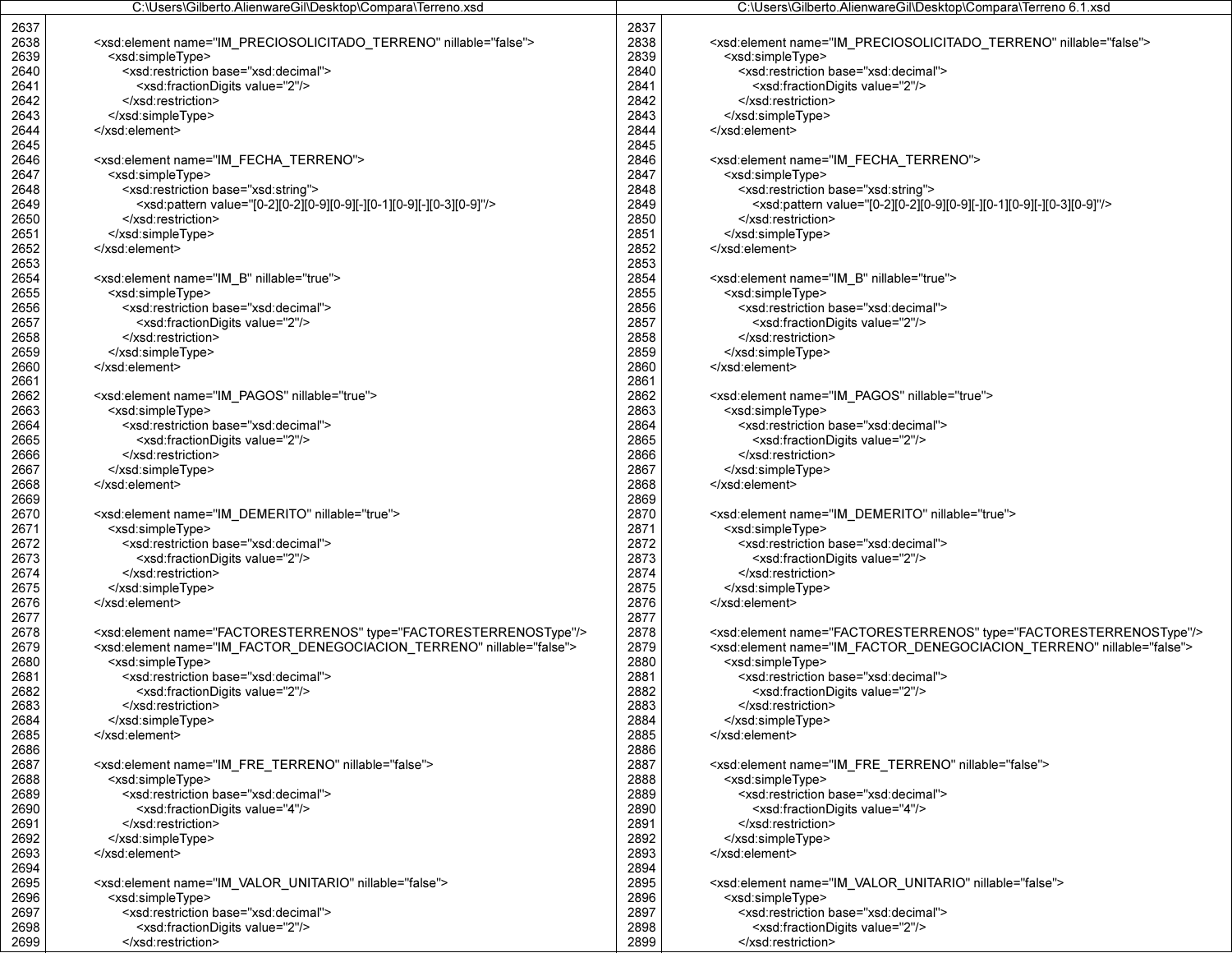|              | C:\Users\Gilberto.AlienwareGil\Desktop\Compara\Terreno.xsd                                                 |              | C:\Users\Gilberto.AlienwareGil\Desktop\Compara\Terreno 6.1.xsd      |
|--------------|------------------------------------------------------------------------------------------------------------|--------------|---------------------------------------------------------------------|
| 2700         |                                                                                                            | 2900         |                                                                     |
| 2701         |                                                                                                            | 2901         |                                                                     |
| 2702         |                                                                                                            | 2902         |                                                                     |
| 2703         | <xsd:element name<="" td=""><td>2903</td><td><xsd:element name<="" td=""></xsd:element></td></xsd:element> | 2903         | <xsd:element name<="" td=""></xsd:element>                          |
|              | ="IM_VALOR_UNITARIO_DE_TIERRA_HOMOLOGADO_TERRENO" nillable="false">                                        |              | ="IM_VALOR_UNITARIO_DE_TIERRA_HOMOLOGADO_TERRENO" nillable="false"> |
| 2704         | <xsd:simpletype></xsd:simpletype>                                                                          | 2904         | <xsd:simpletype></xsd:simpletype>                                   |
| 2705         | <xsd:restriction base="xsd:decimal"></xsd:restriction>                                                     | 2905         | <xsd:restriction base="xsd:decimal"></xsd:restriction>              |
| 2706         | <xsd:fractiondigits value="2"></xsd:fractiondigits>                                                        | 2906         | <xsd:fractiondigits value="2"></xsd:fractiondigits>                 |
| 2707         |                                                                                                            | 2907         |                                                                     |
| 2708         |                                                                                                            | 2908         |                                                                     |
| 2709         |                                                                                                            | 2909         |                                                                     |
| 2710         |                                                                                                            | 2910         |                                                                     |
| 2711         |                                                                                                            | 2911         |                                                                     |
| 2712         |                                                                                                            | 2912         |                                                                     |
| 2713         | <xsd:complextype name="FACTORESTERRENOSType"></xsd:complextype>                                            | 2913         | <xsd:complextype name="FACTORESTERRENOSType"></xsd:complextype>     |
| 2714         | <xsd:sequence></xsd:sequence>                                                                              | 2914         | <xsd:sequence></xsd:sequence>                                       |
| 2715         | <xsd:element name="IM_FZO_TERRENO" nillable="false"></xsd:element>                                         | 2915         | <xsd:element name="IM_FZO_TERRENO" nillable="false"></xsd:element>  |
| 2716         | <xsd:simpletype></xsd:simpletype>                                                                          | 2916         | <xsd:simpletype></xsd:simpletype>                                   |
| 2717         | <xsd:restriction base="xsd:decimal"></xsd:restriction>                                                     | 2917         | <xsd:restriction base="xsd:decimal"></xsd:restriction>              |
| 2718         | <xsd:fractiondigits value="2"></xsd:fractiondigits>                                                        | 2918         | <xsd:fractiondigits value="2"></xsd:fractiondigits>                 |
| 2719         |                                                                                                            | 2919         |                                                                     |
| 2720         |                                                                                                            | 2920         |                                                                     |
| 2721         |                                                                                                            | 2921         |                                                                     |
| 2722         |                                                                                                            | 2922         |                                                                     |
| 2723         | <xsd:element name="IM_FUB_TERRENO" nillable="false"></xsd:element>                                         | 2923         | <xsd:element name="IM_FUB_TERRENO" nillable="false"></xsd:element>  |
| 2724         | <xsd:simpletype></xsd:simpletype>                                                                          | 2924         | <xsd:simpletype></xsd:simpletype>                                   |
| 2725         | <xsd:restriction base="xsd:decimal"></xsd:restriction>                                                     | 2925         | <xsd:restriction base="xsd:decimal"></xsd:restriction>              |
| 2726         | <xsd:fractiondigits value="2"></xsd:fractiondigits>                                                        | 2926         | <xsd:fractiondigits value="2"></xsd:fractiondigits>                 |
| 2727         |                                                                                                            | 2927         |                                                                     |
| 2728         |                                                                                                            | 2928         | $\le$ /xsd:simpleType>                                              |
| 2729         |                                                                                                            | 2929         |                                                                     |
| 2730         |                                                                                                            | 2930         |                                                                     |
| 2731         | <xsd:element name="IM_FFR_TERRENO" nillable="false"></xsd:element>                                         | 2931         | <xsd:element name="IM_FFR_TERRENO" nillable="false"></xsd:element>  |
| 2732         | <xsd:simpletype></xsd:simpletype>                                                                          | 2932         | <xsd:simpletype></xsd:simpletype>                                   |
| 2733         | <xsd:restriction base="xsd:decimal"></xsd:restriction>                                                     | 2933         | <xsd:restriction base="xsd:decimal"></xsd:restriction>              |
| 2734         | <xsd:fractiondigits value="2"></xsd:fractiondigits>                                                        | 2934         | <xsd:fractiondigits value="2"></xsd:fractiondigits>                 |
| 2735         |                                                                                                            | 2935<br>2936 |                                                                     |
| 2736<br>2737 |                                                                                                            | 2937         |                                                                     |
| 2738         |                                                                                                            | 2938         |                                                                     |
| 2739         | <xsd:element name="IM_FFO_TERRENO" nillable="false"></xsd:element>                                         | 2939         | <xsd:element name="IM_FFO_TERRENO" nillable="false"></xsd:element>  |
| 2740         | <xsd:simpletype></xsd:simpletype>                                                                          | 2940         | <xsd:simpletype></xsd:simpletype>                                   |
| 2741         | <xsd:restriction base="xsd:decimal"></xsd:restriction>                                                     | 2941         | <xsd:restriction base="xsd:decimal"></xsd:restriction>              |
| 2742         | <xsd:fractiondigits value="2"></xsd:fractiondigits>                                                        | 2942         | <xsd:fractiondigits value="2"></xsd:fractiondigits>                 |
| 2743         |                                                                                                            | 2943         |                                                                     |
| 2744         |                                                                                                            | 2944         |                                                                     |
| 2745         |                                                                                                            | 2945         |                                                                     |
| 2746         |                                                                                                            | 2946         |                                                                     |
| 2747         | <xsd:element name="IM_FSU_TERRENO" nillable="false"></xsd:element>                                         | 2947         | <xsd:element name="IM_FSU_TERRENO" nillable="false"></xsd:element>  |
| 2748         | <xsd:simpletype></xsd:simpletype>                                                                          | 2948         | <xsd:simpletype></xsd:simpletype>                                   |
| 2749         | <xsd:restriction base="xsd:decimal"></xsd:restriction>                                                     | 2949         | <xsd:restriction base="xsd:decimal"></xsd:restriction>              |
| 2750         | <xsd:fractiondigits value="2"></xsd:fractiondigits>                                                        | 2950         | <xsd:fractiondigits value="2"></xsd:fractiondigits>                 |
| 2751         |                                                                                                            | 2951         |                                                                     |
| 2752         |                                                                                                            | 2952         |                                                                     |
| 2753         |                                                                                                            | 2953         |                                                                     |
| 2754         |                                                                                                            | 2954         |                                                                     |
| 2755         | <xsd:element name="IM_USO" nillable="false"></xsd:element>                                                 | 2955         | <xsd:element name="IM_USO" nillable="false"></xsd:element>          |
| 2756         | <xsd:simpletype></xsd:simpletype>                                                                          | 2956         | <xsd:simpletype></xsd:simpletype>                                   |
| 2757         | <xsd:restriction base="xsd:decimal"></xsd:restriction>                                                     | 2957         | <xsd:restriction base="xsd:decimal"></xsd:restriction>              |
| 2758         | <xsd:fractiondigits value="2"></xsd:fractiondigits>                                                        | 2958         | <xsd:fractiondigits value="2"></xsd:fractiondigits>                 |
| 2759         |                                                                                                            | 2959         |                                                                     |
| 2760         |                                                                                                            | 2960         |                                                                     |
| 2761         |                                                                                                            | 2961         |                                                                     |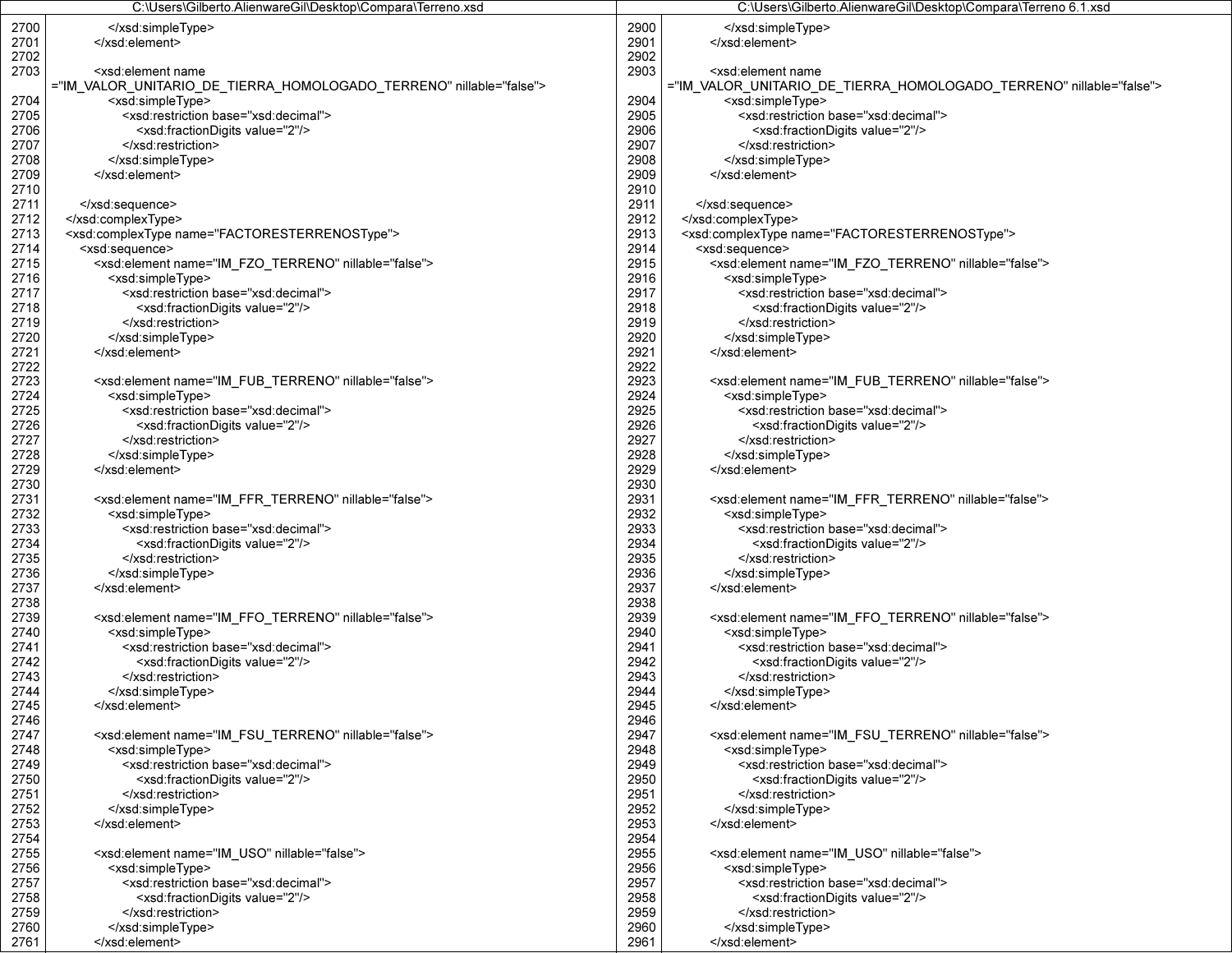|      | C:\Users\Gilberto.AlienwareGil\Desktop\Compara\Terreno.xsd                        |      | C:\Users\Gilberto.AlienwareGil\Desktop\Compara\Terreno 6.1.xsd                    |
|------|-----------------------------------------------------------------------------------|------|-----------------------------------------------------------------------------------|
|      |                                                                                   | 2962 |                                                                                   |
| 2762 |                                                                                   |      |                                                                                   |
| 2763 | <xsd:element name="IM_TOPOGRAFIA" nillable="false"></xsd:element>                 | 2963 | <xsd:element name="IM_TOPOGRAFIA" nillable="false"></xsd:element>                 |
| 2764 | <xsd:simpletype></xsd:simpletype>                                                 | 2964 | <xsd:simpletype></xsd:simpletype>                                                 |
| 2765 | <xsd:restriction base="xsd:decimal"></xsd:restriction>                            | 2965 | <xsd:restriction base="xsd:decimal"></xsd:restriction>                            |
| 2766 | <xsd:fractiondigits value="2"></xsd:fractiondigits>                               | 2966 | <xsd:fractiondigits value="2"></xsd:fractiondigits>                               |
| 2767 |                                                                                   | 2967 |                                                                                   |
|      |                                                                                   |      |                                                                                   |
| 2768 |                                                                                   | 2968 |                                                                                   |
| 2769 |                                                                                   | 2969 |                                                                                   |
| 2770 |                                                                                   | 2970 |                                                                                   |
| 2771 |                                                                                   | 2971 |                                                                                   |
|      |                                                                                   |      |                                                                                   |
| 2772 |                                                                                   | 2972 |                                                                                   |
| 2773 | <xsd:complextype name="FUENTEINFORMACIONTERRENOSType"></xsd:complextype>          | 2973 | <xsd:complextype name="FUENTEINFORMACIONTERRENOSType"></xsd:complextype>          |
| 2774 | <xsd:sequence></xsd:sequence>                                                     | 2974 | <xsd:sequence></xsd:sequence>                                                     |
| 2775 | <xsd:element name="IM_TELEFONO_TERRENO" nillable="false"></xsd:element>           | 2975 | <xsd:element name="IM_TELEFONO_TERRENO" nillable="false"></xsd:element>           |
| 2776 | <xsd:simpletype></xsd:simpletype>                                                 | 2976 | <xsd:simpletype></xsd:simpletype>                                                 |
| 2777 |                                                                                   | 2977 |                                                                                   |
|      | <xsd:restriction base="xsd:string"></xsd:restriction>                             |      | <xsd:restriction base="xsd:string"></xsd:restriction>                             |
| 2778 | <xsd:minlength value="1"></xsd:minlength>                                         | 2978 | <xsd:minlength value="1"></xsd:minlength>                                         |
| 2779 | <xsd:maxlength value="20"></xsd:maxlength>                                        | 2979 | <xsd:maxlength value="20"></xsd:maxlength>                                        |
| 2780 | <xsd:whitespace value="collapse"></xsd:whitespace>                                | 2980 | <xsd:whitespace value="collapse"></xsd:whitespace>                                |
| 2781 |                                                                                   | 2981 |                                                                                   |
| 2782 |                                                                                   | 2982 |                                                                                   |
|      |                                                                                   |      |                                                                                   |
| 2783 |                                                                                   | 2983 |                                                                                   |
| 2784 |                                                                                   | 2984 |                                                                                   |
| 2785 | <xsd:element name="IM_INFORMANTE_TERRENO" nillable="false"></xsd:element>         | 2985 | <xsd:element name="IM_INFORMANTE_TERRENO" nillable="false"></xsd:element>         |
| 2786 | <xsd:simpletype></xsd:simpletype>                                                 | 2986 | <xsd:simpletype></xsd:simpletype>                                                 |
| 2787 | <xsd:restriction base="xsd:string"></xsd:restriction>                             | 2987 | <xsd:restriction base="xsd:string"></xsd:restriction>                             |
|      |                                                                                   |      |                                                                                   |
| 2788 | <xsd:minlength value="1"></xsd:minlength>                                         | 2988 | <xsd:minlength value="1"></xsd:minlength>                                         |
| 2789 | <xsd:maxlength value="100"></xsd:maxlength>                                       | 2989 | <xsd:maxlength value="100"></xsd:maxlength>                                       |
| 2790 | <xsd:whitespace value="collapse"></xsd:whitespace>                                | 2990 | <xsd:whitespace value="collapse"></xsd:whitespace>                                |
| 2791 |                                                                                   | 2991 |                                                                                   |
| 2792 |                                                                                   | 2992 |                                                                                   |
|      |                                                                                   |      |                                                                                   |
| 2793 |                                                                                   | 2993 |                                                                                   |
| 2794 |                                                                                   | 2994 |                                                                                   |
| 2795 |                                                                                   | 2995 |                                                                                   |
| 2796 |                                                                                   | 2996 |                                                                                   |
| 2797 | <xsd:complextype name="CONSIDERACIONESPREVIASAVALUOType"></xsd:complextype>       | 2997 | <xsd:complextype name="CONSIDERACIONESPREVIASAVALUOType"></xsd:complextype>       |
| 2798 |                                                                                   | 2998 | <xsd:sequence></xsd:sequence>                                                     |
|      | <xsd:sequence></xsd:sequence>                                                     |      |                                                                                   |
| 2799 | <xsd:element name="CONSIDERACIONES_PREVIAS_AVALUO" nillable="true"></xsd:element> | 2999 | <xsd:element name="CONSIDERACIONES_PREVIAS_AVALUO" nillable="true"></xsd:element> |
| 2800 | <xsd:simpletype></xsd:simpletype>                                                 | 3000 | <xsd:simpletype></xsd:simpletype>                                                 |
| 2801 | <xsd:restriction base="xsd:string"></xsd:restriction>                             | 3001 | <xsd:restriction base="xsd:string"></xsd:restriction>                             |
| 2802 | <xsd:minlength value="0"></xsd:minlength>                                         | 3002 | <xsd:minlength value="0"></xsd:minlength>                                         |
| 2803 | <xsd:maxlength value="2000"></xsd:maxlength>                                      | 3003 | <xsd:maxlength value="2000"></xsd:maxlength>                                      |
|      |                                                                                   |      |                                                                                   |
| 2804 | <xsd:whitespace value="collapse"></xsd:whitespace>                                | 3004 | <xsd:whitespace value="collapse"></xsd:whitespace>                                |
| 2805 |                                                                                   | 3005 |                                                                                   |
| 2806 |                                                                                   | 3006 |                                                                                   |
| 2807 |                                                                                   | 3007 |                                                                                   |
| 2808 |                                                                                   | 3008 |                                                                                   |
|      |                                                                                   |      |                                                                                   |
| 2809 |                                                                                   | 3009 |                                                                                   |
| 2810 | <xsd:attribute name="id" type="xsd:string" use="required"></xsd:attribute>        | 3010 | <xsd:attribute name="id" type="xsd:string"></xsd:attribute>                       |
| 2811 |                                                                                   | 3011 |                                                                                   |
| 2812 | <xsd:complextype name="ELEMENTOSDELACONSTRUCCIONType"></xsd:complextype>          | 3012 | <xsd:complextype name="ELEMENTOSDELACONSTRUCCIONType"></xsd:complextype>          |
| 2813 | <xsd:sequence></xsd:sequence>                                                     | 3013 | <xsd:sequence></xsd:sequence>                                                     |
| 2814 | <xsd:element name="ACABADOS" type="ACABADOSType"></xsd:element>                   | 3014 | <xsd:element name="ACABADOS" type="ACABADOSType"></xsd:element>                   |
|      |                                                                                   |      |                                                                                   |
| 2815 | <xsd:element name="OTROSELEMENTOS" type="OTROSELEMENTOSType"></xsd:element>       | 3015 | <xsd:element name="OTROSELEMENTOS" type="OTROSELEMENTOSType"></xsd:element>       |
| 2816 | <xsd:element name="ELECTRICAS" nillable="true"></xsd:element>                     |      |                                                                                   |
| 2817 | <xsd:simpletype></xsd:simpletype>                                                 |      |                                                                                   |
| 2818 | <xsd:restriction base="xsd:string"></xsd:restriction>                             |      |                                                                                   |
| 2819 | <xsd:minlength value="0"></xsd:minlength>                                         |      |                                                                                   |
|      |                                                                                   |      |                                                                                   |
| 2820 | <xsd:maxlength value="250"></xsd:maxlength>                                       |      |                                                                                   |
| 2821 | <xsd:whitespace value="collapse"></xsd:whitespace>                                |      |                                                                                   |
| 2822 |                                                                                   |      |                                                                                   |
| 2823 |                                                                                   |      |                                                                                   |
| 2824 |                                                                                   |      |                                                                                   |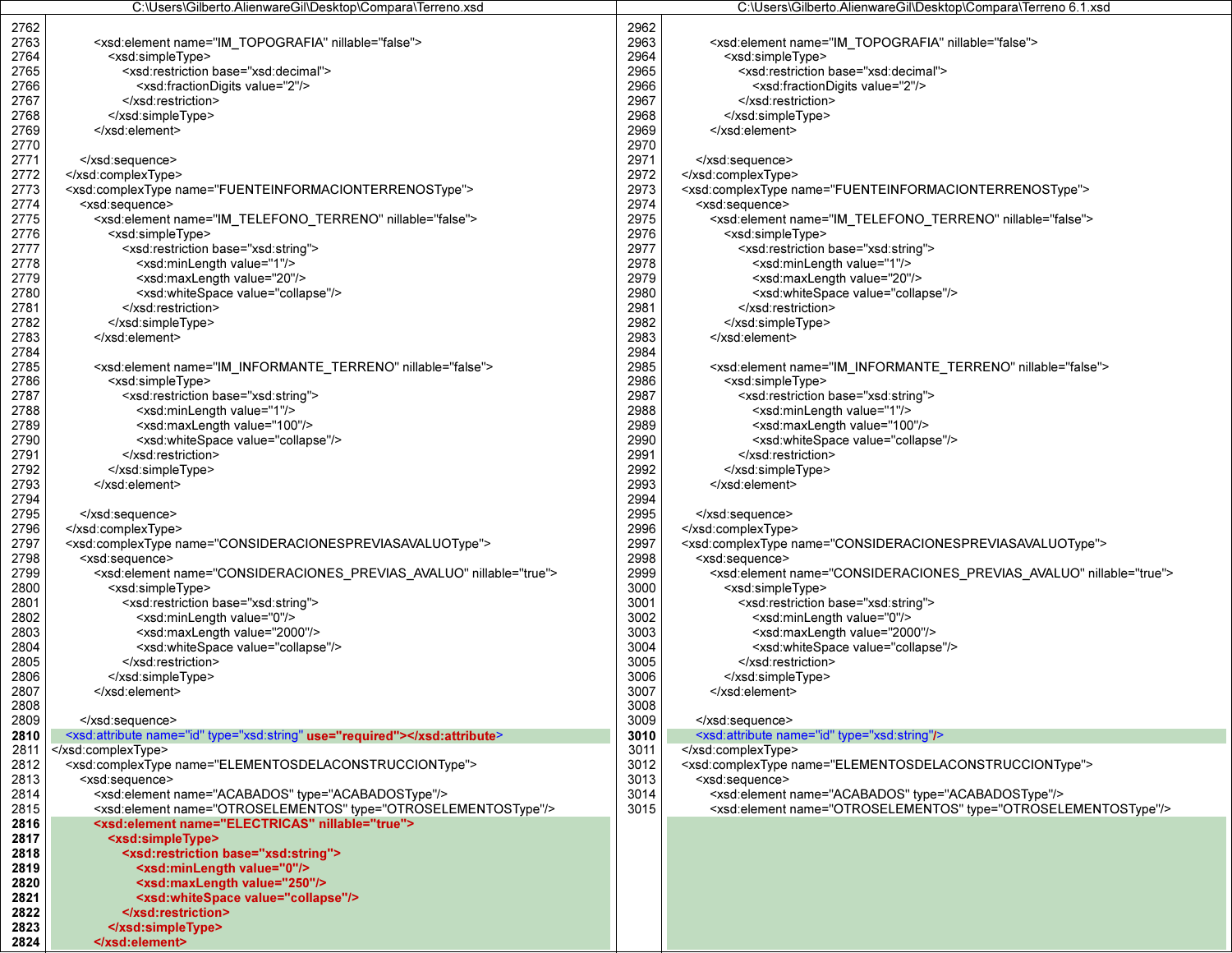|      | C:\Users\Gilberto.AlienwareGil\Desktop\Compara\Terreno.xsd                                                                                                                   |      | C:\Users\Gilberto.AlienwareGil\Desktop\Compara\Terreno 6.1.xsd              |
|------|------------------------------------------------------------------------------------------------------------------------------------------------------------------------------|------|-----------------------------------------------------------------------------|
| 2825 |                                                                                                                                                                              |      |                                                                             |
| 2826 | <xsd:element name="INSTALACIONESHIDRAULICASSANITARIAS" th="" type<=""><th></th><th></th></xsd:element>                                                                       |      |                                                                             |
|      | ="INSTALACIONESHIDRAULICASSANITARIASType"/>                                                                                                                                  |      |                                                                             |
| 2827 | <xsd:element name="PUERTASYVENTANERIAMETALICA" th="" type<=""><th></th><th></th></xsd:element>                                                                               |      |                                                                             |
|      | ="PUERTASYVENTANERIAMETALICAType"/>                                                                                                                                          |      |                                                                             |
|      |                                                                                                                                                                              |      |                                                                             |
| 2828 | <xsd:element name="VIDRERIA" nillable="true"></xsd:element>                                                                                                                  |      |                                                                             |
| 2829 | <xsd:simpletype></xsd:simpletype>                                                                                                                                            |      |                                                                             |
| 2830 | <xsd:restriction base="xsd:string"></xsd:restriction>                                                                                                                        |      |                                                                             |
| 2831 | <xsd:minlength value="0"></xsd:minlength>                                                                                                                                    |      |                                                                             |
| 2832 | <xsd:maxlength value="250"></xsd:maxlength>                                                                                                                                  |      |                                                                             |
| 2833 | <xsd:whitespace value="collapse"></xsd:whitespace>                                                                                                                           |      |                                                                             |
| 2834 |                                                                                                                                                                              |      |                                                                             |
| 2835 |                                                                                                                                                                              |      |                                                                             |
| 2836 | $\le$ /xsd:element>                                                                                                                                                          |      |                                                                             |
| 2837 |                                                                                                                                                                              |      |                                                                             |
| 2838 | <xsd:element name="CERRAJERIA" nillable="true"></xsd:element>                                                                                                                |      |                                                                             |
| 2839 | <xsd:simpletype></xsd:simpletype>                                                                                                                                            |      |                                                                             |
| 2840 | <xsd:restriction base="xsd:string"></xsd:restriction>                                                                                                                        |      |                                                                             |
| 2841 | <xsd:minlength value="0"></xsd:minlength>                                                                                                                                    |      |                                                                             |
| 2842 | <xsd:maxlength value="250"></xsd:maxlength>                                                                                                                                  |      |                                                                             |
| 2843 | <xsd:whitespace value="collapse"></xsd:whitespace>                                                                                                                           |      |                                                                             |
|      |                                                                                                                                                                              |      |                                                                             |
| 2844 |                                                                                                                                                                              |      |                                                                             |
| 2845 | <br>                                                                                                                                                                         |      |                                                                             |
| 2846 |                                                                                                                                                                              |      |                                                                             |
| 2847 |                                                                                                                                                                              |      |                                                                             |
| 2848 | <xsd:element name="FACHADAS" nillable="true"></xsd:element>                                                                                                                  |      |                                                                             |
| 2849 | <xsd:simpletype></xsd:simpletype>                                                                                                                                            |      |                                                                             |
| 2850 | <xsd:restriction base="xsd:string"></xsd:restriction>                                                                                                                        |      |                                                                             |
| 2851 | <xsd:minlength value="0"></xsd:minlength>                                                                                                                                    |      |                                                                             |
| 2852 | <xsd:maxlength value="250"></xsd:maxlength>                                                                                                                                  |      |                                                                             |
| 2853 | <xsd:whitespace value="collapse"></xsd:whitespace>                                                                                                                           |      |                                                                             |
| 2854 |                                                                                                                                                                              |      |                                                                             |
| 2855 |                                                                                                                                                                              |      |                                                                             |
| 2856 |                                                                                                                                                                              |      |                                                                             |
| 2857 |                                                                                                                                                                              |      |                                                                             |
| 2858 | <xsd:element name="ELEVADOR" nillable="true"></xsd:element>                                                                                                                  |      |                                                                             |
| 2859 | <xsd:simpletype></xsd:simpletype>                                                                                                                                            |      |                                                                             |
| 2860 | <xsd:restriction base="xsd:integer"></xsd:restriction>                                                                                                                       |      |                                                                             |
| 2861 | <xsd:mininclusive value="0"></xsd:mininclusive>                                                                                                                              |      |                                                                             |
| 2862 | <xsd:maxinclusive value="99"></xsd:maxinclusive>                                                                                                                             |      |                                                                             |
| 2863 |                                                                                                                                                                              |      |                                                                             |
| 2864 |                                                                                                                                                                              |      |                                                                             |
| 2865 |                                                                                                                                                                              |      |                                                                             |
| 2866 |                                                                                                                                                                              |      |                                                                             |
| 2867 | <xsd:element name="INSTALACIONESESPECIALESEC" th="" type<=""><th>3016</th><th><xsd:element name="INSTALACIONESESPECIALESEC" th="" type<=""></xsd:element></th></xsd:element> | 3016 | <xsd:element name="INSTALACIONESESPECIALESEC" th="" type<=""></xsd:element> |
|      | ="INSTALACIONESESPECIALESECType"/>                                                                                                                                           |      | ="INSTALACIONESESPECIALESECType"/>                                          |
| 2868 | <xsd:element name="ELEMENTOSACCESORIOS" th="" type<=""><th>3017</th><th><xsd:element name="ELEMENTOSACCESORIOSEC" th="" type<=""></xsd:element></th></xsd:element>           | 3017 | <xsd:element name="ELEMENTOSACCESORIOSEC" th="" type<=""></xsd:element>     |
|      | ="ELEMENTOSACCESORIOSType"/>                                                                                                                                                 |      | ="ELEMENTOSACCESORIOSECType"/>                                              |
| 2869 | <xsd:element name="OBRASCOMPLEMENTARIASEC" th="" type<=""><th>3018</th><th><xsd:element name="OBRASCOMPLEMENTARIASEC" th="" type<=""></xsd:element></th></xsd:element>       | 3018 | <xsd:element name="OBRASCOMPLEMENTARIASEC" th="" type<=""></xsd:element>    |
|      | ="OBRASCOMPLEMENTARIASECType"/>                                                                                                                                              |      | ="OBRASCOMPLEMENTARIASECType"/>                                             |
| 2870 | <xsd:element name<="" th=""><th>3019</th><th><xsd:element name<="" th=""></xsd:element></th></xsd:element>                                                                   | 3019 | <xsd:element name<="" th=""></xsd:element>                                  |
|      | ="IMPORTE_TOTAL_INSTALACIONES_ACCESORIOS_COMPLEMENTARIAS_PRIVATIVA                                                                                                           |      | ="IMPORTE_TOTAL_INSTALACIONES_ACCESORIOS_COMPLEMENTARIAS_PRIVATIVA          |
|      | S" nillable="true">                                                                                                                                                          |      | S" nillable="true">                                                         |
| 2871 | <xsd:simpletype></xsd:simpletype>                                                                                                                                            | 3020 | <xsd:simpletype></xsd:simpletype>                                           |
| 2872 | <xsd:restriction base="xsd:decimal"></xsd:restriction>                                                                                                                       | 3021 | <xsd:restriction base="xsd:decimal"></xsd:restriction>                      |
| 2873 | <xsd:fractiondigits value="2"></xsd:fractiondigits>                                                                                                                          | 3022 | <xsd:fractiondigits value="2"></xsd:fractiondigits>                         |
| 2874 |                                                                                                                                                                              | 3023 |                                                                             |
| 2875 |                                                                                                                                                                              | 3024 |                                                                             |
| 2876 |                                                                                                                                                                              | 3025 |                                                                             |
| 2877 |                                                                                                                                                                              | 3026 |                                                                             |
| 2878 | <xsd:element name<="" th=""><th>3027</th><th><xsd:element name<="" th=""></xsd:element></th></xsd:element>                                                                   | 3027 | <xsd:element name<="" th=""></xsd:element>                                  |
|      | ="IMPORTE_TOTAL_INSTALACIONES_ACCESORIOS_COMPLEMENTARIAS_COMUNES"                                                                                                            |      | ="IMPORTE_TOTAL_INSTALACIONES_ACCESORIOS_COMPLEMENTARIAS_COMUNES"           |
|      | nillable="true">                                                                                                                                                             |      | nillable="true">                                                            |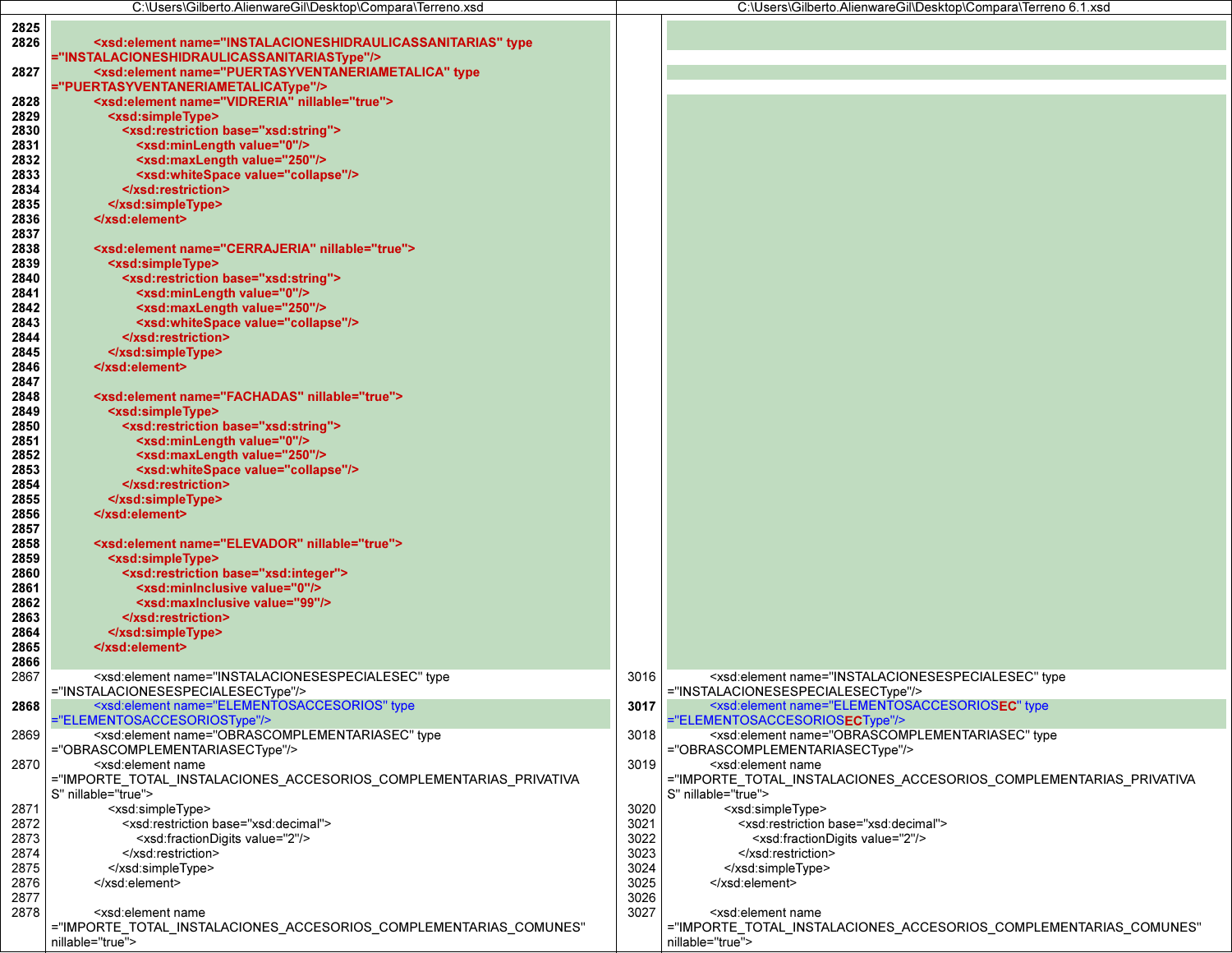|      | C:\Users\Gilberto.AlienwareGil\Desktop\Compara\Terreno.xsd                                                                                                                                                             |      | C:\Users\Gilberto.AlienwareGil\Desktop\Compara\Terreno 6.1.xsd                                   |
|------|------------------------------------------------------------------------------------------------------------------------------------------------------------------------------------------------------------------------|------|--------------------------------------------------------------------------------------------------|
| 2879 | <xsd:simpletype></xsd:simpletype>                                                                                                                                                                                      | 3028 | <xsd:simpletype></xsd:simpletype>                                                                |
| 2880 | <xsd:restriction base="xsd:decimal"></xsd:restriction>                                                                                                                                                                 | 3029 | <xsd:restriction base="xsd:decimal"></xsd:restriction>                                           |
|      |                                                                                                                                                                                                                        |      |                                                                                                  |
| 2881 | <xsd:fractiondigits value="2"></xsd:fractiondigits>                                                                                                                                                                    | 3030 | <xsd:fractiondigits value="2"></xsd:fractiondigits>                                              |
| 2882 |                                                                                                                                                                                                                        | 3031 |                                                                                                  |
| 2883 |                                                                                                                                                                                                                        | 3032 |                                                                                                  |
| 2884 |                                                                                                                                                                                                                        | 3033 |                                                                                                  |
| 2885 |                                                                                                                                                                                                                        | 3034 |                                                                                                  |
| 2886 |                                                                                                                                                                                                                        | 3035 |                                                                                                  |
|      | <xsd:element name<="" td=""><td></td><td><xsd:element name<="" td=""></xsd:element></td></xsd:element>                                                                                                                 |      | <xsd:element name<="" td=""></xsd:element>                                                       |
|      | ="IMPORTE_INDIVISO_INSTALACIONES_ESPECIALES_OBRAS_COMPLEMENTARIAS_Y_                                                                                                                                                   |      | ="IMPORTE_INDIVISO_INSTALACIONES_ESPECIALES_OBRAS_COMPLEMENTARIAS_Y_                             |
|      | ELEMENTOS_ACCESORIOS_COMUNES" nillable="true">                                                                                                                                                                         |      | ELEMENTOS_ACCESORIOS_COMUNES" nillable="true">                                                   |
| 2887 | <xsd:simpletype></xsd:simpletype>                                                                                                                                                                                      | 3036 | <xsd:simpletype></xsd:simpletype>                                                                |
| 2888 | <xsd:restriction base="xsd:decimal"></xsd:restriction>                                                                                                                                                                 | 3037 | <xsd:restriction base="xsd:decimal"></xsd:restriction>                                           |
| 2889 | <xsd:fractiondigits value="2"></xsd:fractiondigits>                                                                                                                                                                    | 3038 | <xsd:fractiondigits value="2"></xsd:fractiondigits>                                              |
| 2890 |                                                                                                                                                                                                                        | 3039 |                                                                                                  |
|      |                                                                                                                                                                                                                        |      |                                                                                                  |
| 2891 |                                                                                                                                                                                                                        | 3040 |                                                                                                  |
| 2892 |                                                                                                                                                                                                                        | 3041 |                                                                                                  |
| 2893 |                                                                                                                                                                                                                        | 3042 |                                                                                                  |
| 2894 |                                                                                                                                                                                                                        | 3043 |                                                                                                  |
| 2895 | <xsd:attribute name="id" type="xsd:string" use="required"></xsd:attribute>                                                                                                                                             | 3044 | <xsd:attribute name="id" type="xsd:string"></xsd:attribute>                                      |
| 2896 |                                                                                                                                                                                                                        | 3045 |                                                                                                  |
| 2897 | <xsd:complextype name="OBRASCOMPLEMENTARIASECType"></xsd:complextype>                                                                                                                                                  | 3046 | <xsd:complextype name="OBRASCOMPLEMENTARIASECType"></xsd:complextype>                            |
| 2898 |                                                                                                                                                                                                                        | 3047 |                                                                                                  |
|      | <xsd:sequence></xsd:sequence>                                                                                                                                                                                          |      | <xsd:sequence></xsd:sequence>                                                                    |
| 2899 | <xsd:element <="" minoccurs="0" name="PRIVATIVASOC" td="" type="PRIVATIVASOCType"><td>3048</td><td><xsd:element <="" minoccurs="0" name="PRIVATIVASOC" td="" type="PRIVATIVASOCType"></xsd:element></td></xsd:element> | 3048 | <xsd:element <="" minoccurs="0" name="PRIVATIVASOC" td="" type="PRIVATIVASOCType"></xsd:element> |
|      | maxOccurs="unbounded"/>                                                                                                                                                                                                |      | maxOccurs="unbounded"/>                                                                          |
| 2900 | <xsd:element <="" minoccurs="0" name="COMUNESOC" td="" type="COMUNESOCType"><td>3049</td><td><xsd:element <="" minoccurs="0" name="COMUNESOC" td="" type="COMUNESOCType"></xsd:element></td></xsd:element>             | 3049 | <xsd:element <="" minoccurs="0" name="COMUNESOC" td="" type="COMUNESOCType"></xsd:element>       |
|      | maxOccurs="unbounded"/>                                                                                                                                                                                                |      | maxOccurs="unbounded"/>                                                                          |
| 2901 | <xsd:element <="" name="IMPORTE_TOTAL_OBRA_COMPLEMENTARIA_PRIVATIVAS" td=""><td>3050</td><td><xsd:element <="" name="IMPORTE_TOTAL_OBRA_COMPLEMENTARIA_PRIVATIVAS" td=""></xsd:element></td></xsd:element>             | 3050 | <xsd:element <="" name="IMPORTE_TOTAL_OBRA_COMPLEMENTARIA_PRIVATIVAS" td=""></xsd:element>       |
|      | nillable="true">                                                                                                                                                                                                       |      | nillable="true">                                                                                 |
| 2902 | <xsd:simpletype></xsd:simpletype>                                                                                                                                                                                      | 3051 | <xsd:simpletype></xsd:simpletype>                                                                |
|      |                                                                                                                                                                                                                        |      |                                                                                                  |
| 2903 | <xsd:restriction base="xsd:decimal"></xsd:restriction>                                                                                                                                                                 | 3052 | <xsd:restriction base="xsd:decimal"></xsd:restriction>                                           |
| 2904 | <xsd:fractiondigits value="2"></xsd:fractiondigits>                                                                                                                                                                    | 3053 | <xsd:fractiondigits value="2"></xsd:fractiondigits>                                              |
| 2905 |                                                                                                                                                                                                                        | 3054 |                                                                                                  |
| 2906 |                                                                                                                                                                                                                        | 3055 |                                                                                                  |
| 2907 |                                                                                                                                                                                                                        | 3056 |                                                                                                  |
| 2908 |                                                                                                                                                                                                                        | 3057 |                                                                                                  |
| 2909 | <xsd:element <="" name="IMPORTE_TOTAL_OBRA_COMPLEMENTARIA_COMUNES" td=""><td>3058</td><td><xsd:element <="" name="IMPORTE_TOTAL_OBRA_COMPLEMENTARIA_COMUNES" td=""></xsd:element></td></xsd:element>                   | 3058 | <xsd:element <="" name="IMPORTE_TOTAL_OBRA_COMPLEMENTARIA_COMUNES" td=""></xsd:element>          |
|      |                                                                                                                                                                                                                        |      |                                                                                                  |
|      | nillable="true">                                                                                                                                                                                                       |      | nillable="true">                                                                                 |
| 2910 | <xsd:simpletype></xsd:simpletype>                                                                                                                                                                                      | 3059 | <xsd:simpletype></xsd:simpletype>                                                                |
| 2911 | <xsd:restriction base="xsd:decimal"></xsd:restriction>                                                                                                                                                                 | 3060 | <xsd:restriction base="xsd:decimal"></xsd:restriction>                                           |
| 2912 | <xsd:fractiondigits value="2"></xsd:fractiondigits>                                                                                                                                                                    | 3061 | <xsd:fractiondigits value="2"></xsd:fractiondigits>                                              |
| 2913 |                                                                                                                                                                                                                        | 3062 |                                                                                                  |
| 2914 |                                                                                                                                                                                                                        | 3063 |                                                                                                  |
| 2915 |                                                                                                                                                                                                                        | 3064 |                                                                                                  |
|      |                                                                                                                                                                                                                        |      |                                                                                                  |
| 2916 |                                                                                                                                                                                                                        | 3065 |                                                                                                  |
| 2917 |                                                                                                                                                                                                                        | 3066 |                                                                                                  |
| 2918 |                                                                                                                                                                                                                        | 3067 |                                                                                                  |
| 2919 | <xsd:complextype name="COMUNESOCType"></xsd:complextype>                                                                                                                                                               | 3068 | <xsd:complextype name="COMUNESOCType"></xsd:complextype>                                         |
| 2920 | <xsd:sequence></xsd:sequence>                                                                                                                                                                                          | 3069 | <xsd:sequence></xsd:sequence>                                                                    |
| 2921 | <xsd:element name="CLAVE_OBRA_COMPLEMENTARIA_COMUN" nillable="true"></xsd:element>                                                                                                                                     | 3070 | <xsd:element name="CLAVE_OBRA_COMPLEMENTARIA_COMUN" nillable="true"></xsd:element>               |
| 2922 | <xsd:simpletype></xsd:simpletype>                                                                                                                                                                                      | 3071 | <xsd:simpletype></xsd:simpletype>                                                                |
| 2923 | <xsd:restriction base="xsd:string"></xsd:restriction>                                                                                                                                                                  | 3072 | <xsd:restriction base="xsd:string"></xsd:restriction>                                            |
|      |                                                                                                                                                                                                                        |      |                                                                                                  |
| 2924 | <xsd:minlength value="1"></xsd:minlength>                                                                                                                                                                              | 3073 | <xsd:minlength value="1"></xsd:minlength>                                                        |
| 2925 | <xsd:maxlength value="4"></xsd:maxlength>                                                                                                                                                                              | 3074 | <xsd:maxlength value="4"></xsd:maxlength>                                                        |
| 2926 | <xsd:whitespace value="collapse"></xsd:whitespace>                                                                                                                                                                     | 3075 | <xsd:whitespace value="collapse"></xsd:whitespace>                                               |
| 2927 |                                                                                                                                                                                                                        | 3076 |                                                                                                  |
| 2928 |                                                                                                                                                                                                                        | 3077 |                                                                                                  |
| 2929 |                                                                                                                                                                                                                        | 3078 |                                                                                                  |
| 2930 |                                                                                                                                                                                                                        | 3079 |                                                                                                  |
|      |                                                                                                                                                                                                                        |      |                                                                                                  |
| 2931 | <xsd:element name="DESCRIPCION_OBRA_COMPLEMENTARIA_COMUN" nillable<="" td=""><td>3080</td><td><xsd:element name="DESCRIPCION_OBRA_COMPLEMENTARIA_COMUN" nillable<="" td=""></xsd:element></td></xsd:element>           | 3080 | <xsd:element name="DESCRIPCION_OBRA_COMPLEMENTARIA_COMUN" nillable<="" td=""></xsd:element>      |
|      | $=$ "true" $>$                                                                                                                                                                                                         |      | ="true">                                                                                         |
| 2932 | <xsd:simpletype></xsd:simpletype>                                                                                                                                                                                      | 3081 | <xsd:simpletype></xsd:simpletype>                                                                |
| 2933 | <xsd:restriction base="xsd:string"></xsd:restriction>                                                                                                                                                                  | 3082 | <xsd:restriction base="xsd:string"></xsd:restriction>                                            |
| 2934 | <xsd:minlength value="1"></xsd:minlength>                                                                                                                                                                              | 3083 | <xsd:minlength value="1"></xsd:minlength>                                                        |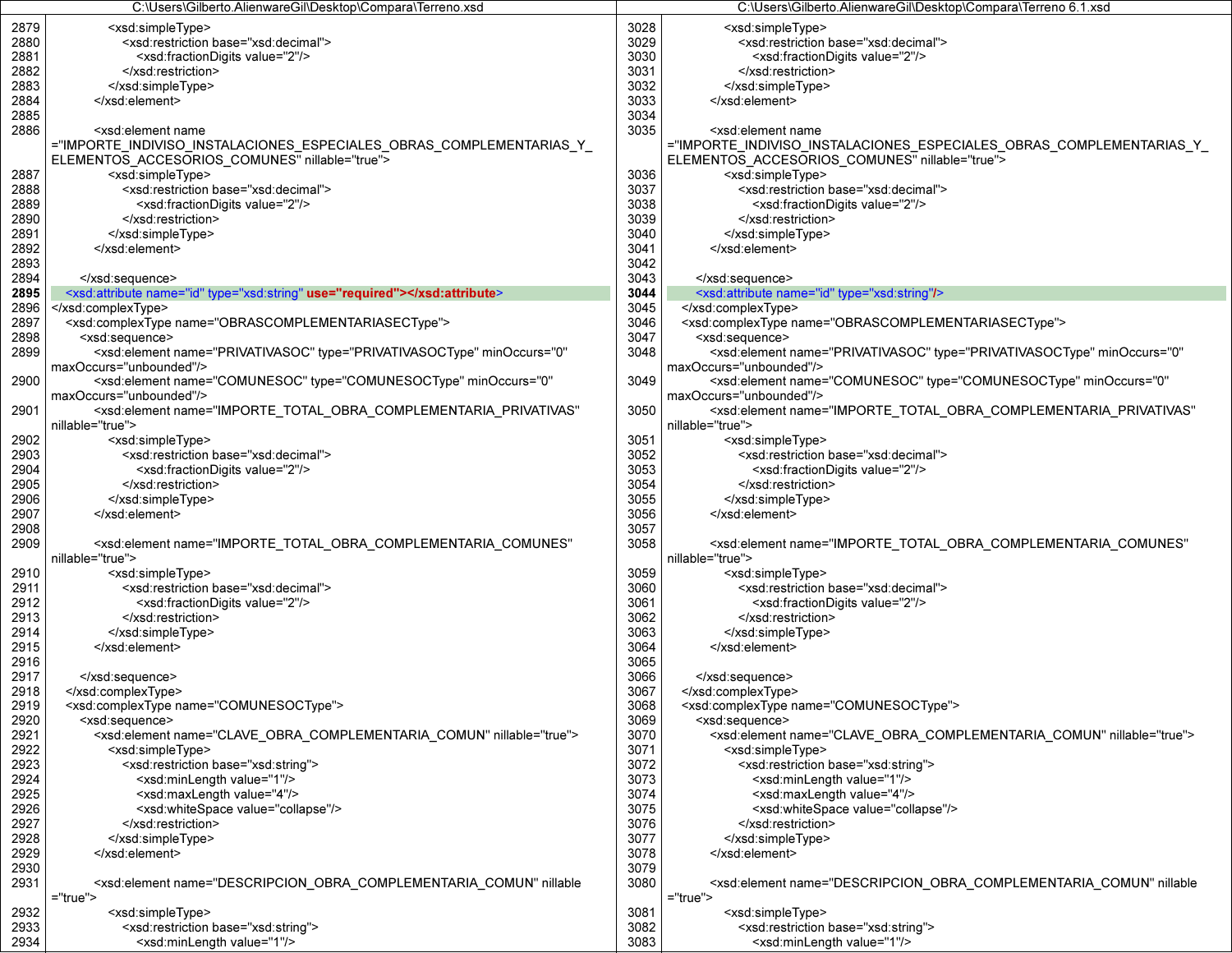|      | C:\Users\Gilberto.AlienwareGil\Desktop\Compara\Terreno.xsd                                                                                                                                                   |      | C:\Users\Gilberto.AlienwareGil\Desktop\Compara\Terreno 6.1.xsd                              |
|------|--------------------------------------------------------------------------------------------------------------------------------------------------------------------------------------------------------------|------|---------------------------------------------------------------------------------------------|
| 2935 | <xsd:maxlength value="100"></xsd:maxlength>                                                                                                                                                                  | 3084 | <xsd:maxlength value="100"></xsd:maxlength>                                                 |
|      |                                                                                                                                                                                                              |      |                                                                                             |
| 2936 | <xsd:whitespace value="collapse"></xsd:whitespace>                                                                                                                                                           | 3085 | <xsd:whitespace value="collapse"></xsd:whitespace>                                          |
| 2937 |                                                                                                                                                                                                              | 3086 |                                                                                             |
| 2938 |                                                                                                                                                                                                              | 3087 |                                                                                             |
| 2939 |                                                                                                                                                                                                              | 3088 |                                                                                             |
| 2940 |                                                                                                                                                                                                              | 3089 |                                                                                             |
| 2941 | <xsd:element name="UNIDAD_OBRA_COMPLEMENTARIA_COMUN" nillable="true"></xsd:element>                                                                                                                          | 3090 | <xsd:element name="UNIDAD_OBRA_COMPLEMENTARIA_COMUN" nillable="true"></xsd:element>         |
|      |                                                                                                                                                                                                              |      |                                                                                             |
| 2942 | <xsd:simpletype></xsd:simpletype>                                                                                                                                                                            | 3091 | <xsd:simpletype></xsd:simpletype>                                                           |
| 2943 | <xsd:restriction base="xsd:string"></xsd:restriction>                                                                                                                                                        | 3092 | <xsd:restriction base="xsd:string"></xsd:restriction>                                       |
| 2944 | <xsd:minlength value="1"></xsd:minlength>                                                                                                                                                                    | 3093 | <xsd:minlength value="1"></xsd:minlength>                                                   |
| 2945 | <xsd:maxlength value="10"></xsd:maxlength>                                                                                                                                                                   | 3094 | <xsd:maxlength value="10"></xsd:maxlength>                                                  |
| 2946 | <xsd:whitespace value="collapse"></xsd:whitespace>                                                                                                                                                           | 3095 | <xsd:whitespace value="collapse"></xsd:whitespace>                                          |
| 2947 |                                                                                                                                                                                                              | 3096 |                                                                                             |
| 2948 |                                                                                                                                                                                                              | 3097 |                                                                                             |
|      |                                                                                                                                                                                                              |      |                                                                                             |
| 2949 |                                                                                                                                                                                                              | 3098 |                                                                                             |
| 2950 |                                                                                                                                                                                                              | 3099 |                                                                                             |
| 2951 | <xsd:element name="CANTIDAD_OBRA_COMPLEMENTARIA_COMUN" nillable="true"></xsd:element>                                                                                                                        | 3100 | <xsd:element name="CANTIDAD_OBRA_COMPLEMENTARIA_COMUN" nillable="true"></xsd:element>       |
| 2952 | <xsd:simpletype></xsd:simpletype>                                                                                                                                                                            | 3101 | <xsd:simpletype></xsd:simpletype>                                                           |
| 2953 | <xsd:restriction base="xsd:decimal"></xsd:restriction>                                                                                                                                                       | 3102 | <xsd:restriction base="xsd:decimal"></xsd:restriction>                                      |
| 2954 | <xsd:fractiondigits value="2"></xsd:fractiondigits>                                                                                                                                                          | 3103 | <xsd:fractiondigits value="2"></xsd:fractiondigits>                                         |
| 2955 |                                                                                                                                                                                                              | 3104 |                                                                                             |
|      |                                                                                                                                                                                                              |      |                                                                                             |
| 2956 |                                                                                                                                                                                                              | 3105 |                                                                                             |
| 2957 |                                                                                                                                                                                                              | 3106 |                                                                                             |
| 2958 |                                                                                                                                                                                                              | 3107 |                                                                                             |
| 2959 | <xsd:element name="EDAD_OBRA_COMPLEMENTARIA_COMUN" nillable="true"></xsd:element>                                                                                                                            | 3108 | <xsd:element name="EDAD_OBRA_COMPLEMENTARIA_COMUN" nillable="true"></xsd:element>           |
| 2960 | <xsd:simpletype></xsd:simpletype>                                                                                                                                                                            | 3109 | <xsd:simpletype></xsd:simpletype>                                                           |
| 2961 | <xsd:restriction base="xsd:integer"> </xsd:restriction>                                                                                                                                                      | 3110 | <xsd:restriction base="xsd:integer"> </xsd:restriction>                                     |
| 2962 |                                                                                                                                                                                                              | 3111 |                                                                                             |
| 2963 |                                                                                                                                                                                                              |      |                                                                                             |
|      |                                                                                                                                                                                                              | 3112 |                                                                                             |
| 2964 |                                                                                                                                                                                                              | 3113 |                                                                                             |
| 2965 | <xsd:element <="" name="VIDA_UTIL_TOTAL_OBRA_COMPLEMENTARIA_COMUN" td=""><td>3114</td><td><xsd:element <="" name="VIDA_UTIL_TOTAL_OBRA_COMPLEMENTARIA_COMUN" td=""></xsd:element></td></xsd:element>         | 3114 | <xsd:element <="" name="VIDA_UTIL_TOTAL_OBRA_COMPLEMENTARIA_COMUN" td=""></xsd:element>     |
|      | nillable="true">                                                                                                                                                                                             |      | nillable="true">                                                                            |
| 2966 | <xsd:simpletype></xsd:simpletype>                                                                                                                                                                            | 3115 | <xsd:simpletype></xsd:simpletype>                                                           |
| 2967 | <xsd:restriction base="xsd:integer"> </xsd:restriction>                                                                                                                                                      | 3116 | <xsd:restriction base="xsd:integer"> </xsd:restriction>                                     |
| 2968 |                                                                                                                                                                                                              | 3117 |                                                                                             |
| 2969 |                                                                                                                                                                                                              | 3118 |                                                                                             |
|      |                                                                                                                                                                                                              |      |                                                                                             |
| 2970 |                                                                                                                                                                                                              | 3119 |                                                                                             |
| 2971 | <xsd:element <="" name="VALOR_UNITARIO_OBRA_COMPLEMENTARIA_COMUN" td=""><td>3120</td><td><xsd:element <="" name="VALOR_UNITARIO_OBRA_COMPLEMENTARIA_COMUN" td=""></xsd:element></td></xsd:element>           | 3120 | <xsd:element <="" name="VALOR_UNITARIO_OBRA_COMPLEMENTARIA_COMUN" td=""></xsd:element>      |
|      | nillable="true">                                                                                                                                                                                             |      | nillable="true">                                                                            |
| 2972 | <xsd:simpletype></xsd:simpletype>                                                                                                                                                                            | 3121 | <xsd:simpletype></xsd:simpletype>                                                           |
| 2973 | <xsd:restriction base="xsd:decimal"></xsd:restriction>                                                                                                                                                       | 3122 | <xsd:restriction base="xsd:decimal"></xsd:restriction>                                      |
| 2974 | <xsd:fractiondigits value="2"></xsd:fractiondigits>                                                                                                                                                          | 3123 | <xsd:fractiondigits value="2"></xsd:fractiondigits>                                         |
| 2975 |                                                                                                                                                                                                              | 3124 |                                                                                             |
| 2976 |                                                                                                                                                                                                              | 3125 |                                                                                             |
|      |                                                                                                                                                                                                              |      |                                                                                             |
| 2977 |                                                                                                                                                                                                              | 3126 |                                                                                             |
| 2978 |                                                                                                                                                                                                              | 3127 |                                                                                             |
| 2979 | <xsd:element name="FACTOR_EDAD_OBRA_COMPLEMENTARIA_COMUN" nillable<="" td=""><td>3128</td><td><xsd:element name="FACTOR_EDAD_OBRA_COMPLEMENTARIA_COMUN" nillable<="" td=""></xsd:element></td></xsd:element> | 3128 | <xsd:element name="FACTOR_EDAD_OBRA_COMPLEMENTARIA_COMUN" nillable<="" td=""></xsd:element> |
|      | ="true">                                                                                                                                                                                                     |      | $=$ "true">                                                                                 |
| 2980 | <xsd:simpletype></xsd:simpletype>                                                                                                                                                                            | 3129 | <xsd:simpletype></xsd:simpletype>                                                           |
| 2981 | <xsd:restriction base="xsd:decimal"></xsd:restriction>                                                                                                                                                       | 3130 | <xsd:restriction base="xsd:decimal"></xsd:restriction>                                      |
| 2982 | <xsd:fractiondigits value="2"></xsd:fractiondigits>                                                                                                                                                          | 3131 | <xsd:fractiondigits value="2"></xsd:fractiondigits>                                         |
| 2983 |                                                                                                                                                                                                              | 3132 |                                                                                             |
|      |                                                                                                                                                                                                              |      |                                                                                             |
| 2984 |                                                                                                                                                                                                              | 3133 |                                                                                             |
| 2985 |                                                                                                                                                                                                              | 3134 |                                                                                             |
| 2986 |                                                                                                                                                                                                              | 3135 |                                                                                             |
| 2987 | <xsd:element <="" name="VIDA_REMANENTE_OBRA_COMPLEMENTARIA_COMUN" td=""><td>3136</td><td><xsd:element <="" name="VIDA_REMANENTE_OBRA_COMPLEMENTARIA_COMUN" td=""></xsd:element></td></xsd:element>           | 3136 | <xsd:element <="" name="VIDA_REMANENTE_OBRA_COMPLEMENTARIA_COMUN" td=""></xsd:element>      |
|      | nillable="true">                                                                                                                                                                                             |      | nillable="true">                                                                            |
| 2988 | <xsd:simpletype></xsd:simpletype>                                                                                                                                                                            | 3137 | <xsd:simpletype></xsd:simpletype>                                                           |
| 2989 |                                                                                                                                                                                                              | 3138 |                                                                                             |
|      | <xsd:restriction base="xsd:integer"> </xsd:restriction>                                                                                                                                                      |      | <xsd:restriction base="xsd:integer"> </xsd:restriction>                                     |
| 2990 | $\le$ /xsd:simpleType>                                                                                                                                                                                       | 3139 |                                                                                             |
| 2991 |                                                                                                                                                                                                              | 3140 |                                                                                             |
| 2992 |                                                                                                                                                                                                              | 3141 |                                                                                             |
|      |                                                                                                                                                                                                              |      |                                                                                             |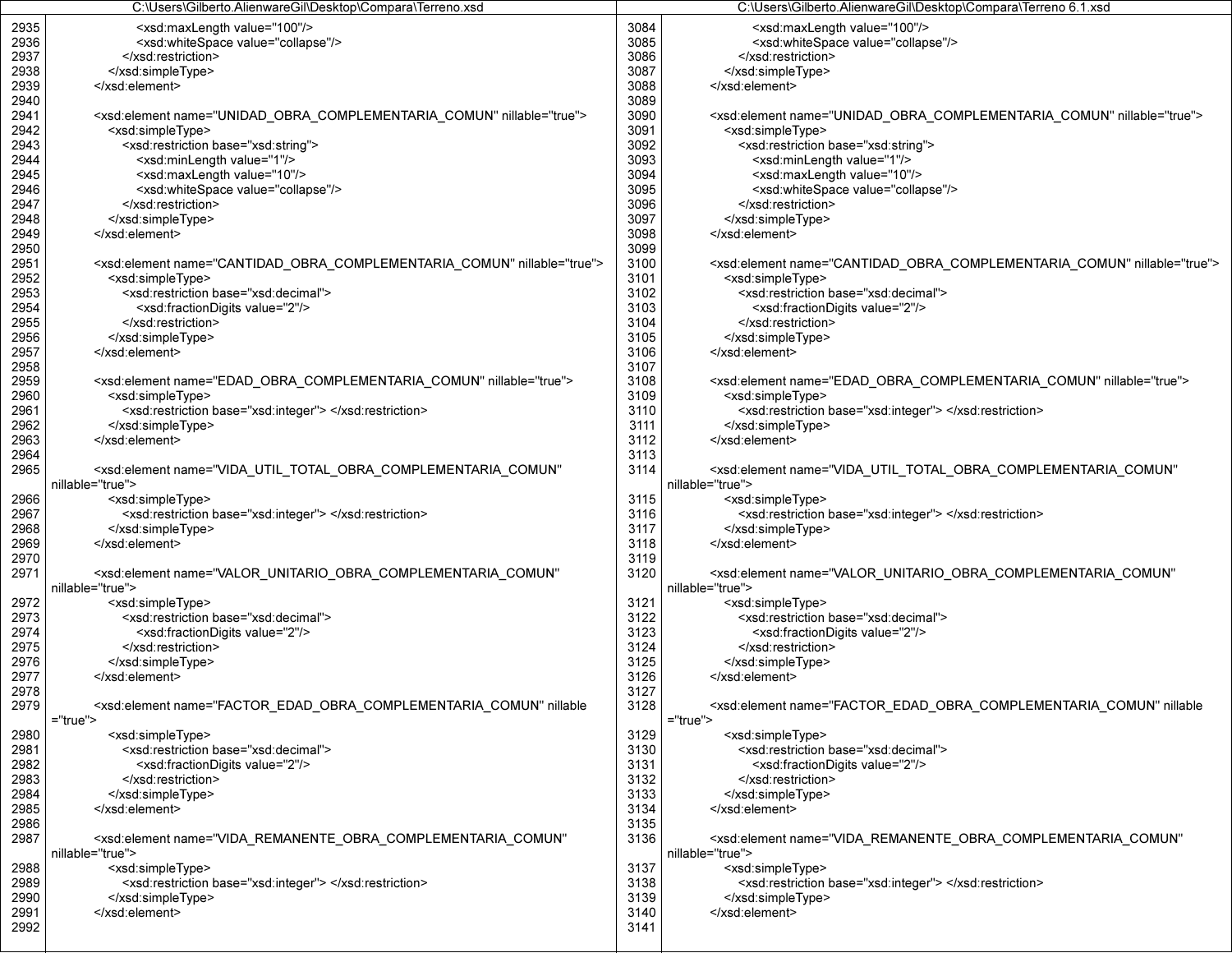| 3142<br>2993<br><xsd:element name<br=""><xsd:element name<br="">="FACTOR_CONSERVACION_OBRA_COMPLEMENTARIA_COMUN" nillable="true"&gt;<br/>="FACTOR_CONSERVACION_OBRA_COMPLEMENTARIA_COMUN" nillable="true"&gt;<br/>3143<br/>2994<br/><xsd:simpletype><br/><xsd:simpletype><br/>2995<br/>3144<br/><xsd:restriction base="xsd:decimal"><br/><xsd:restriction base="xsd:decimal"><br/>2996<br/>3145<br/><xsd:fractiondigits value="2"></xsd:fractiondigits><br/><xsd:fractiondigits value="2"></xsd:fractiondigits><br/>2997<br/>3146<br/></xsd:restriction><br/></xsd:restriction><br/>2998<br/>3147<br/></xsd:simpletype><br/></xsd:simpletype><br/>2999<br/>3148<br/></xsd:element><br/></xsd:element><br>3000<br>3149<br>3150<br>3001<br><xsd:element <br="" name="FACTOR_RESULTANTE_OBRA_COMPLEMENTARIA_COMUN"><xsd:element <br="" name="FACTOR_RESULTANTE_OBRA_COMPLEMENTARIA_COMUN">nillable="true"&gt;<br/>nillable="true"&gt;<br/>3151<br/>3002<br/><xsd:simpletype><br/><xsd:simpletype><br/>3152<br/>3003<br/><xsd:restriction base="xsd:decimal"><br/><xsd:restriction base="xsd:decimal"><br/>3153<br/>3004<br/><xsd:fractiondigits value="2"></xsd:fractiondigits><br/><xsd:fractiondigits value="2"></xsd:fractiondigits><br/>3154<br/>3005<br/></xsd:restriction><br/></xsd:restriction><br/>3006<br/>3155<br/></xsd:simpletype><br/></xsd:simpletype><br/>3156<br/>3007<br/></xsd:element><br/></xsd:element><br>3157<br>3008<br>3009<br>3158<br><xsd:element name="VRNETO_OBRA_COMPLEMENTARIA_COMUN" nillable="true"><br/><xsd:element name="VRNETO_OBRA_COMPLEMENTARIA_COMUN" nillable="true"><br/>3159<br/>3010<br/><xsd:simpletype><br/><xsd:simpletype><br/>3160<br/>3011<br/><xsd:restriction base="xsd:decimal"><br/><xsd:restriction base="xsd:decimal"><br/>3161<br/>3012<br/><xsd:fractiondigits value="2"></xsd:fractiondigits><br/><xsd:fractiondigits value="2"></xsd:fractiondigits><br/>3013<br/>3162<br/></xsd:restriction><br/></xsd:restriction><br/>3163<br/>3014<br/></xsd:simpletype><br/></xsd:simpletype><br/>3164<br/>3015<br/></xsd:element><br/></xsd:element><br>3016<br>3165<br>3017<br>3166<br><xsd:element name="INDIVISO_COMUNES" nillable="true"><br/><xsd:element name="INDIVISO_COMUNES" nillable="true"></xsd:element></xsd:element> | C:\Users\Gilberto.AlienwareGil\Desktop\Compara\Terreno 6.1.xsd |
|--------------------------------------------------------------------------------------------------------------------------------------------------------------------------------------------------------------------------------------------------------------------------------------------------------------------------------------------------------------------------------------------------------------------------------------------------------------------------------------------------------------------------------------------------------------------------------------------------------------------------------------------------------------------------------------------------------------------------------------------------------------------------------------------------------------------------------------------------------------------------------------------------------------------------------------------------------------------------------------------------------------------------------------------------------------------------------------------------------------------------------------------------------------------------------------------------------------------------------------------------------------------------------------------------------------------------------------------------------------------------------------------------------------------------------------------------------------------------------------------------------------------------------------------------------------------------------------------------------------------------------------------------------------------------------------------------------------------------------------------------------------------------------------------------------------------------------------------------------------------------------------------------------------------------------------------------------------------------------------------------------------------------------------------------------------------------------------------------------------------------------------------------------------------------------------------------------------------------------------------------------------------------------------|----------------------------------------------------------------|
|                                                                                                                                                                                                                                                                                                                                                                                                                                                                                                                                                                                                                                                                                                                                                                                                                                                                                                                                                                                                                                                                                                                                                                                                                                                                                                                                                                                                                                                                                                                                                                                                                                                                                                                                                                                                                                                                                                                                                                                                                                                                                                                                                                                                                                                                                      |                                                                |
|                                                                                                                                                                                                                                                                                                                                                                                                                                                                                                                                                                                                                                                                                                                                                                                                                                                                                                                                                                                                                                                                                                                                                                                                                                                                                                                                                                                                                                                                                                                                                                                                                                                                                                                                                                                                                                                                                                                                                                                                                                                                                                                                                                                                                                                                                      |                                                                |
|                                                                                                                                                                                                                                                                                                                                                                                                                                                                                                                                                                                                                                                                                                                                                                                                                                                                                                                                                                                                                                                                                                                                                                                                                                                                                                                                                                                                                                                                                                                                                                                                                                                                                                                                                                                                                                                                                                                                                                                                                                                                                                                                                                                                                                                                                      |                                                                |
|                                                                                                                                                                                                                                                                                                                                                                                                                                                                                                                                                                                                                                                                                                                                                                                                                                                                                                                                                                                                                                                                                                                                                                                                                                                                                                                                                                                                                                                                                                                                                                                                                                                                                                                                                                                                                                                                                                                                                                                                                                                                                                                                                                                                                                                                                      |                                                                |
|                                                                                                                                                                                                                                                                                                                                                                                                                                                                                                                                                                                                                                                                                                                                                                                                                                                                                                                                                                                                                                                                                                                                                                                                                                                                                                                                                                                                                                                                                                                                                                                                                                                                                                                                                                                                                                                                                                                                                                                                                                                                                                                                                                                                                                                                                      |                                                                |
|                                                                                                                                                                                                                                                                                                                                                                                                                                                                                                                                                                                                                                                                                                                                                                                                                                                                                                                                                                                                                                                                                                                                                                                                                                                                                                                                                                                                                                                                                                                                                                                                                                                                                                                                                                                                                                                                                                                                                                                                                                                                                                                                                                                                                                                                                      |                                                                |
|                                                                                                                                                                                                                                                                                                                                                                                                                                                                                                                                                                                                                                                                                                                                                                                                                                                                                                                                                                                                                                                                                                                                                                                                                                                                                                                                                                                                                                                                                                                                                                                                                                                                                                                                                                                                                                                                                                                                                                                                                                                                                                                                                                                                                                                                                      |                                                                |
|                                                                                                                                                                                                                                                                                                                                                                                                                                                                                                                                                                                                                                                                                                                                                                                                                                                                                                                                                                                                                                                                                                                                                                                                                                                                                                                                                                                                                                                                                                                                                                                                                                                                                                                                                                                                                                                                                                                                                                                                                                                                                                                                                                                                                                                                                      |                                                                |
|                                                                                                                                                                                                                                                                                                                                                                                                                                                                                                                                                                                                                                                                                                                                                                                                                                                                                                                                                                                                                                                                                                                                                                                                                                                                                                                                                                                                                                                                                                                                                                                                                                                                                                                                                                                                                                                                                                                                                                                                                                                                                                                                                                                                                                                                                      |                                                                |
|                                                                                                                                                                                                                                                                                                                                                                                                                                                                                                                                                                                                                                                                                                                                                                                                                                                                                                                                                                                                                                                                                                                                                                                                                                                                                                                                                                                                                                                                                                                                                                                                                                                                                                                                                                                                                                                                                                                                                                                                                                                                                                                                                                                                                                                                                      |                                                                |
|                                                                                                                                                                                                                                                                                                                                                                                                                                                                                                                                                                                                                                                                                                                                                                                                                                                                                                                                                                                                                                                                                                                                                                                                                                                                                                                                                                                                                                                                                                                                                                                                                                                                                                                                                                                                                                                                                                                                                                                                                                                                                                                                                                                                                                                                                      |                                                                |
|                                                                                                                                                                                                                                                                                                                                                                                                                                                                                                                                                                                                                                                                                                                                                                                                                                                                                                                                                                                                                                                                                                                                                                                                                                                                                                                                                                                                                                                                                                                                                                                                                                                                                                                                                                                                                                                                                                                                                                                                                                                                                                                                                                                                                                                                                      |                                                                |
|                                                                                                                                                                                                                                                                                                                                                                                                                                                                                                                                                                                                                                                                                                                                                                                                                                                                                                                                                                                                                                                                                                                                                                                                                                                                                                                                                                                                                                                                                                                                                                                                                                                                                                                                                                                                                                                                                                                                                                                                                                                                                                                                                                                                                                                                                      |                                                                |
|                                                                                                                                                                                                                                                                                                                                                                                                                                                                                                                                                                                                                                                                                                                                                                                                                                                                                                                                                                                                                                                                                                                                                                                                                                                                                                                                                                                                                                                                                                                                                                                                                                                                                                                                                                                                                                                                                                                                                                                                                                                                                                                                                                                                                                                                                      |                                                                |
|                                                                                                                                                                                                                                                                                                                                                                                                                                                                                                                                                                                                                                                                                                                                                                                                                                                                                                                                                                                                                                                                                                                                                                                                                                                                                                                                                                                                                                                                                                                                                                                                                                                                                                                                                                                                                                                                                                                                                                                                                                                                                                                                                                                                                                                                                      |                                                                |
|                                                                                                                                                                                                                                                                                                                                                                                                                                                                                                                                                                                                                                                                                                                                                                                                                                                                                                                                                                                                                                                                                                                                                                                                                                                                                                                                                                                                                                                                                                                                                                                                                                                                                                                                                                                                                                                                                                                                                                                                                                                                                                                                                                                                                                                                                      |                                                                |
|                                                                                                                                                                                                                                                                                                                                                                                                                                                                                                                                                                                                                                                                                                                                                                                                                                                                                                                                                                                                                                                                                                                                                                                                                                                                                                                                                                                                                                                                                                                                                                                                                                                                                                                                                                                                                                                                                                                                                                                                                                                                                                                                                                                                                                                                                      |                                                                |
|                                                                                                                                                                                                                                                                                                                                                                                                                                                                                                                                                                                                                                                                                                                                                                                                                                                                                                                                                                                                                                                                                                                                                                                                                                                                                                                                                                                                                                                                                                                                                                                                                                                                                                                                                                                                                                                                                                                                                                                                                                                                                                                                                                                                                                                                                      |                                                                |
|                                                                                                                                                                                                                                                                                                                                                                                                                                                                                                                                                                                                                                                                                                                                                                                                                                                                                                                                                                                                                                                                                                                                                                                                                                                                                                                                                                                                                                                                                                                                                                                                                                                                                                                                                                                                                                                                                                                                                                                                                                                                                                                                                                                                                                                                                      |                                                                |
|                                                                                                                                                                                                                                                                                                                                                                                                                                                                                                                                                                                                                                                                                                                                                                                                                                                                                                                                                                                                                                                                                                                                                                                                                                                                                                                                                                                                                                                                                                                                                                                                                                                                                                                                                                                                                                                                                                                                                                                                                                                                                                                                                                                                                                                                                      |                                                                |
|                                                                                                                                                                                                                                                                                                                                                                                                                                                                                                                                                                                                                                                                                                                                                                                                                                                                                                                                                                                                                                                                                                                                                                                                                                                                                                                                                                                                                                                                                                                                                                                                                                                                                                                                                                                                                                                                                                                                                                                                                                                                                                                                                                                                                                                                                      |                                                                |
|                                                                                                                                                                                                                                                                                                                                                                                                                                                                                                                                                                                                                                                                                                                                                                                                                                                                                                                                                                                                                                                                                                                                                                                                                                                                                                                                                                                                                                                                                                                                                                                                                                                                                                                                                                                                                                                                                                                                                                                                                                                                                                                                                                                                                                                                                      |                                                                |
|                                                                                                                                                                                                                                                                                                                                                                                                                                                                                                                                                                                                                                                                                                                                                                                                                                                                                                                                                                                                                                                                                                                                                                                                                                                                                                                                                                                                                                                                                                                                                                                                                                                                                                                                                                                                                                                                                                                                                                                                                                                                                                                                                                                                                                                                                      |                                                                |
|                                                                                                                                                                                                                                                                                                                                                                                                                                                                                                                                                                                                                                                                                                                                                                                                                                                                                                                                                                                                                                                                                                                                                                                                                                                                                                                                                                                                                                                                                                                                                                                                                                                                                                                                                                                                                                                                                                                                                                                                                                                                                                                                                                                                                                                                                      |                                                                |
|                                                                                                                                                                                                                                                                                                                                                                                                                                                                                                                                                                                                                                                                                                                                                                                                                                                                                                                                                                                                                                                                                                                                                                                                                                                                                                                                                                                                                                                                                                                                                                                                                                                                                                                                                                                                                                                                                                                                                                                                                                                                                                                                                                                                                                                                                      |                                                                |
|                                                                                                                                                                                                                                                                                                                                                                                                                                                                                                                                                                                                                                                                                                                                                                                                                                                                                                                                                                                                                                                                                                                                                                                                                                                                                                                                                                                                                                                                                                                                                                                                                                                                                                                                                                                                                                                                                                                                                                                                                                                                                                                                                                                                                                                                                      |                                                                |
|                                                                                                                                                                                                                                                                                                                                                                                                                                                                                                                                                                                                                                                                                                                                                                                                                                                                                                                                                                                                                                                                                                                                                                                                                                                                                                                                                                                                                                                                                                                                                                                                                                                                                                                                                                                                                                                                                                                                                                                                                                                                                                                                                                                                                                                                                      |                                                                |
|                                                                                                                                                                                                                                                                                                                                                                                                                                                                                                                                                                                                                                                                                                                                                                                                                                                                                                                                                                                                                                                                                                                                                                                                                                                                                                                                                                                                                                                                                                                                                                                                                                                                                                                                                                                                                                                                                                                                                                                                                                                                                                                                                                                                                                                                                      |                                                                |
| 3167<br>3018<br><xsd:simpletype><br/><xsd:simpletype></xsd:simpletype></xsd:simpletype>                                                                                                                                                                                                                                                                                                                                                                                                                                                                                                                                                                                                                                                                                                                                                                                                                                                                                                                                                                                                                                                                                                                                                                                                                                                                                                                                                                                                                                                                                                                                                                                                                                                                                                                                                                                                                                                                                                                                                                                                                                                                                                                                                                                              |                                                                |
| 3019<br><xsd:restriction base="xsd:decimal"><br/>3168<br/><xsd:restriction base="xsd:decimal"></xsd:restriction></xsd:restriction>                                                                                                                                                                                                                                                                                                                                                                                                                                                                                                                                                                                                                                                                                                                                                                                                                                                                                                                                                                                                                                                                                                                                                                                                                                                                                                                                                                                                                                                                                                                                                                                                                                                                                                                                                                                                                                                                                                                                                                                                                                                                                                                                                   |                                                                |
| 3020<br>3169<br><xsd:fractiondigits value="8"></xsd:fractiondigits><br><xsd:fractiondigits value="8"></xsd:fractiondigits>                                                                                                                                                                                                                                                                                                                                                                                                                                                                                                                                                                                                                                                                                                                                                                                                                                                                                                                                                                                                                                                                                                                                                                                                                                                                                                                                                                                                                                                                                                                                                                                                                                                                                                                                                                                                                                                                                                                                                                                                                                                                                                                                                           |                                                                |
| 3021<br>3170<br><br>                                                                                                                                                                                                                                                                                                                                                                                                                                                                                                                                                                                                                                                                                                                                                                                                                                                                                                                                                                                                                                                                                                                                                                                                                                                                                                                                                                                                                                                                                                                                                                                                                                                                                                                                                                                                                                                                                                                                                                                                                                                                                                                                                                                                                                                                 |                                                                |
| 3022<br>3171<br><br>                                                                                                                                                                                                                                                                                                                                                                                                                                                                                                                                                                                                                                                                                                                                                                                                                                                                                                                                                                                                                                                                                                                                                                                                                                                                                                                                                                                                                                                                                                                                                                                                                                                                                                                                                                                                                                                                                                                                                                                                                                                                                                                                                                                                                                                                 |                                                                |
| 3172<br>3023<br><br>                                                                                                                                                                                                                                                                                                                                                                                                                                                                                                                                                                                                                                                                                                                                                                                                                                                                                                                                                                                                                                                                                                                                                                                                                                                                                                                                                                                                                                                                                                                                                                                                                                                                                                                                                                                                                                                                                                                                                                                                                                                                                                                                                                                                                                                                 |                                                                |
| 3173<br>3024                                                                                                                                                                                                                                                                                                                                                                                                                                                                                                                                                                                                                                                                                                                                                                                                                                                                                                                                                                                                                                                                                                                                                                                                                                                                                                                                                                                                                                                                                                                                                                                                                                                                                                                                                                                                                                                                                                                                                                                                                                                                                                                                                                                                                                                                         |                                                                |
| 3025<br>3174                                                                                                                                                                                                                                                                                                                                                                                                                                                                                                                                                                                                                                                                                                                                                                                                                                                                                                                                                                                                                                                                                                                                                                                                                                                                                                                                                                                                                                                                                                                                                                                                                                                                                                                                                                                                                                                                                                                                                                                                                                                                                                                                                                                                                                                                         |                                                                |
| <xsd:element name="IMPORTE_OBRA_COMPLEMENTARIA_COMUN" nillable="true"><br/><xsd:element name="IMPORTE_OBRA_COMPLEMENTARIA_COMUN" nillable="true"><br/>3026<br/>3175<br/><xsd:simpletype><br/><xsd:simpletype></xsd:simpletype></xsd:simpletype></xsd:element></xsd:element>                                                                                                                                                                                                                                                                                                                                                                                                                                                                                                                                                                                                                                                                                                                                                                                                                                                                                                                                                                                                                                                                                                                                                                                                                                                                                                                                                                                                                                                                                                                                                                                                                                                                                                                                                                                                                                                                                                                                                                                                          |                                                                |
| 3027<br>3176<br><xsd:restriction base="xsd:decimal"><br/><xsd:restriction base="xsd:decimal"></xsd:restriction></xsd:restriction>                                                                                                                                                                                                                                                                                                                                                                                                                                                                                                                                                                                                                                                                                                                                                                                                                                                                                                                                                                                                                                                                                                                                                                                                                                                                                                                                                                                                                                                                                                                                                                                                                                                                                                                                                                                                                                                                                                                                                                                                                                                                                                                                                    |                                                                |
|                                                                                                                                                                                                                                                                                                                                                                                                                                                                                                                                                                                                                                                                                                                                                                                                                                                                                                                                                                                                                                                                                                                                                                                                                                                                                                                                                                                                                                                                                                                                                                                                                                                                                                                                                                                                                                                                                                                                                                                                                                                                                                                                                                                                                                                                                      |                                                                |
| 3177<br>3028<br><xsd:fractiondigits value="2"></xsd:fractiondigits><br><xsd:fractiondigits value="2"></xsd:fractiondigits>                                                                                                                                                                                                                                                                                                                                                                                                                                                                                                                                                                                                                                                                                                                                                                                                                                                                                                                                                                                                                                                                                                                                                                                                                                                                                                                                                                                                                                                                                                                                                                                                                                                                                                                                                                                                                                                                                                                                                                                                                                                                                                                                                           |                                                                |
| 3029<br>3178<br><br>                                                                                                                                                                                                                                                                                                                                                                                                                                                                                                                                                                                                                                                                                                                                                                                                                                                                                                                                                                                                                                                                                                                                                                                                                                                                                                                                                                                                                                                                                                                                                                                                                                                                                                                                                                                                                                                                                                                                                                                                                                                                                                                                                                                                                                                                 |                                                                |
| 3030<br>3179<br><br>                                                                                                                                                                                                                                                                                                                                                                                                                                                                                                                                                                                                                                                                                                                                                                                                                                                                                                                                                                                                                                                                                                                                                                                                                                                                                                                                                                                                                                                                                                                                                                                                                                                                                                                                                                                                                                                                                                                                                                                                                                                                                                                                                                                                                                                                 |                                                                |
| 3031<br>3180<br><br>                                                                                                                                                                                                                                                                                                                                                                                                                                                                                                                                                                                                                                                                                                                                                                                                                                                                                                                                                                                                                                                                                                                                                                                                                                                                                                                                                                                                                                                                                                                                                                                                                                                                                                                                                                                                                                                                                                                                                                                                                                                                                                                                                                                                                                                                 |                                                                |
| 3032<br>3181                                                                                                                                                                                                                                                                                                                                                                                                                                                                                                                                                                                                                                                                                                                                                                                                                                                                                                                                                                                                                                                                                                                                                                                                                                                                                                                                                                                                                                                                                                                                                                                                                                                                                                                                                                                                                                                                                                                                                                                                                                                                                                                                                                                                                                                                         |                                                                |
| 3182<br>3033<br>$\le$ /xsd:sequence><br>                                                                                                                                                                                                                                                                                                                                                                                                                                                                                                                                                                                                                                                                                                                                                                                                                                                                                                                                                                                                                                                                                                                                                                                                                                                                                                                                                                                                                                                                                                                                                                                                                                                                                                                                                                                                                                                                                                                                                                                                                                                                                                                                                                                                                                             |                                                                |
| 3183<br>3034<br><br>                                                                                                                                                                                                                                                                                                                                                                                                                                                                                                                                                                                                                                                                                                                                                                                                                                                                                                                                                                                                                                                                                                                                                                                                                                                                                                                                                                                                                                                                                                                                                                                                                                                                                                                                                                                                                                                                                                                                                                                                                                                                                                                                                                                                                                                                 |                                                                |
| 3035<br><xsd:complextype name="PRIVATIVASOCType"><br/>3184<br/><xsd:complextype name="PRIVATIVASOCType"></xsd:complextype></xsd:complextype>                                                                                                                                                                                                                                                                                                                                                                                                                                                                                                                                                                                                                                                                                                                                                                                                                                                                                                                                                                                                                                                                                                                                                                                                                                                                                                                                                                                                                                                                                                                                                                                                                                                                                                                                                                                                                                                                                                                                                                                                                                                                                                                                         |                                                                |
| 3036<br>3185<br><xsd:sequence><br/><xsd:sequence></xsd:sequence></xsd:sequence>                                                                                                                                                                                                                                                                                                                                                                                                                                                                                                                                                                                                                                                                                                                                                                                                                                                                                                                                                                                                                                                                                                                                                                                                                                                                                                                                                                                                                                                                                                                                                                                                                                                                                                                                                                                                                                                                                                                                                                                                                                                                                                                                                                                                      |                                                                |
| 3037<br><xsd:element name="CLAVE_OBRA_COMPLEMENTARIA_PRIVATIVAS" nillable="true"><br/>3186<br/><xsd:element name="CLAVE_OBRA_COMPLEMENTARIA_PRIVATIVAS" nillable="true"></xsd:element></xsd:element>                                                                                                                                                                                                                                                                                                                                                                                                                                                                                                                                                                                                                                                                                                                                                                                                                                                                                                                                                                                                                                                                                                                                                                                                                                                                                                                                                                                                                                                                                                                                                                                                                                                                                                                                                                                                                                                                                                                                                                                                                                                                                 |                                                                |
| 3038<br>3187<br><xsd:simpletype><br/><xsd:simpletype></xsd:simpletype></xsd:simpletype>                                                                                                                                                                                                                                                                                                                                                                                                                                                                                                                                                                                                                                                                                                                                                                                                                                                                                                                                                                                                                                                                                                                                                                                                                                                                                                                                                                                                                                                                                                                                                                                                                                                                                                                                                                                                                                                                                                                                                                                                                                                                                                                                                                                              |                                                                |
| 3039<br><xsd:restriction base="xsd:string"><br/>3188<br/><xsd:restriction base="xsd:string"></xsd:restriction></xsd:restriction>                                                                                                                                                                                                                                                                                                                                                                                                                                                                                                                                                                                                                                                                                                                                                                                                                                                                                                                                                                                                                                                                                                                                                                                                                                                                                                                                                                                                                                                                                                                                                                                                                                                                                                                                                                                                                                                                                                                                                                                                                                                                                                                                                     |                                                                |
| <xsd:minlength value="1"></xsd:minlength><br>3189<br>3040<br><xsd:minlength value="1"></xsd:minlength>                                                                                                                                                                                                                                                                                                                                                                                                                                                                                                                                                                                                                                                                                                                                                                                                                                                                                                                                                                                                                                                                                                                                                                                                                                                                                                                                                                                                                                                                                                                                                                                                                                                                                                                                                                                                                                                                                                                                                                                                                                                                                                                                                                               |                                                                |
| 3041<br>3190<br><xsd:maxlength value="4"></xsd:maxlength><br><xsd:maxlength value="4"></xsd:maxlength>                                                                                                                                                                                                                                                                                                                                                                                                                                                                                                                                                                                                                                                                                                                                                                                                                                                                                                                                                                                                                                                                                                                                                                                                                                                                                                                                                                                                                                                                                                                                                                                                                                                                                                                                                                                                                                                                                                                                                                                                                                                                                                                                                                               |                                                                |
| 3191<br>3042<br><xsd:whitespace value="collapse"></xsd:whitespace><br><xsd:whitespace value="collapse"></xsd:whitespace>                                                                                                                                                                                                                                                                                                                                                                                                                                                                                                                                                                                                                                                                                                                                                                                                                                                                                                                                                                                                                                                                                                                                                                                                                                                                                                                                                                                                                                                                                                                                                                                                                                                                                                                                                                                                                                                                                                                                                                                                                                                                                                                                                             |                                                                |
| 3192                                                                                                                                                                                                                                                                                                                                                                                                                                                                                                                                                                                                                                                                                                                                                                                                                                                                                                                                                                                                                                                                                                                                                                                                                                                                                                                                                                                                                                                                                                                                                                                                                                                                                                                                                                                                                                                                                                                                                                                                                                                                                                                                                                                                                                                                                 |                                                                |
| 3043<br><br>                                                                                                                                                                                                                                                                                                                                                                                                                                                                                                                                                                                                                                                                                                                                                                                                                                                                                                                                                                                                                                                                                                                                                                                                                                                                                                                                                                                                                                                                                                                                                                                                                                                                                                                                                                                                                                                                                                                                                                                                                                                                                                                                                                                                                                                                         |                                                                |
| 3044<br>3193<br><br>                                                                                                                                                                                                                                                                                                                                                                                                                                                                                                                                                                                                                                                                                                                                                                                                                                                                                                                                                                                                                                                                                                                                                                                                                                                                                                                                                                                                                                                                                                                                                                                                                                                                                                                                                                                                                                                                                                                                                                                                                                                                                                                                                                                                                                                                 |                                                                |
| 3045<br>3194<br><br>                                                                                                                                                                                                                                                                                                                                                                                                                                                                                                                                                                                                                                                                                                                                                                                                                                                                                                                                                                                                                                                                                                                                                                                                                                                                                                                                                                                                                                                                                                                                                                                                                                                                                                                                                                                                                                                                                                                                                                                                                                                                                                                                                                                                                                                                 |                                                                |
| 3046<br>3195                                                                                                                                                                                                                                                                                                                                                                                                                                                                                                                                                                                                                                                                                                                                                                                                                                                                                                                                                                                                                                                                                                                                                                                                                                                                                                                                                                                                                                                                                                                                                                                                                                                                                                                                                                                                                                                                                                                                                                                                                                                                                                                                                                                                                                                                         |                                                                |
| 3047<br><xsd:element <br="" name="DESCRIPCION_OBRA_COMPLEMENTARIA_PRIVATIVAS">3196<br/><xsd:element <="" name="DESCRIPCION_OBRA_COMPLEMENTARIA_PRIVATIVAS" td=""><td></td></xsd:element></xsd:element>                                                                                                                                                                                                                                                                                                                                                                                                                                                                                                                                                                                                                                                                                                                                                                                                                                                                                                                                                                                                                                                                                                                                                                                                                                                                                                                                                                                                                                                                                                                                                                                                                                                                                                                                                                                                                                                                                                                                                                                                                                                                               |                                                                |
| nillable="true"><br>nillable="true">                                                                                                                                                                                                                                                                                                                                                                                                                                                                                                                                                                                                                                                                                                                                                                                                                                                                                                                                                                                                                                                                                                                                                                                                                                                                                                                                                                                                                                                                                                                                                                                                                                                                                                                                                                                                                                                                                                                                                                                                                                                                                                                                                                                                                                                 |                                                                |
| 3048<br>3197<br><xsd:simpletype><br/><xsd:simpletype></xsd:simpletype></xsd:simpletype>                                                                                                                                                                                                                                                                                                                                                                                                                                                                                                                                                                                                                                                                                                                                                                                                                                                                                                                                                                                                                                                                                                                                                                                                                                                                                                                                                                                                                                                                                                                                                                                                                                                                                                                                                                                                                                                                                                                                                                                                                                                                                                                                                                                              |                                                                |
| 3198<br>3049<br><xsd:restriction base="xsd:string"><br/><xsd:restriction base="xsd:string"></xsd:restriction></xsd:restriction>                                                                                                                                                                                                                                                                                                                                                                                                                                                                                                                                                                                                                                                                                                                                                                                                                                                                                                                                                                                                                                                                                                                                                                                                                                                                                                                                                                                                                                                                                                                                                                                                                                                                                                                                                                                                                                                                                                                                                                                                                                                                                                                                                      |                                                                |
| 3050<br>3199<br><xsd:minlength value="1"></xsd:minlength><br><xsd:minlength value="1"></xsd:minlength>                                                                                                                                                                                                                                                                                                                                                                                                                                                                                                                                                                                                                                                                                                                                                                                                                                                                                                                                                                                                                                                                                                                                                                                                                                                                                                                                                                                                                                                                                                                                                                                                                                                                                                                                                                                                                                                                                                                                                                                                                                                                                                                                                                               |                                                                |
| 3200<br>3051<br><xsd:maxlength value="100"></xsd:maxlength><br><xsd:maxlength value="100"></xsd:maxlength>                                                                                                                                                                                                                                                                                                                                                                                                                                                                                                                                                                                                                                                                                                                                                                                                                                                                                                                                                                                                                                                                                                                                                                                                                                                                                                                                                                                                                                                                                                                                                                                                                                                                                                                                                                                                                                                                                                                                                                                                                                                                                                                                                                           |                                                                |
| 3052<br><xsd:whitespace value="collapse"></xsd:whitespace><br>3201<br><xsd:whitespace value="collapse"></xsd:whitespace>                                                                                                                                                                                                                                                                                                                                                                                                                                                                                                                                                                                                                                                                                                                                                                                                                                                                                                                                                                                                                                                                                                                                                                                                                                                                                                                                                                                                                                                                                                                                                                                                                                                                                                                                                                                                                                                                                                                                                                                                                                                                                                                                                             |                                                                |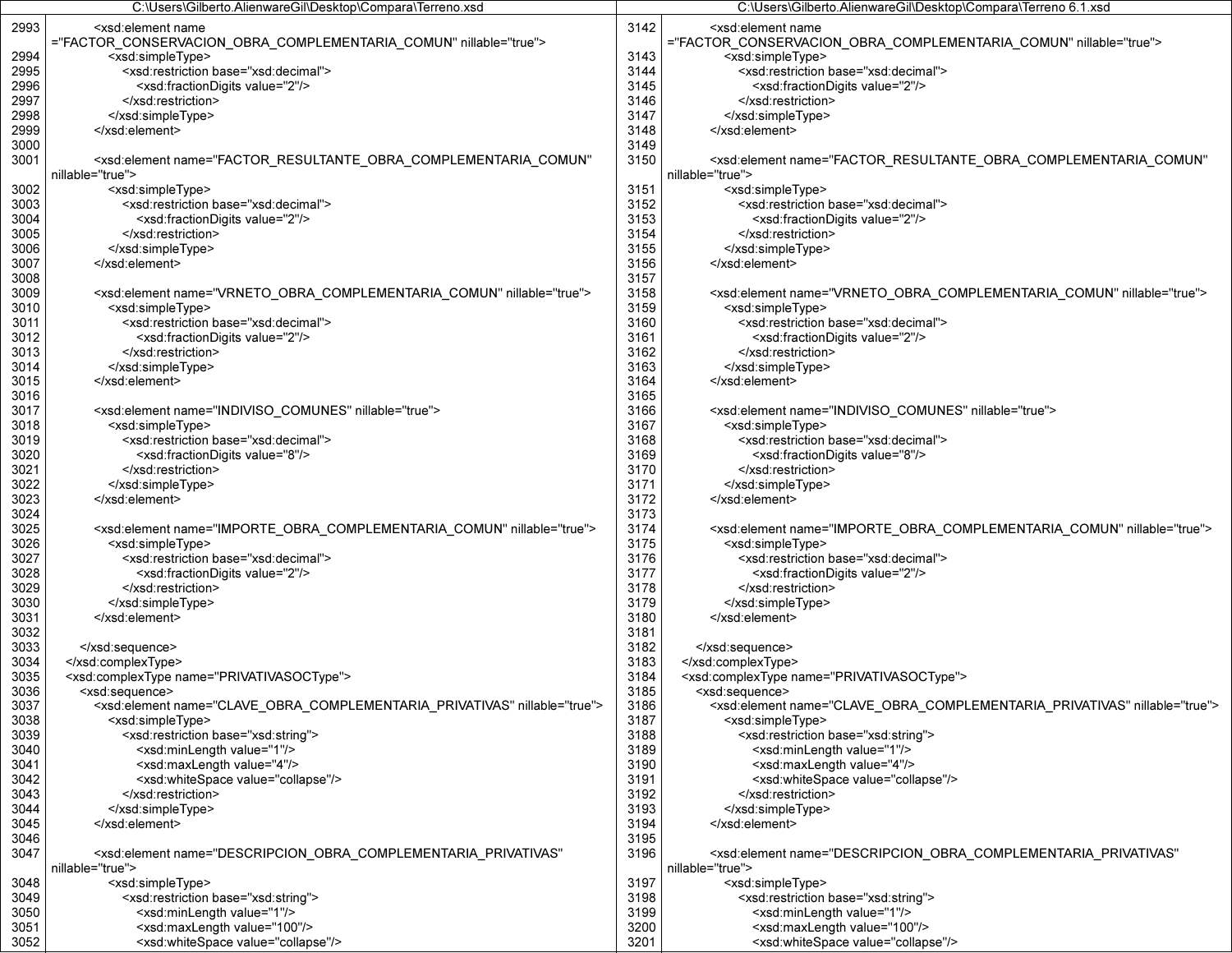|      | C:\Users\Gilberto.AlienwareGil\Desktop\Compara\Terreno.xsd                                                                                                                                                       |      | C:\Users\Gilberto.AlienwareGil\Desktop\Compara\Terreno 6.1.xsd                                |
|------|------------------------------------------------------------------------------------------------------------------------------------------------------------------------------------------------------------------|------|-----------------------------------------------------------------------------------------------|
| 3053 |                                                                                                                                                                                                                  | 3202 |                                                                                               |
| 3054 |                                                                                                                                                                                                                  | 3203 |                                                                                               |
| 3055 |                                                                                                                                                                                                                  | 3204 |                                                                                               |
|      |                                                                                                                                                                                                                  |      |                                                                                               |
| 3056 |                                                                                                                                                                                                                  | 3205 |                                                                                               |
| 3057 | <xsd:element name="UNIDAD_OBRA_COMPLEMENTARIA_PRIVATIVAS" nillable<="" td=""><td>3206</td><td><xsd:element name="UNIDAD_OBRA_COMPLEMENTARIA_PRIVATIVAS" nillable<="" td=""></xsd:element></td></xsd:element>     | 3206 | <xsd:element name="UNIDAD_OBRA_COMPLEMENTARIA_PRIVATIVAS" nillable<="" td=""></xsd:element>   |
|      | ="true">                                                                                                                                                                                                         |      | ="true">                                                                                      |
| 3058 | <xsd:simpletype></xsd:simpletype>                                                                                                                                                                                | 3207 | <xsd:simpletype></xsd:simpletype>                                                             |
| 3059 | <xsd:restriction base="xsd:string"></xsd:restriction>                                                                                                                                                            | 3208 | <xsd:restriction base="xsd:string"></xsd:restriction>                                         |
| 3060 | <xsd:minlength value="1"></xsd:minlength>                                                                                                                                                                        | 3209 | <xsd:minlength value="1"></xsd:minlength>                                                     |
| 3061 | <xsd:maxlength value="10"></xsd:maxlength>                                                                                                                                                                       | 3210 | <xsd:maxlength value="10"></xsd:maxlength>                                                    |
| 3062 | <xsd:whitespace value="collapse"></xsd:whitespace>                                                                                                                                                               | 3211 | <xsd:whitespace value="collapse"></xsd:whitespace>                                            |
| 3063 |                                                                                                                                                                                                                  | 3212 |                                                                                               |
| 3064 |                                                                                                                                                                                                                  | 3213 |                                                                                               |
| 3065 |                                                                                                                                                                                                                  | 3214 |                                                                                               |
| 3066 |                                                                                                                                                                                                                  | 3215 |                                                                                               |
| 3067 | <xsd:element name="CANTIDAD_OBRA_COMPLEMENTARIA_PRIVATIVAS" nillable<="" td=""><td>3216</td><td><xsd:element name="CANTIDAD_OBRA_COMPLEMENTARIA_PRIVATIVAS" nillable<="" td=""></xsd:element></td></xsd:element> | 3216 | <xsd:element name="CANTIDAD_OBRA_COMPLEMENTARIA_PRIVATIVAS" nillable<="" td=""></xsd:element> |
|      |                                                                                                                                                                                                                  |      |                                                                                               |
|      | $=$ "true">                                                                                                                                                                                                      |      | ="true">                                                                                      |
| 3068 | <xsd:simpletype></xsd:simpletype>                                                                                                                                                                                | 3217 | <xsd:simpletype></xsd:simpletype>                                                             |
| 3069 | <xsd:restriction base="xsd:decimal"></xsd:restriction>                                                                                                                                                           | 3218 | <xsd:restriction base="xsd:decimal"></xsd:restriction>                                        |
| 3070 | <xsd:fractiondigits value="2"></xsd:fractiondigits>                                                                                                                                                              | 3219 | <xsd:fractiondigits value="2"></xsd:fractiondigits>                                           |
| 3071 |                                                                                                                                                                                                                  | 3220 |                                                                                               |
| 3072 |                                                                                                                                                                                                                  | 3221 |                                                                                               |
| 3073 |                                                                                                                                                                                                                  | 3222 |                                                                                               |
| 3074 |                                                                                                                                                                                                                  | 3223 |                                                                                               |
| 3075 | <xsd:element name="EDAD_OBRA_COMPLEMENTARIA_PRIVATIVAS" nillable="true"></xsd:element>                                                                                                                           | 3224 | <xsd:element name="EDAD_OBRA_COMPLEMENTARIA_PRIVATIVAS" nillable="true"></xsd:element>        |
| 3076 | <xsd:simpletype></xsd:simpletype>                                                                                                                                                                                | 3225 | <xsd:simpletype></xsd:simpletype>                                                             |
| 3077 | <xsd:restriction base="xsd:integer"> </xsd:restriction>                                                                                                                                                          | 3226 | <xsd:restriction base="xsd:integer"> </xsd:restriction>                                       |
| 3078 |                                                                                                                                                                                                                  | 3227 |                                                                                               |
| 3079 |                                                                                                                                                                                                                  | 3228 |                                                                                               |
| 3080 |                                                                                                                                                                                                                  | 3229 |                                                                                               |
|      |                                                                                                                                                                                                                  | 3230 |                                                                                               |
| 3081 | <xsd:element <="" name="VIDA_UTIL_TOTAL_OBRA_COMPLEMENTARIA_PRIVATIVAS" td=""><td></td><td><xsd:element <="" name="VIDA_UTIL_TOTAL_OBRA_COMPLEMENTARIA_PRIVATIVAS" td=""></xsd:element></td></xsd:element>       |      | <xsd:element <="" name="VIDA_UTIL_TOTAL_OBRA_COMPLEMENTARIA_PRIVATIVAS" td=""></xsd:element>  |
|      | nillable="true">                                                                                                                                                                                                 |      | nillable="true">                                                                              |
| 3082 | <xsd:simpletype></xsd:simpletype>                                                                                                                                                                                | 3231 | <xsd:simpletype></xsd:simpletype>                                                             |
| 3083 | <xsd:restriction base="xsd:integer"> </xsd:restriction>                                                                                                                                                          | 3232 | <xsd:restriction base="xsd:integer"> </xsd:restriction>                                       |
| 3084 |                                                                                                                                                                                                                  | 3233 |                                                                                               |
| 3085 |                                                                                                                                                                                                                  | 3234 |                                                                                               |
| 3086 |                                                                                                                                                                                                                  | 3235 |                                                                                               |
| 3087 | <xsd:element <="" name="VALOR_UNITARIO_OBRA_COMPLEMENTARIA_PRIVATIVAS" td=""><td>3236</td><td><xsd:element <="" name="VALOR_UNITARIO_OBRA_COMPLEMENTARIA_PRIVATIVAS" td=""></xsd:element></td></xsd:element>     | 3236 | <xsd:element <="" name="VALOR_UNITARIO_OBRA_COMPLEMENTARIA_PRIVATIVAS" td=""></xsd:element>   |
|      | nillable="true">                                                                                                                                                                                                 |      | nillable="true">                                                                              |
| 3088 | <xsd:simpletype></xsd:simpletype>                                                                                                                                                                                | 3237 | <xsd:simpletype></xsd:simpletype>                                                             |
| 3089 | <xsd:restriction base="xsd:decimal"></xsd:restriction>                                                                                                                                                           | 3238 | <xsd:restriction base="xsd:decimal"></xsd:restriction>                                        |
| 3090 | <xsd:fractiondigits value="2"></xsd:fractiondigits>                                                                                                                                                              | 3239 | <xsd:fractiondigits value="2"></xsd:fractiondigits>                                           |
| 3091 |                                                                                                                                                                                                                  | 3240 |                                                                                               |
| 3092 |                                                                                                                                                                                                                  | 3241 |                                                                                               |
| 3093 |                                                                                                                                                                                                                  | 3242 |                                                                                               |
| 3094 |                                                                                                                                                                                                                  | 3243 |                                                                                               |
|      |                                                                                                                                                                                                                  |      |                                                                                               |
| 3095 | <xsd:element <="" name="FACTOR_EDAD_OBRA_COMPLEMENTARIA_PRIVATIVAS" td=""><td>3244</td><td><xsd:element <="" name="FACTOR_EDAD_OBRA_COMPLEMENTARIA_PRIVATIVAS" td=""></xsd:element></td></xsd:element>           | 3244 | <xsd:element <="" name="FACTOR_EDAD_OBRA_COMPLEMENTARIA_PRIVATIVAS" td=""></xsd:element>      |
|      | nillable="true">                                                                                                                                                                                                 |      | nillable="true">                                                                              |
| 3096 | <xsd:simpletype></xsd:simpletype>                                                                                                                                                                                | 3245 | <xsd:simpletype></xsd:simpletype>                                                             |
| 3097 | <xsd:restriction base="xsd:decimal"></xsd:restriction>                                                                                                                                                           | 3246 | <xsd:restriction base="xsd:decimal"></xsd:restriction>                                        |
| 3098 | <xsd:fractiondigits value="2"></xsd:fractiondigits>                                                                                                                                                              | 3247 | <xsd:fractiondigits value="2"></xsd:fractiondigits>                                           |
| 3099 |                                                                                                                                                                                                                  | 3248 |                                                                                               |
| 3100 |                                                                                                                                                                                                                  | 3249 |                                                                                               |
| 3101 |                                                                                                                                                                                                                  | 3250 |                                                                                               |
| 3102 |                                                                                                                                                                                                                  | 3251 |                                                                                               |
| 3103 | <xsd:element <="" name="VIDA_REMANENTE_OBRA_COMPLEMENTARIA_PRIVATIVAS" td=""><td>3252</td><td><xsd:element <="" name="VIDA_REMANENTE_OBRA_COMPLEMENTARIA_PRIVATIVAS" td=""></xsd:element></td></xsd:element>     | 3252 | <xsd:element <="" name="VIDA_REMANENTE_OBRA_COMPLEMENTARIA_PRIVATIVAS" td=""></xsd:element>   |
|      | nillable="true">                                                                                                                                                                                                 |      | nillable="true">                                                                              |
| 3104 | <xsd:simpletype></xsd:simpletype>                                                                                                                                                                                | 3253 | <xsd:simpletype></xsd:simpletype>                                                             |
| 3105 | <xsd:restriction base="xsd:integer"> </xsd:restriction>                                                                                                                                                          | 3254 | <xsd:restriction base="xsd:integer"> </xsd:restriction>                                       |
|      |                                                                                                                                                                                                                  |      |                                                                                               |
| 3106 | $\le$ /xsd:simpleType>                                                                                                                                                                                           | 3255 |                                                                                               |
| 3107 |                                                                                                                                                                                                                  | 3256 |                                                                                               |
| 3108 |                                                                                                                                                                                                                  | 3257 |                                                                                               |
|      |                                                                                                                                                                                                                  |      |                                                                                               |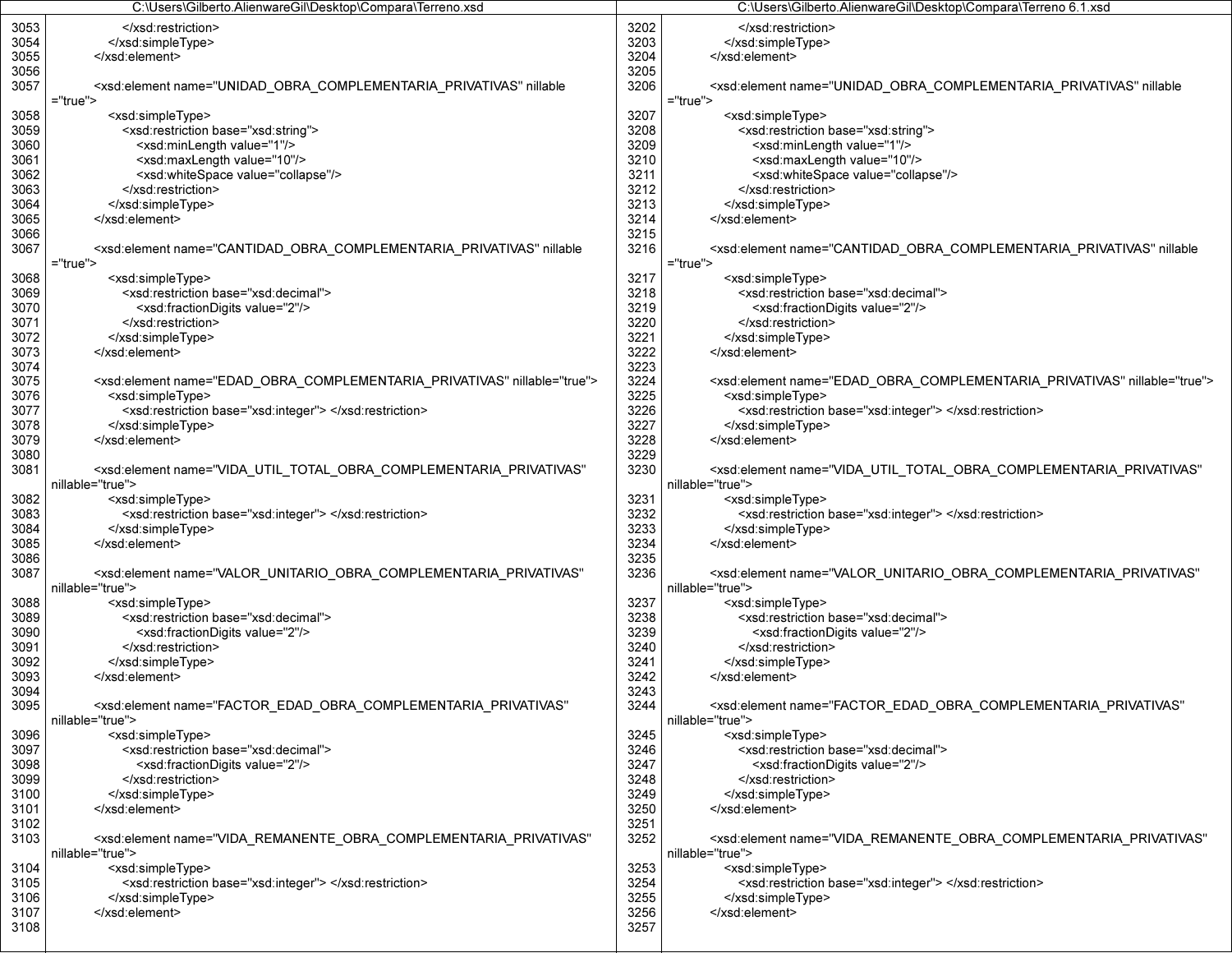|      | C:\Users\Gilberto.AlienwareGil\Desktop\Compara\Terreno.xsd                                                                                                                                                             |      | C:\Users\Gilberto.AlienwareGil\Desktop\Compara\Terreno 6.1.xsd                                                  |
|------|------------------------------------------------------------------------------------------------------------------------------------------------------------------------------------------------------------------------|------|-----------------------------------------------------------------------------------------------------------------|
| 3109 | <xsd:element name<br="">="FACTOR_CONSERVACION_OBRA_COMPLEMENTARIA_PRIVATIVAS" nillable="true"&gt;</xsd:element>                                                                                                        | 3258 | <xsd:element name<br="">="FACTOR_CONSERVACION_OBRA_COMPLEMENTARIA_PRIVATIVAS" nillable="true"&gt;</xsd:element> |
| 3110 | <xsd:simpletype></xsd:simpletype>                                                                                                                                                                                      | 3259 | <xsd:simpletype></xsd:simpletype>                                                                               |
| 3111 | <xsd:restriction base="xsd:decimal"></xsd:restriction>                                                                                                                                                                 | 3260 | <xsd:restriction base="xsd:decimal"></xsd:restriction>                                                          |
| 3112 | <xsd:fractiondigits value="2"></xsd:fractiondigits>                                                                                                                                                                    | 3261 | <xsd:fractiondigits value="2"></xsd:fractiondigits>                                                             |
|      |                                                                                                                                                                                                                        | 3262 |                                                                                                                 |
| 3113 |                                                                                                                                                                                                                        |      |                                                                                                                 |
| 3114 |                                                                                                                                                                                                                        | 3263 |                                                                                                                 |
| 3115 |                                                                                                                                                                                                                        | 3264 |                                                                                                                 |
| 3116 |                                                                                                                                                                                                                        | 3265 |                                                                                                                 |
| 3117 | <xsd:element name<="" td=""><td>3266</td><td><xsd:element name<="" td=""></xsd:element></td></xsd:element>                                                                                                             | 3266 | <xsd:element name<="" td=""></xsd:element>                                                                      |
|      | ="FACTOR_RESULTANTE_OBRA_COMPLEMENTARIA_PRIVATIVAS" nillable="true">                                                                                                                                                   |      | ="FACTOR_RESULTANTE_OBRA_COMPLEMENTARIA_PRIVATIVAS" nillable="true">                                            |
| 3118 | <xsd:simpletype></xsd:simpletype>                                                                                                                                                                                      | 3267 | <xsd:simpletype></xsd:simpletype>                                                                               |
|      |                                                                                                                                                                                                                        |      |                                                                                                                 |
| 3119 | <xsd:restriction base="xsd:decimal"></xsd:restriction>                                                                                                                                                                 | 3268 | <xsd:restriction base="xsd:decimal"></xsd:restriction>                                                          |
| 3120 | <xsd:fractiondigits value="2"></xsd:fractiondigits>                                                                                                                                                                    | 3269 | <xsd:fractiondigits value="2"></xsd:fractiondigits>                                                             |
| 3121 |                                                                                                                                                                                                                        | 3270 |                                                                                                                 |
| 3122 |                                                                                                                                                                                                                        | 3271 |                                                                                                                 |
| 3123 |                                                                                                                                                                                                                        | 3272 |                                                                                                                 |
| 3124 |                                                                                                                                                                                                                        | 3273 |                                                                                                                 |
| 3125 | <xsd:element name="VRNETO_OBRA_COMPLEMENTARIA_PRIVATIVAS" nillable<="" td=""><td>3274</td><td><xsd:element name="VRNETO_OBRA_COMPLEMENTARIA_PRIVATIVAS" nillable<="" td=""></xsd:element></td></xsd:element>           | 3274 | <xsd:element name="VRNETO_OBRA_COMPLEMENTARIA_PRIVATIVAS" nillable<="" td=""></xsd:element>                     |
|      |                                                                                                                                                                                                                        |      |                                                                                                                 |
|      | ="true">                                                                                                                                                                                                               |      | ="true">                                                                                                        |
| 3126 | <xsd:simpletype></xsd:simpletype>                                                                                                                                                                                      | 3275 | <xsd:simpletype></xsd:simpletype>                                                                               |
| 3127 | <xsd:restriction base="xsd:decimal"></xsd:restriction>                                                                                                                                                                 | 3276 | <xsd:restriction base="xsd:decimal"></xsd:restriction>                                                          |
| 3128 | <xsd:fractiondigits value="2"></xsd:fractiondigits>                                                                                                                                                                    | 3277 | <xsd:fractiondigits value="2"></xsd:fractiondigits>                                                             |
| 3129 |                                                                                                                                                                                                                        | 3278 |                                                                                                                 |
| 3130 |                                                                                                                                                                                                                        | 3279 |                                                                                                                 |
| 3131 |                                                                                                                                                                                                                        | 3280 |                                                                                                                 |
|      |                                                                                                                                                                                                                        |      |                                                                                                                 |
| 3132 |                                                                                                                                                                                                                        | 3281 |                                                                                                                 |
| 3133 | <xsd:element name="IMPORTE_OBRA_COMPLEMENTARIA_PRIVATIVAS" nillable<="" td=""><td>3282</td><td><xsd:element name="IMPORTE_OBRA_COMPLEMENTARIA_PRIVATIVAS" nillable<="" td=""></xsd:element></td></xsd:element>         | 3282 | <xsd:element name="IMPORTE_OBRA_COMPLEMENTARIA_PRIVATIVAS" nillable<="" td=""></xsd:element>                    |
|      | ="true">                                                                                                                                                                                                               |      | ="true">                                                                                                        |
| 3134 | <xsd:simpletype></xsd:simpletype>                                                                                                                                                                                      | 3283 | <xsd:simpletype></xsd:simpletype>                                                                               |
| 3135 | <xsd:restriction base="xsd:decimal"></xsd:restriction>                                                                                                                                                                 | 3284 | <xsd:restriction base="xsd:decimal"></xsd:restriction>                                                          |
| 3136 | <xsd:fractiondigits value="2"></xsd:fractiondigits>                                                                                                                                                                    | 3285 | <xsd:fractiondigits value="2"></xsd:fractiondigits>                                                             |
| 3137 |                                                                                                                                                                                                                        | 3286 |                                                                                                                 |
|      |                                                                                                                                                                                                                        | 3287 |                                                                                                                 |
| 3138 |                                                                                                                                                                                                                        |      |                                                                                                                 |
| 3139 |                                                                                                                                                                                                                        | 3288 |                                                                                                                 |
| 3140 |                                                                                                                                                                                                                        | 3289 |                                                                                                                 |
| 3141 |                                                                                                                                                                                                                        | 3290 |                                                                                                                 |
| 3142 |                                                                                                                                                                                                                        | 3291 |                                                                                                                 |
| 3143 | <xsd:complextype name="ELEMENTOSACCESORIOSType"></xsd:complextype>                                                                                                                                                     | 3292 | <xsd:complextype name="ELEMENTOSACCESORIOSECType"></xsd:complextype>                                            |
| 3144 | <xsd:sequence></xsd:sequence>                                                                                                                                                                                          | 3293 | <xsd:sequence></xsd:sequence>                                                                                   |
| 3145 | <xsd:element <="" minoccurs="0" name="PRIVATIVASEA" td="" type="PRIVATIVASEAType"><td>3294</td><td><xsd:element <="" minoccurs="0" name="PRIVATIVASEA" td="" type="PRIVATIVASEAType"></xsd:element></td></xsd:element> | 3294 | <xsd:element <="" minoccurs="0" name="PRIVATIVASEA" td="" type="PRIVATIVASEAType"></xsd:element>                |
|      | maxOccurs="unbounded"/>                                                                                                                                                                                                |      | maxOccurs="unbounded"/>                                                                                         |
|      |                                                                                                                                                                                                                        | 3295 |                                                                                                                 |
| 3146 | <xsd:element <="" minoccurs="0" name="COMUNESEA" td="" type="COMUNESEAType"><td></td><td><xsd:element <="" minoccurs="0" name="COMUNESEA" td="" type="COMUNESEAType"></xsd:element></td></xsd:element>                 |      | <xsd:element <="" minoccurs="0" name="COMUNESEA" td="" type="COMUNESEAType"></xsd:element>                      |
|      | maxOccurs="unbounded"/>                                                                                                                                                                                                |      | maxOccurs="unbounded"/>                                                                                         |
| 3147 | <xsd:element <="" name="IMPORTE_TOTAL_ELEMENTOS_ACCESORIOS_PRIVATIVAS" td=""><td>3296</td><td><xsd:element <="" name="IMPORTE_TOTAL_ELEMENTOS_ACCESORIOS_PRIVATIVAS" td=""></xsd:element></td></xsd:element>           | 3296 | <xsd:element <="" name="IMPORTE_TOTAL_ELEMENTOS_ACCESORIOS_PRIVATIVAS" td=""></xsd:element>                     |
|      | nillable="true">                                                                                                                                                                                                       |      | nillable="true">                                                                                                |
| 3148 | <xsd:simpletype></xsd:simpletype>                                                                                                                                                                                      | 3297 | <xsd:simpletype></xsd:simpletype>                                                                               |
| 3149 | <xsd:restriction base="xsd:decimal"></xsd:restriction>                                                                                                                                                                 | 3298 | <xsd:restriction base="xsd:decimal"></xsd:restriction>                                                          |
| 3150 | <xsd:fractiondigits value="2"></xsd:fractiondigits>                                                                                                                                                                    | 3299 | <xsd:fractiondigits value="2"></xsd:fractiondigits>                                                             |
| 3151 |                                                                                                                                                                                                                        | 3300 |                                                                                                                 |
| 3152 |                                                                                                                                                                                                                        | 3301 |                                                                                                                 |
| 3153 |                                                                                                                                                                                                                        | 3302 |                                                                                                                 |
|      |                                                                                                                                                                                                                        |      |                                                                                                                 |
| 3154 |                                                                                                                                                                                                                        | 3303 |                                                                                                                 |
| 3155 | <xsd:element <="" name="IMPORTE_TOTAL_ELEMENTOS_ACCESORIOS_COMUNES" td=""><td>3304</td><td><xsd:element <="" name="IMPORTE_TOTAL_ELEMENTOS_ACCESORIOS_COMUNES" td=""></xsd:element></td></xsd:element>                 | 3304 | <xsd:element <="" name="IMPORTE_TOTAL_ELEMENTOS_ACCESORIOS_COMUNES" td=""></xsd:element>                        |
|      | nillable="true">                                                                                                                                                                                                       |      | nillable="true">                                                                                                |
| 3156 | <xsd:simpletype></xsd:simpletype>                                                                                                                                                                                      | 3305 | <xsd:simpletype></xsd:simpletype>                                                                               |
| 3157 | <xsd:restriction base="xsd:decimal"></xsd:restriction>                                                                                                                                                                 | 3306 | <xsd:restriction base="xsd:decimal"></xsd:restriction>                                                          |
| 3158 | <xsd:fractiondigits value="2"></xsd:fractiondigits>                                                                                                                                                                    | 3307 | <xsd:fractiondigits value="2"></xsd:fractiondigits>                                                             |
| 3159 |                                                                                                                                                                                                                        | 3308 |                                                                                                                 |
|      |                                                                                                                                                                                                                        |      |                                                                                                                 |
| 3160 |                                                                                                                                                                                                                        | 3309 |                                                                                                                 |
| 3161 |                                                                                                                                                                                                                        | 3310 |                                                                                                                 |
| 3162 |                                                                                                                                                                                                                        | 3311 |                                                                                                                 |
| 3163 |                                                                                                                                                                                                                        | 3312 |                                                                                                                 |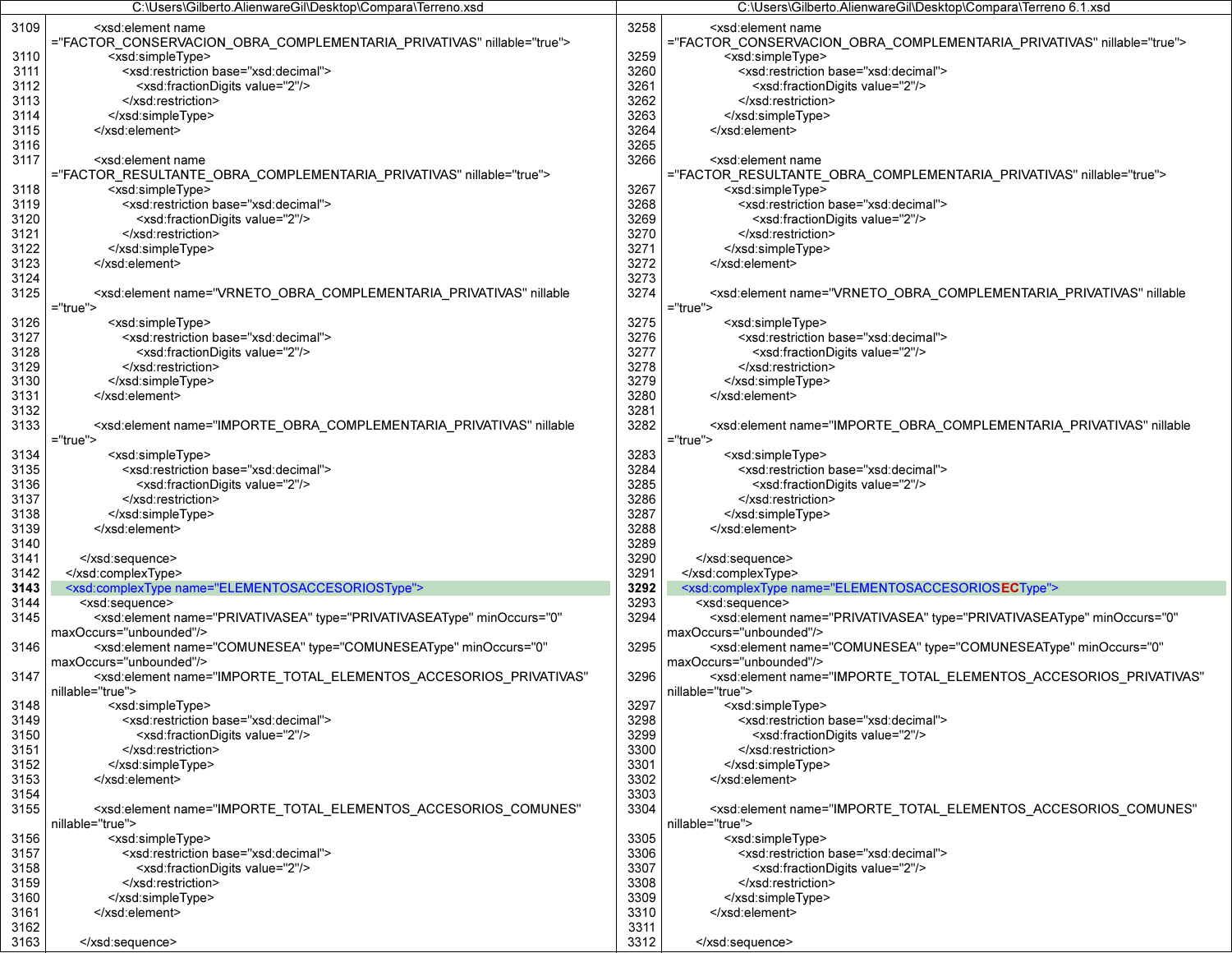|      | C:\Users\Gilberto.AlienwareGil\Desktop\Compara\Terreno.xsd                                                                                                                                                     |      | C:\Users\Gilberto.AlienwareGil\Desktop\Compara\Terreno 6.1.xsd                               |
|------|----------------------------------------------------------------------------------------------------------------------------------------------------------------------------------------------------------------|------|----------------------------------------------------------------------------------------------|
| 3164 |                                                                                                                                                                                                                | 3313 |                                                                                              |
|      |                                                                                                                                                                                                                |      |                                                                                              |
| 3165 | <xsd:complextype name="COMUNESEAType"></xsd:complextype>                                                                                                                                                       | 3314 | <xsd:complextype name="COMUNESEAType"></xsd:complextype>                                     |
| 3166 | <xsd:sequence></xsd:sequence>                                                                                                                                                                                  | 3315 | <xsd:sequence></xsd:sequence>                                                                |
| 3167 | <xsd:element name="CLAVE_ELEMENTO_ACCESORIO_COMUNES" nillable="true"></xsd:element>                                                                                                                            | 3316 | <xsd:element name="CLAVE_ELEMENTO_ACCESORIO_COMUNES" nillable="true"></xsd:element>          |
| 3168 | <xsd:simpletype></xsd:simpletype>                                                                                                                                                                              | 3317 | <xsd:simpletype></xsd:simpletype>                                                            |
| 3169 | <xsd:restriction base="xsd:string"></xsd:restriction>                                                                                                                                                          | 3318 | <xsd:restriction base="xsd:string"></xsd:restriction>                                        |
| 3170 | <xsd:minlength value="1"></xsd:minlength>                                                                                                                                                                      | 3319 | <xsd:minlength value="1"></xsd:minlength>                                                    |
| 3171 | <xsd:maxlength value="4"></xsd:maxlength>                                                                                                                                                                      | 3320 | <xsd:maxlength value="4"></xsd:maxlength>                                                    |
|      |                                                                                                                                                                                                                |      |                                                                                              |
| 3172 | <xsd:whitespace value="collapse"></xsd:whitespace>                                                                                                                                                             | 3321 | <xsd:whitespace value="collapse"></xsd:whitespace>                                           |
| 3173 |                                                                                                                                                                                                                | 3322 |                                                                                              |
| 3174 |                                                                                                                                                                                                                | 3323 |                                                                                              |
| 3175 |                                                                                                                                                                                                                | 3324 |                                                                                              |
| 3176 |                                                                                                                                                                                                                | 3325 |                                                                                              |
| 3177 | <xsd:element name="DESCRIPCION_ELEMENTO_ACCESORIO_COMUNES" nillable<="" td=""><td>3326</td><td><xsd:element name="DESCRIPCION_ELEMENTO_ACCESORIO_COMUNES" nillable<="" td=""></xsd:element></td></xsd:element> | 3326 | <xsd:element name="DESCRIPCION_ELEMENTO_ACCESORIO_COMUNES" nillable<="" td=""></xsd:element> |
|      |                                                                                                                                                                                                                |      |                                                                                              |
|      | ="true">                                                                                                                                                                                                       |      | ="true">                                                                                     |
| 3178 | <xsd:simpletype></xsd:simpletype>                                                                                                                                                                              | 3327 | <xsd:simpletype></xsd:simpletype>                                                            |
| 3179 | <xsd:restriction base="xsd:string"></xsd:restriction>                                                                                                                                                          | 3328 | <xsd:restriction base="xsd:string"></xsd:restriction>                                        |
| 3180 | <xsd:minlength value="1"></xsd:minlength>                                                                                                                                                                      | 3329 | <xsd:minlength value="1"></xsd:minlength>                                                    |
| 3181 | <xsd:maxlength value="100"></xsd:maxlength>                                                                                                                                                                    | 3330 | <xsd:maxlength value="100"></xsd:maxlength>                                                  |
| 3182 | <xsd:whitespace value="collapse"></xsd:whitespace>                                                                                                                                                             | 3331 | <xsd:whitespace value="collapse"></xsd:whitespace>                                           |
| 3183 |                                                                                                                                                                                                                | 3332 |                                                                                              |
|      |                                                                                                                                                                                                                |      |                                                                                              |
| 3184 |                                                                                                                                                                                                                | 3333 |                                                                                              |
| 3185 |                                                                                                                                                                                                                | 3334 |                                                                                              |
| 3186 |                                                                                                                                                                                                                | 3335 |                                                                                              |
| 3187 | <xsd:element name="UNIDAD_ELEMENTO_ACCESORIO_COMUNES" nillable="true"></xsd:element>                                                                                                                           | 3336 | <xsd:element name="UNIDAD_ELEMENTO_ACCESORIO_COMUNES" nillable="true"></xsd:element>         |
| 3188 | <xsd:simpletype></xsd:simpletype>                                                                                                                                                                              | 3337 | <xsd:simpletype></xsd:simpletype>                                                            |
| 3189 | <xsd:restriction base="xsd:string"></xsd:restriction>                                                                                                                                                          | 3338 | <xsd:restriction base="xsd:string"></xsd:restriction>                                        |
|      |                                                                                                                                                                                                                |      |                                                                                              |
| 3190 | <xsd:minlength value="1"></xsd:minlength>                                                                                                                                                                      | 3339 | <xsd:minlength value="1"></xsd:minlength>                                                    |
| 3191 | <xsd:maxlength value="10"></xsd:maxlength>                                                                                                                                                                     | 3340 | <xsd:maxlength value="10"></xsd:maxlength>                                                   |
| 3192 | <xsd:whitespace value="collapse"></xsd:whitespace>                                                                                                                                                             | 3341 | <xsd:whitespace value="collapse"></xsd:whitespace>                                           |
| 3193 |                                                                                                                                                                                                                | 3342 |                                                                                              |
| 3194 |                                                                                                                                                                                                                | 3343 |                                                                                              |
| 3195 |                                                                                                                                                                                                                | 3344 |                                                                                              |
| 3196 |                                                                                                                                                                                                                | 3345 |                                                                                              |
|      |                                                                                                                                                                                                                |      |                                                                                              |
| 3197 | <xsd:element name="CANTIDAD_ELEMENTO_ACCESORIO_COMUNES" nillable<="" td=""><td>3346</td><td><xsd:element name="CANTIDAD_ELEMENTO_ACCESORIO_COMUNES" nillable<="" td=""></xsd:element></td></xsd:element>       | 3346 | <xsd:element name="CANTIDAD_ELEMENTO_ACCESORIO_COMUNES" nillable<="" td=""></xsd:element>    |
|      | ="true">                                                                                                                                                                                                       |      | ="true">                                                                                     |
| 3198 | <xsd:simpletype></xsd:simpletype>                                                                                                                                                                              | 3347 | <xsd:simpletype></xsd:simpletype>                                                            |
| 3199 | <xsd:restriction base="xsd:decimal"></xsd:restriction>                                                                                                                                                         | 3348 | <xsd:restriction base="xsd:decimal"></xsd:restriction>                                       |
| 3200 | <xsd:fractiondigits value="2"></xsd:fractiondigits>                                                                                                                                                            | 3349 | <xsd:fractiondigits value="2"></xsd:fractiondigits>                                          |
| 3201 |                                                                                                                                                                                                                | 3350 |                                                                                              |
| 3202 |                                                                                                                                                                                                                | 3351 |                                                                                              |
|      |                                                                                                                                                                                                                |      |                                                                                              |
| 3203 |                                                                                                                                                                                                                | 3352 |                                                                                              |
| 3204 |                                                                                                                                                                                                                | 3353 |                                                                                              |
| 3205 | <xsd:element name="EDAD_ELEMENTO_ACCESORIO_COMUNES" nillable="true"></xsd:element>                                                                                                                             | 3354 | <xsd:element name="EDAD_ELEMENTO_ACCESORIO_COMUNES" nillable="true"></xsd:element>           |
| 3206 | <xsd:simpletype></xsd:simpletype>                                                                                                                                                                              | 3355 | <xsd:simpletype></xsd:simpletype>                                                            |
| 3207 | <xsd:restriction base="xsd:integer"> </xsd:restriction>                                                                                                                                                        | 3356 | <xsd:restriction base="xsd:integer"> </xsd:restriction>                                      |
| 3208 |                                                                                                                                                                                                                | 3357 |                                                                                              |
| 3209 |                                                                                                                                                                                                                | 3358 |                                                                                              |
| 3210 |                                                                                                                                                                                                                | 3359 |                                                                                              |
|      |                                                                                                                                                                                                                |      |                                                                                              |
| 3211 | <xsd:element <="" name="VIDA_UTIL_TOTAL_ELEMENTO_ACCESORIO_COMUNES" td=""><td>3360</td><td><xsd:element <="" name="VIDA_UTIL_TOTAL_ELEMENTO_ACCESORIO_COMUNES" td=""></xsd:element></td></xsd:element>         | 3360 | <xsd:element <="" name="VIDA_UTIL_TOTAL_ELEMENTO_ACCESORIO_COMUNES" td=""></xsd:element>     |
|      | nillable="true">                                                                                                                                                                                               |      | nillable="true">                                                                             |
| 3212 | <xsd:simpletype></xsd:simpletype>                                                                                                                                                                              | 3361 | <xsd:simpletype></xsd:simpletype>                                                            |
| 3213 | <xsd:restriction base="xsd:integer"> </xsd:restriction>                                                                                                                                                        | 3362 | <xsd:restriction base="xsd:integer"> </xsd:restriction>                                      |
| 3214 | $\le$ /xsd:simpleType>                                                                                                                                                                                         | 3363 | $\le$ /xsd:simpleType>                                                                       |
| 3215 |                                                                                                                                                                                                                | 3364 |                                                                                              |
| 3216 |                                                                                                                                                                                                                | 3365 |                                                                                              |
|      |                                                                                                                                                                                                                |      |                                                                                              |
| 3217 | <xsd:element <="" name="VALOR_UNITARIO_ELEMENTO_ACCESORIO_COMUNES" td=""><td>3366</td><td><xsd:element <="" name="VALOR_UNITARIO_ELEMENTO_ACCESORIO_COMUNES" td=""></xsd:element></td></xsd:element>           | 3366 | <xsd:element <="" name="VALOR_UNITARIO_ELEMENTO_ACCESORIO_COMUNES" td=""></xsd:element>      |
|      | nillable="true">                                                                                                                                                                                               |      | nillable="true">                                                                             |
| 3218 | <xsd:simpletype></xsd:simpletype>                                                                                                                                                                              | 3367 | <xsd:simpletype></xsd:simpletype>                                                            |
| 3219 | <xsd:restriction base="xsd:decimal"></xsd:restriction>                                                                                                                                                         | 3368 | <xsd:restriction base="xsd:decimal"></xsd:restriction>                                       |
| 3220 | <xsd:fractiondigits value="2"></xsd:fractiondigits>                                                                                                                                                            | 3369 | <xsd:fractiondigits value="2"></xsd:fractiondigits>                                          |
| 3221 |                                                                                                                                                                                                                | 3370 |                                                                                              |
| 3222 |                                                                                                                                                                                                                | 3371 |                                                                                              |
|      |                                                                                                                                                                                                                |      |                                                                                              |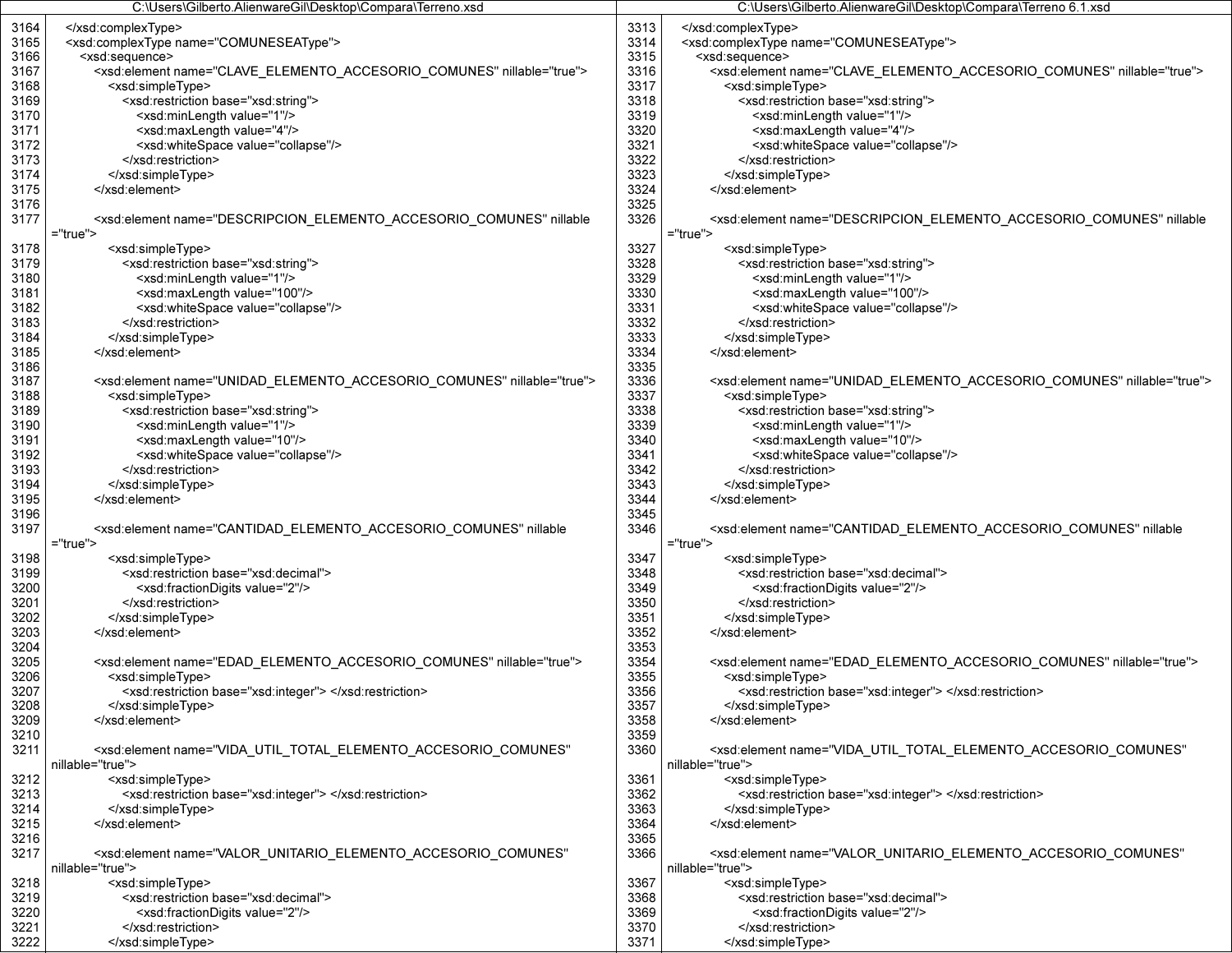|              | C:\Users\Gilberto.AlienwareGil\Desktop\Compara\Terreno.xsd                                                 |              | C:\Users\Gilberto.AlienwareGil\Desktop\Compara\Terreno 6.1.xsd                                         |
|--------------|------------------------------------------------------------------------------------------------------------|--------------|--------------------------------------------------------------------------------------------------------|
| 3223<br>3224 |                                                                                                            | 3372<br>3373 |                                                                                                        |
| 3225         | <xsd:element name="FACTOR_EDAD_ELEMENTO_ACCESORIO_COMUNES" nillable<br="">="true"&gt;</xsd:element>        | 3374         | <xsd:element name="FACTOR_EDAD_ELEMENTO_ACCESORIO_COMUNES" nillable<br="">="true"&gt;</xsd:element>    |
| 3226         | <xsd:simpletype></xsd:simpletype>                                                                          | 3375         | <xsd:simpletype></xsd:simpletype>                                                                      |
| 3227         | <xsd:restriction base="xsd:decimal"></xsd:restriction>                                                     | 3376         | <xsd:restriction base="xsd:decimal"></xsd:restriction>                                                 |
| 3228         | <xsd:fractiondigits value="2"></xsd:fractiondigits>                                                        | 3377         | <xsd:fractiondigits value="2"></xsd:fractiondigits>                                                    |
| 3229         | $\le$ /xsd:restriction>                                                                                    | 3378         |                                                                                                        |
|              |                                                                                                            |              |                                                                                                        |
| 3230         |                                                                                                            | 3379         |                                                                                                        |
| 3231         |                                                                                                            | 3380         |                                                                                                        |
| 3232         |                                                                                                            | 3381         |                                                                                                        |
| 3233         | <xsd:element <br="" name="VIDA_REMANENTE_ELEMENTO_ACCESORIO_COMUNES">nillable="true"&gt;</xsd:element>     | 3382         | <xsd:element <br="" name="VIDA_REMANENTE_ELEMENTO_ACCESORIO_COMUNES">nillable="true"&gt;</xsd:element> |
| 3234         | <xsd:simpletype></xsd:simpletype>                                                                          | 3383         | <xsd:simpletype></xsd:simpletype>                                                                      |
| 3235         | <xsd:restriction base="xsd:integer"> </xsd:restriction>                                                    | 3384         | <xsd:restriction base="xsd:integer"> </xsd:restriction>                                                |
| 3236         |                                                                                                            | 3385         |                                                                                                        |
| 3237         |                                                                                                            | 3386         |                                                                                                        |
| 3238         |                                                                                                            | 3387         |                                                                                                        |
| 3239         | <xsd:element name<="" td=""><td>3388</td><td><xsd:element name<="" td=""></xsd:element></td></xsd:element> | 3388         | <xsd:element name<="" td=""></xsd:element>                                                             |
|              | ="FACTOR_CONSERVACION_ELEMENTO_ACCESORIO_COMUNES" nillable="true">                                         |              | ="FACTOR_CONSERVACION_ELEMENTO_ACCESORIO_COMUNES" nillable="true">                                     |
| 3240         | <xsd:simpletype></xsd:simpletype>                                                                          | 3389         | <xsd:simpletype></xsd:simpletype>                                                                      |
| 3241         | <xsd:restriction base="xsd:decimal"></xsd:restriction>                                                     | 3390         | <xsd:restriction base="xsd:decimal"></xsd:restriction>                                                 |
|              |                                                                                                            |              |                                                                                                        |
| 3242         | <xsd:fractiondigits value="2"></xsd:fractiondigits>                                                        | 3391         | <xsd:fractiondigits value="2"></xsd:fractiondigits>                                                    |
| 3243         |                                                                                                            | 3392         |                                                                                                        |
| 3244         |                                                                                                            | 3393         |                                                                                                        |
| 3245         | $\le$ /xsd:element>                                                                                        | 3394         |                                                                                                        |
| 3246         |                                                                                                            | 3395         |                                                                                                        |
| 3247         | <xsd:element name<="" td=""><td>3396</td><td><xsd:element name<="" td=""></xsd:element></td></xsd:element> | 3396         | <xsd:element name<="" td=""></xsd:element>                                                             |
|              | ="FACTOR_RESULTANTE_ELEMENTO_ACCESORIO_COMUNES" nillable="true">                                           |              | ="FACTOR_RESULTANTE_ELEMENTO_ACCESORIO_COMUNES" nillable="true">                                       |
| 3248         | <xsd:simpletype></xsd:simpletype>                                                                          | 3397         | <xsd:simpletype></xsd:simpletype>                                                                      |
| 3249         | <xsd:restriction base="xsd:decimal"></xsd:restriction>                                                     | 3398         | <xsd:restriction base="xsd:decimal"></xsd:restriction>                                                 |
| 3250         | <xsd:fractiondigits value="2"></xsd:fractiondigits>                                                        | 3399         | <xsd:fractiondigits value="2"></xsd:fractiondigits>                                                    |
| 3251         |                                                                                                            | 3400         |                                                                                                        |
| 3252         | $\le$ /xsd:simpleType>                                                                                     | 3401         |                                                                                                        |
| 3253         |                                                                                                            | 3402         |                                                                                                        |
| 3254         |                                                                                                            | 3403         |                                                                                                        |
| 3255         | <xsd:element name<="" td=""><td>3404</td><td><xsd:element name<="" td=""></xsd:element></td></xsd:element> | 3404         | <xsd:element name<="" td=""></xsd:element>                                                             |
|              | ="VALOR_REPOSICION_NETO_M2_ELEMENTO_ACCESORIO_COMUNES" nillable="true">                                    |              | ="VALOR_REPOSICION_NETO_M2_ELEMENTO_ACCESORIO_COMUNES" nillable="true">                                |
| 3256         | <xsd:simpletype></xsd:simpletype>                                                                          | 3405         | <xsd:simpletype></xsd:simpletype>                                                                      |
| 3257         | <xsd:restriction base="xsd:decimal"></xsd:restriction>                                                     | 3406         | <xsd:restriction base="xsd:decimal"></xsd:restriction>                                                 |
| 3258         | <xsd:fractiondigits value="2"></xsd:fractiondigits>                                                        | 3407         | <xsd:fractiondigits value="2"></xsd:fractiondigits>                                                    |
| 3259         |                                                                                                            | 3408         |                                                                                                        |
| 3260         |                                                                                                            | 3409         |                                                                                                        |
| 3261         |                                                                                                            | 3410         |                                                                                                        |
| 3262         |                                                                                                            | 3411         |                                                                                                        |
| 3263         | <xsd:element name="INDIVISO_COMUNES" nillable="true"></xsd:element>                                        | 3412         | <xsd:element name="INDIVISO_COMUNES" nillable="true"></xsd:element>                                    |
| 3264         | <xsd:simpletype></xsd:simpletype>                                                                          | 3413         | <xsd:simpletype></xsd:simpletype>                                                                      |
| 3265         | <xsd:restriction base="xsd:decimal"></xsd:restriction>                                                     | 3414         | <xsd:restriction base="xsd:decimal"></xsd:restriction>                                                 |
| 3266         | <xsd:fractiondigits value="8"></xsd:fractiondigits>                                                        | 3415         | <xsd:fractiondigits value="8"></xsd:fractiondigits>                                                    |
|              |                                                                                                            | 3416         |                                                                                                        |
| 3267         |                                                                                                            | 3417         | <br>                                                                                                   |
| 3268         |                                                                                                            |              |                                                                                                        |
| 3269         |                                                                                                            | 3418         |                                                                                                        |
| 3270         |                                                                                                            | 3419         |                                                                                                        |
| 3271         | <xsd:element name="IMPORTE_ELEMENTO_ACCESORIO_COMUNES" nillable="true"></xsd:element>                      | 3420         | <xsd:element name="IMPORTE_ELEMENTO_ACCESORIO_COMUNES" nillable="true"></xsd:element>                  |
| 3272         | <xsd:simpletype></xsd:simpletype>                                                                          | 3421         | <xsd:simpletype></xsd:simpletype>                                                                      |
| 3273         | <xsd:restriction base="xsd:decimal"></xsd:restriction>                                                     | 3422         | <xsd:restriction base="xsd:decimal"></xsd:restriction>                                                 |
| 3274         | <xsd:fractiondigits value="2"></xsd:fractiondigits>                                                        | 3423         | <xsd:fractiondigits value="2"></xsd:fractiondigits>                                                    |
| 3275         |                                                                                                            | 3424         |                                                                                                        |
| 3276         |                                                                                                            | 3425         |                                                                                                        |
| 3277         |                                                                                                            | 3426         |                                                                                                        |
| 3278         |                                                                                                            | 3427         |                                                                                                        |
| 3279         |                                                                                                            | 3428         |                                                                                                        |
| 3280         |                                                                                                            | 3429         |                                                                                                        |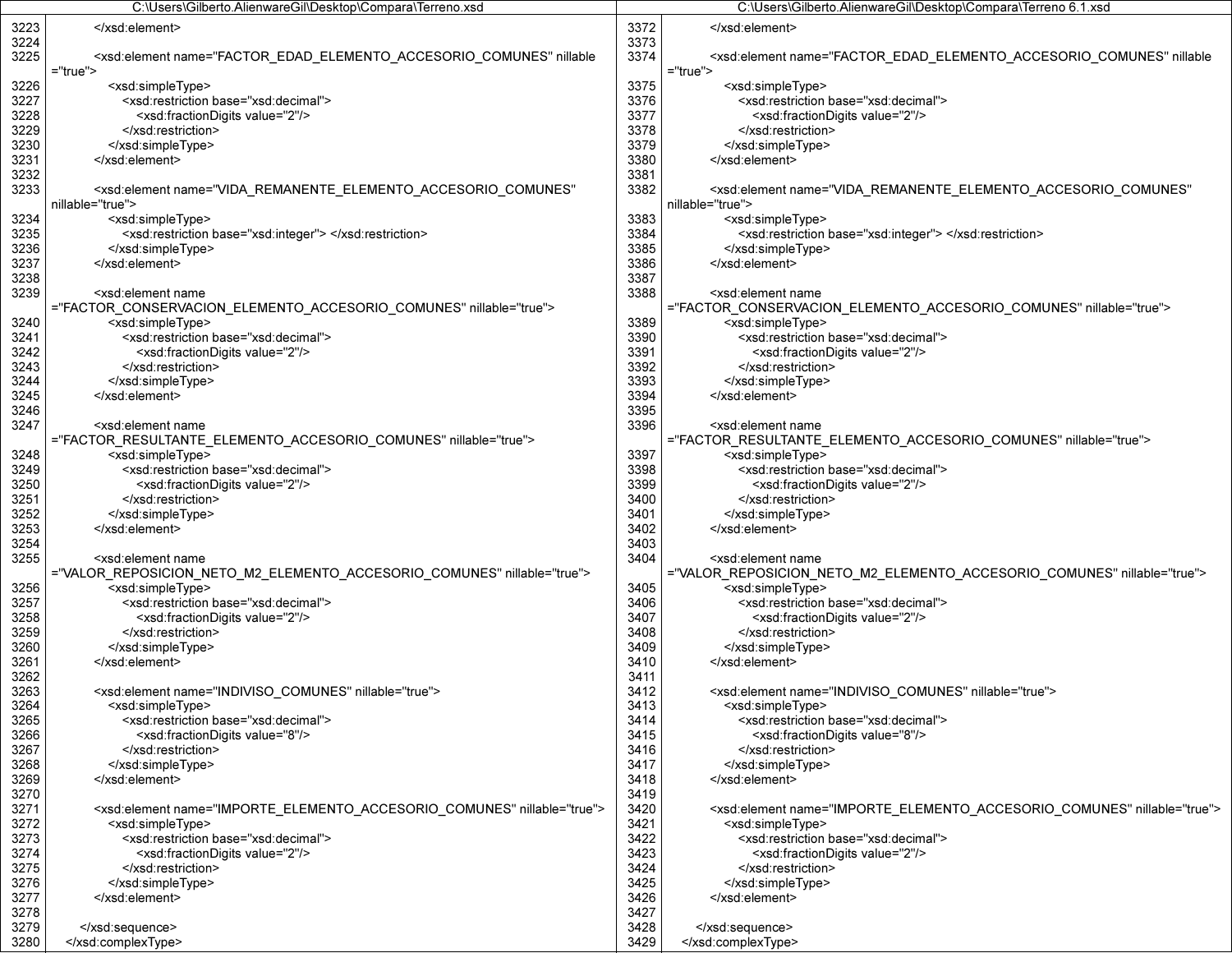|              | C:\Users\Gilberto.AlienwareGil\Desktop\Compara\Terreno.xsd                                                                                                                                                     |              | C:\Users\Gilberto.AlienwareGil\Desktop\Compara\Terreno 6.1.xsd                                                               |
|--------------|----------------------------------------------------------------------------------------------------------------------------------------------------------------------------------------------------------------|--------------|------------------------------------------------------------------------------------------------------------------------------|
| 3281<br>3282 | <xsd:complextype name="PRIVATIVASEAType"><br/><xsd:sequence></xsd:sequence></xsd:complextype>                                                                                                                  | 3430<br>3431 | <xsd:complextype name="PRIVATIVASEAType"><br/><xsd:sequence></xsd:sequence></xsd:complextype>                                |
| 3283         |                                                                                                                                                                                                                | 3432         |                                                                                                                              |
| 3284         | <xsd:element name="CLAVE_ELEMENTO_ACCESORIO_PRIVATIVAS" nillable="true"><br/><xsd:simpletype></xsd:simpletype></xsd:element>                                                                                   | 3433         | <xsd:element name="CLAVE_ELEMENTO_ACCESORIO_PRIVATIVAS" nillable="true"><br/><xsd:simpletype></xsd:simpletype></xsd:element> |
| 3285         | <xsd:restriction base="xsd:string"></xsd:restriction>                                                                                                                                                          | 3434         | <xsd:restriction base="xsd:string"></xsd:restriction>                                                                        |
| 3286         |                                                                                                                                                                                                                | 3435         | <xsd:minlength value="1"></xsd:minlength>                                                                                    |
|              | <xsd:minlength value="1"></xsd:minlength>                                                                                                                                                                      |              |                                                                                                                              |
| 3287         | <xsd:maxlength value="4"></xsd:maxlength>                                                                                                                                                                      | 3436         | <xsd:maxlength value="4"></xsd:maxlength>                                                                                    |
| 3288         | <xsd:whitespace value="collapse"></xsd:whitespace>                                                                                                                                                             | 3437         | <xsd:whitespace value="collapse"></xsd:whitespace>                                                                           |
| 3289         |                                                                                                                                                                                                                | 3438         |                                                                                                                              |
| 3290         |                                                                                                                                                                                                                | 3439         |                                                                                                                              |
| 3291         |                                                                                                                                                                                                                | 3440         |                                                                                                                              |
| 3292         |                                                                                                                                                                                                                | 3441         |                                                                                                                              |
| 3293         | <xsd:element <="" name="DESCRIPCION_ELEMENTO_ACCESORIO_PRIVATIVAS" td=""><td>3442</td><td><xsd:element <="" name="DESCRIPCION_ELEMENTO_ACCESORIO_PRIVATIVAS" td=""></xsd:element></td></xsd:element>           | 3442         | <xsd:element <="" name="DESCRIPCION_ELEMENTO_ACCESORIO_PRIVATIVAS" td=""></xsd:element>                                      |
|              | nillable="true">                                                                                                                                                                                               |              | nillable="true">                                                                                                             |
| 3294         | <xsd:simpletype></xsd:simpletype>                                                                                                                                                                              | 3443         | <xsd:simpletype></xsd:simpletype>                                                                                            |
| 3295         | <xsd:restriction base="xsd:string"></xsd:restriction>                                                                                                                                                          | 3444         | <xsd:restriction base="xsd:string"></xsd:restriction>                                                                        |
| 3296         | <xsd:minlength value="1"></xsd:minlength>                                                                                                                                                                      | 3445         | <xsd:minlength value="1"></xsd:minlength>                                                                                    |
| 3297         | <xsd:maxlength value="100"></xsd:maxlength>                                                                                                                                                                    | 3446         | <xsd:maxlength value="100"></xsd:maxlength>                                                                                  |
| 3298         | <xsd:whitespace value="collapse"></xsd:whitespace>                                                                                                                                                             | 3447         | <xsd:whitespace value="collapse"></xsd:whitespace>                                                                           |
| 3299         |                                                                                                                                                                                                                | 3448         |                                                                                                                              |
| 3300         |                                                                                                                                                                                                                | 3449         |                                                                                                                              |
| 3301         | $\le$ /xsd:element>                                                                                                                                                                                            | 3450         |                                                                                                                              |
| 3302         |                                                                                                                                                                                                                | 3451         |                                                                                                                              |
| 3303         | <xsd:element name="UNIDAD_ELEMENTO_ACCESORIO_PRIVATIVAS" nillable="true"></xsd:element>                                                                                                                        | 3452         | <xsd:element name="UNIDAD_ELEMENTO_ACCESORIO_PRIVATIVAS" nillable="true"></xsd:element>                                      |
| 3304         | <xsd:simpletype></xsd:simpletype>                                                                                                                                                                              | 3453         | <xsd:simpletype></xsd:simpletype>                                                                                            |
| 3305         | <xsd:restriction base="xsd:string"></xsd:restriction>                                                                                                                                                          | 3454         | <xsd:restriction base="xsd:string"></xsd:restriction>                                                                        |
| 3306         | <xsd:minlength value="1"></xsd:minlength>                                                                                                                                                                      | 3455         | <xsd:minlength value="1"></xsd:minlength>                                                                                    |
| 3307         | <xsd:maxlength value="10"></xsd:maxlength>                                                                                                                                                                     | 3456         | <xsd:maxlength value="10"></xsd:maxlength>                                                                                   |
| 3308         | <xsd:whitespace value="collapse"></xsd:whitespace>                                                                                                                                                             | 3457         | <xsd:whitespace value="collapse"></xsd:whitespace>                                                                           |
| 3309         |                                                                                                                                                                                                                | 3458         |                                                                                                                              |
| 3310         |                                                                                                                                                                                                                | 3459         |                                                                                                                              |
| 3311         | $\le$ /xsd:element>                                                                                                                                                                                            | 3460         |                                                                                                                              |
| 3312         |                                                                                                                                                                                                                | 3461         |                                                                                                                              |
| 3313         | <xsd:element name="CANTIDAD_ELEMENTO_ACCESORIO_PRIVATIVAS" nillable<="" td=""><td>3462</td><td><xsd:element name="CANTIDAD_ELEMENTO_ACCESORIO_PRIVATIVAS" nillable<="" td=""></xsd:element></td></xsd:element> | 3462         | <xsd:element name="CANTIDAD_ELEMENTO_ACCESORIO_PRIVATIVAS" nillable<="" td=""></xsd:element>                                 |
|              | ="true">                                                                                                                                                                                                       |              | ="true">                                                                                                                     |
| 3314         | <xsd:simpletype></xsd:simpletype>                                                                                                                                                                              | 3463         | <xsd:simpletype></xsd:simpletype>                                                                                            |
| 3315         | <xsd:restriction base="xsd:decimal"></xsd:restriction>                                                                                                                                                         | 3464         | <xsd:restriction base="xsd:decimal"></xsd:restriction>                                                                       |
| 3316         | <xsd:fractiondigits value="2"></xsd:fractiondigits>                                                                                                                                                            | 3465         | <xsd:fractiondigits value="2"></xsd:fractiondigits>                                                                          |
| 3317         |                                                                                                                                                                                                                | 3466         |                                                                                                                              |
| 3318         |                                                                                                                                                                                                                | 3467         |                                                                                                                              |
| 3319         | $\le$ /xsd:element>                                                                                                                                                                                            | 3468         |                                                                                                                              |
| 3320         |                                                                                                                                                                                                                | 3469         |                                                                                                                              |
| 3321         | <xsd:element name="EDAD_ELEMENTO_ACCESORIO_PRIVATIVAS" nillable="true"></xsd:element>                                                                                                                          | 3470         | <xsd:element name="EDAD_ELEMENTO_ACCESORIO_PRIVATIVAS" nillable="true"></xsd:element>                                        |
| 3322         | <xsd:simpletype></xsd:simpletype>                                                                                                                                                                              | 3471         | <xsd:simpletype></xsd:simpletype>                                                                                            |
| 3323         | <xsd:restriction base="xsd:integer"> </xsd:restriction>                                                                                                                                                        | 3472         | <xsd:restriction base="xsd:integer"> </xsd:restriction>                                                                      |
| 3324         |                                                                                                                                                                                                                | 3473         |                                                                                                                              |
| 3325         |                                                                                                                                                                                                                | 3474         |                                                                                                                              |
| 3326         |                                                                                                                                                                                                                | 3475         |                                                                                                                              |
| 3327         | <xsd:element <="" name="VIDA_UTIL_TOTAL_ELEMENTO_ACCESORIO_PRIVATIVAS" td=""><td>3476</td><td><xsd:element <="" name="VIDA_UTIL_TOTAL_ELEMENTO_ACCESORIO_PRIVATIVAS" td=""></xsd:element></td></xsd:element>   | 3476         | <xsd:element <="" name="VIDA_UTIL_TOTAL_ELEMENTO_ACCESORIO_PRIVATIVAS" td=""></xsd:element>                                  |
|              | nillable="true">                                                                                                                                                                                               |              | nillable="true">                                                                                                             |
| 3328         | <xsd:simpletype></xsd:simpletype>                                                                                                                                                                              | 3477         | <xsd:simpletype></xsd:simpletype>                                                                                            |
| 3329         | <xsd:restriction base="xsd:integer"> </xsd:restriction>                                                                                                                                                        | 3478         | <xsd:restriction base="xsd:integer"> </xsd:restriction>                                                                      |
| 3330         |                                                                                                                                                                                                                | 3479         |                                                                                                                              |
| 3331         |                                                                                                                                                                                                                | 3480         |                                                                                                                              |
| 3332         |                                                                                                                                                                                                                | 3481         |                                                                                                                              |
| 3333         | <xsd:element <="" name="VALOR_UNITARIO_ELEMENTO_ACCESORIO_PRIVATIVAS" td=""><td>3482</td><td><xsd:element <="" name="VALOR_UNITARIO_ELEMENTO_ACCESORIO_PRIVATIVAS" td=""></xsd:element></td></xsd:element>     | 3482         | <xsd:element <="" name="VALOR_UNITARIO_ELEMENTO_ACCESORIO_PRIVATIVAS" td=""></xsd:element>                                   |
|              | nillable="true">                                                                                                                                                                                               |              | nillable="true">                                                                                                             |
| 3334         | <xsd:simpletype></xsd:simpletype>                                                                                                                                                                              | 3483         | <xsd:simpletype></xsd:simpletype>                                                                                            |
| 3335         | <xsd:restriction base="xsd:decimal"></xsd:restriction>                                                                                                                                                         | 3484         | <xsd:restriction base="xsd:decimal"></xsd:restriction>                                                                       |
| 3336         | <xsd:fractiondigits value="2"></xsd:fractiondigits>                                                                                                                                                            | 3485         |                                                                                                                              |
| 3337         |                                                                                                                                                                                                                | 3486         | <xsd:fractiondigits value="2"></xsd:fractiondigits><br>                                                                      |
| 3338         |                                                                                                                                                                                                                | 3487         |                                                                                                                              |
| 3339         |                                                                                                                                                                                                                | 3488         |                                                                                                                              |
|              |                                                                                                                                                                                                                |              |                                                                                                                              |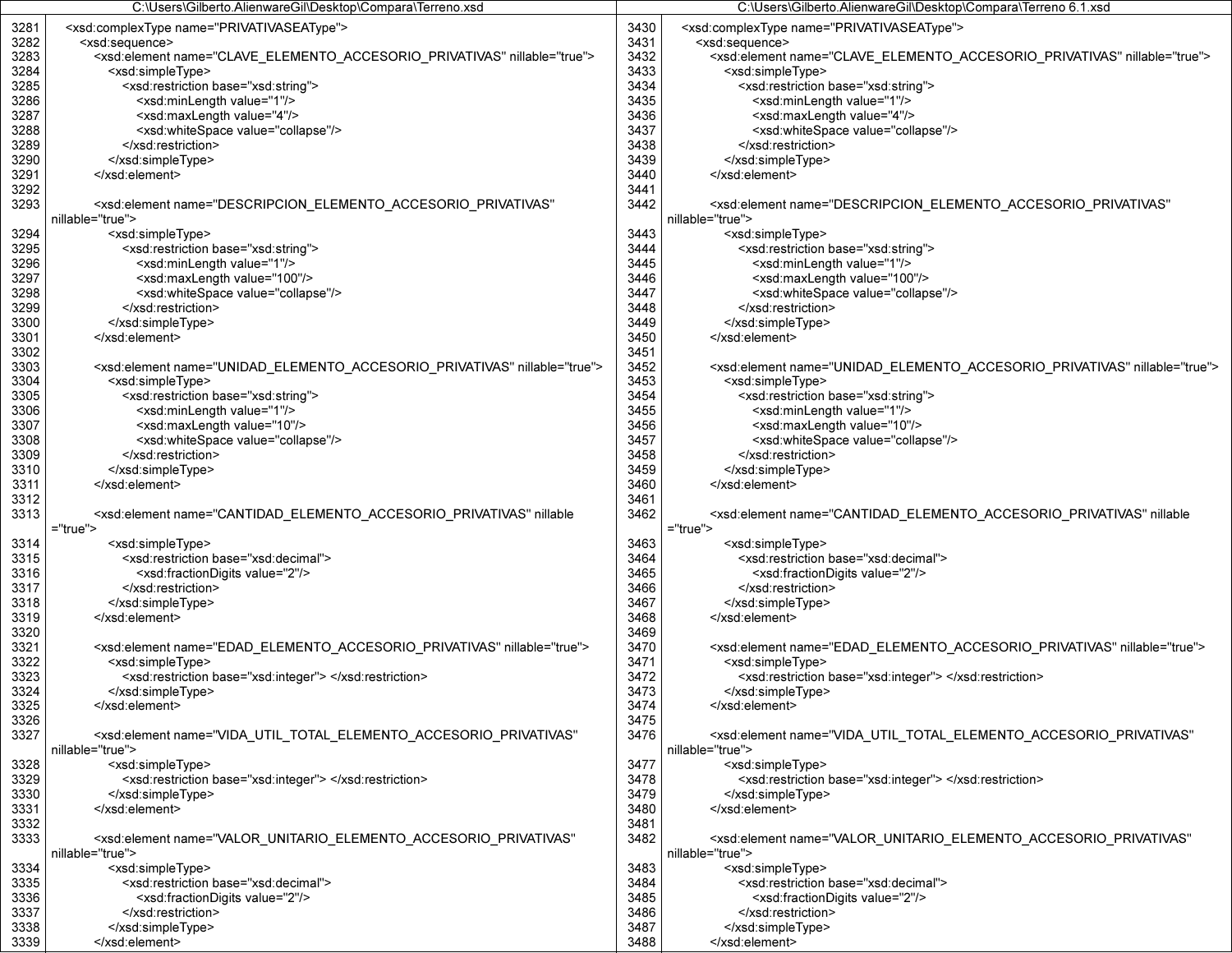|      | C:\Users\Gilberto.AlienwareGil\Desktop\Compara\Terreno.xsd                                                                                                                                                             |      | C:\Users\Gilberto.AlienwareGil\Desktop\Compara\Terreno 6.1.xsd                                   |
|------|------------------------------------------------------------------------------------------------------------------------------------------------------------------------------------------------------------------------|------|--------------------------------------------------------------------------------------------------|
|      |                                                                                                                                                                                                                        |      |                                                                                                  |
| 3340 |                                                                                                                                                                                                                        | 3489 |                                                                                                  |
| 3341 | <xsd:element <="" name="FACTOR_EDAD_ELEMENTO_ACCESORIO_PRIVATIVAS" td=""><td>3490</td><td><xsd:element <="" name="FACTOR_EDAD_ELEMENTO_ACCESORIO_PRIVATIVAS" td=""></xsd:element></td></xsd:element>                   | 3490 | <xsd:element <="" name="FACTOR_EDAD_ELEMENTO_ACCESORIO_PRIVATIVAS" td=""></xsd:element>          |
|      | nillable="true">                                                                                                                                                                                                       |      | nillable="true">                                                                                 |
| 3342 | <xsd:simpletype></xsd:simpletype>                                                                                                                                                                                      | 3491 | <xsd:simpletype></xsd:simpletype>                                                                |
| 3343 | <xsd:restriction base="xsd:decimal"></xsd:restriction>                                                                                                                                                                 | 3492 | <xsd:restriction base="xsd:decimal"></xsd:restriction>                                           |
|      |                                                                                                                                                                                                                        |      |                                                                                                  |
| 3344 | <xsd:fractiondigits value="2"></xsd:fractiondigits>                                                                                                                                                                    | 3493 | <xsd:fractiondigits value="2"></xsd:fractiondigits>                                              |
| 3345 |                                                                                                                                                                                                                        | 3494 |                                                                                                  |
| 3346 |                                                                                                                                                                                                                        | 3495 |                                                                                                  |
|      |                                                                                                                                                                                                                        | 3496 |                                                                                                  |
| 3347 |                                                                                                                                                                                                                        |      |                                                                                                  |
| 3348 |                                                                                                                                                                                                                        | 3497 |                                                                                                  |
| 3349 | <xsd:element <="" name="VIDA_REMANENTE_ELEMENTO_ACCESORIO_PRIVATIVAS" td=""><td>3498</td><td><xsd:element <="" name="VIDA_REMANENTE_ELEMENTO_ACCESORIO_PRIVATIVAS" td=""></xsd:element></td></xsd:element>             | 3498 | <xsd:element <="" name="VIDA_REMANENTE_ELEMENTO_ACCESORIO_PRIVATIVAS" td=""></xsd:element>       |
|      | nillable="true">                                                                                                                                                                                                       |      | nillable="true">                                                                                 |
|      |                                                                                                                                                                                                                        |      |                                                                                                  |
| 3350 | <xsd:simpletype></xsd:simpletype>                                                                                                                                                                                      | 3499 | <xsd:simpletype></xsd:simpletype>                                                                |
| 3351 | <xsd:restriction base="xsd:integer"> </xsd:restriction>                                                                                                                                                                | 3500 | <xsd:restriction base="xsd:integer"> </xsd:restriction>                                          |
| 3352 |                                                                                                                                                                                                                        | 3501 |                                                                                                  |
| 3353 |                                                                                                                                                                                                                        | 3502 |                                                                                                  |
|      |                                                                                                                                                                                                                        |      |                                                                                                  |
| 3354 |                                                                                                                                                                                                                        | 3503 |                                                                                                  |
| 3355 | <xsd:element name<="" td=""><td>3504</td><td><xsd:element name<="" td=""></xsd:element></td></xsd:element>                                                                                                             | 3504 | <xsd:element name<="" td=""></xsd:element>                                                       |
|      | ="FACTOR_CONSERVACION_ELEMENTO_ACCESORIO_PRIVATIVAS" nillable="true">                                                                                                                                                  |      | ="FACTOR_CONSERVACION_ELEMENTO_ACCESORIO_PRIVATIVAS" nillable="true">                            |
|      |                                                                                                                                                                                                                        |      |                                                                                                  |
| 3356 | <xsd:simpletype></xsd:simpletype>                                                                                                                                                                                      | 3505 | <xsd:simpletype></xsd:simpletype>                                                                |
| 3357 | <xsd:restriction base="xsd:decimal"></xsd:restriction>                                                                                                                                                                 | 3506 | <xsd:restriction base="xsd:decimal"></xsd:restriction>                                           |
| 3358 | <xsd:fractiondigits value="2"></xsd:fractiondigits>                                                                                                                                                                    | 3507 | <xsd:fractiondigits value="2"></xsd:fractiondigits>                                              |
| 3359 |                                                                                                                                                                                                                        | 3508 |                                                                                                  |
|      |                                                                                                                                                                                                                        |      |                                                                                                  |
| 3360 |                                                                                                                                                                                                                        | 3509 |                                                                                                  |
| 3361 |                                                                                                                                                                                                                        | 3510 |                                                                                                  |
| 3362 |                                                                                                                                                                                                                        | 3511 |                                                                                                  |
| 3363 | <xsd:element name<="" td=""><td>3512</td><td><xsd:element name<="" td=""></xsd:element></td></xsd:element>                                                                                                             | 3512 | <xsd:element name<="" td=""></xsd:element>                                                       |
|      |                                                                                                                                                                                                                        |      |                                                                                                  |
|      | ="FACTOR_RESULTANTE_ELEMENTO_ACCESORIO_PRIVATIVAS" nillable="true">                                                                                                                                                    |      | ="FACTOR_RESULTANTE_ELEMENTO_ACCESORIO_PRIVATIVAS" nillable="true">                              |
| 3364 | <xsd:simpletype></xsd:simpletype>                                                                                                                                                                                      | 3513 | <xsd:simpletype></xsd:simpletype>                                                                |
| 3365 | <xsd:restriction base="xsd:decimal"></xsd:restriction>                                                                                                                                                                 | 3514 | <xsd:restriction base="xsd:decimal"></xsd:restriction>                                           |
|      |                                                                                                                                                                                                                        |      |                                                                                                  |
| 3366 | <xsd:fractiondigits value="2"></xsd:fractiondigits>                                                                                                                                                                    | 3515 | <xsd:fractiondigits value="2"></xsd:fractiondigits>                                              |
| 3367 |                                                                                                                                                                                                                        | 3516 |                                                                                                  |
| 3368 |                                                                                                                                                                                                                        | 3517 |                                                                                                  |
| 3369 |                                                                                                                                                                                                                        | 3518 |                                                                                                  |
|      |                                                                                                                                                                                                                        |      |                                                                                                  |
| 3370 |                                                                                                                                                                                                                        | 3519 |                                                                                                  |
| 3371 | <xsd:element name<="" td=""><td>3520</td><td><xsd:element name<="" td=""></xsd:element></td></xsd:element>                                                                                                             | 3520 | <xsd:element name<="" td=""></xsd:element>                                                       |
|      | ="VALOR_REPOSICION_NETO_M2_ELEMENTO_ACCESORIO_PRIVATIVAS" nillable                                                                                                                                                     |      | ="VALOR_REPOSICION_NETO_M2_ELEMENTO_ACCESORIO_PRIVATIVAS" nillable                               |
|      | ="true">                                                                                                                                                                                                               |      | ="true">                                                                                         |
|      |                                                                                                                                                                                                                        |      |                                                                                                  |
| 3372 | <xsd:simpletype></xsd:simpletype>                                                                                                                                                                                      | 3521 | <xsd:simpletype></xsd:simpletype>                                                                |
| 3373 | <xsd:restriction base="xsd:decimal"></xsd:restriction>                                                                                                                                                                 | 3522 | <xsd:restriction base="xsd:decimal"></xsd:restriction>                                           |
| 3374 | <xsd:fractiondigits value="2"></xsd:fractiondigits>                                                                                                                                                                    | 3523 | <xsd:fractiondigits value="2"></xsd:fractiondigits>                                              |
|      |                                                                                                                                                                                                                        | 3524 |                                                                                                  |
| 3375 |                                                                                                                                                                                                                        |      |                                                                                                  |
| 3376 |                                                                                                                                                                                                                        | 3525 |                                                                                                  |
| 3377 |                                                                                                                                                                                                                        | 3526 |                                                                                                  |
| 3378 |                                                                                                                                                                                                                        | 3527 |                                                                                                  |
| 3379 |                                                                                                                                                                                                                        | 3528 |                                                                                                  |
|      | <xsd:element name="IMPORTE_ELEMENTO_ACCESORIO_PRIVATIVAS" nillable<="" td=""><td></td><td><xsd:element name="IMPORTE_ELEMENTO_ACCESORIO_PRIVATIVAS" nillable<="" td=""></xsd:element></td></xsd:element>               |      | <xsd:element name="IMPORTE_ELEMENTO_ACCESORIO_PRIVATIVAS" nillable<="" td=""></xsd:element>      |
|      | ="true">                                                                                                                                                                                                               |      | ="true">                                                                                         |
| 3380 | <xsd:simpletype></xsd:simpletype>                                                                                                                                                                                      | 3529 | <xsd:simpletype></xsd:simpletype>                                                                |
| 3381 | <xsd:restriction base="xsd:decimal"></xsd:restriction>                                                                                                                                                                 | 3530 | <xsd:restriction base="xsd:decimal"></xsd:restriction>                                           |
|      |                                                                                                                                                                                                                        |      |                                                                                                  |
| 3382 | <xsd:fractiondigits value="2"></xsd:fractiondigits>                                                                                                                                                                    | 3531 | <xsd:fractiondigits value="2"></xsd:fractiondigits>                                              |
| 3383 |                                                                                                                                                                                                                        | 3532 |                                                                                                  |
| 3384 |                                                                                                                                                                                                                        | 3533 |                                                                                                  |
| 3385 |                                                                                                                                                                                                                        | 3534 | $\le$ /xsd:element>                                                                              |
|      |                                                                                                                                                                                                                        |      |                                                                                                  |
| 3386 |                                                                                                                                                                                                                        | 3535 |                                                                                                  |
| 3387 |                                                                                                                                                                                                                        | 3536 |                                                                                                  |
| 3388 |                                                                                                                                                                                                                        | 3537 |                                                                                                  |
|      |                                                                                                                                                                                                                        |      |                                                                                                  |
| 3389 | <xsd:complextype name="INSTALACIONESESPECIALESECType"></xsd:complextype>                                                                                                                                               | 3538 | <xsd:complextype name="INSTALACIONESESPECIALESECType"></xsd:complextype>                         |
| 3390 | <xsd:sequence></xsd:sequence>                                                                                                                                                                                          | 3539 | <xsd:sequence></xsd:sequence>                                                                    |
| 3391 | <xsd:element <="" minoccurs="0" name="PRIVATIVASIE" td="" type="PRIVATIVASIEType"><td>3540</td><td><xsd:element <="" minoccurs="0" name="PRIVATIVASIE" td="" type="PRIVATIVASIEType"></xsd:element></td></xsd:element> | 3540 | <xsd:element <="" minoccurs="0" name="PRIVATIVASIE" td="" type="PRIVATIVASIEType"></xsd:element> |
|      | maxOccurs="unbounded"/>                                                                                                                                                                                                |      | maxOccurs="unbounded"/>                                                                          |
|      |                                                                                                                                                                                                                        |      |                                                                                                  |
| 3392 | <xsd:element <="" minoccurs="0" name="COMUNESIE" td="" type="COMUNESIEType"><td>3541</td><td><xsd:element <="" minoccurs="0" name="COMUNESIE" td="" type="COMUNESIEType"></xsd:element></td></xsd:element>             | 3541 | <xsd:element <="" minoccurs="0" name="COMUNESIE" td="" type="COMUNESIEType"></xsd:element>       |
|      | maxOccurs="unbounded"/>                                                                                                                                                                                                |      | maxOccurs="unbounded"/>                                                                          |
|      |                                                                                                                                                                                                                        |      |                                                                                                  |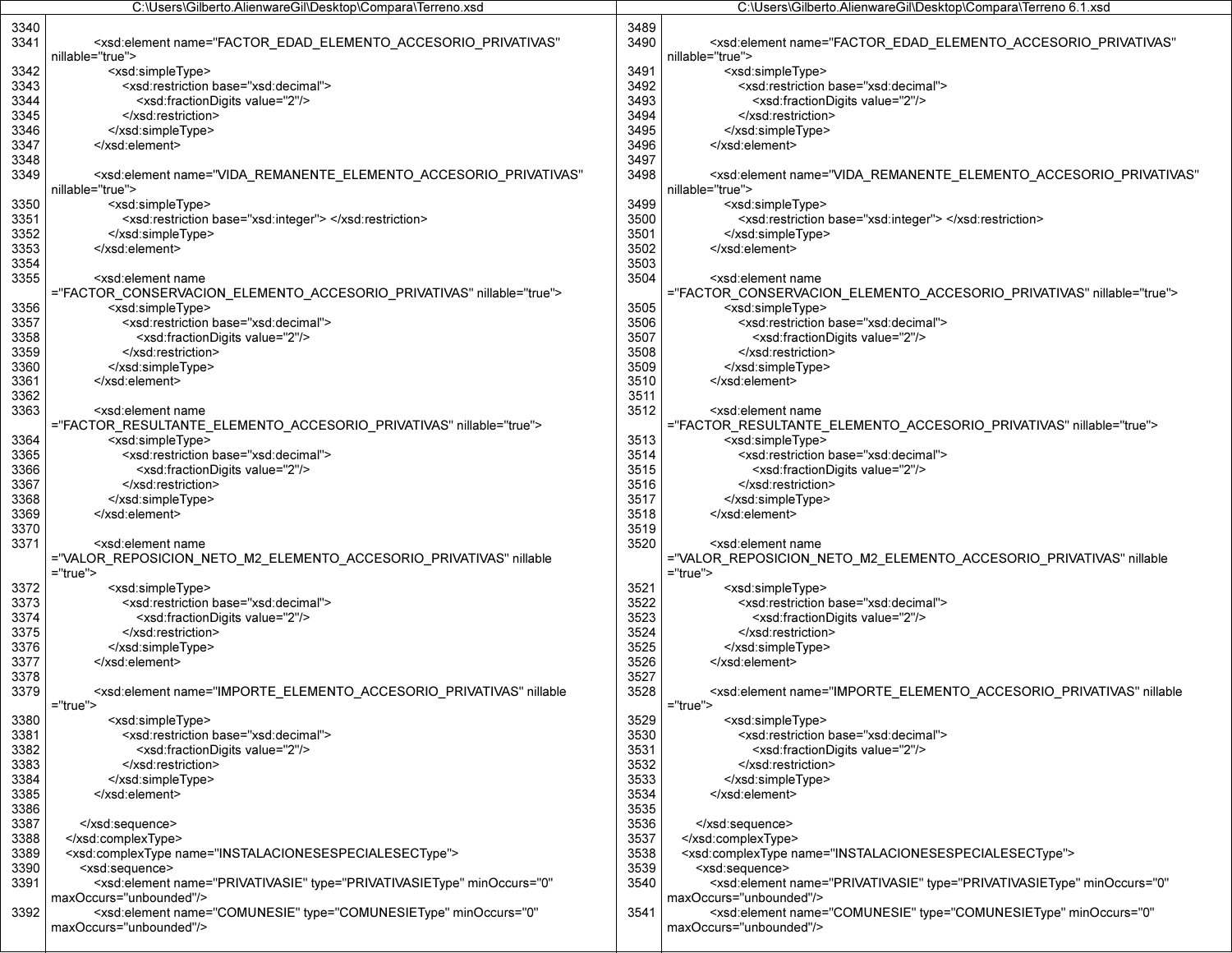|      | C:\Users\Gilberto.AlienwareGil\Desktop\Compara\Terreno.xsd                                                                                                                                                         |      | C:\Users\Gilberto.AlienwareGil\Desktop\Compara\Terreno 6.1.xsd                                 |
|------|--------------------------------------------------------------------------------------------------------------------------------------------------------------------------------------------------------------------|------|------------------------------------------------------------------------------------------------|
| 3393 | <xsd:element name<="" td=""><td>3542</td><td><xsd:element name<="" td=""></xsd:element></td></xsd:element>                                                                                                         | 3542 | <xsd:element name<="" td=""></xsd:element>                                                     |
|      | ="IMPORTE_TOTAL_INSTALACIONES_ESPECIALES_PRIVATIVAS" nillable="true">                                                                                                                                              |      | ="IMPORTE_TOTAL_INSTALACIONES_ESPECIALES_PRIVATIVAS" nillable="true">                          |
| 3394 | <xsd:simpletype></xsd:simpletype>                                                                                                                                                                                  | 3543 | <xsd:simpletype></xsd:simpletype>                                                              |
|      |                                                                                                                                                                                                                    |      | <xsd:restriction base="xsd:decimal"></xsd:restriction>                                         |
| 3395 | <xsd:restriction base="xsd:decimal"></xsd:restriction>                                                                                                                                                             | 3544 |                                                                                                |
| 3396 | <xsd:fractiondigits value="2"></xsd:fractiondigits>                                                                                                                                                                | 3545 | <xsd:fractiondigits value="2"></xsd:fractiondigits>                                            |
| 3397 |                                                                                                                                                                                                                    | 3546 |                                                                                                |
| 3398 |                                                                                                                                                                                                                    | 3547 |                                                                                                |
| 3399 |                                                                                                                                                                                                                    | 3548 |                                                                                                |
| 3400 |                                                                                                                                                                                                                    | 3549 |                                                                                                |
| 3401 | <xsd:element name<="" td=""><td>3550</td><td><xsd:element name<="" td=""></xsd:element></td></xsd:element>                                                                                                         | 3550 | <xsd:element name<="" td=""></xsd:element>                                                     |
|      | ="IMPORTE_TOTAL_INSTALACIONES_ESPECIALES_COMUNES" nillable="true">                                                                                                                                                 |      | ="IMPORTE_TOTAL_INSTALACIONES_ESPECIALES_COMUNES" nillable="true">                             |
| 3402 | <xsd:simpletype></xsd:simpletype>                                                                                                                                                                                  | 3551 | <xsd:simpletype></xsd:simpletype>                                                              |
| 3403 | <xsd:restriction base="xsd:decimal"></xsd:restriction>                                                                                                                                                             | 3552 | <xsd:restriction base="xsd:decimal"></xsd:restriction>                                         |
|      |                                                                                                                                                                                                                    |      |                                                                                                |
| 3404 | <xsd:fractiondigits value="2"></xsd:fractiondigits>                                                                                                                                                                | 3553 | <xsd:fractiondigits value="2"></xsd:fractiondigits>                                            |
| 3405 |                                                                                                                                                                                                                    | 3554 |                                                                                                |
| 3406 |                                                                                                                                                                                                                    | 3555 |                                                                                                |
| 3407 |                                                                                                                                                                                                                    | 3556 |                                                                                                |
| 3408 |                                                                                                                                                                                                                    | 3557 |                                                                                                |
| 3409 |                                                                                                                                                                                                                    | 3558 |                                                                                                |
| 3410 |                                                                                                                                                                                                                    | 3559 |                                                                                                |
| 3411 | <xsd:complextype name="COMUNESIEType"></xsd:complextype>                                                                                                                                                           | 3560 | <xsd:complextype name="COMUNESIEType"></xsd:complextype>                                       |
| 3412 | <xsd:sequence></xsd:sequence>                                                                                                                                                                                      | 3561 | <xsd:sequence></xsd:sequence>                                                                  |
| 3413 |                                                                                                                                                                                                                    | 3562 |                                                                                                |
|      | <xsd:element name="CLAVE_INSTALACION_ESPECIAL_COMUNES" nillable="true"></xsd:element>                                                                                                                              |      | <xsd:element name="CLAVE_INSTALACION_ESPECIAL_COMUNES" nillable="true"></xsd:element>          |
| 3414 | <xsd:simpletype></xsd:simpletype>                                                                                                                                                                                  | 3563 | <xsd:simpletype></xsd:simpletype>                                                              |
| 3415 | <xsd:restriction base="xsd:string"></xsd:restriction>                                                                                                                                                              | 3564 | <xsd:restriction base="xsd:string"></xsd:restriction>                                          |
| 3416 | <xsd:minlength value="1"></xsd:minlength>                                                                                                                                                                          | 3565 | <xsd:minlength value="1"></xsd:minlength>                                                      |
| 3417 | <xsd:maxlength value="4"></xsd:maxlength>                                                                                                                                                                          | 3566 | <xsd:maxlength value="4"></xsd:maxlength>                                                      |
| 3418 | <xsd:whitespace value="collapse"></xsd:whitespace>                                                                                                                                                                 | 3567 | <xsd:whitespace value="collapse"></xsd:whitespace>                                             |
| 3419 |                                                                                                                                                                                                                    | 3568 |                                                                                                |
| 3420 |                                                                                                                                                                                                                    | 3569 |                                                                                                |
| 3421 |                                                                                                                                                                                                                    | 3570 |                                                                                                |
| 3422 |                                                                                                                                                                                                                    | 3571 |                                                                                                |
| 3423 | <xsd:element name="DESCRIPCION_INSTALACION_ESPECIAL_COMUNES" nillable<="" td=""><td>3572</td><td><xsd:element name="DESCRIPCION_INSTALACION_ESPECIAL_COMUNES" nillable<="" td=""></xsd:element></td></xsd:element> | 3572 | <xsd:element name="DESCRIPCION_INSTALACION_ESPECIAL_COMUNES" nillable<="" td=""></xsd:element> |
|      | ="true">                                                                                                                                                                                                           |      |                                                                                                |
|      |                                                                                                                                                                                                                    |      | ="true">                                                                                       |
| 3424 | <xsd:simpletype></xsd:simpletype>                                                                                                                                                                                  | 3573 | <xsd:simpletype></xsd:simpletype>                                                              |
| 3425 | <xsd:restriction base="xsd:string"></xsd:restriction>                                                                                                                                                              | 3574 | <xsd:restriction base="xsd:string"></xsd:restriction>                                          |
| 3426 | <xsd:minlength value="1"></xsd:minlength>                                                                                                                                                                          | 3575 | <xsd:minlength value="1"></xsd:minlength>                                                      |
| 3427 | <xsd:maxlength value="100"></xsd:maxlength>                                                                                                                                                                        | 3576 | <xsd:maxlength value="100"></xsd:maxlength>                                                    |
| 3428 | <xsd:whitespace value="collapse"></xsd:whitespace>                                                                                                                                                                 | 3577 | <xsd:whitespace value="collapse"></xsd:whitespace>                                             |
| 3429 |                                                                                                                                                                                                                    | 3578 |                                                                                                |
| 3430 |                                                                                                                                                                                                                    | 3579 |                                                                                                |
| 3431 |                                                                                                                                                                                                                    | 3580 |                                                                                                |
| 3432 |                                                                                                                                                                                                                    | 3581 |                                                                                                |
| 3433 | <xsd:element name="UNIDAD_INSTALACION_ESPECIAL_COMUNES" nillable="true"></xsd:element>                                                                                                                             | 3582 | <xsd:element name="UNIDAD_INSTALACION_ESPECIAL_COMUNES" nillable="true"></xsd:element>         |
|      | <xsd:simpletype></xsd:simpletype>                                                                                                                                                                                  |      |                                                                                                |
| 3434 |                                                                                                                                                                                                                    | 3583 | <xsd:simpletype></xsd:simpletype>                                                              |
| 3435 | <xsd:restriction base="xsd:string"></xsd:restriction>                                                                                                                                                              | 3584 | <xsd:restriction base="xsd:string"></xsd:restriction>                                          |
| 3436 | <xsd:minlength value="1"></xsd:minlength>                                                                                                                                                                          | 3585 | <xsd:minlength value="1"></xsd:minlength>                                                      |
| 3437 | <xsd:maxlength value="10"></xsd:maxlength>                                                                                                                                                                         | 3586 | <xsd:maxlength value="10"></xsd:maxlength>                                                     |
| 3438 | <xsd:whitespace value="collapse"></xsd:whitespace>                                                                                                                                                                 | 3587 | <xsd:whitespace value="collapse"></xsd:whitespace>                                             |
| 3439 |                                                                                                                                                                                                                    | 3588 |                                                                                                |
| 3440 |                                                                                                                                                                                                                    | 3589 |                                                                                                |
| 3441 |                                                                                                                                                                                                                    | 3590 |                                                                                                |
| 3442 |                                                                                                                                                                                                                    | 3591 |                                                                                                |
| 3443 | <xsd:element name="CANTIDAD_INSTALACION_ESPECIAL_COMUNES" nillable<="" td=""><td>3592</td><td><xsd:element name="CANTIDAD_INSTALACION_ESPECIAL_COMUNES" nillable<="" td=""></xsd:element></td></xsd:element>       | 3592 | <xsd:element name="CANTIDAD_INSTALACION_ESPECIAL_COMUNES" nillable<="" td=""></xsd:element>    |
|      | ="true">                                                                                                                                                                                                           |      |                                                                                                |
|      |                                                                                                                                                                                                                    |      | ="true">                                                                                       |
| 3444 | <xsd:simpletype></xsd:simpletype>                                                                                                                                                                                  | 3593 | <xsd:simpletype></xsd:simpletype>                                                              |
| 3445 | <xsd:restriction base="xsd:decimal"></xsd:restriction>                                                                                                                                                             | 3594 | <xsd:restriction base="xsd:decimal"></xsd:restriction>                                         |
| 3446 | <xsd:fractiondigits value="2"></xsd:fractiondigits>                                                                                                                                                                | 3595 | <xsd:fractiondigits value="2"></xsd:fractiondigits>                                            |
| 3447 |                                                                                                                                                                                                                    | 3596 |                                                                                                |
| 3448 |                                                                                                                                                                                                                    | 3597 |                                                                                                |
| 3449 |                                                                                                                                                                                                                    | 3598 |                                                                                                |
| 3450 |                                                                                                                                                                                                                    | 3599 |                                                                                                |
| 3451 | <xsd:element name="EDAD_INSTALACION_ESPECIAL_COMUNES" nillable="true"></xsd:element>                                                                                                                               | 3600 | <xsd:element name="EDAD_INSTALACION_ESPECIAL_COMUNES" nillable="true"></xsd:element>           |
|      |                                                                                                                                                                                                                    |      |                                                                                                |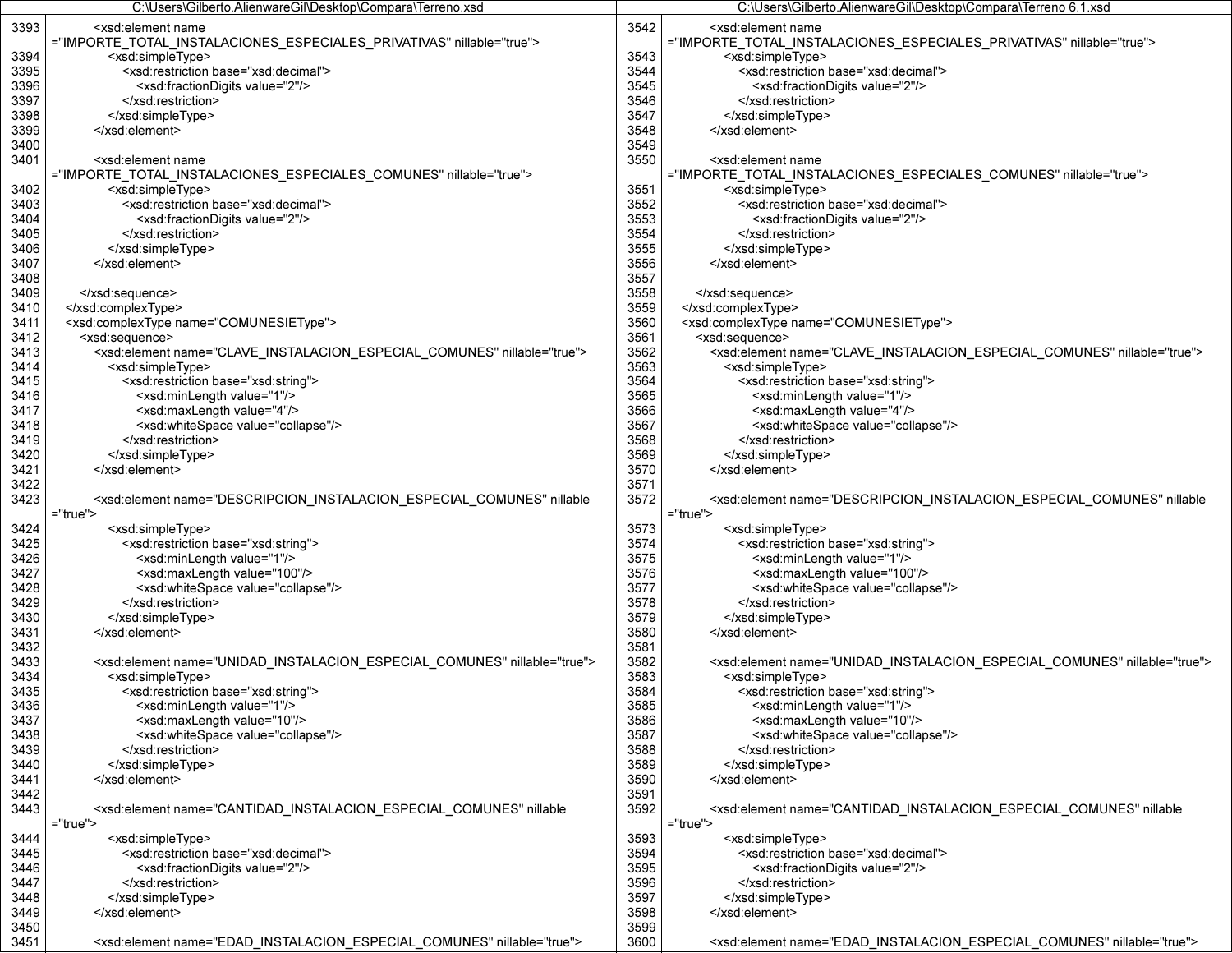|              | C:\Users\Gilberto.AlienwareGil\Desktop\Compara\Terreno.xsd                                                                                                                                                         |              | C:\Users\Gilberto.AlienwareGil\Desktop\Compara\Terreno 6.1.xsd                                 |
|--------------|--------------------------------------------------------------------------------------------------------------------------------------------------------------------------------------------------------------------|--------------|------------------------------------------------------------------------------------------------|
| 3452         | <xsd:simpletype></xsd:simpletype>                                                                                                                                                                                  | 3601         | <xsd:simpletype></xsd:simpletype>                                                              |
| 3453         | <xsd:restriction base="xsd:integer"> </xsd:restriction>                                                                                                                                                            | 3602         | <xsd:restriction base="xsd:integer"> </xsd:restriction>                                        |
| 3454         |                                                                                                                                                                                                                    | 3603         |                                                                                                |
| 3455         |                                                                                                                                                                                                                    | 3604         |                                                                                                |
| 3456         |                                                                                                                                                                                                                    | 3605         |                                                                                                |
| 3457         | <xsd:element <="" name="VIDA_UTIL_TOTAL_INSTALACION_ESPECIAL_COMUNES" td=""><td>3606</td><td><xsd:element <="" name="VIDA_UTIL_TOTAL_INSTALACION_ESPECIAL_COMUNES" td=""></xsd:element></td></xsd:element>         | 3606         | <xsd:element <="" name="VIDA_UTIL_TOTAL_INSTALACION_ESPECIAL_COMUNES" td=""></xsd:element>     |
|              | nillable="true">                                                                                                                                                                                                   |              | nillable="true">                                                                               |
| 3458         | <xsd:simpletype></xsd:simpletype>                                                                                                                                                                                  | 3607         | <xsd:simpletype></xsd:simpletype>                                                              |
| 3459         | <xsd:restriction base="xsd:integer"> </xsd:restriction>                                                                                                                                                            | 3608         | <xsd:restriction base="xsd:integer"> </xsd:restriction>                                        |
| 3460         | $\le$ /xsd:simpleType>                                                                                                                                                                                             | 3609         |                                                                                                |
| 3461         |                                                                                                                                                                                                                    | 3610         |                                                                                                |
| 3462         |                                                                                                                                                                                                                    | 3611         |                                                                                                |
| 3463         | <xsd:element <="" name="VALOR_UNITARIO_INSTALACION_ESPECIAL_COMUNES" td=""><td>3612</td><td><xsd:element <="" name="VALOR_UNITARIO_INSTALACION_ESPECIAL_COMUNES" td=""></xsd:element></td></xsd:element>           | 3612         | <xsd:element <="" name="VALOR_UNITARIO_INSTALACION_ESPECIAL_COMUNES" td=""></xsd:element>      |
|              | nillable="true">                                                                                                                                                                                                   |              | nillable="true">                                                                               |
| 3464         | <xsd:simpletype></xsd:simpletype>                                                                                                                                                                                  | 3613         | <xsd:simpletype></xsd:simpletype>                                                              |
| 3465         | <xsd:restriction base="xsd:decimal"></xsd:restriction>                                                                                                                                                             | 3614         | <xsd:restriction base="xsd:decimal"></xsd:restriction>                                         |
| 3466         | <xsd:fractiondigits value="2"></xsd:fractiondigits>                                                                                                                                                                | 3615         | <xsd:fractiondigits value="2"></xsd:fractiondigits>                                            |
| 3467         |                                                                                                                                                                                                                    | 3616         |                                                                                                |
| 3468         |                                                                                                                                                                                                                    | 3617         |                                                                                                |
| 3469         |                                                                                                                                                                                                                    | 3618         |                                                                                                |
| 3470         |                                                                                                                                                                                                                    | 3619         |                                                                                                |
| 3471         | <xsd:element name="FACTOR_EDAD_INSTALACION_ESPECIAL_COMUNES" nillable<="" td=""><td>3620</td><td><xsd:element name="FACTOR_EDAD_INSTALACION_ESPECIAL_COMUNES" nillable<="" td=""></xsd:element></td></xsd:element> | 3620         | <xsd:element name="FACTOR_EDAD_INSTALACION_ESPECIAL_COMUNES" nillable<="" td=""></xsd:element> |
|              | ="true">                                                                                                                                                                                                           |              | ="true">                                                                                       |
| 3472         | <xsd:simpletype></xsd:simpletype>                                                                                                                                                                                  | 3621         | <xsd:simpletype></xsd:simpletype>                                                              |
| 3473         | <xsd:restriction base="xsd:decimal"></xsd:restriction>                                                                                                                                                             | 3622         | <xsd:restriction base="xsd:decimal"></xsd:restriction>                                         |
| 3474         | <xsd:fractiondigits value="2"></xsd:fractiondigits>                                                                                                                                                                | 3623         | <xsd:fractiondigits value="2"></xsd:fractiondigits>                                            |
| 3475         |                                                                                                                                                                                                                    | 3624         |                                                                                                |
| 3476         |                                                                                                                                                                                                                    | 3625         |                                                                                                |
| 3477         |                                                                                                                                                                                                                    | 3626         |                                                                                                |
| 3478         |                                                                                                                                                                                                                    | 3627         |                                                                                                |
| 3479         |                                                                                                                                                                                                                    | 3628         |                                                                                                |
|              | <xsd:element name="VIDA_REMANENTE_COMUNES" nillable="true"></xsd:element>                                                                                                                                          |              | <xsd:element name="VIDA_REMANENTE_COMUNES" nillable="true"></xsd:element>                      |
| 3480<br>3481 | <xsd:simpletype></xsd:simpletype>                                                                                                                                                                                  | 3629<br>3630 | <xsd:simpletype><br/><xsd:restriction base="xsd:integer"> </xsd:restriction></xsd:simpletype>  |
| 3482         | <xsd:restriction base="xsd:integer"> </xsd:restriction><br>                                                                                                                                                        | 3631         |                                                                                                |
| 3483         |                                                                                                                                                                                                                    | 3632         |                                                                                                |
| 3484         |                                                                                                                                                                                                                    | 3633         |                                                                                                |
| 3485         | <xsd:element name="FACTOR_CONSERVACION_COMUNES" nillable="true"></xsd:element>                                                                                                                                     | 3634         | <xsd:element name="FACTOR_CONSERVACION_COMUNES" nillable="true"></xsd:element>                 |
| 3486         | <xsd:simpletype></xsd:simpletype>                                                                                                                                                                                  | 3635         | <xsd:simpletype></xsd:simpletype>                                                              |
| 3487         | <xsd:restriction base="xsd:decimal"></xsd:restriction>                                                                                                                                                             | 3636         | <xsd:restriction base="xsd:decimal"></xsd:restriction>                                         |
| 3488         | <xsd:fractiondigits value="2"></xsd:fractiondigits>                                                                                                                                                                | 3637         | <xsd:fractiondigits value="2"></xsd:fractiondigits>                                            |
| 3489         |                                                                                                                                                                                                                    | 3638         |                                                                                                |
| 3490         |                                                                                                                                                                                                                    | 3639         |                                                                                                |
| 3491         |                                                                                                                                                                                                                    | 3640         |                                                                                                |
| 3492         |                                                                                                                                                                                                                    | 3641         |                                                                                                |
| 3493         | <xsd:element name="FACTOR_RESULTANTE_COMUNES" nillable="true"></xsd:element>                                                                                                                                       | 3642         | <xsd:element name="FACTOR_RESULTANTE_COMUNES" nillable="true"></xsd:element>                   |
| 3494         |                                                                                                                                                                                                                    | 3643         |                                                                                                |
| 3495         | <xsd:simpletype><br/><xsd:restriction base="xsd:decimal"></xsd:restriction></xsd:simpletype>                                                                                                                       | 3644         | <xsd:simpletype><br/><xsd:restriction base="xsd:decimal"></xsd:restriction></xsd:simpletype>   |
| 3496         | <xsd:fractiondigits value="2"></xsd:fractiondigits>                                                                                                                                                                | 3645         | <xsd:fractiondigits value="2"></xsd:fractiondigits>                                            |
| 3497         |                                                                                                                                                                                                                    | 3646         |                                                                                                |
| 3498         |                                                                                                                                                                                                                    | 3647         |                                                                                                |
| 3499         |                                                                                                                                                                                                                    | 3648         |                                                                                                |
| 3500         |                                                                                                                                                                                                                    | 3649         |                                                                                                |
| 3501         | <xsd:element name="VALOR_REPOSICION_NETO_M2_COMUNES" nillable="true"></xsd:element>                                                                                                                                | 3650         | <xsd:element name="VALOR_REPOSICION_NETO_M2_COMUNES" nillable="true"></xsd:element>            |
| 3502         | <xsd:simpletype></xsd:simpletype>                                                                                                                                                                                  | 3651         | <xsd:simpletype></xsd:simpletype>                                                              |
| 3503         | <xsd:restriction base="xsd:decimal"></xsd:restriction>                                                                                                                                                             | 3652         | <xsd:restriction base="xsd:decimal"></xsd:restriction>                                         |
| 3504         | <xsd:fractiondigits value="2"></xsd:fractiondigits>                                                                                                                                                                | 3653         | <xsd:fractiondigits value="2"></xsd:fractiondigits>                                            |
| 3505         |                                                                                                                                                                                                                    | 3654         |                                                                                                |
| 3506         |                                                                                                                                                                                                                    | 3655         |                                                                                                |
| 3507         |                                                                                                                                                                                                                    | 3656         |                                                                                                |
| 3508         |                                                                                                                                                                                                                    | 3657         |                                                                                                |
| 3509         | <xsd:element name="INDIVISO_COMUNES" nillable="true"></xsd:element>                                                                                                                                                | 3658         | <xsd:element name="INDIVISO_COMUNES" nillable="true"></xsd:element>                            |
| 3510         | <xsd:simpletype></xsd:simpletype>                                                                                                                                                                                  | 3659         | <xsd:simpletype></xsd:simpletype>                                                              |
| 3511         | <xsd:restriction base="xsd:decimal"></xsd:restriction>                                                                                                                                                             | 3660         | <xsd:restriction base="xsd:decimal"></xsd:restriction>                                         |
|              |                                                                                                                                                                                                                    |              |                                                                                                |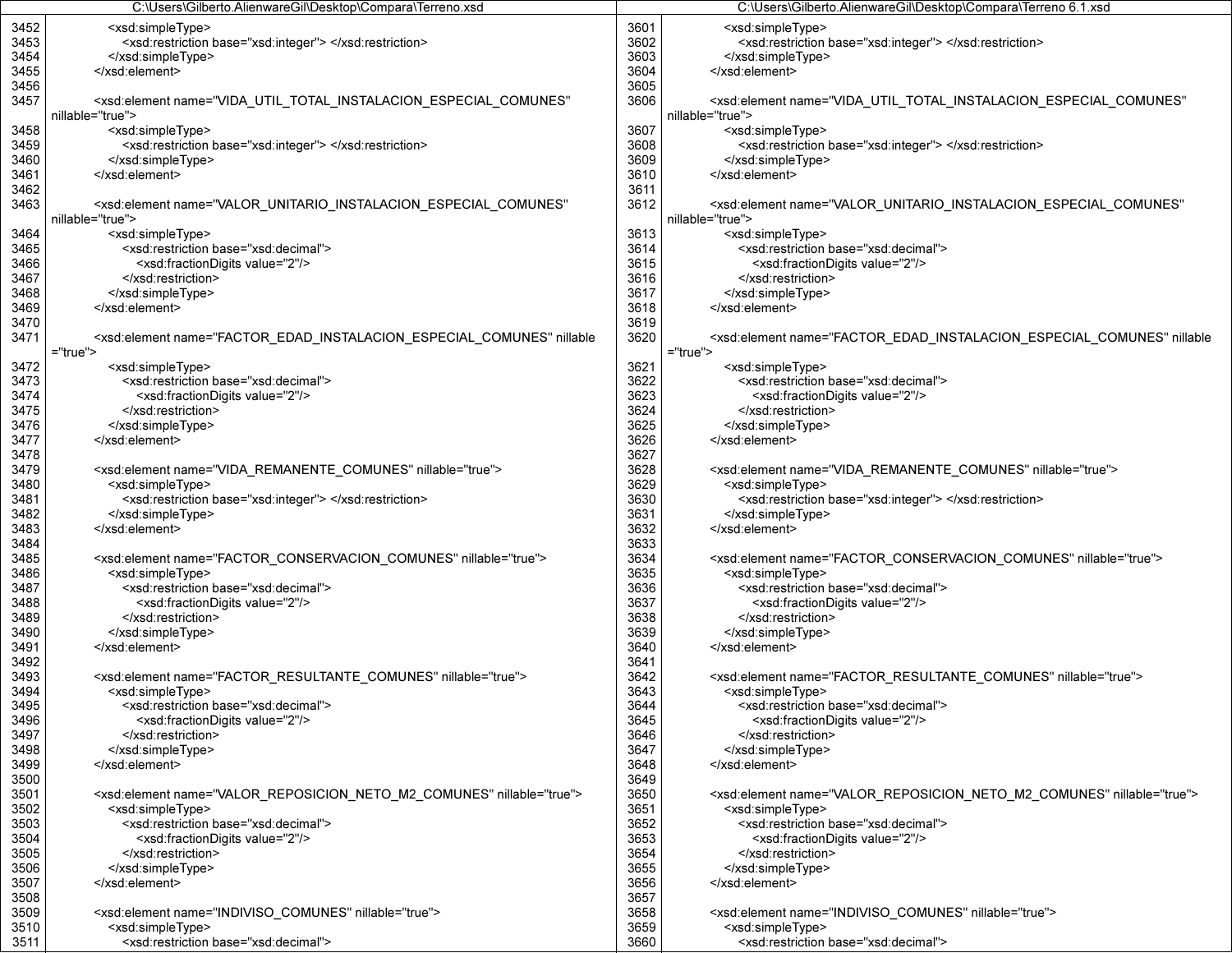|      | C:\Users\Gilberto.AlienwareGil\Desktop\Compara\Terreno.xsd                                                                                                                                                         |      | C:\Users\Gilberto.AlienwareGil\Desktop\Compara\Terreno 6.1.xsd                                 |
|------|--------------------------------------------------------------------------------------------------------------------------------------------------------------------------------------------------------------------|------|------------------------------------------------------------------------------------------------|
| 3512 | <xsd:fractiondigits value="8"></xsd:fractiondigits>                                                                                                                                                                | 3661 | <xsd:fractiondigits value="8"></xsd:fractiondigits>                                            |
|      |                                                                                                                                                                                                                    | 3662 |                                                                                                |
| 3513 |                                                                                                                                                                                                                    |      |                                                                                                |
| 3514 |                                                                                                                                                                                                                    | 3663 |                                                                                                |
| 3515 |                                                                                                                                                                                                                    | 3664 |                                                                                                |
| 3516 |                                                                                                                                                                                                                    | 3665 |                                                                                                |
| 3517 | <xsd:element name="IMPORTEINSTALACION_ESPECIAL_COMUNES" nillable="true"></xsd:element>                                                                                                                             | 3666 | <xsd:element name="IMPORTEINSTALACION_ESPECIAL_COMUNES" nillable="true"></xsd:element>         |
| 3518 | <xsd:simpletype></xsd:simpletype>                                                                                                                                                                                  | 3667 | <xsd:simpletype></xsd:simpletype>                                                              |
| 3519 | <xsd:restriction base="xsd:decimal"></xsd:restriction>                                                                                                                                                             | 3668 | <xsd:restriction base="xsd:decimal"></xsd:restriction>                                         |
|      |                                                                                                                                                                                                                    |      |                                                                                                |
| 3520 | <xsd:fractiondigits value="2"></xsd:fractiondigits>                                                                                                                                                                | 3669 | <xsd:fractiondigits value="2"></xsd:fractiondigits>                                            |
| 3521 |                                                                                                                                                                                                                    | 3670 |                                                                                                |
| 3522 |                                                                                                                                                                                                                    | 3671 |                                                                                                |
| 3523 |                                                                                                                                                                                                                    | 3672 |                                                                                                |
| 3524 |                                                                                                                                                                                                                    | 3673 |                                                                                                |
| 3525 |                                                                                                                                                                                                                    | 3674 |                                                                                                |
| 3526 |                                                                                                                                                                                                                    | 3675 |                                                                                                |
| 3527 | <xsd:complextype name="PRIVATIVASIEType"></xsd:complextype>                                                                                                                                                        | 3676 | <xsd:complextype name="PRIVATIVASIEType"></xsd:complextype>                                    |
|      |                                                                                                                                                                                                                    |      |                                                                                                |
| 3528 | <xsd:sequence></xsd:sequence>                                                                                                                                                                                      | 3677 | <xsd:sequence></xsd:sequence>                                                                  |
| 3529 | <xsd:element name="CLAVE_INSTALACION_ESPECIAL_PRIVATIVAS" nillable="true"></xsd:element>                                                                                                                           | 3678 | <xsd:element name="CLAVE_INSTALACION_ESPECIAL_PRIVATIVAS" nillable="true"></xsd:element>       |
| 3530 | <xsd:simpletype></xsd:simpletype>                                                                                                                                                                                  | 3679 | <xsd:simpletype></xsd:simpletype>                                                              |
| 3531 | <xsd:restriction base="xsd:string"></xsd:restriction>                                                                                                                                                              | 3680 | <xsd:restriction base="xsd:string"></xsd:restriction>                                          |
| 3532 | <xsd:minlength value="4"></xsd:minlength>                                                                                                                                                                          | 3681 | <xsd:minlength value="4"></xsd:minlength>                                                      |
| 3533 | <xsd:maxlength value="4"></xsd:maxlength>                                                                                                                                                                          | 3682 | <xsd:maxlength value="4"></xsd:maxlength>                                                      |
| 3534 | <xsd:whitespace value="collapse"></xsd:whitespace>                                                                                                                                                                 | 3683 | <xsd:whitespace value="collapse"></xsd:whitespace>                                             |
|      |                                                                                                                                                                                                                    |      |                                                                                                |
| 3535 |                                                                                                                                                                                                                    | 3684 |                                                                                                |
| 3536 |                                                                                                                                                                                                                    | 3685 |                                                                                                |
| 3537 |                                                                                                                                                                                                                    | 3686 |                                                                                                |
| 3538 |                                                                                                                                                                                                                    | 3687 |                                                                                                |
| 3539 | <xsd:element <="" name="DESCRIPCION_INSTALACION_ESPECIAL_PRIVATIVAS" td=""><td>3688</td><td><xsd:element <="" name="DESCRIPCION_INSTALACION_ESPECIAL_PRIVATIVAS" td=""></xsd:element></td></xsd:element>           | 3688 | <xsd:element <="" name="DESCRIPCION_INSTALACION_ESPECIAL_PRIVATIVAS" td=""></xsd:element>      |
|      | nillable="true">                                                                                                                                                                                                   |      | nillable="true">                                                                               |
| 3540 | <xsd:simpletype></xsd:simpletype>                                                                                                                                                                                  | 3689 | <xsd:simpletype></xsd:simpletype>                                                              |
| 3541 | <xsd:restriction base="xsd:string"></xsd:restriction>                                                                                                                                                              | 3690 | <xsd:restriction base="xsd:string"></xsd:restriction>                                          |
|      |                                                                                                                                                                                                                    |      |                                                                                                |
| 3542 | <xsd:minlength value="1"></xsd:minlength>                                                                                                                                                                          | 3691 | <xsd:minlength value="1"></xsd:minlength>                                                      |
| 3543 | <xsd:maxlength value="100"></xsd:maxlength>                                                                                                                                                                        | 3692 | <xsd:maxlength value="100"></xsd:maxlength>                                                    |
| 3544 | <xsd:whitespace value="collapse"></xsd:whitespace>                                                                                                                                                                 | 3693 | <xsd:whitespace value="collapse"></xsd:whitespace>                                             |
| 3545 |                                                                                                                                                                                                                    | 3694 |                                                                                                |
| 3546 |                                                                                                                                                                                                                    | 3695 |                                                                                                |
| 3547 |                                                                                                                                                                                                                    | 3696 |                                                                                                |
| 3548 |                                                                                                                                                                                                                    | 3697 |                                                                                                |
| 3549 | <xsd:element name="UNIDAD_INSTALACION_ESPECIAL_PRIVATIVAS" nillable="true"></xsd:element>                                                                                                                          | 3698 | <xsd:element name="UNIDAD_INSTALACION_ESPECIAL_PRIVATIVAS" nillable="true"></xsd:element>      |
|      |                                                                                                                                                                                                                    |      |                                                                                                |
| 3550 | <xsd:simpletype></xsd:simpletype>                                                                                                                                                                                  | 3699 | <xsd:simpletype></xsd:simpletype>                                                              |
| 3551 | <xsd:restriction base="xsd:string"></xsd:restriction>                                                                                                                                                              | 3700 | <xsd:restriction base="xsd:string"></xsd:restriction>                                          |
| 3552 | <xsd:minlength value="1"></xsd:minlength>                                                                                                                                                                          | 3701 | <xsd:minlength value="1"></xsd:minlength>                                                      |
| 3553 | <xsd:maxlength value="10"></xsd:maxlength>                                                                                                                                                                         | 3702 | <xsd:maxlength value="10"></xsd:maxlength>                                                     |
| 3554 | <xsd:whitespace value="collapse"></xsd:whitespace>                                                                                                                                                                 | 3703 | <xsd:whitespace value="collapse"></xsd:whitespace>                                             |
| 3555 |                                                                                                                                                                                                                    | 3704 |                                                                                                |
| 3556 |                                                                                                                                                                                                                    | 3705 |                                                                                                |
| 3557 |                                                                                                                                                                                                                    | 3706 |                                                                                                |
|      |                                                                                                                                                                                                                    | 3707 |                                                                                                |
| 3558 |                                                                                                                                                                                                                    |      |                                                                                                |
| 3559 | <xsd:element name="CANTIDAD_INSTALACION_ESPECIAL_PRIVATIVAS" nillable<="" td=""><td>3708</td><td><xsd:element name="CANTIDAD_INSTALACION_ESPECIAL_PRIVATIVAS" nillable<="" td=""></xsd:element></td></xsd:element> | 3708 | <xsd:element name="CANTIDAD_INSTALACION_ESPECIAL_PRIVATIVAS" nillable<="" td=""></xsd:element> |
|      | $=$ "true">                                                                                                                                                                                                        |      | $="true"$                                                                                      |
| 3560 | <xsd:simpletype></xsd:simpletype>                                                                                                                                                                                  | 3709 | <xsd:simpletype></xsd:simpletype>                                                              |
| 3561 | <xsd:restriction base="xsd:decimal"></xsd:restriction>                                                                                                                                                             | 3710 | <xsd:restriction base="xsd:decimal"></xsd:restriction>                                         |
| 3562 | <xsd:fractiondigits value="2"></xsd:fractiondigits>                                                                                                                                                                | 3711 | <xsd:fractiondigits value="2"></xsd:fractiondigits>                                            |
| 3563 |                                                                                                                                                                                                                    | 3712 |                                                                                                |
| 3564 |                                                                                                                                                                                                                    | 3713 |                                                                                                |
| 3565 |                                                                                                                                                                                                                    | 3714 |                                                                                                |
|      |                                                                                                                                                                                                                    |      |                                                                                                |
| 3566 |                                                                                                                                                                                                                    | 3715 |                                                                                                |
| 3567 | <xsd:element name="EDAD_INSTALACION_ESPECIAL_PRIVATIVAS" nillable="true"></xsd:element>                                                                                                                            | 3716 | <xsd:element name="EDAD_INSTALACION_ESPECIAL_PRIVATIVAS" nillable="true"></xsd:element>        |
| 3568 | <xsd:simpletype></xsd:simpletype>                                                                                                                                                                                  | 3717 | <xsd:simpletype></xsd:simpletype>                                                              |
| 3569 | <xsd:restriction base="xsd:integer"> </xsd:restriction>                                                                                                                                                            | 3718 | <xsd:restriction base="xsd:integer"> </xsd:restriction>                                        |
| 3570 |                                                                                                                                                                                                                    | 3719 |                                                                                                |
| 3571 |                                                                                                                                                                                                                    | 3720 |                                                                                                |
| 3572 |                                                                                                                                                                                                                    | 3721 |                                                                                                |
|      |                                                                                                                                                                                                                    |      |                                                                                                |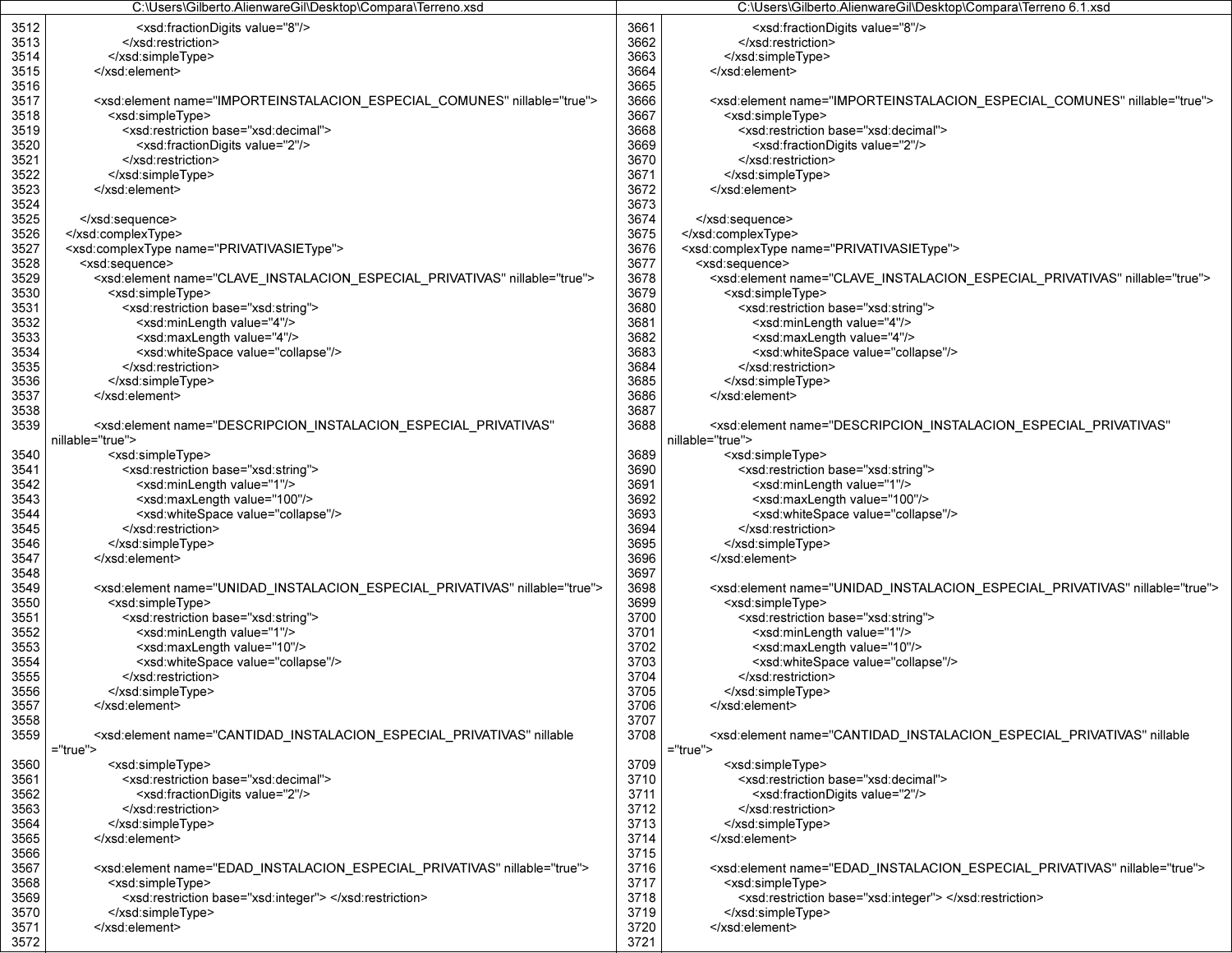|      | C:\Users\Gilberto.AlienwareGil\Desktop\Compara\Terreno.xsd                                                                                                                                                       |      | C:\Users\Gilberto.AlienwareGil\Desktop\Compara\Terreno 6.1.xsd                                               |
|------|------------------------------------------------------------------------------------------------------------------------------------------------------------------------------------------------------------------|------|--------------------------------------------------------------------------------------------------------------|
| 3573 | <xsd:element <br="" name="VIDA_UTIL_TOTAL_INSTALACION_ESPECIAL_PRIVATIVAS">nillable="true"&gt;</xsd:element>                                                                                                     | 3722 | <xsd:element <br="" name="VIDA_UTIL_TOTAL_INSTALACION_ESPECIAL_PRIVATIVAS">nillable="true"&gt;</xsd:element> |
| 3574 | <xsd:simpletype></xsd:simpletype>                                                                                                                                                                                | 3723 | <xsd:simpletype></xsd:simpletype>                                                                            |
| 3575 | <xsd:restriction base="xsd:integer"> </xsd:restriction>                                                                                                                                                          | 3724 | <xsd:restriction base="xsd:integer"> </xsd:restriction>                                                      |
| 3576 |                                                                                                                                                                                                                  | 3725 |                                                                                                              |
|      |                                                                                                                                                                                                                  | 3726 |                                                                                                              |
| 3577 |                                                                                                                                                                                                                  |      |                                                                                                              |
| 3578 |                                                                                                                                                                                                                  | 3727 |                                                                                                              |
| 3579 | <xsd:element <="" name="VALOR_UNITARIO_INSTALACION_ESPECIAL_PRIVATIVAS" td=""><td>3728</td><td><xsd:element <="" name="VALOR_UNITARIO_INSTALACION_ESPECIAL_PRIVATIVAS" td=""></xsd:element></td></xsd:element>   | 3728 | <xsd:element <="" name="VALOR_UNITARIO_INSTALACION_ESPECIAL_PRIVATIVAS" td=""></xsd:element>                 |
|      | nillable="true">                                                                                                                                                                                                 |      | nillable="true">                                                                                             |
| 3580 | <xsd:simpletype></xsd:simpletype>                                                                                                                                                                                | 3729 | <xsd:simpletype></xsd:simpletype>                                                                            |
| 3581 | <xsd:restriction base="xsd:decimal"></xsd:restriction>                                                                                                                                                           | 3730 | <xsd:restriction base="xsd:decimal"></xsd:restriction>                                                       |
| 3582 | <xsd:fractiondigits value="2"></xsd:fractiondigits>                                                                                                                                                              | 3731 | <xsd:fractiondigits value="2"></xsd:fractiondigits>                                                          |
| 3583 |                                                                                                                                                                                                                  | 3732 |                                                                                                              |
| 3584 |                                                                                                                                                                                                                  | 3733 |                                                                                                              |
| 3585 |                                                                                                                                                                                                                  | 3734 |                                                                                                              |
| 3586 |                                                                                                                                                                                                                  | 3735 |                                                                                                              |
|      |                                                                                                                                                                                                                  |      |                                                                                                              |
| 3587 | <xsd:element <br="" name="FACTOR_EDAD_INSTALACION_ESPECIAL_PRIVATIVAS">nillable="true"&gt;</xsd:element>                                                                                                         | 3736 | <xsd:element <br="" name="FACTOR_EDAD_INSTALACION_ESPECIAL_PRIVATIVAS">nillable="true"&gt;</xsd:element>     |
| 3588 | <xsd:simpletype></xsd:simpletype>                                                                                                                                                                                | 3737 | <xsd:simpletype></xsd:simpletype>                                                                            |
| 3589 | <xsd:restriction base="xsd:decimal"></xsd:restriction>                                                                                                                                                           | 3738 | <xsd:restriction base="xsd:decimal"></xsd:restriction>                                                       |
| 3590 | <xsd:fractiondigits value="2"></xsd:fractiondigits>                                                                                                                                                              | 3739 | <xsd:fractiondigits value="2"></xsd:fractiondigits>                                                          |
| 3591 |                                                                                                                                                                                                                  | 3740 |                                                                                                              |
| 3592 |                                                                                                                                                                                                                  | 3741 |                                                                                                              |
|      |                                                                                                                                                                                                                  |      |                                                                                                              |
| 3593 |                                                                                                                                                                                                                  | 3742 |                                                                                                              |
| 3594 |                                                                                                                                                                                                                  | 3743 |                                                                                                              |
| 3595 | <xsd:element name="VIDA_REMANENTE_PRIVATIVAS" nillable="true"></xsd:element>                                                                                                                                     | 3744 | <xsd:element name="VIDA_REMANENTE_PRIVATIVAS" nillable="true"></xsd:element>                                 |
| 3596 | <xsd:simpletype></xsd:simpletype>                                                                                                                                                                                | 3745 | <xsd:simpletype></xsd:simpletype>                                                                            |
| 3597 | <xsd:restriction base="xsd:integer"> </xsd:restriction>                                                                                                                                                          | 3746 | <xsd:restriction base="xsd:integer"> </xsd:restriction>                                                      |
| 3598 |                                                                                                                                                                                                                  | 3747 |                                                                                                              |
| 3599 |                                                                                                                                                                                                                  | 3748 |                                                                                                              |
| 3600 |                                                                                                                                                                                                                  | 3749 |                                                                                                              |
| 3601 | <xsd:element name="FACTOR_CONSERVACION_PRIVATIVAS" nillable="true"></xsd:element>                                                                                                                                | 3750 | <xsd:element name="FACTOR_CONSERVACION_PRIVATIVAS" nillable="true"></xsd:element>                            |
| 3602 |                                                                                                                                                                                                                  | 3751 |                                                                                                              |
|      | <xsd:simpletype></xsd:simpletype>                                                                                                                                                                                |      | <xsd:simpletype></xsd:simpletype>                                                                            |
| 3603 | <xsd:restriction base="xsd:decimal"></xsd:restriction>                                                                                                                                                           | 3752 | <xsd:restriction base="xsd:decimal"></xsd:restriction>                                                       |
| 3604 | <xsd:fractiondigits value="2"></xsd:fractiondigits>                                                                                                                                                              | 3753 | <xsd:fractiondigits value="2"></xsd:fractiondigits>                                                          |
| 3605 |                                                                                                                                                                                                                  | 3754 |                                                                                                              |
| 3606 |                                                                                                                                                                                                                  | 3755 |                                                                                                              |
| 3607 |                                                                                                                                                                                                                  | 3756 |                                                                                                              |
| 3608 |                                                                                                                                                                                                                  | 3757 |                                                                                                              |
| 3609 | <xsd:element name="FACTOR_RESULTANTE_PRIVATIVAS" nillable="true"></xsd:element>                                                                                                                                  | 3758 | <xsd:element name="FACTOR_RESULTANTE_PRIVATIVAS" nillable="true"></xsd:element>                              |
| 3610 | <xsd:simpletype></xsd:simpletype>                                                                                                                                                                                | 3759 | <xsd:simpletype></xsd:simpletype>                                                                            |
| 3611 | <xsd:restriction base="xsd:decimal"></xsd:restriction>                                                                                                                                                           | 3760 | <xsd:restriction base="xsd:decimal"></xsd:restriction>                                                       |
| 3612 | <xsd:fractiondigits value="2"></xsd:fractiondigits>                                                                                                                                                              | 3761 | <xsd:fractiondigits value="2"></xsd:fractiondigits>                                                          |
|      |                                                                                                                                                                                                                  | 3762 |                                                                                                              |
| 3613 |                                                                                                                                                                                                                  |      |                                                                                                              |
| 3614 |                                                                                                                                                                                                                  | 3763 |                                                                                                              |
| 3615 |                                                                                                                                                                                                                  | 3764 |                                                                                                              |
| 3616 |                                                                                                                                                                                                                  | 3765 |                                                                                                              |
| 3617 | <xsd:element name="VALOR_REPOSICION_NETO_M2_PRIVATIVAS" nillable="true"></xsd:element>                                                                                                                           | 3766 | <xsd:element name="VALOR_REPOSICION_NETO_M2_PRIVATIVAS" nillable="true"></xsd:element>                       |
| 3618 | <xsd:simpletype></xsd:simpletype>                                                                                                                                                                                | 3767 | <xsd:simpletype></xsd:simpletype>                                                                            |
| 3619 | <xsd:restriction base="xsd:decimal"></xsd:restriction>                                                                                                                                                           | 3768 | <xsd:restriction base="xsd:decimal"></xsd:restriction>                                                       |
| 3620 | <xsd:fractiondigits value="2"></xsd:fractiondigits>                                                                                                                                                              | 3769 | <xsd:fractiondigits value="2"></xsd:fractiondigits>                                                          |
| 3621 | $\le$ /xsd:restriction>                                                                                                                                                                                          | 3770 |                                                                                                              |
| 3622 |                                                                                                                                                                                                                  | 3771 |                                                                                                              |
|      |                                                                                                                                                                                                                  |      |                                                                                                              |
| 3623 |                                                                                                                                                                                                                  | 3772 |                                                                                                              |
| 3624 |                                                                                                                                                                                                                  | 3773 |                                                                                                              |
| 3625 | <xsd:element name="IMPORTE_INSTALACION_ESPECIAL_PRIVATIVAS" nillable<="" td=""><td>3774</td><td><xsd:element name="IMPORTE_INSTALACION_ESPECIAL_PRIVATIVAS" nillable<="" td=""></xsd:element></td></xsd:element> | 3774 | <xsd:element name="IMPORTE_INSTALACION_ESPECIAL_PRIVATIVAS" nillable<="" td=""></xsd:element>                |
| 3626 | ="true"><br><xsd:simpletype></xsd:simpletype>                                                                                                                                                                    | 3775 | ="true"><br><xsd:simpletype></xsd:simpletype>                                                                |
| 3627 |                                                                                                                                                                                                                  | 3776 |                                                                                                              |
|      | <xsd:restriction base="xsd:decimal"></xsd:restriction>                                                                                                                                                           |      | <xsd:restriction base="xsd:decimal"></xsd:restriction>                                                       |
| 3628 | <xsd:fractiondigits value="2"></xsd:fractiondigits>                                                                                                                                                              | 3777 | <xsd:fractiondigits value="2"></xsd:fractiondigits>                                                          |
| 3629 |                                                                                                                                                                                                                  | 3778 |                                                                                                              |
| 3630 |                                                                                                                                                                                                                  | 3779 |                                                                                                              |
| 3631 |                                                                                                                                                                                                                  | 3780 |                                                                                                              |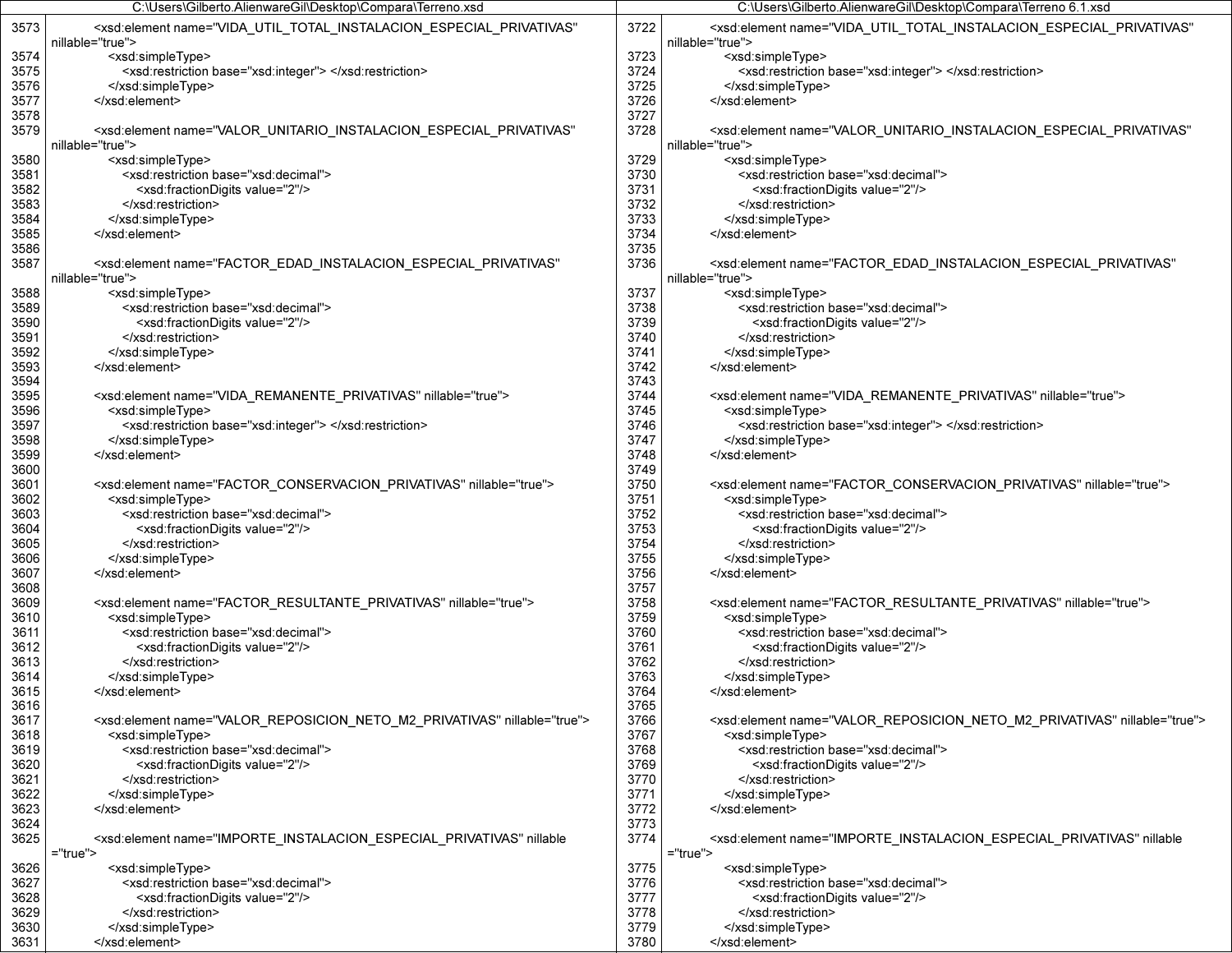|      | C:\Users\Gilberto.AlienwareGil\Desktop\Compara\Terreno.xsd |      | C:\Users\Gilberto.AlienwareGil\Desktop\Compara\Terreno 6.1.xsd                       |
|------|------------------------------------------------------------|------|--------------------------------------------------------------------------------------|
| 3632 |                                                            | 3781 |                                                                                      |
| 3633 |                                                            | 3782 |                                                                                      |
| 3634 |                                                            | 3783 |                                                                                      |
|      |                                                            | 3784 | <xsd:complextype name="OTROSELEMENTOSType"></xsd:complextype>                        |
|      |                                                            | 3785 | <xsd:sequence></xsd:sequence>                                                        |
|      |                                                            | 3786 | <xsd:element name="OBRANEGRA" type="OBRANEGRAType"></xsd:element>                    |
|      |                                                            | 3787 | <xsd:element name="REVESTIMIENTOSACABADOS" td="" type<=""></xsd:element>             |
|      |                                                            |      | ="REVESTIMIENTOSACABADOSType"/>                                                      |
|      |                                                            | 3788 | <xsd:element name="CARPINTERIA" type="CARPINTERIAType"></xsd:element>                |
|      |                                                            | 3789 | <xsd:element name="ELECTRICAS" nillable="true"></xsd:element>                        |
|      |                                                            | 3790 | <xsd:simpletype></xsd:simpletype>                                                    |
|      |                                                            | 3791 | <xsd:restriction base="xsd:string"></xsd:restriction>                                |
|      |                                                            | 3792 | <xsd:minlength value="0"></xsd:minlength>                                            |
|      |                                                            | 3793 | <xsd:maxlength value="250"></xsd:maxlength>                                          |
|      |                                                            | 3794 | <xsd:whitespace value="collapse"></xsd:whitespace>                                   |
|      |                                                            | 3795 |                                                                                      |
|      |                                                            | 3796 |                                                                                      |
|      |                                                            | 3797 |                                                                                      |
|      |                                                            | 3798 |                                                                                      |
|      |                                                            | 3799 | <xsd:element name="INSTALACIONESHIDRAULICASSANITARIAS" td="" type<=""></xsd:element> |
|      |                                                            |      | ="INSTALACIONESHIDRAULICASSANITARIASType"/>                                          |
|      |                                                            | 3800 | <xsd:element name="PUERTASYVENTANERIAMETALICA" td="" type<=""></xsd:element>         |
|      |                                                            |      | ="PUERTASYVENTANERIAMETALICAType"/>                                                  |
|      |                                                            | 3801 | <xsd:element name="VIDRERIA" nillable="true"></xsd:element>                          |
|      |                                                            | 3802 | <xsd:simpletype></xsd:simpletype>                                                    |
|      |                                                            | 3803 | <xsd:restriction base="xsd:string"></xsd:restriction>                                |
|      |                                                            | 3804 | <xsd:minlength value="0"></xsd:minlength>                                            |
|      |                                                            | 3805 | <xsd:maxlength value="250"></xsd:maxlength>                                          |
|      |                                                            | 3806 | <xsd:whitespace value="collapse"></xsd:whitespace>                                   |
|      |                                                            | 3807 |                                                                                      |
|      |                                                            | 3808 |                                                                                      |
|      |                                                            | 3809 |                                                                                      |
|      |                                                            | 3810 |                                                                                      |
|      |                                                            | 3811 | <xsd:element name="CERRAJERIA" nillable="true"></xsd:element>                        |
|      |                                                            | 3812 | <xsd:simpletype></xsd:simpletype>                                                    |
|      |                                                            | 3813 | <xsd:restriction base="xsd:string"></xsd:restriction>                                |
|      |                                                            | 3814 | <xsd:minlength value="0"></xsd:minlength>                                            |
|      |                                                            | 3815 | <xsd:maxlength value="250"></xsd:maxlength>                                          |
|      |                                                            | 3816 | <xsd:whitespace value="collapse"></xsd:whitespace>                                   |
|      |                                                            | 3817 |                                                                                      |
|      |                                                            | 3818 |                                                                                      |
|      |                                                            | 3819 |                                                                                      |
|      |                                                            | 3820 |                                                                                      |
|      |                                                            | 3821 | <xsd:element name="FACHADAS" nillable="true"></xsd:element>                          |
|      |                                                            | 3822 | <xsd:simpletype></xsd:simpletype>                                                    |
|      |                                                            | 3823 | <xsd:restriction base="xsd:string"></xsd:restriction>                                |
|      |                                                            | 3824 | <xsd:minlength value="0"></xsd:minlength>                                            |
|      |                                                            | 3825 | <xsd:maxlength value="250"></xsd:maxlength>                                          |
|      |                                                            | 3826 | <xsd:whitespace value="collapse"></xsd:whitespace>                                   |
|      |                                                            | 3827 |                                                                                      |
|      |                                                            | 3828 |                                                                                      |
|      |                                                            | 3829 |                                                                                      |
|      |                                                            | 3830 |                                                                                      |
|      |                                                            | 3831 | <xsd:element name="ELEVADOR" nillable="true"></xsd:element>                          |
|      |                                                            | 3832 | <xsd:simpletype></xsd:simpletype>                                                    |
|      |                                                            | 3833 | <xsd:restriction base="xsd:integer"></xsd:restriction>                               |
|      |                                                            | 3834 | <xsd:mininclusive value="0"></xsd:mininclusive>                                      |
|      |                                                            | 3835 | <xsd:maxinclusive value="99"></xsd:maxinclusive>                                     |
|      |                                                            | 3836 |                                                                                      |
|      |                                                            | 3837 |                                                                                      |
|      |                                                            | 3838 |                                                                                      |
|      |                                                            | 3839 |                                                                                      |
|      |                                                            | 3840 |                                                                                      |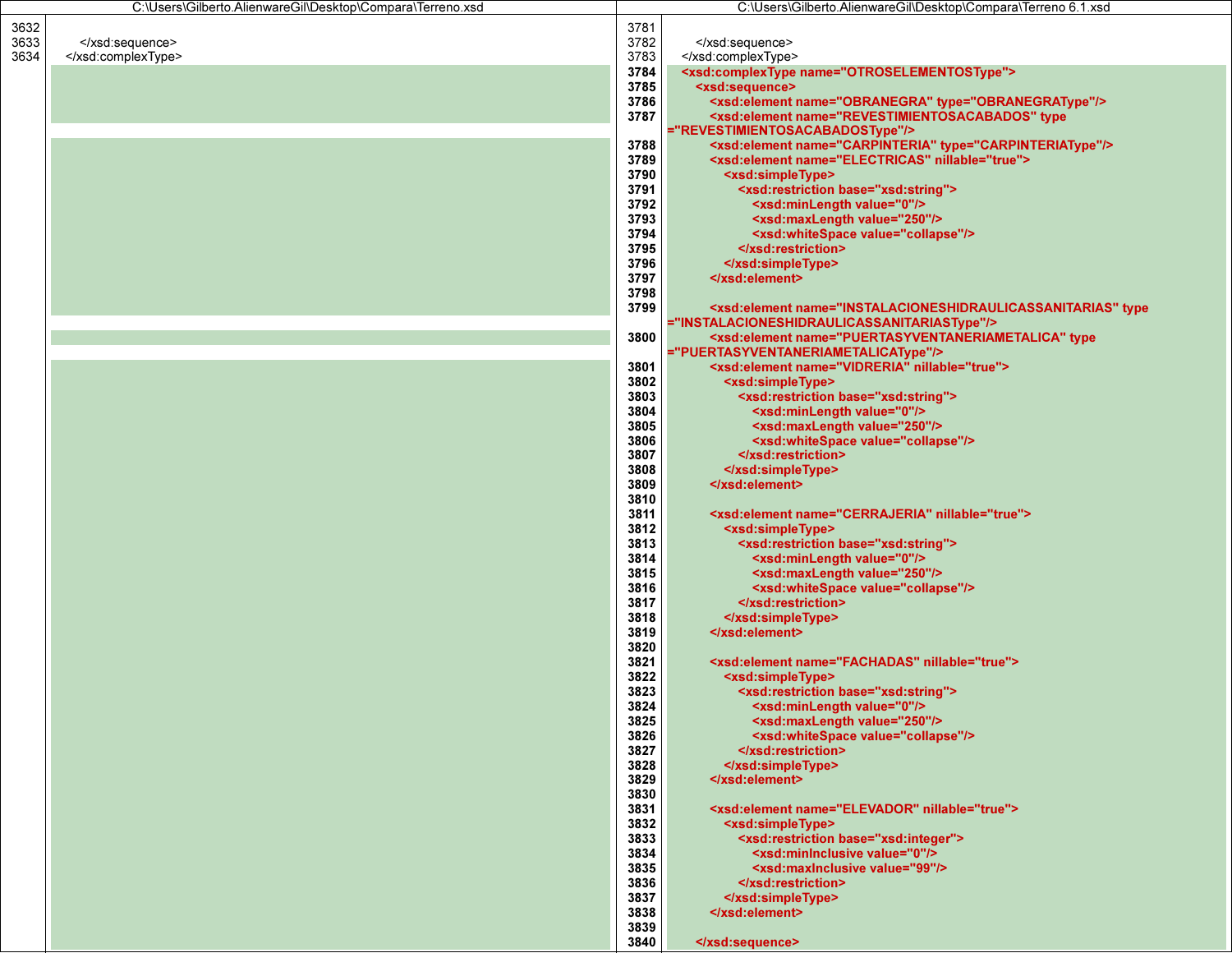|      | C:\Users\Gilberto.AlienwareGil\Desktop\Compara\Terreno.xsd                        |      | C:\Users\Gilberto.AlienwareGil\Desktop\Compara\Terreno 6.1.xsd                    |
|------|-----------------------------------------------------------------------------------|------|-----------------------------------------------------------------------------------|
|      |                                                                                   | 3841 |                                                                                   |
| 3635 | <xsd:complextype name="PUERTASYVENTANERIAMETALICAType"></xsd:complextype>         | 3842 | <xsd:complextype name="PUERTASYVENTANERIAMETALICAType"></xsd:complextype>         |
| 3636 | <xsd:sequence></xsd:sequence>                                                     | 3843 | <xsd:sequence></xsd:sequence>                                                     |
| 3637 | <xsd:element name="HERRERIA" nillable="true"></xsd:element>                       | 3844 | <xsd:element name="HERRERIA" nillable="true"></xsd:element>                       |
| 3638 | <xsd:simpletype></xsd:simpletype>                                                 | 3845 | <xsd:simpletype></xsd:simpletype>                                                 |
| 3639 | <xsd:restriction base="xsd:string"></xsd:restriction>                             | 3846 | <xsd:restriction base="xsd:string"></xsd:restriction>                             |
| 3640 | <xsd:minlength value="0"></xsd:minlength>                                         | 3847 | <xsd:minlength value="0"></xsd:minlength>                                         |
| 3641 | <xsd:maxlength value="250"></xsd:maxlength>                                       | 3848 | <xsd:maxlength value="250"></xsd:maxlength>                                       |
| 3642 |                                                                                   | 3849 |                                                                                   |
|      | <xsd:whitespace value="collapse"></xsd:whitespace>                                |      | <xsd:whitespace value="collapse"></xsd:whitespace>                                |
| 3643 |                                                                                   | 3850 |                                                                                   |
| 3644 |                                                                                   | 3851 |                                                                                   |
| 3645 |                                                                                   | 3852 |                                                                                   |
| 3646 |                                                                                   | 3853 |                                                                                   |
| 3647 | <xsd:element name="VENTANERIA" nillable="true"></xsd:element>                     | 3854 | <xsd:element name="VENTANERIA" nillable="true"></xsd:element>                     |
| 3648 | <xsd:simpletype></xsd:simpletype>                                                 | 3855 | <xsd:simpletype></xsd:simpletype>                                                 |
| 3649 | <xsd:restriction base="xsd:string"></xsd:restriction>                             | 3856 | <xsd:restriction base="xsd:string"></xsd:restriction>                             |
| 3650 | <xsd:minlength value="0"></xsd:minlength>                                         | 3857 | <xsd:minlength value="0"></xsd:minlength>                                         |
| 3651 | <xsd:maxlength value="250"></xsd:maxlength>                                       | 3858 | <xsd:maxlength value="250"></xsd:maxlength>                                       |
| 3652 | <xsd:whitespace value="collapse"></xsd:whitespace>                                | 3859 | <xsd:whitespace value="collapse"></xsd:whitespace>                                |
| 3653 |                                                                                   | 3860 |                                                                                   |
| 3654 |                                                                                   | 3861 |                                                                                   |
| 3655 |                                                                                   | 3862 |                                                                                   |
| 3656 |                                                                                   | 3863 |                                                                                   |
| 3657 |                                                                                   | 3864 |                                                                                   |
| 3658 |                                                                                   | 3865 |                                                                                   |
| 3659 | <xsd:complextype name="INSTALACIONESHIDRAULICASSANITARIASType"></xsd:complextype> | 3866 | <xsd:complextype name="INSTALACIONESHIDRAULICASSANITARIASType"></xsd:complextype> |
| 3660 | <xsd:sequence></xsd:sequence>                                                     | 3867 | <xsd:sequence></xsd:sequence>                                                     |
| 3661 | <xsd:element name="MUEBLES_BANIO" nillable="true"></xsd:element>                  | 3868 | <xsd:element name="MUEBLES_BANIO" nillable="true"></xsd:element>                  |
| 3662 | <xsd:simpletype></xsd:simpletype>                                                 | 3869 | <xsd:simpletype></xsd:simpletype>                                                 |
| 3663 | <xsd:restriction base="xsd:string"></xsd:restriction>                             | 3870 | <xsd:restriction base="xsd:string"></xsd:restriction>                             |
| 3664 | <xsd:minlength value="0"></xsd:minlength>                                         | 3871 | <xsd:minlength value="0"></xsd:minlength>                                         |
|      |                                                                                   |      |                                                                                   |
| 3665 | <xsd:maxlength value="250"></xsd:maxlength>                                       | 3872 | <xsd:maxlength value="250"></xsd:maxlength>                                       |
| 3666 | <xsd:whitespace value="collapse"></xsd:whitespace>                                | 3873 | <xsd:whitespace value="collapse"></xsd:whitespace>                                |
| 3667 |                                                                                   | 3874 |                                                                                   |
| 3668 |                                                                                   | 3875 |                                                                                   |
| 3669 |                                                                                   | 3876 |                                                                                   |
| 3670 |                                                                                   | 3877 |                                                                                   |
| 3671 | <xsd:element name="RAMALEOS_HIDRAULICOS" nillable="true"></xsd:element>           | 3878 | <xsd:element name="RAMALEOS_HIDRAULICOS" nillable="true"></xsd:element>           |
| 3672 | <xsd:simpletype></xsd:simpletype>                                                 | 3879 | <xsd:simpletype></xsd:simpletype>                                                 |
| 3673 | <xsd:restriction base="xsd:string"></xsd:restriction>                             | 3880 | <xsd:restriction base="xsd:string"></xsd:restriction>                             |
| 3674 | <xsd:minlength value="0"></xsd:minlength>                                         | 3881 | <xsd:minlength value="0"></xsd:minlength>                                         |
| 3675 | <xsd:maxlength value="250"></xsd:maxlength>                                       | 3882 | <xsd:maxlength value="250"></xsd:maxlength>                                       |
| 3676 | <xsd:whitespace value="collapse"></xsd:whitespace>                                | 3883 | <xsd:whitespace value="collapse"></xsd:whitespace>                                |
| 3677 |                                                                                   | 3884 |                                                                                   |
| 3678 |                                                                                   | 3885 |                                                                                   |
| 3679 |                                                                                   | 3886 |                                                                                   |
| 3680 |                                                                                   | 3887 |                                                                                   |
| 3681 | <xsd:element name="RAMALEOS_SANITARIOS" nillable="true"></xsd:element>            | 3888 | <xsd:element name="RAMALEOS_SANITARIOS" nillable="true"></xsd:element>            |
| 3682 | <xsd:simpletype></xsd:simpletype>                                                 | 3889 | <xsd:simpletype></xsd:simpletype>                                                 |
| 3683 | <xsd:restriction base="xsd:string"></xsd:restriction>                             | 3890 | <xsd:restriction base="xsd:string"></xsd:restriction>                             |
| 3684 | <xsd:minlength value="0"></xsd:minlength>                                         | 3891 | <xsd:minlength value="0"></xsd:minlength>                                         |
| 3685 | <xsd:maxlength value="250"></xsd:maxlength>                                       | 3892 | <xsd:maxlength value="250"></xsd:maxlength>                                       |
| 3686 | <xsd:whitespace value="collapse"></xsd:whitespace>                                | 3893 | <xsd:whitespace value="collapse"></xsd:whitespace>                                |
| 3687 |                                                                                   | 3894 |                                                                                   |
| 3688 |                                                                                   | 3895 |                                                                                   |
| 3689 |                                                                                   | 3896 |                                                                                   |
|      |                                                                                   |      |                                                                                   |
| 3690 |                                                                                   | 3897 |                                                                                   |
| 3691 |                                                                                   | 3898 |                                                                                   |
| 3692 |                                                                                   | 3899 |                                                                                   |
| 3693 | <xsd:complextype name="OTROSELEMENTOSType"></xsd:complextype>                     |      |                                                                                   |
| 3694 | <xsd:sequence></xsd:sequence>                                                     |      |                                                                                   |
| 3695 | <xsd:element name="OBRANEGRA" type="OBRANEGRAType"></xsd:element>                 |      |                                                                                   |
|      |                                                                                   |      |                                                                                   |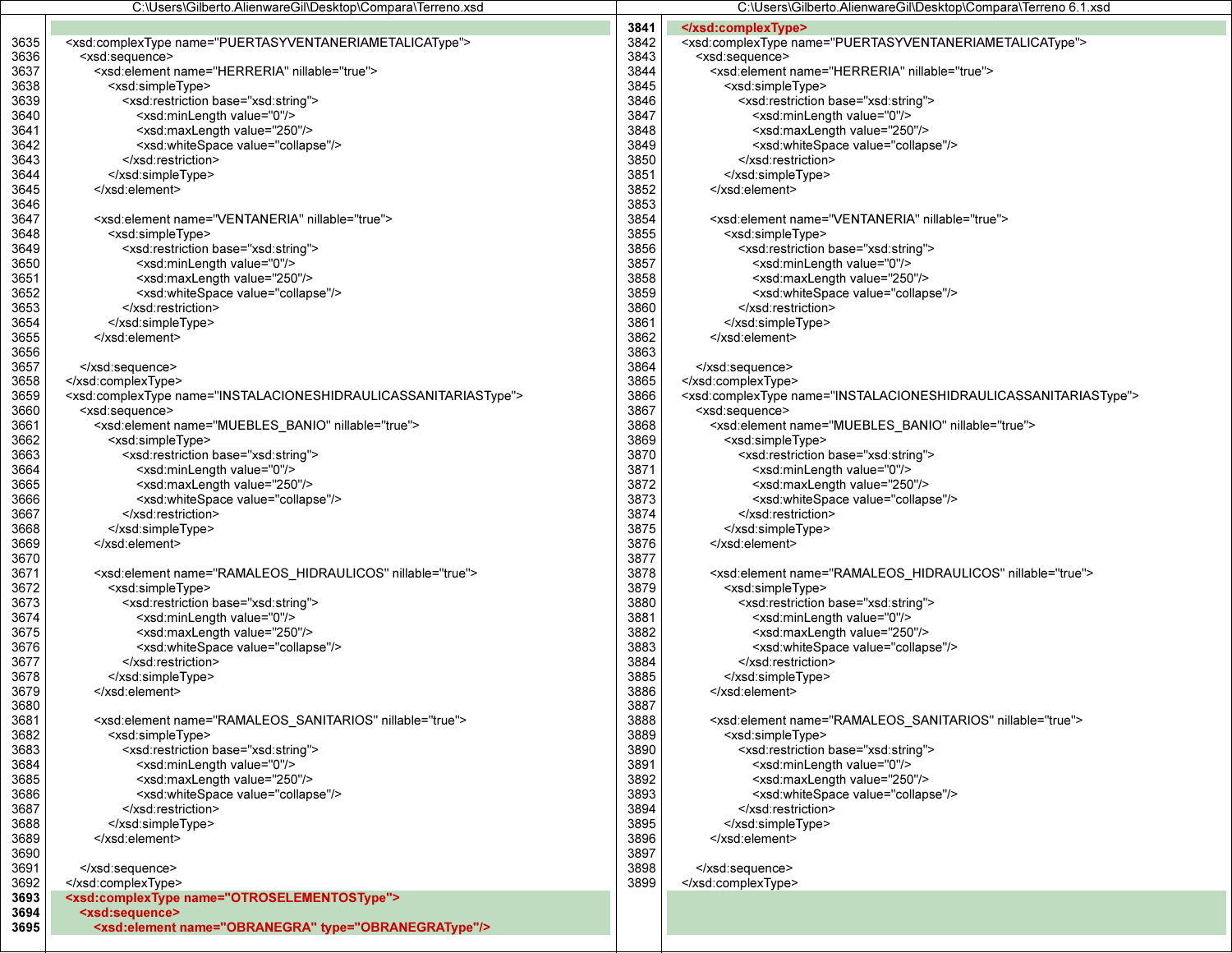|              | C:\Users\Gilberto.AlienwareGil\Desktop\Compara\Terreno.xsd                                 |              | C:\Users\Gilberto.AlienwareGil\Desktop\Compara\Terreno 6.1.xsd              |
|--------------|--------------------------------------------------------------------------------------------|--------------|-----------------------------------------------------------------------------|
| 3696         | <xsd:element name="REVESTIMIENTOSACABADOS" td="" type<=""><td></td><td></td></xsd:element> |              |                                                                             |
|              | ="REVESTIMIENTOSACABADOSType"/>                                                            |              |                                                                             |
| 3697         | <xsd:element name="CARPINTERIA" type="CARPINTERIAType"></xsd:element>                      |              |                                                                             |
| 3698         |                                                                                            |              |                                                                             |
| 3699         |                                                                                            |              |                                                                             |
| 3700         | <xsd:complextype name="CARPINTERIAType"></xsd:complextype>                                 | 3900         | <xsd:complextype name="CARPINTERIAType"></xsd:complextype>                  |
| 3701         | <xsd:sequence></xsd:sequence>                                                              | 3901         | <xsd:sequence></xsd:sequence>                                               |
| 3702         | <xsd:element name="PUERTAS_INTERIORES" nillable="true"></xsd:element>                      | 3902         | <xsd:element name="PUERTAS_INTERIORES" nillable="true"></xsd:element>       |
| 3703         | <xsd:simpletype></xsd:simpletype>                                                          | 3903         | <xsd:simpletype></xsd:simpletype>                                           |
| 3704         | <xsd:restriction base="xsd:string"></xsd:restriction>                                      | 3904         | <xsd:restriction base="xsd:string"></xsd:restriction>                       |
| 3705         | <xsd:minlength value="0"></xsd:minlength>                                                  | 3905         | <xsd:minlength value="0"></xsd:minlength>                                   |
| 3706         | <xsd:maxlength value="250"></xsd:maxlength>                                                | 3906         | <xsd:maxlength value="250"></xsd:maxlength>                                 |
| 3707         | <xsd:whitespace value="collapse"></xsd:whitespace>                                         | 3907         | <xsd:whitespace value="collapse"></xsd:whitespace>                          |
| 3708         |                                                                                            | 3908         |                                                                             |
| 3709         |                                                                                            | 3909         |                                                                             |
| 3710         |                                                                                            | 3910         |                                                                             |
| 3711         |                                                                                            | 3911         |                                                                             |
| 3712         | <xsd:element name="GUARDAROPAS" nillable="true"></xsd:element>                             | 3912         | <xsd:element name="GUARDAROPAS" nillable="true"></xsd:element>              |
| 3713         | <xsd:simpletype></xsd:simpletype>                                                          | 3913         | <xsd:simpletype></xsd:simpletype>                                           |
| 3714         | <xsd:restriction base="xsd:string"></xsd:restriction>                                      | 3914         | <xsd:restriction base="xsd:string"></xsd:restriction>                       |
| 3715         | <xsd:minlength value="0"></xsd:minlength>                                                  | 3915         | <xsd:minlength value="0"></xsd:minlength>                                   |
| 3716         | <xsd:maxlength value="250"></xsd:maxlength>                                                | 3916         | <xsd:maxlength value="250"></xsd:maxlength>                                 |
| 3717         | <xsd:whitespace value="collapse"></xsd:whitespace>                                         | 3917         | <xsd:whitespace value="collapse"></xsd:whitespace>                          |
| 3718         |                                                                                            | 3918         |                                                                             |
| 3719         |                                                                                            | 3919         |                                                                             |
| 3720         |                                                                                            | 3920         |                                                                             |
| 3721         |                                                                                            | 3921         |                                                                             |
| 3722         | <xsd:element name="MUEBLES_EMPOTRADOS_FIJOS" nillable="true"></xsd:element>                | 3922         | <xsd:element name="MUEBLES_EMPOTRADOS_FIJOS" nillable="true"></xsd:element> |
| 3723         | <xsd:simpletype></xsd:simpletype>                                                          | 3923         | <xsd:simpletype></xsd:simpletype>                                           |
| 3724         | <xsd:restriction base="xsd:string"></xsd:restriction>                                      | 3924         | <xsd:restriction base="xsd:string"></xsd:restriction>                       |
| 3725         | <xsd:minlength value="0"></xsd:minlength>                                                  | 3925         | <xsd:minlength value="0"></xsd:minlength>                                   |
| 3726         | <xsd:maxlength value="250"></xsd:maxlength>                                                | 3926         | <xsd:maxlength value="250"></xsd:maxlength>                                 |
| 3727         | <xsd:whitespace value="collapse"></xsd:whitespace>                                         | 3927         | <xsd:whitespace value="collapse"></xsd:whitespace>                          |
| 3728         |                                                                                            | 3928         |                                                                             |
| 3729         |                                                                                            | 3929         |                                                                             |
| 3730         |                                                                                            | 3930         |                                                                             |
| 3731         |                                                                                            | 3931         |                                                                             |
| 3732         |                                                                                            | 3932         | <br>                                                                        |
| 3733<br>3734 | <br><xsd:complextype name="REVESTIMIENTOSACABADOSType"></xsd:complextype>                  | 3933<br>3934 | <xsd:complextype name="REVESTIMIENTOSACABADOSType"></xsd:complextype>       |
| 3735         | <xsd:sequence></xsd:sequence>                                                              | 3935         | <xsd:sequence></xsd:sequence>                                               |
| 3736         | <xsd:element name="LAMBRINES" nillable="true"></xsd:element>                               | 3936         | <xsd:element name="LAMBRINES" nillable="true"></xsd:element>                |
| 3737         | <xsd:simpletype></xsd:simpletype>                                                          | 3937         | <xsd:simpletype></xsd:simpletype>                                           |
| 3738         | <xsd:restriction base="xsd:string"></xsd:restriction>                                      | 3938         | <xsd:restriction base="xsd:string"></xsd:restriction>                       |
| 3739         | <xsd:minlength value="0"></xsd:minlength>                                                  | 3939         | <xsd:minlength value="0"></xsd:minlength>                                   |
| 3740         | <xsd:maxlength value="250"></xsd:maxlength>                                                | 3940         | <xsd:maxlength value="250"></xsd:maxlength>                                 |
| 3741         | <xsd:whitespace value="collapse"></xsd:whitespace>                                         | 3941         | <xsd:whitespace value="collapse"></xsd:whitespace>                          |
| 3742         |                                                                                            | 3942         |                                                                             |
| 3743         |                                                                                            | 3943         |                                                                             |
| 3744         | $\le$ /xsd:element>                                                                        | 3944         |                                                                             |
| 3745         |                                                                                            | 3945         |                                                                             |
| 3746         | <xsd:element name="ZOCLOS" nillable="true"></xsd:element>                                  | 3946         | <xsd:element name="ZOCLOS" nillable="true"></xsd:element>                   |
| 3747         | <xsd:simpletype></xsd:simpletype>                                                          | 3947         | <xsd:simpletype></xsd:simpletype>                                           |
| 3748         | <xsd:restriction base="xsd:string"></xsd:restriction>                                      | 3948         | <xsd:restriction base="xsd:string"></xsd:restriction>                       |
| 3749         | <xsd:minlength value="0"></xsd:minlength>                                                  | 3949         | <xsd:minlength value="0"></xsd:minlength>                                   |
| 3750         | <xsd:maxlength value="250"></xsd:maxlength>                                                | 3950         | <xsd:maxlength value="250"></xsd:maxlength>                                 |
| 3751         | <xsd:whitespace value="collapse"></xsd:whitespace>                                         | 3951         | <xsd:whitespace value="collapse"></xsd:whitespace>                          |
| 3752         |                                                                                            | 3952         |                                                                             |
| 3753         |                                                                                            | 3953         |                                                                             |
| 3754         |                                                                                            | 3954         |                                                                             |
| 3755         |                                                                                            | 3955         |                                                                             |
| 3756         | <xsd:element name="PINTURA" nillable="true"></xsd:element>                                 | 3956         | <xsd:element name="PINTURA" nillable="true"></xsd:element>                  |
| 3757         | <xsd:simpletype></xsd:simpletype>                                                          | 3957         | <xsd:simpletype></xsd:simpletype>                                           |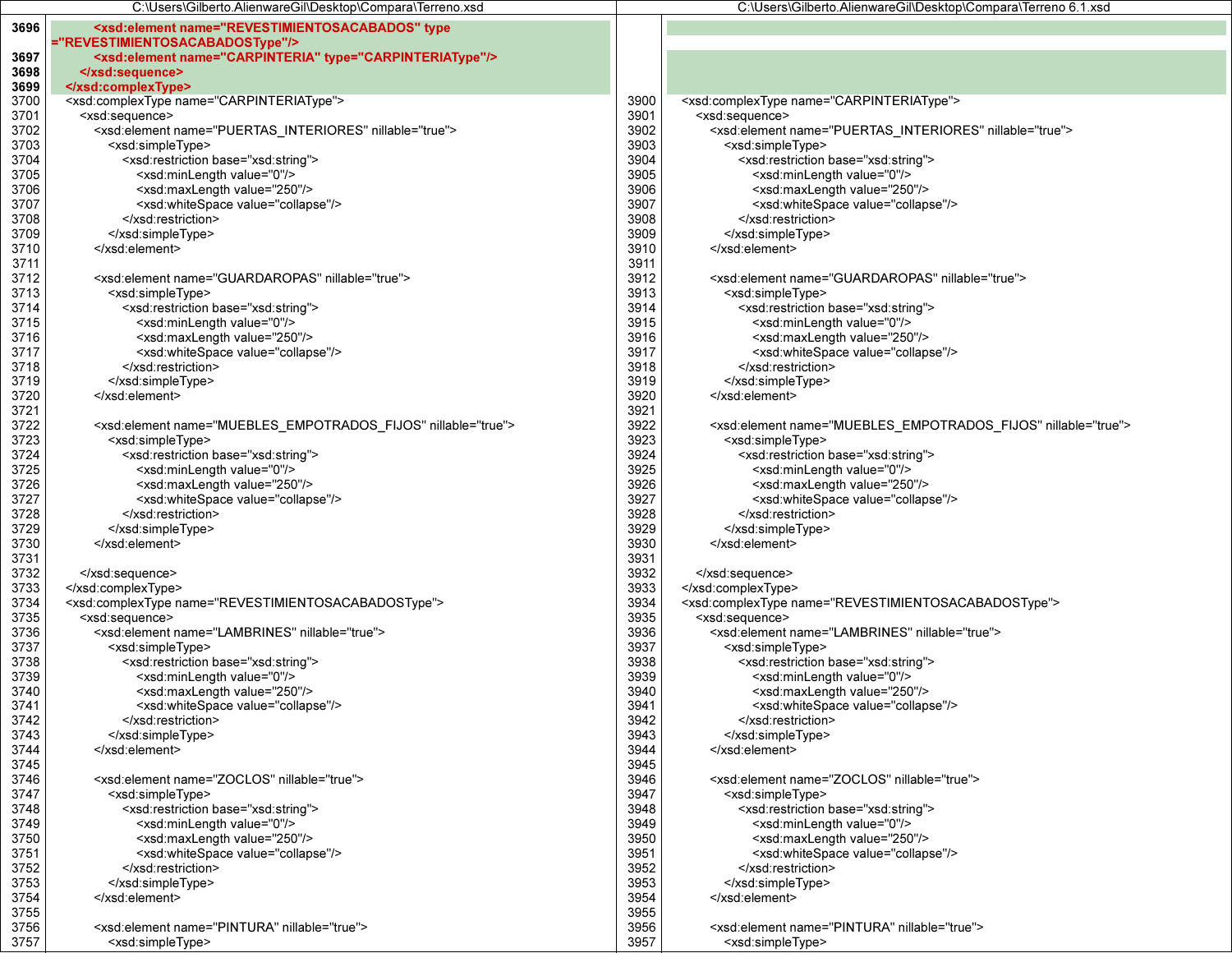|      | C:\Users\Gilberto.AlienwareGil\Desktop\Compara\Terreno.xsd                   |      | C:\Users\Gilberto.AlienwareGil\Desktop\Compara\Terreno 6.1.xsd               |
|------|------------------------------------------------------------------------------|------|------------------------------------------------------------------------------|
| 3758 | <xsd:restriction base="xsd:string"></xsd:restriction>                        | 3958 | <xsd:restriction base="xsd:string"></xsd:restriction>                        |
| 3759 | <xsd:minlength value="0"></xsd:minlength>                                    | 3959 | <xsd:minlength value="0"></xsd:minlength>                                    |
| 3760 | <xsd:maxlength value="250"></xsd:maxlength>                                  | 3960 | <xsd:maxlength value="250"></xsd:maxlength>                                  |
| 3761 | <xsd:whitespace value="collapse"></xsd:whitespace>                           | 3961 | <xsd:whitespace value="collapse"></xsd:whitespace>                           |
| 3762 |                                                                              | 3962 |                                                                              |
| 3763 |                                                                              | 3963 |                                                                              |
| 3764 |                                                                              | 3964 |                                                                              |
| 3765 |                                                                              | 3965 |                                                                              |
| 3766 | <xsd:element name="RECUBRIMIENTOS_ESPECIALES" nillable="true"></xsd:element> | 3966 | <xsd:element name="RECUBRIMIENTOS_ESPECIALES" nillable="true"></xsd:element> |
| 3767 | <xsd:simpletype></xsd:simpletype>                                            | 3967 | <xsd:simpletype></xsd:simpletype>                                            |
| 3768 | <xsd:restriction base="xsd:string"></xsd:restriction>                        | 3968 | <xsd:restriction base="xsd:string"></xsd:restriction>                        |
| 3769 | <xsd:minlength value="0"></xsd:minlength>                                    | 3969 | <xsd:minlength value="0"></xsd:minlength>                                    |
| 3770 | <xsd:maxlength value="250"></xsd:maxlength>                                  | 3970 | <xsd:maxlength value="250"></xsd:maxlength>                                  |
| 3771 | <xsd:whitespace value="collapse"></xsd:whitespace>                           | 3971 | <xsd:whitespace value="collapse"></xsd:whitespace>                           |
| 3772 |                                                                              | 3972 |                                                                              |
|      |                                                                              | 3973 |                                                                              |
| 3773 |                                                                              |      |                                                                              |
| 3774 | $\le$ /xsd:element>                                                          | 3974 |                                                                              |
| 3775 |                                                                              | 3975 |                                                                              |
| 3776 |                                                                              | 3976 |                                                                              |
| 3777 |                                                                              | 3977 |                                                                              |
| 3778 | <xsd:complextype name="OBRANEGRAType"></xsd:complextype>                     | 3978 | <xsd:complextype name="OBRANEGRAType"></xsd:complextype>                     |
| 3779 | <xsd:sequence></xsd:sequence>                                                | 3979 | <xsd:sequence></xsd:sequence>                                                |
| 3780 | <xsd:element name="CIMENTACION" nillable="true"></xsd:element>               | 3980 | <xsd:element name="CIMENTACION" nillable="true"></xsd:element>               |
| 3781 | <xsd:simpletype></xsd:simpletype>                                            | 3981 | <xsd:simpletype></xsd:simpletype>                                            |
| 3782 | <xsd:restriction base="xsd:string"></xsd:restriction>                        | 3982 | <xsd:restriction base="xsd:string"></xsd:restriction>                        |
| 3783 | <xsd:minlength value="0"></xsd:minlength>                                    | 3983 | <xsd:minlength value="0"></xsd:minlength>                                    |
| 3784 | <xsd:maxlength value="250"></xsd:maxlength>                                  | 3984 | <xsd:maxlength value="250"></xsd:maxlength>                                  |
| 3785 | <xsd:whitespace value="collapse"></xsd:whitespace>                           | 3985 | <xsd:whitespace value="collapse"></xsd:whitespace>                           |
| 3786 |                                                                              | 3986 |                                                                              |
| 3787 |                                                                              | 3987 |                                                                              |
| 3788 |                                                                              | 3988 |                                                                              |
| 3789 |                                                                              | 3989 |                                                                              |
| 3790 | <xsd:element name="ESTRUCTURA" nillable="true"></xsd:element>                | 3990 | <xsd:element name="ESTRUCTURA" nillable="true"></xsd:element>                |
| 3791 | <xsd:simpletype></xsd:simpletype>                                            | 3991 | <xsd:simpletype></xsd:simpletype>                                            |
| 3792 | <xsd:restriction base="xsd:string"></xsd:restriction>                        | 3992 | <xsd:restriction base="xsd:string"></xsd:restriction>                        |
| 3793 | <xsd:minlength value="0"></xsd:minlength>                                    | 3993 | <xsd:minlength value="0"></xsd:minlength>                                    |
| 3794 | <xsd:maxlength value="250"></xsd:maxlength>                                  | 3994 | <xsd:maxlength value="250"></xsd:maxlength>                                  |
| 3795 | <xsd:whitespace value="collapse"></xsd:whitespace>                           | 3995 | <xsd:whitespace value="collapse"></xsd:whitespace>                           |
| 3796 |                                                                              | 3996 |                                                                              |
| 3797 |                                                                              | 3997 |                                                                              |
| 3798 |                                                                              | 3998 |                                                                              |
| 3799 |                                                                              | 3999 |                                                                              |
| 3800 | <xsd:element name="MUROS" nillable="true"></xsd:element>                     | 4000 | <xsd:element name="MUROS" nillable="true"></xsd:element>                     |
| 3801 | <xsd:simpletype></xsd:simpletype>                                            | 4001 | <xsd:simpletype></xsd:simpletype>                                            |
| 3802 | <xsd:restriction base="xsd:string"></xsd:restriction>                        | 4002 | <xsd:restriction base="xsd:string"></xsd:restriction>                        |
| 3803 | <xsd:minlength value="0"></xsd:minlength>                                    | 4003 | <xsd:minlength value="0"></xsd:minlength>                                    |
| 3804 | <xsd:maxlength value="250"></xsd:maxlength>                                  | 4004 | <xsd:maxlength value="250"></xsd:maxlength>                                  |
| 3805 | <xsd:whitespace value="collapse"></xsd:whitespace>                           | 4005 | <xsd:whitespace value="collapse"></xsd:whitespace>                           |
| 3806 |                                                                              | 4006 |                                                                              |
| 3807 |                                                                              | 4007 |                                                                              |
| 3808 |                                                                              | 4008 | $\le$ /xsd:element>                                                          |
| 3809 |                                                                              | 4009 |                                                                              |
| 3810 | <xsd:element name="ENTREPISOS" nillable="true"></xsd:element>                | 4010 | <xsd:element name="ENTREPISOS" nillable="true"></xsd:element>                |
| 3811 | <xsd:simpletype></xsd:simpletype>                                            | 4011 | <xsd:simpletype></xsd:simpletype>                                            |
| 3812 | <xsd:restriction base="xsd:string"></xsd:restriction>                        | 4012 | <xsd:restriction base="xsd:string"></xsd:restriction>                        |
| 3813 | <xsd:minlength value="0"></xsd:minlength>                                    | 4013 | <xsd:minlength value="0"></xsd:minlength>                                    |
|      |                                                                              | 4014 |                                                                              |
| 3814 | <xsd:maxlength value="250"></xsd:maxlength>                                  | 4015 | <xsd:maxlength value="250"></xsd:maxlength>                                  |
| 3815 | <xsd:whitespace value="collapse"></xsd:whitespace>                           |      | <xsd:whitespace value="collapse"></xsd:whitespace>                           |
| 3816 |                                                                              | 4016 |                                                                              |
| 3817 |                                                                              | 4017 |                                                                              |
| 3818 |                                                                              | 4018 |                                                                              |
| 3819 |                                                                              | 4019 |                                                                              |
| 3820 | <xsd:element name="TECHOS" nillable="true"></xsd:element>                    | 4020 | <xsd:element name="TECHOS" nillable="true"></xsd:element>                    |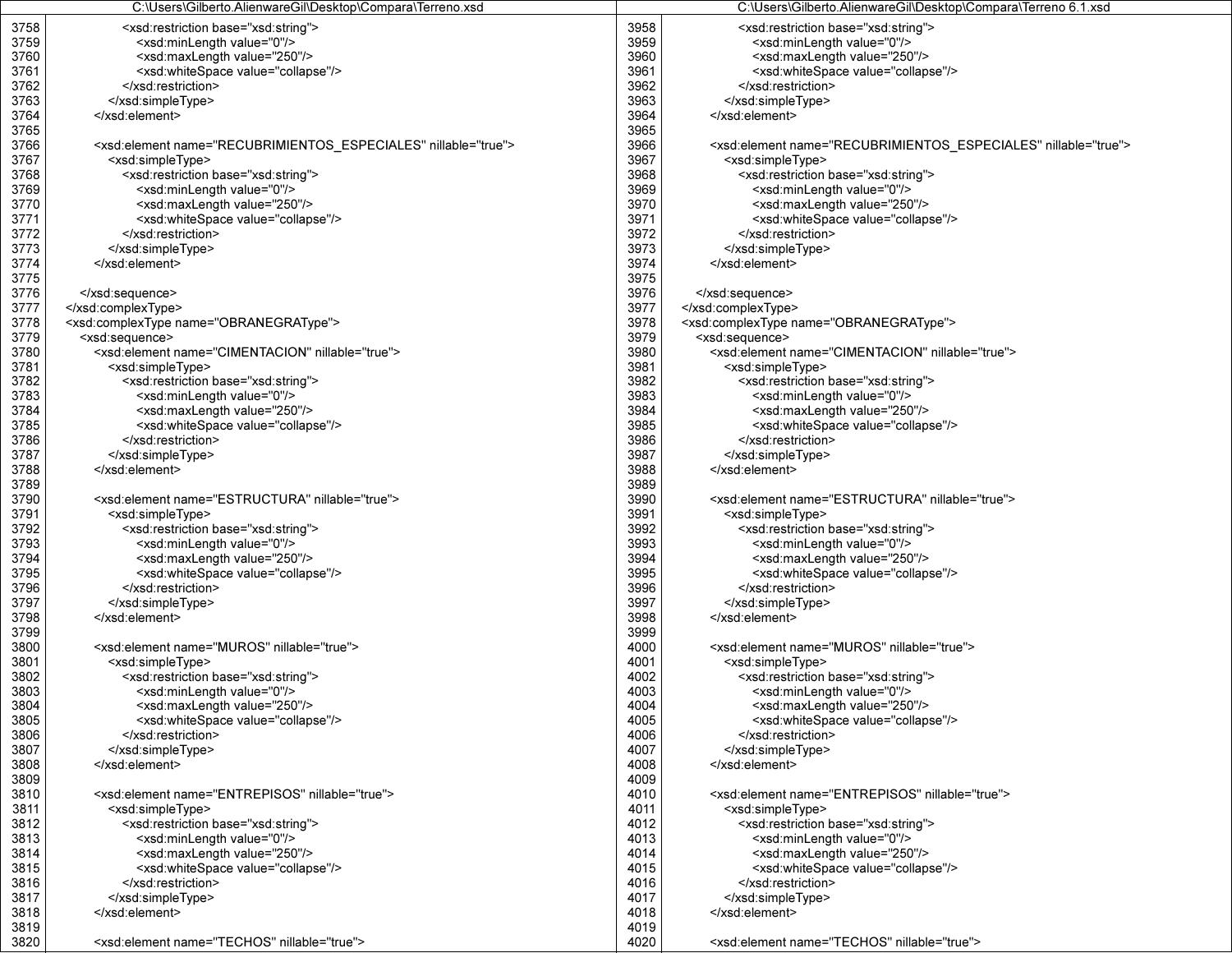|      | C:\Users\Gilberto.AlienwareGil\Desktop\Compara\Terreno.xsd                    |      | C:\Users\Gilberto.AlienwareGil\Desktop\Compara\Terreno 6.1.xsd                |
|------|-------------------------------------------------------------------------------|------|-------------------------------------------------------------------------------|
| 3821 | <xsd:simpletype></xsd:simpletype>                                             | 4021 | <xsd:simpletype></xsd:simpletype>                                             |
| 3822 | <xsd:restriction base="xsd:string"></xsd:restriction>                         | 4022 | <xsd:restriction base="xsd:string"></xsd:restriction>                         |
|      |                                                                               |      |                                                                               |
| 3823 | <xsd:minlength value="0"></xsd:minlength>                                     | 4023 | <xsd:minlength value="0"></xsd:minlength>                                     |
| 3824 | <xsd:maxlength value="250"></xsd:maxlength>                                   | 4024 | <xsd:maxlength value="250"></xsd:maxlength>                                   |
| 3825 | <xsd:whitespace value="collapse"></xsd:whitespace>                            | 4025 | <xsd:whitespace value="collapse"></xsd:whitespace>                            |
| 3826 |                                                                               | 4026 |                                                                               |
| 3827 |                                                                               | 4027 |                                                                               |
| 3828 |                                                                               | 4028 |                                                                               |
|      |                                                                               |      |                                                                               |
| 3829 |                                                                               | 4029 |                                                                               |
| 3830 | <xsd:element name="AZOTEAS" nillable="true"></xsd:element>                    | 4030 | <xsd:element name="AZOTEAS" nillable="true"></xsd:element>                    |
| 3831 | <xsd:simpletype></xsd:simpletype>                                             | 4031 | <xsd:simpletype></xsd:simpletype>                                             |
| 3832 | <xsd:restriction base="xsd:string"></xsd:restriction>                         | 4032 | <xsd:restriction base="xsd:string"></xsd:restriction>                         |
| 3833 | <xsd:minlength value="0"></xsd:minlength>                                     | 4033 | <xsd:minlength value="0"></xsd:minlength>                                     |
| 3834 | <xsd:maxlength value="250"></xsd:maxlength>                                   | 4034 | <xsd:maxlength value="250"></xsd:maxlength>                                   |
|      |                                                                               |      |                                                                               |
| 3835 | <xsd:whitespace value="collapse"></xsd:whitespace>                            | 4035 | <xsd:whitespace value="collapse"></xsd:whitespace>                            |
| 3836 |                                                                               | 4036 |                                                                               |
| 3837 |                                                                               | 4037 |                                                                               |
| 3838 |                                                                               | 4038 |                                                                               |
| 3839 |                                                                               | 4039 |                                                                               |
| 3840 | <xsd:element name="BARDAS" nillable="true"></xsd:element>                     | 4040 | <xsd:element name="BARDAS" nillable="true"></xsd:element>                     |
|      |                                                                               |      |                                                                               |
| 3841 | <xsd:simpletype></xsd:simpletype>                                             | 4041 | <xsd:simpletype></xsd:simpletype>                                             |
| 3842 | <xsd:restriction base="xsd:string"></xsd:restriction>                         | 4042 | <xsd:restriction base="xsd:string"></xsd:restriction>                         |
| 3843 | <xsd:minlength value="0"></xsd:minlength>                                     | 4043 | <xsd:minlength value="0"></xsd:minlength>                                     |
| 3844 | <xsd:maxlength value="250"></xsd:maxlength>                                   | 4044 | <xsd:maxlength value="250"></xsd:maxlength>                                   |
| 3845 | <xsd:whitespace value="collapse"></xsd:whitespace>                            | 4045 | <xsd:whitespace value="collapse"></xsd:whitespace>                            |
| 3846 |                                                                               | 4046 |                                                                               |
|      |                                                                               | 4047 |                                                                               |
| 3847 |                                                                               |      |                                                                               |
| 3848 |                                                                               | 4048 |                                                                               |
| 3849 |                                                                               | 4049 |                                                                               |
| 3850 |                                                                               | 4050 |                                                                               |
| 3851 |                                                                               | 4051 |                                                                               |
| 3852 | <xsd:complextype name="ACABADOSType"></xsd:complextype>                       | 4052 | <xsd:complextype name="ACABADOSType"></xsd:complextype>                       |
|      |                                                                               |      |                                                                               |
| 3853 | <xsd:sequence></xsd:sequence>                                                 | 4053 | <xsd:sequence></xsd:sequence>                                                 |
| 3854 | <xsd:element name="RECAMARAS" type="RECAMARASType"></xsd:element>             | 4054 | <xsd:element name="RECAMARAS" type="RECAMARASType"></xsd:element>             |
| 3855 | <xsd:element name="ESTANCIACOMEDOR" type="ESTANCIACOMEDORType"></xsd:element> | 4055 | <xsd:element name="ESTANCIACOMEDOR" type="ESTANCIACOMEDORType"></xsd:element> |
| 3856 | <xsd:element name="BANIOS" type="BANIOSType"></xsd:element>                   | 4056 | <xsd:element name="BANIOS" type="BANIOSType"></xsd:element>                   |
| 3857 | <xsd:element name="ESCALERAS" type="ESCALERASType"></xsd:element>             | 4057 | <xsd:element name="ESCALERAS" type="ESCALERASType"></xsd:element>             |
| 3858 | <xsd:element name="COCINA" type="COCINAType"></xsd:element>                   | 4058 | <xsd:element name="COCINA" type="COCINAType"></xsd:element>                   |
|      |                                                                               |      |                                                                               |
| 3859 | <xsd:element name="PATIOSERVICIO" type="PATIOSERVICIOType"></xsd:element>     | 4059 | <xsd:element name="PATIOSERVICIO" type="PATIOSERVICIOType"></xsd:element>     |
| 3860 | <xsd:element name="ESTACIONAMIENTO" type="ESTACIONAMIENTOType"></xsd:element> | 4060 | <xsd:element name="ESTACIONAMIENTO" type="ESTACIONAMIENTOType"></xsd:element> |
| 3861 | <xsd:element name="FACHADA" type="FACHADAType"></xsd:element>                 | 4061 | <xsd:element name="FACHADA" type="FACHADAType"></xsd:element>                 |
| 3862 | $\le$ /xsd:sequence>                                                          | 4062 |                                                                               |
| 3863 |                                                                               | 4063 |                                                                               |
| 3864 | <xsd:complextype name="FACHADAType"></xsd:complextype>                        | 4064 | <xsd:complextype name="FACHADAType"></xsd:complextype>                        |
| 3865 | <xsd:sequence></xsd:sequence>                                                 | 4065 | <xsd:sequence></xsd:sequence>                                                 |
| 3866 |                                                                               | 4066 |                                                                               |
|      | <xsd:element name="ACABADOS_FACHADA_PISO" nillable="true"></xsd:element>      |      | <xsd:element name="ACABADOS_FACHADA_PISO" nillable="true"></xsd:element>      |
| 3867 | <xsd:simpletype></xsd:simpletype>                                             | 4067 | <xsd:simpletype></xsd:simpletype>                                             |
| 3868 | <xsd:restriction base="xsd:string"></xsd:restriction>                         | 4068 | <xsd:restriction base="xsd:string"></xsd:restriction>                         |
| 3869 | <xsd:minlength value="0"></xsd:minlength>                                     | 4069 | <xsd:minlength value="0"></xsd:minlength>                                     |
| 3870 | <xsd:maxlength value="200"></xsd:maxlength>                                   | 4070 | <xsd:maxlength value="200"></xsd:maxlength>                                   |
| 3871 | <xsd:whitespace value="collapse"></xsd:whitespace>                            | 4071 | <xsd:whitespace value="collapse"></xsd:whitespace>                            |
| 3872 |                                                                               | 4072 |                                                                               |
|      |                                                                               |      |                                                                               |
| 3873 |                                                                               | 4073 |                                                                               |
| 3874 | $\le$ /xsd:element>                                                           | 4074 |                                                                               |
| 3875 |                                                                               | 4075 |                                                                               |
| 3876 | <xsd:element name="ACABADOS FACHADA MURO" nillable="true"></xsd:element>      | 4076 | <xsd:element name="ACABADOS FACHADA MURO" nillable="true"></xsd:element>      |
| 3877 | <xsd:simpletype></xsd:simpletype>                                             | 4077 | <xsd:simpletype></xsd:simpletype>                                             |
| 3878 | <xsd:restriction base="xsd:string"></xsd:restriction>                         | 4078 | <xsd:restriction base="xsd:string"></xsd:restriction>                         |
|      |                                                                               |      |                                                                               |
| 3879 | <xsd:minlength value="0"></xsd:minlength>                                     | 4079 | <xsd:minlength value="0"></xsd:minlength>                                     |
| 3880 | <xsd:maxlength value="200"></xsd:maxlength>                                   | 4080 | <xsd:maxlength value="200"></xsd:maxlength>                                   |
| 3881 | <xsd:whitespace value="collapse"></xsd:whitespace>                            | 4081 | <xsd:whitespace value="collapse"></xsd:whitespace>                            |
| 3882 |                                                                               | 4082 |                                                                               |
| 3883 |                                                                               | 4083 |                                                                               |
|      |                                                                               |      |                                                                               |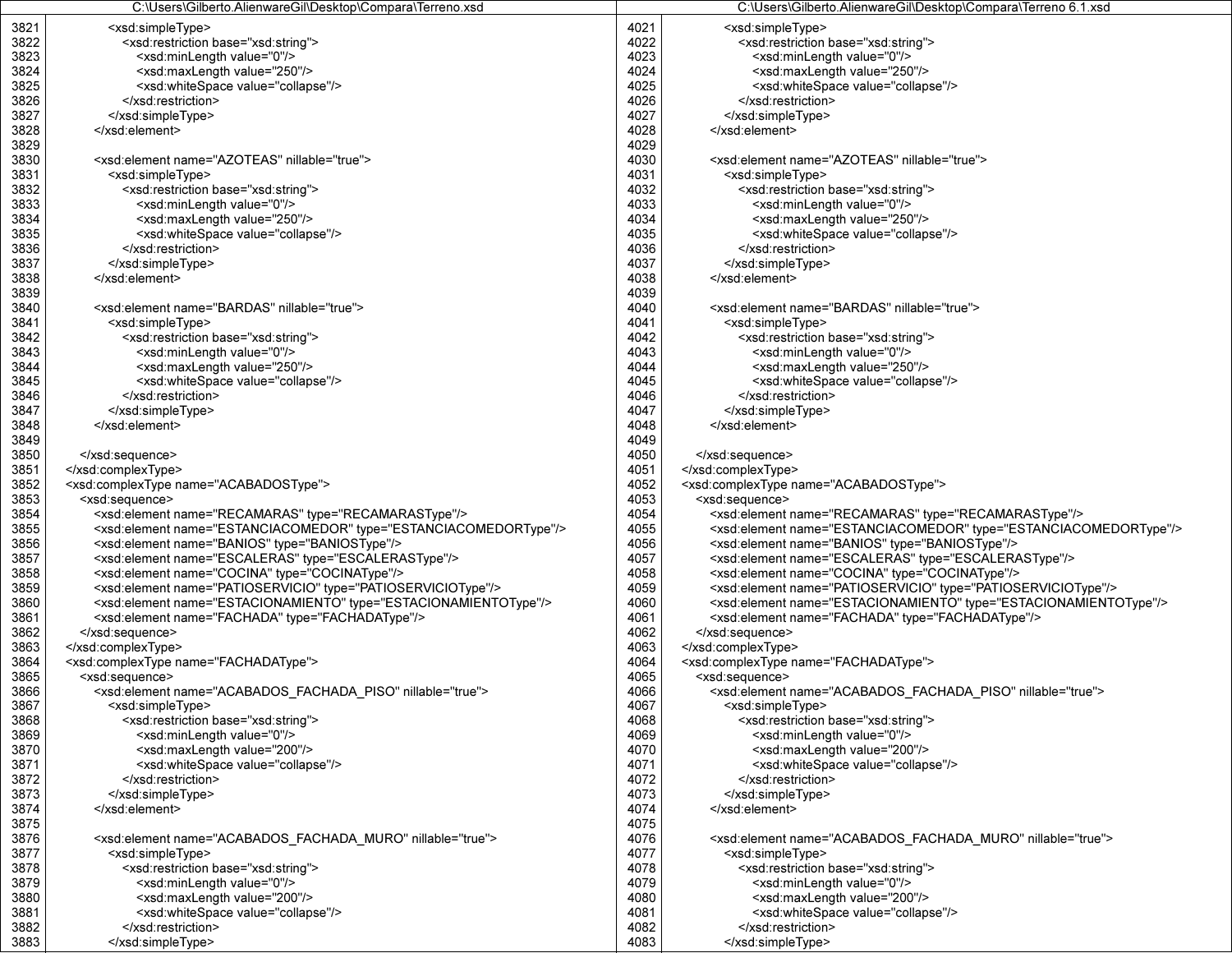|              | C:\Users\Gilberto.AlienwareGil\Desktop\Compara\Terreno.xsd                         |              | C:\Users\Gilberto.AlienwareGil\Desktop\Compara\Terreno 6.1.xsd                     |
|--------------|------------------------------------------------------------------------------------|--------------|------------------------------------------------------------------------------------|
| 3884         |                                                                                    | 4084         |                                                                                    |
| 3885         |                                                                                    | 4085         |                                                                                    |
| 3886         | <xsd:element name="ACABADOS_FACHADA_PLAFON" nillable="true"></xsd:element>         | 4086         | <xsd:element name="ACABADOS_FACHADA_PLAFON" nillable="true"></xsd:element>         |
| 3887         | <xsd:simpletype></xsd:simpletype>                                                  | 4087         | <xsd:simpletype></xsd:simpletype>                                                  |
| 3888         | <xsd:restriction base="xsd:string"></xsd:restriction>                              | 4088         | <xsd:restriction base="xsd:string"></xsd:restriction>                              |
| 3889         | <xsd:minlength value="0"></xsd:minlength>                                          | 4089         | <xsd:minlength value="0"></xsd:minlength>                                          |
| 3890         | <xsd:maxlength value="200"></xsd:maxlength>                                        | 4090         | <xsd:maxlength value="200"></xsd:maxlength>                                        |
| 3891         | <xsd:whitespace value="collapse"></xsd:whitespace>                                 | 4091         | <xsd:whitespace value="collapse"></xsd:whitespace>                                 |
| 3892         | $\le$ /xsd:restriction>                                                            | 4092         | $\le$ /xsd:restriction>                                                            |
| 3893         |                                                                                    | 4093         |                                                                                    |
| 3894         |                                                                                    | 4094         |                                                                                    |
| 3895         |                                                                                    | 4095         |                                                                                    |
| 3896         |                                                                                    | 4096         |                                                                                    |
|              |                                                                                    |              |                                                                                    |
| 3897<br>3898 |                                                                                    | 4097<br>4098 |                                                                                    |
|              | <xsd:complextype name="ESTACIONAMIENTOType"></xsd:complextype>                     |              | <xsd:complextype name="ESTACIONAMIENTOType"></xsd:complextype>                     |
| 3899         | <xsd:sequence></xsd:sequence>                                                      | 4099         | <xsd:sequence></xsd:sequence>                                                      |
| 3900         | <xsd:element name="ACABADOS_ESTACIONAMIENTO_PISO" nillable="true"></xsd:element>   | 4100         | <xsd:element name="ACABADOS_ESTACIONAMIENTO_PISO" nillable="true"></xsd:element>   |
| 3901         | <xsd:simpletype></xsd:simpletype>                                                  | 4101         | <xsd:simpletype></xsd:simpletype>                                                  |
| 3902         | <xsd:restriction base="xsd:string"></xsd:restriction>                              | 4102         | <xsd:restriction base="xsd:string"></xsd:restriction>                              |
| 3903         | <xsd:minlength value="0"></xsd:minlength>                                          | 4103         | <xsd:minlength value="0"></xsd:minlength>                                          |
| 3904         | <xsd:maxlength value="200"></xsd:maxlength>                                        | 4104         | <xsd:maxlength value="200"></xsd:maxlength>                                        |
| 3905         | <xsd:whitespace value="collapse"></xsd:whitespace>                                 | 4105         | <xsd:whitespace value="collapse"></xsd:whitespace>                                 |
| 3906         |                                                                                    | 4106         |                                                                                    |
| 3907         |                                                                                    | 4107         |                                                                                    |
| 3908         |                                                                                    | 4108         |                                                                                    |
| 3909         |                                                                                    | 4109         |                                                                                    |
| 3910         | <xsd:element name="ACABADOS_ESTACIONAMIENTO_MURO" nillable="true"></xsd:element>   | 4110         | <xsd:element name="ACABADOS_ESTACIONAMIENTO_MURO" nillable="true"></xsd:element>   |
| 3911         | <xsd:simpletype></xsd:simpletype>                                                  | 4111         | <xsd:simpletype></xsd:simpletype>                                                  |
| 3912         | <xsd:restriction base="xsd:string"></xsd:restriction>                              | 4112         | <xsd:restriction base="xsd:string"></xsd:restriction>                              |
| 3913         | <xsd:minlength value="0"></xsd:minlength>                                          | 4113         | <xsd:minlength value="0"></xsd:minlength>                                          |
| 3914         | <xsd:maxlength value="200"></xsd:maxlength>                                        | 4114         | <xsd:maxlength value="200"></xsd:maxlength>                                        |
| 3915         | <xsd:whitespace value="collapse"></xsd:whitespace>                                 | 4115         | <xsd:whitespace value="collapse"></xsd:whitespace>                                 |
| 3916         |                                                                                    | 4116         |                                                                                    |
| 3917         |                                                                                    | 4117         |                                                                                    |
| 3918         |                                                                                    | 4118         |                                                                                    |
| 3919         |                                                                                    | 4119         |                                                                                    |
| 3920         | <xsd:element name="ACABADOS_ESTACIONAMIENTO_PLAFON" nillable="true"></xsd:element> | 4120         | <xsd:element name="ACABADOS_ESTACIONAMIENTO_PLAFON" nillable="true"></xsd:element> |
| 3921         | <xsd:simpletype></xsd:simpletype>                                                  | 4121         | <xsd:simpletype></xsd:simpletype>                                                  |
| 3922         | <xsd:restriction base="xsd:string"></xsd:restriction>                              | 4122         | <xsd:restriction base="xsd:string"></xsd:restriction>                              |
| 3923         | <xsd:minlength value="0"></xsd:minlength>                                          | 4123         | <xsd:minlength value="0"></xsd:minlength>                                          |
| 3924         | <xsd:maxlength value="200"></xsd:maxlength>                                        | 4124         | <xsd:maxlength value="200"></xsd:maxlength>                                        |
| 3925         | <xsd:whitespace value="collapse"></xsd:whitespace>                                 | 4125         | <xsd:whitespace value="collapse"></xsd:whitespace>                                 |
| 3926         | $\le$ /xsd:restriction>                                                            | 4126         |                                                                                    |
| 3927         |                                                                                    | 4127         |                                                                                    |
| 3928         |                                                                                    | 4128         |                                                                                    |
| 3929         |                                                                                    | 4129         |                                                                                    |
| 3930         |                                                                                    | 4130         |                                                                                    |
| 3931         |                                                                                    | 4131         |                                                                                    |
| 3932         | <xsd:complextype name="PATIOSERVICIOType"></xsd:complextype>                       | 4132         | <xsd:complextype name="PATIOSERVICIOType"></xsd:complextype>                       |
| 3933         | <xsd:sequence></xsd:sequence>                                                      | 4133         | <xsd:sequence></xsd:sequence>                                                      |
| 3934         | <xsd:element name="ACABADOS_PATIOSERVICIO_PISO" nillable="true"></xsd:element>     | 4134         | <xsd:element name="ACABADOS_PATIOSERVICIO_PISO" nillable="true"></xsd:element>     |
| 3935         | <xsd:simpletype></xsd:simpletype>                                                  | 4135         | <xsd:simpletype></xsd:simpletype>                                                  |
| 3936         | <xsd:restriction base="xsd:string"></xsd:restriction>                              | 4136         | <xsd:restriction base="xsd:string"></xsd:restriction>                              |
| 3937         | <xsd:minlength value="0"></xsd:minlength>                                          | 4137         | <xsd:minlength value="0"></xsd:minlength>                                          |
| 3938         | <xsd:maxlength value="200"></xsd:maxlength>                                        | 4138         | <xsd:maxlength value="200"></xsd:maxlength>                                        |
| 3939         | <xsd:whitespace value="collapse"></xsd:whitespace>                                 | 4139         | <xsd:whitespace value="collapse"></xsd:whitespace>                                 |
| 3940         |                                                                                    | 4140         |                                                                                    |
| 3941         |                                                                                    | 4141         |                                                                                    |
| 3942         |                                                                                    | 4142         |                                                                                    |
| 3943         |                                                                                    | 4143         |                                                                                    |
| 3944         | <xsd:element name="ACABADOS_PATIOSERVICIO_MURO" nillable="true"></xsd:element>     | 4144         | <xsd:element name="ACABADOS_PATIOSERVICIO_MURO" nillable="true"></xsd:element>     |
| 3945         | <xsd:simpletype></xsd:simpletype>                                                  | 4145         | <xsd:simpletype></xsd:simpletype>                                                  |
| 3946         | <xsd:restriction base="xsd:string"></xsd:restriction>                              | 4146         | <xsd:restriction base="xsd:string"></xsd:restriction>                              |
|              |                                                                                    |              |                                                                                    |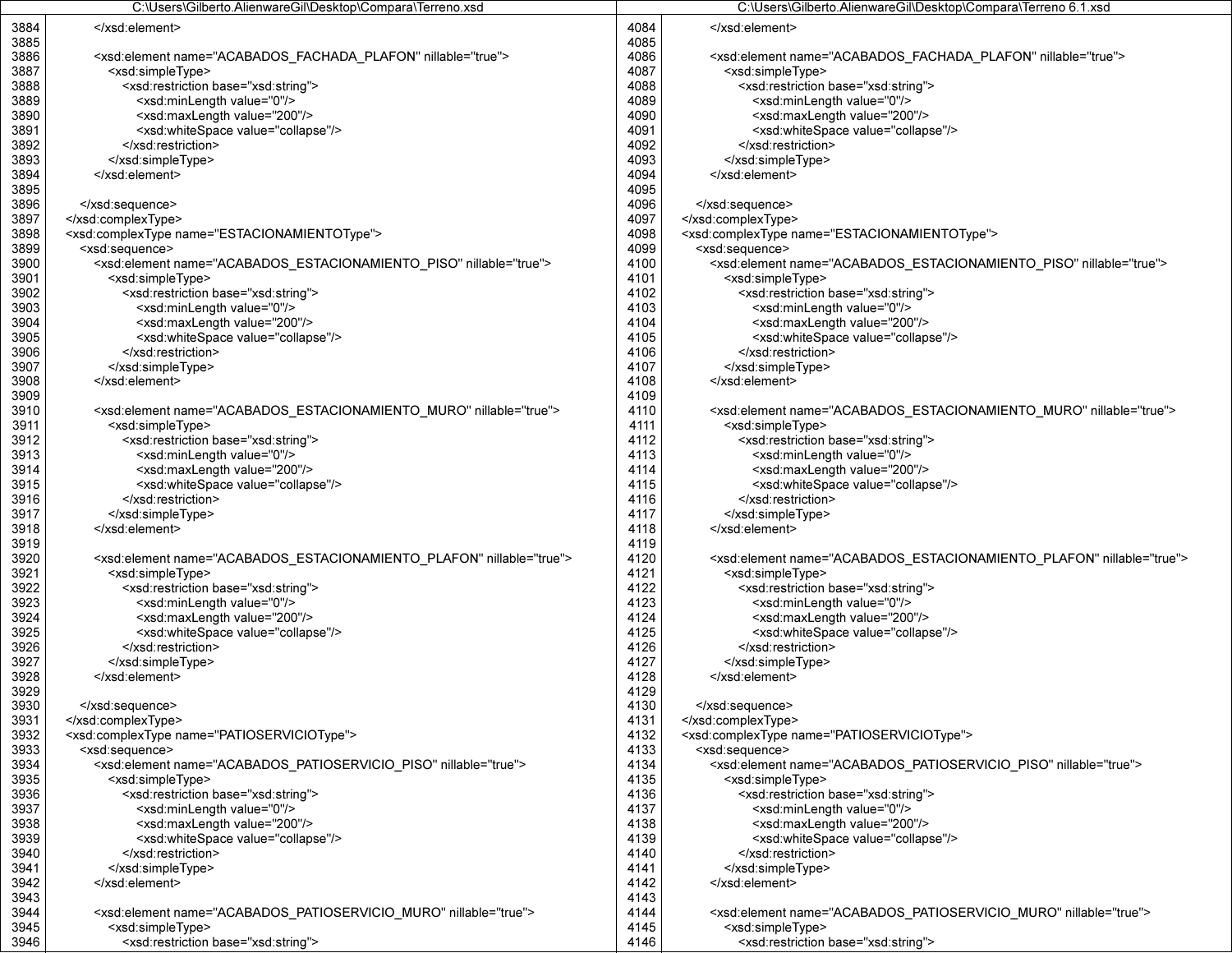|      | C:\Users\Gilberto.AlienwareGil\Desktop\Compara\Terreno.xsd                       |              | C:\Users\Gilberto.AlienwareGil\Desktop\Compara\Terreno 6.1.xsd                   |
|------|----------------------------------------------------------------------------------|--------------|----------------------------------------------------------------------------------|
| 3947 | <xsd:minlength value="0"></xsd:minlength>                                        | 4147         | <xsd:minlength value="0"></xsd:minlength>                                        |
| 3948 | <xsd:maxlength value="200"></xsd:maxlength>                                      | 4148         | <xsd:maxlength value="200"></xsd:maxlength>                                      |
| 3949 | <xsd:whitespace value="collapse"></xsd:whitespace>                               | 4149         | <xsd:whitespace value="collapse"></xsd:whitespace>                               |
| 3950 |                                                                                  | 4150         | $\le$ /xsd:restriction>                                                          |
| 3951 |                                                                                  | 4151         |                                                                                  |
| 3952 |                                                                                  | 4152         |                                                                                  |
| 3953 |                                                                                  | 4153         |                                                                                  |
| 3954 | <xsd:element name="ACABADOS_PATIOSERVICIO_PLAFON" nillable="true"></xsd:element> | 4154         | <xsd:element name="ACABADOS_PATIOSERVICIO_PLAFON" nillable="true"></xsd:element> |
|      |                                                                                  | 4155         |                                                                                  |
| 3955 | <xsd:simpletype></xsd:simpletype>                                                |              | <xsd:simpletype></xsd:simpletype>                                                |
| 3956 | <xsd:restriction base="xsd:string"></xsd:restriction>                            | 4156         | <xsd:restriction base="xsd:string"></xsd:restriction>                            |
| 3957 | <xsd:minlength value="0"></xsd:minlength>                                        | 4157         | <xsd:minlength value="0"></xsd:minlength>                                        |
| 3958 | <xsd:maxlength value="200"></xsd:maxlength>                                      | 4158         | <xsd:maxlength value="200"></xsd:maxlength>                                      |
| 3959 | <xsd:whitespace value="collapse"></xsd:whitespace>                               | 4159         | <xsd:whitespace value="collapse"></xsd:whitespace>                               |
| 3960 |                                                                                  | 4160         |                                                                                  |
| 3961 |                                                                                  | 4161         |                                                                                  |
| 3962 |                                                                                  | 4162         |                                                                                  |
| 3963 |                                                                                  | 4163         |                                                                                  |
| 3964 |                                                                                  | 4164         |                                                                                  |
| 3965 |                                                                                  | 4165         |                                                                                  |
| 3966 | <xsd:complextype name="COCINAType"></xsd:complextype>                            | 4166         | <xsd:complextype name="COCINAType"></xsd:complextype>                            |
| 3967 | <xsd:sequence></xsd:sequence>                                                    | 4167         | <xsd:sequence></xsd:sequence>                                                    |
| 3968 | <xsd:element name="ACABADOS_COCINA_PISO" nillable="true"></xsd:element>          | 4168         | <xsd:element name="ACABADOS_COCINA_PISO" nillable="true"></xsd:element>          |
| 3969 | <xsd:simpletype></xsd:simpletype>                                                | 4169         | <xsd:simpletype></xsd:simpletype>                                                |
| 3970 | <xsd:restriction base="xsd:string"></xsd:restriction>                            | 4170         | <xsd:restriction base="xsd:string"></xsd:restriction>                            |
| 3971 | <xsd:minlength value="0"></xsd:minlength>                                        | 4171         | <xsd:minlength value="0"></xsd:minlength>                                        |
| 3972 | <xsd:maxlength value="200"></xsd:maxlength>                                      | 4172         | <xsd:maxlength value="200"></xsd:maxlength>                                      |
| 3973 | <xsd:whitespace value="collapse"></xsd:whitespace>                               | 4173         | <xsd:whitespace value="collapse"></xsd:whitespace>                               |
| 3974 |                                                                                  | 4174         |                                                                                  |
| 3975 |                                                                                  | 4175         |                                                                                  |
| 3976 |                                                                                  | 4176         |                                                                                  |
| 3977 |                                                                                  | 4177         |                                                                                  |
| 3978 | <xsd:element name="ACABADOS_COCINA_MURO" nillable="true"></xsd:element>          | 4178         | <xsd:element name="ACABADOS_COCINA_MURO" nillable="true"></xsd:element>          |
|      |                                                                                  | 4179         |                                                                                  |
| 3979 | <xsd:simpletype></xsd:simpletype>                                                | 4180         | <xsd:simpletype></xsd:simpletype>                                                |
| 3980 | <xsd:restriction base="xsd:string"></xsd:restriction>                            |              | <xsd:restriction base="xsd:string"></xsd:restriction>                            |
| 3981 | <xsd:minlength value="0"></xsd:minlength>                                        | 4181         | <xsd:minlength value="0"></xsd:minlength>                                        |
| 3982 | <xsd:maxlength value="200"></xsd:maxlength>                                      | 4182         | <xsd:maxlength value="200"></xsd:maxlength>                                      |
| 3983 | <xsd:whitespace value="collapse"></xsd:whitespace>                               | 4183         | <xsd:whitespace value="collapse"></xsd:whitespace>                               |
| 3984 |                                                                                  | 4184         |                                                                                  |
| 3985 |                                                                                  | 4185         |                                                                                  |
| 3986 |                                                                                  | 4186         |                                                                                  |
| 3987 |                                                                                  | 4187         |                                                                                  |
| 3988 | <xsd:element name="ACABADOS_COCINA_PLAFON" nillable="true"></xsd:element>        | 4188         | <xsd:element name="ACABADOS_COCINA_PLAFON" nillable="true"></xsd:element>        |
| 3989 | <xsd:simpletype></xsd:simpletype>                                                | 4189         | <xsd:simpletype></xsd:simpletype>                                                |
| 3990 | <xsd:restriction base="xsd:string"></xsd:restriction>                            | 4190         | <xsd:restriction base="xsd:string"></xsd:restriction>                            |
| 3991 | <xsd:minlength value="0"></xsd:minlength>                                        | 4191         | <xsd:minlength value="0"></xsd:minlength>                                        |
| 3992 | <xsd:maxlength value="200"></xsd:maxlength>                                      | 4192         | <xsd:maxlength value="200"></xsd:maxlength>                                      |
| 3993 | <xsd:whitespace value="collapse"></xsd:whitespace>                               | 4193         | <xsd:whitespace value="collapse"></xsd:whitespace>                               |
| 3994 |                                                                                  | 4194         |                                                                                  |
| 3995 |                                                                                  | 4195         |                                                                                  |
| 3996 |                                                                                  | 4196         |                                                                                  |
| 3997 |                                                                                  | 4197         |                                                                                  |
| 3998 |                                                                                  | 4198         |                                                                                  |
| 3999 |                                                                                  | 4199         |                                                                                  |
| 4000 | <xsd:complextype name="ESCALERASType"></xsd:complextype>                         | 4200         | <xsd:complextype name="ESCALERASType"></xsd:complextype>                         |
| 4001 | <xsd:sequence></xsd:sequence>                                                    | 4201         | <xsd:sequence></xsd:sequence>                                                    |
| 4002 | <xsd:element name="ACABADOS_ESCALERA_PISO" nillable="true"></xsd:element>        | 4202         | <xsd:element name="ACABADOS_ESCALERA_PISO" nillable="true"></xsd:element>        |
| 4003 | <xsd:simpletype></xsd:simpletype>                                                | 4203         | <xsd:simpletype></xsd:simpletype>                                                |
| 4004 | <xsd:restriction base="xsd:string"></xsd:restriction>                            | 4204         | <xsd:restriction base="xsd:string"></xsd:restriction>                            |
| 4005 | <xsd:minlength value="0"></xsd:minlength>                                        | 4205         | <xsd:minlength value="0"></xsd:minlength>                                        |
|      |                                                                                  |              |                                                                                  |
| 4006 | <xsd:maxlength value="200"></xsd:maxlength>                                      | 4206<br>4207 | <xsd:maxlength value="200"></xsd:maxlength>                                      |
| 4007 | <xsd:whitespace value="collapse"></xsd:whitespace>                               |              | <xsd:whitespace value="collapse"></xsd:whitespace>                               |
| 4008 |                                                                                  | 4208         |                                                                                  |
| 4009 |                                                                                  | 4209         |                                                                                  |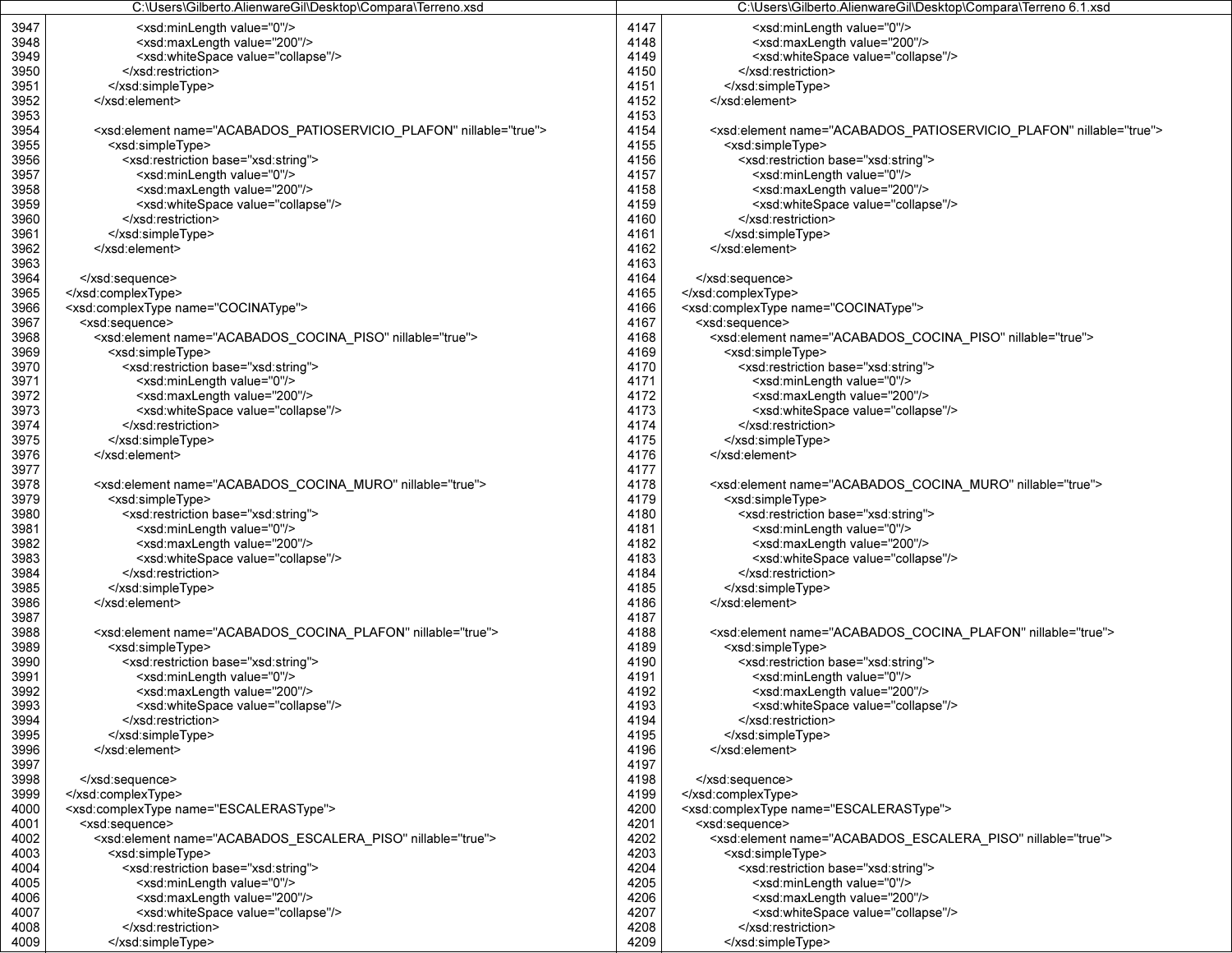|              | C:\Users\Gilberto.AlienwareGil\Desktop\Compara\Terreno.xsd                                          |              | C:\Users\Gilberto.AlienwareGil\Desktop\Compara\Terreno 6.1.xsd                                      |
|--------------|-----------------------------------------------------------------------------------------------------|--------------|-----------------------------------------------------------------------------------------------------|
| 4010         |                                                                                                     | 4210         |                                                                                                     |
| 4011         |                                                                                                     | 4211         |                                                                                                     |
| 4012         | <xsd:element name="ACABADOS_ESCALERA_MURO" nillable="true"></xsd:element>                           | 4212         | <xsd:element name="ACABADOS_ESCALERA_MURO" nillable="true"></xsd:element>                           |
| 4013         | <xsd:simpletype></xsd:simpletype>                                                                   | 4213         | <xsd:simpletype></xsd:simpletype>                                                                   |
| 4014         | <xsd:restriction base="xsd:string"></xsd:restriction>                                               | 4214         | <xsd:restriction base="xsd:string"></xsd:restriction>                                               |
| 4015         | <xsd:minlength value="0"></xsd:minlength>                                                           | 4215         | <xsd:minlength value="0"></xsd:minlength>                                                           |
| 4016         | <xsd:maxlength value="200"></xsd:maxlength>                                                         | 4216         | <xsd:maxlength value="200"></xsd:maxlength>                                                         |
| 4017         | <xsd:whitespace value="collapse"></xsd:whitespace>                                                  | 4217         | <xsd:whitespace value="collapse"></xsd:whitespace>                                                  |
| 4018         |                                                                                                     | 4218         |                                                                                                     |
| 4019         |                                                                                                     | 4219         |                                                                                                     |
| 4020         |                                                                                                     | 4220         |                                                                                                     |
| 4021         |                                                                                                     | 4221         |                                                                                                     |
| 4022         | <xsd:element name="ACABADOS_ESCALERA_PLAFON" nillable="true"></xsd:element>                         | 4222         | <xsd:element name="ACABADOS_ESCALERA_PLAFON" nillable="true"></xsd:element>                         |
| 4023         | <xsd:simpletype></xsd:simpletype>                                                                   | 4223         | <xsd:simpletype></xsd:simpletype>                                                                   |
| 4024         | <xsd:restriction base="xsd:string"></xsd:restriction>                                               | 4224         | <xsd:restriction base="xsd:string"></xsd:restriction>                                               |
| 4025         | <xsd:minlength value="0"></xsd:minlength>                                                           | 4225         | <xsd:minlength value="0"></xsd:minlength>                                                           |
| 4026         | <xsd:maxlength value="200"></xsd:maxlength>                                                         | 4226         | <xsd:maxlength value="200"></xsd:maxlength>                                                         |
| 4027         | <xsd:whitespace value="collapse"></xsd:whitespace>                                                  | 4227         | <xsd:whitespace value="collapse"></xsd:whitespace>                                                  |
| 4028         |                                                                                                     | 4228         |                                                                                                     |
| 4029         |                                                                                                     | 4229         |                                                                                                     |
| 4030         |                                                                                                     | 4230         |                                                                                                     |
| 4031         |                                                                                                     | 4231         |                                                                                                     |
| 4032         |                                                                                                     | 4232         |                                                                                                     |
| 4033         |                                                                                                     | 4233         |                                                                                                     |
| 4034         | <xsd:complextype name="BANIOSType"></xsd:complextype>                                               | 4234         | <xsd:complextype name="BANIOSType"></xsd:complextype>                                               |
| 4035         | <xsd:sequence></xsd:sequence>                                                                       | 4235         | <xsd:sequence></xsd:sequence>                                                                       |
| 4036         | <xsd:element name="ACABADOS_BANIOS_PISO" nillable="true"></xsd:element>                             | 4236         | <xsd:element name="ACABADOS_BANIOS_PISO" nillable="true"></xsd:element>                             |
| 4037         | <xsd:simpletype></xsd:simpletype>                                                                   | 4237         | <xsd:simpletype></xsd:simpletype>                                                                   |
| 4038<br>4039 | <xsd:restriction base="xsd:string"><br/><xsd:minlength value="0"></xsd:minlength></xsd:restriction> | 4238<br>4239 | <xsd:restriction base="xsd:string"><br/><xsd:minlength value="0"></xsd:minlength></xsd:restriction> |
| 4040         | <xsd:maxlength value="200"></xsd:maxlength>                                                         | 4240         | <xsd:maxlength value="200"></xsd:maxlength>                                                         |
| 4041         | <xsd:whitespace value="collapse"></xsd:whitespace>                                                  | 4241         | <xsd:whitespace value="collapse"></xsd:whitespace>                                                  |
| 4042         |                                                                                                     | 4242         |                                                                                                     |
| 4043         |                                                                                                     | 4243         |                                                                                                     |
| 4044         |                                                                                                     | 4244         |                                                                                                     |
| 4045         |                                                                                                     | 4245         |                                                                                                     |
| 4046         | <xsd:element name="ACABADOS_BANIOS_MURO" nillable="true"></xsd:element>                             | 4246         | <xsd:element name="ACABADOS_BANIOS_MURO" nillable="true"></xsd:element>                             |
| 4047         | <xsd:simpletype></xsd:simpletype>                                                                   | 4247         | <xsd:simpletype></xsd:simpletype>                                                                   |
| 4048         | <xsd:restriction base="xsd:string"></xsd:restriction>                                               | 4248         | <xsd:restriction base="xsd:string"></xsd:restriction>                                               |
| 4049         | <xsd:minlength value="0"></xsd:minlength>                                                           | 4249         | <xsd:minlength value="0"></xsd:minlength>                                                           |
| 4050         | <xsd:maxlength value="200"></xsd:maxlength>                                                         | 4250         | <xsd:maxlength value="200"></xsd:maxlength>                                                         |
| 4051         | <xsd:whitespace value="collapse"></xsd:whitespace>                                                  | 4251         | <xsd:whitespace value="collapse"></xsd:whitespace>                                                  |
| 4052         |                                                                                                     | 4252         |                                                                                                     |
| 4053         |                                                                                                     | 4253         |                                                                                                     |
| 4054         |                                                                                                     | 4254         |                                                                                                     |
| 4055         |                                                                                                     | 4255         |                                                                                                     |
| 4056         | <xsd:element name="ACABADOS_BANIOS_PLAFON" nillable="true"></xsd:element>                           | 4256         | <xsd:element name="ACABADOS_BANIOS_PLAFON" nillable="true"></xsd:element>                           |
| 4057         | <xsd:simpletype></xsd:simpletype>                                                                   | 4257         | <xsd:simpletype></xsd:simpletype>                                                                   |
| 4058         | <xsd:restriction base="xsd:string"></xsd:restriction>                                               | 4258         | <xsd:restriction base="xsd:string"></xsd:restriction>                                               |
| 4059         | <xsd:minlength value="0"></xsd:minlength>                                                           | 4259         | <xsd:minlength value="0"></xsd:minlength>                                                           |
| 4060         | <xsd:maxlength value="200"></xsd:maxlength>                                                         | 4260         | <xsd:maxlength value="200"></xsd:maxlength>                                                         |
| 4061         | <xsd:whitespace value="collapse"></xsd:whitespace>                                                  | 4261         | <xsd:whitespace value="collapse"></xsd:whitespace>                                                  |
| 4062         |                                                                                                     | 4262         |                                                                                                     |
| 4063         |                                                                                                     | 4263         |                                                                                                     |
| 4064         |                                                                                                     | 4264         |                                                                                                     |
| 4065         |                                                                                                     | 4265         |                                                                                                     |
| 4066         |                                                                                                     | 4266         |                                                                                                     |
| 4067         |                                                                                                     | 4267         |                                                                                                     |
| 4068         | <xsd:complextype name="ESTANCIACOMEDORType"></xsd:complextype>                                      | 4268         | <xsd:complextype name="ESTANCIACOMEDORType"></xsd:complextype>                                      |
| 4069         | <xsd:sequence></xsd:sequence>                                                                       | 4269         | <xsd:sequence></xsd:sequence>                                                                       |
| 4070         | <xsd:element name="ACABADOS ESTANCIA COMEDOR PISO" nillable="true"></xsd:element>                   | 4270         | <xsd:element name="ACABADOS_ESTANCIA_COMEDOR_PISO" nillable="true"></xsd:element>                   |
| 4071         | <xsd:simpletype></xsd:simpletype>                                                                   | 4271         | <xsd:simpletype></xsd:simpletype>                                                                   |
| 4072         | <xsd:restriction base="xsd:string"></xsd:restriction>                                               | 4272         | <xsd:restriction base="xsd:string"></xsd:restriction>                                               |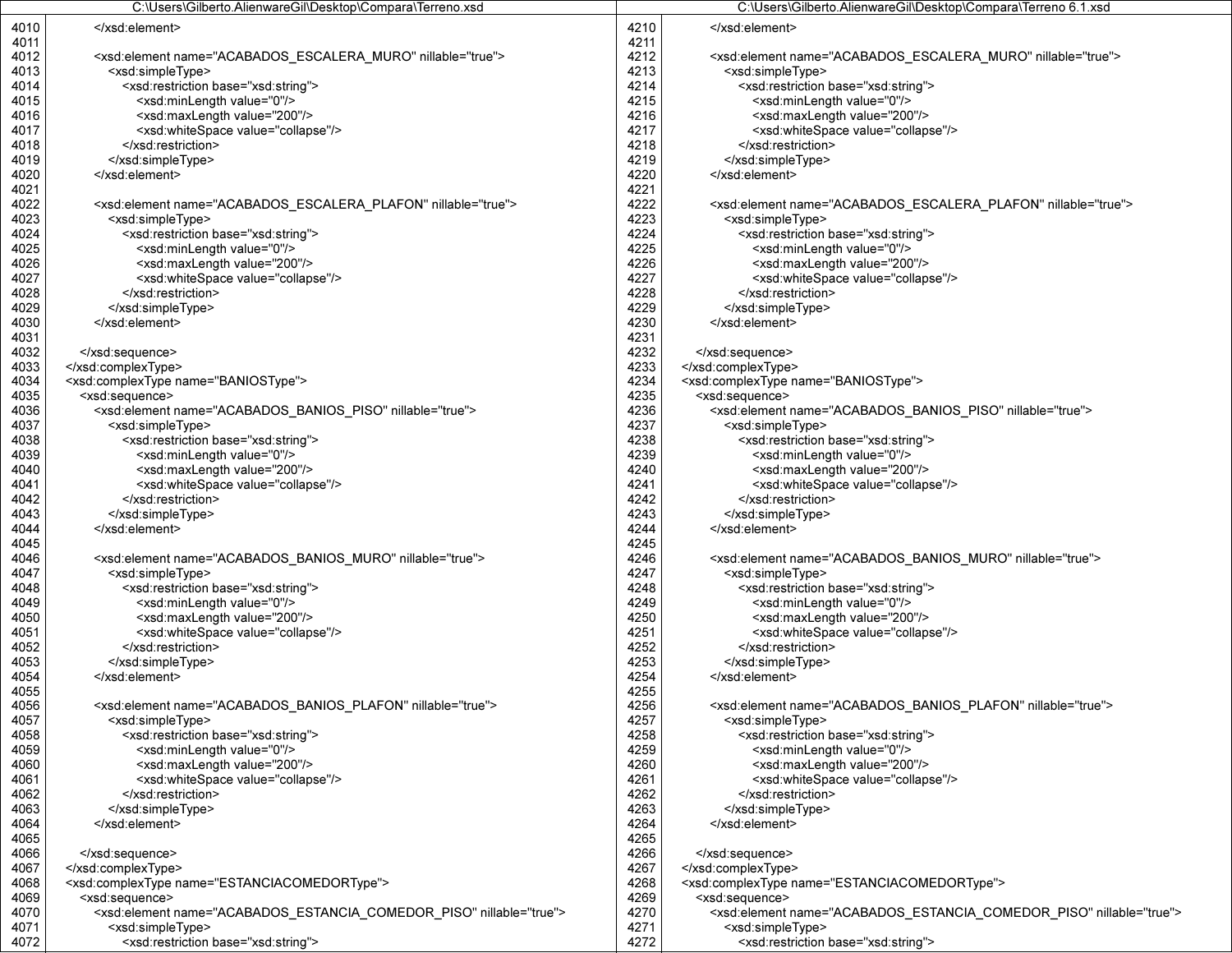|      | C:\Users\Gilberto.AlienwareGil\Desktop\Compara\Terreno.xsd                          |      | C:\Users\Gilberto.AlienwareGil\Desktop\Compara\Terreno 6.1.xsd                      |
|------|-------------------------------------------------------------------------------------|------|-------------------------------------------------------------------------------------|
| 4073 | <xsd:minlength value="0"></xsd:minlength>                                           | 4273 | <xsd:minlength value="0"></xsd:minlength>                                           |
| 4074 | <xsd:maxlength value="200"></xsd:maxlength>                                         | 4274 | <xsd:maxlength value="200"></xsd:maxlength>                                         |
|      |                                                                                     |      |                                                                                     |
| 4075 | <xsd:whitespace value="collapse"></xsd:whitespace>                                  | 4275 | <xsd:whitespace value="collapse"></xsd:whitespace>                                  |
| 4076 |                                                                                     | 4276 |                                                                                     |
| 4077 |                                                                                     | 4277 |                                                                                     |
| 4078 |                                                                                     | 4278 |                                                                                     |
| 4079 |                                                                                     | 4279 |                                                                                     |
| 4080 |                                                                                     | 4280 | <xsd:element name="ACABADOS_ESTANCIA_COMEDOR_MURO" nillable="true"></xsd:element>   |
|      | <xsd:element name="ACABADOS_ESTANCIA_COMEDOR_MURO" nillable="true"></xsd:element>   |      |                                                                                     |
| 4081 | <xsd:simpletype></xsd:simpletype>                                                   | 4281 | <xsd:simpletype></xsd:simpletype>                                                   |
| 4082 | <xsd:restriction base="xsd:string"></xsd:restriction>                               | 4282 | <xsd:restriction base="xsd:string"></xsd:restriction>                               |
| 4083 | <xsd:minlength value="0"></xsd:minlength>                                           | 4283 | <xsd:minlength value="0"></xsd:minlength>                                           |
| 4084 | <xsd:maxlength value="200"></xsd:maxlength>                                         | 4284 | <xsd:maxlength value="200"></xsd:maxlength>                                         |
| 4085 | <xsd:whitespace value="collapse"></xsd:whitespace>                                  | 4285 | <xsd:whitespace value="collapse"></xsd:whitespace>                                  |
| 4086 |                                                                                     | 4286 |                                                                                     |
|      |                                                                                     | 4287 |                                                                                     |
| 4087 |                                                                                     |      |                                                                                     |
| 4088 |                                                                                     | 4288 | $\le$ /xsd:element>                                                                 |
| 4089 |                                                                                     | 4289 |                                                                                     |
| 4090 | <xsd:element name="ACABADOS_ESTANCIA_COMEDOR_PLAFON" nillable="true"></xsd:element> | 4290 | <xsd:element name="ACABADOS_ESTANCIA_COMEDOR_PLAFON" nillable="true"></xsd:element> |
| 4091 | <xsd:simpletype></xsd:simpletype>                                                   | 4291 | <xsd:simpletype></xsd:simpletype>                                                   |
| 4092 | <xsd:restriction base="xsd:string"></xsd:restriction>                               | 4292 | <xsd:restriction base="xsd:string"></xsd:restriction>                               |
| 4093 | <xsd:minlength value="0"></xsd:minlength>                                           | 4293 | <xsd:minlength value="0"></xsd:minlength>                                           |
|      |                                                                                     |      |                                                                                     |
| 4094 | <xsd:maxlength value="200"></xsd:maxlength>                                         | 4294 | <xsd:maxlength value="200"></xsd:maxlength>                                         |
| 4095 | <xsd:whitespace value="collapse"></xsd:whitespace>                                  | 4295 | <xsd:whitespace value="collapse"></xsd:whitespace>                                  |
| 4096 |                                                                                     | 4296 |                                                                                     |
| 4097 |                                                                                     | 4297 |                                                                                     |
| 4098 |                                                                                     | 4298 |                                                                                     |
| 4099 |                                                                                     | 4299 |                                                                                     |
| 4100 |                                                                                     | 4300 |                                                                                     |
|      |                                                                                     |      |                                                                                     |
| 4101 |                                                                                     | 4301 |                                                                                     |
| 4102 | <xsd:complextype name="RECAMARASType"></xsd:complextype>                            | 4302 | <xsd:complextype name="RECAMARASType"></xsd:complextype>                            |
| 4103 | <xsd:sequence></xsd:sequence>                                                       | 4303 | <xsd:sequence></xsd:sequence>                                                       |
| 4104 | <xsd:element name="ACABADOS_RECAMARAS_PISO" nillable="true"></xsd:element>          | 4304 | <xsd:element name="ACABADOS RECAMARAS PISO" nillable="true"></xsd:element>          |
| 4105 | <xsd:simpletype></xsd:simpletype>                                                   | 4305 | <xsd:simpletype></xsd:simpletype>                                                   |
| 4106 | <xsd:restriction base="xsd:string"></xsd:restriction>                               | 4306 | <xsd:restriction base="xsd:string"></xsd:restriction>                               |
| 4107 | <xsd:minlength value="0"></xsd:minlength>                                           | 4307 | <xsd:minlength value="0"></xsd:minlength>                                           |
|      |                                                                                     |      |                                                                                     |
| 4108 | <xsd:maxlength value="200"></xsd:maxlength>                                         | 4308 | <xsd:maxlength value="200"></xsd:maxlength>                                         |
| 4109 | <xsd:whitespace value="collapse"></xsd:whitespace>                                  | 4309 | <xsd:whitespace value="collapse"></xsd:whitespace>                                  |
| 4110 |                                                                                     | 4310 |                                                                                     |
| 4111 |                                                                                     | 4311 |                                                                                     |
| 4112 |                                                                                     | 4312 | $\le$ /xsd:element>                                                                 |
| 4113 |                                                                                     | 4313 |                                                                                     |
| 4114 | <xsd:element name="ACABADOS_RECAMARAS_MURO" nillable="true"></xsd:element>          | 4314 | <xsd:element name="ACABADOS_RECAMARAS_MURO" nillable="true"></xsd:element>          |
| 4115 | <xsd:simpletype></xsd:simpletype>                                                   | 4315 | <xsd:simpletype></xsd:simpletype>                                                   |
|      |                                                                                     |      |                                                                                     |
| 4116 | <xsd:restriction base="xsd:string"></xsd:restriction>                               | 4316 | <xsd:restriction base="xsd:string"></xsd:restriction>                               |
| 4117 | <xsd:minlength value="0"></xsd:minlength>                                           | 4317 | <xsd:minlength value="0"></xsd:minlength>                                           |
| 4118 | <xsd:maxlength value="200"></xsd:maxlength>                                         | 4318 | <xsd:maxlength value="200"></xsd:maxlength>                                         |
| 4119 | <xsd:whitespace value="collapse"></xsd:whitespace>                                  | 4319 | <xsd:whitespace value="collapse"></xsd:whitespace>                                  |
| 4120 |                                                                                     | 4320 |                                                                                     |
| 4121 |                                                                                     | 4321 |                                                                                     |
| 4122 |                                                                                     | 4322 |                                                                                     |
| 4123 |                                                                                     |      |                                                                                     |
|      |                                                                                     | 4323 |                                                                                     |
| 4124 | <xsd:element name="ACABADOS_RECAMARAS_PLAFON" nillable="true"></xsd:element>        | 4324 | <xsd:element name="ACABADOS_RECAMARAS_PLAFON" nillable="true"></xsd:element>        |
| 4125 | <xsd:simpletype></xsd:simpletype>                                                   | 4325 | <xsd:simpletype></xsd:simpletype>                                                   |
| 4126 | <xsd:restriction base="xsd:string"></xsd:restriction>                               | 4326 | <xsd:restriction base="xsd:string"></xsd:restriction>                               |
| 4127 | <xsd:minlength value="0"></xsd:minlength>                                           | 4327 | <xsd:minlength value="0"></xsd:minlength>                                           |
| 4128 | <xsd:maxlength value="200"></xsd:maxlength>                                         | 4328 | <xsd:maxlength value="200"></xsd:maxlength>                                         |
| 4129 | <xsd:whitespace value="collapse"></xsd:whitespace>                                  | 4329 | <xsd:whitespace value="collapse"></xsd:whitespace>                                  |
| 4130 |                                                                                     | 4330 |                                                                                     |
|      |                                                                                     |      |                                                                                     |
| 4131 |                                                                                     | 4331 |                                                                                     |
| 4132 |                                                                                     | 4332 |                                                                                     |
| 4133 |                                                                                     | 4333 |                                                                                     |
| 4134 |                                                                                     | 4334 |                                                                                     |
| 4135 |                                                                                     | 4335 |                                                                                     |
|      |                                                                                     |      |                                                                                     |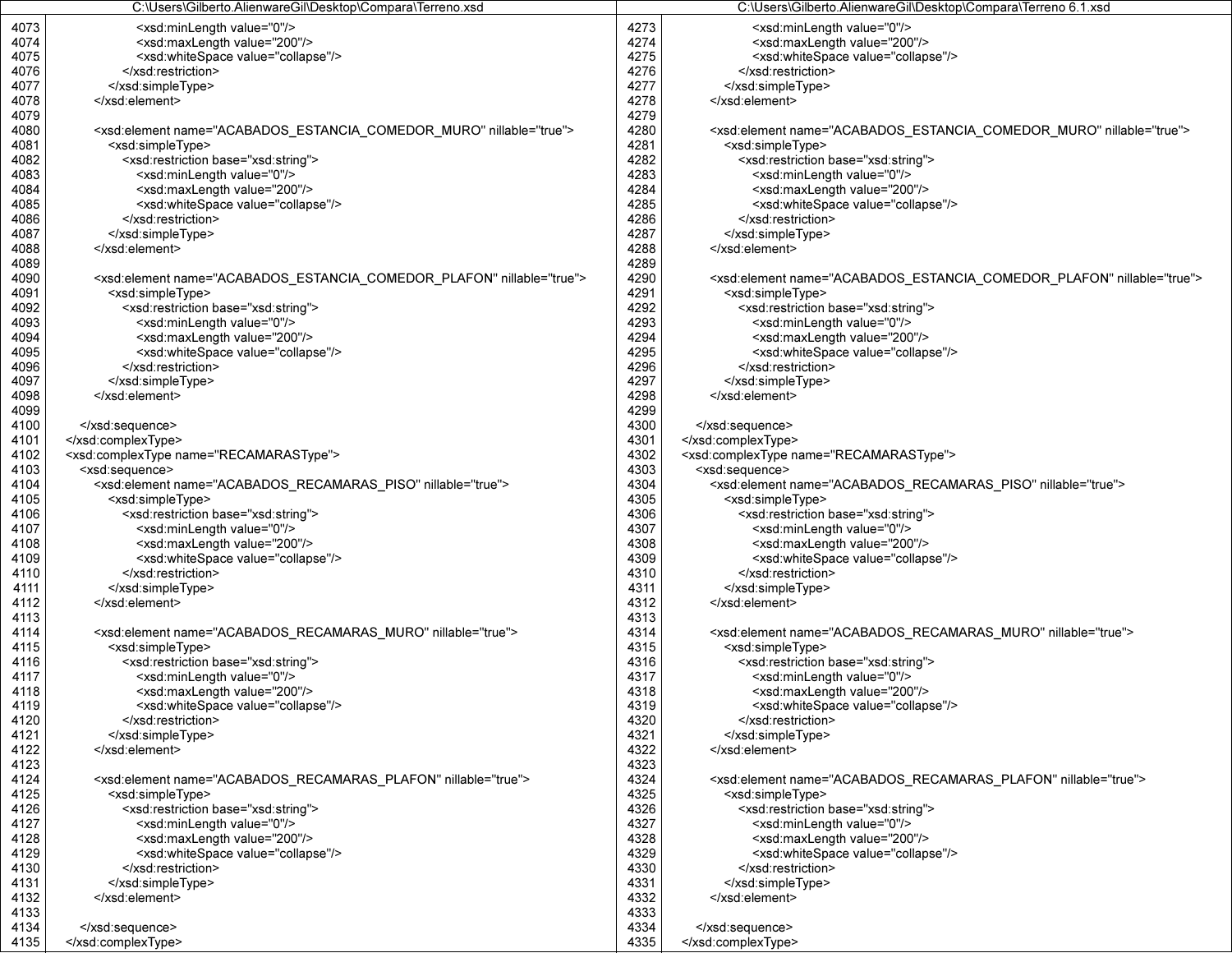| C:\Users\Gilberto.AlienwareGil\Desktop\Compara\Terreno.xsd |                                                                                                              |              | C:\Users\Gilberto.AlienwareGil\Desktop\Compara\Terreno 6.1.xsd                                                   |  |  |
|------------------------------------------------------------|--------------------------------------------------------------------------------------------------------------|--------------|------------------------------------------------------------------------------------------------------------------|--|--|
| 4136                                                       | <xsd:complextype name="DESCRIPCIONINMUEBLEType"></xsd:complextype>                                           | 4336         | <xsd:complextype name="DESCRIPCIONINMUEBLEType"></xsd:complextype>                                               |  |  |
| 4137                                                       | <xsd:sequence></xsd:sequence>                                                                                | 4337         | <xsd:sequence></xsd:sequence>                                                                                    |  |  |
| 4138                                                       | <xsd:element name="CONSTRUCCIONESPRIVATIVAS" type<br="">="CONSTRUCCIONESPRIVATIVASType"/&gt;</xsd:element>   | 4338         | <xsd:element name="CONSTRUCCIONESPRIVATIVAS" type<br="">="CONSTRUCCIONESPRIVATIVASType"/&gt;</xsd:element>       |  |  |
| 4139                                                       | <xsd:element name="CONSTRUCCIONESCOMUNES" type<br="">="CONSTRUCCIONESCOMUNESType"/&gt;</xsd:element>         | 4339         | <xsd:element name="CONSTRUCCIONESCOMUNES" type<br="">="CONSTRUCCIONESCOMUNESType"/&gt;</xsd:element>             |  |  |
| 4140                                                       | <xsd:element name="VIDA_UTIL_TOTAL_PONDERADA_INMUEBLE" nillable="true"></xsd:element>                        | 4340         | <xsd:element name="VIDA_UTIL_TOTAL_PONDERADA_INMUEBLE" nillable="true"></xsd:element>                            |  |  |
| 4141                                                       | <xsd:simpletype></xsd:simpletype>                                                                            | 4341         | <xsd:simpletype></xsd:simpletype>                                                                                |  |  |
| 4142                                                       | <xsd:restriction base="xsd:integer"> </xsd:restriction>                                                      | 4342         | <xsd:restriction base="xsd:integer"> </xsd:restriction>                                                          |  |  |
| 4143                                                       |                                                                                                              | 4343         |                                                                                                                  |  |  |
| 4144<br>4145                                               |                                                                                                              | 4344<br>4345 |                                                                                                                  |  |  |
| 4146                                                       | <xsd:element name="EDAD_PONDERADA_INMUEBLE" nillable="true"></xsd:element>                                   | 4346         | <xsd:element name="EDAD_PONDERADA_INMUEBLE" nillable="true"></xsd:element>                                       |  |  |
| 4147                                                       | <xsd:simpletype></xsd:simpletype>                                                                            | 4347         | <xsd:simpletype></xsd:simpletype>                                                                                |  |  |
| 4148                                                       | <xsd:restriction base="xsd:integer"> </xsd:restriction>                                                      | 4348         | <xsd:restriction base="xsd:integer"> </xsd:restriction>                                                          |  |  |
| 4149                                                       |                                                                                                              | 4349         |                                                                                                                  |  |  |
| 4150                                                       |                                                                                                              | 4350         |                                                                                                                  |  |  |
| 4151<br>4152                                               |                                                                                                              | 4351<br>4352 |                                                                                                                  |  |  |
|                                                            | <xsd:element name="VIDA_UTIL_REMANENTE_PONDERADA_INMUEBLE" nillable<br=""><math>="true"</math></xsd:element> |              | <xsd:element name="VIDA_UTIL_REMANENTE_PONDERADA_INMUEBLE" nillable<br=""><math>=</math>"true"&gt;</xsd:element> |  |  |
| 4153                                                       | <xsd:simpletype></xsd:simpletype>                                                                            | 4353         | <xsd:simpletype></xsd:simpletype>                                                                                |  |  |
| 4154                                                       | <xsd:restriction base="xsd:integer"> </xsd:restriction>                                                      | 4354         | <xsd:restriction base="xsd:integer"> </xsd:restriction>                                                          |  |  |
| 4155                                                       |                                                                                                              | 4355         |                                                                                                                  |  |  |
| 4156                                                       |                                                                                                              | 4356         |                                                                                                                  |  |  |
| 4157<br>4158                                               | <xsd:element name="SUPERFICIE_CONSTRUIDA" nillable="true"></xsd:element>                                     | 4357<br>4358 | <xsd:element name="SUPERFICIE_CONSTRUIDA" nillable="true"></xsd:element>                                         |  |  |
| 4159                                                       | <xsd:simpletype></xsd:simpletype>                                                                            | 4359         | <xsd:simpletype></xsd:simpletype>                                                                                |  |  |
| 4160                                                       | <xsd:restriction base="xsd:decimal"></xsd:restriction>                                                       | 4360         | <xsd:restriction base="xsd:decimal"></xsd:restriction>                                                           |  |  |
| 4161                                                       | <xsd:fractiondigits value="2"></xsd:fractiondigits>                                                          | 4361         | <xsd:fractiondigits value="2"></xsd:fractiondigits>                                                              |  |  |
| 4162                                                       |                                                                                                              | 4362         |                                                                                                                  |  |  |
| 4163                                                       |                                                                                                              | 4363         |                                                                                                                  |  |  |
| 4164                                                       |                                                                                                              | 4364         |                                                                                                                  |  |  |
| 4165<br>4166                                               | <xsd:element name="SUPERFICIE_ACCESORIA" nillable="true"></xsd:element>                                      | 4365<br>4366 | <xsd:element name="SUPERFICIE_ACCESORIA" nillable="true"></xsd:element>                                          |  |  |
| 4167                                                       | <xsd:simpletype></xsd:simpletype>                                                                            | 4367         | <xsd:simpletype></xsd:simpletype>                                                                                |  |  |
| 4168                                                       | <xsd:restriction base="xsd:decimal"></xsd:restriction>                                                       | 4368         | <xsd:restriction base="xsd:decimal"></xsd:restriction>                                                           |  |  |
| 4169                                                       | <xsd:fractiondigits value="2"></xsd:fractiondigits>                                                          | 4369         | <xsd:fractiondigits value="2"></xsd:fractiondigits>                                                              |  |  |
| 4170                                                       |                                                                                                              | 4370         |                                                                                                                  |  |  |
| 4171                                                       |                                                                                                              | 4371         |                                                                                                                  |  |  |
| 4172<br>4173                                               |                                                                                                              | 4372<br>4373 |                                                                                                                  |  |  |
| 4174                                                       | <xsd:element name="SUPERFICIE_VENDIBLE" nillable="true"></xsd:element>                                       | 4374         | <xsd:element name="SUPERFICIE_VENDIBLE" nillable="true"></xsd:element>                                           |  |  |
| 4175                                                       | <xsd:simpletype></xsd:simpletype>                                                                            | 4375         | <xsd:simpletype></xsd:simpletype>                                                                                |  |  |
| 4176                                                       | <xsd:restriction base="xsd:decimal"></xsd:restriction>                                                       | 4376         | <xsd:restriction base="xsd:decimal"></xsd:restriction>                                                           |  |  |
| 4177                                                       | <xsd:fractiondigits value="2"></xsd:fractiondigits>                                                          | 4377         | <xsd:fractiondigits value="2"></xsd:fractiondigits>                                                              |  |  |
| 4178                                                       |                                                                                                              | 4378         |                                                                                                                  |  |  |
| 4179                                                       |                                                                                                              | 4379         |                                                                                                                  |  |  |
| 4180<br>4181                                               | $\le$ /xsd:element>                                                                                          | 4380<br>4381 |                                                                                                                  |  |  |
| 4182                                                       | <xsd:element name="FUENTE_VALOR_REPOSICION" nillable="true"></xsd:element>                                   | 4382         | <xsd:element name="FUENTE_VALOR_REPOSICION" nillable="true"></xsd:element>                                       |  |  |
| 4183                                                       | <xsd:simpletype></xsd:simpletype>                                                                            | 4383         | <xsd:simpletype></xsd:simpletype>                                                                                |  |  |
| 4184                                                       | <xsd:restriction base="xsd:string"></xsd:restriction>                                                        | 4384         | <xsd:restriction base="xsd:string"></xsd:restriction>                                                            |  |  |
| 4185                                                       | <xsd:minlength value="1"></xsd:minlength>                                                                    | 4385         | <xsd:minlength value="1"></xsd:minlength>                                                                        |  |  |
| 4186                                                       | <xsd:maxlength value="50"></xsd:maxlength>                                                                   | 4386         | <xsd:maxlength value="50"></xsd:maxlength>                                                                       |  |  |
| 4187                                                       | <xsd:whitespace value="collapse"></xsd:whitespace>                                                           | 4387<br>4388 | <xsd:whitespace value="collapse"></xsd:whitespace>                                                               |  |  |
| 4188<br>4189                                               | <br>                                                                                                         | 4389         | <br>                                                                                                             |  |  |
| 4190                                                       |                                                                                                              | 4390         |                                                                                                                  |  |  |
| 4191                                                       |                                                                                                              | 4391         |                                                                                                                  |  |  |
| 4192                                                       |                                                                                                              | 4392         |                                                                                                                  |  |  |
| 4193                                                       | <xsd:attribute name="id" type="xsd:string" use="required"></xsd:attribute>                                   | 4393         | <xsd:attribute name="id" type="xsd:string"></xsd:attribute>                                                      |  |  |
| 4194                                                       |                                                                                                              | 4394         |                                                                                                                  |  |  |
| 4195                                                       | <xsd:complextype name="CONSTRUCCIONESCOMUNESType"></xsd:complextype>                                         | 4395         | <xsd:complextype name="CONSTRUCCIONESCOMUNESType"></xsd:complextype>                                             |  |  |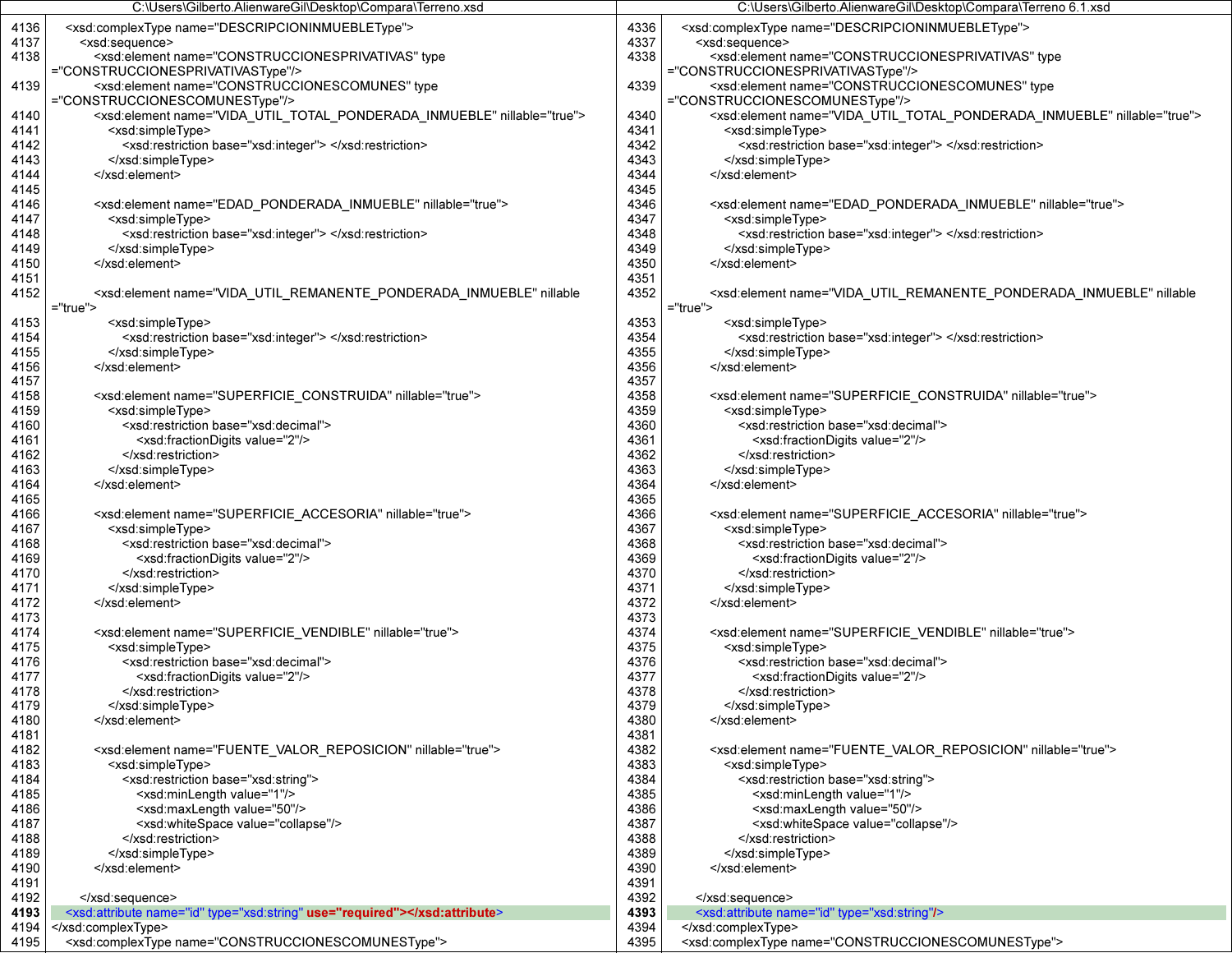|              | C:\Users\Gilberto.AlienwareGil\Desktop\Compara\Terreno.xsd                                                                                                                                                       |              | C:\Users\Gilberto.AlienwareGil\Desktop\Compara\Terreno 6.1.xsd                                          |
|--------------|------------------------------------------------------------------------------------------------------------------------------------------------------------------------------------------------------------------|--------------|---------------------------------------------------------------------------------------------------------|
| 4196         | <xsd:sequence></xsd:sequence>                                                                                                                                                                                    | 4396         | <xsd:sequence></xsd:sequence>                                                                           |
| 4197         | <xsd:element maxoccurs<="" minoccurs="0" name="COMUN" td="" type="COMUNType"><td>4397</td><td><xsd:element maxoccurs<="" minoccurs="0" name="COMUN" td="" type="COMUNType"></xsd:element></td></xsd:element>     | 4397         | <xsd:element maxoccurs<="" minoccurs="0" name="COMUN" td="" type="COMUNType"></xsd:element>             |
|              | ="unbounded"/>                                                                                                                                                                                                   |              | ="unbounded"/>                                                                                          |
| 4198         | <xsd:element name="SUPERFICIE_TOTAL_CONSTRUCCIONES_COMUNES" nillable<="" td=""><td>4398</td><td><xsd:element name="SUPERFICIE_TOTAL_CONSTRUCCIONES_COMUNES" nillable<="" td=""></xsd:element></td></xsd:element> | 4398         | <xsd:element name="SUPERFICIE_TOTAL_CONSTRUCCIONES_COMUNES" nillable<="" td=""></xsd:element>           |
|              | ="true">                                                                                                                                                                                                         |              | ="true">                                                                                                |
| 4199         | <xsd:simpletype></xsd:simpletype>                                                                                                                                                                                | 4399         | <xsd:simpletype></xsd:simpletype>                                                                       |
| 4200         | <xsd:restriction base="xsd:decimal"></xsd:restriction>                                                                                                                                                           | 4400         | <xsd:restriction base="xsd:decimal"></xsd:restriction>                                                  |
| 4201         | <xsd:fractiondigits value="2"></xsd:fractiondigits>                                                                                                                                                              | 4401         | <xsd:fractiondigits value="2"></xsd:fractiondigits>                                                     |
| 4202         |                                                                                                                                                                                                                  | 4402         |                                                                                                         |
| 4203         |                                                                                                                                                                                                                  | 4403         |                                                                                                         |
| 4204         |                                                                                                                                                                                                                  | 4404         |                                                                                                         |
| 4205         |                                                                                                                                                                                                                  | 4405         |                                                                                                         |
| 4206         | <xsd:element name="VALOR_TOTAL_CONSTRUCCIONES_COMUNES" nillable="true"></xsd:element>                                                                                                                            | 4406         | <xsd:element name="VALOR_TOTAL_CONSTRUCCIONES_COMUNES" nillable="true"></xsd:element>                   |
| 4207         | <xsd:simpletype></xsd:simpletype>                                                                                                                                                                                | 4407         | <xsd:simpletype></xsd:simpletype>                                                                       |
| 4208         | <xsd:restriction base="xsd:decimal"></xsd:restriction>                                                                                                                                                           | 4408         | <xsd:restriction base="xsd:decimal"></xsd:restriction>                                                  |
| 4209         | <xsd:fractiondigits value="2"></xsd:fractiondigits>                                                                                                                                                              | 4409         | <xsd:fractiondigits value="2"></xsd:fractiondigits>                                                     |
| 4210         |                                                                                                                                                                                                                  | 4410         |                                                                                                         |
| 4211         |                                                                                                                                                                                                                  | 4411         |                                                                                                         |
| 4212         | $\le$ /xsd:element>                                                                                                                                                                                              | 4412         |                                                                                                         |
| 4213         |                                                                                                                                                                                                                  | 4413         |                                                                                                         |
| 4214         | <xsd:element name<="" td=""><td>4414</td><td><xsd:element name<="" td=""></xsd:element></td></xsd:element>                                                                                                       | 4414         | <xsd:element name<="" td=""></xsd:element>                                                              |
| 4215         | ="VALOR_TOTAL_CONSTRUCCIONES_CO UMNES_PORINDIVISO" nillable="true"><br><xsd:simpletype></xsd:simpletype>                                                                                                         | 4415         | ="VALOR_TOTAL_CONSTRUCCIONES_COMUNES_PORINDIVISO" nillable="true"><br><xsd:simpletype></xsd:simpletype> |
| 4216         | <xsd:restriction base="xsd:decimal"></xsd:restriction>                                                                                                                                                           | 4416         | <xsd:restriction base="xsd:decimal"></xsd:restriction>                                                  |
| 4217         | <xsd:fractiondigits value="2"></xsd:fractiondigits>                                                                                                                                                              | 4417         | <xsd:fractiondigits value="2"></xsd:fractiondigits>                                                     |
| 4218         |                                                                                                                                                                                                                  | 4418         |                                                                                                         |
| 4219         |                                                                                                                                                                                                                  | 4419         |                                                                                                         |
| 4220         |                                                                                                                                                                                                                  | 4420         |                                                                                                         |
| 4221         |                                                                                                                                                                                                                  | 4421         |                                                                                                         |
| 4222         |                                                                                                                                                                                                                  | 4422         |                                                                                                         |
| 4223         |                                                                                                                                                                                                                  | 4423         |                                                                                                         |
| 4224         | <xsd:complextype name="COMUNType"></xsd:complextype>                                                                                                                                                             | 4424         | <xsd:complextype name="COMUNType"></xsd:complextype>                                                    |
| 4225         | <xsd:sequence></xsd:sequence>                                                                                                                                                                                    | 4425         | <xsd:sequence></xsd:sequence>                                                                           |
| 4226         | <xsd:element name="DESCRIPCION_COMUNES" nillable="true"></xsd:element>                                                                                                                                           | 4426         | <xsd:element name="DESCRIPCION_COMUNES" nillable="true"></xsd:element>                                  |
| 4227         | <xsd:simpletype></xsd:simpletype>                                                                                                                                                                                | 4427         | <xsd:simpletype></xsd:simpletype>                                                                       |
| 4228         | <xsd:restriction base="xsd:string"></xsd:restriction>                                                                                                                                                            | 4428         | <xsd:restriction base="xsd:string"></xsd:restriction>                                                   |
| 4229         | <xsd:minlength value="1"></xsd:minlength>                                                                                                                                                                        | 4429         | <xsd:minlength value="1"></xsd:minlength>                                                               |
| 4230         | <xsd:maxlength value="50"></xsd:maxlength>                                                                                                                                                                       | 4430         | <xsd:maxlength value="50"></xsd:maxlength>                                                              |
| 4231         | <xsd:whitespace value="collapse"></xsd:whitespace>                                                                                                                                                               | 4431         | <xsd:whitespace value="collapse"></xsd:whitespace>                                                      |
| 4232         |                                                                                                                                                                                                                  | 4432         |                                                                                                         |
| 4233         |                                                                                                                                                                                                                  | 4433         |                                                                                                         |
| 4234         | $\le$ /xsd:element>                                                                                                                                                                                              | 4434         |                                                                                                         |
| 4235         |                                                                                                                                                                                                                  | 4435         |                                                                                                         |
| 4236         | <xsd:element name="CLAVE_USO_COMUNES" nillable="true"></xsd:element>                                                                                                                                             | 4436         | <xsd:element name="CLAVE_USO_COMUNES" nillable="true"></xsd:element>                                    |
| 4237         | <xsd:simpletype></xsd:simpletype>                                                                                                                                                                                | 4437         | <xsd:simpletype></xsd:simpletype>                                                                       |
| 4238         | <xsd:restriction base="xsd:string"></xsd:restriction>                                                                                                                                                            | 4438         | <xsd:restriction base="xsd:string"></xsd:restriction>                                                   |
| 4239         | <xsd:minlength value="1"></xsd:minlength>                                                                                                                                                                        | 4439         | <xsd:minlength value="1"></xsd:minlength>                                                               |
| 4240         | <xsd:maxlength value="2"></xsd:maxlength>                                                                                                                                                                        | 4440         | <xsd:maxlength value="2"></xsd:maxlength>                                                               |
| 4241         | <xsd:whitespace value="collapse"></xsd:whitespace>                                                                                                                                                               | 4441         | <xsd:whitespace value="collapse"></xsd:whitespace>                                                      |
| 4242         | $\le$ /xsd:restriction>                                                                                                                                                                                          | 4442         |                                                                                                         |
| 4243         |                                                                                                                                                                                                                  | 4443         |                                                                                                         |
| 4244         |                                                                                                                                                                                                                  | 4444         |                                                                                                         |
| 4245         |                                                                                                                                                                                                                  | 4445         |                                                                                                         |
| 4246         | <xsd:element name="NUMERO_NIVELES_TIPO_COMUNES" nillable="true"></xsd:element>                                                                                                                                   | 4446<br>4447 | <xsd:element name="NUMERO_NIVELES_TIPO_COMUNES" nillable="true"></xsd:element>                          |
| 4247<br>4248 | <xsd:simpletype><br/><xsd:restriction base="xsd:integer"> </xsd:restriction></xsd:simpletype>                                                                                                                    | 4448         | <xsd:simpletype><br/><xsd:restriction base="xsd:integer"> </xsd:restriction></xsd:simpletype>           |
| 4249         |                                                                                                                                                                                                                  | 4449         |                                                                                                         |
| 4250         |                                                                                                                                                                                                                  | 4450         |                                                                                                         |
| 4251         |                                                                                                                                                                                                                  | 4451         |                                                                                                         |
| 4252         |                                                                                                                                                                                                                  | 4452         | <xsd:element name="CLAVE_RANGO_NIVELES_COMUNES" nillable="true"></xsd:element>                          |
| 4253         | <xsd:element name="CLAVE_RANGO_NIVELES_COMUNES" nillable="true"><br/><xsd:simpletype></xsd:simpletype></xsd:element>                                                                                             | 4453         | <xsd:simpletype></xsd:simpletype>                                                                       |
| 4254         | <xsd:restriction base="xsd:string"></xsd:restriction>                                                                                                                                                            | 4454         | <xsd:restriction base="xsd:string"></xsd:restriction>                                                   |
| 4255         | <xsd:minlength value="1"></xsd:minlength>                                                                                                                                                                        | 4455         | <xsd:minlength value="1"></xsd:minlength>                                                               |
|              |                                                                                                                                                                                                                  |              |                                                                                                         |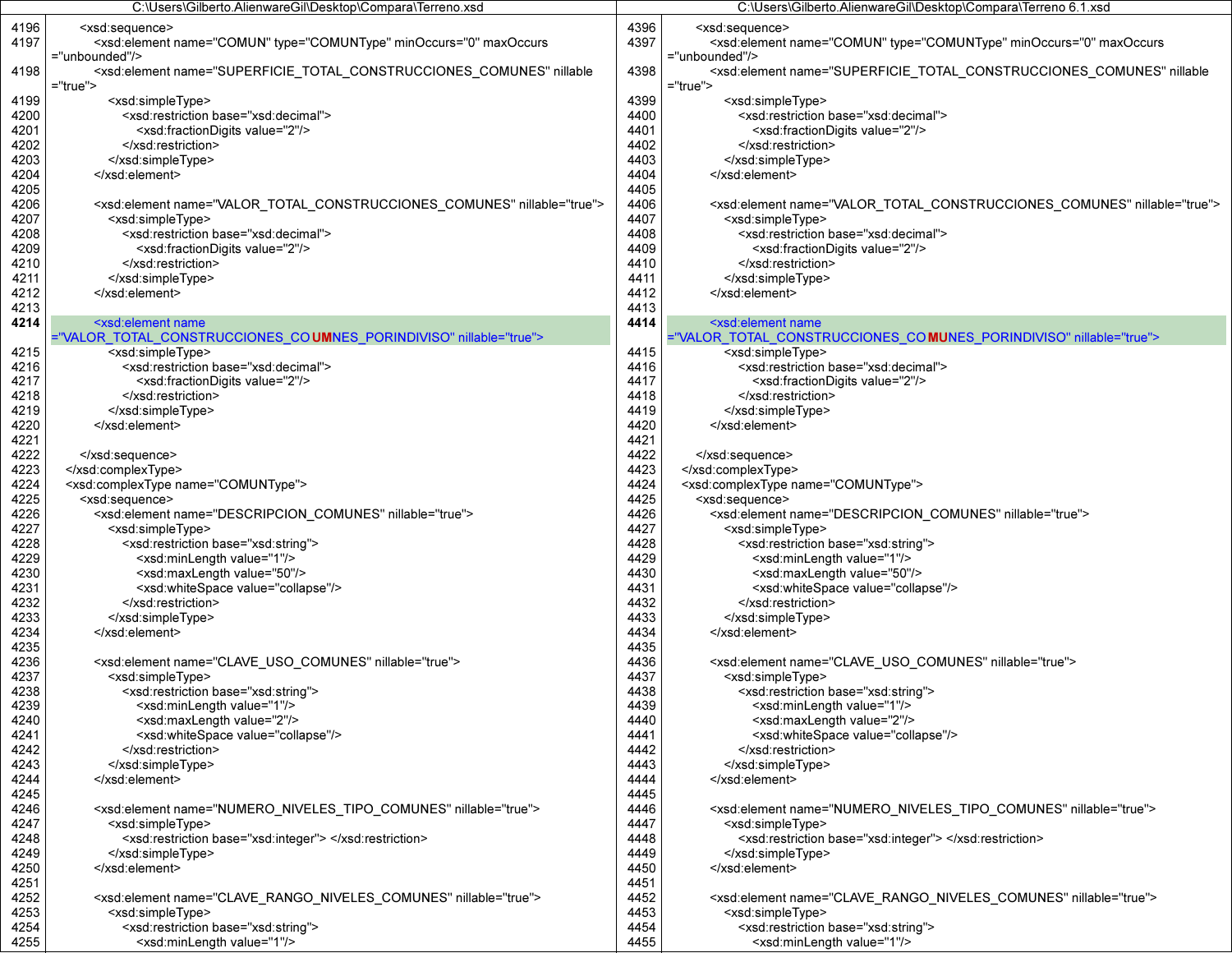|      | C:\Users\Gilberto.AlienwareGil\Desktop\Compara\Terreno.xsd                       |              | C:\Users\Gilberto.AlienwareGil\Desktop\Compara\Terreno 6.1.xsd                   |
|------|----------------------------------------------------------------------------------|--------------|----------------------------------------------------------------------------------|
| 4256 | <xsd:maxlength value="2"></xsd:maxlength>                                        | 4456         | <xsd:maxlength value="2"></xsd:maxlength>                                        |
| 4257 | <xsd:whitespace value="collapse"></xsd:whitespace>                               | 4457         | <xsd:whitespace value="collapse"></xsd:whitespace>                               |
| 4258 |                                                                                  | 4458         |                                                                                  |
|      |                                                                                  |              |                                                                                  |
| 4259 |                                                                                  | 4459         |                                                                                  |
| 4260 |                                                                                  | 4460         |                                                                                  |
| 4261 |                                                                                  | 4461         |                                                                                  |
| 4262 | <xsd:element name="PUNTAJE_CLASIFICACION_COMUNES" nillable="true"></xsd:element> | 4462         | <xsd:element name="PUNTAJE CLASIFICACION COMUNES" nillable="true"></xsd:element> |
| 4263 | <xsd:simpletype></xsd:simpletype>                                                | 4463         | <xsd:simpletype></xsd:simpletype>                                                |
| 4264 | <xsd:restriction base="xsd:integer"></xsd:restriction>                           | 4464         | <xsd:restriction base="xsd:integer"></xsd:restriction>                           |
| 4265 | <xsd:mininclusive value="0"></xsd:mininclusive>                                  | 4465         | <xsd:mininclusive value="0"></xsd:mininclusive>                                  |
| 4266 | <xsd:maxinclusive value="300"></xsd:maxinclusive>                                | 4466         | <xsd:maxinclusive value="300"></xsd:maxinclusive>                                |
| 4267 |                                                                                  | 4467         |                                                                                  |
| 4268 |                                                                                  | 4468         |                                                                                  |
| 4269 |                                                                                  | 4469         |                                                                                  |
| 4270 |                                                                                  | 4470         |                                                                                  |
| 4271 | <xsd:element name="CVE_CLASE_COMUNES" nillable="true"></xsd:element>             | 4471         | <xsd:element name="CVE_CLASE_COMUNES" nillable="true"></xsd:element>             |
|      |                                                                                  |              |                                                                                  |
| 4272 | <xsd:simpletype></xsd:simpletype>                                                | 4472         | <xsd:simpletype></xsd:simpletype>                                                |
| 4273 | <xsd:restriction base="xsd:integer"></xsd:restriction>                           | 4473         | <xsd:restriction base="xsd:integer"></xsd:restriction>                           |
|      |                                                                                  | 4474         | <xsd:enumeration value="0"></xsd:enumeration>                                    |
| 4274 | <xsd:enumeration value="1"></xsd:enumeration>                                    | 4475         | <xsd:enumeration value="1"></xsd:enumeration>                                    |
| 4275 | <xsd:enumeration value="2"></xsd:enumeration>                                    | 4476         | <xsd:enumeration value="2"></xsd:enumeration>                                    |
| 4276 | <xsd:enumeration value="3"></xsd:enumeration>                                    | 4477         | <xsd:enumeration value="3"></xsd:enumeration>                                    |
| 4277 | <xsd:enumeration value="4"></xsd:enumeration>                                    | 4478         | <xsd:enumeration value="4"></xsd:enumeration>                                    |
| 4278 | <xsd:enumeration value="5"></xsd:enumeration>                                    | 4479         | <xsd:enumeration value="5"></xsd:enumeration>                                    |
| 4279 | <xsd:enumeration value="6"></xsd:enumeration>                                    | 4480         | <xsd:enumeration value="6"></xsd:enumeration>                                    |
| 4280 | <xsd:enumeration value="7"></xsd:enumeration>                                    | 4481         | <xsd:enumeration value="7"></xsd:enumeration>                                    |
| 4281 | <xsd:enumeration value="8"></xsd:enumeration>                                    | 4482         | <xsd:enumeration value="8"></xsd:enumeration>                                    |
| 4282 |                                                                                  | 4483         |                                                                                  |
| 4283 |                                                                                  | 4484         |                                                                                  |
| 4284 |                                                                                  | 4485         |                                                                                  |
| 4285 |                                                                                  | 4486         |                                                                                  |
|      |                                                                                  |              |                                                                                  |
| 4286 | <xsd:element name="EDAD_COMUNES" nillable="true"></xsd:element>                  | 4487         | <xsd:element name="EDAD_COMUNES" nillable="true"></xsd:element>                  |
| 4287 | <xsd:simpletype></xsd:simpletype>                                                | 4488         | <xsd:simpletype></xsd:simpletype>                                                |
| 4288 | <xsd:restriction base="xsd:integer"> </xsd:restriction>                          | 4489         | <xsd:restriction base="xsd:integer"> </xsd:restriction>                          |
| 4289 |                                                                                  | 4490         |                                                                                  |
| 4290 |                                                                                  | 4491         |                                                                                  |
| 4291 |                                                                                  | 4492         |                                                                                  |
| 4292 | <xsd:element name="VIDA_UTIL_TOTAL_TIPO_COMUNES" nillable="true"></xsd:element>  | 4493         | <xsd:element name="VIDA_UTIL_TOTAL_TIPO_COMUNES" nillable="true"></xsd:element>  |
| 4293 | <xsd:simpletype></xsd:simpletype>                                                | 4494         | <xsd:simpletype></xsd:simpletype>                                                |
| 4294 | <xsd:restriction base="xsd:integer"> </xsd:restriction>                          | 4495         | <xsd:restriction base="xsd:integer"> </xsd:restriction>                          |
| 4295 |                                                                                  | 4496         |                                                                                  |
| 4296 |                                                                                  | 4497         |                                                                                  |
| 4297 |                                                                                  | 4498         |                                                                                  |
| 4298 | <xsd:element name="VIDA_UTIL_REMANENTE_COMUNES" nillable="true"></xsd:element>   | 4499         | <xsd:element name="VIDA_UTIL_REMANENTE_COMUNES" nillable="true"></xsd:element>   |
| 4299 | <xsd:simpletype></xsd:simpletype>                                                | 4500         | <xsd:simpletype></xsd:simpletype>                                                |
| 4300 | <xsd:restriction base="xsd:integer"> </xsd:restriction>                          | 4501         | <xsd:restriction base="xsd:integer"> </xsd:restriction>                          |
|      |                                                                                  |              |                                                                                  |
| 4301 |                                                                                  | 4502<br>4503 | <br>                                                                             |
| 4302 |                                                                                  |              |                                                                                  |
| 4303 |                                                                                  | 4504         |                                                                                  |
| 4304 | <xsd:element name="CVE_CONSERVACION_COMUNES" nillable="true"></xsd:element>      | 4505         | <xsd:element name="CVE_CONSERVACION_COMUNES" nillable="true"></xsd:element>      |
| 4305 | <xsd:simpletype></xsd:simpletype>                                                | 4506         | <xsd:simpletype></xsd:simpletype>                                                |
| 4306 | <xsd:restriction base="xsd:integer"></xsd:restriction>                           | 4507         | <xsd:restriction base="xsd:integer"></xsd:restriction>                           |
|      |                                                                                  | 4508         | <xsd:enumeration value="0"></xsd:enumeration>                                    |
| 4307 | <xsd:enumeration value="1"></xsd:enumeration>                                    | 4509         | <xsd:enumeration value="1"></xsd:enumeration>                                    |
| 4308 | <xsd:enumeration value="2"></xsd:enumeration>                                    | 4510         | <xsd:enumeration value="2"></xsd:enumeration>                                    |
| 4309 | <xsd:enumeration value="3"></xsd:enumeration>                                    | 4511         | <xsd:enumeration value="3"></xsd:enumeration>                                    |
| 4310 | <xsd:enumeration value="4"></xsd:enumeration>                                    | 4512         | <xsd:enumeration value="4"></xsd:enumeration>                                    |
| 4311 | <xsd:enumeration value="5"></xsd:enumeration>                                    | 4513         | <xsd:enumeration value="5"></xsd:enumeration>                                    |
| 4312 | <xsd:enumeration value="6"></xsd:enumeration>                                    | 4514         | <xsd:enumeration value="6"></xsd:enumeration>                                    |
| 4313 | <xsd:enumeration value="7"></xsd:enumeration>                                    | 4515         | <xsd:enumeration value="7"></xsd:enumeration>                                    |
| 4314 |                                                                                  | 4516         |                                                                                  |
| 4315 |                                                                                  | 4517         |                                                                                  |
| 4316 |                                                                                  | 4518         |                                                                                  |
|      |                                                                                  |              |                                                                                  |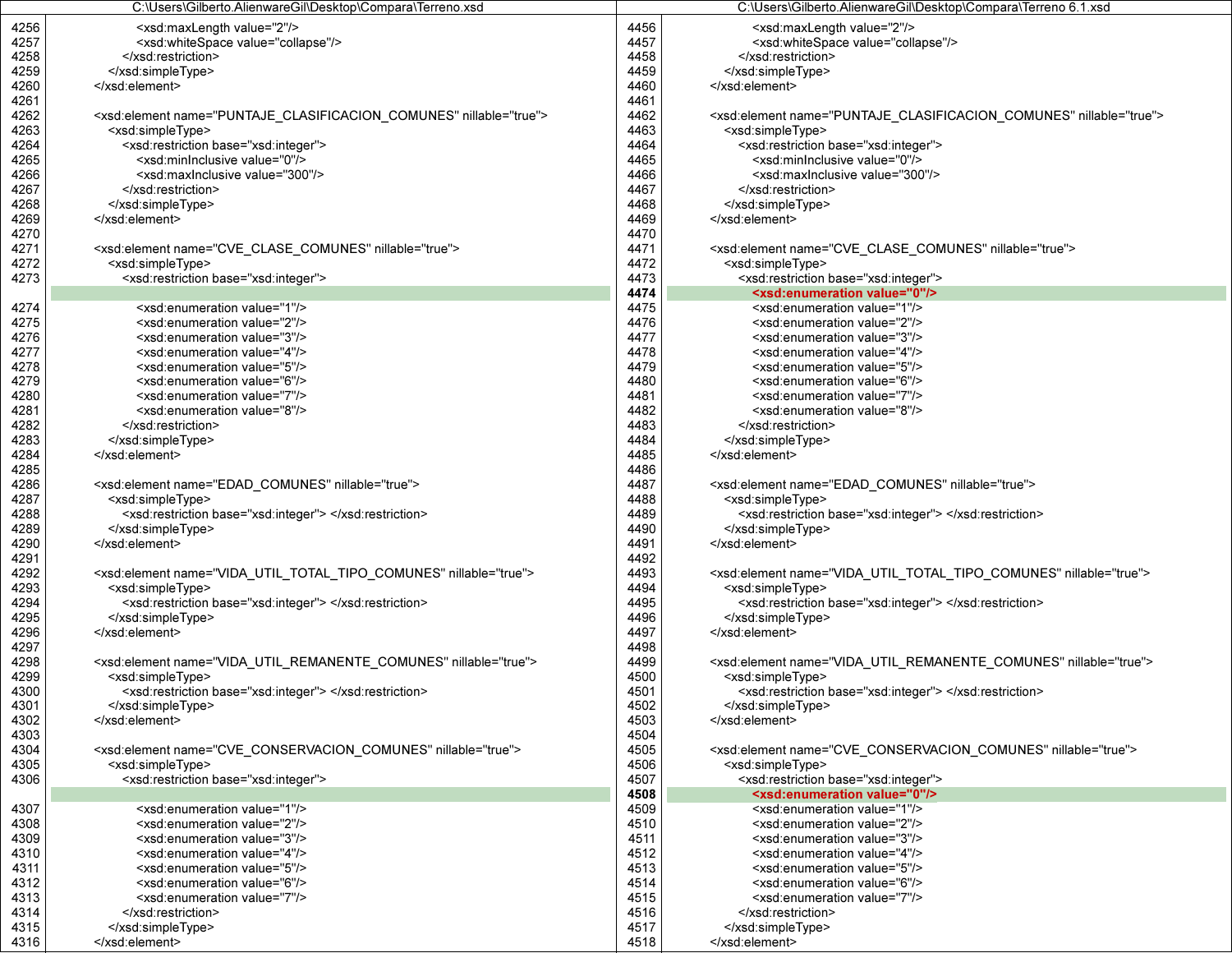|      | C:\Users\Gilberto.AlienwareGil\Desktop\Compara\Terreno.xsd                                                                                                                                                       |      | C:\Users\Gilberto.AlienwareGil\Desktop\Compara\Terreno 6.1.xsd                                |
|------|------------------------------------------------------------------------------------------------------------------------------------------------------------------------------------------------------------------|------|-----------------------------------------------------------------------------------------------|
| 4317 |                                                                                                                                                                                                                  | 4519 |                                                                                               |
| 4318 | <xsd:element name="SUPERFICIE_COMUNES" nillable="true"></xsd:element>                                                                                                                                            | 4520 | <xsd:element name="SUPERFICIE_COMUNES" nillable="true"></xsd:element>                         |
| 4319 | <xsd:simpletype></xsd:simpletype>                                                                                                                                                                                | 4521 | <xsd:simpletype></xsd:simpletype>                                                             |
|      |                                                                                                                                                                                                                  | 4522 |                                                                                               |
| 4320 | <xsd:restriction base="xsd:decimal"></xsd:restriction>                                                                                                                                                           |      | <xsd:restriction base="xsd:decimal"></xsd:restriction>                                        |
| 4321 | <xsd:fractiondigits value="2"></xsd:fractiondigits>                                                                                                                                                              | 4523 | <xsd:fractiondigits value="2"></xsd:fractiondigits>                                           |
| 4322 |                                                                                                                                                                                                                  | 4524 |                                                                                               |
| 4323 |                                                                                                                                                                                                                  | 4525 |                                                                                               |
| 4324 |                                                                                                                                                                                                                  | 4526 |                                                                                               |
| 4325 |                                                                                                                                                                                                                  | 4527 |                                                                                               |
| 4326 | <xsd:element name="VALOR_UNITARIODEREPOSICIONNUEVO_COMUNES" nillable<="" td=""><td>4528</td><td><xsd:element name="VALOR_UNITARIODEREPOSICIONNUEVO_COMUNES" nillable<="" td=""></xsd:element></td></xsd:element> | 4528 | <xsd:element name="VALOR_UNITARIODEREPOSICIONNUEVO_COMUNES" nillable<="" td=""></xsd:element> |
|      | $=$ "true">                                                                                                                                                                                                      |      | ="true">                                                                                      |
| 4327 | <xsd:simpletype></xsd:simpletype>                                                                                                                                                                                | 4529 | <xsd:simpletype></xsd:simpletype>                                                             |
| 4328 | <xsd:restriction base="xsd:decimal"></xsd:restriction>                                                                                                                                                           | 4530 | <xsd:restriction base="xsd:decimal"></xsd:restriction>                                        |
| 4329 | <xsd:fractiondigits value="2"></xsd:fractiondigits>                                                                                                                                                              | 4531 | <xsd:fractiondigits value="2"></xsd:fractiondigits>                                           |
| 4330 |                                                                                                                                                                                                                  | 4532 |                                                                                               |
| 4331 |                                                                                                                                                                                                                  | 4533 |                                                                                               |
| 4332 |                                                                                                                                                                                                                  | 4534 |                                                                                               |
| 4333 |                                                                                                                                                                                                                  | 4535 |                                                                                               |
|      |                                                                                                                                                                                                                  |      |                                                                                               |
| 4334 | <xsd:element name="FACTOR_EDAD_COMUNES" nillable="true"></xsd:element>                                                                                                                                           | 4536 | <xsd:element name="FACTOR_EDAD_COMUNES" nillable="true"></xsd:element>                        |
| 4335 | <xsd:simpletype></xsd:simpletype>                                                                                                                                                                                | 4537 | <xsd:simpletype></xsd:simpletype>                                                             |
| 4336 | <xsd:restriction base="xsd:decimal"></xsd:restriction>                                                                                                                                                           | 4538 | <xsd:restriction base="xsd:decimal"></xsd:restriction>                                        |
| 4337 | <xsd:fractiondigits value="2"></xsd:fractiondigits>                                                                                                                                                              | 4539 | <xsd:fractiondigits value="2"></xsd:fractiondigits>                                           |
| 4338 |                                                                                                                                                                                                                  | 4540 |                                                                                               |
| 4339 |                                                                                                                                                                                                                  | 4541 |                                                                                               |
| 4340 |                                                                                                                                                                                                                  | 4542 |                                                                                               |
| 4341 |                                                                                                                                                                                                                  | 4543 |                                                                                               |
| 4342 | <xsd:element name="FACTOR_CONSERVACION_COMUNES" nillable="true"></xsd:element>                                                                                                                                   | 4544 | <xsd:element name="FACTOR_CONSERVACION_COMUNES" nillable="true"></xsd:element>                |
| 4343 | <xsd:simpletype></xsd:simpletype>                                                                                                                                                                                | 4545 | <xsd:simpletype></xsd:simpletype>                                                             |
| 4344 | <xsd:restriction base="xsd:decimal"></xsd:restriction>                                                                                                                                                           | 4546 | <xsd:restriction base="xsd:decimal"></xsd:restriction>                                        |
| 4345 | <xsd:fractiondigits value="2"></xsd:fractiondigits>                                                                                                                                                              | 4547 | <xsd:fractiondigits value="2"></xsd:fractiondigits>                                           |
| 4346 |                                                                                                                                                                                                                  | 4548 |                                                                                               |
| 4347 |                                                                                                                                                                                                                  | 4549 |                                                                                               |
|      |                                                                                                                                                                                                                  | 4550 |                                                                                               |
| 4348 |                                                                                                                                                                                                                  |      |                                                                                               |
| 4349 |                                                                                                                                                                                                                  | 4551 |                                                                                               |
| 4350 | <xsd:element name="AVANCE_OBRA_COMUNES" nillable="true"></xsd:element>                                                                                                                                           | 4552 | <xsd:element name="AVANCE_OBRA_COMUNES" nillable="true"></xsd:element>                        |
| 4351 | <xsd:simpletype></xsd:simpletype>                                                                                                                                                                                | 4553 | <xsd:simpletype></xsd:simpletype>                                                             |
| 4352 | <xsd:restriction base="xsd:decimal"></xsd:restriction>                                                                                                                                                           | 4554 | <xsd:restriction base="xsd:decimal"></xsd:restriction>                                        |
| 4353 | <xsd:fractiondigits value="2"></xsd:fractiondigits>                                                                                                                                                              | 4555 | <xsd:fractiondigits value="2"></xsd:fractiondigits>                                           |
| 4354 |                                                                                                                                                                                                                  | 4556 |                                                                                               |
| 4355 |                                                                                                                                                                                                                  | 4557 |                                                                                               |
| 4356 |                                                                                                                                                                                                                  | 4558 |                                                                                               |
| 4357 |                                                                                                                                                                                                                  | 4559 |                                                                                               |
| 4358 | <xsd:element name="FACTOR_RESULTANTE_COMUNES" nillable="true"></xsd:element>                                                                                                                                     | 4560 | <xsd:element name="FACTOR_RESULTANTE_COMUNES" nillable="true"></xsd:element>                  |
| 4359 | <xsd:simpletype></xsd:simpletype>                                                                                                                                                                                | 4561 | <xsd:simpletype></xsd:simpletype>                                                             |
| 4360 | <xsd:restriction base="xsd:decimal"></xsd:restriction>                                                                                                                                                           | 4562 | <xsd:restriction base="xsd:decimal"></xsd:restriction>                                        |
| 4361 | <xsd:fractiondigits value="2"></xsd:fractiondigits>                                                                                                                                                              | 4563 | <xsd:fractiondigits value="2"></xsd:fractiondigits>                                           |
| 4362 |                                                                                                                                                                                                                  | 4564 |                                                                                               |
| 4363 |                                                                                                                                                                                                                  | 4565 |                                                                                               |
| 4364 |                                                                                                                                                                                                                  | 4566 |                                                                                               |
|      |                                                                                                                                                                                                                  |      |                                                                                               |
| 4365 |                                                                                                                                                                                                                  | 4567 |                                                                                               |
| 4366 | <xsd:element name="VALOR_NETO_REPOSICION_COMUNES" nillable="true"></xsd:element>                                                                                                                                 | 4568 | <xsd:element name="VALOR_NETO_REPOSICION_COMUNES" nillable="true"></xsd:element>              |
| 4367 | <xsd:simpletype></xsd:simpletype>                                                                                                                                                                                | 4569 | <xsd:simpletype></xsd:simpletype>                                                             |
| 4368 | <xsd:restriction base="xsd:decimal"></xsd:restriction>                                                                                                                                                           | 4570 | <xsd:restriction base="xsd:decimal"></xsd:restriction>                                        |
| 4369 | <xsd:fractiondigits value="2"></xsd:fractiondigits>                                                                                                                                                              | 4571 | <xsd:fractiondigits value="2"></xsd:fractiondigits>                                           |
| 4370 |                                                                                                                                                                                                                  | 4572 |                                                                                               |
| 4371 |                                                                                                                                                                                                                  | 4573 |                                                                                               |
| 4372 |                                                                                                                                                                                                                  | 4574 |                                                                                               |
| 4373 |                                                                                                                                                                                                                  | 4575 |                                                                                               |
| 4374 | <xsd:element name="INDIVISO_COMUNES" nillable="true"></xsd:element>                                                                                                                                              | 4576 | <xsd:element name="INDIVISO_COMUNES" nillable="true"></xsd:element>                           |
| 4375 | <xsd:simpletype></xsd:simpletype>                                                                                                                                                                                | 4577 | <xsd:simpletype></xsd:simpletype>                                                             |
| 4376 | <xsd:restriction base="xsd:decimal"></xsd:restriction>                                                                                                                                                           | 4578 | <xsd:restriction base="xsd:decimal"></xsd:restriction>                                        |
| 4377 | <xsd:fractiondigits value="8"></xsd:fractiondigits>                                                                                                                                                              | 4579 | <xsd:fractiondigits value="8"></xsd:fractiondigits>                                           |
| 4378 |                                                                                                                                                                                                                  | 4580 |                                                                                               |
|      |                                                                                                                                                                                                                  |      |                                                                                               |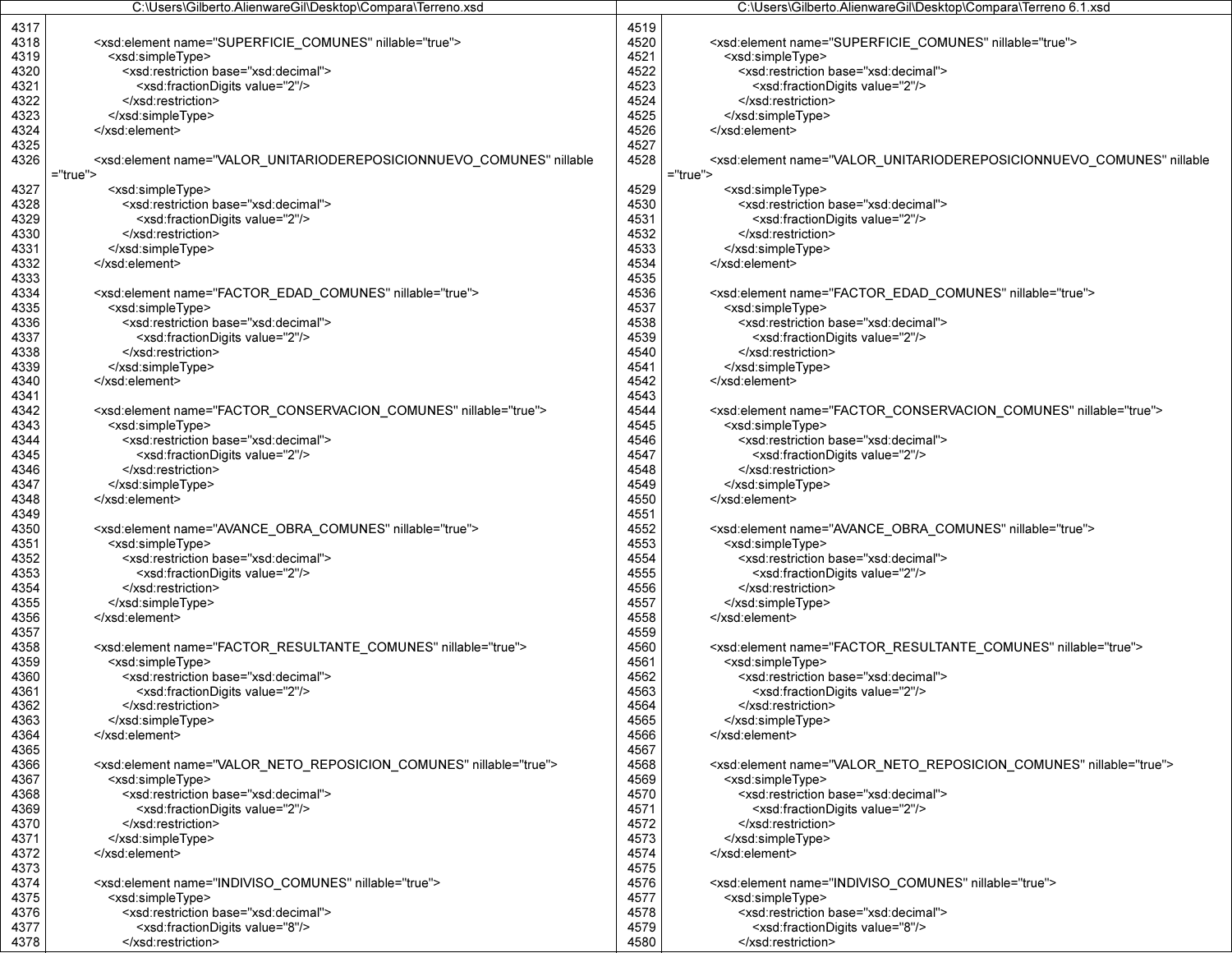|      | C:\Users\Gilberto.AlienwareGil\Desktop\Compara\Terreno.xsd                                                                                                                                                                   |      | C:\Users\Gilberto.AlienwareGil\Desktop\Compara\Terreno 6.1.xsd                                      |
|------|------------------------------------------------------------------------------------------------------------------------------------------------------------------------------------------------------------------------------|------|-----------------------------------------------------------------------------------------------------|
| 4379 |                                                                                                                                                                                                                              | 4581 |                                                                                                     |
| 4380 |                                                                                                                                                                                                                              | 4582 |                                                                                                     |
|      |                                                                                                                                                                                                                              |      |                                                                                                     |
| 4381 |                                                                                                                                                                                                                              | 4583 |                                                                                                     |
| 4382 | <xsd:element name="VALOR_FRACCION_COMUNES" nillable="true"></xsd:element>                                                                                                                                                    | 4584 | <xsd:element name="VALOR_FRACCION_COMUNES" nillable="true"></xsd:element>                           |
| 4383 | <xsd:simpletype></xsd:simpletype>                                                                                                                                                                                            | 4585 | <xsd:simpletype></xsd:simpletype>                                                                   |
| 4384 | <xsd:restriction base="xsd:decimal"></xsd:restriction>                                                                                                                                                                       | 4586 | <xsd:restriction base="xsd:decimal"></xsd:restriction>                                              |
| 4385 | <xsd:fractiondigits value="2"></xsd:fractiondigits>                                                                                                                                                                          | 4587 | <xsd:fractiondigits value="2"></xsd:fractiondigits>                                                 |
| 4386 |                                                                                                                                                                                                                              | 4588 |                                                                                                     |
|      |                                                                                                                                                                                                                              |      | $\le$ /xsd:restriction>                                                                             |
| 4387 |                                                                                                                                                                                                                              | 4589 |                                                                                                     |
| 4388 |                                                                                                                                                                                                                              | 4590 |                                                                                                     |
| 4389 |                                                                                                                                                                                                                              | 4591 |                                                                                                     |
| 4390 |                                                                                                                                                                                                                              | 4592 |                                                                                                     |
| 4391 |                                                                                                                                                                                                                              | 4593 |                                                                                                     |
|      |                                                                                                                                                                                                                              |      |                                                                                                     |
| 4392 | <xsd:complextype name="CONSTRUCCIONESPRIVATIVASType"></xsd:complextype>                                                                                                                                                      | 4594 | <xsd:complextype name="CONSTRUCCIONESPRIVATIVASType"></xsd:complextype>                             |
| 4393 | <xsd:sequence></xsd:sequence>                                                                                                                                                                                                | 4595 | <xsd:sequence></xsd:sequence>                                                                       |
| 4394 | <xsd:element maxoccurs<="" minoccurs="1" name="PRIVATIVA" td="" type="PRIVATIVAType"><td>4596</td><td><xsd:element maxoccurs<="" minoccurs="1" name="PRIVATIVA" td="" type="PRIVATIVAType"></xsd:element></td></xsd:element> | 4596 | <xsd:element maxoccurs<="" minoccurs="1" name="PRIVATIVA" td="" type="PRIVATIVAType"></xsd:element> |
|      | ="unbounded"/>                                                                                                                                                                                                               |      | ="unbounded"/>                                                                                      |
| 4395 | <xsd:element <="" name="SUPERFICIE_TOTAL_CONSTRUCCIONES_PRIVATIVAS" td=""><td>4597</td><td><xsd:element <="" name="SUPERFICIE_TOTAL_CONSTRUCCIONES_PRIVATIVAS" td=""></xsd:element></td></xsd:element>                       | 4597 | <xsd:element <="" name="SUPERFICIE_TOTAL_CONSTRUCCIONES_PRIVATIVAS" td=""></xsd:element>            |
|      | nillable="true">                                                                                                                                                                                                             |      | nillable="true">                                                                                    |
|      |                                                                                                                                                                                                                              |      |                                                                                                     |
| 4396 | <xsd:simpletype></xsd:simpletype>                                                                                                                                                                                            | 4598 | <xsd:simpletype></xsd:simpletype>                                                                   |
| 4397 | <xsd:restriction base="xsd:decimal"></xsd:restriction>                                                                                                                                                                       | 4599 | <xsd:restriction base="xsd:decimal"></xsd:restriction>                                              |
| 4398 | <xsd:fractiondigits value="2"></xsd:fractiondigits>                                                                                                                                                                          | 4600 | <xsd:fractiondigits value="2"></xsd:fractiondigits>                                                 |
| 4399 |                                                                                                                                                                                                                              | 4601 |                                                                                                     |
| 4400 |                                                                                                                                                                                                                              | 4602 |                                                                                                     |
| 4401 |                                                                                                                                                                                                                              | 4603 |                                                                                                     |
|      |                                                                                                                                                                                                                              |      |                                                                                                     |
| 4402 |                                                                                                                                                                                                                              | 4604 |                                                                                                     |
| 4403 | <xsd:element name="VALOR_TOTAL_CONSTRUCCIONES_PRIVATIVAS" nillable<="" td=""><td>4605</td><td><xsd:element name="VALOR_TOTAL_CONSTRUCCIONES_PRIVATIVAS" nillable<="" td=""></xsd:element></td></xsd:element>                 | 4605 | <xsd:element name="VALOR_TOTAL_CONSTRUCCIONES_PRIVATIVAS" nillable<="" td=""></xsd:element>         |
|      | $=$ "true">                                                                                                                                                                                                                  |      | ="true">                                                                                            |
| 4404 | <xsd:simpletype></xsd:simpletype>                                                                                                                                                                                            | 4606 | <xsd:simpletype></xsd:simpletype>                                                                   |
| 4405 | <xsd:restriction base="xsd:decimal"></xsd:restriction>                                                                                                                                                                       | 4607 | <xsd:restriction base="xsd:decimal"></xsd:restriction>                                              |
|      |                                                                                                                                                                                                                              |      |                                                                                                     |
| 4406 | <xsd:fractiondigits value="2"></xsd:fractiondigits>                                                                                                                                                                          | 4608 | <xsd:fractiondigits value="2"></xsd:fractiondigits>                                                 |
| 4407 |                                                                                                                                                                                                                              | 4609 |                                                                                                     |
| 4408 |                                                                                                                                                                                                                              | 4610 |                                                                                                     |
| 4409 |                                                                                                                                                                                                                              | 4611 |                                                                                                     |
| 4410 |                                                                                                                                                                                                                              | 4612 |                                                                                                     |
|      |                                                                                                                                                                                                                              |      |                                                                                                     |
| 4411 |                                                                                                                                                                                                                              | 4613 |                                                                                                     |
| 4412 |                                                                                                                                                                                                                              | 4614 |                                                                                                     |
| 4413 | <xsd:complextype name="PRIVATIVAType"></xsd:complextype>                                                                                                                                                                     | 4615 | <xsd:complextype name="PRIVATIVAType"></xsd:complextype>                                            |
| 4414 | <xsd:sequence></xsd:sequence>                                                                                                                                                                                                | 4616 | <xsd:sequence></xsd:sequence>                                                                       |
| 4415 | <xsd:element name="DESCRIPCION_PRIVATIVAS" nillable="true"></xsd:element>                                                                                                                                                    | 4617 | <xsd:element name="DESCRIPCION_PRIVATIVAS" nillable="true"></xsd:element>                           |
| 4416 | <xsd:simpletype></xsd:simpletype>                                                                                                                                                                                            | 4618 | <xsd:simpletype></xsd:simpletype>                                                                   |
|      |                                                                                                                                                                                                                              | 4619 |                                                                                                     |
| 4417 | <xsd:restriction base="xsd:string"></xsd:restriction>                                                                                                                                                                        |      | <xsd:restriction base="xsd:string"></xsd:restriction>                                               |
| 4418 | <xsd:minlength value="1"></xsd:minlength>                                                                                                                                                                                    | 4620 | <xsd:minlength value="1"></xsd:minlength>                                                           |
| 4419 | <xsd:maxlength value="50"></xsd:maxlength>                                                                                                                                                                                   | 4621 | <xsd:maxlength value="50"></xsd:maxlength>                                                          |
| 4420 | <xsd:whitespace value="collapse"></xsd:whitespace>                                                                                                                                                                           | 4622 | <xsd:whitespace value="collapse"></xsd:whitespace>                                                  |
| 4421 |                                                                                                                                                                                                                              | 4623 |                                                                                                     |
| 4422 |                                                                                                                                                                                                                              | 4624 |                                                                                                     |
|      |                                                                                                                                                                                                                              | 4625 |                                                                                                     |
| 4423 |                                                                                                                                                                                                                              |      |                                                                                                     |
| 4424 |                                                                                                                                                                                                                              | 4626 |                                                                                                     |
| 4425 | <xsd:element name="CLAVE_USO_PRIVATIVAS" nillable="true"></xsd:element>                                                                                                                                                      | 4627 | <xsd:element name="CLAVE_USO_PRIVATIVAS" nillable="true"></xsd:element>                             |
| 4426 | <xsd:simpletype></xsd:simpletype>                                                                                                                                                                                            | 4628 | <xsd:simpletype></xsd:simpletype>                                                                   |
| 4427 | <xsd:restriction base="xsd:string"></xsd:restriction>                                                                                                                                                                        | 4629 | <xsd:restriction base="xsd:string"></xsd:restriction>                                               |
| 4428 | <xsd:minlength value="1"></xsd:minlength>                                                                                                                                                                                    | 4630 | <xsd:minlength value="1"></xsd:minlength>                                                           |
|      |                                                                                                                                                                                                                              |      |                                                                                                     |
| 4429 | <xsd:maxlength value="2"></xsd:maxlength>                                                                                                                                                                                    | 4631 | <xsd:maxlength value="2"></xsd:maxlength>                                                           |
| 4430 | <xsd:whitespace value="collapse"></xsd:whitespace>                                                                                                                                                                           | 4632 | <xsd:whitespace value="collapse"></xsd:whitespace>                                                  |
| 4431 |                                                                                                                                                                                                                              | 4633 | $\le$ /xsd:restriction>                                                                             |
| 4432 |                                                                                                                                                                                                                              | 4634 |                                                                                                     |
| 4433 |                                                                                                                                                                                                                              | 4635 |                                                                                                     |
|      |                                                                                                                                                                                                                              | 4636 |                                                                                                     |
| 4434 |                                                                                                                                                                                                                              |      |                                                                                                     |
| 4435 | <xsd:element name="NUMERO_NIVELES_TIPO_PRIVATIVAS" nillable="true"></xsd:element>                                                                                                                                            | 4637 | <xsd:element name="NUMERO_NIVELES_TIPO_PRIVATIVAS" nillable="true"></xsd:element>                   |
| 4436 | <xsd:simpletype></xsd:simpletype>                                                                                                                                                                                            | 4638 | <xsd:simpletype></xsd:simpletype>                                                                   |
| 4437 | <xsd:restriction base="xsd:integer"> </xsd:restriction>                                                                                                                                                                      | 4639 | <xsd:restriction base="xsd:integer"> </xsd:restriction>                                             |
| 4438 |                                                                                                                                                                                                                              | 4640 |                                                                                                     |
|      |                                                                                                                                                                                                                              |      |                                                                                                     |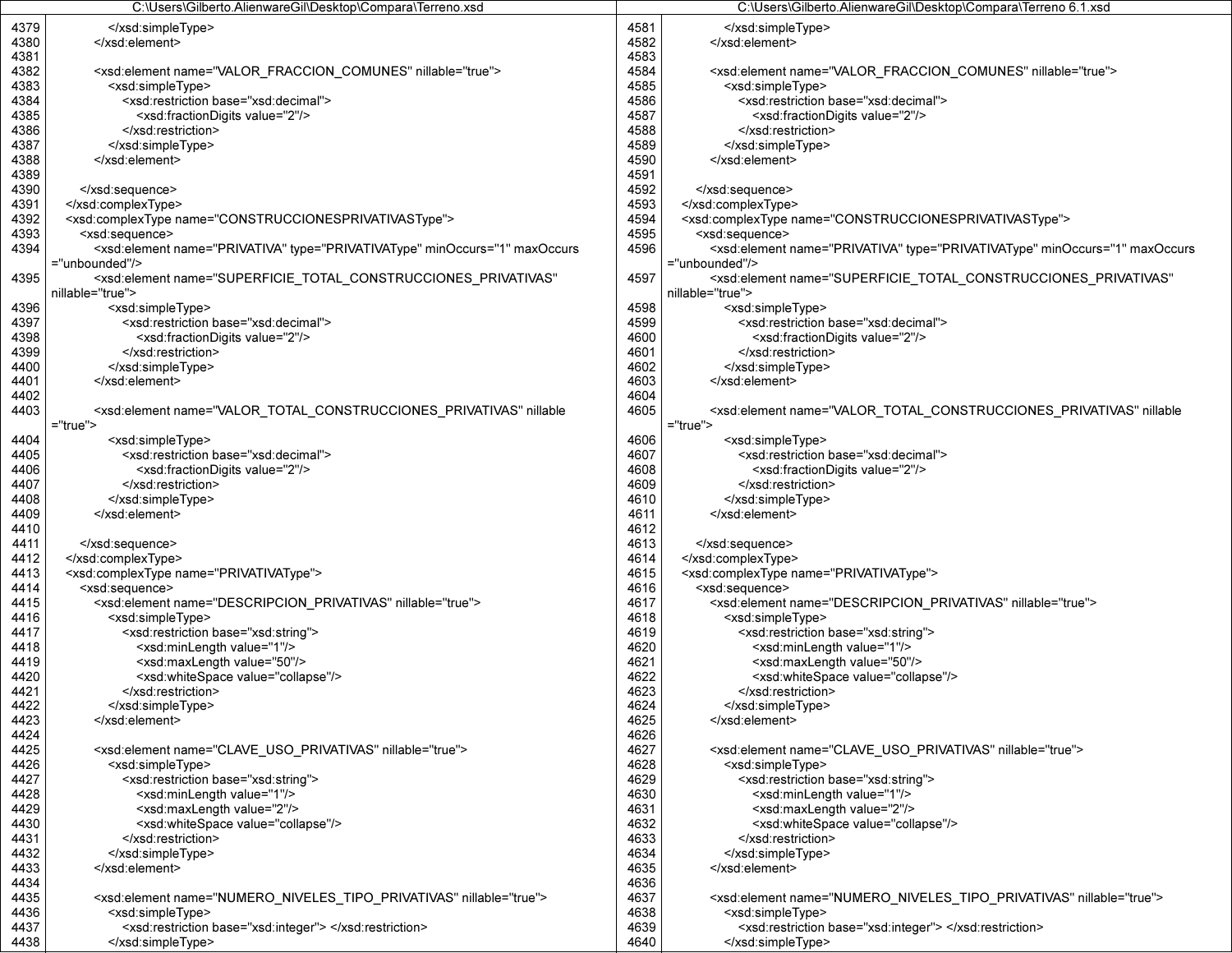|      | C:\Users\Gilberto.AlienwareGil\Desktop\Compara\Terreno.xsd                          |      | C:\Users\Gilberto.AlienwareGil\Desktop\Compara\Terreno 6.1.xsd                      |
|------|-------------------------------------------------------------------------------------|------|-------------------------------------------------------------------------------------|
| 4439 |                                                                                     | 4641 |                                                                                     |
| 4440 |                                                                                     | 4642 |                                                                                     |
| 4441 | <xsd:element name="CLAVE_RANGO_NIVELES_PRIVATIVAS" nillable="true"></xsd:element>   | 4643 | <xsd:element name="CLAVE_RANGO_NIVELES_PRIVATIVAS" nillable="true"></xsd:element>   |
| 4442 | <xsd:simpletype></xsd:simpletype>                                                   | 4644 | <xsd:simpletype></xsd:simpletype>                                                   |
| 4443 | <xsd:restriction base="xsd:string"></xsd:restriction>                               | 4645 | <xsd:restriction base="xsd:string"></xsd:restriction>                               |
| 4444 | <xsd:minlength value="1"></xsd:minlength>                                           | 4646 | <xsd:minlength value="1"></xsd:minlength>                                           |
| 4445 | <xsd:maxlength value="2"></xsd:maxlength>                                           | 4647 | <xsd:maxlength value="2"></xsd:maxlength>                                           |
| 4446 | <xsd:whitespace value="collapse"></xsd:whitespace>                                  | 4648 | <xsd:whitespace value="collapse"></xsd:whitespace>                                  |
|      |                                                                                     |      |                                                                                     |
| 4447 |                                                                                     | 4649 |                                                                                     |
| 4448 |                                                                                     | 4650 |                                                                                     |
| 4449 |                                                                                     | 4651 |                                                                                     |
| 4450 |                                                                                     | 4652 |                                                                                     |
| 4451 | <xsd:element name="PUNTAJE_CLASIFICACION_PRIVATIVAS" nillable="true"></xsd:element> | 4653 | <xsd:element name="PUNTAJE_CLASIFICACION_PRIVATIVAS" nillable="true"></xsd:element> |
| 4452 | <xsd:simpletype></xsd:simpletype>                                                   | 4654 | <xsd:simpletype></xsd:simpletype>                                                   |
| 4453 | <xsd:restriction base="xsd:integer"></xsd:restriction>                              | 4655 | <xsd:restriction base="xsd:integer"></xsd:restriction>                              |
| 4454 | <xsd:mininclusive value="0"></xsd:mininclusive>                                     | 4656 | <xsd:mininclusive value="0"></xsd:mininclusive>                                     |
| 4455 | <xsd:maxinclusive value="300"></xsd:maxinclusive>                                   | 4657 | <xsd:maxinclusive value="300"></xsd:maxinclusive>                                   |
| 4456 | $\le$ /xsd:restriction>                                                             | 4658 |                                                                                     |
| 4457 |                                                                                     | 4659 |                                                                                     |
| 4458 |                                                                                     | 4660 |                                                                                     |
| 4459 |                                                                                     | 4661 |                                                                                     |
| 4460 | <xsd:element name="CVE_CLASE_PRIVATIVAS" nillable="true"></xsd:element>             | 4662 | <xsd:element name="CVE CLASE PRIVATIVAS" nillable="true"></xsd:element>             |
| 4461 | <xsd:simpletype></xsd:simpletype>                                                   | 4663 | <xsd:simpletype></xsd:simpletype>                                                   |
| 4462 | <xsd:restriction base="xsd:integer"></xsd:restriction>                              | 4664 | <xsd:restriction base="xsd:integer"></xsd:restriction>                              |
|      |                                                                                     | 4665 | <xsd:enumeration value="0"></xsd:enumeration>                                       |
| 4463 | <xsd:enumeration value="1"></xsd:enumeration>                                       | 4666 | <xsd:enumeration value="1"></xsd:enumeration>                                       |
| 4464 | <xsd:enumeration value="2"></xsd:enumeration>                                       | 4667 | <xsd:enumeration value="2"></xsd:enumeration>                                       |
| 4465 | <xsd:enumeration value="3"></xsd:enumeration>                                       | 4668 | <xsd:enumeration value="3"></xsd:enumeration>                                       |
| 4466 | <xsd:enumeration value="4"></xsd:enumeration>                                       | 4669 | <xsd:enumeration value="4"></xsd:enumeration>                                       |
| 4467 |                                                                                     | 4670 |                                                                                     |
|      | <xsd:enumeration value="5"></xsd:enumeration>                                       | 4671 | <xsd:enumeration value="5"></xsd:enumeration>                                       |
| 4468 | <xsd:enumeration value="6"></xsd:enumeration>                                       |      | <xsd:enumeration value="6"></xsd:enumeration>                                       |
| 4469 | <xsd:enumeration value="7"></xsd:enumeration>                                       | 4672 | <xsd:enumeration value="7"></xsd:enumeration>                                       |
| 4470 | <xsd:enumeration value="8"></xsd:enumeration>                                       | 4673 | <xsd:enumeration value="8"></xsd:enumeration>                                       |
| 4471 |                                                                                     | 4674 |                                                                                     |
| 4472 |                                                                                     | 4675 |                                                                                     |
| 4473 |                                                                                     | 4676 |                                                                                     |
| 4474 |                                                                                     | 4677 |                                                                                     |
| 4475 | <xsd:element name="EDAD_PRIVATIVAS" nillable="true"></xsd:element>                  | 4678 | <xsd:element name="EDAD_PRIVATIVAS" nillable="true"></xsd:element>                  |
| 4476 | <xsd:simpletype></xsd:simpletype>                                                   | 4679 | <xsd:simpletype></xsd:simpletype>                                                   |
| 4477 | <xsd:restriction base="xsd:integer"> </xsd:restriction>                             | 4680 | <xsd:restriction base="xsd:integer"> </xsd:restriction>                             |
| 4478 |                                                                                     | 4681 |                                                                                     |
| 4479 |                                                                                     | 4682 |                                                                                     |
| 4480 |                                                                                     | 4683 |                                                                                     |
| 4481 | <xsd:element name="VIDA_UTIL_TOTAL_TIPO_PRIVATIVAS" nillable="true"></xsd:element>  | 4684 | <xsd:element name="VIDA_UTIL_TOTAL_TIPO_PRIVATIVAS" nillable="true"></xsd:element>  |
| 4482 | <xsd:simpletype></xsd:simpletype>                                                   | 4685 | <xsd:simpletype></xsd:simpletype>                                                   |
| 4483 | <xsd:restriction base="xsd:integer"> </xsd:restriction>                             | 4686 | <xsd:restriction base="xsd:integer"> </xsd:restriction>                             |
| 4484 |                                                                                     | 4687 |                                                                                     |
| 4485 |                                                                                     | 4688 |                                                                                     |
| 4486 |                                                                                     | 4689 |                                                                                     |
| 4487 | <xsd:element name="VIDA_UTIL_REMANENTE_PRIVATIVAS" nillable="true"></xsd:element>   | 4690 | <xsd:element name="VIDA_UTIL_REMANENTE_PRIVATIVAS" nillable="true"></xsd:element>   |
| 4488 | <xsd:simpletype></xsd:simpletype>                                                   | 4691 | <xsd:simpletype></xsd:simpletype>                                                   |
| 4489 | <xsd:restriction base="xsd:integer"> </xsd:restriction>                             | 4692 | <xsd:restriction base="xsd:integer"> </xsd:restriction>                             |
|      |                                                                                     | 4693 |                                                                                     |
| 4490 |                                                                                     |      |                                                                                     |
| 4491 |                                                                                     | 4694 |                                                                                     |
| 4492 |                                                                                     | 4695 |                                                                                     |
| 4493 | <xsd:element name="CVE_CONSERVACION_PRIVATIVAS" nillable="true"></xsd:element>      | 4696 | <xsd:element name="CVE_CONSERVACION_PRIVATIVAS" nillable="true"></xsd:element>      |
| 4494 | <xsd:simpletype></xsd:simpletype>                                                   | 4697 | <xsd:simpletype></xsd:simpletype>                                                   |
| 4495 | <xsd:restriction base="xsd:integer"></xsd:restriction>                              | 4698 | <xsd:restriction base="xsd:integer"></xsd:restriction>                              |
|      |                                                                                     | 4699 | <xsd:enumeration value="0"></xsd:enumeration>                                       |
| 4496 | <xsd:enumeration value="1"></xsd:enumeration>                                       | 4700 | <xsd:enumeration value="1"></xsd:enumeration>                                       |
| 4497 | <xsd:enumeration value="2"></xsd:enumeration>                                       | 4701 | <xsd:enumeration value="2"></xsd:enumeration>                                       |
| 4498 | <xsd:enumeration value="3"></xsd:enumeration>                                       | 4702 | <xsd:enumeration value="3"></xsd:enumeration>                                       |
| 4499 | <xsd:enumeration value="4"></xsd:enumeration>                                       | 4703 | <xsd:enumeration value="4"></xsd:enumeration>                                       |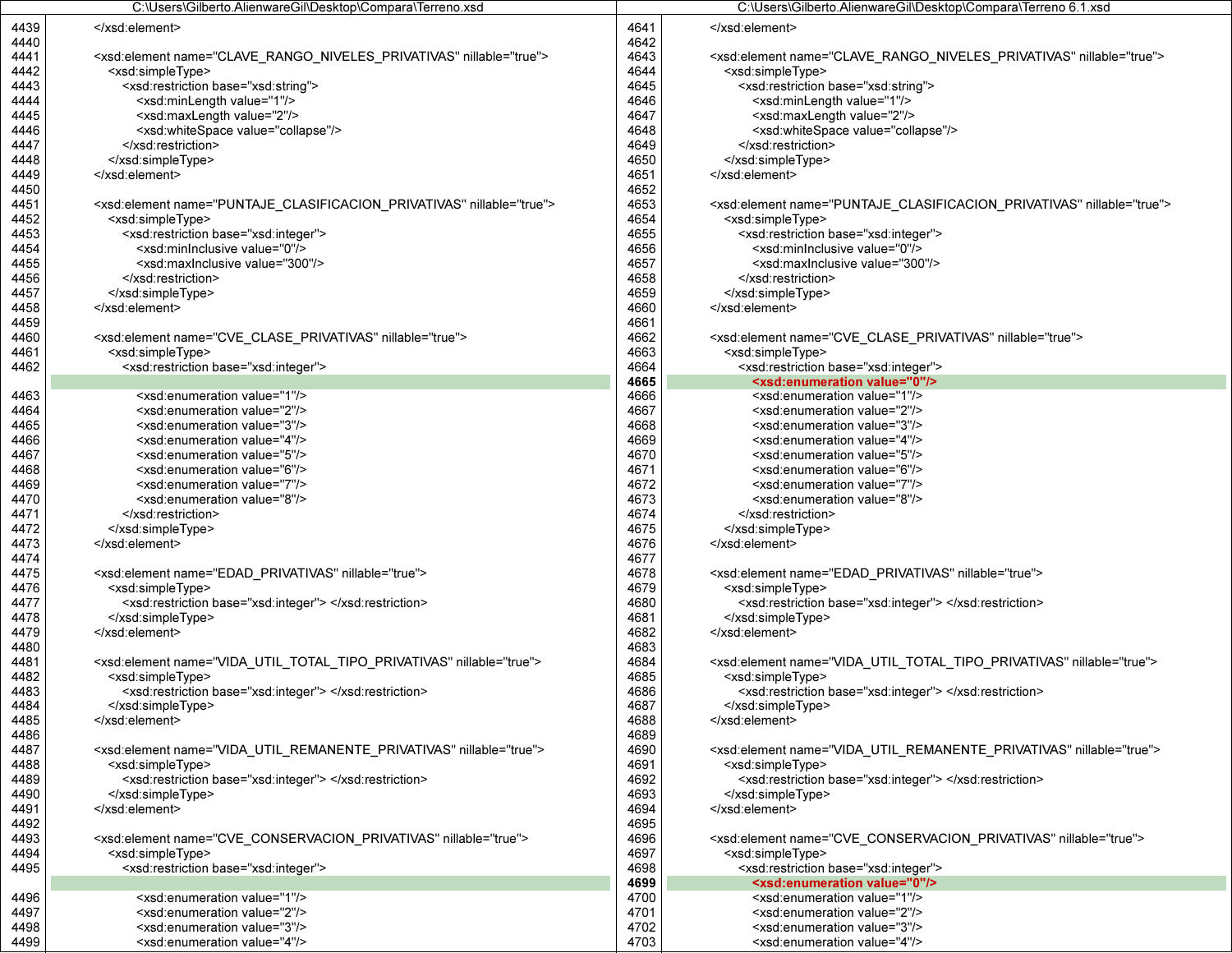|      | C:\Users\Gilberto.AlienwareGil\Desktop\Compara\Terreno.xsd                                                                                                                                             |      | C:\Users\Gilberto.AlienwareGil\Desktop\Compara\Terreno 6.1.xsd                           |  |  |  |
|------|--------------------------------------------------------------------------------------------------------------------------------------------------------------------------------------------------------|------|------------------------------------------------------------------------------------------|--|--|--|
| 4500 | <xsd:enumeration value="5"></xsd:enumeration>                                                                                                                                                          | 4704 | <xsd:enumeration value="5"></xsd:enumeration>                                            |  |  |  |
| 4501 | <xsd:enumeration value="6"></xsd:enumeration>                                                                                                                                                          | 4705 | <xsd:enumeration value="6"></xsd:enumeration>                                            |  |  |  |
| 4502 | <xsd:enumeration value="7"></xsd:enumeration>                                                                                                                                                          | 4706 | <xsd:enumeration value="7"></xsd:enumeration>                                            |  |  |  |
|      |                                                                                                                                                                                                        | 4707 |                                                                                          |  |  |  |
| 4503 |                                                                                                                                                                                                        |      |                                                                                          |  |  |  |
| 4504 |                                                                                                                                                                                                        | 4708 |                                                                                          |  |  |  |
| 4505 |                                                                                                                                                                                                        | 4709 |                                                                                          |  |  |  |
| 4506 |                                                                                                                                                                                                        | 4710 |                                                                                          |  |  |  |
| 4507 | <xsd:element name="SUPERFICIE_PRIVATIVAS" nillable="true"></xsd:element>                                                                                                                               | 4711 | <xsd:element name="SUPERFICIE_PRIVATIVAS" nillable="true"></xsd:element>                 |  |  |  |
| 4508 | <xsd:simpletype></xsd:simpletype>                                                                                                                                                                      | 4712 | <xsd:simpletype></xsd:simpletype>                                                        |  |  |  |
| 4509 | <xsd:restriction base="xsd:decimal"></xsd:restriction>                                                                                                                                                 | 4713 | <xsd:restriction base="xsd:decimal"></xsd:restriction>                                   |  |  |  |
| 4510 | <xsd:fractiondigits value="2"></xsd:fractiondigits>                                                                                                                                                    | 4714 | <xsd:fractiondigits value="2"></xsd:fractiondigits>                                      |  |  |  |
| 4511 |                                                                                                                                                                                                        | 4715 |                                                                                          |  |  |  |
| 4512 |                                                                                                                                                                                                        | 4716 |                                                                                          |  |  |  |
| 4513 |                                                                                                                                                                                                        | 4717 |                                                                                          |  |  |  |
| 4514 |                                                                                                                                                                                                        | 4718 |                                                                                          |  |  |  |
| 4515 | <xsd:element <="" name="VALOR_UNITARIODEREPOSICIONNUEVO_PRIVATIVAS" td=""><td>4719</td><td><xsd:element <="" name="VALOR_UNITARIODEREPOSICIONNUEVO_PRIVATIVAS" td=""></xsd:element></td></xsd:element> | 4719 | <xsd:element <="" name="VALOR_UNITARIODEREPOSICIONNUEVO_PRIVATIVAS" td=""></xsd:element> |  |  |  |
|      | nillable="true">                                                                                                                                                                                       |      | nillable="true">                                                                         |  |  |  |
| 4516 | <xsd:simpletype></xsd:simpletype>                                                                                                                                                                      | 4720 | <xsd:simpletype></xsd:simpletype>                                                        |  |  |  |
| 4517 | <xsd:restriction base="xsd:decimal"></xsd:restriction>                                                                                                                                                 | 4721 | <xsd:restriction base="xsd:decimal"></xsd:restriction>                                   |  |  |  |
| 4518 | <xsd:fractiondigits value="2"></xsd:fractiondigits>                                                                                                                                                    | 4722 | <xsd:fractiondigits value="2"></xsd:fractiondigits>                                      |  |  |  |
|      |                                                                                                                                                                                                        | 4723 |                                                                                          |  |  |  |
| 4519 |                                                                                                                                                                                                        |      |                                                                                          |  |  |  |
| 4520 |                                                                                                                                                                                                        | 4724 |                                                                                          |  |  |  |
| 4521 |                                                                                                                                                                                                        | 4725 |                                                                                          |  |  |  |
| 4522 |                                                                                                                                                                                                        | 4726 |                                                                                          |  |  |  |
| 4523 | <xsd:element name="FACTOR_EDAD_PRIVATIVAS" nillable="true"></xsd:element>                                                                                                                              | 4727 | <xsd:element name="FACTOR_EDAD_PRIVATIVAS" nillable="true"></xsd:element>                |  |  |  |
| 4524 | <xsd:simpletype></xsd:simpletype>                                                                                                                                                                      | 4728 | <xsd:simpletype></xsd:simpletype>                                                        |  |  |  |
| 4525 | <xsd:restriction base="xsd:decimal"></xsd:restriction>                                                                                                                                                 | 4729 | <xsd:restriction base="xsd:decimal"></xsd:restriction>                                   |  |  |  |
| 4526 | <xsd:fractiondigits value="2"></xsd:fractiondigits>                                                                                                                                                    | 4730 | <xsd:fractiondigits value="2"></xsd:fractiondigits>                                      |  |  |  |
| 4527 |                                                                                                                                                                                                        | 4731 |                                                                                          |  |  |  |
| 4528 |                                                                                                                                                                                                        | 4732 |                                                                                          |  |  |  |
| 4529 |                                                                                                                                                                                                        | 4733 |                                                                                          |  |  |  |
| 4530 |                                                                                                                                                                                                        | 4734 |                                                                                          |  |  |  |
| 4531 | <xsd:element name="FACTOR_CONSERVACION_PRIVATIVAS" nillable="true"></xsd:element>                                                                                                                      | 4735 | <xsd:element name="FACTOR_CONSERVACION_PRIVATIVAS" nillable="true"></xsd:element>        |  |  |  |
| 4532 | <xsd:simpletype></xsd:simpletype>                                                                                                                                                                      | 4736 | <xsd:simpletype></xsd:simpletype>                                                        |  |  |  |
| 4533 | <xsd:restriction base="xsd:decimal"></xsd:restriction>                                                                                                                                                 | 4737 | <xsd:restriction base="xsd:decimal"></xsd:restriction>                                   |  |  |  |
| 4534 | <xsd:fractiondigits value="2"></xsd:fractiondigits>                                                                                                                                                    | 4738 | <xsd:fractiondigits value="2"></xsd:fractiondigits>                                      |  |  |  |
| 4535 |                                                                                                                                                                                                        | 4739 |                                                                                          |  |  |  |
| 4536 |                                                                                                                                                                                                        | 4740 |                                                                                          |  |  |  |
| 4537 |                                                                                                                                                                                                        | 4741 |                                                                                          |  |  |  |
| 4538 |                                                                                                                                                                                                        | 4742 |                                                                                          |  |  |  |
| 4539 | <xsd:element name="AVANCE_OBRA_PRIVATIVAS" nillable="true"></xsd:element>                                                                                                                              | 4743 | <xsd:element name="AVANCE_OBRA_PRIVATIVAS" nillable="true"></xsd:element>                |  |  |  |
| 4540 | <xsd:simpletype></xsd:simpletype>                                                                                                                                                                      | 4744 | <xsd:simpletype></xsd:simpletype>                                                        |  |  |  |
| 4541 | <xsd:restriction base="xsd:decimal"></xsd:restriction>                                                                                                                                                 | 4745 | <xsd:restriction base="xsd:decimal"></xsd:restriction>                                   |  |  |  |
| 4542 | <xsd:fractiondigits value="2"></xsd:fractiondigits>                                                                                                                                                    | 4746 | <xsd:fractiondigits value="2"></xsd:fractiondigits>                                      |  |  |  |
| 4543 |                                                                                                                                                                                                        | 4747 |                                                                                          |  |  |  |
| 4544 |                                                                                                                                                                                                        | 4748 |                                                                                          |  |  |  |
| 4545 |                                                                                                                                                                                                        | 4749 |                                                                                          |  |  |  |
| 4546 |                                                                                                                                                                                                        | 4750 |                                                                                          |  |  |  |
| 4547 | <xsd:element name="FACTOR_RESULTANTE_PRIVATIVAS" nillable="true"></xsd:element>                                                                                                                        | 4751 | <xsd:element name="FACTOR_RESULTANTE_PRIVATIVAS" nillable="true"></xsd:element>          |  |  |  |
| 4548 | <xsd:simpletype></xsd:simpletype>                                                                                                                                                                      | 4752 | <xsd:simpletype></xsd:simpletype>                                                        |  |  |  |
| 4549 | <xsd:restriction base="xsd:decimal"></xsd:restriction>                                                                                                                                                 | 4753 | <xsd:restriction base="xsd:decimal"></xsd:restriction>                                   |  |  |  |
|      | <xsd:fractiondigits value="2"></xsd:fractiondigits>                                                                                                                                                    | 4754 |                                                                                          |  |  |  |
| 4550 |                                                                                                                                                                                                        |      | <xsd:fractiondigits value="2"></xsd:fractiondigits>                                      |  |  |  |
| 4551 |                                                                                                                                                                                                        | 4755 |                                                                                          |  |  |  |
| 4552 |                                                                                                                                                                                                        | 4756 |                                                                                          |  |  |  |
| 4553 |                                                                                                                                                                                                        | 4757 |                                                                                          |  |  |  |
| 4554 |                                                                                                                                                                                                        | 4758 |                                                                                          |  |  |  |
| 4555 | <xsd:element name="VALOR_NETO_REPOSICION_PRIVATIVAS" nillable="true"></xsd:element>                                                                                                                    | 4759 | <xsd:element name="VALOR_NETO_REPOSICION_PRIVATIVAS" nillable="true"></xsd:element>      |  |  |  |
| 4556 | <xsd:simpletype></xsd:simpletype>                                                                                                                                                                      | 4760 | <xsd:simpletype></xsd:simpletype>                                                        |  |  |  |
| 4557 | <xsd:restriction base="xsd:decimal"></xsd:restriction>                                                                                                                                                 | 4761 | <xsd:restriction base="xsd:decimal"></xsd:restriction>                                   |  |  |  |
| 4558 | <xsd:fractiondigits value="2"></xsd:fractiondigits>                                                                                                                                                    | 4762 | <xsd:fractiondigits value="2"></xsd:fractiondigits>                                      |  |  |  |
| 4559 |                                                                                                                                                                                                        | 4763 |                                                                                          |  |  |  |
| 4560 |                                                                                                                                                                                                        | 4764 |                                                                                          |  |  |  |
| 4561 |                                                                                                                                                                                                        | 4765 |                                                                                          |  |  |  |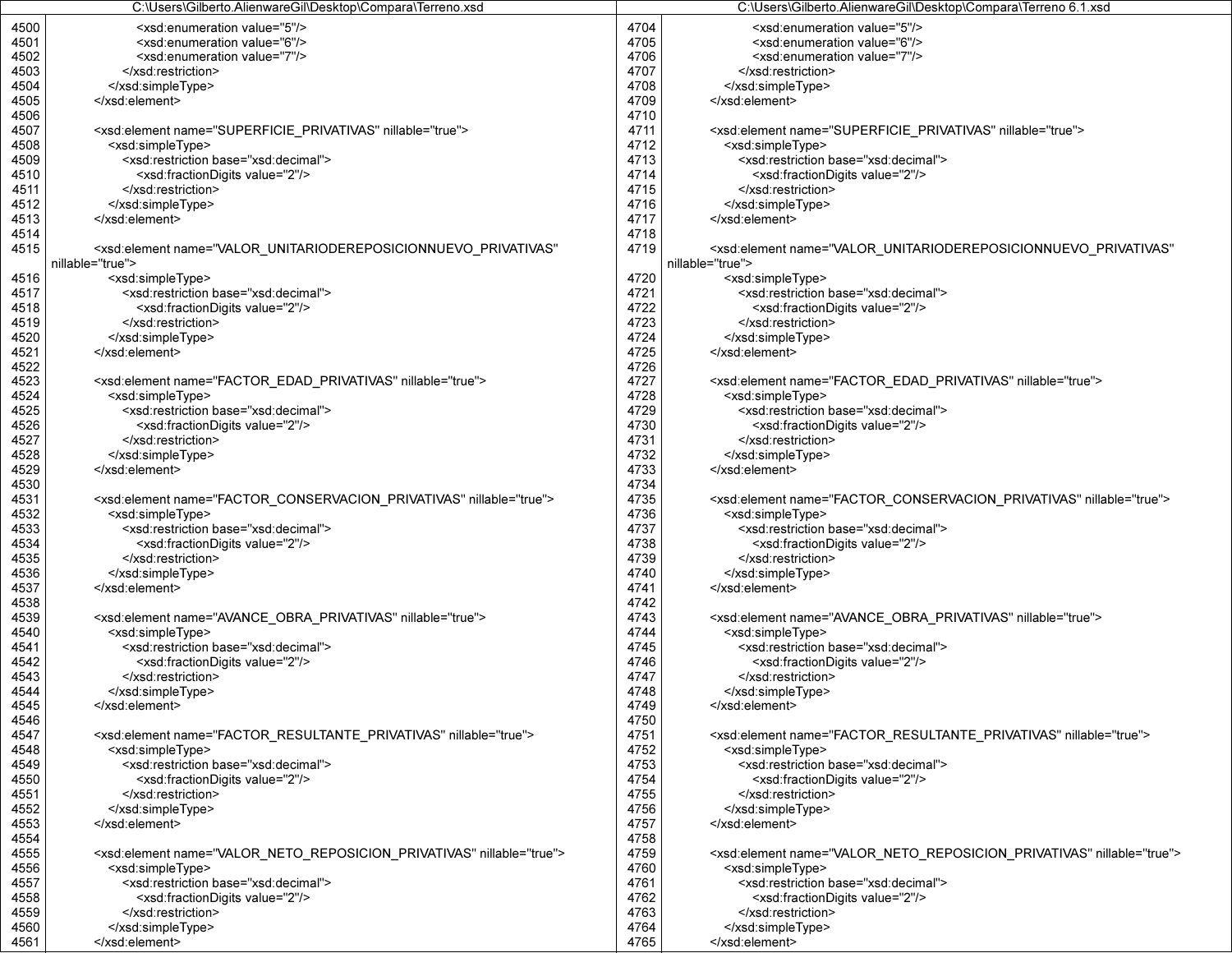|      | C:\Users\Gilberto.AlienwareGil\Desktop\Compara\Terreno.xsd                                                                                                                                                   |      | C:\Users\Gilberto.AlienwareGil\Desktop\Compara\Terreno 6.1.xsd                              |
|------|--------------------------------------------------------------------------------------------------------------------------------------------------------------------------------------------------------------|------|---------------------------------------------------------------------------------------------|
|      |                                                                                                                                                                                                              | 4766 |                                                                                             |
| 4562 |                                                                                                                                                                                                              |      |                                                                                             |
| 4563 | <xsd:element name="VALOR_FRACCION_PRIVATIVAS" nillable="true"></xsd:element>                                                                                                                                 | 4767 | <xsd:element name="VALOR_FRACCION_PRIVATIVAS" nillable="true"></xsd:element>                |
| 4564 | <xsd:simpletype></xsd:simpletype>                                                                                                                                                                            | 4768 | <xsd:simpletype></xsd:simpletype>                                                           |
| 4565 | <xsd:restriction base="xsd:decimal"></xsd:restriction>                                                                                                                                                       | 4769 | <xsd:restriction base="xsd:decimal"></xsd:restriction>                                      |
| 4566 | <xsd:fractiondigits value="2"></xsd:fractiondigits>                                                                                                                                                          | 4770 | <xsd:fractiondigits value="2"></xsd:fractiondigits>                                         |
|      |                                                                                                                                                                                                              |      |                                                                                             |
| 4567 |                                                                                                                                                                                                              | 4771 |                                                                                             |
| 4568 |                                                                                                                                                                                                              | 4772 |                                                                                             |
| 4569 | $\le$ /xsd:element>                                                                                                                                                                                          | 4773 |                                                                                             |
| 4570 |                                                                                                                                                                                                              | 4774 |                                                                                             |
|      |                                                                                                                                                                                                              |      |                                                                                             |
| 4571 |                                                                                                                                                                                                              | 4775 |                                                                                             |
| 4572 |                                                                                                                                                                                                              | 4776 |                                                                                             |
| 4573 | <xsd:complextype name="TERRENOType"></xsd:complextype>                                                                                                                                                       | 4777 | <xsd:complextype name="TERRENOType"></xsd:complextype>                                      |
| 4574 | <xsd:sequence></xsd:sequence>                                                                                                                                                                                | 4778 | <xsd:sequence></xsd:sequence>                                                               |
|      |                                                                                                                                                                                                              |      |                                                                                             |
| 4575 | <xsd:element <="" name="CALLES_TRANSVERSALES_LIMITROFES_Y_ORIENTACION" td=""><td>4779</td><td><xsd:element <="" name="CALLES_TRANSVERSALES_LIMITROFES_Y_ORIENTACION" td=""></xsd:element></td></xsd:element> | 4779 | <xsd:element <="" name="CALLES_TRANSVERSALES_LIMITROFES_Y_ORIENTACION" td=""></xsd:element> |
|      | nillable="false">                                                                                                                                                                                            |      | nillable="false">                                                                           |
| 4576 | <xsd:simpletype></xsd:simpletype>                                                                                                                                                                            | 4780 | <xsd:simpletype></xsd:simpletype>                                                           |
| 4577 | <xsd:restriction base="xsd:string"></xsd:restriction>                                                                                                                                                        | 4781 | <xsd:restriction base="xsd:string"></xsd:restriction>                                       |
| 4578 | <xsd:minlength value="0"></xsd:minlength>                                                                                                                                                                    | 4782 | <xsd:minlength value="0"></xsd:minlength>                                                   |
|      |                                                                                                                                                                                                              |      |                                                                                             |
| 4579 | <xsd:maxlength value="500"></xsd:maxlength>                                                                                                                                                                  | 4783 | <xsd:maxlength value="500"></xsd:maxlength>                                                 |
| 4580 | <xsd:whitespace value="collapse"></xsd:whitespace>                                                                                                                                                           | 4784 | <xsd:whitespace value="collapse"></xsd:whitespace>                                          |
| 4581 |                                                                                                                                                                                                              | 4785 |                                                                                             |
| 4582 |                                                                                                                                                                                                              | 4786 |                                                                                             |
|      |                                                                                                                                                                                                              | 4787 |                                                                                             |
| 4583 | $\le$ /xsd:element>                                                                                                                                                                                          |      |                                                                                             |
| 4584 |                                                                                                                                                                                                              | 4788 |                                                                                             |
| 4585 | <xsd:element name="CROQUIS_MICROLOCALIZACION" nillable="false"></xsd:element>                                                                                                                                | 4789 | <xsd:element name="CROQUIS_MICROLOCALIZACION" nillable="false"></xsd:element>               |
| 4586 | <xsd:simpletype></xsd:simpletype>                                                                                                                                                                            | 4790 | <xsd:simpletype></xsd:simpletype>                                                           |
| 4587 | <xsd:restriction base="xsd:base64Binary"> </xsd:restriction>                                                                                                                                                 | 4791 | <xsd:restriction base="xsd:base64Binary"> </xsd:restriction>                                |
|      |                                                                                                                                                                                                              | 4792 |                                                                                             |
| 4588 |                                                                                                                                                                                                              |      |                                                                                             |
| 4589 |                                                                                                                                                                                                              | 4793 |                                                                                             |
| 4590 |                                                                                                                                                                                                              | 4794 |                                                                                             |
| 4591 | <xsd:element name="CROQUIS_MACROLOCALIZACION" nillable="false"></xsd:element>                                                                                                                                | 4795 | <xsd:element name="CROQUIS_MACROLOCALIZACION" nillable="false"></xsd:element>               |
| 4592 | <xsd:simpletype></xsd:simpletype>                                                                                                                                                                            | 4796 | <xsd:simpletype></xsd:simpletype>                                                           |
| 4593 | <xsd:restriction base="xsd:base64Binary"> </xsd:restriction>                                                                                                                                                 | 4797 | <xsd:restriction base="xsd:base64Binary"> </xsd:restriction>                                |
|      |                                                                                                                                                                                                              |      |                                                                                             |
| 4594 |                                                                                                                                                                                                              | 4798 |                                                                                             |
| 4595 |                                                                                                                                                                                                              | 4799 |                                                                                             |
| 4596 |                                                                                                                                                                                                              | 4800 |                                                                                             |
| 4597 | <xsd:element name="FUENTELEGAL" type="FUENTELEGALType"></xsd:element>                                                                                                                                        | 4801 | <xsd:element name="FUENTELEGAL" type="FUENTELEGALType"></xsd:element>                       |
| 4598 | <xsd:element name="MEDIDASCOLINDANCIAS" td="" type<=""><td>4802</td><td><xsd:element name="MEDIDASCOLINDANCIAS" td="" type<=""></xsd:element></td></xsd:element>                                             | 4802 | <xsd:element name="MEDIDASCOLINDANCIAS" td="" type<=""></xsd:element>                       |
|      | ="MEDIDASCOLINDANCIASType" minOccurs="1" maxOccurs="unbounded"/>                                                                                                                                             |      | ="MEDIDASCOLINDANCIASType" minOccurs="1" maxOccurs="unbounded"/>                            |
|      |                                                                                                                                                                                                              |      |                                                                                             |
| 4599 | <xsd:element name="TERRENOENESTUDIO" type="TERRENOENESTUDIOType"></xsd:element>                                                                                                                              | 4803 | <xsd:element name="TERRENOENESTUDIO" type="TERRENOENESTUDIOType"></xsd:element>             |
| 4600 |                                                                                                                                                                                                              | 4804 |                                                                                             |
| 4601 | <xsd:attribute name="id" type="xsd:string" use="required"></xsd:attribute>                                                                                                                                   | 4805 | <xsd:attribute name="id" type="xsd:string"></xsd:attribute>                                 |
| 4602 |                                                                                                                                                                                                              | 4806 |                                                                                             |
| 4603 | <xsd:complextype name="TERRENOENESTUDIOType"></xsd:complextype>                                                                                                                                              | 4807 | <xsd:complextype name="TERRENOENESTUDIOType"></xsd:complextype>                             |
| 4604 | <xsd:sequence></xsd:sequence>                                                                                                                                                                                | 4808 | <xsd:sequence></xsd:sequence>                                                               |
|      |                                                                                                                                                                                                              | 4809 |                                                                                             |
| 4605 | <xsd:element name="SUPERFICIE_TERRENO" td="" type<=""><td></td><td><xsd:element name="SUPERFICIE_TERRENO" td="" type<=""></xsd:element></td></xsd:element>                                                   |      | <xsd:element name="SUPERFICIE_TERRENO" td="" type<=""></xsd:element>                        |
|      | ="SUPERFICIE_TERRENOType"/>                                                                                                                                                                                  |      | ="SUPERFICIE_TERRENOType" minOccurs="1" maxOccurs="10"/>                                    |
| 4606 | <xsd:element name="TOTAL_VALOR_TERRENO" nillable="false"></xsd:element>                                                                                                                                      | 4810 | <xsd:element name="TOTAL VALOR TERRENO" nillable="false"></xsd:element>                     |
| 4607 | <xsd:simpletvpe></xsd:simpletvpe>                                                                                                                                                                            | 4811 | <xsd:simpletype></xsd:simpletype>                                                           |
| 4608 | <xsd:restriction base="xsd:decimal"></xsd:restriction>                                                                                                                                                       | 4812 | <xsd:restriction base="xsd:decimal"></xsd:restriction>                                      |
| 4609 | <xsd:fractiondigits value="2"></xsd:fractiondigits>                                                                                                                                                          | 4813 | <xsd:fractiondigits value="2"></xsd:fractiondigits>                                         |
|      |                                                                                                                                                                                                              | 4814 |                                                                                             |
| 4610 |                                                                                                                                                                                                              |      |                                                                                             |
| 4611 |                                                                                                                                                                                                              | 4815 |                                                                                             |
| 4612 | $\le$ /xsd:element>                                                                                                                                                                                          | 4816 | $\le$ /xsd:element>                                                                         |
| 4613 |                                                                                                                                                                                                              | 4817 |                                                                                             |
| 4614 | <xsd:element name="INDIVISOS_CONSTRUCCION" nillable="true"></xsd:element>                                                                                                                                    | 4818 | <xsd:element name="INDIVISOS_CONSTRUCCION" nillable="true"></xsd:element>                   |
| 4615 | <xsd:simpletype></xsd:simpletype>                                                                                                                                                                            | 4819 | <xsd:simpletype></xsd:simpletype>                                                           |
|      |                                                                                                                                                                                                              |      |                                                                                             |
| 4616 | <xsd:restriction base="xsd:decimal"></xsd:restriction>                                                                                                                                                       | 4820 | <xsd:restriction base="xsd:decimal"></xsd:restriction>                                      |
| 4617 | <xsd:fractiondigits value="8"></xsd:fractiondigits>                                                                                                                                                          | 4821 | <xsd:fractiondigits value="8"></xsd:fractiondigits>                                         |
| 4618 |                                                                                                                                                                                                              | 4822 |                                                                                             |
| 4619 |                                                                                                                                                                                                              | 4823 |                                                                                             |
| 4620 |                                                                                                                                                                                                              | 4824 |                                                                                             |
| 4621 |                                                                                                                                                                                                              | 4825 |                                                                                             |
|      |                                                                                                                                                                                                              |      |                                                                                             |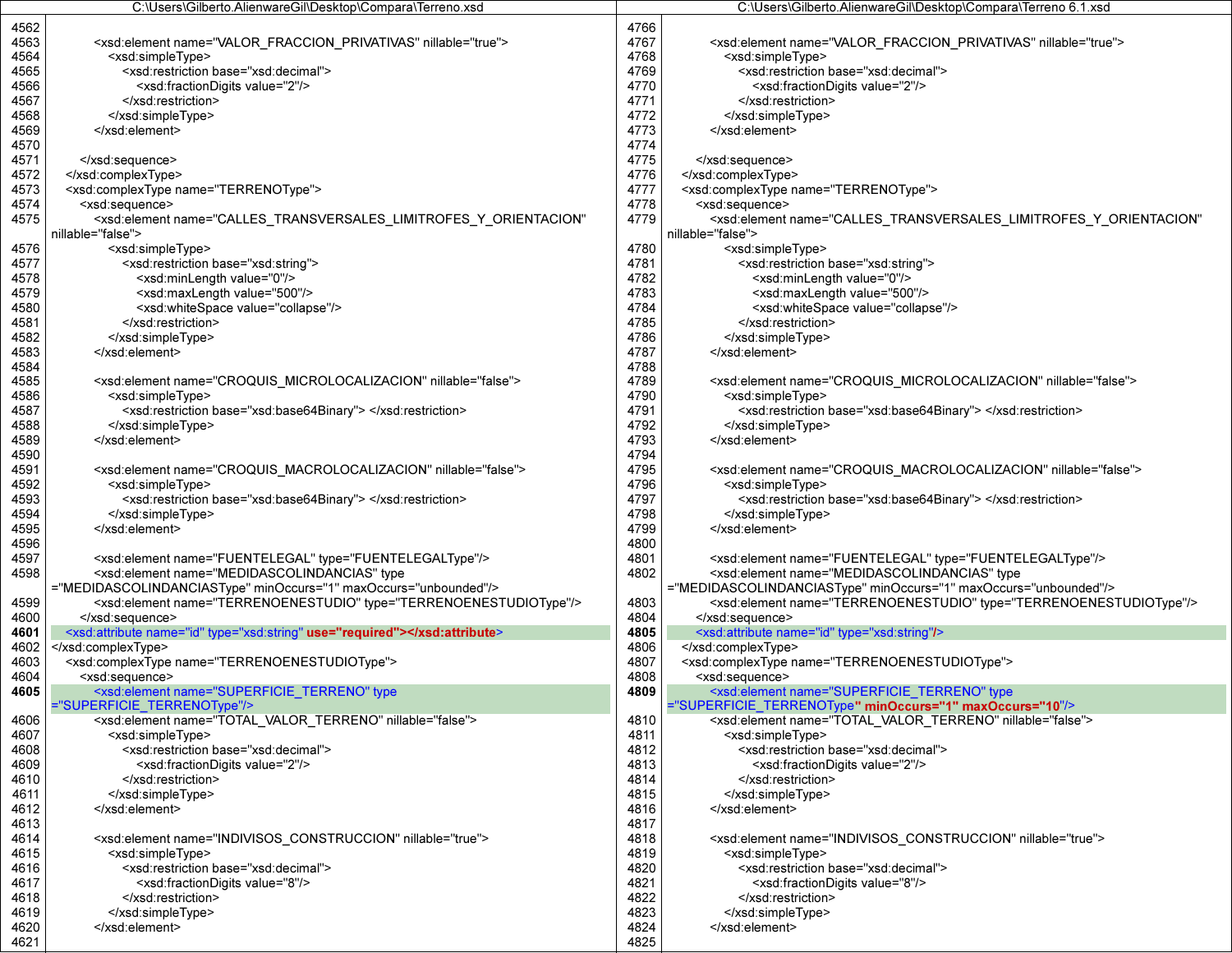|      | C:\Users\Gilberto.AlienwareGil\Desktop\Compara\Terreno.xsd                                                                                                                                     |      | C:\Users\Gilberto.AlienwareGil\Desktop\Compara\Terreno 6.1.xsd                                 |  |
|------|------------------------------------------------------------------------------------------------------------------------------------------------------------------------------------------------|------|------------------------------------------------------------------------------------------------|--|
| 4622 | <xsd:element name="INDIVISOS_TERRENO" nillable="false"></xsd:element>                                                                                                                          | 4826 | <xsd:element name="INDIVISOS_TERRENO" nillable="false"></xsd:element>                          |  |
| 4623 | <xsd:simpletype></xsd:simpletype>                                                                                                                                                              | 4827 | <xsd:simpletype></xsd:simpletype>                                                              |  |
| 4624 | <xsd:restriction base="xsd:decimal"></xsd:restriction>                                                                                                                                         | 4828 | <xsd:restriction base="xsd:decimal"></xsd:restriction>                                         |  |
| 4625 | <xsd:fractiondigits value="8"></xsd:fractiondigits>                                                                                                                                            | 4829 | <xsd:fractiondigits value="8"></xsd:fractiondigits>                                            |  |
| 4626 |                                                                                                                                                                                                | 4830 |                                                                                                |  |
| 4627 |                                                                                                                                                                                                | 4831 |                                                                                                |  |
| 4628 |                                                                                                                                                                                                | 4832 |                                                                                                |  |
| 4629 |                                                                                                                                                                                                | 4833 |                                                                                                |  |
| 4630 |                                                                                                                                                                                                | 4834 |                                                                                                |  |
| 4631 |                                                                                                                                                                                                | 4835 |                                                                                                |  |
| 4632 | <xsd:complextype name="SUPERFICIE_TERRENOType"></xsd:complextype>                                                                                                                              | 4836 | <xsd:complextype name="SUPERFICIE_TERRENOType"></xsd:complextype>                              |  |
| 4633 | <xsd:sequence></xsd:sequence>                                                                                                                                                                  | 4837 | <xsd:sequence></xsd:sequence>                                                                  |  |
| 4634 | <xsd:element minoccurs<="" name="IDENTIFICADOR_FRACCION" nillable="false" td=""><th>4838</th><td><xsd:element name="IDENTIFICADOR FRACCION" nillable="false"></xsd:element></td></xsd:element> | 4838 | <xsd:element name="IDENTIFICADOR FRACCION" nillable="false"></xsd:element>                     |  |
|      | ="1" maxOccurs="10">                                                                                                                                                                           |      |                                                                                                |  |
| 4635 | <xsd:simpletype></xsd:simpletype>                                                                                                                                                              | 4839 | <xsd:simpletype></xsd:simpletype>                                                              |  |
| 4636 | <xsd:restriction base="xsd:integer"> </xsd:restriction>                                                                                                                                        | 4840 | <xsd:restriction base="xsd:integer"> </xsd:restriction>                                        |  |
| 4637 | $\le$ /xsd:simpleType>                                                                                                                                                                         | 4841 |                                                                                                |  |
| 4638 |                                                                                                                                                                                                | 4842 |                                                                                                |  |
| 4639 |                                                                                                                                                                                                | 4843 |                                                                                                |  |
| 4640 | <xsd:element name="SUPERFICIE_TERRENO_CONJUNTO" nillable="false"></xsd:element>                                                                                                                | 4844 | <xsd:element name="SUPERFICIE_TERRENO_CONJUNTO" nillable="false"></xsd:element>                |  |
| 4641 | <xsd:simpletype></xsd:simpletype>                                                                                                                                                              | 4845 | <xsd:simpletype></xsd:simpletype>                                                              |  |
| 4642 | <xsd:restriction base="xsd:decimal"></xsd:restriction>                                                                                                                                         | 4846 | <xsd:restriction base="xsd:decimal"></xsd:restriction>                                         |  |
| 4643 | <xsd:fractiondigits value="2"></xsd:fractiondigits>                                                                                                                                            | 4847 | <xsd:fractiondigits value="2"></xsd:fractiondigits>                                            |  |
| 4644 |                                                                                                                                                                                                | 4848 |                                                                                                |  |
| 4645 |                                                                                                                                                                                                | 4849 |                                                                                                |  |
| 4646 |                                                                                                                                                                                                | 4850 |                                                                                                |  |
| 4647 |                                                                                                                                                                                                | 4851 |                                                                                                |  |
| 4648 | <xsd:element name="SUPERFICIE_TERRENO" nillable="true"></xsd:element>                                                                                                                          | 4852 | <xsd:element <="" minoccurs="1" name="SUPERFICIE_TERRENO" nillable="true" td=""></xsd:element> |  |
|      |                                                                                                                                                                                                |      | maxOccurs="10">                                                                                |  |
| 4649 | <xsd:simpletype></xsd:simpletype>                                                                                                                                                              | 4853 | <xsd:simpletype></xsd:simpletype>                                                              |  |
| 4650 | <xsd:restriction base="xsd:decimal"></xsd:restriction>                                                                                                                                         | 4854 | <xsd:restriction base="xsd:decimal"></xsd:restriction>                                         |  |
| 4651 | <xsd:fractiondigits value="2"></xsd:fractiondigits>                                                                                                                                            | 4855 | <xsd:fractiondigits value="2"></xsd:fractiondigits>                                            |  |
| 4652 |                                                                                                                                                                                                | 4856 |                                                                                                |  |
| 4653 |                                                                                                                                                                                                | 4857 |                                                                                                |  |
| 4654 |                                                                                                                                                                                                | 4858 |                                                                                                |  |
| 4655 |                                                                                                                                                                                                | 4859 |                                                                                                |  |
| 4656 | <xsd:element name="FZO" nillable="false"></xsd:element>                                                                                                                                        | 4860 | <xsd:element name="FZO" nillable="false"></xsd:element>                                        |  |
| 4657 | <xsd:simpletype></xsd:simpletype>                                                                                                                                                              | 4861 | <xsd:simpletype></xsd:simpletype>                                                              |  |
| 4658 | <xsd:restriction base="xsd:decimal"></xsd:restriction>                                                                                                                                         | 4862 | <xsd:restriction base="xsd:decimal"></xsd:restriction>                                         |  |
| 4659 | <xsd:fractiondigits value="2"></xsd:fractiondigits>                                                                                                                                            | 4863 | <xsd:fractiondigits value="2"></xsd:fractiondigits>                                            |  |
| 4660 |                                                                                                                                                                                                | 4864 |                                                                                                |  |
| 4661 |                                                                                                                                                                                                | 4865 |                                                                                                |  |
| 4662 |                                                                                                                                                                                                | 4866 |                                                                                                |  |
| 4663 |                                                                                                                                                                                                | 4867 |                                                                                                |  |
| 4664 | <xsd:element name="FUB" nillable="false"></xsd:element>                                                                                                                                        | 4868 | <xsd:element name="FUB" nillable="false"></xsd:element>                                        |  |
| 4665 | <xsd:simpletype></xsd:simpletype>                                                                                                                                                              | 4869 | <xsd:simpletype></xsd:simpletype>                                                              |  |
| 4666 | <xsd:restriction base="xsd:decimal"></xsd:restriction>                                                                                                                                         | 4870 | <xsd:restriction base="xsd:decimal"></xsd:restriction>                                         |  |
| 4667 | <xsd:fractiondigits value="2"></xsd:fractiondigits>                                                                                                                                            | 4871 | <xsd:fractiondigits value="2"></xsd:fractiondigits>                                            |  |
| 4668 |                                                                                                                                                                                                | 4872 |                                                                                                |  |
| 4669 |                                                                                                                                                                                                | 4873 |                                                                                                |  |
| 4670 |                                                                                                                                                                                                | 4874 |                                                                                                |  |
| 4671 |                                                                                                                                                                                                | 4875 |                                                                                                |  |
| 4672 | <xsd:element name="FFR" nillable="false"></xsd:element>                                                                                                                                        | 4876 | <xsd:element name="FFR" nillable="false"></xsd:element>                                        |  |
| 4673 | <xsd:simpletype></xsd:simpletype>                                                                                                                                                              | 4877 | <xsd:simpletype></xsd:simpletype>                                                              |  |
| 4674 | <xsd:restriction base="xsd:decimal"></xsd:restriction>                                                                                                                                         | 4878 | <xsd:restriction base="xsd:decimal"></xsd:restriction>                                         |  |
| 4675 | <xsd:fractiondigits value="2"></xsd:fractiondigits>                                                                                                                                            | 4879 | <xsd:fractiondigits value="2"></xsd:fractiondigits>                                            |  |
| 4676 |                                                                                                                                                                                                | 4880 |                                                                                                |  |
| 4677 |                                                                                                                                                                                                | 4881 |                                                                                                |  |
| 4678 |                                                                                                                                                                                                | 4882 |                                                                                                |  |
| 4679 |                                                                                                                                                                                                | 4883 |                                                                                                |  |
| 4680 | <xsd:element name="FFO" nillable="false"></xsd:element>                                                                                                                                        | 4884 | <xsd:element name="FFO" nillable="false"></xsd:element>                                        |  |
| 4681 | <xsd:simpletype></xsd:simpletype>                                                                                                                                                              | 4885 | <xsd:simpletype></xsd:simpletype>                                                              |  |
| 4682 | <xsd:restriction base="xsd:decimal"></xsd:restriction>                                                                                                                                         | 4886 | <xsd:restriction base="xsd:decimal"></xsd:restriction>                                         |  |
|      |                                                                                                                                                                                                |      |                                                                                                |  |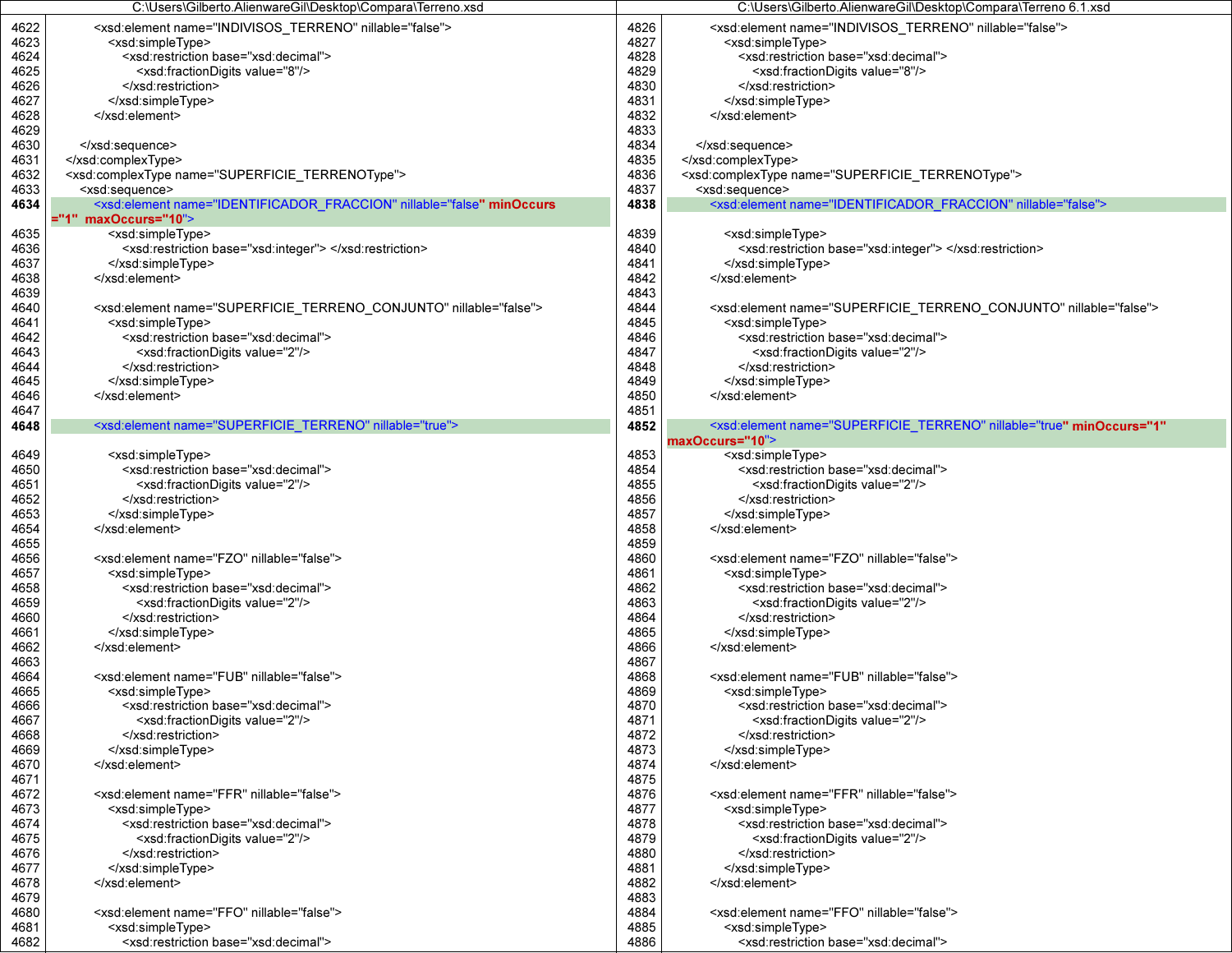|      | C:\Users\Gilberto.AlienwareGil\Desktop\Compara\Terreno.xsd                      |      | C:\Users\Gilberto.AlienwareGil\Desktop\Compara\Terreno 6.1.xsd                  |
|------|---------------------------------------------------------------------------------|------|---------------------------------------------------------------------------------|
| 4683 | <xsd:fractiondigits value="2"></xsd:fractiondigits>                             | 4887 | <xsd:fractiondigits value="2"></xsd:fractiondigits>                             |
| 4684 |                                                                                 | 4888 |                                                                                 |
| 4685 |                                                                                 | 4889 |                                                                                 |
| 4686 | $\le$ /xsd:element>                                                             | 4890 |                                                                                 |
| 4687 |                                                                                 | 4891 |                                                                                 |
| 4688 | <xsd:element name="FSU" nillable="false"></xsd:element>                         | 4892 | <xsd:element name="FSU" nillable="false"></xsd:element>                         |
|      |                                                                                 |      |                                                                                 |
| 4689 | <xsd:simpletype></xsd:simpletype>                                               | 4893 | <xsd:simpletype></xsd:simpletype>                                               |
| 4690 | <xsd:restriction base="xsd:decimal"></xsd:restriction>                          | 4894 | <xsd:restriction base="xsd:decimal"></xsd:restriction>                          |
| 4691 | <xsd:fractiondigits value="2"></xsd:fractiondigits>                             | 4895 | <xsd:fractiondigits value="2"></xsd:fractiondigits>                             |
| 4692 |                                                                                 | 4896 |                                                                                 |
| 4693 |                                                                                 | 4897 |                                                                                 |
| 4694 | $\le$ /xsd:element>                                                             | 4898 |                                                                                 |
| 4695 |                                                                                 | 4899 |                                                                                 |
| 4696 | <xsd:element name="FOT" nillable="false"></xsd:element>                         | 4900 | <xsd:element name="FOT" nillable="false"></xsd:element>                         |
| 4697 | <xsd:simpletype></xsd:simpletype>                                               | 4901 | <xsd:simpletype></xsd:simpletype>                                               |
| 4698 | <xsd:restriction base="xsd:decimal"></xsd:restriction>                          | 4902 | <xsd:restriction base="xsd:decimal"></xsd:restriction>                          |
| 4699 | <xsd:fractiondigits value="2"></xsd:fractiondigits>                             | 4903 | <xsd:fractiondigits value="2"></xsd:fractiondigits>                             |
| 4700 |                                                                                 | 4904 |                                                                                 |
| 4701 |                                                                                 | 4905 |                                                                                 |
| 4702 | $\le$ /xsd:element>                                                             | 4906 |                                                                                 |
| 4703 |                                                                                 | 4907 |                                                                                 |
|      |                                                                                 | 4908 |                                                                                 |
| 4704 | <xsd:element name="DESCRIPCION_FOT" nillable="false"></xsd:element>             |      | <xsd:element name="DESCRIPCION_FOT" nillable="false"></xsd:element>             |
| 4705 | <xsd:simpletype></xsd:simpletype>                                               | 4909 | <xsd:simpletype></xsd:simpletype>                                               |
| 4706 | <xsd:restriction base="xsd:string"></xsd:restriction>                           | 4910 | <xsd:restriction base="xsd:string"></xsd:restriction>                           |
| 4707 | <xsd:whitespace value="collapse"></xsd:whitespace>                              | 4911 | <xsd:whitespace value="collapse"></xsd:whitespace>                              |
| 4708 |                                                                                 | 4912 |                                                                                 |
| 4709 |                                                                                 | 4913 |                                                                                 |
| 4710 | $\le$ /xsd:element>                                                             | 4914 | $\le$ /xsd:element>                                                             |
| 4711 |                                                                                 | 4915 |                                                                                 |
| 4712 | <xsd:element name="FRE" nillable="false"></xsd:element>                         | 4916 | <xsd:element name="FRE" nillable="false"></xsd:element>                         |
| 4713 | <xsd:simpletype></xsd:simpletype>                                               | 4917 | <xsd:simpletype></xsd:simpletype>                                               |
| 4714 | <xsd:restriction base="xsd:decimal"></xsd:restriction>                          | 4918 | <xsd:restriction base="xsd:decimal"></xsd:restriction>                          |
| 4715 | <xsd:fractiondigits value="4"></xsd:fractiondigits>                             | 4919 | <xsd:fractiondigits value="4"></xsd:fractiondigits>                             |
| 4716 |                                                                                 | 4920 |                                                                                 |
| 4717 |                                                                                 | 4921 |                                                                                 |
| 4718 | $\le$ /xsd:element>                                                             | 4922 |                                                                                 |
| 4719 |                                                                                 | 4923 |                                                                                 |
| 4720 | <xsd:element name="CLAVE_AREA_VALOR" nillable="false"></xsd:element>            | 4924 | <xsd:element name="CLAVE_AREA_VALOR" nillable="false"></xsd:element>            |
| 4721 | <xsd:simpletype></xsd:simpletype>                                               | 4925 | <xsd:simpletype></xsd:simpletype>                                               |
| 4722 | <xsd:restriction base="xsd:string"></xsd:restriction>                           | 4926 | <xsd:restriction base="xsd:string"></xsd:restriction>                           |
| 4723 | <xsd:minlength value="0"></xsd:minlength>                                       | 4927 | <xsd:minlength value="0"></xsd:minlength>                                       |
| 4724 | <xsd:maxlength value="10"></xsd:maxlength>                                      | 4928 | <xsd:maxlength value="10"></xsd:maxlength>                                      |
| 4725 | <xsd:whitespace value="collapse"></xsd:whitespace>                              | 4929 | <xsd:whitespace value="collapse"></xsd:whitespace>                              |
| 4726 |                                                                                 | 4930 |                                                                                 |
| 4727 |                                                                                 | 4931 |                                                                                 |
| 4728 | $\le$ /xsd:element>                                                             | 4932 |                                                                                 |
| 4729 |                                                                                 | 4933 |                                                                                 |
| 4730 | <xsd:element name="VALOR_PARCIAL" nillable="false"></xsd:element>               | 4934 | <xsd:element name="VALOR_PARCIAL" nillable="false"></xsd:element>               |
| 4731 | <xsd:simpletype></xsd:simpletype>                                               | 4935 | <xsd:simpletype></xsd:simpletype>                                               |
| 4732 | <xsd:restriction base="xsd:decimal"></xsd:restriction>                          | 4936 | <xsd:restriction base="xsd:decimal"></xsd:restriction>                          |
| 4733 |                                                                                 | 4937 |                                                                                 |
| 4734 | <xsd:fractiondigits value="2"></xsd:fractiondigits><br>                         | 4938 | <xsd:fractiondigits value="2"></xsd:fractiondigits>                             |
|      |                                                                                 |      |                                                                                 |
| 4735 |                                                                                 | 4939 |                                                                                 |
| 4736 |                                                                                 | 4940 |                                                                                 |
| 4737 |                                                                                 | 4941 |                                                                                 |
| 4738 | <xsd:element name="VALOR_UNITARIO_DE_TIERRA_M2" nillable="false"></xsd:element> | 4942 | <xsd:element name="VALOR_UNITARIO_DE_TIERRA_M2" nillable="false"></xsd:element> |
| 4739 | <xsd:simpletype></xsd:simpletype>                                               | 4943 | <xsd:simpletype></xsd:simpletype>                                               |
| 4740 | <xsd:restriction base="xsd:decimal"></xsd:restriction>                          | 4944 | <xsd:restriction base="xsd:decimal"></xsd:restriction>                          |
| 4741 | <xsd:fractiondigits value="2"></xsd:fractiondigits>                             | 4945 | <xsd:fractiondigits value="2"></xsd:fractiondigits>                             |
| 4742 |                                                                                 | 4946 |                                                                                 |
| 4743 |                                                                                 | 4947 |                                                                                 |
| 4744 |                                                                                 | 4948 |                                                                                 |
| 4745 |                                                                                 | 4949 |                                                                                 |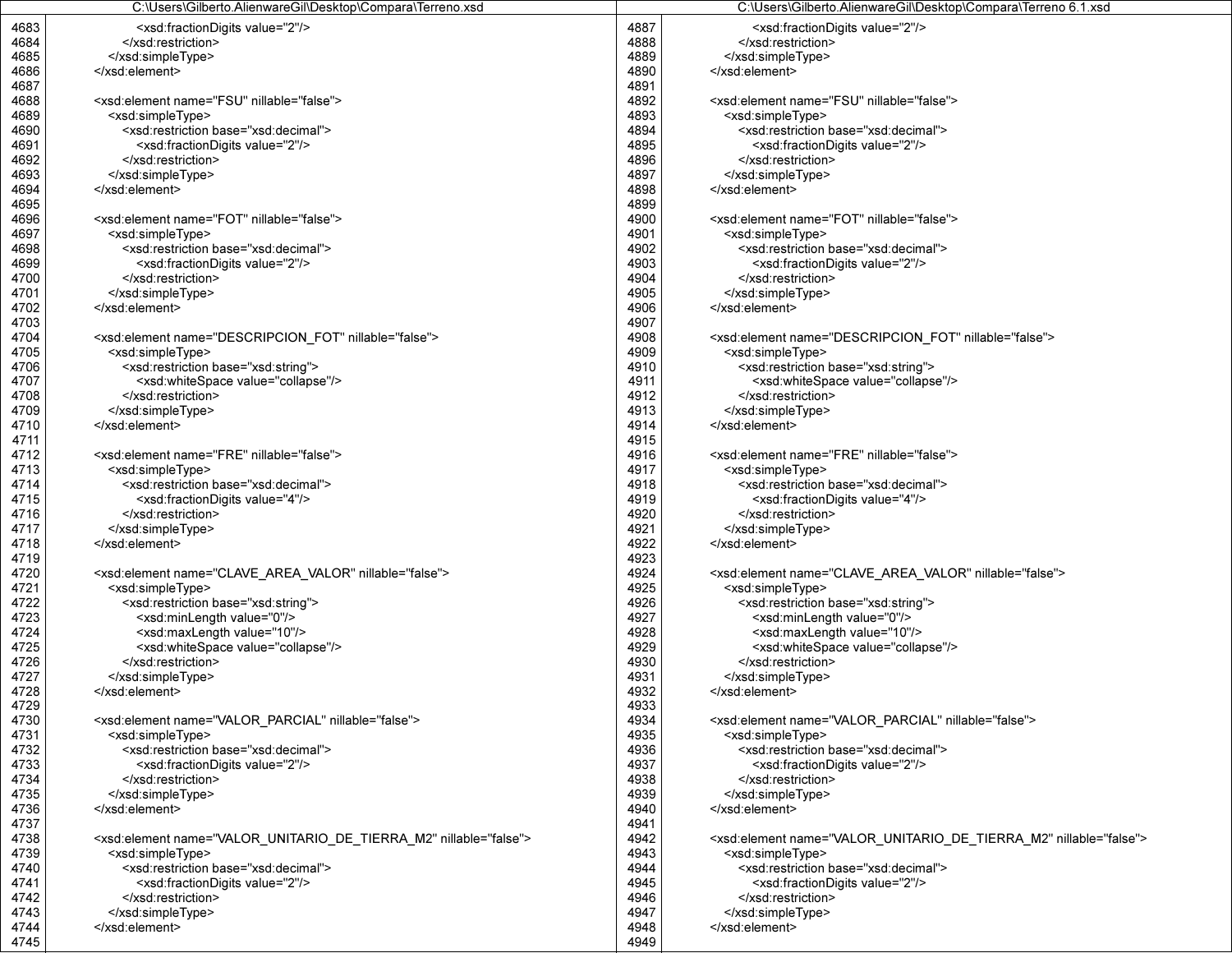|              | C:\Users\Gilberto.AlienwareGil\Desktop\Compara\Terreno.xsd                                                    |              | C:\Users\Gilberto.AlienwareGil\Desktop\Compara\Terreno 6.1.xsd                                                |
|--------------|---------------------------------------------------------------------------------------------------------------|--------------|---------------------------------------------------------------------------------------------------------------|
| 4746<br>4747 | <xsd:element name="VALOR_UNITARIO_NETO" nillable="false"><br/><xsd:simpletype></xsd:simpletype></xsd:element> | 4950<br>4951 | <xsd:element name="VALOR_UNITARIO_NETO" nillable="false"><br/><xsd:simpletype></xsd:simpletype></xsd:element> |
| 4748         | <xsd:restriction base="xsd:decimal"></xsd:restriction>                                                        | 4952         | <xsd:restriction base="xsd:decimal"></xsd:restriction>                                                        |
| 4749         | <xsd:fractiondigits value="2"></xsd:fractiondigits>                                                           | 4953         | <xsd:fractiondigits value="2"></xsd:fractiondigits>                                                           |
| 4750         |                                                                                                               | 4954         |                                                                                                               |
| 4751         |                                                                                                               | 4955         |                                                                                                               |
|              |                                                                                                               | 4956         |                                                                                                               |
| 4752         |                                                                                                               | 4957         |                                                                                                               |
| 4753<br>4754 |                                                                                                               | 4958         |                                                                                                               |
|              |                                                                                                               |              |                                                                                                               |
| 4755         |                                                                                                               | 4959         |                                                                                                               |
| 4756         | <xsd:complextype name="MEDIDASCOLINDANCIASType"></xsd:complextype>                                            | 4960         | <xsd:complextype name="MEDIDASCOLINDANCIASType"></xsd:complextype>                                            |
| 4757         | <xsd:sequence></xsd:sequence>                                                                                 | 4961         | <xsd:sequence></xsd:sequence>                                                                                 |
| 4758         | <xsd:element name="ORIENTACION" nillable="false"></xsd:element>                                               | 4962         | <xsd:element name="ORIENTACION" nillable="false"></xsd:element>                                               |
| 4759         | <xsd:simpletype></xsd:simpletype>                                                                             | 4963         | <xsd:simpletype></xsd:simpletype>                                                                             |
| 4760         | <xsd:restriction base="xsd:string"></xsd:restriction>                                                         | 4964         | <xsd:restriction base="xsd:string"></xsd:restriction>                                                         |
| 4761         | <xsd:minlength value="0"></xsd:minlength>                                                                     | 4965         | <xsd:minlength value="0"></xsd:minlength>                                                                     |
| 4762         | <xsd:maxlength value="50"></xsd:maxlength>                                                                    | 4966         | <xsd:maxlength value="50"></xsd:maxlength>                                                                    |
| 4763         | <xsd:whitespace value="collapse"></xsd:whitespace>                                                            | 4967         | <xsd:whitespace value="collapse"></xsd:whitespace>                                                            |
| 4764         |                                                                                                               | 4968         |                                                                                                               |
| 4765         |                                                                                                               | 4969         |                                                                                                               |
| 4766         |                                                                                                               | 4970         |                                                                                                               |
| 4767         |                                                                                                               | 4971         |                                                                                                               |
| 4768         | <xsd:element name="MEDIDA_METROS" nillable="false"></xsd:element>                                             | 4972         | <xsd:element name="MEDIDA_METROS" nillable="false"></xsd:element>                                             |
| 4769         | <xsd:simpletype></xsd:simpletype>                                                                             | 4973         | <xsd:simpletype></xsd:simpletype>                                                                             |
| 4770         | <xsd:restriction base="xsd:decimal"></xsd:restriction>                                                        | 4974         | <xsd:restriction base="xsd:decimal"></xsd:restriction>                                                        |
| 4771         | <xsd:fractiondigits value="2"></xsd:fractiondigits>                                                           | 4975         | <xsd:fractiondigits value="2"></xsd:fractiondigits>                                                           |
| 4772         |                                                                                                               | 4976         |                                                                                                               |
| 4773         |                                                                                                               | 4977         |                                                                                                               |
| 4774         |                                                                                                               | 4978         |                                                                                                               |
| 4775         |                                                                                                               | 4979         |                                                                                                               |
| 4776         | <xsd:element name="DESCRIPCION_COLINDANTE" nillable="false"></xsd:element>                                    | 4980         | <xsd:element name="DESCRIPCION_COLINDANTE" nillable="false"></xsd:element>                                    |
| 4777         | <xsd:simpletype></xsd:simpletype>                                                                             | 4981         | <xsd:simpletype></xsd:simpletype>                                                                             |
| 4778         | <xsd:restriction base="xsd:string"></xsd:restriction>                                                         | 4982         | <xsd:restriction base="xsd:string"></xsd:restriction>                                                         |
| 4779         | <xsd:minlength value="0"></xsd:minlength>                                                                     | 4983         | <xsd:minlength value="0"></xsd:minlength>                                                                     |
| 4780         | <xsd:maxlength value="500"></xsd:maxlength>                                                                   | 4984         | <xsd:maxlength value="500"></xsd:maxlength>                                                                   |
| 4781         | <xsd:whitespace value="collapse"></xsd:whitespace>                                                            | 4985         | <xsd:whitespace value="collapse"></xsd:whitespace>                                                            |
| 4782         |                                                                                                               | 4986         |                                                                                                               |
| 4783         |                                                                                                               | 4987         |                                                                                                               |
| 4784         |                                                                                                               | 4988         |                                                                                                               |
| 4785         |                                                                                                               | 4989         |                                                                                                               |
| 4786         |                                                                                                               | 4990         |                                                                                                               |
| 4787         |                                                                                                               | 4991         |                                                                                                               |
| 4788         | <xsd:complextype name="FUENTELEGALType"></xsd:complextype>                                                    | 4992         | <xsd:complextype name="FUENTELEGALType"></xsd:complextype>                                                    |
| 4789         | <xsd:sequence></xsd:sequence>                                                                                 | 4993         | <xsd:sequence></xsd:sequence>                                                                                 |
| 4790         | <xsd:element name="ID_FUENTE_INFORMACION_LEGAL" nillable="false"></xsd:element>                               | 4994         | <xsd:element name="ID_FUENTE_INFORMACION_LEGAL" nillable="false"></xsd:element>                               |
| 4791         | <xsd:simpletype></xsd:simpletype>                                                                             | 4995         | <xsd:simpletype></xsd:simpletype>                                                                             |
| 4792         | <xsd:restriction base="xsd:integer"></xsd:restriction>                                                        | 4996         | <xsd:restriction base="xsd:integer"></xsd:restriction>                                                        |
| 4793         | <xsd:enumeration value="1"></xsd:enumeration>                                                                 | 4997         | <xsd:enumeration value="1"></xsd:enumeration>                                                                 |
| 4794         | <xsd:enumeration value="2"></xsd:enumeration>                                                                 | 4998         | <xsd:enumeration value="2"></xsd:enumeration>                                                                 |
| 4795         | <xsd:enumeration value="3"></xsd:enumeration>                                                                 | 4999         | <xsd:enumeration value="3"></xsd:enumeration>                                                                 |
| 4796         | <xsd:enumeration value="4"></xsd:enumeration>                                                                 | 5000         | <xsd:enumeration value="4"></xsd:enumeration>                                                                 |
| 4797         | <xsd:enumeration value="5"></xsd:enumeration>                                                                 | 5001         | <xsd:enumeration value="5"></xsd:enumeration>                                                                 |
| 4798         | $\le$ /xsd:restriction>                                                                                       | 5002         |                                                                                                               |
| 4799         |                                                                                                               | 5003         |                                                                                                               |
| 4800         |                                                                                                               | 5004         |                                                                                                               |
| 4801         |                                                                                                               | 5005         |                                                                                                               |
| 4802         | <xsd:choice></xsd:choice>                                                                                     | 5006         | <xsd:choice></xsd:choice>                                                                                     |
| 4803         | <xsd:element name="ESCRITURA" type="ESCRITURAType"></xsd:element>                                             | 5007         | <xsd:element name="ESCRITURA" type="ESCRITURAType"></xsd:element>                                             |
| 4804         | <xsd:element name="SENTENCIA" type="SENTENCIAType"></xsd:element>                                             | 5008         | <xsd:element name="SENTENCIA" type="SENTENCIAType"></xsd:element>                                             |
| 4805         | <xsd:element name="CONTRATOPRIVADO" type="CONTRATOPRIVADOType"></xsd:element>                                 | 5009         | <xsd:element name="CONTRATOPRIVADO" type="CONTRATOPRIVADOType"></xsd:element>                                 |
| 4806         | <xsd:element name="ALINEAMIENTO" type="ALINEAMIENTOType"></xsd:element>                                       | 5010         | <xsd:element name="ALINEAMIENTO" type="ALINEAMIENTOType"></xsd:element>                                       |
| 4807         | <xsd:element name="OTRAFUENTE" type="OTRAFUENTEType"></xsd:element>                                           | 5011         | <xsd:element name="OTRAFUENTE" type="OTRAFUENTEType"></xsd:element>                                           |
| 4808         |                                                                                                               | 5012         |                                                                                                               |
|              |                                                                                                               |              |                                                                                                               |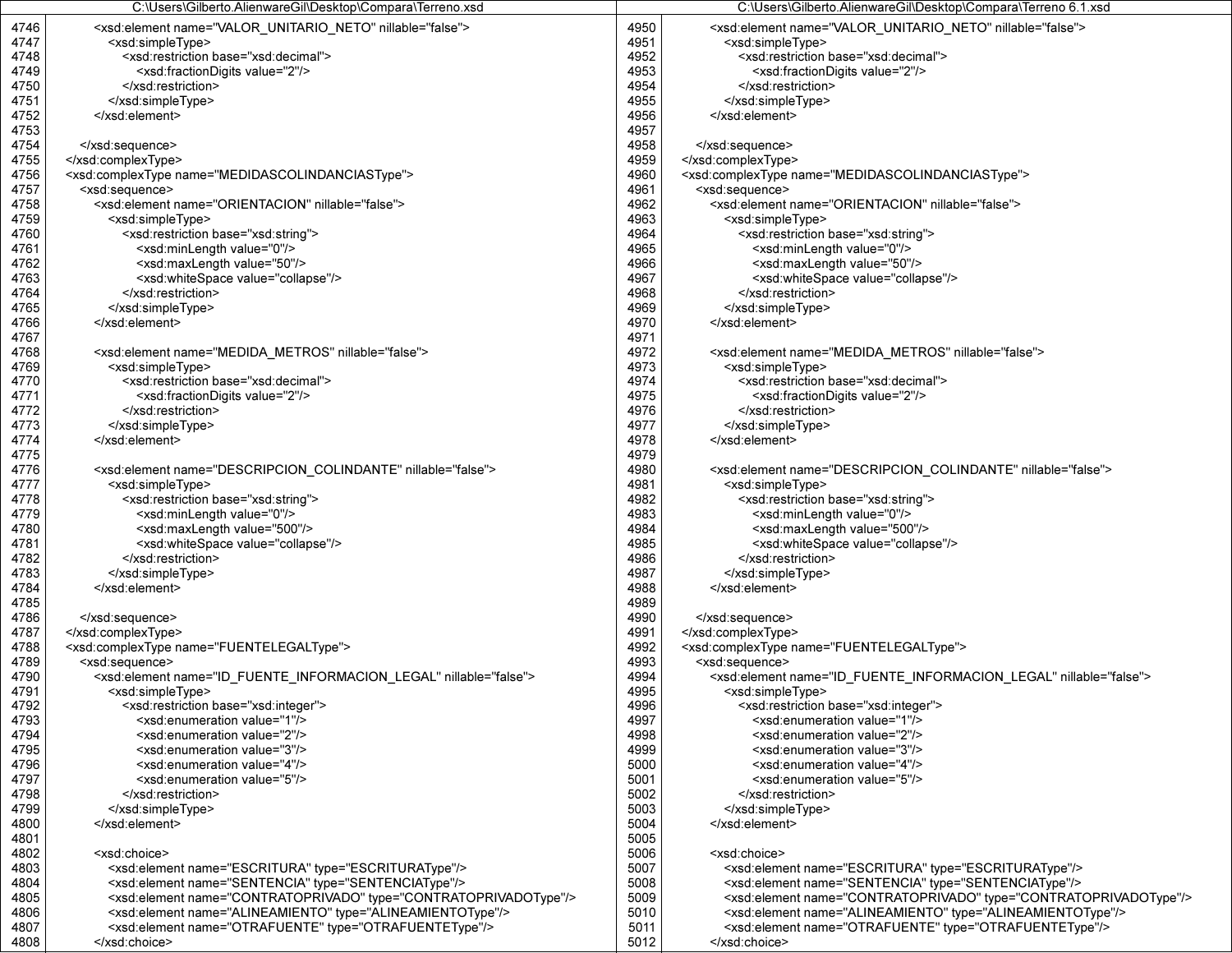|      | C:\Users\Gilberto.AlienwareGil\Desktop\Compara\Terreno.xsd                         |      | C:\Users\Gilberto.AlienwareGil\Desktop\Compara\Terreno 6.1.xsd                     |
|------|------------------------------------------------------------------------------------|------|------------------------------------------------------------------------------------|
| 4809 |                                                                                    | 5013 |                                                                                    |
| 4810 |                                                                                    | 5014 |                                                                                    |
| 4811 | <xsd:complextype name="OTRAFUENTEType"></xsd:complextype>                          | 5015 | <xsd:complextype name="OTRAFUENTEType"></xsd:complextype>                          |
| 4812 | <xsd:sequence></xsd:sequence>                                                      | 5016 | <xsd:sequence></xsd:sequence>                                                      |
| 4813 | <xsd:element name="FECHA_OTRA_FUENTE"></xsd:element>                               | 5017 | <xsd:element name="FECHA_OTRA_FUENTE"></xsd:element>                               |
| 4814 | <xsd:simpletype></xsd:simpletype>                                                  | 5018 | <xsd:simpletype></xsd:simpletype>                                                  |
| 4815 | <xsd:restriction base="xsd:string"></xsd:restriction>                              | 5019 | <xsd:restriction base="xsd:string"></xsd:restriction>                              |
| 4816 | <xsd:pattern value="[0-2][0-2][0-9][0-9][-][0-1][0-9][-][0-3][0-9]"></xsd:pattern> | 5020 | <xsd:pattern value="[0-2][0-2][0-9][0-9][-][0-1][0-9][-][0-3][0-9]"></xsd:pattern> |
| 4817 | $\le$ /xsd:restriction>                                                            | 5021 |                                                                                    |
| 4818 |                                                                                    | 5022 |                                                                                    |
| 4819 |                                                                                    | 5023 |                                                                                    |
| 4820 |                                                                                    | 5024 |                                                                                    |
| 4821 | <xsd:element name="NUMERO_FOLIO_OTRA_FUENTE" nillable="false"></xsd:element>       | 5025 | <xsd:element name="NUMERO_FOLIO_OTRA_FUENTE" nillable="false"></xsd:element>       |
| 4822 | <xsd:simpletype></xsd:simpletype>                                                  | 5026 | <xsd:simpletype></xsd:simpletype>                                                  |
| 4823 | <xsd:restriction base="xsd:string"></xsd:restriction>                              | 5027 | <xsd:restriction base="xsd:string"></xsd:restriction>                              |
| 4824 | <xsd:minlength value="0"></xsd:minlength>                                          | 5028 | <xsd:minlength value="0"></xsd:minlength>                                          |
| 4825 | <xsd:maxlength value="20"></xsd:maxlength>                                         | 5029 | <xsd:maxlength value="20"></xsd:maxlength>                                         |
| 4826 | <xsd:whitespace value="collapse"></xsd:whitespace>                                 | 5030 | <xsd:whitespace value="collapse"></xsd:whitespace>                                 |
| 4827 |                                                                                    | 5031 |                                                                                    |
| 4828 |                                                                                    | 5032 |                                                                                    |
| 4829 |                                                                                    | 5033 |                                                                                    |
| 4830 |                                                                                    | 5034 |                                                                                    |
| 4831 |                                                                                    | 5035 |                                                                                    |
| 4832 |                                                                                    | 5036 |                                                                                    |
| 4833 | <xsd:complextype name="ALINEAMIENTOType"></xsd:complextype>                        | 5037 | <xsd:complextype name="ALINEAMIENTOType"></xsd:complextype>                        |
| 4834 | <xsd:sequence></xsd:sequence>                                                      | 5038 | <xsd:sequence></xsd:sequence>                                                      |
| 4835 | <xsd:element name="FECHA_ALINEAMIENTO"></xsd:element>                              | 5039 | <xsd:element name="FECHA_ALINEAMIENTO"></xsd:element>                              |
| 4836 | <xsd:simpletype></xsd:simpletype>                                                  | 5040 | <xsd:simpletype></xsd:simpletype>                                                  |
| 4837 | <xsd:restriction base="xsd:string"></xsd:restriction>                              | 5041 | <xsd:restriction base="xsd:string"></xsd:restriction>                              |
| 4838 | <xsd:pattern value="[0-2][0-2][0-9][0-9][-][0-1][0-9][-][0-3][0-9]"></xsd:pattern> | 5042 | <xsd:pattern value="[0-2][0-2][0-9][0-9][-][0-1][0-9][-][0-3][0-9]"></xsd:pattern> |
| 4839 |                                                                                    | 5043 |                                                                                    |
| 4840 |                                                                                    | 5044 |                                                                                    |
| 4841 |                                                                                    | 5045 |                                                                                    |
| 4842 |                                                                                    | 5046 |                                                                                    |
| 4843 | <xsd:element name="NUMERO_FOLIO_ALINEAMIENTO" nillable="false"></xsd:element>      | 5047 | <xsd:element name="NUMERO_FOLIO_ALINEAMIENTO" nillable="false"></xsd:element>      |
| 4844 | <xsd:simpletype></xsd:simpletype>                                                  | 5048 | <xsd:simpletype></xsd:simpletype>                                                  |
| 4845 | <xsd:restriction base="xsd:string"></xsd:restriction>                              | 5049 | <xsd:restriction base="xsd:string"></xsd:restriction>                              |
| 4846 | <xsd:minlength value="0"></xsd:minlength>                                          | 5050 | <xsd:minlength value="0"></xsd:minlength>                                          |
| 4847 | <xsd:maxlength value="20"></xsd:maxlength>                                         | 5051 | <xsd:maxlength value="20"></xsd:maxlength>                                         |
| 4848 | <xsd:whitespace value="collapse"></xsd:whitespace>                                 | 5052 | <xsd:whitespace value="collapse"></xsd:whitespace>                                 |
| 4849 |                                                                                    | 5053 |                                                                                    |
| 4850 |                                                                                    | 5054 |                                                                                    |
| 4851 |                                                                                    | 5055 |                                                                                    |
| 4852 |                                                                                    | 5056 |                                                                                    |
| 4853 |                                                                                    | 5057 |                                                                                    |
| 4854 |                                                                                    | 5058 |                                                                                    |
| 4855 | <xsd:complextype name="CONTRATOPRIVADOType"></xsd:complextype>                     | 5059 | <xsd:complextype name="CONTRATOPRIVADOType"></xsd:complextype>                     |
| 4856 | <xsd:sequence></xsd:sequence>                                                      | 5060 | <xsd:sequence></xsd:sequence>                                                      |
| 4857 | <xsd:element name="FECHA CONTRATO"></xsd:element>                                  | 5061 | <xsd:element name="FECHA_CONTRATO"></xsd:element>                                  |
| 4858 | <xsd:simpletype></xsd:simpletype>                                                  | 5062 | <xsd:simpletype></xsd:simpletype>                                                  |
| 4859 | <xsd:restriction base="xsd:string"></xsd:restriction>                              | 5063 | <xsd:restriction base="xsd:string"></xsd:restriction>                              |
| 4860 | <xsd:pattern value="[0-2][0-2][0-9][0-9][-][0-1][0-9][-][0-3][0-9]"></xsd:pattern> | 5064 | <xsd:pattern value="[0-2][0-2][0-9][0-9][-][0-1][0-9][-][0-3][0-9]"></xsd:pattern> |
| 4861 |                                                                                    | 5065 |                                                                                    |
| 4862 |                                                                                    | 5066 |                                                                                    |
| 4863 |                                                                                    | 5067 |                                                                                    |
| 4864 |                                                                                    | 5068 |                                                                                    |
| 4865 | <xsd:element name="NOMBRE_ADQUIRIENTE" nillable="false"></xsd:element>             | 5069 | <xsd:element name="NOMBRE_ADQUIRIENTE" nillable="false"></xsd:element>             |
| 4866 | <xsd:simpletype></xsd:simpletype>                                                  | 5070 | <xsd:simpletype></xsd:simpletype>                                                  |
| 4867 | <xsd:restriction base="xsd:string"></xsd:restriction>                              | 5071 | <xsd:restriction base="xsd:string"></xsd:restriction>                              |
| 4868 | <xsd:minlength value="0"></xsd:minlength>                                          | 5072 | <xsd:minlength value="0"></xsd:minlength>                                          |
| 4869 | <xsd:maxlength value="50"></xsd:maxlength>                                         | 5073 | <xsd:maxlength value="50"></xsd:maxlength>                                         |
| 4870 | <xsd:whitespace value="collapse"></xsd:whitespace>                                 | 5074 | <xsd:whitespace value="collapse"></xsd:whitespace>                                 |
| 4871 |                                                                                    | 5075 |                                                                                    |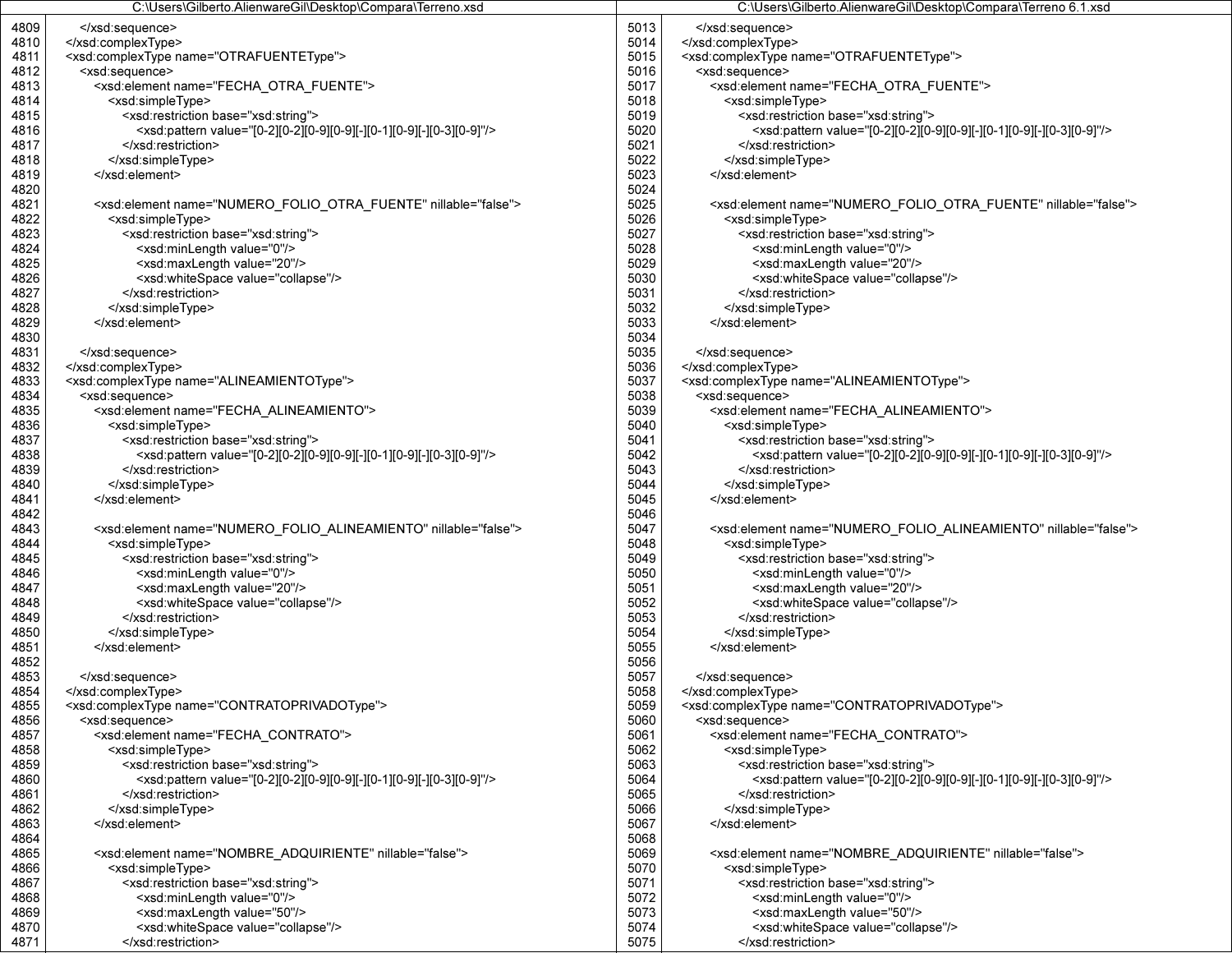| 5076<br>4872<br><br>$\le$ /xsd:simpleType><br>4873<br>5077<br><br><br>5078<br>4874<br>4875<br>5079<br><xsd:element name="APELLIDO_PATERNO_ADQUIRIENTE" nillable="false"><br/><xsd:element name="APELLIDO_PATERNO_ADQUIRIENTE" nillable="false"><br/>5080<br/>4876<br/><xsd:simpletype><br/><xsd:simpletype><br/>4877<br/>5081<br/><xsd:restriction base="xsd:string"><br/><xsd:restriction base="xsd:string"><br/>5082<br/>4878<br/><xsd:minlength value="0"></xsd:minlength><br/><xsd:minlength value="0"></xsd:minlength><br/>5083<br/>4879<br/><xsd:maxlength value="50"></xsd:maxlength><br/><xsd:maxlength value="50"></xsd:maxlength><br/>5084<br/>4880<br/><xsd:whitespace value="collapse"></xsd:whitespace><br/><xsd:whitespace value="collapse"></xsd:whitespace><br/>4881<br/>5085<br/></xsd:restriction><br/></xsd:restriction><br/>4882<br/>5086<br/></xsd:simpletype><br/><math>\le</math>/xsd:simpleType&gt;<br/>4883<br/>5087<br/></xsd:simpletype></xsd:element><br/></xsd:element><br>4884<br>5088<br>4885<br>5089<br><xsd:element name="APELLIDO_MATERNO_ADQUIRIENTE" nillable="false"><br/><xsd:element name="APELLIDO_MATERNO_ADQUIRIENTE" nillable="false"><br/>5090<br/>4886<br/><xsd:simpletype><br/><xsd:simpletype><br/>5091<br/>4887<br/><xsd:restriction base="xsd:string"><br/><xsd:restriction base="xsd:string"><br/>5092<br/>4888<br/><xsd:minlength value="0"></xsd:minlength><br/><xsd:minlength value="0"></xsd:minlength><br/>4889<br/>5093<br/><xsd:maxlength value="50"></xsd:maxlength><br/><xsd:maxlength value="50"></xsd:maxlength><br/>5094<br/>4890<br/><xsd:whitespace value="collapse"></xsd:whitespace><br/><xsd:whitespace value="collapse"></xsd:whitespace><br/>4891<br/>5095<br/></xsd:restriction><br/></xsd:restriction><br/>5096<br/>4892<br/></xsd:simpletype><br/></xsd:simpletype><br/>5097<br/></xsd:element><br/>4893<br/></xsd:element><br>4894<br>5098<br>4895<br>5099<br><xsd:element name="NOMBRE_ENAJENANTE" nillable="false"><br/><xsd:element name="NOMBRE_ENAJENANTE" nillable="false"><br/>4896<br/>5100<br/><xsd:simpletype><br/><xsd:simpletype><br/>5101<br/>4897<br/><xsd:restriction base="xsd:string"><br/><xsd:restriction base="xsd:string"><br/>4898<br/>5102<br/><xsd:minlength value="0"></xsd:minlength><br/><xsd:minlength value="0"></xsd:minlength><br/>5103<br/>4899<br/><xsd:maxlength value="50"></xsd:maxlength><br/><xsd:maxlength value="50"></xsd:maxlength><br/>5104<br/>4900<br/><xsd:whitespace value="collapse"></xsd:whitespace><br/><xsd:whitespace value="collapse"></xsd:whitespace><br/>4901<br/>5105<br/></xsd:restriction><br/></xsd:restriction><br/>5106<br/>4902<br/></xsd:simpletype><br/></xsd:simpletype><br/>4903<br/>5107<br/></xsd:element><br/></xsd:element><br>4904<br>5108<br>5109<br>4905<br><xsd:element name="APELLIDO_PATERNO_ENAJENANTE" nillable="false"><br/><xsd:element name="APELLIDO_PATERNO_ENAJENANTE" nillable="false"><br/><xsd:simpletype><br/>5110<br/><xsd:simpletype><br/>4906<br/>4907<br/>5111<br/><xsd:restriction base="xsd:string"><br/><xsd:restriction base="xsd:string"><br/>4908<br/>5112<br/><xsd:minlength value="0"></xsd:minlength><br/><xsd:minlength value="0"></xsd:minlength><br/>4909<br/>5113<br/><xsd:maxlength value="50"></xsd:maxlength><br/><xsd:maxlength value="50"></xsd:maxlength><br/>5114<br/>4910<br/><xsd:whitespace value="collapse"></xsd:whitespace><br/><xsd:whitespace value="collapse"></xsd:whitespace><br/>5115<br/>4911<br/></xsd:restriction><br/></xsd:restriction><br/>4912<br/>5116<br/></xsd:simpletype><br/></xsd:simpletype><br/>5117<br/>4913<br/></xsd:element><br/></xsd:element><br>4914<br>5118<br>4915<br><xsd:element name="APELLIDO_MATERNO_ENAJENANTE" nillable="false"><br/>5119<br/><xsd:element name="APELLIDO_MATERNO_ENAJENANTE" nillable="false"><br/>5120<br/>4916<br/><xsd:simpletype><br/><xsd:simpletype><br/>5121<br/>4917<br/><xsd:restriction base="xsd:string"><br/><xsd:restriction base="xsd:string"><br/>4918<br/><xsd:minlength value="0"></xsd:minlength><br/>5122<br/><xsd:minlength value="0"></xsd:minlength><br/>5123<br/>4919<br/><xsd:maxlength value="50"></xsd:maxlength><br/><xsd:maxlength value="50"></xsd:maxlength><br/>5124<br/>4920<br/><xsd:whitespace value="collapse"></xsd:whitespace><br/><xsd:whitespace value="collapse"></xsd:whitespace><br/>5125<br/>4921<br/></xsd:restriction><br/></xsd:restriction><br/>4922<br/>5126<br/></xsd:simpletype><br/></xsd:simpletype><br/>4923<br/>5127<br/></xsd:element><br/></xsd:element><br>5128<br>4924<br>4925<br>5129<br><br><br>4926<br>5130<br><br><br>4927<br>5131<br><xsd:complextype name="SENTENCIAType"><br/><xsd:complextype name="SENTENCIAType"><br/>5132<br/>4928<br/><xsd:sequence><br/><xsd:sequence><br/>5133<br/>4929<br/><xsd:element name="JUZGADO_SENTENCIA" nillable="false"><br/><xsd:element name="JUZGADO SENTENCIA" nillable="false"><br/>5134<br/>4930<br/><xsd:simpletype><br/><xsd:simpletype><br/><xsd:restriction base="xsd:string"><br/>5135<br/>4931<br/><xsd:restriction base="xsd:string"><br/>4932<br/>5136<br/><xsd:minlength value="0"></xsd:minlength><br/><xsd:minlength value="0"></xsd:minlength><br/>4933<br/>5137<br/><xsd:maxlength value="50"></xsd:maxlength><br/><xsd:maxlength value="50"></xsd:maxlength></xsd:restriction></xsd:restriction></xsd:simpletype></xsd:simpletype></xsd:element></xsd:element></xsd:sequence></xsd:sequence></xsd:complextype></xsd:complextype> |      | C:\Users\Gilberto.AlienwareGil\Desktop\Compara\Terreno.xsd |      | C:\Users\Gilberto.AlienwareGil\Desktop\Compara\Terreno 6.1.xsd |
|----------------------------------------------------------------------------------------------------------------------------------------------------------------------------------------------------------------------------------------------------------------------------------------------------------------------------------------------------------------------------------------------------------------------------------------------------------------------------------------------------------------------------------------------------------------------------------------------------------------------------------------------------------------------------------------------------------------------------------------------------------------------------------------------------------------------------------------------------------------------------------------------------------------------------------------------------------------------------------------------------------------------------------------------------------------------------------------------------------------------------------------------------------------------------------------------------------------------------------------------------------------------------------------------------------------------------------------------------------------------------------------------------------------------------------------------------------------------------------------------------------------------------------------------------------------------------------------------------------------------------------------------------------------------------------------------------------------------------------------------------------------------------------------------------------------------------------------------------------------------------------------------------------------------------------------------------------------------------------------------------------------------------------------------------------------------------------------------------------------------------------------------------------------------------------------------------------------------------------------------------------------------------------------------------------------------------------------------------------------------------------------------------------------------------------------------------------------------------------------------------------------------------------------------------------------------------------------------------------------------------------------------------------------------------------------------------------------------------------------------------------------------------------------------------------------------------------------------------------------------------------------------------------------------------------------------------------------------------------------------------------------------------------------------------------------------------------------------------------------------------------------------------------------------------------------------------------------------------------------------------------------------------------------------------------------------------------------------------------------------------------------------------------------------------------------------------------------------------------------------------------------------------------------------------------------------------------------------------------------------------------------------------------------------------------------------------------------------------------------------------------------------------------------------------------------------------------------------------------------------------------------------------------------------------------------------------------------------------------------------------------------------------------------------------------------------------------------------------------------------------------------------------------------------------------------------------------------------------------------------------------------------------------------------------------------------------------------------------------------------------------------------------------------------------------------------------------------------------------------------------------------------------------------------------------------------------------------------------------------------------------------------------------------------------------------------------------------------------------------------------------------------------------------------------------------------------------------------------------------------------------------------------------------------------------------------------------------------------------------------------------------------------------------------------------------------------------------------------------------------------------------------------------------------------------------------------------------------------------------------------------------------------------------------------------------------------------------------------------------------------------------------------------------------------------------------------------------------------------------------------------------|------|------------------------------------------------------------|------|----------------------------------------------------------------|
|                                                                                                                                                                                                                                                                                                                                                                                                                                                                                                                                                                                                                                                                                                                                                                                                                                                                                                                                                                                                                                                                                                                                                                                                                                                                                                                                                                                                                                                                                                                                                                                                                                                                                                                                                                                                                                                                                                                                                                                                                                                                                                                                                                                                                                                                                                                                                                                                                                                                                                                                                                                                                                                                                                                                                                                                                                                                                                                                                                                                                                                                                                                                                                                                                                                                                                                                                                                                                                                                                                                                                                                                                                                                                                                                                                                                                                                                                                                                                                                                                                                                                                                                                                                                                                                                                                                                                                                                                                                                                                                                                                                                                                                                                                                                                                                                                                                                                                                                                                                                                                                                                                                                                                                                                                                                                                                                                                                                                                                                                                                |      |                                                            |      |                                                                |
|                                                                                                                                                                                                                                                                                                                                                                                                                                                                                                                                                                                                                                                                                                                                                                                                                                                                                                                                                                                                                                                                                                                                                                                                                                                                                                                                                                                                                                                                                                                                                                                                                                                                                                                                                                                                                                                                                                                                                                                                                                                                                                                                                                                                                                                                                                                                                                                                                                                                                                                                                                                                                                                                                                                                                                                                                                                                                                                                                                                                                                                                                                                                                                                                                                                                                                                                                                                                                                                                                                                                                                                                                                                                                                                                                                                                                                                                                                                                                                                                                                                                                                                                                                                                                                                                                                                                                                                                                                                                                                                                                                                                                                                                                                                                                                                                                                                                                                                                                                                                                                                                                                                                                                                                                                                                                                                                                                                                                                                                                                                |      |                                                            |      |                                                                |
|                                                                                                                                                                                                                                                                                                                                                                                                                                                                                                                                                                                                                                                                                                                                                                                                                                                                                                                                                                                                                                                                                                                                                                                                                                                                                                                                                                                                                                                                                                                                                                                                                                                                                                                                                                                                                                                                                                                                                                                                                                                                                                                                                                                                                                                                                                                                                                                                                                                                                                                                                                                                                                                                                                                                                                                                                                                                                                                                                                                                                                                                                                                                                                                                                                                                                                                                                                                                                                                                                                                                                                                                                                                                                                                                                                                                                                                                                                                                                                                                                                                                                                                                                                                                                                                                                                                                                                                                                                                                                                                                                                                                                                                                                                                                                                                                                                                                                                                                                                                                                                                                                                                                                                                                                                                                                                                                                                                                                                                                                                                |      |                                                            |      |                                                                |
|                                                                                                                                                                                                                                                                                                                                                                                                                                                                                                                                                                                                                                                                                                                                                                                                                                                                                                                                                                                                                                                                                                                                                                                                                                                                                                                                                                                                                                                                                                                                                                                                                                                                                                                                                                                                                                                                                                                                                                                                                                                                                                                                                                                                                                                                                                                                                                                                                                                                                                                                                                                                                                                                                                                                                                                                                                                                                                                                                                                                                                                                                                                                                                                                                                                                                                                                                                                                                                                                                                                                                                                                                                                                                                                                                                                                                                                                                                                                                                                                                                                                                                                                                                                                                                                                                                                                                                                                                                                                                                                                                                                                                                                                                                                                                                                                                                                                                                                                                                                                                                                                                                                                                                                                                                                                                                                                                                                                                                                                                                                |      |                                                            |      |                                                                |
|                                                                                                                                                                                                                                                                                                                                                                                                                                                                                                                                                                                                                                                                                                                                                                                                                                                                                                                                                                                                                                                                                                                                                                                                                                                                                                                                                                                                                                                                                                                                                                                                                                                                                                                                                                                                                                                                                                                                                                                                                                                                                                                                                                                                                                                                                                                                                                                                                                                                                                                                                                                                                                                                                                                                                                                                                                                                                                                                                                                                                                                                                                                                                                                                                                                                                                                                                                                                                                                                                                                                                                                                                                                                                                                                                                                                                                                                                                                                                                                                                                                                                                                                                                                                                                                                                                                                                                                                                                                                                                                                                                                                                                                                                                                                                                                                                                                                                                                                                                                                                                                                                                                                                                                                                                                                                                                                                                                                                                                                                                                |      |                                                            |      |                                                                |
|                                                                                                                                                                                                                                                                                                                                                                                                                                                                                                                                                                                                                                                                                                                                                                                                                                                                                                                                                                                                                                                                                                                                                                                                                                                                                                                                                                                                                                                                                                                                                                                                                                                                                                                                                                                                                                                                                                                                                                                                                                                                                                                                                                                                                                                                                                                                                                                                                                                                                                                                                                                                                                                                                                                                                                                                                                                                                                                                                                                                                                                                                                                                                                                                                                                                                                                                                                                                                                                                                                                                                                                                                                                                                                                                                                                                                                                                                                                                                                                                                                                                                                                                                                                                                                                                                                                                                                                                                                                                                                                                                                                                                                                                                                                                                                                                                                                                                                                                                                                                                                                                                                                                                                                                                                                                                                                                                                                                                                                                                                                |      |                                                            |      |                                                                |
|                                                                                                                                                                                                                                                                                                                                                                                                                                                                                                                                                                                                                                                                                                                                                                                                                                                                                                                                                                                                                                                                                                                                                                                                                                                                                                                                                                                                                                                                                                                                                                                                                                                                                                                                                                                                                                                                                                                                                                                                                                                                                                                                                                                                                                                                                                                                                                                                                                                                                                                                                                                                                                                                                                                                                                                                                                                                                                                                                                                                                                                                                                                                                                                                                                                                                                                                                                                                                                                                                                                                                                                                                                                                                                                                                                                                                                                                                                                                                                                                                                                                                                                                                                                                                                                                                                                                                                                                                                                                                                                                                                                                                                                                                                                                                                                                                                                                                                                                                                                                                                                                                                                                                                                                                                                                                                                                                                                                                                                                                                                |      |                                                            |      |                                                                |
|                                                                                                                                                                                                                                                                                                                                                                                                                                                                                                                                                                                                                                                                                                                                                                                                                                                                                                                                                                                                                                                                                                                                                                                                                                                                                                                                                                                                                                                                                                                                                                                                                                                                                                                                                                                                                                                                                                                                                                                                                                                                                                                                                                                                                                                                                                                                                                                                                                                                                                                                                                                                                                                                                                                                                                                                                                                                                                                                                                                                                                                                                                                                                                                                                                                                                                                                                                                                                                                                                                                                                                                                                                                                                                                                                                                                                                                                                                                                                                                                                                                                                                                                                                                                                                                                                                                                                                                                                                                                                                                                                                                                                                                                                                                                                                                                                                                                                                                                                                                                                                                                                                                                                                                                                                                                                                                                                                                                                                                                                                                |      |                                                            |      |                                                                |
|                                                                                                                                                                                                                                                                                                                                                                                                                                                                                                                                                                                                                                                                                                                                                                                                                                                                                                                                                                                                                                                                                                                                                                                                                                                                                                                                                                                                                                                                                                                                                                                                                                                                                                                                                                                                                                                                                                                                                                                                                                                                                                                                                                                                                                                                                                                                                                                                                                                                                                                                                                                                                                                                                                                                                                                                                                                                                                                                                                                                                                                                                                                                                                                                                                                                                                                                                                                                                                                                                                                                                                                                                                                                                                                                                                                                                                                                                                                                                                                                                                                                                                                                                                                                                                                                                                                                                                                                                                                                                                                                                                                                                                                                                                                                                                                                                                                                                                                                                                                                                                                                                                                                                                                                                                                                                                                                                                                                                                                                                                                |      |                                                            |      |                                                                |
|                                                                                                                                                                                                                                                                                                                                                                                                                                                                                                                                                                                                                                                                                                                                                                                                                                                                                                                                                                                                                                                                                                                                                                                                                                                                                                                                                                                                                                                                                                                                                                                                                                                                                                                                                                                                                                                                                                                                                                                                                                                                                                                                                                                                                                                                                                                                                                                                                                                                                                                                                                                                                                                                                                                                                                                                                                                                                                                                                                                                                                                                                                                                                                                                                                                                                                                                                                                                                                                                                                                                                                                                                                                                                                                                                                                                                                                                                                                                                                                                                                                                                                                                                                                                                                                                                                                                                                                                                                                                                                                                                                                                                                                                                                                                                                                                                                                                                                                                                                                                                                                                                                                                                                                                                                                                                                                                                                                                                                                                                                                |      |                                                            |      |                                                                |
|                                                                                                                                                                                                                                                                                                                                                                                                                                                                                                                                                                                                                                                                                                                                                                                                                                                                                                                                                                                                                                                                                                                                                                                                                                                                                                                                                                                                                                                                                                                                                                                                                                                                                                                                                                                                                                                                                                                                                                                                                                                                                                                                                                                                                                                                                                                                                                                                                                                                                                                                                                                                                                                                                                                                                                                                                                                                                                                                                                                                                                                                                                                                                                                                                                                                                                                                                                                                                                                                                                                                                                                                                                                                                                                                                                                                                                                                                                                                                                                                                                                                                                                                                                                                                                                                                                                                                                                                                                                                                                                                                                                                                                                                                                                                                                                                                                                                                                                                                                                                                                                                                                                                                                                                                                                                                                                                                                                                                                                                                                                |      |                                                            |      |                                                                |
|                                                                                                                                                                                                                                                                                                                                                                                                                                                                                                                                                                                                                                                                                                                                                                                                                                                                                                                                                                                                                                                                                                                                                                                                                                                                                                                                                                                                                                                                                                                                                                                                                                                                                                                                                                                                                                                                                                                                                                                                                                                                                                                                                                                                                                                                                                                                                                                                                                                                                                                                                                                                                                                                                                                                                                                                                                                                                                                                                                                                                                                                                                                                                                                                                                                                                                                                                                                                                                                                                                                                                                                                                                                                                                                                                                                                                                                                                                                                                                                                                                                                                                                                                                                                                                                                                                                                                                                                                                                                                                                                                                                                                                                                                                                                                                                                                                                                                                                                                                                                                                                                                                                                                                                                                                                                                                                                                                                                                                                                                                                |      |                                                            |      |                                                                |
|                                                                                                                                                                                                                                                                                                                                                                                                                                                                                                                                                                                                                                                                                                                                                                                                                                                                                                                                                                                                                                                                                                                                                                                                                                                                                                                                                                                                                                                                                                                                                                                                                                                                                                                                                                                                                                                                                                                                                                                                                                                                                                                                                                                                                                                                                                                                                                                                                                                                                                                                                                                                                                                                                                                                                                                                                                                                                                                                                                                                                                                                                                                                                                                                                                                                                                                                                                                                                                                                                                                                                                                                                                                                                                                                                                                                                                                                                                                                                                                                                                                                                                                                                                                                                                                                                                                                                                                                                                                                                                                                                                                                                                                                                                                                                                                                                                                                                                                                                                                                                                                                                                                                                                                                                                                                                                                                                                                                                                                                                                                |      |                                                            |      |                                                                |
|                                                                                                                                                                                                                                                                                                                                                                                                                                                                                                                                                                                                                                                                                                                                                                                                                                                                                                                                                                                                                                                                                                                                                                                                                                                                                                                                                                                                                                                                                                                                                                                                                                                                                                                                                                                                                                                                                                                                                                                                                                                                                                                                                                                                                                                                                                                                                                                                                                                                                                                                                                                                                                                                                                                                                                                                                                                                                                                                                                                                                                                                                                                                                                                                                                                                                                                                                                                                                                                                                                                                                                                                                                                                                                                                                                                                                                                                                                                                                                                                                                                                                                                                                                                                                                                                                                                                                                                                                                                                                                                                                                                                                                                                                                                                                                                                                                                                                                                                                                                                                                                                                                                                                                                                                                                                                                                                                                                                                                                                                                                |      |                                                            |      |                                                                |
|                                                                                                                                                                                                                                                                                                                                                                                                                                                                                                                                                                                                                                                                                                                                                                                                                                                                                                                                                                                                                                                                                                                                                                                                                                                                                                                                                                                                                                                                                                                                                                                                                                                                                                                                                                                                                                                                                                                                                                                                                                                                                                                                                                                                                                                                                                                                                                                                                                                                                                                                                                                                                                                                                                                                                                                                                                                                                                                                                                                                                                                                                                                                                                                                                                                                                                                                                                                                                                                                                                                                                                                                                                                                                                                                                                                                                                                                                                                                                                                                                                                                                                                                                                                                                                                                                                                                                                                                                                                                                                                                                                                                                                                                                                                                                                                                                                                                                                                                                                                                                                                                                                                                                                                                                                                                                                                                                                                                                                                                                                                |      |                                                            |      |                                                                |
|                                                                                                                                                                                                                                                                                                                                                                                                                                                                                                                                                                                                                                                                                                                                                                                                                                                                                                                                                                                                                                                                                                                                                                                                                                                                                                                                                                                                                                                                                                                                                                                                                                                                                                                                                                                                                                                                                                                                                                                                                                                                                                                                                                                                                                                                                                                                                                                                                                                                                                                                                                                                                                                                                                                                                                                                                                                                                                                                                                                                                                                                                                                                                                                                                                                                                                                                                                                                                                                                                                                                                                                                                                                                                                                                                                                                                                                                                                                                                                                                                                                                                                                                                                                                                                                                                                                                                                                                                                                                                                                                                                                                                                                                                                                                                                                                                                                                                                                                                                                                                                                                                                                                                                                                                                                                                                                                                                                                                                                                                                                |      |                                                            |      |                                                                |
|                                                                                                                                                                                                                                                                                                                                                                                                                                                                                                                                                                                                                                                                                                                                                                                                                                                                                                                                                                                                                                                                                                                                                                                                                                                                                                                                                                                                                                                                                                                                                                                                                                                                                                                                                                                                                                                                                                                                                                                                                                                                                                                                                                                                                                                                                                                                                                                                                                                                                                                                                                                                                                                                                                                                                                                                                                                                                                                                                                                                                                                                                                                                                                                                                                                                                                                                                                                                                                                                                                                                                                                                                                                                                                                                                                                                                                                                                                                                                                                                                                                                                                                                                                                                                                                                                                                                                                                                                                                                                                                                                                                                                                                                                                                                                                                                                                                                                                                                                                                                                                                                                                                                                                                                                                                                                                                                                                                                                                                                                                                |      |                                                            |      |                                                                |
|                                                                                                                                                                                                                                                                                                                                                                                                                                                                                                                                                                                                                                                                                                                                                                                                                                                                                                                                                                                                                                                                                                                                                                                                                                                                                                                                                                                                                                                                                                                                                                                                                                                                                                                                                                                                                                                                                                                                                                                                                                                                                                                                                                                                                                                                                                                                                                                                                                                                                                                                                                                                                                                                                                                                                                                                                                                                                                                                                                                                                                                                                                                                                                                                                                                                                                                                                                                                                                                                                                                                                                                                                                                                                                                                                                                                                                                                                                                                                                                                                                                                                                                                                                                                                                                                                                                                                                                                                                                                                                                                                                                                                                                                                                                                                                                                                                                                                                                                                                                                                                                                                                                                                                                                                                                                                                                                                                                                                                                                                                                |      |                                                            |      |                                                                |
|                                                                                                                                                                                                                                                                                                                                                                                                                                                                                                                                                                                                                                                                                                                                                                                                                                                                                                                                                                                                                                                                                                                                                                                                                                                                                                                                                                                                                                                                                                                                                                                                                                                                                                                                                                                                                                                                                                                                                                                                                                                                                                                                                                                                                                                                                                                                                                                                                                                                                                                                                                                                                                                                                                                                                                                                                                                                                                                                                                                                                                                                                                                                                                                                                                                                                                                                                                                                                                                                                                                                                                                                                                                                                                                                                                                                                                                                                                                                                                                                                                                                                                                                                                                                                                                                                                                                                                                                                                                                                                                                                                                                                                                                                                                                                                                                                                                                                                                                                                                                                                                                                                                                                                                                                                                                                                                                                                                                                                                                                                                |      |                                                            |      |                                                                |
|                                                                                                                                                                                                                                                                                                                                                                                                                                                                                                                                                                                                                                                                                                                                                                                                                                                                                                                                                                                                                                                                                                                                                                                                                                                                                                                                                                                                                                                                                                                                                                                                                                                                                                                                                                                                                                                                                                                                                                                                                                                                                                                                                                                                                                                                                                                                                                                                                                                                                                                                                                                                                                                                                                                                                                                                                                                                                                                                                                                                                                                                                                                                                                                                                                                                                                                                                                                                                                                                                                                                                                                                                                                                                                                                                                                                                                                                                                                                                                                                                                                                                                                                                                                                                                                                                                                                                                                                                                                                                                                                                                                                                                                                                                                                                                                                                                                                                                                                                                                                                                                                                                                                                                                                                                                                                                                                                                                                                                                                                                                |      |                                                            |      |                                                                |
|                                                                                                                                                                                                                                                                                                                                                                                                                                                                                                                                                                                                                                                                                                                                                                                                                                                                                                                                                                                                                                                                                                                                                                                                                                                                                                                                                                                                                                                                                                                                                                                                                                                                                                                                                                                                                                                                                                                                                                                                                                                                                                                                                                                                                                                                                                                                                                                                                                                                                                                                                                                                                                                                                                                                                                                                                                                                                                                                                                                                                                                                                                                                                                                                                                                                                                                                                                                                                                                                                                                                                                                                                                                                                                                                                                                                                                                                                                                                                                                                                                                                                                                                                                                                                                                                                                                                                                                                                                                                                                                                                                                                                                                                                                                                                                                                                                                                                                                                                                                                                                                                                                                                                                                                                                                                                                                                                                                                                                                                                                                |      |                                                            |      |                                                                |
|                                                                                                                                                                                                                                                                                                                                                                                                                                                                                                                                                                                                                                                                                                                                                                                                                                                                                                                                                                                                                                                                                                                                                                                                                                                                                                                                                                                                                                                                                                                                                                                                                                                                                                                                                                                                                                                                                                                                                                                                                                                                                                                                                                                                                                                                                                                                                                                                                                                                                                                                                                                                                                                                                                                                                                                                                                                                                                                                                                                                                                                                                                                                                                                                                                                                                                                                                                                                                                                                                                                                                                                                                                                                                                                                                                                                                                                                                                                                                                                                                                                                                                                                                                                                                                                                                                                                                                                                                                                                                                                                                                                                                                                                                                                                                                                                                                                                                                                                                                                                                                                                                                                                                                                                                                                                                                                                                                                                                                                                                                                |      |                                                            |      |                                                                |
|                                                                                                                                                                                                                                                                                                                                                                                                                                                                                                                                                                                                                                                                                                                                                                                                                                                                                                                                                                                                                                                                                                                                                                                                                                                                                                                                                                                                                                                                                                                                                                                                                                                                                                                                                                                                                                                                                                                                                                                                                                                                                                                                                                                                                                                                                                                                                                                                                                                                                                                                                                                                                                                                                                                                                                                                                                                                                                                                                                                                                                                                                                                                                                                                                                                                                                                                                                                                                                                                                                                                                                                                                                                                                                                                                                                                                                                                                                                                                                                                                                                                                                                                                                                                                                                                                                                                                                                                                                                                                                                                                                                                                                                                                                                                                                                                                                                                                                                                                                                                                                                                                                                                                                                                                                                                                                                                                                                                                                                                                                                |      |                                                            |      |                                                                |
|                                                                                                                                                                                                                                                                                                                                                                                                                                                                                                                                                                                                                                                                                                                                                                                                                                                                                                                                                                                                                                                                                                                                                                                                                                                                                                                                                                                                                                                                                                                                                                                                                                                                                                                                                                                                                                                                                                                                                                                                                                                                                                                                                                                                                                                                                                                                                                                                                                                                                                                                                                                                                                                                                                                                                                                                                                                                                                                                                                                                                                                                                                                                                                                                                                                                                                                                                                                                                                                                                                                                                                                                                                                                                                                                                                                                                                                                                                                                                                                                                                                                                                                                                                                                                                                                                                                                                                                                                                                                                                                                                                                                                                                                                                                                                                                                                                                                                                                                                                                                                                                                                                                                                                                                                                                                                                                                                                                                                                                                                                                |      |                                                            |      |                                                                |
|                                                                                                                                                                                                                                                                                                                                                                                                                                                                                                                                                                                                                                                                                                                                                                                                                                                                                                                                                                                                                                                                                                                                                                                                                                                                                                                                                                                                                                                                                                                                                                                                                                                                                                                                                                                                                                                                                                                                                                                                                                                                                                                                                                                                                                                                                                                                                                                                                                                                                                                                                                                                                                                                                                                                                                                                                                                                                                                                                                                                                                                                                                                                                                                                                                                                                                                                                                                                                                                                                                                                                                                                                                                                                                                                                                                                                                                                                                                                                                                                                                                                                                                                                                                                                                                                                                                                                                                                                                                                                                                                                                                                                                                                                                                                                                                                                                                                                                                                                                                                                                                                                                                                                                                                                                                                                                                                                                                                                                                                                                                |      |                                                            |      |                                                                |
|                                                                                                                                                                                                                                                                                                                                                                                                                                                                                                                                                                                                                                                                                                                                                                                                                                                                                                                                                                                                                                                                                                                                                                                                                                                                                                                                                                                                                                                                                                                                                                                                                                                                                                                                                                                                                                                                                                                                                                                                                                                                                                                                                                                                                                                                                                                                                                                                                                                                                                                                                                                                                                                                                                                                                                                                                                                                                                                                                                                                                                                                                                                                                                                                                                                                                                                                                                                                                                                                                                                                                                                                                                                                                                                                                                                                                                                                                                                                                                                                                                                                                                                                                                                                                                                                                                                                                                                                                                                                                                                                                                                                                                                                                                                                                                                                                                                                                                                                                                                                                                                                                                                                                                                                                                                                                                                                                                                                                                                                                                                |      |                                                            |      |                                                                |
|                                                                                                                                                                                                                                                                                                                                                                                                                                                                                                                                                                                                                                                                                                                                                                                                                                                                                                                                                                                                                                                                                                                                                                                                                                                                                                                                                                                                                                                                                                                                                                                                                                                                                                                                                                                                                                                                                                                                                                                                                                                                                                                                                                                                                                                                                                                                                                                                                                                                                                                                                                                                                                                                                                                                                                                                                                                                                                                                                                                                                                                                                                                                                                                                                                                                                                                                                                                                                                                                                                                                                                                                                                                                                                                                                                                                                                                                                                                                                                                                                                                                                                                                                                                                                                                                                                                                                                                                                                                                                                                                                                                                                                                                                                                                                                                                                                                                                                                                                                                                                                                                                                                                                                                                                                                                                                                                                                                                                                                                                                                |      |                                                            |      |                                                                |
|                                                                                                                                                                                                                                                                                                                                                                                                                                                                                                                                                                                                                                                                                                                                                                                                                                                                                                                                                                                                                                                                                                                                                                                                                                                                                                                                                                                                                                                                                                                                                                                                                                                                                                                                                                                                                                                                                                                                                                                                                                                                                                                                                                                                                                                                                                                                                                                                                                                                                                                                                                                                                                                                                                                                                                                                                                                                                                                                                                                                                                                                                                                                                                                                                                                                                                                                                                                                                                                                                                                                                                                                                                                                                                                                                                                                                                                                                                                                                                                                                                                                                                                                                                                                                                                                                                                                                                                                                                                                                                                                                                                                                                                                                                                                                                                                                                                                                                                                                                                                                                                                                                                                                                                                                                                                                                                                                                                                                                                                                                                |      |                                                            |      |                                                                |
|                                                                                                                                                                                                                                                                                                                                                                                                                                                                                                                                                                                                                                                                                                                                                                                                                                                                                                                                                                                                                                                                                                                                                                                                                                                                                                                                                                                                                                                                                                                                                                                                                                                                                                                                                                                                                                                                                                                                                                                                                                                                                                                                                                                                                                                                                                                                                                                                                                                                                                                                                                                                                                                                                                                                                                                                                                                                                                                                                                                                                                                                                                                                                                                                                                                                                                                                                                                                                                                                                                                                                                                                                                                                                                                                                                                                                                                                                                                                                                                                                                                                                                                                                                                                                                                                                                                                                                                                                                                                                                                                                                                                                                                                                                                                                                                                                                                                                                                                                                                                                                                                                                                                                                                                                                                                                                                                                                                                                                                                                                                |      |                                                            |      |                                                                |
|                                                                                                                                                                                                                                                                                                                                                                                                                                                                                                                                                                                                                                                                                                                                                                                                                                                                                                                                                                                                                                                                                                                                                                                                                                                                                                                                                                                                                                                                                                                                                                                                                                                                                                                                                                                                                                                                                                                                                                                                                                                                                                                                                                                                                                                                                                                                                                                                                                                                                                                                                                                                                                                                                                                                                                                                                                                                                                                                                                                                                                                                                                                                                                                                                                                                                                                                                                                                                                                                                                                                                                                                                                                                                                                                                                                                                                                                                                                                                                                                                                                                                                                                                                                                                                                                                                                                                                                                                                                                                                                                                                                                                                                                                                                                                                                                                                                                                                                                                                                                                                                                                                                                                                                                                                                                                                                                                                                                                                                                                                                |      |                                                            |      |                                                                |
|                                                                                                                                                                                                                                                                                                                                                                                                                                                                                                                                                                                                                                                                                                                                                                                                                                                                                                                                                                                                                                                                                                                                                                                                                                                                                                                                                                                                                                                                                                                                                                                                                                                                                                                                                                                                                                                                                                                                                                                                                                                                                                                                                                                                                                                                                                                                                                                                                                                                                                                                                                                                                                                                                                                                                                                                                                                                                                                                                                                                                                                                                                                                                                                                                                                                                                                                                                                                                                                                                                                                                                                                                                                                                                                                                                                                                                                                                                                                                                                                                                                                                                                                                                                                                                                                                                                                                                                                                                                                                                                                                                                                                                                                                                                                                                                                                                                                                                                                                                                                                                                                                                                                                                                                                                                                                                                                                                                                                                                                                                                |      |                                                            |      |                                                                |
|                                                                                                                                                                                                                                                                                                                                                                                                                                                                                                                                                                                                                                                                                                                                                                                                                                                                                                                                                                                                                                                                                                                                                                                                                                                                                                                                                                                                                                                                                                                                                                                                                                                                                                                                                                                                                                                                                                                                                                                                                                                                                                                                                                                                                                                                                                                                                                                                                                                                                                                                                                                                                                                                                                                                                                                                                                                                                                                                                                                                                                                                                                                                                                                                                                                                                                                                                                                                                                                                                                                                                                                                                                                                                                                                                                                                                                                                                                                                                                                                                                                                                                                                                                                                                                                                                                                                                                                                                                                                                                                                                                                                                                                                                                                                                                                                                                                                                                                                                                                                                                                                                                                                                                                                                                                                                                                                                                                                                                                                                                                |      |                                                            |      |                                                                |
|                                                                                                                                                                                                                                                                                                                                                                                                                                                                                                                                                                                                                                                                                                                                                                                                                                                                                                                                                                                                                                                                                                                                                                                                                                                                                                                                                                                                                                                                                                                                                                                                                                                                                                                                                                                                                                                                                                                                                                                                                                                                                                                                                                                                                                                                                                                                                                                                                                                                                                                                                                                                                                                                                                                                                                                                                                                                                                                                                                                                                                                                                                                                                                                                                                                                                                                                                                                                                                                                                                                                                                                                                                                                                                                                                                                                                                                                                                                                                                                                                                                                                                                                                                                                                                                                                                                                                                                                                                                                                                                                                                                                                                                                                                                                                                                                                                                                                                                                                                                                                                                                                                                                                                                                                                                                                                                                                                                                                                                                                                                |      |                                                            |      |                                                                |
|                                                                                                                                                                                                                                                                                                                                                                                                                                                                                                                                                                                                                                                                                                                                                                                                                                                                                                                                                                                                                                                                                                                                                                                                                                                                                                                                                                                                                                                                                                                                                                                                                                                                                                                                                                                                                                                                                                                                                                                                                                                                                                                                                                                                                                                                                                                                                                                                                                                                                                                                                                                                                                                                                                                                                                                                                                                                                                                                                                                                                                                                                                                                                                                                                                                                                                                                                                                                                                                                                                                                                                                                                                                                                                                                                                                                                                                                                                                                                                                                                                                                                                                                                                                                                                                                                                                                                                                                                                                                                                                                                                                                                                                                                                                                                                                                                                                                                                                                                                                                                                                                                                                                                                                                                                                                                                                                                                                                                                                                                                                |      |                                                            |      |                                                                |
|                                                                                                                                                                                                                                                                                                                                                                                                                                                                                                                                                                                                                                                                                                                                                                                                                                                                                                                                                                                                                                                                                                                                                                                                                                                                                                                                                                                                                                                                                                                                                                                                                                                                                                                                                                                                                                                                                                                                                                                                                                                                                                                                                                                                                                                                                                                                                                                                                                                                                                                                                                                                                                                                                                                                                                                                                                                                                                                                                                                                                                                                                                                                                                                                                                                                                                                                                                                                                                                                                                                                                                                                                                                                                                                                                                                                                                                                                                                                                                                                                                                                                                                                                                                                                                                                                                                                                                                                                                                                                                                                                                                                                                                                                                                                                                                                                                                                                                                                                                                                                                                                                                                                                                                                                                                                                                                                                                                                                                                                                                                |      |                                                            |      |                                                                |
|                                                                                                                                                                                                                                                                                                                                                                                                                                                                                                                                                                                                                                                                                                                                                                                                                                                                                                                                                                                                                                                                                                                                                                                                                                                                                                                                                                                                                                                                                                                                                                                                                                                                                                                                                                                                                                                                                                                                                                                                                                                                                                                                                                                                                                                                                                                                                                                                                                                                                                                                                                                                                                                                                                                                                                                                                                                                                                                                                                                                                                                                                                                                                                                                                                                                                                                                                                                                                                                                                                                                                                                                                                                                                                                                                                                                                                                                                                                                                                                                                                                                                                                                                                                                                                                                                                                                                                                                                                                                                                                                                                                                                                                                                                                                                                                                                                                                                                                                                                                                                                                                                                                                                                                                                                                                                                                                                                                                                                                                                                                |      |                                                            |      |                                                                |
|                                                                                                                                                                                                                                                                                                                                                                                                                                                                                                                                                                                                                                                                                                                                                                                                                                                                                                                                                                                                                                                                                                                                                                                                                                                                                                                                                                                                                                                                                                                                                                                                                                                                                                                                                                                                                                                                                                                                                                                                                                                                                                                                                                                                                                                                                                                                                                                                                                                                                                                                                                                                                                                                                                                                                                                                                                                                                                                                                                                                                                                                                                                                                                                                                                                                                                                                                                                                                                                                                                                                                                                                                                                                                                                                                                                                                                                                                                                                                                                                                                                                                                                                                                                                                                                                                                                                                                                                                                                                                                                                                                                                                                                                                                                                                                                                                                                                                                                                                                                                                                                                                                                                                                                                                                                                                                                                                                                                                                                                                                                |      |                                                            |      |                                                                |
|                                                                                                                                                                                                                                                                                                                                                                                                                                                                                                                                                                                                                                                                                                                                                                                                                                                                                                                                                                                                                                                                                                                                                                                                                                                                                                                                                                                                                                                                                                                                                                                                                                                                                                                                                                                                                                                                                                                                                                                                                                                                                                                                                                                                                                                                                                                                                                                                                                                                                                                                                                                                                                                                                                                                                                                                                                                                                                                                                                                                                                                                                                                                                                                                                                                                                                                                                                                                                                                                                                                                                                                                                                                                                                                                                                                                                                                                                                                                                                                                                                                                                                                                                                                                                                                                                                                                                                                                                                                                                                                                                                                                                                                                                                                                                                                                                                                                                                                                                                                                                                                                                                                                                                                                                                                                                                                                                                                                                                                                                                                |      |                                                            |      |                                                                |
|                                                                                                                                                                                                                                                                                                                                                                                                                                                                                                                                                                                                                                                                                                                                                                                                                                                                                                                                                                                                                                                                                                                                                                                                                                                                                                                                                                                                                                                                                                                                                                                                                                                                                                                                                                                                                                                                                                                                                                                                                                                                                                                                                                                                                                                                                                                                                                                                                                                                                                                                                                                                                                                                                                                                                                                                                                                                                                                                                                                                                                                                                                                                                                                                                                                                                                                                                                                                                                                                                                                                                                                                                                                                                                                                                                                                                                                                                                                                                                                                                                                                                                                                                                                                                                                                                                                                                                                                                                                                                                                                                                                                                                                                                                                                                                                                                                                                                                                                                                                                                                                                                                                                                                                                                                                                                                                                                                                                                                                                                                                |      |                                                            |      |                                                                |
|                                                                                                                                                                                                                                                                                                                                                                                                                                                                                                                                                                                                                                                                                                                                                                                                                                                                                                                                                                                                                                                                                                                                                                                                                                                                                                                                                                                                                                                                                                                                                                                                                                                                                                                                                                                                                                                                                                                                                                                                                                                                                                                                                                                                                                                                                                                                                                                                                                                                                                                                                                                                                                                                                                                                                                                                                                                                                                                                                                                                                                                                                                                                                                                                                                                                                                                                                                                                                                                                                                                                                                                                                                                                                                                                                                                                                                                                                                                                                                                                                                                                                                                                                                                                                                                                                                                                                                                                                                                                                                                                                                                                                                                                                                                                                                                                                                                                                                                                                                                                                                                                                                                                                                                                                                                                                                                                                                                                                                                                                                                |      |                                                            |      |                                                                |
|                                                                                                                                                                                                                                                                                                                                                                                                                                                                                                                                                                                                                                                                                                                                                                                                                                                                                                                                                                                                                                                                                                                                                                                                                                                                                                                                                                                                                                                                                                                                                                                                                                                                                                                                                                                                                                                                                                                                                                                                                                                                                                                                                                                                                                                                                                                                                                                                                                                                                                                                                                                                                                                                                                                                                                                                                                                                                                                                                                                                                                                                                                                                                                                                                                                                                                                                                                                                                                                                                                                                                                                                                                                                                                                                                                                                                                                                                                                                                                                                                                                                                                                                                                                                                                                                                                                                                                                                                                                                                                                                                                                                                                                                                                                                                                                                                                                                                                                                                                                                                                                                                                                                                                                                                                                                                                                                                                                                                                                                                                                |      |                                                            |      |                                                                |
|                                                                                                                                                                                                                                                                                                                                                                                                                                                                                                                                                                                                                                                                                                                                                                                                                                                                                                                                                                                                                                                                                                                                                                                                                                                                                                                                                                                                                                                                                                                                                                                                                                                                                                                                                                                                                                                                                                                                                                                                                                                                                                                                                                                                                                                                                                                                                                                                                                                                                                                                                                                                                                                                                                                                                                                                                                                                                                                                                                                                                                                                                                                                                                                                                                                                                                                                                                                                                                                                                                                                                                                                                                                                                                                                                                                                                                                                                                                                                                                                                                                                                                                                                                                                                                                                                                                                                                                                                                                                                                                                                                                                                                                                                                                                                                                                                                                                                                                                                                                                                                                                                                                                                                                                                                                                                                                                                                                                                                                                                                                |      |                                                            |      |                                                                |
|                                                                                                                                                                                                                                                                                                                                                                                                                                                                                                                                                                                                                                                                                                                                                                                                                                                                                                                                                                                                                                                                                                                                                                                                                                                                                                                                                                                                                                                                                                                                                                                                                                                                                                                                                                                                                                                                                                                                                                                                                                                                                                                                                                                                                                                                                                                                                                                                                                                                                                                                                                                                                                                                                                                                                                                                                                                                                                                                                                                                                                                                                                                                                                                                                                                                                                                                                                                                                                                                                                                                                                                                                                                                                                                                                                                                                                                                                                                                                                                                                                                                                                                                                                                                                                                                                                                                                                                                                                                                                                                                                                                                                                                                                                                                                                                                                                                                                                                                                                                                                                                                                                                                                                                                                                                                                                                                                                                                                                                                                                                |      |                                                            |      |                                                                |
|                                                                                                                                                                                                                                                                                                                                                                                                                                                                                                                                                                                                                                                                                                                                                                                                                                                                                                                                                                                                                                                                                                                                                                                                                                                                                                                                                                                                                                                                                                                                                                                                                                                                                                                                                                                                                                                                                                                                                                                                                                                                                                                                                                                                                                                                                                                                                                                                                                                                                                                                                                                                                                                                                                                                                                                                                                                                                                                                                                                                                                                                                                                                                                                                                                                                                                                                                                                                                                                                                                                                                                                                                                                                                                                                                                                                                                                                                                                                                                                                                                                                                                                                                                                                                                                                                                                                                                                                                                                                                                                                                                                                                                                                                                                                                                                                                                                                                                                                                                                                                                                                                                                                                                                                                                                                                                                                                                                                                                                                                                                |      |                                                            |      |                                                                |
|                                                                                                                                                                                                                                                                                                                                                                                                                                                                                                                                                                                                                                                                                                                                                                                                                                                                                                                                                                                                                                                                                                                                                                                                                                                                                                                                                                                                                                                                                                                                                                                                                                                                                                                                                                                                                                                                                                                                                                                                                                                                                                                                                                                                                                                                                                                                                                                                                                                                                                                                                                                                                                                                                                                                                                                                                                                                                                                                                                                                                                                                                                                                                                                                                                                                                                                                                                                                                                                                                                                                                                                                                                                                                                                                                                                                                                                                                                                                                                                                                                                                                                                                                                                                                                                                                                                                                                                                                                                                                                                                                                                                                                                                                                                                                                                                                                                                                                                                                                                                                                                                                                                                                                                                                                                                                                                                                                                                                                                                                                                |      |                                                            |      |                                                                |
|                                                                                                                                                                                                                                                                                                                                                                                                                                                                                                                                                                                                                                                                                                                                                                                                                                                                                                                                                                                                                                                                                                                                                                                                                                                                                                                                                                                                                                                                                                                                                                                                                                                                                                                                                                                                                                                                                                                                                                                                                                                                                                                                                                                                                                                                                                                                                                                                                                                                                                                                                                                                                                                                                                                                                                                                                                                                                                                                                                                                                                                                                                                                                                                                                                                                                                                                                                                                                                                                                                                                                                                                                                                                                                                                                                                                                                                                                                                                                                                                                                                                                                                                                                                                                                                                                                                                                                                                                                                                                                                                                                                                                                                                                                                                                                                                                                                                                                                                                                                                                                                                                                                                                                                                                                                                                                                                                                                                                                                                                                                |      |                                                            |      |                                                                |
|                                                                                                                                                                                                                                                                                                                                                                                                                                                                                                                                                                                                                                                                                                                                                                                                                                                                                                                                                                                                                                                                                                                                                                                                                                                                                                                                                                                                                                                                                                                                                                                                                                                                                                                                                                                                                                                                                                                                                                                                                                                                                                                                                                                                                                                                                                                                                                                                                                                                                                                                                                                                                                                                                                                                                                                                                                                                                                                                                                                                                                                                                                                                                                                                                                                                                                                                                                                                                                                                                                                                                                                                                                                                                                                                                                                                                                                                                                                                                                                                                                                                                                                                                                                                                                                                                                                                                                                                                                                                                                                                                                                                                                                                                                                                                                                                                                                                                                                                                                                                                                                                                                                                                                                                                                                                                                                                                                                                                                                                                                                |      |                                                            |      |                                                                |
|                                                                                                                                                                                                                                                                                                                                                                                                                                                                                                                                                                                                                                                                                                                                                                                                                                                                                                                                                                                                                                                                                                                                                                                                                                                                                                                                                                                                                                                                                                                                                                                                                                                                                                                                                                                                                                                                                                                                                                                                                                                                                                                                                                                                                                                                                                                                                                                                                                                                                                                                                                                                                                                                                                                                                                                                                                                                                                                                                                                                                                                                                                                                                                                                                                                                                                                                                                                                                                                                                                                                                                                                                                                                                                                                                                                                                                                                                                                                                                                                                                                                                                                                                                                                                                                                                                                                                                                                                                                                                                                                                                                                                                                                                                                                                                                                                                                                                                                                                                                                                                                                                                                                                                                                                                                                                                                                                                                                                                                                                                                |      |                                                            |      |                                                                |
|                                                                                                                                                                                                                                                                                                                                                                                                                                                                                                                                                                                                                                                                                                                                                                                                                                                                                                                                                                                                                                                                                                                                                                                                                                                                                                                                                                                                                                                                                                                                                                                                                                                                                                                                                                                                                                                                                                                                                                                                                                                                                                                                                                                                                                                                                                                                                                                                                                                                                                                                                                                                                                                                                                                                                                                                                                                                                                                                                                                                                                                                                                                                                                                                                                                                                                                                                                                                                                                                                                                                                                                                                                                                                                                                                                                                                                                                                                                                                                                                                                                                                                                                                                                                                                                                                                                                                                                                                                                                                                                                                                                                                                                                                                                                                                                                                                                                                                                                                                                                                                                                                                                                                                                                                                                                                                                                                                                                                                                                                                                |      |                                                            |      |                                                                |
|                                                                                                                                                                                                                                                                                                                                                                                                                                                                                                                                                                                                                                                                                                                                                                                                                                                                                                                                                                                                                                                                                                                                                                                                                                                                                                                                                                                                                                                                                                                                                                                                                                                                                                                                                                                                                                                                                                                                                                                                                                                                                                                                                                                                                                                                                                                                                                                                                                                                                                                                                                                                                                                                                                                                                                                                                                                                                                                                                                                                                                                                                                                                                                                                                                                                                                                                                                                                                                                                                                                                                                                                                                                                                                                                                                                                                                                                                                                                                                                                                                                                                                                                                                                                                                                                                                                                                                                                                                                                                                                                                                                                                                                                                                                                                                                                                                                                                                                                                                                                                                                                                                                                                                                                                                                                                                                                                                                                                                                                                                                |      |                                                            |      |                                                                |
|                                                                                                                                                                                                                                                                                                                                                                                                                                                                                                                                                                                                                                                                                                                                                                                                                                                                                                                                                                                                                                                                                                                                                                                                                                                                                                                                                                                                                                                                                                                                                                                                                                                                                                                                                                                                                                                                                                                                                                                                                                                                                                                                                                                                                                                                                                                                                                                                                                                                                                                                                                                                                                                                                                                                                                                                                                                                                                                                                                                                                                                                                                                                                                                                                                                                                                                                                                                                                                                                                                                                                                                                                                                                                                                                                                                                                                                                                                                                                                                                                                                                                                                                                                                                                                                                                                                                                                                                                                                                                                                                                                                                                                                                                                                                                                                                                                                                                                                                                                                                                                                                                                                                                                                                                                                                                                                                                                                                                                                                                                                |      |                                                            |      |                                                                |
|                                                                                                                                                                                                                                                                                                                                                                                                                                                                                                                                                                                                                                                                                                                                                                                                                                                                                                                                                                                                                                                                                                                                                                                                                                                                                                                                                                                                                                                                                                                                                                                                                                                                                                                                                                                                                                                                                                                                                                                                                                                                                                                                                                                                                                                                                                                                                                                                                                                                                                                                                                                                                                                                                                                                                                                                                                                                                                                                                                                                                                                                                                                                                                                                                                                                                                                                                                                                                                                                                                                                                                                                                                                                                                                                                                                                                                                                                                                                                                                                                                                                                                                                                                                                                                                                                                                                                                                                                                                                                                                                                                                                                                                                                                                                                                                                                                                                                                                                                                                                                                                                                                                                                                                                                                                                                                                                                                                                                                                                                                                |      |                                                            |      |                                                                |
|                                                                                                                                                                                                                                                                                                                                                                                                                                                                                                                                                                                                                                                                                                                                                                                                                                                                                                                                                                                                                                                                                                                                                                                                                                                                                                                                                                                                                                                                                                                                                                                                                                                                                                                                                                                                                                                                                                                                                                                                                                                                                                                                                                                                                                                                                                                                                                                                                                                                                                                                                                                                                                                                                                                                                                                                                                                                                                                                                                                                                                                                                                                                                                                                                                                                                                                                                                                                                                                                                                                                                                                                                                                                                                                                                                                                                                                                                                                                                                                                                                                                                                                                                                                                                                                                                                                                                                                                                                                                                                                                                                                                                                                                                                                                                                                                                                                                                                                                                                                                                                                                                                                                                                                                                                                                                                                                                                                                                                                                                                                |      |                                                            |      |                                                                |
|                                                                                                                                                                                                                                                                                                                                                                                                                                                                                                                                                                                                                                                                                                                                                                                                                                                                                                                                                                                                                                                                                                                                                                                                                                                                                                                                                                                                                                                                                                                                                                                                                                                                                                                                                                                                                                                                                                                                                                                                                                                                                                                                                                                                                                                                                                                                                                                                                                                                                                                                                                                                                                                                                                                                                                                                                                                                                                                                                                                                                                                                                                                                                                                                                                                                                                                                                                                                                                                                                                                                                                                                                                                                                                                                                                                                                                                                                                                                                                                                                                                                                                                                                                                                                                                                                                                                                                                                                                                                                                                                                                                                                                                                                                                                                                                                                                                                                                                                                                                                                                                                                                                                                                                                                                                                                                                                                                                                                                                                                                                |      |                                                            |      |                                                                |
|                                                                                                                                                                                                                                                                                                                                                                                                                                                                                                                                                                                                                                                                                                                                                                                                                                                                                                                                                                                                                                                                                                                                                                                                                                                                                                                                                                                                                                                                                                                                                                                                                                                                                                                                                                                                                                                                                                                                                                                                                                                                                                                                                                                                                                                                                                                                                                                                                                                                                                                                                                                                                                                                                                                                                                                                                                                                                                                                                                                                                                                                                                                                                                                                                                                                                                                                                                                                                                                                                                                                                                                                                                                                                                                                                                                                                                                                                                                                                                                                                                                                                                                                                                                                                                                                                                                                                                                                                                                                                                                                                                                                                                                                                                                                                                                                                                                                                                                                                                                                                                                                                                                                                                                                                                                                                                                                                                                                                                                                                                                |      |                                                            |      |                                                                |
|                                                                                                                                                                                                                                                                                                                                                                                                                                                                                                                                                                                                                                                                                                                                                                                                                                                                                                                                                                                                                                                                                                                                                                                                                                                                                                                                                                                                                                                                                                                                                                                                                                                                                                                                                                                                                                                                                                                                                                                                                                                                                                                                                                                                                                                                                                                                                                                                                                                                                                                                                                                                                                                                                                                                                                                                                                                                                                                                                                                                                                                                                                                                                                                                                                                                                                                                                                                                                                                                                                                                                                                                                                                                                                                                                                                                                                                                                                                                                                                                                                                                                                                                                                                                                                                                                                                                                                                                                                                                                                                                                                                                                                                                                                                                                                                                                                                                                                                                                                                                                                                                                                                                                                                                                                                                                                                                                                                                                                                                                                                |      |                                                            |      |                                                                |
|                                                                                                                                                                                                                                                                                                                                                                                                                                                                                                                                                                                                                                                                                                                                                                                                                                                                                                                                                                                                                                                                                                                                                                                                                                                                                                                                                                                                                                                                                                                                                                                                                                                                                                                                                                                                                                                                                                                                                                                                                                                                                                                                                                                                                                                                                                                                                                                                                                                                                                                                                                                                                                                                                                                                                                                                                                                                                                                                                                                                                                                                                                                                                                                                                                                                                                                                                                                                                                                                                                                                                                                                                                                                                                                                                                                                                                                                                                                                                                                                                                                                                                                                                                                                                                                                                                                                                                                                                                                                                                                                                                                                                                                                                                                                                                                                                                                                                                                                                                                                                                                                                                                                                                                                                                                                                                                                                                                                                                                                                                                |      |                                                            |      |                                                                |
|                                                                                                                                                                                                                                                                                                                                                                                                                                                                                                                                                                                                                                                                                                                                                                                                                                                                                                                                                                                                                                                                                                                                                                                                                                                                                                                                                                                                                                                                                                                                                                                                                                                                                                                                                                                                                                                                                                                                                                                                                                                                                                                                                                                                                                                                                                                                                                                                                                                                                                                                                                                                                                                                                                                                                                                                                                                                                                                                                                                                                                                                                                                                                                                                                                                                                                                                                                                                                                                                                                                                                                                                                                                                                                                                                                                                                                                                                                                                                                                                                                                                                                                                                                                                                                                                                                                                                                                                                                                                                                                                                                                                                                                                                                                                                                                                                                                                                                                                                                                                                                                                                                                                                                                                                                                                                                                                                                                                                                                                                                                |      |                                                            |      |                                                                |
|                                                                                                                                                                                                                                                                                                                                                                                                                                                                                                                                                                                                                                                                                                                                                                                                                                                                                                                                                                                                                                                                                                                                                                                                                                                                                                                                                                                                                                                                                                                                                                                                                                                                                                                                                                                                                                                                                                                                                                                                                                                                                                                                                                                                                                                                                                                                                                                                                                                                                                                                                                                                                                                                                                                                                                                                                                                                                                                                                                                                                                                                                                                                                                                                                                                                                                                                                                                                                                                                                                                                                                                                                                                                                                                                                                                                                                                                                                                                                                                                                                                                                                                                                                                                                                                                                                                                                                                                                                                                                                                                                                                                                                                                                                                                                                                                                                                                                                                                                                                                                                                                                                                                                                                                                                                                                                                                                                                                                                                                                                                |      |                                                            |      |                                                                |
|                                                                                                                                                                                                                                                                                                                                                                                                                                                                                                                                                                                                                                                                                                                                                                                                                                                                                                                                                                                                                                                                                                                                                                                                                                                                                                                                                                                                                                                                                                                                                                                                                                                                                                                                                                                                                                                                                                                                                                                                                                                                                                                                                                                                                                                                                                                                                                                                                                                                                                                                                                                                                                                                                                                                                                                                                                                                                                                                                                                                                                                                                                                                                                                                                                                                                                                                                                                                                                                                                                                                                                                                                                                                                                                                                                                                                                                                                                                                                                                                                                                                                                                                                                                                                                                                                                                                                                                                                                                                                                                                                                                                                                                                                                                                                                                                                                                                                                                                                                                                                                                                                                                                                                                                                                                                                                                                                                                                                                                                                                                |      |                                                            |      |                                                                |
|                                                                                                                                                                                                                                                                                                                                                                                                                                                                                                                                                                                                                                                                                                                                                                                                                                                                                                                                                                                                                                                                                                                                                                                                                                                                                                                                                                                                                                                                                                                                                                                                                                                                                                                                                                                                                                                                                                                                                                                                                                                                                                                                                                                                                                                                                                                                                                                                                                                                                                                                                                                                                                                                                                                                                                                                                                                                                                                                                                                                                                                                                                                                                                                                                                                                                                                                                                                                                                                                                                                                                                                                                                                                                                                                                                                                                                                                                                                                                                                                                                                                                                                                                                                                                                                                                                                                                                                                                                                                                                                                                                                                                                                                                                                                                                                                                                                                                                                                                                                                                                                                                                                                                                                                                                                                                                                                                                                                                                                                                                                |      |                                                            |      |                                                                |
|                                                                                                                                                                                                                                                                                                                                                                                                                                                                                                                                                                                                                                                                                                                                                                                                                                                                                                                                                                                                                                                                                                                                                                                                                                                                                                                                                                                                                                                                                                                                                                                                                                                                                                                                                                                                                                                                                                                                                                                                                                                                                                                                                                                                                                                                                                                                                                                                                                                                                                                                                                                                                                                                                                                                                                                                                                                                                                                                                                                                                                                                                                                                                                                                                                                                                                                                                                                                                                                                                                                                                                                                                                                                                                                                                                                                                                                                                                                                                                                                                                                                                                                                                                                                                                                                                                                                                                                                                                                                                                                                                                                                                                                                                                                                                                                                                                                                                                                                                                                                                                                                                                                                                                                                                                                                                                                                                                                                                                                                                                                | 4934 | <xsd:whitespace value="collapse"></xsd:whitespace>         | 5138 | <xsd:whitespace value="collapse"></xsd:whitespace>             |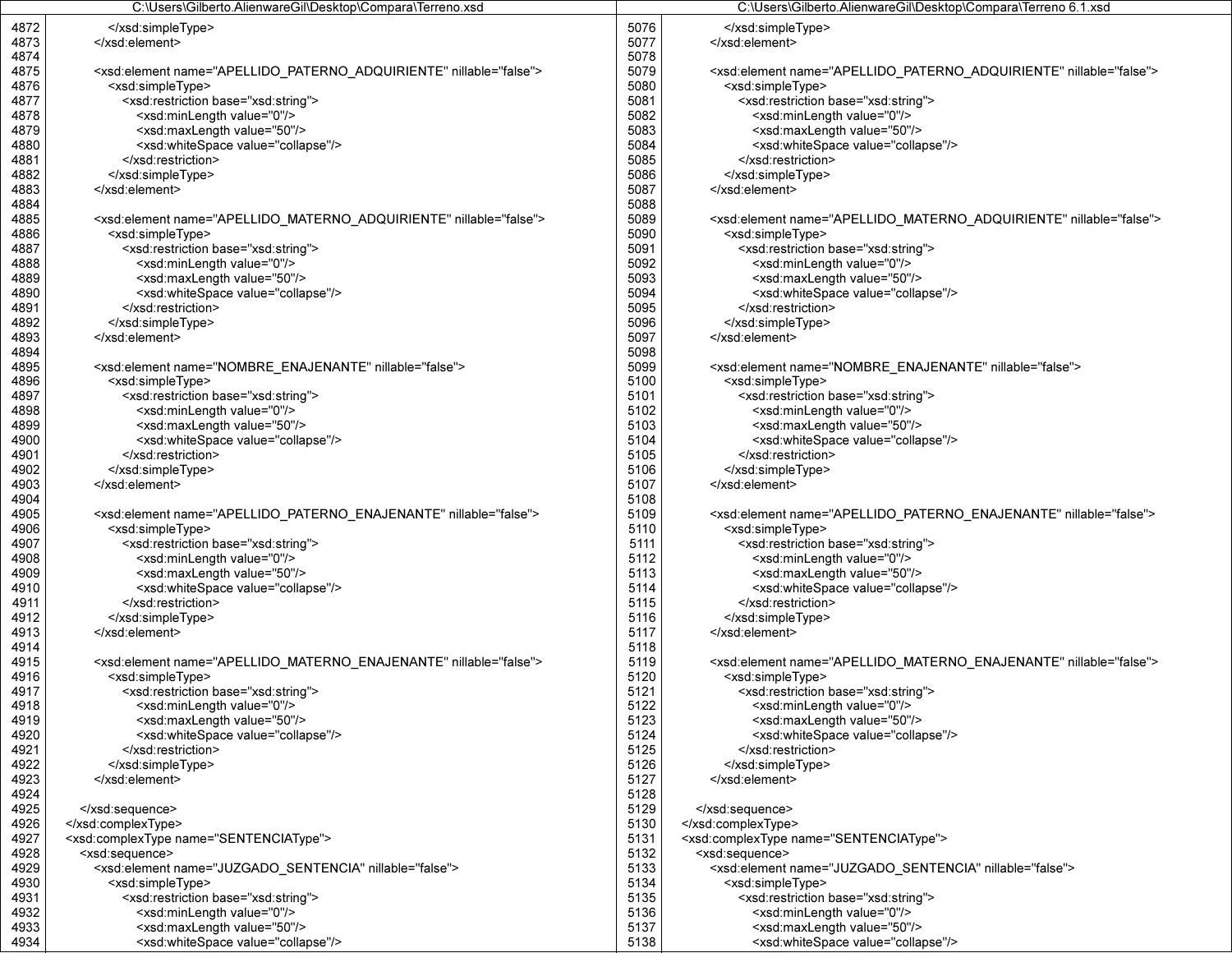| 5139<br>4935<br><br><br>4936<br>5140<br><br><br>4937<br><br>5141<br><br>4938<br>5142<br>4939<br>5143<br><xsd:element name="FECHA_SENTENCIA"><br/><xsd:element name="FECHA_SENTENCIA"><br/>4940<br/>5144<br/><xsd:simpletype><br/><xsd:simpletype><br/>4941<br/><xsd:restriction base="xsd:string"><br/><xsd:restriction base="xsd:string"><br/>5145<br/>4942<br/>5146<br/><xsd:pattern value="[0-2][0-2][0-9][0-9][-][0-1][0-9][-][0-3][0-9]"></xsd:pattern><br/><xsd:pattern value="[0-2][0-2][0-9][0-9][-][0-1][0-9][-][0-3][0-9]"></xsd:pattern><br/>4943<br/>5147<br/><math>\le</math>/xsd:restriction&gt;<br/></xsd:restriction><br/>4944<br/>5148<br/></xsd:restriction></xsd:simpletype><br/></xsd:simpletype><br/>4945<br/>5149<br/></xsd:element><br/></xsd:element><br>4946<br>5150<br>4947<br><xsd:element name="NUMERO_EXPEDIENTE_SENTENCIA" nillable="false"><br/>5151<br/><xsd:element name="NUMERO_EXPEDIENTE_SENTENCIA" nillable="false"><br/>4948<br/>5152<br/><xsd:simpletype><br/><xsd:simpletype><br/>5153<br/>4949<br/><xsd:restriction base="xsd:string"><br/><xsd:restriction base="xsd:string"><br/><xsd:minlength value="0"></xsd:minlength><br/>5154<br/>4950<br/><xsd:minlength value="0"></xsd:minlength><br/>4951<br/>5155<br/><xsd:maxlength value="20"></xsd:maxlength><br/><xsd:maxlength value="20"></xsd:maxlength><br/>4952<br/>5156<br/><xsd:whitespace value="collapse"></xsd:whitespace><br/><xsd:whitespace value="collapse"></xsd:whitespace><br/>4953<br/></xsd:restriction><br/>5157<br/></xsd:restriction><br/>4954<br/>5158<br/></xsd:simpletype><br/></xsd:simpletype><br/>4955<br/></xsd:element><br/>5159<br/></xsd:element><br>4956<br>5160<br>4957<br><br>5161<br><br>4958<br>5162<br><br><br>4959<br>5163<br><xsd:complextype name="ESCRITURAType"><br/><xsd:complextype name="ESCRITURAType"><br/>4960<br/>5164<br/><xsd:sequence><br/><xsd:sequence><br/>4961<br/>5165<br/><xsd:element name="NUMERO_ESCRITURA" nillable="false"><br/><xsd:element name="NUMERO_ESCRITURA" nillable="false"><br/>4962<br/><xsd:simpletype><br/>5166<br/><xsd:simpletype><br/>4963<br/><xsd:restriction base="xsd:string"><br/>5167<br/><xsd:restriction base="xsd:string"><br/>4964<br/>5168<br/><xsd:minlength value="0"></xsd:minlength><br/><xsd:minlength value="0"></xsd:minlength><br/>4965<br/>5169<br/><xsd:maxlength value="20"></xsd:maxlength><br/><xsd:maxlength value="20"></xsd:maxlength><br/>4966<br/>5170<br/><xsd:whitespace value="collapse"></xsd:whitespace><br/><xsd:whitespace value="collapse"></xsd:whitespace><br/>4967<br/>5171<br/></xsd:restriction><br/></xsd:restriction><br/>4968<br/>5172<br/></xsd:simpletype><br/></xsd:simpletype><br/>4969<br/>5173<br/></xsd:element><br/></xsd:element><br/>4970<br/>5174<br/>4971<br/><xsd:element name="NUMERO_VOLUMEN" nillable="false"><br/>5175<br/><xsd:element name="NUMERO_VOLUMEN" nillable="false"><br/>4972<br/><xsd:simpletype><br/>5176<br/><xsd:simpletype><br/>4973<br/><xsd:restriction base="xsd:string"><br/>5177<br/><xsd:restriction base="xsd:string"><br/><xsd:minlength value="0"></xsd:minlength><br/>5178<br/><xsd:minlength value="0"></xsd:minlength><br/>4974<br/>5179<br/>4975<br/><xsd:maxlength value="20"></xsd:maxlength><br/><xsd:maxlength value="20"></xsd:maxlength><br/>4976<br/>5180<br/><xsd:whitespace value="collapse"></xsd:whitespace><br/><xsd:whitespace value="collapse"></xsd:whitespace><br/>4977<br/></xsd:restriction><br/>5181<br/></xsd:restriction><br/>4978<br/></xsd:simpletype><br/>5182<br/></xsd:simpletype><br/>4979<br/></xsd:element><br/></xsd:element><br/>5183<br/>5184<br/>4980<br/>5185<br/>4981<br/><xsd:element name="FECHA_ESCRITURA"><br/><xsd:element name="FECHA_ESCRITURA"><br/>4982<br/>5186<br/><xsd:simpletype><br/><xsd:simpletype><br/>4983<br/><xsd:restriction base="xsd:string"><br/>5187<br/><xsd:restriction base="xsd:string"><br/>4984<br/><xsd:pattern value="[0-2][0-2][0-9][0-9][-][0-1][0-9][-][0-3][0-9]"></xsd:pattern><br/>5188<br/><xsd:pattern value="[0-2][0-2][0-9][0-9][-][0-1][0-9][-][0-3][0-9]"></xsd:pattern><br/>4985<br/>5189<br/></xsd:restriction><br/></xsd:restriction><br/>4986<br/>5190<br/></xsd:simpletype><br/></xsd:simpletype><br/>4987<br/>5191<br/></xsd:element><br/></xsd:element><br/>4988<br/>5192<br/>4989<br/>5193<br/><xsd:element name="NUMERO_NOTARIA" nillable="false"><br/><xsd:element name="NUMERO_NOTARIA" nillable="false"><br/>4990<br/>5194<br/><xsd:simpletype><br/><xsd:simpletype><br/><xsd:restriction base="xsd:string"><br/>5195<br/><xsd:restriction base="xsd:string"><br/>4991<br/>4992<br/>5196<br/><xsd:whitespace value="collapse"></xsd:whitespace><br/><xsd:whitespace value="collapse"></xsd:whitespace><br/>4993<br/></xsd:restriction><br/>5197<br/></xsd:restriction><br/>4994<br/>5198<br/></xsd:simpletype><br/></xsd:simpletype><br/>4995<br/>5199<br/></xsd:element><br/></xsd:element><br/>4996<br/>5200<br/>4997<br/>5201</xsd:sequence></xsd:sequence></xsd:complextype></xsd:complextype> | C:\Users\Gilberto.AlienwareGil\Desktop\Compara\Terreno.xsd         | C:\Users\Gilberto.AlienwareGil\Desktop\Compara\Terreno 6.1.xsd     |
|----------------------------------------------------------------------------------------------------------------------------------------------------------------------------------------------------------------------------------------------------------------------------------------------------------------------------------------------------------------------------------------------------------------------------------------------------------------------------------------------------------------------------------------------------------------------------------------------------------------------------------------------------------------------------------------------------------------------------------------------------------------------------------------------------------------------------------------------------------------------------------------------------------------------------------------------------------------------------------------------------------------------------------------------------------------------------------------------------------------------------------------------------------------------------------------------------------------------------------------------------------------------------------------------------------------------------------------------------------------------------------------------------------------------------------------------------------------------------------------------------------------------------------------------------------------------------------------------------------------------------------------------------------------------------------------------------------------------------------------------------------------------------------------------------------------------------------------------------------------------------------------------------------------------------------------------------------------------------------------------------------------------------------------------------------------------------------------------------------------------------------------------------------------------------------------------------------------------------------------------------------------------------------------------------------------------------------------------------------------------------------------------------------------------------------------------------------------------------------------------------------------------------------------------------------------------------------------------------------------------------------------------------------------------------------------------------------------------------------------------------------------------------------------------------------------------------------------------------------------------------------------------------------------------------------------------------------------------------------------------------------------------------------------------------------------------------------------------------------------------------------------------------------------------------------------------------------------------------------------------------------------------------------------------------------------------------------------------------------------------------------------------------------------------------------------------------------------------------------------------------------------------------------------------------------------------------------------------------------------------------------------------------------------------------------------------------------------------------------------------------------------------------------------------------------------------------------------------------------------------------------------------------------------------------------------------------------------------------------------------------------------------------------------------------------------------------------------------------------------------------------------------------------------------------------------------------------------------------------------------------------------------------------------------------------------------------------------------------------------------------------------------------------------------------------------------------------------------------------------------------------------------------------------------------------------------------------------------------------------------------------------------------------------------------------------------------------------------------------------------------------------------------------------------------------------------------------------------------------------------------------------------------------------------------------------------------------------------------------------------------------------------------------------------------------------------|--------------------------------------------------------------------|--------------------------------------------------------------------|
|                                                                                                                                                                                                                                                                                                                                                                                                                                                                                                                                                                                                                                                                                                                                                                                                                                                                                                                                                                                                                                                                                                                                                                                                                                                                                                                                                                                                                                                                                                                                                                                                                                                                                                                                                                                                                                                                                                                                                                                                                                                                                                                                                                                                                                                                                                                                                                                                                                                                                                                                                                                                                                                                                                                                                                                                                                                                                                                                                                                                                                                                                                                                                                                                                                                                                                                                                                                                                                                                                                                                                                                                                                                                                                                                                                                                                                                                                                                                                                                                                                                                                                                                                                                                                                                                                                                                                                                                                                                                                                                                                                                                                                                                                                                                                                                                                                                                                                                                                                                                                                                                      |                                                                    |                                                                    |
|                                                                                                                                                                                                                                                                                                                                                                                                                                                                                                                                                                                                                                                                                                                                                                                                                                                                                                                                                                                                                                                                                                                                                                                                                                                                                                                                                                                                                                                                                                                                                                                                                                                                                                                                                                                                                                                                                                                                                                                                                                                                                                                                                                                                                                                                                                                                                                                                                                                                                                                                                                                                                                                                                                                                                                                                                                                                                                                                                                                                                                                                                                                                                                                                                                                                                                                                                                                                                                                                                                                                                                                                                                                                                                                                                                                                                                                                                                                                                                                                                                                                                                                                                                                                                                                                                                                                                                                                                                                                                                                                                                                                                                                                                                                                                                                                                                                                                                                                                                                                                                                                      |                                                                    |                                                                    |
|                                                                                                                                                                                                                                                                                                                                                                                                                                                                                                                                                                                                                                                                                                                                                                                                                                                                                                                                                                                                                                                                                                                                                                                                                                                                                                                                                                                                                                                                                                                                                                                                                                                                                                                                                                                                                                                                                                                                                                                                                                                                                                                                                                                                                                                                                                                                                                                                                                                                                                                                                                                                                                                                                                                                                                                                                                                                                                                                                                                                                                                                                                                                                                                                                                                                                                                                                                                                                                                                                                                                                                                                                                                                                                                                                                                                                                                                                                                                                                                                                                                                                                                                                                                                                                                                                                                                                                                                                                                                                                                                                                                                                                                                                                                                                                                                                                                                                                                                                                                                                                                                      |                                                                    |                                                                    |
|                                                                                                                                                                                                                                                                                                                                                                                                                                                                                                                                                                                                                                                                                                                                                                                                                                                                                                                                                                                                                                                                                                                                                                                                                                                                                                                                                                                                                                                                                                                                                                                                                                                                                                                                                                                                                                                                                                                                                                                                                                                                                                                                                                                                                                                                                                                                                                                                                                                                                                                                                                                                                                                                                                                                                                                                                                                                                                                                                                                                                                                                                                                                                                                                                                                                                                                                                                                                                                                                                                                                                                                                                                                                                                                                                                                                                                                                                                                                                                                                                                                                                                                                                                                                                                                                                                                                                                                                                                                                                                                                                                                                                                                                                                                                                                                                                                                                                                                                                                                                                                                                      |                                                                    |                                                                    |
|                                                                                                                                                                                                                                                                                                                                                                                                                                                                                                                                                                                                                                                                                                                                                                                                                                                                                                                                                                                                                                                                                                                                                                                                                                                                                                                                                                                                                                                                                                                                                                                                                                                                                                                                                                                                                                                                                                                                                                                                                                                                                                                                                                                                                                                                                                                                                                                                                                                                                                                                                                                                                                                                                                                                                                                                                                                                                                                                                                                                                                                                                                                                                                                                                                                                                                                                                                                                                                                                                                                                                                                                                                                                                                                                                                                                                                                                                                                                                                                                                                                                                                                                                                                                                                                                                                                                                                                                                                                                                                                                                                                                                                                                                                                                                                                                                                                                                                                                                                                                                                                                      |                                                                    |                                                                    |
|                                                                                                                                                                                                                                                                                                                                                                                                                                                                                                                                                                                                                                                                                                                                                                                                                                                                                                                                                                                                                                                                                                                                                                                                                                                                                                                                                                                                                                                                                                                                                                                                                                                                                                                                                                                                                                                                                                                                                                                                                                                                                                                                                                                                                                                                                                                                                                                                                                                                                                                                                                                                                                                                                                                                                                                                                                                                                                                                                                                                                                                                                                                                                                                                                                                                                                                                                                                                                                                                                                                                                                                                                                                                                                                                                                                                                                                                                                                                                                                                                                                                                                                                                                                                                                                                                                                                                                                                                                                                                                                                                                                                                                                                                                                                                                                                                                                                                                                                                                                                                                                                      |                                                                    |                                                                    |
|                                                                                                                                                                                                                                                                                                                                                                                                                                                                                                                                                                                                                                                                                                                                                                                                                                                                                                                                                                                                                                                                                                                                                                                                                                                                                                                                                                                                                                                                                                                                                                                                                                                                                                                                                                                                                                                                                                                                                                                                                                                                                                                                                                                                                                                                                                                                                                                                                                                                                                                                                                                                                                                                                                                                                                                                                                                                                                                                                                                                                                                                                                                                                                                                                                                                                                                                                                                                                                                                                                                                                                                                                                                                                                                                                                                                                                                                                                                                                                                                                                                                                                                                                                                                                                                                                                                                                                                                                                                                                                                                                                                                                                                                                                                                                                                                                                                                                                                                                                                                                                                                      |                                                                    |                                                                    |
|                                                                                                                                                                                                                                                                                                                                                                                                                                                                                                                                                                                                                                                                                                                                                                                                                                                                                                                                                                                                                                                                                                                                                                                                                                                                                                                                                                                                                                                                                                                                                                                                                                                                                                                                                                                                                                                                                                                                                                                                                                                                                                                                                                                                                                                                                                                                                                                                                                                                                                                                                                                                                                                                                                                                                                                                                                                                                                                                                                                                                                                                                                                                                                                                                                                                                                                                                                                                                                                                                                                                                                                                                                                                                                                                                                                                                                                                                                                                                                                                                                                                                                                                                                                                                                                                                                                                                                                                                                                                                                                                                                                                                                                                                                                                                                                                                                                                                                                                                                                                                                                                      |                                                                    |                                                                    |
|                                                                                                                                                                                                                                                                                                                                                                                                                                                                                                                                                                                                                                                                                                                                                                                                                                                                                                                                                                                                                                                                                                                                                                                                                                                                                                                                                                                                                                                                                                                                                                                                                                                                                                                                                                                                                                                                                                                                                                                                                                                                                                                                                                                                                                                                                                                                                                                                                                                                                                                                                                                                                                                                                                                                                                                                                                                                                                                                                                                                                                                                                                                                                                                                                                                                                                                                                                                                                                                                                                                                                                                                                                                                                                                                                                                                                                                                                                                                                                                                                                                                                                                                                                                                                                                                                                                                                                                                                                                                                                                                                                                                                                                                                                                                                                                                                                                                                                                                                                                                                                                                      |                                                                    |                                                                    |
|                                                                                                                                                                                                                                                                                                                                                                                                                                                                                                                                                                                                                                                                                                                                                                                                                                                                                                                                                                                                                                                                                                                                                                                                                                                                                                                                                                                                                                                                                                                                                                                                                                                                                                                                                                                                                                                                                                                                                                                                                                                                                                                                                                                                                                                                                                                                                                                                                                                                                                                                                                                                                                                                                                                                                                                                                                                                                                                                                                                                                                                                                                                                                                                                                                                                                                                                                                                                                                                                                                                                                                                                                                                                                                                                                                                                                                                                                                                                                                                                                                                                                                                                                                                                                                                                                                                                                                                                                                                                                                                                                                                                                                                                                                                                                                                                                                                                                                                                                                                                                                                                      |                                                                    |                                                                    |
|                                                                                                                                                                                                                                                                                                                                                                                                                                                                                                                                                                                                                                                                                                                                                                                                                                                                                                                                                                                                                                                                                                                                                                                                                                                                                                                                                                                                                                                                                                                                                                                                                                                                                                                                                                                                                                                                                                                                                                                                                                                                                                                                                                                                                                                                                                                                                                                                                                                                                                                                                                                                                                                                                                                                                                                                                                                                                                                                                                                                                                                                                                                                                                                                                                                                                                                                                                                                                                                                                                                                                                                                                                                                                                                                                                                                                                                                                                                                                                                                                                                                                                                                                                                                                                                                                                                                                                                                                                                                                                                                                                                                                                                                                                                                                                                                                                                                                                                                                                                                                                                                      |                                                                    |                                                                    |
|                                                                                                                                                                                                                                                                                                                                                                                                                                                                                                                                                                                                                                                                                                                                                                                                                                                                                                                                                                                                                                                                                                                                                                                                                                                                                                                                                                                                                                                                                                                                                                                                                                                                                                                                                                                                                                                                                                                                                                                                                                                                                                                                                                                                                                                                                                                                                                                                                                                                                                                                                                                                                                                                                                                                                                                                                                                                                                                                                                                                                                                                                                                                                                                                                                                                                                                                                                                                                                                                                                                                                                                                                                                                                                                                                                                                                                                                                                                                                                                                                                                                                                                                                                                                                                                                                                                                                                                                                                                                                                                                                                                                                                                                                                                                                                                                                                                                                                                                                                                                                                                                      |                                                                    |                                                                    |
|                                                                                                                                                                                                                                                                                                                                                                                                                                                                                                                                                                                                                                                                                                                                                                                                                                                                                                                                                                                                                                                                                                                                                                                                                                                                                                                                                                                                                                                                                                                                                                                                                                                                                                                                                                                                                                                                                                                                                                                                                                                                                                                                                                                                                                                                                                                                                                                                                                                                                                                                                                                                                                                                                                                                                                                                                                                                                                                                                                                                                                                                                                                                                                                                                                                                                                                                                                                                                                                                                                                                                                                                                                                                                                                                                                                                                                                                                                                                                                                                                                                                                                                                                                                                                                                                                                                                                                                                                                                                                                                                                                                                                                                                                                                                                                                                                                                                                                                                                                                                                                                                      |                                                                    |                                                                    |
|                                                                                                                                                                                                                                                                                                                                                                                                                                                                                                                                                                                                                                                                                                                                                                                                                                                                                                                                                                                                                                                                                                                                                                                                                                                                                                                                                                                                                                                                                                                                                                                                                                                                                                                                                                                                                                                                                                                                                                                                                                                                                                                                                                                                                                                                                                                                                                                                                                                                                                                                                                                                                                                                                                                                                                                                                                                                                                                                                                                                                                                                                                                                                                                                                                                                                                                                                                                                                                                                                                                                                                                                                                                                                                                                                                                                                                                                                                                                                                                                                                                                                                                                                                                                                                                                                                                                                                                                                                                                                                                                                                                                                                                                                                                                                                                                                                                                                                                                                                                                                                                                      |                                                                    |                                                                    |
|                                                                                                                                                                                                                                                                                                                                                                                                                                                                                                                                                                                                                                                                                                                                                                                                                                                                                                                                                                                                                                                                                                                                                                                                                                                                                                                                                                                                                                                                                                                                                                                                                                                                                                                                                                                                                                                                                                                                                                                                                                                                                                                                                                                                                                                                                                                                                                                                                                                                                                                                                                                                                                                                                                                                                                                                                                                                                                                                                                                                                                                                                                                                                                                                                                                                                                                                                                                                                                                                                                                                                                                                                                                                                                                                                                                                                                                                                                                                                                                                                                                                                                                                                                                                                                                                                                                                                                                                                                                                                                                                                                                                                                                                                                                                                                                                                                                                                                                                                                                                                                                                      |                                                                    |                                                                    |
|                                                                                                                                                                                                                                                                                                                                                                                                                                                                                                                                                                                                                                                                                                                                                                                                                                                                                                                                                                                                                                                                                                                                                                                                                                                                                                                                                                                                                                                                                                                                                                                                                                                                                                                                                                                                                                                                                                                                                                                                                                                                                                                                                                                                                                                                                                                                                                                                                                                                                                                                                                                                                                                                                                                                                                                                                                                                                                                                                                                                                                                                                                                                                                                                                                                                                                                                                                                                                                                                                                                                                                                                                                                                                                                                                                                                                                                                                                                                                                                                                                                                                                                                                                                                                                                                                                                                                                                                                                                                                                                                                                                                                                                                                                                                                                                                                                                                                                                                                                                                                                                                      |                                                                    |                                                                    |
|                                                                                                                                                                                                                                                                                                                                                                                                                                                                                                                                                                                                                                                                                                                                                                                                                                                                                                                                                                                                                                                                                                                                                                                                                                                                                                                                                                                                                                                                                                                                                                                                                                                                                                                                                                                                                                                                                                                                                                                                                                                                                                                                                                                                                                                                                                                                                                                                                                                                                                                                                                                                                                                                                                                                                                                                                                                                                                                                                                                                                                                                                                                                                                                                                                                                                                                                                                                                                                                                                                                                                                                                                                                                                                                                                                                                                                                                                                                                                                                                                                                                                                                                                                                                                                                                                                                                                                                                                                                                                                                                                                                                                                                                                                                                                                                                                                                                                                                                                                                                                                                                      |                                                                    |                                                                    |
|                                                                                                                                                                                                                                                                                                                                                                                                                                                                                                                                                                                                                                                                                                                                                                                                                                                                                                                                                                                                                                                                                                                                                                                                                                                                                                                                                                                                                                                                                                                                                                                                                                                                                                                                                                                                                                                                                                                                                                                                                                                                                                                                                                                                                                                                                                                                                                                                                                                                                                                                                                                                                                                                                                                                                                                                                                                                                                                                                                                                                                                                                                                                                                                                                                                                                                                                                                                                                                                                                                                                                                                                                                                                                                                                                                                                                                                                                                                                                                                                                                                                                                                                                                                                                                                                                                                                                                                                                                                                                                                                                                                                                                                                                                                                                                                                                                                                                                                                                                                                                                                                      |                                                                    |                                                                    |
|                                                                                                                                                                                                                                                                                                                                                                                                                                                                                                                                                                                                                                                                                                                                                                                                                                                                                                                                                                                                                                                                                                                                                                                                                                                                                                                                                                                                                                                                                                                                                                                                                                                                                                                                                                                                                                                                                                                                                                                                                                                                                                                                                                                                                                                                                                                                                                                                                                                                                                                                                                                                                                                                                                                                                                                                                                                                                                                                                                                                                                                                                                                                                                                                                                                                                                                                                                                                                                                                                                                                                                                                                                                                                                                                                                                                                                                                                                                                                                                                                                                                                                                                                                                                                                                                                                                                                                                                                                                                                                                                                                                                                                                                                                                                                                                                                                                                                                                                                                                                                                                                      |                                                                    |                                                                    |
|                                                                                                                                                                                                                                                                                                                                                                                                                                                                                                                                                                                                                                                                                                                                                                                                                                                                                                                                                                                                                                                                                                                                                                                                                                                                                                                                                                                                                                                                                                                                                                                                                                                                                                                                                                                                                                                                                                                                                                                                                                                                                                                                                                                                                                                                                                                                                                                                                                                                                                                                                                                                                                                                                                                                                                                                                                                                                                                                                                                                                                                                                                                                                                                                                                                                                                                                                                                                                                                                                                                                                                                                                                                                                                                                                                                                                                                                                                                                                                                                                                                                                                                                                                                                                                                                                                                                                                                                                                                                                                                                                                                                                                                                                                                                                                                                                                                                                                                                                                                                                                                                      |                                                                    |                                                                    |
|                                                                                                                                                                                                                                                                                                                                                                                                                                                                                                                                                                                                                                                                                                                                                                                                                                                                                                                                                                                                                                                                                                                                                                                                                                                                                                                                                                                                                                                                                                                                                                                                                                                                                                                                                                                                                                                                                                                                                                                                                                                                                                                                                                                                                                                                                                                                                                                                                                                                                                                                                                                                                                                                                                                                                                                                                                                                                                                                                                                                                                                                                                                                                                                                                                                                                                                                                                                                                                                                                                                                                                                                                                                                                                                                                                                                                                                                                                                                                                                                                                                                                                                                                                                                                                                                                                                                                                                                                                                                                                                                                                                                                                                                                                                                                                                                                                                                                                                                                                                                                                                                      |                                                                    |                                                                    |
|                                                                                                                                                                                                                                                                                                                                                                                                                                                                                                                                                                                                                                                                                                                                                                                                                                                                                                                                                                                                                                                                                                                                                                                                                                                                                                                                                                                                                                                                                                                                                                                                                                                                                                                                                                                                                                                                                                                                                                                                                                                                                                                                                                                                                                                                                                                                                                                                                                                                                                                                                                                                                                                                                                                                                                                                                                                                                                                                                                                                                                                                                                                                                                                                                                                                                                                                                                                                                                                                                                                                                                                                                                                                                                                                                                                                                                                                                                                                                                                                                                                                                                                                                                                                                                                                                                                                                                                                                                                                                                                                                                                                                                                                                                                                                                                                                                                                                                                                                                                                                                                                      |                                                                    |                                                                    |
|                                                                                                                                                                                                                                                                                                                                                                                                                                                                                                                                                                                                                                                                                                                                                                                                                                                                                                                                                                                                                                                                                                                                                                                                                                                                                                                                                                                                                                                                                                                                                                                                                                                                                                                                                                                                                                                                                                                                                                                                                                                                                                                                                                                                                                                                                                                                                                                                                                                                                                                                                                                                                                                                                                                                                                                                                                                                                                                                                                                                                                                                                                                                                                                                                                                                                                                                                                                                                                                                                                                                                                                                                                                                                                                                                                                                                                                                                                                                                                                                                                                                                                                                                                                                                                                                                                                                                                                                                                                                                                                                                                                                                                                                                                                                                                                                                                                                                                                                                                                                                                                                      |                                                                    |                                                                    |
|                                                                                                                                                                                                                                                                                                                                                                                                                                                                                                                                                                                                                                                                                                                                                                                                                                                                                                                                                                                                                                                                                                                                                                                                                                                                                                                                                                                                                                                                                                                                                                                                                                                                                                                                                                                                                                                                                                                                                                                                                                                                                                                                                                                                                                                                                                                                                                                                                                                                                                                                                                                                                                                                                                                                                                                                                                                                                                                                                                                                                                                                                                                                                                                                                                                                                                                                                                                                                                                                                                                                                                                                                                                                                                                                                                                                                                                                                                                                                                                                                                                                                                                                                                                                                                                                                                                                                                                                                                                                                                                                                                                                                                                                                                                                                                                                                                                                                                                                                                                                                                                                      |                                                                    |                                                                    |
|                                                                                                                                                                                                                                                                                                                                                                                                                                                                                                                                                                                                                                                                                                                                                                                                                                                                                                                                                                                                                                                                                                                                                                                                                                                                                                                                                                                                                                                                                                                                                                                                                                                                                                                                                                                                                                                                                                                                                                                                                                                                                                                                                                                                                                                                                                                                                                                                                                                                                                                                                                                                                                                                                                                                                                                                                                                                                                                                                                                                                                                                                                                                                                                                                                                                                                                                                                                                                                                                                                                                                                                                                                                                                                                                                                                                                                                                                                                                                                                                                                                                                                                                                                                                                                                                                                                                                                                                                                                                                                                                                                                                                                                                                                                                                                                                                                                                                                                                                                                                                                                                      |                                                                    |                                                                    |
|                                                                                                                                                                                                                                                                                                                                                                                                                                                                                                                                                                                                                                                                                                                                                                                                                                                                                                                                                                                                                                                                                                                                                                                                                                                                                                                                                                                                                                                                                                                                                                                                                                                                                                                                                                                                                                                                                                                                                                                                                                                                                                                                                                                                                                                                                                                                                                                                                                                                                                                                                                                                                                                                                                                                                                                                                                                                                                                                                                                                                                                                                                                                                                                                                                                                                                                                                                                                                                                                                                                                                                                                                                                                                                                                                                                                                                                                                                                                                                                                                                                                                                                                                                                                                                                                                                                                                                                                                                                                                                                                                                                                                                                                                                                                                                                                                                                                                                                                                                                                                                                                      |                                                                    |                                                                    |
|                                                                                                                                                                                                                                                                                                                                                                                                                                                                                                                                                                                                                                                                                                                                                                                                                                                                                                                                                                                                                                                                                                                                                                                                                                                                                                                                                                                                                                                                                                                                                                                                                                                                                                                                                                                                                                                                                                                                                                                                                                                                                                                                                                                                                                                                                                                                                                                                                                                                                                                                                                                                                                                                                                                                                                                                                                                                                                                                                                                                                                                                                                                                                                                                                                                                                                                                                                                                                                                                                                                                                                                                                                                                                                                                                                                                                                                                                                                                                                                                                                                                                                                                                                                                                                                                                                                                                                                                                                                                                                                                                                                                                                                                                                                                                                                                                                                                                                                                                                                                                                                                      |                                                                    |                                                                    |
|                                                                                                                                                                                                                                                                                                                                                                                                                                                                                                                                                                                                                                                                                                                                                                                                                                                                                                                                                                                                                                                                                                                                                                                                                                                                                                                                                                                                                                                                                                                                                                                                                                                                                                                                                                                                                                                                                                                                                                                                                                                                                                                                                                                                                                                                                                                                                                                                                                                                                                                                                                                                                                                                                                                                                                                                                                                                                                                                                                                                                                                                                                                                                                                                                                                                                                                                                                                                                                                                                                                                                                                                                                                                                                                                                                                                                                                                                                                                                                                                                                                                                                                                                                                                                                                                                                                                                                                                                                                                                                                                                                                                                                                                                                                                                                                                                                                                                                                                                                                                                                                                      |                                                                    |                                                                    |
|                                                                                                                                                                                                                                                                                                                                                                                                                                                                                                                                                                                                                                                                                                                                                                                                                                                                                                                                                                                                                                                                                                                                                                                                                                                                                                                                                                                                                                                                                                                                                                                                                                                                                                                                                                                                                                                                                                                                                                                                                                                                                                                                                                                                                                                                                                                                                                                                                                                                                                                                                                                                                                                                                                                                                                                                                                                                                                                                                                                                                                                                                                                                                                                                                                                                                                                                                                                                                                                                                                                                                                                                                                                                                                                                                                                                                                                                                                                                                                                                                                                                                                                                                                                                                                                                                                                                                                                                                                                                                                                                                                                                                                                                                                                                                                                                                                                                                                                                                                                                                                                                      |                                                                    |                                                                    |
|                                                                                                                                                                                                                                                                                                                                                                                                                                                                                                                                                                                                                                                                                                                                                                                                                                                                                                                                                                                                                                                                                                                                                                                                                                                                                                                                                                                                                                                                                                                                                                                                                                                                                                                                                                                                                                                                                                                                                                                                                                                                                                                                                                                                                                                                                                                                                                                                                                                                                                                                                                                                                                                                                                                                                                                                                                                                                                                                                                                                                                                                                                                                                                                                                                                                                                                                                                                                                                                                                                                                                                                                                                                                                                                                                                                                                                                                                                                                                                                                                                                                                                                                                                                                                                                                                                                                                                                                                                                                                                                                                                                                                                                                                                                                                                                                                                                                                                                                                                                                                                                                      |                                                                    |                                                                    |
|                                                                                                                                                                                                                                                                                                                                                                                                                                                                                                                                                                                                                                                                                                                                                                                                                                                                                                                                                                                                                                                                                                                                                                                                                                                                                                                                                                                                                                                                                                                                                                                                                                                                                                                                                                                                                                                                                                                                                                                                                                                                                                                                                                                                                                                                                                                                                                                                                                                                                                                                                                                                                                                                                                                                                                                                                                                                                                                                                                                                                                                                                                                                                                                                                                                                                                                                                                                                                                                                                                                                                                                                                                                                                                                                                                                                                                                                                                                                                                                                                                                                                                                                                                                                                                                                                                                                                                                                                                                                                                                                                                                                                                                                                                                                                                                                                                                                                                                                                                                                                                                                      |                                                                    |                                                                    |
|                                                                                                                                                                                                                                                                                                                                                                                                                                                                                                                                                                                                                                                                                                                                                                                                                                                                                                                                                                                                                                                                                                                                                                                                                                                                                                                                                                                                                                                                                                                                                                                                                                                                                                                                                                                                                                                                                                                                                                                                                                                                                                                                                                                                                                                                                                                                                                                                                                                                                                                                                                                                                                                                                                                                                                                                                                                                                                                                                                                                                                                                                                                                                                                                                                                                                                                                                                                                                                                                                                                                                                                                                                                                                                                                                                                                                                                                                                                                                                                                                                                                                                                                                                                                                                                                                                                                                                                                                                                                                                                                                                                                                                                                                                                                                                                                                                                                                                                                                                                                                                                                      |                                                                    |                                                                    |
|                                                                                                                                                                                                                                                                                                                                                                                                                                                                                                                                                                                                                                                                                                                                                                                                                                                                                                                                                                                                                                                                                                                                                                                                                                                                                                                                                                                                                                                                                                                                                                                                                                                                                                                                                                                                                                                                                                                                                                                                                                                                                                                                                                                                                                                                                                                                                                                                                                                                                                                                                                                                                                                                                                                                                                                                                                                                                                                                                                                                                                                                                                                                                                                                                                                                                                                                                                                                                                                                                                                                                                                                                                                                                                                                                                                                                                                                                                                                                                                                                                                                                                                                                                                                                                                                                                                                                                                                                                                                                                                                                                                                                                                                                                                                                                                                                                                                                                                                                                                                                                                                      |                                                                    |                                                                    |
|                                                                                                                                                                                                                                                                                                                                                                                                                                                                                                                                                                                                                                                                                                                                                                                                                                                                                                                                                                                                                                                                                                                                                                                                                                                                                                                                                                                                                                                                                                                                                                                                                                                                                                                                                                                                                                                                                                                                                                                                                                                                                                                                                                                                                                                                                                                                                                                                                                                                                                                                                                                                                                                                                                                                                                                                                                                                                                                                                                                                                                                                                                                                                                                                                                                                                                                                                                                                                                                                                                                                                                                                                                                                                                                                                                                                                                                                                                                                                                                                                                                                                                                                                                                                                                                                                                                                                                                                                                                                                                                                                                                                                                                                                                                                                                                                                                                                                                                                                                                                                                                                      |                                                                    |                                                                    |
|                                                                                                                                                                                                                                                                                                                                                                                                                                                                                                                                                                                                                                                                                                                                                                                                                                                                                                                                                                                                                                                                                                                                                                                                                                                                                                                                                                                                                                                                                                                                                                                                                                                                                                                                                                                                                                                                                                                                                                                                                                                                                                                                                                                                                                                                                                                                                                                                                                                                                                                                                                                                                                                                                                                                                                                                                                                                                                                                                                                                                                                                                                                                                                                                                                                                                                                                                                                                                                                                                                                                                                                                                                                                                                                                                                                                                                                                                                                                                                                                                                                                                                                                                                                                                                                                                                                                                                                                                                                                                                                                                                                                                                                                                                                                                                                                                                                                                                                                                                                                                                                                      |                                                                    |                                                                    |
|                                                                                                                                                                                                                                                                                                                                                                                                                                                                                                                                                                                                                                                                                                                                                                                                                                                                                                                                                                                                                                                                                                                                                                                                                                                                                                                                                                                                                                                                                                                                                                                                                                                                                                                                                                                                                                                                                                                                                                                                                                                                                                                                                                                                                                                                                                                                                                                                                                                                                                                                                                                                                                                                                                                                                                                                                                                                                                                                                                                                                                                                                                                                                                                                                                                                                                                                                                                                                                                                                                                                                                                                                                                                                                                                                                                                                                                                                                                                                                                                                                                                                                                                                                                                                                                                                                                                                                                                                                                                                                                                                                                                                                                                                                                                                                                                                                                                                                                                                                                                                                                                      |                                                                    |                                                                    |
|                                                                                                                                                                                                                                                                                                                                                                                                                                                                                                                                                                                                                                                                                                                                                                                                                                                                                                                                                                                                                                                                                                                                                                                                                                                                                                                                                                                                                                                                                                                                                                                                                                                                                                                                                                                                                                                                                                                                                                                                                                                                                                                                                                                                                                                                                                                                                                                                                                                                                                                                                                                                                                                                                                                                                                                                                                                                                                                                                                                                                                                                                                                                                                                                                                                                                                                                                                                                                                                                                                                                                                                                                                                                                                                                                                                                                                                                                                                                                                                                                                                                                                                                                                                                                                                                                                                                                                                                                                                                                                                                                                                                                                                                                                                                                                                                                                                                                                                                                                                                                                                                      |                                                                    |                                                                    |
|                                                                                                                                                                                                                                                                                                                                                                                                                                                                                                                                                                                                                                                                                                                                                                                                                                                                                                                                                                                                                                                                                                                                                                                                                                                                                                                                                                                                                                                                                                                                                                                                                                                                                                                                                                                                                                                                                                                                                                                                                                                                                                                                                                                                                                                                                                                                                                                                                                                                                                                                                                                                                                                                                                                                                                                                                                                                                                                                                                                                                                                                                                                                                                                                                                                                                                                                                                                                                                                                                                                                                                                                                                                                                                                                                                                                                                                                                                                                                                                                                                                                                                                                                                                                                                                                                                                                                                                                                                                                                                                                                                                                                                                                                                                                                                                                                                                                                                                                                                                                                                                                      |                                                                    |                                                                    |
|                                                                                                                                                                                                                                                                                                                                                                                                                                                                                                                                                                                                                                                                                                                                                                                                                                                                                                                                                                                                                                                                                                                                                                                                                                                                                                                                                                                                                                                                                                                                                                                                                                                                                                                                                                                                                                                                                                                                                                                                                                                                                                                                                                                                                                                                                                                                                                                                                                                                                                                                                                                                                                                                                                                                                                                                                                                                                                                                                                                                                                                                                                                                                                                                                                                                                                                                                                                                                                                                                                                                                                                                                                                                                                                                                                                                                                                                                                                                                                                                                                                                                                                                                                                                                                                                                                                                                                                                                                                                                                                                                                                                                                                                                                                                                                                                                                                                                                                                                                                                                                                                      |                                                                    |                                                                    |
|                                                                                                                                                                                                                                                                                                                                                                                                                                                                                                                                                                                                                                                                                                                                                                                                                                                                                                                                                                                                                                                                                                                                                                                                                                                                                                                                                                                                                                                                                                                                                                                                                                                                                                                                                                                                                                                                                                                                                                                                                                                                                                                                                                                                                                                                                                                                                                                                                                                                                                                                                                                                                                                                                                                                                                                                                                                                                                                                                                                                                                                                                                                                                                                                                                                                                                                                                                                                                                                                                                                                                                                                                                                                                                                                                                                                                                                                                                                                                                                                                                                                                                                                                                                                                                                                                                                                                                                                                                                                                                                                                                                                                                                                                                                                                                                                                                                                                                                                                                                                                                                                      |                                                                    |                                                                    |
|                                                                                                                                                                                                                                                                                                                                                                                                                                                                                                                                                                                                                                                                                                                                                                                                                                                                                                                                                                                                                                                                                                                                                                                                                                                                                                                                                                                                                                                                                                                                                                                                                                                                                                                                                                                                                                                                                                                                                                                                                                                                                                                                                                                                                                                                                                                                                                                                                                                                                                                                                                                                                                                                                                                                                                                                                                                                                                                                                                                                                                                                                                                                                                                                                                                                                                                                                                                                                                                                                                                                                                                                                                                                                                                                                                                                                                                                                                                                                                                                                                                                                                                                                                                                                                                                                                                                                                                                                                                                                                                                                                                                                                                                                                                                                                                                                                                                                                                                                                                                                                                                      |                                                                    |                                                                    |
|                                                                                                                                                                                                                                                                                                                                                                                                                                                                                                                                                                                                                                                                                                                                                                                                                                                                                                                                                                                                                                                                                                                                                                                                                                                                                                                                                                                                                                                                                                                                                                                                                                                                                                                                                                                                                                                                                                                                                                                                                                                                                                                                                                                                                                                                                                                                                                                                                                                                                                                                                                                                                                                                                                                                                                                                                                                                                                                                                                                                                                                                                                                                                                                                                                                                                                                                                                                                                                                                                                                                                                                                                                                                                                                                                                                                                                                                                                                                                                                                                                                                                                                                                                                                                                                                                                                                                                                                                                                                                                                                                                                                                                                                                                                                                                                                                                                                                                                                                                                                                                                                      |                                                                    |                                                                    |
|                                                                                                                                                                                                                                                                                                                                                                                                                                                                                                                                                                                                                                                                                                                                                                                                                                                                                                                                                                                                                                                                                                                                                                                                                                                                                                                                                                                                                                                                                                                                                                                                                                                                                                                                                                                                                                                                                                                                                                                                                                                                                                                                                                                                                                                                                                                                                                                                                                                                                                                                                                                                                                                                                                                                                                                                                                                                                                                                                                                                                                                                                                                                                                                                                                                                                                                                                                                                                                                                                                                                                                                                                                                                                                                                                                                                                                                                                                                                                                                                                                                                                                                                                                                                                                                                                                                                                                                                                                                                                                                                                                                                                                                                                                                                                                                                                                                                                                                                                                                                                                                                      |                                                                    |                                                                    |
|                                                                                                                                                                                                                                                                                                                                                                                                                                                                                                                                                                                                                                                                                                                                                                                                                                                                                                                                                                                                                                                                                                                                                                                                                                                                                                                                                                                                                                                                                                                                                                                                                                                                                                                                                                                                                                                                                                                                                                                                                                                                                                                                                                                                                                                                                                                                                                                                                                                                                                                                                                                                                                                                                                                                                                                                                                                                                                                                                                                                                                                                                                                                                                                                                                                                                                                                                                                                                                                                                                                                                                                                                                                                                                                                                                                                                                                                                                                                                                                                                                                                                                                                                                                                                                                                                                                                                                                                                                                                                                                                                                                                                                                                                                                                                                                                                                                                                                                                                                                                                                                                      |                                                                    |                                                                    |
|                                                                                                                                                                                                                                                                                                                                                                                                                                                                                                                                                                                                                                                                                                                                                                                                                                                                                                                                                                                                                                                                                                                                                                                                                                                                                                                                                                                                                                                                                                                                                                                                                                                                                                                                                                                                                                                                                                                                                                                                                                                                                                                                                                                                                                                                                                                                                                                                                                                                                                                                                                                                                                                                                                                                                                                                                                                                                                                                                                                                                                                                                                                                                                                                                                                                                                                                                                                                                                                                                                                                                                                                                                                                                                                                                                                                                                                                                                                                                                                                                                                                                                                                                                                                                                                                                                                                                                                                                                                                                                                                                                                                                                                                                                                                                                                                                                                                                                                                                                                                                                                                      |                                                                    |                                                                    |
|                                                                                                                                                                                                                                                                                                                                                                                                                                                                                                                                                                                                                                                                                                                                                                                                                                                                                                                                                                                                                                                                                                                                                                                                                                                                                                                                                                                                                                                                                                                                                                                                                                                                                                                                                                                                                                                                                                                                                                                                                                                                                                                                                                                                                                                                                                                                                                                                                                                                                                                                                                                                                                                                                                                                                                                                                                                                                                                                                                                                                                                                                                                                                                                                                                                                                                                                                                                                                                                                                                                                                                                                                                                                                                                                                                                                                                                                                                                                                                                                                                                                                                                                                                                                                                                                                                                                                                                                                                                                                                                                                                                                                                                                                                                                                                                                                                                                                                                                                                                                                                                                      |                                                                    |                                                                    |
|                                                                                                                                                                                                                                                                                                                                                                                                                                                                                                                                                                                                                                                                                                                                                                                                                                                                                                                                                                                                                                                                                                                                                                                                                                                                                                                                                                                                                                                                                                                                                                                                                                                                                                                                                                                                                                                                                                                                                                                                                                                                                                                                                                                                                                                                                                                                                                                                                                                                                                                                                                                                                                                                                                                                                                                                                                                                                                                                                                                                                                                                                                                                                                                                                                                                                                                                                                                                                                                                                                                                                                                                                                                                                                                                                                                                                                                                                                                                                                                                                                                                                                                                                                                                                                                                                                                                                                                                                                                                                                                                                                                                                                                                                                                                                                                                                                                                                                                                                                                                                                                                      |                                                                    |                                                                    |
|                                                                                                                                                                                                                                                                                                                                                                                                                                                                                                                                                                                                                                                                                                                                                                                                                                                                                                                                                                                                                                                                                                                                                                                                                                                                                                                                                                                                                                                                                                                                                                                                                                                                                                                                                                                                                                                                                                                                                                                                                                                                                                                                                                                                                                                                                                                                                                                                                                                                                                                                                                                                                                                                                                                                                                                                                                                                                                                                                                                                                                                                                                                                                                                                                                                                                                                                                                                                                                                                                                                                                                                                                                                                                                                                                                                                                                                                                                                                                                                                                                                                                                                                                                                                                                                                                                                                                                                                                                                                                                                                                                                                                                                                                                                                                                                                                                                                                                                                                                                                                                                                      |                                                                    |                                                                    |
|                                                                                                                                                                                                                                                                                                                                                                                                                                                                                                                                                                                                                                                                                                                                                                                                                                                                                                                                                                                                                                                                                                                                                                                                                                                                                                                                                                                                                                                                                                                                                                                                                                                                                                                                                                                                                                                                                                                                                                                                                                                                                                                                                                                                                                                                                                                                                                                                                                                                                                                                                                                                                                                                                                                                                                                                                                                                                                                                                                                                                                                                                                                                                                                                                                                                                                                                                                                                                                                                                                                                                                                                                                                                                                                                                                                                                                                                                                                                                                                                                                                                                                                                                                                                                                                                                                                                                                                                                                                                                                                                                                                                                                                                                                                                                                                                                                                                                                                                                                                                                                                                      |                                                                    |                                                                    |
|                                                                                                                                                                                                                                                                                                                                                                                                                                                                                                                                                                                                                                                                                                                                                                                                                                                                                                                                                                                                                                                                                                                                                                                                                                                                                                                                                                                                                                                                                                                                                                                                                                                                                                                                                                                                                                                                                                                                                                                                                                                                                                                                                                                                                                                                                                                                                                                                                                                                                                                                                                                                                                                                                                                                                                                                                                                                                                                                                                                                                                                                                                                                                                                                                                                                                                                                                                                                                                                                                                                                                                                                                                                                                                                                                                                                                                                                                                                                                                                                                                                                                                                                                                                                                                                                                                                                                                                                                                                                                                                                                                                                                                                                                                                                                                                                                                                                                                                                                                                                                                                                      |                                                                    |                                                                    |
|                                                                                                                                                                                                                                                                                                                                                                                                                                                                                                                                                                                                                                                                                                                                                                                                                                                                                                                                                                                                                                                                                                                                                                                                                                                                                                                                                                                                                                                                                                                                                                                                                                                                                                                                                                                                                                                                                                                                                                                                                                                                                                                                                                                                                                                                                                                                                                                                                                                                                                                                                                                                                                                                                                                                                                                                                                                                                                                                                                                                                                                                                                                                                                                                                                                                                                                                                                                                                                                                                                                                                                                                                                                                                                                                                                                                                                                                                                                                                                                                                                                                                                                                                                                                                                                                                                                                                                                                                                                                                                                                                                                                                                                                                                                                                                                                                                                                                                                                                                                                                                                                      |                                                                    |                                                                    |
|                                                                                                                                                                                                                                                                                                                                                                                                                                                                                                                                                                                                                                                                                                                                                                                                                                                                                                                                                                                                                                                                                                                                                                                                                                                                                                                                                                                                                                                                                                                                                                                                                                                                                                                                                                                                                                                                                                                                                                                                                                                                                                                                                                                                                                                                                                                                                                                                                                                                                                                                                                                                                                                                                                                                                                                                                                                                                                                                                                                                                                                                                                                                                                                                                                                                                                                                                                                                                                                                                                                                                                                                                                                                                                                                                                                                                                                                                                                                                                                                                                                                                                                                                                                                                                                                                                                                                                                                                                                                                                                                                                                                                                                                                                                                                                                                                                                                                                                                                                                                                                                                      |                                                                    |                                                                    |
|                                                                                                                                                                                                                                                                                                                                                                                                                                                                                                                                                                                                                                                                                                                                                                                                                                                                                                                                                                                                                                                                                                                                                                                                                                                                                                                                                                                                                                                                                                                                                                                                                                                                                                                                                                                                                                                                                                                                                                                                                                                                                                                                                                                                                                                                                                                                                                                                                                                                                                                                                                                                                                                                                                                                                                                                                                                                                                                                                                                                                                                                                                                                                                                                                                                                                                                                                                                                                                                                                                                                                                                                                                                                                                                                                                                                                                                                                                                                                                                                                                                                                                                                                                                                                                                                                                                                                                                                                                                                                                                                                                                                                                                                                                                                                                                                                                                                                                                                                                                                                                                                      |                                                                    |                                                                    |
|                                                                                                                                                                                                                                                                                                                                                                                                                                                                                                                                                                                                                                                                                                                                                                                                                                                                                                                                                                                                                                                                                                                                                                                                                                                                                                                                                                                                                                                                                                                                                                                                                                                                                                                                                                                                                                                                                                                                                                                                                                                                                                                                                                                                                                                                                                                                                                                                                                                                                                                                                                                                                                                                                                                                                                                                                                                                                                                                                                                                                                                                                                                                                                                                                                                                                                                                                                                                                                                                                                                                                                                                                                                                                                                                                                                                                                                                                                                                                                                                                                                                                                                                                                                                                                                                                                                                                                                                                                                                                                                                                                                                                                                                                                                                                                                                                                                                                                                                                                                                                                                                      |                                                                    |                                                                    |
|                                                                                                                                                                                                                                                                                                                                                                                                                                                                                                                                                                                                                                                                                                                                                                                                                                                                                                                                                                                                                                                                                                                                                                                                                                                                                                                                                                                                                                                                                                                                                                                                                                                                                                                                                                                                                                                                                                                                                                                                                                                                                                                                                                                                                                                                                                                                                                                                                                                                                                                                                                                                                                                                                                                                                                                                                                                                                                                                                                                                                                                                                                                                                                                                                                                                                                                                                                                                                                                                                                                                                                                                                                                                                                                                                                                                                                                                                                                                                                                                                                                                                                                                                                                                                                                                                                                                                                                                                                                                                                                                                                                                                                                                                                                                                                                                                                                                                                                                                                                                                                                                      |                                                                    |                                                                    |
|                                                                                                                                                                                                                                                                                                                                                                                                                                                                                                                                                                                                                                                                                                                                                                                                                                                                                                                                                                                                                                                                                                                                                                                                                                                                                                                                                                                                                                                                                                                                                                                                                                                                                                                                                                                                                                                                                                                                                                                                                                                                                                                                                                                                                                                                                                                                                                                                                                                                                                                                                                                                                                                                                                                                                                                                                                                                                                                                                                                                                                                                                                                                                                                                                                                                                                                                                                                                                                                                                                                                                                                                                                                                                                                                                                                                                                                                                                                                                                                                                                                                                                                                                                                                                                                                                                                                                                                                                                                                                                                                                                                                                                                                                                                                                                                                                                                                                                                                                                                                                                                                      |                                                                    |                                                                    |
|                                                                                                                                                                                                                                                                                                                                                                                                                                                                                                                                                                                                                                                                                                                                                                                                                                                                                                                                                                                                                                                                                                                                                                                                                                                                                                                                                                                                                                                                                                                                                                                                                                                                                                                                                                                                                                                                                                                                                                                                                                                                                                                                                                                                                                                                                                                                                                                                                                                                                                                                                                                                                                                                                                                                                                                                                                                                                                                                                                                                                                                                                                                                                                                                                                                                                                                                                                                                                                                                                                                                                                                                                                                                                                                                                                                                                                                                                                                                                                                                                                                                                                                                                                                                                                                                                                                                                                                                                                                                                                                                                                                                                                                                                                                                                                                                                                                                                                                                                                                                                                                                      |                                                                    |                                                                    |
|                                                                                                                                                                                                                                                                                                                                                                                                                                                                                                                                                                                                                                                                                                                                                                                                                                                                                                                                                                                                                                                                                                                                                                                                                                                                                                                                                                                                                                                                                                                                                                                                                                                                                                                                                                                                                                                                                                                                                                                                                                                                                                                                                                                                                                                                                                                                                                                                                                                                                                                                                                                                                                                                                                                                                                                                                                                                                                                                                                                                                                                                                                                                                                                                                                                                                                                                                                                                                                                                                                                                                                                                                                                                                                                                                                                                                                                                                                                                                                                                                                                                                                                                                                                                                                                                                                                                                                                                                                                                                                                                                                                                                                                                                                                                                                                                                                                                                                                                                                                                                                                                      |                                                                    |                                                                    |
|                                                                                                                                                                                                                                                                                                                                                                                                                                                                                                                                                                                                                                                                                                                                                                                                                                                                                                                                                                                                                                                                                                                                                                                                                                                                                                                                                                                                                                                                                                                                                                                                                                                                                                                                                                                                                                                                                                                                                                                                                                                                                                                                                                                                                                                                                                                                                                                                                                                                                                                                                                                                                                                                                                                                                                                                                                                                                                                                                                                                                                                                                                                                                                                                                                                                                                                                                                                                                                                                                                                                                                                                                                                                                                                                                                                                                                                                                                                                                                                                                                                                                                                                                                                                                                                                                                                                                                                                                                                                                                                                                                                                                                                                                                                                                                                                                                                                                                                                                                                                                                                                      |                                                                    |                                                                    |
|                                                                                                                                                                                                                                                                                                                                                                                                                                                                                                                                                                                                                                                                                                                                                                                                                                                                                                                                                                                                                                                                                                                                                                                                                                                                                                                                                                                                                                                                                                                                                                                                                                                                                                                                                                                                                                                                                                                                                                                                                                                                                                                                                                                                                                                                                                                                                                                                                                                                                                                                                                                                                                                                                                                                                                                                                                                                                                                                                                                                                                                                                                                                                                                                                                                                                                                                                                                                                                                                                                                                                                                                                                                                                                                                                                                                                                                                                                                                                                                                                                                                                                                                                                                                                                                                                                                                                                                                                                                                                                                                                                                                                                                                                                                                                                                                                                                                                                                                                                                                                                                                      |                                                                    |                                                                    |
|                                                                                                                                                                                                                                                                                                                                                                                                                                                                                                                                                                                                                                                                                                                                                                                                                                                                                                                                                                                                                                                                                                                                                                                                                                                                                                                                                                                                                                                                                                                                                                                                                                                                                                                                                                                                                                                                                                                                                                                                                                                                                                                                                                                                                                                                                                                                                                                                                                                                                                                                                                                                                                                                                                                                                                                                                                                                                                                                                                                                                                                                                                                                                                                                                                                                                                                                                                                                                                                                                                                                                                                                                                                                                                                                                                                                                                                                                                                                                                                                                                                                                                                                                                                                                                                                                                                                                                                                                                                                                                                                                                                                                                                                                                                                                                                                                                                                                                                                                                                                                                                                      | <xsd:element name="NOMBRE_NOTARIO" nillable="false"></xsd:element> | <xsd:element name="NOMBRE_NOTARIO" nillable="false"></xsd:element> |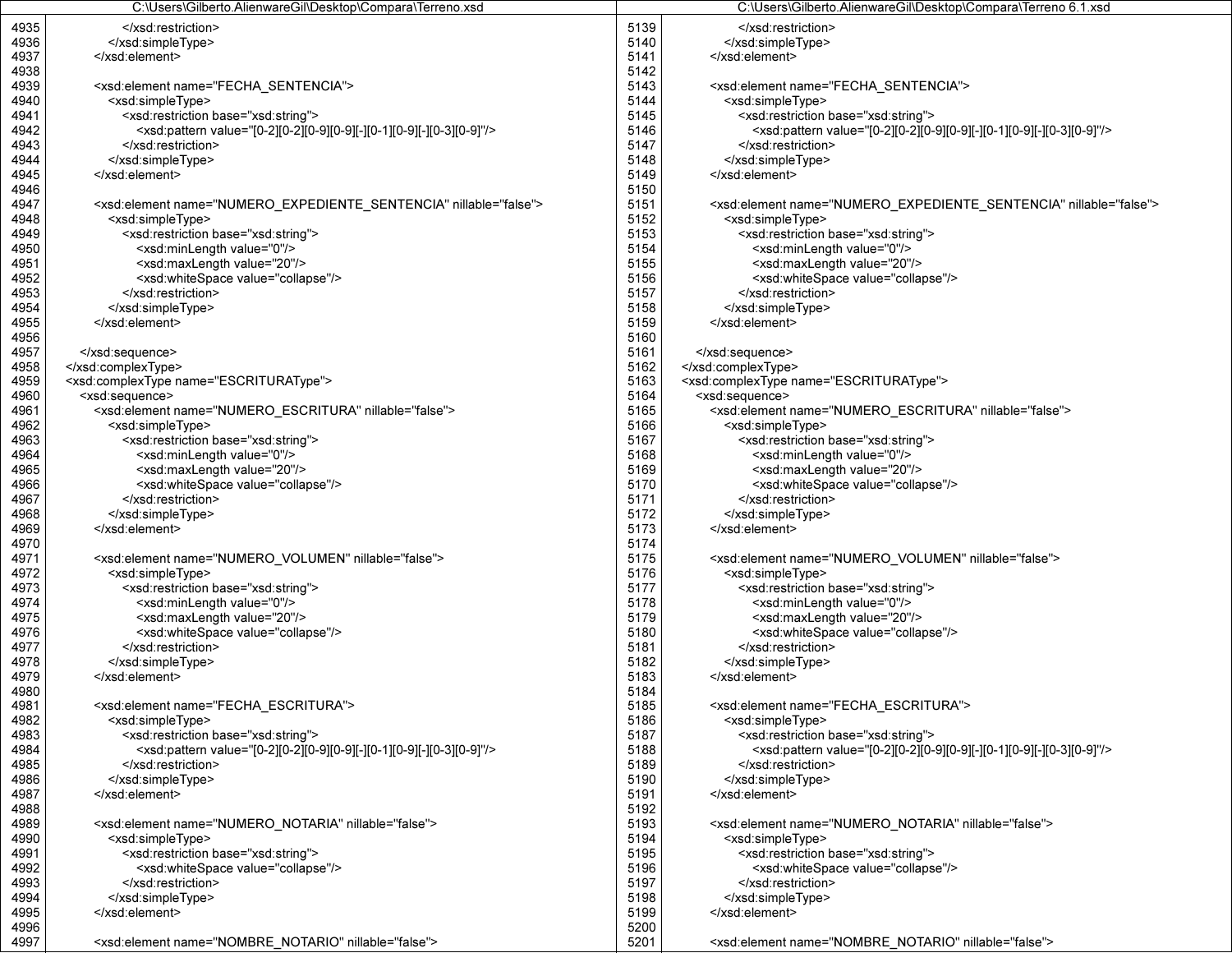|      | C:\Users\Gilberto.AlienwareGil\Desktop\Compara\Terreno.xsd                         |              | C:\Users\Gilberto.AlienwareGil\Desktop\Compara\Terreno 6.1.xsd                     |
|------|------------------------------------------------------------------------------------|--------------|------------------------------------------------------------------------------------|
| 4998 | <xsd:simpletype></xsd:simpletype>                                                  | 5202         | <xsd:simpletype></xsd:simpletype>                                                  |
| 4999 | <xsd:restriction base="xsd:string"></xsd:restriction>                              | 5203         | <xsd:restriction base="xsd:string"></xsd:restriction>                              |
| 5000 | <xsd:minlength value="0"></xsd:minlength>                                          | 5204         | <xsd:minlength value="0"></xsd:minlength>                                          |
| 5001 | <xsd:maxlength value="100"></xsd:maxlength>                                        | 5205         | <xsd:maxlength value="100"></xsd:maxlength>                                        |
| 5002 | <xsd:whitespace value="collapse"></xsd:whitespace>                                 | 5206         | <xsd:whitespace value="collapse"></xsd:whitespace>                                 |
| 5003 |                                                                                    | 5207         |                                                                                    |
| 5004 |                                                                                    | 5208         |                                                                                    |
|      |                                                                                    |              | <br>                                                                               |
| 5005 |                                                                                    | 5209         |                                                                                    |
| 5006 |                                                                                    | 5210         |                                                                                    |
| 5007 | <xsd:element name="DISTRITO_JUDICIAL_NOTARIO" nillable="false"></xsd:element>      | 5211         | <xsd:element name="DISTRITO_JUDICIAL_NOTARIO" nillable="false"></xsd:element>      |
| 5008 | <xsd:simpletype></xsd:simpletype>                                                  | 5212         | <xsd:simpletype></xsd:simpletype>                                                  |
| 5009 | <xsd:restriction base="xsd:string"></xsd:restriction>                              | 5213         | <xsd:restriction base="xsd:string"></xsd:restriction>                              |
| 5010 | <xsd:minlength value="0"></xsd:minlength>                                          | 5214         | <xsd:minlength value="0"></xsd:minlength>                                          |
| 5011 | <xsd:maxlength value="50"></xsd:maxlength>                                         | 5215         | <xsd:maxlength value="50"></xsd:maxlength>                                         |
| 5012 | <xsd:whitespace value="collapse"></xsd:whitespace>                                 | 5216         | <xsd:whitespace value="collapse"></xsd:whitespace>                                 |
| 5013 |                                                                                    | 5217         |                                                                                    |
| 5014 |                                                                                    | 5218         |                                                                                    |
| 5015 | $\le$ /xsd:element>                                                                | 5219         |                                                                                    |
| 5016 |                                                                                    | 5220         |                                                                                    |
| 5017 |                                                                                    | 5221         |                                                                                    |
| 5018 |                                                                                    | 5222         |                                                                                    |
| 5019 | <xsd:complextype name="CARACTERISTICASINMUEBLEType"></xsd:complextype>             | 5223         | <xsd:complextype name="CARACTERISTICASINMUEBLEType"></xsd:complextype>             |
| 5020 | <xsd:sequence></xsd:sequence>                                                      | 5224         | <xsd:sequence></xsd:sequence>                                                      |
| 5021 | <xsd:element name="CVE_UBICACION_INMUEBLE_TERRENO" nillable="false"></xsd:element> | 5225         | <xsd:element name="CVE_UBICACION_INMUEBLE_TERRENO" nillable="false"></xsd:element> |
| 5022 | <xsd:simpletype></xsd:simpletype>                                                  | 5226         | <xsd:simpletype></xsd:simpletype>                                                  |
| 5023 | <xsd:restriction base="xsd:integer"></xsd:restriction>                             | 5227         | <xsd:restriction base="xsd:integer"></xsd:restriction>                             |
| 5024 | <xsd:enumeration value="1"></xsd:enumeration>                                      | 5228         | <xsd:enumeration value="1"></xsd:enumeration>                                      |
| 5025 | <xsd:enumeration value="2"></xsd:enumeration>                                      | 5229         | <xsd:enumeration value="2"></xsd:enumeration>                                      |
| 5026 | <xsd:enumeration value="3"></xsd:enumeration>                                      | 5230         | <xsd:enumeration value="3"></xsd:enumeration>                                      |
| 5027 | <xsd:enumeration value="4"></xsd:enumeration>                                      | 5231         | <xsd:enumeration value="4"></xsd:enumeration>                                      |
| 5028 | <xsd:enumeration value="5"></xsd:enumeration>                                      | 5232         | <xsd:enumeration value="5"></xsd:enumeration>                                      |
| 5029 |                                                                                    | 5233         |                                                                                    |
| 5030 |                                                                                    | 5234         |                                                                                    |
| 5031 |                                                                                    | 5235         |                                                                                    |
|      |                                                                                    |              |                                                                                    |
| 5032 |                                                                                    | 5236<br>5237 |                                                                                    |
| 5033 | <xsd:element name="CVE_CONFIGURACION_INMUEBLE" nillable="false"></xsd:element>     |              | <xsd:element name="CVE_CONFIGURACION_INMUEBLE" nillable="false"></xsd:element>     |
| 5034 | <xsd:simpletype></xsd:simpletype>                                                  | 5238         | <xsd:simpletype></xsd:simpletype>                                                  |
| 5035 | <xsd:restriction base="xsd:integer"></xsd:restriction>                             | 5239         | <xsd:restriction base="xsd:integer"></xsd:restriction>                             |
|      |                                                                                    | 5240         | <xsd:enumeration value="0"></xsd:enumeration>                                      |
| 5036 | <xsd:enumeration value="1"></xsd:enumeration>                                      | 5241         | <xsd:enumeration value="1"></xsd:enumeration>                                      |
| 5037 | <xsd:enumeration value="2"></xsd:enumeration>                                      | 5242         | <xsd:enumeration value="2"></xsd:enumeration>                                      |
| 5038 |                                                                                    | 5243         |                                                                                    |
| 5039 |                                                                                    | 5244         |                                                                                    |
| 5040 |                                                                                    | 5245         |                                                                                    |
| 5041 |                                                                                    | 5246         |                                                                                    |
| 5042 | <xsd:element name="CVE_TOPOGRAFIA_INMUEBLE" nillable="false"></xsd:element>        | 5247         | <xsd:element name="CVE_TOPOGRAFIA_INMUEBLE" nillable="false"></xsd:element>        |
| 5043 | <xsd:simpletype></xsd:simpletype>                                                  | 5248         | <xsd:simpletype></xsd:simpletype>                                                  |
| 5044 | <xsd:restriction base="xsd:integer"></xsd:restriction>                             | 5249         | <xsd:restriction base="xsd:integer"></xsd:restriction>                             |
|      |                                                                                    | 5250         | <xsd:enumeration value="0"></xsd:enumeration>                                      |
| 5045 | <xsd:enumeration value="1"></xsd:enumeration>                                      | 5251         | <xsd:enumeration value="1"></xsd:enumeration>                                      |
| 5046 | <xsd:enumeration value="2"></xsd:enumeration>                                      | 5252         | <xsd:enumeration value="2"></xsd:enumeration>                                      |
| 5047 | <xsd:enumeration value="3"></xsd:enumeration>                                      | 5253         | <xsd:enumeration value="3"></xsd:enumeration>                                      |
| 5048 | <xsd:enumeration value="4"></xsd:enumeration>                                      | 5254         | <xsd:enumeration value="4"></xsd:enumeration>                                      |
| 5049 |                                                                                    | 5255         |                                                                                    |
| 5050 |                                                                                    | 5256         |                                                                                    |
| 5051 |                                                                                    | 5257         |                                                                                    |
| 5052 |                                                                                    | 5258         |                                                                                    |
| 5053 | <xsd:element name="CARACTERISTICASPANORAMICAS" nillable="false"></xsd:element>     | 5259         | <xsd:element name="CARACTERISTICASPANORAMICAS" nillable="false"></xsd:element>     |
| 5054 | <xsd:simpletype></xsd:simpletype>                                                  | 5260         | <xsd:simpletype></xsd:simpletype>                                                  |
| 5055 | <xsd:restriction base="xsd:string"></xsd:restriction>                              | 5261         | <xsd:restriction base="xsd:string"></xsd:restriction>                              |
| 5056 | <xsd:minlength value="0"></xsd:minlength>                                          | 5262         | <xsd:minlength value="0"></xsd:minlength>                                          |
| 5057 | <xsd:maxlength value="250"></xsd:maxlength>                                        | 5263         | <xsd:maxlength value="250"></xsd:maxlength>                                        |
| 5058 | <xsd:whitespace value="collapse"></xsd:whitespace>                                 | 5264         | <xsd:whitespace value="collapse"></xsd:whitespace>                                 |
|      |                                                                                    |              |                                                                                    |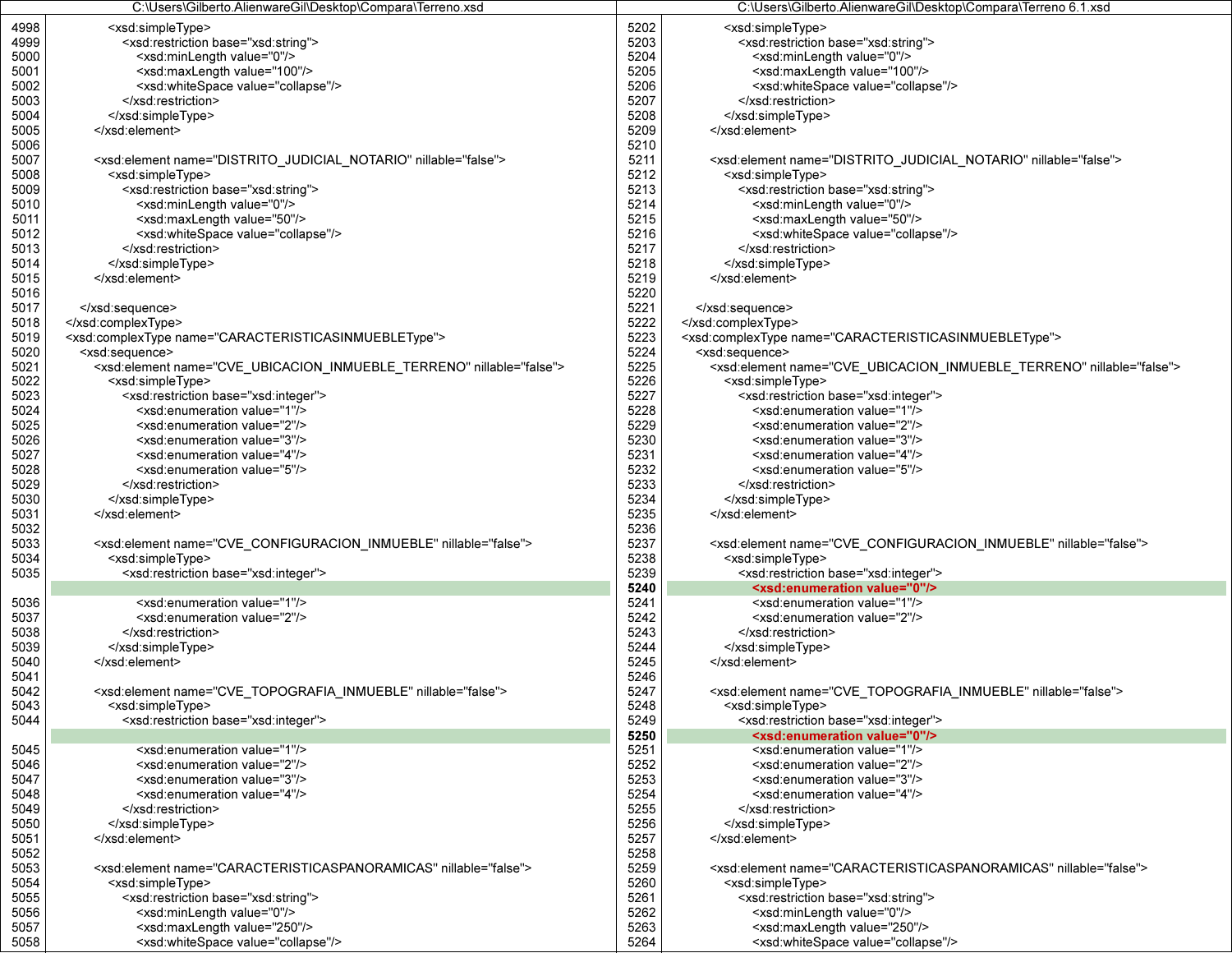|      | C:\Users\Gilberto.AlienwareGil\Desktop\Compara\Terreno.xsd                                                          |              | C:\Users\Gilberto.AlienwareGil\Desktop\Compara\Terreno 6.1.xsd                        |
|------|---------------------------------------------------------------------------------------------------------------------|--------------|---------------------------------------------------------------------------------------|
| 5059 |                                                                                                                     | 5265         |                                                                                       |
| 5060 |                                                                                                                     | 5266         |                                                                                       |
| 5061 |                                                                                                                     | 5267         | $\le$ /xsd:element>                                                                   |
| 5062 |                                                                                                                     | 5268         |                                                                                       |
| 5063 | <xsd:element name="USO_SUELO" nillable="false"></xsd:element>                                                       | 5269         | <xsd:element name="USO_SUELO" nillable="false"></xsd:element>                         |
| 5064 | <xsd:simpletype></xsd:simpletype>                                                                                   | 5270         | <xsd:simpletype></xsd:simpletype>                                                     |
| 5065 | <xsd:restriction base="xsd:string"></xsd:restriction>                                                               | 5271         | <xsd:restriction base="xsd:string"></xsd:restriction>                                 |
| 5066 | <xsd:minlength value="0"></xsd:minlength>                                                                           | 5272         | <xsd:minlength value="0"></xsd:minlength>                                             |
| 5067 | <xsd:maxlength value="50"></xsd:maxlength>                                                                          | 5273         | <xsd:maxlength value="50"></xsd:maxlength>                                            |
| 5068 | <xsd:whitespace value="collapse"></xsd:whitespace>                                                                  | 5274         | <xsd:whitespace value="collapse"></xsd:whitespace>                                    |
| 5069 |                                                                                                                     | 5275         |                                                                                       |
|      |                                                                                                                     |              |                                                                                       |
| 5070 | $\le$ /xsd:simpleType><br>                                                                                          | 5276<br>5277 | <br>                                                                                  |
| 5071 |                                                                                                                     |              |                                                                                       |
| 5072 |                                                                                                                     | 5278         |                                                                                       |
| 5073 | <xsd:element name="AREA_LIBRE_OBLIGATORIA" nillable="false"></xsd:element>                                          | 5279         | <xsd:element name="AREA_LIBRE_OBLIGATORIA" nillable="false"></xsd:element>            |
| 5074 | <xsd:simpletype></xsd:simpletype>                                                                                   | 5280         | <xsd:simpletype></xsd:simpletype>                                                     |
| 5075 | <xsd:restriction base="xsd:integer"></xsd:restriction>                                                              | 5281         | <xsd:restriction base="xsd:integer"></xsd:restriction>                                |
| 5076 | <xsd:mininclusive value="0"></xsd:mininclusive>                                                                     | 5282         | <xsd:mininclusive value="0"></xsd:mininclusive>                                       |
| 5077 | <xsd:maxinclusive value="100"></xsd:maxinclusive>                                                                   | 5283         | <xsd:maxinclusive value="100"></xsd:maxinclusive>                                     |
| 5078 |                                                                                                                     | 5284         |                                                                                       |
| 5079 |                                                                                                                     | 5285         |                                                                                       |
| 5080 |                                                                                                                     | 5286         |                                                                                       |
| 5081 |                                                                                                                     | 5287         |                                                                                       |
| 5082 | <xsd:element name="NUMERO_MAXIMO_NIVELES_A_CONSTRUIR" nillable="false"></xsd:element>                               | 5288         | <xsd:element name="NUMERO_MAXIMO_NIVELES_A_CONSTRUIR" nillable="false"></xsd:element> |
| 5083 | <xsd:simpletype></xsd:simpletype>                                                                                   | 5289         | <xsd:simpletype></xsd:simpletype>                                                     |
| 5084 | <xsd:restriction base="xsd:integer"></xsd:restriction>                                                              | 5290         | <xsd:restriction base="xsd:integer"></xsd:restriction>                                |
| 5085 | <xsd:mininclusive value="0"></xsd:mininclusive>                                                                     | 5291         | <xsd:mininclusive value="0"></xsd:mininclusive>                                       |
| 5086 | <xsd:maxinclusive value="100"></xsd:maxinclusive>                                                                   | 5292         | <xsd:maxinclusive value="100"></xsd:maxinclusive>                                     |
| 5087 |                                                                                                                     | 5293         |                                                                                       |
| 5088 | $\le$ /xsd:simpleType>                                                                                              | 5294         |                                                                                       |
| 5089 |                                                                                                                     | 5295         |                                                                                       |
| 5090 |                                                                                                                     | 5296         |                                                                                       |
| 5091 | <xsd:element name="COEFICIENTE_USO_SUELO" nillable="false"></xsd:element>                                           | 5297         | <xsd:element name="COEFICIENTE_USO_SUELO" nillable="false"></xsd:element>             |
| 5092 | <xsd:simpletype></xsd:simpletype>                                                                                   | 5298         | <xsd:simpletype></xsd:simpletype>                                                     |
| 5093 | <xsd:restriction base="xsd:decimal"></xsd:restriction>                                                              | 5299         | <xsd:restriction base="xsd:decimal"></xsd:restriction>                                |
| 5094 | <xsd:fractiondigits value="2"></xsd:fractiondigits>                                                                 | 5300         | <xsd:fractiondigits value="2"></xsd:fractiondigits>                                   |
| 5095 |                                                                                                                     | 5301         |                                                                                       |
| 5096 |                                                                                                                     | 5302         |                                                                                       |
| 5097 |                                                                                                                     | 5303         |                                                                                       |
| 5098 |                                                                                                                     | 5304         |                                                                                       |
| 5099 | <xsd:element name="VIAS_ACCESO_IMPORTANCIA" nillable="false"></xsd:element>                                         | 5305         | <xsd:element name="VIAS_ACCESO_IMPORTANCIA" nillable="false"></xsd:element>           |
| 5100 | <xsd:simpletype></xsd:simpletype>                                                                                   | 5306         | <xsd:simpletype></xsd:simpletype>                                                     |
| 5101 | <xsd:restriction base="xsd:string"></xsd:restriction>                                                               | 5307         | <xsd:restriction base="xsd:string"></xsd:restriction>                                 |
| 5102 | <xsd:minlength value="1"></xsd:minlength>                                                                           | 5308         | <xsd:minlength value="1"></xsd:minlength>                                             |
| 5103 | <xsd:maxlength value="250"></xsd:maxlength>                                                                         | 5309         | <xsd:maxlength value="250"></xsd:maxlength>                                           |
| 5104 | <xsd:whitespace value="collapse"></xsd:whitespace>                                                                  | 5310         | <xsd:whitespace value="collapse"></xsd:whitespace>                                    |
| 5105 |                                                                                                                     | 5311         |                                                                                       |
| 5106 |                                                                                                                     | 5312         |                                                                                       |
| 5107 |                                                                                                                     | 5313         |                                                                                       |
|      |                                                                                                                     | 5314         |                                                                                       |
| 5108 |                                                                                                                     | 5315         |                                                                                       |
| 5109 | <xsd:element name="CVE_DENSIDAD_HABITACIONAL" nillable="false"><br/><xsd:simpletype></xsd:simpletype></xsd:element> |              | <xsd:element name="CVE_DENSIDAD_HABITACIONAL" nillable="false"></xsd:element>         |
| 5110 |                                                                                                                     | 5316         | <xsd:simpletype></xsd:simpletype>                                                     |
| 5111 | <xsd:restriction base="xsd:integer"></xsd:restriction>                                                              | 5317         | <xsd:restriction base="xsd:integer"></xsd:restriction>                                |
|      |                                                                                                                     | 5318         | <xsd:enumeration value="0"></xsd:enumeration>                                         |
| 5112 | <xsd:enumeration value="1"></xsd:enumeration>                                                                       | 5319         | <xsd:enumeration value="1"></xsd:enumeration>                                         |
| 5113 | <xsd:enumeration value="2"></xsd:enumeration>                                                                       | 5320         | <xsd:enumeration value="2"></xsd:enumeration>                                         |
| 5114 | <xsd:enumeration value="3"></xsd:enumeration>                                                                       | 5321         | <xsd:enumeration value="3"></xsd:enumeration>                                         |
| 5115 | <xsd:enumeration value="4"></xsd:enumeration>                                                                       | 5322         | <xsd:enumeration value="4"></xsd:enumeration>                                         |
| 5116 | <xsd:enumeration value="5"></xsd:enumeration>                                                                       | 5323         | <xsd:enumeration value="5"></xsd:enumeration>                                         |
| 5117 |                                                                                                                     | 5324         |                                                                                       |
| 5118 |                                                                                                                     | 5325         |                                                                                       |
| 5119 |                                                                                                                     | 5326         |                                                                                       |
| 5120 |                                                                                                                     | 5327         |                                                                                       |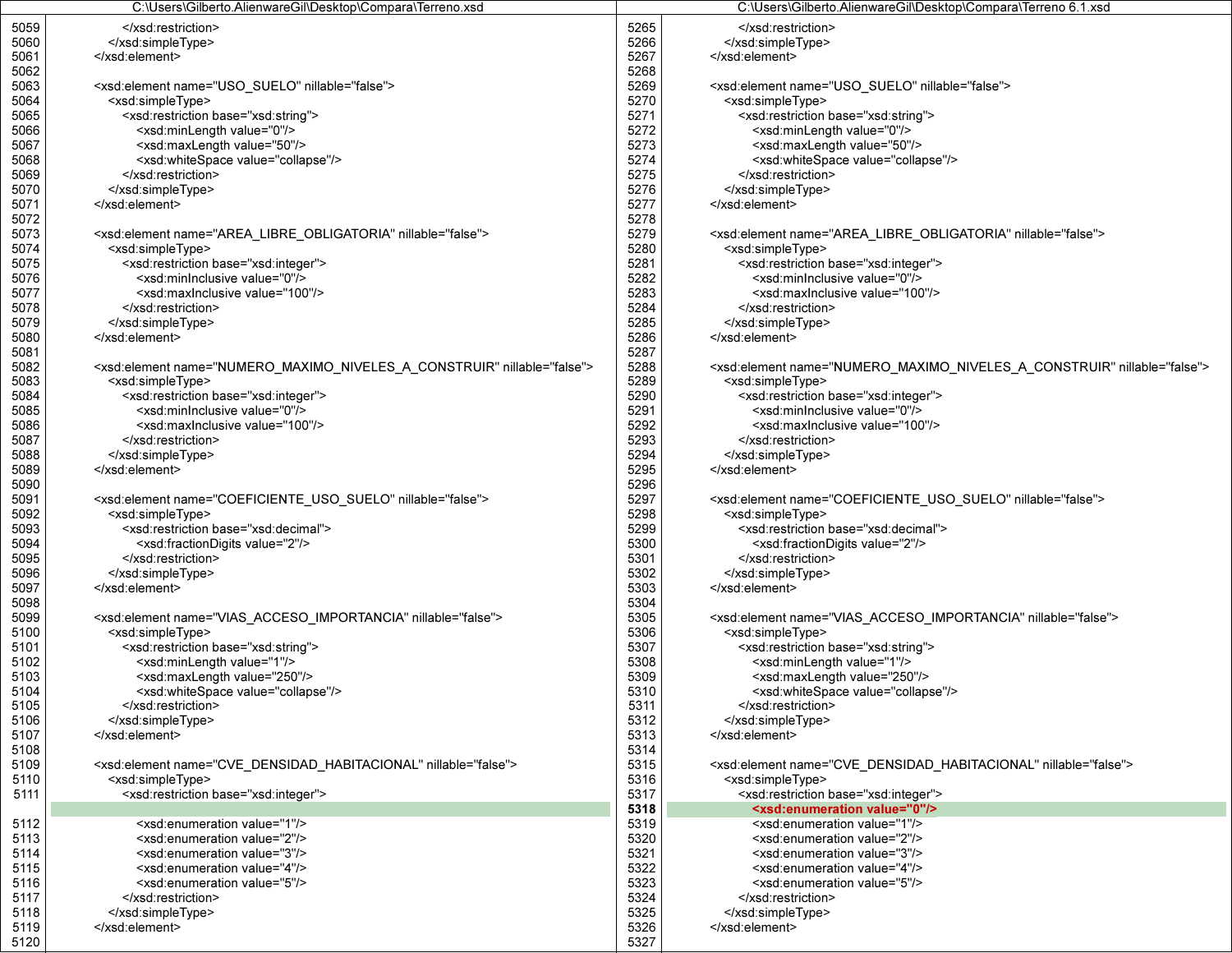|              | C:\Users\Gilberto.AlienwareGil\Desktop\Compara\Terreno.xsd                                                                |              | C:\Users\Gilberto.AlienwareGil\Desktop\Compara\Terreno 6.1.xsd                                                            |
|--------------|---------------------------------------------------------------------------------------------------------------------------|--------------|---------------------------------------------------------------------------------------------------------------------------|
| 5121<br>5122 | <xsd:element name="DENSIDAD_HABITACIONAL_VIVIENDAS" nillable="false"><br/><xsd:simpletype></xsd:simpletype></xsd:element> | 5328<br>5329 | <xsd:element name="DENSIDAD_HABITACIONAL_VIVIENDAS" nillable="false"><br/><xsd:simpletype></xsd:simpletype></xsd:element> |
| 5123         | <xsd:restriction base="xsd:integer"> </xsd:restriction>                                                                   | 5330         | <xsd:restriction base="xsd:integer"> </xsd:restriction>                                                                   |
|              |                                                                                                                           | 5331         |                                                                                                                           |
| 5124         |                                                                                                                           |              |                                                                                                                           |
| 5125         |                                                                                                                           | 5332         |                                                                                                                           |
| 5126         |                                                                                                                           | 5333         |                                                                                                                           |
| 5127         | <xsd:element name="SERVIDUMBRES_O_RESTRICCIONES" nillable="false"></xsd:element>                                          | 5334         | <xsd:element name="SERVIDUMBRES_O_RESTRICCIONES" nillable="false"></xsd:element>                                          |
| 5128         | <xsd:simpletype></xsd:simpletype>                                                                                         | 5335         | <xsd:simpletype></xsd:simpletype>                                                                                         |
| 5129         | <xsd:restriction base="xsd:string"></xsd:restriction>                                                                     | 5336         | <xsd:restriction base="xsd:string"></xsd:restriction>                                                                     |
| 5130         | <xsd:minlength value="0"></xsd:minlength>                                                                                 | 5337         | <xsd:minlength value="0"></xsd:minlength>                                                                                 |
| 5131         | <xsd:maxlength value="250"></xsd:maxlength>                                                                               | 5338         | <xsd:maxlength value="250"></xsd:maxlength>                                                                               |
| 5132         | <xsd:whitespace value="collapse"></xsd:whitespace>                                                                        | 5339         | <xsd:whitespace value="collapse"></xsd:whitespace>                                                                        |
| 5133         |                                                                                                                           | 5340         |                                                                                                                           |
| 5134         |                                                                                                                           | 5341         |                                                                                                                           |
| 5135         |                                                                                                                           | 5342         |                                                                                                                           |
| 5136         |                                                                                                                           | 5343         |                                                                                                                           |
| 5137         | <xsd:element name="CVE_REPORTE_DENSIDAD" nillable="false"></xsd:element>                                                  | 5344         | <xsd:element name="CVE_REPORTE_DENSIDAD" nillable="false"></xsd:element>                                                  |
| 5138         | <xsd:simpletype></xsd:simpletype>                                                                                         | 5345         | <xsd:simpletype></xsd:simpletype>                                                                                         |
| 5139         | <xsd:restriction base="xsd:integer"></xsd:restriction>                                                                    | 5346         | <xsd:restriction base="xsd:integer"></xsd:restriction>                                                                    |
| 5140         | <xsd:enumeration value="1"></xsd:enumeration>                                                                             | 5347         | <xsd:enumeration value="1"></xsd:enumeration>                                                                             |
| 5141         | <xsd:enumeration value="2"></xsd:enumeration>                                                                             | 5348         | <xsd:enumeration value="2"></xsd:enumeration>                                                                             |
| 5142         |                                                                                                                           | 5349         |                                                                                                                           |
| 5143         |                                                                                                                           | 5350         |                                                                                                                           |
| 5144         |                                                                                                                           | 5351         |                                                                                                                           |
|              |                                                                                                                           |              |                                                                                                                           |
| 5145         |                                                                                                                           | 5352         |                                                                                                                           |
| 5146         | <xsd:element name="USO_ACTUAL" nillable="false"></xsd:element>                                                            | 5353         | <xsd:element name="USO_ACTUAL" nillable="false"></xsd:element>                                                            |
| 5147         | <xsd:simpletype></xsd:simpletype>                                                                                         | 5354         | <xsd:simpletype></xsd:simpletype>                                                                                         |
| 5148         | <xsd:restriction base="xsd:string"></xsd:restriction>                                                                     | 5355         | <xsd:restriction base="xsd:string"></xsd:restriction>                                                                     |
| 5149         | <xsd:minlength value="1"></xsd:minlength>                                                                                 | 5356         | <xsd:minlength value="1"></xsd:minlength>                                                                                 |
| 5150         | <xsd:maxlength value="2000"></xsd:maxlength>                                                                              | 5357         | <xsd:maxlength value="2000"></xsd:maxlength>                                                                              |
| 5151         | <xsd:whitespace value="collapse"></xsd:whitespace>                                                                        | 5358         | <xsd:whitespace value="collapse"></xsd:whitespace>                                                                        |
| 5152         |                                                                                                                           | 5359         |                                                                                                                           |
| 5153         |                                                                                                                           | 5360         |                                                                                                                           |
| 5154         |                                                                                                                           | 5361         |                                                                                                                           |
| 5155         |                                                                                                                           | 5362         |                                                                                                                           |
| 5156         | <xsd:element name="CAT_ESPACIO_USO_MULTIPLE" nillable="true"></xsd:element>                                               | 5363         | <xsd:element name="CAT_ESPACIO_USO_MULTIPLE" nillable="true"></xsd:element>                                               |
| 5157         | <xsd:simpletype></xsd:simpletype>                                                                                         | 5364         | <xsd:simpletype></xsd:simpletype>                                                                                         |
| 5158         | <xsd:restriction base="xsd:integer"></xsd:restriction>                                                                    | 5365         | <xsd:restriction base="xsd:integer"></xsd:restriction>                                                                    |
|              |                                                                                                                           | 5366         | <xsd:enumeration value="0"></xsd:enumeration>                                                                             |
| 5159         | <xsd:enumeration value="1"></xsd:enumeration>                                                                             | 5367         | <xsd:enumeration value="1"></xsd:enumeration>                                                                             |
| 5160         | <xsd:enumeration value="2"></xsd:enumeration>                                                                             | 5368         | <xsd:enumeration value="2"></xsd:enumeration>                                                                             |
| 5161         |                                                                                                                           | 5369         |                                                                                                                           |
| 5162         |                                                                                                                           | 5370         |                                                                                                                           |
| 5163         | $\le$ /xsd:element>                                                                                                       | 5371         |                                                                                                                           |
| 5164         |                                                                                                                           | 5372         |                                                                                                                           |
| 5165         | <xsd:element name="NUMERO_RECAMARAS" nillable="true"></xsd:element>                                                       | 5373         | <xsd:element name="NUMERO_RECAMARAS" nillable="true"></xsd:element>                                                       |
|              |                                                                                                                           | 5374         |                                                                                                                           |
| 5166         | <xsd:simpletype></xsd:simpletype>                                                                                         | 5375         | <xsd:simpletype></xsd:simpletype>                                                                                         |
| 5167         | <xsd:restriction base="xsd:integer"> </xsd:restriction>                                                                   |              | <xsd:restriction base="xsd:integer"> </xsd:restriction>                                                                   |
| 5168         |                                                                                                                           | 5376         |                                                                                                                           |
| 5169         |                                                                                                                           | 5377         |                                                                                                                           |
| 5170         |                                                                                                                           | 5378         |                                                                                                                           |
| 5171         | <xsd:element name="NUMERO_BANIOS" nillable="true"></xsd:element>                                                          | 5379         | <xsd:element name="NUMERO_BANIOS" nillable="true"></xsd:element>                                                          |
| 5172         | <xsd:simpletype></xsd:simpletype>                                                                                         | 5380         | <xsd:simpletype></xsd:simpletype>                                                                                         |
| 5173         | <xsd:restriction base="xsd:integer"> </xsd:restriction>                                                                   | 5381         | <xsd:restriction base="xsd:integer"> </xsd:restriction>                                                                   |
| 5174         |                                                                                                                           | 5382         | $\le$ /xsd:simpleType>                                                                                                    |
| 5175         |                                                                                                                           | 5383         |                                                                                                                           |
| 5176         |                                                                                                                           | 5384         |                                                                                                                           |
| 5177         | <xsd:element name="NUMERO_MEDIOS_BANOS" nillable="true"></xsd:element>                                                    | 5385         | <xsd:element name="NUMERO_MEDIOS_BANOS" nillable="true"></xsd:element>                                                    |
| 5178         | <xsd:simpletype></xsd:simpletype>                                                                                         | 5386         | <xsd:simpletype></xsd:simpletype>                                                                                         |
| 5179         | <xsd:restriction base="xsd:integer"> </xsd:restriction>                                                                   | 5387         | <xsd:restriction base="xsd:integer"> </xsd:restriction>                                                                   |
| 5180         |                                                                                                                           | 5388         |                                                                                                                           |
| 5181         |                                                                                                                           | 5389         |                                                                                                                           |
| 5182         |                                                                                                                           | 5390         |                                                                                                                           |
|              |                                                                                                                           |              |                                                                                                                           |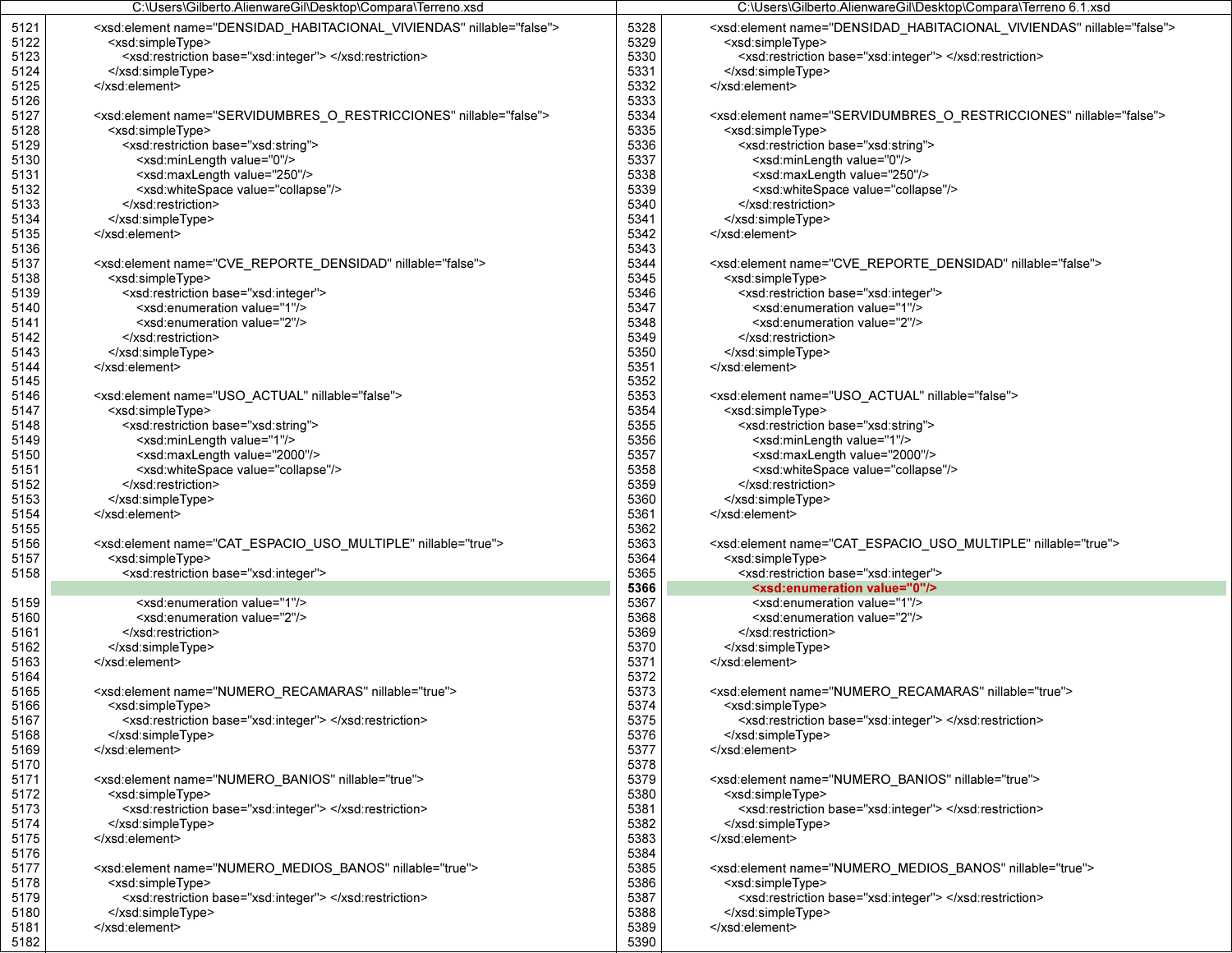|      | C:\Users\Gilberto.AlienwareGil\Desktop\Compara\Terreno.xsd                                                                                                                                                             |      | C:\Users\Gilberto.AlienwareGil\Desktop\Compara\Terreno 6.1.xsd                                   |
|------|------------------------------------------------------------------------------------------------------------------------------------------------------------------------------------------------------------------------|------|--------------------------------------------------------------------------------------------------|
| 5183 | <xsd:element name="NUMERO_ESTACIONAMIENTOS" nillable="true"></xsd:element>                                                                                                                                             | 5391 | <xsd:element name="NUMERO_ESTACIONAMIENTOS" nillable="true"></xsd:element>                       |
| 5184 | <xsd:simpletype></xsd:simpletype>                                                                                                                                                                                      | 5392 | <xsd:simpletype></xsd:simpletype>                                                                |
|      |                                                                                                                                                                                                                        | 5393 |                                                                                                  |
| 5185 | <xsd:restriction base="xsd:integer"> </xsd:restriction>                                                                                                                                                                |      | <xsd:restriction base="xsd:integer"> </xsd:restriction>                                          |
| 5186 |                                                                                                                                                                                                                        | 5394 |                                                                                                  |
| 5187 |                                                                                                                                                                                                                        | 5395 |                                                                                                  |
| 5188 |                                                                                                                                                                                                                        | 5396 |                                                                                                  |
| 5189 | <xsd:element <="" minoccurs="0" name="CVE_CALIDAD_PROYECTO" nillable="true" td=""><td>5397</td><td><xsd:element <="" minoccurs="0" name="CVE_CALIDAD_PROYECTO" nillable="true" td=""></xsd:element></td></xsd:element> | 5397 | <xsd:element <="" minoccurs="0" name="CVE_CALIDAD_PROYECTO" nillable="true" td=""></xsd:element> |
|      | maxOccurs="1">                                                                                                                                                                                                         |      | maxOccurs="1">                                                                                   |
| 5190 | <xsd:simpletype></xsd:simpletype>                                                                                                                                                                                      | 5398 | <xsd:simpletype></xsd:simpletype>                                                                |
| 5191 | <xsd:restriction base="xsd:integer"></xsd:restriction>                                                                                                                                                                 | 5399 | <xsd:restriction base="xsd:integer"></xsd:restriction>                                           |
|      |                                                                                                                                                                                                                        | 5400 | <xsd:enumeration value="0"></xsd:enumeration>                                                    |
| 5192 | <xsd:enumeration value="1"></xsd:enumeration>                                                                                                                                                                          | 5401 | <xsd:enumeration value="1"></xsd:enumeration>                                                    |
| 5193 | <xsd:enumeration value="2"></xsd:enumeration>                                                                                                                                                                          | 5402 | <xsd:enumeration value="2"></xsd:enumeration>                                                    |
|      |                                                                                                                                                                                                                        |      |                                                                                                  |
| 5194 | <xsd:enumeration value="3"></xsd:enumeration>                                                                                                                                                                          | 5403 | <xsd:enumeration value="3"></xsd:enumeration>                                                    |
| 5195 |                                                                                                                                                                                                                        | 5404 |                                                                                                  |
| 5196 |                                                                                                                                                                                                                        | 5405 |                                                                                                  |
| 5197 | $\le$ /xsd:element>                                                                                                                                                                                                    | 5406 |                                                                                                  |
| 5198 |                                                                                                                                                                                                                        | 5407 |                                                                                                  |
| 5199 | <xsd:element name="RESULTADO_CALIDAD_PROYECTO" nillable="true"></xsd:element>                                                                                                                                          | 5408 | <xsd:element name="RESULTADO_CALIDAD_PROYECTO" nillable="true"></xsd:element>                    |
| 5200 | <xsd:simpletype></xsd:simpletype>                                                                                                                                                                                      | 5409 | <xsd:simpletype></xsd:simpletype>                                                                |
| 5201 | <xsd:restriction base="xsd:string"></xsd:restriction>                                                                                                                                                                  | 5410 | <xsd:restriction base="xsd:string"></xsd:restriction>                                            |
| 5202 | <xsd:minlength value="0"></xsd:minlength>                                                                                                                                                                              | 5411 | <xsd:minlength value="0"></xsd:minlength>                                                        |
| 5203 | <xsd:maxlength value="50"></xsd:maxlength>                                                                                                                                                                             | 5412 | <xsd:maxlength value="50"></xsd:maxlength>                                                       |
| 5204 | <xsd:whitespace value="collapse"></xsd:whitespace>                                                                                                                                                                     | 5413 | <xsd:whitespace value="collapse"></xsd:whitespace>                                               |
|      |                                                                                                                                                                                                                        | 5414 |                                                                                                  |
| 5205 |                                                                                                                                                                                                                        |      |                                                                                                  |
| 5206 |                                                                                                                                                                                                                        | 5415 |                                                                                                  |
| 5207 |                                                                                                                                                                                                                        | 5416 |                                                                                                  |
| 5208 |                                                                                                                                                                                                                        | 5417 |                                                                                                  |
| 5209 | <xsd:element <="" minoccurs="0" name="CVE_CLASE_INMUEBLE" nillable="true" td=""><td>5418</td><td><xsd:element <="" minoccurs="0" name="CVE_CLASE_INMUEBLE" nillable="true" td=""></xsd:element></td></xsd:element>     | 5418 | <xsd:element <="" minoccurs="0" name="CVE_CLASE_INMUEBLE" nillable="true" td=""></xsd:element>   |
|      | maxOccurs="1">                                                                                                                                                                                                         |      | maxOccurs="1">                                                                                   |
| 5210 | <xsd:simpletype></xsd:simpletype>                                                                                                                                                                                      | 5419 | <xsd:simpletype></xsd:simpletype>                                                                |
| 5211 | <xsd:restriction base="xsd:integer"></xsd:restriction>                                                                                                                                                                 | 5420 | <xsd:restriction base="xsd:integer"></xsd:restriction>                                           |
|      |                                                                                                                                                                                                                        | 5421 | <xsd:enumeration value="0"></xsd:enumeration>                                                    |
| 5212 | <xsd:enumeration value="1"></xsd:enumeration>                                                                                                                                                                          | 5422 | <xsd:enumeration value="1"></xsd:enumeration>                                                    |
| 5213 | <xsd:enumeration value="2"></xsd:enumeration>                                                                                                                                                                          | 5423 | <xsd:enumeration value="2"></xsd:enumeration>                                                    |
| 5214 | <xsd:enumeration value="3"></xsd:enumeration>                                                                                                                                                                          | 5424 | <xsd:enumeration value="3"></xsd:enumeration>                                                    |
| 5215 | <xsd:enumeration value="4"></xsd:enumeration>                                                                                                                                                                          | 5425 | <xsd:enumeration value="4"></xsd:enumeration>                                                    |
|      |                                                                                                                                                                                                                        |      |                                                                                                  |
| 5216 | <xsd:enumeration value="5"></xsd:enumeration>                                                                                                                                                                          | 5426 | <xsd:enumeration value="5"></xsd:enumeration>                                                    |
| 5217 | <xsd:enumeration value="6"></xsd:enumeration>                                                                                                                                                                          | 5427 | <xsd:enumeration value="6"></xsd:enumeration>                                                    |
| 5218 | <xsd:enumeration value="7"></xsd:enumeration>                                                                                                                                                                          | 5428 | <xsd:enumeration value="7"></xsd:enumeration>                                                    |
| 5219 | <xsd:enumeration value="8"></xsd:enumeration>                                                                                                                                                                          | 5429 | <xsd:enumeration value="8"></xsd:enumeration>                                                    |
| 5220 |                                                                                                                                                                                                                        | 5430 |                                                                                                  |
| 5221 |                                                                                                                                                                                                                        | 5431 |                                                                                                  |
| 5222 | $\le$ /xsd:element>                                                                                                                                                                                                    | 5432 |                                                                                                  |
| 5223 |                                                                                                                                                                                                                        | 5433 |                                                                                                  |
| 5224 | <xsd:element name="CVE_ESTADO_CONSERVACION" nillable="true"></xsd:element>                                                                                                                                             | 5434 | <xsd:element name="CVE_ESTADO_CONSERVACION" nillable="true"></xsd:element>                       |
| 5225 | <xsd:simpletype></xsd:simpletype>                                                                                                                                                                                      | 5435 | <xsd:simpletype></xsd:simpletype>                                                                |
| 5226 | <xsd:restriction base="xsd:integer"></xsd:restriction>                                                                                                                                                                 | 5436 | <xsd:restriction base="xsd:integer"></xsd:restriction>                                           |
|      |                                                                                                                                                                                                                        | 5437 | <xsd:enumeration value="0"></xsd:enumeration>                                                    |
| 5227 | <xsd:enumeration value="1"></xsd:enumeration>                                                                                                                                                                          | 5438 | <xsd:enumeration value="1"></xsd:enumeration>                                                    |
|      |                                                                                                                                                                                                                        | 5439 |                                                                                                  |
| 5228 | <xsd:enumeration value="2"></xsd:enumeration>                                                                                                                                                                          |      | <xsd:enumeration value="2"></xsd:enumeration>                                                    |
| 5229 | <xsd:enumeration value="3"></xsd:enumeration>                                                                                                                                                                          | 5440 | <xsd:enumeration value="3"></xsd:enumeration>                                                    |
| 5230 | <xsd:enumeration value="4"></xsd:enumeration>                                                                                                                                                                          | 5441 | <xsd:enumeration value="4"></xsd:enumeration>                                                    |
| 5231 | <xsd:enumeration value="5"></xsd:enumeration>                                                                                                                                                                          | 5442 | <xsd:enumeration value="5"></xsd:enumeration>                                                    |
| 5232 | <xsd:enumeration value="6"></xsd:enumeration>                                                                                                                                                                          | 5443 | <xsd:enumeration value="6"></xsd:enumeration>                                                    |
| 5233 | <xsd:enumeration value="7"></xsd:enumeration>                                                                                                                                                                          | 5444 | <xsd:enumeration value="7"></xsd:enumeration>                                                    |
| 5234 |                                                                                                                                                                                                                        | 5445 |                                                                                                  |
| 5235 |                                                                                                                                                                                                                        | 5446 |                                                                                                  |
| 5236 |                                                                                                                                                                                                                        | 5447 |                                                                                                  |
| 5237 |                                                                                                                                                                                                                        | 5448 |                                                                                                  |
| 5238 | <xsd:element name="COMENTARIOS_ESTADO_CONSERVACION" nillable="true"></xsd:element>                                                                                                                                     | 5449 | <xsd:element name="COMENTARIOS_ESTADO_CONSERVACION" nillable="true"></xsd:element>               |
| 5239 | <xsd:simpletype></xsd:simpletype>                                                                                                                                                                                      | 5450 | <xsd:simpletype></xsd:simpletype>                                                                |
| 5240 | <xsd:restriction base="xsd:string"></xsd:restriction>                                                                                                                                                                  | 5451 |                                                                                                  |
|      |                                                                                                                                                                                                                        |      | <xsd:restriction base="xsd:string"></xsd:restriction>                                            |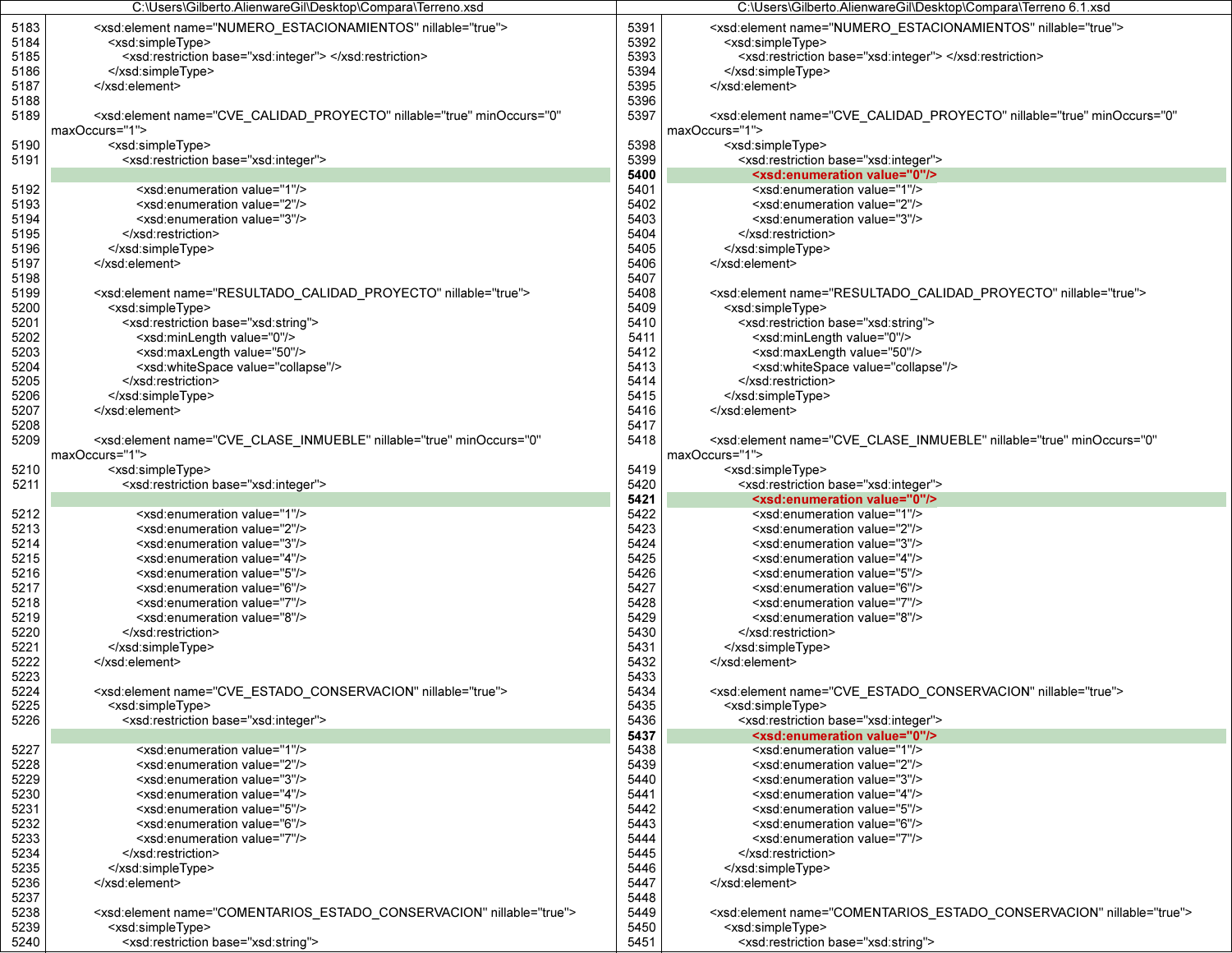|      | C:\Users\Gilberto.AlienwareGil\Desktop\Compara\Terreno.xsd                                                                                                                                                                 |      | C:\Users\Gilberto.AlienwareGil\Desktop\Compara\Terreno 6.1.xsd                                     |
|------|----------------------------------------------------------------------------------------------------------------------------------------------------------------------------------------------------------------------------|------|----------------------------------------------------------------------------------------------------|
| 5241 | <xsd:minlength value="0"></xsd:minlength>                                                                                                                                                                                  | 5452 | <xsd:minlength value="0"></xsd:minlength>                                                          |
| 5242 | <xsd:maxlength value="100"></xsd:maxlength>                                                                                                                                                                                | 5453 | <xsd:maxlength value="100"></xsd:maxlength>                                                        |
| 5243 | <xsd:whitespace value="collapse"></xsd:whitespace>                                                                                                                                                                         | 5454 | <xsd:whitespace value="collapse"></xsd:whitespace>                                                 |
|      |                                                                                                                                                                                                                            |      |                                                                                                    |
| 5244 |                                                                                                                                                                                                                            | 5455 |                                                                                                    |
| 5245 |                                                                                                                                                                                                                            | 5456 |                                                                                                    |
| 5246 |                                                                                                                                                                                                                            | 5457 |                                                                                                    |
| 5247 |                                                                                                                                                                                                                            | 5458 |                                                                                                    |
| 5248 | <xsd:element name="NUMERO_NIVELES" nillable="true"></xsd:element>                                                                                                                                                          | 5459 | <xsd:element name="NUMERO_NIVELES" nillable="true"></xsd:element>                                  |
| 5249 | <xsd:simpletype></xsd:simpletype>                                                                                                                                                                                          | 5460 | <xsd:simpletype></xsd:simpletype>                                                                  |
| 5250 | <xsd:restriction base="xsd:integer"> </xsd:restriction>                                                                                                                                                                    | 5461 | <xsd:restriction base="xsd:integer"> </xsd:restriction>                                            |
| 5251 |                                                                                                                                                                                                                            | 5462 |                                                                                                    |
| 5252 |                                                                                                                                                                                                                            | 5463 |                                                                                                    |
| 5253 |                                                                                                                                                                                                                            | 5464 |                                                                                                    |
| 5254 | <xsd:element name="NIVEL_EDIFICIO" nillable="true"></xsd:element>                                                                                                                                                          | 5465 | <xsd:element name="NIVEL_EDIFICIO" nillable="true"></xsd:element>                                  |
| 5255 | <xsd:simpletype></xsd:simpletype>                                                                                                                                                                                          | 5466 | <xsd:simpletype></xsd:simpletype>                                                                  |
| 5256 | <xsd:restriction base="xsd:integer"> </xsd:restriction>                                                                                                                                                                    | 5467 | <xsd:restriction base="xsd:integer"> </xsd:restriction>                                            |
| 5257 |                                                                                                                                                                                                                            | 5468 |                                                                                                    |
| 5258 |                                                                                                                                                                                                                            | 5469 |                                                                                                    |
| 5259 |                                                                                                                                                                                                                            | 5470 |                                                                                                    |
| 5260 | <xsd:element name="UNIDAD_RENTABLE_GENERAL" nillable="true"></xsd:element>                                                                                                                                                 | 5471 | <xsd:element name="UNIDAD_RENTABLE_GENERAL" nillable="true"></xsd:element>                         |
|      |                                                                                                                                                                                                                            | 5472 |                                                                                                    |
| 5261 | <xsd:simpletype></xsd:simpletype>                                                                                                                                                                                          |      | <xsd:simpletype></xsd:simpletype>                                                                  |
| 5262 | <xsd:restriction base="xsd:integer"> </xsd:restriction>                                                                                                                                                                    | 5473 | <xsd:restriction base="xsd:integer"> </xsd:restriction>                                            |
| 5263 |                                                                                                                                                                                                                            | 5474 |                                                                                                    |
| 5264 |                                                                                                                                                                                                                            | 5475 |                                                                                                    |
| 5265 |                                                                                                                                                                                                                            | 5476 |                                                                                                    |
| 5266 | <xsd:element name="UNIDAD_RENTABLE_OBJETO" nillable="true"></xsd:element>                                                                                                                                                  | 5477 | <xsd:element name="UNIDAD_RENTABLE_OBJETO" nillable="true"></xsd:element>                          |
| 5267 | <xsd:simpletype></xsd:simpletype>                                                                                                                                                                                          | 5478 | <xsd:simpletype></xsd:simpletype>                                                                  |
| 5268 | <xsd:restriction base="xsd:integer"> </xsd:restriction>                                                                                                                                                                    | 5479 | <xsd:restriction base="xsd:integer"> </xsd:restriction>                                            |
| 5269 |                                                                                                                                                                                                                            | 5480 |                                                                                                    |
| 5270 |                                                                                                                                                                                                                            | 5481 |                                                                                                    |
| 5271 |                                                                                                                                                                                                                            | 5482 |                                                                                                    |
| 5272 | <xsd:element name="ANIO_TERMINACION_OBRA" nillable="true"></xsd:element>                                                                                                                                                   | 5483 | <xsd:element name="ANIO_TERMINACION_OBRA" nillable="true"></xsd:element>                           |
| 5273 | <xsd:simpletype></xsd:simpletype>                                                                                                                                                                                          | 5484 | <xsd:simpletype></xsd:simpletype>                                                                  |
| 5274 | <xsd:restriction base="xsd:integer"> </xsd:restriction>                                                                                                                                                                    | 5485 | <xsd:restriction base="xsd:integer"> </xsd:restriction>                                            |
| 5275 |                                                                                                                                                                                                                            | 5486 |                                                                                                    |
| 5276 |                                                                                                                                                                                                                            | 5487 |                                                                                                    |
| 5277 |                                                                                                                                                                                                                            | 5488 |                                                                                                    |
| 5278 | <xsd:element <="" minoccurs="0" name="GRADO_TERMINACION_OBRA" nillable="true" td=""><td>5489</td><td><xsd:element <="" minoccurs="0" name="GRADO_TERMINACION_OBRA" nillable="true" td=""></xsd:element></td></xsd:element> | 5489 | <xsd:element <="" minoccurs="0" name="GRADO_TERMINACION_OBRA" nillable="true" td=""></xsd:element> |
|      | maxOccurs="1">                                                                                                                                                                                                             |      | maxOccurs="1">                                                                                     |
| 5279 | <xsd:simpletype></xsd:simpletype>                                                                                                                                                                                          | 5490 | <xsd:simpletype></xsd:simpletype>                                                                  |
| 5280 | <xsd:restriction base="xsd:decimal"></xsd:restriction>                                                                                                                                                                     | 5491 | <xsd:restriction base="xsd:decimal"></xsd:restriction>                                             |
| 5281 | <xsd:fractiondigits value="2"></xsd:fractiondigits>                                                                                                                                                                        | 5492 | <xsd:fractiondigits value="2"></xsd:fractiondigits>                                                |
| 5282 |                                                                                                                                                                                                                            | 5493 |                                                                                                    |
| 5283 |                                                                                                                                                                                                                            | 5494 |                                                                                                    |
| 5284 |                                                                                                                                                                                                                            | 5495 |                                                                                                    |
| 5285 |                                                                                                                                                                                                                            | 5496 |                                                                                                    |
|      |                                                                                                                                                                                                                            |      |                                                                                                    |
| 5286 | <xsd:element name="GRADO_AVANCE_AREAS_COMUNES" nillable="true"></xsd:element>                                                                                                                                              | 5497 | <xsd:element name="GRADO AVANCE AREAS COMUNES" nillable="true"></xsd:element>                      |
| 5287 | <xsd:simpletype></xsd:simpletype>                                                                                                                                                                                          | 5498 | <xsd:simpletype></xsd:simpletype>                                                                  |
| 5288 | <xsd:restriction base="xsd:decimal"></xsd:restriction>                                                                                                                                                                     | 5499 | <xsd:restriction base="xsd:decimal"></xsd:restriction>                                             |
| 5289 | <xsd:fractiondigits value="2"></xsd:fractiondigits>                                                                                                                                                                        | 5500 | <xsd:fractiondigits value="2"></xsd:fractiondigits>                                                |
| 5290 |                                                                                                                                                                                                                            | 5501 |                                                                                                    |
| 5291 |                                                                                                                                                                                                                            | 5502 |                                                                                                    |
| 5292 |                                                                                                                                                                                                                            | 5503 |                                                                                                    |
| 5293 |                                                                                                                                                                                                                            | 5504 |                                                                                                    |
| 5294 |                                                                                                                                                                                                                            | 5505 |                                                                                                    |
| 5295 | <xsd:attribute name="id" type="xsd:string" use="required"></xsd:attribute>                                                                                                                                                 | 5506 | <xsd:attribute name="id" type="xsd:string"></xsd:attribute>                                        |
| 5296 |                                                                                                                                                                                                                            | 5507 |                                                                                                    |
| 5297 | <xsd:complextype name="EQUIPAMIENTOURBANOType"></xsd:complextype>                                                                                                                                                          | 5508 | <xsd:complextype name="EQUIPAMIENTOURBANOType"></xsd:complextype>                                  |
| 5298 | <xsd:sequence></xsd:sequence>                                                                                                                                                                                              | 5509 | <xsd:sequence></xsd:sequence>                                                                      |
| 5299 | <xsd:element name="IGLESIA" type="IGLESIAType"></xsd:element>                                                                                                                                                              | 5510 | <xsd:element name="IGLESIA" type="IGLESIAType"></xsd:element>                                      |
| 5300 | <xsd:element name="MERCADOS" type="MERCADOSType"></xsd:element>                                                                                                                                                            | 5511 | <xsd:element name="MERCADOS" type="MERCADOSType"></xsd:element>                                    |
| 5301 | <xsd:element name="SUPERMERCADOS" type="SUPERMERCADOSType"></xsd:element>                                                                                                                                                  | 5512 | <xsd:element name="SUPERMERCADOS" type="SUPERMERCADOSType"></xsd:element>                          |
|      |                                                                                                                                                                                                                            |      |                                                                                                    |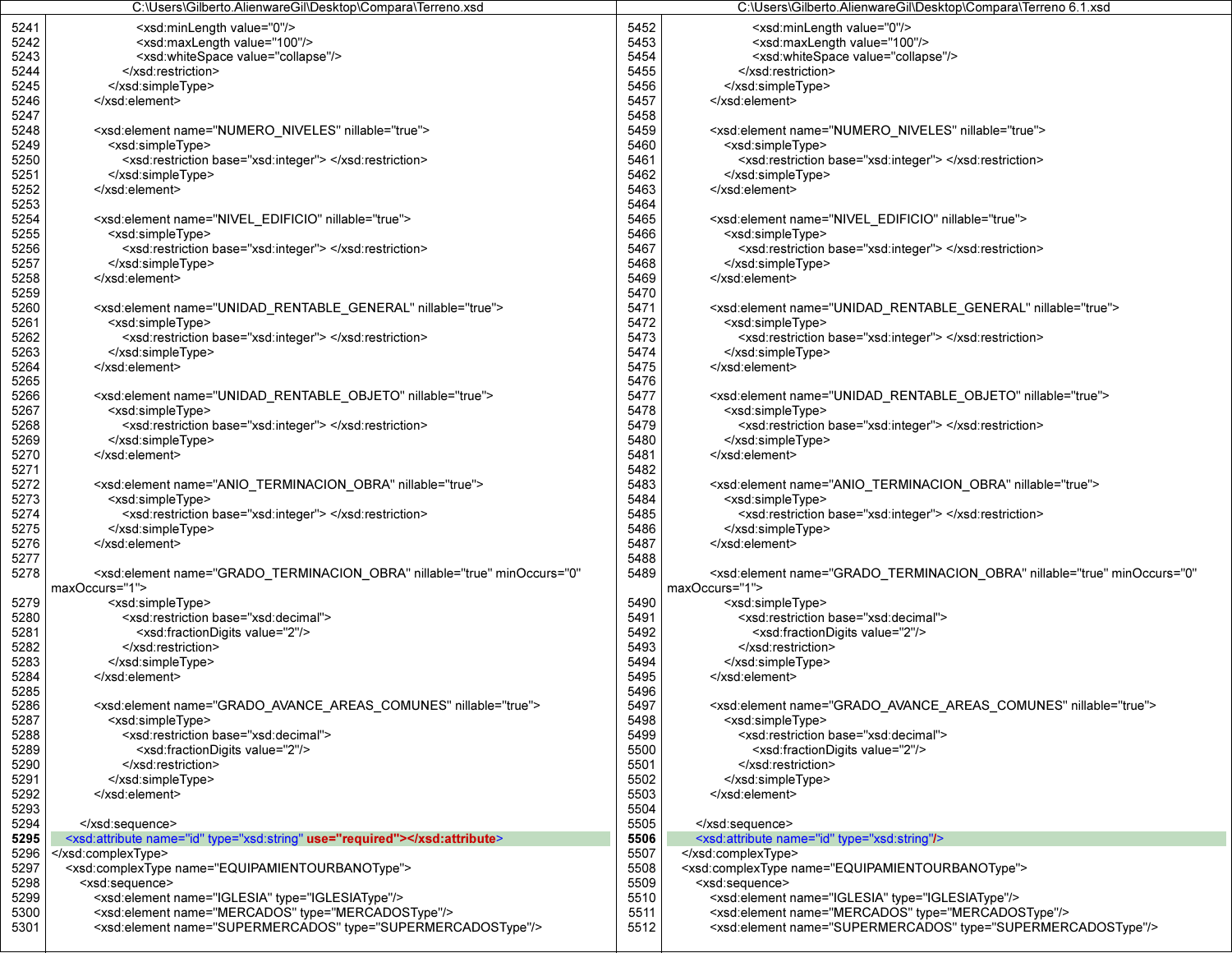|              | C:\Users\Gilberto.AlienwareGil\Desktop\Compara\Terreno.xsd                                     |              | C:\Users\Gilberto.AlienwareGil\Desktop\Compara\Terreno 6.1.xsd                                 |
|--------------|------------------------------------------------------------------------------------------------|--------------|------------------------------------------------------------------------------------------------|
| 5302         | <xsd:element name="LOCALESCOMERCIALES" type<br="">="LOCALESCOMERCIALESType"/&gt;</xsd:element> | 5513         | <xsd:element name="LOCALESCOMERCIALES" type<br="">="LOCALESCOMERCIALESType"/&gt;</xsd:element> |
|              |                                                                                                |              |                                                                                                |
| 5303         | <xsd:element name="PLAZASPUBLICAS" type="PLAZASPUBLICASType"></xsd:element>                    | 5514         | <xsd:element name="PLAZASPUBLICAS" type="PLAZASPUBLICASType"></xsd:element>                    |
| 5304         | <xsd:element name="PARQUES" type="PARQUESType"></xsd:element>                                  | 5515         | <xsd:element name="PARQUES" type="PARQUESType"></xsd:element>                                  |
| 5305         | <xsd:element name="JARDINES" type="JARDINESType"></xsd:element>                                | 5516         | <xsd:element name="JARDINES" type="JARDINESType"></xsd:element>                                |
| 5306         | <xsd:element name="CANCHASDEPORTIVAS" type="CANCHASDEPORTIVASType"></xsd:element>              | 5517         | <xsd:element name="CANCHASDEPORTIVAS" type="CANCHASDEPORTIVASType"></xsd:element>              |
| 5307         | <xsd:element name="CENTRODEPORTIVO" type="CENTRODEPORTIVOType"></xsd:element>                  | 5518         | <xsd:element name="CENTRODEPORTIVO" type="CENTRODEPORTIVOType"></xsd:element>                  |
| 5308         | <xsd:element name="ESCUELAS" type="ESCUELASType"></xsd:element>                                | 5519         | <xsd:element name="ESCUELAS" type="ESCUELASType"></xsd:element>                                |
| 5309         | <xsd:element name="HOSPITALES" type="HOSPITALESType"></xsd:element>                            | 5520         | <xsd:element name="HOSPITALES" type="HOSPITALESType"></xsd:element>                            |
| 5310         | <xsd:element name="BANCOS" type="BANCOSType"></xsd:element>                                    | 5521         | <xsd:element name="BANCOS" type="BANCOSType"></xsd:element>                                    |
| 5311         | <xsd:element name="CENTROCOMUNITARIO" type="CENTROCOMUNITARIOType"></xsd:element>              | 5522         | <xsd:element name="CENTROCOMUNITARIO" type="CENTROCOMUNITARIOType"></xsd:element>              |
| 5312         | <xsd:element name="CVE_NIVEL_EQUIPAMIENTO_URBANO" nillable="false"></xsd:element>              | 5523         | <xsd:element name="CVE_NIVEL_EQUIPAMIENTO_URBANO" nillable="false"></xsd:element>              |
| 5313         | <xsd:simpletype></xsd:simpletype>                                                              | 5524         | <xsd:simpletype></xsd:simpletype>                                                              |
| 5314         | <xsd:restriction base="xsd:integer"></xsd:restriction>                                         | 5525         | <xsd:restriction base="xsd:integer"></xsd:restriction>                                         |
| 5315         | <xsd:enumeration value="1"></xsd:enumeration>                                                  | 5526         | <xsd:enumeration value="1"></xsd:enumeration>                                                  |
| 5316         | <xsd:enumeration value="2"></xsd:enumeration>                                                  | 5527         | <xsd:enumeration value="2"></xsd:enumeration>                                                  |
| 5317         | <xsd:enumeration value="3"></xsd:enumeration>                                                  | 5528         | <xsd:enumeration value="3"></xsd:enumeration>                                                  |
| 5318         | <xsd:enumeration value="4"></xsd:enumeration>                                                  | 5529         | <xsd:enumeration value="4"></xsd:enumeration>                                                  |
| 5319         |                                                                                                | 5530         |                                                                                                |
| 5320         |                                                                                                | 5531         |                                                                                                |
| 5321         |                                                                                                | 5532         |                                                                                                |
| 5322         |                                                                                                | 5533         |                                                                                                |
| 5323         |                                                                                                | 5534         |                                                                                                |
|              |                                                                                                | 5535         | <xsd:attribute name="id" type="xsd:string"></xsd:attribute>                                    |
| 5324         |                                                                                                | 5536         |                                                                                                |
| 5325         | <xsd:complextype name="CENTROCOMUNITARIOType"></xsd:complextype>                               | 5537         | <xsd:complextype name="CENTROCOMUNITARIOType"></xsd:complextype>                               |
| 5326         | <xsd:sequence></xsd:sequence>                                                                  | 5538         | <xsd:sequence></xsd:sequence>                                                                  |
| 5327         | <xsd:element name="CVE_CENTRO_COMUNITARIO" nillable="false"></xsd:element>                     | 5539         | <xsd:element name="CVE_CENTRO_COMUNITARIO" nillable="false"></xsd:element>                     |
| 5328         | <xsd:simpletype></xsd:simpletype>                                                              | 5540         | <xsd:simpletype></xsd:simpletype>                                                              |
| 5329         | <xsd:restriction base="xsd:integer"></xsd:restriction>                                         | 5541         | <xsd:restriction base="xsd:integer"></xsd:restriction>                                         |
|              |                                                                                                | 5542         | <xsd:enumeration value="0"></xsd:enumeration>                                                  |
| 5330         | <xsd:enumeration value="1"></xsd:enumeration>                                                  | 5543         | <xsd:enumeration value="1"></xsd:enumeration>                                                  |
| 5331         | <xsd:enumeration value="2"></xsd:enumeration>                                                  | 5544         | <xsd:enumeration value="2"></xsd:enumeration>                                                  |
| 5332         |                                                                                                | 5545         |                                                                                                |
| 5333         |                                                                                                | 5546         |                                                                                                |
| 5334         |                                                                                                | 5547         |                                                                                                |
| 5335         |                                                                                                | 5548         |                                                                                                |
| 5336         | <xsd:element name="DISTANCIA_CENTRO_COMUNITARIO" nillable="false"></xsd:element>               | 5549         | <xsd:element name="DISTANCIA_CENTRO_COMUNITARIO" nillable="false"></xsd:element>               |
|              |                                                                                                | 5550         |                                                                                                |
| 5337         | <xsd:simpletype></xsd:simpletype>                                                              | 5551         | <xsd:simpletype></xsd:simpletype>                                                              |
| 5338         | <xsd:restriction base="xsd:integer"> </xsd:restriction>                                        | 5552         | <xsd:restriction base="xsd:integer"> </xsd:restriction>                                        |
| 5339         |                                                                                                |              |                                                                                                |
| 5340         |                                                                                                | 5553         |                                                                                                |
| 5341         |                                                                                                | 5554         |                                                                                                |
| 5342         |                                                                                                | 5555<br>5556 |                                                                                                |
| 5343         |                                                                                                |              |                                                                                                |
| 5344         |                                                                                                |              |                                                                                                |
| 5345         | <xsd:complextype name="BANCOSType"></xsd:complextype>                                          | 5557         | <xsd:complextype name="BANCOSType"></xsd:complextype>                                          |
| 5346         | <xsd:sequence></xsd:sequence>                                                                  | 5558         | <xsd:sequence></xsd:sequence>                                                                  |
|              | <xsd:element name="CVE_BANCOS" nillable="false"></xsd:element>                                 | 5559         | <xsd:element name="CVE_BANCOS" nillable="false"></xsd:element>                                 |
| 5347         | <xsd:simpletype></xsd:simpletype>                                                              | 5560         | <xsd:simpletype></xsd:simpletype>                                                              |
| 5348         | <xsd:restriction base="xsd:integer"></xsd:restriction>                                         | 5561         | <xsd:restriction base="xsd:integer"></xsd:restriction>                                         |
|              |                                                                                                | 5562         | <xsd:enumeration value="0"></xsd:enumeration>                                                  |
| 5349         | <xsd:enumeration value="1"></xsd:enumeration>                                                  | 5563         | <xsd:enumeration value="1"></xsd:enumeration>                                                  |
| 5350         | <xsd:enumeration value="2"></xsd:enumeration>                                                  | 5564         | <xsd:enumeration value="2"></xsd:enumeration>                                                  |
| 5351         |                                                                                                | 5565         |                                                                                                |
| 5352         |                                                                                                | 5566         |                                                                                                |
| 5353         |                                                                                                | 5567         |                                                                                                |
| 5354         |                                                                                                | 5568         |                                                                                                |
| 5355         | <xsd:element name="DISTANCIA_BANCOS" nillable="false"></xsd:element>                           | 5569         | <xsd:element name="DISTANCIA_BANCOS" nillable="false"></xsd:element>                           |
| 5356         | <xsd:simpletype></xsd:simpletype>                                                              | 5570         | <xsd:simpletype></xsd:simpletype>                                                              |
| 5357         | <xsd:restriction base="xsd:integer"> </xsd:restriction>                                        | 5571         | <xsd:restriction base="xsd:integer"> </xsd:restriction>                                        |
| 5358         |                                                                                                | 5572         |                                                                                                |
| 5359<br>5360 |                                                                                                | 5573<br>5574 |                                                                                                |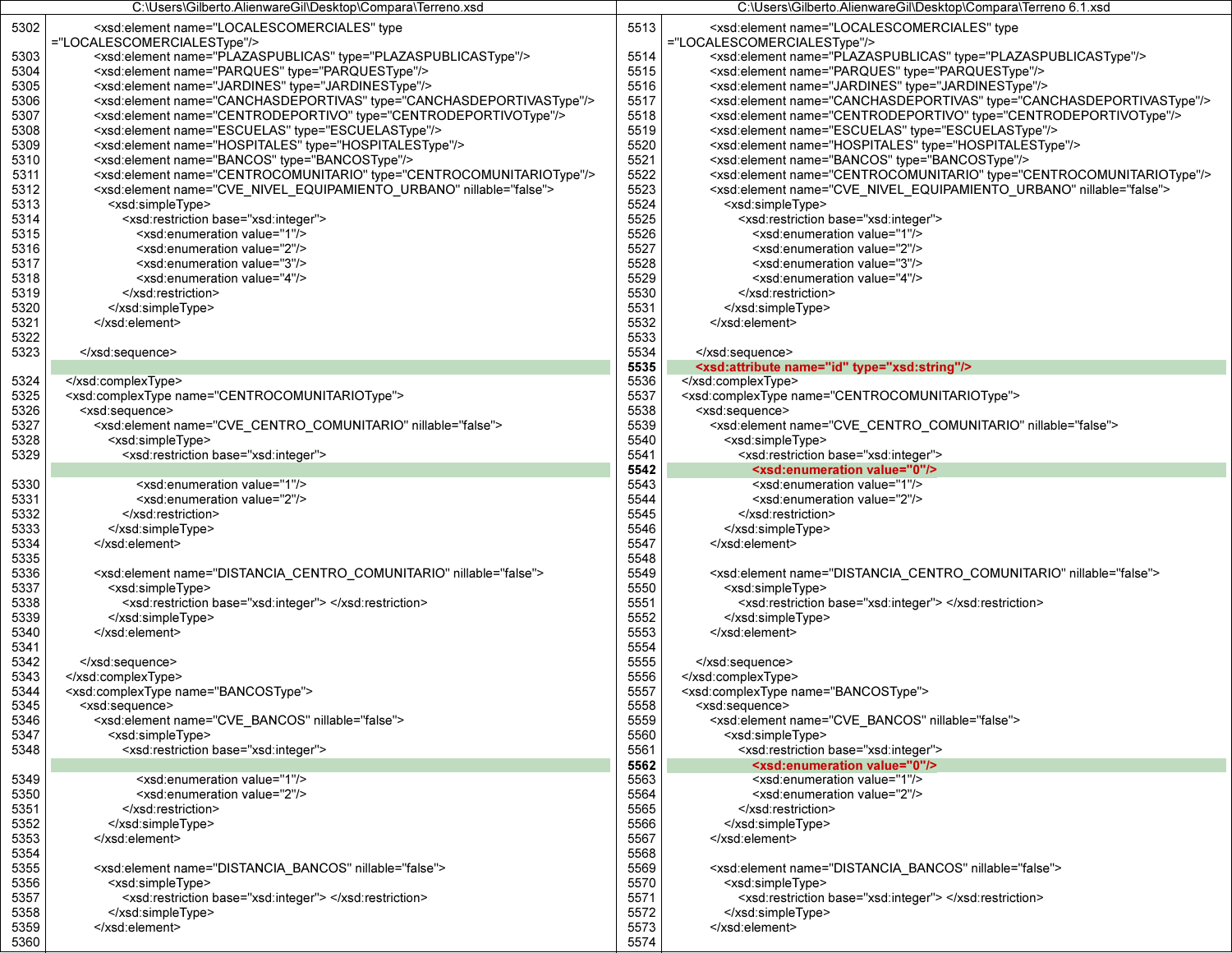|      | C:\Users\Gilberto.AlienwareGil\Desktop\Compara\Terreno.xsd                                                                                                                                                         |      | C:\Users\Gilberto.AlienwareGil\Desktop\Compara\Terreno 6.1.xsd                                           |
|------|--------------------------------------------------------------------------------------------------------------------------------------------------------------------------------------------------------------------|------|----------------------------------------------------------------------------------------------------------|
| 5361 |                                                                                                                                                                                                                    | 5575 |                                                                                                          |
| 5362 |                                                                                                                                                                                                                    | 5576 |                                                                                                          |
| 5363 | <xsd:complextype name="HOSPITALESType"></xsd:complextype>                                                                                                                                                          | 5577 | <xsd:complextype name="HOSPITALESType"></xsd:complextype>                                                |
| 5364 | <xsd:sequence></xsd:sequence>                                                                                                                                                                                      | 5578 | <xsd:sequence></xsd:sequence>                                                                            |
| 5365 | <xsd:element name="SERVICIOSPRIMERNIVEL" td="" type<=""><td>5579</td><td><xsd:element name="SERVICIOSPRIMERNIVEL" td="" type<=""></xsd:element></td></xsd:element>                                                 | 5579 | <xsd:element name="SERVICIOSPRIMERNIVEL" td="" type<=""></xsd:element>                                   |
|      |                                                                                                                                                                                                                    |      |                                                                                                          |
|      | ="SERVICIOSPRIMERNIVELType"/>                                                                                                                                                                                      |      | ="SERVICIOSPRIMERNIVELType"/>                                                                            |
| 5366 | <xsd:element name="SERVICIOSSEGUNDONIVEL" td="" type<=""><td>5580</td><td><xsd:element name="SERVICIOSSEGUNDONIVEL" td="" type<=""></xsd:element></td></xsd:element>                                               | 5580 | <xsd:element name="SERVICIOSSEGUNDONIVEL" td="" type<=""></xsd:element>                                  |
|      | ="SERVICIOSSEGUNDONIVELType"/>                                                                                                                                                                                     |      | ="SERVICIOSSEGUNDONIVELType"/>                                                                           |
| 5367 | <xsd:element name="SERVICIOSTERCERNIVEL" td="" type<=""><td>5581</td><td><xsd:element name="SERVICIOSTERCERNIVEL" td="" type<=""></xsd:element></td></xsd:element>                                                 | 5581 | <xsd:element name="SERVICIOSTERCERNIVEL" td="" type<=""></xsd:element>                                   |
|      | ="SERVICIOSTERCERNIVELType"/>                                                                                                                                                                                      |      | ="SERVICIOSTERCERNIVELType"/>                                                                            |
| 5368 |                                                                                                                                                                                                                    | 5582 |                                                                                                          |
| 5369 |                                                                                                                                                                                                                    | 5583 |                                                                                                          |
| 5370 | <xsd:complextype name="SERVICIOSTERCERNIVELType"></xsd:complextype>                                                                                                                                                | 5584 | <xsd:complextype name="SERVICIOSTERCERNIVELType"></xsd:complextype>                                      |
| 5371 | <xsd:sequence></xsd:sequence>                                                                                                                                                                                      | 5585 | <xsd:sequence></xsd:sequence>                                                                            |
| 5372 | <xsd:element name="CVE_SERVICIOS_SALUD_TERCER_NIVEL_" nillable="false"></xsd:element>                                                                                                                              | 5586 | <xsd:element name="CVE_SERVICIOS_SALUD_TERCER_NIVEL_" nillable="false"></xsd:element>                    |
| 5373 | <xsd:simpletype></xsd:simpletype>                                                                                                                                                                                  | 5587 | <xsd:simpletype></xsd:simpletype>                                                                        |
| 5374 | <xsd:restriction base="xsd:integer"></xsd:restriction>                                                                                                                                                             | 5588 | <xsd:restriction base="xsd:integer"></xsd:restriction>                                                   |
|      |                                                                                                                                                                                                                    | 5589 | <xsd:enumeration value="0"></xsd:enumeration>                                                            |
| 5375 | <xsd:enumeration value="1"></xsd:enumeration>                                                                                                                                                                      | 5590 | <xsd:enumeration value="1"></xsd:enumeration>                                                            |
| 5376 | <xsd:enumeration value="2"></xsd:enumeration>                                                                                                                                                                      | 5591 | <xsd:enumeration value="2"></xsd:enumeration>                                                            |
|      |                                                                                                                                                                                                                    |      |                                                                                                          |
| 5377 |                                                                                                                                                                                                                    | 5592 |                                                                                                          |
| 5378 |                                                                                                                                                                                                                    | 5593 |                                                                                                          |
| 5379 |                                                                                                                                                                                                                    | 5594 |                                                                                                          |
| 5380 |                                                                                                                                                                                                                    | 5595 |                                                                                                          |
| 5381 | <xsd:element name="DISTANCIA_SERVICIOS_SALUD_TERCER_NIVEL_" nillable<="" td=""><td>5596</td><td><xsd:element name="DISTANCIA_SERVICIOS_SALUD_TERCER_NIVEL_" nillable<="" td=""></xsd:element></td></xsd:element>   | 5596 | <xsd:element name="DISTANCIA_SERVICIOS_SALUD_TERCER_NIVEL_" nillable<="" td=""></xsd:element>            |
|      | ="false">                                                                                                                                                                                                          |      | ="false">                                                                                                |
| 5382 | <xsd:simpletype></xsd:simpletype>                                                                                                                                                                                  | 5597 | <xsd:simpletype></xsd:simpletype>                                                                        |
| 5383 | <xsd:restriction base="xsd:integer"> </xsd:restriction>                                                                                                                                                            | 5598 | <xsd:restriction base="xsd:integer"> </xsd:restriction>                                                  |
| 5384 |                                                                                                                                                                                                                    | 5599 |                                                                                                          |
| 5385 |                                                                                                                                                                                                                    | 5600 |                                                                                                          |
| 5386 |                                                                                                                                                                                                                    | 5601 |                                                                                                          |
| 5387 |                                                                                                                                                                                                                    | 5602 |                                                                                                          |
| 5388 |                                                                                                                                                                                                                    | 5603 |                                                                                                          |
| 5389 | <xsd:complextype name="SERVICIOSSEGUNDONIVELType"></xsd:complextype>                                                                                                                                               | 5604 | <xsd:complextype name="SERVICIOSSEGUNDONIVELType"></xsd:complextype>                                     |
| 5390 | <xsd:sequence></xsd:sequence>                                                                                                                                                                                      | 5605 | <xsd:sequence></xsd:sequence>                                                                            |
| 5391 |                                                                                                                                                                                                                    | 5606 |                                                                                                          |
| 5392 | <xsd:element name="CVE_SERVICIOS_SALUD_SEGUNDO_NIVEL_" nillable="false"></xsd:element>                                                                                                                             | 5607 | <xsd:element name="CVE_SERVICIOS_SALUD_SEGUNDO_NIVEL_" nillable="false"></xsd:element>                   |
| 5393 | <xsd:simpletype></xsd:simpletype>                                                                                                                                                                                  | 5608 | <xsd:simpletype></xsd:simpletype>                                                                        |
|      | <xsd:restriction base="xsd:integer"></xsd:restriction>                                                                                                                                                             | 5609 | <xsd:restriction base="xsd:integer"><br/><xsd:enumeration value="0"></xsd:enumeration></xsd:restriction> |
|      |                                                                                                                                                                                                                    |      |                                                                                                          |
| 5394 | <xsd:enumeration value="1"></xsd:enumeration>                                                                                                                                                                      | 5610 | <xsd:enumeration value="1"></xsd:enumeration>                                                            |
| 5395 | <xsd:enumeration value="2"></xsd:enumeration>                                                                                                                                                                      | 5611 | <xsd:enumeration value="2"></xsd:enumeration>                                                            |
| 5396 |                                                                                                                                                                                                                    | 5612 |                                                                                                          |
| 5397 |                                                                                                                                                                                                                    | 5613 |                                                                                                          |
| 5398 |                                                                                                                                                                                                                    | 5614 |                                                                                                          |
| 5399 |                                                                                                                                                                                                                    | 5615 |                                                                                                          |
| 5400 | <xsd:element name="DISTANCIA_SERVICIOS_SALUD_SEGUNDO_NIVEL_" nillable<="" td=""><td>5616</td><td><xsd:element name="DISTANCIA_SERVICIOS_SALUD_SEGUNDO_NIVEL_" nillable<="" td=""></xsd:element></td></xsd:element> | 5616 | <xsd:element name="DISTANCIA_SERVICIOS_SALUD_SEGUNDO_NIVEL_" nillable<="" td=""></xsd:element>           |
|      | ="false">                                                                                                                                                                                                          |      | ="false">                                                                                                |
| 5401 | <xsd:simpletype></xsd:simpletype>                                                                                                                                                                                  | 5617 | <xsd:simpletype></xsd:simpletype>                                                                        |
| 5402 | <xsd:restriction base="xsd:integer"> </xsd:restriction>                                                                                                                                                            | 5618 | <xsd:restriction base="xsd:integer"> </xsd:restriction>                                                  |
| 5403 |                                                                                                                                                                                                                    | 5619 |                                                                                                          |
| 5404 |                                                                                                                                                                                                                    | 5620 |                                                                                                          |
| 5405 |                                                                                                                                                                                                                    | 5621 |                                                                                                          |
| 5406 |                                                                                                                                                                                                                    | 5622 |                                                                                                          |
| 5407 |                                                                                                                                                                                                                    | 5623 |                                                                                                          |
| 5408 | <xsd:complextype name="SERVICIOSPRIMERNIVELType"></xsd:complextype>                                                                                                                                                | 5624 | <xsd:complextype name="SERVICIOSPRIMERNIVELType"></xsd:complextype>                                      |
| 5409 | <xsd:sequence></xsd:sequence>                                                                                                                                                                                      | 5625 | <xsd:sequence></xsd:sequence>                                                                            |
|      |                                                                                                                                                                                                                    |      |                                                                                                          |
| 5410 | <xsd:element name="CVE_SERVICIOS_SALUD_PRIMER_NIVEL_" nillable="false"></xsd:element>                                                                                                                              | 5626 | <xsd:element name="CVE_SERVICIOS_SALUD_PRIMER_NIVEL_" nillable="false"></xsd:element>                    |
| 5411 | <xsd:simpletype></xsd:simpletype>                                                                                                                                                                                  | 5627 | <xsd:simpletype></xsd:simpletype>                                                                        |
| 5412 | <xsd:restriction base="xsd:integer"></xsd:restriction>                                                                                                                                                             | 5628 | <xsd:restriction base="xsd:integer"></xsd:restriction>                                                   |
|      |                                                                                                                                                                                                                    | 5629 | <xsd:enumeration value="0"></xsd:enumeration>                                                            |
| 5413 | <xsd:enumeration value="1"></xsd:enumeration>                                                                                                                                                                      | 5630 | <xsd:enumeration value="1"></xsd:enumeration>                                                            |
| 5414 | <xsd:enumeration value="2"></xsd:enumeration>                                                                                                                                                                      | 5631 | <xsd:enumeration value="2"></xsd:enumeration>                                                            |
| 5415 |                                                                                                                                                                                                                    | 5632 |                                                                                                          |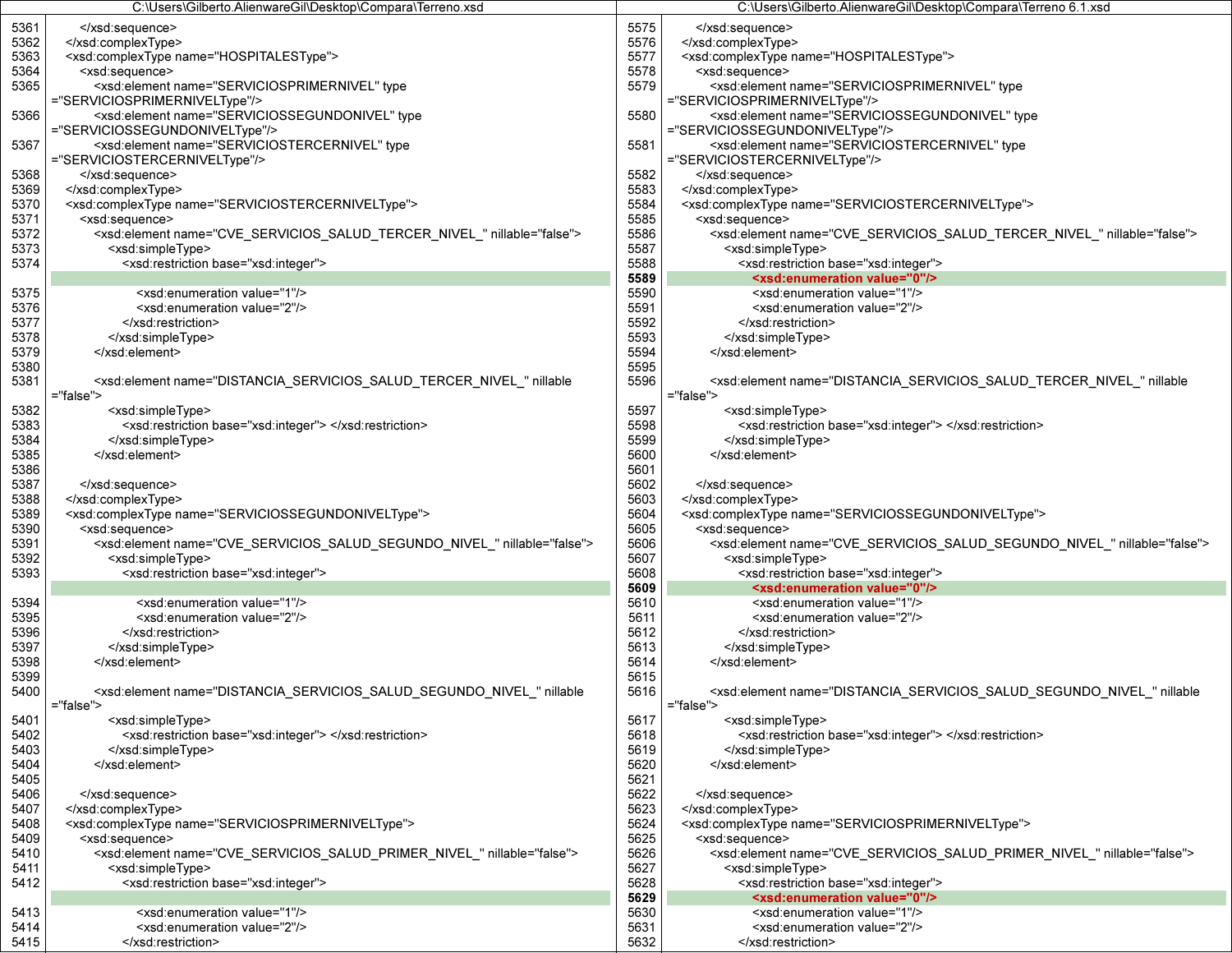|      | C:\Users\Gilberto.AlienwareGil\Desktop\Compara\Terreno.xsd                                                                                                                                                       |      | C:\Users\Gilberto.AlienwareGil\Desktop\Compara\Terreno 6.1.xsd                                |
|------|------------------------------------------------------------------------------------------------------------------------------------------------------------------------------------------------------------------|------|-----------------------------------------------------------------------------------------------|
| 5416 |                                                                                                                                                                                                                  | 5633 |                                                                                               |
| 5417 |                                                                                                                                                                                                                  | 5634 |                                                                                               |
| 5418 |                                                                                                                                                                                                                  | 5635 |                                                                                               |
| 5419 | <xsd:element name="DISTANCIA_SERVICIOS_SALUD_PRIMER_NIVEL_" nillable<="" td=""><td>5636</td><td><xsd:element name="DISTANCIA_SERVICIOS_SALUD_PRIMER_NIVEL_" nillable<="" td=""></xsd:element></td></xsd:element> | 5636 | <xsd:element name="DISTANCIA_SERVICIOS_SALUD_PRIMER_NIVEL_" nillable<="" td=""></xsd:element> |
|      | ="false">                                                                                                                                                                                                        |      | ="false">                                                                                     |
| 5420 | <xsd:simpletype></xsd:simpletype>                                                                                                                                                                                | 5637 | <xsd:simpletype></xsd:simpletype>                                                             |
| 5421 | <xsd:restriction base="xsd:integer"> </xsd:restriction>                                                                                                                                                          | 5638 | <xsd:restriction base="xsd:integer"> </xsd:restriction>                                       |
| 5422 |                                                                                                                                                                                                                  | 5639 |                                                                                               |
| 5423 |                                                                                                                                                                                                                  | 5640 |                                                                                               |
| 5424 |                                                                                                                                                                                                                  | 5641 |                                                                                               |
| 5425 |                                                                                                                                                                                                                  | 5642 |                                                                                               |
| 5426 |                                                                                                                                                                                                                  | 5643 |                                                                                               |
| 5427 | <xsd:complextype name="ESCUELASType"></xsd:complextype>                                                                                                                                                          | 5644 | <xsd:complextype name="ESCUELASType"></xsd:complextype>                                       |
| 5428 | <xsd:sequence></xsd:sequence>                                                                                                                                                                                    | 5645 | <xsd:sequence></xsd:sequence>                                                                 |
| 5429 | <xsd:element name="PRIMARIAS" type="PRIMARIASType"></xsd:element>                                                                                                                                                | 5646 | <xsd:element name="PRIMARIAS" type="PRIMARIASType"></xsd:element>                             |
| 5430 | <xsd:element name="SECUNDARIAS" type="SECUNDARIASType"></xsd:element>                                                                                                                                            | 5647 | <xsd:element name="SECUNDARIAS" type="SECUNDARIASType"></xsd:element>                         |
| 5431 | <xsd:element name="PREPARATORIAS" type="PREPARATORIASType"></xsd:element>                                                                                                                                        | 5648 | <xsd:element name="PREPARATORIAS" type="PREPARATORIASType"></xsd:element>                     |
| 5432 | <xsd:element name="UNIVERSIDAD" type="UNIVERSIDADType"></xsd:element>                                                                                                                                            | 5649 | <xsd:element name="UNIVERSIDAD" type="UNIVERSIDADType"></xsd:element>                         |
| 5433 | <xsd:element name="OTRASESCUELAS" type="OTRASESCUELASType"></xsd:element>                                                                                                                                        | 5650 | <xsd:element name="OTRASESCUELAS" type="OTRASESCUELASType"></xsd:element>                     |
| 5434 |                                                                                                                                                                                                                  | 5651 |                                                                                               |
| 5435 |                                                                                                                                                                                                                  | 5652 |                                                                                               |
| 5436 | <xsd:complextype name="OTRASESCUELASType"></xsd:complextype>                                                                                                                                                     | 5653 | <xsd:complextype name="OTRASESCUELASType"></xsd:complextype>                                  |
| 5437 | <xsd:sequence></xsd:sequence>                                                                                                                                                                                    | 5654 | <xsd:sequence></xsd:sequence>                                                                 |
| 5438 | <xsd:element name="CVE_OTRAS_ESCUELAS" nillable="false"></xsd:element>                                                                                                                                           | 5655 | <xsd:element name="CVE_OTRAS_ESCUELAS" nillable="false"></xsd:element>                        |
| 5439 | <xsd:simpletype></xsd:simpletype>                                                                                                                                                                                | 5656 | <xsd:simpletype></xsd:simpletype>                                                             |
| 5440 | <xsd:restriction base="xsd:integer"></xsd:restriction>                                                                                                                                                           | 5657 | <xsd:restriction base="xsd:integer"></xsd:restriction>                                        |
|      |                                                                                                                                                                                                                  | 5658 | <xsd:enumeration value="0"></xsd:enumeration>                                                 |
| 5441 | <xsd:enumeration value="1"></xsd:enumeration>                                                                                                                                                                    | 5659 | <xsd:enumeration value="1"></xsd:enumeration>                                                 |
| 5442 | <xsd:enumeration value="2"></xsd:enumeration>                                                                                                                                                                    | 5660 | <xsd:enumeration value="2"></xsd:enumeration>                                                 |
| 5443 |                                                                                                                                                                                                                  | 5661 |                                                                                               |
| 5444 |                                                                                                                                                                                                                  | 5662 |                                                                                               |
| 5445 |                                                                                                                                                                                                                  | 5663 | $\le$ /xsd:element>                                                                           |
| 5446 |                                                                                                                                                                                                                  | 5664 |                                                                                               |
| 5447 | <xsd:element name="DISTANCIA_ESCUELA_CERCANA" nillable="false"></xsd:element>                                                                                                                                    | 5665 | <xsd:element name="DISTANCIA_ESCUELA_CERCANA" nillable="false"></xsd:element>                 |
| 5448 | <xsd:simpletype></xsd:simpletype>                                                                                                                                                                                | 5666 | <xsd:simpletype></xsd:simpletype>                                                             |
| 5449 | <xsd:restriction base="xsd:integer"> </xsd:restriction>                                                                                                                                                          | 5667 | <xsd:restriction base="xsd:integer"> </xsd:restriction>                                       |
| 5450 |                                                                                                                                                                                                                  | 5668 |                                                                                               |
| 5451 |                                                                                                                                                                                                                  | 5669 |                                                                                               |
| 5452 |                                                                                                                                                                                                                  | 5670 |                                                                                               |
| 5453 |                                                                                                                                                                                                                  | 5671 |                                                                                               |
| 5454 |                                                                                                                                                                                                                  | 5672 |                                                                                               |
| 5455 | <xsd:complextype name="UNIVERSIDADType"></xsd:complextype>                                                                                                                                                       | 5673 | <xsd:complextype name="UNIVERSIDADType"></xsd:complextype>                                    |
| 5456 | <xsd:sequence></xsd:sequence>                                                                                                                                                                                    | 5674 | <xsd:sequence></xsd:sequence>                                                                 |
| 5457 | <xsd:element name="CVE_UNIVERSIDAD" nillable="false"></xsd:element>                                                                                                                                              | 5675 | <xsd:element name="CVE_UNIVERSIDAD" nillable="false"></xsd:element>                           |
| 5458 | <xsd:simpletype></xsd:simpletype>                                                                                                                                                                                | 5676 | <xsd:simpletype></xsd:simpletype>                                                             |
| 5459 | <xsd:restriction base="xsd:integer"></xsd:restriction>                                                                                                                                                           | 5677 | <xsd:restriction base="xsd:integer"></xsd:restriction>                                        |
|      |                                                                                                                                                                                                                  | 5678 | <xsd:enumeration value="0"></xsd:enumeration>                                                 |
| 5460 | <xsd:enumeration value="1"></xsd:enumeration>                                                                                                                                                                    | 5679 | <xsd:enumeration value="1"></xsd:enumeration>                                                 |
| 5461 | <xsd:enumeration value="2"></xsd:enumeration>                                                                                                                                                                    | 5680 | <xsd:enumeration value="2"></xsd:enumeration>                                                 |
| 5462 |                                                                                                                                                                                                                  | 5681 |                                                                                               |
| 5463 |                                                                                                                                                                                                                  | 5682 |                                                                                               |
| 5464 |                                                                                                                                                                                                                  | 5683 |                                                                                               |
| 5465 |                                                                                                                                                                                                                  | 5684 |                                                                                               |
| 5466 | <xsd:element name="DISTANCIA_UNIVERSIDAD" nillable="false"></xsd:element>                                                                                                                                        | 5685 | <xsd:element name="DISTANCIA_UNIVERSIDAD" nillable="false"></xsd:element>                     |
| 5467 | <xsd:simpletype></xsd:simpletype>                                                                                                                                                                                | 5686 | <xsd:simpletype></xsd:simpletype>                                                             |
| 5468 | <xsd:restriction base="xsd:integer"> </xsd:restriction>                                                                                                                                                          | 5687 | <xsd:restriction base="xsd:integer"> </xsd:restriction>                                       |
| 5469 |                                                                                                                                                                                                                  | 5688 |                                                                                               |
| 5470 |                                                                                                                                                                                                                  | 5689 |                                                                                               |
| 5471 |                                                                                                                                                                                                                  | 5690 |                                                                                               |
| 5472 |                                                                                                                                                                                                                  | 5691 |                                                                                               |
| 5473 |                                                                                                                                                                                                                  | 5692 |                                                                                               |
| 5474 | <xsd:complextype name="PREPARATORIASType"></xsd:complextype>                                                                                                                                                     | 5693 | <xsd:complextype name="PREPARATORIASType"></xsd:complextype>                                  |
| 5475 | <xsd:sequence></xsd:sequence>                                                                                                                                                                                    | 5694 | <xsd:sequence></xsd:sequence>                                                                 |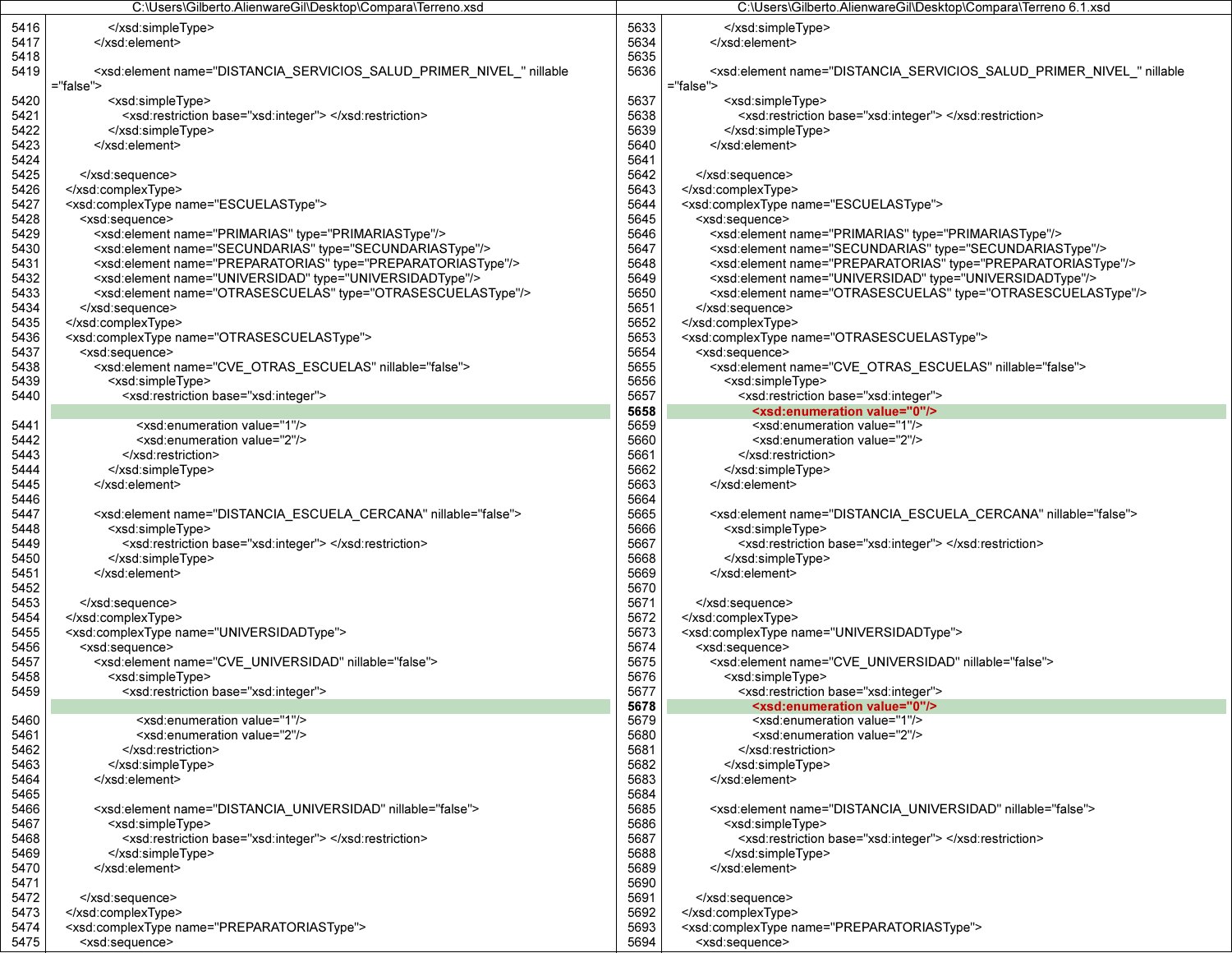| 5695<br>5476<br><xsd:element name="CVE_ESCUELAS_PREPARATORIA" nillable="false"><br/><xsd:element name="CVE_ESCUELAS_PREPARATORIA" nillable="false"><br/>5696<br/>5477<br/><xsd:simpletype><br/><xsd:simpletype><br/>5697<br/><xsd:restriction base="xsd:integer"><br/>5478<br/><xsd:restriction base="xsd:integer"><br/>5698<br/><xsd:enumeration value="0"></xsd:enumeration><br/>5699<br/>5479<br/><xsd:enumeration value="1"></xsd:enumeration><br/><xsd:enumeration value="1"></xsd:enumeration><br/>5700<br/>5480<br/><xsd:enumeration value="2"></xsd:enumeration><br/><xsd:enumeration value="2"></xsd:enumeration><br/>5701<br/>5481<br/></xsd:restriction><br/></xsd:restriction><br/>5702<br/>5482<br/></xsd:simpletype><br/></xsd:simpletype><br/>5703<br/>5483<br/></xsd:element><br/></xsd:element><br>5704<br>5484<br>5705<br>5485<br><xsd:element name="DISTANCIA_ESCUELAS_PREPARATORIA" nillable="false"><br/><xsd:element name="DISTANCIA_ESCUELAS_PREPARATORIA" nillable="false"><br/>5706<br/>5486<br/><xsd:simpletype><br/><xsd:simpletype><br/>5707<br/>5487<br/><xsd:restriction base="xsd:integer"> </xsd:restriction><br/><xsd:restriction base="xsd:integer"> </xsd:restriction><br/>5708<br/>5488<br/></xsd:simpletype><br/></xsd:simpletype><br/>5709<br/></xsd:element><br/></xsd:element><br>5489<br>5490<br>5710<br>5491<br>5711<br><br><br>5712<br>5492<br><br><br><xsd:complextype name="SECUNDARIASType"><br/>5713<br/>5493<br/><xsd:complextype name="SECUNDARIASType"><br/>5494<br/><xsd:sequence><br/>5714<br/><xsd:sequence><br/>5715<br/>5495<br/><xsd:element name="CVE_ESCUELAS_SECUNDARIAS" nillable="false"><br/><xsd:element name="CVE_ESCUELAS_SECUNDARIAS" nillable="false"><br/>5716<br/>5496<br/><xsd:simpletype><br/><xsd:simpletype><br/>5717<br/>5497<br/><xsd:restriction base="xsd:integer"><br/><xsd:restriction base="xsd:integer"><br/>5718<br/><xsd:enumeration value="0"></xsd:enumeration><br/>5719<br/>5498<br/><xsd:enumeration value="1"></xsd:enumeration><br/><xsd:enumeration value="1"></xsd:enumeration><br/>5499<br/>5720<br/><xsd:enumeration value="2"></xsd:enumeration><br/><xsd:enumeration value="2"></xsd:enumeration><br/>5721<br/>5500<br/></xsd:restriction><br/></xsd:restriction><br/>5722<br/>5501<br/></xsd:simpletype><br/></xsd:simpletype><br/>5723<br/>5502<br/></xsd:element><br/></xsd:element><br/>5503<br/>5724<br/>5725<br/>5504<br/><xsd:element name="DISTANCIA_ESCUELAS_SECUNDARIAS" nillable="false"><br/><xsd:element name="DISTANCIA_ESCUELAS_SECUNDARIAS" nillable="false"><br/>5505<br/>5726<br/><xsd:simpletype><br/><xsd:simpletype><br/>5506<br/>5727<br/><xsd:restriction base="xsd:integer"> </xsd:restriction><br/><xsd:restriction base="xsd:integer"> </xsd:restriction><br/>5728<br/>5507<br/></xsd:simpletype><br/></xsd:simpletype><br/>5729<br/>5508<br/></xsd:element><br/></xsd:element><br/>5509<br/>5730<br/>5731<br/>5510<br/></xsd:sequence><br/></xsd:sequence><br/>5732<br/>5511<br/></xsd:complextype><br/></xsd:complextype><br>5733<br>5512<br><xsd:complextype name="PRIMARIASType"><br/><xsd:complextype name="PRIMARIASType"><br/>5734<br/>5513<br/><xsd:sequence><br/><xsd:sequence><br/>5735<br/>5514<br/><xsd:element name="CVE_ESCUELAS_PRIMARIAS" nillable="false"><br/><xsd:element name="CVE_ESCUELAS_PRIMARIAS" nillable="false"><br/>5736<br/>5515<br/><xsd:simpletype><br/><xsd:simpletype><br/>5737<br/>5516<br/><xsd:restriction base="xsd:integer"><br/><xsd:restriction base="xsd:integer"><br/>5738<br/><xsd:enumeration value="0"></xsd:enumeration><br/>5739<br/>5517<br/><xsd:enumeration value="1"></xsd:enumeration><br/><xsd:enumeration value="1"></xsd:enumeration><br/>5740<br/>5518<br/><xsd:enumeration value="2"></xsd:enumeration><br/><xsd:enumeration value="2"></xsd:enumeration><br/>5741<br/>5519<br/></xsd:restriction><br/></xsd:restriction><br/>5520<br/>5742<br/></xsd:simpletype><br/></xsd:simpletype><br/>5521<br/>5743<br/></xsd:element><br/></xsd:element><br/>5744<br/>5522<br/>5523<br/>5745<br/><xsd:element name="DISTANCIA_ESCUELAS_PRIMARIAS" nillable="false"><br/><xsd:element name="DISTANCIA_ESCUELAS_PRIMARIAS" nillable="false"><br/>5524<br/>5746<br/><xsd:simpletype><br/><xsd:simpletype><br/>5525<br/>5747<br/><xsd:restriction base="xsd:integer"> </xsd:restriction><br/><xsd:restriction base="xsd:integer"> </xsd:restriction><br/>5526<br/>5748<br/></xsd:simpletype><br/></xsd:simpletype><br/>5527<br/>5749<br/></xsd:element><br/></xsd:element><br/>5528<br/>5750<br/>5529<br/>5751<br/></xsd:sequence><br/></xsd:sequence><br/>5752<br/>5530<br/></xsd:complextype><br/></xsd:complextype><br>5753<br>5531<br><xsd:complextype name="CENTRODEPORTIVOType"><br/><xsd:complextype name="CENTRODEPORTIVOType"><br/>5532<br/>5754<br/><xsd:sequence><br/><xsd:sequence><br/>5533<br/>5755<br/><xsd:element name="CVE_CENTRO_DEPORTIVO" nillable="false"><br/><xsd:element name="CVE_CENTRO_DEPORTIVO" nillable="false"><br/>5756<br/>5534<br/><xsd:simpletype><br/><xsd:simpletype><br/>5535<br/>5757<br/><xsd:restriction base="xsd:integer"><br/><xsd:restriction base="xsd:integer"></xsd:restriction></xsd:restriction></xsd:simpletype></xsd:simpletype></xsd:element></xsd:element></xsd:sequence></xsd:sequence></xsd:complextype></xsd:complextype> | C:\Users\Gilberto.AlienwareGil\Desktop\Compara\Terreno.xsd | C:\Users\Gilberto.AlienwareGil\Desktop\Compara\Terreno 6.1.xsd |
|-----------------------------------------------------------------------------------------------------------------------------------------------------------------------------------------------------------------------------------------------------------------------------------------------------------------------------------------------------------------------------------------------------------------------------------------------------------------------------------------------------------------------------------------------------------------------------------------------------------------------------------------------------------------------------------------------------------------------------------------------------------------------------------------------------------------------------------------------------------------------------------------------------------------------------------------------------------------------------------------------------------------------------------------------------------------------------------------------------------------------------------------------------------------------------------------------------------------------------------------------------------------------------------------------------------------------------------------------------------------------------------------------------------------------------------------------------------------------------------------------------------------------------------------------------------------------------------------------------------------------------------------------------------------------------------------------------------------------------------------------------------------------------------------------------------------------------------------------------------------------------------------------------------------------------------------------------------------------------------------------------------------------------------------------------------------------------------------------------------------------------------------------------------------------------------------------------------------------------------------------------------------------------------------------------------------------------------------------------------------------------------------------------------------------------------------------------------------------------------------------------------------------------------------------------------------------------------------------------------------------------------------------------------------------------------------------------------------------------------------------------------------------------------------------------------------------------------------------------------------------------------------------------------------------------------------------------------------------------------------------------------------------------------------------------------------------------------------------------------------------------------------------------------------------------------------------------------------------------------------------------------------------------------------------------------------------------------------------------------------------------------------------------------------------------------------------------------------------------------------------------------------------------------------------------------------------------------------------------------------------------------------------------------------------------------------------------------------------------------------------------------------------------------------------------------------------------------------------------------------------------------------------------------------------------------------------------------------------------------------------------------------------------------------------------------------------------------------------------------------------------------------------------------------------------------------------------------------------------------------------------------------------------------------------------------------------------------------------------------------------------------------------------------------------------------------------------------------------------------------------------------------------------------------------------------------------------------------------------------------------------------------------------------------------------------------------------------------------------------------------------------------------------------------------------------------------------------------------------------------------------------------------------------------------------------------------------------------------------------------------------------------------------------------------------------------------------------------------------------------------------------------------------------------------------------------------------------------------------------------------------------------------------------------------------------------------------------------------------------|------------------------------------------------------------|----------------------------------------------------------------|
|                                                                                                                                                                                                                                                                                                                                                                                                                                                                                                                                                                                                                                                                                                                                                                                                                                                                                                                                                                                                                                                                                                                                                                                                                                                                                                                                                                                                                                                                                                                                                                                                                                                                                                                                                                                                                                                                                                                                                                                                                                                                                                                                                                                                                                                                                                                                                                                                                                                                                                                                                                                                                                                                                                                                                                                                                                                                                                                                                                                                                                                                                                                                                                                                                                                                                                                                                                                                                                                                                                                                                                                                                                                                                                                                                                                                                                                                                                                                                                                                                                                                                                                                                                                                                                                                                                                                                                                                                                                                                                                                                                                                                                                                                                                                                                                                                                                                                                                                                                                                                                                                                                                                                                                                                                                                                                                                                           |                                                            |                                                                |
|                                                                                                                                                                                                                                                                                                                                                                                                                                                                                                                                                                                                                                                                                                                                                                                                                                                                                                                                                                                                                                                                                                                                                                                                                                                                                                                                                                                                                                                                                                                                                                                                                                                                                                                                                                                                                                                                                                                                                                                                                                                                                                                                                                                                                                                                                                                                                                                                                                                                                                                                                                                                                                                                                                                                                                                                                                                                                                                                                                                                                                                                                                                                                                                                                                                                                                                                                                                                                                                                                                                                                                                                                                                                                                                                                                                                                                                                                                                                                                                                                                                                                                                                                                                                                                                                                                                                                                                                                                                                                                                                                                                                                                                                                                                                                                                                                                                                                                                                                                                                                                                                                                                                                                                                                                                                                                                                                           |                                                            |                                                                |
|                                                                                                                                                                                                                                                                                                                                                                                                                                                                                                                                                                                                                                                                                                                                                                                                                                                                                                                                                                                                                                                                                                                                                                                                                                                                                                                                                                                                                                                                                                                                                                                                                                                                                                                                                                                                                                                                                                                                                                                                                                                                                                                                                                                                                                                                                                                                                                                                                                                                                                                                                                                                                                                                                                                                                                                                                                                                                                                                                                                                                                                                                                                                                                                                                                                                                                                                                                                                                                                                                                                                                                                                                                                                                                                                                                                                                                                                                                                                                                                                                                                                                                                                                                                                                                                                                                                                                                                                                                                                                                                                                                                                                                                                                                                                                                                                                                                                                                                                                                                                                                                                                                                                                                                                                                                                                                                                                           |                                                            |                                                                |
|                                                                                                                                                                                                                                                                                                                                                                                                                                                                                                                                                                                                                                                                                                                                                                                                                                                                                                                                                                                                                                                                                                                                                                                                                                                                                                                                                                                                                                                                                                                                                                                                                                                                                                                                                                                                                                                                                                                                                                                                                                                                                                                                                                                                                                                                                                                                                                                                                                                                                                                                                                                                                                                                                                                                                                                                                                                                                                                                                                                                                                                                                                                                                                                                                                                                                                                                                                                                                                                                                                                                                                                                                                                                                                                                                                                                                                                                                                                                                                                                                                                                                                                                                                                                                                                                                                                                                                                                                                                                                                                                                                                                                                                                                                                                                                                                                                                                                                                                                                                                                                                                                                                                                                                                                                                                                                                                                           |                                                            |                                                                |
|                                                                                                                                                                                                                                                                                                                                                                                                                                                                                                                                                                                                                                                                                                                                                                                                                                                                                                                                                                                                                                                                                                                                                                                                                                                                                                                                                                                                                                                                                                                                                                                                                                                                                                                                                                                                                                                                                                                                                                                                                                                                                                                                                                                                                                                                                                                                                                                                                                                                                                                                                                                                                                                                                                                                                                                                                                                                                                                                                                                                                                                                                                                                                                                                                                                                                                                                                                                                                                                                                                                                                                                                                                                                                                                                                                                                                                                                                                                                                                                                                                                                                                                                                                                                                                                                                                                                                                                                                                                                                                                                                                                                                                                                                                                                                                                                                                                                                                                                                                                                                                                                                                                                                                                                                                                                                                                                                           |                                                            |                                                                |
|                                                                                                                                                                                                                                                                                                                                                                                                                                                                                                                                                                                                                                                                                                                                                                                                                                                                                                                                                                                                                                                                                                                                                                                                                                                                                                                                                                                                                                                                                                                                                                                                                                                                                                                                                                                                                                                                                                                                                                                                                                                                                                                                                                                                                                                                                                                                                                                                                                                                                                                                                                                                                                                                                                                                                                                                                                                                                                                                                                                                                                                                                                                                                                                                                                                                                                                                                                                                                                                                                                                                                                                                                                                                                                                                                                                                                                                                                                                                                                                                                                                                                                                                                                                                                                                                                                                                                                                                                                                                                                                                                                                                                                                                                                                                                                                                                                                                                                                                                                                                                                                                                                                                                                                                                                                                                                                                                           |                                                            |                                                                |
|                                                                                                                                                                                                                                                                                                                                                                                                                                                                                                                                                                                                                                                                                                                                                                                                                                                                                                                                                                                                                                                                                                                                                                                                                                                                                                                                                                                                                                                                                                                                                                                                                                                                                                                                                                                                                                                                                                                                                                                                                                                                                                                                                                                                                                                                                                                                                                                                                                                                                                                                                                                                                                                                                                                                                                                                                                                                                                                                                                                                                                                                                                                                                                                                                                                                                                                                                                                                                                                                                                                                                                                                                                                                                                                                                                                                                                                                                                                                                                                                                                                                                                                                                                                                                                                                                                                                                                                                                                                                                                                                                                                                                                                                                                                                                                                                                                                                                                                                                                                                                                                                                                                                                                                                                                                                                                                                                           |                                                            |                                                                |
|                                                                                                                                                                                                                                                                                                                                                                                                                                                                                                                                                                                                                                                                                                                                                                                                                                                                                                                                                                                                                                                                                                                                                                                                                                                                                                                                                                                                                                                                                                                                                                                                                                                                                                                                                                                                                                                                                                                                                                                                                                                                                                                                                                                                                                                                                                                                                                                                                                                                                                                                                                                                                                                                                                                                                                                                                                                                                                                                                                                                                                                                                                                                                                                                                                                                                                                                                                                                                                                                                                                                                                                                                                                                                                                                                                                                                                                                                                                                                                                                                                                                                                                                                                                                                                                                                                                                                                                                                                                                                                                                                                                                                                                                                                                                                                                                                                                                                                                                                                                                                                                                                                                                                                                                                                                                                                                                                           |                                                            |                                                                |
|                                                                                                                                                                                                                                                                                                                                                                                                                                                                                                                                                                                                                                                                                                                                                                                                                                                                                                                                                                                                                                                                                                                                                                                                                                                                                                                                                                                                                                                                                                                                                                                                                                                                                                                                                                                                                                                                                                                                                                                                                                                                                                                                                                                                                                                                                                                                                                                                                                                                                                                                                                                                                                                                                                                                                                                                                                                                                                                                                                                                                                                                                                                                                                                                                                                                                                                                                                                                                                                                                                                                                                                                                                                                                                                                                                                                                                                                                                                                                                                                                                                                                                                                                                                                                                                                                                                                                                                                                                                                                                                                                                                                                                                                                                                                                                                                                                                                                                                                                                                                                                                                                                                                                                                                                                                                                                                                                           |                                                            |                                                                |
|                                                                                                                                                                                                                                                                                                                                                                                                                                                                                                                                                                                                                                                                                                                                                                                                                                                                                                                                                                                                                                                                                                                                                                                                                                                                                                                                                                                                                                                                                                                                                                                                                                                                                                                                                                                                                                                                                                                                                                                                                                                                                                                                                                                                                                                                                                                                                                                                                                                                                                                                                                                                                                                                                                                                                                                                                                                                                                                                                                                                                                                                                                                                                                                                                                                                                                                                                                                                                                                                                                                                                                                                                                                                                                                                                                                                                                                                                                                                                                                                                                                                                                                                                                                                                                                                                                                                                                                                                                                                                                                                                                                                                                                                                                                                                                                                                                                                                                                                                                                                                                                                                                                                                                                                                                                                                                                                                           |                                                            |                                                                |
|                                                                                                                                                                                                                                                                                                                                                                                                                                                                                                                                                                                                                                                                                                                                                                                                                                                                                                                                                                                                                                                                                                                                                                                                                                                                                                                                                                                                                                                                                                                                                                                                                                                                                                                                                                                                                                                                                                                                                                                                                                                                                                                                                                                                                                                                                                                                                                                                                                                                                                                                                                                                                                                                                                                                                                                                                                                                                                                                                                                                                                                                                                                                                                                                                                                                                                                                                                                                                                                                                                                                                                                                                                                                                                                                                                                                                                                                                                                                                                                                                                                                                                                                                                                                                                                                                                                                                                                                                                                                                                                                                                                                                                                                                                                                                                                                                                                                                                                                                                                                                                                                                                                                                                                                                                                                                                                                                           |                                                            |                                                                |
|                                                                                                                                                                                                                                                                                                                                                                                                                                                                                                                                                                                                                                                                                                                                                                                                                                                                                                                                                                                                                                                                                                                                                                                                                                                                                                                                                                                                                                                                                                                                                                                                                                                                                                                                                                                                                                                                                                                                                                                                                                                                                                                                                                                                                                                                                                                                                                                                                                                                                                                                                                                                                                                                                                                                                                                                                                                                                                                                                                                                                                                                                                                                                                                                                                                                                                                                                                                                                                                                                                                                                                                                                                                                                                                                                                                                                                                                                                                                                                                                                                                                                                                                                                                                                                                                                                                                                                                                                                                                                                                                                                                                                                                                                                                                                                                                                                                                                                                                                                                                                                                                                                                                                                                                                                                                                                                                                           |                                                            |                                                                |
|                                                                                                                                                                                                                                                                                                                                                                                                                                                                                                                                                                                                                                                                                                                                                                                                                                                                                                                                                                                                                                                                                                                                                                                                                                                                                                                                                                                                                                                                                                                                                                                                                                                                                                                                                                                                                                                                                                                                                                                                                                                                                                                                                                                                                                                                                                                                                                                                                                                                                                                                                                                                                                                                                                                                                                                                                                                                                                                                                                                                                                                                                                                                                                                                                                                                                                                                                                                                                                                                                                                                                                                                                                                                                                                                                                                                                                                                                                                                                                                                                                                                                                                                                                                                                                                                                                                                                                                                                                                                                                                                                                                                                                                                                                                                                                                                                                                                                                                                                                                                                                                                                                                                                                                                                                                                                                                                                           |                                                            |                                                                |
|                                                                                                                                                                                                                                                                                                                                                                                                                                                                                                                                                                                                                                                                                                                                                                                                                                                                                                                                                                                                                                                                                                                                                                                                                                                                                                                                                                                                                                                                                                                                                                                                                                                                                                                                                                                                                                                                                                                                                                                                                                                                                                                                                                                                                                                                                                                                                                                                                                                                                                                                                                                                                                                                                                                                                                                                                                                                                                                                                                                                                                                                                                                                                                                                                                                                                                                                                                                                                                                                                                                                                                                                                                                                                                                                                                                                                                                                                                                                                                                                                                                                                                                                                                                                                                                                                                                                                                                                                                                                                                                                                                                                                                                                                                                                                                                                                                                                                                                                                                                                                                                                                                                                                                                                                                                                                                                                                           |                                                            |                                                                |
|                                                                                                                                                                                                                                                                                                                                                                                                                                                                                                                                                                                                                                                                                                                                                                                                                                                                                                                                                                                                                                                                                                                                                                                                                                                                                                                                                                                                                                                                                                                                                                                                                                                                                                                                                                                                                                                                                                                                                                                                                                                                                                                                                                                                                                                                                                                                                                                                                                                                                                                                                                                                                                                                                                                                                                                                                                                                                                                                                                                                                                                                                                                                                                                                                                                                                                                                                                                                                                                                                                                                                                                                                                                                                                                                                                                                                                                                                                                                                                                                                                                                                                                                                                                                                                                                                                                                                                                                                                                                                                                                                                                                                                                                                                                                                                                                                                                                                                                                                                                                                                                                                                                                                                                                                                                                                                                                                           |                                                            |                                                                |
|                                                                                                                                                                                                                                                                                                                                                                                                                                                                                                                                                                                                                                                                                                                                                                                                                                                                                                                                                                                                                                                                                                                                                                                                                                                                                                                                                                                                                                                                                                                                                                                                                                                                                                                                                                                                                                                                                                                                                                                                                                                                                                                                                                                                                                                                                                                                                                                                                                                                                                                                                                                                                                                                                                                                                                                                                                                                                                                                                                                                                                                                                                                                                                                                                                                                                                                                                                                                                                                                                                                                                                                                                                                                                                                                                                                                                                                                                                                                                                                                                                                                                                                                                                                                                                                                                                                                                                                                                                                                                                                                                                                                                                                                                                                                                                                                                                                                                                                                                                                                                                                                                                                                                                                                                                                                                                                                                           |                                                            |                                                                |
|                                                                                                                                                                                                                                                                                                                                                                                                                                                                                                                                                                                                                                                                                                                                                                                                                                                                                                                                                                                                                                                                                                                                                                                                                                                                                                                                                                                                                                                                                                                                                                                                                                                                                                                                                                                                                                                                                                                                                                                                                                                                                                                                                                                                                                                                                                                                                                                                                                                                                                                                                                                                                                                                                                                                                                                                                                                                                                                                                                                                                                                                                                                                                                                                                                                                                                                                                                                                                                                                                                                                                                                                                                                                                                                                                                                                                                                                                                                                                                                                                                                                                                                                                                                                                                                                                                                                                                                                                                                                                                                                                                                                                                                                                                                                                                                                                                                                                                                                                                                                                                                                                                                                                                                                                                                                                                                                                           |                                                            |                                                                |
|                                                                                                                                                                                                                                                                                                                                                                                                                                                                                                                                                                                                                                                                                                                                                                                                                                                                                                                                                                                                                                                                                                                                                                                                                                                                                                                                                                                                                                                                                                                                                                                                                                                                                                                                                                                                                                                                                                                                                                                                                                                                                                                                                                                                                                                                                                                                                                                                                                                                                                                                                                                                                                                                                                                                                                                                                                                                                                                                                                                                                                                                                                                                                                                                                                                                                                                                                                                                                                                                                                                                                                                                                                                                                                                                                                                                                                                                                                                                                                                                                                                                                                                                                                                                                                                                                                                                                                                                                                                                                                                                                                                                                                                                                                                                                                                                                                                                                                                                                                                                                                                                                                                                                                                                                                                                                                                                                           |                                                            |                                                                |
|                                                                                                                                                                                                                                                                                                                                                                                                                                                                                                                                                                                                                                                                                                                                                                                                                                                                                                                                                                                                                                                                                                                                                                                                                                                                                                                                                                                                                                                                                                                                                                                                                                                                                                                                                                                                                                                                                                                                                                                                                                                                                                                                                                                                                                                                                                                                                                                                                                                                                                                                                                                                                                                                                                                                                                                                                                                                                                                                                                                                                                                                                                                                                                                                                                                                                                                                                                                                                                                                                                                                                                                                                                                                                                                                                                                                                                                                                                                                                                                                                                                                                                                                                                                                                                                                                                                                                                                                                                                                                                                                                                                                                                                                                                                                                                                                                                                                                                                                                                                                                                                                                                                                                                                                                                                                                                                                                           |                                                            |                                                                |
|                                                                                                                                                                                                                                                                                                                                                                                                                                                                                                                                                                                                                                                                                                                                                                                                                                                                                                                                                                                                                                                                                                                                                                                                                                                                                                                                                                                                                                                                                                                                                                                                                                                                                                                                                                                                                                                                                                                                                                                                                                                                                                                                                                                                                                                                                                                                                                                                                                                                                                                                                                                                                                                                                                                                                                                                                                                                                                                                                                                                                                                                                                                                                                                                                                                                                                                                                                                                                                                                                                                                                                                                                                                                                                                                                                                                                                                                                                                                                                                                                                                                                                                                                                                                                                                                                                                                                                                                                                                                                                                                                                                                                                                                                                                                                                                                                                                                                                                                                                                                                                                                                                                                                                                                                                                                                                                                                           |                                                            |                                                                |
|                                                                                                                                                                                                                                                                                                                                                                                                                                                                                                                                                                                                                                                                                                                                                                                                                                                                                                                                                                                                                                                                                                                                                                                                                                                                                                                                                                                                                                                                                                                                                                                                                                                                                                                                                                                                                                                                                                                                                                                                                                                                                                                                                                                                                                                                                                                                                                                                                                                                                                                                                                                                                                                                                                                                                                                                                                                                                                                                                                                                                                                                                                                                                                                                                                                                                                                                                                                                                                                                                                                                                                                                                                                                                                                                                                                                                                                                                                                                                                                                                                                                                                                                                                                                                                                                                                                                                                                                                                                                                                                                                                                                                                                                                                                                                                                                                                                                                                                                                                                                                                                                                                                                                                                                                                                                                                                                                           |                                                            |                                                                |
|                                                                                                                                                                                                                                                                                                                                                                                                                                                                                                                                                                                                                                                                                                                                                                                                                                                                                                                                                                                                                                                                                                                                                                                                                                                                                                                                                                                                                                                                                                                                                                                                                                                                                                                                                                                                                                                                                                                                                                                                                                                                                                                                                                                                                                                                                                                                                                                                                                                                                                                                                                                                                                                                                                                                                                                                                                                                                                                                                                                                                                                                                                                                                                                                                                                                                                                                                                                                                                                                                                                                                                                                                                                                                                                                                                                                                                                                                                                                                                                                                                                                                                                                                                                                                                                                                                                                                                                                                                                                                                                                                                                                                                                                                                                                                                                                                                                                                                                                                                                                                                                                                                                                                                                                                                                                                                                                                           |                                                            |                                                                |
|                                                                                                                                                                                                                                                                                                                                                                                                                                                                                                                                                                                                                                                                                                                                                                                                                                                                                                                                                                                                                                                                                                                                                                                                                                                                                                                                                                                                                                                                                                                                                                                                                                                                                                                                                                                                                                                                                                                                                                                                                                                                                                                                                                                                                                                                                                                                                                                                                                                                                                                                                                                                                                                                                                                                                                                                                                                                                                                                                                                                                                                                                                                                                                                                                                                                                                                                                                                                                                                                                                                                                                                                                                                                                                                                                                                                                                                                                                                                                                                                                                                                                                                                                                                                                                                                                                                                                                                                                                                                                                                                                                                                                                                                                                                                                                                                                                                                                                                                                                                                                                                                                                                                                                                                                                                                                                                                                           |                                                            |                                                                |
|                                                                                                                                                                                                                                                                                                                                                                                                                                                                                                                                                                                                                                                                                                                                                                                                                                                                                                                                                                                                                                                                                                                                                                                                                                                                                                                                                                                                                                                                                                                                                                                                                                                                                                                                                                                                                                                                                                                                                                                                                                                                                                                                                                                                                                                                                                                                                                                                                                                                                                                                                                                                                                                                                                                                                                                                                                                                                                                                                                                                                                                                                                                                                                                                                                                                                                                                                                                                                                                                                                                                                                                                                                                                                                                                                                                                                                                                                                                                                                                                                                                                                                                                                                                                                                                                                                                                                                                                                                                                                                                                                                                                                                                                                                                                                                                                                                                                                                                                                                                                                                                                                                                                                                                                                                                                                                                                                           |                                                            |                                                                |
|                                                                                                                                                                                                                                                                                                                                                                                                                                                                                                                                                                                                                                                                                                                                                                                                                                                                                                                                                                                                                                                                                                                                                                                                                                                                                                                                                                                                                                                                                                                                                                                                                                                                                                                                                                                                                                                                                                                                                                                                                                                                                                                                                                                                                                                                                                                                                                                                                                                                                                                                                                                                                                                                                                                                                                                                                                                                                                                                                                                                                                                                                                                                                                                                                                                                                                                                                                                                                                                                                                                                                                                                                                                                                                                                                                                                                                                                                                                                                                                                                                                                                                                                                                                                                                                                                                                                                                                                                                                                                                                                                                                                                                                                                                                                                                                                                                                                                                                                                                                                                                                                                                                                                                                                                                                                                                                                                           |                                                            |                                                                |
|                                                                                                                                                                                                                                                                                                                                                                                                                                                                                                                                                                                                                                                                                                                                                                                                                                                                                                                                                                                                                                                                                                                                                                                                                                                                                                                                                                                                                                                                                                                                                                                                                                                                                                                                                                                                                                                                                                                                                                                                                                                                                                                                                                                                                                                                                                                                                                                                                                                                                                                                                                                                                                                                                                                                                                                                                                                                                                                                                                                                                                                                                                                                                                                                                                                                                                                                                                                                                                                                                                                                                                                                                                                                                                                                                                                                                                                                                                                                                                                                                                                                                                                                                                                                                                                                                                                                                                                                                                                                                                                                                                                                                                                                                                                                                                                                                                                                                                                                                                                                                                                                                                                                                                                                                                                                                                                                                           |                                                            |                                                                |
|                                                                                                                                                                                                                                                                                                                                                                                                                                                                                                                                                                                                                                                                                                                                                                                                                                                                                                                                                                                                                                                                                                                                                                                                                                                                                                                                                                                                                                                                                                                                                                                                                                                                                                                                                                                                                                                                                                                                                                                                                                                                                                                                                                                                                                                                                                                                                                                                                                                                                                                                                                                                                                                                                                                                                                                                                                                                                                                                                                                                                                                                                                                                                                                                                                                                                                                                                                                                                                                                                                                                                                                                                                                                                                                                                                                                                                                                                                                                                                                                                                                                                                                                                                                                                                                                                                                                                                                                                                                                                                                                                                                                                                                                                                                                                                                                                                                                                                                                                                                                                                                                                                                                                                                                                                                                                                                                                           |                                                            |                                                                |
|                                                                                                                                                                                                                                                                                                                                                                                                                                                                                                                                                                                                                                                                                                                                                                                                                                                                                                                                                                                                                                                                                                                                                                                                                                                                                                                                                                                                                                                                                                                                                                                                                                                                                                                                                                                                                                                                                                                                                                                                                                                                                                                                                                                                                                                                                                                                                                                                                                                                                                                                                                                                                                                                                                                                                                                                                                                                                                                                                                                                                                                                                                                                                                                                                                                                                                                                                                                                                                                                                                                                                                                                                                                                                                                                                                                                                                                                                                                                                                                                                                                                                                                                                                                                                                                                                                                                                                                                                                                                                                                                                                                                                                                                                                                                                                                                                                                                                                                                                                                                                                                                                                                                                                                                                                                                                                                                                           |                                                            |                                                                |
|                                                                                                                                                                                                                                                                                                                                                                                                                                                                                                                                                                                                                                                                                                                                                                                                                                                                                                                                                                                                                                                                                                                                                                                                                                                                                                                                                                                                                                                                                                                                                                                                                                                                                                                                                                                                                                                                                                                                                                                                                                                                                                                                                                                                                                                                                                                                                                                                                                                                                                                                                                                                                                                                                                                                                                                                                                                                                                                                                                                                                                                                                                                                                                                                                                                                                                                                                                                                                                                                                                                                                                                                                                                                                                                                                                                                                                                                                                                                                                                                                                                                                                                                                                                                                                                                                                                                                                                                                                                                                                                                                                                                                                                                                                                                                                                                                                                                                                                                                                                                                                                                                                                                                                                                                                                                                                                                                           |                                                            |                                                                |
|                                                                                                                                                                                                                                                                                                                                                                                                                                                                                                                                                                                                                                                                                                                                                                                                                                                                                                                                                                                                                                                                                                                                                                                                                                                                                                                                                                                                                                                                                                                                                                                                                                                                                                                                                                                                                                                                                                                                                                                                                                                                                                                                                                                                                                                                                                                                                                                                                                                                                                                                                                                                                                                                                                                                                                                                                                                                                                                                                                                                                                                                                                                                                                                                                                                                                                                                                                                                                                                                                                                                                                                                                                                                                                                                                                                                                                                                                                                                                                                                                                                                                                                                                                                                                                                                                                                                                                                                                                                                                                                                                                                                                                                                                                                                                                                                                                                                                                                                                                                                                                                                                                                                                                                                                                                                                                                                                           |                                                            |                                                                |
|                                                                                                                                                                                                                                                                                                                                                                                                                                                                                                                                                                                                                                                                                                                                                                                                                                                                                                                                                                                                                                                                                                                                                                                                                                                                                                                                                                                                                                                                                                                                                                                                                                                                                                                                                                                                                                                                                                                                                                                                                                                                                                                                                                                                                                                                                                                                                                                                                                                                                                                                                                                                                                                                                                                                                                                                                                                                                                                                                                                                                                                                                                                                                                                                                                                                                                                                                                                                                                                                                                                                                                                                                                                                                                                                                                                                                                                                                                                                                                                                                                                                                                                                                                                                                                                                                                                                                                                                                                                                                                                                                                                                                                                                                                                                                                                                                                                                                                                                                                                                                                                                                                                                                                                                                                                                                                                                                           |                                                            |                                                                |
|                                                                                                                                                                                                                                                                                                                                                                                                                                                                                                                                                                                                                                                                                                                                                                                                                                                                                                                                                                                                                                                                                                                                                                                                                                                                                                                                                                                                                                                                                                                                                                                                                                                                                                                                                                                                                                                                                                                                                                                                                                                                                                                                                                                                                                                                                                                                                                                                                                                                                                                                                                                                                                                                                                                                                                                                                                                                                                                                                                                                                                                                                                                                                                                                                                                                                                                                                                                                                                                                                                                                                                                                                                                                                                                                                                                                                                                                                                                                                                                                                                                                                                                                                                                                                                                                                                                                                                                                                                                                                                                                                                                                                                                                                                                                                                                                                                                                                                                                                                                                                                                                                                                                                                                                                                                                                                                                                           |                                                            |                                                                |
|                                                                                                                                                                                                                                                                                                                                                                                                                                                                                                                                                                                                                                                                                                                                                                                                                                                                                                                                                                                                                                                                                                                                                                                                                                                                                                                                                                                                                                                                                                                                                                                                                                                                                                                                                                                                                                                                                                                                                                                                                                                                                                                                                                                                                                                                                                                                                                                                                                                                                                                                                                                                                                                                                                                                                                                                                                                                                                                                                                                                                                                                                                                                                                                                                                                                                                                                                                                                                                                                                                                                                                                                                                                                                                                                                                                                                                                                                                                                                                                                                                                                                                                                                                                                                                                                                                                                                                                                                                                                                                                                                                                                                                                                                                                                                                                                                                                                                                                                                                                                                                                                                                                                                                                                                                                                                                                                                           |                                                            |                                                                |
|                                                                                                                                                                                                                                                                                                                                                                                                                                                                                                                                                                                                                                                                                                                                                                                                                                                                                                                                                                                                                                                                                                                                                                                                                                                                                                                                                                                                                                                                                                                                                                                                                                                                                                                                                                                                                                                                                                                                                                                                                                                                                                                                                                                                                                                                                                                                                                                                                                                                                                                                                                                                                                                                                                                                                                                                                                                                                                                                                                                                                                                                                                                                                                                                                                                                                                                                                                                                                                                                                                                                                                                                                                                                                                                                                                                                                                                                                                                                                                                                                                                                                                                                                                                                                                                                                                                                                                                                                                                                                                                                                                                                                                                                                                                                                                                                                                                                                                                                                                                                                                                                                                                                                                                                                                                                                                                                                           |                                                            |                                                                |
|                                                                                                                                                                                                                                                                                                                                                                                                                                                                                                                                                                                                                                                                                                                                                                                                                                                                                                                                                                                                                                                                                                                                                                                                                                                                                                                                                                                                                                                                                                                                                                                                                                                                                                                                                                                                                                                                                                                                                                                                                                                                                                                                                                                                                                                                                                                                                                                                                                                                                                                                                                                                                                                                                                                                                                                                                                                                                                                                                                                                                                                                                                                                                                                                                                                                                                                                                                                                                                                                                                                                                                                                                                                                                                                                                                                                                                                                                                                                                                                                                                                                                                                                                                                                                                                                                                                                                                                                                                                                                                                                                                                                                                                                                                                                                                                                                                                                                                                                                                                                                                                                                                                                                                                                                                                                                                                                                           |                                                            |                                                                |
|                                                                                                                                                                                                                                                                                                                                                                                                                                                                                                                                                                                                                                                                                                                                                                                                                                                                                                                                                                                                                                                                                                                                                                                                                                                                                                                                                                                                                                                                                                                                                                                                                                                                                                                                                                                                                                                                                                                                                                                                                                                                                                                                                                                                                                                                                                                                                                                                                                                                                                                                                                                                                                                                                                                                                                                                                                                                                                                                                                                                                                                                                                                                                                                                                                                                                                                                                                                                                                                                                                                                                                                                                                                                                                                                                                                                                                                                                                                                                                                                                                                                                                                                                                                                                                                                                                                                                                                                                                                                                                                                                                                                                                                                                                                                                                                                                                                                                                                                                                                                                                                                                                                                                                                                                                                                                                                                                           |                                                            |                                                                |
|                                                                                                                                                                                                                                                                                                                                                                                                                                                                                                                                                                                                                                                                                                                                                                                                                                                                                                                                                                                                                                                                                                                                                                                                                                                                                                                                                                                                                                                                                                                                                                                                                                                                                                                                                                                                                                                                                                                                                                                                                                                                                                                                                                                                                                                                                                                                                                                                                                                                                                                                                                                                                                                                                                                                                                                                                                                                                                                                                                                                                                                                                                                                                                                                                                                                                                                                                                                                                                                                                                                                                                                                                                                                                                                                                                                                                                                                                                                                                                                                                                                                                                                                                                                                                                                                                                                                                                                                                                                                                                                                                                                                                                                                                                                                                                                                                                                                                                                                                                                                                                                                                                                                                                                                                                                                                                                                                           |                                                            |                                                                |
|                                                                                                                                                                                                                                                                                                                                                                                                                                                                                                                                                                                                                                                                                                                                                                                                                                                                                                                                                                                                                                                                                                                                                                                                                                                                                                                                                                                                                                                                                                                                                                                                                                                                                                                                                                                                                                                                                                                                                                                                                                                                                                                                                                                                                                                                                                                                                                                                                                                                                                                                                                                                                                                                                                                                                                                                                                                                                                                                                                                                                                                                                                                                                                                                                                                                                                                                                                                                                                                                                                                                                                                                                                                                                                                                                                                                                                                                                                                                                                                                                                                                                                                                                                                                                                                                                                                                                                                                                                                                                                                                                                                                                                                                                                                                                                                                                                                                                                                                                                                                                                                                                                                                                                                                                                                                                                                                                           |                                                            |                                                                |
|                                                                                                                                                                                                                                                                                                                                                                                                                                                                                                                                                                                                                                                                                                                                                                                                                                                                                                                                                                                                                                                                                                                                                                                                                                                                                                                                                                                                                                                                                                                                                                                                                                                                                                                                                                                                                                                                                                                                                                                                                                                                                                                                                                                                                                                                                                                                                                                                                                                                                                                                                                                                                                                                                                                                                                                                                                                                                                                                                                                                                                                                                                                                                                                                                                                                                                                                                                                                                                                                                                                                                                                                                                                                                                                                                                                                                                                                                                                                                                                                                                                                                                                                                                                                                                                                                                                                                                                                                                                                                                                                                                                                                                                                                                                                                                                                                                                                                                                                                                                                                                                                                                                                                                                                                                                                                                                                                           |                                                            |                                                                |
|                                                                                                                                                                                                                                                                                                                                                                                                                                                                                                                                                                                                                                                                                                                                                                                                                                                                                                                                                                                                                                                                                                                                                                                                                                                                                                                                                                                                                                                                                                                                                                                                                                                                                                                                                                                                                                                                                                                                                                                                                                                                                                                                                                                                                                                                                                                                                                                                                                                                                                                                                                                                                                                                                                                                                                                                                                                                                                                                                                                                                                                                                                                                                                                                                                                                                                                                                                                                                                                                                                                                                                                                                                                                                                                                                                                                                                                                                                                                                                                                                                                                                                                                                                                                                                                                                                                                                                                                                                                                                                                                                                                                                                                                                                                                                                                                                                                                                                                                                                                                                                                                                                                                                                                                                                                                                                                                                           |                                                            |                                                                |
|                                                                                                                                                                                                                                                                                                                                                                                                                                                                                                                                                                                                                                                                                                                                                                                                                                                                                                                                                                                                                                                                                                                                                                                                                                                                                                                                                                                                                                                                                                                                                                                                                                                                                                                                                                                                                                                                                                                                                                                                                                                                                                                                                                                                                                                                                                                                                                                                                                                                                                                                                                                                                                                                                                                                                                                                                                                                                                                                                                                                                                                                                                                                                                                                                                                                                                                                                                                                                                                                                                                                                                                                                                                                                                                                                                                                                                                                                                                                                                                                                                                                                                                                                                                                                                                                                                                                                                                                                                                                                                                                                                                                                                                                                                                                                                                                                                                                                                                                                                                                                                                                                                                                                                                                                                                                                                                                                           |                                                            |                                                                |
|                                                                                                                                                                                                                                                                                                                                                                                                                                                                                                                                                                                                                                                                                                                                                                                                                                                                                                                                                                                                                                                                                                                                                                                                                                                                                                                                                                                                                                                                                                                                                                                                                                                                                                                                                                                                                                                                                                                                                                                                                                                                                                                                                                                                                                                                                                                                                                                                                                                                                                                                                                                                                                                                                                                                                                                                                                                                                                                                                                                                                                                                                                                                                                                                                                                                                                                                                                                                                                                                                                                                                                                                                                                                                                                                                                                                                                                                                                                                                                                                                                                                                                                                                                                                                                                                                                                                                                                                                                                                                                                                                                                                                                                                                                                                                                                                                                                                                                                                                                                                                                                                                                                                                                                                                                                                                                                                                           |                                                            |                                                                |
|                                                                                                                                                                                                                                                                                                                                                                                                                                                                                                                                                                                                                                                                                                                                                                                                                                                                                                                                                                                                                                                                                                                                                                                                                                                                                                                                                                                                                                                                                                                                                                                                                                                                                                                                                                                                                                                                                                                                                                                                                                                                                                                                                                                                                                                                                                                                                                                                                                                                                                                                                                                                                                                                                                                                                                                                                                                                                                                                                                                                                                                                                                                                                                                                                                                                                                                                                                                                                                                                                                                                                                                                                                                                                                                                                                                                                                                                                                                                                                                                                                                                                                                                                                                                                                                                                                                                                                                                                                                                                                                                                                                                                                                                                                                                                                                                                                                                                                                                                                                                                                                                                                                                                                                                                                                                                                                                                           |                                                            |                                                                |
|                                                                                                                                                                                                                                                                                                                                                                                                                                                                                                                                                                                                                                                                                                                                                                                                                                                                                                                                                                                                                                                                                                                                                                                                                                                                                                                                                                                                                                                                                                                                                                                                                                                                                                                                                                                                                                                                                                                                                                                                                                                                                                                                                                                                                                                                                                                                                                                                                                                                                                                                                                                                                                                                                                                                                                                                                                                                                                                                                                                                                                                                                                                                                                                                                                                                                                                                                                                                                                                                                                                                                                                                                                                                                                                                                                                                                                                                                                                                                                                                                                                                                                                                                                                                                                                                                                                                                                                                                                                                                                                                                                                                                                                                                                                                                                                                                                                                                                                                                                                                                                                                                                                                                                                                                                                                                                                                                           |                                                            |                                                                |
|                                                                                                                                                                                                                                                                                                                                                                                                                                                                                                                                                                                                                                                                                                                                                                                                                                                                                                                                                                                                                                                                                                                                                                                                                                                                                                                                                                                                                                                                                                                                                                                                                                                                                                                                                                                                                                                                                                                                                                                                                                                                                                                                                                                                                                                                                                                                                                                                                                                                                                                                                                                                                                                                                                                                                                                                                                                                                                                                                                                                                                                                                                                                                                                                                                                                                                                                                                                                                                                                                                                                                                                                                                                                                                                                                                                                                                                                                                                                                                                                                                                                                                                                                                                                                                                                                                                                                                                                                                                                                                                                                                                                                                                                                                                                                                                                                                                                                                                                                                                                                                                                                                                                                                                                                                                                                                                                                           |                                                            |                                                                |
|                                                                                                                                                                                                                                                                                                                                                                                                                                                                                                                                                                                                                                                                                                                                                                                                                                                                                                                                                                                                                                                                                                                                                                                                                                                                                                                                                                                                                                                                                                                                                                                                                                                                                                                                                                                                                                                                                                                                                                                                                                                                                                                                                                                                                                                                                                                                                                                                                                                                                                                                                                                                                                                                                                                                                                                                                                                                                                                                                                                                                                                                                                                                                                                                                                                                                                                                                                                                                                                                                                                                                                                                                                                                                                                                                                                                                                                                                                                                                                                                                                                                                                                                                                                                                                                                                                                                                                                                                                                                                                                                                                                                                                                                                                                                                                                                                                                                                                                                                                                                                                                                                                                                                                                                                                                                                                                                                           |                                                            |                                                                |
|                                                                                                                                                                                                                                                                                                                                                                                                                                                                                                                                                                                                                                                                                                                                                                                                                                                                                                                                                                                                                                                                                                                                                                                                                                                                                                                                                                                                                                                                                                                                                                                                                                                                                                                                                                                                                                                                                                                                                                                                                                                                                                                                                                                                                                                                                                                                                                                                                                                                                                                                                                                                                                                                                                                                                                                                                                                                                                                                                                                                                                                                                                                                                                                                                                                                                                                                                                                                                                                                                                                                                                                                                                                                                                                                                                                                                                                                                                                                                                                                                                                                                                                                                                                                                                                                                                                                                                                                                                                                                                                                                                                                                                                                                                                                                                                                                                                                                                                                                                                                                                                                                                                                                                                                                                                                                                                                                           |                                                            |                                                                |
|                                                                                                                                                                                                                                                                                                                                                                                                                                                                                                                                                                                                                                                                                                                                                                                                                                                                                                                                                                                                                                                                                                                                                                                                                                                                                                                                                                                                                                                                                                                                                                                                                                                                                                                                                                                                                                                                                                                                                                                                                                                                                                                                                                                                                                                                                                                                                                                                                                                                                                                                                                                                                                                                                                                                                                                                                                                                                                                                                                                                                                                                                                                                                                                                                                                                                                                                                                                                                                                                                                                                                                                                                                                                                                                                                                                                                                                                                                                                                                                                                                                                                                                                                                                                                                                                                                                                                                                                                                                                                                                                                                                                                                                                                                                                                                                                                                                                                                                                                                                                                                                                                                                                                                                                                                                                                                                                                           |                                                            |                                                                |
|                                                                                                                                                                                                                                                                                                                                                                                                                                                                                                                                                                                                                                                                                                                                                                                                                                                                                                                                                                                                                                                                                                                                                                                                                                                                                                                                                                                                                                                                                                                                                                                                                                                                                                                                                                                                                                                                                                                                                                                                                                                                                                                                                                                                                                                                                                                                                                                                                                                                                                                                                                                                                                                                                                                                                                                                                                                                                                                                                                                                                                                                                                                                                                                                                                                                                                                                                                                                                                                                                                                                                                                                                                                                                                                                                                                                                                                                                                                                                                                                                                                                                                                                                                                                                                                                                                                                                                                                                                                                                                                                                                                                                                                                                                                                                                                                                                                                                                                                                                                                                                                                                                                                                                                                                                                                                                                                                           |                                                            |                                                                |
|                                                                                                                                                                                                                                                                                                                                                                                                                                                                                                                                                                                                                                                                                                                                                                                                                                                                                                                                                                                                                                                                                                                                                                                                                                                                                                                                                                                                                                                                                                                                                                                                                                                                                                                                                                                                                                                                                                                                                                                                                                                                                                                                                                                                                                                                                                                                                                                                                                                                                                                                                                                                                                                                                                                                                                                                                                                                                                                                                                                                                                                                                                                                                                                                                                                                                                                                                                                                                                                                                                                                                                                                                                                                                                                                                                                                                                                                                                                                                                                                                                                                                                                                                                                                                                                                                                                                                                                                                                                                                                                                                                                                                                                                                                                                                                                                                                                                                                                                                                                                                                                                                                                                                                                                                                                                                                                                                           |                                                            |                                                                |
|                                                                                                                                                                                                                                                                                                                                                                                                                                                                                                                                                                                                                                                                                                                                                                                                                                                                                                                                                                                                                                                                                                                                                                                                                                                                                                                                                                                                                                                                                                                                                                                                                                                                                                                                                                                                                                                                                                                                                                                                                                                                                                                                                                                                                                                                                                                                                                                                                                                                                                                                                                                                                                                                                                                                                                                                                                                                                                                                                                                                                                                                                                                                                                                                                                                                                                                                                                                                                                                                                                                                                                                                                                                                                                                                                                                                                                                                                                                                                                                                                                                                                                                                                                                                                                                                                                                                                                                                                                                                                                                                                                                                                                                                                                                                                                                                                                                                                                                                                                                                                                                                                                                                                                                                                                                                                                                                                           |                                                            |                                                                |
|                                                                                                                                                                                                                                                                                                                                                                                                                                                                                                                                                                                                                                                                                                                                                                                                                                                                                                                                                                                                                                                                                                                                                                                                                                                                                                                                                                                                                                                                                                                                                                                                                                                                                                                                                                                                                                                                                                                                                                                                                                                                                                                                                                                                                                                                                                                                                                                                                                                                                                                                                                                                                                                                                                                                                                                                                                                                                                                                                                                                                                                                                                                                                                                                                                                                                                                                                                                                                                                                                                                                                                                                                                                                                                                                                                                                                                                                                                                                                                                                                                                                                                                                                                                                                                                                                                                                                                                                                                                                                                                                                                                                                                                                                                                                                                                                                                                                                                                                                                                                                                                                                                                                                                                                                                                                                                                                                           |                                                            |                                                                |
|                                                                                                                                                                                                                                                                                                                                                                                                                                                                                                                                                                                                                                                                                                                                                                                                                                                                                                                                                                                                                                                                                                                                                                                                                                                                                                                                                                                                                                                                                                                                                                                                                                                                                                                                                                                                                                                                                                                                                                                                                                                                                                                                                                                                                                                                                                                                                                                                                                                                                                                                                                                                                                                                                                                                                                                                                                                                                                                                                                                                                                                                                                                                                                                                                                                                                                                                                                                                                                                                                                                                                                                                                                                                                                                                                                                                                                                                                                                                                                                                                                                                                                                                                                                                                                                                                                                                                                                                                                                                                                                                                                                                                                                                                                                                                                                                                                                                                                                                                                                                                                                                                                                                                                                                                                                                                                                                                           |                                                            |                                                                |
|                                                                                                                                                                                                                                                                                                                                                                                                                                                                                                                                                                                                                                                                                                                                                                                                                                                                                                                                                                                                                                                                                                                                                                                                                                                                                                                                                                                                                                                                                                                                                                                                                                                                                                                                                                                                                                                                                                                                                                                                                                                                                                                                                                                                                                                                                                                                                                                                                                                                                                                                                                                                                                                                                                                                                                                                                                                                                                                                                                                                                                                                                                                                                                                                                                                                                                                                                                                                                                                                                                                                                                                                                                                                                                                                                                                                                                                                                                                                                                                                                                                                                                                                                                                                                                                                                                                                                                                                                                                                                                                                                                                                                                                                                                                                                                                                                                                                                                                                                                                                                                                                                                                                                                                                                                                                                                                                                           |                                                            |                                                                |
|                                                                                                                                                                                                                                                                                                                                                                                                                                                                                                                                                                                                                                                                                                                                                                                                                                                                                                                                                                                                                                                                                                                                                                                                                                                                                                                                                                                                                                                                                                                                                                                                                                                                                                                                                                                                                                                                                                                                                                                                                                                                                                                                                                                                                                                                                                                                                                                                                                                                                                                                                                                                                                                                                                                                                                                                                                                                                                                                                                                                                                                                                                                                                                                                                                                                                                                                                                                                                                                                                                                                                                                                                                                                                                                                                                                                                                                                                                                                                                                                                                                                                                                                                                                                                                                                                                                                                                                                                                                                                                                                                                                                                                                                                                                                                                                                                                                                                                                                                                                                                                                                                                                                                                                                                                                                                                                                                           |                                                            |                                                                |
|                                                                                                                                                                                                                                                                                                                                                                                                                                                                                                                                                                                                                                                                                                                                                                                                                                                                                                                                                                                                                                                                                                                                                                                                                                                                                                                                                                                                                                                                                                                                                                                                                                                                                                                                                                                                                                                                                                                                                                                                                                                                                                                                                                                                                                                                                                                                                                                                                                                                                                                                                                                                                                                                                                                                                                                                                                                                                                                                                                                                                                                                                                                                                                                                                                                                                                                                                                                                                                                                                                                                                                                                                                                                                                                                                                                                                                                                                                                                                                                                                                                                                                                                                                                                                                                                                                                                                                                                                                                                                                                                                                                                                                                                                                                                                                                                                                                                                                                                                                                                                                                                                                                                                                                                                                                                                                                                                           |                                                            |                                                                |
|                                                                                                                                                                                                                                                                                                                                                                                                                                                                                                                                                                                                                                                                                                                                                                                                                                                                                                                                                                                                                                                                                                                                                                                                                                                                                                                                                                                                                                                                                                                                                                                                                                                                                                                                                                                                                                                                                                                                                                                                                                                                                                                                                                                                                                                                                                                                                                                                                                                                                                                                                                                                                                                                                                                                                                                                                                                                                                                                                                                                                                                                                                                                                                                                                                                                                                                                                                                                                                                                                                                                                                                                                                                                                                                                                                                                                                                                                                                                                                                                                                                                                                                                                                                                                                                                                                                                                                                                                                                                                                                                                                                                                                                                                                                                                                                                                                                                                                                                                                                                                                                                                                                                                                                                                                                                                                                                                           |                                                            |                                                                |
|                                                                                                                                                                                                                                                                                                                                                                                                                                                                                                                                                                                                                                                                                                                                                                                                                                                                                                                                                                                                                                                                                                                                                                                                                                                                                                                                                                                                                                                                                                                                                                                                                                                                                                                                                                                                                                                                                                                                                                                                                                                                                                                                                                                                                                                                                                                                                                                                                                                                                                                                                                                                                                                                                                                                                                                                                                                                                                                                                                                                                                                                                                                                                                                                                                                                                                                                                                                                                                                                                                                                                                                                                                                                                                                                                                                                                                                                                                                                                                                                                                                                                                                                                                                                                                                                                                                                                                                                                                                                                                                                                                                                                                                                                                                                                                                                                                                                                                                                                                                                                                                                                                                                                                                                                                                                                                                                                           |                                                            |                                                                |
|                                                                                                                                                                                                                                                                                                                                                                                                                                                                                                                                                                                                                                                                                                                                                                                                                                                                                                                                                                                                                                                                                                                                                                                                                                                                                                                                                                                                                                                                                                                                                                                                                                                                                                                                                                                                                                                                                                                                                                                                                                                                                                                                                                                                                                                                                                                                                                                                                                                                                                                                                                                                                                                                                                                                                                                                                                                                                                                                                                                                                                                                                                                                                                                                                                                                                                                                                                                                                                                                                                                                                                                                                                                                                                                                                                                                                                                                                                                                                                                                                                                                                                                                                                                                                                                                                                                                                                                                                                                                                                                                                                                                                                                                                                                                                                                                                                                                                                                                                                                                                                                                                                                                                                                                                                                                                                                                                           |                                                            |                                                                |
|                                                                                                                                                                                                                                                                                                                                                                                                                                                                                                                                                                                                                                                                                                                                                                                                                                                                                                                                                                                                                                                                                                                                                                                                                                                                                                                                                                                                                                                                                                                                                                                                                                                                                                                                                                                                                                                                                                                                                                                                                                                                                                                                                                                                                                                                                                                                                                                                                                                                                                                                                                                                                                                                                                                                                                                                                                                                                                                                                                                                                                                                                                                                                                                                                                                                                                                                                                                                                                                                                                                                                                                                                                                                                                                                                                                                                                                                                                                                                                                                                                                                                                                                                                                                                                                                                                                                                                                                                                                                                                                                                                                                                                                                                                                                                                                                                                                                                                                                                                                                                                                                                                                                                                                                                                                                                                                                                           |                                                            |                                                                |
|                                                                                                                                                                                                                                                                                                                                                                                                                                                                                                                                                                                                                                                                                                                                                                                                                                                                                                                                                                                                                                                                                                                                                                                                                                                                                                                                                                                                                                                                                                                                                                                                                                                                                                                                                                                                                                                                                                                                                                                                                                                                                                                                                                                                                                                                                                                                                                                                                                                                                                                                                                                                                                                                                                                                                                                                                                                                                                                                                                                                                                                                                                                                                                                                                                                                                                                                                                                                                                                                                                                                                                                                                                                                                                                                                                                                                                                                                                                                                                                                                                                                                                                                                                                                                                                                                                                                                                                                                                                                                                                                                                                                                                                                                                                                                                                                                                                                                                                                                                                                                                                                                                                                                                                                                                                                                                                                                           |                                                            |                                                                |
|                                                                                                                                                                                                                                                                                                                                                                                                                                                                                                                                                                                                                                                                                                                                                                                                                                                                                                                                                                                                                                                                                                                                                                                                                                                                                                                                                                                                                                                                                                                                                                                                                                                                                                                                                                                                                                                                                                                                                                                                                                                                                                                                                                                                                                                                                                                                                                                                                                                                                                                                                                                                                                                                                                                                                                                                                                                                                                                                                                                                                                                                                                                                                                                                                                                                                                                                                                                                                                                                                                                                                                                                                                                                                                                                                                                                                                                                                                                                                                                                                                                                                                                                                                                                                                                                                                                                                                                                                                                                                                                                                                                                                                                                                                                                                                                                                                                                                                                                                                                                                                                                                                                                                                                                                                                                                                                                                           |                                                            |                                                                |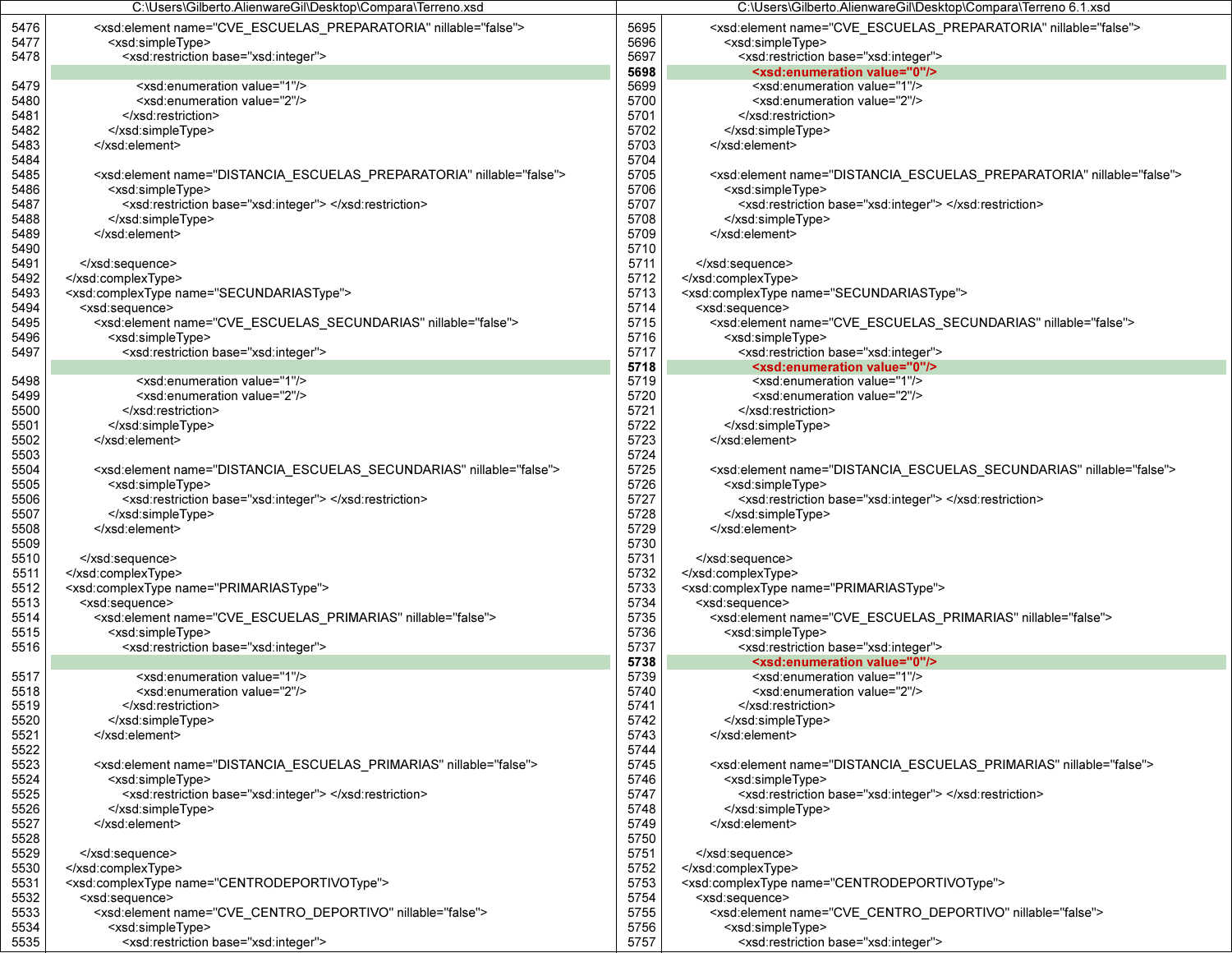|      | C:\Users\Gilberto.AlienwareGil\Desktop\Compara\Terreno.xsd                       | C:\Users\Gilberto.AlienwareGil\Desktop\Compara\Terreno 6.1.xsd |                                                                                  |  |
|------|----------------------------------------------------------------------------------|----------------------------------------------------------------|----------------------------------------------------------------------------------|--|
|      |                                                                                  | 5758                                                           | <xsd:enumeration value="0"></xsd:enumeration>                                    |  |
| 5536 | <xsd:enumeration value="1"></xsd:enumeration>                                    | 5759                                                           | <xsd:enumeration value="1"></xsd:enumeration>                                    |  |
| 5537 | <xsd:enumeration value="2"></xsd:enumeration>                                    | 5760                                                           | <xsd:enumeration value="2"></xsd:enumeration>                                    |  |
| 5538 |                                                                                  | 5761                                                           |                                                                                  |  |
| 5539 |                                                                                  | 5762                                                           |                                                                                  |  |
| 5540 |                                                                                  | 5763                                                           |                                                                                  |  |
| 5541 |                                                                                  | 5764                                                           |                                                                                  |  |
| 5542 | <xsd:element name="DISTANCIA_CENTRO_DEPORTIVO" nillable="false"></xsd:element>   | 5765                                                           | <xsd:element name="DISTANCIA_CENTRO_DEPORTIVO" nillable="false"></xsd:element>   |  |
| 5543 | <xsd:simpletype></xsd:simpletype>                                                | 5766                                                           |                                                                                  |  |
|      |                                                                                  | 5767                                                           | <xsd:simpletype></xsd:simpletype>                                                |  |
| 5544 | <xsd:restriction base="xsd:integer"> </xsd:restriction>                          |                                                                | <xsd:restriction base="xsd:integer"> </xsd:restriction>                          |  |
| 5545 |                                                                                  | 5768                                                           |                                                                                  |  |
| 5546 |                                                                                  | 5769                                                           |                                                                                  |  |
| 5547 |                                                                                  | 5770                                                           |                                                                                  |  |
| 5548 |                                                                                  | 5771                                                           |                                                                                  |  |
| 5549 |                                                                                  | 5772                                                           |                                                                                  |  |
| 5550 | <xsd:complextype name="CANCHASDEPORTIVASType"></xsd:complextype>                 | 5773                                                           | <xsd:complextype name="CANCHASDEPORTIVASType"></xsd:complextype>                 |  |
| 5551 | <xsd:sequence></xsd:sequence>                                                    | 5774                                                           | <xsd:sequence></xsd:sequence>                                                    |  |
| 5552 | <xsd:element name="CVE_CANCHAS_DEPORTIVAS" nillable="true"></xsd:element>        | 5775                                                           | <xsd:element name="CVE_CANCHAS_DEPORTIVAS" nillable="true"></xsd:element>        |  |
| 5553 | <xsd:simpletype></xsd:simpletype>                                                | 5776                                                           | <xsd:simpletype></xsd:simpletype>                                                |  |
| 5554 | <xsd:restriction base="xsd:integer"></xsd:restriction>                           | 5777                                                           | <xsd:restriction base="xsd:integer"></xsd:restriction>                           |  |
|      |                                                                                  | 5778                                                           | <xsd:enumeration value="0"></xsd:enumeration>                                    |  |
| 5555 | <xsd:enumeration value="1"></xsd:enumeration>                                    | 5779                                                           | <xsd:enumeration value="1"></xsd:enumeration>                                    |  |
| 5556 | <xsd:enumeration value="2"></xsd:enumeration>                                    | 5780                                                           | <xsd:enumeration value="2"></xsd:enumeration>                                    |  |
| 5557 |                                                                                  | 5781                                                           |                                                                                  |  |
| 5558 |                                                                                  | 5782                                                           |                                                                                  |  |
| 5559 |                                                                                  | 5783                                                           |                                                                                  |  |
| 5560 |                                                                                  | 5784                                                           |                                                                                  |  |
| 5561 | <xsd:element name="DISTANCIA_CANCHAS_DEPORTIVAS" nillable="false"></xsd:element> | 5785                                                           | <xsd:element name="DISTANCIA_CANCHAS_DEPORTIVAS" nillable="false"></xsd:element> |  |
| 5562 | <xsd:simpletype></xsd:simpletype>                                                | 5786                                                           | <xsd:simpletype></xsd:simpletype>                                                |  |
| 5563 | <xsd:restriction base="xsd:integer"> </xsd:restriction>                          | 5787                                                           | <xsd:restriction base="xsd:integer"> </xsd:restriction>                          |  |
| 5564 |                                                                                  | 5788                                                           |                                                                                  |  |
| 5565 |                                                                                  | 5789                                                           |                                                                                  |  |
| 5566 |                                                                                  | 5790                                                           |                                                                                  |  |
| 5567 |                                                                                  | 5791                                                           |                                                                                  |  |
| 5568 |                                                                                  | 5792                                                           |                                                                                  |  |
| 5569 | <xsd:complextype name="JARDINESType"></xsd:complextype>                          | 5793                                                           | <xsd:complextype name="JARDINESType"></xsd:complextype>                          |  |
| 5570 | <xsd:sequence></xsd:sequence>                                                    | 5794                                                           | <xsd:sequence></xsd:sequence>                                                    |  |
| 5571 | <xsd:element name="CVE_JARDINES" nillable="false"></xsd:element>                 | 5795                                                           | <xsd:element name="CVE_JARDINES" nillable="false"></xsd:element>                 |  |
| 5572 | <xsd:simpletype></xsd:simpletype>                                                | 5796                                                           | <xsd:simpletype></xsd:simpletype>                                                |  |
| 5573 | <xsd:restriction base="xsd:integer"></xsd:restriction>                           | 5797                                                           | <xsd:restriction base="xsd:integer"></xsd:restriction>                           |  |
|      |                                                                                  | 5798                                                           | <xsd:enumeration value="0"></xsd:enumeration>                                    |  |
| 5574 | <xsd:enumeration value="1"></xsd:enumeration>                                    | 5799                                                           | <xsd:enumeration value="1"></xsd:enumeration>                                    |  |
| 5575 | <xsd:enumeration value="2"></xsd:enumeration>                                    | 5800                                                           | <xsd:enumeration value="2"></xsd:enumeration>                                    |  |
| 5576 |                                                                                  | 5801                                                           |                                                                                  |  |
| 5577 |                                                                                  | 5802                                                           |                                                                                  |  |
| 5578 |                                                                                  | 5803                                                           |                                                                                  |  |
| 5579 |                                                                                  | 5804                                                           |                                                                                  |  |
| 5580 | <xsd:element name="DISTANCIA_JARDINES" nillable="false"></xsd:element>           | 5805                                                           | <xsd:element name="DISTANCIA_JARDINES" nillable="false"></xsd:element>           |  |
| 5581 | <xsd:simpletype></xsd:simpletype>                                                | 5806                                                           | <xsd:simpletype></xsd:simpletype>                                                |  |
| 5582 | <xsd:restriction base="xsd:integer"> </xsd:restriction>                          | 5807                                                           | <xsd:restriction base="xsd:integer"> </xsd:restriction>                          |  |
| 5583 |                                                                                  | 5808                                                           |                                                                                  |  |
| 5584 |                                                                                  |                                                                |                                                                                  |  |
|      |                                                                                  | 5809                                                           |                                                                                  |  |
| 5585 |                                                                                  | 5810                                                           |                                                                                  |  |
| 5586 |                                                                                  | 5811                                                           |                                                                                  |  |
| 5587 |                                                                                  | 5812                                                           |                                                                                  |  |
| 5588 | <xsd:complextype name="PARQUESType"></xsd:complextype>                           | 5813                                                           | <xsd:complextype name="PARQUESType"></xsd:complextype>                           |  |
| 5589 | <xsd:sequence></xsd:sequence>                                                    | 5814                                                           | <xsd:sequence></xsd:sequence>                                                    |  |
| 5590 | <xsd:element name="CVE_PARQUES" nillable="false"></xsd:element>                  | 5815                                                           | <xsd:element name="CVE_PARQUES" nillable="false"></xsd:element>                  |  |
| 5591 | <xsd:simpletype></xsd:simpletype>                                                | 5816                                                           | <xsd:simpletype></xsd:simpletype>                                                |  |
| 5592 | <xsd:restriction base="xsd:integer"></xsd:restriction>                           | 5817                                                           | <xsd:restriction base="xsd:integer"></xsd:restriction>                           |  |
|      |                                                                                  | 5818                                                           | <xsd:enumeration value="0"></xsd:enumeration>                                    |  |
| 5593 | <xsd:enumeration value="1"></xsd:enumeration>                                    | 5819                                                           | <xsd:enumeration value="1"></xsd:enumeration>                                    |  |
| 5594 | <xsd:enumeration value="2"></xsd:enumeration>                                    | 5820                                                           | <xsd:enumeration value="2"></xsd:enumeration>                                    |  |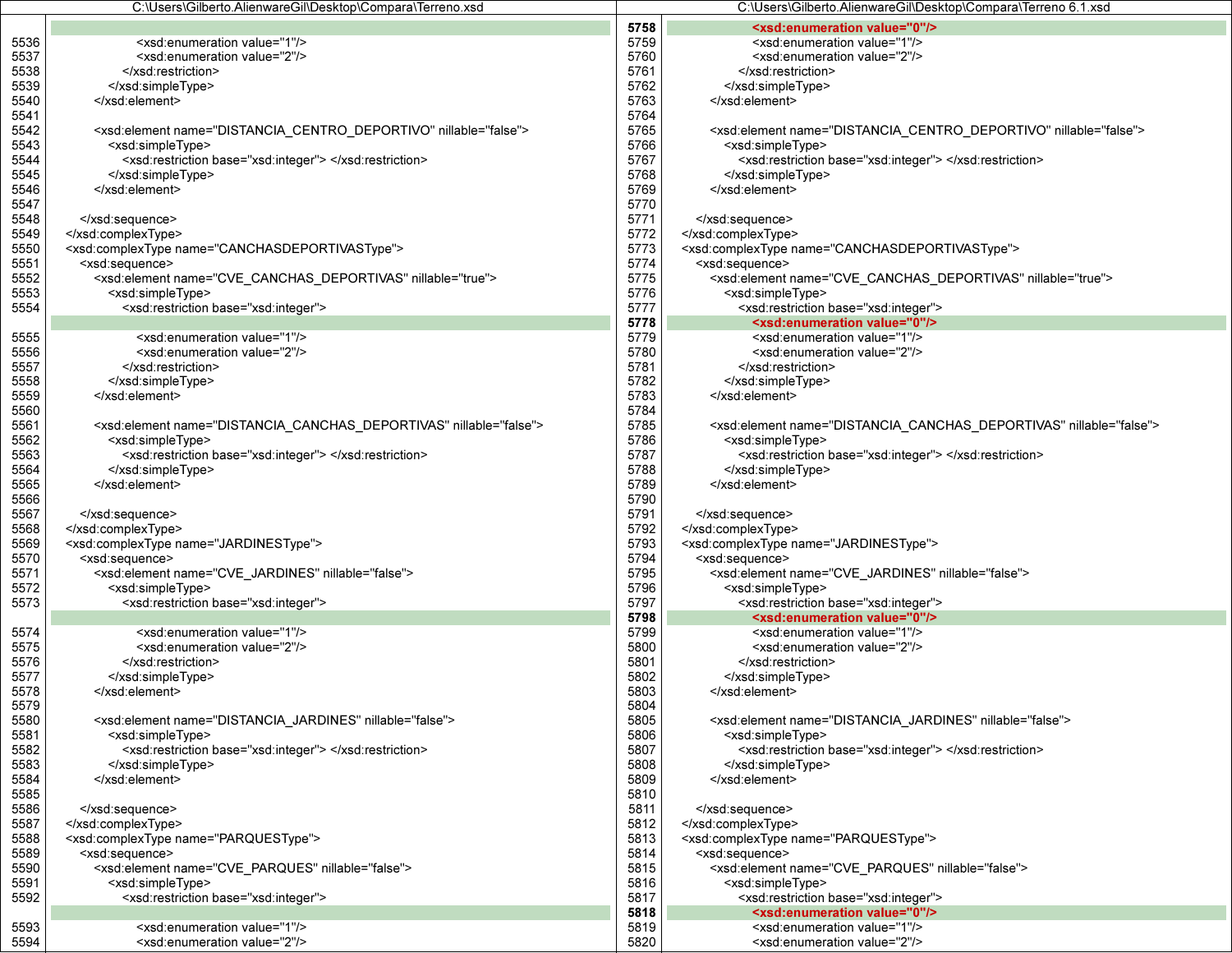|      | C:\Users\Gilberto.AlienwareGil\Desktop\Compara\Terreno.xsd                        |      | C:\Users\Gilberto.AlienwareGil\Desktop\Compara\Terreno 6.1.xsd                    |
|------|-----------------------------------------------------------------------------------|------|-----------------------------------------------------------------------------------|
| 5595 |                                                                                   | 5821 |                                                                                   |
|      |                                                                                   | 5822 |                                                                                   |
| 5596 |                                                                                   |      |                                                                                   |
| 5597 | $\le$ /xsd:element>                                                               | 5823 |                                                                                   |
| 5598 |                                                                                   | 5824 |                                                                                   |
| 5599 | <xsd:element name="DISTANCIA_PARQUES" nillable="false"></xsd:element>             | 5825 | <xsd:element name="DISTANCIA_PARQUES" nillable="false"></xsd:element>             |
| 5600 | <xsd:simpletype></xsd:simpletype>                                                 | 5826 | <xsd:simpletype></xsd:simpletype>                                                 |
| 5601 | <xsd:restriction base="xsd:integer"> </xsd:restriction>                           | 5827 | <xsd:restriction base="xsd:integer"> </xsd:restriction>                           |
| 5602 |                                                                                   | 5828 |                                                                                   |
|      |                                                                                   |      |                                                                                   |
| 5603 |                                                                                   | 5829 |                                                                                   |
| 5604 |                                                                                   | 5830 |                                                                                   |
| 5605 |                                                                                   | 5831 |                                                                                   |
| 5606 |                                                                                   | 5832 |                                                                                   |
| 5607 | <xsd:complextype name="PLAZASPUBLICASType"></xsd:complextype>                     | 5833 | <xsd:complextype name="PLAZASPUBLICASType"></xsd:complextype>                     |
| 5608 | <xsd:sequence></xsd:sequence>                                                     | 5834 | <xsd:sequence></xsd:sequence>                                                     |
| 5609 | <xsd:element name="CVE_PLAZAS_PUBLICAS" nillable="false"></xsd:element>           | 5835 | <xsd:element name="CVE_PLAZAS_PUBLICAS" nillable="false"></xsd:element>           |
| 5610 | <xsd:simpletype></xsd:simpletype>                                                 | 5836 | <xsd:simpletype></xsd:simpletype>                                                 |
|      |                                                                                   |      |                                                                                   |
| 5611 | <xsd:restriction base="xsd:integer"></xsd:restriction>                            | 5837 | <xsd:restriction base="xsd:integer"></xsd:restriction>                            |
|      |                                                                                   | 5838 | <xsd:enumeration value="0"></xsd:enumeration>                                     |
| 5612 | <xsd:enumeration value="1"></xsd:enumeration>                                     | 5839 | <xsd:enumeration value="1"></xsd:enumeration>                                     |
| 5613 | <xsd:enumeration value="2"></xsd:enumeration>                                     | 5840 | <xsd:enumeration value="2"></xsd:enumeration>                                     |
| 5614 |                                                                                   | 5841 |                                                                                   |
| 5615 |                                                                                   | 5842 |                                                                                   |
| 5616 |                                                                                   | 5843 |                                                                                   |
|      |                                                                                   |      |                                                                                   |
| 5617 |                                                                                   | 5844 |                                                                                   |
| 5618 | <xsd:element name="DISTANCIA_PLAZASPUBLICAS" nillable="false"></xsd:element>      | 5845 | <xsd:element name="DISTANCIA_PLAZASPUBLICAS" nillable="false"></xsd:element>      |
| 5619 | <xsd:simpletype></xsd:simpletype>                                                 | 5846 | <xsd:simpletype></xsd:simpletype>                                                 |
| 5620 | <xsd:restriction base="xsd:integer"> </xsd:restriction>                           | 5847 | <xsd:restriction base="xsd:integer"> </xsd:restriction>                           |
| 5621 |                                                                                   | 5848 |                                                                                   |
| 5622 |                                                                                   | 5849 |                                                                                   |
|      |                                                                                   | 5850 |                                                                                   |
| 5623 |                                                                                   |      |                                                                                   |
| 5624 |                                                                                   | 5851 |                                                                                   |
| 5625 |                                                                                   | 5852 |                                                                                   |
| 5626 | <xsd:complextype name="LOCALESCOMERCIALESType"></xsd:complextype>                 | 5853 | <xsd:complextype name="LOCALESCOMERCIALESType"></xsd:complextype>                 |
| 5627 | <xsd:sequence></xsd:sequence>                                                     | 5854 | <xsd:sequence></xsd:sequence>                                                     |
| 5628 | <xsd:element name="CVE_LOCALES_COMERCIALES" nillable="true"></xsd:element>        | 5855 | <xsd:element name="CVE_LOCALES_COMERCIALES" nillable="true"></xsd:element>        |
| 5629 | <xsd:simpletype></xsd:simpletype>                                                 | 5856 | <xsd:simpletype></xsd:simpletype>                                                 |
| 5630 | <xsd:restriction base="xsd:integer"></xsd:restriction>                            | 5857 | <xsd:restriction base="xsd:integer"></xsd:restriction>                            |
|      |                                                                                   | 5858 | <xsd:enumeration value="0"></xsd:enumeration>                                     |
|      |                                                                                   |      |                                                                                   |
| 5631 | <xsd:enumeration value="1"></xsd:enumeration>                                     | 5859 | <xsd:enumeration value="1"></xsd:enumeration>                                     |
| 5632 | <xsd:enumeration value="2"></xsd:enumeration>                                     | 5860 | <xsd:enumeration value="2"></xsd:enumeration>                                     |
| 5633 |                                                                                   | 5861 |                                                                                   |
| 5634 |                                                                                   | 5862 |                                                                                   |
| 5635 |                                                                                   | 5863 |                                                                                   |
| 5636 |                                                                                   | 5864 |                                                                                   |
| 5637 | <xsd:element name="NUM_LOCALES_COMERCIALES" nillable="false"></xsd:element>       | 5865 | <xsd:element name="NUM_LOCALES_COMERCIALES" nillable="false"></xsd:element>       |
| 5638 |                                                                                   | 5866 |                                                                                   |
|      | <xsd:simpletype></xsd:simpletype>                                                 |      | <xsd:simpletype></xsd:simpletype>                                                 |
| 5639 | <xsd:restriction base="xsd:string"></xsd:restriction>                             | 5867 | <xsd:restriction base="xsd:string"></xsd:restriction>                             |
| 5640 | <xsd:minlength value="1"></xsd:minlength>                                         | 5868 | <xsd:minlength value="1"></xsd:minlength>                                         |
| 5641 | <xsd:maxlength value="2"></xsd:maxlength>                                         | 5869 | <xsd:maxlength value="2"></xsd:maxlength>                                         |
| 5642 | <xsd:whitespace value="collapse"></xsd:whitespace>                                | 5870 | <xsd:whitespace value="collapse"></xsd:whitespace>                                |
| 5643 | $\le$ /xsd:restriction>                                                           | 5871 |                                                                                   |
| 5644 |                                                                                   | 5872 |                                                                                   |
| 5645 | $\le$ /xsd:element>                                                               | 5873 | $\le$ /xsd:element>                                                               |
|      |                                                                                   |      |                                                                                   |
| 5646 |                                                                                   | 5874 |                                                                                   |
| 5647 | <xsd:element name="DISTANCIA_LOCALES_COMERCIALES" nillable="false"></xsd:element> | 5875 | <xsd:element name="DISTANCIA_LOCALES_COMERCIALES" nillable="false"></xsd:element> |
| 5648 | <xsd:simpletype></xsd:simpletype>                                                 | 5876 | <xsd:simpletype></xsd:simpletype>                                                 |
| 5649 | <xsd:restriction base="xsd:integer"> </xsd:restriction>                           | 5877 | <xsd:restriction base="xsd:integer"> </xsd:restriction>                           |
| 5650 |                                                                                   | 5878 |                                                                                   |
| 5651 |                                                                                   | 5879 |                                                                                   |
| 5652 |                                                                                   | 5880 |                                                                                   |
| 5653 |                                                                                   | 5881 |                                                                                   |
| 5654 |                                                                                   | 5882 |                                                                                   |
|      |                                                                                   |      |                                                                                   |
| 5655 | <xsd:complextype name="SUPERMERCADOSType"></xsd:complextype>                      | 5883 | <xsd:complextype name="SUPERMERCADOSType"></xsd:complextype>                      |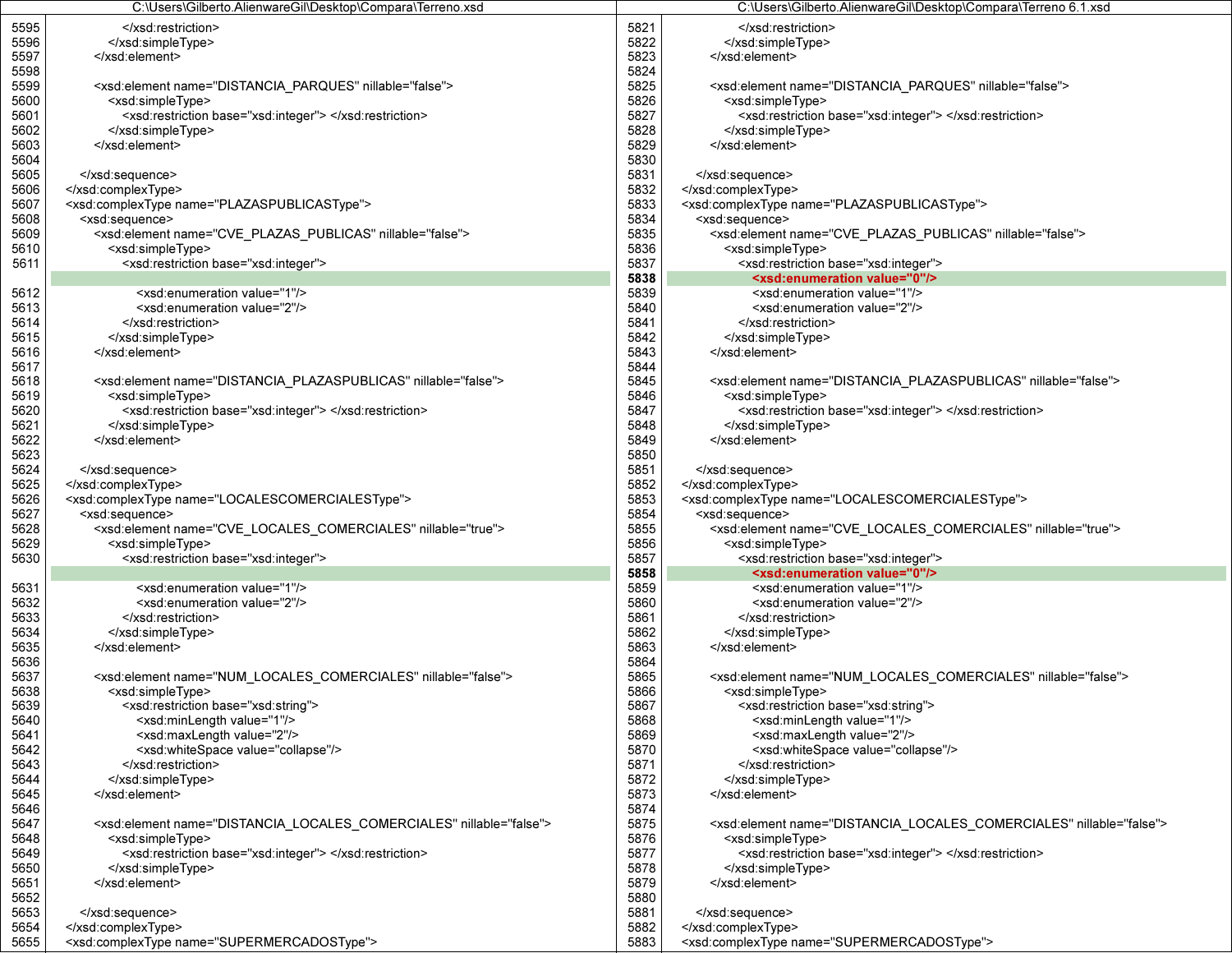|      | C:\Users\Gilberto.AlienwareGil\Desktop\Compara\Terreno.xsd                  |      | C:\Users\Gilberto.AlienwareGil\Desktop\Compara\Terreno 6.1.xsd                                           |
|------|-----------------------------------------------------------------------------|------|----------------------------------------------------------------------------------------------------------|
| 5656 | <xsd:sequence></xsd:sequence>                                               | 5884 | <xsd:sequence></xsd:sequence>                                                                            |
| 5657 | <xsd:element name="CVE_SUPERMERCADOS" nillable="false"></xsd:element>       | 5885 | <xsd:element name="CVE_SUPERMERCADOS" nillable="false"></xsd:element>                                    |
| 5658 | <xsd:simpletype></xsd:simpletype>                                           | 5886 | <xsd:simpletype></xsd:simpletype>                                                                        |
| 5659 |                                                                             | 5887 |                                                                                                          |
|      | <xsd:restriction base="xsd:integer"></xsd:restriction>                      | 5888 | <xsd:restriction base="xsd:integer"><br/><xsd:enumeration value="0"></xsd:enumeration></xsd:restriction> |
|      |                                                                             |      |                                                                                                          |
| 5660 | <xsd:enumeration value="1"></xsd:enumeration>                               | 5889 | <xsd:enumeration value="1"></xsd:enumeration>                                                            |
| 5661 | <xsd:enumeration value="2"></xsd:enumeration>                               | 5890 | <xsd:enumeration value="2"></xsd:enumeration>                                                            |
| 5662 |                                                                             | 5891 |                                                                                                          |
| 5663 |                                                                             | 5892 |                                                                                                          |
| 5664 |                                                                             | 5893 |                                                                                                          |
| 5665 |                                                                             | 5894 |                                                                                                          |
| 5666 | <xsd:element name="DISTANCIA_SUPERMERCADOS" nillable="false"></xsd:element> | 5895 | <xsd:element name="DISTANCIA_SUPERMERCADOS" nillable="false"></xsd:element>                              |
| 5667 | <xsd:simpletype></xsd:simpletype>                                           | 5896 | <xsd:simpletype></xsd:simpletype>                                                                        |
| 5668 | <xsd:restriction base="xsd:integer"> </xsd:restriction>                     | 5897 | <xsd:restriction base="xsd:integer"> </xsd:restriction>                                                  |
| 5669 |                                                                             | 5898 |                                                                                                          |
| 5670 |                                                                             | 5899 |                                                                                                          |
| 5671 |                                                                             | 5900 |                                                                                                          |
| 5672 |                                                                             | 5901 |                                                                                                          |
|      |                                                                             |      |                                                                                                          |
| 5673 |                                                                             | 5902 |                                                                                                          |
| 5674 | <xsd:complextype name="MERCADOSType"></xsd:complextype>                     | 5903 | <xsd:complextype name="MERCADOSType"></xsd:complextype>                                                  |
| 5675 | <xsd:sequence></xsd:sequence>                                               | 5904 | <xsd:sequence></xsd:sequence>                                                                            |
| 5676 | <xsd:element name="CVE_MERCADOS" nillable="false"></xsd:element>            | 5905 | <xsd:element name="CVE_MERCADOS" nillable="false"></xsd:element>                                         |
| 5677 | <xsd:simpletype></xsd:simpletype>                                           | 5906 | <xsd:simpletype></xsd:simpletype>                                                                        |
| 5678 | <xsd:restriction base="xsd:integer"></xsd:restriction>                      | 5907 | <xsd:restriction base="xsd:integer"></xsd:restriction>                                                   |
|      |                                                                             | 5908 | <xsd:enumeration value="0"></xsd:enumeration>                                                            |
| 5679 | <xsd:enumeration value="1"></xsd:enumeration>                               | 5909 | <xsd:enumeration value="1"></xsd:enumeration>                                                            |
| 5680 | <xsd:enumeration value="2"></xsd:enumeration>                               | 5910 | <xsd:enumeration value="2"></xsd:enumeration>                                                            |
| 5681 | $\le$ /xsd:restriction>                                                     | 5911 |                                                                                                          |
| 5682 |                                                                             | 5912 |                                                                                                          |
| 5683 |                                                                             | 5913 |                                                                                                          |
| 5684 |                                                                             | 5914 |                                                                                                          |
| 5685 |                                                                             | 5915 |                                                                                                          |
| 5686 | <xsd:element name="DISTANCIA_MERCADOS" nillable="false"></xsd:element>      | 5916 | <xsd:element name="DISTANCIA_MERCADOS" nillable="false"></xsd:element>                                   |
|      | <xsd:simpletype></xsd:simpletype>                                           |      | <xsd:simpletype></xsd:simpletype>                                                                        |
| 5687 | <xsd:restriction base="xsd:integer"> </xsd:restriction>                     | 5917 | <xsd:restriction base="xsd:integer"> </xsd:restriction>                                                  |
| 5688 |                                                                             | 5918 |                                                                                                          |
| 5689 |                                                                             | 5919 |                                                                                                          |
| 5690 |                                                                             | 5920 |                                                                                                          |
| 5691 |                                                                             | 5921 |                                                                                                          |
| 5692 |                                                                             | 5922 |                                                                                                          |
| 5693 | <xsd:complextype name="IGLESIAType"></xsd:complextype>                      | 5923 | <xsd:complextype name="IGLESIAType"></xsd:complextype>                                                   |
| 5694 | <xsd:sequence></xsd:sequence>                                               | 5924 | <xsd:sequence></xsd:sequence>                                                                            |
| 5695 | <xsd:element name="CVE_TEMPLO" nillable="false"></xsd:element>              | 5925 | <xsd:element name="CVE_TEMPLO" nillable="false"></xsd:element>                                           |
| 5696 | <xsd:simpletype></xsd:simpletype>                                           | 5926 | <xsd:simpletype></xsd:simpletype>                                                                        |
| 5697 | <xsd:restriction base="xsd:integer"></xsd:restriction>                      | 5927 | <xsd:restriction base="xsd:integer"></xsd:restriction>                                                   |
|      |                                                                             | 5928 | <xsd:enumeration value="0"></xsd:enumeration>                                                            |
| 5698 | <xsd:enumeration value="1"></xsd:enumeration>                               | 5929 | <xsd:enumeration value="1"></xsd:enumeration>                                                            |
| 5699 | <xsd:enumeration value="2"></xsd:enumeration>                               | 5930 | <xsd:enumeration value="2"></xsd:enumeration>                                                            |
| 5700 |                                                                             | 5931 |                                                                                                          |
| 5701 |                                                                             | 5932 |                                                                                                          |
| 5702 |                                                                             | 5933 |                                                                                                          |
| 5703 |                                                                             | 5934 |                                                                                                          |
| 5704 |                                                                             | 5935 | <xsd:element name="DISTANCIA_IGLESIA" nillable="false"></xsd:element>                                    |
|      | <xsd:element name="DISTANCIA_IGLESIA" nillable="false"></xsd:element>       |      |                                                                                                          |
| 5705 | <xsd:simpletype></xsd:simpletype>                                           | 5936 | <xsd:simpletype></xsd:simpletype>                                                                        |
| 5706 | <xsd:restriction base="xsd:integer"> </xsd:restriction>                     | 5937 | <xsd:restriction base="xsd:integer"> </xsd:restriction>                                                  |
| 5707 |                                                                             | 5938 |                                                                                                          |
| 5708 |                                                                             | 5939 |                                                                                                          |
| 5709 |                                                                             | 5940 |                                                                                                          |
| 5710 |                                                                             | 5941 |                                                                                                          |
| 5711 |                                                                             | 5942 |                                                                                                          |
| 5712 | <xsd:complextype name="INFRAESTRUCTURAZONAType"></xsd:complextype>          | 5943 | <xsd:complextype name="INFRAESTRUCTURAZONAType"></xsd:complextype>                                       |
| 5713 | <xsd:sequence></xsd:sequence>                                               | 5944 | <xsd:sequence></xsd:sequence>                                                                            |
| 5714 | <xsd:element name="AGUAPOTABLE" type="AGUAPOTABLEType"></xsd:element>       | 5945 | <xsd:element name="AGUAPOTABLE" type="AGUAPOTABLEType"></xsd:element>                                    |
| 5715 | <xsd:element name="DRENAJE" type="DRENAJEType"></xsd:element>               | 5946 | <xsd:element name="DRENAJE" type="DRENAJEType"></xsd:element>                                            |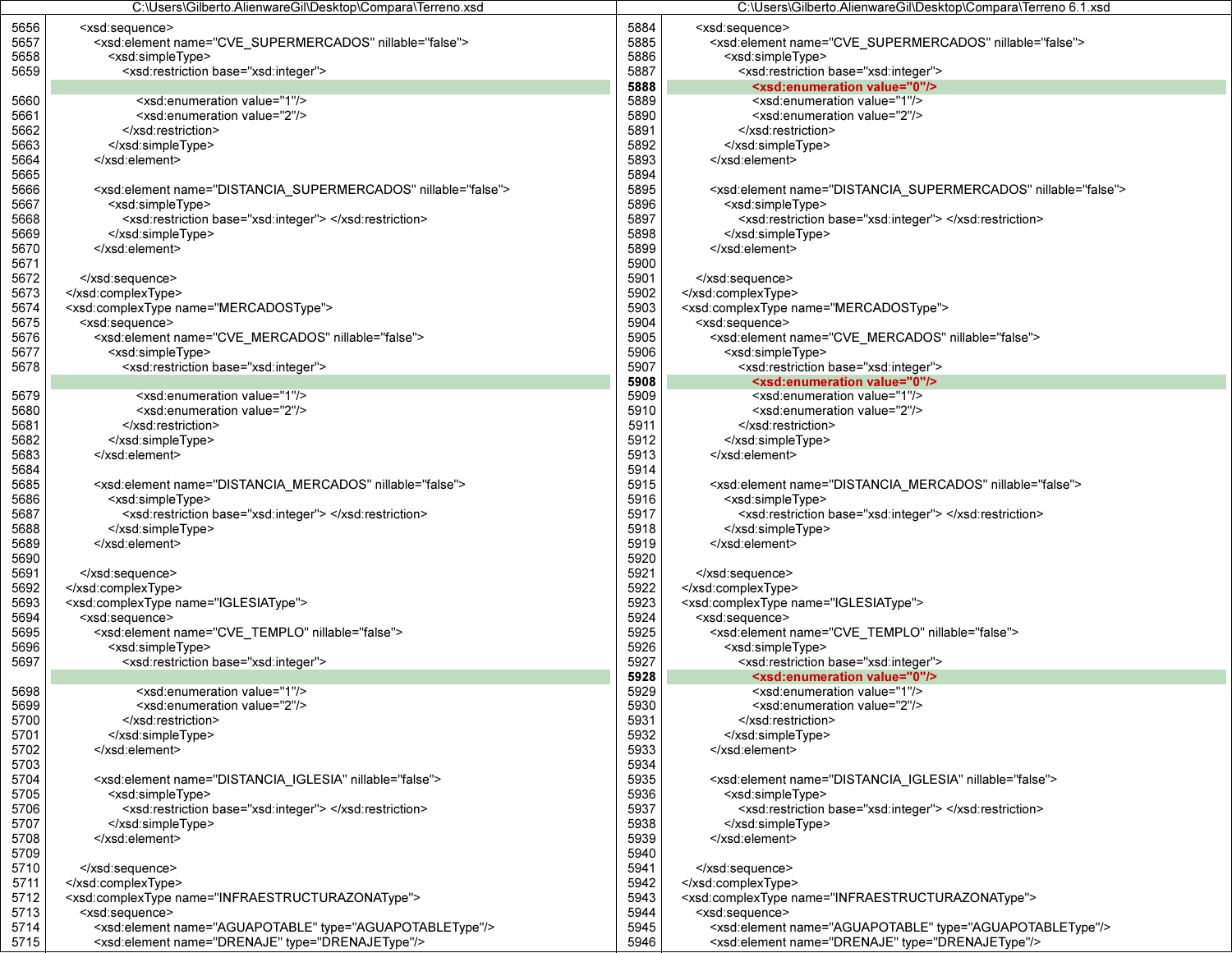|              | C:\Users\Gilberto.AlienwareGil\Desktop\Compara\Terreno.xsd                                                                                                                                             |              | C:\Users\Gilberto.AlienwareGil\Desktop\Compara\Terreno 6.1.xsd                           |
|--------------|--------------------------------------------------------------------------------------------------------------------------------------------------------------------------------------------------------|--------------|------------------------------------------------------------------------------------------|
| 5716         | <xsd:element name="ELECTRIFICACION" type="ELECTRIFICACIONType"></xsd:element>                                                                                                                          | 5947         | <xsd:element name="ELECTRIFICACION" type="ELECTRIFICACIONType"></xsd:element>            |
| 5717         | <xsd:element name="ALUMBRADO" type="ALUMBRADOType"></xsd:element>                                                                                                                                      | 5948         | <xsd:element name="ALUMBRADO" type="ALUMBRADOType"></xsd:element>                        |
| 5718         | <xsd:element name="VIALIDADES" type="VIALIDADESType"></xsd:element>                                                                                                                                    | 5949         | <xsd:element name="VIALIDADES" type="VIALIDADESType"></xsd:element>                      |
| 5719         | <xsd:element name="BANQUETAS" type="BANQUETASType"></xsd:element>                                                                                                                                      | 5950         | <xsd:element name="BANQUETAS" type="BANQUETASType"></xsd:element>                        |
| 5720         | <xsd:element name="GUARNICIONES" type="GUARNICIONESType"></xsd:element>                                                                                                                                | 5951         | <xsd:element name="GUARNICIONES" type="GUARNICIONESType"></xsd:element>                  |
| 5721         | <xsd:element name="GASNATURAL" type="GASNATURALType"></xsd:element>                                                                                                                                    | 5952         | <xsd:element name="GASNATURAL" type="GASNATURALType"></xsd:element>                      |
| 5722         | <xsd:element name="TELEFONO" type="TELEFONOType"></xsd:element>                                                                                                                                        | 5953         | <xsd:element name="TELEFONO" type="TELEFONOType"></xsd:element>                          |
| 5723         |                                                                                                                                                                                                        | 5954         |                                                                                          |
| 5724         | <xsd:element name="SENALIZACIONVIAS" type="SENALIZACIONVIASType"></xsd:element>                                                                                                                        | 5955         | <xsd:element name="SENALIZACIONVIAS" type="SENALIZACIONVIASType"></xsd:element>          |
|              | <xsd:element name="NOMENCLATURACALLES" td="" type<=""><td></td><td><xsd:element name="NOMENCLATURACALLES" td="" type<=""></xsd:element></td></xsd:element>                                             |              | <xsd:element name="NOMENCLATURACALLES" td="" type<=""></xsd:element>                     |
|              | ="NOMENCLATURACALLESType"/>                                                                                                                                                                            |              | ="NOMENCLATURACALLESType"/>                                                              |
| 5725         | <xsd:element name="TRANSPORTE" type="TRANSPORTEType"></xsd:element>                                                                                                                                    | 5956         | <xsd:element name="TRANSPORTE" type="TRANSPORTEType"></xsd:element>                      |
| 5726         | <xsd:element name="VIGILANCIA" type="VIGILANCIAType"></xsd:element>                                                                                                                                    | 5957         | <xsd:element name="VIGILANCIA" type="VIGILANCIAType"></xsd:element>                      |
| 5727         | <xsd:element name="RECOLECCIONBASURA" type="RECOLECCIONBASURAType"></xsd:element>                                                                                                                      | 5958         | <xsd:element name="RECOLECCIONBASURA" type="RECOLECCIONBASURAType"></xsd:element>        |
| 5728         | <xsd:element name="NIVEL_INFRAESTRUCTURA" nillable="false"></xsd:element>                                                                                                                              | 5959         | <xsd:element name="NIVEL_INFRAESTRUCTURA" nillable="false"></xsd:element>                |
| 5729         | <xsd:simpletype></xsd:simpletype>                                                                                                                                                                      | 5960         | <xsd:simpletype></xsd:simpletype>                                                        |
| 5730         | <xsd:restriction base="xsd:string"></xsd:restriction>                                                                                                                                                  | 5961         | <xsd:restriction base="xsd:string"></xsd:restriction>                                    |
| 5731         | <xsd:whitespace value="collapse"></xsd:whitespace>                                                                                                                                                     | 5962         | <xsd:whitespace value="collapse"></xsd:whitespace>                                       |
| 5732         |                                                                                                                                                                                                        | 5963         | $\le$ /xsd:restriction>                                                                  |
| 5733         |                                                                                                                                                                                                        | 5964         |                                                                                          |
| 5734         |                                                                                                                                                                                                        | 5965         | $\le$ /xsd:element>                                                                      |
| 5735         |                                                                                                                                                                                                        | 5966         |                                                                                          |
| 5736         | <xsd:element name="CVE_NIVEL_INFRAESTR_URBANA" nillable="false"></xsd:element>                                                                                                                         | 5967         | <xsd:element name="CVE_NIVEL_INFRAESTR_URBANA" nillable="false"></xsd:element>           |
| 5737         | <xsd:simpletype></xsd:simpletype>                                                                                                                                                                      | 5968         | <xsd:simpletype></xsd:simpletype>                                                        |
| 5738         | <xsd:restriction base="xsd:integer"></xsd:restriction>                                                                                                                                                 | 5969         | <xsd:restriction base="xsd:integer"></xsd:restriction>                                   |
| 5739         | <xsd:enumeration value="1"></xsd:enumeration>                                                                                                                                                          | 5970         | <xsd:enumeration value="1"></xsd:enumeration>                                            |
| 5740         | <xsd:enumeration value="2"></xsd:enumeration>                                                                                                                                                          | 5971         | <xsd:enumeration value="2"></xsd:enumeration>                                            |
| 5741         | <xsd:enumeration value="3"></xsd:enumeration>                                                                                                                                                          | 5972         | <xsd:enumeration value="3"></xsd:enumeration>                                            |
| 5742         | <xsd:enumeration value="4"></xsd:enumeration>                                                                                                                                                          | 5973         | <xsd:enumeration value="4"></xsd:enumeration>                                            |
| 5743         |                                                                                                                                                                                                        | 5974         |                                                                                          |
| 5744         | $\le$ /xsd:simpleType>                                                                                                                                                                                 | 5975         |                                                                                          |
| 5745         |                                                                                                                                                                                                        | 5976         | $\le$ /xsd:element>                                                                      |
| 5746         |                                                                                                                                                                                                        | 5977         |                                                                                          |
| 5747         |                                                                                                                                                                                                        | 5978         |                                                                                          |
|              |                                                                                                                                                                                                        |              | <br><xsd:attribute name="id" type="xsd:string"></xsd:attribute>                          |
| 5748         | <xsd:attribute name="id" type="xsd:string" use="required"></xsd:attribute>                                                                                                                             | 5979         |                                                                                          |
| 5749         |                                                                                                                                                                                                        | 5980         |                                                                                          |
| 5750         | <xsd:complextype name="RECOLECCIONBASURAType"></xsd:complextype>                                                                                                                                       | 5981         | <xsd:complextype name="RECOLECCIONBASURAType"></xsd:complextype>                         |
| 5751         | <xsd:sequence></xsd:sequence>                                                                                                                                                                          | 5982         | <xsd:sequence></xsd:sequence>                                                            |
| 5752         | <xsd:element name="CVE_RECOLECCION_BASURA" nillable="false"></xsd:element>                                                                                                                             | 5983         | <xsd:element name="CVE_RECOLECCION_BASURA" nillable="false"></xsd:element>               |
| 5753         | <xsd:simpletype></xsd:simpletype>                                                                                                                                                                      | 5984         | <xsd:simpletype></xsd:simpletype>                                                        |
| 5754         | <xsd:restriction base="xsd:string"> </xsd:restriction>                                                                                                                                                 | 5985         | <xsd:restriction base="xsd:string"> </xsd:restriction>                                   |
| 5755         |                                                                                                                                                                                                        | 5986         |                                                                                          |
| 5756         |                                                                                                                                                                                                        | 5987         |                                                                                          |
| 5757         |                                                                                                                                                                                                        | 5988         |                                                                                          |
| 5758         | <xsd:element <="" name="FRECUENCIA_RECOLECCION_DESECHOIS_MUNICIPAL" td=""><td>5989</td><td><xsd:element <="" name="FRECUENCIA_RECOLECCION_DESECHOIS_MUNICIPAL" td=""></xsd:element></td></xsd:element> | 5989         | <xsd:element <="" name="FRECUENCIA_RECOLECCION_DESECHOIS_MUNICIPAL" td=""></xsd:element> |
|              | nillable="false">                                                                                                                                                                                      |              | nillable="false">                                                                        |
| 5759         | <xsd:simpletype></xsd:simpletype>                                                                                                                                                                      | 5990         | <xsd:simpletype></xsd:simpletype>                                                        |
| 5760         | <xsd:restriction base="xsd:string"></xsd:restriction>                                                                                                                                                  | 5991         | <xsd:restriction base="xsd:string"></xsd:restriction>                                    |
| 5761         | <xsd:minlength value="0"></xsd:minlength>                                                                                                                                                              | 5992         | <xsd:minlength value="0"></xsd:minlength>                                                |
| 5762         | <xsd:maxlength value="2"></xsd:maxlength>                                                                                                                                                              | 5993         | <xsd:maxlength value="2"></xsd:maxlength>                                                |
| 5763         | <xsd:whitespace value="collapse"></xsd:whitespace>                                                                                                                                                     | 5994         | <xsd:whitespace value="collapse"></xsd:whitespace>                                       |
| 5764         |                                                                                                                                                                                                        | 5995         |                                                                                          |
| 5765         |                                                                                                                                                                                                        | 5996         |                                                                                          |
| 5766         |                                                                                                                                                                                                        | 5997         | $\le$ /xsd:element>                                                                      |
| 5767         |                                                                                                                                                                                                        | 5998         |                                                                                          |
| 5768         |                                                                                                                                                                                                        | 5999         |                                                                                          |
| 5769         |                                                                                                                                                                                                        | 6000         |                                                                                          |
| 5770         | <xsd:complextype name="VIGILANCIAType"></xsd:complextype>                                                                                                                                              | 6001         | <xsd:complextype name="VIGILANCIAType"></xsd:complextype>                                |
| 5771         | <xsd:sequence></xsd:sequence>                                                                                                                                                                          | 6002         | <xsd:sequence></xsd:sequence>                                                            |
| 5772         | <xsd:element name="CVE_VIGILANCIA" nillable="false"></xsd:element>                                                                                                                                     | 6003         | <xsd:element name="CVE_VIGILANCIA" nillable="false"></xsd:element>                       |
|              |                                                                                                                                                                                                        |              | <xsd:simpletype></xsd:simpletype>                                                        |
| 5773<br>5774 | <xsd:simpletype></xsd:simpletype>                                                                                                                                                                      | 6004<br>6005 |                                                                                          |
|              | <xsd:restriction base="xsd:integer"></xsd:restriction>                                                                                                                                                 |              | <xsd:restriction base="xsd:integer"></xsd:restriction>                                   |
|              |                                                                                                                                                                                                        | 6006         | <xsd:enumeration value="0"></xsd:enumeration>                                            |
| 5775         | <xsd:enumeration value="1"></xsd:enumeration>                                                                                                                                                          | 6007         | <xsd:enumeration value="1"></xsd:enumeration>                                            |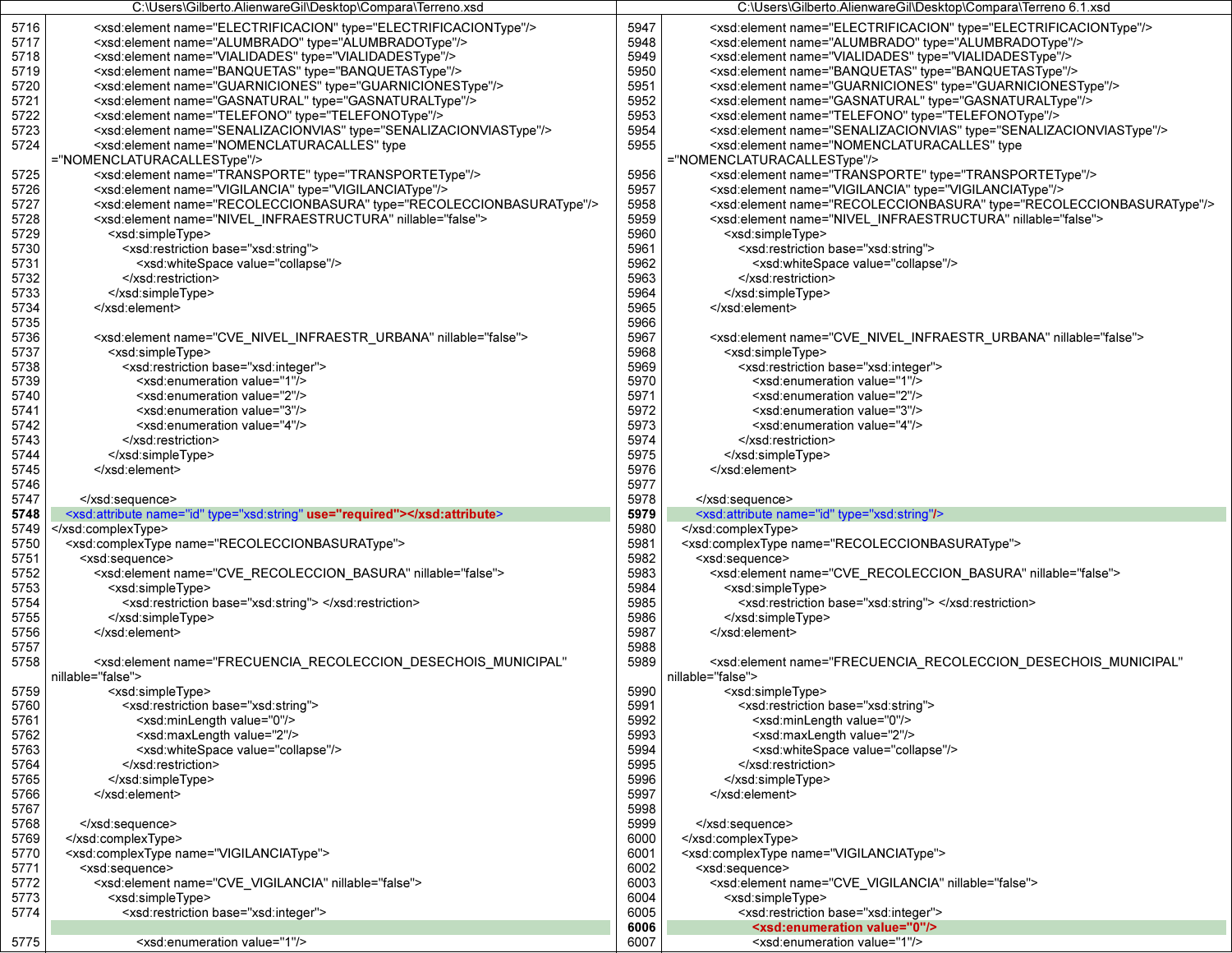|      | C:\Users\Gilberto.AlienwareGil\Desktop\Compara\Terreno.xsd                          |      | C:\Users\Gilberto.AlienwareGil\Desktop\Compara\Terreno 6.1.xsd                      |
|------|-------------------------------------------------------------------------------------|------|-------------------------------------------------------------------------------------|
| 5776 | <xsd:enumeration value="2"></xsd:enumeration>                                       | 6008 | <xsd:enumeration value="2"></xsd:enumeration>                                       |
|      |                                                                                     | 6009 |                                                                                     |
| 5777 | <xsd:enumeration value="3"></xsd:enumeration>                                       |      | <xsd:enumeration value="3"></xsd:enumeration>                                       |
| 5778 |                                                                                     | 6010 |                                                                                     |
| 5779 |                                                                                     | 6011 |                                                                                     |
| 5780 |                                                                                     | 6012 |                                                                                     |
| 5781 |                                                                                     | 6013 |                                                                                     |
| 5782 |                                                                                     | 6014 |                                                                                     |
| 5783 |                                                                                     | 6015 |                                                                                     |
| 5784 | <xsd:complextype name="TRANSPORTEType"></xsd:complextype>                           | 6016 | <xsd:complextype name="TRANSPORTEType"></xsd:complextype>                           |
|      |                                                                                     |      |                                                                                     |
| 5785 | <xsd:sequence></xsd:sequence>                                                       | 6017 | <xsd:sequence></xsd:sequence>                                                       |
| 5786 | <xsd:element name="URBANO" type="URBANOType"></xsd:element>                         | 6018 | <xsd:element name="URBANO" type="URBANOType"></xsd:element>                         |
| 5787 | <xsd:element name="SUBURBANO" type="SUBURBANOType"></xsd:element>                   | 6019 | <xsd:element name="SUBURBANO" type="SUBURBANOType"></xsd:element>                   |
| 5788 |                                                                                     | 6020 |                                                                                     |
| 5789 |                                                                                     | 6021 |                                                                                     |
| 5790 | <xsd:complextype name="SUBURBANOType"></xsd:complextype>                            | 6022 | <xsd:complextype name="SUBURBANOType"></xsd:complextype>                            |
| 5791 | <xsd:sequence></xsd:sequence>                                                       | 6023 | <xsd:sequence></xsd:sequence>                                                       |
|      |                                                                                     | 6024 |                                                                                     |
| 5792 | <xsd:element name="TRANSPORTE_SUBURBANO" nillable="false"></xsd:element>            |      | <xsd:element name="TRANSPORTE_SUBURBANO" nillable="false"></xsd:element>            |
| 5793 | <xsd:simpletype></xsd:simpletype>                                                   | 6025 | <xsd:simpletype></xsd:simpletype>                                                   |
| 5794 | <xsd:restriction base="xsd:integer"></xsd:restriction>                              | 6026 | <xsd:restriction base="xsd:integer"></xsd:restriction>                              |
|      |                                                                                     | 6027 | <xsd:enumeration value="0"></xsd:enumeration>                                       |
| 5795 | <xsd:enumeration value="1"></xsd:enumeration>                                       | 6028 | <xsd:enumeration value="1"></xsd:enumeration>                                       |
| 5796 | <xsd:enumeration value="2"></xsd:enumeration>                                       | 6029 | <xsd:enumeration value="2"></xsd:enumeration>                                       |
| 5797 |                                                                                     | 6030 |                                                                                     |
| 5798 |                                                                                     | 6031 |                                                                                     |
| 5799 |                                                                                     | 6032 |                                                                                     |
|      |                                                                                     |      |                                                                                     |
| 5800 |                                                                                     | 6033 |                                                                                     |
| 5801 | <xsd:element name="TRANSPORTE_SUBURBANO_DISTANCIA" nillable="false"></xsd:element>  | 6034 | <xsd:element name="TRANSPORTE_SUBURBANO_DISTANCIA" nillable="false"></xsd:element>  |
| 5802 | <xsd:simpletype></xsd:simpletype>                                                   | 6035 | <xsd:simpletype></xsd:simpletype>                                                   |
| 5803 | <xsd:restriction base="xsd:integer"> </xsd:restriction>                             | 6036 | <xsd:restriction base="xsd:integer"> </xsd:restriction>                             |
| 5804 |                                                                                     | 6037 |                                                                                     |
| 5805 |                                                                                     | 6038 |                                                                                     |
| 5806 |                                                                                     | 6039 |                                                                                     |
| 5807 | <xsd:element name="TRANSPORTE_SUBURBANO_FRECUENCIA" nillable="false"></xsd:element> | 6040 | <xsd:element name="TRANSPORTE_SUBURBANO_FRECUENCIA" nillable="false"></xsd:element> |
| 5808 | <xsd:simpletype></xsd:simpletype>                                                   | 6041 | <xsd:simpletype></xsd:simpletype>                                                   |
|      |                                                                                     |      |                                                                                     |
| 5809 | <xsd:restriction base="xsd:integer"> </xsd:restriction>                             | 6042 | <xsd:restriction base="xsd:integer"> </xsd:restriction>                             |
| 5810 |                                                                                     | 6043 |                                                                                     |
| 5811 |                                                                                     | 6044 |                                                                                     |
| 5812 |                                                                                     | 6045 |                                                                                     |
| 5813 |                                                                                     | 6046 |                                                                                     |
| 5814 |                                                                                     | 6047 |                                                                                     |
| 5815 | <xsd:complextype name="URBANOType"></xsd:complextype>                               | 6048 | <xsd:complextype name="URBANOType"></xsd:complextype>                               |
| 5816 | <xsd:sequence></xsd:sequence>                                                       | 6049 | <xsd:sequence></xsd:sequence>                                                       |
| 5817 | <xsd:element name="TRANSPORTE_URBANO" nillable="false"></xsd:element>               | 6050 | <xsd:element name="TRANSPORTE_URBANO" nillable="false"></xsd:element>               |
| 5818 | <xsd:simpletype></xsd:simpletype>                                                   | 6051 | <xsd:simpletype></xsd:simpletype>                                                   |
| 5819 | <xsd:restriction base="xsd:integer"></xsd:restriction>                              | 6052 | <xsd:restriction base="xsd:integer"></xsd:restriction>                              |
|      |                                                                                     | 6053 | <xsd:enumeration value="0"></xsd:enumeration>                                       |
|      |                                                                                     |      |                                                                                     |
| 5820 | <xsd:enumeration value="1"></xsd:enumeration>                                       | 6054 | <xsd:enumeration value="1"></xsd:enumeration>                                       |
| 5821 | <xsd:enumeration value="2"></xsd:enumeration>                                       | 6055 | <xsd:enumeration value="2"></xsd:enumeration>                                       |
| 5822 |                                                                                     | 6056 |                                                                                     |
| 5823 |                                                                                     | 6057 |                                                                                     |
| 5824 |                                                                                     | 6058 |                                                                                     |
| 5825 |                                                                                     | 6059 |                                                                                     |
| 5826 | <xsd:element name="TRANSPORTE_URBANO_DISTANCIA" nillable="false"></xsd:element>     | 6060 | <xsd:element name="TRANSPORTE_URBANO_DISTANCIA" nillable="false"></xsd:element>     |
| 5827 | <xsd:simpletype></xsd:simpletype>                                                   | 6061 | <xsd:simpletype></xsd:simpletype>                                                   |
| 5828 | <xsd:restriction base="xsd:integer"> </xsd:restriction>                             | 6062 | <xsd:restriction base="xsd:integer"> </xsd:restriction>                             |
| 5829 |                                                                                     | 6063 |                                                                                     |
|      |                                                                                     |      |                                                                                     |
| 5830 |                                                                                     | 6064 |                                                                                     |
| 5831 |                                                                                     | 6065 |                                                                                     |
| 5832 | <xsd:element name="TRANSPORTE_URBANO_FRECUENCIA" nillable="false"></xsd:element>    | 6066 | <xsd:element name="TRANSPORTE_URBANO_FRECUENCIA" nillable="false"></xsd:element>    |
| 5833 | <xsd:simpletype></xsd:simpletype>                                                   | 6067 | <xsd:simpletype></xsd:simpletype>                                                   |
| 5834 | <xsd:restriction base="xsd:integer"> </xsd:restriction>                             | 6068 | <xsd:restriction base="xsd:integer"> </xsd:restriction>                             |
| 5835 |                                                                                     | 6069 |                                                                                     |
| 5836 |                                                                                     | 6070 |                                                                                     |
|      |                                                                                     |      |                                                                                     |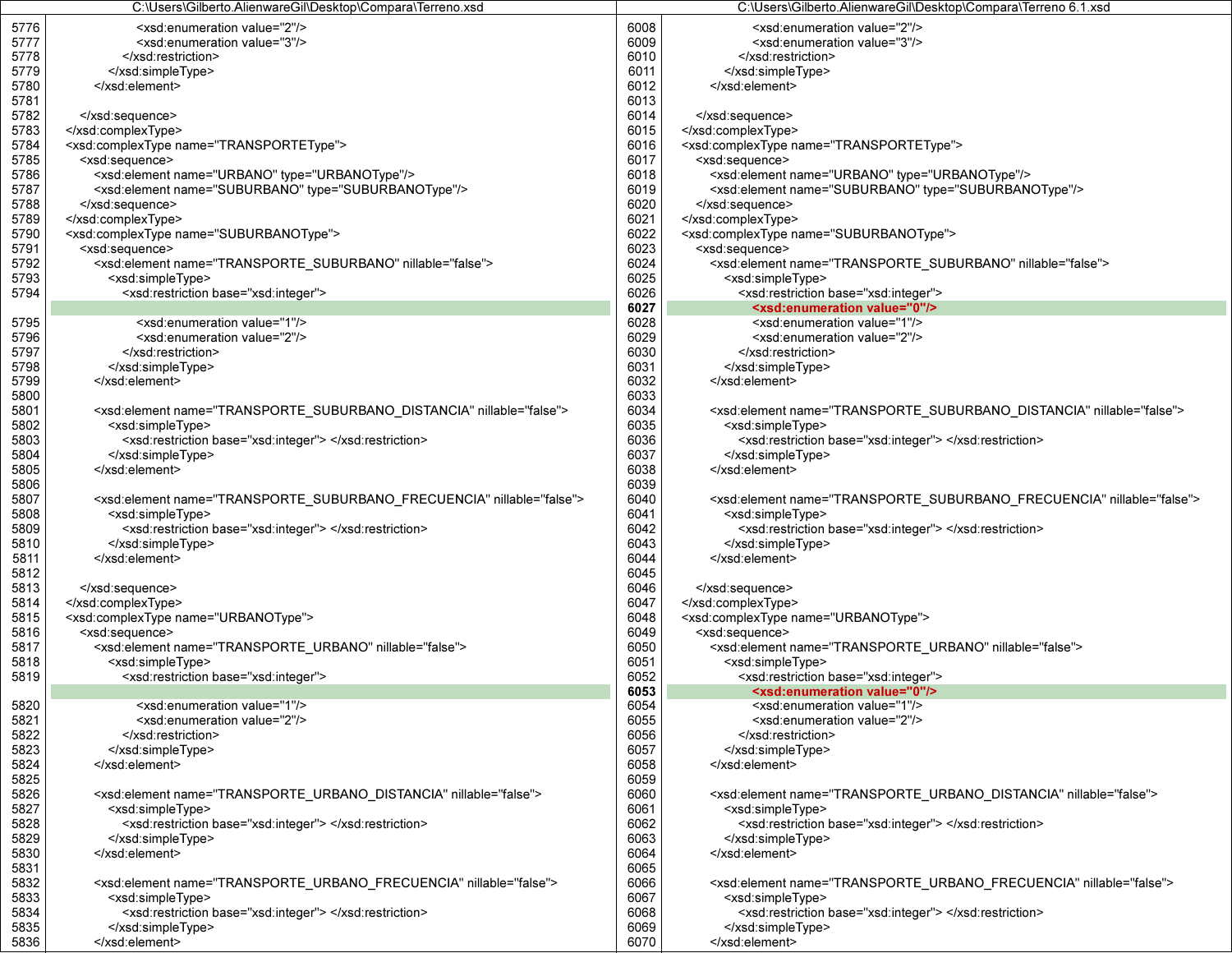|      | C:\Users\Gilberto.AlienwareGil\Desktop\Compara\Terreno.xsd                     |      | C:\Users\Gilberto.AlienwareGil\Desktop\Compara\Terreno 6.1.xsd                 |
|------|--------------------------------------------------------------------------------|------|--------------------------------------------------------------------------------|
| 5837 |                                                                                | 6071 |                                                                                |
| 5838 |                                                                                | 6072 |                                                                                |
| 5839 |                                                                                | 6073 |                                                                                |
| 5840 | <xsd:complextype name="NOMENCLATURACALLESType"></xsd:complextype>              | 6074 | <xsd:complextype name="NOMENCLATURACALLESType"></xsd:complextype>              |
| 5841 | <xsd:sequence></xsd:sequence>                                                  | 6075 | <xsd:sequence></xsd:sequence>                                                  |
| 5842 | <xsd:element name="CVE_NOMENCLATURA_CALLES" nillable="false"></xsd:element>    | 6076 | <xsd:element name="CVE_NOMENCLATURA_CALLES" nillable="false"></xsd:element>    |
|      | <xsd:simpletype></xsd:simpletype>                                              |      |                                                                                |
| 5843 |                                                                                | 6077 | <xsd:simpletype></xsd:simpletype>                                              |
| 5844 | <xsd:restriction base="xsd:integer"></xsd:restriction>                         | 6078 | <xsd:restriction base="xsd:integer"></xsd:restriction>                         |
|      |                                                                                | 6079 | <xsd:enumeration value="0"></xsd:enumeration>                                  |
| 5845 | <xsd:enumeration value="1"></xsd:enumeration>                                  | 6080 | <xsd:enumeration value="1"></xsd:enumeration>                                  |
| 5846 | <xsd:enumeration value="2"></xsd:enumeration>                                  | 6081 | <xsd:enumeration value="2"></xsd:enumeration>                                  |
| 5847 |                                                                                | 6082 |                                                                                |
| 5848 |                                                                                | 6083 |                                                                                |
| 5849 |                                                                                | 6084 |                                                                                |
| 5850 |                                                                                | 6085 |                                                                                |
| 5851 |                                                                                | 6086 |                                                                                |
| 5852 |                                                                                | 6087 |                                                                                |
| 5853 | <xsd:complextype name="SENALIZACIONVIASType"></xsd:complextype>                | 6088 | <xsd:complextype name="SENALIZACIONVIASType"></xsd:complextype>                |
| 5854 | <xsd:sequence></xsd:sequence>                                                  | 6089 | <xsd:sequence></xsd:sequence>                                                  |
| 5855 | <xsd:element name="CVE_SENALIZACION_VIAS" nillable="false"></xsd:element>      | 6090 | <xsd:element name="CVE_SENALIZACION_VIAS" nillable="false"></xsd:element>      |
| 5856 | <xsd:simpletype></xsd:simpletype>                                              | 6091 | <xsd:simpletype></xsd:simpletype>                                              |
| 5857 | <xsd:restriction base="xsd:integer"></xsd:restriction>                         | 6092 | <xsd:restriction base="xsd:integer"></xsd:restriction>                         |
|      |                                                                                | 6093 | <xsd:enumeration value="0"></xsd:enumeration>                                  |
| 5858 | <xsd:enumeration value="1"></xsd:enumeration>                                  | 6094 | <xsd:enumeration value="1"></xsd:enumeration>                                  |
| 5859 | <xsd:enumeration value="2"></xsd:enumeration>                                  | 6095 | <xsd:enumeration value="2"></xsd:enumeration>                                  |
| 5860 |                                                                                | 6096 |                                                                                |
| 5861 |                                                                                | 6097 |                                                                                |
|      |                                                                                |      |                                                                                |
| 5862 |                                                                                | 6098 |                                                                                |
| 5863 |                                                                                | 6099 |                                                                                |
| 5864 |                                                                                | 6100 |                                                                                |
| 5865 |                                                                                | 6101 |                                                                                |
| 5866 | <xsd:complextype name="TELEFONOType"></xsd:complextype>                        | 6102 | <xsd:complextype name="TELEFONOType"></xsd:complextype>                        |
| 5867 | <xsd:sequence></xsd:sequence>                                                  | 6103 | <xsd:sequence></xsd:sequence>                                                  |
| 5868 | <xsd:element name="CVE_TELEFONOS_SUMINISTRO" nillable="false"></xsd:element>   | 6104 | <xsd:element name="CVE_TELEFONOS_SUMINISTRO" nillable="false"></xsd:element>   |
| 5869 | <xsd:simpletype></xsd:simpletype>                                              | 6105 | <xsd:simpletype></xsd:simpletype>                                              |
| 5870 | <xsd:restriction base="xsd:integer"></xsd:restriction>                         | 6106 | <xsd:restriction base="xsd:integer"></xsd:restriction>                         |
|      |                                                                                | 6107 | <xsd:enumeration value="0"></xsd:enumeration>                                  |
| 5871 | <xsd:enumeration value="1"></xsd:enumeration>                                  | 6108 | <xsd:enumeration value="1"></xsd:enumeration>                                  |
| 5872 | <xsd:enumeration value="2"></xsd:enumeration>                                  | 6109 | <xsd:enumeration value="2"></xsd:enumeration>                                  |
| 5873 | <xsd:enumeration value="3"></xsd:enumeration>                                  | 6110 | <xsd:enumeration value="3"></xsd:enumeration>                                  |
| 5874 |                                                                                | 6111 |                                                                                |
| 5875 |                                                                                | 6112 |                                                                                |
| 5876 |                                                                                | 6113 |                                                                                |
| 5877 |                                                                                | 6114 |                                                                                |
| 5878 | <xsd:element name="CVE_ACOMETIDA_INMUEBLE_TEL" nillable="false"></xsd:element> | 6115 | <xsd:element name="CVE_ACOMETIDA_INMUEBLE_TEL" nillable="false"></xsd:element> |
| 5879 | <xsd:simpletype></xsd:simpletype>                                              | 6116 | <xsd:simpletype></xsd:simpletype>                                              |
| 5880 | <xsd:restriction base="xsd:integer"></xsd:restriction>                         | 6117 | <xsd:restriction base="xsd:integer"></xsd:restriction>                         |
|      |                                                                                | 6118 | <xsd:enumeration value="0"></xsd:enumeration>                                  |
| 5881 | <xsd:enumeration value="1"></xsd:enumeration>                                  | 6119 | <xsd:enumeration value="1"></xsd:enumeration>                                  |
|      |                                                                                | 6120 |                                                                                |
| 5882 | <xsd:enumeration value="2"></xsd:enumeration>                                  |      | <xsd:enumeration value="2"></xsd:enumeration>                                  |
| 5883 |                                                                                | 6121 |                                                                                |
| 5884 |                                                                                | 6122 |                                                                                |
| 5885 |                                                                                | 6123 |                                                                                |
| 5886 |                                                                                | 6124 |                                                                                |
| 5887 |                                                                                | 6125 |                                                                                |
| 5888 |                                                                                | 6126 |                                                                                |
| 5889 | <xsd:complextype name="GASNATURALType"></xsd:complextype>                      | 6127 | <xsd:complextype name="GASNATURALType"></xsd:complextype>                      |
| 5890 | <xsd:sequence></xsd:sequence>                                                  | 6128 | <xsd:sequence></xsd:sequence>                                                  |
| 5891 | <xsd:element name="CVE_GAS_NATURAL" nillable="false"></xsd:element>            | 6129 | <xsd:element name="CVE_GAS_NATURAL" nillable="false"></xsd:element>            |
| 5892 | <xsd:simpletype></xsd:simpletype>                                              | 6130 | <xsd:simpletype></xsd:simpletype>                                              |
| 5893 | <xsd:restriction base="xsd:integer"></xsd:restriction>                         | 6131 | <xsd:restriction base="xsd:integer"></xsd:restriction>                         |
|      |                                                                                | 6132 | <xsd:enumeration value="0"></xsd:enumeration>                                  |
| 5894 | <xsd:enumeration value="1"></xsd:enumeration>                                  | 6133 | <xsd:enumeration value="1"></xsd:enumeration>                                  |
|      |                                                                                |      |                                                                                |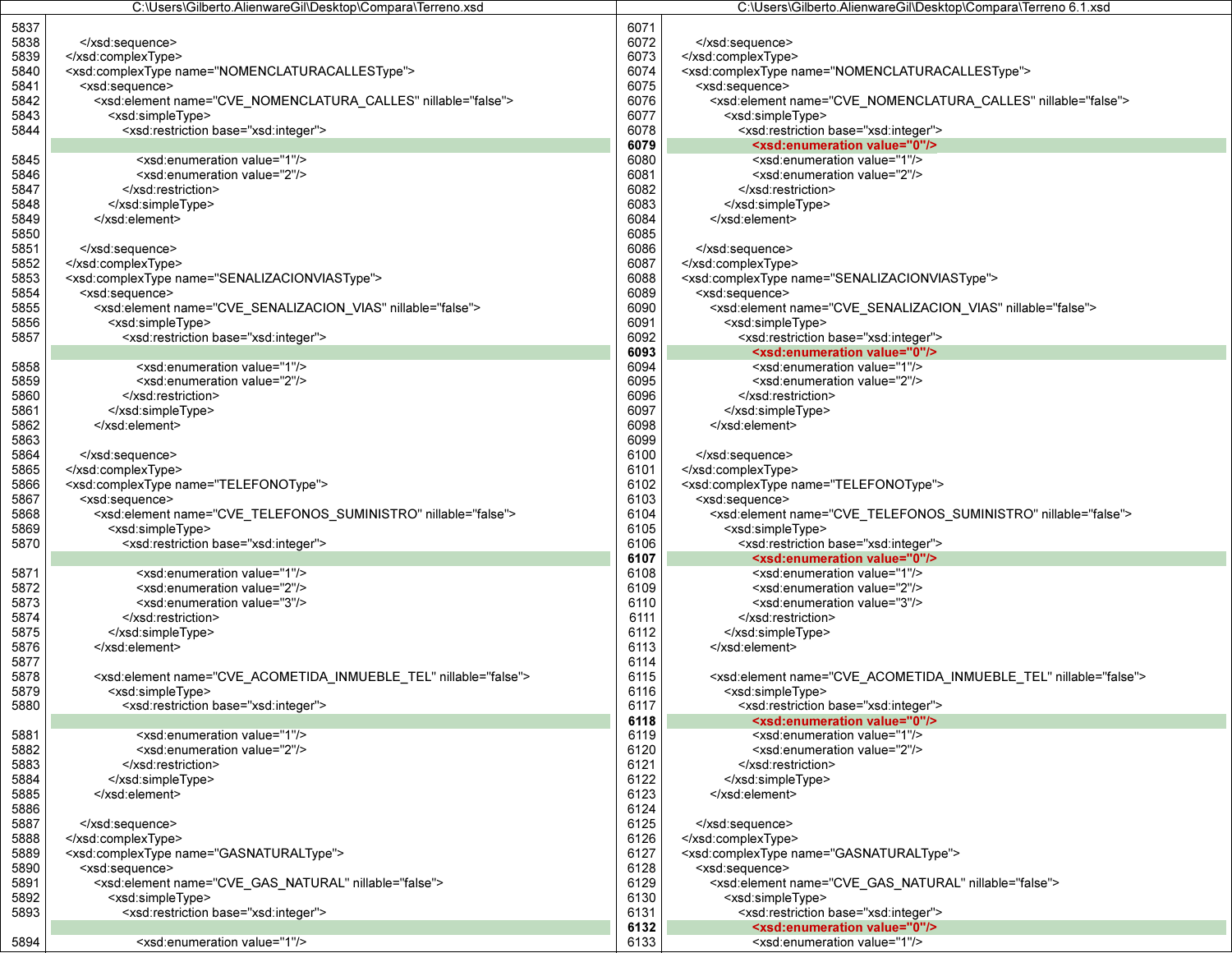|      | C:\Users\Gilberto.AlienwareGil\Desktop\Compara\Terreno.xsd                    |              | C:\Users\Gilberto.AlienwareGil\Desktop\Compara\Terreno 6.1.xsd                                           |
|------|-------------------------------------------------------------------------------|--------------|----------------------------------------------------------------------------------------------------------|
| 5895 | <xsd:enumeration value="2"></xsd:enumeration>                                 | 6134         | <xsd:enumeration value="2"></xsd:enumeration>                                                            |
| 5896 | <xsd:enumeration value="3"></xsd:enumeration>                                 | 6135         | <xsd:enumeration value="3"></xsd:enumeration>                                                            |
| 5897 |                                                                               | 6136         |                                                                                                          |
| 5898 |                                                                               | 6137         |                                                                                                          |
| 5899 |                                                                               | 6138         |                                                                                                          |
| 5900 |                                                                               | 6139         |                                                                                                          |
| 5901 |                                                                               | 6140         |                                                                                                          |
| 5902 |                                                                               | 6141         |                                                                                                          |
| 5903 | <xsd:complextype name="GUARNICIONESType"></xsd:complextype>                   | 6142         | <xsd:complextype name="GUARNICIONESType"></xsd:complextype>                                              |
| 5904 | <xsd:sequence></xsd:sequence>                                                 | 6143         | <xsd:sequence></xsd:sequence>                                                                            |
| 5905 |                                                                               | 6144         | <xsd:element name="ANCHOS_GUARNICIONES" nillable="false"></xsd:element>                                  |
| 5906 | <xsd:element name="ANCHOS_GUARNICIONES" nillable="false"></xsd:element>       | 6145         |                                                                                                          |
|      | <xsd:simpletype></xsd:simpletype>                                             | 6146         | <xsd:simpletype></xsd:simpletype>                                                                        |
| 5907 | <xsd:restriction base="xsd:decimal"></xsd:restriction>                        |              | <xsd:restriction base="xsd:decimal"></xsd:restriction>                                                   |
| 5908 | <xsd:fractiondigits value="2"></xsd:fractiondigits>                           | 6147         | <xsd:fractiondigits value="2"></xsd:fractiondigits>                                                      |
| 5909 |                                                                               | 6148         |                                                                                                          |
| 5910 |                                                                               | 6149         |                                                                                                          |
| 5911 |                                                                               | 6150         |                                                                                                          |
| 5912 |                                                                               | 6151         |                                                                                                          |
| 5913 | <xsd:element name="CVE_MATERIAL_GUARNICIONES" nillable="true"></xsd:element>  | 6152         | <xsd:element name="CVE_MATERIAL_GUARNICIONES" nillable="true"></xsd:element>                             |
| 5914 | <xsd:simpletype></xsd:simpletype>                                             | 6153         | <xsd:simpletype></xsd:simpletype>                                                                        |
| 5915 | <xsd:restriction base="xsd:integer"></xsd:restriction>                        | 6154         | <xsd:restriction base="xsd:integer"></xsd:restriction>                                                   |
|      |                                                                               | 6155         | <xsd:enumeration value="0"></xsd:enumeration>                                                            |
| 5916 | <xsd:enumeration value="1"></xsd:enumeration>                                 | 6156         | <xsd:enumeration value="1"></xsd:enumeration>                                                            |
| 5917 | <xsd:enumeration value="2"></xsd:enumeration>                                 | 6157         | <xsd:enumeration value="2"></xsd:enumeration>                                                            |
| 5918 | <xsd:enumeration value="3"></xsd:enumeration>                                 | 6158         | <xsd:enumeration value="3"></xsd:enumeration>                                                            |
| 5919 |                                                                               | 6159         |                                                                                                          |
| 5920 |                                                                               | 6160         |                                                                                                          |
| 5921 | $\le$ /xsd:element>                                                           | 6161         |                                                                                                          |
| 5922 |                                                                               | 6162         |                                                                                                          |
| 5923 | <xsd:element name="OTRO_MATERIAL_GUARNICIONES" nillable="true"></xsd:element> | 6163         | <xsd:element name="OTRO_MATERIAL_GUARNICIONES" nillable="true"></xsd:element>                            |
| 5924 | <xsd:simpletype></xsd:simpletype>                                             | 6164         | <xsd:simpletype></xsd:simpletype>                                                                        |
| 5925 | <xsd:restriction base="xsd:string"></xsd:restriction>                         | 6165         | <xsd:restriction base="xsd:string"></xsd:restriction>                                                    |
| 5926 | <xsd:minlength value="0"></xsd:minlength>                                     | 6166         | <xsd:minlength value="0"></xsd:minlength>                                                                |
| 5927 | <xsd:maxlength value="50"></xsd:maxlength>                                    | 6167         | <xsd:maxlength value="50"></xsd:maxlength>                                                               |
| 5928 | <xsd:whitespace value="collapse"></xsd:whitespace>                            | 6168         | <xsd:whitespace value="collapse"></xsd:whitespace>                                                       |
| 5929 |                                                                               | 6169         |                                                                                                          |
| 5930 |                                                                               | 6170         |                                                                                                          |
| 5931 | $\le$ /xsd:element>                                                           | 6171         |                                                                                                          |
| 5932 |                                                                               | 6172         |                                                                                                          |
| 5933 |                                                                               | 6173         |                                                                                                          |
| 5934 |                                                                               | 6174         |                                                                                                          |
| 5935 | <xsd:complextype name="BANQUETASType"></xsd:complextype>                      | 6175         | <xsd:complextype name="BANQUETASType"></xsd:complextype>                                                 |
| 5936 | <xsd:sequence></xsd:sequence>                                                 | 6176         | <xsd:sequence></xsd:sequence>                                                                            |
| 5937 | <xsd:element name="ANCHOS_BANQUETAS" nillable="false"></xsd:element>          | 6177         | <xsd:element name="ANCHOS_BANQUETAS" nillable="false"></xsd:element>                                     |
| 5938 | <xsd:simpletype></xsd:simpletype>                                             | 6178         | <xsd:simpletype></xsd:simpletype>                                                                        |
| 5939 | <xsd:restriction base="xsd:decimal"></xsd:restriction>                        | 6179         | <xsd:restriction base="xsd:decimal"></xsd:restriction>                                                   |
| 5940 | <xsd:fractiondigits value="2"></xsd:fractiondigits>                           | 6180         | <xsd:fractiondigits value="2"></xsd:fractiondigits>                                                      |
| 5941 |                                                                               | 6181         |                                                                                                          |
| 5942 |                                                                               | 6182         |                                                                                                          |
| 5943 |                                                                               | 6183         |                                                                                                          |
| 5944 |                                                                               | 6184         |                                                                                                          |
| 5945 | <xsd:element name="CVE_MATERIAL_BANQUETAS" nillable="false"></xsd:element>    | 6185         | <xsd:element name="CVE_MATERIAL_BANQUETAS" nillable="false"></xsd:element>                               |
| 5946 | <xsd:simpletype></xsd:simpletype>                                             | 6186         | <xsd:simpletype></xsd:simpletype>                                                                        |
|      |                                                                               |              |                                                                                                          |
| 5947 | <xsd:restriction base="xsd:integer"></xsd:restriction>                        | 6187<br>6188 | <xsd:restriction base="xsd:integer"><br/><xsd:enumeration value="0"></xsd:enumeration></xsd:restriction> |
|      |                                                                               |              |                                                                                                          |
| 5948 | <xsd:enumeration value="1"></xsd:enumeration>                                 | 6189         | <xsd:enumeration value="1"></xsd:enumeration>                                                            |
| 5949 | <xsd:enumeration value="2"></xsd:enumeration>                                 | 6190         | <xsd:enumeration value="2"></xsd:enumeration>                                                            |
| 5950 | <xsd:enumeration value="3"></xsd:enumeration>                                 | 6191         | <xsd:enumeration value="3"></xsd:enumeration>                                                            |
| 5951 | <xsd:enumeration value="4"></xsd:enumeration>                                 | 6192         | <xsd:enumeration value="4"></xsd:enumeration>                                                            |
| 5952 | <xsd:enumeration value="5"></xsd:enumeration>                                 | 6193         | <xsd:enumeration value="5"></xsd:enumeration>                                                            |
| 5953 |                                                                               | 6194         |                                                                                                          |
| 5954 |                                                                               | 6195         |                                                                                                          |
| 5955 |                                                                               | 6196         |                                                                                                          |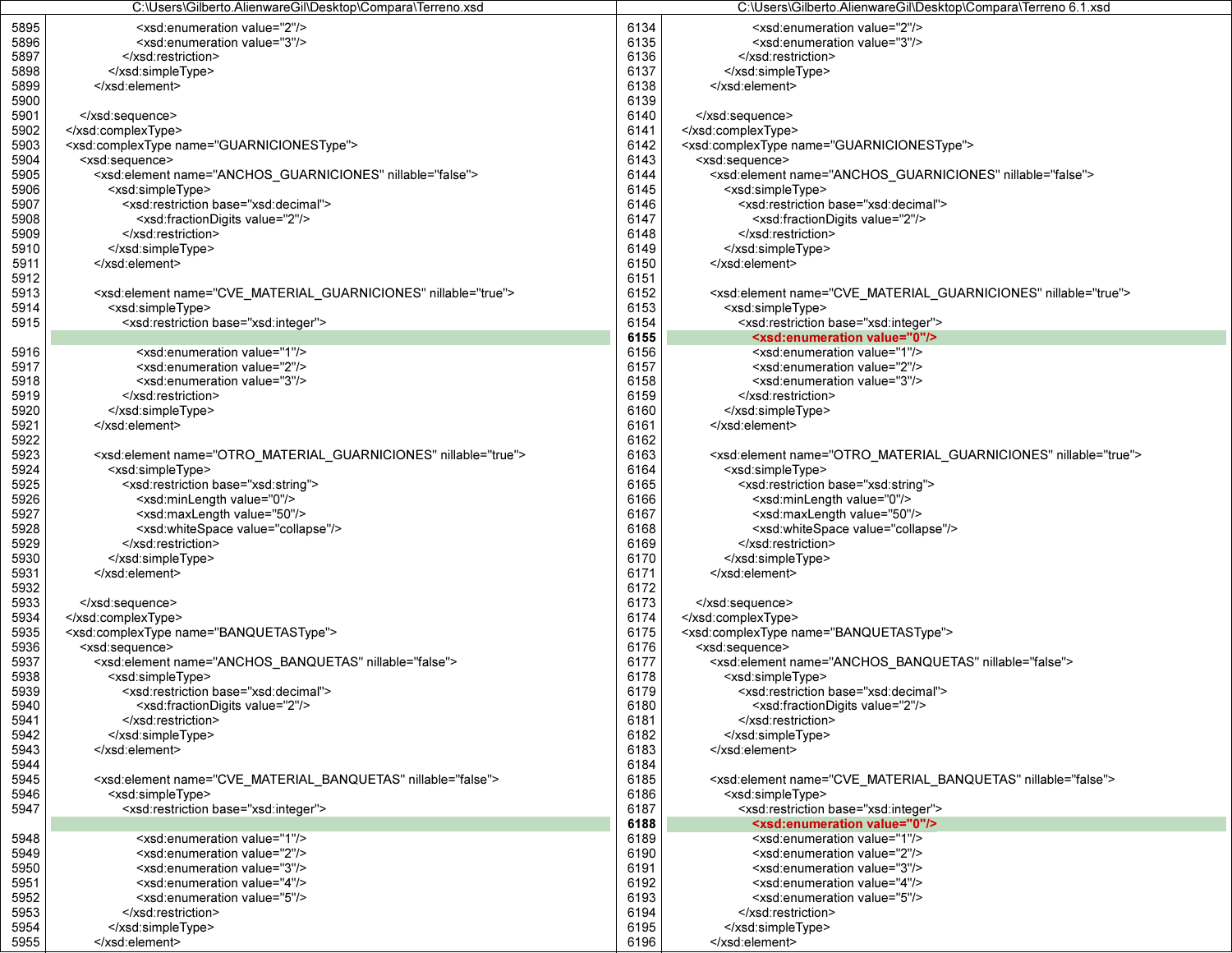|      | C:\Users\Gilberto.AlienwareGil\Desktop\Compara\Terreno.xsd                  |      | C:\Users\Gilberto.AlienwareGil\Desktop\Compara\Terreno 6.1.xsd              |
|------|-----------------------------------------------------------------------------|------|-----------------------------------------------------------------------------|
| 5956 |                                                                             | 6197 |                                                                             |
| 5957 |                                                                             | 6198 |                                                                             |
|      | <xsd:element name="OTRO_MATERIAL_BANQUETAS" nillable="true"></xsd:element>  |      | <xsd:element name="OTRO_MATERIAL_BANQUETAS" nillable="true"></xsd:element>  |
| 5958 | <xsd:simpletype></xsd:simpletype>                                           | 6199 | <xsd:simpletype></xsd:simpletype>                                           |
| 5959 | <xsd:restriction base="xsd:string"></xsd:restriction>                       | 6200 | <xsd:restriction base="xsd:string"></xsd:restriction>                       |
| 5960 | <xsd:minlength value="0"></xsd:minlength>                                   | 6201 | <xsd:minlength value="0"></xsd:minlength>                                   |
| 5961 | <xsd:maxlength value="50"></xsd:maxlength>                                  | 6202 | <xsd:maxlength value="50"></xsd:maxlength>                                  |
|      |                                                                             | 6203 |                                                                             |
| 5962 | <xsd:whitespace value="collapse"></xsd:whitespace>                          |      | <xsd:whitespace value="collapse"></xsd:whitespace>                          |
| 5963 |                                                                             | 6204 |                                                                             |
| 5964 |                                                                             | 6205 |                                                                             |
| 5965 |                                                                             | 6206 |                                                                             |
| 5966 |                                                                             | 6207 |                                                                             |
| 5967 |                                                                             | 6208 |                                                                             |
|      |                                                                             |      |                                                                             |
| 5968 |                                                                             | 6209 |                                                                             |
| 5969 | <xsd:complextype name="VIALIDADESType"></xsd:complextype>                   | 6210 | <xsd:complextype name="VIALIDADESType"></xsd:complextype>                   |
| 5970 | <xsd:sequence></xsd:sequence>                                               | 6211 | <xsd:sequence></xsd:sequence>                                               |
| 5971 | <xsd:element name="ANCHOS_VIALIDADES" nillable="false"></xsd:element>       | 6212 | <xsd:element name="ANCHOS_VIALIDADES" nillable="false"></xsd:element>       |
| 5972 | <xsd:simpletype></xsd:simpletype>                                           | 6213 | <xsd:simpletype></xsd:simpletype>                                           |
| 5973 | <xsd:restriction base="xsd:decimal"></xsd:restriction>                      | 6214 | <xsd:restriction base="xsd:decimal"></xsd:restriction>                      |
|      |                                                                             |      |                                                                             |
| 5974 | <xsd:fractiondigits value="2"></xsd:fractiondigits>                         | 6215 | <xsd:fractiondigits value="2"></xsd:fractiondigits>                         |
| 5975 |                                                                             | 6216 |                                                                             |
| 5976 |                                                                             | 6217 |                                                                             |
| 5977 |                                                                             | 6218 |                                                                             |
| 5978 |                                                                             | 6219 |                                                                             |
|      |                                                                             |      |                                                                             |
| 5979 | <xsd:element name="CVE_MATERIAL_VIALIDADES" nillable="false"></xsd:element> | 6220 | <xsd:element name="CVE_MATERIAL_VIALIDADES" nillable="false"></xsd:element> |
| 5980 | <xsd:simpletype></xsd:simpletype>                                           | 6221 | <xsd:simpletype></xsd:simpletype>                                           |
| 5981 | <xsd:restriction base="xsd:integer"></xsd:restriction>                      | 6222 | <xsd:restriction base="xsd:integer"></xsd:restriction>                      |
|      |                                                                             | 6223 | <xsd:enumeration value="0"></xsd:enumeration>                               |
| 5982 | <xsd:enumeration value="1"></xsd:enumeration>                               | 6224 | <xsd:enumeration value="1"></xsd:enumeration>                               |
|      |                                                                             |      |                                                                             |
| 5983 | <xsd:enumeration value="2"></xsd:enumeration>                               | 6225 | <xsd:enumeration value="2"></xsd:enumeration>                               |
| 5984 | <xsd:enumeration value="3"></xsd:enumeration>                               | 6226 | <xsd:enumeration value="3"></xsd:enumeration>                               |
| 5985 | <xsd:enumeration value="4"></xsd:enumeration>                               | 6227 | <xsd:enumeration value="4"></xsd:enumeration>                               |
| 5986 | <xsd:enumeration value="5"></xsd:enumeration>                               | 6228 | <xsd:enumeration value="5"></xsd:enumeration>                               |
| 5987 | <xsd:enumeration value="6"></xsd:enumeration>                               | 6229 | <xsd:enumeration value="6"></xsd:enumeration>                               |
| 5988 | <xsd:enumeration value="7"></xsd:enumeration>                               | 6230 | <xsd:enumeration value="7"></xsd:enumeration>                               |
|      |                                                                             |      |                                                                             |
| 5989 | <xsd:enumeration value="8"></xsd:enumeration>                               | 6231 | <xsd:enumeration value="8"></xsd:enumeration>                               |
| 5990 |                                                                             | 6232 |                                                                             |
| 5991 |                                                                             | 6233 |                                                                             |
| 5992 |                                                                             | 6234 |                                                                             |
| 5993 |                                                                             | 6235 |                                                                             |
| 5994 |                                                                             | 6236 |                                                                             |
|      | <xsd:element name="OTRO_MATERIAL_VIALIDADES" nillable="true"></xsd:element> |      | <xsd:element name="OTRO_MATERIAL_VIALIDADES" nillable="true"></xsd:element> |
| 5995 | <xsd:simpletype></xsd:simpletype>                                           | 6237 | <xsd:simpletype></xsd:simpletype>                                           |
| 5996 | <xsd:restriction base="xsd:string"></xsd:restriction>                       | 6238 | <xsd:restriction base="xsd:string"></xsd:restriction>                       |
| 5997 | <xsd:minlength value="0"></xsd:minlength>                                   | 6239 | <xsd:minlength value="0"></xsd:minlength>                                   |
| 5998 | <xsd:maxlength value="50"></xsd:maxlength>                                  | 6240 | <xsd:maxlength value="50"></xsd:maxlength>                                  |
| 5999 | <xsd:whitespace value="collapse"></xsd:whitespace>                          | 6241 | <xsd:whitespace value="collapse"></xsd:whitespace>                          |
| 6000 |                                                                             | 6242 |                                                                             |
|      |                                                                             |      |                                                                             |
| 6001 |                                                                             | 6243 |                                                                             |
| 6002 |                                                                             | 6244 |                                                                             |
| 6003 |                                                                             | 6245 |                                                                             |
| 6004 |                                                                             | 6246 |                                                                             |
|      |                                                                             |      |                                                                             |
| 6005 |                                                                             | 6247 |                                                                             |
| 6006 | <xsd:complextype name="ALUMBRADOType"></xsd:complextype>                    | 6248 | <xsd:complextype name="ALUMBRADOType"></xsd:complextype>                    |
| 6007 | <xsd:sequence></xsd:sequence>                                               | 6249 | <xsd:sequence></xsd:sequence>                                               |
| 6008 | <xsd:element name="CVE_ALUMBRADO_PUBLICO" nillable="false"></xsd:element>   | 6250 | <xsd:element name="CVE_ALUMBRADO_PUBLICO" nillable="false"></xsd:element>   |
| 6009 | <xsd:simpletype></xsd:simpletype>                                           | 6251 | <xsd:simpletype></xsd:simpletype>                                           |
| 6010 | <xsd:restriction base="xsd:integer"></xsd:restriction>                      | 6252 | <xsd:restriction base="xsd:integer"></xsd:restriction>                      |
|      |                                                                             |      |                                                                             |
|      |                                                                             | 6253 | <xsd:enumeration value="0"></xsd:enumeration>                               |
| 6011 | <xsd:enumeration value="1"></xsd:enumeration>                               | 6254 | <xsd:enumeration value="1"></xsd:enumeration>                               |
| 6012 | <xsd:enumeration value="2"></xsd:enumeration>                               | 6255 | <xsd:enumeration value="2"></xsd:enumeration>                               |
| 6013 | <xsd:enumeration value="3"></xsd:enumeration>                               | 6256 | <xsd:enumeration value="3"></xsd:enumeration>                               |
| 6014 |                                                                             | 6257 |                                                                             |
|      |                                                                             | 6258 |                                                                             |
| 6015 |                                                                             |      |                                                                             |
| 6016 |                                                                             | 6259 |                                                                             |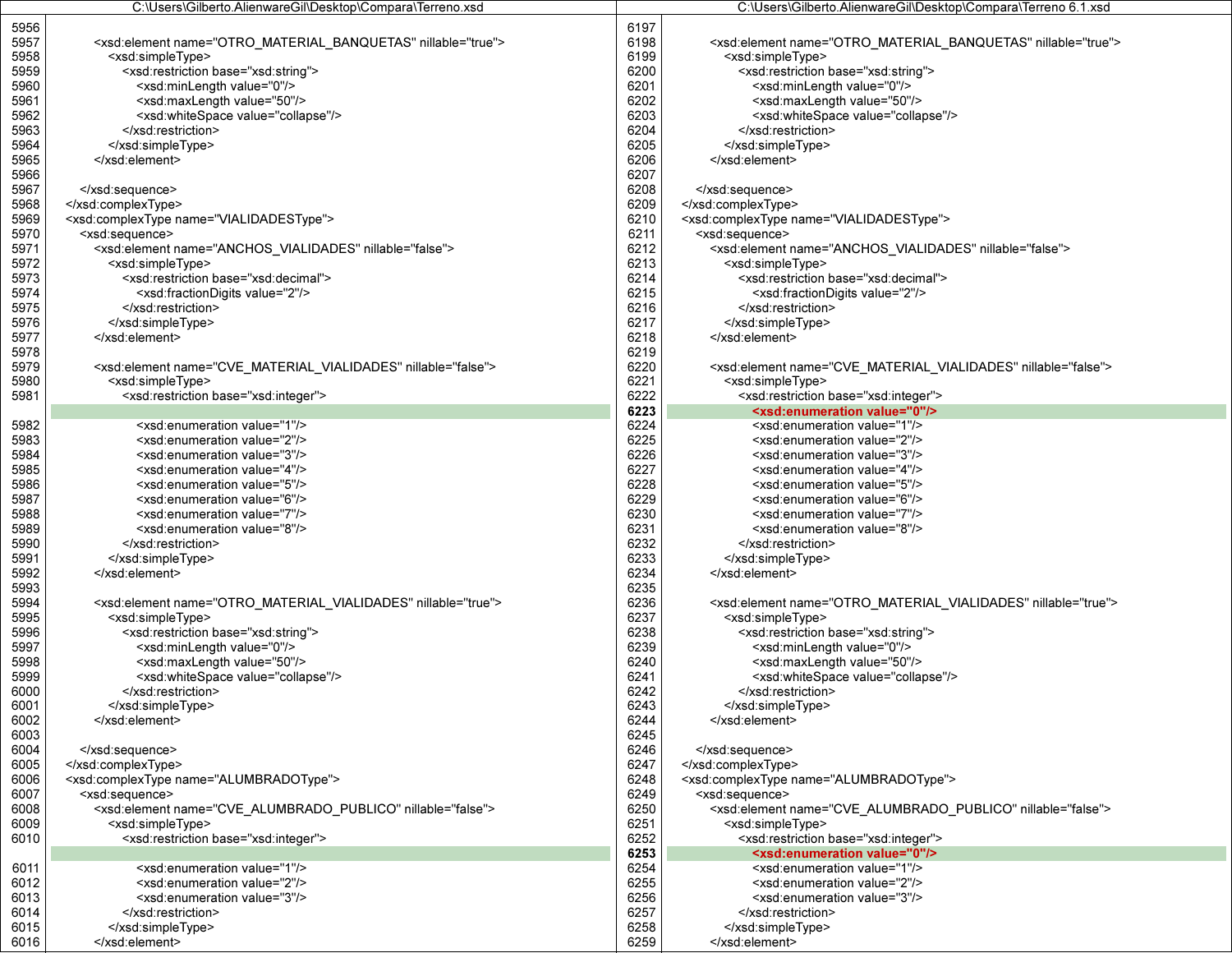|      | C:\Users\Gilberto.AlienwareGil\Desktop\Compara\Terreno.xsd                                                                                                       |      | C:\Users\Gilberto.AlienwareGil\Desktop\Compara\Terreno 6.1.xsd                      |
|------|------------------------------------------------------------------------------------------------------------------------------------------------------------------|------|-------------------------------------------------------------------------------------|
| 6017 |                                                                                                                                                                  | 6260 |                                                                                     |
|      |                                                                                                                                                                  |      |                                                                                     |
| 6018 |                                                                                                                                                                  | 6261 |                                                                                     |
| 6019 |                                                                                                                                                                  | 6262 |                                                                                     |
| 6020 | <xsd:complextype name="ELECTRIFICACIONType"></xsd:complextype>                                                                                                   | 6263 | <xsd:complextype name="ELECTRIFICACIONType"></xsd:complextype>                      |
| 6021 | <xsd:sequence></xsd:sequence>                                                                                                                                    | 6264 | <xsd:sequence></xsd:sequence>                                                       |
| 6022 | <xsd:element name="CVE_SUMINISTRO_ELECTRICO" nillable="false"></xsd:element>                                                                                     | 6265 | <xsd:element name="CVE_SUMINISTRO_ELECTRICO" nillable="false"></xsd:element>        |
|      |                                                                                                                                                                  | 6266 |                                                                                     |
| 6023 | <xsd:simpletype></xsd:simpletype>                                                                                                                                |      | <xsd:simpletype></xsd:simpletype>                                                   |
| 6024 | <xsd:restriction base="xsd:integer"></xsd:restriction>                                                                                                           | 6267 | <xsd:restriction base="xsd:integer"></xsd:restriction>                              |
|      |                                                                                                                                                                  | 6268 | <xsd:enumeration value="0"></xsd:enumeration>                                       |
| 6025 | <xsd:enumeration value="1"></xsd:enumeration>                                                                                                                    | 6269 | <xsd:enumeration value="1"></xsd:enumeration>                                       |
| 6026 | <xsd:enumeration value="2"></xsd:enumeration>                                                                                                                    | 6270 | <xsd:enumeration value="2"></xsd:enumeration>                                       |
| 6027 | <xsd:enumeration value="3"></xsd:enumeration>                                                                                                                    | 6271 | <xsd:enumeration value="3"></xsd:enumeration>                                       |
| 6028 |                                                                                                                                                                  | 6272 |                                                                                     |
|      |                                                                                                                                                                  |      |                                                                                     |
| 6029 |                                                                                                                                                                  | 6273 |                                                                                     |
| 6030 |                                                                                                                                                                  | 6274 |                                                                                     |
| 6031 |                                                                                                                                                                  | 6275 |                                                                                     |
| 6032 | <xsd:element name="CVE_ACOMETIDA_INMUEBLE" nillable="false"></xsd:element>                                                                                       | 6276 | <xsd:element name="CVE_ACOMETIDA_INMUEBLE" nillable="false"></xsd:element>          |
| 6033 | <xsd:simpletype></xsd:simpletype>                                                                                                                                | 6277 | <xsd:simpletype></xsd:simpletype>                                                   |
|      |                                                                                                                                                                  |      |                                                                                     |
| 6034 | <xsd:restriction base="xsd:integer"></xsd:restriction>                                                                                                           | 6278 | <xsd:restriction base="xsd:integer"></xsd:restriction>                              |
|      |                                                                                                                                                                  | 6279 | <xsd:enumeration value="0"></xsd:enumeration>                                       |
| 6035 | <xsd:enumeration value="1"></xsd:enumeration>                                                                                                                    | 6280 | <xsd:enumeration value="1"></xsd:enumeration>                                       |
| 6036 | <xsd:enumeration value="2"></xsd:enumeration>                                                                                                                    | 6281 | <xsd:enumeration value="2"></xsd:enumeration>                                       |
| 6037 |                                                                                                                                                                  | 6282 |                                                                                     |
| 6038 |                                                                                                                                                                  | 6283 |                                                                                     |
|      |                                                                                                                                                                  |      |                                                                                     |
| 6039 |                                                                                                                                                                  | 6284 |                                                                                     |
| 6040 |                                                                                                                                                                  | 6285 |                                                                                     |
| 6041 |                                                                                                                                                                  | 6286 |                                                                                     |
| 6042 |                                                                                                                                                                  | 6287 |                                                                                     |
| 6043 | <xsd:complextype name="DRENAJEType"></xsd:complextype>                                                                                                           | 6288 | <xsd:complextype name="DRENAJEType"></xsd:complextype>                              |
|      |                                                                                                                                                                  |      |                                                                                     |
| 6044 | <xsd:sequence></xsd:sequence>                                                                                                                                    | 6289 | <xsd:sequence></xsd:sequence>                                                       |
| 6045 | <xsd:element name="AGUASRESIDUALES" type="AGUASRESIDUALESType"></xsd:element>                                                                                    | 6290 | <xsd:element name="AGUASRESIDUALES" type="AGUASRESIDUALESType"></xsd:element>       |
| 6046 | <xsd:element name="DRENAJEPLUVIALCALLE" td="" type<=""><td>6291</td><td><xsd:element name="DRENAJEPLUVIALCALLE" td="" type<=""></xsd:element></td></xsd:element> | 6291 | <xsd:element name="DRENAJEPLUVIALCALLE" td="" type<=""></xsd:element>               |
|      | ="DRENAJEPLUVIALCALLEType"/>                                                                                                                                     |      | ="DRENAJEPLUVIALCALLEType"/>                                                        |
| 6047 | <xsd:element name="DRENAJEPLUVIALZONA" type="DRENAJEPLUVIALZONAType"></xsd:element>                                                                              | 6292 | <xsd:element name="DRENAJEPLUVIALZONA" type="DRENAJEPLUVIALZONAType"></xsd:element> |
| 6048 | <xsd:element name="SISTEMAMIXTO" type="SISTEMAMIXTOType"></xsd:element>                                                                                          | 6293 | <xsd:element name="SISTEMAMIXTO" type="SISTEMAMIXTOType"></xsd:element>             |
|      |                                                                                                                                                                  |      |                                                                                     |
| 6049 | <xsd:element name="OTROTIPODESALOJO" type="OTROTIPODESALOJOType"></xsd:element>                                                                                  | 6294 | <xsd:element name="OTROTIPODESALOJO" type="OTROTIPODESALOJOType"></xsd:element>     |
| 6050 |                                                                                                                                                                  | 6295 |                                                                                     |
| 6051 |                                                                                                                                                                  | 6296 |                                                                                     |
| 6052 | <xsd:complextype name="OTROTIPODESALOJOType"></xsd:complextype>                                                                                                  | 6297 | <xsd:complextype name="OTROTIPODESALOJOType"></xsd:complextype>                     |
| 6053 | <xsd:sequence></xsd:sequence>                                                                                                                                    | 6298 | <xsd:sequence></xsd:sequence>                                                       |
| 6054 | <xsd:element name="OTRO_DESALOJO_AGUA" nillable="false"></xsd:element>                                                                                           | 6299 | <xsd:element name="OTRO_DESALOJO_AGUA" nillable="false"></xsd:element>              |
|      |                                                                                                                                                                  |      |                                                                                     |
| 6055 | <xsd:simpletype></xsd:simpletype>                                                                                                                                | 6300 | <xsd:simpletype></xsd:simpletype>                                                   |
| 6056 | <xsd:restriction base="xsd:string"> </xsd:restriction>                                                                                                           | 6301 | <xsd:restriction base="xsd:string"> </xsd:restriction>                              |
| 6057 |                                                                                                                                                                  | 6302 |                                                                                     |
| 6058 |                                                                                                                                                                  | 6303 |                                                                                     |
| 6059 |                                                                                                                                                                  | 6304 |                                                                                     |
| 6060 | $\le$ /xsd:sequence>                                                                                                                                             | 6305 |                                                                                     |
|      |                                                                                                                                                                  | 6306 |                                                                                     |
| 6061 |                                                                                                                                                                  |      |                                                                                     |
| 6062 | <xsd:complextype name="SISTEMAMIXTOType"></xsd:complextype>                                                                                                      | 6307 | <xsd:complextype name="SISTEMAMIXTOType"></xsd:complextype>                         |
| 6063 | <xsd:sequence></xsd:sequence>                                                                                                                                    | 6308 | <xsd:sequence></xsd:sequence>                                                       |
| 6064 | <xsd:element name="CVE_SISTEMA_MIXTO" nillable="false"></xsd:element>                                                                                            | 6309 | <xsd:element name="CVE_SISTEMA_MIXTO" nillable="false"></xsd:element>               |
| 6065 | <xsd:simpletype></xsd:simpletype>                                                                                                                                | 6310 | <xsd:simpletype></xsd:simpletype>                                                   |
| 6066 | <xsd:restriction base="xsd:integer"></xsd:restriction>                                                                                                           | 6311 | <xsd:restriction base="xsd:integer"></xsd:restriction>                              |
|      |                                                                                                                                                                  |      |                                                                                     |
|      |                                                                                                                                                                  | 6312 | <xsd:enumeration value="0"></xsd:enumeration>                                       |
| 6067 | <xsd:enumeration value="1"></xsd:enumeration>                                                                                                                    | 6313 | <xsd:enumeration value="1"></xsd:enumeration>                                       |
| 6068 | <xsd:enumeration value="2"></xsd:enumeration>                                                                                                                    | 6314 | <xsd:enumeration value="2"></xsd:enumeration>                                       |
| 6069 |                                                                                                                                                                  | 6315 |                                                                                     |
| 6070 |                                                                                                                                                                  | 6316 |                                                                                     |
| 6071 |                                                                                                                                                                  | 6317 |                                                                                     |
|      |                                                                                                                                                                  |      |                                                                                     |
| 6072 |                                                                                                                                                                  | 6318 |                                                                                     |
| 6073 |                                                                                                                                                                  | 6319 |                                                                                     |
| 6074 |                                                                                                                                                                  | 6320 |                                                                                     |
| 6075 | <xsd:complextype name="DRENAJEPLUVIALZONAType"></xsd:complextype>                                                                                                | 6321 | <xsd:complextype name="DRENAJEPLUVIALZONAType"></xsd:complextype>                   |
|      |                                                                                                                                                                  |      |                                                                                     |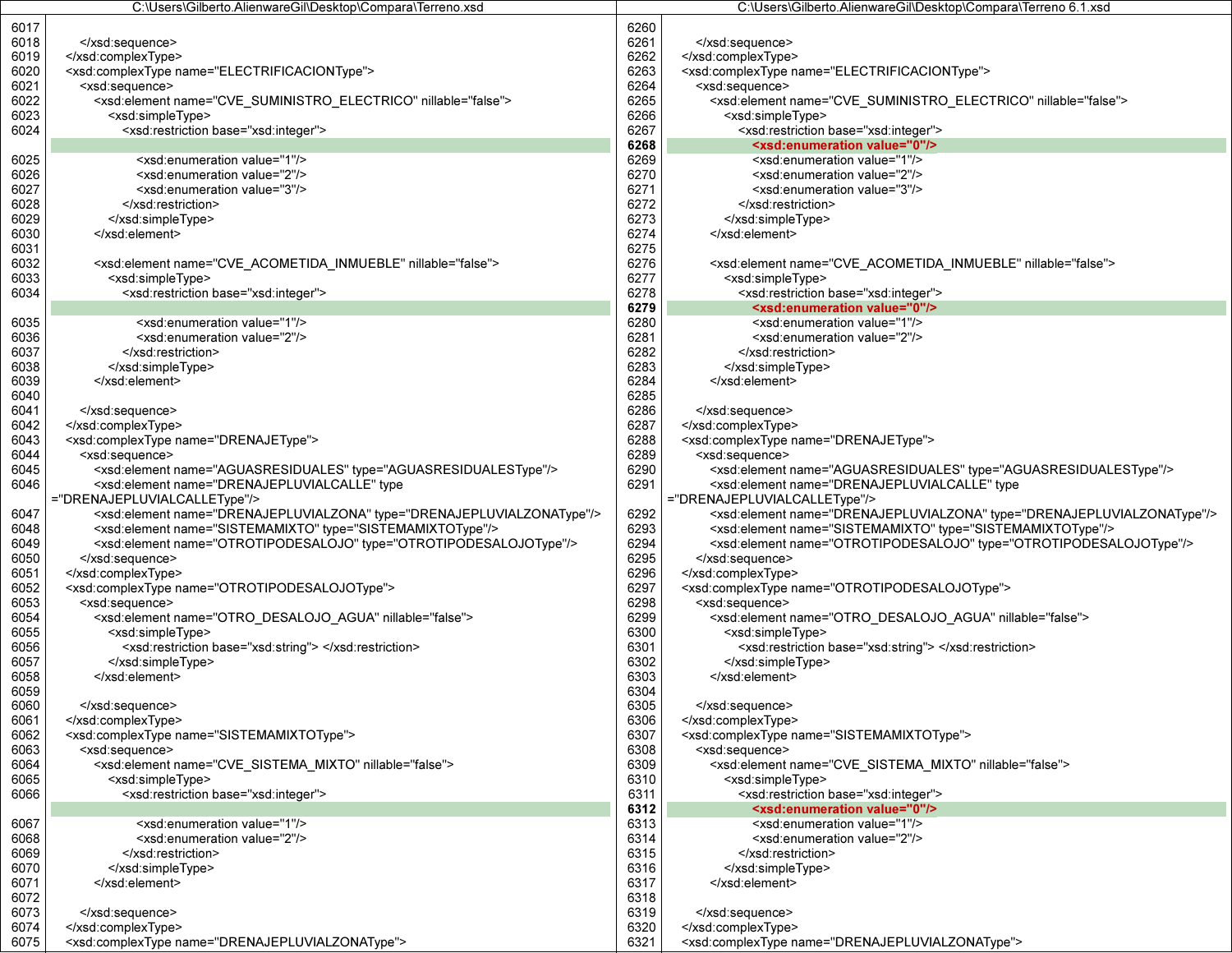|      | C:\Users\Gilberto.AlienwareGil\Desktop\Compara\Terreno.xsd                                                                                                                                                   |      | C:\Users\Gilberto.AlienwareGil\Desktop\Compara\Terreno 6.1.xsd                              |  |
|------|--------------------------------------------------------------------------------------------------------------------------------------------------------------------------------------------------------------|------|---------------------------------------------------------------------------------------------|--|
| 6076 | <xsd:sequence></xsd:sequence>                                                                                                                                                                                | 6322 | <xsd:sequence></xsd:sequence>                                                               |  |
| 6077 | <xsd:element name="CVE_RED_DRENAJE_AGUAS_PLUVIALES_ZONA" nillable<="" td=""><td>6323</td><td><xsd:element name="CVE_RED_DRENAJE_AGUAS_PLUVIALES_ZONA" nillable<="" td=""></xsd:element></td></xsd:element>   | 6323 | <xsd:element name="CVE_RED_DRENAJE_AGUAS_PLUVIALES_ZONA" nillable<="" td=""></xsd:element>  |  |
|      | ="false">                                                                                                                                                                                                    |      | ="false">                                                                                   |  |
|      |                                                                                                                                                                                                              |      |                                                                                             |  |
| 6078 | <xsd:simpletype></xsd:simpletype>                                                                                                                                                                            | 6324 | <xsd:simpletype></xsd:simpletype>                                                           |  |
| 6079 | <xsd:restriction base="xsd:integer"></xsd:restriction>                                                                                                                                                       | 6325 | <xsd:restriction base="xsd:integer"></xsd:restriction>                                      |  |
|      |                                                                                                                                                                                                              | 6326 | <xsd:enumeration value="0"></xsd:enumeration>                                               |  |
| 6080 | <xsd:enumeration value="1"></xsd:enumeration>                                                                                                                                                                | 6327 | <xsd:enumeration value="1"></xsd:enumeration>                                               |  |
| 6081 | <xsd:enumeration value="2"></xsd:enumeration>                                                                                                                                                                | 6328 | <xsd:enumeration value="2"></xsd:enumeration>                                               |  |
| 6082 |                                                                                                                                                                                                              | 6329 |                                                                                             |  |
| 6083 |                                                                                                                                                                                                              | 6330 |                                                                                             |  |
| 6084 |                                                                                                                                                                                                              | 6331 |                                                                                             |  |
| 6085 |                                                                                                                                                                                                              | 6332 |                                                                                             |  |
| 6086 |                                                                                                                                                                                                              | 6333 |                                                                                             |  |
|      |                                                                                                                                                                                                              |      |                                                                                             |  |
| 6087 |                                                                                                                                                                                                              | 6334 |                                                                                             |  |
| 6088 | <xsd:complextype name="DRENAJEPLUVIALCALLEType"></xsd:complextype>                                                                                                                                           | 6335 | <xsd:complextype name="DRENAJEPLUVIALCALLEType"></xsd:complextype>                          |  |
| 6089 | <xsd:sequence></xsd:sequence>                                                                                                                                                                                | 6336 | <xsd:sequence></xsd:sequence>                                                               |  |
| 6090 | <xsd:element name="CVE_RED_DRENAJE_AGUAS_PLUVIALES_CALLE" nillable<="" td=""><td>6337</td><td><xsd:element name="CVE_RED_DRENAJE_AGUAS_PLUVIALES_CALLE" nillable<="" td=""></xsd:element></td></xsd:element> | 6337 | <xsd:element name="CVE_RED_DRENAJE_AGUAS_PLUVIALES_CALLE" nillable<="" td=""></xsd:element> |  |
|      | ="false">                                                                                                                                                                                                    |      | ="false">                                                                                   |  |
| 6091 | <xsd:simpletype></xsd:simpletype>                                                                                                                                                                            | 6338 | <xsd:simpletype></xsd:simpletype>                                                           |  |
| 6092 | <xsd:restriction base="xsd:integer"></xsd:restriction>                                                                                                                                                       | 6339 | <xsd:restriction base="xsd:integer"></xsd:restriction>                                      |  |
|      |                                                                                                                                                                                                              | 6340 | <xsd:enumeration value="0"></xsd:enumeration>                                               |  |
| 6093 | <xsd:enumeration value="1"></xsd:enumeration>                                                                                                                                                                | 6341 | <xsd:enumeration value="1"></xsd:enumeration>                                               |  |
|      |                                                                                                                                                                                                              |      |                                                                                             |  |
| 6094 | <xsd:enumeration value="2"></xsd:enumeration>                                                                                                                                                                | 6342 | <xsd:enumeration value="2"></xsd:enumeration>                                               |  |
| 6095 |                                                                                                                                                                                                              | 6343 |                                                                                             |  |
| 6096 |                                                                                                                                                                                                              | 6344 |                                                                                             |  |
| 6097 |                                                                                                                                                                                                              | 6345 |                                                                                             |  |
| 6098 |                                                                                                                                                                                                              | 6346 |                                                                                             |  |
| 6099 |                                                                                                                                                                                                              | 6347 |                                                                                             |  |
| 6100 |                                                                                                                                                                                                              | 6348 |                                                                                             |  |
| 6101 | <xsd:complextype name="AGUASRESIDUALESType"></xsd:complextype>                                                                                                                                               | 6349 | <xsd:complextype name="AGUASRESIDUALESType"></xsd:complextype>                              |  |
| 6102 | <xsd:sequence></xsd:sequence>                                                                                                                                                                                | 6350 | <xsd:sequence></xsd:sequence>                                                               |  |
| 6103 |                                                                                                                                                                                                              | 6351 |                                                                                             |  |
|      | <xsd:element name="CVE_RED_RECOLECCION_AGUAS_RESIDUALES" nillable<="" td=""><td></td><td><xsd:element name="CVE_RED_RECOLECCION_AGUAS_RESIDUALES" nillable<="" td=""></xsd:element></td></xsd:element>       |      | <xsd:element name="CVE_RED_RECOLECCION_AGUAS_RESIDUALES" nillable<="" td=""></xsd:element>  |  |
|      | ="false">                                                                                                                                                                                                    |      | ="false">                                                                                   |  |
| 6104 | <xsd:simpletype></xsd:simpletype>                                                                                                                                                                            | 6352 | <xsd:simpletype></xsd:simpletype>                                                           |  |
| 6105 | <xsd:restriction base="xsd:integer"></xsd:restriction>                                                                                                                                                       | 6353 | <xsd:restriction base="xsd:integer"></xsd:restriction>                                      |  |
|      |                                                                                                                                                                                                              | 6354 | <xsd:enumeration value="0"></xsd:enumeration>                                               |  |
| 6106 | <xsd:enumeration value="1"></xsd:enumeration>                                                                                                                                                                | 6355 | <xsd:enumeration value="1"></xsd:enumeration>                                               |  |
| 6107 | <xsd:enumeration value="2"></xsd:enumeration>                                                                                                                                                                | 6356 | <xsd:enumeration value="2"></xsd:enumeration>                                               |  |
| 6108 | <xsd:enumeration value="3"></xsd:enumeration>                                                                                                                                                                | 6357 | <xsd:enumeration value="3"></xsd:enumeration>                                               |  |
| 6109 | <xsd:enumeration value="4"></xsd:enumeration>                                                                                                                                                                | 6358 | <xsd:enumeration value="4"></xsd:enumeration>                                               |  |
| 6110 |                                                                                                                                                                                                              | 6359 |                                                                                             |  |
| 6111 |                                                                                                                                                                                                              | 6360 |                                                                                             |  |
| 6112 |                                                                                                                                                                                                              | 6361 |                                                                                             |  |
|      |                                                                                                                                                                                                              |      |                                                                                             |  |
| 6113 |                                                                                                                                                                                                              | 6362 |                                                                                             |  |
| 6114 | $\le$ /xsd:sequence>                                                                                                                                                                                         | 6363 |                                                                                             |  |
| 6115 |                                                                                                                                                                                                              | 6364 |                                                                                             |  |
| 6116 | <xsd:complextype name="AGUAPOTABLEType"></xsd:complextype>                                                                                                                                                   | 6365 | <xsd:complextype name="AGUAPOTABLEType"></xsd:complextype>                                  |  |
| 6117 | <xsd:sequence></xsd:sequence>                                                                                                                                                                                | 6366 | <xsd:sequence></xsd:sequence>                                                               |  |
| 6118 | <xsd:element name="CLAVE_AGUA_POTABLE" nillable="false"></xsd:element>                                                                                                                                       | 6367 | <xsd:element name="CLAVE_AGUA_POTABLE" nillable="false"></xsd:element>                      |  |
| 6119 | <xsd:simpletype></xsd:simpletype>                                                                                                                                                                            | 6368 | <xsd:simpletype></xsd:simpletype>                                                           |  |
| 6120 | <xsd:restriction base="xsd:string"> </xsd:restriction>                                                                                                                                                       | 6369 | <xsd:restriction base="xsd:string"> </xsd:restriction>                                      |  |
| 6121 |                                                                                                                                                                                                              | 6370 |                                                                                             |  |
| 6122 |                                                                                                                                                                                                              | 6371 |                                                                                             |  |
|      |                                                                                                                                                                                                              |      |                                                                                             |  |
| 6123 |                                                                                                                                                                                                              | 6372 |                                                                                             |  |
| 6124 |                                                                                                                                                                                                              | 6373 |                                                                                             |  |
| 6125 |                                                                                                                                                                                                              | 6374 |                                                                                             |  |
| 6126 | <xsd:complextype name="CONSTRUCCIONESPREDOMINANTESZONAType"></xsd:complextype>                                                                                                                               | 6375 | <xsd:complextype name="CONSTRUCCIONESPREDOMINANTESZONAType"></xsd:complextype>              |  |
| 6127 | <xsd:sequence></xsd:sequence>                                                                                                                                                                                | 6376 | <xsd:sequence></xsd:sequence>                                                               |  |
| 6128 | <xsd:element name="CVE_CLASE_GENERAL_INMUEBLES_ZONA" nillable="false"></xsd:element>                                                                                                                         | 6377 | <xsd:element name="CVE_CLASE_GENERAL_INMUEBLES_ZONA" nillable="false"></xsd:element>        |  |
| 6129 | <xsd:simpletype></xsd:simpletype>                                                                                                                                                                            | 6378 | <xsd:simpletype></xsd:simpletype>                                                           |  |
| 6130 | <xsd:restriction base="xsd:integer"></xsd:restriction>                                                                                                                                                       | 6379 | <xsd:restriction base="xsd:integer"></xsd:restriction>                                      |  |
|      |                                                                                                                                                                                                              | 6380 | <xsd:enumeration value="0"></xsd:enumeration>                                               |  |
| 6131 | <xsd:enumeration value="1"></xsd:enumeration>                                                                                                                                                                | 6381 | <xsd:enumeration value="1"></xsd:enumeration>                                               |  |
|      |                                                                                                                                                                                                              |      |                                                                                             |  |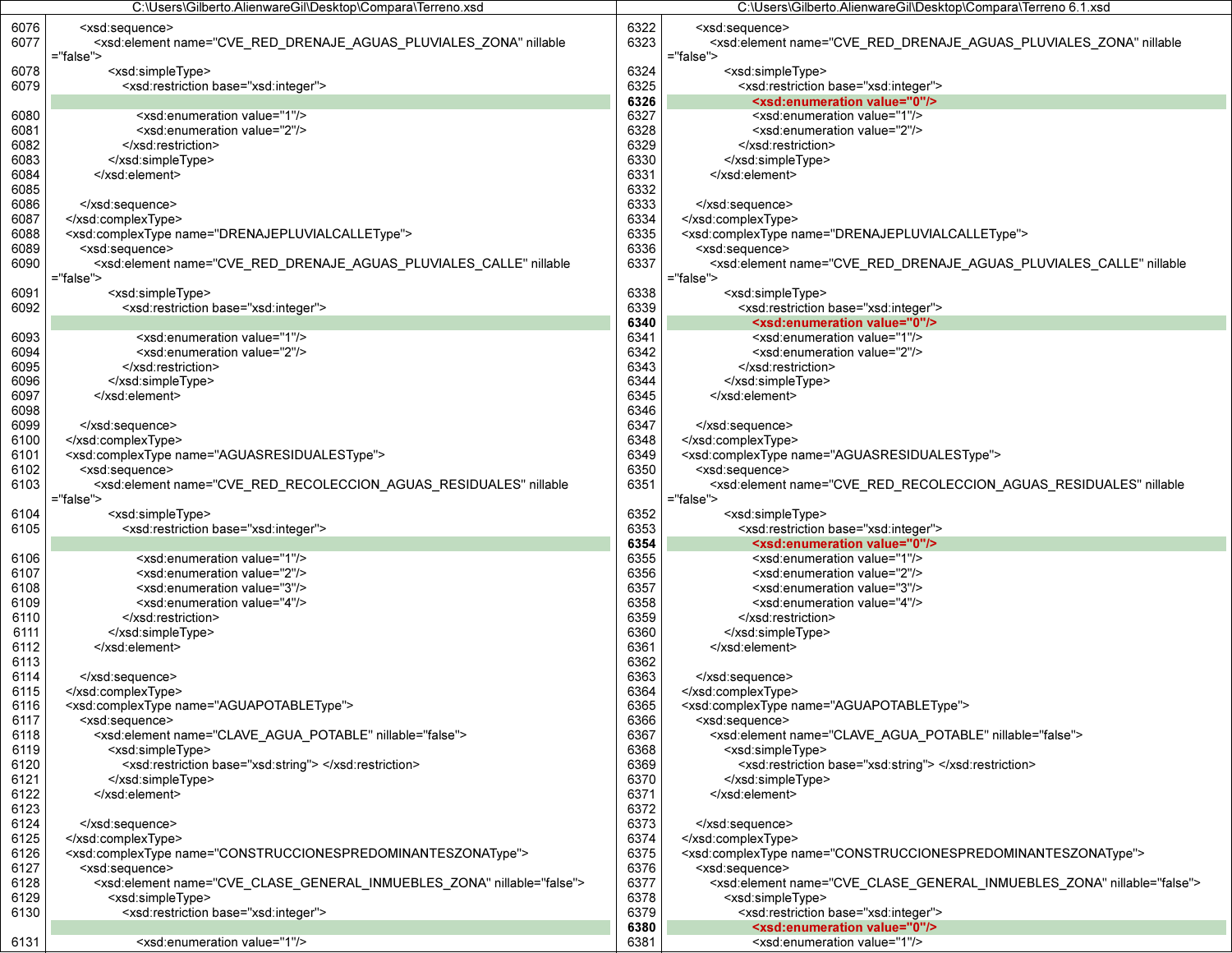|      | C:\Users\Gilberto.AlienwareGil\Desktop\Compara\Terreno.xsd                         |      | C:\Users\Gilberto.AlienwareGil\Desktop\Compara\Terreno 6.1.xsd                     |
|------|------------------------------------------------------------------------------------|------|------------------------------------------------------------------------------------|
| 6132 | <xsd:enumeration value="2"></xsd:enumeration>                                      | 6382 | <xsd:enumeration value="2"></xsd:enumeration>                                      |
| 6133 | <xsd:enumeration value="3"></xsd:enumeration>                                      | 6383 | <xsd:enumeration value="3"></xsd:enumeration>                                      |
| 6134 | <xsd:enumeration value="4"></xsd:enumeration>                                      | 6384 | <xsd:enumeration value="4"></xsd:enumeration>                                      |
| 6135 | <xsd:enumeration value="5"></xsd:enumeration>                                      | 6385 | <xsd:enumeration value="5"></xsd:enumeration>                                      |
| 6136 | <xsd:enumeration value="6"></xsd:enumeration>                                      | 6386 | <xsd:enumeration value="6"></xsd:enumeration>                                      |
| 6137 | <xsd:enumeration value="7"></xsd:enumeration>                                      | 6387 | <xsd:enumeration value="7"></xsd:enumeration>                                      |
| 6138 | <xsd:enumeration value="8"></xsd:enumeration>                                      | 6388 | <xsd:enumeration value="8"></xsd:enumeration>                                      |
|      |                                                                                    |      |                                                                                    |
| 6139 |                                                                                    | 6389 |                                                                                    |
| 6140 |                                                                                    | 6390 |                                                                                    |
| 6141 |                                                                                    | 6391 |                                                                                    |
| 6142 |                                                                                    | 6392 |                                                                                    |
| 6143 | <xsd:element name="NIVELES_ZONA" nillable="false"></xsd:element>                   | 6393 | <xsd:element name="NIVELES_ZONA" nillable="false"></xsd:element>                   |
| 6144 | <xsd:simpletype></xsd:simpletype>                                                  | 6394 | <xsd:simpletype></xsd:simpletype>                                                  |
| 6145 | <xsd:restriction base="xsd:integer"></xsd:restriction>                             | 6395 | <xsd:restriction base="xsd:integer"></xsd:restriction>                             |
| 6146 | <xsd:mininclusive value="0"></xsd:mininclusive>                                    | 6396 | <xsd:mininclusive value="0"></xsd:mininclusive>                                    |
| 6147 | <xsd:maxinclusive value="100"></xsd:maxinclusive>                                  | 6397 | <xsd:maxinclusive value="100"></xsd:maxinclusive>                                  |
| 6148 |                                                                                    | 6398 |                                                                                    |
| 6149 | $\le$ /xsd:simpleType>                                                             | 6399 |                                                                                    |
| 6150 |                                                                                    | 6400 |                                                                                    |
| 6151 |                                                                                    | 6401 |                                                                                    |
| 6152 | <xsd:element name="CVE_USO_CONSTRUCCION" nillable="false"></xsd:element>           | 6402 | <xsd:element name="CVE_USO_CONSTRUCCION" nillable="false"></xsd:element>           |
| 6153 | <xsd:simpletype></xsd:simpletype>                                                  | 6403 | <xsd:simpletype></xsd:simpletype>                                                  |
| 6154 | <xsd:restriction base="xsd:string"> </xsd:restriction>                             | 6404 | <xsd:restriction base="xsd:string"> </xsd:restriction>                             |
| 6155 |                                                                                    | 6405 |                                                                                    |
| 6156 |                                                                                    | 6406 |                                                                                    |
| 6157 |                                                                                    | 6407 |                                                                                    |
| 6158 | <xsd:element name="OTRO_USO_CONSTRUCCIONES" nillable="true"></xsd:element>         | 6408 | <xsd:element name="OTRO_USO_CONSTRUCCIONES" nillable="true"></xsd:element>         |
| 6159 | <xsd:simpletype></xsd:simpletype>                                                  | 6409 | <xsd:simpletype></xsd:simpletype>                                                  |
|      |                                                                                    | 6410 |                                                                                    |
| 6160 | <xsd:restriction base="xsd:string"></xsd:restriction>                              |      | <xsd:restriction base="xsd:string"></xsd:restriction>                              |
| 6161 | <xsd:minlength value="0"></xsd:minlength>                                          | 6411 | <xsd:minlength value="0"></xsd:minlength>                                          |
| 6162 | <xsd:maxlength value="50"></xsd:maxlength>                                         | 6412 | <xsd:maxlength value="50"></xsd:maxlength>                                         |
| 6163 | <xsd:whitespace value="collapse"></xsd:whitespace>                                 | 6413 | <xsd:whitespace value="collapse"></xsd:whitespace>                                 |
| 6164 |                                                                                    | 6414 |                                                                                    |
| 6165 |                                                                                    | 6415 |                                                                                    |
| 6166 |                                                                                    | 6416 |                                                                                    |
| 6167 |                                                                                    | 6417 |                                                                                    |
| 6168 | <xsd:element name="INDICE_SATURACION_ZONA" nillable="false"></xsd:element>         | 6418 | <xsd:element name="INDICE_SATURACION_ZONA" nillable="false"></xsd:element>         |
| 6169 | <xsd:simpletype></xsd:simpletype>                                                  | 6419 | <xsd:simpletype></xsd:simpletype>                                                  |
| 6170 | <xsd:restriction base="xsd:integer"></xsd:restriction>                             | 6420 | <xsd:restriction base="xsd:integer"></xsd:restriction>                             |
| 6171 | <xsd:mininclusive value="5"></xsd:mininclusive>                                    | 6421 | <xsd:mininclusive value="5"></xsd:mininclusive>                                    |
| 6172 | <xsd:maxinclusive value="100"></xsd:maxinclusive>                                  | 6422 | <xsd:maxinclusive value="100"></xsd:maxinclusive>                                  |
| 6173 |                                                                                    | 6423 |                                                                                    |
| 6174 | $\le$ /xsd:simpleType>                                                             | 6424 |                                                                                    |
| 6175 |                                                                                    | 6425 |                                                                                    |
| 6176 |                                                                                    | 6426 |                                                                                    |
| 6177 | <xsd:element name="CVE_DENSIDAD_POBLACION" nillable="false"></xsd:element>         | 6427 | <xsd:element name="CVE_DENSIDAD_POBLACION" nillable="false"></xsd:element>         |
| 6178 |                                                                                    | 6428 | <xsd:simpletype></xsd:simpletype>                                                  |
| 6179 | <xsd:simpletype></xsd:simpletype>                                                  | 6429 |                                                                                    |
|      | <xsd:restriction base="xsd:integer"></xsd:restriction>                             |      | <xsd:restriction base="xsd:integer"></xsd:restriction>                             |
|      |                                                                                    | 6430 | <xsd:enumeration value="0"></xsd:enumeration>                                      |
| 6180 | <xsd:enumeration value="1"></xsd:enumeration>                                      | 6431 | <xsd:enumeration value="1"></xsd:enumeration>                                      |
| 6181 | <xsd:enumeration value="2"></xsd:enumeration>                                      | 6432 | <xsd:enumeration value="2"></xsd:enumeration>                                      |
| 6182 | <xsd:enumeration value="3"></xsd:enumeration>                                      | 6433 | <xsd:enumeration value="3"></xsd:enumeration>                                      |
| 6183 | <xsd:enumeration value="4"></xsd:enumeration>                                      | 6434 | <xsd:enumeration value="4"></xsd:enumeration>                                      |
| 6184 | <xsd:enumeration value="5"></xsd:enumeration>                                      | 6435 | <xsd:enumeration value="5"></xsd:enumeration>                                      |
| 6185 | <xsd:enumeration value="6"></xsd:enumeration>                                      | 6436 | <xsd:enumeration value="6"></xsd:enumeration>                                      |
| 6186 | <xsd:enumeration value="7"></xsd:enumeration>                                      | 6437 | <xsd:enumeration value="7"></xsd:enumeration>                                      |
| 6187 |                                                                                    | 6438 |                                                                                    |
| 6188 |                                                                                    | 6439 |                                                                                    |
| 6189 |                                                                                    | 6440 |                                                                                    |
| 6190 |                                                                                    | 6441 |                                                                                    |
| 6191 | <xsd:element name="CVE_NIVEL_SOCIO_ECONOMICO_ZONA" nillable="false"></xsd:element> | 6442 | <xsd:element name="CVE_NIVEL_SOCIO_ECONOMICO_ZONA" nillable="false"></xsd:element> |
| 6192 | <xsd:simpletype></xsd:simpletype>                                                  | 6443 | <xsd:simpletype></xsd:simpletype>                                                  |
| 6193 | <xsd:restriction base="xsd:integer"></xsd:restriction>                             | 6444 | <xsd:restriction base="xsd:integer"></xsd:restriction>                             |
|      |                                                                                    |      |                                                                                    |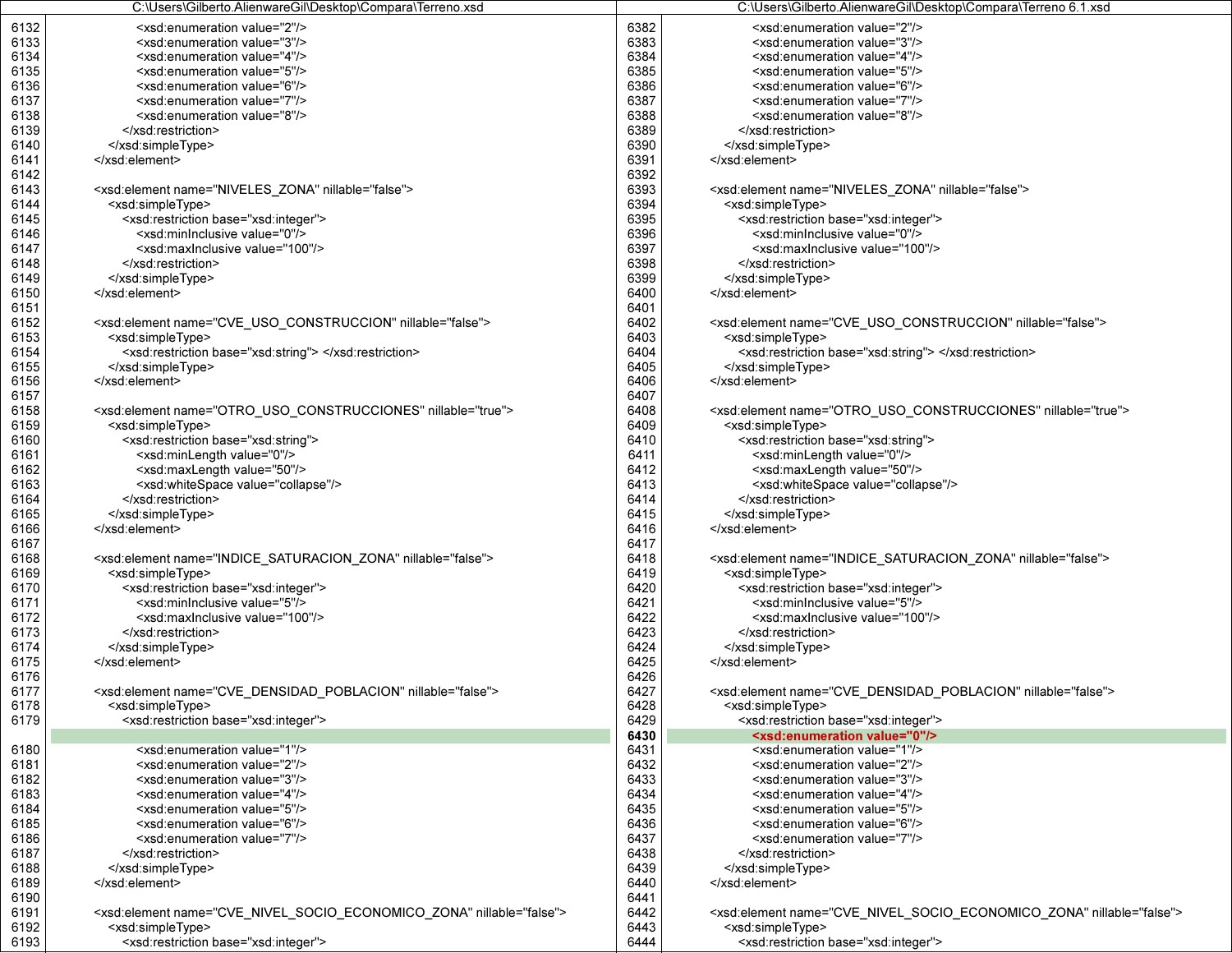|      | C:\Users\Gilberto.AlienwareGil\Desktop\Compara\Terreno.xsd                       |      | C:\Users\Gilberto.AlienwareGil\Desktop\Compara\Terreno 6.1.xsd                   |
|------|----------------------------------------------------------------------------------|------|----------------------------------------------------------------------------------|
|      |                                                                                  | 6445 | <xsd:enumeration value="0"></xsd:enumeration>                                    |
| 6194 | <xsd:enumeration value="1"></xsd:enumeration>                                    | 6446 | <xsd:enumeration value="1"></xsd:enumeration>                                    |
| 6195 | <xsd:enumeration value="2"></xsd:enumeration>                                    | 6447 | <xsd:enumeration value="2"></xsd:enumeration>                                    |
| 6196 | <xsd:enumeration value="3"></xsd:enumeration>                                    | 6448 | <xsd:enumeration value="3"></xsd:enumeration>                                    |
|      |                                                                                  | 6449 |                                                                                  |
| 6197 | <xsd:enumeration value="4"></xsd:enumeration>                                    |      | <xsd:enumeration value="4"></xsd:enumeration>                                    |
| 6198 | <xsd:enumeration value="5"></xsd:enumeration>                                    | 6450 | <xsd:enumeration value="5"></xsd:enumeration>                                    |
| 6199 | <xsd:enumeration value="6"></xsd:enumeration>                                    | 6451 | <xsd:enumeration value="6"></xsd:enumeration>                                    |
| 6200 |                                                                                  | 6452 |                                                                                  |
| 6201 |                                                                                  | 6453 |                                                                                  |
| 6202 |                                                                                  | 6454 |                                                                                  |
| 6203 |                                                                                  | 6455 |                                                                                  |
| 6204 |                                                                                  | 6456 |                                                                                  |
| 6205 | <xsd:attribute name="id" type="xsd:string" use="required"></xsd:attribute>       | 6457 | <xsd:attribute name="id" type="xsd:string"></xsd:attribute>                      |
| 6206 |                                                                                  | 6458 |                                                                                  |
| 6207 | <xsd:complextype name="CARACTERISTICASURBANASType"></xsd:complextype>            | 6459 | <xsd:complextype name="CARACTERISTICASURBANASType"></xsd:complextype>            |
| 6208 |                                                                                  |      |                                                                                  |
|      | <xsd:sequence></xsd:sequence>                                                    | 6460 | <xsd:sequence></xsd:sequence>                                                    |
| 6209 | <xsd:element name="CONTAMINACION_AMBIENTAL_ZONA" nillable="false"></xsd:element> | 6461 | <xsd:element name="CONTAMINACION_AMBIENTAL_ZONA" nillable="false"></xsd:element> |
| 6210 | <xsd:simpletype></xsd:simpletype>                                                | 6462 | <xsd:simpletype></xsd:simpletype>                                                |
| 6211 | <xsd:restriction base="xsd:string"></xsd:restriction>                            | 6463 | <xsd:restriction base="xsd:string"></xsd:restriction>                            |
| 6212 | <xsd:minlength value="0"></xsd:minlength>                                        | 6464 | <xsd:minlength value="0"></xsd:minlength>                                        |
| 6213 | <xsd:maxlength value="250"></xsd:maxlength>                                      | 6465 | <xsd:maxlength value="250"></xsd:maxlength>                                      |
| 6214 | <xsd:whitespace value="collapse"></xsd:whitespace>                               | 6466 | <xsd:whitespace value="collapse"></xsd:whitespace>                               |
| 6215 |                                                                                  | 6467 |                                                                                  |
| 6216 |                                                                                  | 6468 |                                                                                  |
| 6217 |                                                                                  | 6469 |                                                                                  |
|      |                                                                                  |      |                                                                                  |
| 6218 |                                                                                  | 6470 |                                                                                  |
| 6219 | <xsd:element name="CVE_CLASIFICACION_ZONA" nillable="false"></xsd:element>       | 6471 | <xsd:element name="CVE_CLASIFICACION_ZONA" nillable="false"></xsd:element>       |
| 6220 | <xsd:simpletype></xsd:simpletype>                                                | 6472 | <xsd:simpletype></xsd:simpletype>                                                |
| 6221 | <xsd:restriction base="xsd:integer"></xsd:restriction>                           | 6473 | <xsd:restriction base="xsd:integer"></xsd:restriction>                           |
|      |                                                                                  | 6474 | <xsd:enumeration value="0"></xsd:enumeration>                                    |
| 6222 | <xsd:enumeration value="1"></xsd:enumeration>                                    | 6475 | <xsd:enumeration value="1"></xsd:enumeration>                                    |
| 6223 | <xsd:enumeration value="2"></xsd:enumeration>                                    | 6476 | <xsd:enumeration value="2"></xsd:enumeration>                                    |
| 6224 | <xsd:enumeration value="3"></xsd:enumeration>                                    | 6477 | <xsd:enumeration value="3"></xsd:enumeration>                                    |
| 6225 | <xsd:enumeration value="4"></xsd:enumeration>                                    | 6478 | <xsd:enumeration value="4"></xsd:enumeration>                                    |
| 6226 | <xsd:enumeration value="5"></xsd:enumeration>                                    | 6479 | <xsd:enumeration value="5"></xsd:enumeration>                                    |
| 6227 | <xsd:enumeration value="6"></xsd:enumeration>                                    | 6480 | <xsd:enumeration value="6"></xsd:enumeration>                                    |
| 6228 | <xsd:enumeration value="7"></xsd:enumeration>                                    | 6481 | <xsd:enumeration value="7"></xsd:enumeration>                                    |
| 6229 |                                                                                  | 6482 |                                                                                  |
|      | <xsd:enumeration value="8"></xsd:enumeration>                                    |      | <xsd:enumeration value="8"></xsd:enumeration>                                    |
| 6230 | <xsd:enumeration value="9"></xsd:enumeration>                                    | 6483 | <xsd:enumeration value="9"></xsd:enumeration>                                    |
| 6231 | <xsd:enumeration value="10"></xsd:enumeration>                                   | 6484 | <xsd:enumeration value="10"></xsd:enumeration>                                   |
| 6232 | <xsd:enumeration value="11"></xsd:enumeration>                                   | 6485 | <xsd:enumeration value="11"></xsd:enumeration>                                   |
| 6233 | <xsd:enumeration value="12"></xsd:enumeration>                                   | 6486 | <xsd:enumeration value="12"></xsd:enumeration>                                   |
| 6234 | <xsd:enumeration value="13"></xsd:enumeration>                                   | 6487 | <xsd:enumeration value="13"></xsd:enumeration>                                   |
| 6235 | <xsd:enumeration value="14"></xsd:enumeration>                                   | 6488 | <xsd:enumeration value="14"></xsd:enumeration>                                   |
| 6236 | <xsd:enumeration value="15"></xsd:enumeration>                                   | 6489 | <xsd:enumeration value="15"></xsd:enumeration>                                   |
| 6237 | <xsd:enumeration value="16"></xsd:enumeration>                                   | 6490 | <xsd:enumeration value="16"></xsd:enumeration>                                   |
| 6238 | <xsd:enumeration value="17"></xsd:enumeration>                                   | 6491 | <xsd:enumeration value="17"></xsd:enumeration>                                   |
| 6239 |                                                                                  | 6492 |                                                                                  |
| 6240 |                                                                                  | 6493 |                                                                                  |
|      |                                                                                  |      |                                                                                  |
| 6241 |                                                                                  | 6494 | $\le$ /xsd:element>                                                              |
| 6242 |                                                                                  | 6495 |                                                                                  |
| 6243 | <xsd:element name="CVE_REF_PROXIMIDAD_URBANA" nillable="false"></xsd:element>    | 6496 | <xsd:element name="CVE_REF_PROXIMIDAD_URBANA" nillable="false"></xsd:element>    |
| 6244 | <xsd:simpletype></xsd:simpletype>                                                | 6497 | <xsd:simpletype></xsd:simpletype>                                                |
| 6245 | <xsd:restriction base="xsd:integer"></xsd:restriction>                           | 6498 | <xsd:restriction base="xsd:integer"></xsd:restriction>                           |
| 6246 | <xsd:enumeration value="1"></xsd:enumeration>                                    | 6499 | <xsd:enumeration value="1"></xsd:enumeration>                                    |
| 6247 | <xsd:enumeration value="2"></xsd:enumeration>                                    | 6500 | <xsd:enumeration value="2"></xsd:enumeration>                                    |
| 6248 | <xsd:enumeration value="3"></xsd:enumeration>                                    | 6501 | <xsd:enumeration value="3"></xsd:enumeration>                                    |
| 6249 | <xsd:enumeration value="4"></xsd:enumeration>                                    | 6502 | <xsd:enumeration value="4"></xsd:enumeration>                                    |
| 6250 | <xsd:enumeration value="5"></xsd:enumeration>                                    | 6503 | <xsd:enumeration value="5"></xsd:enumeration>                                    |
| 6251 |                                                                                  | 6504 |                                                                                  |
| 6252 |                                                                                  | 6505 |                                                                                  |
| 6253 |                                                                                  | 6506 |                                                                                  |
|      |                                                                                  |      |                                                                                  |
| 6254 |                                                                                  | 6507 |                                                                                  |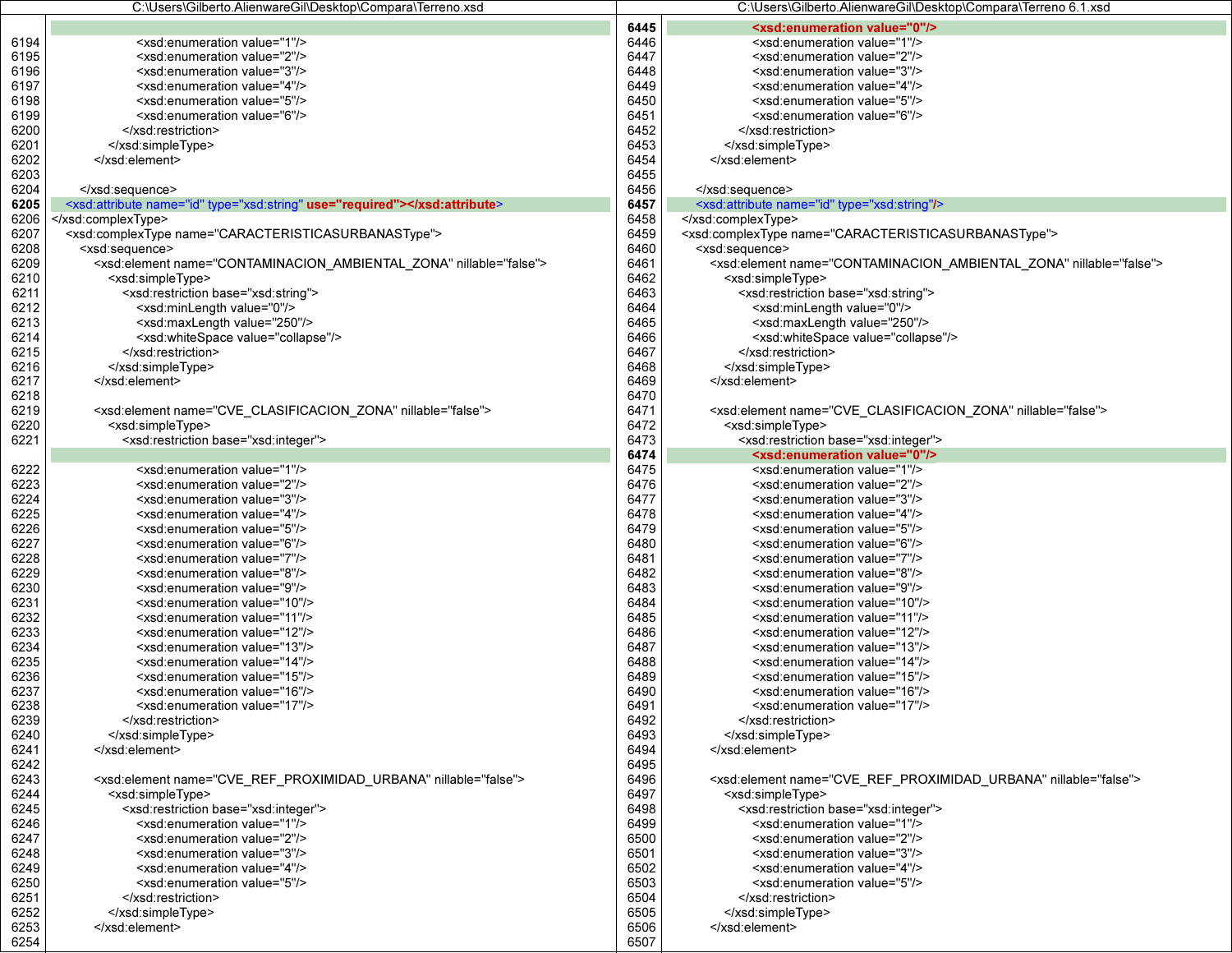| 6255<br>6508<br><br><br>6509<br><xsd:attribute name="id" type="xsd:string"></xsd:attribute><br><xsd:attribute name="id" type="xsd:string" use="required"></xsd:attribute><br>6256<br>6510<br>6257<br><br><br>6258<br><xsd:complextype name="INFORMACIONGENERALINMUEBLEType"><br/>6511<br/><xsd:complextype name="INFORMACIONGENERALINMUEBLEType"><br/>6259<br/>6512<br/><xsd:sequence><br/><xsd:sequence><br/>6260<br/>6513<br/><xsd:element name="CAT_TIPO_INMUEBLE" nillable="false"><br/><xsd:element name="CAT_TIPO_INMUEBLE" nillable="false"><br/>6261<br/>6514<br/><xsd:simpletype><br/><xsd:simpletype><br/>6262<br/>6515<br/><xsd:restriction base="xsd:integer"><br/><xsd:restriction base="xsd:integer"><br/>6263<br/>6516<br/><xsd:enumeration value="1"></xsd:enumeration><br/><xsd:enumeration value="1"></xsd:enumeration><br/>6517<br/>6264<br/><xsd:enumeration value="2"></xsd:enumeration><br/><xsd:enumeration value="2"></xsd:enumeration><br/>6265<br/>6518<br/><xsd:enumeration value="3"></xsd:enumeration><br/><xsd:enumeration value="3"></xsd:enumeration><br/>6266<br/>6519<br/><xsd:enumeration value="4"></xsd:enumeration><br/><xsd:enumeration value="4"></xsd:enumeration><br/>6520<br/>6267<br/><xsd:enumeration value="5"></xsd:enumeration><br/><xsd:enumeration value="5"></xsd:enumeration><br/>6268<br/>6521<br/></xsd:restriction><br/></xsd:restriction><br/>6269<br/>6522<br/></xsd:simpletype><br/></xsd:simpletype><br/>6523<br/>6270<br/></xsd:element><br/></xsd:element><br/>6524<br/>6271<br/>6525<br/>6272<br/><xsd:element name="TIPO_INMUEBLE_OTRO" nillable="true"><br/><xsd:element name="TIPO_INMUEBLE_OTRO" nillable="true"><br/>6526<br/>6273<br/><xsd:simpletype><br/><xsd:simpletype><br/>6527<br/>6274<br/><xsd:restriction base="xsd:string"><br/><xsd:restriction base="xsd:string"><br/>6275<br/>6528<br/><xsd:minlength value="0"></xsd:minlength><br/><xsd:minlength value="0"></xsd:minlength><br/>6529<br/>6276<br/><xsd:maxlength value="30"></xsd:maxlength><br/><xsd:maxlength value="30"></xsd:maxlength><br/>6277<br/>6530<br/><xsd:whitespace value="collapse"></xsd:whitespace><br/><xsd:whitespace value="collapse"></xsd:whitespace><br/>6531<br/>6278<br/></xsd:restriction><br/></xsd:restriction><br/>6532<br/>6279<br/></xsd:simpletype><br/></xsd:simpletype><br/>6533<br/>6280<br/></xsd:element><br/></xsd:element><br/>6281<br/>6534<br/>6535<br/>6282<br/><xsd:element name="NOMBRE_CONSTRUCTOR" nillable="true"><br/><xsd:element name="NOMBRE_CONSTRUCTOR" nillable="true"><br/>6536<br/>6283<br/><xsd:simpletype><br/><xsd:simpletype><br/>6284<br/>6537<br/><xsd:restriction base="xsd:string"><br/><xsd:restriction base="xsd:string"><br/>6538<br/>6285<br/><xsd:minlength value="0"></xsd:minlength><br/><xsd:minlength value="0"></xsd:minlength><br/>6539<br/>6286<br/><xsd:maxlength value="40"></xsd:maxlength><br/><xsd:maxlength value="40"></xsd:maxlength><br/>6287<br/>6540<br/><xsd:whitespace value="collapse"></xsd:whitespace><br/><xsd:whitespace value="collapse"></xsd:whitespace><br/>6288<br/>6541<br/></xsd:restriction><br/></xsd:restriction><br/>6542<br/>6289<br/></xsd:simpletype><br/></xsd:simpletype><br/>6290<br/>6543<br/></xsd:element><br/></xsd:element><br/>6544<br/>6291<br/>6292<br/>6545<br/><xsd:element name="CLAVE_VIVIENDA" nillable="true"><br/><xsd:element name="CLAVE_VIVIENDA" nillable="true"><br/>6546<br/>6293<br/><xsd:simpletype><br/><xsd:simpletype><br/>6547<br/>6294<br/><xsd:restriction base="xsd:string"><br/><xsd:restriction base="xsd:string"><br/>6548<br/>6295<br/><xsd:minlength value="0"></xsd:minlength><br/><xsd:minlength value="0"></xsd:minlength><br/>6296<br/>6549<br/><xsd:maxlength value="7"></xsd:maxlength><br/><xsd:maxlength value="7"></xsd:maxlength><br/>6297<br/>6550<br/><xsd:whitespace value="collapse"></xsd:whitespace><br/><xsd:whitespace value="collapse"></xsd:whitespace><br/>6298<br/></xsd:restriction><br/>6551<br/></xsd:restriction><br/>6299<br/>6552<br/></xsd:simpletype><br/></xsd:simpletype><br/>6553<br/>6300<br/></xsd:element><br/></xsd:element><br/>6554<br/>6301<br/>6555<br/>6302<br/><xsd:element name="NOMBRE_CONJUNTO" nillable="true"><br/><xsd:element name="NOMBRE CONJUNTO" nillable="true"><br/>6556<br/>6303<br/><xsd:simpletype><br/><xsd:simpletype><br/>6557<br/>6304<br/><xsd:restriction base="xsd:string"><br/><xsd:restriction base="xsd:string"><br/>6305<br/><xsd:minlength value="0"></xsd:minlength><br/>6558<br/><xsd:minlength value="0"></xsd:minlength><br/>6559<br/>6306<br/><xsd:maxlength value="100"></xsd:maxlength><br/><xsd:maxlength value="100"></xsd:maxlength><br/>6560<br/>6307<br/><xsd:whitespace value="collapse"></xsd:whitespace><br/><xsd:whitespace value="collapse"></xsd:whitespace><br/>6308<br/></xsd:restriction><br/>6561<br/></xsd:restriction><br/>6562<br/>6309<br/></xsd:simpletype><br/></xsd:simpletype><br/>6563<br/>6310<br/></xsd:element><br/></xsd:element><br/>6311<br/>6564<br/><xsd:element name="UBICACIÓN" type="UBICACIÓNType"></xsd:element><br/>6565<br/>6312<br/><xsd:element name="UBICACION" type="UBICACIONType"></xsd:element><br/>6313<br/>6566<br/><xsd:element name="DOMICILIOGEOGRAFICO" type<br=""><xsd:element name="DOMICILIOGEOGRAFICO" type<br="">="DOMICILIOGEOGRAFICOType"/&gt;<br/>="DOMICILIOGEOGRAFICOType"/&gt;<br/><xsd:element name="CUENTA_PREDIAL" nillable="false"><br/>6567<br/><xsd:element name="CUENTA_PREDIAL" nillable="false"><br/>6314<br/>6568<br/>6315<br/><xsd:simpletype><br/><xsd:simpletype><br/>6569<br/>6316<br/><xsd:restriction base="xsd:string"><br/><xsd:restriction base="xsd:string"></xsd:restriction></xsd:restriction></xsd:simpletype></xsd:simpletype></xsd:element></xsd:element></xsd:element></xsd:element></xsd:sequence></xsd:sequence></xsd:complextype></xsd:complextype> | C:\Users\Gilberto.AlienwareGil\Desktop\Compara\Terreno.xsd | C:\Users\Gilberto.AlienwareGil\Desktop\Compara\Terreno 6.1.xsd |
|---------------------------------------------------------------------------------------------------------------------------------------------------------------------------------------------------------------------------------------------------------------------------------------------------------------------------------------------------------------------------------------------------------------------------------------------------------------------------------------------------------------------------------------------------------------------------------------------------------------------------------------------------------------------------------------------------------------------------------------------------------------------------------------------------------------------------------------------------------------------------------------------------------------------------------------------------------------------------------------------------------------------------------------------------------------------------------------------------------------------------------------------------------------------------------------------------------------------------------------------------------------------------------------------------------------------------------------------------------------------------------------------------------------------------------------------------------------------------------------------------------------------------------------------------------------------------------------------------------------------------------------------------------------------------------------------------------------------------------------------------------------------------------------------------------------------------------------------------------------------------------------------------------------------------------------------------------------------------------------------------------------------------------------------------------------------------------------------------------------------------------------------------------------------------------------------------------------------------------------------------------------------------------------------------------------------------------------------------------------------------------------------------------------------------------------------------------------------------------------------------------------------------------------------------------------------------------------------------------------------------------------------------------------------------------------------------------------------------------------------------------------------------------------------------------------------------------------------------------------------------------------------------------------------------------------------------------------------------------------------------------------------------------------------------------------------------------------------------------------------------------------------------------------------------------------------------------------------------------------------------------------------------------------------------------------------------------------------------------------------------------------------------------------------------------------------------------------------------------------------------------------------------------------------------------------------------------------------------------------------------------------------------------------------------------------------------------------------------------------------------------------------------------------------------------------------------------------------------------------------------------------------------------------------------------------------------------------------------------------------------------------------------------------------------------------------------------------------------------------------------------------------------------------------------------------------------------------------------------------------------------------------------------------------------------------------------------------------------------------------------------------------------------------------------------------------------------------------------------------------------------------------------------------------------------------------------------------------------------------------------------------------------------------------------------------------------------------------------------------------------------------------------------------------------------------------------------------------------------------------------------------------------------------------------------------------------------------------------------------------------------------------------------------------------------------------------------------------------------------------------------------------------------------------------------------------------------------------------------------------------------------------------------------------------------------------------------------------------------------------------------------------------------------------------------------------------------------------------------------------------------------------------------------------------------------------------------------------------------------------------------------------------------------------------------------------------------------------------------------------------------------------------------------------------------------------------------------------------------------------------------------------------------------------|------------------------------------------------------------|----------------------------------------------------------------|
|                                                                                                                                                                                                                                                                                                                                                                                                                                                                                                                                                                                                                                                                                                                                                                                                                                                                                                                                                                                                                                                                                                                                                                                                                                                                                                                                                                                                                                                                                                                                                                                                                                                                                                                                                                                                                                                                                                                                                                                                                                                                                                                                                                                                                                                                                                                                                                                                                                                                                                                                                                                                                                                                                                                                                                                                                                                                                                                                                                                                                                                                                                                                                                                                                                                                                                                                                                                                                                                                                                                                                                                                                                                                                                                                                                                                                                                                                                                                                                                                                                                                                                                                                                                                                                                                                                                                                                                                                                                                                                                                                                                                                                                                                                                                                                                                                                                                                                                                                                                                                                                                                                                                                                                                                                                                                                                                                                                                                                                                                                                                                                                                                                                                                                                                                                                                                                                                                                                     |                                                            |                                                                |
|                                                                                                                                                                                                                                                                                                                                                                                                                                                                                                                                                                                                                                                                                                                                                                                                                                                                                                                                                                                                                                                                                                                                                                                                                                                                                                                                                                                                                                                                                                                                                                                                                                                                                                                                                                                                                                                                                                                                                                                                                                                                                                                                                                                                                                                                                                                                                                                                                                                                                                                                                                                                                                                                                                                                                                                                                                                                                                                                                                                                                                                                                                                                                                                                                                                                                                                                                                                                                                                                                                                                                                                                                                                                                                                                                                                                                                                                                                                                                                                                                                                                                                                                                                                                                                                                                                                                                                                                                                                                                                                                                                                                                                                                                                                                                                                                                                                                                                                                                                                                                                                                                                                                                                                                                                                                                                                                                                                                                                                                                                                                                                                                                                                                                                                                                                                                                                                                                                                     |                                                            |                                                                |
|                                                                                                                                                                                                                                                                                                                                                                                                                                                                                                                                                                                                                                                                                                                                                                                                                                                                                                                                                                                                                                                                                                                                                                                                                                                                                                                                                                                                                                                                                                                                                                                                                                                                                                                                                                                                                                                                                                                                                                                                                                                                                                                                                                                                                                                                                                                                                                                                                                                                                                                                                                                                                                                                                                                                                                                                                                                                                                                                                                                                                                                                                                                                                                                                                                                                                                                                                                                                                                                                                                                                                                                                                                                                                                                                                                                                                                                                                                                                                                                                                                                                                                                                                                                                                                                                                                                                                                                                                                                                                                                                                                                                                                                                                                                                                                                                                                                                                                                                                                                                                                                                                                                                                                                                                                                                                                                                                                                                                                                                                                                                                                                                                                                                                                                                                                                                                                                                                                                     |                                                            |                                                                |
|                                                                                                                                                                                                                                                                                                                                                                                                                                                                                                                                                                                                                                                                                                                                                                                                                                                                                                                                                                                                                                                                                                                                                                                                                                                                                                                                                                                                                                                                                                                                                                                                                                                                                                                                                                                                                                                                                                                                                                                                                                                                                                                                                                                                                                                                                                                                                                                                                                                                                                                                                                                                                                                                                                                                                                                                                                                                                                                                                                                                                                                                                                                                                                                                                                                                                                                                                                                                                                                                                                                                                                                                                                                                                                                                                                                                                                                                                                                                                                                                                                                                                                                                                                                                                                                                                                                                                                                                                                                                                                                                                                                                                                                                                                                                                                                                                                                                                                                                                                                                                                                                                                                                                                                                                                                                                                                                                                                                                                                                                                                                                                                                                                                                                                                                                                                                                                                                                                                     |                                                            |                                                                |
|                                                                                                                                                                                                                                                                                                                                                                                                                                                                                                                                                                                                                                                                                                                                                                                                                                                                                                                                                                                                                                                                                                                                                                                                                                                                                                                                                                                                                                                                                                                                                                                                                                                                                                                                                                                                                                                                                                                                                                                                                                                                                                                                                                                                                                                                                                                                                                                                                                                                                                                                                                                                                                                                                                                                                                                                                                                                                                                                                                                                                                                                                                                                                                                                                                                                                                                                                                                                                                                                                                                                                                                                                                                                                                                                                                                                                                                                                                                                                                                                                                                                                                                                                                                                                                                                                                                                                                                                                                                                                                                                                                                                                                                                                                                                                                                                                                                                                                                                                                                                                                                                                                                                                                                                                                                                                                                                                                                                                                                                                                                                                                                                                                                                                                                                                                                                                                                                                                                     |                                                            |                                                                |
|                                                                                                                                                                                                                                                                                                                                                                                                                                                                                                                                                                                                                                                                                                                                                                                                                                                                                                                                                                                                                                                                                                                                                                                                                                                                                                                                                                                                                                                                                                                                                                                                                                                                                                                                                                                                                                                                                                                                                                                                                                                                                                                                                                                                                                                                                                                                                                                                                                                                                                                                                                                                                                                                                                                                                                                                                                                                                                                                                                                                                                                                                                                                                                                                                                                                                                                                                                                                                                                                                                                                                                                                                                                                                                                                                                                                                                                                                                                                                                                                                                                                                                                                                                                                                                                                                                                                                                                                                                                                                                                                                                                                                                                                                                                                                                                                                                                                                                                                                                                                                                                                                                                                                                                                                                                                                                                                                                                                                                                                                                                                                                                                                                                                                                                                                                                                                                                                                                                     |                                                            |                                                                |
|                                                                                                                                                                                                                                                                                                                                                                                                                                                                                                                                                                                                                                                                                                                                                                                                                                                                                                                                                                                                                                                                                                                                                                                                                                                                                                                                                                                                                                                                                                                                                                                                                                                                                                                                                                                                                                                                                                                                                                                                                                                                                                                                                                                                                                                                                                                                                                                                                                                                                                                                                                                                                                                                                                                                                                                                                                                                                                                                                                                                                                                                                                                                                                                                                                                                                                                                                                                                                                                                                                                                                                                                                                                                                                                                                                                                                                                                                                                                                                                                                                                                                                                                                                                                                                                                                                                                                                                                                                                                                                                                                                                                                                                                                                                                                                                                                                                                                                                                                                                                                                                                                                                                                                                                                                                                                                                                                                                                                                                                                                                                                                                                                                                                                                                                                                                                                                                                                                                     |                                                            |                                                                |
|                                                                                                                                                                                                                                                                                                                                                                                                                                                                                                                                                                                                                                                                                                                                                                                                                                                                                                                                                                                                                                                                                                                                                                                                                                                                                                                                                                                                                                                                                                                                                                                                                                                                                                                                                                                                                                                                                                                                                                                                                                                                                                                                                                                                                                                                                                                                                                                                                                                                                                                                                                                                                                                                                                                                                                                                                                                                                                                                                                                                                                                                                                                                                                                                                                                                                                                                                                                                                                                                                                                                                                                                                                                                                                                                                                                                                                                                                                                                                                                                                                                                                                                                                                                                                                                                                                                                                                                                                                                                                                                                                                                                                                                                                                                                                                                                                                                                                                                                                                                                                                                                                                                                                                                                                                                                                                                                                                                                                                                                                                                                                                                                                                                                                                                                                                                                                                                                                                                     |                                                            |                                                                |
|                                                                                                                                                                                                                                                                                                                                                                                                                                                                                                                                                                                                                                                                                                                                                                                                                                                                                                                                                                                                                                                                                                                                                                                                                                                                                                                                                                                                                                                                                                                                                                                                                                                                                                                                                                                                                                                                                                                                                                                                                                                                                                                                                                                                                                                                                                                                                                                                                                                                                                                                                                                                                                                                                                                                                                                                                                                                                                                                                                                                                                                                                                                                                                                                                                                                                                                                                                                                                                                                                                                                                                                                                                                                                                                                                                                                                                                                                                                                                                                                                                                                                                                                                                                                                                                                                                                                                                                                                                                                                                                                                                                                                                                                                                                                                                                                                                                                                                                                                                                                                                                                                                                                                                                                                                                                                                                                                                                                                                                                                                                                                                                                                                                                                                                                                                                                                                                                                                                     |                                                            |                                                                |
|                                                                                                                                                                                                                                                                                                                                                                                                                                                                                                                                                                                                                                                                                                                                                                                                                                                                                                                                                                                                                                                                                                                                                                                                                                                                                                                                                                                                                                                                                                                                                                                                                                                                                                                                                                                                                                                                                                                                                                                                                                                                                                                                                                                                                                                                                                                                                                                                                                                                                                                                                                                                                                                                                                                                                                                                                                                                                                                                                                                                                                                                                                                                                                                                                                                                                                                                                                                                                                                                                                                                                                                                                                                                                                                                                                                                                                                                                                                                                                                                                                                                                                                                                                                                                                                                                                                                                                                                                                                                                                                                                                                                                                                                                                                                                                                                                                                                                                                                                                                                                                                                                                                                                                                                                                                                                                                                                                                                                                                                                                                                                                                                                                                                                                                                                                                                                                                                                                                     |                                                            |                                                                |
|                                                                                                                                                                                                                                                                                                                                                                                                                                                                                                                                                                                                                                                                                                                                                                                                                                                                                                                                                                                                                                                                                                                                                                                                                                                                                                                                                                                                                                                                                                                                                                                                                                                                                                                                                                                                                                                                                                                                                                                                                                                                                                                                                                                                                                                                                                                                                                                                                                                                                                                                                                                                                                                                                                                                                                                                                                                                                                                                                                                                                                                                                                                                                                                                                                                                                                                                                                                                                                                                                                                                                                                                                                                                                                                                                                                                                                                                                                                                                                                                                                                                                                                                                                                                                                                                                                                                                                                                                                                                                                                                                                                                                                                                                                                                                                                                                                                                                                                                                                                                                                                                                                                                                                                                                                                                                                                                                                                                                                                                                                                                                                                                                                                                                                                                                                                                                                                                                                                     |                                                            |                                                                |
|                                                                                                                                                                                                                                                                                                                                                                                                                                                                                                                                                                                                                                                                                                                                                                                                                                                                                                                                                                                                                                                                                                                                                                                                                                                                                                                                                                                                                                                                                                                                                                                                                                                                                                                                                                                                                                                                                                                                                                                                                                                                                                                                                                                                                                                                                                                                                                                                                                                                                                                                                                                                                                                                                                                                                                                                                                                                                                                                                                                                                                                                                                                                                                                                                                                                                                                                                                                                                                                                                                                                                                                                                                                                                                                                                                                                                                                                                                                                                                                                                                                                                                                                                                                                                                                                                                                                                                                                                                                                                                                                                                                                                                                                                                                                                                                                                                                                                                                                                                                                                                                                                                                                                                                                                                                                                                                                                                                                                                                                                                                                                                                                                                                                                                                                                                                                                                                                                                                     |                                                            |                                                                |
|                                                                                                                                                                                                                                                                                                                                                                                                                                                                                                                                                                                                                                                                                                                                                                                                                                                                                                                                                                                                                                                                                                                                                                                                                                                                                                                                                                                                                                                                                                                                                                                                                                                                                                                                                                                                                                                                                                                                                                                                                                                                                                                                                                                                                                                                                                                                                                                                                                                                                                                                                                                                                                                                                                                                                                                                                                                                                                                                                                                                                                                                                                                                                                                                                                                                                                                                                                                                                                                                                                                                                                                                                                                                                                                                                                                                                                                                                                                                                                                                                                                                                                                                                                                                                                                                                                                                                                                                                                                                                                                                                                                                                                                                                                                                                                                                                                                                                                                                                                                                                                                                                                                                                                                                                                                                                                                                                                                                                                                                                                                                                                                                                                                                                                                                                                                                                                                                                                                     |                                                            |                                                                |
|                                                                                                                                                                                                                                                                                                                                                                                                                                                                                                                                                                                                                                                                                                                                                                                                                                                                                                                                                                                                                                                                                                                                                                                                                                                                                                                                                                                                                                                                                                                                                                                                                                                                                                                                                                                                                                                                                                                                                                                                                                                                                                                                                                                                                                                                                                                                                                                                                                                                                                                                                                                                                                                                                                                                                                                                                                                                                                                                                                                                                                                                                                                                                                                                                                                                                                                                                                                                                                                                                                                                                                                                                                                                                                                                                                                                                                                                                                                                                                                                                                                                                                                                                                                                                                                                                                                                                                                                                                                                                                                                                                                                                                                                                                                                                                                                                                                                                                                                                                                                                                                                                                                                                                                                                                                                                                                                                                                                                                                                                                                                                                                                                                                                                                                                                                                                                                                                                                                     |                                                            |                                                                |
|                                                                                                                                                                                                                                                                                                                                                                                                                                                                                                                                                                                                                                                                                                                                                                                                                                                                                                                                                                                                                                                                                                                                                                                                                                                                                                                                                                                                                                                                                                                                                                                                                                                                                                                                                                                                                                                                                                                                                                                                                                                                                                                                                                                                                                                                                                                                                                                                                                                                                                                                                                                                                                                                                                                                                                                                                                                                                                                                                                                                                                                                                                                                                                                                                                                                                                                                                                                                                                                                                                                                                                                                                                                                                                                                                                                                                                                                                                                                                                                                                                                                                                                                                                                                                                                                                                                                                                                                                                                                                                                                                                                                                                                                                                                                                                                                                                                                                                                                                                                                                                                                                                                                                                                                                                                                                                                                                                                                                                                                                                                                                                                                                                                                                                                                                                                                                                                                                                                     |                                                            |                                                                |
|                                                                                                                                                                                                                                                                                                                                                                                                                                                                                                                                                                                                                                                                                                                                                                                                                                                                                                                                                                                                                                                                                                                                                                                                                                                                                                                                                                                                                                                                                                                                                                                                                                                                                                                                                                                                                                                                                                                                                                                                                                                                                                                                                                                                                                                                                                                                                                                                                                                                                                                                                                                                                                                                                                                                                                                                                                                                                                                                                                                                                                                                                                                                                                                                                                                                                                                                                                                                                                                                                                                                                                                                                                                                                                                                                                                                                                                                                                                                                                                                                                                                                                                                                                                                                                                                                                                                                                                                                                                                                                                                                                                                                                                                                                                                                                                                                                                                                                                                                                                                                                                                                                                                                                                                                                                                                                                                                                                                                                                                                                                                                                                                                                                                                                                                                                                                                                                                                                                     |                                                            |                                                                |
|                                                                                                                                                                                                                                                                                                                                                                                                                                                                                                                                                                                                                                                                                                                                                                                                                                                                                                                                                                                                                                                                                                                                                                                                                                                                                                                                                                                                                                                                                                                                                                                                                                                                                                                                                                                                                                                                                                                                                                                                                                                                                                                                                                                                                                                                                                                                                                                                                                                                                                                                                                                                                                                                                                                                                                                                                                                                                                                                                                                                                                                                                                                                                                                                                                                                                                                                                                                                                                                                                                                                                                                                                                                                                                                                                                                                                                                                                                                                                                                                                                                                                                                                                                                                                                                                                                                                                                                                                                                                                                                                                                                                                                                                                                                                                                                                                                                                                                                                                                                                                                                                                                                                                                                                                                                                                                                                                                                                                                                                                                                                                                                                                                                                                                                                                                                                                                                                                                                     |                                                            |                                                                |
|                                                                                                                                                                                                                                                                                                                                                                                                                                                                                                                                                                                                                                                                                                                                                                                                                                                                                                                                                                                                                                                                                                                                                                                                                                                                                                                                                                                                                                                                                                                                                                                                                                                                                                                                                                                                                                                                                                                                                                                                                                                                                                                                                                                                                                                                                                                                                                                                                                                                                                                                                                                                                                                                                                                                                                                                                                                                                                                                                                                                                                                                                                                                                                                                                                                                                                                                                                                                                                                                                                                                                                                                                                                                                                                                                                                                                                                                                                                                                                                                                                                                                                                                                                                                                                                                                                                                                                                                                                                                                                                                                                                                                                                                                                                                                                                                                                                                                                                                                                                                                                                                                                                                                                                                                                                                                                                                                                                                                                                                                                                                                                                                                                                                                                                                                                                                                                                                                                                     |                                                            |                                                                |
|                                                                                                                                                                                                                                                                                                                                                                                                                                                                                                                                                                                                                                                                                                                                                                                                                                                                                                                                                                                                                                                                                                                                                                                                                                                                                                                                                                                                                                                                                                                                                                                                                                                                                                                                                                                                                                                                                                                                                                                                                                                                                                                                                                                                                                                                                                                                                                                                                                                                                                                                                                                                                                                                                                                                                                                                                                                                                                                                                                                                                                                                                                                                                                                                                                                                                                                                                                                                                                                                                                                                                                                                                                                                                                                                                                                                                                                                                                                                                                                                                                                                                                                                                                                                                                                                                                                                                                                                                                                                                                                                                                                                                                                                                                                                                                                                                                                                                                                                                                                                                                                                                                                                                                                                                                                                                                                                                                                                                                                                                                                                                                                                                                                                                                                                                                                                                                                                                                                     |                                                            |                                                                |
|                                                                                                                                                                                                                                                                                                                                                                                                                                                                                                                                                                                                                                                                                                                                                                                                                                                                                                                                                                                                                                                                                                                                                                                                                                                                                                                                                                                                                                                                                                                                                                                                                                                                                                                                                                                                                                                                                                                                                                                                                                                                                                                                                                                                                                                                                                                                                                                                                                                                                                                                                                                                                                                                                                                                                                                                                                                                                                                                                                                                                                                                                                                                                                                                                                                                                                                                                                                                                                                                                                                                                                                                                                                                                                                                                                                                                                                                                                                                                                                                                                                                                                                                                                                                                                                                                                                                                                                                                                                                                                                                                                                                                                                                                                                                                                                                                                                                                                                                                                                                                                                                                                                                                                                                                                                                                                                                                                                                                                                                                                                                                                                                                                                                                                                                                                                                                                                                                                                     |                                                            |                                                                |
|                                                                                                                                                                                                                                                                                                                                                                                                                                                                                                                                                                                                                                                                                                                                                                                                                                                                                                                                                                                                                                                                                                                                                                                                                                                                                                                                                                                                                                                                                                                                                                                                                                                                                                                                                                                                                                                                                                                                                                                                                                                                                                                                                                                                                                                                                                                                                                                                                                                                                                                                                                                                                                                                                                                                                                                                                                                                                                                                                                                                                                                                                                                                                                                                                                                                                                                                                                                                                                                                                                                                                                                                                                                                                                                                                                                                                                                                                                                                                                                                                                                                                                                                                                                                                                                                                                                                                                                                                                                                                                                                                                                                                                                                                                                                                                                                                                                                                                                                                                                                                                                                                                                                                                                                                                                                                                                                                                                                                                                                                                                                                                                                                                                                                                                                                                                                                                                                                                                     |                                                            |                                                                |
|                                                                                                                                                                                                                                                                                                                                                                                                                                                                                                                                                                                                                                                                                                                                                                                                                                                                                                                                                                                                                                                                                                                                                                                                                                                                                                                                                                                                                                                                                                                                                                                                                                                                                                                                                                                                                                                                                                                                                                                                                                                                                                                                                                                                                                                                                                                                                                                                                                                                                                                                                                                                                                                                                                                                                                                                                                                                                                                                                                                                                                                                                                                                                                                                                                                                                                                                                                                                                                                                                                                                                                                                                                                                                                                                                                                                                                                                                                                                                                                                                                                                                                                                                                                                                                                                                                                                                                                                                                                                                                                                                                                                                                                                                                                                                                                                                                                                                                                                                                                                                                                                                                                                                                                                                                                                                                                                                                                                                                                                                                                                                                                                                                                                                                                                                                                                                                                                                                                     |                                                            |                                                                |
|                                                                                                                                                                                                                                                                                                                                                                                                                                                                                                                                                                                                                                                                                                                                                                                                                                                                                                                                                                                                                                                                                                                                                                                                                                                                                                                                                                                                                                                                                                                                                                                                                                                                                                                                                                                                                                                                                                                                                                                                                                                                                                                                                                                                                                                                                                                                                                                                                                                                                                                                                                                                                                                                                                                                                                                                                                                                                                                                                                                                                                                                                                                                                                                                                                                                                                                                                                                                                                                                                                                                                                                                                                                                                                                                                                                                                                                                                                                                                                                                                                                                                                                                                                                                                                                                                                                                                                                                                                                                                                                                                                                                                                                                                                                                                                                                                                                                                                                                                                                                                                                                                                                                                                                                                                                                                                                                                                                                                                                                                                                                                                                                                                                                                                                                                                                                                                                                                                                     |                                                            |                                                                |
|                                                                                                                                                                                                                                                                                                                                                                                                                                                                                                                                                                                                                                                                                                                                                                                                                                                                                                                                                                                                                                                                                                                                                                                                                                                                                                                                                                                                                                                                                                                                                                                                                                                                                                                                                                                                                                                                                                                                                                                                                                                                                                                                                                                                                                                                                                                                                                                                                                                                                                                                                                                                                                                                                                                                                                                                                                                                                                                                                                                                                                                                                                                                                                                                                                                                                                                                                                                                                                                                                                                                                                                                                                                                                                                                                                                                                                                                                                                                                                                                                                                                                                                                                                                                                                                                                                                                                                                                                                                                                                                                                                                                                                                                                                                                                                                                                                                                                                                                                                                                                                                                                                                                                                                                                                                                                                                                                                                                                                                                                                                                                                                                                                                                                                                                                                                                                                                                                                                     |                                                            |                                                                |
|                                                                                                                                                                                                                                                                                                                                                                                                                                                                                                                                                                                                                                                                                                                                                                                                                                                                                                                                                                                                                                                                                                                                                                                                                                                                                                                                                                                                                                                                                                                                                                                                                                                                                                                                                                                                                                                                                                                                                                                                                                                                                                                                                                                                                                                                                                                                                                                                                                                                                                                                                                                                                                                                                                                                                                                                                                                                                                                                                                                                                                                                                                                                                                                                                                                                                                                                                                                                                                                                                                                                                                                                                                                                                                                                                                                                                                                                                                                                                                                                                                                                                                                                                                                                                                                                                                                                                                                                                                                                                                                                                                                                                                                                                                                                                                                                                                                                                                                                                                                                                                                                                                                                                                                                                                                                                                                                                                                                                                                                                                                                                                                                                                                                                                                                                                                                                                                                                                                     |                                                            |                                                                |
|                                                                                                                                                                                                                                                                                                                                                                                                                                                                                                                                                                                                                                                                                                                                                                                                                                                                                                                                                                                                                                                                                                                                                                                                                                                                                                                                                                                                                                                                                                                                                                                                                                                                                                                                                                                                                                                                                                                                                                                                                                                                                                                                                                                                                                                                                                                                                                                                                                                                                                                                                                                                                                                                                                                                                                                                                                                                                                                                                                                                                                                                                                                                                                                                                                                                                                                                                                                                                                                                                                                                                                                                                                                                                                                                                                                                                                                                                                                                                                                                                                                                                                                                                                                                                                                                                                                                                                                                                                                                                                                                                                                                                                                                                                                                                                                                                                                                                                                                                                                                                                                                                                                                                                                                                                                                                                                                                                                                                                                                                                                                                                                                                                                                                                                                                                                                                                                                                                                     |                                                            |                                                                |
|                                                                                                                                                                                                                                                                                                                                                                                                                                                                                                                                                                                                                                                                                                                                                                                                                                                                                                                                                                                                                                                                                                                                                                                                                                                                                                                                                                                                                                                                                                                                                                                                                                                                                                                                                                                                                                                                                                                                                                                                                                                                                                                                                                                                                                                                                                                                                                                                                                                                                                                                                                                                                                                                                                                                                                                                                                                                                                                                                                                                                                                                                                                                                                                                                                                                                                                                                                                                                                                                                                                                                                                                                                                                                                                                                                                                                                                                                                                                                                                                                                                                                                                                                                                                                                                                                                                                                                                                                                                                                                                                                                                                                                                                                                                                                                                                                                                                                                                                                                                                                                                                                                                                                                                                                                                                                                                                                                                                                                                                                                                                                                                                                                                                                                                                                                                                                                                                                                                     |                                                            |                                                                |
|                                                                                                                                                                                                                                                                                                                                                                                                                                                                                                                                                                                                                                                                                                                                                                                                                                                                                                                                                                                                                                                                                                                                                                                                                                                                                                                                                                                                                                                                                                                                                                                                                                                                                                                                                                                                                                                                                                                                                                                                                                                                                                                                                                                                                                                                                                                                                                                                                                                                                                                                                                                                                                                                                                                                                                                                                                                                                                                                                                                                                                                                                                                                                                                                                                                                                                                                                                                                                                                                                                                                                                                                                                                                                                                                                                                                                                                                                                                                                                                                                                                                                                                                                                                                                                                                                                                                                                                                                                                                                                                                                                                                                                                                                                                                                                                                                                                                                                                                                                                                                                                                                                                                                                                                                                                                                                                                                                                                                                                                                                                                                                                                                                                                                                                                                                                                                                                                                                                     |                                                            |                                                                |
|                                                                                                                                                                                                                                                                                                                                                                                                                                                                                                                                                                                                                                                                                                                                                                                                                                                                                                                                                                                                                                                                                                                                                                                                                                                                                                                                                                                                                                                                                                                                                                                                                                                                                                                                                                                                                                                                                                                                                                                                                                                                                                                                                                                                                                                                                                                                                                                                                                                                                                                                                                                                                                                                                                                                                                                                                                                                                                                                                                                                                                                                                                                                                                                                                                                                                                                                                                                                                                                                                                                                                                                                                                                                                                                                                                                                                                                                                                                                                                                                                                                                                                                                                                                                                                                                                                                                                                                                                                                                                                                                                                                                                                                                                                                                                                                                                                                                                                                                                                                                                                                                                                                                                                                                                                                                                                                                                                                                                                                                                                                                                                                                                                                                                                                                                                                                                                                                                                                     |                                                            |                                                                |
|                                                                                                                                                                                                                                                                                                                                                                                                                                                                                                                                                                                                                                                                                                                                                                                                                                                                                                                                                                                                                                                                                                                                                                                                                                                                                                                                                                                                                                                                                                                                                                                                                                                                                                                                                                                                                                                                                                                                                                                                                                                                                                                                                                                                                                                                                                                                                                                                                                                                                                                                                                                                                                                                                                                                                                                                                                                                                                                                                                                                                                                                                                                                                                                                                                                                                                                                                                                                                                                                                                                                                                                                                                                                                                                                                                                                                                                                                                                                                                                                                                                                                                                                                                                                                                                                                                                                                                                                                                                                                                                                                                                                                                                                                                                                                                                                                                                                                                                                                                                                                                                                                                                                                                                                                                                                                                                                                                                                                                                                                                                                                                                                                                                                                                                                                                                                                                                                                                                     |                                                            |                                                                |
|                                                                                                                                                                                                                                                                                                                                                                                                                                                                                                                                                                                                                                                                                                                                                                                                                                                                                                                                                                                                                                                                                                                                                                                                                                                                                                                                                                                                                                                                                                                                                                                                                                                                                                                                                                                                                                                                                                                                                                                                                                                                                                                                                                                                                                                                                                                                                                                                                                                                                                                                                                                                                                                                                                                                                                                                                                                                                                                                                                                                                                                                                                                                                                                                                                                                                                                                                                                                                                                                                                                                                                                                                                                                                                                                                                                                                                                                                                                                                                                                                                                                                                                                                                                                                                                                                                                                                                                                                                                                                                                                                                                                                                                                                                                                                                                                                                                                                                                                                                                                                                                                                                                                                                                                                                                                                                                                                                                                                                                                                                                                                                                                                                                                                                                                                                                                                                                                                                                     |                                                            |                                                                |
|                                                                                                                                                                                                                                                                                                                                                                                                                                                                                                                                                                                                                                                                                                                                                                                                                                                                                                                                                                                                                                                                                                                                                                                                                                                                                                                                                                                                                                                                                                                                                                                                                                                                                                                                                                                                                                                                                                                                                                                                                                                                                                                                                                                                                                                                                                                                                                                                                                                                                                                                                                                                                                                                                                                                                                                                                                                                                                                                                                                                                                                                                                                                                                                                                                                                                                                                                                                                                                                                                                                                                                                                                                                                                                                                                                                                                                                                                                                                                                                                                                                                                                                                                                                                                                                                                                                                                                                                                                                                                                                                                                                                                                                                                                                                                                                                                                                                                                                                                                                                                                                                                                                                                                                                                                                                                                                                                                                                                                                                                                                                                                                                                                                                                                                                                                                                                                                                                                                     |                                                            |                                                                |
|                                                                                                                                                                                                                                                                                                                                                                                                                                                                                                                                                                                                                                                                                                                                                                                                                                                                                                                                                                                                                                                                                                                                                                                                                                                                                                                                                                                                                                                                                                                                                                                                                                                                                                                                                                                                                                                                                                                                                                                                                                                                                                                                                                                                                                                                                                                                                                                                                                                                                                                                                                                                                                                                                                                                                                                                                                                                                                                                                                                                                                                                                                                                                                                                                                                                                                                                                                                                                                                                                                                                                                                                                                                                                                                                                                                                                                                                                                                                                                                                                                                                                                                                                                                                                                                                                                                                                                                                                                                                                                                                                                                                                                                                                                                                                                                                                                                                                                                                                                                                                                                                                                                                                                                                                                                                                                                                                                                                                                                                                                                                                                                                                                                                                                                                                                                                                                                                                                                     |                                                            |                                                                |
|                                                                                                                                                                                                                                                                                                                                                                                                                                                                                                                                                                                                                                                                                                                                                                                                                                                                                                                                                                                                                                                                                                                                                                                                                                                                                                                                                                                                                                                                                                                                                                                                                                                                                                                                                                                                                                                                                                                                                                                                                                                                                                                                                                                                                                                                                                                                                                                                                                                                                                                                                                                                                                                                                                                                                                                                                                                                                                                                                                                                                                                                                                                                                                                                                                                                                                                                                                                                                                                                                                                                                                                                                                                                                                                                                                                                                                                                                                                                                                                                                                                                                                                                                                                                                                                                                                                                                                                                                                                                                                                                                                                                                                                                                                                                                                                                                                                                                                                                                                                                                                                                                                                                                                                                                                                                                                                                                                                                                                                                                                                                                                                                                                                                                                                                                                                                                                                                                                                     |                                                            |                                                                |
|                                                                                                                                                                                                                                                                                                                                                                                                                                                                                                                                                                                                                                                                                                                                                                                                                                                                                                                                                                                                                                                                                                                                                                                                                                                                                                                                                                                                                                                                                                                                                                                                                                                                                                                                                                                                                                                                                                                                                                                                                                                                                                                                                                                                                                                                                                                                                                                                                                                                                                                                                                                                                                                                                                                                                                                                                                                                                                                                                                                                                                                                                                                                                                                                                                                                                                                                                                                                                                                                                                                                                                                                                                                                                                                                                                                                                                                                                                                                                                                                                                                                                                                                                                                                                                                                                                                                                                                                                                                                                                                                                                                                                                                                                                                                                                                                                                                                                                                                                                                                                                                                                                                                                                                                                                                                                                                                                                                                                                                                                                                                                                                                                                                                                                                                                                                                                                                                                                                     |                                                            |                                                                |
|                                                                                                                                                                                                                                                                                                                                                                                                                                                                                                                                                                                                                                                                                                                                                                                                                                                                                                                                                                                                                                                                                                                                                                                                                                                                                                                                                                                                                                                                                                                                                                                                                                                                                                                                                                                                                                                                                                                                                                                                                                                                                                                                                                                                                                                                                                                                                                                                                                                                                                                                                                                                                                                                                                                                                                                                                                                                                                                                                                                                                                                                                                                                                                                                                                                                                                                                                                                                                                                                                                                                                                                                                                                                                                                                                                                                                                                                                                                                                                                                                                                                                                                                                                                                                                                                                                                                                                                                                                                                                                                                                                                                                                                                                                                                                                                                                                                                                                                                                                                                                                                                                                                                                                                                                                                                                                                                                                                                                                                                                                                                                                                                                                                                                                                                                                                                                                                                                                                     |                                                            |                                                                |
|                                                                                                                                                                                                                                                                                                                                                                                                                                                                                                                                                                                                                                                                                                                                                                                                                                                                                                                                                                                                                                                                                                                                                                                                                                                                                                                                                                                                                                                                                                                                                                                                                                                                                                                                                                                                                                                                                                                                                                                                                                                                                                                                                                                                                                                                                                                                                                                                                                                                                                                                                                                                                                                                                                                                                                                                                                                                                                                                                                                                                                                                                                                                                                                                                                                                                                                                                                                                                                                                                                                                                                                                                                                                                                                                                                                                                                                                                                                                                                                                                                                                                                                                                                                                                                                                                                                                                                                                                                                                                                                                                                                                                                                                                                                                                                                                                                                                                                                                                                                                                                                                                                                                                                                                                                                                                                                                                                                                                                                                                                                                                                                                                                                                                                                                                                                                                                                                                                                     |                                                            |                                                                |
|                                                                                                                                                                                                                                                                                                                                                                                                                                                                                                                                                                                                                                                                                                                                                                                                                                                                                                                                                                                                                                                                                                                                                                                                                                                                                                                                                                                                                                                                                                                                                                                                                                                                                                                                                                                                                                                                                                                                                                                                                                                                                                                                                                                                                                                                                                                                                                                                                                                                                                                                                                                                                                                                                                                                                                                                                                                                                                                                                                                                                                                                                                                                                                                                                                                                                                                                                                                                                                                                                                                                                                                                                                                                                                                                                                                                                                                                                                                                                                                                                                                                                                                                                                                                                                                                                                                                                                                                                                                                                                                                                                                                                                                                                                                                                                                                                                                                                                                                                                                                                                                                                                                                                                                                                                                                                                                                                                                                                                                                                                                                                                                                                                                                                                                                                                                                                                                                                                                     |                                                            |                                                                |
|                                                                                                                                                                                                                                                                                                                                                                                                                                                                                                                                                                                                                                                                                                                                                                                                                                                                                                                                                                                                                                                                                                                                                                                                                                                                                                                                                                                                                                                                                                                                                                                                                                                                                                                                                                                                                                                                                                                                                                                                                                                                                                                                                                                                                                                                                                                                                                                                                                                                                                                                                                                                                                                                                                                                                                                                                                                                                                                                                                                                                                                                                                                                                                                                                                                                                                                                                                                                                                                                                                                                                                                                                                                                                                                                                                                                                                                                                                                                                                                                                                                                                                                                                                                                                                                                                                                                                                                                                                                                                                                                                                                                                                                                                                                                                                                                                                                                                                                                                                                                                                                                                                                                                                                                                                                                                                                                                                                                                                                                                                                                                                                                                                                                                                                                                                                                                                                                                                                     |                                                            |                                                                |
|                                                                                                                                                                                                                                                                                                                                                                                                                                                                                                                                                                                                                                                                                                                                                                                                                                                                                                                                                                                                                                                                                                                                                                                                                                                                                                                                                                                                                                                                                                                                                                                                                                                                                                                                                                                                                                                                                                                                                                                                                                                                                                                                                                                                                                                                                                                                                                                                                                                                                                                                                                                                                                                                                                                                                                                                                                                                                                                                                                                                                                                                                                                                                                                                                                                                                                                                                                                                                                                                                                                                                                                                                                                                                                                                                                                                                                                                                                                                                                                                                                                                                                                                                                                                                                                                                                                                                                                                                                                                                                                                                                                                                                                                                                                                                                                                                                                                                                                                                                                                                                                                                                                                                                                                                                                                                                                                                                                                                                                                                                                                                                                                                                                                                                                                                                                                                                                                                                                     |                                                            |                                                                |
|                                                                                                                                                                                                                                                                                                                                                                                                                                                                                                                                                                                                                                                                                                                                                                                                                                                                                                                                                                                                                                                                                                                                                                                                                                                                                                                                                                                                                                                                                                                                                                                                                                                                                                                                                                                                                                                                                                                                                                                                                                                                                                                                                                                                                                                                                                                                                                                                                                                                                                                                                                                                                                                                                                                                                                                                                                                                                                                                                                                                                                                                                                                                                                                                                                                                                                                                                                                                                                                                                                                                                                                                                                                                                                                                                                                                                                                                                                                                                                                                                                                                                                                                                                                                                                                                                                                                                                                                                                                                                                                                                                                                                                                                                                                                                                                                                                                                                                                                                                                                                                                                                                                                                                                                                                                                                                                                                                                                                                                                                                                                                                                                                                                                                                                                                                                                                                                                                                                     |                                                            |                                                                |
|                                                                                                                                                                                                                                                                                                                                                                                                                                                                                                                                                                                                                                                                                                                                                                                                                                                                                                                                                                                                                                                                                                                                                                                                                                                                                                                                                                                                                                                                                                                                                                                                                                                                                                                                                                                                                                                                                                                                                                                                                                                                                                                                                                                                                                                                                                                                                                                                                                                                                                                                                                                                                                                                                                                                                                                                                                                                                                                                                                                                                                                                                                                                                                                                                                                                                                                                                                                                                                                                                                                                                                                                                                                                                                                                                                                                                                                                                                                                                                                                                                                                                                                                                                                                                                                                                                                                                                                                                                                                                                                                                                                                                                                                                                                                                                                                                                                                                                                                                                                                                                                                                                                                                                                                                                                                                                                                                                                                                                                                                                                                                                                                                                                                                                                                                                                                                                                                                                                     |                                                            |                                                                |
|                                                                                                                                                                                                                                                                                                                                                                                                                                                                                                                                                                                                                                                                                                                                                                                                                                                                                                                                                                                                                                                                                                                                                                                                                                                                                                                                                                                                                                                                                                                                                                                                                                                                                                                                                                                                                                                                                                                                                                                                                                                                                                                                                                                                                                                                                                                                                                                                                                                                                                                                                                                                                                                                                                                                                                                                                                                                                                                                                                                                                                                                                                                                                                                                                                                                                                                                                                                                                                                                                                                                                                                                                                                                                                                                                                                                                                                                                                                                                                                                                                                                                                                                                                                                                                                                                                                                                                                                                                                                                                                                                                                                                                                                                                                                                                                                                                                                                                                                                                                                                                                                                                                                                                                                                                                                                                                                                                                                                                                                                                                                                                                                                                                                                                                                                                                                                                                                                                                     |                                                            |                                                                |
|                                                                                                                                                                                                                                                                                                                                                                                                                                                                                                                                                                                                                                                                                                                                                                                                                                                                                                                                                                                                                                                                                                                                                                                                                                                                                                                                                                                                                                                                                                                                                                                                                                                                                                                                                                                                                                                                                                                                                                                                                                                                                                                                                                                                                                                                                                                                                                                                                                                                                                                                                                                                                                                                                                                                                                                                                                                                                                                                                                                                                                                                                                                                                                                                                                                                                                                                                                                                                                                                                                                                                                                                                                                                                                                                                                                                                                                                                                                                                                                                                                                                                                                                                                                                                                                                                                                                                                                                                                                                                                                                                                                                                                                                                                                                                                                                                                                                                                                                                                                                                                                                                                                                                                                                                                                                                                                                                                                                                                                                                                                                                                                                                                                                                                                                                                                                                                                                                                                     |                                                            |                                                                |
|                                                                                                                                                                                                                                                                                                                                                                                                                                                                                                                                                                                                                                                                                                                                                                                                                                                                                                                                                                                                                                                                                                                                                                                                                                                                                                                                                                                                                                                                                                                                                                                                                                                                                                                                                                                                                                                                                                                                                                                                                                                                                                                                                                                                                                                                                                                                                                                                                                                                                                                                                                                                                                                                                                                                                                                                                                                                                                                                                                                                                                                                                                                                                                                                                                                                                                                                                                                                                                                                                                                                                                                                                                                                                                                                                                                                                                                                                                                                                                                                                                                                                                                                                                                                                                                                                                                                                                                                                                                                                                                                                                                                                                                                                                                                                                                                                                                                                                                                                                                                                                                                                                                                                                                                                                                                                                                                                                                                                                                                                                                                                                                                                                                                                                                                                                                                                                                                                                                     |                                                            |                                                                |
|                                                                                                                                                                                                                                                                                                                                                                                                                                                                                                                                                                                                                                                                                                                                                                                                                                                                                                                                                                                                                                                                                                                                                                                                                                                                                                                                                                                                                                                                                                                                                                                                                                                                                                                                                                                                                                                                                                                                                                                                                                                                                                                                                                                                                                                                                                                                                                                                                                                                                                                                                                                                                                                                                                                                                                                                                                                                                                                                                                                                                                                                                                                                                                                                                                                                                                                                                                                                                                                                                                                                                                                                                                                                                                                                                                                                                                                                                                                                                                                                                                                                                                                                                                                                                                                                                                                                                                                                                                                                                                                                                                                                                                                                                                                                                                                                                                                                                                                                                                                                                                                                                                                                                                                                                                                                                                                                                                                                                                                                                                                                                                                                                                                                                                                                                                                                                                                                                                                     |                                                            |                                                                |
|                                                                                                                                                                                                                                                                                                                                                                                                                                                                                                                                                                                                                                                                                                                                                                                                                                                                                                                                                                                                                                                                                                                                                                                                                                                                                                                                                                                                                                                                                                                                                                                                                                                                                                                                                                                                                                                                                                                                                                                                                                                                                                                                                                                                                                                                                                                                                                                                                                                                                                                                                                                                                                                                                                                                                                                                                                                                                                                                                                                                                                                                                                                                                                                                                                                                                                                                                                                                                                                                                                                                                                                                                                                                                                                                                                                                                                                                                                                                                                                                                                                                                                                                                                                                                                                                                                                                                                                                                                                                                                                                                                                                                                                                                                                                                                                                                                                                                                                                                                                                                                                                                                                                                                                                                                                                                                                                                                                                                                                                                                                                                                                                                                                                                                                                                                                                                                                                                                                     |                                                            |                                                                |
|                                                                                                                                                                                                                                                                                                                                                                                                                                                                                                                                                                                                                                                                                                                                                                                                                                                                                                                                                                                                                                                                                                                                                                                                                                                                                                                                                                                                                                                                                                                                                                                                                                                                                                                                                                                                                                                                                                                                                                                                                                                                                                                                                                                                                                                                                                                                                                                                                                                                                                                                                                                                                                                                                                                                                                                                                                                                                                                                                                                                                                                                                                                                                                                                                                                                                                                                                                                                                                                                                                                                                                                                                                                                                                                                                                                                                                                                                                                                                                                                                                                                                                                                                                                                                                                                                                                                                                                                                                                                                                                                                                                                                                                                                                                                                                                                                                                                                                                                                                                                                                                                                                                                                                                                                                                                                                                                                                                                                                                                                                                                                                                                                                                                                                                                                                                                                                                                                                                     |                                                            |                                                                |
|                                                                                                                                                                                                                                                                                                                                                                                                                                                                                                                                                                                                                                                                                                                                                                                                                                                                                                                                                                                                                                                                                                                                                                                                                                                                                                                                                                                                                                                                                                                                                                                                                                                                                                                                                                                                                                                                                                                                                                                                                                                                                                                                                                                                                                                                                                                                                                                                                                                                                                                                                                                                                                                                                                                                                                                                                                                                                                                                                                                                                                                                                                                                                                                                                                                                                                                                                                                                                                                                                                                                                                                                                                                                                                                                                                                                                                                                                                                                                                                                                                                                                                                                                                                                                                                                                                                                                                                                                                                                                                                                                                                                                                                                                                                                                                                                                                                                                                                                                                                                                                                                                                                                                                                                                                                                                                                                                                                                                                                                                                                                                                                                                                                                                                                                                                                                                                                                                                                     |                                                            |                                                                |
|                                                                                                                                                                                                                                                                                                                                                                                                                                                                                                                                                                                                                                                                                                                                                                                                                                                                                                                                                                                                                                                                                                                                                                                                                                                                                                                                                                                                                                                                                                                                                                                                                                                                                                                                                                                                                                                                                                                                                                                                                                                                                                                                                                                                                                                                                                                                                                                                                                                                                                                                                                                                                                                                                                                                                                                                                                                                                                                                                                                                                                                                                                                                                                                                                                                                                                                                                                                                                                                                                                                                                                                                                                                                                                                                                                                                                                                                                                                                                                                                                                                                                                                                                                                                                                                                                                                                                                                                                                                                                                                                                                                                                                                                                                                                                                                                                                                                                                                                                                                                                                                                                                                                                                                                                                                                                                                                                                                                                                                                                                                                                                                                                                                                                                                                                                                                                                                                                                                     |                                                            |                                                                |
|                                                                                                                                                                                                                                                                                                                                                                                                                                                                                                                                                                                                                                                                                                                                                                                                                                                                                                                                                                                                                                                                                                                                                                                                                                                                                                                                                                                                                                                                                                                                                                                                                                                                                                                                                                                                                                                                                                                                                                                                                                                                                                                                                                                                                                                                                                                                                                                                                                                                                                                                                                                                                                                                                                                                                                                                                                                                                                                                                                                                                                                                                                                                                                                                                                                                                                                                                                                                                                                                                                                                                                                                                                                                                                                                                                                                                                                                                                                                                                                                                                                                                                                                                                                                                                                                                                                                                                                                                                                                                                                                                                                                                                                                                                                                                                                                                                                                                                                                                                                                                                                                                                                                                                                                                                                                                                                                                                                                                                                                                                                                                                                                                                                                                                                                                                                                                                                                                                                     |                                                            |                                                                |
|                                                                                                                                                                                                                                                                                                                                                                                                                                                                                                                                                                                                                                                                                                                                                                                                                                                                                                                                                                                                                                                                                                                                                                                                                                                                                                                                                                                                                                                                                                                                                                                                                                                                                                                                                                                                                                                                                                                                                                                                                                                                                                                                                                                                                                                                                                                                                                                                                                                                                                                                                                                                                                                                                                                                                                                                                                                                                                                                                                                                                                                                                                                                                                                                                                                                                                                                                                                                                                                                                                                                                                                                                                                                                                                                                                                                                                                                                                                                                                                                                                                                                                                                                                                                                                                                                                                                                                                                                                                                                                                                                                                                                                                                                                                                                                                                                                                                                                                                                                                                                                                                                                                                                                                                                                                                                                                                                                                                                                                                                                                                                                                                                                                                                                                                                                                                                                                                                                                     |                                                            |                                                                |
|                                                                                                                                                                                                                                                                                                                                                                                                                                                                                                                                                                                                                                                                                                                                                                                                                                                                                                                                                                                                                                                                                                                                                                                                                                                                                                                                                                                                                                                                                                                                                                                                                                                                                                                                                                                                                                                                                                                                                                                                                                                                                                                                                                                                                                                                                                                                                                                                                                                                                                                                                                                                                                                                                                                                                                                                                                                                                                                                                                                                                                                                                                                                                                                                                                                                                                                                                                                                                                                                                                                                                                                                                                                                                                                                                                                                                                                                                                                                                                                                                                                                                                                                                                                                                                                                                                                                                                                                                                                                                                                                                                                                                                                                                                                                                                                                                                                                                                                                                                                                                                                                                                                                                                                                                                                                                                                                                                                                                                                                                                                                                                                                                                                                                                                                                                                                                                                                                                                     |                                                            |                                                                |
|                                                                                                                                                                                                                                                                                                                                                                                                                                                                                                                                                                                                                                                                                                                                                                                                                                                                                                                                                                                                                                                                                                                                                                                                                                                                                                                                                                                                                                                                                                                                                                                                                                                                                                                                                                                                                                                                                                                                                                                                                                                                                                                                                                                                                                                                                                                                                                                                                                                                                                                                                                                                                                                                                                                                                                                                                                                                                                                                                                                                                                                                                                                                                                                                                                                                                                                                                                                                                                                                                                                                                                                                                                                                                                                                                                                                                                                                                                                                                                                                                                                                                                                                                                                                                                                                                                                                                                                                                                                                                                                                                                                                                                                                                                                                                                                                                                                                                                                                                                                                                                                                                                                                                                                                                                                                                                                                                                                                                                                                                                                                                                                                                                                                                                                                                                                                                                                                                                                     |                                                            |                                                                |
|                                                                                                                                                                                                                                                                                                                                                                                                                                                                                                                                                                                                                                                                                                                                                                                                                                                                                                                                                                                                                                                                                                                                                                                                                                                                                                                                                                                                                                                                                                                                                                                                                                                                                                                                                                                                                                                                                                                                                                                                                                                                                                                                                                                                                                                                                                                                                                                                                                                                                                                                                                                                                                                                                                                                                                                                                                                                                                                                                                                                                                                                                                                                                                                                                                                                                                                                                                                                                                                                                                                                                                                                                                                                                                                                                                                                                                                                                                                                                                                                                                                                                                                                                                                                                                                                                                                                                                                                                                                                                                                                                                                                                                                                                                                                                                                                                                                                                                                                                                                                                                                                                                                                                                                                                                                                                                                                                                                                                                                                                                                                                                                                                                                                                                                                                                                                                                                                                                                     |                                                            |                                                                |
|                                                                                                                                                                                                                                                                                                                                                                                                                                                                                                                                                                                                                                                                                                                                                                                                                                                                                                                                                                                                                                                                                                                                                                                                                                                                                                                                                                                                                                                                                                                                                                                                                                                                                                                                                                                                                                                                                                                                                                                                                                                                                                                                                                                                                                                                                                                                                                                                                                                                                                                                                                                                                                                                                                                                                                                                                                                                                                                                                                                                                                                                                                                                                                                                                                                                                                                                                                                                                                                                                                                                                                                                                                                                                                                                                                                                                                                                                                                                                                                                                                                                                                                                                                                                                                                                                                                                                                                                                                                                                                                                                                                                                                                                                                                                                                                                                                                                                                                                                                                                                                                                                                                                                                                                                                                                                                                                                                                                                                                                                                                                                                                                                                                                                                                                                                                                                                                                                                                     |                                                            |                                                                |
|                                                                                                                                                                                                                                                                                                                                                                                                                                                                                                                                                                                                                                                                                                                                                                                                                                                                                                                                                                                                                                                                                                                                                                                                                                                                                                                                                                                                                                                                                                                                                                                                                                                                                                                                                                                                                                                                                                                                                                                                                                                                                                                                                                                                                                                                                                                                                                                                                                                                                                                                                                                                                                                                                                                                                                                                                                                                                                                                                                                                                                                                                                                                                                                                                                                                                                                                                                                                                                                                                                                                                                                                                                                                                                                                                                                                                                                                                                                                                                                                                                                                                                                                                                                                                                                                                                                                                                                                                                                                                                                                                                                                                                                                                                                                                                                                                                                                                                                                                                                                                                                                                                                                                                                                                                                                                                                                                                                                                                                                                                                                                                                                                                                                                                                                                                                                                                                                                                                     |                                                            |                                                                |
|                                                                                                                                                                                                                                                                                                                                                                                                                                                                                                                                                                                                                                                                                                                                                                                                                                                                                                                                                                                                                                                                                                                                                                                                                                                                                                                                                                                                                                                                                                                                                                                                                                                                                                                                                                                                                                                                                                                                                                                                                                                                                                                                                                                                                                                                                                                                                                                                                                                                                                                                                                                                                                                                                                                                                                                                                                                                                                                                                                                                                                                                                                                                                                                                                                                                                                                                                                                                                                                                                                                                                                                                                                                                                                                                                                                                                                                                                                                                                                                                                                                                                                                                                                                                                                                                                                                                                                                                                                                                                                                                                                                                                                                                                                                                                                                                                                                                                                                                                                                                                                                                                                                                                                                                                                                                                                                                                                                                                                                                                                                                                                                                                                                                                                                                                                                                                                                                                                                     |                                                            |                                                                |
|                                                                                                                                                                                                                                                                                                                                                                                                                                                                                                                                                                                                                                                                                                                                                                                                                                                                                                                                                                                                                                                                                                                                                                                                                                                                                                                                                                                                                                                                                                                                                                                                                                                                                                                                                                                                                                                                                                                                                                                                                                                                                                                                                                                                                                                                                                                                                                                                                                                                                                                                                                                                                                                                                                                                                                                                                                                                                                                                                                                                                                                                                                                                                                                                                                                                                                                                                                                                                                                                                                                                                                                                                                                                                                                                                                                                                                                                                                                                                                                                                                                                                                                                                                                                                                                                                                                                                                                                                                                                                                                                                                                                                                                                                                                                                                                                                                                                                                                                                                                                                                                                                                                                                                                                                                                                                                                                                                                                                                                                                                                                                                                                                                                                                                                                                                                                                                                                                                                     |                                                            |                                                                |
|                                                                                                                                                                                                                                                                                                                                                                                                                                                                                                                                                                                                                                                                                                                                                                                                                                                                                                                                                                                                                                                                                                                                                                                                                                                                                                                                                                                                                                                                                                                                                                                                                                                                                                                                                                                                                                                                                                                                                                                                                                                                                                                                                                                                                                                                                                                                                                                                                                                                                                                                                                                                                                                                                                                                                                                                                                                                                                                                                                                                                                                                                                                                                                                                                                                                                                                                                                                                                                                                                                                                                                                                                                                                                                                                                                                                                                                                                                                                                                                                                                                                                                                                                                                                                                                                                                                                                                                                                                                                                                                                                                                                                                                                                                                                                                                                                                                                                                                                                                                                                                                                                                                                                                                                                                                                                                                                                                                                                                                                                                                                                                                                                                                                                                                                                                                                                                                                                                                     |                                                            |                                                                |
|                                                                                                                                                                                                                                                                                                                                                                                                                                                                                                                                                                                                                                                                                                                                                                                                                                                                                                                                                                                                                                                                                                                                                                                                                                                                                                                                                                                                                                                                                                                                                                                                                                                                                                                                                                                                                                                                                                                                                                                                                                                                                                                                                                                                                                                                                                                                                                                                                                                                                                                                                                                                                                                                                                                                                                                                                                                                                                                                                                                                                                                                                                                                                                                                                                                                                                                                                                                                                                                                                                                                                                                                                                                                                                                                                                                                                                                                                                                                                                                                                                                                                                                                                                                                                                                                                                                                                                                                                                                                                                                                                                                                                                                                                                                                                                                                                                                                                                                                                                                                                                                                                                                                                                                                                                                                                                                                                                                                                                                                                                                                                                                                                                                                                                                                                                                                                                                                                                                     |                                                            |                                                                |
|                                                                                                                                                                                                                                                                                                                                                                                                                                                                                                                                                                                                                                                                                                                                                                                                                                                                                                                                                                                                                                                                                                                                                                                                                                                                                                                                                                                                                                                                                                                                                                                                                                                                                                                                                                                                                                                                                                                                                                                                                                                                                                                                                                                                                                                                                                                                                                                                                                                                                                                                                                                                                                                                                                                                                                                                                                                                                                                                                                                                                                                                                                                                                                                                                                                                                                                                                                                                                                                                                                                                                                                                                                                                                                                                                                                                                                                                                                                                                                                                                                                                                                                                                                                                                                                                                                                                                                                                                                                                                                                                                                                                                                                                                                                                                                                                                                                                                                                                                                                                                                                                                                                                                                                                                                                                                                                                                                                                                                                                                                                                                                                                                                                                                                                                                                                                                                                                                                                     |                                                            |                                                                |
|                                                                                                                                                                                                                                                                                                                                                                                                                                                                                                                                                                                                                                                                                                                                                                                                                                                                                                                                                                                                                                                                                                                                                                                                                                                                                                                                                                                                                                                                                                                                                                                                                                                                                                                                                                                                                                                                                                                                                                                                                                                                                                                                                                                                                                                                                                                                                                                                                                                                                                                                                                                                                                                                                                                                                                                                                                                                                                                                                                                                                                                                                                                                                                                                                                                                                                                                                                                                                                                                                                                                                                                                                                                                                                                                                                                                                                                                                                                                                                                                                                                                                                                                                                                                                                                                                                                                                                                                                                                                                                                                                                                                                                                                                                                                                                                                                                                                                                                                                                                                                                                                                                                                                                                                                                                                                                                                                                                                                                                                                                                                                                                                                                                                                                                                                                                                                                                                                                                     |                                                            |                                                                |
|                                                                                                                                                                                                                                                                                                                                                                                                                                                                                                                                                                                                                                                                                                                                                                                                                                                                                                                                                                                                                                                                                                                                                                                                                                                                                                                                                                                                                                                                                                                                                                                                                                                                                                                                                                                                                                                                                                                                                                                                                                                                                                                                                                                                                                                                                                                                                                                                                                                                                                                                                                                                                                                                                                                                                                                                                                                                                                                                                                                                                                                                                                                                                                                                                                                                                                                                                                                                                                                                                                                                                                                                                                                                                                                                                                                                                                                                                                                                                                                                                                                                                                                                                                                                                                                                                                                                                                                                                                                                                                                                                                                                                                                                                                                                                                                                                                                                                                                                                                                                                                                                                                                                                                                                                                                                                                                                                                                                                                                                                                                                                                                                                                                                                                                                                                                                                                                                                                                     |                                                            |                                                                |
|                                                                                                                                                                                                                                                                                                                                                                                                                                                                                                                                                                                                                                                                                                                                                                                                                                                                                                                                                                                                                                                                                                                                                                                                                                                                                                                                                                                                                                                                                                                                                                                                                                                                                                                                                                                                                                                                                                                                                                                                                                                                                                                                                                                                                                                                                                                                                                                                                                                                                                                                                                                                                                                                                                                                                                                                                                                                                                                                                                                                                                                                                                                                                                                                                                                                                                                                                                                                                                                                                                                                                                                                                                                                                                                                                                                                                                                                                                                                                                                                                                                                                                                                                                                                                                                                                                                                                                                                                                                                                                                                                                                                                                                                                                                                                                                                                                                                                                                                                                                                                                                                                                                                                                                                                                                                                                                                                                                                                                                                                                                                                                                                                                                                                                                                                                                                                                                                                                                     |                                                            |                                                                |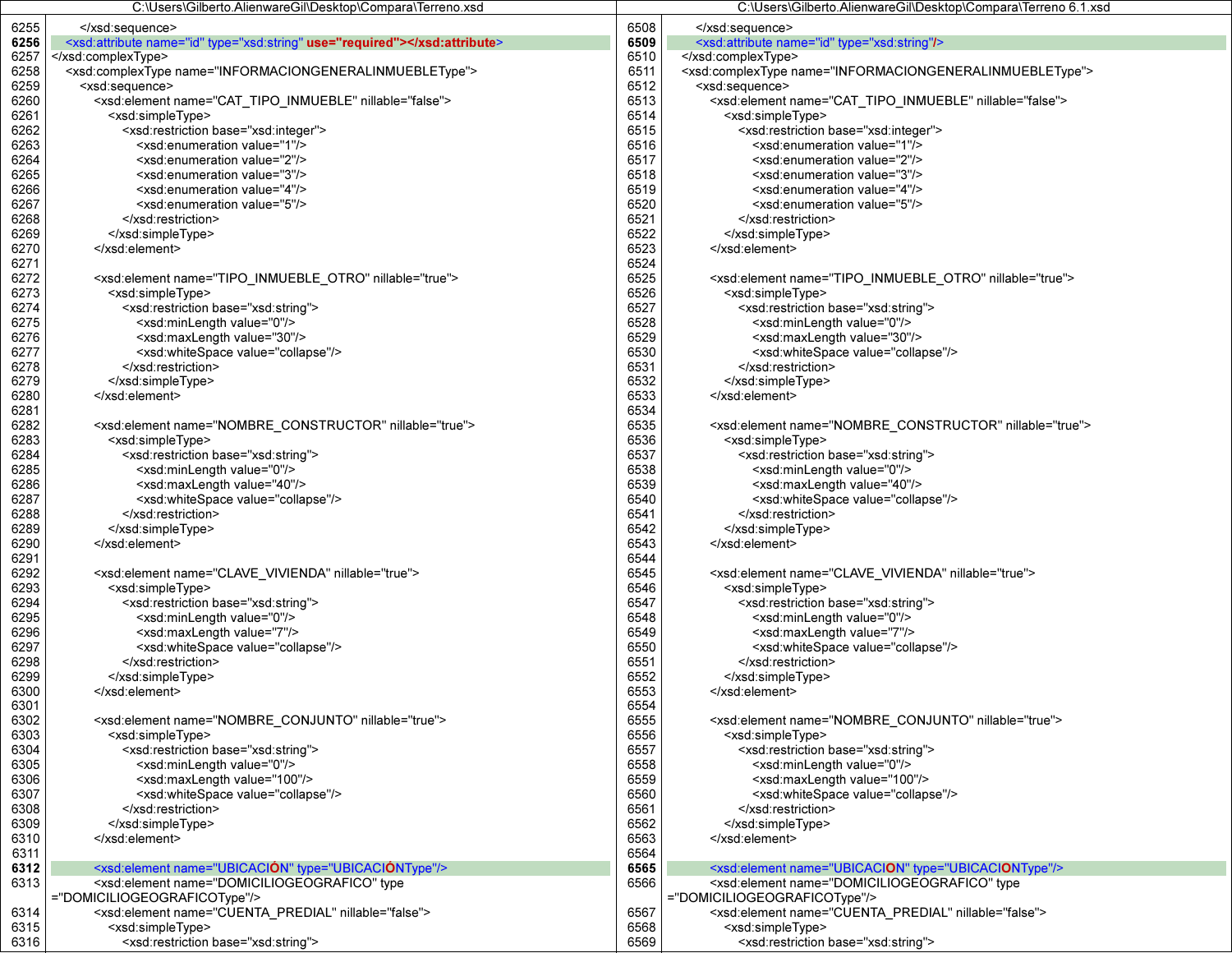| 6570<br>6317<br><xsd:minlength value="0"></xsd:minlength><br><xsd:minlength value="0"></xsd:minlength><br>6571<br>6318<br><xsd:maxlength value="50"></xsd:maxlength><br><xsd:maxlength value="50"></xsd:maxlength><br>6572<br>6319<br><xsd:whitespace value="collapse"></xsd:whitespace><br><xsd:whitespace value="collapse"></xsd:whitespace><br>6573<br>6320<br><br><br>6321<br>6574<br><br><br>6322<br>6575<br><br><br>6323<br>6576<br>6324<br>6577<br><xsd:element name="CUENTACATASTRAL" type="CUENTACATASTRALType"></xsd:element><br><xsd:element name="CUENTACATASTRAL" type="CUENTACATASTRALType"></xsd:element><br>6325<br>6578<br><xsd:element name="CIUDAD" nillable="false"><br/><xsd:element name="CIUDAD" nillable="false"><br/>6579<br/>6326<br/><xsd:simpletype><br/><xsd:simpletype><br/>6327<br/>6580<br/><xsd:restriction base="xsd:string"><br/><xsd:restriction base="xsd:string"><br/>6328<br/>6581<br/><xsd:minlength value="0"></xsd:minlength><br/><xsd:minlength value="0"></xsd:minlength><br/>6329<br/>6582<br/><xsd:maxlength value="100"></xsd:maxlength><br/><xsd:maxlength value="100"></xsd:maxlength><br/>6330<br/>6583<br/><xsd:whitespace value="collapse"></xsd:whitespace><br/><xsd:whitespace value="collapse"></xsd:whitespace><br/>6584<br/>6331<br/></xsd:restriction><br/></xsd:restriction><br/>6585<br/>6332<br/></xsd:simpletype><br/></xsd:simpletype><br/>6586<br/>6333<br/></xsd:element><br/></xsd:element><br>6334<br>6587<br>6335<br>6588<br><xsd:element name="LONGITUD" nillable="false"><br/><xsd:element name="LONGITUD" nillable="false"><br/>6589<br/>6336<br/><xsd:simpletype><br/><xsd:simpletype><br/>6337<br/>6590<br/><xsd:restriction base="xsd:decimal"><br/><xsd:restriction base="xsd:decimal"><br/>6591<br/>6338<br/><xsd:fractiondigits value="7"></xsd:fractiondigits><br/><xsd:fractiondigits value="7"></xsd:fractiondigits><br/>6592<br/>6339<br/></xsd:restriction><br/></xsd:restriction><br/>6593<br/>6340<br/></xsd:simpletype><br/></xsd:simpletype><br/>6594<br/>6341<br/></xsd:element><br/></xsd:element><br>6595<br>6342<br>6596<br>6343<br><xsd:element name="LATITUD" nillable="false"><br/><xsd:element name="LATITUD" nillable="false"><br/>6597<br/>6344<br/><xsd:simpletype><br/><xsd:simpletype><br/>6598<br/>6345<br/><xsd:restriction base="xsd:decimal"><br/><xsd:restriction base="xsd:decimal"><br/>6599<br/>6346<br/><xsd:fractiondigits value="7"></xsd:fractiondigits><br/><xsd:fractiondigits value="7"></xsd:fractiondigits><br/>6600<br/>6347<br/></xsd:restriction><br/></xsd:restriction><br/>6601<br/>6348<br/></xsd:simpletype><br/></xsd:simpletype><br/>6602<br/>6349<br/></xsd:element><br/></xsd:element><br>6350<br>6603<br>6351<br><xsd:element name="ALTITUD" nillable="false"><br/>6604<br/><xsd:element name="ALTITUD" nillable="false"><br/>6352<br/>6605<br/><xsd:simpletype><br/><xsd:simpletype><br/>6353<br/>6606<br/><xsd:restriction base="xsd:integer"> </xsd:restriction><br/><xsd:restriction base="xsd:integer"> </xsd:restriction><br/>6607<br/>6354<br/></xsd:simpletype><br/></xsd:simpletype><br/>6608<br/>6355<br/></xsd:element><br/></xsd:element><br>6356<br>6609<br>6357<br>6610<br><br><br>6358<br><xsd:attribute name="id" type="xsd:string" use="required"></xsd:attribute><br>6611<br><xsd:attribute name="id" type="xsd:string"></xsd:attribute><br>6359<br>6612<br><br><br>6360<br>6613<br><xsd:complextype name="CUENTACATASTRALType"><br/><xsd:complextype name="CUENTACATASTRALType"><br/>6361<br/>6614<br/><xsd:sequence><br/><xsd:sequence><br/>6615<br/>6362<br/><xsd:element name="CLAVE REGION" nillable="false"><br/><xsd:element name="CLAVE_REGION" nillable="true"><br/>6616<br/>6363<br/><xsd:simpletype><br/><xsd:simpletype><br/>6617<br/>6364<br/><xsd:restriction base="xsd:string"><br/><xsd:restriction base="xsd:string"><br/>6365<br/>6618<br/><xsd:pattern value="[A-Z0-9]{3}"></xsd:pattern><br/><xsd:pattern value="[A-Z0-9]{3}"></xsd:pattern><br/>6366<br/>6619<br/></xsd:restriction><br/></xsd:restriction><br/>6367<br/>6620<br/></xsd:simpletype><br/></xsd:simpletype><br/>6621<br/>6368<br/></xsd:element><br/></xsd:element><br/>6622<br/>6369<br/>6370<br/><xsd:element name="CLAVE MANZANA" nillable="false"><br/>6623<br/><xsd:element name="CLAVE MANZANA" nillable="true"><br/>6371<br/>6624<br/><xsd:simpletype><br/><xsd:simpletype><br/>6372<br/>6625<br/><xsd:restriction base="xsd:string"><br/><xsd:restriction base="xsd:string"><br/>6373<br/>6626<br/><xsd:pattern value="[A-Z0-9]{3}"></xsd:pattern><br/><xsd:pattern value="[A-Z0-9]{3}"></xsd:pattern><br/>6627<br/>6374<br/></xsd:restriction><br/></xsd:restriction><br/>6375<br/>6628<br/></xsd:simpletype><br/></xsd:simpletype><br/>6376<br/>6629<br/></xsd:element><br/></xsd:element><br/>6377<br/>6630<br/>6378<br/>6631<br/><xsd:element name="CLAVE_LOTE" nillable="false"><br/><xsd:element name="CLAVE LOTE" nillable="true"><br/>6379<br/>6632<br/><xsd:simpletype><br/><xsd:simpletype></xsd:simpletype></xsd:simpletype></xsd:element></xsd:element></xsd:sequence></xsd:sequence></xsd:complextype></xsd:complextype> | C:\Users\Gilberto.AlienwareGil\Desktop\Compara\Terreno.xsd | C:\Users\Gilberto.AlienwareGil\Desktop\Compara\Terreno 6.1.xsd |
|------------------------------------------------------------------------------------------------------------------------------------------------------------------------------------------------------------------------------------------------------------------------------------------------------------------------------------------------------------------------------------------------------------------------------------------------------------------------------------------------------------------------------------------------------------------------------------------------------------------------------------------------------------------------------------------------------------------------------------------------------------------------------------------------------------------------------------------------------------------------------------------------------------------------------------------------------------------------------------------------------------------------------------------------------------------------------------------------------------------------------------------------------------------------------------------------------------------------------------------------------------------------------------------------------------------------------------------------------------------------------------------------------------------------------------------------------------------------------------------------------------------------------------------------------------------------------------------------------------------------------------------------------------------------------------------------------------------------------------------------------------------------------------------------------------------------------------------------------------------------------------------------------------------------------------------------------------------------------------------------------------------------------------------------------------------------------------------------------------------------------------------------------------------------------------------------------------------------------------------------------------------------------------------------------------------------------------------------------------------------------------------------------------------------------------------------------------------------------------------------------------------------------------------------------------------------------------------------------------------------------------------------------------------------------------------------------------------------------------------------------------------------------------------------------------------------------------------------------------------------------------------------------------------------------------------------------------------------------------------------------------------------------------------------------------------------------------------------------------------------------------------------------------------------------------------------------------------------------------------------------------------------------------------------------------------------------------------------------------------------------------------------------------------------------------------------------------------------------------------------------------------------------------------------------------------------------------------------------------------------------------------------------------------------------------------------------------------------------------------------------------------------------------------------------------------------------------------------------------------------------------------------------------------------------------------------------------------------------------------------------------------------------------------------------------------------------------------------------------------------------------------------------------------------------------------------------------------------------------------------------------------------------------------------------------------------------------------------------------------------------------------------------------------------------------------------------------------------------------------------------------------------------------------------------------------------------------------------------------------------------------------------------------------------------------------------------------------------------------------------------------------------------------------------------------------------------------------------------------------------------------------------------------------------------------------------------------------------------------------------------------------------------------------------------------------------------------------------------------------------------------------------------------------------------------|------------------------------------------------------------|----------------------------------------------------------------|
|                                                                                                                                                                                                                                                                                                                                                                                                                                                                                                                                                                                                                                                                                                                                                                                                                                                                                                                                                                                                                                                                                                                                                                                                                                                                                                                                                                                                                                                                                                                                                                                                                                                                                                                                                                                                                                                                                                                                                                                                                                                                                                                                                                                                                                                                                                                                                                                                                                                                                                                                                                                                                                                                                                                                                                                                                                                                                                                                                                                                                                                                                                                                                                                                                                                                                                                                                                                                                                                                                                                                                                                                                                                                                                                                                                                                                                                                                                                                                                                                                                                                                                                                                                                                                                                                                                                                                                                                                                                                                                                                                                                                                                                                                                                                                                                                                                                                                                                                                                                                                                                                                                                                                                                    |                                                            |                                                                |
|                                                                                                                                                                                                                                                                                                                                                                                                                                                                                                                                                                                                                                                                                                                                                                                                                                                                                                                                                                                                                                                                                                                                                                                                                                                                                                                                                                                                                                                                                                                                                                                                                                                                                                                                                                                                                                                                                                                                                                                                                                                                                                                                                                                                                                                                                                                                                                                                                                                                                                                                                                                                                                                                                                                                                                                                                                                                                                                                                                                                                                                                                                                                                                                                                                                                                                                                                                                                                                                                                                                                                                                                                                                                                                                                                                                                                                                                                                                                                                                                                                                                                                                                                                                                                                                                                                                                                                                                                                                                                                                                                                                                                                                                                                                                                                                                                                                                                                                                                                                                                                                                                                                                                                                    |                                                            |                                                                |
|                                                                                                                                                                                                                                                                                                                                                                                                                                                                                                                                                                                                                                                                                                                                                                                                                                                                                                                                                                                                                                                                                                                                                                                                                                                                                                                                                                                                                                                                                                                                                                                                                                                                                                                                                                                                                                                                                                                                                                                                                                                                                                                                                                                                                                                                                                                                                                                                                                                                                                                                                                                                                                                                                                                                                                                                                                                                                                                                                                                                                                                                                                                                                                                                                                                                                                                                                                                                                                                                                                                                                                                                                                                                                                                                                                                                                                                                                                                                                                                                                                                                                                                                                                                                                                                                                                                                                                                                                                                                                                                                                                                                                                                                                                                                                                                                                                                                                                                                                                                                                                                                                                                                                                                    |                                                            |                                                                |
|                                                                                                                                                                                                                                                                                                                                                                                                                                                                                                                                                                                                                                                                                                                                                                                                                                                                                                                                                                                                                                                                                                                                                                                                                                                                                                                                                                                                                                                                                                                                                                                                                                                                                                                                                                                                                                                                                                                                                                                                                                                                                                                                                                                                                                                                                                                                                                                                                                                                                                                                                                                                                                                                                                                                                                                                                                                                                                                                                                                                                                                                                                                                                                                                                                                                                                                                                                                                                                                                                                                                                                                                                                                                                                                                                                                                                                                                                                                                                                                                                                                                                                                                                                                                                                                                                                                                                                                                                                                                                                                                                                                                                                                                                                                                                                                                                                                                                                                                                                                                                                                                                                                                                                                    |                                                            |                                                                |
|                                                                                                                                                                                                                                                                                                                                                                                                                                                                                                                                                                                                                                                                                                                                                                                                                                                                                                                                                                                                                                                                                                                                                                                                                                                                                                                                                                                                                                                                                                                                                                                                                                                                                                                                                                                                                                                                                                                                                                                                                                                                                                                                                                                                                                                                                                                                                                                                                                                                                                                                                                                                                                                                                                                                                                                                                                                                                                                                                                                                                                                                                                                                                                                                                                                                                                                                                                                                                                                                                                                                                                                                                                                                                                                                                                                                                                                                                                                                                                                                                                                                                                                                                                                                                                                                                                                                                                                                                                                                                                                                                                                                                                                                                                                                                                                                                                                                                                                                                                                                                                                                                                                                                                                    |                                                            |                                                                |
|                                                                                                                                                                                                                                                                                                                                                                                                                                                                                                                                                                                                                                                                                                                                                                                                                                                                                                                                                                                                                                                                                                                                                                                                                                                                                                                                                                                                                                                                                                                                                                                                                                                                                                                                                                                                                                                                                                                                                                                                                                                                                                                                                                                                                                                                                                                                                                                                                                                                                                                                                                                                                                                                                                                                                                                                                                                                                                                                                                                                                                                                                                                                                                                                                                                                                                                                                                                                                                                                                                                                                                                                                                                                                                                                                                                                                                                                                                                                                                                                                                                                                                                                                                                                                                                                                                                                                                                                                                                                                                                                                                                                                                                                                                                                                                                                                                                                                                                                                                                                                                                                                                                                                                                    |                                                            |                                                                |
|                                                                                                                                                                                                                                                                                                                                                                                                                                                                                                                                                                                                                                                                                                                                                                                                                                                                                                                                                                                                                                                                                                                                                                                                                                                                                                                                                                                                                                                                                                                                                                                                                                                                                                                                                                                                                                                                                                                                                                                                                                                                                                                                                                                                                                                                                                                                                                                                                                                                                                                                                                                                                                                                                                                                                                                                                                                                                                                                                                                                                                                                                                                                                                                                                                                                                                                                                                                                                                                                                                                                                                                                                                                                                                                                                                                                                                                                                                                                                                                                                                                                                                                                                                                                                                                                                                                                                                                                                                                                                                                                                                                                                                                                                                                                                                                                                                                                                                                                                                                                                                                                                                                                                                                    |                                                            |                                                                |
|                                                                                                                                                                                                                                                                                                                                                                                                                                                                                                                                                                                                                                                                                                                                                                                                                                                                                                                                                                                                                                                                                                                                                                                                                                                                                                                                                                                                                                                                                                                                                                                                                                                                                                                                                                                                                                                                                                                                                                                                                                                                                                                                                                                                                                                                                                                                                                                                                                                                                                                                                                                                                                                                                                                                                                                                                                                                                                                                                                                                                                                                                                                                                                                                                                                                                                                                                                                                                                                                                                                                                                                                                                                                                                                                                                                                                                                                                                                                                                                                                                                                                                                                                                                                                                                                                                                                                                                                                                                                                                                                                                                                                                                                                                                                                                                                                                                                                                                                                                                                                                                                                                                                                                                    |                                                            |                                                                |
|                                                                                                                                                                                                                                                                                                                                                                                                                                                                                                                                                                                                                                                                                                                                                                                                                                                                                                                                                                                                                                                                                                                                                                                                                                                                                                                                                                                                                                                                                                                                                                                                                                                                                                                                                                                                                                                                                                                                                                                                                                                                                                                                                                                                                                                                                                                                                                                                                                                                                                                                                                                                                                                                                                                                                                                                                                                                                                                                                                                                                                                                                                                                                                                                                                                                                                                                                                                                                                                                                                                                                                                                                                                                                                                                                                                                                                                                                                                                                                                                                                                                                                                                                                                                                                                                                                                                                                                                                                                                                                                                                                                                                                                                                                                                                                                                                                                                                                                                                                                                                                                                                                                                                                                    |                                                            |                                                                |
|                                                                                                                                                                                                                                                                                                                                                                                                                                                                                                                                                                                                                                                                                                                                                                                                                                                                                                                                                                                                                                                                                                                                                                                                                                                                                                                                                                                                                                                                                                                                                                                                                                                                                                                                                                                                                                                                                                                                                                                                                                                                                                                                                                                                                                                                                                                                                                                                                                                                                                                                                                                                                                                                                                                                                                                                                                                                                                                                                                                                                                                                                                                                                                                                                                                                                                                                                                                                                                                                                                                                                                                                                                                                                                                                                                                                                                                                                                                                                                                                                                                                                                                                                                                                                                                                                                                                                                                                                                                                                                                                                                                                                                                                                                                                                                                                                                                                                                                                                                                                                                                                                                                                                                                    |                                                            |                                                                |
|                                                                                                                                                                                                                                                                                                                                                                                                                                                                                                                                                                                                                                                                                                                                                                                                                                                                                                                                                                                                                                                                                                                                                                                                                                                                                                                                                                                                                                                                                                                                                                                                                                                                                                                                                                                                                                                                                                                                                                                                                                                                                                                                                                                                                                                                                                                                                                                                                                                                                                                                                                                                                                                                                                                                                                                                                                                                                                                                                                                                                                                                                                                                                                                                                                                                                                                                                                                                                                                                                                                                                                                                                                                                                                                                                                                                                                                                                                                                                                                                                                                                                                                                                                                                                                                                                                                                                                                                                                                                                                                                                                                                                                                                                                                                                                                                                                                                                                                                                                                                                                                                                                                                                                                    |                                                            |                                                                |
|                                                                                                                                                                                                                                                                                                                                                                                                                                                                                                                                                                                                                                                                                                                                                                                                                                                                                                                                                                                                                                                                                                                                                                                                                                                                                                                                                                                                                                                                                                                                                                                                                                                                                                                                                                                                                                                                                                                                                                                                                                                                                                                                                                                                                                                                                                                                                                                                                                                                                                                                                                                                                                                                                                                                                                                                                                                                                                                                                                                                                                                                                                                                                                                                                                                                                                                                                                                                                                                                                                                                                                                                                                                                                                                                                                                                                                                                                                                                                                                                                                                                                                                                                                                                                                                                                                                                                                                                                                                                                                                                                                                                                                                                                                                                                                                                                                                                                                                                                                                                                                                                                                                                                                                    |                                                            |                                                                |
|                                                                                                                                                                                                                                                                                                                                                                                                                                                                                                                                                                                                                                                                                                                                                                                                                                                                                                                                                                                                                                                                                                                                                                                                                                                                                                                                                                                                                                                                                                                                                                                                                                                                                                                                                                                                                                                                                                                                                                                                                                                                                                                                                                                                                                                                                                                                                                                                                                                                                                                                                                                                                                                                                                                                                                                                                                                                                                                                                                                                                                                                                                                                                                                                                                                                                                                                                                                                                                                                                                                                                                                                                                                                                                                                                                                                                                                                                                                                                                                                                                                                                                                                                                                                                                                                                                                                                                                                                                                                                                                                                                                                                                                                                                                                                                                                                                                                                                                                                                                                                                                                                                                                                                                    |                                                            |                                                                |
|                                                                                                                                                                                                                                                                                                                                                                                                                                                                                                                                                                                                                                                                                                                                                                                                                                                                                                                                                                                                                                                                                                                                                                                                                                                                                                                                                                                                                                                                                                                                                                                                                                                                                                                                                                                                                                                                                                                                                                                                                                                                                                                                                                                                                                                                                                                                                                                                                                                                                                                                                                                                                                                                                                                                                                                                                                                                                                                                                                                                                                                                                                                                                                                                                                                                                                                                                                                                                                                                                                                                                                                                                                                                                                                                                                                                                                                                                                                                                                                                                                                                                                                                                                                                                                                                                                                                                                                                                                                                                                                                                                                                                                                                                                                                                                                                                                                                                                                                                                                                                                                                                                                                                                                    |                                                            |                                                                |
|                                                                                                                                                                                                                                                                                                                                                                                                                                                                                                                                                                                                                                                                                                                                                                                                                                                                                                                                                                                                                                                                                                                                                                                                                                                                                                                                                                                                                                                                                                                                                                                                                                                                                                                                                                                                                                                                                                                                                                                                                                                                                                                                                                                                                                                                                                                                                                                                                                                                                                                                                                                                                                                                                                                                                                                                                                                                                                                                                                                                                                                                                                                                                                                                                                                                                                                                                                                                                                                                                                                                                                                                                                                                                                                                                                                                                                                                                                                                                                                                                                                                                                                                                                                                                                                                                                                                                                                                                                                                                                                                                                                                                                                                                                                                                                                                                                                                                                                                                                                                                                                                                                                                                                                    |                                                            |                                                                |
|                                                                                                                                                                                                                                                                                                                                                                                                                                                                                                                                                                                                                                                                                                                                                                                                                                                                                                                                                                                                                                                                                                                                                                                                                                                                                                                                                                                                                                                                                                                                                                                                                                                                                                                                                                                                                                                                                                                                                                                                                                                                                                                                                                                                                                                                                                                                                                                                                                                                                                                                                                                                                                                                                                                                                                                                                                                                                                                                                                                                                                                                                                                                                                                                                                                                                                                                                                                                                                                                                                                                                                                                                                                                                                                                                                                                                                                                                                                                                                                                                                                                                                                                                                                                                                                                                                                                                                                                                                                                                                                                                                                                                                                                                                                                                                                                                                                                                                                                                                                                                                                                                                                                                                                    |                                                            |                                                                |
|                                                                                                                                                                                                                                                                                                                                                                                                                                                                                                                                                                                                                                                                                                                                                                                                                                                                                                                                                                                                                                                                                                                                                                                                                                                                                                                                                                                                                                                                                                                                                                                                                                                                                                                                                                                                                                                                                                                                                                                                                                                                                                                                                                                                                                                                                                                                                                                                                                                                                                                                                                                                                                                                                                                                                                                                                                                                                                                                                                                                                                                                                                                                                                                                                                                                                                                                                                                                                                                                                                                                                                                                                                                                                                                                                                                                                                                                                                                                                                                                                                                                                                                                                                                                                                                                                                                                                                                                                                                                                                                                                                                                                                                                                                                                                                                                                                                                                                                                                                                                                                                                                                                                                                                    |                                                            |                                                                |
|                                                                                                                                                                                                                                                                                                                                                                                                                                                                                                                                                                                                                                                                                                                                                                                                                                                                                                                                                                                                                                                                                                                                                                                                                                                                                                                                                                                                                                                                                                                                                                                                                                                                                                                                                                                                                                                                                                                                                                                                                                                                                                                                                                                                                                                                                                                                                                                                                                                                                                                                                                                                                                                                                                                                                                                                                                                                                                                                                                                                                                                                                                                                                                                                                                                                                                                                                                                                                                                                                                                                                                                                                                                                                                                                                                                                                                                                                                                                                                                                                                                                                                                                                                                                                                                                                                                                                                                                                                                                                                                                                                                                                                                                                                                                                                                                                                                                                                                                                                                                                                                                                                                                                                                    |                                                            |                                                                |
|                                                                                                                                                                                                                                                                                                                                                                                                                                                                                                                                                                                                                                                                                                                                                                                                                                                                                                                                                                                                                                                                                                                                                                                                                                                                                                                                                                                                                                                                                                                                                                                                                                                                                                                                                                                                                                                                                                                                                                                                                                                                                                                                                                                                                                                                                                                                                                                                                                                                                                                                                                                                                                                                                                                                                                                                                                                                                                                                                                                                                                                                                                                                                                                                                                                                                                                                                                                                                                                                                                                                                                                                                                                                                                                                                                                                                                                                                                                                                                                                                                                                                                                                                                                                                                                                                                                                                                                                                                                                                                                                                                                                                                                                                                                                                                                                                                                                                                                                                                                                                                                                                                                                                                                    |                                                            |                                                                |
|                                                                                                                                                                                                                                                                                                                                                                                                                                                                                                                                                                                                                                                                                                                                                                                                                                                                                                                                                                                                                                                                                                                                                                                                                                                                                                                                                                                                                                                                                                                                                                                                                                                                                                                                                                                                                                                                                                                                                                                                                                                                                                                                                                                                                                                                                                                                                                                                                                                                                                                                                                                                                                                                                                                                                                                                                                                                                                                                                                                                                                                                                                                                                                                                                                                                                                                                                                                                                                                                                                                                                                                                                                                                                                                                                                                                                                                                                                                                                                                                                                                                                                                                                                                                                                                                                                                                                                                                                                                                                                                                                                                                                                                                                                                                                                                                                                                                                                                                                                                                                                                                                                                                                                                    |                                                            |                                                                |
|                                                                                                                                                                                                                                                                                                                                                                                                                                                                                                                                                                                                                                                                                                                                                                                                                                                                                                                                                                                                                                                                                                                                                                                                                                                                                                                                                                                                                                                                                                                                                                                                                                                                                                                                                                                                                                                                                                                                                                                                                                                                                                                                                                                                                                                                                                                                                                                                                                                                                                                                                                                                                                                                                                                                                                                                                                                                                                                                                                                                                                                                                                                                                                                                                                                                                                                                                                                                                                                                                                                                                                                                                                                                                                                                                                                                                                                                                                                                                                                                                                                                                                                                                                                                                                                                                                                                                                                                                                                                                                                                                                                                                                                                                                                                                                                                                                                                                                                                                                                                                                                                                                                                                                                    |                                                            |                                                                |
|                                                                                                                                                                                                                                                                                                                                                                                                                                                                                                                                                                                                                                                                                                                                                                                                                                                                                                                                                                                                                                                                                                                                                                                                                                                                                                                                                                                                                                                                                                                                                                                                                                                                                                                                                                                                                                                                                                                                                                                                                                                                                                                                                                                                                                                                                                                                                                                                                                                                                                                                                                                                                                                                                                                                                                                                                                                                                                                                                                                                                                                                                                                                                                                                                                                                                                                                                                                                                                                                                                                                                                                                                                                                                                                                                                                                                                                                                                                                                                                                                                                                                                                                                                                                                                                                                                                                                                                                                                                                                                                                                                                                                                                                                                                                                                                                                                                                                                                                                                                                                                                                                                                                                                                    |                                                            |                                                                |
|                                                                                                                                                                                                                                                                                                                                                                                                                                                                                                                                                                                                                                                                                                                                                                                                                                                                                                                                                                                                                                                                                                                                                                                                                                                                                                                                                                                                                                                                                                                                                                                                                                                                                                                                                                                                                                                                                                                                                                                                                                                                                                                                                                                                                                                                                                                                                                                                                                                                                                                                                                                                                                                                                                                                                                                                                                                                                                                                                                                                                                                                                                                                                                                                                                                                                                                                                                                                                                                                                                                                                                                                                                                                                                                                                                                                                                                                                                                                                                                                                                                                                                                                                                                                                                                                                                                                                                                                                                                                                                                                                                                                                                                                                                                                                                                                                                                                                                                                                                                                                                                                                                                                                                                    |                                                            |                                                                |
|                                                                                                                                                                                                                                                                                                                                                                                                                                                                                                                                                                                                                                                                                                                                                                                                                                                                                                                                                                                                                                                                                                                                                                                                                                                                                                                                                                                                                                                                                                                                                                                                                                                                                                                                                                                                                                                                                                                                                                                                                                                                                                                                                                                                                                                                                                                                                                                                                                                                                                                                                                                                                                                                                                                                                                                                                                                                                                                                                                                                                                                                                                                                                                                                                                                                                                                                                                                                                                                                                                                                                                                                                                                                                                                                                                                                                                                                                                                                                                                                                                                                                                                                                                                                                                                                                                                                                                                                                                                                                                                                                                                                                                                                                                                                                                                                                                                                                                                                                                                                                                                                                                                                                                                    |                                                            |                                                                |
|                                                                                                                                                                                                                                                                                                                                                                                                                                                                                                                                                                                                                                                                                                                                                                                                                                                                                                                                                                                                                                                                                                                                                                                                                                                                                                                                                                                                                                                                                                                                                                                                                                                                                                                                                                                                                                                                                                                                                                                                                                                                                                                                                                                                                                                                                                                                                                                                                                                                                                                                                                                                                                                                                                                                                                                                                                                                                                                                                                                                                                                                                                                                                                                                                                                                                                                                                                                                                                                                                                                                                                                                                                                                                                                                                                                                                                                                                                                                                                                                                                                                                                                                                                                                                                                                                                                                                                                                                                                                                                                                                                                                                                                                                                                                                                                                                                                                                                                                                                                                                                                                                                                                                                                    |                                                            |                                                                |
|                                                                                                                                                                                                                                                                                                                                                                                                                                                                                                                                                                                                                                                                                                                                                                                                                                                                                                                                                                                                                                                                                                                                                                                                                                                                                                                                                                                                                                                                                                                                                                                                                                                                                                                                                                                                                                                                                                                                                                                                                                                                                                                                                                                                                                                                                                                                                                                                                                                                                                                                                                                                                                                                                                                                                                                                                                                                                                                                                                                                                                                                                                                                                                                                                                                                                                                                                                                                                                                                                                                                                                                                                                                                                                                                                                                                                                                                                                                                                                                                                                                                                                                                                                                                                                                                                                                                                                                                                                                                                                                                                                                                                                                                                                                                                                                                                                                                                                                                                                                                                                                                                                                                                                                    |                                                            |                                                                |
|                                                                                                                                                                                                                                                                                                                                                                                                                                                                                                                                                                                                                                                                                                                                                                                                                                                                                                                                                                                                                                                                                                                                                                                                                                                                                                                                                                                                                                                                                                                                                                                                                                                                                                                                                                                                                                                                                                                                                                                                                                                                                                                                                                                                                                                                                                                                                                                                                                                                                                                                                                                                                                                                                                                                                                                                                                                                                                                                                                                                                                                                                                                                                                                                                                                                                                                                                                                                                                                                                                                                                                                                                                                                                                                                                                                                                                                                                                                                                                                                                                                                                                                                                                                                                                                                                                                                                                                                                                                                                                                                                                                                                                                                                                                                                                                                                                                                                                                                                                                                                                                                                                                                                                                    |                                                            |                                                                |
|                                                                                                                                                                                                                                                                                                                                                                                                                                                                                                                                                                                                                                                                                                                                                                                                                                                                                                                                                                                                                                                                                                                                                                                                                                                                                                                                                                                                                                                                                                                                                                                                                                                                                                                                                                                                                                                                                                                                                                                                                                                                                                                                                                                                                                                                                                                                                                                                                                                                                                                                                                                                                                                                                                                                                                                                                                                                                                                                                                                                                                                                                                                                                                                                                                                                                                                                                                                                                                                                                                                                                                                                                                                                                                                                                                                                                                                                                                                                                                                                                                                                                                                                                                                                                                                                                                                                                                                                                                                                                                                                                                                                                                                                                                                                                                                                                                                                                                                                                                                                                                                                                                                                                                                    |                                                            |                                                                |
|                                                                                                                                                                                                                                                                                                                                                                                                                                                                                                                                                                                                                                                                                                                                                                                                                                                                                                                                                                                                                                                                                                                                                                                                                                                                                                                                                                                                                                                                                                                                                                                                                                                                                                                                                                                                                                                                                                                                                                                                                                                                                                                                                                                                                                                                                                                                                                                                                                                                                                                                                                                                                                                                                                                                                                                                                                                                                                                                                                                                                                                                                                                                                                                                                                                                                                                                                                                                                                                                                                                                                                                                                                                                                                                                                                                                                                                                                                                                                                                                                                                                                                                                                                                                                                                                                                                                                                                                                                                                                                                                                                                                                                                                                                                                                                                                                                                                                                                                                                                                                                                                                                                                                                                    |                                                            |                                                                |
|                                                                                                                                                                                                                                                                                                                                                                                                                                                                                                                                                                                                                                                                                                                                                                                                                                                                                                                                                                                                                                                                                                                                                                                                                                                                                                                                                                                                                                                                                                                                                                                                                                                                                                                                                                                                                                                                                                                                                                                                                                                                                                                                                                                                                                                                                                                                                                                                                                                                                                                                                                                                                                                                                                                                                                                                                                                                                                                                                                                                                                                                                                                                                                                                                                                                                                                                                                                                                                                                                                                                                                                                                                                                                                                                                                                                                                                                                                                                                                                                                                                                                                                                                                                                                                                                                                                                                                                                                                                                                                                                                                                                                                                                                                                                                                                                                                                                                                                                                                                                                                                                                                                                                                                    |                                                            |                                                                |
|                                                                                                                                                                                                                                                                                                                                                                                                                                                                                                                                                                                                                                                                                                                                                                                                                                                                                                                                                                                                                                                                                                                                                                                                                                                                                                                                                                                                                                                                                                                                                                                                                                                                                                                                                                                                                                                                                                                                                                                                                                                                                                                                                                                                                                                                                                                                                                                                                                                                                                                                                                                                                                                                                                                                                                                                                                                                                                                                                                                                                                                                                                                                                                                                                                                                                                                                                                                                                                                                                                                                                                                                                                                                                                                                                                                                                                                                                                                                                                                                                                                                                                                                                                                                                                                                                                                                                                                                                                                                                                                                                                                                                                                                                                                                                                                                                                                                                                                                                                                                                                                                                                                                                                                    |                                                            |                                                                |
|                                                                                                                                                                                                                                                                                                                                                                                                                                                                                                                                                                                                                                                                                                                                                                                                                                                                                                                                                                                                                                                                                                                                                                                                                                                                                                                                                                                                                                                                                                                                                                                                                                                                                                                                                                                                                                                                                                                                                                                                                                                                                                                                                                                                                                                                                                                                                                                                                                                                                                                                                                                                                                                                                                                                                                                                                                                                                                                                                                                                                                                                                                                                                                                                                                                                                                                                                                                                                                                                                                                                                                                                                                                                                                                                                                                                                                                                                                                                                                                                                                                                                                                                                                                                                                                                                                                                                                                                                                                                                                                                                                                                                                                                                                                                                                                                                                                                                                                                                                                                                                                                                                                                                                                    |                                                            |                                                                |
|                                                                                                                                                                                                                                                                                                                                                                                                                                                                                                                                                                                                                                                                                                                                                                                                                                                                                                                                                                                                                                                                                                                                                                                                                                                                                                                                                                                                                                                                                                                                                                                                                                                                                                                                                                                                                                                                                                                                                                                                                                                                                                                                                                                                                                                                                                                                                                                                                                                                                                                                                                                                                                                                                                                                                                                                                                                                                                                                                                                                                                                                                                                                                                                                                                                                                                                                                                                                                                                                                                                                                                                                                                                                                                                                                                                                                                                                                                                                                                                                                                                                                                                                                                                                                                                                                                                                                                                                                                                                                                                                                                                                                                                                                                                                                                                                                                                                                                                                                                                                                                                                                                                                                                                    |                                                            |                                                                |
|                                                                                                                                                                                                                                                                                                                                                                                                                                                                                                                                                                                                                                                                                                                                                                                                                                                                                                                                                                                                                                                                                                                                                                                                                                                                                                                                                                                                                                                                                                                                                                                                                                                                                                                                                                                                                                                                                                                                                                                                                                                                                                                                                                                                                                                                                                                                                                                                                                                                                                                                                                                                                                                                                                                                                                                                                                                                                                                                                                                                                                                                                                                                                                                                                                                                                                                                                                                                                                                                                                                                                                                                                                                                                                                                                                                                                                                                                                                                                                                                                                                                                                                                                                                                                                                                                                                                                                                                                                                                                                                                                                                                                                                                                                                                                                                                                                                                                                                                                                                                                                                                                                                                                                                    |                                                            |                                                                |
|                                                                                                                                                                                                                                                                                                                                                                                                                                                                                                                                                                                                                                                                                                                                                                                                                                                                                                                                                                                                                                                                                                                                                                                                                                                                                                                                                                                                                                                                                                                                                                                                                                                                                                                                                                                                                                                                                                                                                                                                                                                                                                                                                                                                                                                                                                                                                                                                                                                                                                                                                                                                                                                                                                                                                                                                                                                                                                                                                                                                                                                                                                                                                                                                                                                                                                                                                                                                                                                                                                                                                                                                                                                                                                                                                                                                                                                                                                                                                                                                                                                                                                                                                                                                                                                                                                                                                                                                                                                                                                                                                                                                                                                                                                                                                                                                                                                                                                                                                                                                                                                                                                                                                                                    |                                                            |                                                                |
|                                                                                                                                                                                                                                                                                                                                                                                                                                                                                                                                                                                                                                                                                                                                                                                                                                                                                                                                                                                                                                                                                                                                                                                                                                                                                                                                                                                                                                                                                                                                                                                                                                                                                                                                                                                                                                                                                                                                                                                                                                                                                                                                                                                                                                                                                                                                                                                                                                                                                                                                                                                                                                                                                                                                                                                                                                                                                                                                                                                                                                                                                                                                                                                                                                                                                                                                                                                                                                                                                                                                                                                                                                                                                                                                                                                                                                                                                                                                                                                                                                                                                                                                                                                                                                                                                                                                                                                                                                                                                                                                                                                                                                                                                                                                                                                                                                                                                                                                                                                                                                                                                                                                                                                    |                                                            |                                                                |
|                                                                                                                                                                                                                                                                                                                                                                                                                                                                                                                                                                                                                                                                                                                                                                                                                                                                                                                                                                                                                                                                                                                                                                                                                                                                                                                                                                                                                                                                                                                                                                                                                                                                                                                                                                                                                                                                                                                                                                                                                                                                                                                                                                                                                                                                                                                                                                                                                                                                                                                                                                                                                                                                                                                                                                                                                                                                                                                                                                                                                                                                                                                                                                                                                                                                                                                                                                                                                                                                                                                                                                                                                                                                                                                                                                                                                                                                                                                                                                                                                                                                                                                                                                                                                                                                                                                                                                                                                                                                                                                                                                                                                                                                                                                                                                                                                                                                                                                                                                                                                                                                                                                                                                                    |                                                            |                                                                |
|                                                                                                                                                                                                                                                                                                                                                                                                                                                                                                                                                                                                                                                                                                                                                                                                                                                                                                                                                                                                                                                                                                                                                                                                                                                                                                                                                                                                                                                                                                                                                                                                                                                                                                                                                                                                                                                                                                                                                                                                                                                                                                                                                                                                                                                                                                                                                                                                                                                                                                                                                                                                                                                                                                                                                                                                                                                                                                                                                                                                                                                                                                                                                                                                                                                                                                                                                                                                                                                                                                                                                                                                                                                                                                                                                                                                                                                                                                                                                                                                                                                                                                                                                                                                                                                                                                                                                                                                                                                                                                                                                                                                                                                                                                                                                                                                                                                                                                                                                                                                                                                                                                                                                                                    |                                                            |                                                                |
|                                                                                                                                                                                                                                                                                                                                                                                                                                                                                                                                                                                                                                                                                                                                                                                                                                                                                                                                                                                                                                                                                                                                                                                                                                                                                                                                                                                                                                                                                                                                                                                                                                                                                                                                                                                                                                                                                                                                                                                                                                                                                                                                                                                                                                                                                                                                                                                                                                                                                                                                                                                                                                                                                                                                                                                                                                                                                                                                                                                                                                                                                                                                                                                                                                                                                                                                                                                                                                                                                                                                                                                                                                                                                                                                                                                                                                                                                                                                                                                                                                                                                                                                                                                                                                                                                                                                                                                                                                                                                                                                                                                                                                                                                                                                                                                                                                                                                                                                                                                                                                                                                                                                                                                    |                                                            |                                                                |
|                                                                                                                                                                                                                                                                                                                                                                                                                                                                                                                                                                                                                                                                                                                                                                                                                                                                                                                                                                                                                                                                                                                                                                                                                                                                                                                                                                                                                                                                                                                                                                                                                                                                                                                                                                                                                                                                                                                                                                                                                                                                                                                                                                                                                                                                                                                                                                                                                                                                                                                                                                                                                                                                                                                                                                                                                                                                                                                                                                                                                                                                                                                                                                                                                                                                                                                                                                                                                                                                                                                                                                                                                                                                                                                                                                                                                                                                                                                                                                                                                                                                                                                                                                                                                                                                                                                                                                                                                                                                                                                                                                                                                                                                                                                                                                                                                                                                                                                                                                                                                                                                                                                                                                                    |                                                            |                                                                |
|                                                                                                                                                                                                                                                                                                                                                                                                                                                                                                                                                                                                                                                                                                                                                                                                                                                                                                                                                                                                                                                                                                                                                                                                                                                                                                                                                                                                                                                                                                                                                                                                                                                                                                                                                                                                                                                                                                                                                                                                                                                                                                                                                                                                                                                                                                                                                                                                                                                                                                                                                                                                                                                                                                                                                                                                                                                                                                                                                                                                                                                                                                                                                                                                                                                                                                                                                                                                                                                                                                                                                                                                                                                                                                                                                                                                                                                                                                                                                                                                                                                                                                                                                                                                                                                                                                                                                                                                                                                                                                                                                                                                                                                                                                                                                                                                                                                                                                                                                                                                                                                                                                                                                                                    |                                                            |                                                                |
|                                                                                                                                                                                                                                                                                                                                                                                                                                                                                                                                                                                                                                                                                                                                                                                                                                                                                                                                                                                                                                                                                                                                                                                                                                                                                                                                                                                                                                                                                                                                                                                                                                                                                                                                                                                                                                                                                                                                                                                                                                                                                                                                                                                                                                                                                                                                                                                                                                                                                                                                                                                                                                                                                                                                                                                                                                                                                                                                                                                                                                                                                                                                                                                                                                                                                                                                                                                                                                                                                                                                                                                                                                                                                                                                                                                                                                                                                                                                                                                                                                                                                                                                                                                                                                                                                                                                                                                                                                                                                                                                                                                                                                                                                                                                                                                                                                                                                                                                                                                                                                                                                                                                                                                    |                                                            |                                                                |
|                                                                                                                                                                                                                                                                                                                                                                                                                                                                                                                                                                                                                                                                                                                                                                                                                                                                                                                                                                                                                                                                                                                                                                                                                                                                                                                                                                                                                                                                                                                                                                                                                                                                                                                                                                                                                                                                                                                                                                                                                                                                                                                                                                                                                                                                                                                                                                                                                                                                                                                                                                                                                                                                                                                                                                                                                                                                                                                                                                                                                                                                                                                                                                                                                                                                                                                                                                                                                                                                                                                                                                                                                                                                                                                                                                                                                                                                                                                                                                                                                                                                                                                                                                                                                                                                                                                                                                                                                                                                                                                                                                                                                                                                                                                                                                                                                                                                                                                                                                                                                                                                                                                                                                                    |                                                            |                                                                |
|                                                                                                                                                                                                                                                                                                                                                                                                                                                                                                                                                                                                                                                                                                                                                                                                                                                                                                                                                                                                                                                                                                                                                                                                                                                                                                                                                                                                                                                                                                                                                                                                                                                                                                                                                                                                                                                                                                                                                                                                                                                                                                                                                                                                                                                                                                                                                                                                                                                                                                                                                                                                                                                                                                                                                                                                                                                                                                                                                                                                                                                                                                                                                                                                                                                                                                                                                                                                                                                                                                                                                                                                                                                                                                                                                                                                                                                                                                                                                                                                                                                                                                                                                                                                                                                                                                                                                                                                                                                                                                                                                                                                                                                                                                                                                                                                                                                                                                                                                                                                                                                                                                                                                                                    |                                                            |                                                                |
|                                                                                                                                                                                                                                                                                                                                                                                                                                                                                                                                                                                                                                                                                                                                                                                                                                                                                                                                                                                                                                                                                                                                                                                                                                                                                                                                                                                                                                                                                                                                                                                                                                                                                                                                                                                                                                                                                                                                                                                                                                                                                                                                                                                                                                                                                                                                                                                                                                                                                                                                                                                                                                                                                                                                                                                                                                                                                                                                                                                                                                                                                                                                                                                                                                                                                                                                                                                                                                                                                                                                                                                                                                                                                                                                                                                                                                                                                                                                                                                                                                                                                                                                                                                                                                                                                                                                                                                                                                                                                                                                                                                                                                                                                                                                                                                                                                                                                                                                                                                                                                                                                                                                                                                    |                                                            |                                                                |
|                                                                                                                                                                                                                                                                                                                                                                                                                                                                                                                                                                                                                                                                                                                                                                                                                                                                                                                                                                                                                                                                                                                                                                                                                                                                                                                                                                                                                                                                                                                                                                                                                                                                                                                                                                                                                                                                                                                                                                                                                                                                                                                                                                                                                                                                                                                                                                                                                                                                                                                                                                                                                                                                                                                                                                                                                                                                                                                                                                                                                                                                                                                                                                                                                                                                                                                                                                                                                                                                                                                                                                                                                                                                                                                                                                                                                                                                                                                                                                                                                                                                                                                                                                                                                                                                                                                                                                                                                                                                                                                                                                                                                                                                                                                                                                                                                                                                                                                                                                                                                                                                                                                                                                                    |                                                            |                                                                |
|                                                                                                                                                                                                                                                                                                                                                                                                                                                                                                                                                                                                                                                                                                                                                                                                                                                                                                                                                                                                                                                                                                                                                                                                                                                                                                                                                                                                                                                                                                                                                                                                                                                                                                                                                                                                                                                                                                                                                                                                                                                                                                                                                                                                                                                                                                                                                                                                                                                                                                                                                                                                                                                                                                                                                                                                                                                                                                                                                                                                                                                                                                                                                                                                                                                                                                                                                                                                                                                                                                                                                                                                                                                                                                                                                                                                                                                                                                                                                                                                                                                                                                                                                                                                                                                                                                                                                                                                                                                                                                                                                                                                                                                                                                                                                                                                                                                                                                                                                                                                                                                                                                                                                                                    |                                                            |                                                                |
|                                                                                                                                                                                                                                                                                                                                                                                                                                                                                                                                                                                                                                                                                                                                                                                                                                                                                                                                                                                                                                                                                                                                                                                                                                                                                                                                                                                                                                                                                                                                                                                                                                                                                                                                                                                                                                                                                                                                                                                                                                                                                                                                                                                                                                                                                                                                                                                                                                                                                                                                                                                                                                                                                                                                                                                                                                                                                                                                                                                                                                                                                                                                                                                                                                                                                                                                                                                                                                                                                                                                                                                                                                                                                                                                                                                                                                                                                                                                                                                                                                                                                                                                                                                                                                                                                                                                                                                                                                                                                                                                                                                                                                                                                                                                                                                                                                                                                                                                                                                                                                                                                                                                                                                    |                                                            |                                                                |
|                                                                                                                                                                                                                                                                                                                                                                                                                                                                                                                                                                                                                                                                                                                                                                                                                                                                                                                                                                                                                                                                                                                                                                                                                                                                                                                                                                                                                                                                                                                                                                                                                                                                                                                                                                                                                                                                                                                                                                                                                                                                                                                                                                                                                                                                                                                                                                                                                                                                                                                                                                                                                                                                                                                                                                                                                                                                                                                                                                                                                                                                                                                                                                                                                                                                                                                                                                                                                                                                                                                                                                                                                                                                                                                                                                                                                                                                                                                                                                                                                                                                                                                                                                                                                                                                                                                                                                                                                                                                                                                                                                                                                                                                                                                                                                                                                                                                                                                                                                                                                                                                                                                                                                                    |                                                            |                                                                |
|                                                                                                                                                                                                                                                                                                                                                                                                                                                                                                                                                                                                                                                                                                                                                                                                                                                                                                                                                                                                                                                                                                                                                                                                                                                                                                                                                                                                                                                                                                                                                                                                                                                                                                                                                                                                                                                                                                                                                                                                                                                                                                                                                                                                                                                                                                                                                                                                                                                                                                                                                                                                                                                                                                                                                                                                                                                                                                                                                                                                                                                                                                                                                                                                                                                                                                                                                                                                                                                                                                                                                                                                                                                                                                                                                                                                                                                                                                                                                                                                                                                                                                                                                                                                                                                                                                                                                                                                                                                                                                                                                                                                                                                                                                                                                                                                                                                                                                                                                                                                                                                                                                                                                                                    |                                                            |                                                                |
|                                                                                                                                                                                                                                                                                                                                                                                                                                                                                                                                                                                                                                                                                                                                                                                                                                                                                                                                                                                                                                                                                                                                                                                                                                                                                                                                                                                                                                                                                                                                                                                                                                                                                                                                                                                                                                                                                                                                                                                                                                                                                                                                                                                                                                                                                                                                                                                                                                                                                                                                                                                                                                                                                                                                                                                                                                                                                                                                                                                                                                                                                                                                                                                                                                                                                                                                                                                                                                                                                                                                                                                                                                                                                                                                                                                                                                                                                                                                                                                                                                                                                                                                                                                                                                                                                                                                                                                                                                                                                                                                                                                                                                                                                                                                                                                                                                                                                                                                                                                                                                                                                                                                                                                    |                                                            |                                                                |
|                                                                                                                                                                                                                                                                                                                                                                                                                                                                                                                                                                                                                                                                                                                                                                                                                                                                                                                                                                                                                                                                                                                                                                                                                                                                                                                                                                                                                                                                                                                                                                                                                                                                                                                                                                                                                                                                                                                                                                                                                                                                                                                                                                                                                                                                                                                                                                                                                                                                                                                                                                                                                                                                                                                                                                                                                                                                                                                                                                                                                                                                                                                                                                                                                                                                                                                                                                                                                                                                                                                                                                                                                                                                                                                                                                                                                                                                                                                                                                                                                                                                                                                                                                                                                                                                                                                                                                                                                                                                                                                                                                                                                                                                                                                                                                                                                                                                                                                                                                                                                                                                                                                                                                                    |                                                            |                                                                |
|                                                                                                                                                                                                                                                                                                                                                                                                                                                                                                                                                                                                                                                                                                                                                                                                                                                                                                                                                                                                                                                                                                                                                                                                                                                                                                                                                                                                                                                                                                                                                                                                                                                                                                                                                                                                                                                                                                                                                                                                                                                                                                                                                                                                                                                                                                                                                                                                                                                                                                                                                                                                                                                                                                                                                                                                                                                                                                                                                                                                                                                                                                                                                                                                                                                                                                                                                                                                                                                                                                                                                                                                                                                                                                                                                                                                                                                                                                                                                                                                                                                                                                                                                                                                                                                                                                                                                                                                                                                                                                                                                                                                                                                                                                                                                                                                                                                                                                                                                                                                                                                                                                                                                                                    |                                                            |                                                                |
|                                                                                                                                                                                                                                                                                                                                                                                                                                                                                                                                                                                                                                                                                                                                                                                                                                                                                                                                                                                                                                                                                                                                                                                                                                                                                                                                                                                                                                                                                                                                                                                                                                                                                                                                                                                                                                                                                                                                                                                                                                                                                                                                                                                                                                                                                                                                                                                                                                                                                                                                                                                                                                                                                                                                                                                                                                                                                                                                                                                                                                                                                                                                                                                                                                                                                                                                                                                                                                                                                                                                                                                                                                                                                                                                                                                                                                                                                                                                                                                                                                                                                                                                                                                                                                                                                                                                                                                                                                                                                                                                                                                                                                                                                                                                                                                                                                                                                                                                                                                                                                                                                                                                                                                    |                                                            |                                                                |
|                                                                                                                                                                                                                                                                                                                                                                                                                                                                                                                                                                                                                                                                                                                                                                                                                                                                                                                                                                                                                                                                                                                                                                                                                                                                                                                                                                                                                                                                                                                                                                                                                                                                                                                                                                                                                                                                                                                                                                                                                                                                                                                                                                                                                                                                                                                                                                                                                                                                                                                                                                                                                                                                                                                                                                                                                                                                                                                                                                                                                                                                                                                                                                                                                                                                                                                                                                                                                                                                                                                                                                                                                                                                                                                                                                                                                                                                                                                                                                                                                                                                                                                                                                                                                                                                                                                                                                                                                                                                                                                                                                                                                                                                                                                                                                                                                                                                                                                                                                                                                                                                                                                                                                                    |                                                            |                                                                |
|                                                                                                                                                                                                                                                                                                                                                                                                                                                                                                                                                                                                                                                                                                                                                                                                                                                                                                                                                                                                                                                                                                                                                                                                                                                                                                                                                                                                                                                                                                                                                                                                                                                                                                                                                                                                                                                                                                                                                                                                                                                                                                                                                                                                                                                                                                                                                                                                                                                                                                                                                                                                                                                                                                                                                                                                                                                                                                                                                                                                                                                                                                                                                                                                                                                                                                                                                                                                                                                                                                                                                                                                                                                                                                                                                                                                                                                                                                                                                                                                                                                                                                                                                                                                                                                                                                                                                                                                                                                                                                                                                                                                                                                                                                                                                                                                                                                                                                                                                                                                                                                                                                                                                                                    |                                                            |                                                                |
|                                                                                                                                                                                                                                                                                                                                                                                                                                                                                                                                                                                                                                                                                                                                                                                                                                                                                                                                                                                                                                                                                                                                                                                                                                                                                                                                                                                                                                                                                                                                                                                                                                                                                                                                                                                                                                                                                                                                                                                                                                                                                                                                                                                                                                                                                                                                                                                                                                                                                                                                                                                                                                                                                                                                                                                                                                                                                                                                                                                                                                                                                                                                                                                                                                                                                                                                                                                                                                                                                                                                                                                                                                                                                                                                                                                                                                                                                                                                                                                                                                                                                                                                                                                                                                                                                                                                                                                                                                                                                                                                                                                                                                                                                                                                                                                                                                                                                                                                                                                                                                                                                                                                                                                    |                                                            |                                                                |
|                                                                                                                                                                                                                                                                                                                                                                                                                                                                                                                                                                                                                                                                                                                                                                                                                                                                                                                                                                                                                                                                                                                                                                                                                                                                                                                                                                                                                                                                                                                                                                                                                                                                                                                                                                                                                                                                                                                                                                                                                                                                                                                                                                                                                                                                                                                                                                                                                                                                                                                                                                                                                                                                                                                                                                                                                                                                                                                                                                                                                                                                                                                                                                                                                                                                                                                                                                                                                                                                                                                                                                                                                                                                                                                                                                                                                                                                                                                                                                                                                                                                                                                                                                                                                                                                                                                                                                                                                                                                                                                                                                                                                                                                                                                                                                                                                                                                                                                                                                                                                                                                                                                                                                                    |                                                            |                                                                |
|                                                                                                                                                                                                                                                                                                                                                                                                                                                                                                                                                                                                                                                                                                                                                                                                                                                                                                                                                                                                                                                                                                                                                                                                                                                                                                                                                                                                                                                                                                                                                                                                                                                                                                                                                                                                                                                                                                                                                                                                                                                                                                                                                                                                                                                                                                                                                                                                                                                                                                                                                                                                                                                                                                                                                                                                                                                                                                                                                                                                                                                                                                                                                                                                                                                                                                                                                                                                                                                                                                                                                                                                                                                                                                                                                                                                                                                                                                                                                                                                                                                                                                                                                                                                                                                                                                                                                                                                                                                                                                                                                                                                                                                                                                                                                                                                                                                                                                                                                                                                                                                                                                                                                                                    |                                                            |                                                                |
|                                                                                                                                                                                                                                                                                                                                                                                                                                                                                                                                                                                                                                                                                                                                                                                                                                                                                                                                                                                                                                                                                                                                                                                                                                                                                                                                                                                                                                                                                                                                                                                                                                                                                                                                                                                                                                                                                                                                                                                                                                                                                                                                                                                                                                                                                                                                                                                                                                                                                                                                                                                                                                                                                                                                                                                                                                                                                                                                                                                                                                                                                                                                                                                                                                                                                                                                                                                                                                                                                                                                                                                                                                                                                                                                                                                                                                                                                                                                                                                                                                                                                                                                                                                                                                                                                                                                                                                                                                                                                                                                                                                                                                                                                                                                                                                                                                                                                                                                                                                                                                                                                                                                                                                    |                                                            |                                                                |
|                                                                                                                                                                                                                                                                                                                                                                                                                                                                                                                                                                                                                                                                                                                                                                                                                                                                                                                                                                                                                                                                                                                                                                                                                                                                                                                                                                                                                                                                                                                                                                                                                                                                                                                                                                                                                                                                                                                                                                                                                                                                                                                                                                                                                                                                                                                                                                                                                                                                                                                                                                                                                                                                                                                                                                                                                                                                                                                                                                                                                                                                                                                                                                                                                                                                                                                                                                                                                                                                                                                                                                                                                                                                                                                                                                                                                                                                                                                                                                                                                                                                                                                                                                                                                                                                                                                                                                                                                                                                                                                                                                                                                                                                                                                                                                                                                                                                                                                                                                                                                                                                                                                                                                                    |                                                            |                                                                |
|                                                                                                                                                                                                                                                                                                                                                                                                                                                                                                                                                                                                                                                                                                                                                                                                                                                                                                                                                                                                                                                                                                                                                                                                                                                                                                                                                                                                                                                                                                                                                                                                                                                                                                                                                                                                                                                                                                                                                                                                                                                                                                                                                                                                                                                                                                                                                                                                                                                                                                                                                                                                                                                                                                                                                                                                                                                                                                                                                                                                                                                                                                                                                                                                                                                                                                                                                                                                                                                                                                                                                                                                                                                                                                                                                                                                                                                                                                                                                                                                                                                                                                                                                                                                                                                                                                                                                                                                                                                                                                                                                                                                                                                                                                                                                                                                                                                                                                                                                                                                                                                                                                                                                                                    |                                                            |                                                                |
|                                                                                                                                                                                                                                                                                                                                                                                                                                                                                                                                                                                                                                                                                                                                                                                                                                                                                                                                                                                                                                                                                                                                                                                                                                                                                                                                                                                                                                                                                                                                                                                                                                                                                                                                                                                                                                                                                                                                                                                                                                                                                                                                                                                                                                                                                                                                                                                                                                                                                                                                                                                                                                                                                                                                                                                                                                                                                                                                                                                                                                                                                                                                                                                                                                                                                                                                                                                                                                                                                                                                                                                                                                                                                                                                                                                                                                                                                                                                                                                                                                                                                                                                                                                                                                                                                                                                                                                                                                                                                                                                                                                                                                                                                                                                                                                                                                                                                                                                                                                                                                                                                                                                                                                    |                                                            |                                                                |
|                                                                                                                                                                                                                                                                                                                                                                                                                                                                                                                                                                                                                                                                                                                                                                                                                                                                                                                                                                                                                                                                                                                                                                                                                                                                                                                                                                                                                                                                                                                                                                                                                                                                                                                                                                                                                                                                                                                                                                                                                                                                                                                                                                                                                                                                                                                                                                                                                                                                                                                                                                                                                                                                                                                                                                                                                                                                                                                                                                                                                                                                                                                                                                                                                                                                                                                                                                                                                                                                                                                                                                                                                                                                                                                                                                                                                                                                                                                                                                                                                                                                                                                                                                                                                                                                                                                                                                                                                                                                                                                                                                                                                                                                                                                                                                                                                                                                                                                                                                                                                                                                                                                                                                                    |                                                            |                                                                |
|                                                                                                                                                                                                                                                                                                                                                                                                                                                                                                                                                                                                                                                                                                                                                                                                                                                                                                                                                                                                                                                                                                                                                                                                                                                                                                                                                                                                                                                                                                                                                                                                                                                                                                                                                                                                                                                                                                                                                                                                                                                                                                                                                                                                                                                                                                                                                                                                                                                                                                                                                                                                                                                                                                                                                                                                                                                                                                                                                                                                                                                                                                                                                                                                                                                                                                                                                                                                                                                                                                                                                                                                                                                                                                                                                                                                                                                                                                                                                                                                                                                                                                                                                                                                                                                                                                                                                                                                                                                                                                                                                                                                                                                                                                                                                                                                                                                                                                                                                                                                                                                                                                                                                                                    |                                                            |                                                                |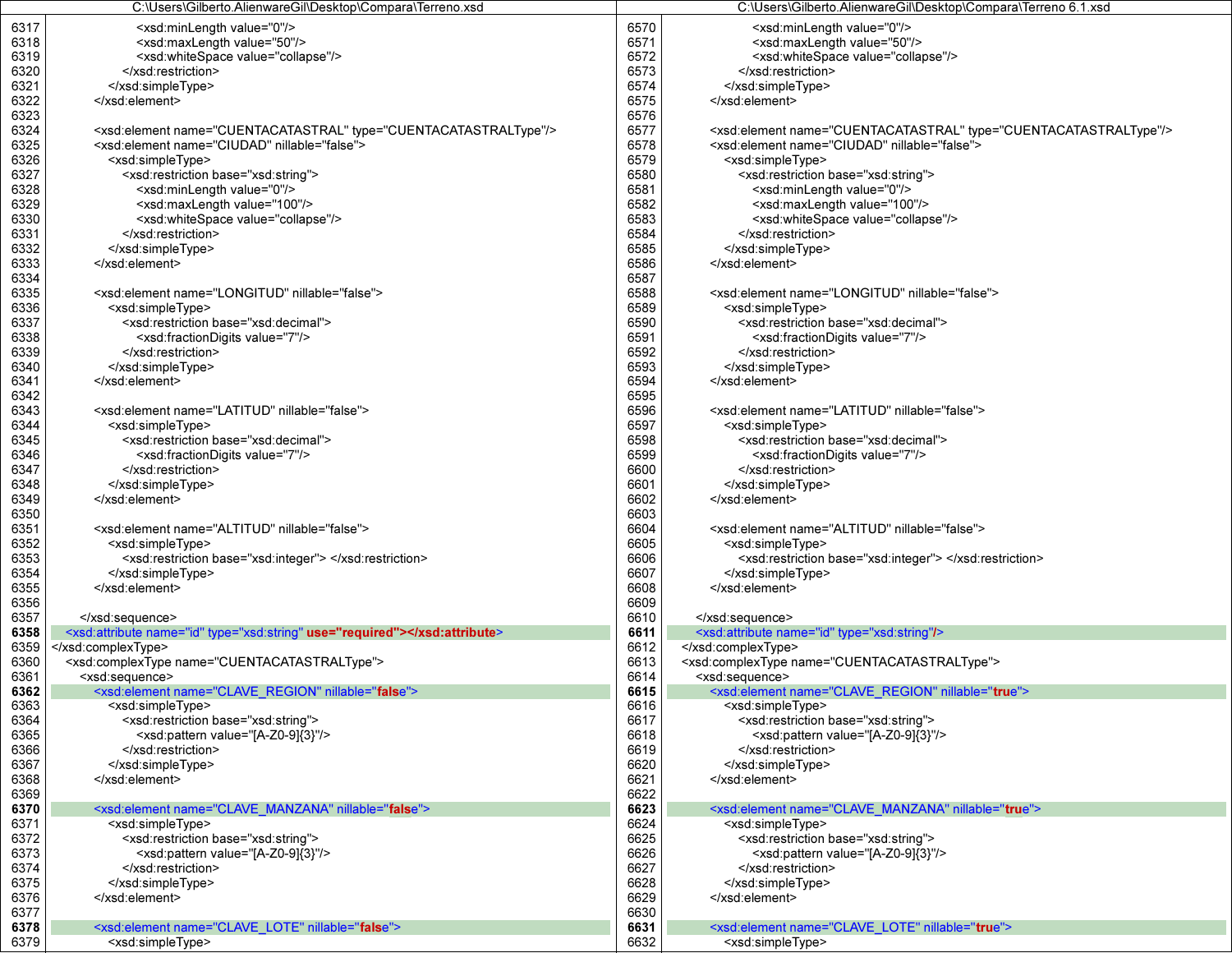|              | C:\Users\Gilberto.AlienwareGil\Desktop\Compara\Terreno.xsd                |      | C:\Users\Gilberto.AlienwareGil\Desktop\Compara\Terreno 6.1.xsd            |
|--------------|---------------------------------------------------------------------------|------|---------------------------------------------------------------------------|
| 6380         | <xsd:restriction base="xsd:string"></xsd:restriction>                     | 6633 | <xsd:restriction base="xsd:string"></xsd:restriction>                     |
| 6381         | <xsd:pattern value="[A-Z0-9]{2}"></xsd:pattern>                           | 6634 | <xsd:pattern value="[A-Z0-9]{2}"></xsd:pattern>                           |
| 6382         |                                                                           | 6635 |                                                                           |
| 6383         |                                                                           | 6636 |                                                                           |
| 6384         |                                                                           | 6637 |                                                                           |
| 6385         |                                                                           | 6638 |                                                                           |
| 6386         | <xsd:element name="CLAVE_LOCALIDAD" nillable="false"></xsd:element>       | 6639 | <xsd:element name="CLAVE_LOCALIDAD" nillable="true"></xsd:element>        |
| 6387         | <xsd:simpletype></xsd:simpletype>                                         | 6640 | <xsd:simpletype></xsd:simpletype>                                         |
| 6388         | <xsd:restriction base="xsd:string"></xsd:restriction>                     | 6641 | <xsd:restriction base="xsd:string"></xsd:restriction>                     |
| 6389         | <xsd:pattern value="[A-Z0-9]{3}"></xsd:pattern>                           | 6642 | <xsd:pattern value="[A-Z0-9]{3}"></xsd:pattern>                           |
| 6390         |                                                                           | 6643 |                                                                           |
| 6391         |                                                                           | 6644 |                                                                           |
| 6392         | $\le$ /xsd:element>                                                       | 6645 |                                                                           |
| 6393         |                                                                           | 6646 |                                                                           |
| 6394         | <xsd:element name="CLAVE_DIGITO" nillable="false"></xsd:element>          | 6647 | <xsd:element name="CLAVE DIGITO" nillable="true"></xsd:element>           |
| 6395         | <xsd:simpletype></xsd:simpletype>                                         | 6648 | <xsd:simpletype></xsd:simpletype>                                         |
| 6396         | <xsd:restriction base="xsd:string"></xsd:restriction>                     | 6649 | <xsd:restriction base="xsd:string"></xsd:restriction>                     |
| 6397         | <xsd:minlength value="0"></xsd:minlength>                                 | 6650 | <xsd:minlength value="0"></xsd:minlength>                                 |
| 6398         | <xsd:maxlength value="1"></xsd:maxlength>                                 | 6651 | <xsd:maxlength value="1"></xsd:maxlength>                                 |
| 6399         | <xsd:whitespace value="collapse"></xsd:whitespace>                        | 6652 | <xsd:whitespace value="collapse"></xsd:whitespace>                        |
| 6400         |                                                                           | 6653 |                                                                           |
| 6401         |                                                                           | 6654 |                                                                           |
| 6402         | $\le$ /xsd:element>                                                       | 6655 |                                                                           |
| 6403         |                                                                           | 6656 |                                                                           |
| 6404         |                                                                           | 6657 |                                                                           |
| 6405         |                                                                           | 6658 |                                                                           |
| 6406         | <xsd:complextype name="DOMICILIOGEOGRAFICOType"></xsd:complextype>        | 6659 | <xsd:complextype name="DOMICILIOGEOGRAFICOType"></xsd:complextype>        |
| 6407         | <xsd:sequence></xsd:sequence>                                             | 6660 | <xsd:sequence></xsd:sequence>                                             |
| 6408         | <xsd:element name="TIPODOMICILIOID" nillable="true"></xsd:element>        | 6661 | <xsd:element name="TIPODOMICILIOID" nillable="true"></xsd:element>        |
| 6409         | <xsd:simpletype></xsd:simpletype>                                         | 6662 | <xsd:simpletype></xsd:simpletype>                                         |
| 6410         | <xsd:restriction base="xsd:integer"></xsd:restriction>                    | 6663 | <xsd:restriction base="xsd:integer"></xsd:restriction>                    |
| 6411         | <xsd:enumeration value="1"></xsd:enumeration>                             | 6664 | <xsd:enumeration value="1"></xsd:enumeration>                             |
| 6412         | <xsd:enumeration value="2"></xsd:enumeration>                             | 6665 | <xsd:enumeration value="2"></xsd:enumeration>                             |
| 6413         | <xsd:enumeration value="3"></xsd:enumeration>                             | 6666 | <xsd:enumeration value="3"></xsd:enumeration>                             |
| 6414         | <xsd:enumeration value="4"></xsd:enumeration>                             | 6667 | <xsd:enumeration value="4"></xsd:enumeration>                             |
| 6415         |                                                                           | 6668 |                                                                           |
| 6416         |                                                                           | 6669 |                                                                           |
| 6417         | $\le$ /xsd:element>                                                       | 6670 |                                                                           |
| 6418         |                                                                           | 6671 |                                                                           |
| 6419         | <xsd:element name="TIPODOMICILIO" type="TIPODOMICILIOType"></xsd:element> | 6672 | <xsd:element name="TIPODOMICILIO" type="TIPODOMICILIOType"></xsd:element> |
| 6420         | <xsd:element name="NUMEROEXTERIORNUM" nillable="true"></xsd:element>      | 6673 | <xsd:element name="NUMEROEXTERIORNUM" nillable="true"></xsd:element>      |
| 6421         | <xsd:simpletype></xsd:simpletype>                                         | 6674 | <xsd:simpletype></xsd:simpletype>                                         |
| 6422         | <xsd:restriction base="xsd:integer"> </xsd:restriction>                   | 6675 | <xsd:restriction base="xsd:integer"> </xsd:restriction>                   |
| 6423         |                                                                           | 6676 |                                                                           |
| 6424         |                                                                           | 6677 |                                                                           |
| 6425         |                                                                           | 6678 |                                                                           |
| 6426         | <xsd:element name="NUMEROEXTERIORALFA" nillable="true"></xsd:element>     | 6679 | <xsd:element name="NUMEROEXTERIORALFA" nillable="true"></xsd:element>     |
| 6427         | <xsd:simpletype></xsd:simpletype>                                         | 6680 | <xsd:simpletype></xsd:simpletype>                                         |
| 6428         | <xsd:restriction base="xsd:string"></xsd:restriction>                     | 6681 | <xsd:restriction base="xsd:string"></xsd:restriction>                     |
| 6429         | <xsd:minlength value="0"></xsd:minlength>                                 | 6682 | <xsd:minlength value="0"></xsd:minlength>                                 |
| 6430         | <xsd:maxlength value="50"></xsd:maxlength>                                | 6683 | <xsd:maxlength value="50"></xsd:maxlength>                                |
| 6431         | <xsd:whitespace value="collapse"></xsd:whitespace>                        | 6684 | <xsd:whitespace value="collapse"></xsd:whitespace>                        |
| 6432         |                                                                           | 6685 |                                                                           |
|              |                                                                           | 6686 |                                                                           |
| 6433<br>6434 |                                                                           | 6687 |                                                                           |
| 6435         |                                                                           | 6688 |                                                                           |
|              | <xsd:element name="NUMEROEXTERIORANT" nillable="true"></xsd:element>      | 6689 | <xsd:element name="NUMEROEXTERIORANT" nillable="true"></xsd:element>      |
| 6436<br>6437 | <xsd:simpletype></xsd:simpletype>                                         | 6690 | <xsd:simpletype></xsd:simpletype>                                         |
| 6438         | <xsd:restriction base="xsd:string"></xsd:restriction>                     | 6691 | <xsd:restriction base="xsd:string"></xsd:restriction>                     |
|              |                                                                           | 6692 |                                                                           |
| 6439<br>6440 | <xsd:minlength value="0"></xsd:minlength>                                 | 6693 | <xsd:minlength value="0"></xsd:minlength>                                 |
|              | <xsd:maxlength value="50"></xsd:maxlength>                                |      | <xsd:maxlength value="50"></xsd:maxlength>                                |
| 6441         | <xsd:whitespace value="collapse"></xsd:whitespace>                        | 6694 | <xsd:whitespace value="collapse"></xsd:whitespace>                        |
| 6442         |                                                                           | 6695 |                                                                           |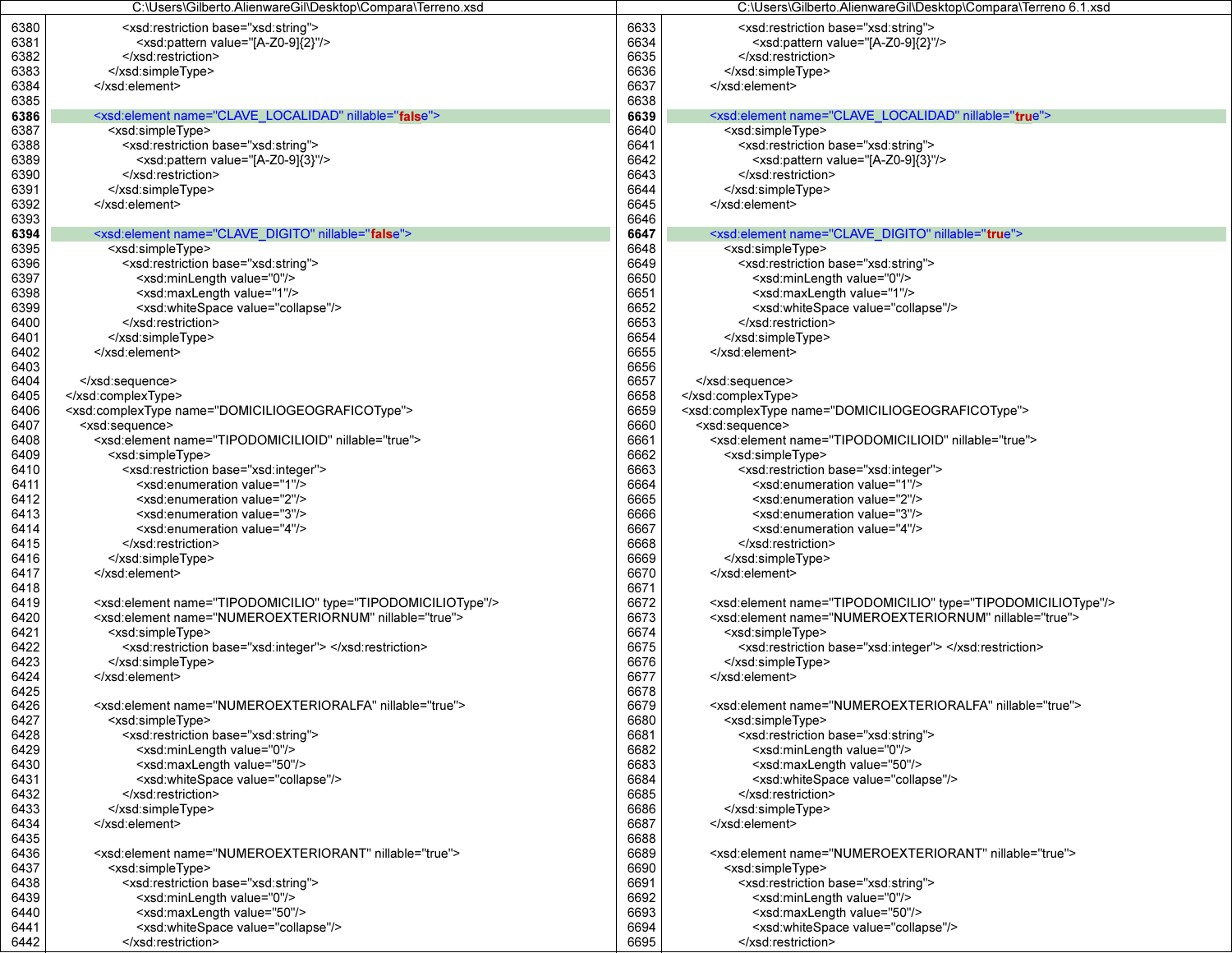| 6696<br>6443<br><br><br>6697<br>6444<br><br><br>6698<br>6445<br>6699<br>6446<br><xsd:element name="NUMEROINTERIORNUM" nillable="true"><br/><xsd:element name="NUMEROINTERIORNUM" nillable="true"><br/>6700<br/>6447<br/><xsd:simpletype><br/><xsd:simpletype><br/>6701<br/><xsd:restriction base="xsd:string"><br/>6448<br/><xsd:restriction base="xsd:integer"> </xsd:restriction><br/>6702<br/><xsd:minlength value="0"></xsd:minlength><br/>6703<br/><xsd:maxlength value="5"></xsd:maxlength><br/>6704<br/><xsd:whitespace value="collapse"></xsd:whitespace><br/>6705<br/></xsd:restriction><br/>6706<br/>6449<br/></xsd:simpletype><br/></xsd:simpletype><br/>6707<br/>6450<br/></xsd:element><br/></xsd:element><br>6708<br>6451<br>6452<br>6709<br><xsd:element name="NUMEROINTERIORALFA" nillable="true"><br/><xsd:element name="NUMEROINTERIORALFA" nillable="true"><br/>6453<br/>6710<br/><xsd:simpletype><br/><xsd:simpletype><br/>6711<br/>6454<br/><xsd:restriction base="xsd:string"><br/><xsd:restriction base="xsd:string"><br/>6712<br/>6455<br/><xsd:minlength value="0"></xsd:minlength><br/><xsd:minlength value="0"></xsd:minlength><br/>6456<br/>6713<br/><xsd:maxlength value="50"></xsd:maxlength><br/><xsd:maxlength value="50"></xsd:maxlength><br/>6714<br/>6457<br/><xsd:whitespace value="collapse"></xsd:whitespace><br/><xsd:whitespace value="collapse"></xsd:whitespace><br/>6715<br/>6458<br/></xsd:restriction><br/></xsd:restriction><br/>6459<br/>6716<br/></xsd:simpletype><br/></xsd:simpletype><br/>6717<br/>6460<br/></xsd:element><br/></xsd:element><br>6718<br>6461<br>6719<br>6462<br><xsd:element name="TIPOASENTAMIENTO" nillable="true"><br/><xsd:element name="TIPOASENTAMIENTOID" nillable="true"><br/>6720<br/>6463<br/><xsd:simpletype><br/><xsd:simpletype><br/>6721<br/>6464<br/><xsd:restriction base="xsd:integer"><br/><xsd:restriction base="xsd:integer"><br/>6722<br/>6465<br/><xsd:enumeration value="1"></xsd:enumeration><br/><xsd:enumeration value="1"></xsd:enumeration><br/>6723<br/>6466<br/><xsd:enumeration value="2"></xsd:enumeration><br/><xsd:enumeration value="2"></xsd:enumeration><br/>6724<br/>6467<br/><xsd:enumeration value="3"></xsd:enumeration><br/><xsd:enumeration value="3"></xsd:enumeration><br/>6725<br/>6468<br/><xsd:enumeration value="4"></xsd:enumeration><br/><xsd:enumeration value="4"></xsd:enumeration><br/>6726<br/>6469<br/><xsd:enumeration value="5"></xsd:enumeration><br/><xsd:enumeration value="5"></xsd:enumeration><br/>6470<br/>6727<br/><xsd:enumeration value="6"></xsd:enumeration><br/><xsd:enumeration value="6"></xsd:enumeration><br/>6728<br/>6471<br/><xsd:enumeration value="7"></xsd:enumeration><br/><xsd:enumeration value="7"></xsd:enumeration><br/>6472<br/>6729<br/><xsd:enumeration value="8"></xsd:enumeration><br/><xsd:enumeration value="8"></xsd:enumeration><br/>6730<br/>6473<br/><xsd:enumeration value="9"></xsd:enumeration><br/><xsd:enumeration value="9"></xsd:enumeration><br/>6474<br/>6731<br/><xsd:enumeration value="10"></xsd:enumeration><br/><xsd:enumeration value="10"></xsd:enumeration><br/>6475<br/>6732<br/><xsd:enumeration value="11"></xsd:enumeration><br/><xsd:enumeration value="11"></xsd:enumeration><br/>6733<br/>6476<br/><xsd:enumeration value="12"></xsd:enumeration><br/><xsd:enumeration value="12"></xsd:enumeration><br/>6477<br/>6734<br/><xsd:enumeration value="13"></xsd:enumeration><br/><xsd:enumeration value="13"></xsd:enumeration><br/>6478<br/>6735<br/><xsd:enumeration value="14"></xsd:enumeration><br/><xsd:enumeration value="14"></xsd:enumeration><br/>6736<br/>6479<br/><xsd:enumeration value="15"></xsd:enumeration><br/><xsd:enumeration value="15"></xsd:enumeration><br/>6737<br/>6480<br/><xsd:enumeration value="16"></xsd:enumeration><br/><xsd:enumeration value="16"></xsd:enumeration><br/>6738<br/>6481<br/><xsd:enumeration value="17"></xsd:enumeration><br/><xsd:enumeration value="17"></xsd:enumeration><br/>6739<br/>6482<br/><xsd:enumeration value="18"></xsd:enumeration><br/><xsd:enumeration value="18"></xsd:enumeration><br/>6483<br/>6740<br/><xsd:enumeration value="19"></xsd:enumeration><br/><xsd:enumeration value="19"></xsd:enumeration><br/>6741<br/>6484<br/><xsd:enumeration value="20"></xsd:enumeration><br/><xsd:enumeration value="20"></xsd:enumeration><br/>6485<br/>6742<br/><xsd:enumeration value="21"></xsd:enumeration><br/><xsd:enumeration value="21"></xsd:enumeration><br/>6743<br/>6486<br/><xsd:enumeration value="22"></xsd:enumeration><br/><xsd:enumeration value="22"></xsd:enumeration><br/>6487<br/>6744<br/><xsd:enumeration value="23"></xsd:enumeration><br/><xsd:enumeration value="23"></xsd:enumeration><br/>6488<br/>6745<br/><xsd:enumeration value="24"></xsd:enumeration><br/><xsd:enumeration value="24"></xsd:enumeration><br/>6746<br/>6489<br/><xsd:enumeration value="25"></xsd:enumeration><br/><xsd:enumeration value="25"></xsd:enumeration><br/>6490<br/>6747<br/><xsd:enumeration value="26"></xsd:enumeration><br/><xsd:enumeration value="26"></xsd:enumeration><br/>6748<br/>6491<br/><xsd:enumeration value="27"></xsd:enumeration><br/><xsd:enumeration value="27"></xsd:enumeration><br/>6492<br/>6749<br/><xsd:enumeration value="28"></xsd:enumeration><br/><xsd:enumeration value="28"></xsd:enumeration><br/>6750<br/>6493<br/><xsd:enumeration value="29"></xsd:enumeration><br/><xsd:enumeration value="29"></xsd:enumeration><br/>6494<br/>6751<br/><xsd:enumeration value="30"></xsd:enumeration><br/><xsd:enumeration value="30"></xsd:enumeration><br/>6495<br/>6752<br/><xsd:enumeration value="31"></xsd:enumeration><br/><xsd:enumeration value="31"></xsd:enumeration><br/>6753<br/>6496<br/><xsd:enumeration value="32"></xsd:enumeration><br/><xsd:enumeration value="32"></xsd:enumeration><br/>6497<br/>6754<br/><xsd:enumeration value="33"></xsd:enumeration><br/><xsd:enumeration value="33"></xsd:enumeration><br/>6755<br/>6498<br/><xsd:enumeration value="34"></xsd:enumeration><br/><xsd:enumeration value="34"></xsd:enumeration><br/>6756<br/>6499<br/><xsd:enumeration value="35"></xsd:enumeration><br/><xsd:enumeration value="35"></xsd:enumeration><br/>6500<br/>6757<br/><xsd:enumeration value="36"></xsd:enumeration><br/><xsd:enumeration value="36"></xsd:enumeration><br/>6501<br/>6758<br/><xsd:enumeration value="37"></xsd:enumeration><br/><xsd:enumeration value="37"></xsd:enumeration></xsd:restriction></xsd:restriction></xsd:simpletype></xsd:simpletype></xsd:element></xsd:element> | C:\Users\Gilberto.AlienwareGil\Desktop\Compara\Terreno.xsd | C:\Users\Gilberto.AlienwareGil\Desktop\Compara\Terreno 6.1.xsd |
|-------------------------------------------------------------------------------------------------------------------------------------------------------------------------------------------------------------------------------------------------------------------------------------------------------------------------------------------------------------------------------------------------------------------------------------------------------------------------------------------------------------------------------------------------------------------------------------------------------------------------------------------------------------------------------------------------------------------------------------------------------------------------------------------------------------------------------------------------------------------------------------------------------------------------------------------------------------------------------------------------------------------------------------------------------------------------------------------------------------------------------------------------------------------------------------------------------------------------------------------------------------------------------------------------------------------------------------------------------------------------------------------------------------------------------------------------------------------------------------------------------------------------------------------------------------------------------------------------------------------------------------------------------------------------------------------------------------------------------------------------------------------------------------------------------------------------------------------------------------------------------------------------------------------------------------------------------------------------------------------------------------------------------------------------------------------------------------------------------------------------------------------------------------------------------------------------------------------------------------------------------------------------------------------------------------------------------------------------------------------------------------------------------------------------------------------------------------------------------------------------------------------------------------------------------------------------------------------------------------------------------------------------------------------------------------------------------------------------------------------------------------------------------------------------------------------------------------------------------------------------------------------------------------------------------------------------------------------------------------------------------------------------------------------------------------------------------------------------------------------------------------------------------------------------------------------------------------------------------------------------------------------------------------------------------------------------------------------------------------------------------------------------------------------------------------------------------------------------------------------------------------------------------------------------------------------------------------------------------------------------------------------------------------------------------------------------------------------------------------------------------------------------------------------------------------------------------------------------------------------------------------------------------------------------------------------------------------------------------------------------------------------------------------------------------------------------------------------------------------------------------------------------------------------------------------------------------------------------------------------------------------------------------------------------------------------------------------------------------------------------------------------------------------------------------------------------------------------------------------------------------------------------------------------------------------------------------------------------------------------------------------------------------------------------------------------------------------------------------------------------------------------------------------------------------------------------------------------------------------------------------------------------------------------------------------------------------------------------------------------------------------------------------------------------------------------------------------------------------------------------------------------------------------------------------------------------------------------------------------------------------------------------------------------------------------------------------------------------------------------------------------------------------------------------------------------------------------------------------------------------------------------------------------------------------------------------------------------------------------------------------------------------------------------------------------------------------------------------------------------------------------------------------------------------------------------------------------------------------------------------------------------------------------------------------------------------------------------------------------------------------------------------------------------------------------------------------------------------------------------------------------------------------------------------------------------------------------------------------------------------------------------------------------------------------------------------------------------------------------------------------------------------------------------------------------------------------------------------------------------------------------------------------------------------------------------------------------------------------------------------------|------------------------------------------------------------|----------------------------------------------------------------|
|                                                                                                                                                                                                                                                                                                                                                                                                                                                                                                                                                                                                                                                                                                                                                                                                                                                                                                                                                                                                                                                                                                                                                                                                                                                                                                                                                                                                                                                                                                                                                                                                                                                                                                                                                                                                                                                                                                                                                                                                                                                                                                                                                                                                                                                                                                                                                                                                                                                                                                                                                                                                                                                                                                                                                                                                                                                                                                                                                                                                                                                                                                                                                                                                                                                                                                                                                                                                                                                                                                                                                                                                                                                                                                                                                                                                                                                                                                                                                                                                                                                                                                                                                                                                                                                                                                                                                                                                                                                                                                                                                                                                                                                                                                                                                                                                                                                                                                                                                                                                                                                                                                                                                                                                                                                                                                                                                                                                                                                                                                                                                                                                                                                                                                                                                                                                                                                                                                                                                                                                                                                                                                                                                                                                                                                                                                                                                                                                                                                                                                                                                                                                                               |                                                            |                                                                |
|                                                                                                                                                                                                                                                                                                                                                                                                                                                                                                                                                                                                                                                                                                                                                                                                                                                                                                                                                                                                                                                                                                                                                                                                                                                                                                                                                                                                                                                                                                                                                                                                                                                                                                                                                                                                                                                                                                                                                                                                                                                                                                                                                                                                                                                                                                                                                                                                                                                                                                                                                                                                                                                                                                                                                                                                                                                                                                                                                                                                                                                                                                                                                                                                                                                                                                                                                                                                                                                                                                                                                                                                                                                                                                                                                                                                                                                                                                                                                                                                                                                                                                                                                                                                                                                                                                                                                                                                                                                                                                                                                                                                                                                                                                                                                                                                                                                                                                                                                                                                                                                                                                                                                                                                                                                                                                                                                                                                                                                                                                                                                                                                                                                                                                                                                                                                                                                                                                                                                                                                                                                                                                                                                                                                                                                                                                                                                                                                                                                                                                                                                                                                                               |                                                            |                                                                |
|                                                                                                                                                                                                                                                                                                                                                                                                                                                                                                                                                                                                                                                                                                                                                                                                                                                                                                                                                                                                                                                                                                                                                                                                                                                                                                                                                                                                                                                                                                                                                                                                                                                                                                                                                                                                                                                                                                                                                                                                                                                                                                                                                                                                                                                                                                                                                                                                                                                                                                                                                                                                                                                                                                                                                                                                                                                                                                                                                                                                                                                                                                                                                                                                                                                                                                                                                                                                                                                                                                                                                                                                                                                                                                                                                                                                                                                                                                                                                                                                                                                                                                                                                                                                                                                                                                                                                                                                                                                                                                                                                                                                                                                                                                                                                                                                                                                                                                                                                                                                                                                                                                                                                                                                                                                                                                                                                                                                                                                                                                                                                                                                                                                                                                                                                                                                                                                                                                                                                                                                                                                                                                                                                                                                                                                                                                                                                                                                                                                                                                                                                                                                                               |                                                            |                                                                |
|                                                                                                                                                                                                                                                                                                                                                                                                                                                                                                                                                                                                                                                                                                                                                                                                                                                                                                                                                                                                                                                                                                                                                                                                                                                                                                                                                                                                                                                                                                                                                                                                                                                                                                                                                                                                                                                                                                                                                                                                                                                                                                                                                                                                                                                                                                                                                                                                                                                                                                                                                                                                                                                                                                                                                                                                                                                                                                                                                                                                                                                                                                                                                                                                                                                                                                                                                                                                                                                                                                                                                                                                                                                                                                                                                                                                                                                                                                                                                                                                                                                                                                                                                                                                                                                                                                                                                                                                                                                                                                                                                                                                                                                                                                                                                                                                                                                                                                                                                                                                                                                                                                                                                                                                                                                                                                                                                                                                                                                                                                                                                                                                                                                                                                                                                                                                                                                                                                                                                                                                                                                                                                                                                                                                                                                                                                                                                                                                                                                                                                                                                                                                                               |                                                            |                                                                |
|                                                                                                                                                                                                                                                                                                                                                                                                                                                                                                                                                                                                                                                                                                                                                                                                                                                                                                                                                                                                                                                                                                                                                                                                                                                                                                                                                                                                                                                                                                                                                                                                                                                                                                                                                                                                                                                                                                                                                                                                                                                                                                                                                                                                                                                                                                                                                                                                                                                                                                                                                                                                                                                                                                                                                                                                                                                                                                                                                                                                                                                                                                                                                                                                                                                                                                                                                                                                                                                                                                                                                                                                                                                                                                                                                                                                                                                                                                                                                                                                                                                                                                                                                                                                                                                                                                                                                                                                                                                                                                                                                                                                                                                                                                                                                                                                                                                                                                                                                                                                                                                                                                                                                                                                                                                                                                                                                                                                                                                                                                                                                                                                                                                                                                                                                                                                                                                                                                                                                                                                                                                                                                                                                                                                                                                                                                                                                                                                                                                                                                                                                                                                                               |                                                            |                                                                |
|                                                                                                                                                                                                                                                                                                                                                                                                                                                                                                                                                                                                                                                                                                                                                                                                                                                                                                                                                                                                                                                                                                                                                                                                                                                                                                                                                                                                                                                                                                                                                                                                                                                                                                                                                                                                                                                                                                                                                                                                                                                                                                                                                                                                                                                                                                                                                                                                                                                                                                                                                                                                                                                                                                                                                                                                                                                                                                                                                                                                                                                                                                                                                                                                                                                                                                                                                                                                                                                                                                                                                                                                                                                                                                                                                                                                                                                                                                                                                                                                                                                                                                                                                                                                                                                                                                                                                                                                                                                                                                                                                                                                                                                                                                                                                                                                                                                                                                                                                                                                                                                                                                                                                                                                                                                                                                                                                                                                                                                                                                                                                                                                                                                                                                                                                                                                                                                                                                                                                                                                                                                                                                                                                                                                                                                                                                                                                                                                                                                                                                                                                                                                                               |                                                            |                                                                |
|                                                                                                                                                                                                                                                                                                                                                                                                                                                                                                                                                                                                                                                                                                                                                                                                                                                                                                                                                                                                                                                                                                                                                                                                                                                                                                                                                                                                                                                                                                                                                                                                                                                                                                                                                                                                                                                                                                                                                                                                                                                                                                                                                                                                                                                                                                                                                                                                                                                                                                                                                                                                                                                                                                                                                                                                                                                                                                                                                                                                                                                                                                                                                                                                                                                                                                                                                                                                                                                                                                                                                                                                                                                                                                                                                                                                                                                                                                                                                                                                                                                                                                                                                                                                                                                                                                                                                                                                                                                                                                                                                                                                                                                                                                                                                                                                                                                                                                                                                                                                                                                                                                                                                                                                                                                                                                                                                                                                                                                                                                                                                                                                                                                                                                                                                                                                                                                                                                                                                                                                                                                                                                                                                                                                                                                                                                                                                                                                                                                                                                                                                                                                                               |                                                            |                                                                |
|                                                                                                                                                                                                                                                                                                                                                                                                                                                                                                                                                                                                                                                                                                                                                                                                                                                                                                                                                                                                                                                                                                                                                                                                                                                                                                                                                                                                                                                                                                                                                                                                                                                                                                                                                                                                                                                                                                                                                                                                                                                                                                                                                                                                                                                                                                                                                                                                                                                                                                                                                                                                                                                                                                                                                                                                                                                                                                                                                                                                                                                                                                                                                                                                                                                                                                                                                                                                                                                                                                                                                                                                                                                                                                                                                                                                                                                                                                                                                                                                                                                                                                                                                                                                                                                                                                                                                                                                                                                                                                                                                                                                                                                                                                                                                                                                                                                                                                                                                                                                                                                                                                                                                                                                                                                                                                                                                                                                                                                                                                                                                                                                                                                                                                                                                                                                                                                                                                                                                                                                                                                                                                                                                                                                                                                                                                                                                                                                                                                                                                                                                                                                                               |                                                            |                                                                |
|                                                                                                                                                                                                                                                                                                                                                                                                                                                                                                                                                                                                                                                                                                                                                                                                                                                                                                                                                                                                                                                                                                                                                                                                                                                                                                                                                                                                                                                                                                                                                                                                                                                                                                                                                                                                                                                                                                                                                                                                                                                                                                                                                                                                                                                                                                                                                                                                                                                                                                                                                                                                                                                                                                                                                                                                                                                                                                                                                                                                                                                                                                                                                                                                                                                                                                                                                                                                                                                                                                                                                                                                                                                                                                                                                                                                                                                                                                                                                                                                                                                                                                                                                                                                                                                                                                                                                                                                                                                                                                                                                                                                                                                                                                                                                                                                                                                                                                                                                                                                                                                                                                                                                                                                                                                                                                                                                                                                                                                                                                                                                                                                                                                                                                                                                                                                                                                                                                                                                                                                                                                                                                                                                                                                                                                                                                                                                                                                                                                                                                                                                                                                                               |                                                            |                                                                |
|                                                                                                                                                                                                                                                                                                                                                                                                                                                                                                                                                                                                                                                                                                                                                                                                                                                                                                                                                                                                                                                                                                                                                                                                                                                                                                                                                                                                                                                                                                                                                                                                                                                                                                                                                                                                                                                                                                                                                                                                                                                                                                                                                                                                                                                                                                                                                                                                                                                                                                                                                                                                                                                                                                                                                                                                                                                                                                                                                                                                                                                                                                                                                                                                                                                                                                                                                                                                                                                                                                                                                                                                                                                                                                                                                                                                                                                                                                                                                                                                                                                                                                                                                                                                                                                                                                                                                                                                                                                                                                                                                                                                                                                                                                                                                                                                                                                                                                                                                                                                                                                                                                                                                                                                                                                                                                                                                                                                                                                                                                                                                                                                                                                                                                                                                                                                                                                                                                                                                                                                                                                                                                                                                                                                                                                                                                                                                                                                                                                                                                                                                                                                                               |                                                            |                                                                |
|                                                                                                                                                                                                                                                                                                                                                                                                                                                                                                                                                                                                                                                                                                                                                                                                                                                                                                                                                                                                                                                                                                                                                                                                                                                                                                                                                                                                                                                                                                                                                                                                                                                                                                                                                                                                                                                                                                                                                                                                                                                                                                                                                                                                                                                                                                                                                                                                                                                                                                                                                                                                                                                                                                                                                                                                                                                                                                                                                                                                                                                                                                                                                                                                                                                                                                                                                                                                                                                                                                                                                                                                                                                                                                                                                                                                                                                                                                                                                                                                                                                                                                                                                                                                                                                                                                                                                                                                                                                                                                                                                                                                                                                                                                                                                                                                                                                                                                                                                                                                                                                                                                                                                                                                                                                                                                                                                                                                                                                                                                                                                                                                                                                                                                                                                                                                                                                                                                                                                                                                                                                                                                                                                                                                                                                                                                                                                                                                                                                                                                                                                                                                                               |                                                            |                                                                |
|                                                                                                                                                                                                                                                                                                                                                                                                                                                                                                                                                                                                                                                                                                                                                                                                                                                                                                                                                                                                                                                                                                                                                                                                                                                                                                                                                                                                                                                                                                                                                                                                                                                                                                                                                                                                                                                                                                                                                                                                                                                                                                                                                                                                                                                                                                                                                                                                                                                                                                                                                                                                                                                                                                                                                                                                                                                                                                                                                                                                                                                                                                                                                                                                                                                                                                                                                                                                                                                                                                                                                                                                                                                                                                                                                                                                                                                                                                                                                                                                                                                                                                                                                                                                                                                                                                                                                                                                                                                                                                                                                                                                                                                                                                                                                                                                                                                                                                                                                                                                                                                                                                                                                                                                                                                                                                                                                                                                                                                                                                                                                                                                                                                                                                                                                                                                                                                                                                                                                                                                                                                                                                                                                                                                                                                                                                                                                                                                                                                                                                                                                                                                                               |                                                            |                                                                |
|                                                                                                                                                                                                                                                                                                                                                                                                                                                                                                                                                                                                                                                                                                                                                                                                                                                                                                                                                                                                                                                                                                                                                                                                                                                                                                                                                                                                                                                                                                                                                                                                                                                                                                                                                                                                                                                                                                                                                                                                                                                                                                                                                                                                                                                                                                                                                                                                                                                                                                                                                                                                                                                                                                                                                                                                                                                                                                                                                                                                                                                                                                                                                                                                                                                                                                                                                                                                                                                                                                                                                                                                                                                                                                                                                                                                                                                                                                                                                                                                                                                                                                                                                                                                                                                                                                                                                                                                                                                                                                                                                                                                                                                                                                                                                                                                                                                                                                                                                                                                                                                                                                                                                                                                                                                                                                                                                                                                                                                                                                                                                                                                                                                                                                                                                                                                                                                                                                                                                                                                                                                                                                                                                                                                                                                                                                                                                                                                                                                                                                                                                                                                                               |                                                            |                                                                |
|                                                                                                                                                                                                                                                                                                                                                                                                                                                                                                                                                                                                                                                                                                                                                                                                                                                                                                                                                                                                                                                                                                                                                                                                                                                                                                                                                                                                                                                                                                                                                                                                                                                                                                                                                                                                                                                                                                                                                                                                                                                                                                                                                                                                                                                                                                                                                                                                                                                                                                                                                                                                                                                                                                                                                                                                                                                                                                                                                                                                                                                                                                                                                                                                                                                                                                                                                                                                                                                                                                                                                                                                                                                                                                                                                                                                                                                                                                                                                                                                                                                                                                                                                                                                                                                                                                                                                                                                                                                                                                                                                                                                                                                                                                                                                                                                                                                                                                                                                                                                                                                                                                                                                                                                                                                                                                                                                                                                                                                                                                                                                                                                                                                                                                                                                                                                                                                                                                                                                                                                                                                                                                                                                                                                                                                                                                                                                                                                                                                                                                                                                                                                                               |                                                            |                                                                |
|                                                                                                                                                                                                                                                                                                                                                                                                                                                                                                                                                                                                                                                                                                                                                                                                                                                                                                                                                                                                                                                                                                                                                                                                                                                                                                                                                                                                                                                                                                                                                                                                                                                                                                                                                                                                                                                                                                                                                                                                                                                                                                                                                                                                                                                                                                                                                                                                                                                                                                                                                                                                                                                                                                                                                                                                                                                                                                                                                                                                                                                                                                                                                                                                                                                                                                                                                                                                                                                                                                                                                                                                                                                                                                                                                                                                                                                                                                                                                                                                                                                                                                                                                                                                                                                                                                                                                                                                                                                                                                                                                                                                                                                                                                                                                                                                                                                                                                                                                                                                                                                                                                                                                                                                                                                                                                                                                                                                                                                                                                                                                                                                                                                                                                                                                                                                                                                                                                                                                                                                                                                                                                                                                                                                                                                                                                                                                                                                                                                                                                                                                                                                                               |                                                            |                                                                |
|                                                                                                                                                                                                                                                                                                                                                                                                                                                                                                                                                                                                                                                                                                                                                                                                                                                                                                                                                                                                                                                                                                                                                                                                                                                                                                                                                                                                                                                                                                                                                                                                                                                                                                                                                                                                                                                                                                                                                                                                                                                                                                                                                                                                                                                                                                                                                                                                                                                                                                                                                                                                                                                                                                                                                                                                                                                                                                                                                                                                                                                                                                                                                                                                                                                                                                                                                                                                                                                                                                                                                                                                                                                                                                                                                                                                                                                                                                                                                                                                                                                                                                                                                                                                                                                                                                                                                                                                                                                                                                                                                                                                                                                                                                                                                                                                                                                                                                                                                                                                                                                                                                                                                                                                                                                                                                                                                                                                                                                                                                                                                                                                                                                                                                                                                                                                                                                                                                                                                                                                                                                                                                                                                                                                                                                                                                                                                                                                                                                                                                                                                                                                                               |                                                            |                                                                |
|                                                                                                                                                                                                                                                                                                                                                                                                                                                                                                                                                                                                                                                                                                                                                                                                                                                                                                                                                                                                                                                                                                                                                                                                                                                                                                                                                                                                                                                                                                                                                                                                                                                                                                                                                                                                                                                                                                                                                                                                                                                                                                                                                                                                                                                                                                                                                                                                                                                                                                                                                                                                                                                                                                                                                                                                                                                                                                                                                                                                                                                                                                                                                                                                                                                                                                                                                                                                                                                                                                                                                                                                                                                                                                                                                                                                                                                                                                                                                                                                                                                                                                                                                                                                                                                                                                                                                                                                                                                                                                                                                                                                                                                                                                                                                                                                                                                                                                                                                                                                                                                                                                                                                                                                                                                                                                                                                                                                                                                                                                                                                                                                                                                                                                                                                                                                                                                                                                                                                                                                                                                                                                                                                                                                                                                                                                                                                                                                                                                                                                                                                                                                                               |                                                            |                                                                |
|                                                                                                                                                                                                                                                                                                                                                                                                                                                                                                                                                                                                                                                                                                                                                                                                                                                                                                                                                                                                                                                                                                                                                                                                                                                                                                                                                                                                                                                                                                                                                                                                                                                                                                                                                                                                                                                                                                                                                                                                                                                                                                                                                                                                                                                                                                                                                                                                                                                                                                                                                                                                                                                                                                                                                                                                                                                                                                                                                                                                                                                                                                                                                                                                                                                                                                                                                                                                                                                                                                                                                                                                                                                                                                                                                                                                                                                                                                                                                                                                                                                                                                                                                                                                                                                                                                                                                                                                                                                                                                                                                                                                                                                                                                                                                                                                                                                                                                                                                                                                                                                                                                                                                                                                                                                                                                                                                                                                                                                                                                                                                                                                                                                                                                                                                                                                                                                                                                                                                                                                                                                                                                                                                                                                                                                                                                                                                                                                                                                                                                                                                                                                                               |                                                            |                                                                |
|                                                                                                                                                                                                                                                                                                                                                                                                                                                                                                                                                                                                                                                                                                                                                                                                                                                                                                                                                                                                                                                                                                                                                                                                                                                                                                                                                                                                                                                                                                                                                                                                                                                                                                                                                                                                                                                                                                                                                                                                                                                                                                                                                                                                                                                                                                                                                                                                                                                                                                                                                                                                                                                                                                                                                                                                                                                                                                                                                                                                                                                                                                                                                                                                                                                                                                                                                                                                                                                                                                                                                                                                                                                                                                                                                                                                                                                                                                                                                                                                                                                                                                                                                                                                                                                                                                                                                                                                                                                                                                                                                                                                                                                                                                                                                                                                                                                                                                                                                                                                                                                                                                                                                                                                                                                                                                                                                                                                                                                                                                                                                                                                                                                                                                                                                                                                                                                                                                                                                                                                                                                                                                                                                                                                                                                                                                                                                                                                                                                                                                                                                                                                                               |                                                            |                                                                |
|                                                                                                                                                                                                                                                                                                                                                                                                                                                                                                                                                                                                                                                                                                                                                                                                                                                                                                                                                                                                                                                                                                                                                                                                                                                                                                                                                                                                                                                                                                                                                                                                                                                                                                                                                                                                                                                                                                                                                                                                                                                                                                                                                                                                                                                                                                                                                                                                                                                                                                                                                                                                                                                                                                                                                                                                                                                                                                                                                                                                                                                                                                                                                                                                                                                                                                                                                                                                                                                                                                                                                                                                                                                                                                                                                                                                                                                                                                                                                                                                                                                                                                                                                                                                                                                                                                                                                                                                                                                                                                                                                                                                                                                                                                                                                                                                                                                                                                                                                                                                                                                                                                                                                                                                                                                                                                                                                                                                                                                                                                                                                                                                                                                                                                                                                                                                                                                                                                                                                                                                                                                                                                                                                                                                                                                                                                                                                                                                                                                                                                                                                                                                                               |                                                            |                                                                |
|                                                                                                                                                                                                                                                                                                                                                                                                                                                                                                                                                                                                                                                                                                                                                                                                                                                                                                                                                                                                                                                                                                                                                                                                                                                                                                                                                                                                                                                                                                                                                                                                                                                                                                                                                                                                                                                                                                                                                                                                                                                                                                                                                                                                                                                                                                                                                                                                                                                                                                                                                                                                                                                                                                                                                                                                                                                                                                                                                                                                                                                                                                                                                                                                                                                                                                                                                                                                                                                                                                                                                                                                                                                                                                                                                                                                                                                                                                                                                                                                                                                                                                                                                                                                                                                                                                                                                                                                                                                                                                                                                                                                                                                                                                                                                                                                                                                                                                                                                                                                                                                                                                                                                                                                                                                                                                                                                                                                                                                                                                                                                                                                                                                                                                                                                                                                                                                                                                                                                                                                                                                                                                                                                                                                                                                                                                                                                                                                                                                                                                                                                                                                                               |                                                            |                                                                |
|                                                                                                                                                                                                                                                                                                                                                                                                                                                                                                                                                                                                                                                                                                                                                                                                                                                                                                                                                                                                                                                                                                                                                                                                                                                                                                                                                                                                                                                                                                                                                                                                                                                                                                                                                                                                                                                                                                                                                                                                                                                                                                                                                                                                                                                                                                                                                                                                                                                                                                                                                                                                                                                                                                                                                                                                                                                                                                                                                                                                                                                                                                                                                                                                                                                                                                                                                                                                                                                                                                                                                                                                                                                                                                                                                                                                                                                                                                                                                                                                                                                                                                                                                                                                                                                                                                                                                                                                                                                                                                                                                                                                                                                                                                                                                                                                                                                                                                                                                                                                                                                                                                                                                                                                                                                                                                                                                                                                                                                                                                                                                                                                                                                                                                                                                                                                                                                                                                                                                                                                                                                                                                                                                                                                                                                                                                                                                                                                                                                                                                                                                                                                                               |                                                            |                                                                |
|                                                                                                                                                                                                                                                                                                                                                                                                                                                                                                                                                                                                                                                                                                                                                                                                                                                                                                                                                                                                                                                                                                                                                                                                                                                                                                                                                                                                                                                                                                                                                                                                                                                                                                                                                                                                                                                                                                                                                                                                                                                                                                                                                                                                                                                                                                                                                                                                                                                                                                                                                                                                                                                                                                                                                                                                                                                                                                                                                                                                                                                                                                                                                                                                                                                                                                                                                                                                                                                                                                                                                                                                                                                                                                                                                                                                                                                                                                                                                                                                                                                                                                                                                                                                                                                                                                                                                                                                                                                                                                                                                                                                                                                                                                                                                                                                                                                                                                                                                                                                                                                                                                                                                                                                                                                                                                                                                                                                                                                                                                                                                                                                                                                                                                                                                                                                                                                                                                                                                                                                                                                                                                                                                                                                                                                                                                                                                                                                                                                                                                                                                                                                                               |                                                            |                                                                |
|                                                                                                                                                                                                                                                                                                                                                                                                                                                                                                                                                                                                                                                                                                                                                                                                                                                                                                                                                                                                                                                                                                                                                                                                                                                                                                                                                                                                                                                                                                                                                                                                                                                                                                                                                                                                                                                                                                                                                                                                                                                                                                                                                                                                                                                                                                                                                                                                                                                                                                                                                                                                                                                                                                                                                                                                                                                                                                                                                                                                                                                                                                                                                                                                                                                                                                                                                                                                                                                                                                                                                                                                                                                                                                                                                                                                                                                                                                                                                                                                                                                                                                                                                                                                                                                                                                                                                                                                                                                                                                                                                                                                                                                                                                                                                                                                                                                                                                                                                                                                                                                                                                                                                                                                                                                                                                                                                                                                                                                                                                                                                                                                                                                                                                                                                                                                                                                                                                                                                                                                                                                                                                                                                                                                                                                                                                                                                                                                                                                                                                                                                                                                                               |                                                            |                                                                |
|                                                                                                                                                                                                                                                                                                                                                                                                                                                                                                                                                                                                                                                                                                                                                                                                                                                                                                                                                                                                                                                                                                                                                                                                                                                                                                                                                                                                                                                                                                                                                                                                                                                                                                                                                                                                                                                                                                                                                                                                                                                                                                                                                                                                                                                                                                                                                                                                                                                                                                                                                                                                                                                                                                                                                                                                                                                                                                                                                                                                                                                                                                                                                                                                                                                                                                                                                                                                                                                                                                                                                                                                                                                                                                                                                                                                                                                                                                                                                                                                                                                                                                                                                                                                                                                                                                                                                                                                                                                                                                                                                                                                                                                                                                                                                                                                                                                                                                                                                                                                                                                                                                                                                                                                                                                                                                                                                                                                                                                                                                                                                                                                                                                                                                                                                                                                                                                                                                                                                                                                                                                                                                                                                                                                                                                                                                                                                                                                                                                                                                                                                                                                                               |                                                            |                                                                |
|                                                                                                                                                                                                                                                                                                                                                                                                                                                                                                                                                                                                                                                                                                                                                                                                                                                                                                                                                                                                                                                                                                                                                                                                                                                                                                                                                                                                                                                                                                                                                                                                                                                                                                                                                                                                                                                                                                                                                                                                                                                                                                                                                                                                                                                                                                                                                                                                                                                                                                                                                                                                                                                                                                                                                                                                                                                                                                                                                                                                                                                                                                                                                                                                                                                                                                                                                                                                                                                                                                                                                                                                                                                                                                                                                                                                                                                                                                                                                                                                                                                                                                                                                                                                                                                                                                                                                                                                                                                                                                                                                                                                                                                                                                                                                                                                                                                                                                                                                                                                                                                                                                                                                                                                                                                                                                                                                                                                                                                                                                                                                                                                                                                                                                                                                                                                                                                                                                                                                                                                                                                                                                                                                                                                                                                                                                                                                                                                                                                                                                                                                                                                                               |                                                            |                                                                |
|                                                                                                                                                                                                                                                                                                                                                                                                                                                                                                                                                                                                                                                                                                                                                                                                                                                                                                                                                                                                                                                                                                                                                                                                                                                                                                                                                                                                                                                                                                                                                                                                                                                                                                                                                                                                                                                                                                                                                                                                                                                                                                                                                                                                                                                                                                                                                                                                                                                                                                                                                                                                                                                                                                                                                                                                                                                                                                                                                                                                                                                                                                                                                                                                                                                                                                                                                                                                                                                                                                                                                                                                                                                                                                                                                                                                                                                                                                                                                                                                                                                                                                                                                                                                                                                                                                                                                                                                                                                                                                                                                                                                                                                                                                                                                                                                                                                                                                                                                                                                                                                                                                                                                                                                                                                                                                                                                                                                                                                                                                                                                                                                                                                                                                                                                                                                                                                                                                                                                                                                                                                                                                                                                                                                                                                                                                                                                                                                                                                                                                                                                                                                                               |                                                            |                                                                |
|                                                                                                                                                                                                                                                                                                                                                                                                                                                                                                                                                                                                                                                                                                                                                                                                                                                                                                                                                                                                                                                                                                                                                                                                                                                                                                                                                                                                                                                                                                                                                                                                                                                                                                                                                                                                                                                                                                                                                                                                                                                                                                                                                                                                                                                                                                                                                                                                                                                                                                                                                                                                                                                                                                                                                                                                                                                                                                                                                                                                                                                                                                                                                                                                                                                                                                                                                                                                                                                                                                                                                                                                                                                                                                                                                                                                                                                                                                                                                                                                                                                                                                                                                                                                                                                                                                                                                                                                                                                                                                                                                                                                                                                                                                                                                                                                                                                                                                                                                                                                                                                                                                                                                                                                                                                                                                                                                                                                                                                                                                                                                                                                                                                                                                                                                                                                                                                                                                                                                                                                                                                                                                                                                                                                                                                                                                                                                                                                                                                                                                                                                                                                                               |                                                            |                                                                |
|                                                                                                                                                                                                                                                                                                                                                                                                                                                                                                                                                                                                                                                                                                                                                                                                                                                                                                                                                                                                                                                                                                                                                                                                                                                                                                                                                                                                                                                                                                                                                                                                                                                                                                                                                                                                                                                                                                                                                                                                                                                                                                                                                                                                                                                                                                                                                                                                                                                                                                                                                                                                                                                                                                                                                                                                                                                                                                                                                                                                                                                                                                                                                                                                                                                                                                                                                                                                                                                                                                                                                                                                                                                                                                                                                                                                                                                                                                                                                                                                                                                                                                                                                                                                                                                                                                                                                                                                                                                                                                                                                                                                                                                                                                                                                                                                                                                                                                                                                                                                                                                                                                                                                                                                                                                                                                                                                                                                                                                                                                                                                                                                                                                                                                                                                                                                                                                                                                                                                                                                                                                                                                                                                                                                                                                                                                                                                                                                                                                                                                                                                                                                                               |                                                            |                                                                |
|                                                                                                                                                                                                                                                                                                                                                                                                                                                                                                                                                                                                                                                                                                                                                                                                                                                                                                                                                                                                                                                                                                                                                                                                                                                                                                                                                                                                                                                                                                                                                                                                                                                                                                                                                                                                                                                                                                                                                                                                                                                                                                                                                                                                                                                                                                                                                                                                                                                                                                                                                                                                                                                                                                                                                                                                                                                                                                                                                                                                                                                                                                                                                                                                                                                                                                                                                                                                                                                                                                                                                                                                                                                                                                                                                                                                                                                                                                                                                                                                                                                                                                                                                                                                                                                                                                                                                                                                                                                                                                                                                                                                                                                                                                                                                                                                                                                                                                                                                                                                                                                                                                                                                                                                                                                                                                                                                                                                                                                                                                                                                                                                                                                                                                                                                                                                                                                                                                                                                                                                                                                                                                                                                                                                                                                                                                                                                                                                                                                                                                                                                                                                                               |                                                            |                                                                |
|                                                                                                                                                                                                                                                                                                                                                                                                                                                                                                                                                                                                                                                                                                                                                                                                                                                                                                                                                                                                                                                                                                                                                                                                                                                                                                                                                                                                                                                                                                                                                                                                                                                                                                                                                                                                                                                                                                                                                                                                                                                                                                                                                                                                                                                                                                                                                                                                                                                                                                                                                                                                                                                                                                                                                                                                                                                                                                                                                                                                                                                                                                                                                                                                                                                                                                                                                                                                                                                                                                                                                                                                                                                                                                                                                                                                                                                                                                                                                                                                                                                                                                                                                                                                                                                                                                                                                                                                                                                                                                                                                                                                                                                                                                                                                                                                                                                                                                                                                                                                                                                                                                                                                                                                                                                                                                                                                                                                                                                                                                                                                                                                                                                                                                                                                                                                                                                                                                                                                                                                                                                                                                                                                                                                                                                                                                                                                                                                                                                                                                                                                                                                                               |                                                            |                                                                |
|                                                                                                                                                                                                                                                                                                                                                                                                                                                                                                                                                                                                                                                                                                                                                                                                                                                                                                                                                                                                                                                                                                                                                                                                                                                                                                                                                                                                                                                                                                                                                                                                                                                                                                                                                                                                                                                                                                                                                                                                                                                                                                                                                                                                                                                                                                                                                                                                                                                                                                                                                                                                                                                                                                                                                                                                                                                                                                                                                                                                                                                                                                                                                                                                                                                                                                                                                                                                                                                                                                                                                                                                                                                                                                                                                                                                                                                                                                                                                                                                                                                                                                                                                                                                                                                                                                                                                                                                                                                                                                                                                                                                                                                                                                                                                                                                                                                                                                                                                                                                                                                                                                                                                                                                                                                                                                                                                                                                                                                                                                                                                                                                                                                                                                                                                                                                                                                                                                                                                                                                                                                                                                                                                                                                                                                                                                                                                                                                                                                                                                                                                                                                                               |                                                            |                                                                |
|                                                                                                                                                                                                                                                                                                                                                                                                                                                                                                                                                                                                                                                                                                                                                                                                                                                                                                                                                                                                                                                                                                                                                                                                                                                                                                                                                                                                                                                                                                                                                                                                                                                                                                                                                                                                                                                                                                                                                                                                                                                                                                                                                                                                                                                                                                                                                                                                                                                                                                                                                                                                                                                                                                                                                                                                                                                                                                                                                                                                                                                                                                                                                                                                                                                                                                                                                                                                                                                                                                                                                                                                                                                                                                                                                                                                                                                                                                                                                                                                                                                                                                                                                                                                                                                                                                                                                                                                                                                                                                                                                                                                                                                                                                                                                                                                                                                                                                                                                                                                                                                                                                                                                                                                                                                                                                                                                                                                                                                                                                                                                                                                                                                                                                                                                                                                                                                                                                                                                                                                                                                                                                                                                                                                                                                                                                                                                                                                                                                                                                                                                                                                                               |                                                            |                                                                |
|                                                                                                                                                                                                                                                                                                                                                                                                                                                                                                                                                                                                                                                                                                                                                                                                                                                                                                                                                                                                                                                                                                                                                                                                                                                                                                                                                                                                                                                                                                                                                                                                                                                                                                                                                                                                                                                                                                                                                                                                                                                                                                                                                                                                                                                                                                                                                                                                                                                                                                                                                                                                                                                                                                                                                                                                                                                                                                                                                                                                                                                                                                                                                                                                                                                                                                                                                                                                                                                                                                                                                                                                                                                                                                                                                                                                                                                                                                                                                                                                                                                                                                                                                                                                                                                                                                                                                                                                                                                                                                                                                                                                                                                                                                                                                                                                                                                                                                                                                                                                                                                                                                                                                                                                                                                                                                                                                                                                                                                                                                                                                                                                                                                                                                                                                                                                                                                                                                                                                                                                                                                                                                                                                                                                                                                                                                                                                                                                                                                                                                                                                                                                                               |                                                            |                                                                |
|                                                                                                                                                                                                                                                                                                                                                                                                                                                                                                                                                                                                                                                                                                                                                                                                                                                                                                                                                                                                                                                                                                                                                                                                                                                                                                                                                                                                                                                                                                                                                                                                                                                                                                                                                                                                                                                                                                                                                                                                                                                                                                                                                                                                                                                                                                                                                                                                                                                                                                                                                                                                                                                                                                                                                                                                                                                                                                                                                                                                                                                                                                                                                                                                                                                                                                                                                                                                                                                                                                                                                                                                                                                                                                                                                                                                                                                                                                                                                                                                                                                                                                                                                                                                                                                                                                                                                                                                                                                                                                                                                                                                                                                                                                                                                                                                                                                                                                                                                                                                                                                                                                                                                                                                                                                                                                                                                                                                                                                                                                                                                                                                                                                                                                                                                                                                                                                                                                                                                                                                                                                                                                                                                                                                                                                                                                                                                                                                                                                                                                                                                                                                                               |                                                            |                                                                |
|                                                                                                                                                                                                                                                                                                                                                                                                                                                                                                                                                                                                                                                                                                                                                                                                                                                                                                                                                                                                                                                                                                                                                                                                                                                                                                                                                                                                                                                                                                                                                                                                                                                                                                                                                                                                                                                                                                                                                                                                                                                                                                                                                                                                                                                                                                                                                                                                                                                                                                                                                                                                                                                                                                                                                                                                                                                                                                                                                                                                                                                                                                                                                                                                                                                                                                                                                                                                                                                                                                                                                                                                                                                                                                                                                                                                                                                                                                                                                                                                                                                                                                                                                                                                                                                                                                                                                                                                                                                                                                                                                                                                                                                                                                                                                                                                                                                                                                                                                                                                                                                                                                                                                                                                                                                                                                                                                                                                                                                                                                                                                                                                                                                                                                                                                                                                                                                                                                                                                                                                                                                                                                                                                                                                                                                                                                                                                                                                                                                                                                                                                                                                                               |                                                            |                                                                |
|                                                                                                                                                                                                                                                                                                                                                                                                                                                                                                                                                                                                                                                                                                                                                                                                                                                                                                                                                                                                                                                                                                                                                                                                                                                                                                                                                                                                                                                                                                                                                                                                                                                                                                                                                                                                                                                                                                                                                                                                                                                                                                                                                                                                                                                                                                                                                                                                                                                                                                                                                                                                                                                                                                                                                                                                                                                                                                                                                                                                                                                                                                                                                                                                                                                                                                                                                                                                                                                                                                                                                                                                                                                                                                                                                                                                                                                                                                                                                                                                                                                                                                                                                                                                                                                                                                                                                                                                                                                                                                                                                                                                                                                                                                                                                                                                                                                                                                                                                                                                                                                                                                                                                                                                                                                                                                                                                                                                                                                                                                                                                                                                                                                                                                                                                                                                                                                                                                                                                                                                                                                                                                                                                                                                                                                                                                                                                                                                                                                                                                                                                                                                                               |                                                            |                                                                |
|                                                                                                                                                                                                                                                                                                                                                                                                                                                                                                                                                                                                                                                                                                                                                                                                                                                                                                                                                                                                                                                                                                                                                                                                                                                                                                                                                                                                                                                                                                                                                                                                                                                                                                                                                                                                                                                                                                                                                                                                                                                                                                                                                                                                                                                                                                                                                                                                                                                                                                                                                                                                                                                                                                                                                                                                                                                                                                                                                                                                                                                                                                                                                                                                                                                                                                                                                                                                                                                                                                                                                                                                                                                                                                                                                                                                                                                                                                                                                                                                                                                                                                                                                                                                                                                                                                                                                                                                                                                                                                                                                                                                                                                                                                                                                                                                                                                                                                                                                                                                                                                                                                                                                                                                                                                                                                                                                                                                                                                                                                                                                                                                                                                                                                                                                                                                                                                                                                                                                                                                                                                                                                                                                                                                                                                                                                                                                                                                                                                                                                                                                                                                                               |                                                            |                                                                |
|                                                                                                                                                                                                                                                                                                                                                                                                                                                                                                                                                                                                                                                                                                                                                                                                                                                                                                                                                                                                                                                                                                                                                                                                                                                                                                                                                                                                                                                                                                                                                                                                                                                                                                                                                                                                                                                                                                                                                                                                                                                                                                                                                                                                                                                                                                                                                                                                                                                                                                                                                                                                                                                                                                                                                                                                                                                                                                                                                                                                                                                                                                                                                                                                                                                                                                                                                                                                                                                                                                                                                                                                                                                                                                                                                                                                                                                                                                                                                                                                                                                                                                                                                                                                                                                                                                                                                                                                                                                                                                                                                                                                                                                                                                                                                                                                                                                                                                                                                                                                                                                                                                                                                                                                                                                                                                                                                                                                                                                                                                                                                                                                                                                                                                                                                                                                                                                                                                                                                                                                                                                                                                                                                                                                                                                                                                                                                                                                                                                                                                                                                                                                                               |                                                            |                                                                |
|                                                                                                                                                                                                                                                                                                                                                                                                                                                                                                                                                                                                                                                                                                                                                                                                                                                                                                                                                                                                                                                                                                                                                                                                                                                                                                                                                                                                                                                                                                                                                                                                                                                                                                                                                                                                                                                                                                                                                                                                                                                                                                                                                                                                                                                                                                                                                                                                                                                                                                                                                                                                                                                                                                                                                                                                                                                                                                                                                                                                                                                                                                                                                                                                                                                                                                                                                                                                                                                                                                                                                                                                                                                                                                                                                                                                                                                                                                                                                                                                                                                                                                                                                                                                                                                                                                                                                                                                                                                                                                                                                                                                                                                                                                                                                                                                                                                                                                                                                                                                                                                                                                                                                                                                                                                                                                                                                                                                                                                                                                                                                                                                                                                                                                                                                                                                                                                                                                                                                                                                                                                                                                                                                                                                                                                                                                                                                                                                                                                                                                                                                                                                                               |                                                            |                                                                |
|                                                                                                                                                                                                                                                                                                                                                                                                                                                                                                                                                                                                                                                                                                                                                                                                                                                                                                                                                                                                                                                                                                                                                                                                                                                                                                                                                                                                                                                                                                                                                                                                                                                                                                                                                                                                                                                                                                                                                                                                                                                                                                                                                                                                                                                                                                                                                                                                                                                                                                                                                                                                                                                                                                                                                                                                                                                                                                                                                                                                                                                                                                                                                                                                                                                                                                                                                                                                                                                                                                                                                                                                                                                                                                                                                                                                                                                                                                                                                                                                                                                                                                                                                                                                                                                                                                                                                                                                                                                                                                                                                                                                                                                                                                                                                                                                                                                                                                                                                                                                                                                                                                                                                                                                                                                                                                                                                                                                                                                                                                                                                                                                                                                                                                                                                                                                                                                                                                                                                                                                                                                                                                                                                                                                                                                                                                                                                                                                                                                                                                                                                                                                                               |                                                            |                                                                |
|                                                                                                                                                                                                                                                                                                                                                                                                                                                                                                                                                                                                                                                                                                                                                                                                                                                                                                                                                                                                                                                                                                                                                                                                                                                                                                                                                                                                                                                                                                                                                                                                                                                                                                                                                                                                                                                                                                                                                                                                                                                                                                                                                                                                                                                                                                                                                                                                                                                                                                                                                                                                                                                                                                                                                                                                                                                                                                                                                                                                                                                                                                                                                                                                                                                                                                                                                                                                                                                                                                                                                                                                                                                                                                                                                                                                                                                                                                                                                                                                                                                                                                                                                                                                                                                                                                                                                                                                                                                                                                                                                                                                                                                                                                                                                                                                                                                                                                                                                                                                                                                                                                                                                                                                                                                                                                                                                                                                                                                                                                                                                                                                                                                                                                                                                                                                                                                                                                                                                                                                                                                                                                                                                                                                                                                                                                                                                                                                                                                                                                                                                                                                                               |                                                            |                                                                |
|                                                                                                                                                                                                                                                                                                                                                                                                                                                                                                                                                                                                                                                                                                                                                                                                                                                                                                                                                                                                                                                                                                                                                                                                                                                                                                                                                                                                                                                                                                                                                                                                                                                                                                                                                                                                                                                                                                                                                                                                                                                                                                                                                                                                                                                                                                                                                                                                                                                                                                                                                                                                                                                                                                                                                                                                                                                                                                                                                                                                                                                                                                                                                                                                                                                                                                                                                                                                                                                                                                                                                                                                                                                                                                                                                                                                                                                                                                                                                                                                                                                                                                                                                                                                                                                                                                                                                                                                                                                                                                                                                                                                                                                                                                                                                                                                                                                                                                                                                                                                                                                                                                                                                                                                                                                                                                                                                                                                                                                                                                                                                                                                                                                                                                                                                                                                                                                                                                                                                                                                                                                                                                                                                                                                                                                                                                                                                                                                                                                                                                                                                                                                                               |                                                            |                                                                |
|                                                                                                                                                                                                                                                                                                                                                                                                                                                                                                                                                                                                                                                                                                                                                                                                                                                                                                                                                                                                                                                                                                                                                                                                                                                                                                                                                                                                                                                                                                                                                                                                                                                                                                                                                                                                                                                                                                                                                                                                                                                                                                                                                                                                                                                                                                                                                                                                                                                                                                                                                                                                                                                                                                                                                                                                                                                                                                                                                                                                                                                                                                                                                                                                                                                                                                                                                                                                                                                                                                                                                                                                                                                                                                                                                                                                                                                                                                                                                                                                                                                                                                                                                                                                                                                                                                                                                                                                                                                                                                                                                                                                                                                                                                                                                                                                                                                                                                                                                                                                                                                                                                                                                                                                                                                                                                                                                                                                                                                                                                                                                                                                                                                                                                                                                                                                                                                                                                                                                                                                                                                                                                                                                                                                                                                                                                                                                                                                                                                                                                                                                                                                                               |                                                            |                                                                |
|                                                                                                                                                                                                                                                                                                                                                                                                                                                                                                                                                                                                                                                                                                                                                                                                                                                                                                                                                                                                                                                                                                                                                                                                                                                                                                                                                                                                                                                                                                                                                                                                                                                                                                                                                                                                                                                                                                                                                                                                                                                                                                                                                                                                                                                                                                                                                                                                                                                                                                                                                                                                                                                                                                                                                                                                                                                                                                                                                                                                                                                                                                                                                                                                                                                                                                                                                                                                                                                                                                                                                                                                                                                                                                                                                                                                                                                                                                                                                                                                                                                                                                                                                                                                                                                                                                                                                                                                                                                                                                                                                                                                                                                                                                                                                                                                                                                                                                                                                                                                                                                                                                                                                                                                                                                                                                                                                                                                                                                                                                                                                                                                                                                                                                                                                                                                                                                                                                                                                                                                                                                                                                                                                                                                                                                                                                                                                                                                                                                                                                                                                                                                                               |                                                            |                                                                |
|                                                                                                                                                                                                                                                                                                                                                                                                                                                                                                                                                                                                                                                                                                                                                                                                                                                                                                                                                                                                                                                                                                                                                                                                                                                                                                                                                                                                                                                                                                                                                                                                                                                                                                                                                                                                                                                                                                                                                                                                                                                                                                                                                                                                                                                                                                                                                                                                                                                                                                                                                                                                                                                                                                                                                                                                                                                                                                                                                                                                                                                                                                                                                                                                                                                                                                                                                                                                                                                                                                                                                                                                                                                                                                                                                                                                                                                                                                                                                                                                                                                                                                                                                                                                                                                                                                                                                                                                                                                                                                                                                                                                                                                                                                                                                                                                                                                                                                                                                                                                                                                                                                                                                                                                                                                                                                                                                                                                                                                                                                                                                                                                                                                                                                                                                                                                                                                                                                                                                                                                                                                                                                                                                                                                                                                                                                                                                                                                                                                                                                                                                                                                                               |                                                            |                                                                |
|                                                                                                                                                                                                                                                                                                                                                                                                                                                                                                                                                                                                                                                                                                                                                                                                                                                                                                                                                                                                                                                                                                                                                                                                                                                                                                                                                                                                                                                                                                                                                                                                                                                                                                                                                                                                                                                                                                                                                                                                                                                                                                                                                                                                                                                                                                                                                                                                                                                                                                                                                                                                                                                                                                                                                                                                                                                                                                                                                                                                                                                                                                                                                                                                                                                                                                                                                                                                                                                                                                                                                                                                                                                                                                                                                                                                                                                                                                                                                                                                                                                                                                                                                                                                                                                                                                                                                                                                                                                                                                                                                                                                                                                                                                                                                                                                                                                                                                                                                                                                                                                                                                                                                                                                                                                                                                                                                                                                                                                                                                                                                                                                                                                                                                                                                                                                                                                                                                                                                                                                                                                                                                                                                                                                                                                                                                                                                                                                                                                                                                                                                                                                                               |                                                            |                                                                |
|                                                                                                                                                                                                                                                                                                                                                                                                                                                                                                                                                                                                                                                                                                                                                                                                                                                                                                                                                                                                                                                                                                                                                                                                                                                                                                                                                                                                                                                                                                                                                                                                                                                                                                                                                                                                                                                                                                                                                                                                                                                                                                                                                                                                                                                                                                                                                                                                                                                                                                                                                                                                                                                                                                                                                                                                                                                                                                                                                                                                                                                                                                                                                                                                                                                                                                                                                                                                                                                                                                                                                                                                                                                                                                                                                                                                                                                                                                                                                                                                                                                                                                                                                                                                                                                                                                                                                                                                                                                                                                                                                                                                                                                                                                                                                                                                                                                                                                                                                                                                                                                                                                                                                                                                                                                                                                                                                                                                                                                                                                                                                                                                                                                                                                                                                                                                                                                                                                                                                                                                                                                                                                                                                                                                                                                                                                                                                                                                                                                                                                                                                                                                                               |                                                            |                                                                |
|                                                                                                                                                                                                                                                                                                                                                                                                                                                                                                                                                                                                                                                                                                                                                                                                                                                                                                                                                                                                                                                                                                                                                                                                                                                                                                                                                                                                                                                                                                                                                                                                                                                                                                                                                                                                                                                                                                                                                                                                                                                                                                                                                                                                                                                                                                                                                                                                                                                                                                                                                                                                                                                                                                                                                                                                                                                                                                                                                                                                                                                                                                                                                                                                                                                                                                                                                                                                                                                                                                                                                                                                                                                                                                                                                                                                                                                                                                                                                                                                                                                                                                                                                                                                                                                                                                                                                                                                                                                                                                                                                                                                                                                                                                                                                                                                                                                                                                                                                                                                                                                                                                                                                                                                                                                                                                                                                                                                                                                                                                                                                                                                                                                                                                                                                                                                                                                                                                                                                                                                                                                                                                                                                                                                                                                                                                                                                                                                                                                                                                                                                                                                                               |                                                            |                                                                |
|                                                                                                                                                                                                                                                                                                                                                                                                                                                                                                                                                                                                                                                                                                                                                                                                                                                                                                                                                                                                                                                                                                                                                                                                                                                                                                                                                                                                                                                                                                                                                                                                                                                                                                                                                                                                                                                                                                                                                                                                                                                                                                                                                                                                                                                                                                                                                                                                                                                                                                                                                                                                                                                                                                                                                                                                                                                                                                                                                                                                                                                                                                                                                                                                                                                                                                                                                                                                                                                                                                                                                                                                                                                                                                                                                                                                                                                                                                                                                                                                                                                                                                                                                                                                                                                                                                                                                                                                                                                                                                                                                                                                                                                                                                                                                                                                                                                                                                                                                                                                                                                                                                                                                                                                                                                                                                                                                                                                                                                                                                                                                                                                                                                                                                                                                                                                                                                                                                                                                                                                                                                                                                                                                                                                                                                                                                                                                                                                                                                                                                                                                                                                                               |                                                            |                                                                |
|                                                                                                                                                                                                                                                                                                                                                                                                                                                                                                                                                                                                                                                                                                                                                                                                                                                                                                                                                                                                                                                                                                                                                                                                                                                                                                                                                                                                                                                                                                                                                                                                                                                                                                                                                                                                                                                                                                                                                                                                                                                                                                                                                                                                                                                                                                                                                                                                                                                                                                                                                                                                                                                                                                                                                                                                                                                                                                                                                                                                                                                                                                                                                                                                                                                                                                                                                                                                                                                                                                                                                                                                                                                                                                                                                                                                                                                                                                                                                                                                                                                                                                                                                                                                                                                                                                                                                                                                                                                                                                                                                                                                                                                                                                                                                                                                                                                                                                                                                                                                                                                                                                                                                                                                                                                                                                                                                                                                                                                                                                                                                                                                                                                                                                                                                                                                                                                                                                                                                                                                                                                                                                                                                                                                                                                                                                                                                                                                                                                                                                                                                                                                                               |                                                            |                                                                |
|                                                                                                                                                                                                                                                                                                                                                                                                                                                                                                                                                                                                                                                                                                                                                                                                                                                                                                                                                                                                                                                                                                                                                                                                                                                                                                                                                                                                                                                                                                                                                                                                                                                                                                                                                                                                                                                                                                                                                                                                                                                                                                                                                                                                                                                                                                                                                                                                                                                                                                                                                                                                                                                                                                                                                                                                                                                                                                                                                                                                                                                                                                                                                                                                                                                                                                                                                                                                                                                                                                                                                                                                                                                                                                                                                                                                                                                                                                                                                                                                                                                                                                                                                                                                                                                                                                                                                                                                                                                                                                                                                                                                                                                                                                                                                                                                                                                                                                                                                                                                                                                                                                                                                                                                                                                                                                                                                                                                                                                                                                                                                                                                                                                                                                                                                                                                                                                                                                                                                                                                                                                                                                                                                                                                                                                                                                                                                                                                                                                                                                                                                                                                                               |                                                            |                                                                |
|                                                                                                                                                                                                                                                                                                                                                                                                                                                                                                                                                                                                                                                                                                                                                                                                                                                                                                                                                                                                                                                                                                                                                                                                                                                                                                                                                                                                                                                                                                                                                                                                                                                                                                                                                                                                                                                                                                                                                                                                                                                                                                                                                                                                                                                                                                                                                                                                                                                                                                                                                                                                                                                                                                                                                                                                                                                                                                                                                                                                                                                                                                                                                                                                                                                                                                                                                                                                                                                                                                                                                                                                                                                                                                                                                                                                                                                                                                                                                                                                                                                                                                                                                                                                                                                                                                                                                                                                                                                                                                                                                                                                                                                                                                                                                                                                                                                                                                                                                                                                                                                                                                                                                                                                                                                                                                                                                                                                                                                                                                                                                                                                                                                                                                                                                                                                                                                                                                                                                                                                                                                                                                                                                                                                                                                                                                                                                                                                                                                                                                                                                                                                                               |                                                            |                                                                |
|                                                                                                                                                                                                                                                                                                                                                                                                                                                                                                                                                                                                                                                                                                                                                                                                                                                                                                                                                                                                                                                                                                                                                                                                                                                                                                                                                                                                                                                                                                                                                                                                                                                                                                                                                                                                                                                                                                                                                                                                                                                                                                                                                                                                                                                                                                                                                                                                                                                                                                                                                                                                                                                                                                                                                                                                                                                                                                                                                                                                                                                                                                                                                                                                                                                                                                                                                                                                                                                                                                                                                                                                                                                                                                                                                                                                                                                                                                                                                                                                                                                                                                                                                                                                                                                                                                                                                                                                                                                                                                                                                                                                                                                                                                                                                                                                                                                                                                                                                                                                                                                                                                                                                                                                                                                                                                                                                                                                                                                                                                                                                                                                                                                                                                                                                                                                                                                                                                                                                                                                                                                                                                                                                                                                                                                                                                                                                                                                                                                                                                                                                                                                                               |                                                            |                                                                |
|                                                                                                                                                                                                                                                                                                                                                                                                                                                                                                                                                                                                                                                                                                                                                                                                                                                                                                                                                                                                                                                                                                                                                                                                                                                                                                                                                                                                                                                                                                                                                                                                                                                                                                                                                                                                                                                                                                                                                                                                                                                                                                                                                                                                                                                                                                                                                                                                                                                                                                                                                                                                                                                                                                                                                                                                                                                                                                                                                                                                                                                                                                                                                                                                                                                                                                                                                                                                                                                                                                                                                                                                                                                                                                                                                                                                                                                                                                                                                                                                                                                                                                                                                                                                                                                                                                                                                                                                                                                                                                                                                                                                                                                                                                                                                                                                                                                                                                                                                                                                                                                                                                                                                                                                                                                                                                                                                                                                                                                                                                                                                                                                                                                                                                                                                                                                                                                                                                                                                                                                                                                                                                                                                                                                                                                                                                                                                                                                                                                                                                                                                                                                                               |                                                            |                                                                |
|                                                                                                                                                                                                                                                                                                                                                                                                                                                                                                                                                                                                                                                                                                                                                                                                                                                                                                                                                                                                                                                                                                                                                                                                                                                                                                                                                                                                                                                                                                                                                                                                                                                                                                                                                                                                                                                                                                                                                                                                                                                                                                                                                                                                                                                                                                                                                                                                                                                                                                                                                                                                                                                                                                                                                                                                                                                                                                                                                                                                                                                                                                                                                                                                                                                                                                                                                                                                                                                                                                                                                                                                                                                                                                                                                                                                                                                                                                                                                                                                                                                                                                                                                                                                                                                                                                                                                                                                                                                                                                                                                                                                                                                                                                                                                                                                                                                                                                                                                                                                                                                                                                                                                                                                                                                                                                                                                                                                                                                                                                                                                                                                                                                                                                                                                                                                                                                                                                                                                                                                                                                                                                                                                                                                                                                                                                                                                                                                                                                                                                                                                                                                                               |                                                            |                                                                |
|                                                                                                                                                                                                                                                                                                                                                                                                                                                                                                                                                                                                                                                                                                                                                                                                                                                                                                                                                                                                                                                                                                                                                                                                                                                                                                                                                                                                                                                                                                                                                                                                                                                                                                                                                                                                                                                                                                                                                                                                                                                                                                                                                                                                                                                                                                                                                                                                                                                                                                                                                                                                                                                                                                                                                                                                                                                                                                                                                                                                                                                                                                                                                                                                                                                                                                                                                                                                                                                                                                                                                                                                                                                                                                                                                                                                                                                                                                                                                                                                                                                                                                                                                                                                                                                                                                                                                                                                                                                                                                                                                                                                                                                                                                                                                                                                                                                                                                                                                                                                                                                                                                                                                                                                                                                                                                                                                                                                                                                                                                                                                                                                                                                                                                                                                                                                                                                                                                                                                                                                                                                                                                                                                                                                                                                                                                                                                                                                                                                                                                                                                                                                                               |                                                            |                                                                |
|                                                                                                                                                                                                                                                                                                                                                                                                                                                                                                                                                                                                                                                                                                                                                                                                                                                                                                                                                                                                                                                                                                                                                                                                                                                                                                                                                                                                                                                                                                                                                                                                                                                                                                                                                                                                                                                                                                                                                                                                                                                                                                                                                                                                                                                                                                                                                                                                                                                                                                                                                                                                                                                                                                                                                                                                                                                                                                                                                                                                                                                                                                                                                                                                                                                                                                                                                                                                                                                                                                                                                                                                                                                                                                                                                                                                                                                                                                                                                                                                                                                                                                                                                                                                                                                                                                                                                                                                                                                                                                                                                                                                                                                                                                                                                                                                                                                                                                                                                                                                                                                                                                                                                                                                                                                                                                                                                                                                                                                                                                                                                                                                                                                                                                                                                                                                                                                                                                                                                                                                                                                                                                                                                                                                                                                                                                                                                                                                                                                                                                                                                                                                                               |                                                            |                                                                |
|                                                                                                                                                                                                                                                                                                                                                                                                                                                                                                                                                                                                                                                                                                                                                                                                                                                                                                                                                                                                                                                                                                                                                                                                                                                                                                                                                                                                                                                                                                                                                                                                                                                                                                                                                                                                                                                                                                                                                                                                                                                                                                                                                                                                                                                                                                                                                                                                                                                                                                                                                                                                                                                                                                                                                                                                                                                                                                                                                                                                                                                                                                                                                                                                                                                                                                                                                                                                                                                                                                                                                                                                                                                                                                                                                                                                                                                                                                                                                                                                                                                                                                                                                                                                                                                                                                                                                                                                                                                                                                                                                                                                                                                                                                                                                                                                                                                                                                                                                                                                                                                                                                                                                                                                                                                                                                                                                                                                                                                                                                                                                                                                                                                                                                                                                                                                                                                                                                                                                                                                                                                                                                                                                                                                                                                                                                                                                                                                                                                                                                                                                                                                                               |                                                            |                                                                |
|                                                                                                                                                                                                                                                                                                                                                                                                                                                                                                                                                                                                                                                                                                                                                                                                                                                                                                                                                                                                                                                                                                                                                                                                                                                                                                                                                                                                                                                                                                                                                                                                                                                                                                                                                                                                                                                                                                                                                                                                                                                                                                                                                                                                                                                                                                                                                                                                                                                                                                                                                                                                                                                                                                                                                                                                                                                                                                                                                                                                                                                                                                                                                                                                                                                                                                                                                                                                                                                                                                                                                                                                                                                                                                                                                                                                                                                                                                                                                                                                                                                                                                                                                                                                                                                                                                                                                                                                                                                                                                                                                                                                                                                                                                                                                                                                                                                                                                                                                                                                                                                                                                                                                                                                                                                                                                                                                                                                                                                                                                                                                                                                                                                                                                                                                                                                                                                                                                                                                                                                                                                                                                                                                                                                                                                                                                                                                                                                                                                                                                                                                                                                                               |                                                            |                                                                |
|                                                                                                                                                                                                                                                                                                                                                                                                                                                                                                                                                                                                                                                                                                                                                                                                                                                                                                                                                                                                                                                                                                                                                                                                                                                                                                                                                                                                                                                                                                                                                                                                                                                                                                                                                                                                                                                                                                                                                                                                                                                                                                                                                                                                                                                                                                                                                                                                                                                                                                                                                                                                                                                                                                                                                                                                                                                                                                                                                                                                                                                                                                                                                                                                                                                                                                                                                                                                                                                                                                                                                                                                                                                                                                                                                                                                                                                                                                                                                                                                                                                                                                                                                                                                                                                                                                                                                                                                                                                                                                                                                                                                                                                                                                                                                                                                                                                                                                                                                                                                                                                                                                                                                                                                                                                                                                                                                                                                                                                                                                                                                                                                                                                                                                                                                                                                                                                                                                                                                                                                                                                                                                                                                                                                                                                                                                                                                                                                                                                                                                                                                                                                                               |                                                            |                                                                |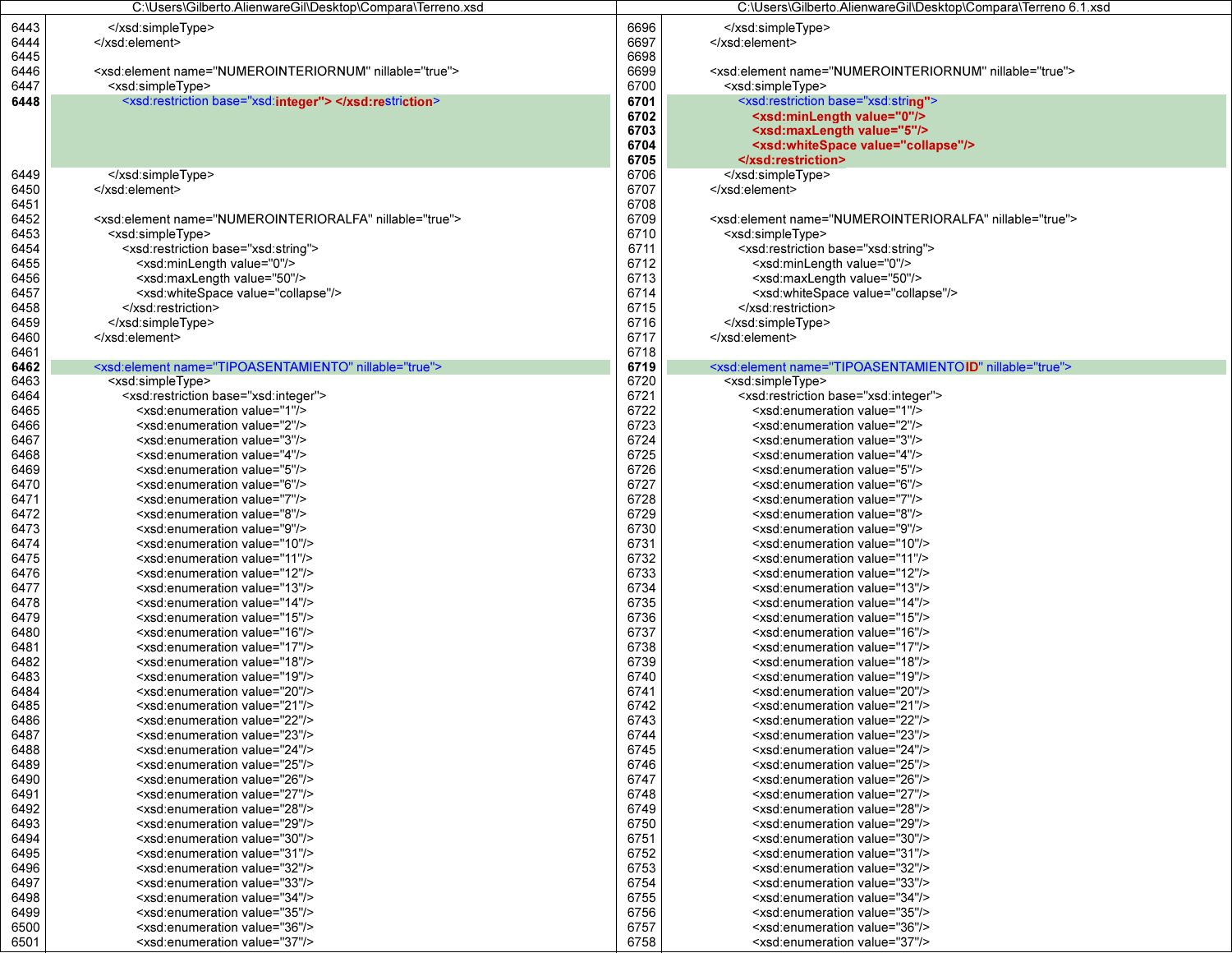|              | C:\Users\Gilberto.AlienwareGil\Desktop\Compara\Terreno.xsd             |      | C:\Users\Gilberto.AlienwareGil\Desktop\Compara\Terreno 6.1.xsd        |
|--------------|------------------------------------------------------------------------|------|-----------------------------------------------------------------------|
| 6502         | <xsd:enumeration value="38"></xsd:enumeration>                         | 6759 | <xsd:enumeration value="38"></xsd:enumeration>                        |
| 6503         | <xsd:enumeration value="39"></xsd:enumeration>                         | 6760 | <xsd:enumeration value="39"></xsd:enumeration>                        |
| 6504         | <xsd:enumeration value="40"></xsd:enumeration>                         | 6761 | <xsd:enumeration value="40"></xsd:enumeration>                        |
| 6505         | <xsd:enumeration value="41"></xsd:enumeration>                         | 6762 | <xsd:enumeration value="41"></xsd:enumeration>                        |
| 6506         | <xsd:enumeration value="42"></xsd:enumeration>                         | 6763 | <xsd:enumeration value="42"></xsd:enumeration>                        |
| 6507         | <xsd:enumeration value="43"></xsd:enumeration>                         | 6764 | <xsd:enumeration value="43"></xsd:enumeration>                        |
| 6508         |                                                                        | 6765 |                                                                       |
| 6509         |                                                                        | 6766 |                                                                       |
| 6510         | $\le$ /xsd:element>                                                    | 6767 |                                                                       |
|              |                                                                        | 6768 |                                                                       |
| 6511<br>6512 | <xsd:element name="NOMBREASENTAMIENTO" nillable="true"></xsd:element>  | 6769 | <xsd:element name="NOMBREASENTAMIENTO" nillable="true"></xsd:element> |
|              |                                                                        |      |                                                                       |
| 6513         | <xsd:simpletype></xsd:simpletype>                                      | 6770 | <xsd:simpletype></xsd:simpletype>                                     |
| 6514         | <xsd:restriction base="xsd:string"></xsd:restriction>                  | 6771 | <xsd:restriction base="xsd:string"></xsd:restriction>                 |
| 6515         | <xsd:minlength value="1"></xsd:minlength>                              | 6772 | <xsd:minlength value="1"></xsd:minlength>                             |
| 6516         | <xsd:maxlength value="100"></xsd:maxlength>                            | 6773 | <xsd:maxlength value="100"></xsd:maxlength>                           |
| 6517         | <xsd:whitespace value="collapse"></xsd:whitespace>                     | 6774 | <xsd:whitespace value="collapse"></xsd:whitespace>                    |
| 6518         |                                                                        | 6775 |                                                                       |
| 6519         |                                                                        | 6776 |                                                                       |
| 6520         | $\le$ /xsd:element>                                                    | 6777 |                                                                       |
| 6521         |                                                                        | 6778 |                                                                       |
| 6522         | <xsd:element name="CODIGOPOSTAL" nillable="true"></xsd:element>        | 6779 | <xsd:element name="CODIGOPOSTAL" nillable="true"></xsd:element>       |
| 6523         | <xsd:simpletype></xsd:simpletype>                                      | 6780 | <xsd:simpletype></xsd:simpletype>                                     |
| 6524         | <xsd:restriction base="xsd:string"></xsd:restriction>                  | 6781 | <xsd:restriction base="xsd:string"></xsd:restriction>                 |
| 6525         | <xsd:minlength value="1"></xsd:minlength>                              | 6782 | <xsd:minlength value="1"></xsd:minlength>                             |
| 6526         | <xsd:maxlength value="5"></xsd:maxlength>                              | 6783 | <xsd:maxlength value="5"></xsd:maxlength>                             |
| 6527         | <xsd:whitespace value="collapse"></xsd:whitespace>                     | 6784 | <xsd:whitespace value="collapse"></xsd:whitespace>                    |
| 6528         |                                                                        | 6785 |                                                                       |
| 6529         |                                                                        | 6786 |                                                                       |
| 6530         | $\le$ /xsd:element>                                                    | 6787 |                                                                       |
| 6531         |                                                                        | 6788 |                                                                       |
| 6532         | <xsd:element name="CVELOCALIDAD" nillable="true"></xsd:element>        | 6789 | <xsd:element name="LOCALIDADID" nillable="true"></xsd:element>        |
| 6533         | <xsd:simpletype></xsd:simpletype>                                      | 6790 | <xsd:simpletype></xsd:simpletype>                                     |
| 6534         | <xsd:restriction base="xsd:string"></xsd:restriction>                  | 6791 | <xsd:restriction base="xsd:string"></xsd:restriction>                 |
| 6535         | <xsd:minlength value="1"></xsd:minlength>                              | 6792 | <xsd:minlength value="1"></xsd:minlength>                             |
| 6536         | <xsd:maxlength value="4"></xsd:maxlength>                              | 6793 | <xsd:maxlength value="4"></xsd:maxlength>                             |
| 6537         | <xsd:whitespace value="collapse"></xsd:whitespace>                     | 6794 | <xsd:whitespace value="collapse"></xsd:whitespace>                    |
| 6538         |                                                                        | 6795 |                                                                       |
| 6539         |                                                                        | 6796 |                                                                       |
|              |                                                                        | 6797 |                                                                       |
| 6540<br>6541 |                                                                        | 6798 |                                                                       |
|              |                                                                        |      |                                                                       |
| 6542         | <xsd:element name="CVEMUNICIPIO" nillable="true"></xsd:element>        | 6799 | <xsd:element name="MUNICIPIOID" nillable="true"></xsd:element>        |
| 6543         | <xsd:simpletype></xsd:simpletype>                                      | 6800 | <xsd:simpletype></xsd:simpletype>                                     |
| 6544         | <xsd:restriction base="xsd:string"></xsd:restriction>                  | 6801 | <xsd:restriction base="xsd:string"></xsd:restriction>                 |
| 6545         | <xsd:minlength value="3"></xsd:minlength>                              | 6802 | <xsd:minlength value="3"></xsd:minlength>                             |
| 6546         | <xsd:maxlength value="3"></xsd:maxlength>                              | 6803 | <xsd:maxlength value="3"></xsd:maxlength>                             |
| 6547         | <xsd:whitespace value="collapse"></xsd:whitespace>                     | 6804 | <xsd:whitespace value="collapse"></xsd:whitespace>                    |
| 6548         |                                                                        | 6805 |                                                                       |
| 6549         |                                                                        | 6806 |                                                                       |
| 6550         |                                                                        | 6807 |                                                                       |
| 6551         |                                                                        | 6808 |                                                                       |
| 6552         | <xsd:element name="CVEESTADO" nillable="true"></xsd:element>           | 6809 | <xsd:element name="ESTADOID" nillable="true"></xsd:element>           |
| 6553         | <xsd:simpletype></xsd:simpletype>                                      | 6810 | <xsd:simpletype></xsd:simpletype>                                     |
| 6554         | <xsd:restriction base="xsd:string"></xsd:restriction>                  | 6811 | <xsd:restriction base="xsd:string"></xsd:restriction>                 |
| 6555         | <xsd:minlength value="2"></xsd:minlength>                              | 6812 | <xsd:minlength value="2"></xsd:minlength>                             |
| 6556         | <xsd:maxlength value="2"></xsd:maxlength>                              | 6813 | <xsd:maxlength value="2"></xsd:maxlength>                             |
| 6557         | <xsd:whitespace value="collapse"></xsd:whitespace>                     | 6814 | <xsd:whitespace value="collapse"></xsd:whitespace>                    |
| 6558         |                                                                        | 6815 |                                                                       |
| 6559         |                                                                        | 6816 |                                                                       |
| 6560         |                                                                        | 6817 |                                                                       |
| 6561         |                                                                        | 6818 |                                                                       |
| 6562         | <xsd:element name="CVETIPOVIALIDADREF1" nillable="true"></xsd:element> | 6819 | <xsd:element name="TIPOVIALIDADIDREF1" nillable="true"></xsd:element> |
| 6563         | <xsd:simpletype></xsd:simpletype>                                      | 6820 | <xsd:simpletype></xsd:simpletype>                                     |
| 6564         | <xsd:restriction base="xsd:integer"></xsd:restriction>                 | 6821 | <xsd:restriction base="xsd:integer"></xsd:restriction>                |
|              |                                                                        |      |                                                                       |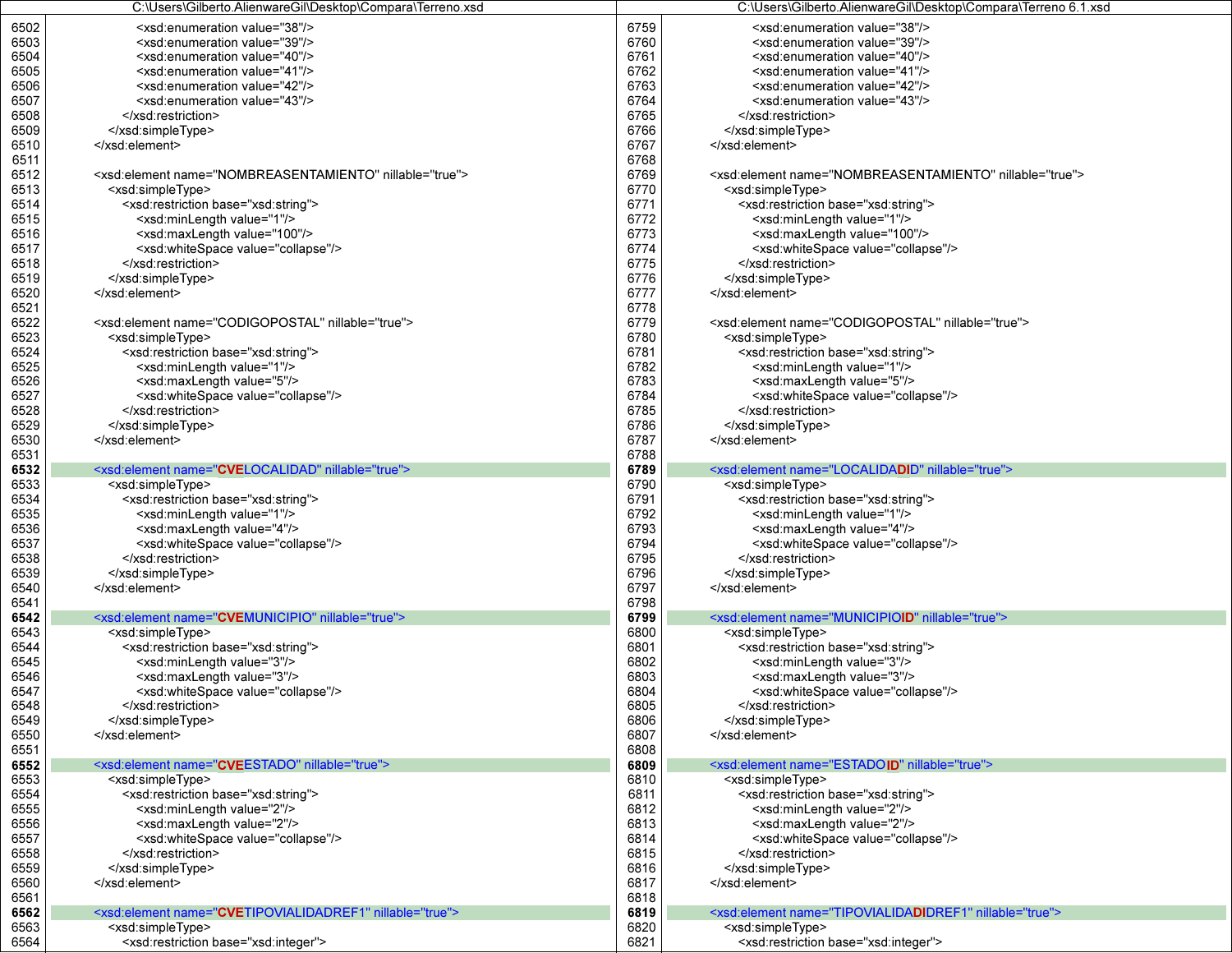|      | C:\Users\Gilberto.AlienwareGil\Desktop\Compara\Terreno.xsd             |      | C:\Users\Gilberto.AlienwareGil\Desktop\Compara\Terreno 6.1.xsd        |
|------|------------------------------------------------------------------------|------|-----------------------------------------------------------------------|
| 6565 | <xsd:enumeration value="0"></xsd:enumeration>                          | 6822 | <xsd:enumeration value="0"></xsd:enumeration>                         |
| 6566 | <xsd:enumeration value="1"></xsd:enumeration>                          | 6823 | <xsd:enumeration value="1"></xsd:enumeration>                         |
| 6567 | <xsd:enumeration value="2"></xsd:enumeration>                          | 6824 | <xsd:enumeration value="2"></xsd:enumeration>                         |
| 6568 | <xsd:enumeration value="3"></xsd:enumeration>                          | 6825 | <xsd:enumeration value="3"></xsd:enumeration>                         |
|      |                                                                        |      |                                                                       |
| 6569 | <xsd:enumeration value="4"></xsd:enumeration>                          | 6826 | <xsd:enumeration value="4"></xsd:enumeration>                         |
| 6570 | <xsd:enumeration value="5"></xsd:enumeration>                          | 6827 | <xsd:enumeration value="5"></xsd:enumeration>                         |
| 6571 | <xsd:enumeration value="6"></xsd:enumeration>                          | 6828 | <xsd:enumeration value="6"></xsd:enumeration>                         |
| 6572 | <xsd:enumeration value="7"></xsd:enumeration>                          | 6829 | <xsd:enumeration value="7"></xsd:enumeration>                         |
| 6573 | <xsd:enumeration value="8"></xsd:enumeration>                          | 6830 | <xsd:enumeration value="8"></xsd:enumeration>                         |
| 6574 | <xsd:enumeration value="9"></xsd:enumeration>                          | 6831 | <xsd:enumeration value="9"></xsd:enumeration>                         |
| 6575 | <xsd:enumeration value="10"></xsd:enumeration>                         | 6832 | <xsd:enumeration value="10"></xsd:enumeration>                        |
| 6576 | <xsd:enumeration value="11"></xsd:enumeration>                         | 6833 | <xsd:enumeration value="11"></xsd:enumeration>                        |
| 6577 | <xsd:enumeration value="12"></xsd:enumeration>                         | 6834 | <xsd:enumeration value="12"></xsd:enumeration>                        |
| 6578 | <xsd:enumeration value="13"></xsd:enumeration>                         | 6835 | <xsd:enumeration value="13"></xsd:enumeration>                        |
| 6579 | <xsd:enumeration value="14"></xsd:enumeration>                         | 6836 | <xsd:enumeration value="14"></xsd:enumeration>                        |
| 6580 | <xsd:enumeration value="15"></xsd:enumeration>                         | 6837 | <xsd:enumeration value="15"></xsd:enumeration>                        |
| 6581 | <xsd:enumeration value="16"></xsd:enumeration>                         | 6838 | <xsd:enumeration value="16"></xsd:enumeration>                        |
| 6582 | <xsd:enumeration value="17"></xsd:enumeration>                         | 6839 | <xsd:enumeration value="17"></xsd:enumeration>                        |
|      | <xsd:enumeration value="18"></xsd:enumeration>                         | 6840 | <xsd:enumeration value="18"></xsd:enumeration>                        |
| 6583 |                                                                        |      |                                                                       |
| 6584 | <xsd:enumeration value="19"></xsd:enumeration>                         | 6841 | <xsd:enumeration value="19"></xsd:enumeration>                        |
| 6585 | <xsd:enumeration value="20"></xsd:enumeration>                         | 6842 | <xsd:enumeration value="20"></xsd:enumeration>                        |
| 6586 | <xsd:enumeration value="21"></xsd:enumeration>                         | 6843 | <xsd:enumeration value="21"></xsd:enumeration>                        |
| 6587 | <xsd:enumeration value="22"></xsd:enumeration>                         | 6844 | <xsd:enumeration value="22"></xsd:enumeration>                        |
| 6588 | <xsd:enumeration value="23"></xsd:enumeration>                         | 6845 | <xsd:enumeration value="23"></xsd:enumeration>                        |
| 6589 | <xsd:enumeration value="24"></xsd:enumeration>                         | 6846 | <xsd:enumeration value="24"></xsd:enumeration>                        |
| 6590 | <xsd:enumeration value="25"></xsd:enumeration>                         | 6847 | <xsd:enumeration value="25"></xsd:enumeration>                        |
| 6591 | <xsd:enumeration value="26"></xsd:enumeration>                         | 6848 | <xsd:enumeration value="26"></xsd:enumeration>                        |
| 6592 |                                                                        | 6849 |                                                                       |
| 6593 |                                                                        | 6850 |                                                                       |
| 6594 |                                                                        | 6851 |                                                                       |
| 6595 |                                                                        | 6852 |                                                                       |
| 6596 | <xsd:element name="NOMBREVIALIDADREF1" nillable="true"></xsd:element>  | 6853 | <xsd:element name="NOMBREVIALIDADREF1" nillable="true"></xsd:element> |
| 6597 | <xsd:simpletype></xsd:simpletype>                                      | 6854 | <xsd:simpletype></xsd:simpletype>                                     |
| 6598 | <xsd:restriction base="xsd:string"></xsd:restriction>                  | 6855 | <xsd:restriction base="xsd:string"></xsd:restriction>                 |
| 6599 | <xsd:minlength value="1"></xsd:minlength>                              | 6856 | <xsd:minlength value="1"></xsd:minlength>                             |
| 6600 | <xsd:maxlength value="100"></xsd:maxlength>                            | 6857 | <xsd:maxlength value="100"></xsd:maxlength>                           |
| 6601 | <xsd:whitespace value="collapse"></xsd:whitespace>                     | 6858 | <xsd:whitespace value="collapse"></xsd:whitespace>                    |
| 6602 |                                                                        | 6859 |                                                                       |
| 6603 |                                                                        | 6860 | $\le$ /xsd:simpleType>                                                |
| 6604 |                                                                        | 6861 |                                                                       |
| 6605 |                                                                        | 6862 |                                                                       |
| 6606 | <xsd:element name="CLAVEVIALIDADREF1" nillable="true"></xsd:element>   | 6863 | <xsd:element name="CLAVEVIALIDADREF1" nillable="true"></xsd:element>  |
| 6607 | <xsd:simpletype></xsd:simpletype>                                      | 6864 | <xsd:simpletype></xsd:simpletype>                                     |
| 6608 | <xsd:restriction base="xsd:integer"></xsd:restriction>                 | 6865 | <xsd:restriction base="xsd:integer"> </xsd:restriction>               |
| 6609 | <xsd:enumeration value="0"></xsd:enumeration>                          |      |                                                                       |
| 6610 | <xsd:enumeration value="1"></xsd:enumeration>                          |      |                                                                       |
|      |                                                                        |      |                                                                       |
| 6611 | <xsd:enumeration value="2"></xsd:enumeration>                          |      |                                                                       |
| 6612 | <xsd:enumeration value="3"></xsd:enumeration>                          |      |                                                                       |
| 6613 | <xsd:enumeration value="4"></xsd:enumeration><br>                      |      |                                                                       |
| 6614 |                                                                        |      |                                                                       |
| 6615 |                                                                        | 6866 |                                                                       |
| 6616 |                                                                        | 6867 |                                                                       |
| 6617 |                                                                        | 6868 |                                                                       |
| 6618 | <xsd:element name="CVETIPOVIALIDADREF2" nillable="true"></xsd:element> | 6869 | <xsd:element name="TIPOVIALIDADIDREF2" nillable="true"></xsd:element> |
| 6619 | <xsd:simpletype></xsd:simpletype>                                      | 6870 | <xsd:simpletype></xsd:simpletype>                                     |
| 6620 | <xsd:restriction base="xsd:integer"></xsd:restriction>                 | 6871 | <xsd:restriction base="xsd:integer"></xsd:restriction>                |
| 6621 | <xsd:enumeration value="0"></xsd:enumeration>                          | 6872 | <xsd:enumeration value="0"></xsd:enumeration>                         |
| 6622 | <xsd:enumeration value="1"></xsd:enumeration>                          | 6873 | <xsd:enumeration value="1"></xsd:enumeration>                         |
| 6623 | <xsd:enumeration value="2"></xsd:enumeration>                          | 6874 | <xsd:enumeration value="2"></xsd:enumeration>                         |
| 6624 | <xsd:enumeration value="3"></xsd:enumeration>                          | 6875 | <xsd:enumeration value="3"></xsd:enumeration>                         |
| 6625 | <xsd:enumeration value="4"></xsd:enumeration>                          | 6876 | <xsd:enumeration value="4"></xsd:enumeration>                         |
| 6626 | <xsd:enumeration value="5"></xsd:enumeration>                          | 6877 | <xsd:enumeration value="5"></xsd:enumeration>                         |
| 6627 | <xsd:enumeration value="6"></xsd:enumeration>                          | 6878 | <xsd:enumeration value="6"></xsd:enumeration>                         |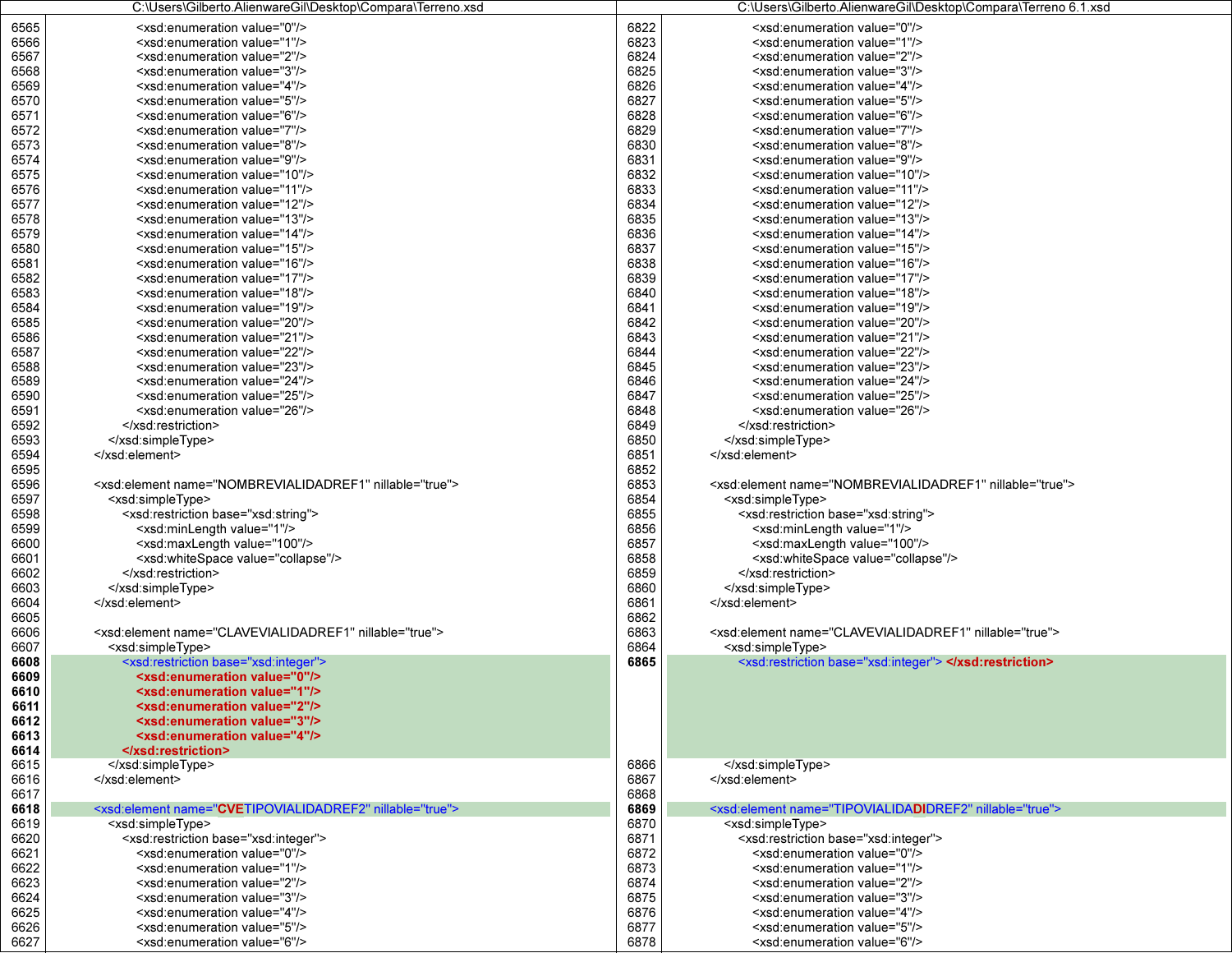|      | C:\Users\Gilberto.AlienwareGil\Desktop\Compara\Terreno.xsd             |      | C:\Users\Gilberto.AlienwareGil\Desktop\Compara\Terreno 6.1.xsd        |
|------|------------------------------------------------------------------------|------|-----------------------------------------------------------------------|
| 6628 | <xsd:enumeration value="7"></xsd:enumeration>                          | 6879 | <xsd:enumeration value="7"></xsd:enumeration>                         |
| 6629 | <xsd:enumeration value="8"></xsd:enumeration>                          | 6880 | <xsd:enumeration value="8"></xsd:enumeration>                         |
| 6630 | <xsd:enumeration value="9"></xsd:enumeration>                          | 6881 | <xsd:enumeration value="9"></xsd:enumeration>                         |
| 6631 | <xsd:enumeration value="10"></xsd:enumeration>                         | 6882 | <xsd:enumeration value="10"></xsd:enumeration>                        |
|      |                                                                        |      |                                                                       |
| 6632 | <xsd:enumeration value="11"></xsd:enumeration>                         | 6883 | <xsd:enumeration value="11"></xsd:enumeration>                        |
| 6633 | <xsd:enumeration value="12"></xsd:enumeration>                         | 6884 | <xsd:enumeration value="12"></xsd:enumeration>                        |
| 6634 | <xsd:enumeration value="13"></xsd:enumeration>                         | 6885 | <xsd:enumeration value="13"></xsd:enumeration>                        |
| 6635 | <xsd:enumeration value="14"></xsd:enumeration>                         | 6886 | <xsd:enumeration value="14"></xsd:enumeration>                        |
| 6636 | <xsd:enumeration value="15"></xsd:enumeration>                         | 6887 | <xsd:enumeration value="15"></xsd:enumeration>                        |
| 6637 | <xsd:enumeration value="16"></xsd:enumeration>                         | 6888 | <xsd:enumeration value="16"></xsd:enumeration>                        |
| 6638 | <xsd:enumeration value="17"></xsd:enumeration>                         | 6889 | <xsd:enumeration value="17"></xsd:enumeration>                        |
| 6639 | <xsd:enumeration value="18"></xsd:enumeration>                         | 6890 | <xsd:enumeration value="18"></xsd:enumeration>                        |
| 6640 | <xsd:enumeration value="19"></xsd:enumeration>                         | 6891 | <xsd:enumeration value="19"></xsd:enumeration>                        |
| 6641 | <xsd:enumeration value="20"></xsd:enumeration>                         | 6892 | <xsd:enumeration value="20"></xsd:enumeration>                        |
| 6642 | <xsd:enumeration value="21"></xsd:enumeration>                         | 6893 | <xsd:enumeration value="21"></xsd:enumeration>                        |
| 6643 | <xsd:enumeration value="22"></xsd:enumeration>                         | 6894 | <xsd:enumeration value="22"></xsd:enumeration>                        |
|      |                                                                        |      |                                                                       |
| 6644 | <xsd:enumeration value="23"></xsd:enumeration>                         | 6895 | <xsd:enumeration value="23"></xsd:enumeration>                        |
| 6645 | <xsd:enumeration value="24"></xsd:enumeration>                         | 6896 | <xsd:enumeration value="24"></xsd:enumeration>                        |
| 6646 | <xsd:enumeration value="25"></xsd:enumeration>                         | 6897 | <xsd:enumeration value="25"></xsd:enumeration>                        |
| 6647 | <xsd:enumeration value="26"></xsd:enumeration>                         | 6898 | <xsd:enumeration value="26"></xsd:enumeration>                        |
| 6648 |                                                                        | 6899 |                                                                       |
| 6649 |                                                                        | 6900 |                                                                       |
| 6650 | $\le$ /xsd:element>                                                    | 6901 |                                                                       |
| 6651 |                                                                        | 6902 |                                                                       |
| 6652 | <xsd:element name="NOMBREVIALIDADREF2" nillable="true"></xsd:element>  | 6903 | <xsd:element name="NOMBREVIALIDADREF2" nillable="true"></xsd:element> |
| 6653 | <xsd:simpletype></xsd:simpletype>                                      | 6904 | <xsd:simpletype></xsd:simpletype>                                     |
| 6654 | <xsd:restriction base="xsd:string"></xsd:restriction>                  | 6905 | <xsd:restriction base="xsd:string"></xsd:restriction>                 |
| 6655 | <xsd:minlength value="1"></xsd:minlength>                              | 6906 | <xsd:minlength value="1"></xsd:minlength>                             |
| 6656 | <xsd:maxlength value="100"></xsd:maxlength>                            | 6907 |                                                                       |
|      |                                                                        |      | <xsd:maxlength value="100"></xsd:maxlength>                           |
| 6657 | <xsd:whitespace value="collapse"></xsd:whitespace>                     | 6908 | <xsd:whitespace value="collapse"></xsd:whitespace>                    |
| 6658 |                                                                        | 6909 |                                                                       |
| 6659 |                                                                        | 6910 |                                                                       |
| 6660 | $\le$ /xsd:element>                                                    | 6911 |                                                                       |
| 6661 |                                                                        | 6912 |                                                                       |
| 6662 | <xsd:element name="CLAVEVIALIDADREF2" nillable="true"></xsd:element>   | 6913 | <xsd:element name="CLAVEVIALIDADREF2" nillable="true"></xsd:element>  |
| 6663 | <xsd:simpletype></xsd:simpletype>                                      | 6914 | <xsd:simpletype></xsd:simpletype>                                     |
| 6664 | <xsd:restriction base="xsd:integer"></xsd:restriction>                 | 6915 | <xsd:restriction base="xsd:integer"> </xsd:restriction>               |
| 6665 | <xsd:enumeration value="0"></xsd:enumeration>                          |      |                                                                       |
| 6666 | <xsd:enumeration value="1"></xsd:enumeration>                          |      |                                                                       |
| 6667 | <xsd:enumeration value="2"></xsd:enumeration>                          |      |                                                                       |
| 6668 | <xsd:enumeration value="3"></xsd:enumeration>                          |      |                                                                       |
| 6669 | <xsd:enumeration value="4"></xsd:enumeration>                          |      |                                                                       |
| 6670 |                                                                        |      |                                                                       |
| 6671 |                                                                        | 6916 |                                                                       |
| 6672 |                                                                        | 6917 |                                                                       |
| 6673 |                                                                        | 6918 |                                                                       |
| 6674 | <xsd:element name="CVETIPOVIALIDADREF3" nillable="true"></xsd:element> | 6919 | <xsd:element name="TIPOVIALIDADIDREF3" nillable="true"></xsd:element> |
| 6675 | <xsd:simpletype></xsd:simpletype>                                      | 6920 | <xsd:simpletype></xsd:simpletype>                                     |
| 6676 | <xsd:restriction base="xsd:integer"></xsd:restriction>                 | 6921 | <xsd:restriction base="xsd:integer"></xsd:restriction>                |
| 6677 | <xsd:enumeration value="0"></xsd:enumeration>                          | 6922 | <xsd:enumeration value="0"></xsd:enumeration>                         |
| 6678 | <xsd:enumeration value="1"></xsd:enumeration>                          | 6923 | <xsd:enumeration value="1"></xsd:enumeration>                         |
| 6679 |                                                                        | 6924 |                                                                       |
|      | <xsd:enumeration value="2"></xsd:enumeration>                          |      | <xsd:enumeration value="2"></xsd:enumeration>                         |
| 6680 | <xsd:enumeration value="3"></xsd:enumeration>                          | 6925 | <xsd:enumeration value="3"></xsd:enumeration>                         |
| 6681 | <xsd:enumeration value="4"></xsd:enumeration>                          | 6926 | <xsd:enumeration value="4"></xsd:enumeration>                         |
| 6682 | <xsd:enumeration value="5"></xsd:enumeration>                          | 6927 | <xsd:enumeration value="5"></xsd:enumeration>                         |
| 6683 | <xsd:enumeration value="6"></xsd:enumeration>                          | 6928 | <xsd:enumeration value="6"></xsd:enumeration>                         |
| 6684 | <xsd:enumeration value="7"></xsd:enumeration>                          | 6929 | <xsd:enumeration value="7"></xsd:enumeration>                         |
| 6685 | <xsd:enumeration value="8"></xsd:enumeration>                          | 6930 | <xsd:enumeration value="8"></xsd:enumeration>                         |
| 6686 | <xsd:enumeration value="9"></xsd:enumeration>                          | 6931 | <xsd:enumeration value="9"></xsd:enumeration>                         |
| 6687 | <xsd:enumeration value="10"></xsd:enumeration>                         | 6932 | <xsd:enumeration value="10"></xsd:enumeration>                        |
| 6688 | <xsd:enumeration value="11"></xsd:enumeration>                         | 6933 | <xsd:enumeration value="11"></xsd:enumeration>                        |
| 6689 | <xsd:enumeration value="12"></xsd:enumeration>                         | 6934 | <xsd:enumeration value="12"></xsd:enumeration>                        |
| 6690 | <xsd:enumeration value="13"></xsd:enumeration>                         | 6935 | <xsd:enumeration value="13"></xsd:enumeration>                        |
|      |                                                                        |      |                                                                       |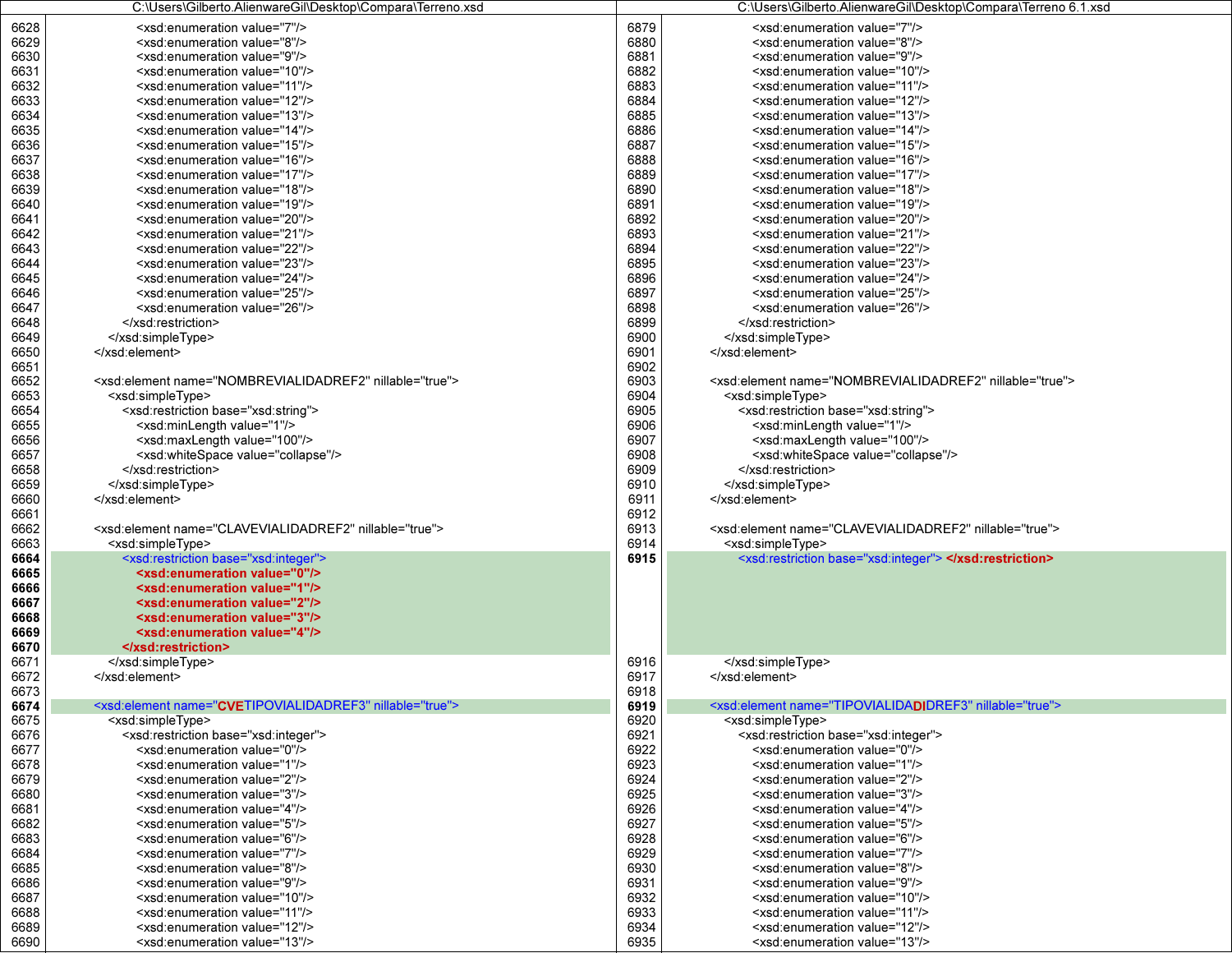|      | C:\Users\Gilberto.AlienwareGil\Desktop\Compara\Terreno.xsd                                                                                                         |      | C:\Users\Gilberto.AlienwareGil\Desktop\Compara\Terreno 6.1.xsd                |
|------|--------------------------------------------------------------------------------------------------------------------------------------------------------------------|------|-------------------------------------------------------------------------------|
| 6691 | <xsd:enumeration value="14"></xsd:enumeration>                                                                                                                     | 6936 | <xsd:enumeration value="14"></xsd:enumeration>                                |
| 6692 |                                                                                                                                                                    | 6937 |                                                                               |
|      | <xsd:enumeration value="15"></xsd:enumeration>                                                                                                                     |      | <xsd:enumeration value="15"></xsd:enumeration>                                |
| 6693 | <xsd:enumeration value="16"></xsd:enumeration>                                                                                                                     | 6938 | <xsd:enumeration value="16"></xsd:enumeration>                                |
| 6694 | <xsd:enumeration value="17"></xsd:enumeration>                                                                                                                     | 6939 | <xsd:enumeration value="17"></xsd:enumeration>                                |
| 6695 | <xsd:enumeration value="18"></xsd:enumeration>                                                                                                                     | 6940 | <xsd:enumeration value="18"></xsd:enumeration>                                |
| 6696 | <xsd:enumeration value="19"></xsd:enumeration>                                                                                                                     | 6941 | <xsd:enumeration value="19"></xsd:enumeration>                                |
| 6697 | <xsd:enumeration value="20"></xsd:enumeration>                                                                                                                     | 6942 | <xsd:enumeration value="20"></xsd:enumeration>                                |
| 6698 | <xsd:enumeration value="21"></xsd:enumeration>                                                                                                                     | 6943 | <xsd:enumeration value="21"></xsd:enumeration>                                |
| 6699 |                                                                                                                                                                    | 6944 |                                                                               |
|      | <xsd:enumeration value="22"></xsd:enumeration>                                                                                                                     |      | <xsd:enumeration value="22"></xsd:enumeration>                                |
| 6700 | <xsd:enumeration value="23"></xsd:enumeration>                                                                                                                     | 6945 | <xsd:enumeration value="23"></xsd:enumeration>                                |
| 6701 | <xsd:enumeration value="24"></xsd:enumeration>                                                                                                                     | 6946 | <xsd:enumeration value="24"></xsd:enumeration>                                |
| 6702 | <xsd:enumeration value="25"></xsd:enumeration>                                                                                                                     | 6947 | <xsd:enumeration value="25"></xsd:enumeration>                                |
| 6703 | <xsd:enumeration value="26"></xsd:enumeration>                                                                                                                     | 6948 | <xsd:enumeration value="26"></xsd:enumeration>                                |
| 6704 |                                                                                                                                                                    | 6949 |                                                                               |
| 6705 |                                                                                                                                                                    | 6950 |                                                                               |
| 6706 |                                                                                                                                                                    | 6951 |                                                                               |
|      |                                                                                                                                                                    |      |                                                                               |
| 6707 |                                                                                                                                                                    | 6952 |                                                                               |
| 6708 | <xsd:element name="NOMBREVIALIDADREF3" nillable="true"></xsd:element>                                                                                              | 6953 | <xsd:element name="NOMBREVIALIDADREF3" nillable="true"></xsd:element>         |
| 6709 | <xsd:simpletype></xsd:simpletype>                                                                                                                                  | 6954 | <xsd:simpletype></xsd:simpletype>                                             |
| 6710 | <xsd:restriction base="xsd:string"></xsd:restriction>                                                                                                              | 6955 | <xsd:restriction base="xsd:string"></xsd:restriction>                         |
| 6711 | <xsd:minlength value="1"></xsd:minlength>                                                                                                                          | 6956 | <xsd:minlength value="1"></xsd:minlength>                                     |
| 6712 | <xsd:maxlength value="100"></xsd:maxlength>                                                                                                                        | 6957 | <xsd:maxlength value="100"></xsd:maxlength>                                   |
| 6713 | <xsd:whitespace value="collapse"></xsd:whitespace>                                                                                                                 | 6958 | <xsd:whitespace value="collapse"></xsd:whitespace>                            |
| 6714 |                                                                                                                                                                    | 6959 |                                                                               |
|      |                                                                                                                                                                    |      |                                                                               |
| 6715 |                                                                                                                                                                    | 6960 |                                                                               |
| 6716 |                                                                                                                                                                    | 6961 |                                                                               |
| 6717 |                                                                                                                                                                    | 6962 |                                                                               |
| 6718 | <xsd:element name="CLAVEVIALIDADREF3" nillable="true"></xsd:element>                                                                                               | 6963 | <xsd:element name="CLAVEVIALIDADREF3" nillable="true"></xsd:element>          |
| 6719 | <xsd:simpletype></xsd:simpletype>                                                                                                                                  | 6964 | <xsd:simpletype></xsd:simpletype>                                             |
| 6720 | <xsd:restriction base="xsd:integer"></xsd:restriction>                                                                                                             | 6965 | <xsd:restriction base="xsd:integer"> </xsd:restriction>                       |
| 6721 | <xsd:enumeration value="0"></xsd:enumeration>                                                                                                                      |      |                                                                               |
| 6722 | <xsd:enumeration value="1"></xsd:enumeration>                                                                                                                      |      |                                                                               |
| 6723 | <xsd:enumeration value="2"></xsd:enumeration>                                                                                                                      |      |                                                                               |
| 6724 | <xsd:enumeration value="3"></xsd:enumeration>                                                                                                                      |      |                                                                               |
|      |                                                                                                                                                                    |      |                                                                               |
| 6725 | <xsd:enumeration value="4"></xsd:enumeration>                                                                                                                      |      |                                                                               |
| 6726 |                                                                                                                                                                    |      |                                                                               |
| 6727 |                                                                                                                                                                    | 6966 |                                                                               |
| 6728 |                                                                                                                                                                    | 6967 |                                                                               |
| 6729 |                                                                                                                                                                    | 6968 |                                                                               |
| 6730 | <xsd:element name="DESCRIPCIONUBICACION" nillable="true"></xsd:element>                                                                                            | 6969 | <xsd:element name="DESCRIPCIONUBICACION" nillable="true"></xsd:element>       |
| 6731 | <xsd:simpletype></xsd:simpletype>                                                                                                                                  | 6970 | <xsd:simpletype></xsd:simpletype>                                             |
| 6732 | <xsd:restriction base="xsd:string"></xsd:restriction>                                                                                                              | 6971 | <xsd:restriction base="xsd:string"></xsd:restriction>                         |
| 6733 | <xsd:minlength value="1"></xsd:minlength>                                                                                                                          | 6972 | <xsd:minlength value="1"></xsd:minlength>                                     |
| 6734 |                                                                                                                                                                    | 6973 | <xsd:maxlength value="255"></xsd:maxlength>                                   |
|      | <xsd:maxlength value="255"></xsd:maxlength>                                                                                                                        |      |                                                                               |
| 6735 | <xsd:whitespace value="collapse"></xsd:whitespace>                                                                                                                 | 6974 | <xsd:whitespace value="collapse"></xsd:whitespace>                            |
| 6736 |                                                                                                                                                                    | 6975 |                                                                               |
| 6737 |                                                                                                                                                                    | 6976 |                                                                               |
| 6738 | $\le$ /xsd:element>                                                                                                                                                | 6977 |                                                                               |
| 6739 |                                                                                                                                                                    | 6978 |                                                                               |
| 6740 |                                                                                                                                                                    | 6979 |                                                                               |
| 6741 |                                                                                                                                                                    | 6980 |                                                                               |
| 6742 | <xsd:complextype name="TIPODOMICILIOType"></xsd:complextype>                                                                                                       | 6981 | <xsd:complextype name="TIPODOMICILIOType"></xsd:complextype>                  |
| 6743 | <xsd:sequence></xsd:sequence>                                                                                                                                      | 6982 | <xsd:sequence></xsd:sequence>                                                 |
|      |                                                                                                                                                                    | 6983 | <xsd:choice></xsd:choice>                                                     |
|      |                                                                                                                                                                    |      |                                                                               |
| 6744 | <xsd:element name="DOMICILIOURBANORURAL" td="" type<=""><td>6984</td><td><xsd:element name="DOMICILIOURBANORURAL" td="" type<=""></xsd:element></td></xsd:element> | 6984 | <xsd:element name="DOMICILIOURBANORURAL" td="" type<=""></xsd:element>        |
|      | ="DOMICILIOURBANORURALType"/>                                                                                                                                      |      | ="DOMICILIOURBANORURALType"/>                                                 |
|      |                                                                                                                                                                    | 6985 | <xsd:element name="DOMICILIOCARRETERA" td="" type<=""></xsd:element>          |
|      |                                                                                                                                                                    |      | ="DOMICILIOCARRETERAType"/>                                                   |
|      |                                                                                                                                                                    | 6986 | <xsd:element name="DOMICILIOCAMINO" type="DOMICILIOCAMINOType"></xsd:element> |
|      |                                                                                                                                                                    | 6987 |                                                                               |
| 6745 |                                                                                                                                                                    | 6988 |                                                                               |
|      |                                                                                                                                                                    | 6989 |                                                                               |
|      |                                                                                                                                                                    | 6990 | <xsd:complextype name="DOMICILIOCAMINOType"></xsd:complextype>                |
|      |                                                                                                                                                                    |      |                                                                               |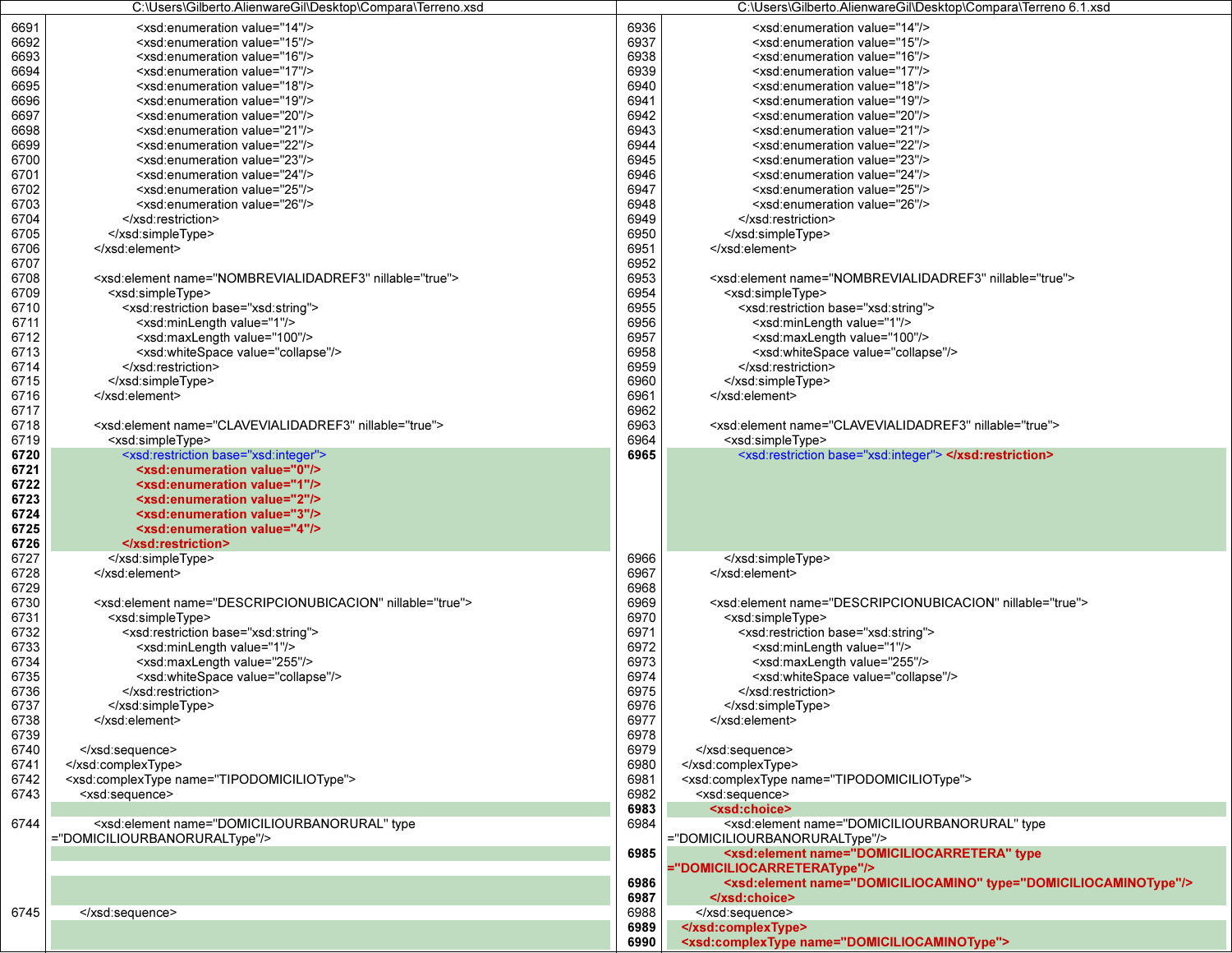| C:\Users\Gilberto.AlienwareGil\Desktop\Compara\Terreno.xsd |              | C:\Users\Gilberto.AlienwareGil\Desktop\Compara\Terreno 6.1.xsd        |
|------------------------------------------------------------|--------------|-----------------------------------------------------------------------|
|                                                            | 6991         | <xsd:sequence></xsd:sequence>                                         |
|                                                            | 6992         | <xsd:element name="CVETERMINOGENERICO" nillable="true"></xsd:element> |
|                                                            | 6993         | <xsd:simpletype></xsd:simpletype>                                     |
|                                                            | 6994         | <xsd:restriction base="xsd:integer"></xsd:restriction>                |
|                                                            | 6995         | <xsd:enumeration value="1"></xsd:enumeration>                         |
|                                                            | 6996         | <xsd:enumeration value="2"></xsd:enumeration>                         |
|                                                            | 6997         | <xsd:enumeration value="3"></xsd:enumeration>                         |
|                                                            | 6998         | <xsd:enumeration value="4"></xsd:enumeration>                         |
|                                                            | 6999         | <xsd:enumeration value="5"></xsd:enumeration>                         |
|                                                            | 7000         |                                                                       |
|                                                            | 7001         |                                                                       |
|                                                            | 7002<br>7003 |                                                                       |
|                                                            | 7004         | <xsd:element name="TRAMOORIGEN" nillable="true"></xsd:element>        |
|                                                            | 7005         | <xsd:simpletype></xsd:simpletype>                                     |
|                                                            | 7006         | <xsd:restriction base="xsd:string"></xsd:restriction>                 |
|                                                            | 7007         | <xsd:minlength value="0"></xsd:minlength>                             |
|                                                            | 7008         | <xsd:maxlength value="100"></xsd:maxlength>                           |
|                                                            | 7009         | <xsd:whitespace value="collapse"></xsd:whitespace>                    |
|                                                            | 7010         |                                                                       |
|                                                            | 7011         |                                                                       |
|                                                            | 7012         |                                                                       |
|                                                            | 7013         |                                                                       |
|                                                            | 7014         | <xsd:element name="TRAMODESTINO" nillable="true"></xsd:element>       |
|                                                            | 7015         | <xsd:simpletype></xsd:simpletype>                                     |
|                                                            | 7016         | <xsd:restriction base="xsd:string"></xsd:restriction>                 |
|                                                            | 7017         | <xsd:minlength value="0"></xsd:minlength>                             |
|                                                            | 7018         | <xsd:maxlength value="100"></xsd:maxlength>                           |
|                                                            | 7019         | <xsd:whitespace value="collapse"></xsd:whitespace>                    |
|                                                            | 7020         |                                                                       |
|                                                            | 7021<br>7022 | <br>                                                                  |
|                                                            | 7023         |                                                                       |
|                                                            | 7024         | <xsd:element name="MARGEN" nillable="true"></xsd:element>             |
|                                                            | 7025         | <xsd:simpletype></xsd:simpletype>                                     |
|                                                            | 7026         | <xsd:restriction base="xsd:string"> </xsd:restriction>                |
|                                                            | 7027         |                                                                       |
|                                                            | 7028         |                                                                       |
|                                                            | 7029         |                                                                       |
|                                                            | 7030         | <xsd:element name="CADENAMIENTO" nillable="true"></xsd:element>       |
|                                                            | 7031         | <xsd:simpletype></xsd:simpletype>                                     |
|                                                            | 7032         | <xsd:restriction base="xsd:string"></xsd:restriction>                 |
|                                                            | 7033         | <xsd:minlength value="0"></xsd:minlength>                             |
|                                                            | 7034         | <xsd:maxlength value="50"></xsd:maxlength>                            |
|                                                            | 7035         | <xsd:whitespace value="collapse"></xsd:whitespace>                    |
|                                                            | 7036<br>7037 | <br>                                                                  |
|                                                            | 7038         |                                                                       |
|                                                            | 7039         |                                                                       |
|                                                            | 7040         |                                                                       |
|                                                            | 7041         |                                                                       |
|                                                            | 7042         | <xsd:complextype name="DOMICILIOCARRETERAType"></xsd:complextype>     |
|                                                            | 7043         | <xsd:sequence></xsd:sequence>                                         |
|                                                            | 7044         | <xsd:element name="TERMINOGENERICOID" nillable="true"></xsd:element>  |
|                                                            | 7045         | <xsd:simpletype></xsd:simpletype>                                     |
|                                                            | 7046         | <xsd:restriction base="xsd:integer"></xsd:restriction>                |
|                                                            | 7047         | <xsd:enumeration value="1"></xsd:enumeration>                         |
|                                                            | 7048         |                                                                       |
|                                                            | 7049         |                                                                       |
|                                                            | 7050         |                                                                       |
|                                                            | 7051<br>7052 | <xsd:element name="CVEADMINISTRACION" nillable="true"></xsd:element>  |
|                                                            | 7053         | <xsd:simpletype></xsd:simpletype>                                     |
|                                                            |              |                                                                       |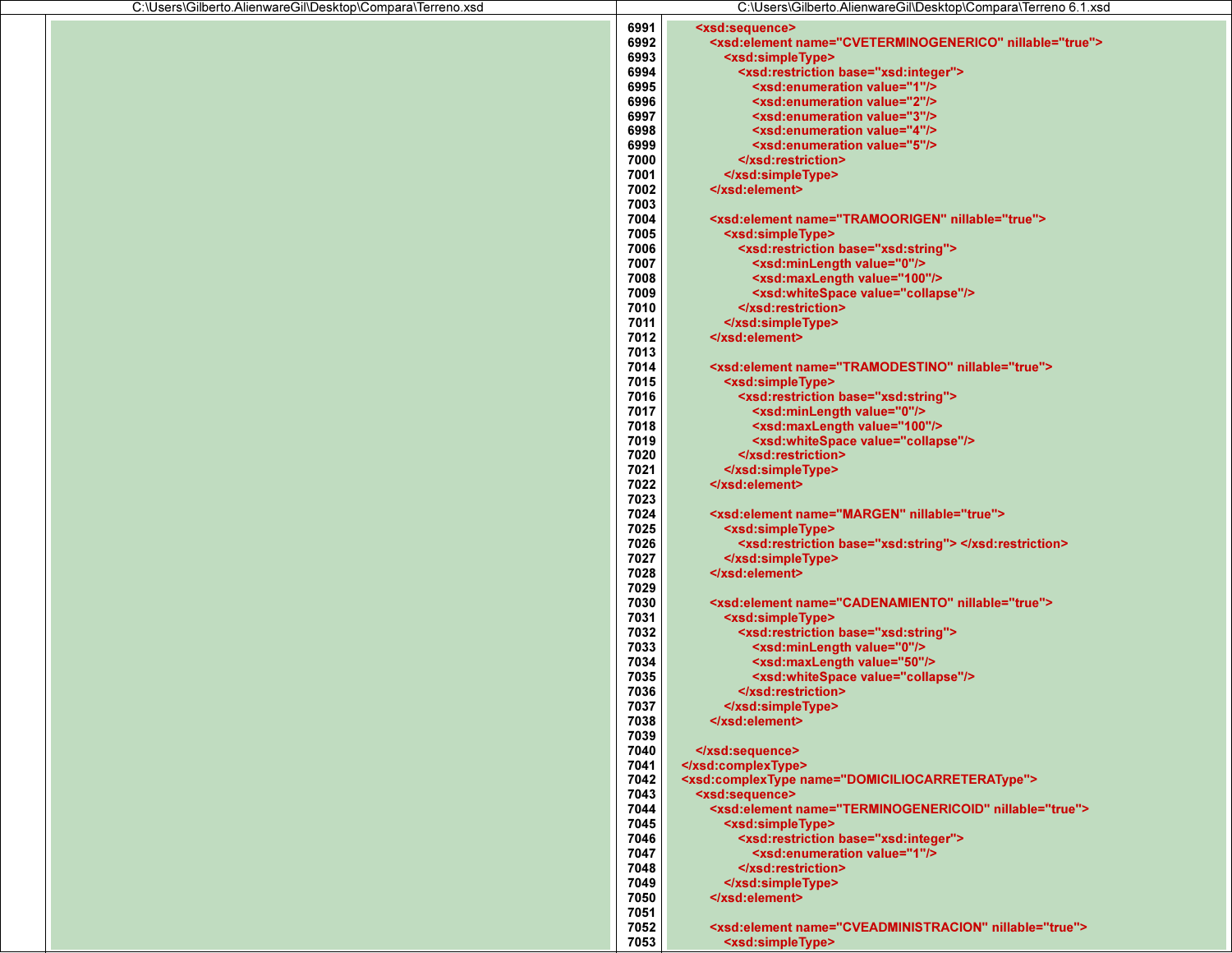|      | C:\Users\Gilberto.AlienwareGil\Desktop\Compara\Terreno.xsd          |              | C:\Users\Gilberto.AlienwareGil\Desktop\Compara\Terreno 6.1.xsd        |
|------|---------------------------------------------------------------------|--------------|-----------------------------------------------------------------------|
|      |                                                                     | 7054         | <xsd:restriction base="xsd:integer"></xsd:restriction>                |
|      |                                                                     | 7055         | <xsd:enumeration value="1"></xsd:enumeration>                         |
|      |                                                                     | 7056         | <xsd:enumeration value="2"></xsd:enumeration>                         |
|      |                                                                     | 7057         | <xsd:enumeration value="3"></xsd:enumeration>                         |
|      |                                                                     | 7058         | <xsd:enumeration value="4"></xsd:enumeration>                         |
|      |                                                                     | 7059         |                                                                       |
|      |                                                                     | 7060         |                                                                       |
|      |                                                                     | 7061         |                                                                       |
|      |                                                                     | 7062         |                                                                       |
|      |                                                                     | 7063         | <xsd:element name="CVEDERECHOTRANSITO" nillable="true"></xsd:element> |
|      |                                                                     | 7064         | <xsd:simpletype></xsd:simpletype>                                     |
|      |                                                                     | 7065         | <xsd:restriction base="xsd:integer"></xsd:restriction>                |
|      |                                                                     | 7066         | <xsd:enumeration value="1"></xsd:enumeration>                         |
|      |                                                                     | 7067         | <xsd:enumeration value="2"></xsd:enumeration>                         |
|      |                                                                     | 7068         |                                                                       |
|      |                                                                     | 7069         |                                                                       |
|      |                                                                     | 7070         |                                                                       |
|      |                                                                     | 7071         |                                                                       |
|      |                                                                     | 7072         |                                                                       |
|      |                                                                     |              | <xsd:element name="CODIGO" nillable="true"></xsd:element>             |
|      |                                                                     | 7073<br>7074 | <xsd:simpletype></xsd:simpletype>                                     |
|      |                                                                     |              | <xsd:restriction base="xsd:string"></xsd:restriction>                 |
|      |                                                                     | 7075         | <xsd:minlength value="0"></xsd:minlength>                             |
|      |                                                                     | 7076         | <xsd:maxlength value="50"></xsd:maxlength>                            |
|      |                                                                     | 7077         | <xsd:whitespace value="collapse"></xsd:whitespace>                    |
|      |                                                                     | 7078         |                                                                       |
|      |                                                                     | 7079         |                                                                       |
|      |                                                                     | 7080         |                                                                       |
|      |                                                                     | 7081         |                                                                       |
|      |                                                                     | 7082         | <xsd:element name="TRAMOORIGEN" nillable="true"></xsd:element>        |
|      |                                                                     | 7083         | <xsd:simpletype></xsd:simpletype>                                     |
|      |                                                                     | 7084         | <xsd:restriction base="xsd:string"></xsd:restriction>                 |
|      |                                                                     | 7085         | <xsd:minlength value="0"></xsd:minlength>                             |
|      |                                                                     | 7086         | <xsd:maxlength value="100"></xsd:maxlength>                           |
|      |                                                                     | 7087         | <xsd:whitespace value="collapse"></xsd:whitespace>                    |
|      |                                                                     | 7088         |                                                                       |
|      |                                                                     | 7089         |                                                                       |
|      |                                                                     | 7090         |                                                                       |
|      |                                                                     | 7091         |                                                                       |
|      |                                                                     | 7092         | <xsd:element name="TRAMODESTINO" nillable="true"></xsd:element>       |
|      |                                                                     | 7093         | <xsd:simpletype></xsd:simpletype>                                     |
|      |                                                                     | 7094         | <xsd:restriction base="xsd:string"></xsd:restriction>                 |
|      |                                                                     | 7095         | <xsd:minlength value="0"></xsd:minlength>                             |
|      |                                                                     | 7096         | <xsd:maxlength value="100"></xsd:maxlength>                           |
|      |                                                                     | 7097         | <xsd:whitespace value="collapse"></xsd:whitespace>                    |
|      |                                                                     | 7098         |                                                                       |
|      |                                                                     | 7099         |                                                                       |
|      |                                                                     | 7100         |                                                                       |
|      |                                                                     | 7101         |                                                                       |
|      |                                                                     | 7102         | <xsd:element name="CADENAMIENTO" nillable="true"></xsd:element>       |
|      |                                                                     | 7103         | <xsd:simpletype></xsd:simpletype>                                     |
|      |                                                                     | 7104         | <xsd:restriction base="xsd:string"></xsd:restriction>                 |
|      |                                                                     | 7105         | <xsd:minlength value="0"></xsd:minlength>                             |
|      |                                                                     | 7106         | <xsd:maxlength value="50"></xsd:maxlength>                            |
|      |                                                                     | 7107         | <xsd:whitespace value="collapse"></xsd:whitespace>                    |
|      |                                                                     | 7108         |                                                                       |
|      |                                                                     | 7109         |                                                                       |
|      |                                                                     | 7110         |                                                                       |
|      |                                                                     | 7111         |                                                                       |
|      |                                                                     | 7112         |                                                                       |
| 6746 |                                                                     | 7113         |                                                                       |
| 6747 | <xsd:complextype name="DOMICILIOURBANORURALType"></xsd:complextype> | 7114         | <xsd:complextype name="DOMICILIOURBANORURALType"></xsd:complextype>   |
| 6748 | <xsd:sequence></xsd:sequence>                                       | 7115         | <xsd:sequence></xsd:sequence>                                         |
|      | <xsd:element name="TIPOVIALIDAD" nillable="true"></xsd:element>     | 7116         | <xsd:element name="TIPOVIALIDADID" nillable="true"></xsd:element>     |
| 6749 |                                                                     |              |                                                                       |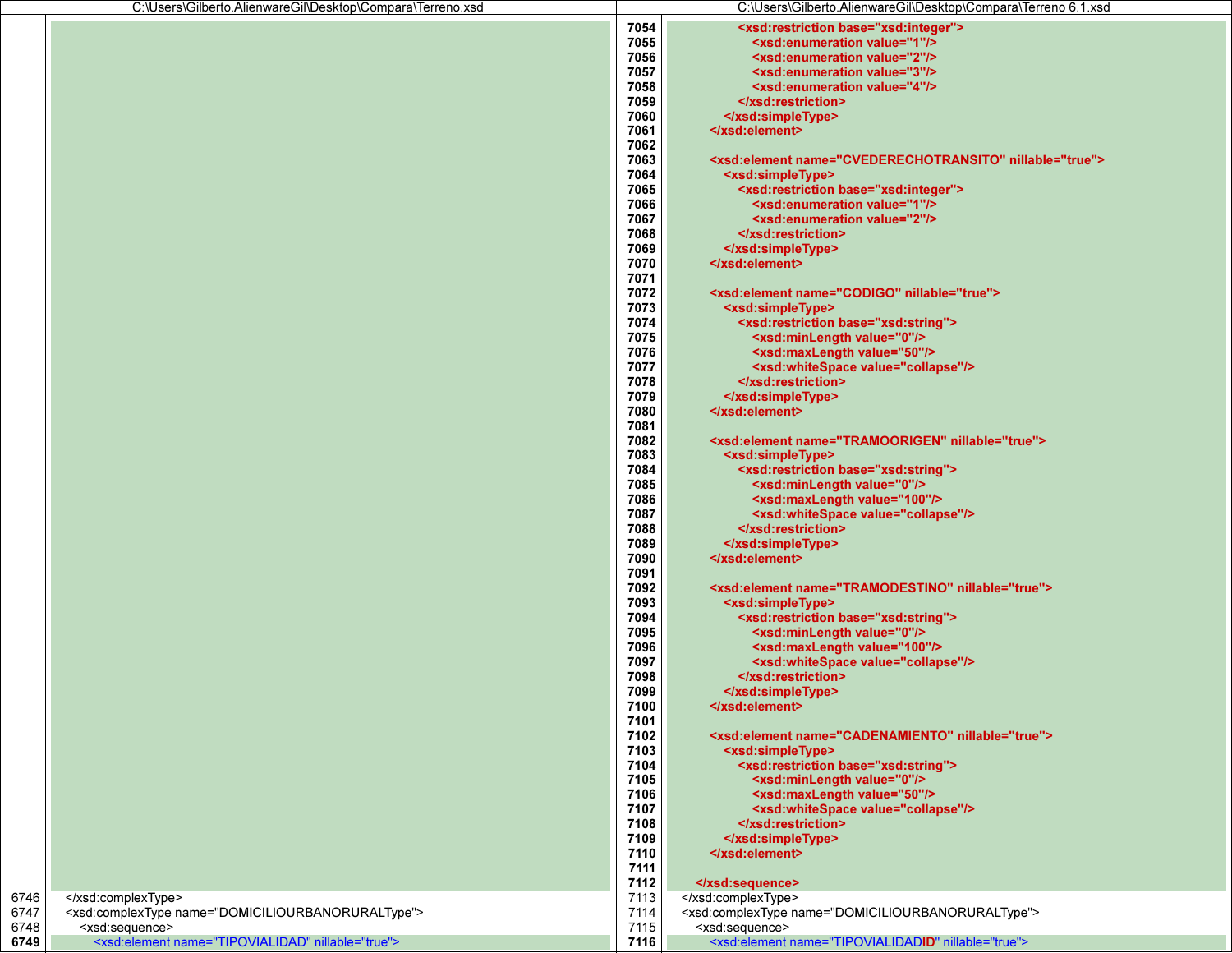|      | C:\Users\Gilberto.AlienwareGil\Desktop\Compara\Terreno.xsd                          |      | C:\Users\Gilberto.AlienwareGil\Desktop\Compara\Terreno 6.1.xsd                      |
|------|-------------------------------------------------------------------------------------|------|-------------------------------------------------------------------------------------|
| 6750 | <xsd:simpletype></xsd:simpletype>                                                   | 7117 | <xsd:simpletype></xsd:simpletype>                                                   |
| 6751 | <xsd:restriction base="xsd:integer"></xsd:restriction>                              | 7118 | <xsd:restriction base="xsd:integer"></xsd:restriction>                              |
| 6752 | <xsd:enumeration value="0"></xsd:enumeration>                                       | 7119 | <xsd:enumeration value="0"></xsd:enumeration>                                       |
| 6753 | <xsd:enumeration value="1"></xsd:enumeration>                                       | 7120 | <xsd:enumeration value="1"></xsd:enumeration>                                       |
| 6754 | <xsd:enumeration value="2"></xsd:enumeration>                                       | 7121 | <xsd:enumeration value="2"></xsd:enumeration>                                       |
| 6755 | <xsd:enumeration value="3"></xsd:enumeration>                                       | 7122 | <xsd:enumeration value="3"></xsd:enumeration>                                       |
| 6756 | <xsd:enumeration value="4"></xsd:enumeration>                                       | 7123 | <xsd:enumeration value="4"></xsd:enumeration>                                       |
| 6757 | <xsd:enumeration value="5"></xsd:enumeration>                                       | 7124 | <xsd:enumeration value="5"></xsd:enumeration>                                       |
| 6758 | <xsd:enumeration value="6"></xsd:enumeration>                                       | 7125 | <xsd:enumeration value="6"></xsd:enumeration>                                       |
|      |                                                                                     | 7126 |                                                                                     |
| 6759 | <xsd:enumeration value="7"></xsd:enumeration>                                       |      | <xsd:enumeration value="7"></xsd:enumeration>                                       |
| 6760 | <xsd:enumeration value="8"></xsd:enumeration>                                       | 7127 | <xsd:enumeration value="8"></xsd:enumeration>                                       |
| 6761 | <xsd:enumeration value="9"></xsd:enumeration>                                       | 7128 | <xsd:enumeration value="9"></xsd:enumeration>                                       |
| 6762 | <xsd:enumeration value="10"></xsd:enumeration>                                      | 7129 | <xsd:enumeration value="10"></xsd:enumeration>                                      |
| 6763 | <xsd:enumeration value="11"></xsd:enumeration>                                      | 7130 | <xsd:enumeration value="11"></xsd:enumeration>                                      |
| 6764 | <xsd:enumeration value="12"></xsd:enumeration>                                      | 7131 | <xsd:enumeration value="12"></xsd:enumeration>                                      |
| 6765 | <xsd:enumeration value="13"></xsd:enumeration>                                      | 7132 | <xsd:enumeration value="13"></xsd:enumeration>                                      |
| 6766 | <xsd:enumeration value="14"></xsd:enumeration>                                      | 7133 | <xsd:enumeration value="14"></xsd:enumeration>                                      |
| 6767 | <xsd:enumeration value="15"></xsd:enumeration>                                      | 7134 | <xsd:enumeration value="15"></xsd:enumeration>                                      |
| 6768 | <xsd:enumeration value="16"></xsd:enumeration>                                      | 7135 | <xsd:enumeration value="16"></xsd:enumeration>                                      |
| 6769 | <xsd:enumeration value="17"></xsd:enumeration>                                      | 7136 | <xsd:enumeration value="17"></xsd:enumeration>                                      |
| 6770 | <xsd:enumeration value="18"></xsd:enumeration>                                      | 7137 | <xsd:enumeration value="18"></xsd:enumeration>                                      |
| 6771 | <xsd:enumeration value="19"></xsd:enumeration>                                      | 7138 | <xsd:enumeration value="19"></xsd:enumeration>                                      |
| 6772 | <xsd:enumeration value="20"></xsd:enumeration>                                      | 7139 | <xsd:enumeration value="20"></xsd:enumeration>                                      |
| 6773 | <xsd:enumeration value="21"></xsd:enumeration>                                      | 7140 | <xsd:enumeration value="21"></xsd:enumeration>                                      |
| 6774 | <xsd:enumeration value="22"></xsd:enumeration>                                      | 7141 | <xsd:enumeration value="22"></xsd:enumeration>                                      |
| 6775 | <xsd:enumeration value="23"></xsd:enumeration>                                      | 7142 | <xsd:enumeration value="23"></xsd:enumeration>                                      |
| 6776 | <xsd:enumeration value="24"></xsd:enumeration>                                      | 7143 | <xsd:enumeration value="24"></xsd:enumeration>                                      |
| 6777 | <xsd:enumeration value="25"></xsd:enumeration>                                      | 7144 | <xsd:enumeration value="25"></xsd:enumeration>                                      |
| 6778 | <xsd:enumeration value="26"></xsd:enumeration>                                      | 7145 | <xsd:enumeration value="26"></xsd:enumeration>                                      |
| 6779 |                                                                                     | 7146 |                                                                                     |
| 6780 |                                                                                     | 7147 |                                                                                     |
|      |                                                                                     |      |                                                                                     |
| 6781 |                                                                                     | 7148 |                                                                                     |
| 6782 |                                                                                     | 7149 |                                                                                     |
| 6783 | <xsd:element name="NOMBREVIALIDAD" nillable="true"></xsd:element>                   | 7150 | <xsd:element name="NOMBREVIALIDAD" nillable="true"></xsd:element>                   |
| 6784 | <xsd:simpletype></xsd:simpletype>                                                   | 7151 | <xsd:simpletype></xsd:simpletype>                                                   |
| 6785 | <xsd:restriction base="xsd:string"></xsd:restriction>                               | 7152 | <xsd:restriction base="xsd:string"></xsd:restriction>                               |
| 6786 | <xsd:minlength value="1"></xsd:minlength>                                           | 7153 | <xsd:minlength value="1"></xsd:minlength>                                           |
| 6787 | <xsd:maxlength value="100"></xsd:maxlength>                                         | 7154 | <xsd:maxlength value="100"></xsd:maxlength>                                         |
| 6788 | <xsd:whitespace value="collapse"></xsd:whitespace>                                  | 7155 | <xsd:whitespace value="collapse"></xsd:whitespace>                                  |
| 6789 |                                                                                     | 7156 |                                                                                     |
| 6790 |                                                                                     | 7157 |                                                                                     |
| 6791 |                                                                                     | 7158 |                                                                                     |
| 6792 |                                                                                     | 7159 |                                                                                     |
| 6793 | $\le$ /xsd:sequence>                                                                | 7160 |                                                                                     |
| 6794 |                                                                                     | 7161 |                                                                                     |
| 6795 | <xsd:complextype name="UBICACIONType"></xsd:complextype>                            | 7162 | <xsd:complextype name="UBICACIONType"></xsd:complextype>                            |
| 6796 | <xsd:sequence></xsd:sequence>                                                       | 7163 | <xsd:sequence></xsd:sequence>                                                       |
| 6797 | <xsd:element name="CALLE_UBICACION_INMUEBLE" nillable="false"></xsd:element>        | 7164 | <xsd:element name="CALLE_UBICACION_INMUEBLE" nillable="false"></xsd:element>        |
| 6798 | <xsd:simpletype></xsd:simpletype>                                                   | 7165 | <xsd:simpletype></xsd:simpletype>                                                   |
| 6799 | <xsd:restriction base="xsd:string"></xsd:restriction>                               | 7166 | <xsd:restriction base="xsd:string"></xsd:restriction>                               |
| 6800 | <xsd:minlength value="0"></xsd:minlength>                                           | 7167 | <xsd:minlength value="0"></xsd:minlength>                                           |
| 6801 | <xsd:maxlength value="100"></xsd:maxlength>                                         | 7168 | <xsd:maxlength value="100"></xsd:maxlength>                                         |
|      | <xsd:whitespace value="collapse"></xsd:whitespace>                                  | 7169 |                                                                                     |
| 6802 |                                                                                     |      | <xsd:whitespace value="collapse"></xsd:whitespace><br>                              |
| 6803 |                                                                                     | 7170 |                                                                                     |
| 6804 |                                                                                     | 7171 |                                                                                     |
| 6805 |                                                                                     | 7172 |                                                                                     |
| 6806 |                                                                                     | 7173 |                                                                                     |
| 6807 | <xsd:element name="SUPER_MANZANA_UBICACION_INMUEBLE" nillable="true"></xsd:element> | 7174 | <xsd:element name="SUPER_MANZANA_UBICACION_INMUEBLE" nillable="true"></xsd:element> |
| 6808 | <xsd:simpletype></xsd:simpletype>                                                   | 7175 | <xsd:simpletype></xsd:simpletype>                                                   |
| 6809 | <xsd:restriction base="xsd:string"></xsd:restriction>                               | 7176 | <xsd:restriction base="xsd:string"></xsd:restriction>                               |
| 6810 | <xsd:minlength value="0"></xsd:minlength>                                           | 7177 | <xsd:minlength value="0"></xsd:minlength>                                           |
| 6811 | <xsd:maxlength value="30"></xsd:maxlength>                                          | 7178 | <xsd:maxlength value="30"></xsd:maxlength>                                          |
| 6812 | <xsd:whitespace value="collapse"></xsd:whitespace>                                  | 7179 | <xsd:whitespace value="collapse"></xsd:whitespace>                                  |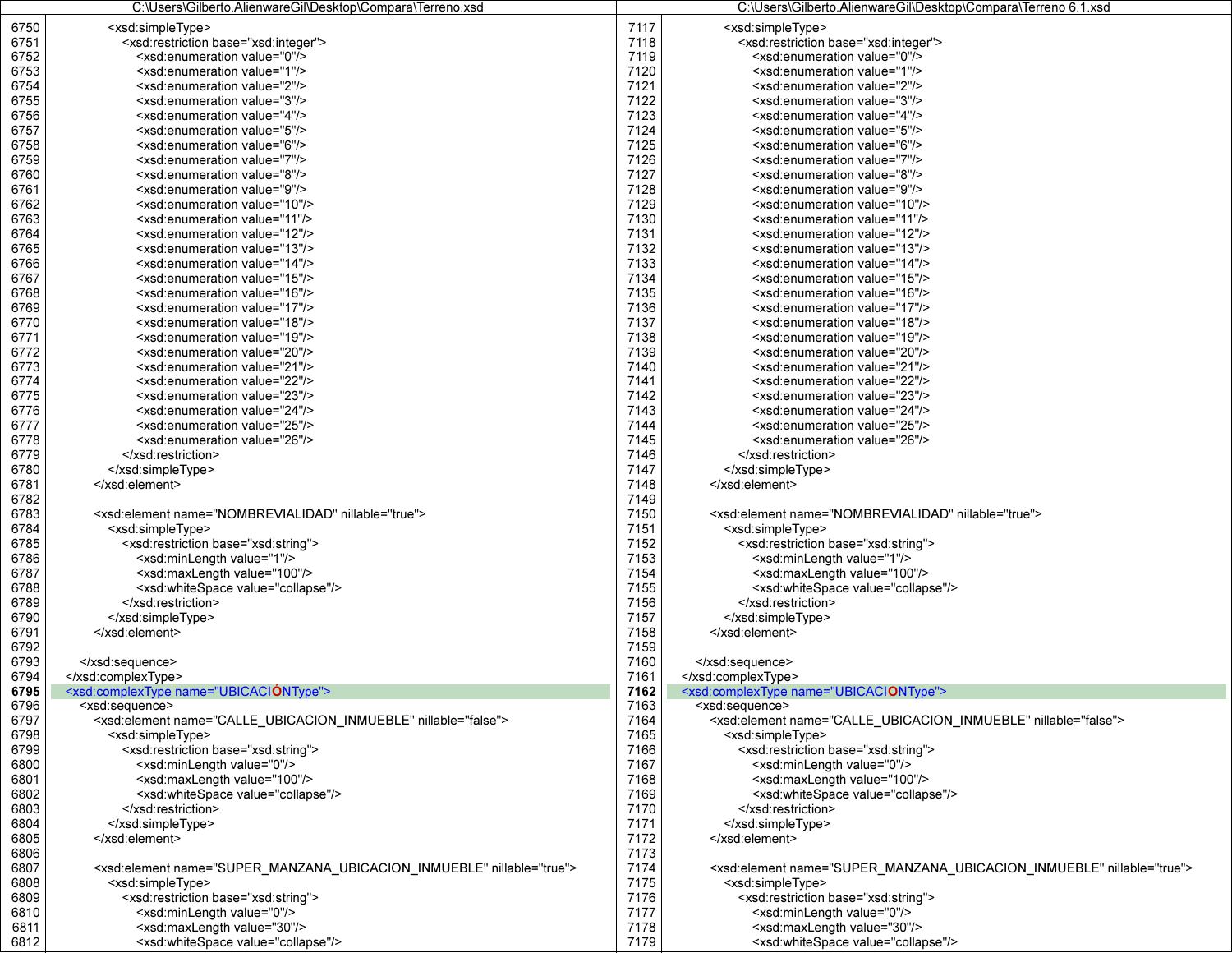|      | C:\Users\Gilberto.AlienwareGil\Desktop\Compara\Terreno.xsd                             |      | C:\Users\Gilberto.AlienwareGil\Desktop\Compara\Terreno 6.1.xsd                         |
|------|----------------------------------------------------------------------------------------|------|----------------------------------------------------------------------------------------|
| 6813 |                                                                                        | 7180 |                                                                                        |
| 6814 |                                                                                        | 7181 |                                                                                        |
| 6815 |                                                                                        | 7182 |                                                                                        |
| 6816 |                                                                                        | 7183 |                                                                                        |
| 6817 | <xsd:element name="MANZANA_UBICACION_INMUEBLE" nillable="true"></xsd:element>          | 7184 | <xsd:element name="MANZANA_UBICACION_INMUEBLE" nillable="true"></xsd:element>          |
| 6818 | <xsd:simpletype></xsd:simpletype>                                                      | 7185 | <xsd:simpletype></xsd:simpletype>                                                      |
| 6819 | <xsd:restriction base="xsd:string"></xsd:restriction>                                  | 7186 | <xsd:restriction base="xsd:string"></xsd:restriction>                                  |
| 6820 | <xsd:minlength value="0"></xsd:minlength>                                              | 7187 | <xsd:minlength value="0"></xsd:minlength>                                              |
| 6821 | <xsd:maxlength value="30"></xsd:maxlength>                                             | 7188 | <xsd:maxlength value="30"></xsd:maxlength>                                             |
| 6822 | <xsd:whitespace value="collapse"></xsd:whitespace>                                     | 7189 | <xsd:whitespace value="collapse"></xsd:whitespace>                                     |
| 6823 |                                                                                        | 7190 |                                                                                        |
| 6824 |                                                                                        | 7191 |                                                                                        |
| 6825 |                                                                                        | 7192 |                                                                                        |
| 6826 |                                                                                        | 7193 |                                                                                        |
| 6827 | <xsd:element name="LOTE_UBICACION_INMUEBLE" nillable="true"></xsd:element>             | 7194 | <xsd:element name="LOTE_UBICACION_INMUEBLE" nillable="true"></xsd:element>             |
| 6828 | <xsd:simpletype></xsd:simpletype>                                                      | 7195 | <xsd:simpletype></xsd:simpletype>                                                      |
|      |                                                                                        |      |                                                                                        |
| 6829 | <xsd:restriction base="xsd:string"></xsd:restriction>                                  | 7196 | <xsd:restriction base="xsd:string"></xsd:restriction>                                  |
| 6830 | <xsd:minlength value="0"></xsd:minlength>                                              | 7197 | <xsd:minlength value="0"></xsd:minlength>                                              |
| 6831 | <xsd:maxlength value="30"></xsd:maxlength>                                             | 7198 | <xsd:maxlength value="30"></xsd:maxlength>                                             |
| 6832 | <xsd:whitespace value="collapse"></xsd:whitespace>                                     | 7199 | <xsd:whitespace value="collapse"></xsd:whitespace>                                     |
| 6833 |                                                                                        | 7200 |                                                                                        |
| 6834 |                                                                                        | 7201 |                                                                                        |
| 6835 |                                                                                        | 7202 |                                                                                        |
| 6836 |                                                                                        | 7203 |                                                                                        |
| 6837 | <xsd:element name="NUMERO_EXTERIOR_UBICACION_INMUEBLE" nillable="false"></xsd:element> | 7204 | <xsd:element name="NUMERO_EXTERIOR_UBICACION_INMUEBLE" nillable="false"></xsd:element> |
| 6838 | <xsd:simpletype></xsd:simpletype>                                                      | 7205 | <xsd:simpletype></xsd:simpletype>                                                      |
| 6839 | <xsd:restriction base="xsd:string"></xsd:restriction>                                  | 7206 | <xsd:restriction base="xsd:string"></xsd:restriction>                                  |
| 6840 | <xsd:minlength value="0"></xsd:minlength>                                              | 7207 | <xsd:minlength value="0"></xsd:minlength>                                              |
| 6841 | <xsd:maxlength value="25"></xsd:maxlength>                                             | 7208 | <xsd:maxlength value="25"></xsd:maxlength>                                             |
| 6842 | <xsd:whitespace value="collapse"></xsd:whitespace>                                     | 7209 | <xsd:whitespace value="collapse"></xsd:whitespace>                                     |
| 6843 |                                                                                        | 7210 |                                                                                        |
| 6844 |                                                                                        | 7211 |                                                                                        |
| 6845 |                                                                                        | 7212 |                                                                                        |
| 6846 |                                                                                        | 7213 |                                                                                        |
| 6847 | <xsd:element name="ENTRADA_UBICACION_INMUEBLE" nillable="true"></xsd:element>          | 7214 | <xsd:element name="ENTRADA_UBICACION_INMUEBLE" nillable="true"></xsd:element>          |
| 6848 | <xsd:simpletype></xsd:simpletype>                                                      | 7215 | <xsd:simpletype></xsd:simpletype>                                                      |
| 6849 | <xsd:restriction base="xsd:string"></xsd:restriction>                                  | 7216 | <xsd:restriction base="xsd:string"></xsd:restriction>                                  |
| 6850 | <xsd:minlength value="0"></xsd:minlength>                                              | 7217 | <xsd:minlength value="0"></xsd:minlength>                                              |
| 6851 | <xsd:maxlength value="30"></xsd:maxlength>                                             | 7218 | <xsd:maxlength value="30"></xsd:maxlength>                                             |
| 6852 | <xsd:whitespace value="collapse"></xsd:whitespace>                                     | 7219 | <xsd:whitespace value="collapse"></xsd:whitespace>                                     |
| 6853 |                                                                                        | 7220 |                                                                                        |
| 6854 |                                                                                        | 7221 |                                                                                        |
| 6855 |                                                                                        | 7222 |                                                                                        |
| 6856 |                                                                                        | 7223 |                                                                                        |
| 6857 | <xsd:element name="EDIFICIO_UBICACION_INMUEBLE" nillable="true"></xsd:element>         | 7224 | <xsd:element name="EDIFICIO_UBICACION_INMUEBLE" nillable="true"></xsd:element>         |
| 6858 | <xsd:simpletype></xsd:simpletype>                                                      | 7225 | <xsd:simpletype></xsd:simpletype>                                                      |
| 6859 | <xsd:restriction base="xsd:string"></xsd:restriction>                                  | 7226 | <xsd:restriction base="xsd:string"></xsd:restriction>                                  |
| 6860 | <xsd:minlength value="0"></xsd:minlength>                                              | 7227 | <xsd:minlength value="0"></xsd:minlength>                                              |
| 6861 | <xsd:maxlength value="30"></xsd:maxlength>                                             | 7228 | <xsd:maxlength value="30"></xsd:maxlength>                                             |
| 6862 | <xsd:whitespace value="collapse"></xsd:whitespace>                                     | 7229 | <xsd:whitespace value="collapse"></xsd:whitespace>                                     |
| 6863 |                                                                                        | 7230 |                                                                                        |
| 6864 |                                                                                        | 7231 |                                                                                        |
| 6865 |                                                                                        | 7232 |                                                                                        |
| 6866 |                                                                                        | 7233 |                                                                                        |
| 6867 | <xsd:element name="NUMERO_INTERIOR_UBICACION_INMUEBLE" nillable="true"></xsd:element>  | 7234 | <xsd:element name="NUMERO_INTERIOR_UBICACION_INMUEBLE" nillable="true"></xsd:element>  |
| 6868 | <xsd:simpletype></xsd:simpletype>                                                      | 7235 | <xsd:simpletype></xsd:simpletype>                                                      |
| 6869 | <xsd:restriction base="xsd:string"></xsd:restriction>                                  | 7236 | <xsd:restriction base="xsd:string"></xsd:restriction>                                  |
| 6870 | <xsd:minlength value="0"></xsd:minlength>                                              | 7237 | <xsd:minlength value="0"></xsd:minlength>                                              |
| 6871 | <xsd:maxlength value="50"></xsd:maxlength>                                             | 7238 | <xsd:maxlength value="50"></xsd:maxlength>                                             |
| 6872 | <xsd:whitespace value="collapse"></xsd:whitespace>                                     | 7239 | <xsd:whitespace value="collapse"></xsd:whitespace>                                     |
| 6873 |                                                                                        | 7240 |                                                                                        |
| 6874 |                                                                                        | 7241 |                                                                                        |
| 6875 |                                                                                        | 7242 |                                                                                        |
|      |                                                                                        |      |                                                                                        |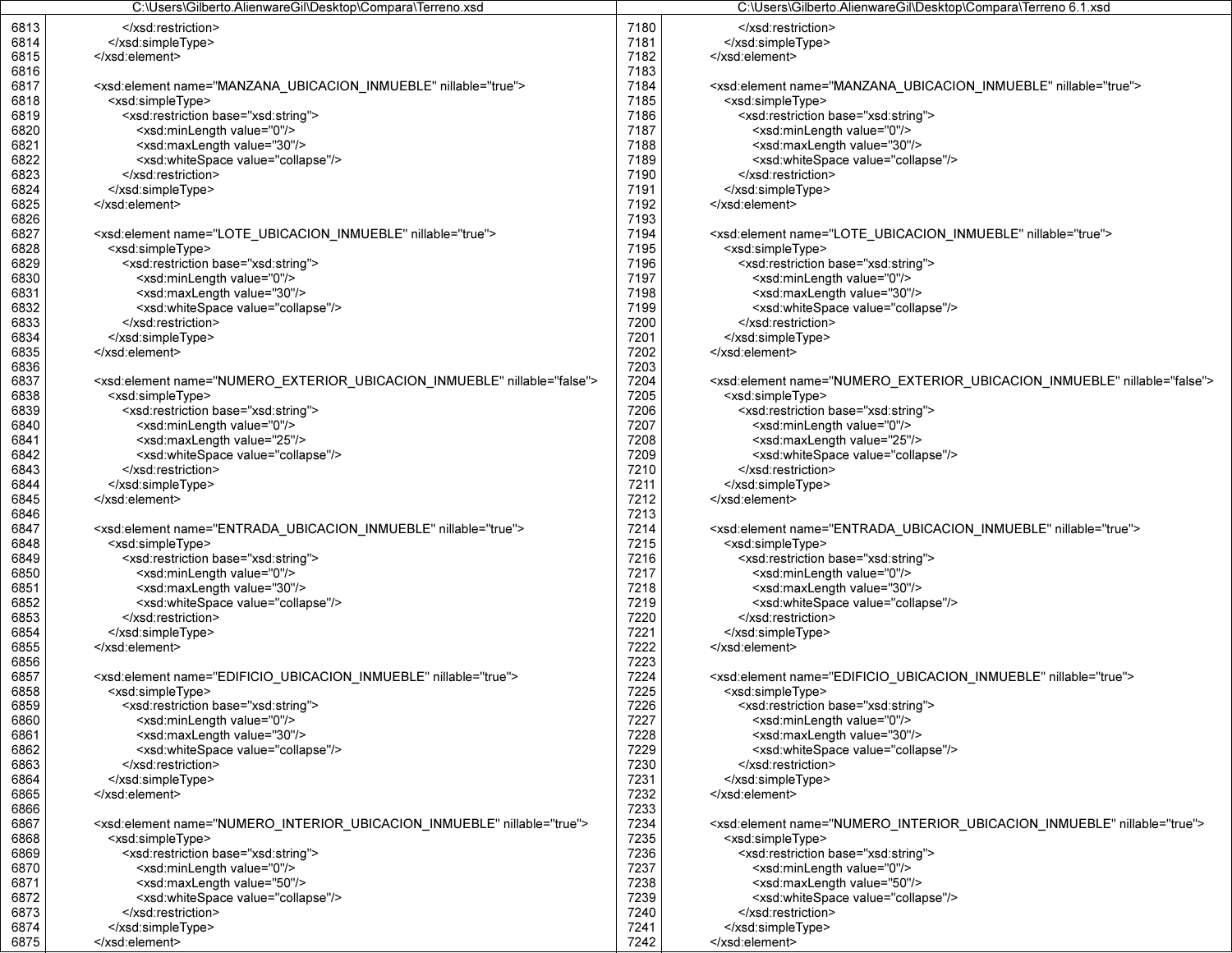|      | C:\Users\Gilberto.AlienwareGil\Desktop\Compara\Terreno.xsd                         |      | C:\Users\Gilberto.AlienwareGil\Desktop\Compara\Terreno 6.1.xsd                     |
|------|------------------------------------------------------------------------------------|------|------------------------------------------------------------------------------------|
| 6876 |                                                                                    | 7243 |                                                                                    |
|      |                                                                                    |      |                                                                                    |
| 6877 | <xsd:element name="ENTRE_CALLE_UBICACION_INMUEBLE" nillable="false"></xsd:element> | 7244 | <xsd:element name="ENTRE_CALLE_UBICACION_INMUEBLE" nillable="false"></xsd:element> |
| 6878 | <xsd:simpletype></xsd:simpletype>                                                  | 7245 | <xsd:simpletype></xsd:simpletype>                                                  |
| 6879 | <xsd:restriction base="xsd:string"></xsd:restriction>                              | 7246 | <xsd:restriction base="xsd:string"></xsd:restriction>                              |
| 6880 | <xsd:minlength value="0"></xsd:minlength>                                          | 7247 | <xsd:minlength value="0"></xsd:minlength>                                          |
|      |                                                                                    |      |                                                                                    |
| 6881 | <xsd:maxlength value="100"></xsd:maxlength>                                        | 7248 | <xsd:maxlength value="100"></xsd:maxlength>                                        |
| 6882 | <xsd:whitespace value="collapse"></xsd:whitespace>                                 | 7249 | <xsd:whitespace value="collapse"></xsd:whitespace>                                 |
| 6883 |                                                                                    | 7250 |                                                                                    |
| 6884 |                                                                                    | 7251 |                                                                                    |
|      |                                                                                    |      |                                                                                    |
| 6885 |                                                                                    | 7252 |                                                                                    |
| 6886 |                                                                                    | 7253 |                                                                                    |
| 6887 | <xsd:element name="Y_CALLE_UBICACION_INMUEBLE" nillable="false"></xsd:element>     | 7254 | <xsd:element name="Y_CALLE_UBICACION_INMUEBLE" nillable="false"></xsd:element>     |
| 6888 | <xsd:simpletype></xsd:simpletype>                                                  | 7255 | <xsd:simpletype></xsd:simpletype>                                                  |
| 6889 | <xsd:restriction base="xsd:string"></xsd:restriction>                              | 7256 | <xsd:restriction base="xsd:string"></xsd:restriction>                              |
|      |                                                                                    |      |                                                                                    |
| 6890 | <xsd:minlength value="0"></xsd:minlength>                                          | 7257 | <xsd:minlength value="0"></xsd:minlength>                                          |
| 6891 | <xsd:maxlength value="100"></xsd:maxlength>                                        | 7258 | <xsd:maxlength value="100"></xsd:maxlength>                                        |
| 6892 | <xsd:whitespace value="collapse"></xsd:whitespace>                                 | 7259 | <xsd:whitespace value="collapse"></xsd:whitespace>                                 |
| 6893 |                                                                                    | 7260 |                                                                                    |
|      |                                                                                    |      |                                                                                    |
| 6894 |                                                                                    | 7261 |                                                                                    |
| 6895 |                                                                                    | 7262 |                                                                                    |
| 6896 |                                                                                    | 7263 |                                                                                    |
| 6897 | <xsd:element name="COLONIA_UBICACION_INMUEBLE" nillable="false"></xsd:element>     | 7264 | <xsd:element name="COLONIA_UBICACION_INMUEBLE" nillable="false"></xsd:element>     |
| 6898 | <xsd:simpletype></xsd:simpletype>                                                  | 7265 | <xsd:simpletype></xsd:simpletype>                                                  |
|      |                                                                                    |      |                                                                                    |
| 6899 | <xsd:restriction base="xsd:string"></xsd:restriction>                              | 7266 | <xsd:restriction base="xsd:string"></xsd:restriction>                              |
| 6900 | <xsd:minlength value="0"></xsd:minlength>                                          | 7267 | <xsd:minlength value="0"></xsd:minlength>                                          |
| 6901 | <xsd:maxlength value="100"></xsd:maxlength>                                        | 7268 | <xsd:maxlength value="100"></xsd:maxlength>                                        |
| 6902 | <xsd:whitespace value="collapse"></xsd:whitespace>                                 | 7269 | <xsd:whitespace value="collapse"></xsd:whitespace>                                 |
|      |                                                                                    |      |                                                                                    |
| 6903 |                                                                                    | 7270 |                                                                                    |
| 6904 |                                                                                    | 7271 |                                                                                    |
| 6905 |                                                                                    | 7272 |                                                                                    |
| 6906 |                                                                                    | 7273 |                                                                                    |
| 6907 | <xsd:element name="DEPARTAMENTO" nillable="true"></xsd:element>                    | 7274 | <xsd:element name="DEPARTAMENTO" nillable="true"></xsd:element>                    |
|      |                                                                                    |      |                                                                                    |
| 6908 | <xsd:simpletype></xsd:simpletype>                                                  | 7275 | <xsd:simpletype></xsd:simpletype>                                                  |
| 6909 | <xsd:restriction base="xsd:string"></xsd:restriction>                              | 7276 | <xsd:restriction base="xsd:string"></xsd:restriction>                              |
| 6910 | <xsd:minlength value="0"></xsd:minlength>                                          | 7277 | <xsd:minlength value="0"></xsd:minlength>                                          |
| 6911 | <xsd:maxlength value="50"></xsd:maxlength>                                         | 7278 | <xsd:maxlength value="50"></xsd:maxlength>                                         |
| 6912 | <xsd:whitespace value="collapse"></xsd:whitespace>                                 | 7279 | <xsd:whitespace value="collapse"></xsd:whitespace>                                 |
|      |                                                                                    |      |                                                                                    |
| 6913 |                                                                                    | 7280 |                                                                                    |
| 6914 |                                                                                    | 7281 |                                                                                    |
| 6915 |                                                                                    | 7282 |                                                                                    |
| 6916 |                                                                                    | 7283 |                                                                                    |
| 6917 | <xsd:element name="NIVEL_UBICACION_INMUEBLE" nillable="true"></xsd:element>        | 7284 | <xsd:element name="NIVEL_UBICACION_INMUEBLE" nillable="true"></xsd:element>        |
|      |                                                                                    |      |                                                                                    |
| 6918 | <xsd:simpletype></xsd:simpletype>                                                  | 7285 | <xsd:simpletype></xsd:simpletype>                                                  |
| 6919 | <xsd:restriction base="xsd:integer"></xsd:restriction>                             | 7286 | <xsd:restriction base="xsd:integer"></xsd:restriction>                             |
| 6920 | <xsd:enumeration value="0"></xsd:enumeration>                                      | 7287 | <xsd:enumeration value="0"></xsd:enumeration>                                      |
| 6921 | <xsd:enumeration value="1"></xsd:enumeration>                                      | 7288 | <xsd:enumeration value="1"></xsd:enumeration>                                      |
| 6922 | <xsd:enumeration value="2"></xsd:enumeration>                                      | 7289 | <xsd:enumeration value="2"></xsd:enumeration>                                      |
| 6923 | <xsd:enumeration value="3"></xsd:enumeration>                                      | 7290 | <xsd:enumeration value="3"></xsd:enumeration>                                      |
|      |                                                                                    |      |                                                                                    |
| 6924 | <xsd:enumeration value="4"></xsd:enumeration>                                      | 7291 | <xsd:enumeration value="4"></xsd:enumeration>                                      |
| 6925 | <xsd:enumeration value="5"></xsd:enumeration>                                      | 7292 | <xsd:enumeration value="5"></xsd:enumeration>                                      |
| 6926 | <xsd:enumeration value="6"></xsd:enumeration>                                      | 7293 | <xsd:enumeration value="6"></xsd:enumeration>                                      |
| 6927 | <xsd:enumeration value="7"></xsd:enumeration>                                      | 7294 | <xsd:enumeration value="7"></xsd:enumeration>                                      |
| 6928 | <xsd:enumeration value="8"></xsd:enumeration>                                      | 7295 | <xsd:enumeration value="8"></xsd:enumeration>                                      |
|      |                                                                                    |      |                                                                                    |
| 6929 | <xsd:enumeration value="9"></xsd:enumeration>                                      | 7296 | <xsd:enumeration value="9"></xsd:enumeration>                                      |
| 6930 | <xsd:enumeration value="10"></xsd:enumeration>                                     | 7297 | <xsd:enumeration value="10"></xsd:enumeration>                                     |
| 6931 | <xsd:enumeration value="11"></xsd:enumeration>                                     | 7298 | <xsd:enumeration value="11"></xsd:enumeration>                                     |
| 6932 | <xsd:enumeration value="12"></xsd:enumeration>                                     | 7299 | <xsd:enumeration value="12"></xsd:enumeration>                                     |
| 6933 | <xsd:enumeration value="13"></xsd:enumeration>                                     | 7300 | <xsd:enumeration value="13"></xsd:enumeration>                                     |
|      |                                                                                    |      |                                                                                    |
| 6934 | <xsd:enumeration value="14"></xsd:enumeration>                                     | 7301 | <xsd:enumeration value="14"></xsd:enumeration>                                     |
| 6935 | <xsd:enumeration value="15"></xsd:enumeration>                                     | 7302 | <xsd:enumeration value="15"></xsd:enumeration>                                     |
| 6936 | <xsd:enumeration value="16"></xsd:enumeration>                                     | 7303 | <xsd:enumeration value="16"></xsd:enumeration>                                     |
| 6937 | <xsd:enumeration value="17"></xsd:enumeration>                                     | 7304 | <xsd:enumeration value="17"></xsd:enumeration>                                     |
| 6938 | <xsd:enumeration value="18"></xsd:enumeration>                                     | 7305 | <xsd:enumeration value="18"></xsd:enumeration>                                     |
|      |                                                                                    |      |                                                                                    |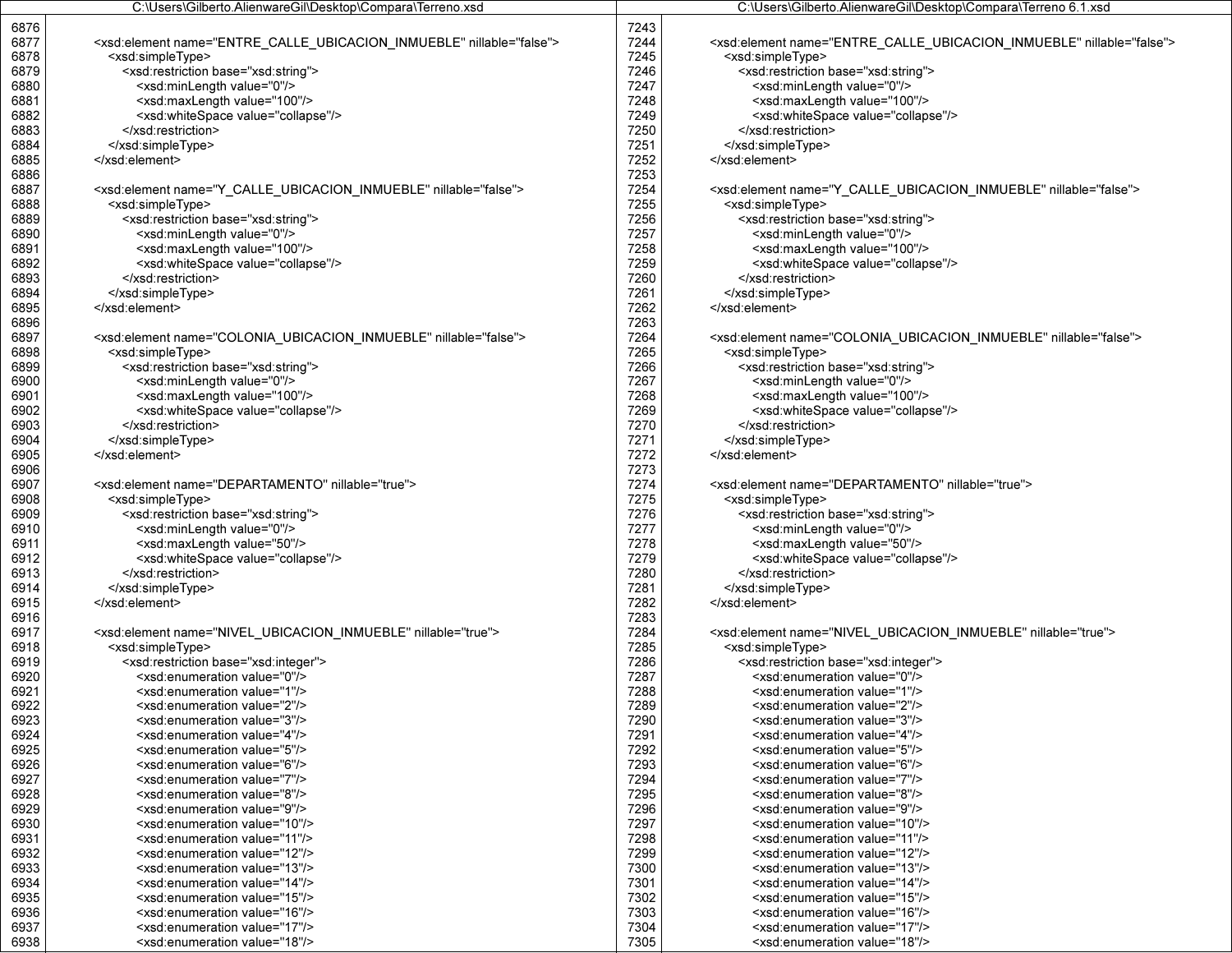| C:\Users\Gilberto.AlienwareGil\Desktop\Compara\Terreno.xsd |                                                                                                                                                                                                          | C:\Users\Gilberto.AlienwareGil\Desktop\Compara\Terreno 6.1.xsd |                                                                                           |  |
|------------------------------------------------------------|----------------------------------------------------------------------------------------------------------------------------------------------------------------------------------------------------------|----------------------------------------------------------------|-------------------------------------------------------------------------------------------|--|
| 6939                                                       | <xsd:enumeration value="19"></xsd:enumeration>                                                                                                                                                           | 7306                                                           | <xsd:enumeration value="19"></xsd:enumeration>                                            |  |
| 6940                                                       | <xsd:enumeration value="20"></xsd:enumeration>                                                                                                                                                           | 7307                                                           | <xsd:enumeration value="20"></xsd:enumeration>                                            |  |
| 6941                                                       | <xsd:enumeration value="21"></xsd:enumeration>                                                                                                                                                           | 7308                                                           | <xsd:enumeration value="21"></xsd:enumeration>                                            |  |
| 6942                                                       | <xsd:enumeration value="22"></xsd:enumeration>                                                                                                                                                           | 7309                                                           | <xsd:enumeration value="22"></xsd:enumeration>                                            |  |
| 6943                                                       | <xsd:enumeration value="23"></xsd:enumeration>                                                                                                                                                           | 7310                                                           | <xsd:enumeration value="23"></xsd:enumeration>                                            |  |
| 6944                                                       | <xsd:enumeration value="24"></xsd:enumeration>                                                                                                                                                           | 7311                                                           | <xsd:enumeration value="24"></xsd:enumeration>                                            |  |
| 6945                                                       | <xsd:enumeration value="25"></xsd:enumeration>                                                                                                                                                           | 7312                                                           | <xsd:enumeration value="25"></xsd:enumeration>                                            |  |
| 6946                                                       | <xsd:enumeration value="26"></xsd:enumeration>                                                                                                                                                           | 7313                                                           | <xsd:enumeration value="26"></xsd:enumeration>                                            |  |
| 6947                                                       | <xsd:enumeration value="27"></xsd:enumeration>                                                                                                                                                           | 7314                                                           | <xsd:enumeration value="27"></xsd:enumeration>                                            |  |
| 6948                                                       | <xsd:enumeration value="28"></xsd:enumeration>                                                                                                                                                           | 7315                                                           | <xsd:enumeration value="28"></xsd:enumeration>                                            |  |
| 6949                                                       | <xsd:enumeration value="29"></xsd:enumeration>                                                                                                                                                           | 7316                                                           | <xsd:enumeration value="29"></xsd:enumeration>                                            |  |
| 6950                                                       | <xsd:enumeration value="30"></xsd:enumeration>                                                                                                                                                           | 7317                                                           | <xsd:enumeration value="30"></xsd:enumeration>                                            |  |
| 6951                                                       | <xsd:enumeration value="31"></xsd:enumeration>                                                                                                                                                           | 7318                                                           | <xsd:enumeration value="31"></xsd:enumeration>                                            |  |
|                                                            |                                                                                                                                                                                                          | 7319                                                           |                                                                                           |  |
| 6952                                                       | <xsd:enumeration value="32"></xsd:enumeration>                                                                                                                                                           |                                                                | <xsd:enumeration value="32"></xsd:enumeration>                                            |  |
| 6953                                                       | <xsd:enumeration value="33"></xsd:enumeration>                                                                                                                                                           | 7320                                                           | <xsd:enumeration value="33"></xsd:enumeration>                                            |  |
| 6954                                                       |                                                                                                                                                                                                          | 7321                                                           |                                                                                           |  |
| 6955                                                       |                                                                                                                                                                                                          | 7322                                                           |                                                                                           |  |
| 6956                                                       |                                                                                                                                                                                                          | 7323                                                           |                                                                                           |  |
| 6957                                                       |                                                                                                                                                                                                          | 7324                                                           |                                                                                           |  |
| 6958                                                       | <xsd:element name="CODIGO_POSTAL_UBICACION_INMUEBLE" nillable="false"></xsd:element>                                                                                                                     | 7325                                                           | <xsd:element name="CODIGO_POSTAL_UBICACION_INMUEBLE" nillable="false"></xsd:element>      |  |
| 6959                                                       | <xsd:simpletype></xsd:simpletype>                                                                                                                                                                        | 7326                                                           | <xsd:simpletype></xsd:simpletype>                                                         |  |
| 6960                                                       | <xsd:restriction base="xsd:string"></xsd:restriction>                                                                                                                                                    | 7327                                                           | <xsd:restriction base="xsd:string"></xsd:restriction>                                     |  |
| 6961                                                       | <xsd:minlength value="1"></xsd:minlength>                                                                                                                                                                | 7328                                                           | <xsd:minlength value="1"></xsd:minlength>                                                 |  |
| 6962                                                       | <xsd:maxlength value="5"></xsd:maxlength>                                                                                                                                                                | 7329                                                           | <xsd:maxlength value="5"></xsd:maxlength>                                                 |  |
| 6963                                                       | <xsd:whitespace value="collapse"></xsd:whitespace>                                                                                                                                                       | 7330                                                           | <xsd:whitespace value="collapse"></xsd:whitespace>                                        |  |
| 6964                                                       |                                                                                                                                                                                                          | 7331                                                           |                                                                                           |  |
| 6965                                                       |                                                                                                                                                                                                          | 7332                                                           |                                                                                           |  |
| 6966                                                       |                                                                                                                                                                                                          | 7333                                                           | $\le$ /xsd:element>                                                                       |  |
| 6967                                                       |                                                                                                                                                                                                          | 7334                                                           |                                                                                           |  |
| 6968                                                       | <xsd:element name="MUNICIPIO_UBICACION_INMUEBLE" nillable="false"></xsd:element>                                                                                                                         | 7335                                                           | <xsd:element name="MUNICIPIO_UBICACION_INMUEBLE" nillable="false"></xsd:element>          |  |
| 6969                                                       | <xsd:simpletype></xsd:simpletype>                                                                                                                                                                        | 7336                                                           | <xsd:simpletype></xsd:simpletype>                                                         |  |
| 6970                                                       | <xsd:restriction base="xsd:string"></xsd:restriction>                                                                                                                                                    | 7337                                                           | <xsd:restriction base="xsd:string"></xsd:restriction>                                     |  |
| 6971                                                       | <xsd:minlength value="0"></xsd:minlength>                                                                                                                                                                | 7338                                                           | <xsd:minlength value="0"></xsd:minlength>                                                 |  |
| 6972                                                       | <xsd:maxlength value="100"></xsd:maxlength>                                                                                                                                                              | 7339                                                           | <xsd:maxlength value="100"></xsd:maxlength>                                               |  |
| 6973                                                       | <xsd:whitespace value="collapse"></xsd:whitespace>                                                                                                                                                       | 7340                                                           | <xsd:whitespace value="collapse"></xsd:whitespace>                                        |  |
| 6974                                                       |                                                                                                                                                                                                          | 7341                                                           |                                                                                           |  |
| 6975                                                       |                                                                                                                                                                                                          | 7342                                                           |                                                                                           |  |
| 6976                                                       |                                                                                                                                                                                                          | 7343                                                           | $\le$ /xsd:element>                                                                       |  |
| 6977                                                       |                                                                                                                                                                                                          | 7344                                                           |                                                                                           |  |
| 6978                                                       | <xsd:element name="NOMBRE_ESTADO_UBICACION_INMUEBLE" nillable="false"></xsd:element>                                                                                                                     | 7345                                                           | <xsd:element name="NOMBRE_ESTADO_UBICACION_INMUEBLE" nillable="false"></xsd:element>      |  |
| 6979                                                       | <xsd:simpletype></xsd:simpletype>                                                                                                                                                                        | 7346                                                           | <xsd:simpletype></xsd:simpletype>                                                         |  |
| 6980                                                       | <xsd:restriction base="xsd:string"></xsd:restriction>                                                                                                                                                    | 7347                                                           | <xsd:restriction base="xsd:string"></xsd:restriction>                                     |  |
| 6981                                                       | <xsd:minlength value="1"></xsd:minlength>                                                                                                                                                                | 7348                                                           | <xsd:minlength value="1"></xsd:minlength>                                                 |  |
| 6982                                                       | <xsd:maxlength value="100"></xsd:maxlength>                                                                                                                                                              | 7349                                                           | <xsd:maxlength value="100"></xsd:maxlength>                                               |  |
| 6983                                                       | <xsd:whitespace value="collapse"></xsd:whitespace>                                                                                                                                                       | 7350                                                           | <xsd:whitespace value="collapse"></xsd:whitespace>                                        |  |
| 6984                                                       | $\le$ /xsd:restriction>                                                                                                                                                                                  | 7351                                                           |                                                                                           |  |
| 6985                                                       |                                                                                                                                                                                                          | 7352                                                           |                                                                                           |  |
| 6986                                                       |                                                                                                                                                                                                          | 7353                                                           | $\le$ /xsd:element>                                                                       |  |
| 6987                                                       |                                                                                                                                                                                                          | 7354                                                           |                                                                                           |  |
| 6988                                                       | <xsd:element <="" name="CLAVE_ENTIDAD_FEDERATIVA_UBICACION_INMUEBLE" td=""><td>7355</td><td><xsd:element <="" name="CLAVE_ENTIDAD_FEDERATIVA_UBICACION_INMUEBLE" td=""></xsd:element></td></xsd:element> | 7355                                                           | <xsd:element <="" name="CLAVE_ENTIDAD_FEDERATIVA_UBICACION_INMUEBLE" td=""></xsd:element> |  |
|                                                            | nillable="false">                                                                                                                                                                                        |                                                                | nillable="false">                                                                         |  |
| 6989                                                       | <xsd:simpletype></xsd:simpletype>                                                                                                                                                                        | 7356                                                           | <xsd:simpletype></xsd:simpletype>                                                         |  |
| 6990                                                       | <xsd:restriction base="xsd:string"></xsd:restriction>                                                                                                                                                    | 7357                                                           | <xsd:restriction base="xsd:string"></xsd:restriction>                                     |  |
| 6991                                                       | <xsd:minlength value="2"></xsd:minlength>                                                                                                                                                                | 7358                                                           | <xsd:minlength value="2"></xsd:minlength>                                                 |  |
|                                                            |                                                                                                                                                                                                          | 7359                                                           |                                                                                           |  |
| 6992                                                       | <xsd:maxlength value="2"></xsd:maxlength>                                                                                                                                                                | 7360                                                           | <xsd:maxlength value="2"></xsd:maxlength>                                                 |  |
| 6993                                                       | <xsd:whitespace value="collapse"></xsd:whitespace>                                                                                                                                                       |                                                                | <xsd:whitespace value="collapse"></xsd:whitespace>                                        |  |
| 6994                                                       |                                                                                                                                                                                                          | 7361                                                           |                                                                                           |  |
| 6995                                                       |                                                                                                                                                                                                          | 7362                                                           |                                                                                           |  |
| 6996                                                       |                                                                                                                                                                                                          | 7363                                                           |                                                                                           |  |
| 6997                                                       |                                                                                                                                                                                                          | 7364                                                           |                                                                                           |  |
| 6998                                                       | <xsd:element name="CLAVE_MUNICIPIO_UBICACION_INMUEBLE" nillable="false"></xsd:element>                                                                                                                   | 7365                                                           | <xsd:element name="CLAVE_MUNICIPIO_UBICACION_INMUEBLE" nillable="false"></xsd:element>    |  |
| 6999                                                       | <xsd:simpletype></xsd:simpletype>                                                                                                                                                                        | 7366                                                           | <xsd:simpletype></xsd:simpletype>                                                         |  |
| 7000                                                       | <xsd:restriction base="xsd:string"></xsd:restriction>                                                                                                                                                    | 7367                                                           | <xsd:restriction base="xsd:string"></xsd:restriction>                                     |  |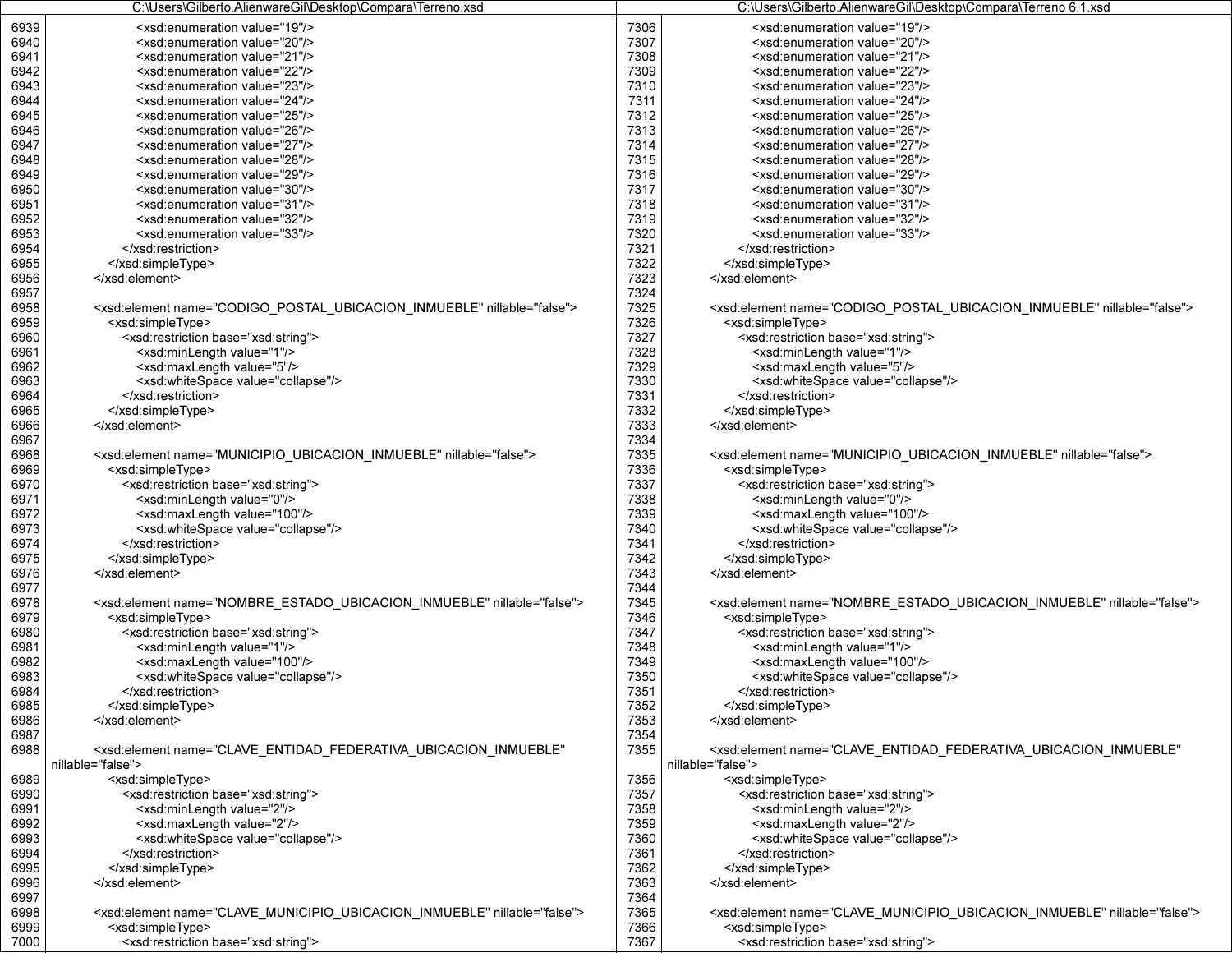| C:\Users\Gilberto.AlienwareGil\Desktop\Compara\Terreno.xsd |                                                                                  | C:\Users\Gilberto.AlienwareGil\Desktop\Compara\Terreno 6.1.xsd |                                                                                  |  |
|------------------------------------------------------------|----------------------------------------------------------------------------------|----------------------------------------------------------------|----------------------------------------------------------------------------------|--|
| 7001                                                       | <xsd:minlength value="3"></xsd:minlength>                                        | 7368                                                           | <xsd:minlength value="3"></xsd:minlength>                                        |  |
| 7002                                                       | <xsd:maxlength value="3"></xsd:maxlength>                                        | 7369                                                           | <xsd:maxlength value="3"></xsd:maxlength>                                        |  |
| 7003                                                       | <xsd:whitespace value="collapse"></xsd:whitespace>                               | 7370                                                           | <xsd:whitespace value="collapse"></xsd:whitespace>                               |  |
| 7004                                                       |                                                                                  | 7371                                                           |                                                                                  |  |
| 7005                                                       |                                                                                  | 7372                                                           | $\le$ /xsd:simpleType>                                                           |  |
| 7006                                                       |                                                                                  | 7373                                                           |                                                                                  |  |
| 7007                                                       |                                                                                  | 7374                                                           |                                                                                  |  |
| 7008                                                       |                                                                                  | 7375                                                           |                                                                                  |  |
| 7009                                                       |                                                                                  | 7376                                                           |                                                                                  |  |
| 7010                                                       | <xsd:complextype name="DATOSGENERALESType"></xsd:complextype>                    | 7377                                                           | <xsd:complextype name="DATOSGENERALESType"></xsd:complextype>                    |  |
| 7011                                                       | <xsd:sequence></xsd:sequence>                                                    | 7378                                                           | <xsd:sequence></xsd:sequence>                                                    |  |
| 7012                                                       | <xsd:element name="CONTROLADOR" type="CONTROLADORType"></xsd:element>            | 7379                                                           | <xsd:element name="CONTROLADOR" type="CONTROLADORType"></xsd:element>            |  |
| 7013                                                       | <xsd:element name="VALUADOR" type="VALUADORType"></xsd:element>                  | 7380                                                           | <xsd:element name="VALUADOR" type="VALUADORType"></xsd:element>                  |  |
| 7014                                                       | <xsd:element name="SOLICITANTE" type="SOLICITANTEType"></xsd:element>            | 7381                                                           | <xsd:element name="SOLICITANTE" type="SOLICITANTEType"></xsd:element>            |  |
| 7015                                                       | <xsd:element name="PROPIETARIO" type="PROPIETARIOType"></xsd:element>            | 7382                                                           | <xsd:element name="PROPIETARIO" type="PROPIETARIOType"></xsd:element>            |  |
| 7016                                                       | <xsd:element name="PROPOSITO_AVALUO" nillable="false"></xsd:element>             | 7383                                                           | <xsd:element name="PROPOSITO_AVALUO" nillable="false"></xsd:element>             |  |
| 7017                                                       | <xsd:simpletype></xsd:simpletype>                                                | 7384                                                           | <xsd:simpletype></xsd:simpletype>                                                |  |
| 7018                                                       | <xsd:restriction base="xsd:string"></xsd:restriction>                            | 7385                                                           | <xsd:restriction base="xsd:string"></xsd:restriction>                            |  |
| 7019                                                       | <xsd:minlength value="1"></xsd:minlength>                                        | 7386                                                           | <xsd:minlength value="1"></xsd:minlength>                                        |  |
| 7020                                                       | <xsd:maxlength value="50"></xsd:maxlength>                                       | 7387                                                           | <xsd:maxlength value="50"></xsd:maxlength>                                       |  |
| 7021                                                       | <xsd:whitespace value="collapse"></xsd:whitespace>                               | 7388                                                           | <xsd:whitespace value="collapse"></xsd:whitespace>                               |  |
| 7022                                                       |                                                                                  | 7389                                                           |                                                                                  |  |
| 7023                                                       |                                                                                  | 7390                                                           |                                                                                  |  |
| 7024                                                       |                                                                                  | 7391                                                           |                                                                                  |  |
| 7025                                                       |                                                                                  | 7392                                                           |                                                                                  |  |
| 7026                                                       | <xsd:element name="OBJETO_AVALUO" nillable="false"></xsd:element>                | 7393                                                           | <xsd:element name="OBJETO_AVALUO" nillable="false"></xsd:element>                |  |
| 7027                                                       | <xsd:simpletype></xsd:simpletype>                                                | 7394                                                           | <xsd:simpletype></xsd:simpletype>                                                |  |
| 7028                                                       | <xsd:restriction base="xsd:string"></xsd:restriction>                            | 7395                                                           | <xsd:restriction base="xsd:string"></xsd:restriction>                            |  |
| 7029                                                       | <xsd:minlength value="0"></xsd:minlength>                                        | 7396                                                           | <xsd:minlength value="0"></xsd:minlength>                                        |  |
| 7030                                                       | <xsd:maxlength value="50"></xsd:maxlength>                                       | 7397                                                           | <xsd:maxlength value="50"></xsd:maxlength>                                       |  |
| 7031                                                       | <xsd:whitespace value="collapse"></xsd:whitespace>                               | 7398                                                           | <xsd:whitespace value="collapse"></xsd:whitespace>                               |  |
| 7032                                                       |                                                                                  | 7399                                                           |                                                                                  |  |
| 7033                                                       |                                                                                  | 7400                                                           |                                                                                  |  |
| 7034                                                       |                                                                                  | 7401                                                           |                                                                                  |  |
| 7035                                                       |                                                                                  | 7402                                                           |                                                                                  |  |
| 7036                                                       | <xsd:element name="CAT_REGIMEN_PROPIEDAD" nillable="false"></xsd:element>        | 7403                                                           | <xsd:element name="CAT_REGIMEN_PROPIEDAD" nillable="false"></xsd:element>        |  |
| 7037                                                       | <xsd:simpletype></xsd:simpletype>                                                | 7404                                                           | <xsd:simpletype></xsd:simpletype>                                                |  |
| 7038                                                       | <xsd:restriction base="xsd:integer"></xsd:restriction>                           | 7405                                                           | <xsd:restriction base="xsd:integer"></xsd:restriction>                           |  |
| 7039                                                       | <xsd:enumeration value="1"></xsd:enumeration>                                    | 7406                                                           | <xsd:enumeration value="1"></xsd:enumeration>                                    |  |
| 7040                                                       | <xsd:enumeration value="2"></xsd:enumeration>                                    | 7407                                                           | <xsd:enumeration value="2"></xsd:enumeration>                                    |  |
| 7041                                                       | <xsd:enumeration value="3"></xsd:enumeration>                                    | 7408                                                           | <xsd:enumeration value="3"></xsd:enumeration>                                    |  |
| 7042                                                       | <xsd:enumeration value="4"></xsd:enumeration>                                    | 7409                                                           | <xsd:enumeration value="4"></xsd:enumeration>                                    |  |
| 7043                                                       |                                                                                  | 7410                                                           |                                                                                  |  |
| 7044                                                       |                                                                                  | 7411                                                           |                                                                                  |  |
| 7045                                                       |                                                                                  | 7412                                                           |                                                                                  |  |
| 7046                                                       |                                                                                  | 7413                                                           |                                                                                  |  |
| 7047                                                       |                                                                                  | 7414                                                           |                                                                                  |  |
| 7048                                                       | <xsd:attribute name="id" type="xsd:string" use="required"></xsd:attribute>       | 7415                                                           | <xsd:attribute name="id" type="xsd:string"></xsd:attribute>                      |  |
| 7049                                                       |                                                                                  | 7416                                                           |                                                                                  |  |
| 7050                                                       | <xsd:complextype name="PROPIETARIOType"></xsd:complextype>                       | 7417                                                           | <xsd:complextype name="PROPIETARIOType"></xsd:complextype>                       |  |
| 7051                                                       | <xsd:sequence></xsd:sequence>                                                    | 7418                                                           | <xsd:sequence></xsd:sequence>                                                    |  |
| 7052                                                       | <xsd:element name="TIPO_PROPIETARIO" nillable="false"></xsd:element>             | 7419                                                           | <xsd:element name="TIPO_PROPIETARIO" nillable="false"></xsd:element>             |  |
| 7053                                                       | <xsd:simpletype></xsd:simpletype>                                                | 7420                                                           | <xsd:simpletype></xsd:simpletype>                                                |  |
| 7054                                                       | <xsd:restriction base="xsd:integer"></xsd:restriction>                           | 7421                                                           | <xsd:restriction base="xsd:integer"></xsd:restriction>                           |  |
| 7055                                                       | <xsd:enumeration value="1"></xsd:enumeration>                                    | 7422                                                           | <xsd:enumeration value="1"></xsd:enumeration>                                    |  |
| 7056                                                       | <xsd:enumeration value="2"></xsd:enumeration>                                    | 7423                                                           | <xsd:enumeration value="2"></xsd:enumeration>                                    |  |
| 7057                                                       |                                                                                  | 7424                                                           |                                                                                  |  |
| 7058                                                       |                                                                                  | 7425                                                           |                                                                                  |  |
| 7059                                                       |                                                                                  | 7426                                                           |                                                                                  |  |
| 7060                                                       |                                                                                  | 7427                                                           |                                                                                  |  |
| 7061                                                       | <xsd:element name="APELLIDO_PATERNO_PROPIETARIO" nillable="false"></xsd:element> | 7428                                                           | <xsd:element name="APELLIDO_PATERNO_PROPIETARIO" nillable="false"></xsd:element> |  |
| 7062                                                       | <xsd:simpletype></xsd:simpletype>                                                | 7429                                                           | <xsd:simpletype></xsd:simpletype>                                                |  |
| 7063                                                       | <xsd:restriction base="xsd:string"></xsd:restriction>                            | 7430                                                           | <xsd:restriction base="xsd:string"></xsd:restriction>                            |  |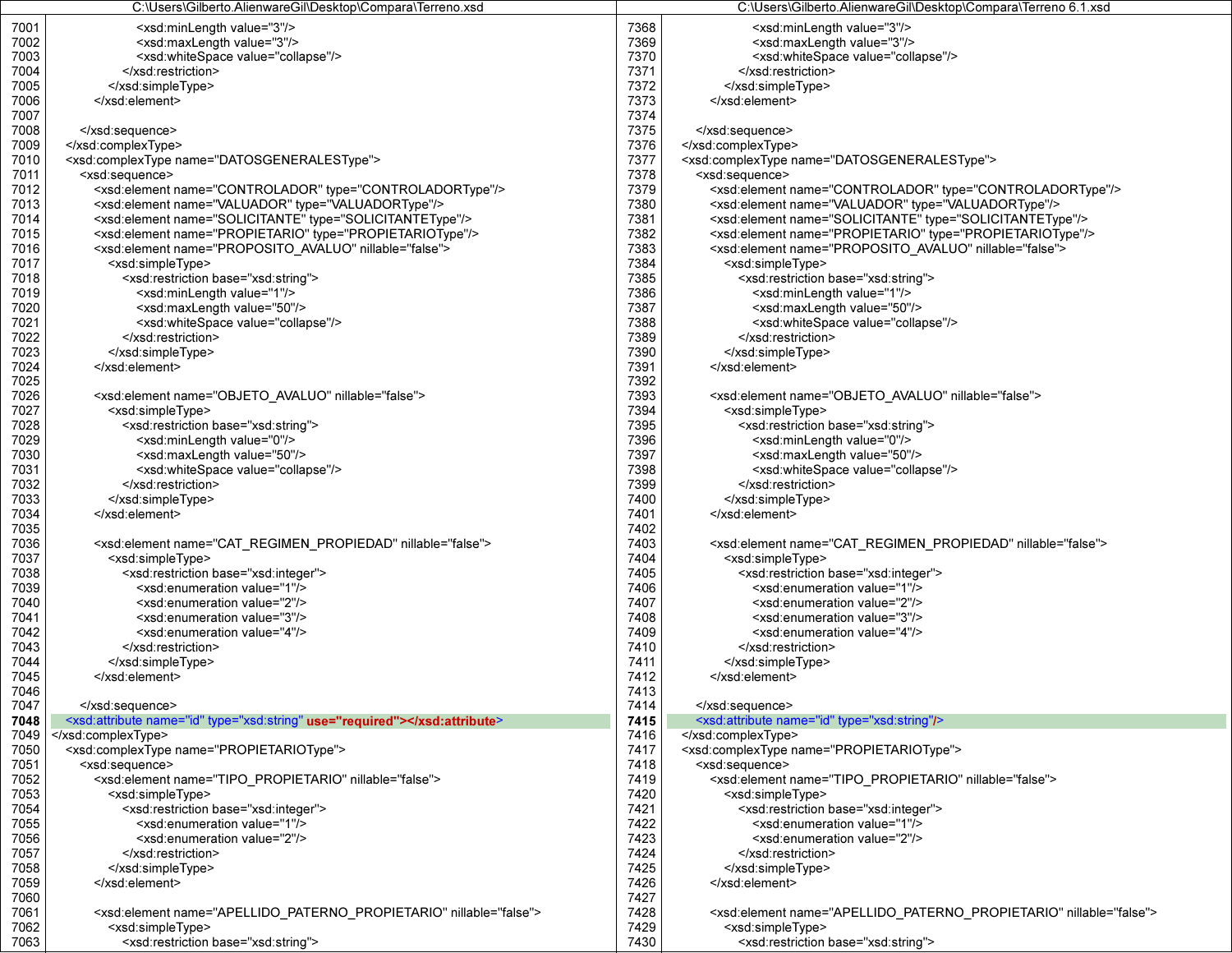|      | C:\Users\Gilberto.AlienwareGil\Desktop\Compara\Terreno.xsd                       |              | C:\Users\Gilberto.AlienwareGil\Desktop\Compara\Terreno 6.1.xsd                   |
|------|----------------------------------------------------------------------------------|--------------|----------------------------------------------------------------------------------|
| 7064 | <xsd:minlength value="0"></xsd:minlength>                                        | 7431         | <xsd:minlength value="0"></xsd:minlength>                                        |
| 7065 | <xsd:maxlength value="50"></xsd:maxlength>                                       | 7432         | <xsd:maxlength value="50"></xsd:maxlength>                                       |
| 7066 | <xsd:whitespace value="collapse"></xsd:whitespace>                               | 7433         | <xsd:whitespace value="collapse"></xsd:whitespace>                               |
| 7067 |                                                                                  | 7434         |                                                                                  |
| 7068 |                                                                                  | 7435         |                                                                                  |
| 7069 |                                                                                  | 7436         |                                                                                  |
| 7070 |                                                                                  | 7437         |                                                                                  |
| 7071 | <xsd:element name="APELLIDO_MATERNO_PROPIETARIO" nillable="false"></xsd:element> | 7438         | <xsd:element name="APELLIDO_MATERNO_PROPIETARIO" nillable="false"></xsd:element> |
| 7072 | <xsd:simpletype></xsd:simpletype>                                                | 7439         | <xsd:simpletype></xsd:simpletype>                                                |
| 7073 | <xsd:restriction base="xsd:string"></xsd:restriction>                            | 7440         | <xsd:restriction base="xsd:string"></xsd:restriction>                            |
| 7074 | <xsd:minlength value="0"></xsd:minlength>                                        | 7441         | <xsd:minlength value="0"></xsd:minlength>                                        |
| 7075 |                                                                                  |              |                                                                                  |
| 7076 | <xsd:maxlength value="50"></xsd:maxlength>                                       | 7442<br>7443 | <xsd:maxlength value="50"></xsd:maxlength>                                       |
|      | <xsd:whitespace value="collapse"></xsd:whitespace>                               |              | <xsd:whitespace value="collapse"></xsd:whitespace>                               |
| 7077 |                                                                                  | 7444         |                                                                                  |
| 7078 |                                                                                  | 7445         |                                                                                  |
| 7079 |                                                                                  | 7446         |                                                                                  |
| 7080 |                                                                                  | 7447         |                                                                                  |
| 7081 | <xsd:element name="NOMBRE_PROPIETARIO" nillable="false"></xsd:element>           | 7448         | <xsd:element name="NOMBRE_PROPIETARIO" nillable="false"></xsd:element>           |
| 7082 | <xsd:simpletype></xsd:simpletype>                                                | 7449         | <xsd:simpletype></xsd:simpletype>                                                |
| 7083 | <xsd:restriction base="xsd:string"></xsd:restriction>                            | 7450         | <xsd:restriction base="xsd:string"></xsd:restriction>                            |
| 7084 | <xsd:minlength value="0"></xsd:minlength>                                        | 7451         | <xsd:minlength value="0"></xsd:minlength>                                        |
| 7085 | <xsd:maxlength value="100"></xsd:maxlength>                                      | 7452         | <xsd:maxlength value="100"></xsd:maxlength>                                      |
| 7086 | <xsd:whitespace value="collapse"></xsd:whitespace>                               | 7453         | <xsd:whitespace value="collapse"></xsd:whitespace>                               |
| 7087 |                                                                                  | 7454         |                                                                                  |
| 7088 |                                                                                  | 7455         |                                                                                  |
| 7089 |                                                                                  | 7456         |                                                                                  |
| 7090 |                                                                                  | 7457         |                                                                                  |
| 7091 | <xsd:element name="CALLE_PROPIETARIO" nillable="false"></xsd:element>            | 7458         | <xsd:element name="CALLE_PROPIETARIO" nillable="false"></xsd:element>            |
| 7092 | <xsd:simpletype></xsd:simpletype>                                                | 7459         | <xsd:simpletype></xsd:simpletype>                                                |
| 7093 | <xsd:restriction base="xsd:string"></xsd:restriction>                            | 7460         | <xsd:restriction base="xsd:string"></xsd:restriction>                            |
| 7094 | <xsd:minlength value="0"></xsd:minlength>                                        | 7461         | <xsd:minlength value="0"></xsd:minlength>                                        |
| 7095 | <xsd:maxlength value="50"></xsd:maxlength>                                       | 7462         | <xsd:maxlength value="50"></xsd:maxlength>                                       |
| 7096 | <xsd:whitespace value="collapse"></xsd:whitespace>                               | 7463         | <xsd:whitespace value="collapse"></xsd:whitespace>                               |
| 7097 |                                                                                  | 7464         |                                                                                  |
| 7098 |                                                                                  | 7465         |                                                                                  |
| 7099 |                                                                                  | 7466         |                                                                                  |
| 7100 |                                                                                  | 7467         |                                                                                  |
| 7101 | <xsd:element name="NUMERO_INTERIOR_PROPIETARIO" nillable="false"></xsd:element>  | 7468         | <xsd:element name="NUMERO_INTERIOR_PROPIETARIO" nillable="false"></xsd:element>  |
| 7102 | <xsd:simpletype></xsd:simpletype>                                                | 7469         | <xsd:simpletype></xsd:simpletype>                                                |
| 7103 | <xsd:restriction base="xsd:string"></xsd:restriction>                            | 7470         | <xsd:restriction base="xsd:string"></xsd:restriction>                            |
| 7104 | <xsd:minlength value="0"></xsd:minlength>                                        | 7471         | <xsd:minlength value="0"></xsd:minlength>                                        |
| 7105 | <xsd:maxlength value="30"></xsd:maxlength>                                       | 7472         | <xsd:maxlength value="30"></xsd:maxlength>                                       |
| 7106 | <xsd:whitespace value="collapse"></xsd:whitespace>                               | 7473         | <xsd:whitespace value="collapse"></xsd:whitespace>                               |
| 7107 |                                                                                  | 7474         |                                                                                  |
| 7108 |                                                                                  | 7475         |                                                                                  |
| 7109 |                                                                                  | 7476         |                                                                                  |
| 7110 |                                                                                  | 7477         |                                                                                  |
| 7111 | <xsd:element name="NUMERO_EXTERIOR_PROPIETARIO" nillable="false"></xsd:element>  | 7478         | <xsd:element name="NUMERO EXTERIOR PROPIETARIO" nillable="false"></xsd:element>  |
| 7112 | <xsd:simpletype></xsd:simpletype>                                                | 7479         | <xsd:simpletype></xsd:simpletype>                                                |
| 7113 | <xsd:restriction base="xsd:string"></xsd:restriction>                            | 7480         | <xsd:restriction base="xsd:string"></xsd:restriction>                            |
| 7114 | <xsd:minlength value="0"></xsd:minlength>                                        | 7481         | <xsd:minlength value="0"></xsd:minlength>                                        |
| 7115 | <xsd:maxlength value="25"></xsd:maxlength>                                       | 7482         | <xsd:maxlength value="25"></xsd:maxlength>                                       |
| 7116 | <xsd:whitespace value="collapse"></xsd:whitespace>                               | 7483         | <xsd:whitespace value="collapse"></xsd:whitespace>                               |
| 7117 |                                                                                  | 7484         |                                                                                  |
| 7118 |                                                                                  | 7485         |                                                                                  |
| 7119 |                                                                                  | 7486         |                                                                                  |
| 7120 |                                                                                  | 7487         |                                                                                  |
| 7121 | <xsd:element name="COLONIA_PROPIETARIO" nillable="false"></xsd:element>          | 7488         | <xsd:element name="COLONIA_PROPIETARIO" nillable="false"></xsd:element>          |
| 7122 | <xsd:simpletype></xsd:simpletype>                                                | 7489         | <xsd:simpletype></xsd:simpletype>                                                |
| 7123 | <xsd:restriction base="xsd:string"></xsd:restriction>                            | 7490         | <xsd:restriction base="xsd:string"></xsd:restriction>                            |
| 7124 | <xsd:minlength value="0"></xsd:minlength>                                        | 7491         | <xsd:minlength value="0"></xsd:minlength>                                        |
| 7125 | <xsd:maxlength value="50"></xsd:maxlength>                                       | 7492         | <xsd:maxlength value="50"></xsd:maxlength>                                       |
| 7126 | <xsd:whitespace value="collapse"></xsd:whitespace>                               | 7493         | <xsd:whitespace value="collapse"></xsd:whitespace>                               |
|      |                                                                                  |              |                                                                                  |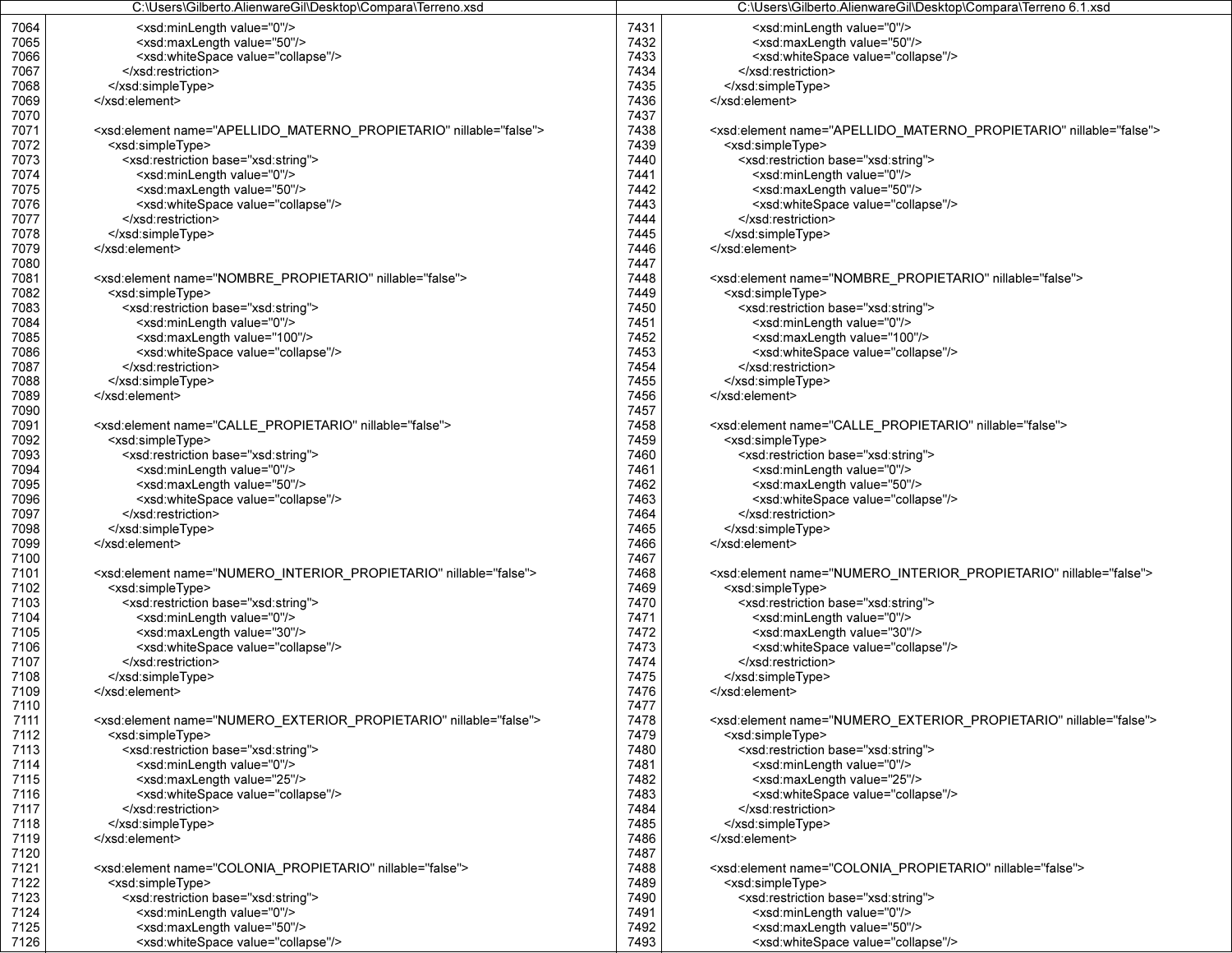| C:\Users\Gilberto.AlienwareGil\Desktop\Compara\Terreno.xsd |                                                                                  | C:\Users\Gilberto.AlienwareGil\Desktop\Compara\Terreno 6.1.xsd |                                                                                  |  |
|------------------------------------------------------------|----------------------------------------------------------------------------------|----------------------------------------------------------------|----------------------------------------------------------------------------------|--|
| 7127                                                       |                                                                                  | 7494                                                           |                                                                                  |  |
| 7128                                                       |                                                                                  | 7495                                                           |                                                                                  |  |
| 7129                                                       |                                                                                  | 7496                                                           |                                                                                  |  |
| 7130                                                       |                                                                                  | 7497                                                           |                                                                                  |  |
| 7131                                                       | <xsd:element name="CODIGO_POSTAL_PROPIETARIO" nillable="false"></xsd:element>    | 7498                                                           | <xsd:element name="CODIGO_POSTAL_PROPIETARIO" nillable="false"></xsd:element>    |  |
| 7132                                                       | <xsd:simpletype></xsd:simpletype>                                                | 7499                                                           | <xsd:simpletype></xsd:simpletype>                                                |  |
| 7133                                                       | <xsd:restriction base="xsd:string"></xsd:restriction>                            | 7500                                                           |                                                                                  |  |
|                                                            |                                                                                  | 7501                                                           | <xsd:restriction base="xsd:string"></xsd:restriction>                            |  |
| 7134                                                       | <xsd:minlength value="1"></xsd:minlength>                                        |                                                                | <xsd:minlength value="1"></xsd:minlength>                                        |  |
| 7135                                                       | <xsd:maxlength value="5"></xsd:maxlength>                                        | 7502                                                           | <xsd:maxlength value="5"></xsd:maxlength>                                        |  |
| 7136                                                       | <xsd:whitespace value="collapse"></xsd:whitespace>                               | 7503                                                           | <xsd:whitespace value="collapse"></xsd:whitespace>                               |  |
| 7137                                                       |                                                                                  | 7504                                                           |                                                                                  |  |
| 7138                                                       |                                                                                  | 7505                                                           |                                                                                  |  |
| 7139                                                       | $\le$ /xsd:element>                                                              | 7506                                                           | $\le$ /xsd:element>                                                              |  |
| 7140                                                       |                                                                                  | 7507                                                           |                                                                                  |  |
| 7141                                                       | <xsd:element name="DELEGACION_PROPIETARIO" nillable="false"></xsd:element>       | 7508                                                           | <xsd:element name="DELEGACION_PROPIETARIO" nillable="false"></xsd:element>       |  |
| 7142                                                       | <xsd:simpletype></xsd:simpletype>                                                | 7509                                                           | <xsd:simpletype></xsd:simpletype>                                                |  |
| 7143                                                       | <xsd:restriction base="xsd:string"></xsd:restriction>                            | 7510                                                           | <xsd:restriction base="xsd:string"></xsd:restriction>                            |  |
| 7144                                                       | <xsd:minlength value="1"></xsd:minlength>                                        | 7511                                                           | <xsd:minlength value="1"></xsd:minlength>                                        |  |
| 7145                                                       | <xsd:maxlength value="50"></xsd:maxlength>                                       | 7512                                                           | <xsd:maxlength value="50"></xsd:maxlength>                                       |  |
| 7146                                                       | <xsd:whitespace value="collapse"></xsd:whitespace>                               | 7513                                                           | <xsd:whitespace value="collapse"></xsd:whitespace>                               |  |
| 7147                                                       |                                                                                  | 7514                                                           |                                                                                  |  |
| 7148                                                       |                                                                                  | 7515                                                           |                                                                                  |  |
| 7149                                                       | $\le$ /xsd:element>                                                              | 7516                                                           |                                                                                  |  |
| 7150                                                       |                                                                                  | 7517                                                           |                                                                                  |  |
| 7151                                                       |                                                                                  | 7518                                                           |                                                                                  |  |
| 7152                                                       |                                                                                  | 7519                                                           |                                                                                  |  |
| 7153                                                       | <xsd:complextype name="SOLICITANTEType"></xsd:complextype>                       | 7520                                                           | <xsd:complextype name="SOLICITANTEType"></xsd:complextype>                       |  |
|                                                            |                                                                                  | 7521                                                           |                                                                                  |  |
| 7154                                                       | <xsd:sequence></xsd:sequence>                                                    |                                                                | <xsd:sequence></xsd:sequence>                                                    |  |
| 7155                                                       | <xsd:element name="TIPO_SOLICITANTE" nillable="false"></xsd:element>             | 7522                                                           | <xsd:element name="TIPO_SOLICITANTE" nillable="false"></xsd:element>             |  |
| 7156                                                       | <xsd:simpletype></xsd:simpletype>                                                | 7523                                                           | <xsd:simpletype></xsd:simpletype>                                                |  |
| 7157                                                       | <xsd:restriction base="xsd:integer"></xsd:restriction>                           | 7524                                                           | <xsd:restriction base="xsd:integer"></xsd:restriction>                           |  |
| 7158                                                       | <xsd:enumeration value="1"></xsd:enumeration>                                    | 7525                                                           | <xsd:enumeration value="1"></xsd:enumeration>                                    |  |
| 7159                                                       | <xsd:enumeration value="2"></xsd:enumeration>                                    | 7526                                                           | <xsd:enumeration value="2"></xsd:enumeration>                                    |  |
| 7160                                                       |                                                                                  | 7527                                                           |                                                                                  |  |
| 7161                                                       |                                                                                  | 7528                                                           |                                                                                  |  |
| 7162                                                       |                                                                                  | 7529                                                           |                                                                                  |  |
| 7163                                                       |                                                                                  | 7530                                                           |                                                                                  |  |
| 7164                                                       | <xsd:element name="APELLIDO_PATERNO_SOLICITANTE" nillable="false"></xsd:element> | 7531                                                           | <xsd:element name="APELLIDO_PATERNO_SOLICITANTE" nillable="false"></xsd:element> |  |
| 7165                                                       | <xsd:simpletype></xsd:simpletype>                                                | 7532                                                           | <xsd:simpletype></xsd:simpletype>                                                |  |
| 7166                                                       | <xsd:restriction base="xsd:string"></xsd:restriction>                            | 7533                                                           | <xsd:restriction base="xsd:string"></xsd:restriction>                            |  |
| 7167                                                       | <xsd:minlength value="0"></xsd:minlength>                                        | 7534                                                           | <xsd:minlength value="0"></xsd:minlength>                                        |  |
| 7168                                                       | <xsd:maxlength value="50"></xsd:maxlength>                                       | 7535                                                           | <xsd:maxlength value="50"></xsd:maxlength>                                       |  |
| 7169                                                       | <xsd:whitespace value="collapse"></xsd:whitespace>                               | 7536                                                           | <xsd:whitespace value="collapse"></xsd:whitespace>                               |  |
| 7170                                                       |                                                                                  | 7537                                                           |                                                                                  |  |
| 7171                                                       |                                                                                  | 7538                                                           |                                                                                  |  |
| 7172                                                       |                                                                                  | 7539                                                           |                                                                                  |  |
| 7173                                                       |                                                                                  | 7540                                                           |                                                                                  |  |
| 7174                                                       | <xsd:element name="APELLIDO_MATERNO_SOLICITANTE" nillable="false"></xsd:element> | 7541                                                           | <xsd:element name="APELLIDO MATERNO SOLICITANTE" nillable="false"></xsd:element> |  |
| 7175                                                       | <xsd:simpletype></xsd:simpletype>                                                | 7542                                                           | <xsd:simpletype></xsd:simpletype>                                                |  |
| 7176                                                       | <xsd:restriction base="xsd:string"></xsd:restriction>                            | 7543                                                           | <xsd:restriction base="xsd:string"></xsd:restriction>                            |  |
|                                                            |                                                                                  |                                                                | <xsd:minlength value="0"></xsd:minlength>                                        |  |
| 7177                                                       | <xsd:minlength value="0"></xsd:minlength>                                        | 7544                                                           |                                                                                  |  |
| 7178                                                       | <xsd:maxlength value="50"></xsd:maxlength>                                       | 7545                                                           | <xsd:maxlength value="50"></xsd:maxlength>                                       |  |
| 7179                                                       | <xsd:whitespace value="collapse"></xsd:whitespace>                               | 7546                                                           | <xsd:whitespace value="collapse"></xsd:whitespace>                               |  |
| 7180                                                       |                                                                                  | 7547                                                           |                                                                                  |  |
| 7181                                                       |                                                                                  | 7548                                                           |                                                                                  |  |
| 7182                                                       |                                                                                  | 7549                                                           |                                                                                  |  |
| 7183                                                       |                                                                                  | 7550                                                           |                                                                                  |  |
| 7184                                                       | <xsd:element name="NOMBRE_SOLICITANTE" nillable="false"></xsd:element>           | 7551                                                           | <xsd:element name="NOMBRE_SOLICITANTE" nillable="false"></xsd:element>           |  |
| 7185                                                       | <xsd:simpletype></xsd:simpletype>                                                | 7552                                                           | <xsd:simpletype></xsd:simpletype>                                                |  |
| 7186                                                       | <xsd:restriction base="xsd:string"></xsd:restriction>                            | 7553                                                           | <xsd:restriction base="xsd:string"></xsd:restriction>                            |  |
| 7187                                                       | <xsd:minlength value="0"></xsd:minlength>                                        | 7554                                                           | <xsd:minlength value="0"></xsd:minlength>                                        |  |
| 7188                                                       | <xsd:maxlength value="100"></xsd:maxlength>                                      | 7555                                                           | <xsd:maxlength value="100"></xsd:maxlength>                                      |  |
| 7189                                                       |                                                                                  |                                                                |                                                                                  |  |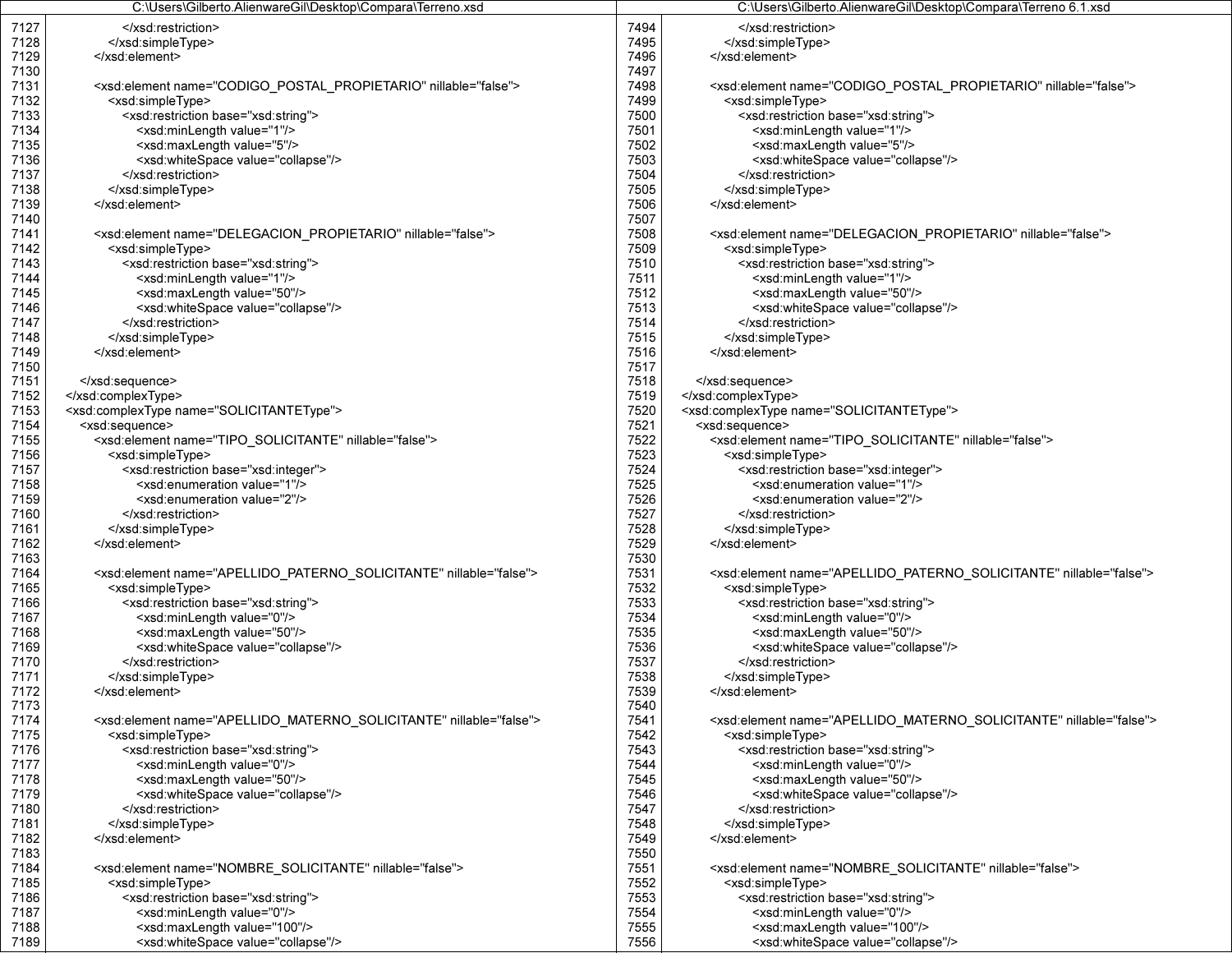|      | C:\Users\Gilberto.AlienwareGil\Desktop\Compara\Terreno.xsd                      |      | C:\Users\Gilberto.AlienwareGil\Desktop\Compara\Terreno 6.1.xsd                  |
|------|---------------------------------------------------------------------------------|------|---------------------------------------------------------------------------------|
| 7190 |                                                                                 | 7557 |                                                                                 |
| 7191 |                                                                                 | 7558 |                                                                                 |
| 7192 |                                                                                 | 7559 |                                                                                 |
| 7193 |                                                                                 | 7560 |                                                                                 |
| 7194 | <xsd:element name="CALLE_SOLICITANTE" nillable="false"></xsd:element>           | 7561 | <xsd:element name="CALLE_SOLICITANTE" nillable="false"></xsd:element>           |
| 7195 | <xsd:simpletype></xsd:simpletype>                                               | 7562 | <xsd:simpletype></xsd:simpletype>                                               |
| 7196 | <xsd:restriction base="xsd:string"></xsd:restriction>                           | 7563 | <xsd:restriction base="xsd:string"></xsd:restriction>                           |
| 7197 | <xsd:minlength value="0"></xsd:minlength>                                       | 7564 | <xsd:minlength value="0"></xsd:minlength>                                       |
| 7198 | <xsd:maxlength value="50"></xsd:maxlength>                                      | 7565 | <xsd:maxlength value="50"></xsd:maxlength>                                      |
| 7199 | <xsd:whitespace value="collapse"></xsd:whitespace>                              | 7566 | <xsd:whitespace value="collapse"></xsd:whitespace>                              |
| 7200 |                                                                                 | 7567 |                                                                                 |
| 7201 |                                                                                 | 7568 |                                                                                 |
| 7202 |                                                                                 | 7569 |                                                                                 |
| 7203 |                                                                                 | 7570 |                                                                                 |
| 7204 | <xsd:element name="NUMERO_INTERIOR_SOLICITANTE" nillable="false"></xsd:element> | 7571 | <xsd:element name="NUMERO_INTERIOR_SOLICITANTE" nillable="false"></xsd:element> |
| 7205 | <xsd:simpletype></xsd:simpletype>                                               | 7572 | <xsd:simpletype></xsd:simpletype>                                               |
| 7206 | <xsd:restriction base="xsd:string"></xsd:restriction>                           | 7573 | <xsd:restriction base="xsd:string"></xsd:restriction>                           |
| 7207 | <xsd:minlength value="0"></xsd:minlength>                                       | 7574 | <xsd:minlength value="0"></xsd:minlength>                                       |
| 7208 | <xsd:maxlength value="30"></xsd:maxlength>                                      | 7575 | <xsd:maxlength value="30"></xsd:maxlength>                                      |
| 7209 | <xsd:whitespace value="collapse"></xsd:whitespace>                              | 7576 | <xsd:whitespace value="collapse"></xsd:whitespace>                              |
| 7210 |                                                                                 | 7577 |                                                                                 |
|      |                                                                                 | 7578 |                                                                                 |
| 7211 | <br>                                                                            | 7579 | <br>                                                                            |
| 7212 |                                                                                 | 7580 |                                                                                 |
| 7213 |                                                                                 |      |                                                                                 |
| 7214 | <xsd:element name="NUMERO_EXTERIOR_SOLICITANTE" nillable="false"></xsd:element> | 7581 | <xsd:element name="NUMERO_EXTERIOR_SOLICITANTE" nillable="false"></xsd:element> |
| 7215 | <xsd:simpletype></xsd:simpletype>                                               | 7582 | <xsd:simpletype></xsd:simpletype>                                               |
| 7216 | <xsd:restriction base="xsd:string"></xsd:restriction>                           | 7583 | <xsd:restriction base="xsd:string"></xsd:restriction>                           |
| 7217 | <xsd:minlength value="0"></xsd:minlength>                                       | 7584 | <xsd:minlength value="0"></xsd:minlength>                                       |
| 7218 | <xsd:maxlength value="25"></xsd:maxlength>                                      | 7585 | <xsd:maxlength value="25"></xsd:maxlength>                                      |
| 7219 | <xsd:whitespace value="collapse"></xsd:whitespace>                              | 7586 | <xsd:whitespace value="collapse"></xsd:whitespace>                              |
| 7220 |                                                                                 | 7587 |                                                                                 |
| 7221 |                                                                                 | 7588 |                                                                                 |
| 7222 |                                                                                 | 7589 |                                                                                 |
| 7223 |                                                                                 | 7590 |                                                                                 |
| 7224 | <xsd:element name="COLONIA SOLICITANTE" nillable="false"></xsd:element>         | 7591 | <xsd:element name="COLONIA SOLICITANTE" nillable="false"></xsd:element>         |
| 7225 | <xsd:simpletype></xsd:simpletype>                                               | 7592 | <xsd:simpletype></xsd:simpletype>                                               |
| 7226 | <xsd:restriction base="xsd:string"></xsd:restriction>                           | 7593 | <xsd:restriction base="xsd:string"></xsd:restriction>                           |
| 7227 | <xsd:minlength value="0"></xsd:minlength>                                       | 7594 | <xsd:minlength value="0"></xsd:minlength>                                       |
| 7228 | <xsd:maxlength value="50"></xsd:maxlength>                                      | 7595 | <xsd:maxlength value="50"></xsd:maxlength>                                      |
| 7229 | <xsd:whitespace value="collapse"></xsd:whitespace>                              | 7596 | <xsd:whitespace value="collapse"></xsd:whitespace>                              |
| 7230 |                                                                                 | 7597 |                                                                                 |
| 7231 |                                                                                 | 7598 |                                                                                 |
| 7232 |                                                                                 | 7599 |                                                                                 |
| 7233 |                                                                                 | 7600 |                                                                                 |
| 7234 | <xsd:element name="CODIGO_POSTAL_SOLICITANTE" nillable="false"></xsd:element>   | 7601 | <xsd:element name="CODIGO_POSTAL_SOLICITANTE" nillable="false"></xsd:element>   |
| 7235 | <xsd:simpletype></xsd:simpletype>                                               | 7602 | <xsd:simpletype></xsd:simpletype>                                               |
| 7236 | <xsd:restriction base="xsd:string"></xsd:restriction>                           | 7603 | <xsd:restriction base="xsd:string"></xsd:restriction>                           |
| 7237 | <xsd:minlength value="1"></xsd:minlength>                                       | 7604 | <xsd:minlength value="1"></xsd:minlength>                                       |
| 7238 | <xsd:maxlength value="5"></xsd:maxlength>                                       | 7605 | <xsd:maxlength value="5"></xsd:maxlength>                                       |
| 7239 | <xsd:whitespace value="collapse"></xsd:whitespace>                              | 7606 | <xsd:whitespace value="collapse"></xsd:whitespace>                              |
| 7240 |                                                                                 | 7607 |                                                                                 |
| 7241 |                                                                                 | 7608 |                                                                                 |
| 7242 |                                                                                 | 7609 |                                                                                 |
| 7243 |                                                                                 | 7610 |                                                                                 |
| 7244 | <xsd:element name="DELEGACION_SOLICITANTE" nillable="false"></xsd:element>      | 7611 | <xsd:element name="DELEGACION_SOLICITANTE" nillable="false"></xsd:element>      |
| 7245 | <xsd:simpletype></xsd:simpletype>                                               | 7612 | <xsd:simpletype></xsd:simpletype>                                               |
| 7246 | <xsd:restriction base="xsd:string"></xsd:restriction>                           | 7613 | <xsd:restriction base="xsd:string"></xsd:restriction>                           |
| 7247 | <xsd:minlength value="1"></xsd:minlength>                                       | 7614 | <xsd:minlength value="1"></xsd:minlength>                                       |
| 7248 | <xsd:maxlength value="50"></xsd:maxlength>                                      | 7615 | <xsd:maxlength value="50"></xsd:maxlength>                                      |
| 7249 | <xsd:whitespace value="collapse"></xsd:whitespace>                              | 7616 | <xsd:whitespace value="collapse"></xsd:whitespace>                              |
| 7250 |                                                                                 | 7617 |                                                                                 |
| 7251 |                                                                                 | 7618 |                                                                                 |
| 7252 |                                                                                 | 7619 |                                                                                 |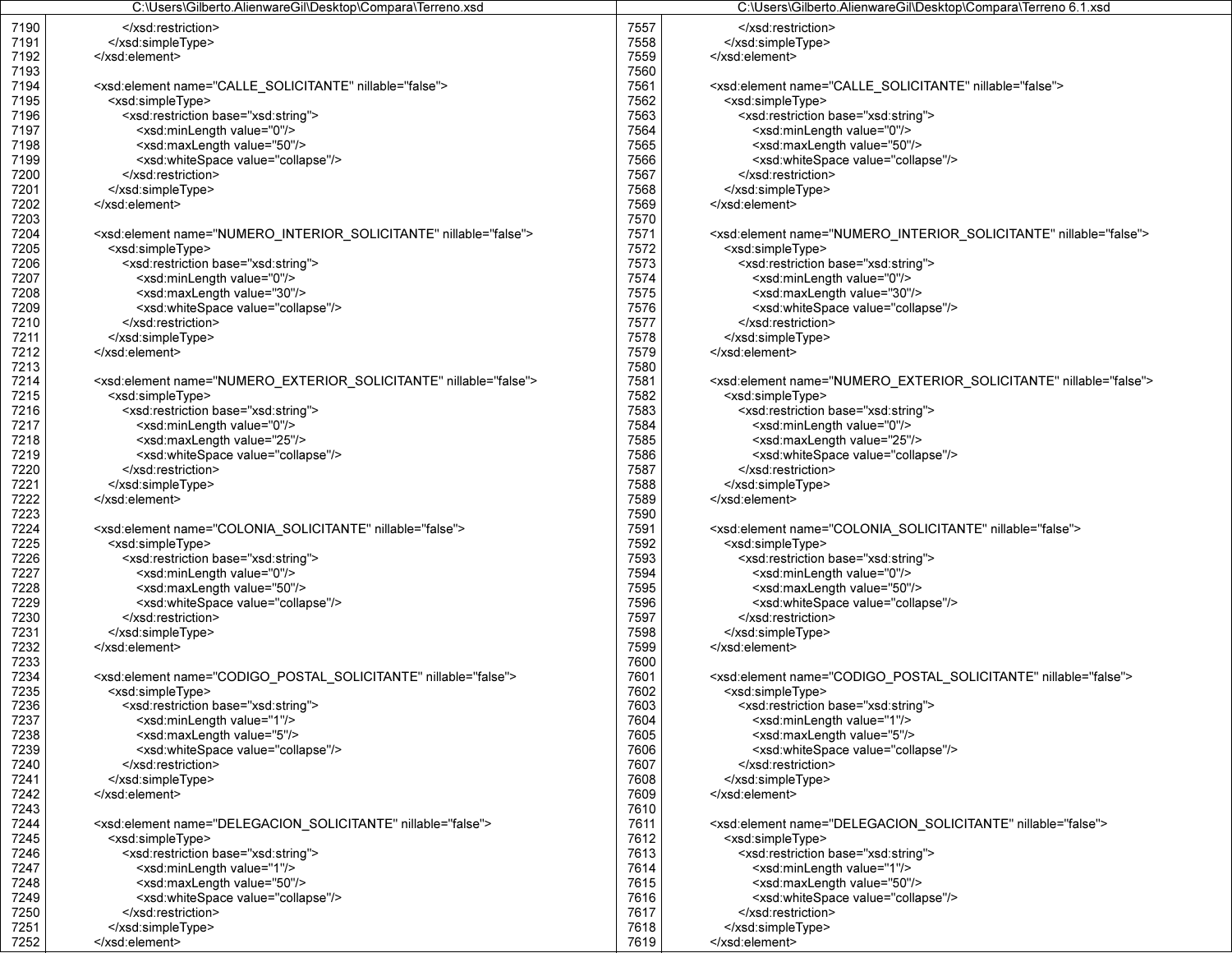| 7253<br>7620<br>7254<br>7621<br><br><br>7622<br>7255<br><br><br>7256<br><xsd:complextype name="VALUADORType"><br/>7623<br/><xsd:complextype name="VALUADORType"><br/>7257<br/>7624<br/><xsd:sequence><br/><xsd:sequence><br/>7625<br/>7258<br/><xsd:element name="APELLIDO_PATERNO_VALUADOR" nillable="false"><br/><xsd:element name="APELLIDO_PATERNO_VALUADOR" nillable="false"><br/>7259<br/>7626<br/><xsd:simpletype><br/><xsd:simpletype><br/>7627<br/>7260<br/><xsd:restriction base="xsd:string"><br/><xsd:restriction base="xsd:string"><br/>7628<br/>7261<br/><xsd:minlength value="0"></xsd:minlength><br/><xsd:minlength value="0"></xsd:minlength><br/>7629<br/>7262<br/><xsd:maxlength value="50"></xsd:maxlength><br/><xsd:maxlength value="50"></xsd:maxlength><br/>7263<br/>7630<br/><xsd:whitespace value="collapse"></xsd:whitespace><br/><xsd:whitespace value="collapse"></xsd:whitespace><br/>7264<br/>7631<br/></xsd:restriction><br/></xsd:restriction><br/>7265<br/>7632<br/></xsd:simpletype><br/></xsd:simpletype><br/>7266<br/>7633<br/><math>\le</math>/xsd:element&gt;<br/><math>\le</math>/xsd:element&gt;<br/>7267<br/>7634<br/>7268<br/>7635<br/><xsd:element name="APELLIDO_MATERNO_VALUADOR" nillable="false"><br/><xsd:element name="APELLIDO_MATERNO_VALUADOR" nillable="false"><br/>7636<br/>7269<br/><xsd:simpletype><br/><xsd:simpletype><br/>7270<br/>7637<br/><xsd:restriction base="xsd:string"><br/><xsd:restriction base="xsd:string"><br/>7271<br/>7638<br/><xsd:minlength value="0"></xsd:minlength><br/><xsd:minlength value="0"></xsd:minlength><br/>7272<br/>7639<br/><xsd:maxlength value="50"></xsd:maxlength><br/><xsd:maxlength value="50"></xsd:maxlength><br/>7273<br/>7640<br/><xsd:whitespace value="collapse"></xsd:whitespace><br/><xsd:whitespace value="collapse"></xsd:whitespace><br/>7274<br/>7641<br/></xsd:restriction><br/></xsd:restriction><br/>7275<br/>7642<br/></xsd:simpletype><br/></xsd:simpletype><br/>7276<br/>7643<br/><math>\le</math>/xsd:element&gt;<br/></xsd:element><br/>7277<br/>7644<br/>7278<br/>7645<br/><xsd:element name="NOMBRE_VALUADOR" nillable="false"><br/><xsd:element name="NOMBRE_VALUADOR" nillable="false"><br/>7279<br/>7646<br/><xsd:simpletype><br/><xsd:simpletype><br/>7647<br/>7280<br/><xsd:restriction base="xsd:string"><br/><xsd:restriction base="xsd:string"><br/>7281<br/>7648<br/><xsd:minlength value="1"></xsd:minlength><br/><xsd:minlength value="1"></xsd:minlength><br/>7282<br/>7649<br/><xsd:maxlength value="100"></xsd:maxlength><br/><xsd:maxlength value="100"></xsd:maxlength><br/>7650<br/>7283<br/><xsd:whitespace value="collapse"></xsd:whitespace><br/><xsd:whitespace value="collapse"></xsd:whitespace><br/>7284<br/>7651<br/></xsd:restriction><br/></xsd:restriction><br/>7285<br/>7652<br/></xsd:simpletype><br/></xsd:simpletype><br/>7286<br/>7653<br/></xsd:element><br/></xsd:element><br/>7287<br/>7654<br/>7655<br/>7288<br/><xsd:element name="CLAVE_VALUADOR" nillable="false"><br/><xsd:element name="CLAVE_VALUADOR" nillable="false"><br/>7289<br/>7656<br/><xsd:simpletype><br/><xsd:simpletype><br/>7290<br/>7657<br/><xsd:restriction base="xsd:string"><br/><xsd:restriction base="xsd:string"><br/>7658<br/>7291<br/><xsd:minlength value="0"></xsd:minlength><br/><xsd:minlength value="0"></xsd:minlength><br/>7292<br/>7659<br/><xsd:maxlength value="7"></xsd:maxlength><br/><xsd:maxlength value="7"></xsd:maxlength><br/>7293<br/>7660<br/><xsd:whitespace value="collapse"></xsd:whitespace><br/><xsd:whitespace value="collapse"></xsd:whitespace><br/>7294<br/>7661<br/></xsd:restriction><br/></xsd:restriction><br/>7662<br/>7295<br/></xsd:simpletype><br/></xsd:simpletype><br/>7296<br/>7663<br/></xsd:element><br/><math>\le</math>/xsd:element&gt;<br/>7297<br/>7664<br/>7665<br/>7298<br/><xsd:element name="CLAVE_VALUADOR_TGDF" nillable="false"><br/><xsd:element name="CLAVE_VALUADOR_TGDF" nillable="false"><br/>7666<br/>7299<br/><xsd:simpletype><br/><xsd:simpletype><br/>7667<br/>7300<br/><xsd:restriction base="xsd:string"><br/><xsd:restriction base="xsd:string"><br/>7301<br/>7668<br/><xsd:minlength value="0"></xsd:minlength><br/><xsd:minlength value="0"></xsd:minlength><br/>7302<br/>7669<br/><xsd:maxlength value="20"></xsd:maxlength><br/><xsd:maxlength value="20"></xsd:maxlength><br/>7303<br/>7670<br/><xsd:whitespace value="collapse"></xsd:whitespace><br/><xsd:whitespace value="collapse"></xsd:whitespace><br/>7304<br/>7671<br/></xsd:restriction><br/></xsd:restriction><br/>7672<br/>7305<br/></xsd:simpletype><br/></xsd:simpletype><br/>7306<br/>7673<br/></xsd:element><br/></xsd:element><br/>7307<br/>7674<br/>7308<br/>7675<br/><xsd:element name="RFC_VALUADOR" nillable="false"><br/><xsd:element name="RFC_VALUADOR" nillable="false"><br/>7309<br/>7676<br/><xsd:simpletype><br/><xsd:simpletype><br/>7677<br/>7310<br/><xsd:restriction base="xsd:string"><br/><xsd:restriction base="xsd:string"><br/>7311<br/>7678<br/><xsd:minlength value="0"></xsd:minlength><br/><xsd:minlength value="0"></xsd:minlength><br/>7679<br/>7312<br/><xsd:maxlength value="13"></xsd:maxlength><br/><xsd:maxlength value="13"></xsd:maxlength><br/>7680<br/>7313<br/><xsd:whitespace value="collapse"></xsd:whitespace><br/><xsd:whitespace value="collapse"></xsd:whitespace><br/>7314<br/>7681<br/></xsd:restriction><br/></xsd:restriction><br/>7315<br/>7682<br/></xsd:simpletype><br/></xsd:simpletype></xsd:element></xsd:element></xsd:element></xsd:element></xsd:element></xsd:element></xsd:sequence></xsd:sequence></xsd:complextype></xsd:complextype> | C:\Users\Gilberto.AlienwareGil\Desktop\Compara\Terreno.xsd | C:\Users\Gilberto.AlienwareGil\Desktop\Compara\Terreno 6.1.xsd |
|----------------------------------------------------------------------------------------------------------------------------------------------------------------------------------------------------------------------------------------------------------------------------------------------------------------------------------------------------------------------------------------------------------------------------------------------------------------------------------------------------------------------------------------------------------------------------------------------------------------------------------------------------------------------------------------------------------------------------------------------------------------------------------------------------------------------------------------------------------------------------------------------------------------------------------------------------------------------------------------------------------------------------------------------------------------------------------------------------------------------------------------------------------------------------------------------------------------------------------------------------------------------------------------------------------------------------------------------------------------------------------------------------------------------------------------------------------------------------------------------------------------------------------------------------------------------------------------------------------------------------------------------------------------------------------------------------------------------------------------------------------------------------------------------------------------------------------------------------------------------------------------------------------------------------------------------------------------------------------------------------------------------------------------------------------------------------------------------------------------------------------------------------------------------------------------------------------------------------------------------------------------------------------------------------------------------------------------------------------------------------------------------------------------------------------------------------------------------------------------------------------------------------------------------------------------------------------------------------------------------------------------------------------------------------------------------------------------------------------------------------------------------------------------------------------------------------------------------------------------------------------------------------------------------------------------------------------------------------------------------------------------------------------------------------------------------------------------------------------------------------------------------------------------------------------------------------------------------------------------------------------------------------------------------------------------------------------------------------------------------------------------------------------------------------------------------------------------------------------------------------------------------------------------------------------------------------------------------------------------------------------------------------------------------------------------------------------------------------------------------------------------------------------------------------------------------------------------------------------------------------------------------------------------------------------------------------------------------------------------------------------------------------------------------------------------------------------------------------------------------------------------------------------------------------------------------------------------------------------------------------------------------------------------------------------------------------------------------------------------------------------------------------------------------------------------------------------------------------------------------------------------------------------------------------------------------------------------------------------------------------------------------------------------------------------------------------------------------------------------------------------------------------------------------------------------------------------------------------------------------------------------------------------------------------------------------------------------------------------------------------------------------------------------------------------------------------------------------------------------------------------------------------------------------------------------------------------------------------------------------------------------------------------------------------------------------------------------------------------------------------------------------------------------------------------------------------------------------------------------------------------------------------------------------------------------------------------------------------------------------------------------------------------------------------------|------------------------------------------------------------|----------------------------------------------------------------|
|                                                                                                                                                                                                                                                                                                                                                                                                                                                                                                                                                                                                                                                                                                                                                                                                                                                                                                                                                                                                                                                                                                                                                                                                                                                                                                                                                                                                                                                                                                                                                                                                                                                                                                                                                                                                                                                                                                                                                                                                                                                                                                                                                                                                                                                                                                                                                                                                                                                                                                                                                                                                                                                                                                                                                                                                                                                                                                                                                                                                                                                                                                                                                                                                                                                                                                                                                                                                                                                                                                                                                                                                                                                                                                                                                                                                                                                                                                                                                                                                                                                                                                                                                                                                                                                                                                                                                                                                                                                                                                                                                                                                                                                                                                                                                                                                                                                                                                                                                                                                                                                                                                                                                                                                                                                                                                                                                                                                                                                                                                                                                                                                                                                                                  |                                                            |                                                                |
|                                                                                                                                                                                                                                                                                                                                                                                                                                                                                                                                                                                                                                                                                                                                                                                                                                                                                                                                                                                                                                                                                                                                                                                                                                                                                                                                                                                                                                                                                                                                                                                                                                                                                                                                                                                                                                                                                                                                                                                                                                                                                                                                                                                                                                                                                                                                                                                                                                                                                                                                                                                                                                                                                                                                                                                                                                                                                                                                                                                                                                                                                                                                                                                                                                                                                                                                                                                                                                                                                                                                                                                                                                                                                                                                                                                                                                                                                                                                                                                                                                                                                                                                                                                                                                                                                                                                                                                                                                                                                                                                                                                                                                                                                                                                                                                                                                                                                                                                                                                                                                                                                                                                                                                                                                                                                                                                                                                                                                                                                                                                                                                                                                                                                  |                                                            |                                                                |
|                                                                                                                                                                                                                                                                                                                                                                                                                                                                                                                                                                                                                                                                                                                                                                                                                                                                                                                                                                                                                                                                                                                                                                                                                                                                                                                                                                                                                                                                                                                                                                                                                                                                                                                                                                                                                                                                                                                                                                                                                                                                                                                                                                                                                                                                                                                                                                                                                                                                                                                                                                                                                                                                                                                                                                                                                                                                                                                                                                                                                                                                                                                                                                                                                                                                                                                                                                                                                                                                                                                                                                                                                                                                                                                                                                                                                                                                                                                                                                                                                                                                                                                                                                                                                                                                                                                                                                                                                                                                                                                                                                                                                                                                                                                                                                                                                                                                                                                                                                                                                                                                                                                                                                                                                                                                                                                                                                                                                                                                                                                                                                                                                                                                                  |                                                            |                                                                |
|                                                                                                                                                                                                                                                                                                                                                                                                                                                                                                                                                                                                                                                                                                                                                                                                                                                                                                                                                                                                                                                                                                                                                                                                                                                                                                                                                                                                                                                                                                                                                                                                                                                                                                                                                                                                                                                                                                                                                                                                                                                                                                                                                                                                                                                                                                                                                                                                                                                                                                                                                                                                                                                                                                                                                                                                                                                                                                                                                                                                                                                                                                                                                                                                                                                                                                                                                                                                                                                                                                                                                                                                                                                                                                                                                                                                                                                                                                                                                                                                                                                                                                                                                                                                                                                                                                                                                                                                                                                                                                                                                                                                                                                                                                                                                                                                                                                                                                                                                                                                                                                                                                                                                                                                                                                                                                                                                                                                                                                                                                                                                                                                                                                                                  |                                                            |                                                                |
|                                                                                                                                                                                                                                                                                                                                                                                                                                                                                                                                                                                                                                                                                                                                                                                                                                                                                                                                                                                                                                                                                                                                                                                                                                                                                                                                                                                                                                                                                                                                                                                                                                                                                                                                                                                                                                                                                                                                                                                                                                                                                                                                                                                                                                                                                                                                                                                                                                                                                                                                                                                                                                                                                                                                                                                                                                                                                                                                                                                                                                                                                                                                                                                                                                                                                                                                                                                                                                                                                                                                                                                                                                                                                                                                                                                                                                                                                                                                                                                                                                                                                                                                                                                                                                                                                                                                                                                                                                                                                                                                                                                                                                                                                                                                                                                                                                                                                                                                                                                                                                                                                                                                                                                                                                                                                                                                                                                                                                                                                                                                                                                                                                                                                  |                                                            |                                                                |
|                                                                                                                                                                                                                                                                                                                                                                                                                                                                                                                                                                                                                                                                                                                                                                                                                                                                                                                                                                                                                                                                                                                                                                                                                                                                                                                                                                                                                                                                                                                                                                                                                                                                                                                                                                                                                                                                                                                                                                                                                                                                                                                                                                                                                                                                                                                                                                                                                                                                                                                                                                                                                                                                                                                                                                                                                                                                                                                                                                                                                                                                                                                                                                                                                                                                                                                                                                                                                                                                                                                                                                                                                                                                                                                                                                                                                                                                                                                                                                                                                                                                                                                                                                                                                                                                                                                                                                                                                                                                                                                                                                                                                                                                                                                                                                                                                                                                                                                                                                                                                                                                                                                                                                                                                                                                                                                                                                                                                                                                                                                                                                                                                                                                                  |                                                            |                                                                |
|                                                                                                                                                                                                                                                                                                                                                                                                                                                                                                                                                                                                                                                                                                                                                                                                                                                                                                                                                                                                                                                                                                                                                                                                                                                                                                                                                                                                                                                                                                                                                                                                                                                                                                                                                                                                                                                                                                                                                                                                                                                                                                                                                                                                                                                                                                                                                                                                                                                                                                                                                                                                                                                                                                                                                                                                                                                                                                                                                                                                                                                                                                                                                                                                                                                                                                                                                                                                                                                                                                                                                                                                                                                                                                                                                                                                                                                                                                                                                                                                                                                                                                                                                                                                                                                                                                                                                                                                                                                                                                                                                                                                                                                                                                                                                                                                                                                                                                                                                                                                                                                                                                                                                                                                                                                                                                                                                                                                                                                                                                                                                                                                                                                                                  |                                                            |                                                                |
|                                                                                                                                                                                                                                                                                                                                                                                                                                                                                                                                                                                                                                                                                                                                                                                                                                                                                                                                                                                                                                                                                                                                                                                                                                                                                                                                                                                                                                                                                                                                                                                                                                                                                                                                                                                                                                                                                                                                                                                                                                                                                                                                                                                                                                                                                                                                                                                                                                                                                                                                                                                                                                                                                                                                                                                                                                                                                                                                                                                                                                                                                                                                                                                                                                                                                                                                                                                                                                                                                                                                                                                                                                                                                                                                                                                                                                                                                                                                                                                                                                                                                                                                                                                                                                                                                                                                                                                                                                                                                                                                                                                                                                                                                                                                                                                                                                                                                                                                                                                                                                                                                                                                                                                                                                                                                                                                                                                                                                                                                                                                                                                                                                                                                  |                                                            |                                                                |
|                                                                                                                                                                                                                                                                                                                                                                                                                                                                                                                                                                                                                                                                                                                                                                                                                                                                                                                                                                                                                                                                                                                                                                                                                                                                                                                                                                                                                                                                                                                                                                                                                                                                                                                                                                                                                                                                                                                                                                                                                                                                                                                                                                                                                                                                                                                                                                                                                                                                                                                                                                                                                                                                                                                                                                                                                                                                                                                                                                                                                                                                                                                                                                                                                                                                                                                                                                                                                                                                                                                                                                                                                                                                                                                                                                                                                                                                                                                                                                                                                                                                                                                                                                                                                                                                                                                                                                                                                                                                                                                                                                                                                                                                                                                                                                                                                                                                                                                                                                                                                                                                                                                                                                                                                                                                                                                                                                                                                                                                                                                                                                                                                                                                                  |                                                            |                                                                |
|                                                                                                                                                                                                                                                                                                                                                                                                                                                                                                                                                                                                                                                                                                                                                                                                                                                                                                                                                                                                                                                                                                                                                                                                                                                                                                                                                                                                                                                                                                                                                                                                                                                                                                                                                                                                                                                                                                                                                                                                                                                                                                                                                                                                                                                                                                                                                                                                                                                                                                                                                                                                                                                                                                                                                                                                                                                                                                                                                                                                                                                                                                                                                                                                                                                                                                                                                                                                                                                                                                                                                                                                                                                                                                                                                                                                                                                                                                                                                                                                                                                                                                                                                                                                                                                                                                                                                                                                                                                                                                                                                                                                                                                                                                                                                                                                                                                                                                                                                                                                                                                                                                                                                                                                                                                                                                                                                                                                                                                                                                                                                                                                                                                                                  |                                                            |                                                                |
|                                                                                                                                                                                                                                                                                                                                                                                                                                                                                                                                                                                                                                                                                                                                                                                                                                                                                                                                                                                                                                                                                                                                                                                                                                                                                                                                                                                                                                                                                                                                                                                                                                                                                                                                                                                                                                                                                                                                                                                                                                                                                                                                                                                                                                                                                                                                                                                                                                                                                                                                                                                                                                                                                                                                                                                                                                                                                                                                                                                                                                                                                                                                                                                                                                                                                                                                                                                                                                                                                                                                                                                                                                                                                                                                                                                                                                                                                                                                                                                                                                                                                                                                                                                                                                                                                                                                                                                                                                                                                                                                                                                                                                                                                                                                                                                                                                                                                                                                                                                                                                                                                                                                                                                                                                                                                                                                                                                                                                                                                                                                                                                                                                                                                  |                                                            |                                                                |
|                                                                                                                                                                                                                                                                                                                                                                                                                                                                                                                                                                                                                                                                                                                                                                                                                                                                                                                                                                                                                                                                                                                                                                                                                                                                                                                                                                                                                                                                                                                                                                                                                                                                                                                                                                                                                                                                                                                                                                                                                                                                                                                                                                                                                                                                                                                                                                                                                                                                                                                                                                                                                                                                                                                                                                                                                                                                                                                                                                                                                                                                                                                                                                                                                                                                                                                                                                                                                                                                                                                                                                                                                                                                                                                                                                                                                                                                                                                                                                                                                                                                                                                                                                                                                                                                                                                                                                                                                                                                                                                                                                                                                                                                                                                                                                                                                                                                                                                                                                                                                                                                                                                                                                                                                                                                                                                                                                                                                                                                                                                                                                                                                                                                                  |                                                            |                                                                |
|                                                                                                                                                                                                                                                                                                                                                                                                                                                                                                                                                                                                                                                                                                                                                                                                                                                                                                                                                                                                                                                                                                                                                                                                                                                                                                                                                                                                                                                                                                                                                                                                                                                                                                                                                                                                                                                                                                                                                                                                                                                                                                                                                                                                                                                                                                                                                                                                                                                                                                                                                                                                                                                                                                                                                                                                                                                                                                                                                                                                                                                                                                                                                                                                                                                                                                                                                                                                                                                                                                                                                                                                                                                                                                                                                                                                                                                                                                                                                                                                                                                                                                                                                                                                                                                                                                                                                                                                                                                                                                                                                                                                                                                                                                                                                                                                                                                                                                                                                                                                                                                                                                                                                                                                                                                                                                                                                                                                                                                                                                                                                                                                                                                                                  |                                                            |                                                                |
|                                                                                                                                                                                                                                                                                                                                                                                                                                                                                                                                                                                                                                                                                                                                                                                                                                                                                                                                                                                                                                                                                                                                                                                                                                                                                                                                                                                                                                                                                                                                                                                                                                                                                                                                                                                                                                                                                                                                                                                                                                                                                                                                                                                                                                                                                                                                                                                                                                                                                                                                                                                                                                                                                                                                                                                                                                                                                                                                                                                                                                                                                                                                                                                                                                                                                                                                                                                                                                                                                                                                                                                                                                                                                                                                                                                                                                                                                                                                                                                                                                                                                                                                                                                                                                                                                                                                                                                                                                                                                                                                                                                                                                                                                                                                                                                                                                                                                                                                                                                                                                                                                                                                                                                                                                                                                                                                                                                                                                                                                                                                                                                                                                                                                  |                                                            |                                                                |
|                                                                                                                                                                                                                                                                                                                                                                                                                                                                                                                                                                                                                                                                                                                                                                                                                                                                                                                                                                                                                                                                                                                                                                                                                                                                                                                                                                                                                                                                                                                                                                                                                                                                                                                                                                                                                                                                                                                                                                                                                                                                                                                                                                                                                                                                                                                                                                                                                                                                                                                                                                                                                                                                                                                                                                                                                                                                                                                                                                                                                                                                                                                                                                                                                                                                                                                                                                                                                                                                                                                                                                                                                                                                                                                                                                                                                                                                                                                                                                                                                                                                                                                                                                                                                                                                                                                                                                                                                                                                                                                                                                                                                                                                                                                                                                                                                                                                                                                                                                                                                                                                                                                                                                                                                                                                                                                                                                                                                                                                                                                                                                                                                                                                                  |                                                            |                                                                |
|                                                                                                                                                                                                                                                                                                                                                                                                                                                                                                                                                                                                                                                                                                                                                                                                                                                                                                                                                                                                                                                                                                                                                                                                                                                                                                                                                                                                                                                                                                                                                                                                                                                                                                                                                                                                                                                                                                                                                                                                                                                                                                                                                                                                                                                                                                                                                                                                                                                                                                                                                                                                                                                                                                                                                                                                                                                                                                                                                                                                                                                                                                                                                                                                                                                                                                                                                                                                                                                                                                                                                                                                                                                                                                                                                                                                                                                                                                                                                                                                                                                                                                                                                                                                                                                                                                                                                                                                                                                                                                                                                                                                                                                                                                                                                                                                                                                                                                                                                                                                                                                                                                                                                                                                                                                                                                                                                                                                                                                                                                                                                                                                                                                                                  |                                                            |                                                                |
|                                                                                                                                                                                                                                                                                                                                                                                                                                                                                                                                                                                                                                                                                                                                                                                                                                                                                                                                                                                                                                                                                                                                                                                                                                                                                                                                                                                                                                                                                                                                                                                                                                                                                                                                                                                                                                                                                                                                                                                                                                                                                                                                                                                                                                                                                                                                                                                                                                                                                                                                                                                                                                                                                                                                                                                                                                                                                                                                                                                                                                                                                                                                                                                                                                                                                                                                                                                                                                                                                                                                                                                                                                                                                                                                                                                                                                                                                                                                                                                                                                                                                                                                                                                                                                                                                                                                                                                                                                                                                                                                                                                                                                                                                                                                                                                                                                                                                                                                                                                                                                                                                                                                                                                                                                                                                                                                                                                                                                                                                                                                                                                                                                                                                  |                                                            |                                                                |
|                                                                                                                                                                                                                                                                                                                                                                                                                                                                                                                                                                                                                                                                                                                                                                                                                                                                                                                                                                                                                                                                                                                                                                                                                                                                                                                                                                                                                                                                                                                                                                                                                                                                                                                                                                                                                                                                                                                                                                                                                                                                                                                                                                                                                                                                                                                                                                                                                                                                                                                                                                                                                                                                                                                                                                                                                                                                                                                                                                                                                                                                                                                                                                                                                                                                                                                                                                                                                                                                                                                                                                                                                                                                                                                                                                                                                                                                                                                                                                                                                                                                                                                                                                                                                                                                                                                                                                                                                                                                                                                                                                                                                                                                                                                                                                                                                                                                                                                                                                                                                                                                                                                                                                                                                                                                                                                                                                                                                                                                                                                                                                                                                                                                                  |                                                            |                                                                |
|                                                                                                                                                                                                                                                                                                                                                                                                                                                                                                                                                                                                                                                                                                                                                                                                                                                                                                                                                                                                                                                                                                                                                                                                                                                                                                                                                                                                                                                                                                                                                                                                                                                                                                                                                                                                                                                                                                                                                                                                                                                                                                                                                                                                                                                                                                                                                                                                                                                                                                                                                                                                                                                                                                                                                                                                                                                                                                                                                                                                                                                                                                                                                                                                                                                                                                                                                                                                                                                                                                                                                                                                                                                                                                                                                                                                                                                                                                                                                                                                                                                                                                                                                                                                                                                                                                                                                                                                                                                                                                                                                                                                                                                                                                                                                                                                                                                                                                                                                                                                                                                                                                                                                                                                                                                                                                                                                                                                                                                                                                                                                                                                                                                                                  |                                                            |                                                                |
|                                                                                                                                                                                                                                                                                                                                                                                                                                                                                                                                                                                                                                                                                                                                                                                                                                                                                                                                                                                                                                                                                                                                                                                                                                                                                                                                                                                                                                                                                                                                                                                                                                                                                                                                                                                                                                                                                                                                                                                                                                                                                                                                                                                                                                                                                                                                                                                                                                                                                                                                                                                                                                                                                                                                                                                                                                                                                                                                                                                                                                                                                                                                                                                                                                                                                                                                                                                                                                                                                                                                                                                                                                                                                                                                                                                                                                                                                                                                                                                                                                                                                                                                                                                                                                                                                                                                                                                                                                                                                                                                                                                                                                                                                                                                                                                                                                                                                                                                                                                                                                                                                                                                                                                                                                                                                                                                                                                                                                                                                                                                                                                                                                                                                  |                                                            |                                                                |
|                                                                                                                                                                                                                                                                                                                                                                                                                                                                                                                                                                                                                                                                                                                                                                                                                                                                                                                                                                                                                                                                                                                                                                                                                                                                                                                                                                                                                                                                                                                                                                                                                                                                                                                                                                                                                                                                                                                                                                                                                                                                                                                                                                                                                                                                                                                                                                                                                                                                                                                                                                                                                                                                                                                                                                                                                                                                                                                                                                                                                                                                                                                                                                                                                                                                                                                                                                                                                                                                                                                                                                                                                                                                                                                                                                                                                                                                                                                                                                                                                                                                                                                                                                                                                                                                                                                                                                                                                                                                                                                                                                                                                                                                                                                                                                                                                                                                                                                                                                                                                                                                                                                                                                                                                                                                                                                                                                                                                                                                                                                                                                                                                                                                                  |                                                            |                                                                |
|                                                                                                                                                                                                                                                                                                                                                                                                                                                                                                                                                                                                                                                                                                                                                                                                                                                                                                                                                                                                                                                                                                                                                                                                                                                                                                                                                                                                                                                                                                                                                                                                                                                                                                                                                                                                                                                                                                                                                                                                                                                                                                                                                                                                                                                                                                                                                                                                                                                                                                                                                                                                                                                                                                                                                                                                                                                                                                                                                                                                                                                                                                                                                                                                                                                                                                                                                                                                                                                                                                                                                                                                                                                                                                                                                                                                                                                                                                                                                                                                                                                                                                                                                                                                                                                                                                                                                                                                                                                                                                                                                                                                                                                                                                                                                                                                                                                                                                                                                                                                                                                                                                                                                                                                                                                                                                                                                                                                                                                                                                                                                                                                                                                                                  |                                                            |                                                                |
|                                                                                                                                                                                                                                                                                                                                                                                                                                                                                                                                                                                                                                                                                                                                                                                                                                                                                                                                                                                                                                                                                                                                                                                                                                                                                                                                                                                                                                                                                                                                                                                                                                                                                                                                                                                                                                                                                                                                                                                                                                                                                                                                                                                                                                                                                                                                                                                                                                                                                                                                                                                                                                                                                                                                                                                                                                                                                                                                                                                                                                                                                                                                                                                                                                                                                                                                                                                                                                                                                                                                                                                                                                                                                                                                                                                                                                                                                                                                                                                                                                                                                                                                                                                                                                                                                                                                                                                                                                                                                                                                                                                                                                                                                                                                                                                                                                                                                                                                                                                                                                                                                                                                                                                                                                                                                                                                                                                                                                                                                                                                                                                                                                                                                  |                                                            |                                                                |
|                                                                                                                                                                                                                                                                                                                                                                                                                                                                                                                                                                                                                                                                                                                                                                                                                                                                                                                                                                                                                                                                                                                                                                                                                                                                                                                                                                                                                                                                                                                                                                                                                                                                                                                                                                                                                                                                                                                                                                                                                                                                                                                                                                                                                                                                                                                                                                                                                                                                                                                                                                                                                                                                                                                                                                                                                                                                                                                                                                                                                                                                                                                                                                                                                                                                                                                                                                                                                                                                                                                                                                                                                                                                                                                                                                                                                                                                                                                                                                                                                                                                                                                                                                                                                                                                                                                                                                                                                                                                                                                                                                                                                                                                                                                                                                                                                                                                                                                                                                                                                                                                                                                                                                                                                                                                                                                                                                                                                                                                                                                                                                                                                                                                                  |                                                            |                                                                |
|                                                                                                                                                                                                                                                                                                                                                                                                                                                                                                                                                                                                                                                                                                                                                                                                                                                                                                                                                                                                                                                                                                                                                                                                                                                                                                                                                                                                                                                                                                                                                                                                                                                                                                                                                                                                                                                                                                                                                                                                                                                                                                                                                                                                                                                                                                                                                                                                                                                                                                                                                                                                                                                                                                                                                                                                                                                                                                                                                                                                                                                                                                                                                                                                                                                                                                                                                                                                                                                                                                                                                                                                                                                                                                                                                                                                                                                                                                                                                                                                                                                                                                                                                                                                                                                                                                                                                                                                                                                                                                                                                                                                                                                                                                                                                                                                                                                                                                                                                                                                                                                                                                                                                                                                                                                                                                                                                                                                                                                                                                                                                                                                                                                                                  |                                                            |                                                                |
|                                                                                                                                                                                                                                                                                                                                                                                                                                                                                                                                                                                                                                                                                                                                                                                                                                                                                                                                                                                                                                                                                                                                                                                                                                                                                                                                                                                                                                                                                                                                                                                                                                                                                                                                                                                                                                                                                                                                                                                                                                                                                                                                                                                                                                                                                                                                                                                                                                                                                                                                                                                                                                                                                                                                                                                                                                                                                                                                                                                                                                                                                                                                                                                                                                                                                                                                                                                                                                                                                                                                                                                                                                                                                                                                                                                                                                                                                                                                                                                                                                                                                                                                                                                                                                                                                                                                                                                                                                                                                                                                                                                                                                                                                                                                                                                                                                                                                                                                                                                                                                                                                                                                                                                                                                                                                                                                                                                                                                                                                                                                                                                                                                                                                  |                                                            |                                                                |
|                                                                                                                                                                                                                                                                                                                                                                                                                                                                                                                                                                                                                                                                                                                                                                                                                                                                                                                                                                                                                                                                                                                                                                                                                                                                                                                                                                                                                                                                                                                                                                                                                                                                                                                                                                                                                                                                                                                                                                                                                                                                                                                                                                                                                                                                                                                                                                                                                                                                                                                                                                                                                                                                                                                                                                                                                                                                                                                                                                                                                                                                                                                                                                                                                                                                                                                                                                                                                                                                                                                                                                                                                                                                                                                                                                                                                                                                                                                                                                                                                                                                                                                                                                                                                                                                                                                                                                                                                                                                                                                                                                                                                                                                                                                                                                                                                                                                                                                                                                                                                                                                                                                                                                                                                                                                                                                                                                                                                                                                                                                                                                                                                                                                                  |                                                            |                                                                |
|                                                                                                                                                                                                                                                                                                                                                                                                                                                                                                                                                                                                                                                                                                                                                                                                                                                                                                                                                                                                                                                                                                                                                                                                                                                                                                                                                                                                                                                                                                                                                                                                                                                                                                                                                                                                                                                                                                                                                                                                                                                                                                                                                                                                                                                                                                                                                                                                                                                                                                                                                                                                                                                                                                                                                                                                                                                                                                                                                                                                                                                                                                                                                                                                                                                                                                                                                                                                                                                                                                                                                                                                                                                                                                                                                                                                                                                                                                                                                                                                                                                                                                                                                                                                                                                                                                                                                                                                                                                                                                                                                                                                                                                                                                                                                                                                                                                                                                                                                                                                                                                                                                                                                                                                                                                                                                                                                                                                                                                                                                                                                                                                                                                                                  |                                                            |                                                                |
|                                                                                                                                                                                                                                                                                                                                                                                                                                                                                                                                                                                                                                                                                                                                                                                                                                                                                                                                                                                                                                                                                                                                                                                                                                                                                                                                                                                                                                                                                                                                                                                                                                                                                                                                                                                                                                                                                                                                                                                                                                                                                                                                                                                                                                                                                                                                                                                                                                                                                                                                                                                                                                                                                                                                                                                                                                                                                                                                                                                                                                                                                                                                                                                                                                                                                                                                                                                                                                                                                                                                                                                                                                                                                                                                                                                                                                                                                                                                                                                                                                                                                                                                                                                                                                                                                                                                                                                                                                                                                                                                                                                                                                                                                                                                                                                                                                                                                                                                                                                                                                                                                                                                                                                                                                                                                                                                                                                                                                                                                                                                                                                                                                                                                  |                                                            |                                                                |
|                                                                                                                                                                                                                                                                                                                                                                                                                                                                                                                                                                                                                                                                                                                                                                                                                                                                                                                                                                                                                                                                                                                                                                                                                                                                                                                                                                                                                                                                                                                                                                                                                                                                                                                                                                                                                                                                                                                                                                                                                                                                                                                                                                                                                                                                                                                                                                                                                                                                                                                                                                                                                                                                                                                                                                                                                                                                                                                                                                                                                                                                                                                                                                                                                                                                                                                                                                                                                                                                                                                                                                                                                                                                                                                                                                                                                                                                                                                                                                                                                                                                                                                                                                                                                                                                                                                                                                                                                                                                                                                                                                                                                                                                                                                                                                                                                                                                                                                                                                                                                                                                                                                                                                                                                                                                                                                                                                                                                                                                                                                                                                                                                                                                                  |                                                            |                                                                |
|                                                                                                                                                                                                                                                                                                                                                                                                                                                                                                                                                                                                                                                                                                                                                                                                                                                                                                                                                                                                                                                                                                                                                                                                                                                                                                                                                                                                                                                                                                                                                                                                                                                                                                                                                                                                                                                                                                                                                                                                                                                                                                                                                                                                                                                                                                                                                                                                                                                                                                                                                                                                                                                                                                                                                                                                                                                                                                                                                                                                                                                                                                                                                                                                                                                                                                                                                                                                                                                                                                                                                                                                                                                                                                                                                                                                                                                                                                                                                                                                                                                                                                                                                                                                                                                                                                                                                                                                                                                                                                                                                                                                                                                                                                                                                                                                                                                                                                                                                                                                                                                                                                                                                                                                                                                                                                                                                                                                                                                                                                                                                                                                                                                                                  |                                                            |                                                                |
|                                                                                                                                                                                                                                                                                                                                                                                                                                                                                                                                                                                                                                                                                                                                                                                                                                                                                                                                                                                                                                                                                                                                                                                                                                                                                                                                                                                                                                                                                                                                                                                                                                                                                                                                                                                                                                                                                                                                                                                                                                                                                                                                                                                                                                                                                                                                                                                                                                                                                                                                                                                                                                                                                                                                                                                                                                                                                                                                                                                                                                                                                                                                                                                                                                                                                                                                                                                                                                                                                                                                                                                                                                                                                                                                                                                                                                                                                                                                                                                                                                                                                                                                                                                                                                                                                                                                                                                                                                                                                                                                                                                                                                                                                                                                                                                                                                                                                                                                                                                                                                                                                                                                                                                                                                                                                                                                                                                                                                                                                                                                                                                                                                                                                  |                                                            |                                                                |
|                                                                                                                                                                                                                                                                                                                                                                                                                                                                                                                                                                                                                                                                                                                                                                                                                                                                                                                                                                                                                                                                                                                                                                                                                                                                                                                                                                                                                                                                                                                                                                                                                                                                                                                                                                                                                                                                                                                                                                                                                                                                                                                                                                                                                                                                                                                                                                                                                                                                                                                                                                                                                                                                                                                                                                                                                                                                                                                                                                                                                                                                                                                                                                                                                                                                                                                                                                                                                                                                                                                                                                                                                                                                                                                                                                                                                                                                                                                                                                                                                                                                                                                                                                                                                                                                                                                                                                                                                                                                                                                                                                                                                                                                                                                                                                                                                                                                                                                                                                                                                                                                                                                                                                                                                                                                                                                                                                                                                                                                                                                                                                                                                                                                                  |                                                            |                                                                |
|                                                                                                                                                                                                                                                                                                                                                                                                                                                                                                                                                                                                                                                                                                                                                                                                                                                                                                                                                                                                                                                                                                                                                                                                                                                                                                                                                                                                                                                                                                                                                                                                                                                                                                                                                                                                                                                                                                                                                                                                                                                                                                                                                                                                                                                                                                                                                                                                                                                                                                                                                                                                                                                                                                                                                                                                                                                                                                                                                                                                                                                                                                                                                                                                                                                                                                                                                                                                                                                                                                                                                                                                                                                                                                                                                                                                                                                                                                                                                                                                                                                                                                                                                                                                                                                                                                                                                                                                                                                                                                                                                                                                                                                                                                                                                                                                                                                                                                                                                                                                                                                                                                                                                                                                                                                                                                                                                                                                                                                                                                                                                                                                                                                                                  |                                                            |                                                                |
|                                                                                                                                                                                                                                                                                                                                                                                                                                                                                                                                                                                                                                                                                                                                                                                                                                                                                                                                                                                                                                                                                                                                                                                                                                                                                                                                                                                                                                                                                                                                                                                                                                                                                                                                                                                                                                                                                                                                                                                                                                                                                                                                                                                                                                                                                                                                                                                                                                                                                                                                                                                                                                                                                                                                                                                                                                                                                                                                                                                                                                                                                                                                                                                                                                                                                                                                                                                                                                                                                                                                                                                                                                                                                                                                                                                                                                                                                                                                                                                                                                                                                                                                                                                                                                                                                                                                                                                                                                                                                                                                                                                                                                                                                                                                                                                                                                                                                                                                                                                                                                                                                                                                                                                                                                                                                                                                                                                                                                                                                                                                                                                                                                                                                  |                                                            |                                                                |
|                                                                                                                                                                                                                                                                                                                                                                                                                                                                                                                                                                                                                                                                                                                                                                                                                                                                                                                                                                                                                                                                                                                                                                                                                                                                                                                                                                                                                                                                                                                                                                                                                                                                                                                                                                                                                                                                                                                                                                                                                                                                                                                                                                                                                                                                                                                                                                                                                                                                                                                                                                                                                                                                                                                                                                                                                                                                                                                                                                                                                                                                                                                                                                                                                                                                                                                                                                                                                                                                                                                                                                                                                                                                                                                                                                                                                                                                                                                                                                                                                                                                                                                                                                                                                                                                                                                                                                                                                                                                                                                                                                                                                                                                                                                                                                                                                                                                                                                                                                                                                                                                                                                                                                                                                                                                                                                                                                                                                                                                                                                                                                                                                                                                                  |                                                            |                                                                |
|                                                                                                                                                                                                                                                                                                                                                                                                                                                                                                                                                                                                                                                                                                                                                                                                                                                                                                                                                                                                                                                                                                                                                                                                                                                                                                                                                                                                                                                                                                                                                                                                                                                                                                                                                                                                                                                                                                                                                                                                                                                                                                                                                                                                                                                                                                                                                                                                                                                                                                                                                                                                                                                                                                                                                                                                                                                                                                                                                                                                                                                                                                                                                                                                                                                                                                                                                                                                                                                                                                                                                                                                                                                                                                                                                                                                                                                                                                                                                                                                                                                                                                                                                                                                                                                                                                                                                                                                                                                                                                                                                                                                                                                                                                                                                                                                                                                                                                                                                                                                                                                                                                                                                                                                                                                                                                                                                                                                                                                                                                                                                                                                                                                                                  |                                                            |                                                                |
|                                                                                                                                                                                                                                                                                                                                                                                                                                                                                                                                                                                                                                                                                                                                                                                                                                                                                                                                                                                                                                                                                                                                                                                                                                                                                                                                                                                                                                                                                                                                                                                                                                                                                                                                                                                                                                                                                                                                                                                                                                                                                                                                                                                                                                                                                                                                                                                                                                                                                                                                                                                                                                                                                                                                                                                                                                                                                                                                                                                                                                                                                                                                                                                                                                                                                                                                                                                                                                                                                                                                                                                                                                                                                                                                                                                                                                                                                                                                                                                                                                                                                                                                                                                                                                                                                                                                                                                                                                                                                                                                                                                                                                                                                                                                                                                                                                                                                                                                                                                                                                                                                                                                                                                                                                                                                                                                                                                                                                                                                                                                                                                                                                                                                  |                                                            |                                                                |
|                                                                                                                                                                                                                                                                                                                                                                                                                                                                                                                                                                                                                                                                                                                                                                                                                                                                                                                                                                                                                                                                                                                                                                                                                                                                                                                                                                                                                                                                                                                                                                                                                                                                                                                                                                                                                                                                                                                                                                                                                                                                                                                                                                                                                                                                                                                                                                                                                                                                                                                                                                                                                                                                                                                                                                                                                                                                                                                                                                                                                                                                                                                                                                                                                                                                                                                                                                                                                                                                                                                                                                                                                                                                                                                                                                                                                                                                                                                                                                                                                                                                                                                                                                                                                                                                                                                                                                                                                                                                                                                                                                                                                                                                                                                                                                                                                                                                                                                                                                                                                                                                                                                                                                                                                                                                                                                                                                                                                                                                                                                                                                                                                                                                                  |                                                            |                                                                |
|                                                                                                                                                                                                                                                                                                                                                                                                                                                                                                                                                                                                                                                                                                                                                                                                                                                                                                                                                                                                                                                                                                                                                                                                                                                                                                                                                                                                                                                                                                                                                                                                                                                                                                                                                                                                                                                                                                                                                                                                                                                                                                                                                                                                                                                                                                                                                                                                                                                                                                                                                                                                                                                                                                                                                                                                                                                                                                                                                                                                                                                                                                                                                                                                                                                                                                                                                                                                                                                                                                                                                                                                                                                                                                                                                                                                                                                                                                                                                                                                                                                                                                                                                                                                                                                                                                                                                                                                                                                                                                                                                                                                                                                                                                                                                                                                                                                                                                                                                                                                                                                                                                                                                                                                                                                                                                                                                                                                                                                                                                                                                                                                                                                                                  |                                                            |                                                                |
|                                                                                                                                                                                                                                                                                                                                                                                                                                                                                                                                                                                                                                                                                                                                                                                                                                                                                                                                                                                                                                                                                                                                                                                                                                                                                                                                                                                                                                                                                                                                                                                                                                                                                                                                                                                                                                                                                                                                                                                                                                                                                                                                                                                                                                                                                                                                                                                                                                                                                                                                                                                                                                                                                                                                                                                                                                                                                                                                                                                                                                                                                                                                                                                                                                                                                                                                                                                                                                                                                                                                                                                                                                                                                                                                                                                                                                                                                                                                                                                                                                                                                                                                                                                                                                                                                                                                                                                                                                                                                                                                                                                                                                                                                                                                                                                                                                                                                                                                                                                                                                                                                                                                                                                                                                                                                                                                                                                                                                                                                                                                                                                                                                                                                  |                                                            |                                                                |
|                                                                                                                                                                                                                                                                                                                                                                                                                                                                                                                                                                                                                                                                                                                                                                                                                                                                                                                                                                                                                                                                                                                                                                                                                                                                                                                                                                                                                                                                                                                                                                                                                                                                                                                                                                                                                                                                                                                                                                                                                                                                                                                                                                                                                                                                                                                                                                                                                                                                                                                                                                                                                                                                                                                                                                                                                                                                                                                                                                                                                                                                                                                                                                                                                                                                                                                                                                                                                                                                                                                                                                                                                                                                                                                                                                                                                                                                                                                                                                                                                                                                                                                                                                                                                                                                                                                                                                                                                                                                                                                                                                                                                                                                                                                                                                                                                                                                                                                                                                                                                                                                                                                                                                                                                                                                                                                                                                                                                                                                                                                                                                                                                                                                                  |                                                            |                                                                |
|                                                                                                                                                                                                                                                                                                                                                                                                                                                                                                                                                                                                                                                                                                                                                                                                                                                                                                                                                                                                                                                                                                                                                                                                                                                                                                                                                                                                                                                                                                                                                                                                                                                                                                                                                                                                                                                                                                                                                                                                                                                                                                                                                                                                                                                                                                                                                                                                                                                                                                                                                                                                                                                                                                                                                                                                                                                                                                                                                                                                                                                                                                                                                                                                                                                                                                                                                                                                                                                                                                                                                                                                                                                                                                                                                                                                                                                                                                                                                                                                                                                                                                                                                                                                                                                                                                                                                                                                                                                                                                                                                                                                                                                                                                                                                                                                                                                                                                                                                                                                                                                                                                                                                                                                                                                                                                                                                                                                                                                                                                                                                                                                                                                                                  |                                                            |                                                                |
|                                                                                                                                                                                                                                                                                                                                                                                                                                                                                                                                                                                                                                                                                                                                                                                                                                                                                                                                                                                                                                                                                                                                                                                                                                                                                                                                                                                                                                                                                                                                                                                                                                                                                                                                                                                                                                                                                                                                                                                                                                                                                                                                                                                                                                                                                                                                                                                                                                                                                                                                                                                                                                                                                                                                                                                                                                                                                                                                                                                                                                                                                                                                                                                                                                                                                                                                                                                                                                                                                                                                                                                                                                                                                                                                                                                                                                                                                                                                                                                                                                                                                                                                                                                                                                                                                                                                                                                                                                                                                                                                                                                                                                                                                                                                                                                                                                                                                                                                                                                                                                                                                                                                                                                                                                                                                                                                                                                                                                                                                                                                                                                                                                                                                  |                                                            |                                                                |
|                                                                                                                                                                                                                                                                                                                                                                                                                                                                                                                                                                                                                                                                                                                                                                                                                                                                                                                                                                                                                                                                                                                                                                                                                                                                                                                                                                                                                                                                                                                                                                                                                                                                                                                                                                                                                                                                                                                                                                                                                                                                                                                                                                                                                                                                                                                                                                                                                                                                                                                                                                                                                                                                                                                                                                                                                                                                                                                                                                                                                                                                                                                                                                                                                                                                                                                                                                                                                                                                                                                                                                                                                                                                                                                                                                                                                                                                                                                                                                                                                                                                                                                                                                                                                                                                                                                                                                                                                                                                                                                                                                                                                                                                                                                                                                                                                                                                                                                                                                                                                                                                                                                                                                                                                                                                                                                                                                                                                                                                                                                                                                                                                                                                                  |                                                            |                                                                |
|                                                                                                                                                                                                                                                                                                                                                                                                                                                                                                                                                                                                                                                                                                                                                                                                                                                                                                                                                                                                                                                                                                                                                                                                                                                                                                                                                                                                                                                                                                                                                                                                                                                                                                                                                                                                                                                                                                                                                                                                                                                                                                                                                                                                                                                                                                                                                                                                                                                                                                                                                                                                                                                                                                                                                                                                                                                                                                                                                                                                                                                                                                                                                                                                                                                                                                                                                                                                                                                                                                                                                                                                                                                                                                                                                                                                                                                                                                                                                                                                                                                                                                                                                                                                                                                                                                                                                                                                                                                                                                                                                                                                                                                                                                                                                                                                                                                                                                                                                                                                                                                                                                                                                                                                                                                                                                                                                                                                                                                                                                                                                                                                                                                                                  |                                                            |                                                                |
|                                                                                                                                                                                                                                                                                                                                                                                                                                                                                                                                                                                                                                                                                                                                                                                                                                                                                                                                                                                                                                                                                                                                                                                                                                                                                                                                                                                                                                                                                                                                                                                                                                                                                                                                                                                                                                                                                                                                                                                                                                                                                                                                                                                                                                                                                                                                                                                                                                                                                                                                                                                                                                                                                                                                                                                                                                                                                                                                                                                                                                                                                                                                                                                                                                                                                                                                                                                                                                                                                                                                                                                                                                                                                                                                                                                                                                                                                                                                                                                                                                                                                                                                                                                                                                                                                                                                                                                                                                                                                                                                                                                                                                                                                                                                                                                                                                                                                                                                                                                                                                                                                                                                                                                                                                                                                                                                                                                                                                                                                                                                                                                                                                                                                  |                                                            |                                                                |
|                                                                                                                                                                                                                                                                                                                                                                                                                                                                                                                                                                                                                                                                                                                                                                                                                                                                                                                                                                                                                                                                                                                                                                                                                                                                                                                                                                                                                                                                                                                                                                                                                                                                                                                                                                                                                                                                                                                                                                                                                                                                                                                                                                                                                                                                                                                                                                                                                                                                                                                                                                                                                                                                                                                                                                                                                                                                                                                                                                                                                                                                                                                                                                                                                                                                                                                                                                                                                                                                                                                                                                                                                                                                                                                                                                                                                                                                                                                                                                                                                                                                                                                                                                                                                                                                                                                                                                                                                                                                                                                                                                                                                                                                                                                                                                                                                                                                                                                                                                                                                                                                                                                                                                                                                                                                                                                                                                                                                                                                                                                                                                                                                                                                                  |                                                            |                                                                |
|                                                                                                                                                                                                                                                                                                                                                                                                                                                                                                                                                                                                                                                                                                                                                                                                                                                                                                                                                                                                                                                                                                                                                                                                                                                                                                                                                                                                                                                                                                                                                                                                                                                                                                                                                                                                                                                                                                                                                                                                                                                                                                                                                                                                                                                                                                                                                                                                                                                                                                                                                                                                                                                                                                                                                                                                                                                                                                                                                                                                                                                                                                                                                                                                                                                                                                                                                                                                                                                                                                                                                                                                                                                                                                                                                                                                                                                                                                                                                                                                                                                                                                                                                                                                                                                                                                                                                                                                                                                                                                                                                                                                                                                                                                                                                                                                                                                                                                                                                                                                                                                                                                                                                                                                                                                                                                                                                                                                                                                                                                                                                                                                                                                                                  |                                                            |                                                                |
|                                                                                                                                                                                                                                                                                                                                                                                                                                                                                                                                                                                                                                                                                                                                                                                                                                                                                                                                                                                                                                                                                                                                                                                                                                                                                                                                                                                                                                                                                                                                                                                                                                                                                                                                                                                                                                                                                                                                                                                                                                                                                                                                                                                                                                                                                                                                                                                                                                                                                                                                                                                                                                                                                                                                                                                                                                                                                                                                                                                                                                                                                                                                                                                                                                                                                                                                                                                                                                                                                                                                                                                                                                                                                                                                                                                                                                                                                                                                                                                                                                                                                                                                                                                                                                                                                                                                                                                                                                                                                                                                                                                                                                                                                                                                                                                                                                                                                                                                                                                                                                                                                                                                                                                                                                                                                                                                                                                                                                                                                                                                                                                                                                                                                  |                                                            |                                                                |
|                                                                                                                                                                                                                                                                                                                                                                                                                                                                                                                                                                                                                                                                                                                                                                                                                                                                                                                                                                                                                                                                                                                                                                                                                                                                                                                                                                                                                                                                                                                                                                                                                                                                                                                                                                                                                                                                                                                                                                                                                                                                                                                                                                                                                                                                                                                                                                                                                                                                                                                                                                                                                                                                                                                                                                                                                                                                                                                                                                                                                                                                                                                                                                                                                                                                                                                                                                                                                                                                                                                                                                                                                                                                                                                                                                                                                                                                                                                                                                                                                                                                                                                                                                                                                                                                                                                                                                                                                                                                                                                                                                                                                                                                                                                                                                                                                                                                                                                                                                                                                                                                                                                                                                                                                                                                                                                                                                                                                                                                                                                                                                                                                                                                                  |                                                            |                                                                |
|                                                                                                                                                                                                                                                                                                                                                                                                                                                                                                                                                                                                                                                                                                                                                                                                                                                                                                                                                                                                                                                                                                                                                                                                                                                                                                                                                                                                                                                                                                                                                                                                                                                                                                                                                                                                                                                                                                                                                                                                                                                                                                                                                                                                                                                                                                                                                                                                                                                                                                                                                                                                                                                                                                                                                                                                                                                                                                                                                                                                                                                                                                                                                                                                                                                                                                                                                                                                                                                                                                                                                                                                                                                                                                                                                                                                                                                                                                                                                                                                                                                                                                                                                                                                                                                                                                                                                                                                                                                                                                                                                                                                                                                                                                                                                                                                                                                                                                                                                                                                                                                                                                                                                                                                                                                                                                                                                                                                                                                                                                                                                                                                                                                                                  |                                                            |                                                                |
|                                                                                                                                                                                                                                                                                                                                                                                                                                                                                                                                                                                                                                                                                                                                                                                                                                                                                                                                                                                                                                                                                                                                                                                                                                                                                                                                                                                                                                                                                                                                                                                                                                                                                                                                                                                                                                                                                                                                                                                                                                                                                                                                                                                                                                                                                                                                                                                                                                                                                                                                                                                                                                                                                                                                                                                                                                                                                                                                                                                                                                                                                                                                                                                                                                                                                                                                                                                                                                                                                                                                                                                                                                                                                                                                                                                                                                                                                                                                                                                                                                                                                                                                                                                                                                                                                                                                                                                                                                                                                                                                                                                                                                                                                                                                                                                                                                                                                                                                                                                                                                                                                                                                                                                                                                                                                                                                                                                                                                                                                                                                                                                                                                                                                  |                                                            |                                                                |
|                                                                                                                                                                                                                                                                                                                                                                                                                                                                                                                                                                                                                                                                                                                                                                                                                                                                                                                                                                                                                                                                                                                                                                                                                                                                                                                                                                                                                                                                                                                                                                                                                                                                                                                                                                                                                                                                                                                                                                                                                                                                                                                                                                                                                                                                                                                                                                                                                                                                                                                                                                                                                                                                                                                                                                                                                                                                                                                                                                                                                                                                                                                                                                                                                                                                                                                                                                                                                                                                                                                                                                                                                                                                                                                                                                                                                                                                                                                                                                                                                                                                                                                                                                                                                                                                                                                                                                                                                                                                                                                                                                                                                                                                                                                                                                                                                                                                                                                                                                                                                                                                                                                                                                                                                                                                                                                                                                                                                                                                                                                                                                                                                                                                                  |                                                            |                                                                |
|                                                                                                                                                                                                                                                                                                                                                                                                                                                                                                                                                                                                                                                                                                                                                                                                                                                                                                                                                                                                                                                                                                                                                                                                                                                                                                                                                                                                                                                                                                                                                                                                                                                                                                                                                                                                                                                                                                                                                                                                                                                                                                                                                                                                                                                                                                                                                                                                                                                                                                                                                                                                                                                                                                                                                                                                                                                                                                                                                                                                                                                                                                                                                                                                                                                                                                                                                                                                                                                                                                                                                                                                                                                                                                                                                                                                                                                                                                                                                                                                                                                                                                                                                                                                                                                                                                                                                                                                                                                                                                                                                                                                                                                                                                                                                                                                                                                                                                                                                                                                                                                                                                                                                                                                                                                                                                                                                                                                                                                                                                                                                                                                                                                                                  |                                                            |                                                                |
|                                                                                                                                                                                                                                                                                                                                                                                                                                                                                                                                                                                                                                                                                                                                                                                                                                                                                                                                                                                                                                                                                                                                                                                                                                                                                                                                                                                                                                                                                                                                                                                                                                                                                                                                                                                                                                                                                                                                                                                                                                                                                                                                                                                                                                                                                                                                                                                                                                                                                                                                                                                                                                                                                                                                                                                                                                                                                                                                                                                                                                                                                                                                                                                                                                                                                                                                                                                                                                                                                                                                                                                                                                                                                                                                                                                                                                                                                                                                                                                                                                                                                                                                                                                                                                                                                                                                                                                                                                                                                                                                                                                                                                                                                                                                                                                                                                                                                                                                                                                                                                                                                                                                                                                                                                                                                                                                                                                                                                                                                                                                                                                                                                                                                  |                                                            |                                                                |
|                                                                                                                                                                                                                                                                                                                                                                                                                                                                                                                                                                                                                                                                                                                                                                                                                                                                                                                                                                                                                                                                                                                                                                                                                                                                                                                                                                                                                                                                                                                                                                                                                                                                                                                                                                                                                                                                                                                                                                                                                                                                                                                                                                                                                                                                                                                                                                                                                                                                                                                                                                                                                                                                                                                                                                                                                                                                                                                                                                                                                                                                                                                                                                                                                                                                                                                                                                                                                                                                                                                                                                                                                                                                                                                                                                                                                                                                                                                                                                                                                                                                                                                                                                                                                                                                                                                                                                                                                                                                                                                                                                                                                                                                                                                                                                                                                                                                                                                                                                                                                                                                                                                                                                                                                                                                                                                                                                                                                                                                                                                                                                                                                                                                                  |                                                            |                                                                |
|                                                                                                                                                                                                                                                                                                                                                                                                                                                                                                                                                                                                                                                                                                                                                                                                                                                                                                                                                                                                                                                                                                                                                                                                                                                                                                                                                                                                                                                                                                                                                                                                                                                                                                                                                                                                                                                                                                                                                                                                                                                                                                                                                                                                                                                                                                                                                                                                                                                                                                                                                                                                                                                                                                                                                                                                                                                                                                                                                                                                                                                                                                                                                                                                                                                                                                                                                                                                                                                                                                                                                                                                                                                                                                                                                                                                                                                                                                                                                                                                                                                                                                                                                                                                                                                                                                                                                                                                                                                                                                                                                                                                                                                                                                                                                                                                                                                                                                                                                                                                                                                                                                                                                                                                                                                                                                                                                                                                                                                                                                                                                                                                                                                                                  |                                                            |                                                                |
|                                                                                                                                                                                                                                                                                                                                                                                                                                                                                                                                                                                                                                                                                                                                                                                                                                                                                                                                                                                                                                                                                                                                                                                                                                                                                                                                                                                                                                                                                                                                                                                                                                                                                                                                                                                                                                                                                                                                                                                                                                                                                                                                                                                                                                                                                                                                                                                                                                                                                                                                                                                                                                                                                                                                                                                                                                                                                                                                                                                                                                                                                                                                                                                                                                                                                                                                                                                                                                                                                                                                                                                                                                                                                                                                                                                                                                                                                                                                                                                                                                                                                                                                                                                                                                                                                                                                                                                                                                                                                                                                                                                                                                                                                                                                                                                                                                                                                                                                                                                                                                                                                                                                                                                                                                                                                                                                                                                                                                                                                                                                                                                                                                                                                  |                                                            |                                                                |
|                                                                                                                                                                                                                                                                                                                                                                                                                                                                                                                                                                                                                                                                                                                                                                                                                                                                                                                                                                                                                                                                                                                                                                                                                                                                                                                                                                                                                                                                                                                                                                                                                                                                                                                                                                                                                                                                                                                                                                                                                                                                                                                                                                                                                                                                                                                                                                                                                                                                                                                                                                                                                                                                                                                                                                                                                                                                                                                                                                                                                                                                                                                                                                                                                                                                                                                                                                                                                                                                                                                                                                                                                                                                                                                                                                                                                                                                                                                                                                                                                                                                                                                                                                                                                                                                                                                                                                                                                                                                                                                                                                                                                                                                                                                                                                                                                                                                                                                                                                                                                                                                                                                                                                                                                                                                                                                                                                                                                                                                                                                                                                                                                                                                                  |                                                            |                                                                |
|                                                                                                                                                                                                                                                                                                                                                                                                                                                                                                                                                                                                                                                                                                                                                                                                                                                                                                                                                                                                                                                                                                                                                                                                                                                                                                                                                                                                                                                                                                                                                                                                                                                                                                                                                                                                                                                                                                                                                                                                                                                                                                                                                                                                                                                                                                                                                                                                                                                                                                                                                                                                                                                                                                                                                                                                                                                                                                                                                                                                                                                                                                                                                                                                                                                                                                                                                                                                                                                                                                                                                                                                                                                                                                                                                                                                                                                                                                                                                                                                                                                                                                                                                                                                                                                                                                                                                                                                                                                                                                                                                                                                                                                                                                                                                                                                                                                                                                                                                                                                                                                                                                                                                                                                                                                                                                                                                                                                                                                                                                                                                                                                                                                                                  |                                                            |                                                                |
|                                                                                                                                                                                                                                                                                                                                                                                                                                                                                                                                                                                                                                                                                                                                                                                                                                                                                                                                                                                                                                                                                                                                                                                                                                                                                                                                                                                                                                                                                                                                                                                                                                                                                                                                                                                                                                                                                                                                                                                                                                                                                                                                                                                                                                                                                                                                                                                                                                                                                                                                                                                                                                                                                                                                                                                                                                                                                                                                                                                                                                                                                                                                                                                                                                                                                                                                                                                                                                                                                                                                                                                                                                                                                                                                                                                                                                                                                                                                                                                                                                                                                                                                                                                                                                                                                                                                                                                                                                                                                                                                                                                                                                                                                                                                                                                                                                                                                                                                                                                                                                                                                                                                                                                                                                                                                                                                                                                                                                                                                                                                                                                                                                                                                  |                                                            |                                                                |
|                                                                                                                                                                                                                                                                                                                                                                                                                                                                                                                                                                                                                                                                                                                                                                                                                                                                                                                                                                                                                                                                                                                                                                                                                                                                                                                                                                                                                                                                                                                                                                                                                                                                                                                                                                                                                                                                                                                                                                                                                                                                                                                                                                                                                                                                                                                                                                                                                                                                                                                                                                                                                                                                                                                                                                                                                                                                                                                                                                                                                                                                                                                                                                                                                                                                                                                                                                                                                                                                                                                                                                                                                                                                                                                                                                                                                                                                                                                                                                                                                                                                                                                                                                                                                                                                                                                                                                                                                                                                                                                                                                                                                                                                                                                                                                                                                                                                                                                                                                                                                                                                                                                                                                                                                                                                                                                                                                                                                                                                                                                                                                                                                                                                                  |                                                            |                                                                |
|                                                                                                                                                                                                                                                                                                                                                                                                                                                                                                                                                                                                                                                                                                                                                                                                                                                                                                                                                                                                                                                                                                                                                                                                                                                                                                                                                                                                                                                                                                                                                                                                                                                                                                                                                                                                                                                                                                                                                                                                                                                                                                                                                                                                                                                                                                                                                                                                                                                                                                                                                                                                                                                                                                                                                                                                                                                                                                                                                                                                                                                                                                                                                                                                                                                                                                                                                                                                                                                                                                                                                                                                                                                                                                                                                                                                                                                                                                                                                                                                                                                                                                                                                                                                                                                                                                                                                                                                                                                                                                                                                                                                                                                                                                                                                                                                                                                                                                                                                                                                                                                                                                                                                                                                                                                                                                                                                                                                                                                                                                                                                                                                                                                                                  |                                                            |                                                                |
|                                                                                                                                                                                                                                                                                                                                                                                                                                                                                                                                                                                                                                                                                                                                                                                                                                                                                                                                                                                                                                                                                                                                                                                                                                                                                                                                                                                                                                                                                                                                                                                                                                                                                                                                                                                                                                                                                                                                                                                                                                                                                                                                                                                                                                                                                                                                                                                                                                                                                                                                                                                                                                                                                                                                                                                                                                                                                                                                                                                                                                                                                                                                                                                                                                                                                                                                                                                                                                                                                                                                                                                                                                                                                                                                                                                                                                                                                                                                                                                                                                                                                                                                                                                                                                                                                                                                                                                                                                                                                                                                                                                                                                                                                                                                                                                                                                                                                                                                                                                                                                                                                                                                                                                                                                                                                                                                                                                                                                                                                                                                                                                                                                                                                  |                                                            |                                                                |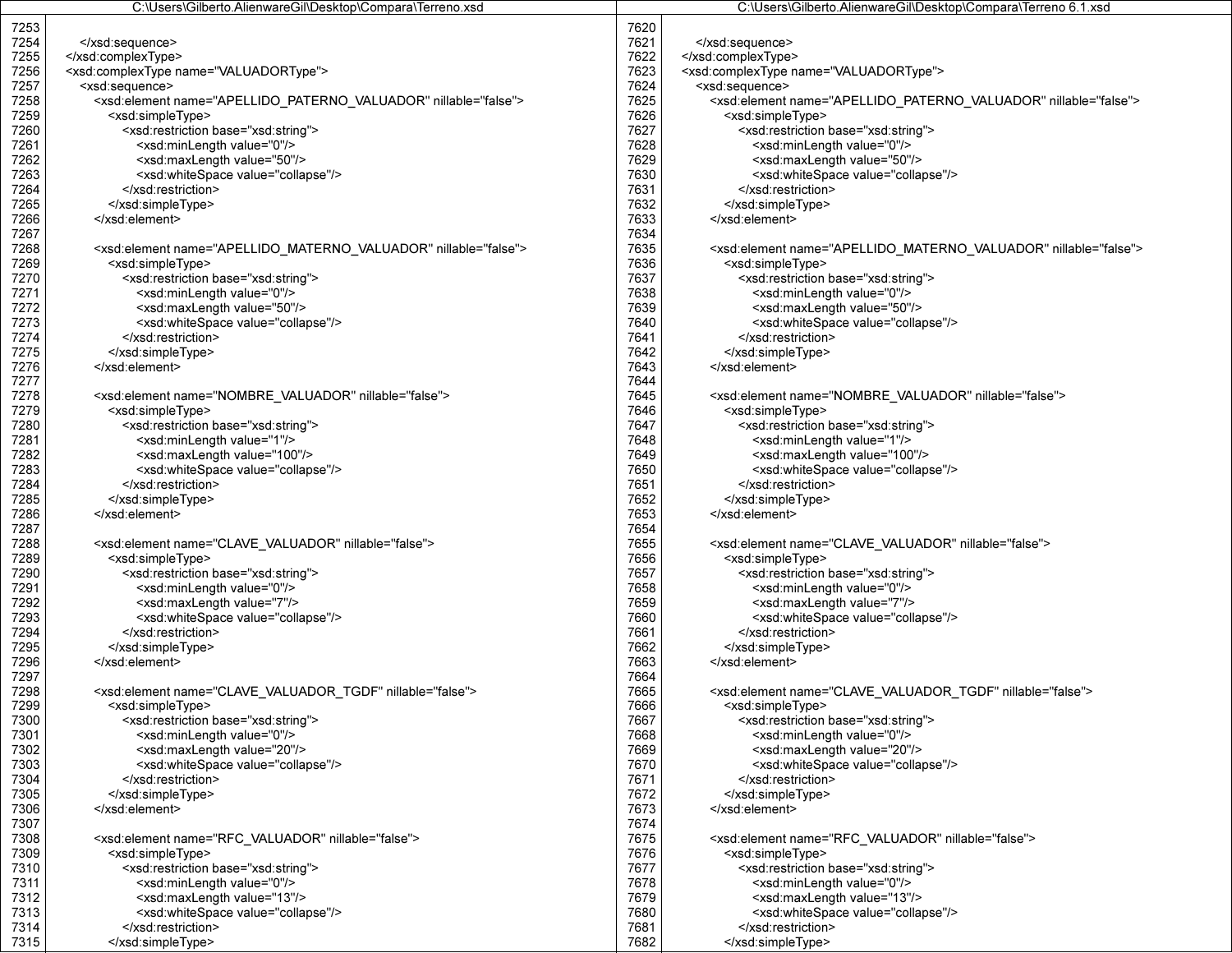|              | C:\Users\Gilberto.AlienwareGil\Desktop\Compara\Terreno.xsd                                                   |              | C:\Users\Gilberto.AlienwareGil\Desktop\Compara\Terreno 6.1.xsd                                               |
|--------------|--------------------------------------------------------------------------------------------------------------|--------------|--------------------------------------------------------------------------------------------------------------|
| 7316         |                                                                                                              | 7683         |                                                                                                              |
| 7317         |                                                                                                              | 7684         |                                                                                                              |
| 7318         |                                                                                                              | 7685         |                                                                                                              |
| 7319         |                                                                                                              | 7686         |                                                                                                              |
| 7320         | <xsd:complextype name="CONTROLADORType"></xsd:complextype>                                                   | 7687         | <xsd:complextype name="CONTROLADORType"></xsd:complextype>                                                   |
| 7321         | <xsd:sequence></xsd:sequence>                                                                                | 7688         | <xsd:sequence></xsd:sequence>                                                                                |
| 7322         | <xsd:element name="APELLIDO_PATERNO_CONTROLADOR" nillable="false"></xsd:element>                             | 7689         | <xsd:element name="APELLIDO_PATERNO_CONTROLADOR" nillable="false"></xsd:element>                             |
| 7323         | <xsd:simpletype></xsd:simpletype>                                                                            | 7690         | <xsd:simpletype></xsd:simpletype>                                                                            |
| 7324         | <xsd:restriction base="xsd:string"></xsd:restriction>                                                        | 7691         | <xsd:restriction base="xsd:string"></xsd:restriction>                                                        |
| 7325         | <xsd:minlength value="0"></xsd:minlength>                                                                    | 7692         | <xsd:minlength value="0"></xsd:minlength>                                                                    |
| 7326         | <xsd:maxlength value="50"></xsd:maxlength>                                                                   | 7693         | <xsd:maxlength value="50"></xsd:maxlength>                                                                   |
| 7327         | <xsd:whitespace value="collapse"></xsd:whitespace>                                                           | 7694         | <xsd:whitespace value="collapse"></xsd:whitespace>                                                           |
| 7328         |                                                                                                              | 7695         |                                                                                                              |
| 7329         |                                                                                                              | 7696         |                                                                                                              |
| 7330         |                                                                                                              | 7697         |                                                                                                              |
| 7331         |                                                                                                              | 7698         |                                                                                                              |
| 7332         | <xsd:element name="APELLIDO_MATERNO_CONTROLADOR" nillable="false"></xsd:element>                             | 7699         | <xsd:element name="APELLIDO_MATERNO_CONTROLADOR" nillable="false"></xsd:element>                             |
| 7333         | <xsd:simpletype></xsd:simpletype>                                                                            | 7700         | <xsd:simpletype></xsd:simpletype>                                                                            |
| 7334         | <xsd:restriction base="xsd:string"></xsd:restriction>                                                        | 7701         | <xsd:restriction base="xsd:string"></xsd:restriction>                                                        |
| 7335         | <xsd:minlength value="0"></xsd:minlength>                                                                    | 7702         | <xsd:minlength value="0"></xsd:minlength>                                                                    |
| 7336         | <xsd:maxlength value="50"></xsd:maxlength>                                                                   | 7703         | <xsd:maxlength value="50"></xsd:maxlength>                                                                   |
| 7337         | <xsd:whitespace value="collapse"></xsd:whitespace>                                                           | 7704         | <xsd:whitespace value="collapse"></xsd:whitespace>                                                           |
| 7338         |                                                                                                              | 7705         |                                                                                                              |
| 7339         | $\le$ /xsd:simpleType>                                                                                       | 7706         |                                                                                                              |
| 7340         |                                                                                                              | 7707         |                                                                                                              |
| 7341<br>7342 |                                                                                                              | 7708<br>7709 |                                                                                                              |
| 7343         | <xsd:element name="NOMBRE_CONTROLADOR" nillable="false"><br/><xsd:simpletype></xsd:simpletype></xsd:element> | 7710         | <xsd:element name="NOMBRE_CONTROLADOR" nillable="false"><br/><xsd:simpletype></xsd:simpletype></xsd:element> |
| 7344         | <xsd:restriction base="xsd:string"></xsd:restriction>                                                        | 7711         | <xsd:restriction base="xsd:string"></xsd:restriction>                                                        |
| 7345         | <xsd:minlength value="0"></xsd:minlength>                                                                    | 7712         | <xsd:minlength value="0"></xsd:minlength>                                                                    |
| 7346         | <xsd:maxlength value="100"></xsd:maxlength>                                                                  | 7713         | <xsd:maxlength value="100"></xsd:maxlength>                                                                  |
| 7347         | <xsd:whitespace value="collapse"></xsd:whitespace>                                                           | 7714         | <xsd:whitespace value="collapse"></xsd:whitespace>                                                           |
| 7348         |                                                                                                              | 7715         |                                                                                                              |
| 7349         |                                                                                                              | 7716         |                                                                                                              |
| 7350         |                                                                                                              | 7717         |                                                                                                              |
| 7351         |                                                                                                              | 7718         |                                                                                                              |
| 7352         | <xsd:element name="CLAVE_CONTROLADOR" nillable="false"></xsd:element>                                        | 7719         | <xsd:element name="CLAVE_CONTROLADOR" nillable="false"></xsd:element>                                        |
| 7353         | <xsd:simpletype></xsd:simpletype>                                                                            | 7720         | <xsd:simpletype></xsd:simpletype>                                                                            |
| 7354         | <xsd:restriction base="xsd:string"></xsd:restriction>                                                        | 7721         | <xsd:restriction base="xsd:string"></xsd:restriction>                                                        |
| 7355         | <xsd:minlength value="0"></xsd:minlength>                                                                    | 7722         | <xsd:minlength value="0"></xsd:minlength>                                                                    |
| 7356         | <xsd:maxlength value="7"></xsd:maxlength>                                                                    | 7723         | <xsd:maxlength value="7"></xsd:maxlength>                                                                    |
| 7357         | <xsd:whitespace value="collapse"></xsd:whitespace>                                                           | 7724         | <xsd:whitespace value="collapse"></xsd:whitespace>                                                           |
| 7358         |                                                                                                              | 7725         |                                                                                                              |
| 7359         |                                                                                                              | 7726         |                                                                                                              |
| 7360         |                                                                                                              | 7727         |                                                                                                              |
| 7361         |                                                                                                              | 7728         |                                                                                                              |
| 7362         | <xsd:element name="RFC_CONTROLADOR" nillable="false"></xsd:element>                                          | 7729         | <xsd:element name="RFC_CONTROLADOR" nillable="false"></xsd:element>                                          |
| 7363         | <xsd:simpletype></xsd:simpletype>                                                                            | 7730         | <xsd:simpletype></xsd:simpletype>                                                                            |
| 7364         | <xsd:restriction base="xsd:string"></xsd:restriction>                                                        | 7731         | <xsd:restriction base="xsd:string"></xsd:restriction>                                                        |
| 7365         | <xsd:minlength value="0"></xsd:minlength>                                                                    | 7732         | <xsd:minlength value="0"></xsd:minlength>                                                                    |
| 7366         | <xsd:maxlength value="13"></xsd:maxlength>                                                                   | 7733         | <xsd:maxlength value="13"></xsd:maxlength>                                                                   |
| 7367         | <xsd:whitespace value="collapse"></xsd:whitespace>                                                           | 7734         | <xsd:whitespace value="collapse"></xsd:whitespace>                                                           |
| 7368         |                                                                                                              | 7735         |                                                                                                              |
| 7369         |                                                                                                              | 7736         |                                                                                                              |
| 7370         |                                                                                                              | 7737         |                                                                                                              |
| 7371         |                                                                                                              | 7738         |                                                                                                              |
| 7372         |                                                                                                              | 7739         |                                                                                                              |
| 7373         |                                                                                                              | 7740         |                                                                                                              |
| 7374         | <xsd:complextype name="IDENTIFICACIONType"></xsd:complextype>                                                | 7741         | <xsd:complextype name="IDENTIFICACIONType"></xsd:complextype>                                                |
| 7375         | <xsd:sequence></xsd:sequence>                                                                                | 7742         | <xsd:sequence></xsd:sequence>                                                                                |
| 7376         | <xsd:element name="FECHA_AVALUO"></xsd:element>                                                              | 7743         | <xsd:element name="FECHA_AVALUO"></xsd:element>                                                              |
| 7377         | <xsd:simpletype></xsd:simpletype>                                                                            | 7744         | <xsd:simpletype></xsd:simpletype>                                                                            |
| 7378         | <xsd:restriction base="xsd:string"></xsd:restriction>                                                        | 7745         | <xsd:restriction base="xsd:string"></xsd:restriction>                                                        |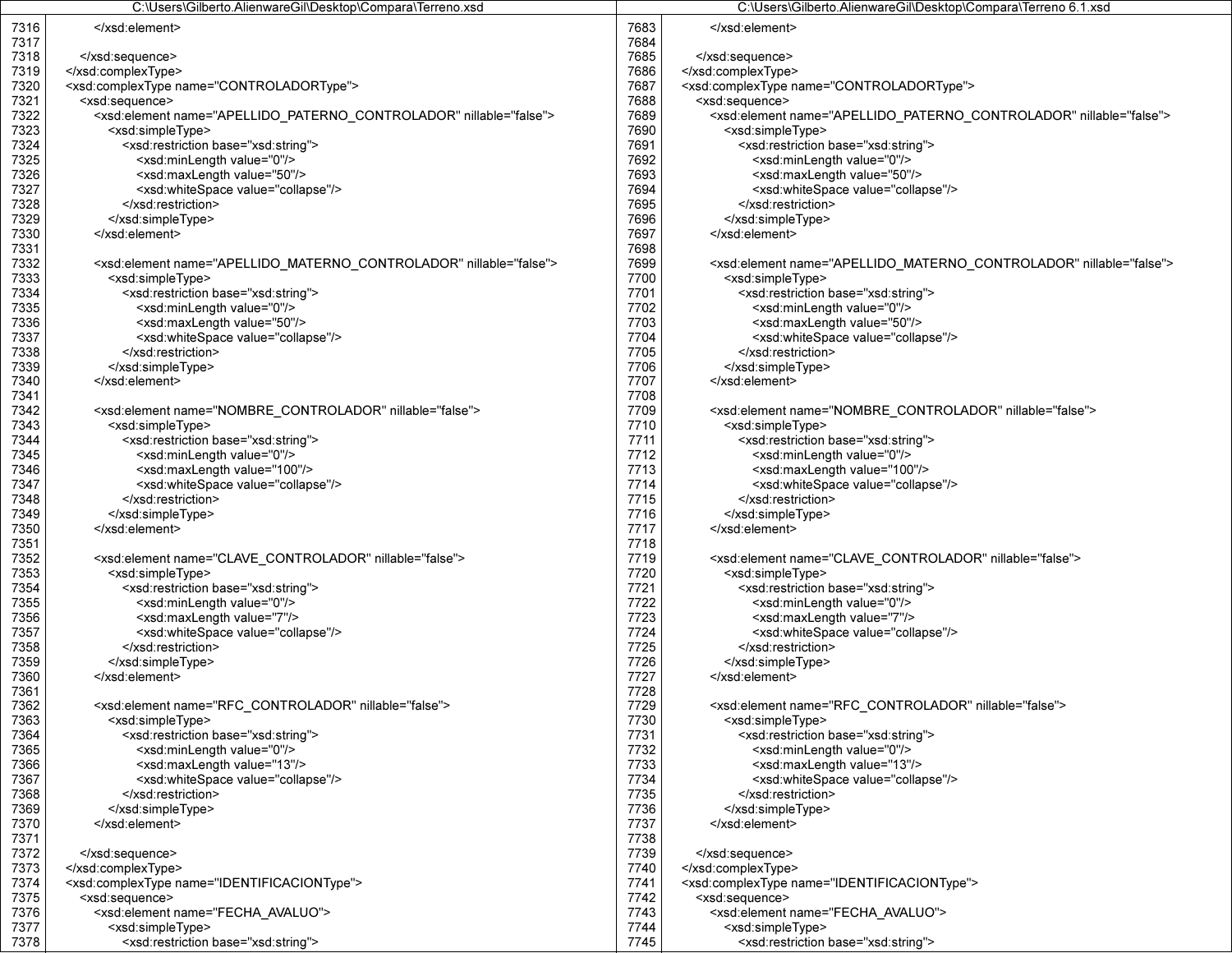|      | C:\Users\Gilberto.AlienwareGil\Desktop\Compara\Terreno.xsd                                  |      | C:\Users\Gilberto.AlienwareGil\Desktop\Compara\Terreno 6.1.xsd                              |
|------|---------------------------------------------------------------------------------------------|------|---------------------------------------------------------------------------------------------|
| 7379 | <xsd:pattern value="[0-2][0-2][0-9][0-9][-][0-1][0-9][-][0-3][0-9]"></xsd:pattern>          | 7746 | <xsd:pattern value="[0-2][0-2][0-9][0-9][-][0-1][0-9][-][0-3][0-9]"></xsd:pattern>          |
| 7380 |                                                                                             | 7747 |                                                                                             |
| 7381 |                                                                                             | 7748 |                                                                                             |
| 7382 |                                                                                             | 7749 |                                                                                             |
| 7383 |                                                                                             | 7750 |                                                                                             |
| 7384 | <xsd:element name="CLAVE_AVALUO" nillable="false"></xsd:element>                            | 7751 | <xsd:element name="CLAVE_AVALUO" nillable="false"></xsd:element>                            |
| 7385 | <xsd:simpletype></xsd:simpletype>                                                           | 7752 | <xsd:simpletype></xsd:simpletype>                                                           |
| 7386 | <xsd:restriction base="xsd:string"></xsd:restriction>                                       | 7753 | <xsd:restriction base="xsd:string"></xsd:restriction>                                       |
| 7387 | <xsd:minlength value="1"></xsd:minlength>                                                   | 7754 | <xsd:minlength value="1"></xsd:minlength>                                                   |
| 7388 | <xsd:maxlength value="17"></xsd:maxlength>                                                  | 7755 | <xsd:maxlength value="17"></xsd:maxlength>                                                  |
| 7389 | <xsd:whitespace value="collapse"></xsd:whitespace>                                          | 7756 | <xsd:whitespace value="collapse"></xsd:whitespace>                                          |
| 7390 |                                                                                             | 7757 |                                                                                             |
| 7391 |                                                                                             | 7758 |                                                                                             |
| 7392 |                                                                                             | 7759 |                                                                                             |
| 7393 |                                                                                             | 7760 |                                                                                             |
| 7394 | <xsd:element name="NOMBRE_UNIDAD_VALUACION" nillable="false"></xsd:element>                 | 7761 | <xsd:element name="NOMBRE_UNIDAD_VALUACION" nillable="false"></xsd:element>                 |
| 7395 |                                                                                             | 7762 |                                                                                             |
| 7396 | <xsd:simpletype><br/><xsd:restriction base="xsd:string"></xsd:restriction></xsd:simpletype> | 7763 | <xsd:simpletype><br/><xsd:restriction base="xsd:string"></xsd:restriction></xsd:simpletype> |
| 7397 |                                                                                             | 7764 |                                                                                             |
| 7398 | <xsd:minlength value="1"></xsd:minlength><br><xsd:maxlength value="256"></xsd:maxlength>    | 7765 | <xsd:minlength value="1"></xsd:minlength><br><xsd:maxlength value="256"></xsd:maxlength>    |
| 7399 | <xsd:whitespace value="collapse"></xsd:whitespace>                                          | 7766 | <xsd:whitespace value="collapse"></xsd:whitespace>                                          |
| 7400 |                                                                                             | 7767 |                                                                                             |
|      |                                                                                             | 7768 |                                                                                             |
| 7401 |                                                                                             | 7769 |                                                                                             |
| 7402 |                                                                                             |      |                                                                                             |
| 7403 |                                                                                             | 7770 |                                                                                             |
| 7404 | <xsd:element name="CLAVE_UNIDAD_VALUACION" nillable="false"></xsd:element>                  | 7771 | <xsd:element name="CLAVE_UNIDAD_VALUACION" nillable="false"></xsd:element>                  |
| 7405 | <xsd:simpletype></xsd:simpletype>                                                           | 7772 | <xsd:simpletype></xsd:simpletype>                                                           |
| 7406 | <xsd:restriction base="xsd:string"></xsd:restriction>                                       | 7773 | <xsd:restriction base="xsd:string"></xsd:restriction>                                       |
| 7407 | <xsd:minlength value="1"></xsd:minlength>                                                   | 7774 | <xsd:minlength value="1"></xsd:minlength>                                                   |
| 7408 | <xsd:maxlength value="5"></xsd:maxlength>                                                   | 7775 | <xsd:maxlength value="5"></xsd:maxlength>                                                   |
| 7409 | <xsd:whitespace value="collapse"></xsd:whitespace>                                          | 7776 | <xsd:whitespace value="collapse"></xsd:whitespace>                                          |
| 7410 |                                                                                             | 7777 |                                                                                             |
| 7411 |                                                                                             | 7778 |                                                                                             |
| 7412 |                                                                                             | 7779 |                                                                                             |
| 7413 |                                                                                             | 7780 |                                                                                             |
| 7414 | <xsd:element name="CLAVE_SOCIEDAD" nillable="true"></xsd:element>                           | 7781 | <xsd:element name="CLAVE_SOCIEDAD" nillable="true"></xsd:element>                           |
| 7415 | <xsd:simpletype></xsd:simpletype>                                                           | 7782 | <xsd:simpletype></xsd:simpletype>                                                           |
| 7416 | <xsd:restriction base="xsd:string"></xsd:restriction>                                       | 7783 | <xsd:restriction base="xsd:string"></xsd:restriction>                                       |
| 7417 | <xsd:minlength value="0"></xsd:minlength>                                                   | 7784 | <xsd:minlength value="0"></xsd:minlength>                                                   |
| 7418 | <xsd:maxlength value="20"></xsd:maxlength>                                                  | 7785 | <xsd:maxlength value="20"></xsd:maxlength>                                                  |
| 7419 | <xsd:whitespace value="collapse"></xsd:whitespace>                                          | 7786 | <xsd:whitespace value="collapse"></xsd:whitespace>                                          |
| 7420 |                                                                                             | 7787 |                                                                                             |
| 7421 |                                                                                             | 7788 |                                                                                             |
| 7422 |                                                                                             | 7789 |                                                                                             |
| 7423 |                                                                                             | 7790 |                                                                                             |
| 7424 | <xsd:element name="RFC_UNIDAD_VALUACION" nillable="false"></xsd:element>                    | 7791 | <xsd:element name="RFC_UNIDAD_VALUACION" nillable="false"></xsd:element>                    |
| 7425 | <xsd:simpletype></xsd:simpletype>                                                           | 7792 | <xsd:simpletype></xsd:simpletype>                                                           |
| 7426 | <xsd:restriction base="xsd:string"></xsd:restriction>                                       | 7793 | <xsd:restriction base="xsd:string"></xsd:restriction>                                       |
| 7427 | <xsd:minlength value="0"></xsd:minlength>                                                   | 7794 | <xsd:minlength value="0"></xsd:minlength>                                                   |
| 7428 | <xsd:maxlength value="13"></xsd:maxlength>                                                  | 7795 | <xsd:maxlength value="13"></xsd:maxlength>                                                  |
| 7429 | <xsd:whitespace value="collapse"></xsd:whitespace>                                          | 7796 | <xsd:whitespace value="collapse"></xsd:whitespace>                                          |
| 7430 |                                                                                             | 7797 |                                                                                             |
| 7431 |                                                                                             | 7798 |                                                                                             |
| 7432 |                                                                                             | 7799 |                                                                                             |
| 7433 |                                                                                             | 7800 |                                                                                             |
| 7434 | <xsd:element name="NUMERO_AVALUO" nillable="false"></xsd:element>                           | 7801 | <xsd:element name="NUMERO_AVALUO" nillable="false"></xsd:element>                           |
| 7435 | <xsd:simpletype></xsd:simpletype>                                                           | 7802 | <xsd:simpletype></xsd:simpletype>                                                           |
| 7436 | <xsd:restriction base="xsd:string"></xsd:restriction>                                       | 7803 | <xsd:restriction base="xsd:string"></xsd:restriction>                                       |
| 7437 | <xsd:minlength value="1"></xsd:minlength>                                                   | 7804 | <xsd:minlength value="1"></xsd:minlength>                                                   |
| 7438 | <xsd:maxlength value="30"></xsd:maxlength>                                                  | 7805 | <xsd:maxlength value="30"></xsd:maxlength>                                                  |
| 7439 | <xsd:whitespace value="collapse"></xsd:whitespace>                                          | 7806 | <xsd:whitespace value="collapse"></xsd:whitespace>                                          |
| 7440 |                                                                                             | 7807 |                                                                                             |
| 7441 |                                                                                             | 7808 |                                                                                             |